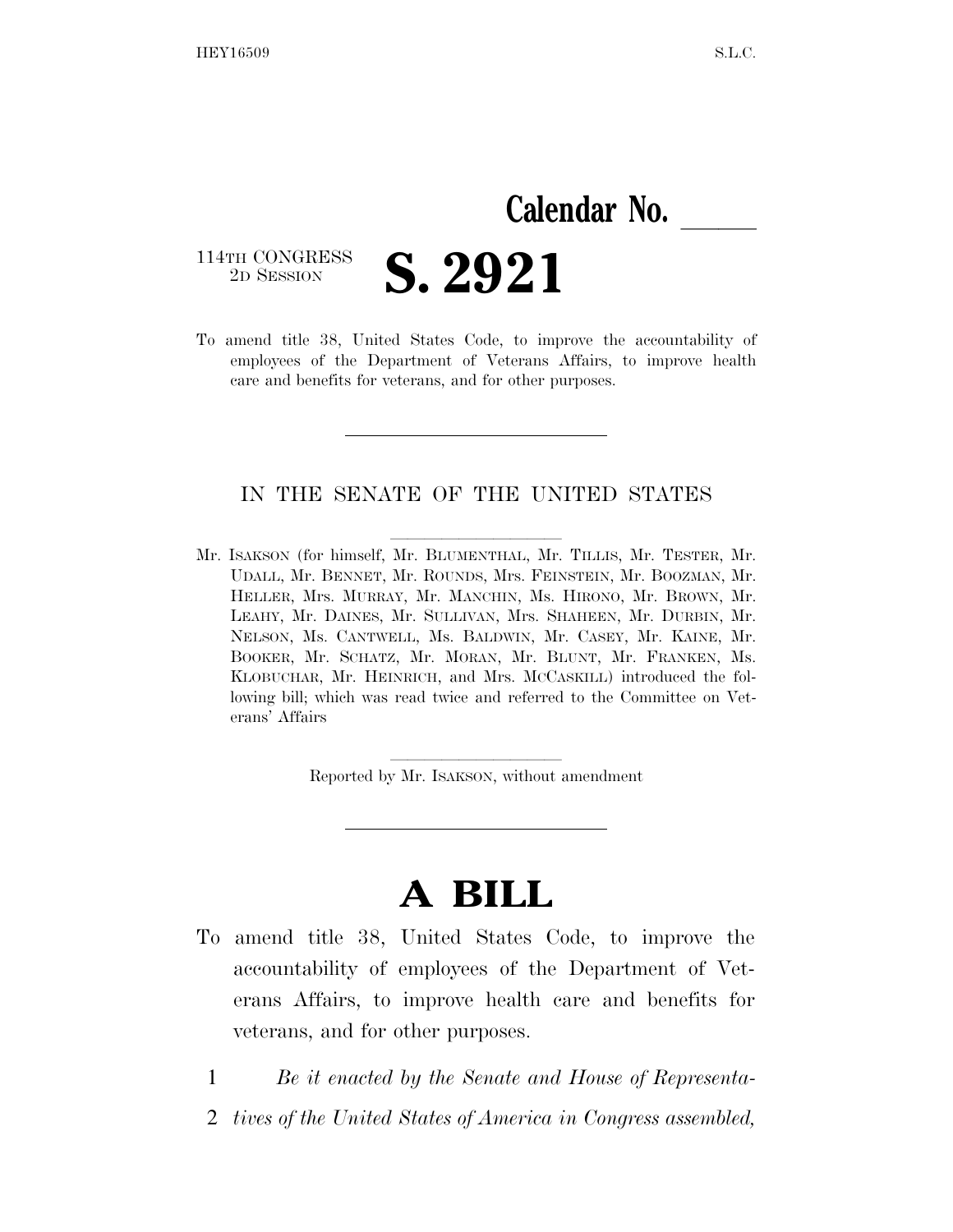## 1 **SECTION 1. SHORT TITLE; TABLE OF CONTENTS.**

- 2 (a) SHORT TITLE.—This Act may be cited as the
- 3 ''Veterans First Act''.
- 4 (b) TABLE OF CONTENTS.—The table of contents for
- 5 this Act is as follows:
	- Sec. 1. Short title; table of contents.

#### TITLE I—PERSONNEL AND ACCOUNTABILITY MATTERS

Subtitle A—Office of Accountability and Whistleblower Protection

- Sec. 101. Office of Accountability and Whistleblower Protection.
- Sec. 102. Protection of whistleblowers in Department of Veterans Affairs.
- Sec. 103. Treatment of congressional testimony by Department of Veterans Affairs employees as official duty.
- Sec. 104. Report on methods used to investigate employees of Department of Veterans Affairs.

Subtitle B—Supervisors and Senior Executives

- Sec. 111. Treatment of Medical Center Directors and Directors of Veterans Integrated Service Networks.
- Sec. 112. Pay for Medical Center Directors and Directors of Veterans Integrated Service Networks.
- Sec. 113. Improved authorities of Secretary of Veterans Affairs to improve accountability of senior executives.
- Sec. 114. Reduction of benefits for members of the Senior Executive Service within the Department of Veterans Affairs convicted of certain crimes.
- Sec. 115. Independent review and assessment of management training and appraisal at Department of Veterans Affairs.
- Sec. 116. Accountability of leaders for managing the Department of Veterans Affairs.
- Sec. 117. Accountability of supervisors at Department of Veterans Affairs for hiring well-qualified people.
- Sec. 118. Accountability of supervisors at Department of Veterans Affairs for addressing performance of employees.
- Sec. 119. Improvement of training for supervisors.
- Sec. 120. Assessment and report on effect on senior executives at Department of Veterans Affairs.

#### Subtitle C—Employees

- Sec. 121. Removal of employees of Department of Veterans Affairs based on performance or misconduct.
- Sec. 122. Prohibition on award of bonuses to employees of Department of Veterans Affairs under consideration for adverse actions or subject of adverse findings.
- Sec. 123. Retention of records of reprimands and admonishments received by employees of the Department of Veterans Affairs.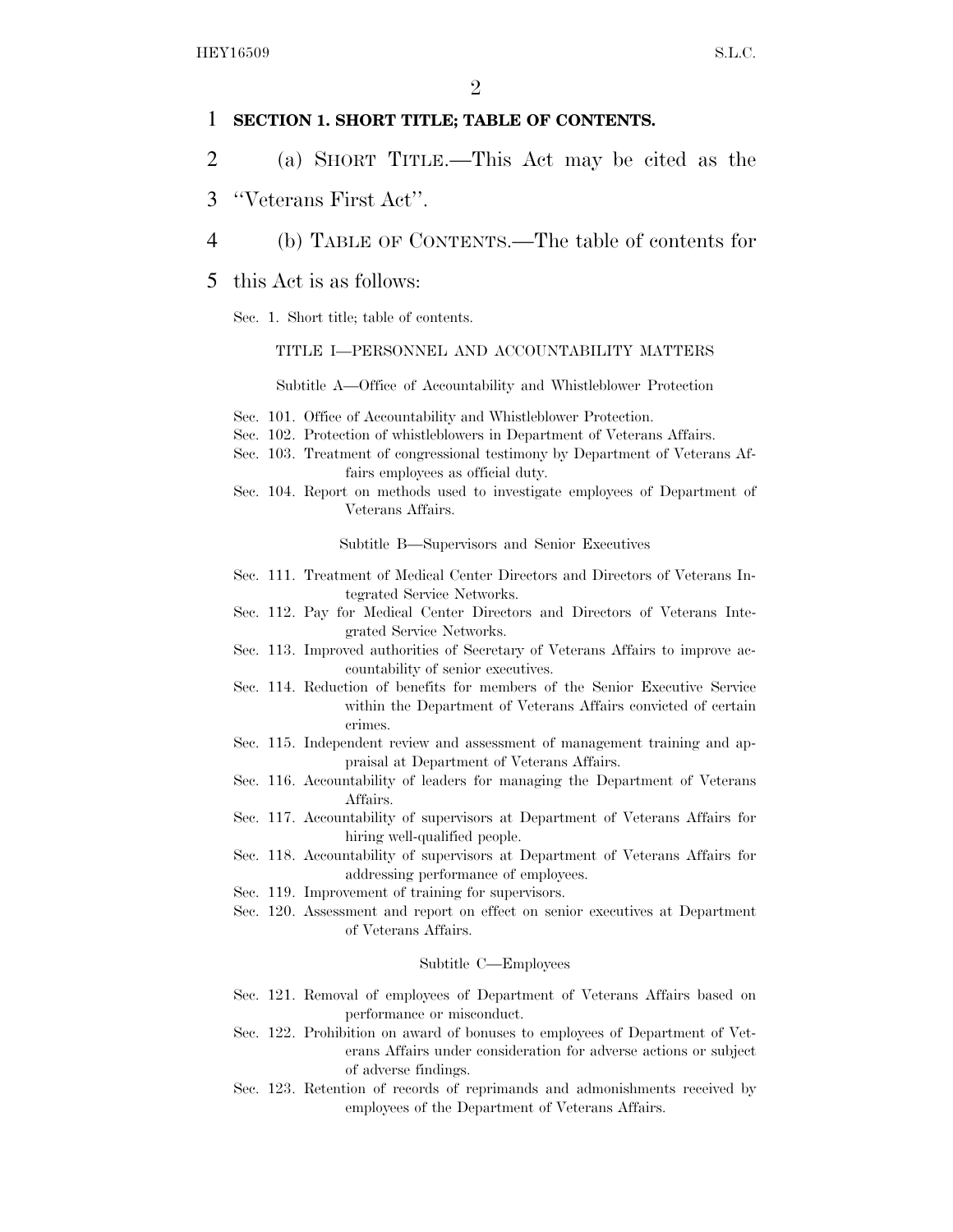- Sec. 124. Limitation on administrative leave for employees of Department of Veterans Affairs.
- Sec. 125. Measurement of Department of Veterans Affairs disciplinary process outcomes and effectiveness.

Subtitle D—Other Personnel and Accountability Matters

- Sec. 131. Written opinion on certain employment restrictions after terminating employment with the Department of Veterans Affairs.
- Sec. 132. Requirement for contractors of the Department employing certain recently separated Department employees.
- Sec. 133. Department of Veterans Affairs program of internal audits.

### TITLE II—HEALTH CARE MATTERS

Sec. 200. Short title.

Subtitle A—Expansion and Improvement of Health Care Benefits

- Sec. 201. Improved access to appropriate immunizations for veterans.
- Sec. 202. Expansion of provision of chiropractic care and services to veterans.
- Sec. 203. Priority of medal of honor recipients in health care system of Department of Veterans Affairs.

#### Subtitle B—Mental Health Care

- Sec. 211. Veterans Expedited Recovery Commission.
- Sec. 212. Mental health treatment for veterans who served in classified missions.
- Sec. 213. Inclusion of mental health professionals in education and training program for health personnel of the Department of Veterans Affairs.
- Sec. 214. Expansion of qualifications for licensed mental health counselors of the Department of Veterans Affairs to include doctoral degrees.

Subtitle C—Improvement of Medical Workforce

- Sec. 221. Modification of hours of employment for physicians and physician assistants employed by the Department of Veterans Affairs.
- Sec. 222. Requirement that physician assistants employed by the Department of Veterans Affairs receive competitive pay.
- Sec. 223. Extension of period for increase in graduate medical education residency positions at medical facilities of the Department of Veterans Affairs.
- Sec. 224. Additional requirements for hiring of health care providers by Department of Veterans Affairs.
- Sec. 225. Provision of information on health care providers of Department of Veterans Affairs to State medical boards.
- Sec. 226. Report on medical workforce of the Department of Veterans Affairs.
- Sec. 227. Report on compliance by Department of Veterans Affairs with reviews of health care providers leaving the Department or transferring to other facilities.

#### Subtitle D—Family Caregivers

Sec. 231. Expansion of family caregiver program of Department of Veterans Affairs.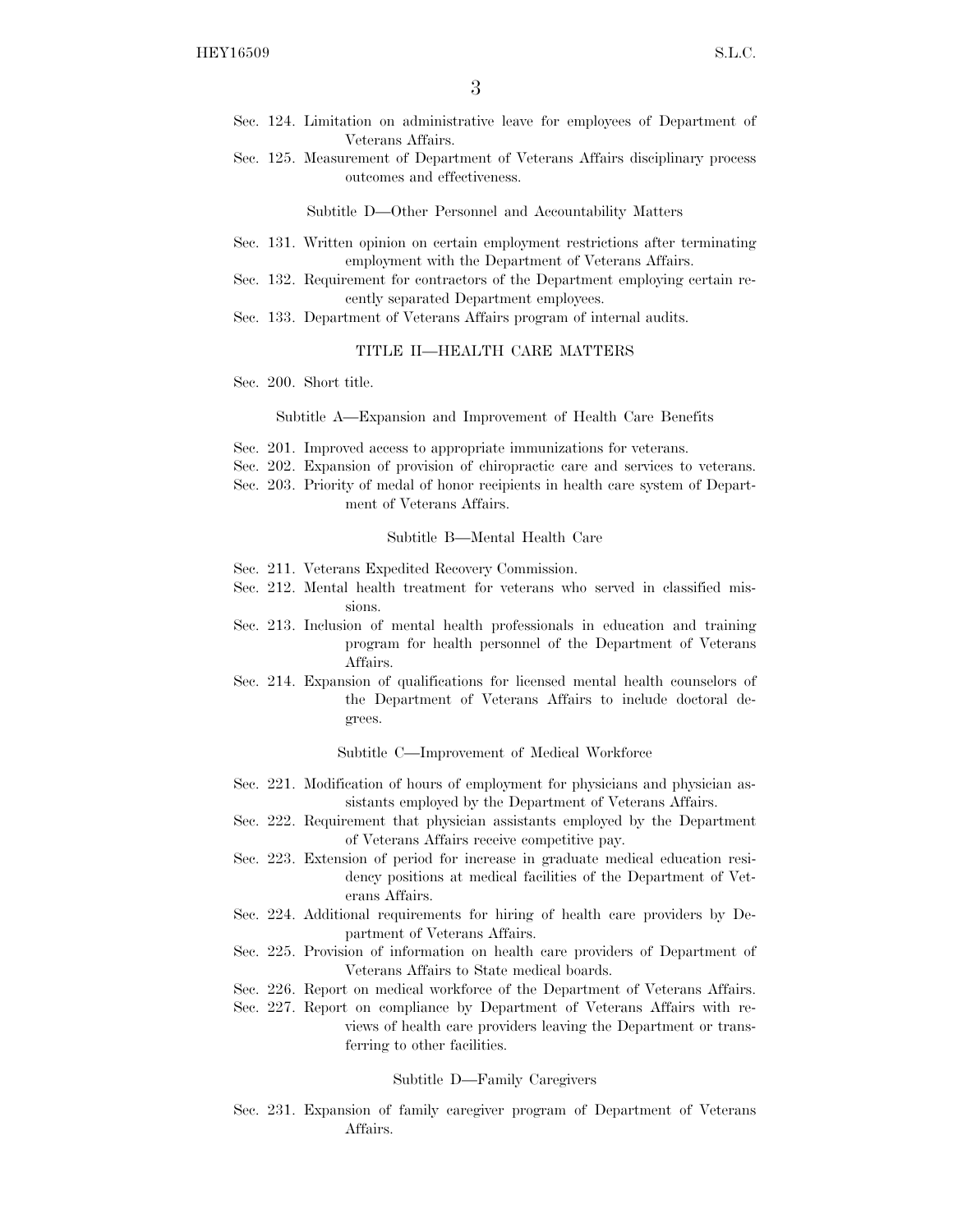- Sec. 232. Implementation of information technology system of Department of Veterans Affairs to assess and improve the family caregiver program.
- Sec. 233. Modifications to annual evaluation report on caregiver program of Department of Veterans Affairs.
- Sec. 234. Advisory committee on caregiver policy.
- Sec. 235. Comprehensive study on seriously injured veterans and their caregivers.

#### Subtitle E—Health Care Administration

- Sec. 241. Requirement that Department of Veterans Affairs collect health-plan contract information from veterans.
- Sec. 242. Expansion of availability of prosthetic and orthotic care for veterans.
- Sec. 243. Revival of Intermediate Care Technician Pilot Program of Department of Veterans Affairs.
- Sec. 244. Transfer of health care provider credentialing data from Secretary of Defense to Secretary of Veterans Affairs.
- Sec. 245. Authority to place certain veterans in non-Department of Veterans Affairs medical foster homes upon request.
- Sec. 246. Examination and treatment by Department of Veterans Affairs for emergency medical conditions and women in labor.
- Sec. 247. Comptroller General audit of budget of Veterans Health Administration.
- Sec. 248. Annual report on Veterans Health Administration and furnishing of hospital care, medical services, and nursing home care.

Subtitle F—Opioid Therapy and Pain Management

- Sec. 251. Guidelines on management of opioid therapy by Department of Veterans Affairs and Department of Defense and implementation of such guidelines by Department of Veterans Affairs.
- Sec. 252. Improvement of opioid safety measures by Department of Veterans Affairs.
- Sec. 253. Enhancement of joint working group on pain management of the Department of Veterans Affairs and the Department of Defense.
- Sec. 254. Review, investigation, and report on use of opioids in treatment by Department of Veterans Affairs.
- Sec. 255. Elimination of copayment requirement for veterans receiving opioid antagonists or education on use of opioid antagonists.

Subtitle G—Patient Advocacy and Outreach

- Sec. 261. Establishment of Office of Patient Advocacy of the Department of Veterans Affairs.
- Sec. 262. Community meetings on improving care from Department of Veterans Affairs.
- Sec. 263. Outreach to veterans regarding effect of certain delayed payments by Chief Business Office of Department of Veterans Affairs.
- Sec. 264. Improvement of awareness of patient advocacy program and patient bill of rights of Department of Veterans Affairs.
- Sec. 265. Comptroller General Report on Patient Advocacy Program of Department of Veterans Affairs.

Subtitle H—Administration of Non-Department Health Care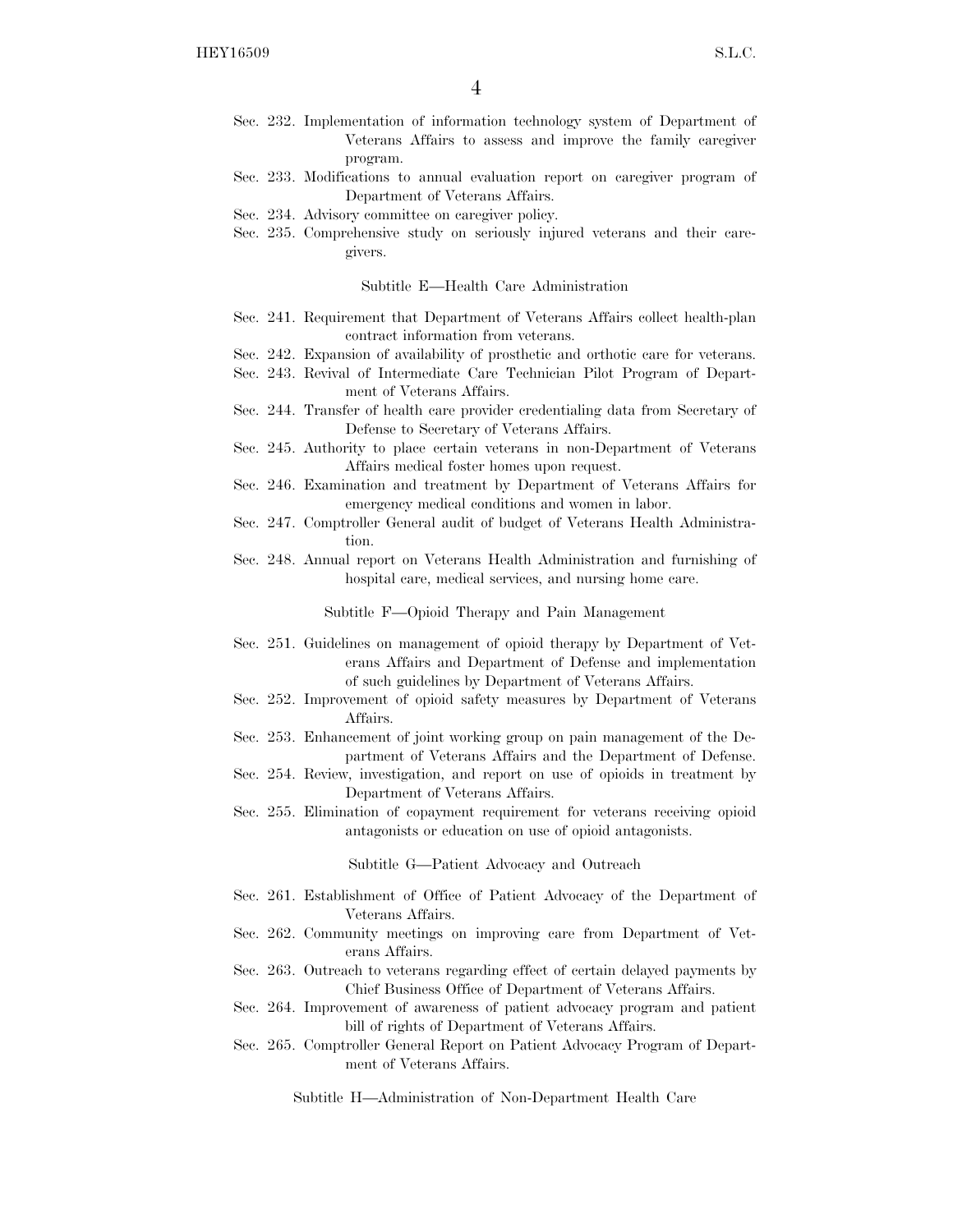- Sec. 271. Payment of non-Department of Veterans Affairs health care providers.
- Sec. 272. Authorization of agreements between the Department of Veterans Affairs and non-Department providers.
- Sec. 273. Elimination of requirement to act as secondary payer for care relating to non-service-connected disabilities under Choice Program.
- Sec. 274. Requirement for advance appropriations for the Medical Community Care account of the Department of Veterans Affairs.
- Sec. 275. Annual transfer of amounts within Department of Veterans Affairs to pay for health care from non-Department health care providers.
- Sec. 276. Authorization of use of certain amounts appropriated to the Veterans Choice Fund for other non-Department of Veterans Affairs care.
- Sec. 277. Applicability of Directive of Office of Federal Contract Compliance Programs.

#### Subtitle I—Research on Toxic Exposure

- Sec. 281. Definitions.
- Sec. 282. National Academy of Medicine assessment on research relating to the descendants of individuals with toxic exposure.
- Sec. 283. Advisory board on research relating to health conditions of descendants of veterans with toxic exposure while serving in the Armed Forces.
- Sec. 284. Research relating to health conditions of descendants of veterans with toxic exposure while serving in the Armed Forces.

#### Subtitle J—Other Health Care Matters

- Sec. 291. Authorization of certain major medical facility projects of the Department of Veterans Affairs.
- Sec. 292. Identification and tracking of biological implants used in Department of Veterans Affairs medical facilities.
- Sec. 293. Procurement of biological implants used in Department of Veterans Affairs medical facilities.
- Sec. 294. Expansion of research and education on and delivery of complementary and integrative health to veterans.
- Sec. 295. Pilot program on integration of complementary and integrative health within Department of Veterans Affairs medical centers.
- Sec. 296. Report on public access to research by Department of Veterans Affairs.

#### TITLE III—DISABILITY COMPENSATION AND PENSION

- Sec. 301. Expedited payment of survivor's benefits.
- Sec. 302. Increase in special pension for Medal of Honor recipients.
- Sec. 303. Board of Veterans' Appeals video hearings.
- Sec. 304. Improvements to authority for performance of medical disabilities examinations by contract physicians.
- Sec. 305. Department of Veterans Affairs pilot program on fully developed appeals.
- Sec. 306. Requirement that Secretary of Veterans Affairs publish the average time required to adjudicate timely and untimely appeals.
- Sec. 307. Comptroller General review of claims processing performance of regional offices of Veterans Benefits Administration.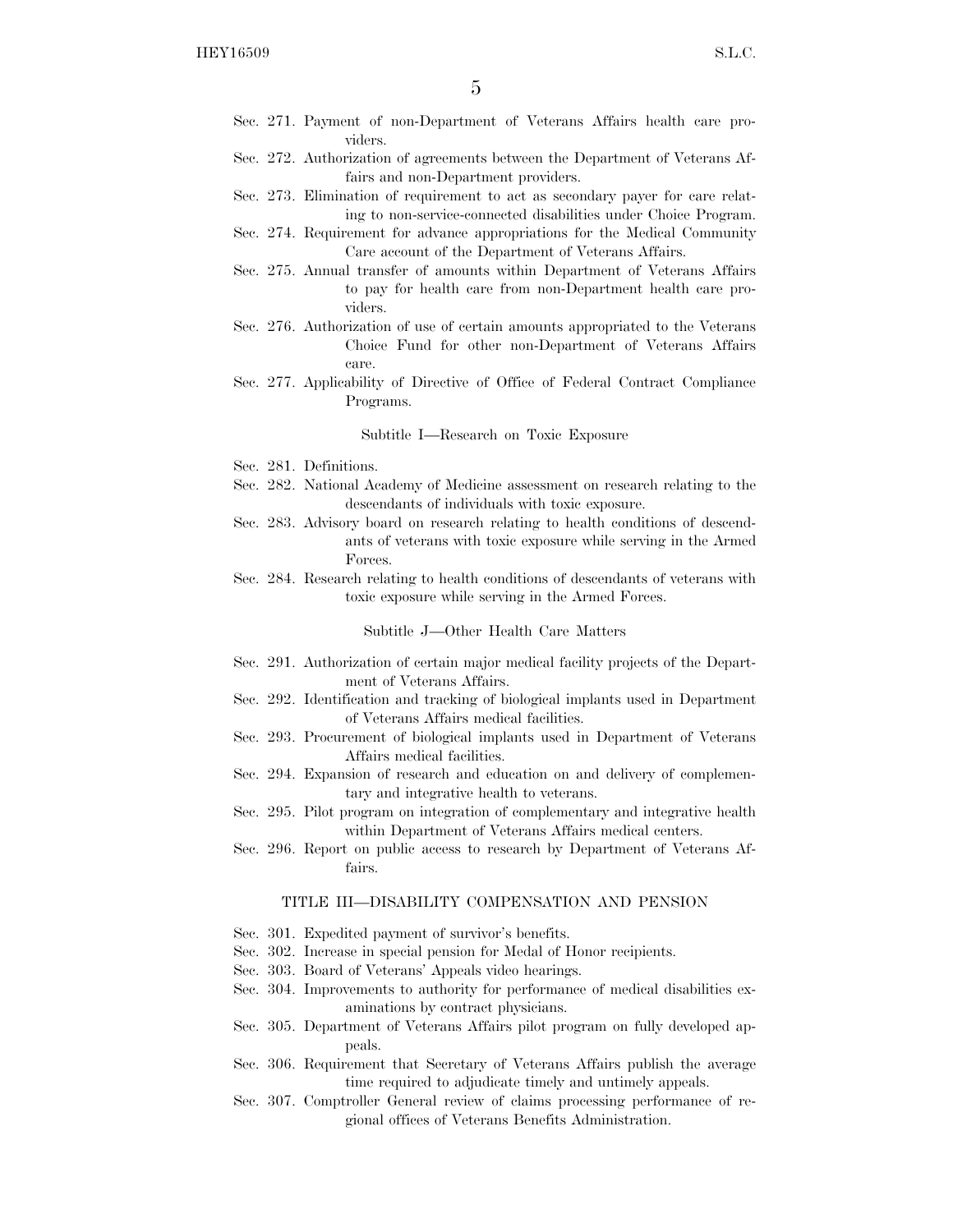- Sec. 308. Report on participation of veterans service organizations in Transition Assistance Program.
- Sec. 309. Inclusion in annual budget submission of information on capacity of Veterans Benefits Administration to process benefits claims.
- Sec. 310. Report on staffing levels at regional offices of Department of Veterans Affairs after transition to National Work Queue.
- Sec. 311. Annual report on progress in implementing Veterans Benefits Management System.
- Sec. 312. Report on plans of Secretary of Veterans Affairs to reduce inventory of non-rating workload.
- Sec. 313. Sense of Congress on increased transparency relating to claims for benefits and appeals of decisions relating to benefits in Monday Morning Workload Report.
- Sec. 314. Sense of Congress regarding American veterans disabled for life.
- Sec. 315. Sense of Congress on submittal of information relating to claims for disabilities incurred or aggravated by military sexual trauma.

#### TITLE IV—EDUCATION

Subtitle A—Educational Assistance and Vocational Rehabilitation

- Sec. 401. Clarification of eligibility for Marine Gunnery Sergeant John David Fry Scholarship.
- Sec. 402. Restoration of entitlement to Post-9/11 Educational Assistance for veterans affected by closures of educational institutions.
- Sec. 403. Consideration of eligibility for Post-9/11 Educational Assistance for certain time on active duty in reserve components of Armed Forces.
- Sec. 404. Approval of courses of education and training for purposes of the vocational rehabilitation program of the Department of Veterans Affairs.
- Sec. 405. Authority to prioritize vocational rehabilitation services based on need.
- Sec. 406. Codification and improvement of election process for Post-9/11 Educational Assistance Program.
- Sec. 407. Work-study allowance.
- Sec. 408. Retention of entitlement to educational assistance during certain additional periods of active duty.
- Sec. 409. Eligibility for Post-9/11 Educational Assistance for certain members of reserve components of Armed Forces who lost entitlement to educational assistance under Reserve Educational Assistance Program.
- Sec. 410. Reports on progress of students receiving Post-9/11 Educational Assistance.

Subtitle B—Administration of Educational Assistance

- Sec. 421. Centralized reporting of veteran enrollment by certain groups, districts, and consortiums of educational institutions.
- Sec. 422. Provision of information regarding veteran entitlement to educational assistance.
- Sec. 423. Role of State approving agencies.
- Sec. 424. Criteria used to approve courses.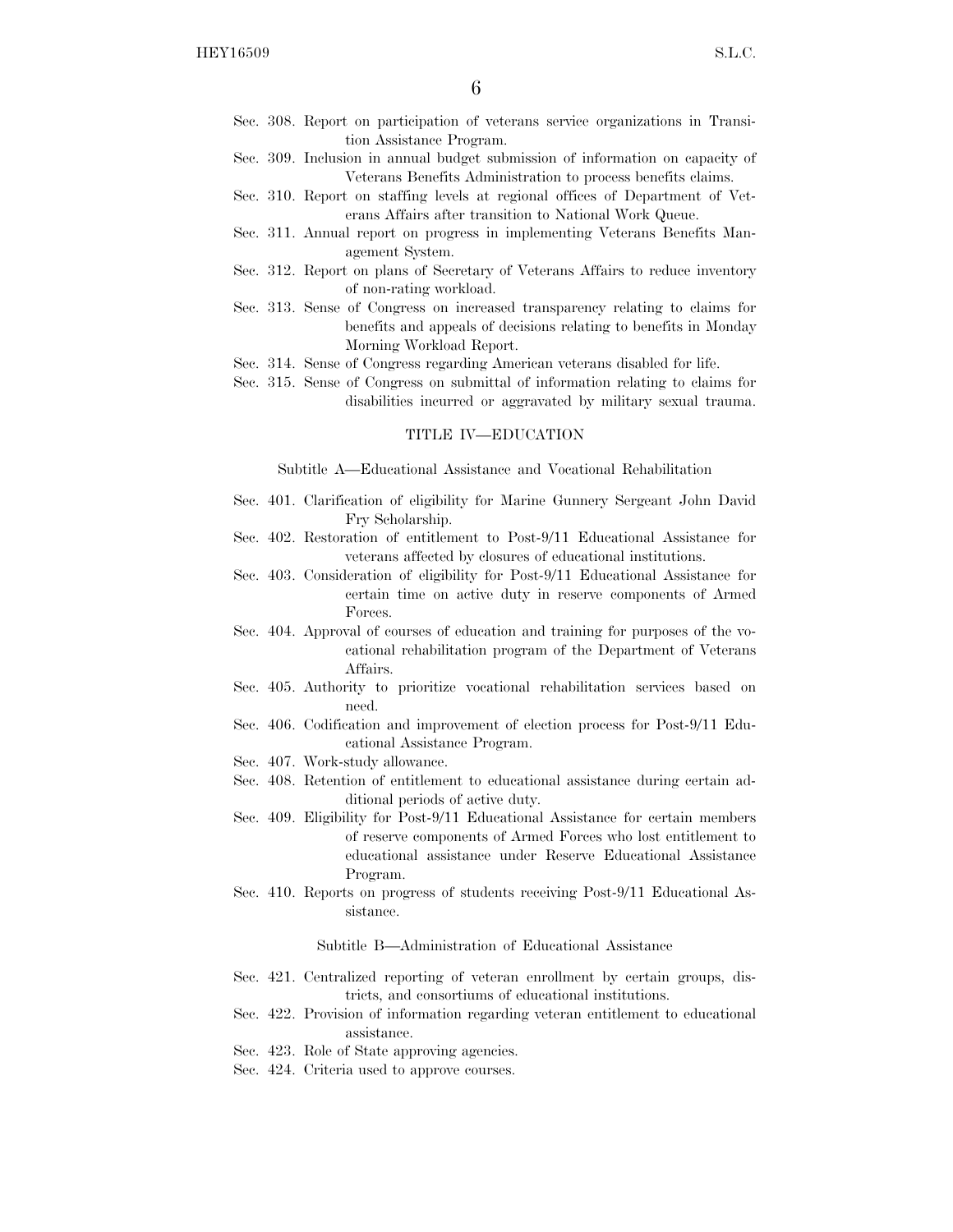- Sec. 425. Modification of requirements for approval for purposes of educational assistance provided by Department of Veterans Affairs of programs designed to prepare individuals for licensure or certification.
- Sec. 426. Compliance surveys.
- Sec. 427. Survey of individuals using their entitlement to educational assistance under the educational assistance programs administered by the Secretary of Veterans Affairs.
- Sec. 428. Technical amendment relating to in-State tuition rate for individuals to whom entitlement is transferred under All-Volunteer Force Educational Assistance Program and Post-9/11 Educational Assistance.

#### TITLE V—EMPLOYMENT AND TRANSITION

- Sec. 501. Required coordination between Directors for Veterans' Employment and Training with State departments of labor and veterans affairs.
- Sec. 502. Longitudinal study of job counseling, training, and placement service for veterans.

#### TITLE VI—HOMELESS VETERANS

#### Subtitle A—Homeless Matters Generally

- Sec. 601. Expansion of definition of homeless veteran for purposes of benefits under the laws administered by the Secretary of Veterans Affairs.
- Sec. 602. Increased per diem payments for transitional housing assistance that becomes permanent housing for homeless veterans.
- Sec. 603. Clarification of eligibility for services under homeless veterans reintegration programs.
- Sec. 604. Program to improve retention of housing by formerly homeless veterans and veterans at risk of becoming homeless.
- Sec. 605. Pilot program on provision of intensive case management interventions to homeless veterans who receive the most health care from the Department of Veterans Affairs.
- Sec. 606. Establishment of National Center on Homelessness Among Veterans.
- Sec. 607. Administrative improvements to grant and per diem programs of Department of Veterans Affairs.
- Sec. 608. Partnerships with public and private entities to provide legal services to homeless veterans and veterans at risk of homelessness.
- Sec. 609. Comptroller General of the United States study on homeless veterans programs of Department of Veterans Affairs.
- Sec. 610. Requirement for Department of Veterans Affairs to assess comprehensive service programs for homeless veterans.
- Sec. 611. Report on outreach relating to increasing the amount of housing available to veterans.

Subtitle B—Eligibility of Homeless Veterans for Benefits

- Sec. 621. Waiver of minimum period of continuous active duty in Armed Forces for certain benefits for homeless veterans.
- Sec. 622. Authorization to furnish certain benefits to homeless veterans with discharges or releases under other than honorable conditions.
- Sec. 623. Modification of definition of veteran for purposes of providing certain benefits to homeless veterans.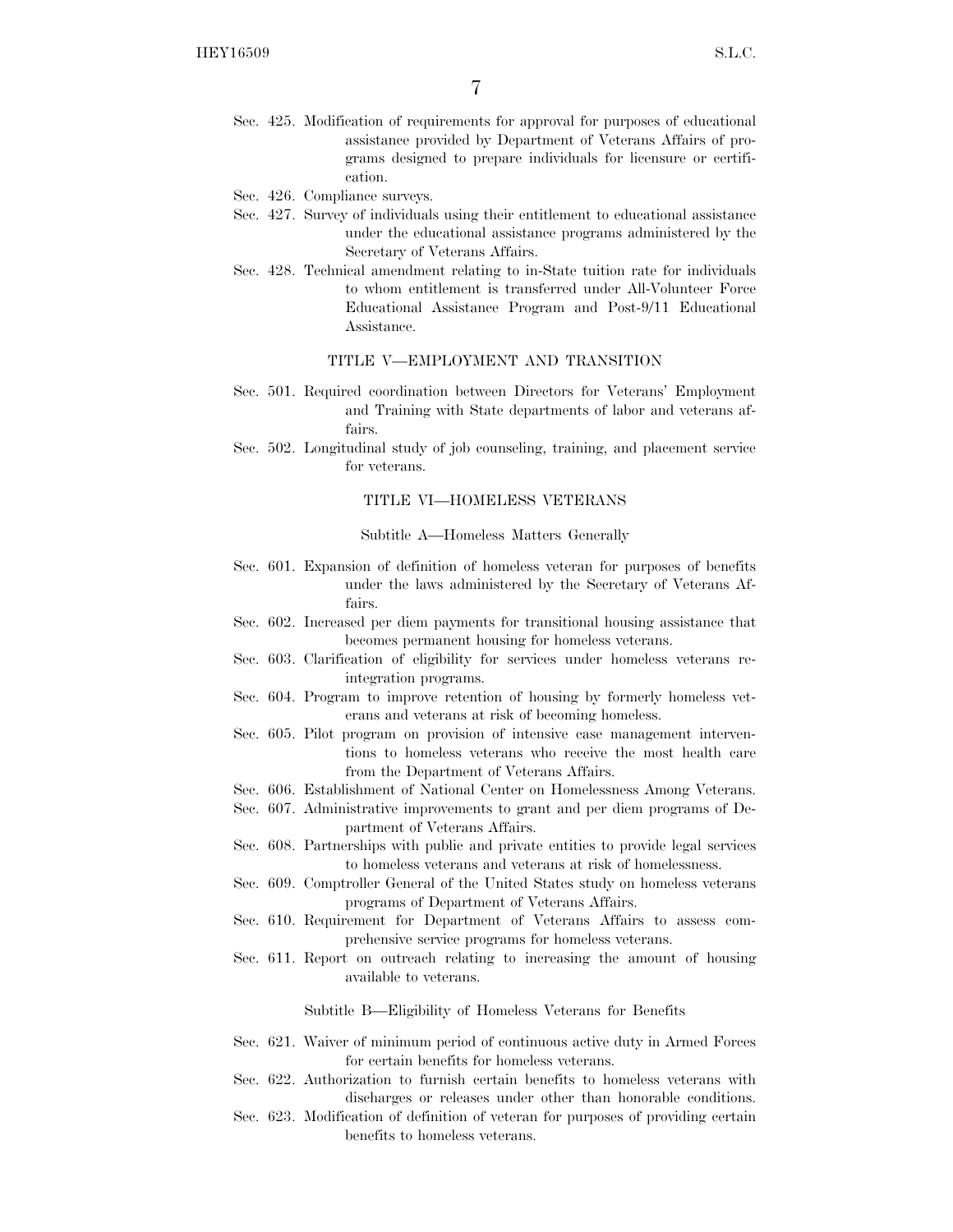- Sec. 624. Training of personnel of the Department of Veterans Affairs and grant recipients.
- Sec. 625. Authorization of per diem payments for furnishing care to dependents of certain homeless veterans.

Sec. 626. Regulations.

Sec. 627. Effective date.

## TITLE VII—UNITED STATES COURT OF APPEALS FOR VETERANS CLAIMS

- Sec. 701. Extension of temporary increase in number of judges on United States Court of Appeals for Veterans Claims.
- Sec. 702. Life insurance program relating to judges of United States Court of Appeals for Veterans Claims.
- Sec. 703. Voluntary contributions to enlarge survivors' annuity.
- Sec. 704. Selection of chief judge of United States Court of Appeals for Veterans Claims.

### TITLE VIII—BURIAL BENEFITS

- Sec. 801. Expansion of eligibility for medallions.
- Sec. 802. Inurnment of cremated remains in Arlington National Cemetery of certain persons whose service is deemed to be active service.
- Sec. 803. Report on capacity of Arlington National Cemetery.
- Sec. 804. Department of Veterans Affairs study on matters relating to burial of unclaimed remains of veterans in national cemeteries.

#### TITLE IX—OTHER MATTERS

- Sec. 901. Authority to enter into certain leases at the Department of Veterans Affairs West Los Angeles Campus.
- Sec. 902. Restoration of prior reporting fee multipliers.
- Sec. 903. Repeal inapplicability of modification of basic allowance for housing to benefits under laws administered by Secretary of Veterans Affairs.
- Sec. 904. Observance of Veterans Day.
- Sec. 905. Honoring as veterans certain persons who performed service in the reserve components of the Armed Forces.
- Sec. 906. Extension of requirement for collection of fees for housing loans guaranteed by Secretary of Veterans Affairs.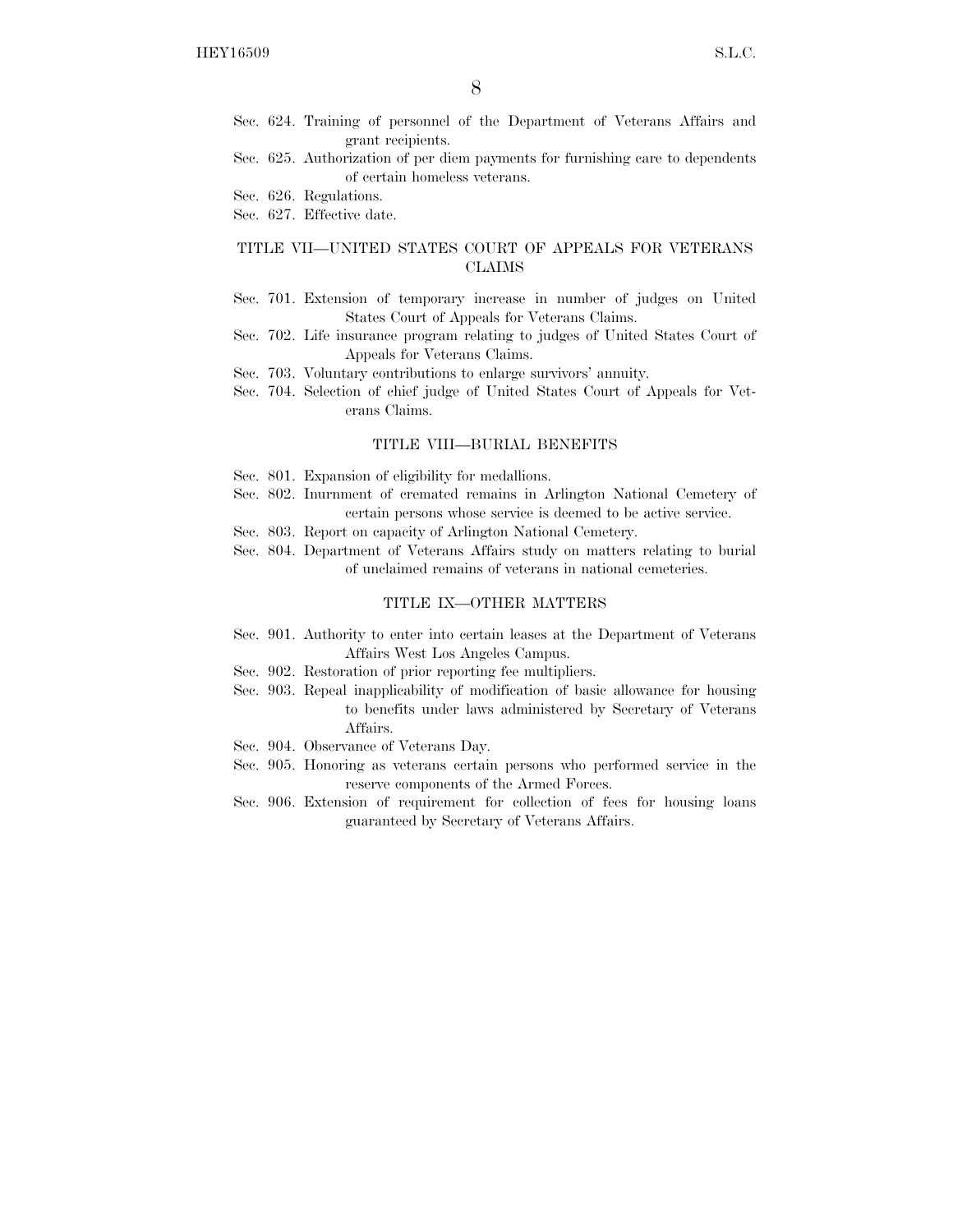**TITLE I—PERSONNEL AND ACCOUNTABILITY MATTERS Subtitle A—Office of Account- ability and Whistleblower Pro-tection** 

 **SEC. 101. OFFICE OF ACCOUNTABILITY AND WHISTLE-BLOWER PROTECTION.** 

 (a) IN GENERAL.—Chapter 3 of title 38, United States Code, is amended by adding at the end the fol-lowing new section:

# **''§ 323. Office of Accountability and Whistleblower Protection**

 ''(a) ESTABLISHMENT.—There is established in the Department an office to be known as the Office of Ac- countability and Whistleblower Protection (in this section referred to as the 'Office').

 ''(b) HEAD OF OFFICE.—(1) The head of the Office shall be responsible for the functions of the Office and shall be appointed by the President pursuant to section 308(a) of this title.

 ''(2) The head of the Office shall be known as the 'Assistant Secretary for Accountability and Whistleblower Protection'.

24 ''(3) The Assistant Secretary shall report directly to the Secretary on all matters relating to the Office.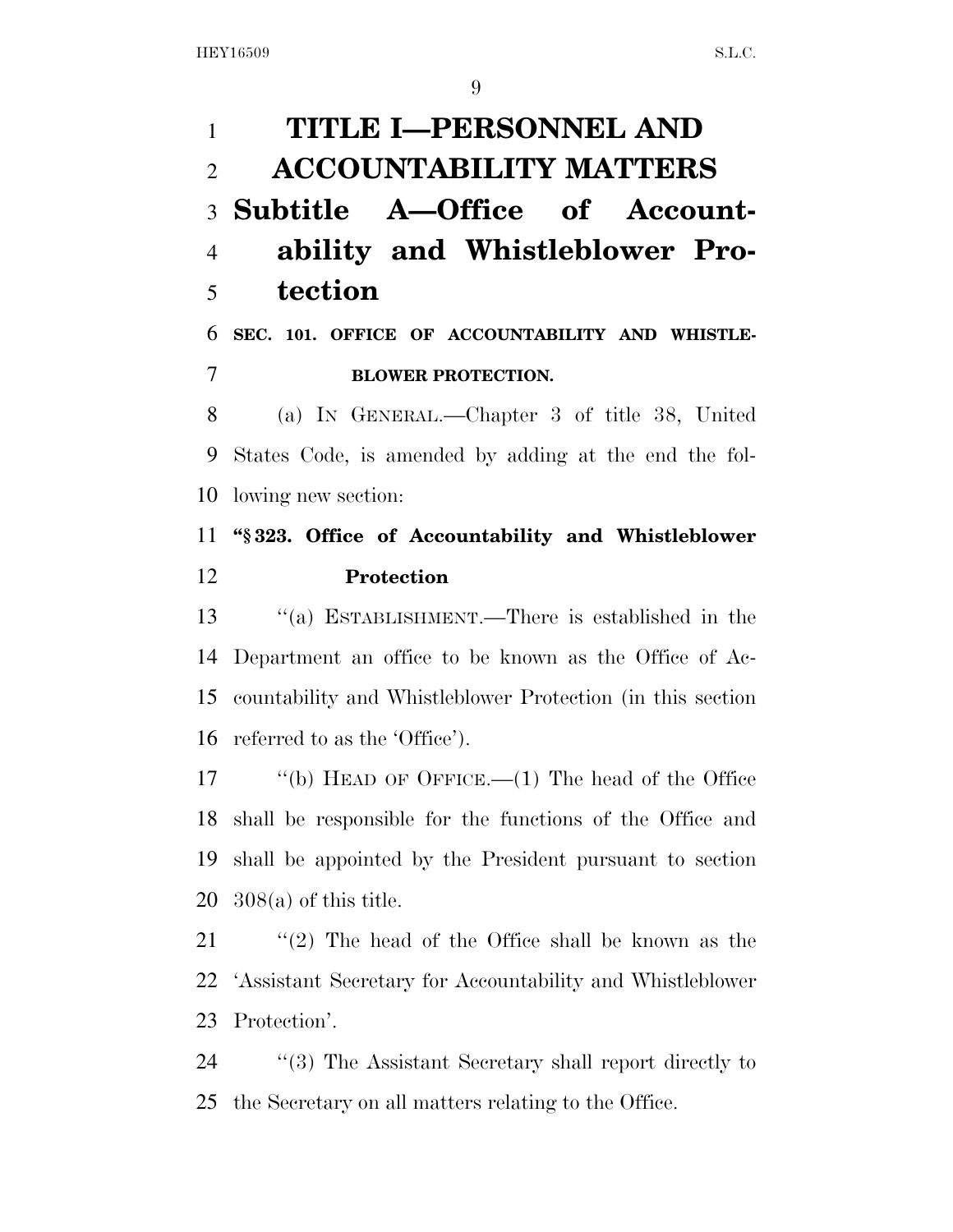''(4) Notwithstanding section 308(b) of this title, the Secretary may only assign to the Assistant Secretary re- sponsibilities relating to the functions of the Office set forth in subsection (c).

 ''(c) FUNCTIONS.—(1) The functions of the Office are as follows:

 ''(A) Advising the Secretary on all matters of the Department relating to accountability, including accountability of employees of the Department, re- taliation against whistleblowers, and such matters as the Secretary considers similar and affect public trust in the Department.

 ''(B) Issuing reports and providing rec- ommendations related to the duties described in sub-paragraph (A).

''(C) Receiving whistleblower disclosures.

 ''(D) Referring whistleblower disclosures re- ceived under subparagraph (C) for investigation to the Office of the Medical Inspector, the Office of In- spector General, or other investigative entity, as ap- propriate, if the Assistant Secretary has reason to believe the whistleblower disclosure is evidence of a violation of a provision of law, mismanagement, gross waste of funds, abuse of authority, or a sub-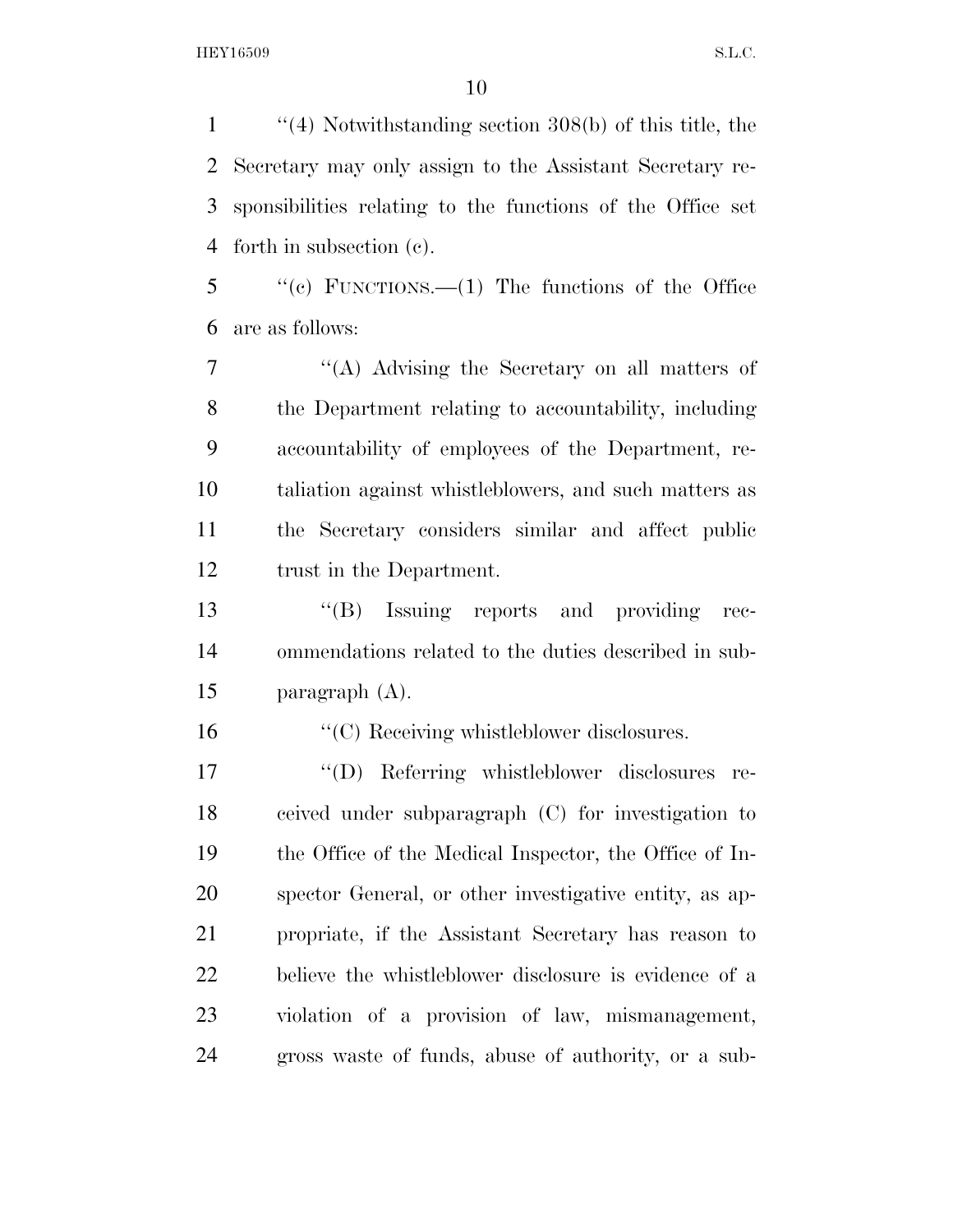stantial and specific danger to public health and safety.

 ''(E) Receiving and referring disclosures from the Special Counsel for investigation to the Medical Inspector of the Department, the Inspector General of the Department, or such other person with inves- tigatory authority, as the Assistant Secretary con-siders appropriate.

9 "'(F) Recording, tracking, reviewing, and con- firming implementation of recommendations from audits and investigations carried out by the Inspec- tor General of the Department, the Medical Inspec- tor of the Department, the Special Counsel, and the Comptroller General of the United States, including the imposition of disciplinary actions and other cor-rective actions contained in such recommendations.

 ''(G) Analyzing data from the Office and the Office of Inspector General telephone hotlines, other whistleblower disclosures, disaggregated by facility and area of health care if appropriate, and relevant audits and investigations to identify trends and issue reports to the Secretary based on analysis conducted under this subparagraph.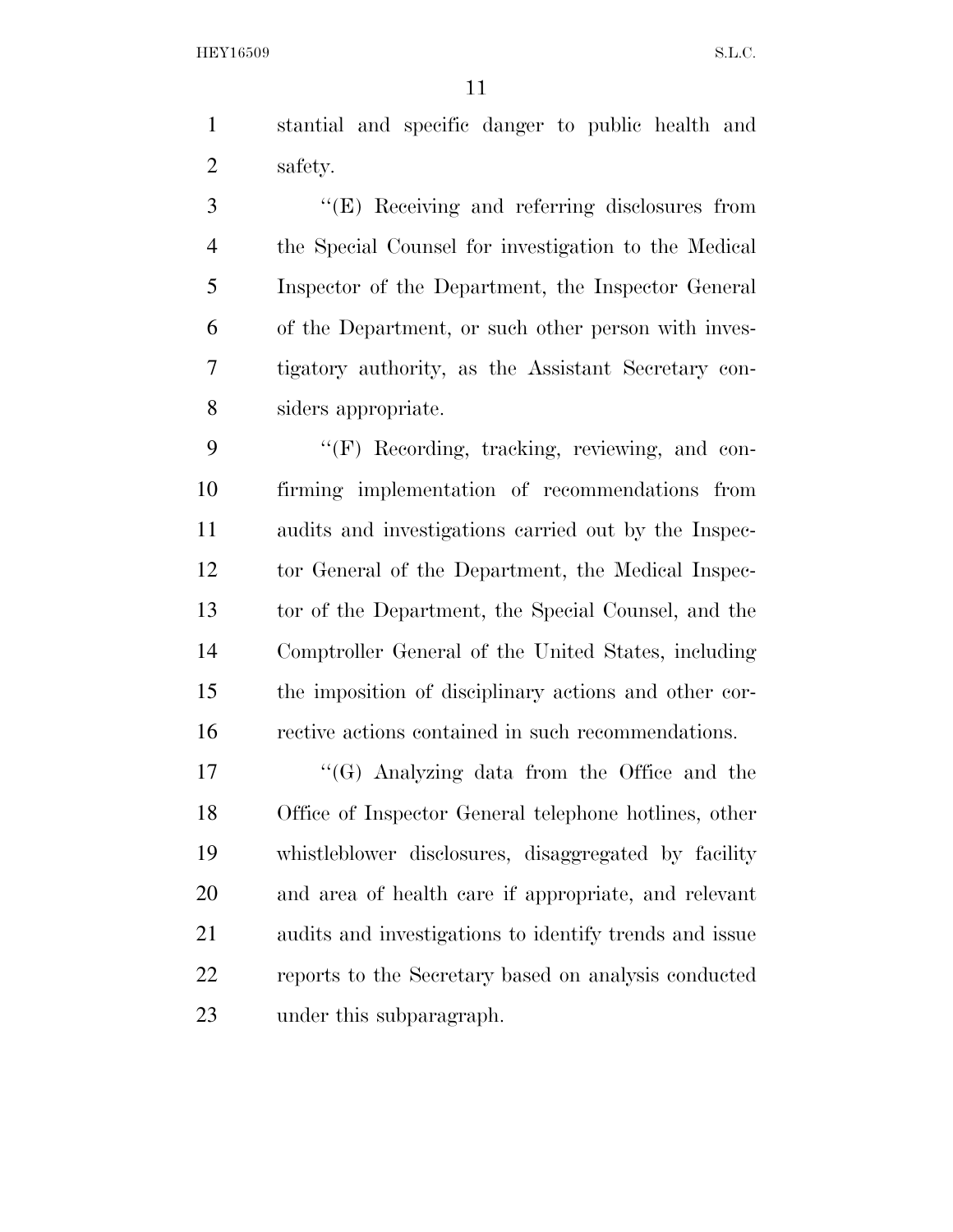| $\mathbf{1}$   | "(H) Receiving, reviewing, and investigating al-                  |
|----------------|-------------------------------------------------------------------|
| $\overline{2}$ | legations of misconduct, retaliation, or poor perform-            |
| 3              | ance involving—                                                   |
| $\overline{4}$ | "(i) an individual in a senior executive po-                      |
| 5              | sition (as defined in section $713(d)$ of this title)             |
| 6              | in the Department;                                                |
| 7              | "(ii) an individual employed in a confiden-                       |
| 8              | tial, policy-making, policy-determining, or pol-                  |
| 9              | icy-advocating position in the Department; or                     |
| 10             | "(iii) a supervisory employee, if the allega-                     |
| 11             | tion involves retaliation against an employee for                 |
| 12             | making a whistleblower disclosure.                                |
| 13             | "(I) Making such recommendations to the Sec-                      |
| 14             | retary for disciplinary action as the Assistant Sec-              |
| 15             | retary considers appropriate after substantiating any             |
| 16             | allegation of misconduct or poor performance pursu-               |
| 17             | ant to an investigation carried out as described in               |
| 18             | subparagraph $(F)$ or $(H)$ .                                     |
| 19             | $f'(2)$ In carrying out the functions of the Office, the          |
| 20             | Assistant Secretary shall ensure that the Office maintains        |
| 21             | a toll-free telephone number and Internet website to re-          |
| 22             | ceive anonymous whistleblower disclosures.                        |
| 23             | $\cdot\cdot$ (3) In any case in which the Assistant Secretary re- |
| 24             | ceives a whistleblower disclosure from an employee of the         |
| 25             | Department under paragraph $(1)(C)$ , the Assistant Sec-          |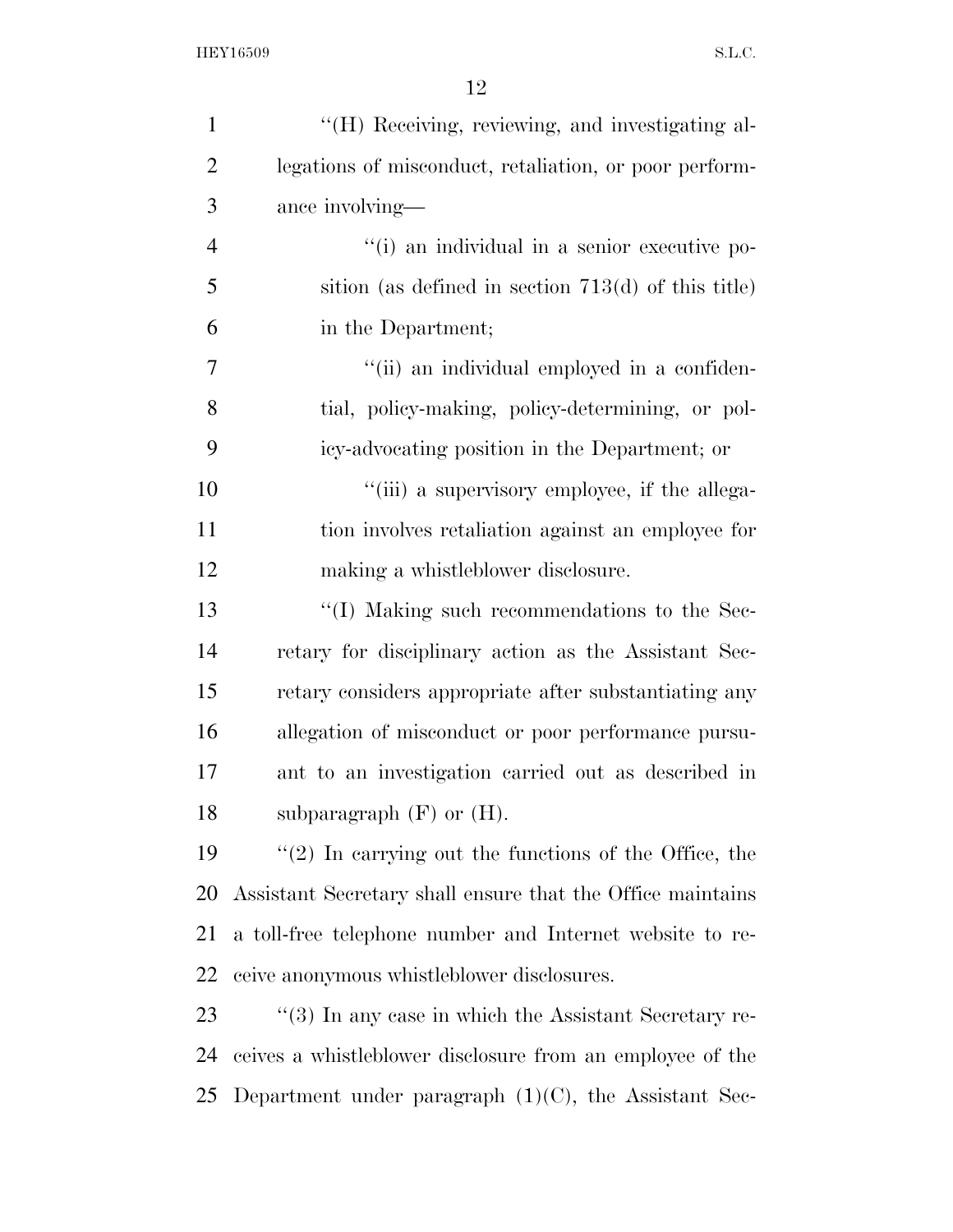retary may not disclose the identity of the employee with- out the consent of the employee, except in accordance with the provisions of section 552a of title 5, or as required by any other applicable provision of Federal law.

 ''(d) STAFF AND RESOURCES.—The Secretary shall ensure that the Assistant Secretary has such staff, re- sources, and access to information as may be necessary to carry out the functions of the Office.

 ''(e) RELATION TO OFFICE OF GENERAL COUN- SEL.—The Office shall not be established as an element of the Office of the General Counsel and the Assistant Secretary may not report to the General Counsel.

 $\text{``(f)}$  REPORTS.—(1)(A) Not later than June 30 of each calendar year, beginning with June 30, 2017, the As- sistant Secretary shall submit to the Committee on Vet- erans' Affairs of the Senate and the Committee on Vet- erans' Affairs of the House of Representatives a report on the activities of the Office during the calendar year in which the report is submitted.

 ''(B) Each report submitted under subparagraph (A) shall include, for the period covered by the report, the fol-lowing:

23 ''(i) A full and substantive analysis of the ac-tivities of the Office, including such statistical infor-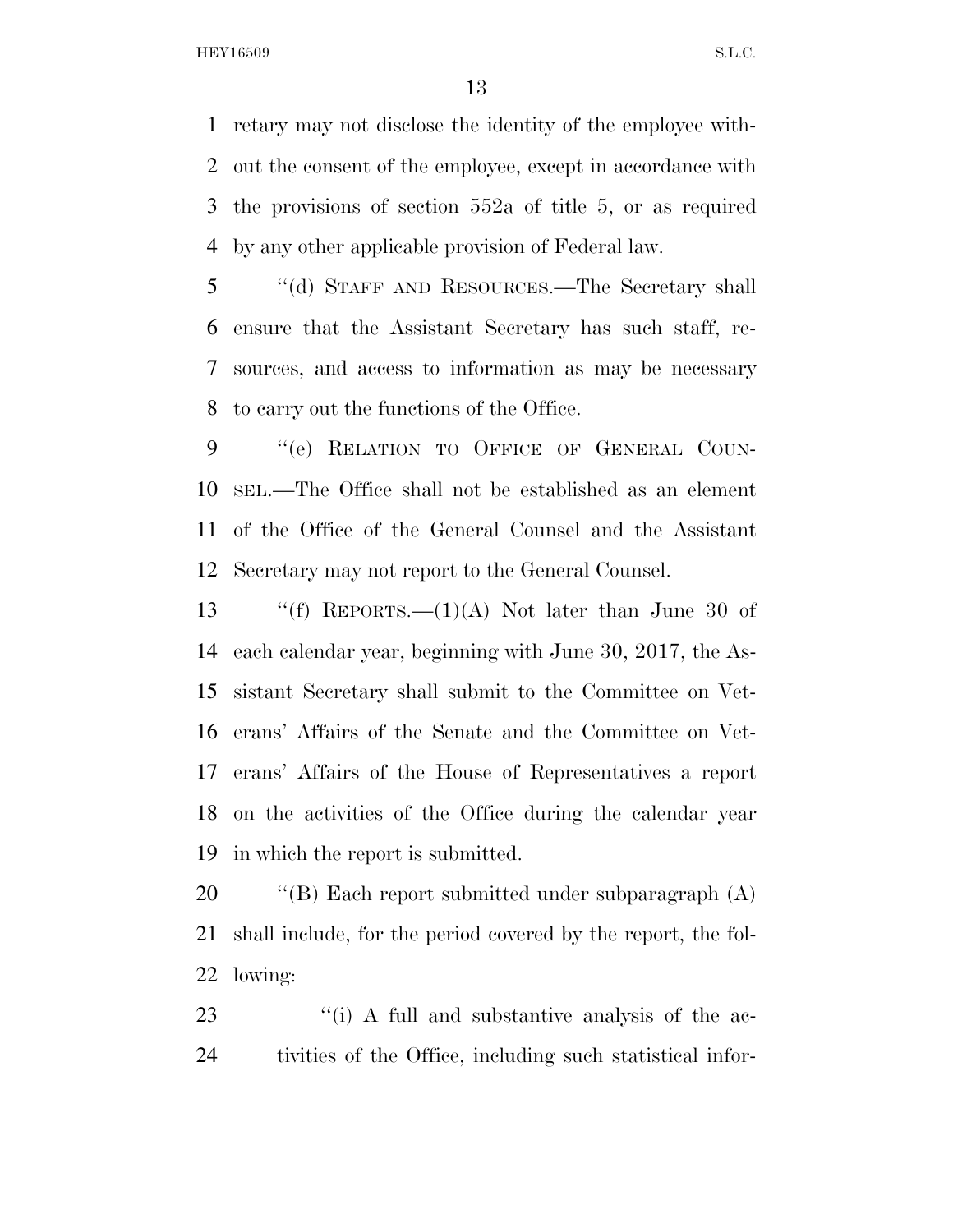mation as the Assistant Secretary considers appro-priate.

 ''(ii) Identification of any issues reported to the Secretary under subsection (c)(1)(G), including such data as the Assistant Secretary considers relevant to such issues and any trends the Assistant Secretary may have identified with respect to such issues.

8 ''(iii) Identification of such concerns as the As- sistant Secretary may have regarding the size, staff- ing, and resources of the Office and such rec- ommendations as the Assistant Secretary may have for legislative or administrative action to address such concerns.

 ''(iv) Such recommendations as the Assistant Secretary may have for legislative or administrative action to improve—

17  $\langle (I)$  the process by which concerns are re-ported to the Office; and

19  $\frac{1}{2}$  (II) the protection of whistleblowers with-in the Department.

21 ''(v) Such other matters as the Assistant Sec- retary considers appropriate regarding the functions of the Office or other matters relating to the Office. 24  $\frac{1}{2}$  (2) If the Secretary receives a recommendation for 25 disciplinary action under subsection  $(c)(1)(I)$  and does not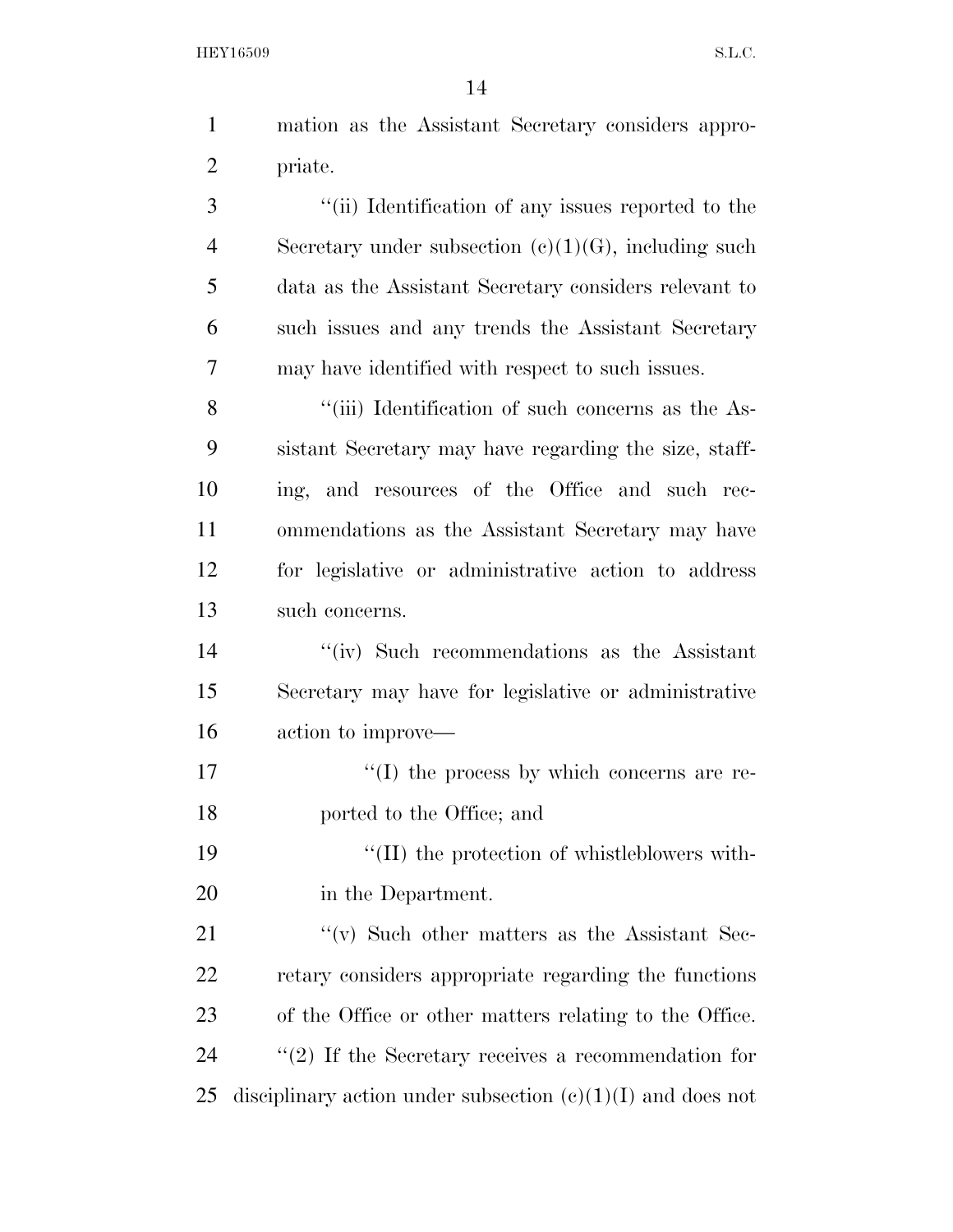take or initiate the recommended disciplinary action before the date that is 60 days after the date on which the Sec- retary received the recommendation, the Secretary shall submit to the Committee on Veterans' Affairs of the Sen- ate and the Committee on Veterans' Affairs of the House of Representatives a detailed justification for not taking or initiating such disciplinary action. 8 "(g) DEFINITIONS.—In this section: 9 "(1) The term 'supervisory employee' means an employee of the Department who is a supervisor as defined in section 7103(a) of title 5.  $\frac{12}{2}$  The term 'whistleblower' means one who makes a whistleblower disclosure. 14 ''(3) The term 'whistleblower disclosure' means any disclosure of information by an employee of the Department or individual applying to become an em- ployee of the Department which the employee or in- dividual reasonably believes evidences—  $"({\rm A})$  a violation of a provision of law; or ''(B) gross mismanagement, a gross waste of funds, an abuse of authority, or a substantial and specific danger to public health or safety.''. (b) CONFORMING AMENDMENT.—Section 308(b) of such title is amended by adding at the end the following new paragraph: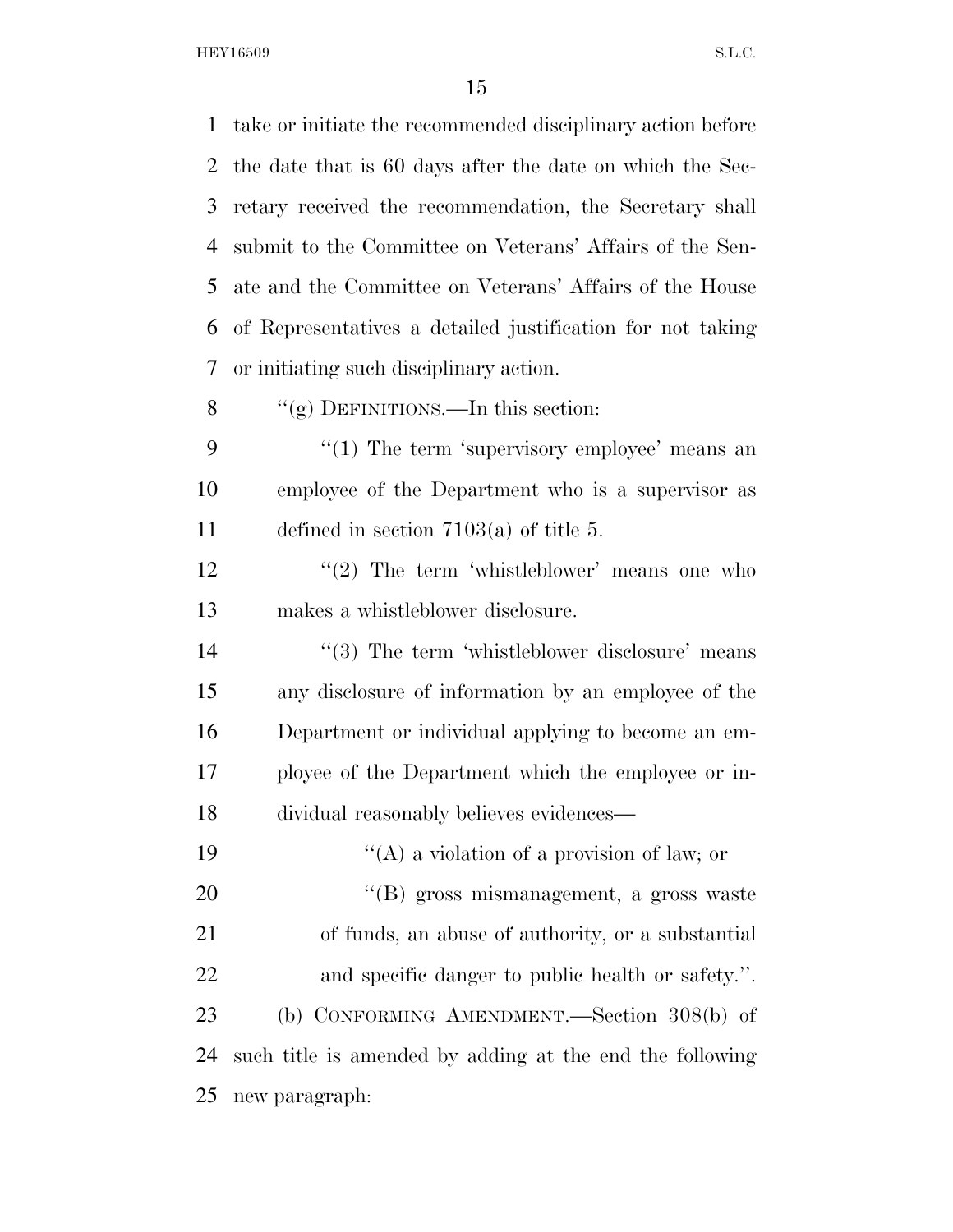$\frac{1}{2}$  The functions set forth in section 323(c) of this title.''. (c) CLERICAL AMENDMENT.—The table of sections at the beginning of chapter 3 of such title is amended by adding at the end the following new item: ''323. Office of Accountability and Whistleblower Protection.''. **SEC. 102. PROTECTION OF WHISTLEBLOWERS IN DEPART- MENT OF VETERANS AFFAIRS.**  (a) IN GENERAL.—Chapter 7 of title 38, United States Code, is amended by adding at the end the fol- lowing new sections: **''§ 720. Protection of whistleblowers as criteria in evaluation of supervisors**  ''(a) DEVELOPMENT AND USE OF CRITERIA RE- QUIRED.—The Secretary, in consultation with the Assist- ant Secretary of Accountability and Whistleblower Protec- tion, shall develop criteria that— 17 ''(1) the Secretary shall use as a critical ele- ment in any evaluation of the performance of a su- pervisory employee; and  $(2)$  promotes the protection of whistleblowers. ''(b) PRINCIPLES FOR PROTECTION OF WHISTLE- BLOWERS.—The criteria required by subsection (a) shall include principles for the protection of whistleblowers, such as the degree to which supervisory employees respond

constructively when employees of the Department report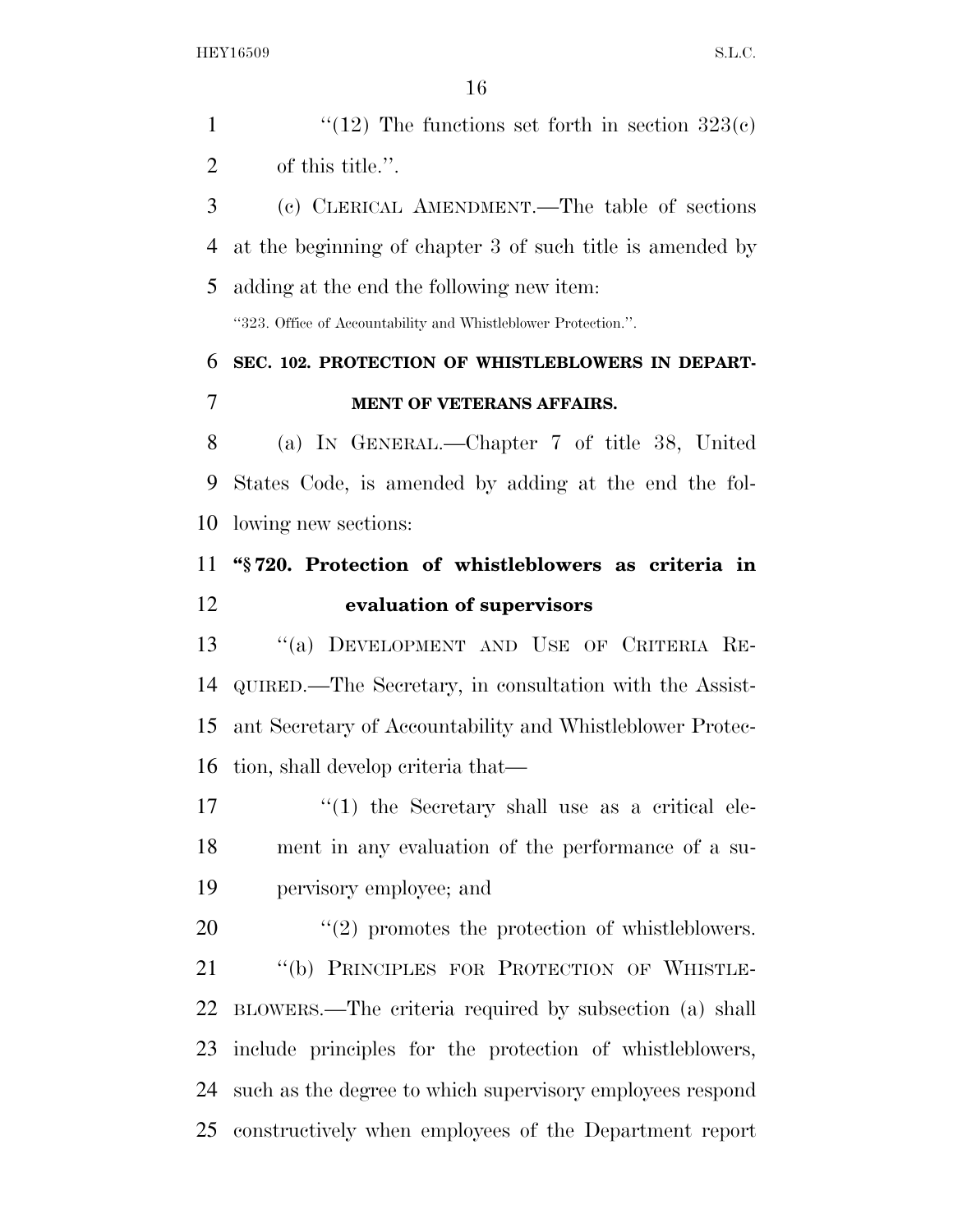concerns, take responsible action to resolve such concerns, and foster an environment in which employees of the De- partment feel comfortable reporting concerns to super-visory employees or to the appropriate authorities.

 ''(c) SUPERVISORY EMPLOYEE AND WHISTLE- BLOWER DEFINED.—In this section, the terms 'super- visory employee' and 'whistleblower' have the meanings given such terms in section 323 of this title.

## **''§ 721. Training regarding whistleblower disclosures**

 $\cdot$  ''(a) TRAINING.—Not less frequently than once every two years, the Secretary, in coordination with the Whistle- blower Protection Ombudsman designated under section  $3(d)(1)(C)$  of the Inspector General Act of 1978 (5 U.S.C. App.), shall provide to each employee of the Department training regarding whistleblower disclosures, including—

 ''(1) an explanation of each method established by law in which an employee may file a whistle-blower disclosure;

19  $\frac{1}{2}$  the right of the employee to petition Con- gress regarding a whistleblower disclosure in accord-21 ance with section 7211 of title 5;

 $\frac{4}{3}$  an explanation that the employee may not be prosecuted or reprised against for disclosing in- formation to Congress, the Inspector General, or an-other investigatory agency in instances where such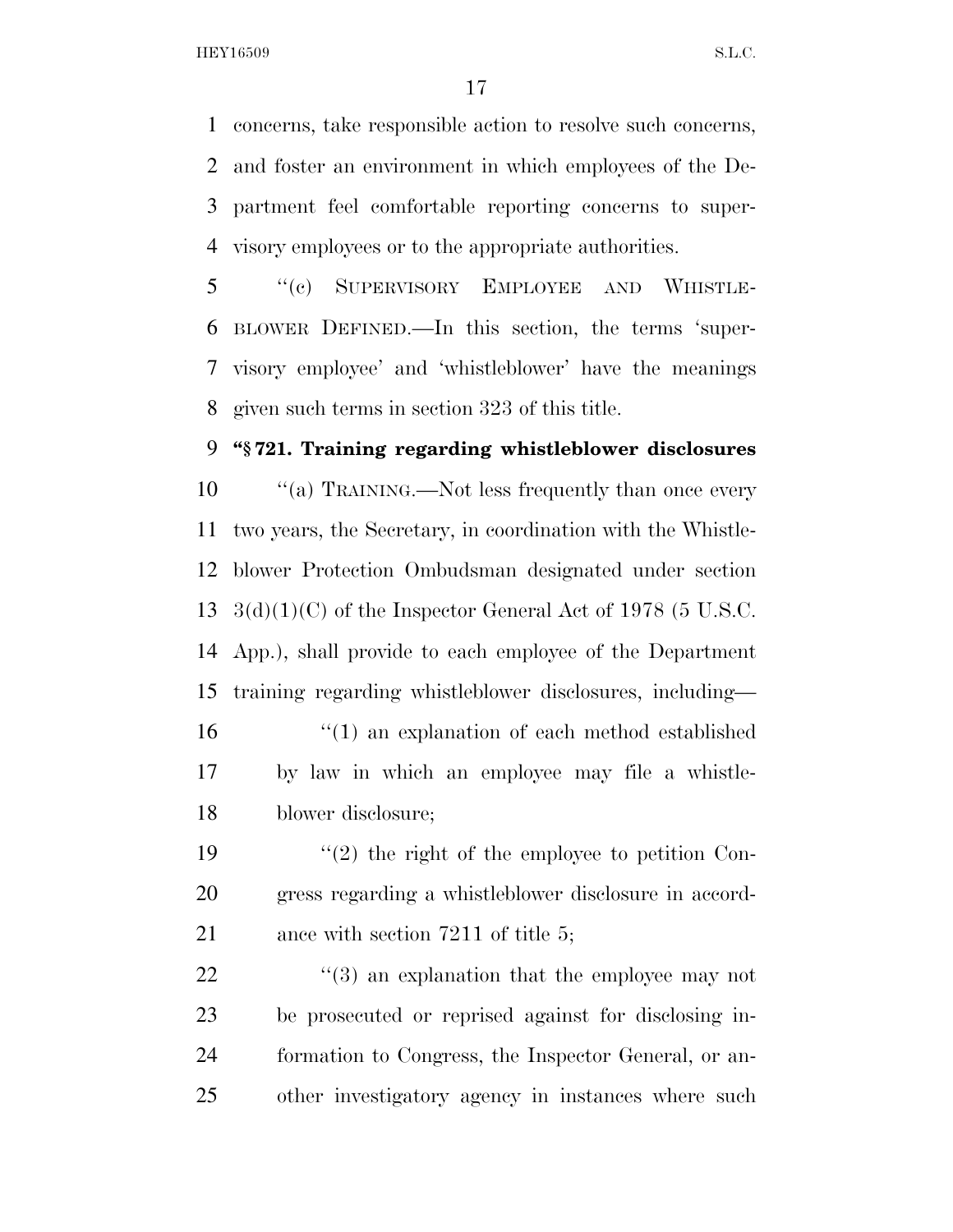| $\mathbf{1}$   | disclosure is permitted by law, including under sec-          |
|----------------|---------------------------------------------------------------|
| $\overline{2}$ | tions 5701, 5705, and 7732 of this title, under sec-          |
| 3              | tion 552a of title 5 (commonly referred to as the             |
| $\overline{4}$ | Privacy Act), under chapter 93 of title 18, and pur-          |
| 5              | suant to regulations promulgated under section                |
| 6              | $264(e)$ of the Health Insurance Portability and Ac-          |
| 7              | countability Act of 1996 (Public Law 104–191);                |
| 8              | $\cdot$ (4) an explanation of the language that is re-        |
| 9              | quired to be included in all nondisclosure policies,          |
| 10             | forms, and agreements pursuant to<br>section                  |
| 11             | $115(a)(1)$ of the Whistleblower Protection Enhance-          |
| 12             | ment Act of $2012$ (5 U.S.C. 2302 note); and                  |
| 13             | $\cdot$ (5) the right of contractors to be protected          |
| 14             | from reprisal for the disclosure of certain informa-          |
| 15             | tion under section 4705 or 4712 of title 41.                  |
| 16             | "(b) MANNER TRAINING IS PROVIDED.—The Sec-                    |
| 17             | retary shall ensure, to the maximum extent practicable,       |
|                | 18 that training provided under subsection (a) is provided in |
| 19             | person.                                                       |
| 20             | "(c) CERTIFICATION.—Not less frequently than once             |
| 21             | every two years, the Secretary shall provide training on      |
| 22             | merit system protection in a manner that the Special          |
| 23             | Counsel certifies as being satisfactory.                      |
| 24             | "(d) PUBLICATION.—The Secretary shall publish on              |
| 25             | the Internet website of the Department, and display           |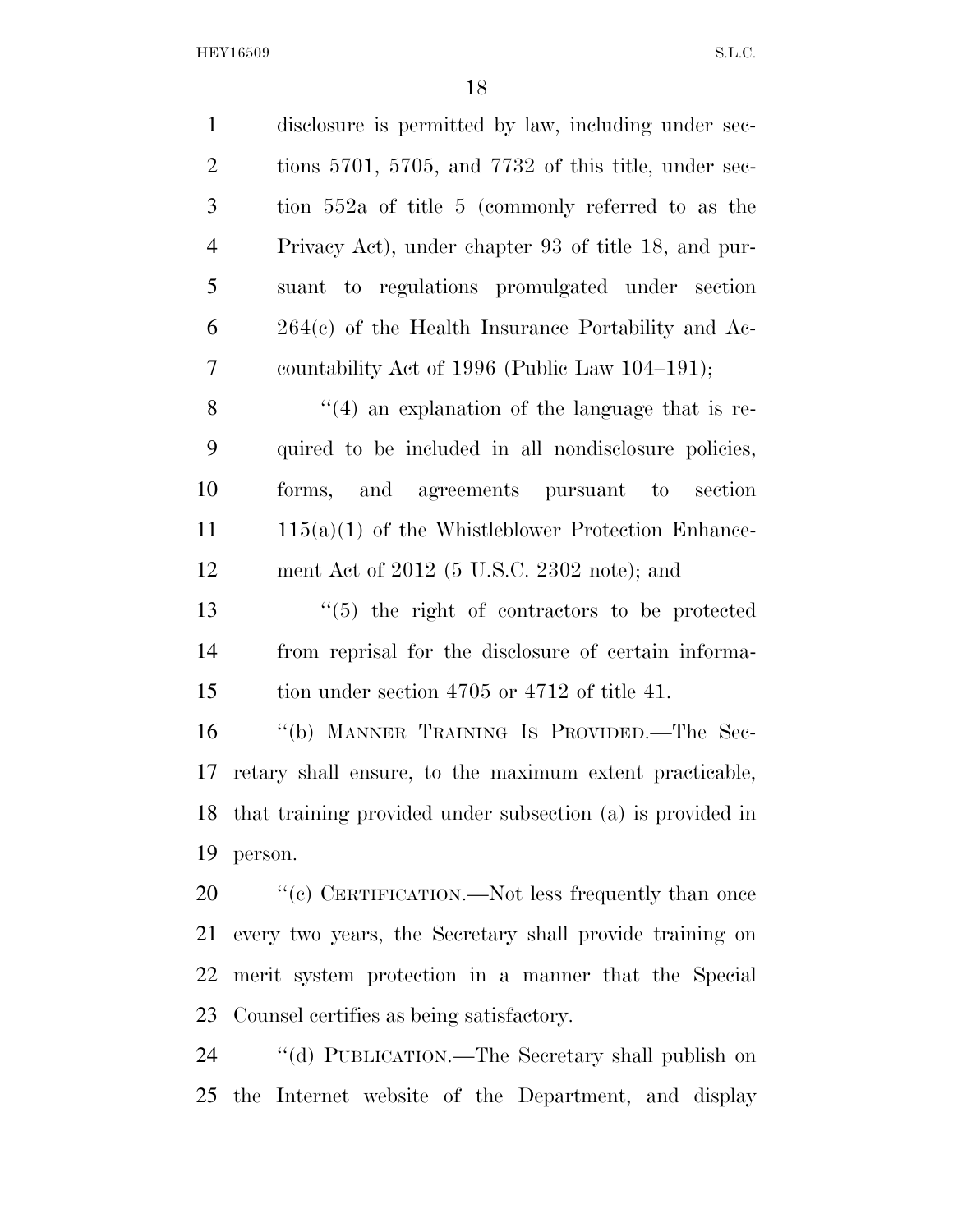prominently at each facility of the Department, the rights of an employee to make a whistleblower disclosure, includ- ing the information described in paragraphs (1) through (5) of subsection (a). ''(e) WHISTLEBLOWER DISCLOSURE DEFINED.—In this section, the term 'whistleblower disclosure' has the meaning given such term in section 323 of this title.''. (b) CLERICAL AMENDMENT.—The table of sections at the beginning of such chapter, is amended by adding at the end the following new items: ''720. Protection of whistleblowers as criteria in evaluation of supervisors. ''721. Training regarding whistleblower disclosures.''. **SEC. 103. TREATMENT OF CONGRESSIONAL TESTIMONY BY DEPARTMENT OF VETERANS AFFAIRS EM- PLOYEES AS OFFICIAL DUTY.**  (a) IN GENERAL.—Chapter 7 of title 38, United States Code, as amended by section 102, is further amend- ed by adding at the end the following new section: **''§ 722. Congressional testimony by employees: treat- ment as official duty**  ''(a) CONGRESSIONAL TESTIMONY.—An employee of the Department is performing official duty during the pe- riod with respect to which the employee is testifying in an official capacity in front of either chamber of Congress,

 a committee of either chamber of Congress, or a joint or select committee of Congress.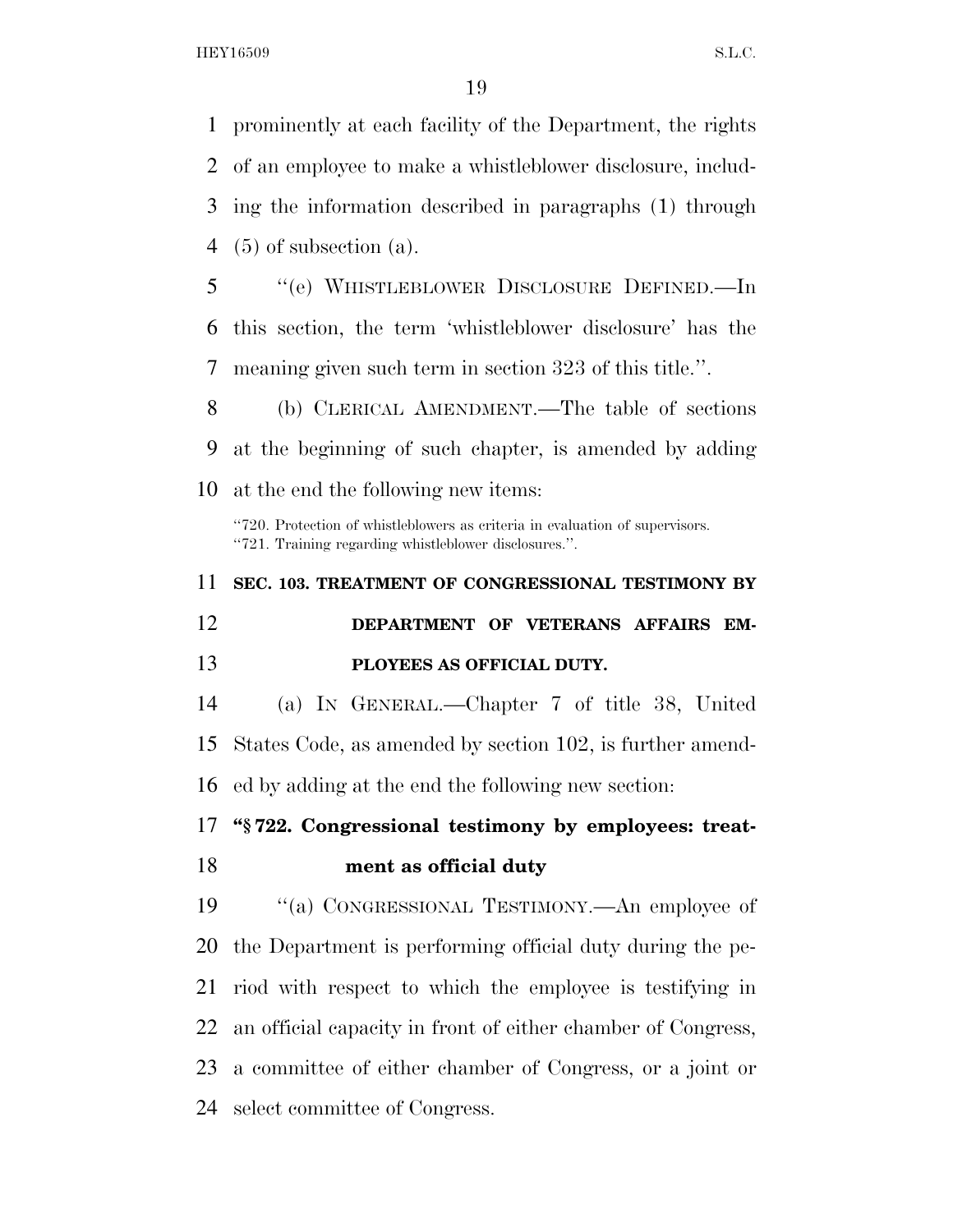''(b) TRAVEL EXPENSES.—The Secretary shall pro- vide travel expenses, including per diem in lieu of subsist- ence, in accordance with applicable provisions under sub- chapter I of chapter 57 of title 5, to any employee of the Department of Veterans Affairs performing official duty described under subsection (a).''.

 (b) CLERICAL AMENDMENT.—The table of sections at the beginning of such chapter, as amended by section 102, is further amended by inserting after the item relat-ing to section 721 the following new item:

''Sec. 722. Congressional testimony by employees: treatment as official duty.''.

# **SEC. 104. REPORT ON METHODS USED TO INVESTIGATE EM-**

 **PLOYEES OF DEPARTMENT OF VETERANS AF-FAIRS.** 

 (a) REPORT REQUIRED.—Not later than 540 days after the date of the enactment of this Act, the Assistant Secretary for Accountability and Whistleblower Protection shall submit to the Secretary, the Committee on Veterans' Affairs of the Senate, and the Committee on Veterans' Af- fairs of the House of Representatives a report on methods used to investigate employees of the Department of Vet- erans Affairs and whether such methods are used to retali-ate against whistleblowers.

 (b) CONTENTS.—The report required by subsection (a) shall include the following: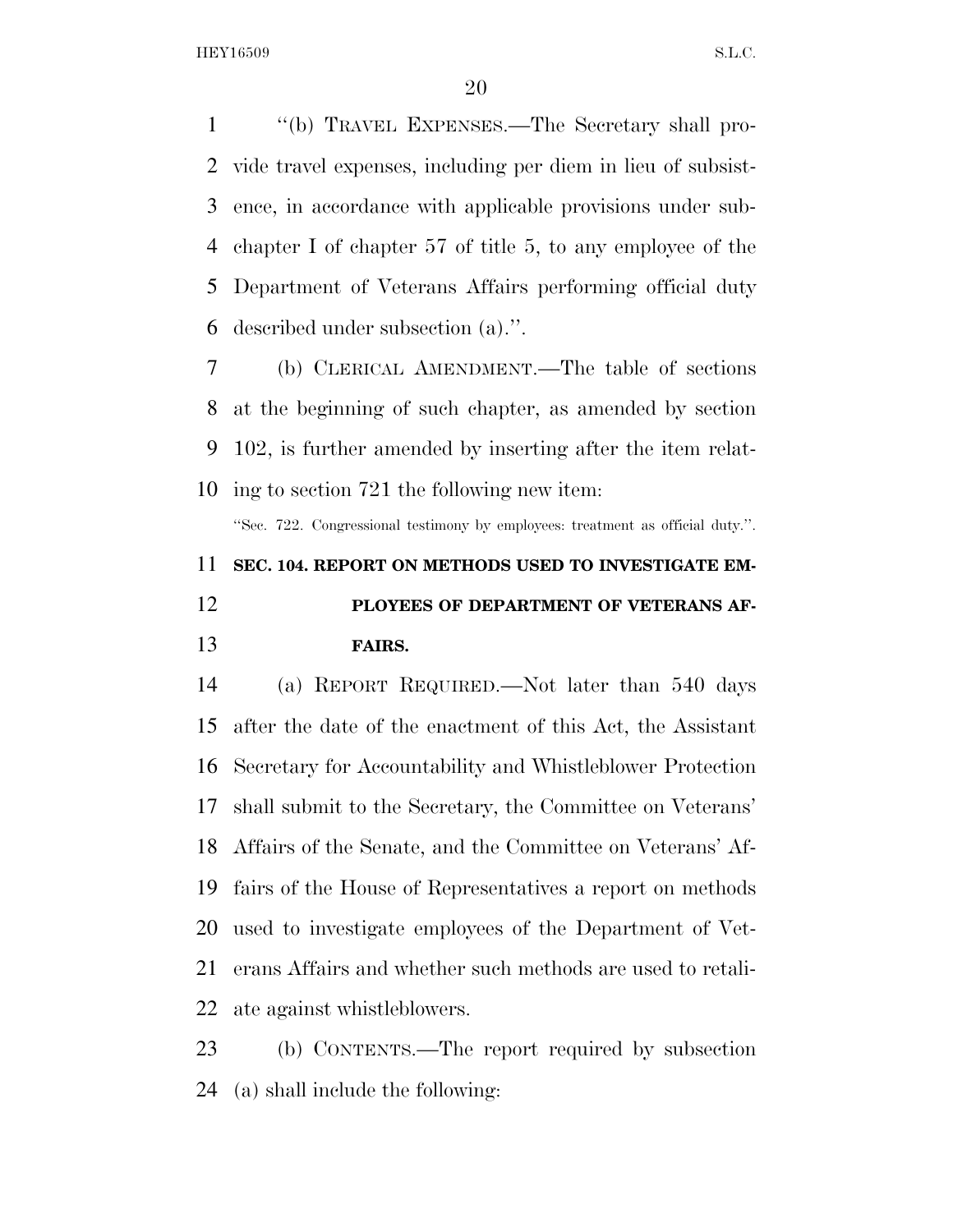| $\mathbf{1}$   | (1) An assessment of the use of administrative               |
|----------------|--------------------------------------------------------------|
| $\overline{2}$ | investigation boards, peer review, searches of med-          |
| 3              | ical records, and other methods for investigating em-        |
|                |                                                              |
| $\overline{4}$ | ployees of the Department.                                   |
| 5              | $(2)$ A determination of whether and to what de-             |
| 6              | gree the methods described in paragraph (1) are              |
| 7              | being used to retaliate against whistleblowers.              |
| 8              | (3) Recommendations for legislative or adminis-              |
| 9              | trative action to implement safeguards to prevent            |
| 10             | the retaliation described in paragraph $(2)$ .               |
| 11             | (c) WHISTLEBLOWER DEFINED.—In this section, the              |
| 12             | term "whistleblower" has the meaning given such term in      |
| 13             | section 323 of title 38, United States Code, as added by     |
| 14             | section 101.                                                 |
|                | 15 Subtitle B—Supervisors and Senior                         |
| 16             | <b>Executives</b>                                            |
| 17             | SEC. 111. TREATMENT OF MEDICAL CENTER DIRECTORS              |
| 18             | AND DIRECTORS OF VETERANS INTEGRATED                         |
| 19             | SERVICE NETWORKS.                                            |
| 20             | (a) ESTABLISHMENT OF VISN DIRECTORS IN OF-                   |
| 21             | FICE OF UNDER SECRETARY FOR HEALTH.-Subsection               |
| 22             | $(a)(4)$ of section 7306 of title 38, United States Code, is |
| 23             | amended—                                                     |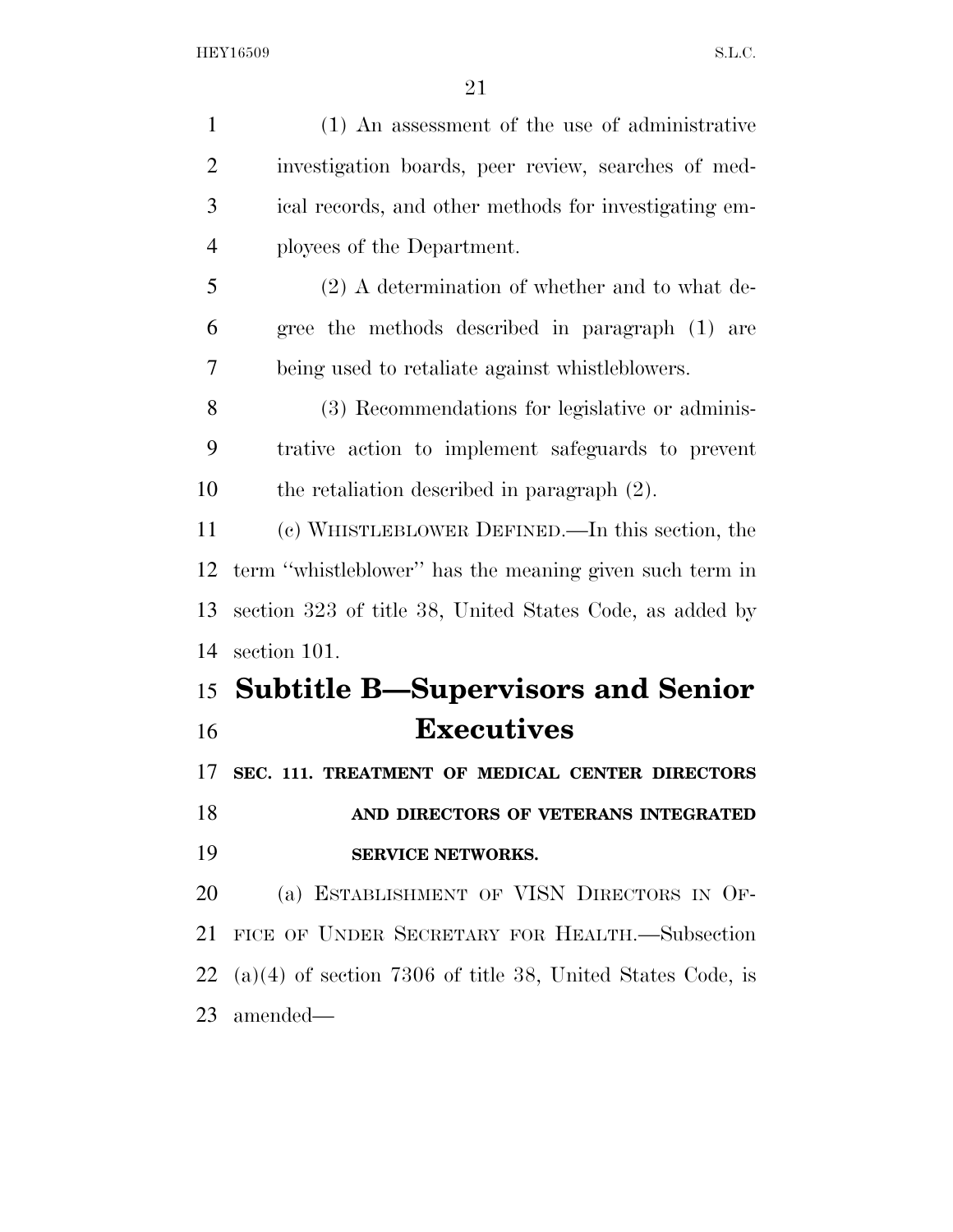(1) by striking ''Such Medical Directors'' and inserting ''Such Medical Center Directors and Direc- tors of Veterans Integrated Service Networks''; and (2) by striking '', who shall be either a qualified doctor of medicine or a qualified doctor of dental surgery or dental medicine''.

 (b) QUALIFICATIONS.—Such section is amended by adding at the end the following new subsection:

 $\langle \langle \rangle$  ''(g) Notwithstanding any provision of law that re- quires the Office of Personnel Management to determine qualifications or certify a candidate for appointment under this section, Medical Center Directors and Directors of Veterans Integrated Service Networks may be appointed under subsection (a)(4) in accordance with qualifications established by the Secretary for purposes of this section.''. 16 (c) ABILITY TO TRANSFER.

 (1) IN GENERAL.—Subject to such regulations as the Director of the Office of Personnel Manage- ment may prescribe, the Secretary of Veterans Af- fairs and the Director shall enter into an agreement that permits employees appointed under section  $7306(a)(4)$  of title 38, United States Code, as amended by subsection (a), to transfer to Senior Ex- ecutive Service positions in other Federal agencies and to be deemed career appointees who are not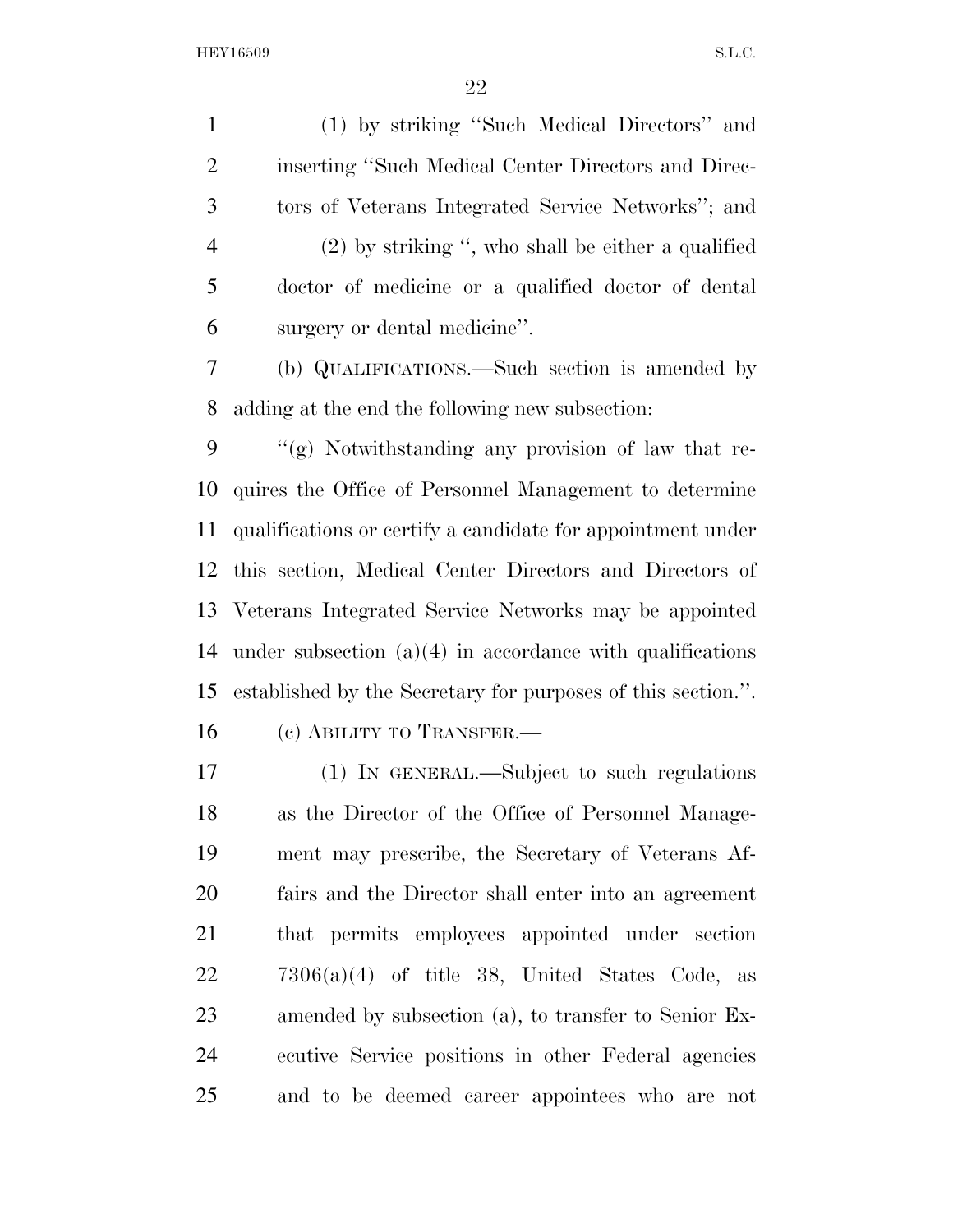| $\mathbf{1}$   | subject to competition or certification by a qualifica-       |
|----------------|---------------------------------------------------------------|
| $\overline{2}$ | tions review board under section 3393 of title 5,             |
| 3              | United States Code.                                           |
| $\overline{4}$ | (2) DEFINITIONS.—In this subsection,<br>the                   |
| 5              | terms "Senior Executive Service position" and "ca-            |
| 6              | reer appointee" have the meanings given those terms           |
| 7              | in section $3132(a)$ of title 5, United States Code.          |
| 8              | SEC. 112. PAY FOR MEDICAL CENTER DIRECTORS AND DI-            |
| 9              | RECTORS OF VETERANS INTEGRATED SERV-                          |
| 10             | <b>ICE NETWORKS.</b>                                          |
| 11             | (a) IN GENERAL.—Chapter 74 of title 38, United                |
| 12             | States Code, is amended by adding at the end the fol-         |
| 13             | lowing new subchapter:                                        |
| 14             | "Subchapter VII—Pay for Medical Center Di-                    |
| 15             | rectors and Directors of Veterans Inte-                       |
| 16             | grated Service Networks                                       |
| 17             | "§7481. Pay for Medical Center Directors and Direc-           |
| 18             | tors of Veterans Integrated Service Net-                      |
| 19             | works                                                         |
| 20             | "(a) ELEMENTS OF PAY.—Pay for a Medical Center                |
| 21             | Director or Director of a Veterans Integrated Service Net-    |
| 22             | work appointed under section $7306(a)(4)$ of this title (in   |
| 23             | this section referred to as a 'Director') shall consist of    |
| 24             | basic pay set forth under section $7404(a)$ of this title and |
| 25             | market pay determined under subsection (b).                   |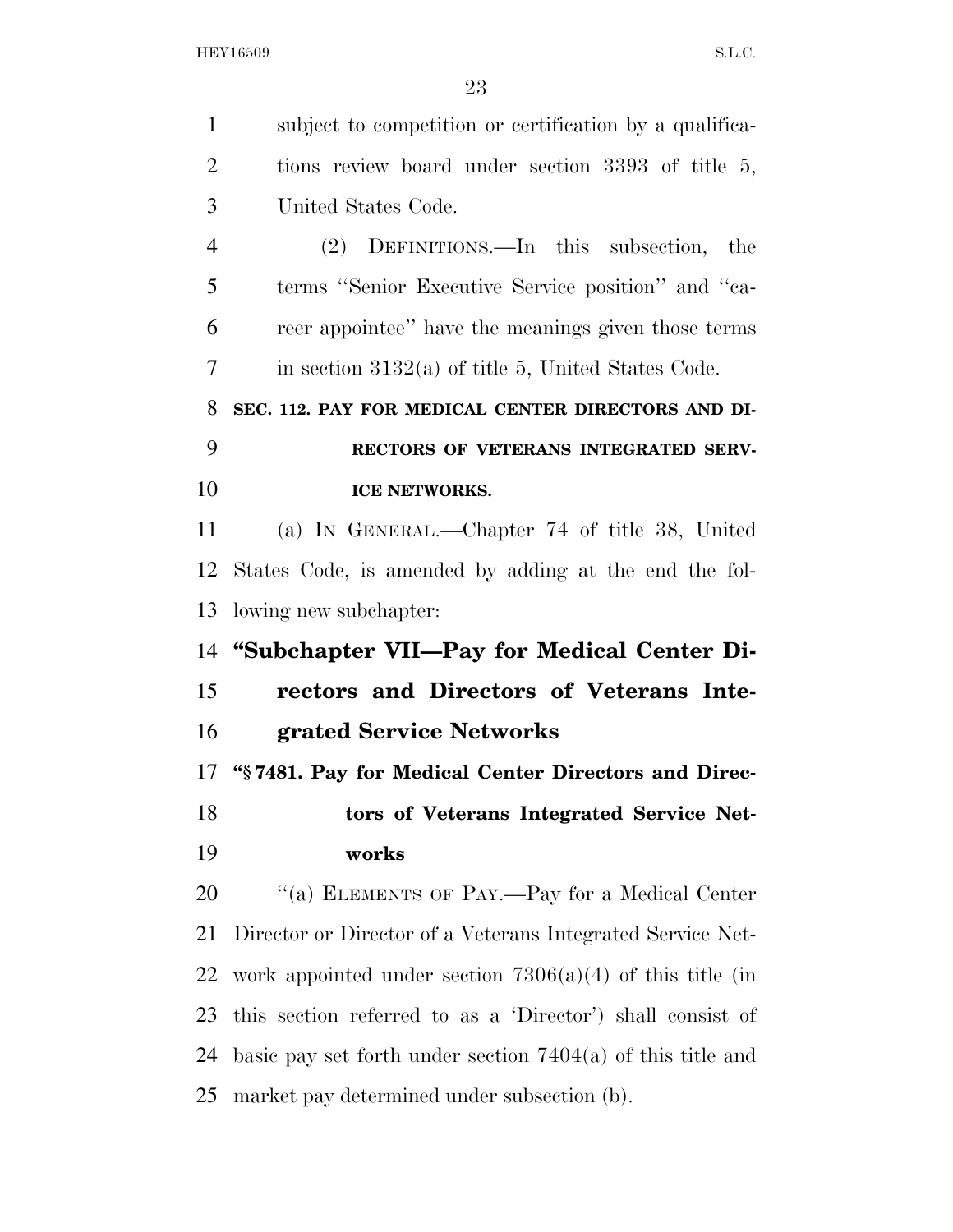''(b) MARKET PAY.—(1) Each Director is eligible for market pay determined under this subsection.

 ''(2) The amount of market pay payable to a Director under this section shall be determined by the Secretary on a case-by-case basis and shall consist of pay intended to reflect needs of the Department with respect to the re- cruitment and retention (as determined by the Secretary) of such Director.

 ''(3) In determining the amount of market pay pay- able to a Director under this section, the Secretary shall—  $'$ (A) consult not fewer than two national sur- veys on pay for hospital directors, medical facility di- rectors, or other similar positions, whether prepared by private, public, or quasi-public entities, to make a general assessment of the range of potential pay for the Director; and

17  $\text{``(B) take into account}$ 

18 ''(i) the experience of the Director in man- aging facilities or program offices of the De- partment, including the complexity of such fa-21 cilities or offices;

22  $\frac{1}{1}$  (ii) the complexity of the facility or facili-23 ties to be managed by the Director;

24 ''(iii) the labor market, in such geographic area as the Secretary considers relevant, for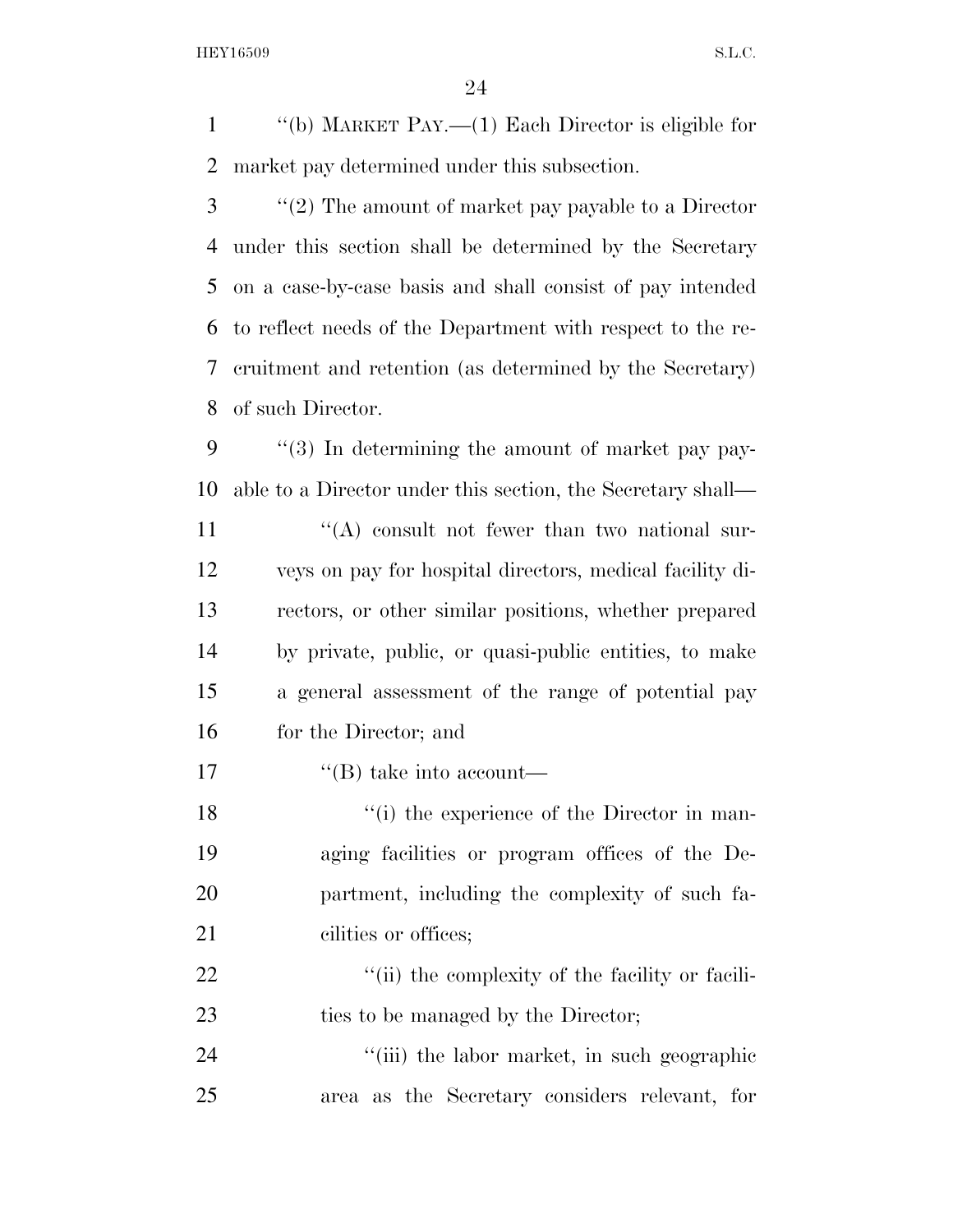| $\mathbf{1}$   | hospital directors, medical facility directors, and           |
|----------------|---------------------------------------------------------------|
| $\overline{2}$ | other similar positions;                                      |
| 3              | $``(iv)$ the experience of the Director in                    |
| $\overline{4}$ | managing medical facilities for other Federal                 |
| 5              | agencies, private entities, or non-profit entities;           |
| 6              | and                                                           |
| 7              | $\lq\lq$ such other considerations as the Sec-                |
| 8              | retary considers appropriate.                                 |
| 9              | $``(4)(A)$ The Secretary shall evaluate the amount of         |
| 10             | market pay payable to a Director under this section not       |
| 11             | less frequently than once every two years and may adjust      |
| 12             | the market pay payable to such Director as a result of        |
| 13             | such evaluation.                                              |
| 14             | " $(B)$ A Director whose market pay is evaluated under        |
| 15             | subparagraph $(A)$ shall receive written notice of the re-    |
| 16             | sults of such evaluation.                                     |
| 17             | "(c) REQUIREMENTS AND LIMITATIONS ON TOTAL                    |
|                | 18 PAY.— $(1)$ Not less frequently than once every two years, |
| 19             | the Secretary shall set forth a department wide minimum       |
| 20             | and maximum amount for total annual pay under sub-            |
| 21             | section (a) that may be paid to a Director and shall pub-     |
| 22             | lish each such amount in the Federal Register.                |
| 23             | $\lq(2)$ The minimum and maximum amounts set forth            |
| 24             | under paragraph (1) shall take effect not earlier than the    |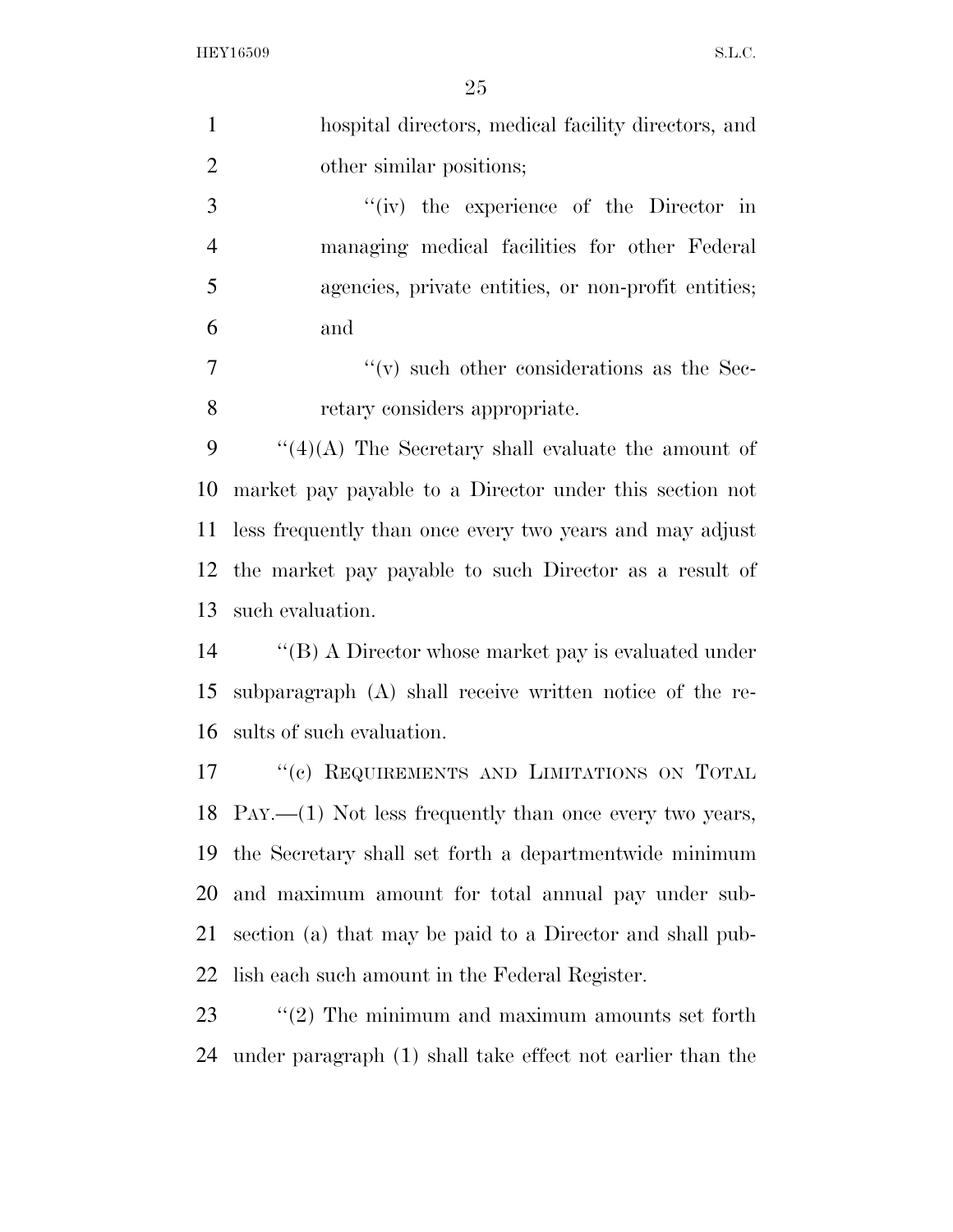date that is 60 days after the publication of such amounts under such paragraph.

 ''(3) The sum of the basic pay set forth under section 7404(a) of this title and market pay determined under subsection (b) for a Director for a calendar year—

 $(6)$  "'(A) may not be less than the most recent min- imum amount set forth under paragraph (1) before the beginning of such calendar year; and

 ''(B) may not be more than the most recent maximum amount set forth under such paragraph before the beginning of such calendar year.

 ''(4) The total amount of compensation paid to a Di- rector under this title in any calendar year may not exceed the amount of annual compensation (excluding expenses) of the President under section 102 of title 3.

 ''(5) The Secretary may not delegate to an officer or employee of the Department the requirement of the Sec- retary to set forth a departmentwide minimum and max-imum amount under paragraph (1).

20 "(d) TREATMENT OF PAY.—Pay under this section shall be considered pay for all purposes, including retire- ment benefits under chapters 83 and 84 of title 5 and other benefits.

24 "(e) ANCILLARY EFFECTS OF DECREASES IN PAY.— (1) A decrease in pay of a Director resulting from an ad-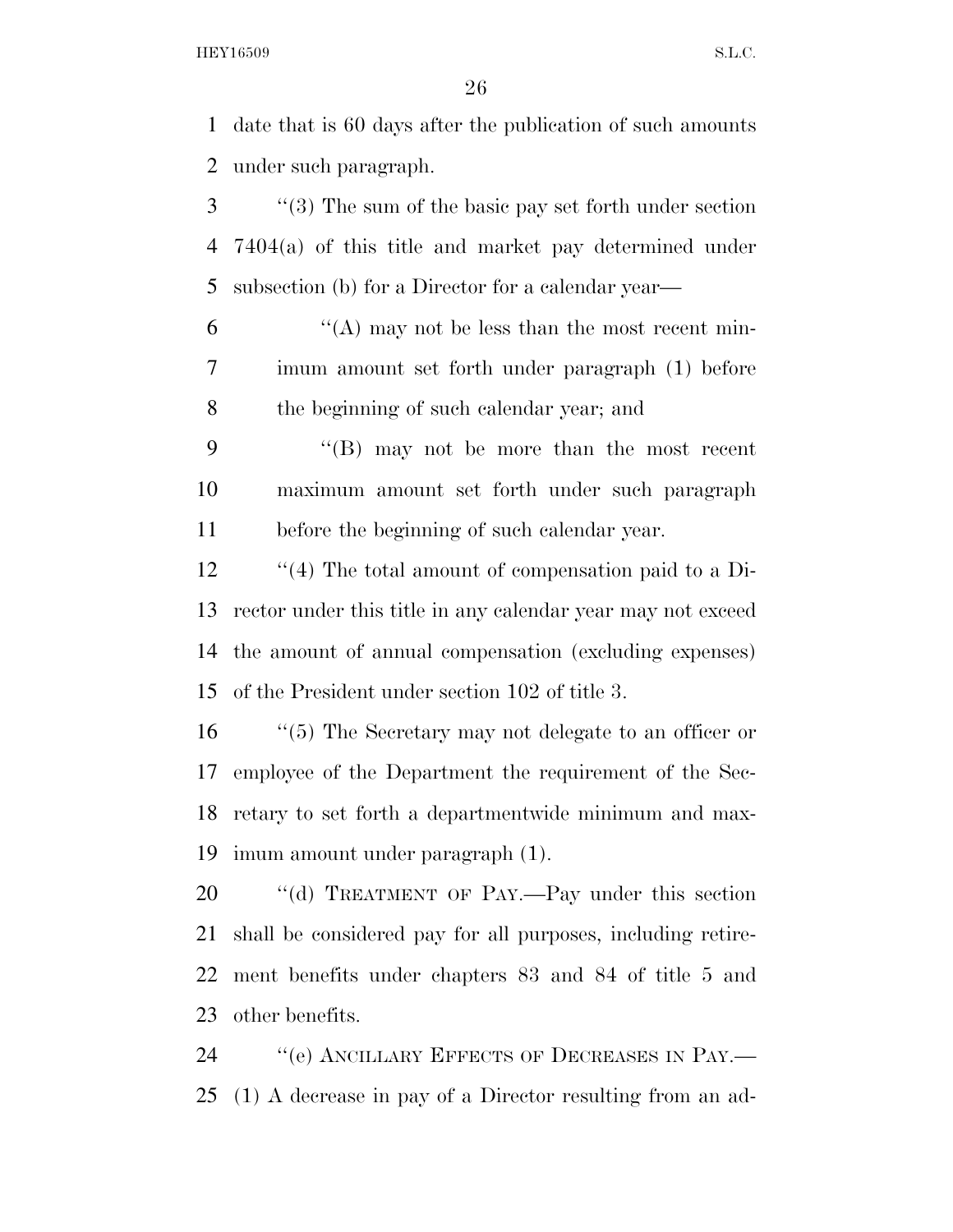justment in the amount of market pay of the Director under subsection (b) shall not be treated as an adverse action.

 ''(2) A decrease in the amount of pay of a Director resulting from an involuntary reassignment in connection with a disciplinary action taken against the Director is not subject to appeal or judicial review.''.

 (b) CLERICAL AMENDMENT.—The table of sections at the beginning of chapter 74 of such title is amended by adding at the end the following:

''SUBCHAPTER VII. PAY FOR MEDICAL CENTER DIRECTORS AND DIRECTORS OF VETERANS INTEGRATED SERVICE NETWORKS

''7481. Pay for Medical Center Directors and Directors of Veterans Integrated Service Networks.''.

 (c) EFFECTIVE DATE.—The amendments made by this section shall take effect on the date that is one year after the date of the enactment of this Act.

**SEC. 113. IMPROVED AUTHORITIES OF SECRETARY OF VET-**

 **ERANS AFFAIRS TO IMPROVE ACCOUNT-ABILITY OF SENIOR EXECUTIVES.** 

(a) ACCOUNTABILITY OF SENIOR EXECUTIVES.—

(1) IN GENERAL.—Section 713 of title 38,

United States Code, is amended to read as follows:

# **''§ 713. Accountability of senior executives**

21 "(a) AUTHORITY.—(1) The Secretary may, as pro- vided in this section, reprimand or suspend, involuntarily reassign, demote, or remove a covered individual from a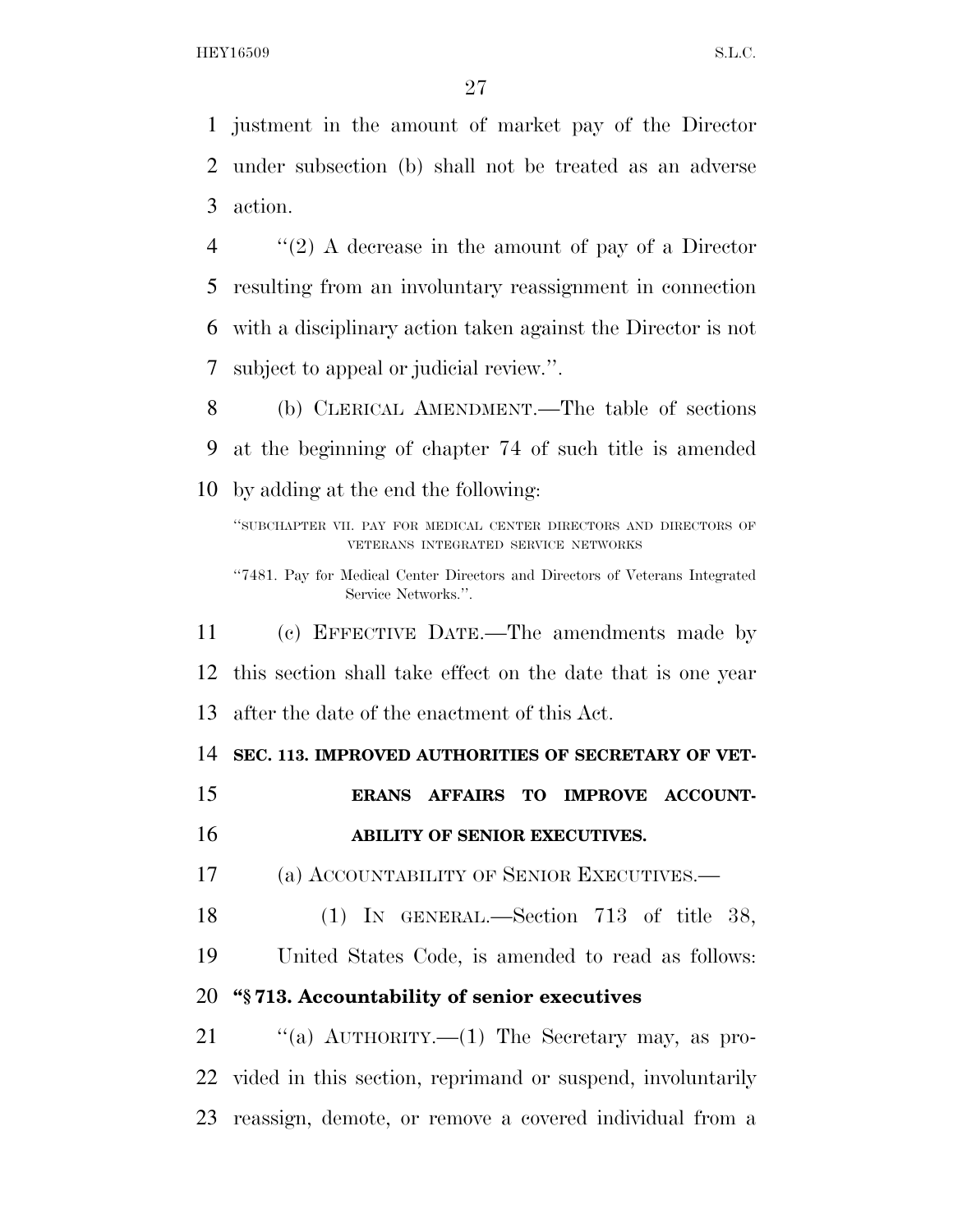senior executive position at the Department if the Sec- retary determines that the misconduct or performance of the covered individual warrants such action.

 ''(2) If the Secretary so removes such an individual, the Secretary may remove the individual from the civil service (as defined in section 2101 of title 5).

 ''(b) RIGHTS AND PROCEDURES.—(1) A covered indi- vidual who is the subject of an action under subsection (a) is entitled to—

 ''(A) be represented by an attorney or other representative of the covered individual's choice;

12 ''(B) not fewer than 10 business days advance written notice of the charges and evidence sup- porting the action and an opportunity to respond, in a manner prescribed by the Secretary, before a deci-sion is made regarding the action; and

 $\langle ^{\prime}(C) \rangle$  grieve the action in accordance with an in- ternal grievance process that the Secretary, in con- sultation with the Assistant Secretary for Account- ability and Whistleblower Protection, shall establish 21 for purposes of this subsection.

22  $\frac{1}{2}(2)(A)$  The Secretary shall ensure that the grievance process established under paragraph (1)(C) takes fewer than 21 days.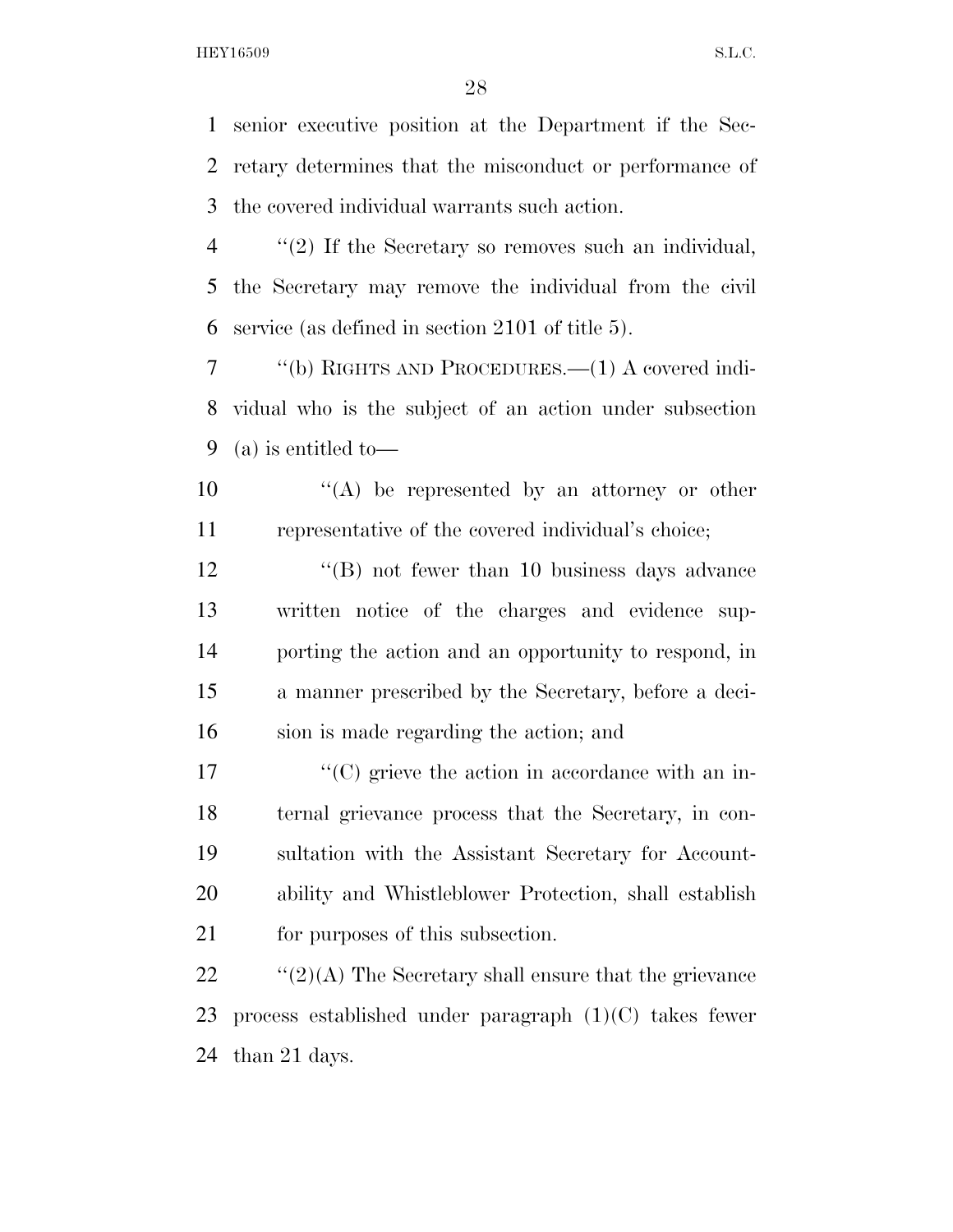''(B) The Secretary shall ensure that, under the proc-2 ess established pursuant to paragraph  $(1)(C)$ , grievances are reviewed only by employees of the Department. ''(3) A decision or grievance decision under para-5 graph  $(1)(C)$  shall be final and conclusive. ''(4) A covered individual adversely affected by a final decision under paragraph (1)(C) may obtain judicial re- view of the decision. ''(5) In any case in which judicial review is sought under paragraph (4), the court shall review the record and may set aside any Department action found to be— 12 "(A) arbitrary, capricious, an abuse of discre- tion, or otherwise not in accordance with a provision of law; ''(B) obtained without procedures required by a

provision of law having been followed; or

17  $\langle ^{\prime}(C) \rangle$  unsupported by substantial evidence.

18 "(c) RELATION TO OTHER PROVISIONS OF LAW.— (1) The authority provided by subsection (a) is in addition to the authority provided by section 3592 or subchapter V of chapter 75 of title 5.

22  $\text{``(2)}$  Section 3592(b)(1) of title 5 and the procedures under section 7543(b) of such title do not apply to an ac-tion under subsection (a).

25 "(d) DEFINITIONS.—In this section: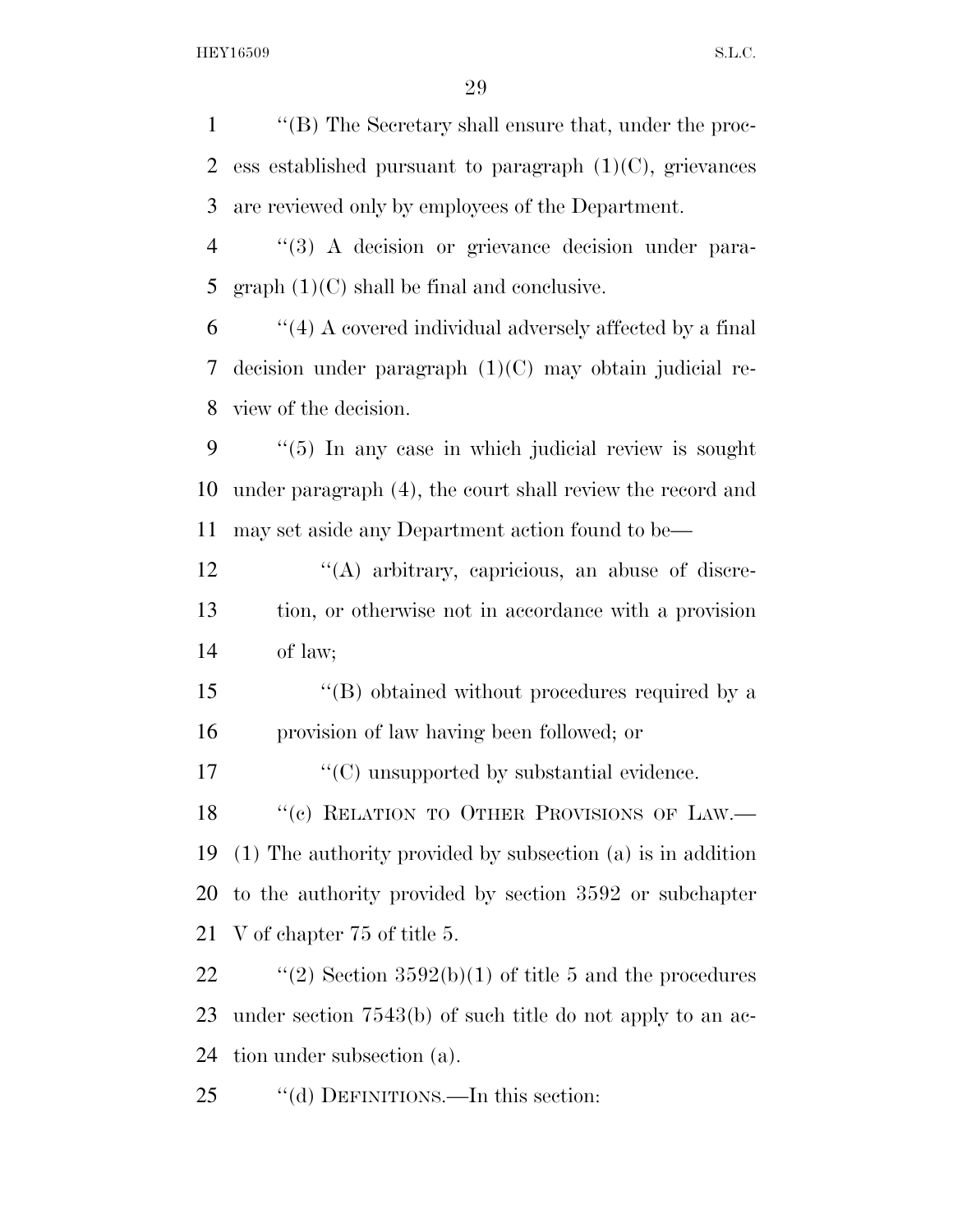| $\mathbf{1}$   | $\cdot\cdot\cdot(1)$ The term 'covered individual' means— |
|----------------|-----------------------------------------------------------|
| $\overline{2}$ | "(A) a career appointee (as that term is                  |
| 3              | defined in section $3132(a)(4)$ of title 5); or           |
| $\overline{4}$ | "(B) any individual who occupies an ad-                   |
| 5              | ministrative or executive position and who was            |
| 6              | appointed under section $7306(a)$ or section              |
| 7              | $7401(1)$ of this title.                                  |
| 8              | $\lq(2)$ The term 'misconduct' includes neglect of        |
| 9              | duty, malfeasance, or failure to accept a directed re-    |
| 10             | assignment or to accompany a position in a transfer       |
| 11             | of function.                                              |
| 12             | $(3)$ The term 'senior executive position'                |
| 13             | means-                                                    |
| 14             | "(A) with respect to a career appointee (as               |
| 15             | that term is defined in section $3132(a)$ of title        |
| 16             | 5), a Senior Executive Service position (as such          |
| 17             | term is defined in such section); and                     |
| 18             | "(B) with respect to a covered individual                 |
| 19             | appointed under section $7306(a)$ or section              |
| 20             | $7401(1)$ of this title, an administrative or exec-       |
| 21             | utive position.".                                         |
| 22             | CONFORMING AMENDMENT.-Section<br>(2)                      |
| 23             | $7461(c)(1)$ of such title is amended by inserting        |
| 24             | "employees in senior executive positions (as defined      |
| 25             | in section $713(d)$ of this title) and" before "interns". |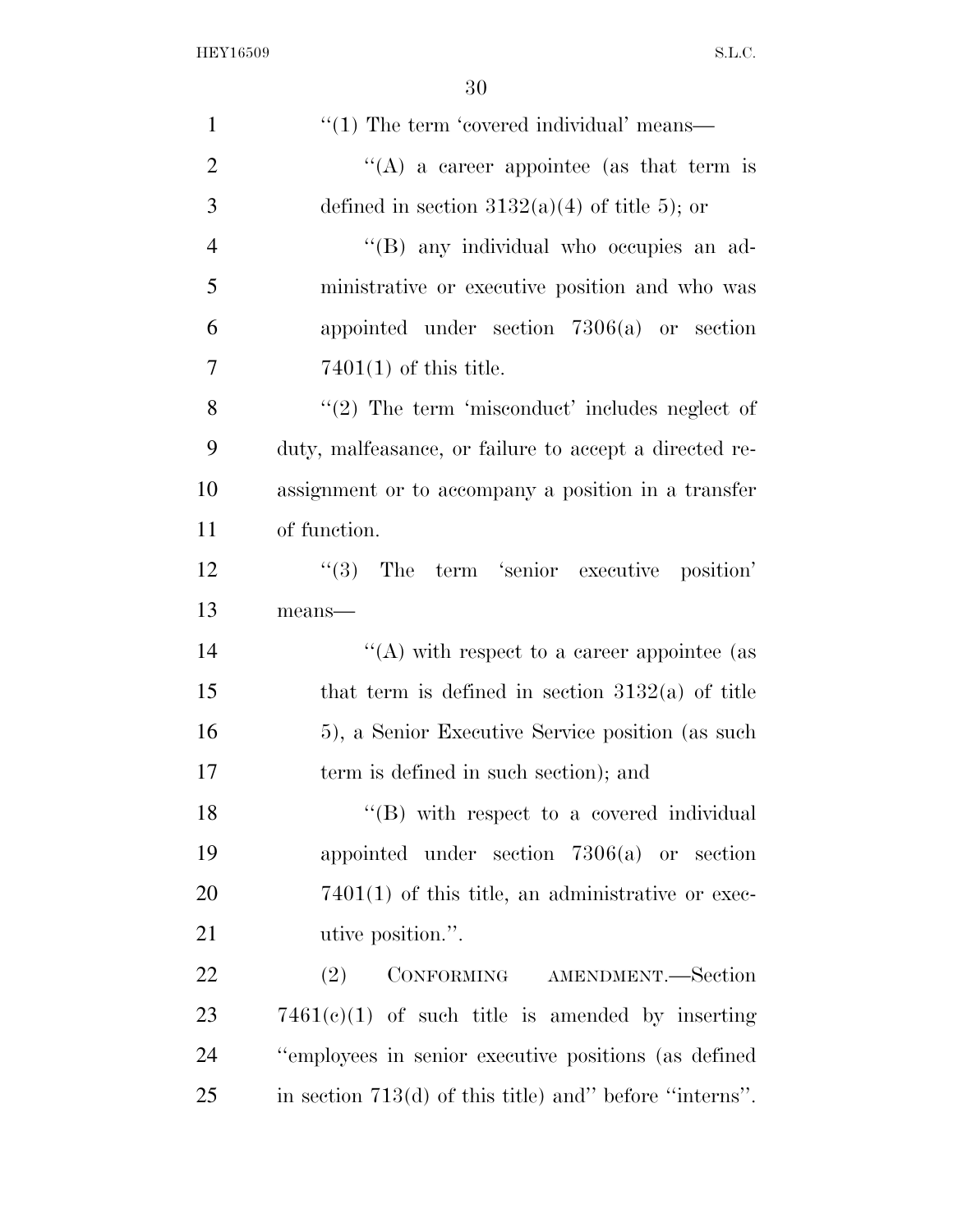| $\mathbf{1}$   | (b) PERFORMANCE MANAGEMENT.—                              |
|----------------|-----------------------------------------------------------|
| $\overline{2}$ | (1) IN GENERAL.—The Secretary of Veterans                 |
| 3              | Affairs shall establish a performance management          |
| $\overline{4}$ | system for employees in senior executive positions,       |
| 5              | as defined in section 713(d) of title 38, United          |
| 6              | States Code, as amended by subsection (a), that en-       |
| 7              | sures performance ratings and awards given to such        |
| 8              | employees—                                                |
| 9              | meaningfully differentiate extraor-<br>(A)                |
| 10             | dinary from satisfactory contributions; and               |
| 11             | substantively reflect organizational<br>(B)               |
| 12             | achievements over which the employee has re-              |
| 13             | sponsibility and control.                                 |
| 14             | (2) REGULATIONS.—The Secretary shall pre-                 |
| 15             | scribe regulations to carry out paragraph (1).            |
| 16             | SEC. 114. REDUCTION OF BENEFITS FOR MEMBERS OF THE        |
| 17             | SENIOR EXECUTIVE SERVICE WITHIN THE                       |
| 18             | DEPARTMENT OF VETERANS AFFAIRS CON-                       |
| 19             | VICTED OF CERTAIN CRIMES.                                 |
| 20             | (a) IN GENERAL.—Chapter 7 of title 38, United             |
| 21             | States Code, as amended by subtitle A, is further amended |
| 22             | by inserting after section 713 the following new section: |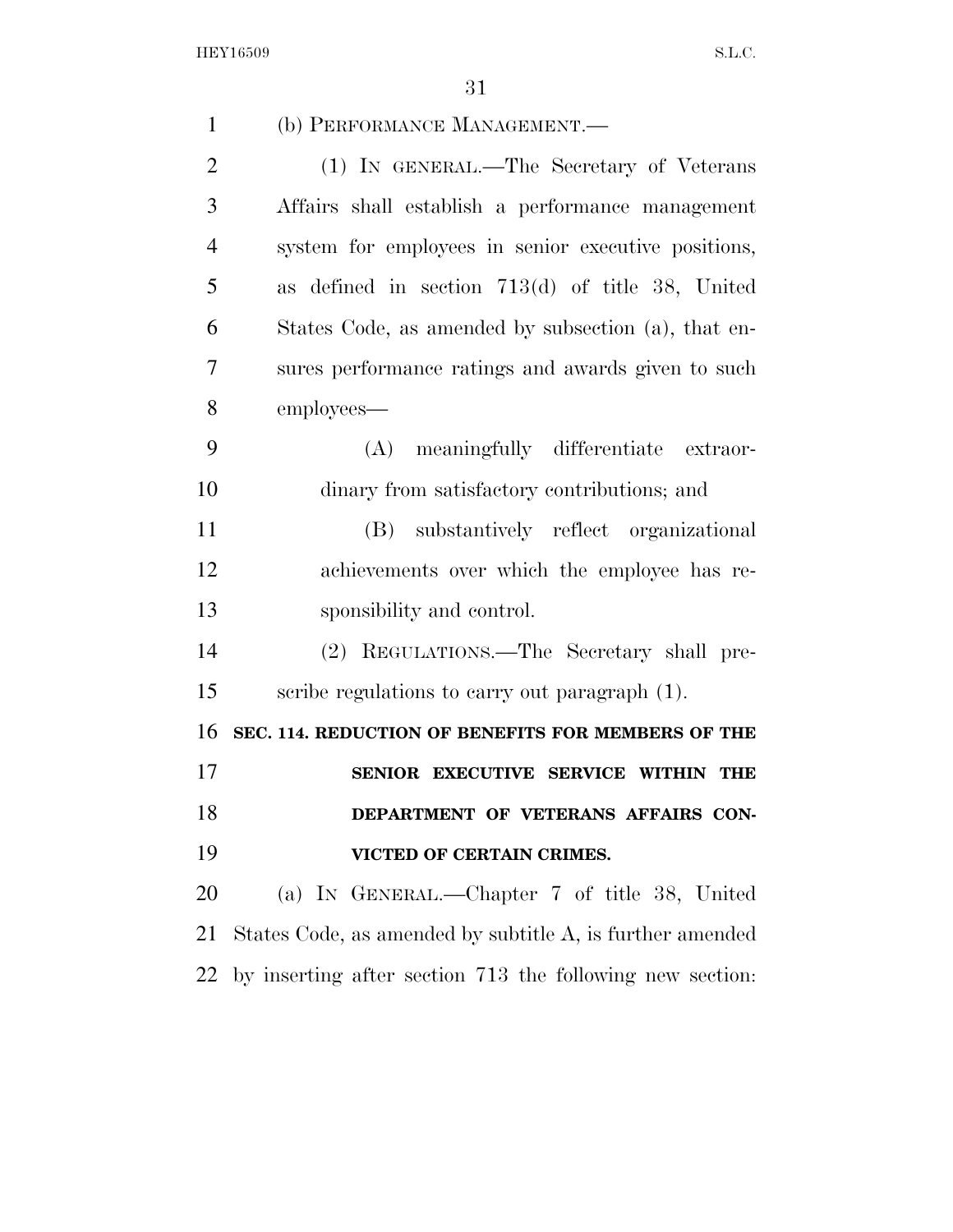# **''§ 714. Senior executives: reduction of benefits of in-dividuals convicted of certain crimes**

 ''(a) REDUCTION OF ANNUITY FOR REMOVED INDI- VIDUAL.—The covered service of an individual removed from a senior executive position at the Department by the Secretary for performance or misconduct shall not be con- sidered creditable service under section 8332 or section 8411 of title 5 for purposes of calculating an annuity with respect to such individual under chapter 83 or chapter 84 of such title if the individual is convicted of a felony (and the conviction is final) that was related, as determined by the Director of the Office of Personnel Management, to the individual's performance while employed in such senior executive position.

 ''(b) REDUCTION OF ANNUITY FOR RETIRED INDI- VIDUAL.—(1) The Secretary may order that the covered service of an individual who is subject to a removal or transfer from a senior executive position at the Depart- ment by the Secretary for performance or misconduct but who leaves employment at the Department prior to the issuance of a final decision with respect to such removal or transfer shall not be considered creditable service under section 8332 or section 8411 of title 5 for purposes of calculating an annuity with respect to such individual under chapter 83 or chapter 84 of such title if the indi-vidual is convicted of a felony (and the conviction is final)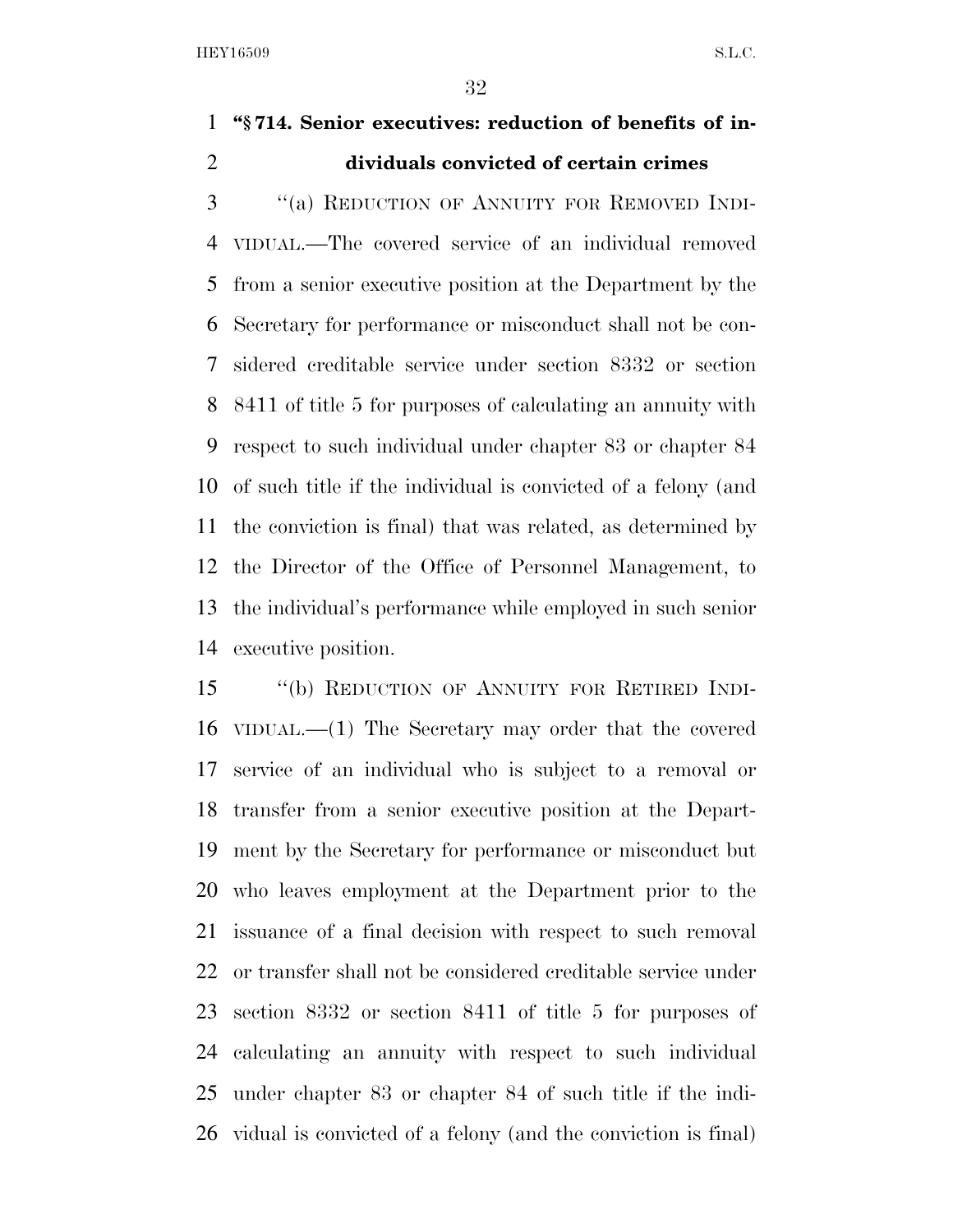that was related, as determined by the Director of the Of- fice of Personnel Management, to the individual's per- formance while employed in such senior executive position. ''(2) The Secretary shall make such an order not later than seven days after the date on which such indi-

vidual is convicted of such felony.

 ''(3) Not later than 30 days after the Secretary issues any order with respect to an individual under paragraph (1), the Director of the Office of Personnel Management shall recalculate the annuity of the individual.

11 ""(c) LUMP-SUM ANNUITY CREDIT.—Any individual with respect to whom an annuity is reduced under sub- section (a) or (b) shall be entitled to be paid so much of such individual's lump-sum credit as is attributable to the period of covered service.

16 "(d) REVIEW OF REDUCTION OF ANNUITY.—Any in- dividual with respect to whom an annuity is reduced under subsection (a) or (b) may appeal the reduction to the Di- rector of the Office of Personnel Management pursuant to such regulations as the Director may prescribe for pur-poses of this section.

22 "'(e) DEFINITIONS.—In this section:

23  $\frac{1}{2}$  The term 'covered service' means, with re- spect to an individual subject to a removal or trans-fer from a senior executive position at the Depart-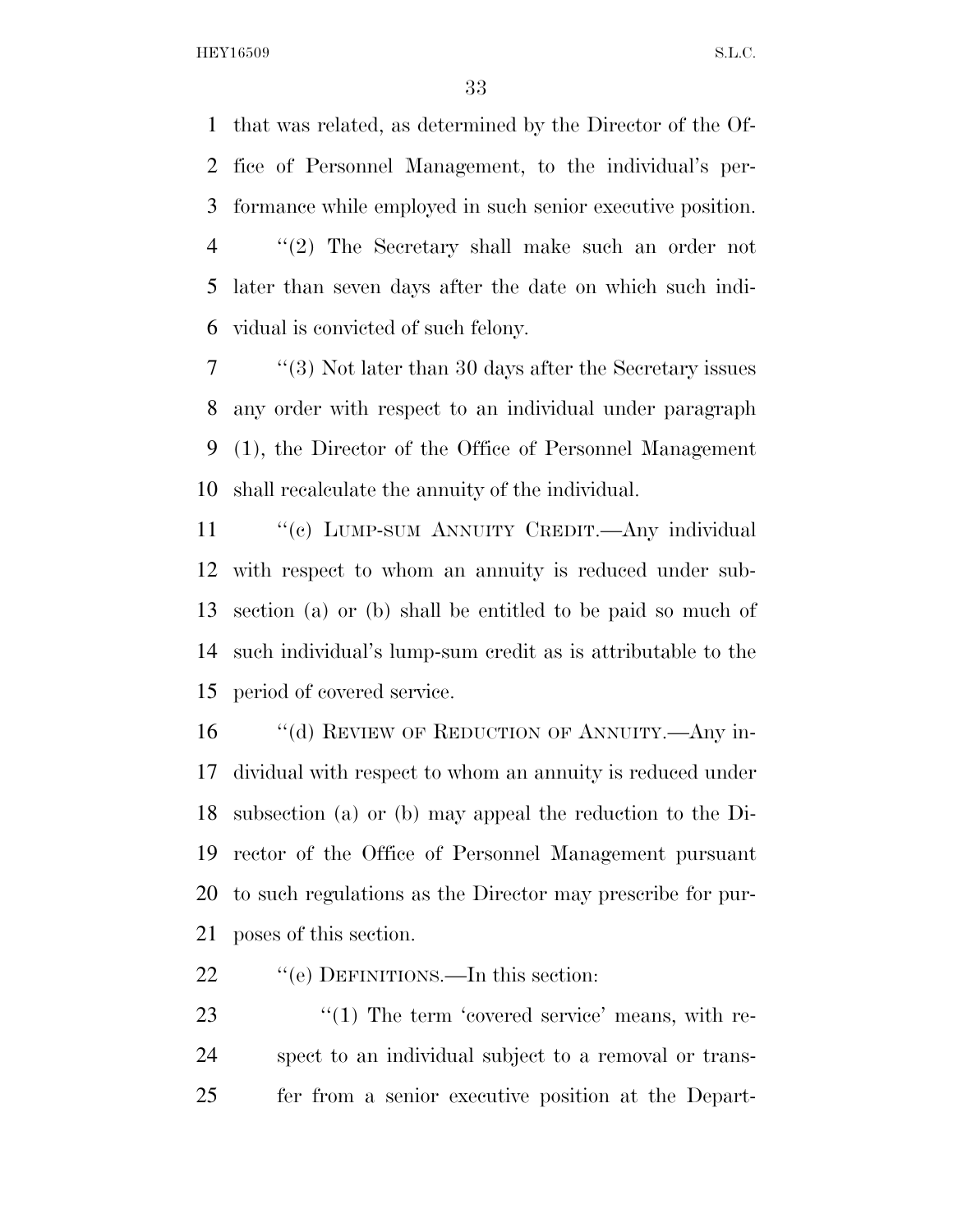| $\mathbf{1}$   | ment for performance or misconduct, the period of          |
|----------------|------------------------------------------------------------|
| 2              | service beginning on the date that the Secretary de-       |
| 3              | termines under such section that such individual en-       |
| $\overline{4}$ | gaged in activity that gave rise to such action and        |
| 5              | ending on the date that such individual is removed         |
| 6              | from the civil service or leaves employment at the         |
| 7              | Department prior to the issuance of a final decision       |
| 8              | with respect to such action, as the case may be.           |
| 9              | $\lq(2)$ The term 'lump-sum credit' has the mean-          |
| 10             | ing given such term in section 8331 or 8401 of title       |
| 11             | 5, as the case may be.                                     |
| 12             | $\cdot$ (3) The term 'senior executive position' has       |
| 13             | the meaning given such term in section $713(d)$ of         |
| 14             | this title.                                                |
| 15             | $"$ (4) The term 'service' has the meaning given           |
| 16             | such term in section 8331 or 8401 of title 5, as the       |
| 17             | case may be.".                                             |
| 18             | (b) APPLICATION.—Section 714 of such title, as             |
| 19             | added by subsection (a), shall apply to any action of re-  |
| 20             | moval or transfer from a senior executive position (as de- |
| 21             | fined in section $713(d)$ of such title) at the Department |
| 22             | of Veterans Affairs commencing on or after the date of     |
| 23             | the enactment of this title.                               |
| 24             | (c) CLERICAL AMENDMENT.—The table of sections              |
| 25             | at the beginning of such chapter, as amended by subtitle   |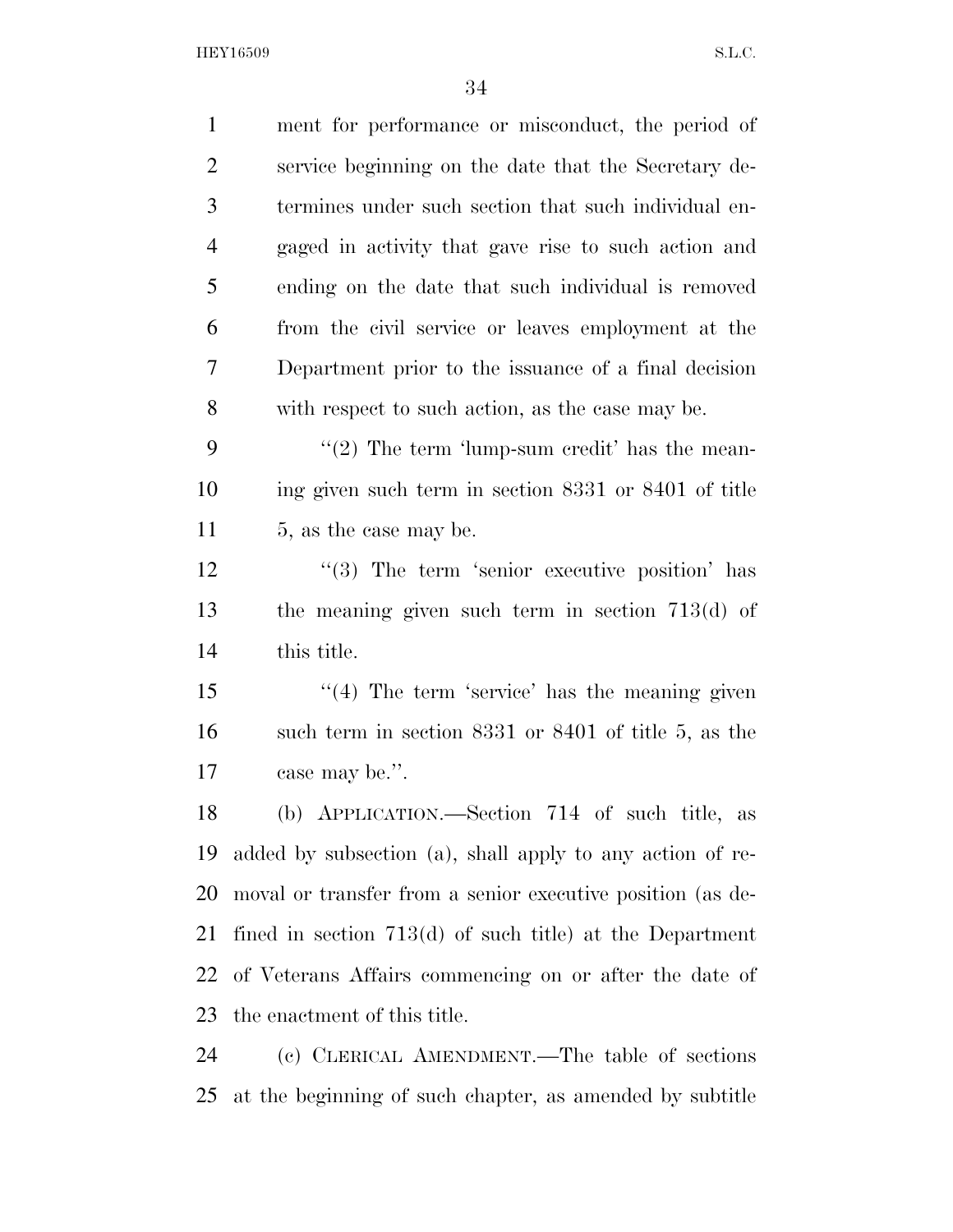| $\mathbf{1}$   | A, is further amended by inserting after the item relating                                      |
|----------------|-------------------------------------------------------------------------------------------------|
| $\overline{2}$ | to section 713 the following new item:                                                          |
|                | "714. Senior executives: reduction of benefits of individuals convicted of certain<br>crimes.". |
| 3              | SEC. 115. INDEPENDENT REVIEW AND ASSESSMENT OF                                                  |
| $\overline{4}$ | MANAGEMENT TRAINING AND APPRAISAL AT                                                            |
| 5              | DEPARTMENT OF VETERANS AFFAIRS.                                                                 |
| 6              | (a) REVIEW AND ASSESSMENT.                                                                      |
| 7              | $(1)$ IN GENERAL.—Not later than 180 days                                                       |
| 8              | after the date of the enactment of this title, the Sec-                                         |
| 9              | retary of Veterans Affairs shall enter into a contract                                          |
| 10             | with a nongovernmental entity to review and assess                                              |
| 11             | the following:                                                                                  |
| 12             | (A) The management training program for                                                         |
| 13             | individuals employed in senior executive posi-                                                  |
| 14             | tions of the Department of Veterans Affairs                                                     |
| 15             | that is being provided as of the date of the en-                                                |
| 16             | actment of this title.                                                                          |
| 17             | (B) The performance appraisal system of                                                         |
| 18             | the Department in effect on the day before the                                                  |
| 19             | date of the enactment of this title for individ-                                                |
| 20             | uals employed in senior executive positions.                                                    |
| 21             | ELEMENTS.—The review and assessment<br>(2)                                                      |
| 22             | required by paragraph (1) shall include the fol-                                                |
| 23             | lowing:                                                                                         |
|                |                                                                                                 |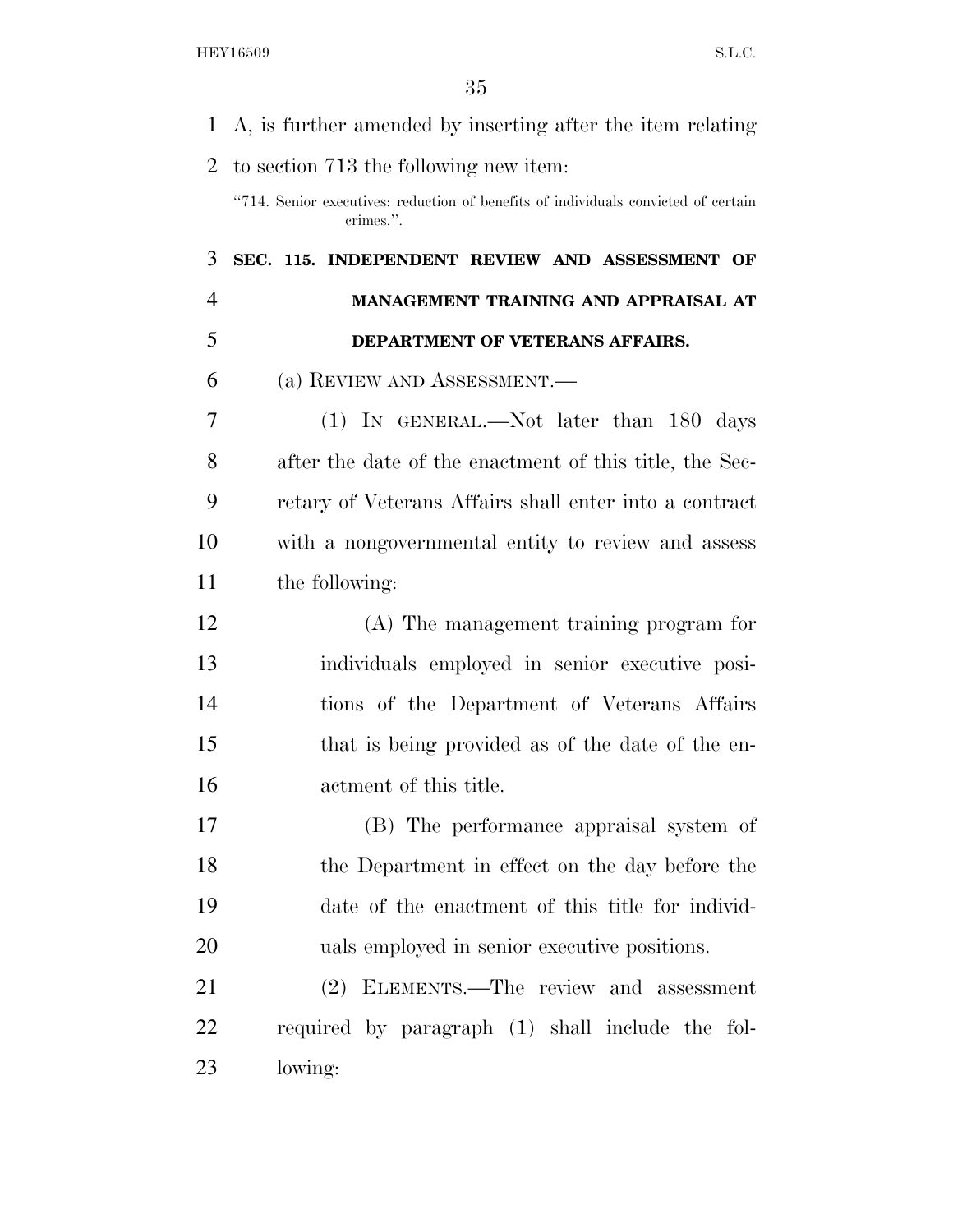| $\mathbf{1}$   | (A) A comparison of the training provided          |
|----------------|----------------------------------------------------|
| $\overline{2}$ | by the Department to the management training       |
| 3              | provided for senior executives of other Federal    |
| $\overline{4}$ | departments and agencies and to the manage-        |
| 5              | ment training provided to senior executives in     |
| 6              | the private sector.                                |
| 7              | (B) Recommendations for improving the              |
| 8              | program described in paragraph $(1)(A)$ .          |
| 9              | (C) Recommendations for improving the              |
| 10             | system described in paragraph $(1)(B)$ .           |
| 11             | (D) An assessment of the ability of the De-        |
| 12             | partment to attract and develop employees suit-    |
| 13             | able for senior executive service positions of the |
| 14             | Department.                                        |
| 15             | (E) An assessment of the leadership and            |
| 16             | management actions of the Department result-       |
| 17             | ing from Department of Veterans Affairs Per-       |
| 18             | formance and Accountability Reports submitted      |
| 19             | in the two most recent fiscal years ending be-     |
| 20             | fore the date of the enactment of this title.      |
| 21             | (F) A review of the strategy of the Sec-           |
| 22             | retary called "Lean Management".                   |
| 23             | (G) An assessment of the compliance of             |
| 24             | the Department with provisions of law added or     |
| 25             | amended by the GPRA Modernization Act of           |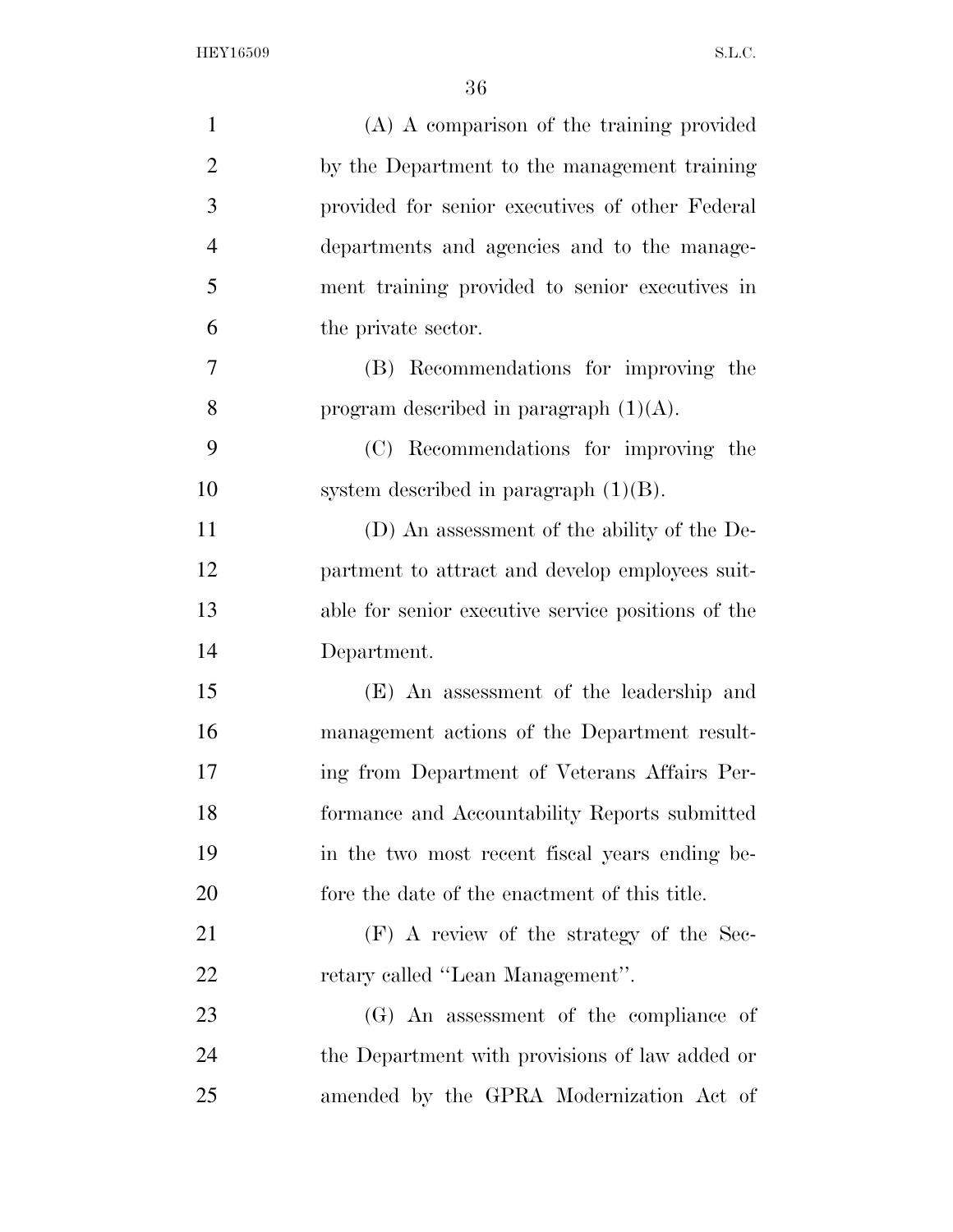| $\mathbf{1}$   | $2010$ (Public Law 111–352) and an explanation    |
|----------------|---------------------------------------------------|
| $\overline{2}$ | of the changes made to the Department and the     |
| 3              | activities carried out by the Secretary in re-    |
| $\overline{4}$ | sponse to the enactment of such Act.              |
| 5              | (H) An assessment of the results of the           |
| 6              | most recent Annual Employee Survey carried        |
| 7              | out pursuant to part 250 of title 5, Code of      |
| 8              | Federal Regulations.                              |
| 9              | (I) An assessment of the efforts of the Sec-      |
| 10             | retary to conduct data-driven reviews and de-     |
| 11             | velop a results-oriented culture pursuant to part |
| 12             | 6 of Circular A-11 of the Office of Manage-       |
| 13             | ment and Budget.                                  |
| 14             | (J) An assessment of the Department of            |
| 15             | Veterans Affairs Federal Performance Improve-     |
| 16             | ment Officer role and oversight function.         |
| 17             | (K) A survey of the morale of employees           |
| 18             | and their satisfaction with their work and work   |
| 19             | environment in each Department of Veterans        |
| 20             | Affairs staff organization, staff office, and ad- |
| 21             | ministration as described by Directive 0211 of    |
| 22             | the Department and provided for in version        |
| 23             | 3.0a of the Functional Organization Manual of     |
| 24             | the Department.                                   |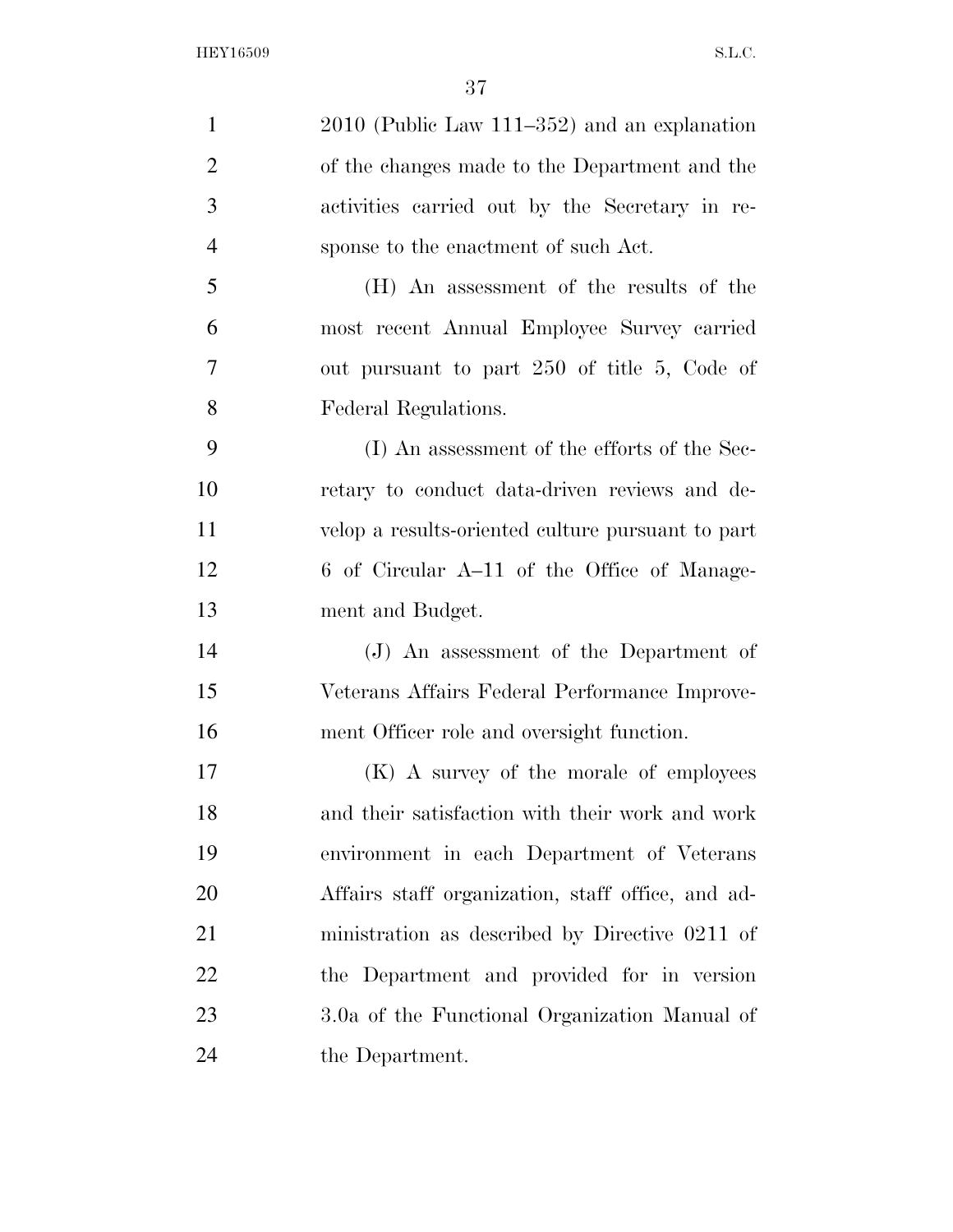(3) REPORT TO SECRETARY.—The contract re- quired by paragraph (1) shall provide that the non- governmental entity must complete and submit to the Secretary a report containing the findings and conclusions of the review by not later than 180 days after the date on which the Secretary and the non-governmental entity enter into the contract.

 (b) REPORT TO CONGRESS.—Not later than 60 days after the date on which the Secretary receives the report under subsection (a)(3), the Secretary shall submit to the Committee on Veterans' Affairs of the Senate and the Committee on Veterans' Affairs of the House of Rep- resentatives the report together with a plan for carrying out the recommendations contained in the report or, as the case may be, a detailed explanation and justification for the Secretary's determination not to implement any of the recommendations contained in the report.

 (c) SENIOR EXECUTIVE POSITION DEFINED.—In this section, the term ''senior executive position'' has the meaning given that term in section 713(d) of title 38, United States Code.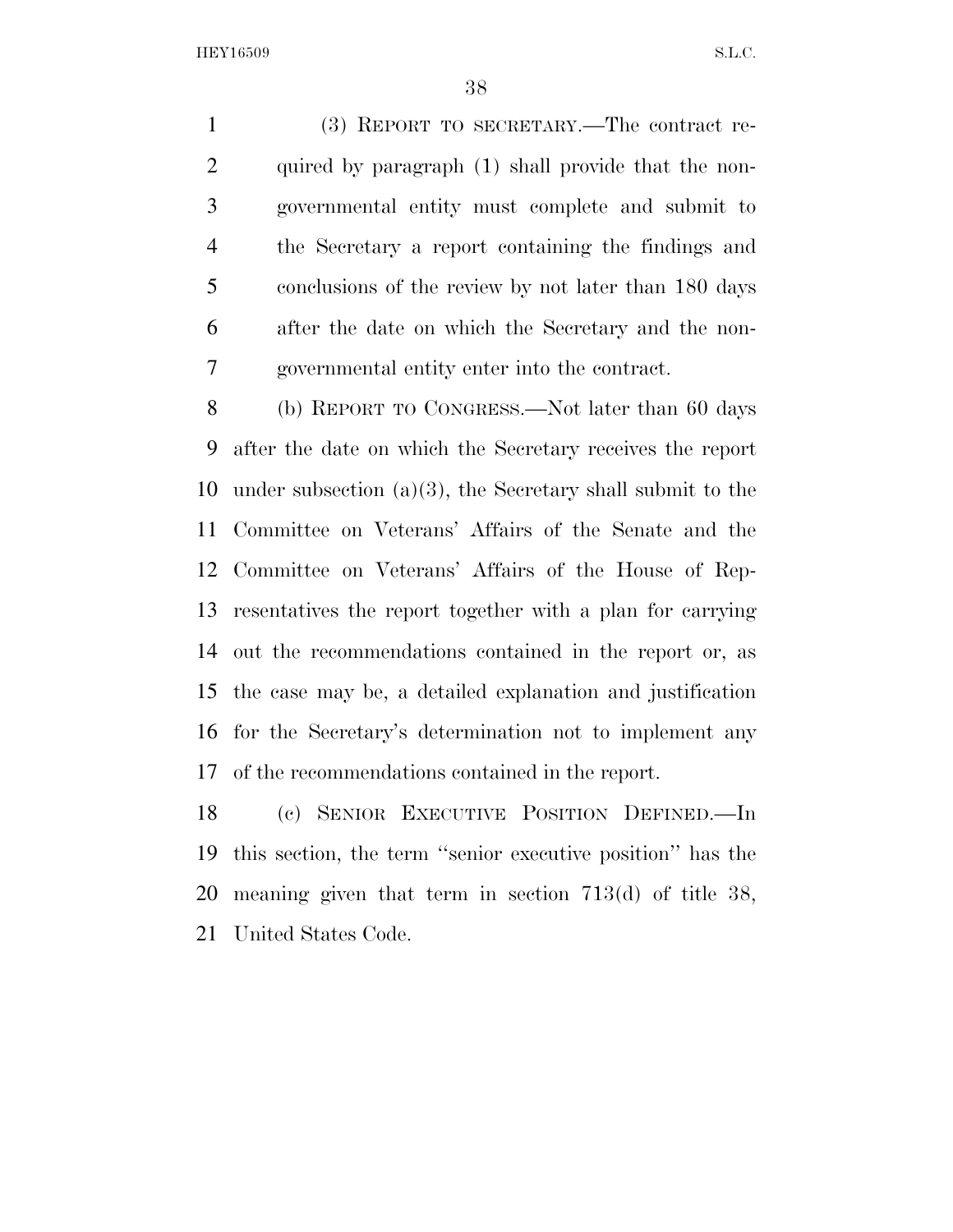# **SEC. 116. ACCOUNTABILITY OF LEADERS FOR MANAGING THE DEPARTMENT OF VETERANS AFFAIRS.**  (a) IN GENERAL.—Chapter 7 of title 38, United States Code, is further amended by inserting after section 709 the following new section:

## **''§ 710. Annual performance plan for political ap-pointees**

 ''(a) IN GENERAL.—The Secretary shall conduct an annual performance plan for each political appointee of the Department that is similar to the annual performance plan conducted for an employee of the Department who is appointed as a career appointee in a Senior Executive Service position at the Department.

 ''(b) ELEMENTS OF PLAN.—Each annual perform- ance plan conducted under subsection (a) with respect to a political appointee of the Department shall include, to the extent applicable, an assessment of whether the ap-pointee is meeting the following goals:

19 ''(1) Recruiting, selecting, and retaining well- qualified individuals for employment at the Depart-ment.

22  $\frac{1}{2}$  Engaging and motivating employees.

23 ''(3) Training and developing employees and preparing those employees for future leadership roles within the Department.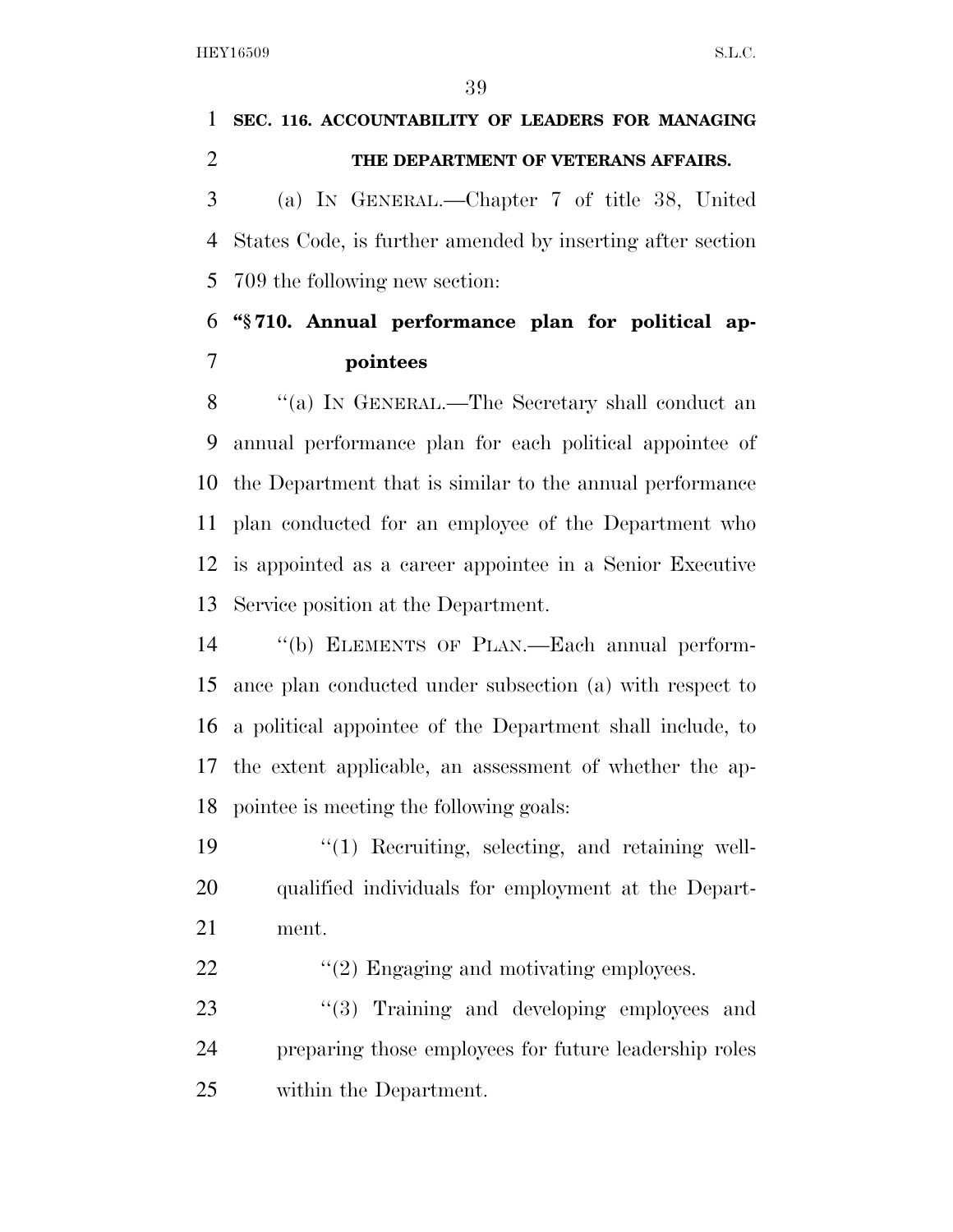| $\mathbf{1}$   | "(4) Holding each employee of the Department            |
|----------------|---------------------------------------------------------|
| $\overline{2}$ | that is a supervisor accountable for addressing         |
| 3              | issues relating to performance, in particular issues    |
| $\overline{4}$ | relating to the performance of employees that report    |
| 5              | to the supervisor.                                      |
| 6              | $\lq(5)$ Promoting a positive culture of service        |
| 7              | that—                                                   |
| 8              | $\lq\lq$ reflects the mission of the Depart-            |
| 9              | ment and the values of integrity, commitment,           |
| 10             | advocacy, respect, and excellence; and                  |
| 11             | $\lq\lq(B)$ emphasizes the greatest degree of           |
|                |                                                         |
| 12             | performance and conduct.                                |
| 13             | "(c) DEFINITIONS.—In this section:                      |
| 14             | $\lq(1)$ The terms 'career appointee' and 'Senior'      |
| 15             | Executive Service position' have the meanings given     |
| 16             | such terms in section $3132(a)$ of title 5.             |
| 17             | "(2) The term 'supervisor' has the meaning              |
| 18             | given such term in section $7103(a)$ of such title.".   |
|                | (b) CLERICAL AMENDMENT.—The table of sections           |
| 19<br>20       | at the beginning of chapter 7 of such title is further  |
| 21             | amended by inserting after the item relating to section |

''710. Annual performance plan for political appointees.''.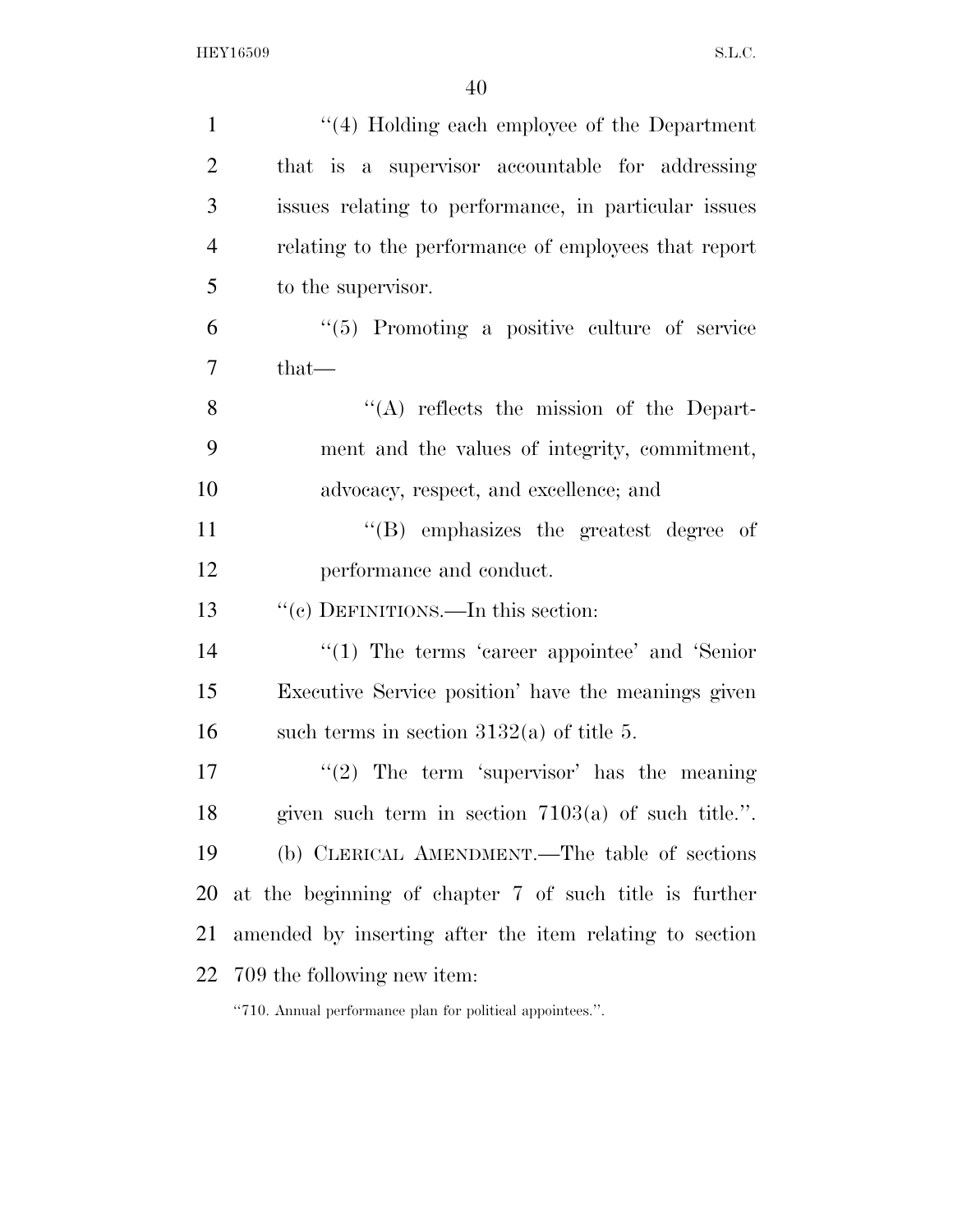| $\mathbf{1}$   | SEC. 117. ACCOUNTABILITY OF SUPERVISORS AT DEPART-    |
|----------------|-------------------------------------------------------|
| $\overline{2}$ | MENT OF VETERANS AFFAIRS FOR HIRING                   |
| 3              | WELL-QUALIFIED PEOPLE.                                |
| $\overline{4}$ | (a) ASSESSMENT DURING PROBATIONARY PERIOD.            |
| 5              | (1) DETERMINATION REQUIRED.—With respect              |
| 6              | to any employee of the Department of Veterans Af-     |
| 7              | fairs who is required to serve a probationary period  |
| 8              | in a position in the Department, the Secretary of     |
| 9              | Veterans Affairs shall require the supervisor of such |
| 10             | employee to determine, during the 30-day period       |
| 11             | ending on the date on which the probationary period   |
| 12             | ends, whether the employee—                           |
| 13             | (A) has demonstrated successful perform-              |
| 14             | ance; and                                             |
| 15             | (B) should continue past the probationary             |
| 16             | period.                                               |
| 17             | (2) LIMITATION ON EMPLOYMENT AFTER PRO-               |
| 18             | BATIONARY PERIOD.                                     |
| 19             | (A) IN GENERAL.—Except as provided in                 |
| 20             | subparagraph (B), no employee of the Depart-          |
| 21             | ment serving a probationary period as described       |
| 22             | in paragraph (1) may complete that proba-             |
| 23             | tionary period unless and until the supervisor of     |
| 24             | the employee, or another supervisor capable of        |
| 25             | making the requisite determination, has made          |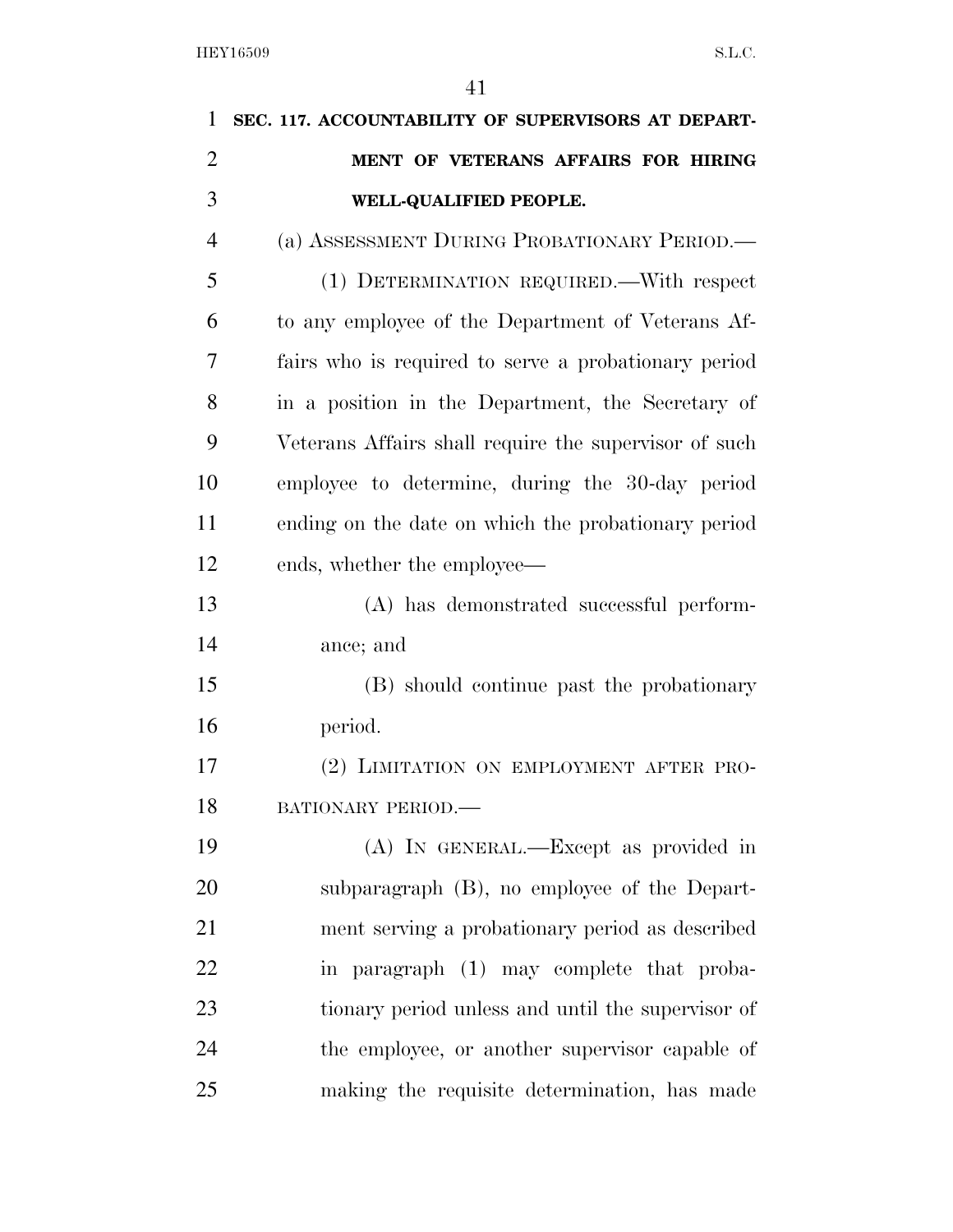| $\mathbf{1}$   | an affirmative determination under such para-        |
|----------------|------------------------------------------------------|
| $\overline{2}$ | graph.                                               |
| 3              | (B) PROBATIONARY PERIOD DEEMED COM-                  |
| $\overline{4}$ | PLETED.                                              |
| 5              | (i) NO DETERMINATION.—If no deter-                   |
| 6              | mination under paragraph (1) is made                 |
| $\overline{7}$ | with respect to an employee before the end           |
| 8              | of the 60-day period following the end of            |
| 9              | the 30-day period specified in such para-            |
| 10             | graph, the employee shall be deemed to               |
| 11             | have completed the probationary period of            |
| 12             | the employee effective as of the end of that         |
| 13             | 60-day period.                                       |
| 14             | (ii) RETROACTIVE EFFECT OF DETER-                    |
| 15             | MINATION.—If an affirmative determina-               |
| 16             | tion under paragraph (1) is made with re-            |
| 17             | spect to an employee after the end of the            |
| 18             | 30-day period specified in such paragraph,           |
| 19             | the employee shall be deemed to have com-            |
| 20             | pleted the probationary period of the em-            |
| 21             | ployee effective as of the end of that 30-           |
| 22             | day period.                                          |
| 23             | (3) NOTIFICATION TO CONGRESS REGARDING               |
| 24             | DETERMINATIONS.—Not less frequently than month-      |
| 25             | ly, the Secretary shall notify the Committee on Vet- |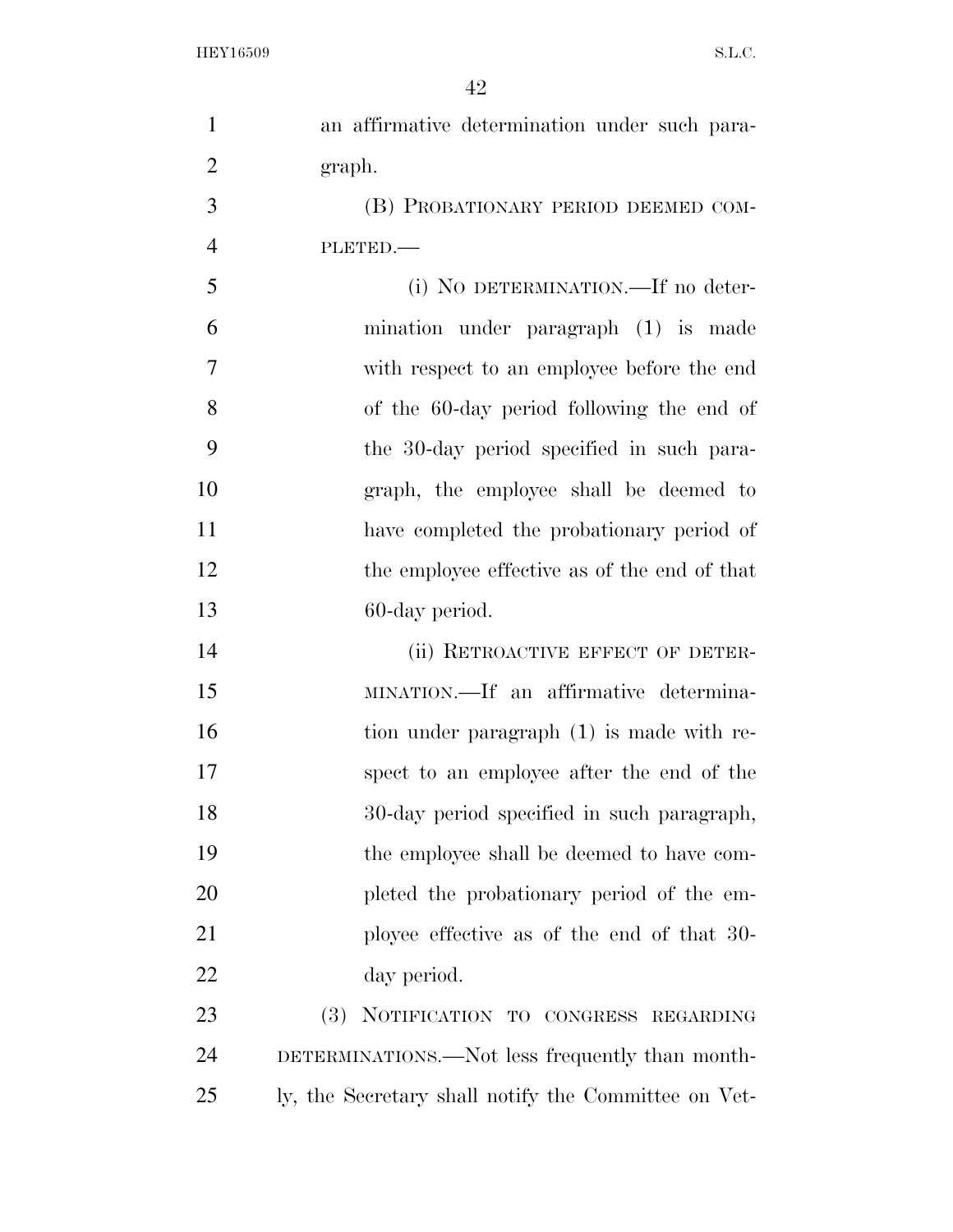erans' Affairs of the Senate and the Committee on Veterans' Affairs of the House of Representatives regarding—

 (A) each instance during such month in which a supervisor did not make a determina- tion required under paragraph (1) during the period required in such paragraph; and

 (B) each such instance included in a pre- vious notification under this paragraph for which the supervisor still has not made such a determination.

 (b) SUPERVISORS.—With respect to any employee of the Department who is serving a probationary period in a supervisory position at the Department, successful per- formance under subsection (a) shall include demonstrating management competencies in addition to the technical skills required for such position.

 (c) PERFORMANCE PLAN.—Each annual perform- ance plan conducted for a supervisor of an employee serv- ing a probationary period shall hold the supervisor ac-countable for—

 (1) providing regular feedback to such employee during such period before making a determination under subsection (a) regarding the probationary sta-tus of such employee; and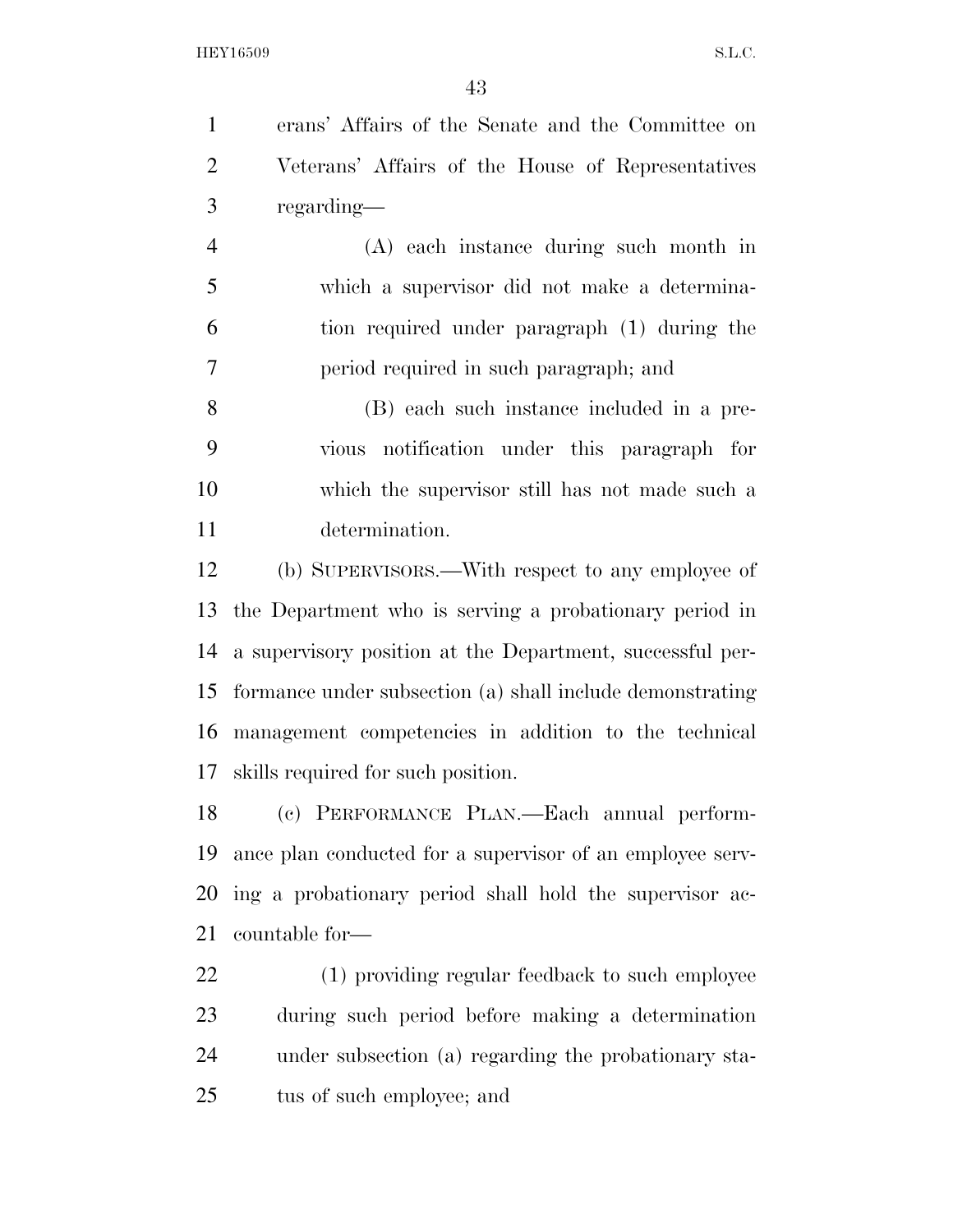| $\mathbf{1}$   | (2) making a timely determination under sub-              |
|----------------|-----------------------------------------------------------|
| $\overline{2}$ | section (a) regarding the probationary status of such     |
| 3              | employee.                                                 |
| $\overline{4}$ | (d) SUPERVISOR DEFINED.—In this section, the term         |
| 5              | "supervisor" has the meaning given such term in section   |
| 6              | $7103(a)$ of title 5, United States Code.                 |
| 7              | SEC. 118. ACCOUNTABILITY OF SUPERVISORS AT DEPART-        |
| 8              | MENT OF VETERANS AFFAIRS FOR ADDRESS-                     |
| 9              | ING PERFORMANCE OF EMPLOYEES.                             |
| 10             | (a) IN GENERAL.—The Secretary of Veterans Affairs         |
| 11             | shall ensure that, as a part of the annual performance    |
| 12             | plan of a supervisor in the Department, the supervisor is |
| 13             | evaluated on the following:                               |
| 14             | (1) Taking action to address poor performance             |
| 15             | and misconduct among the employees that report to         |
| 16             | the supervisor.                                           |
| 17             | (2) Taking steps to improve or sustain high lev-          |
| 18             | els of employee engagement.                               |
| 19             | (3) Promoting a positive culture of service               |
| 20             | $that-$                                                   |
| 21             | (A) reflects the mission of the Department                |
| 22             | and the values of integrity, commitment, advo-            |
| 23             | cacy, respect, and excellence; and                        |
| 24             | (B) emphasizes the greatest degree of per-                |
| 25             | formance and conduct.                                     |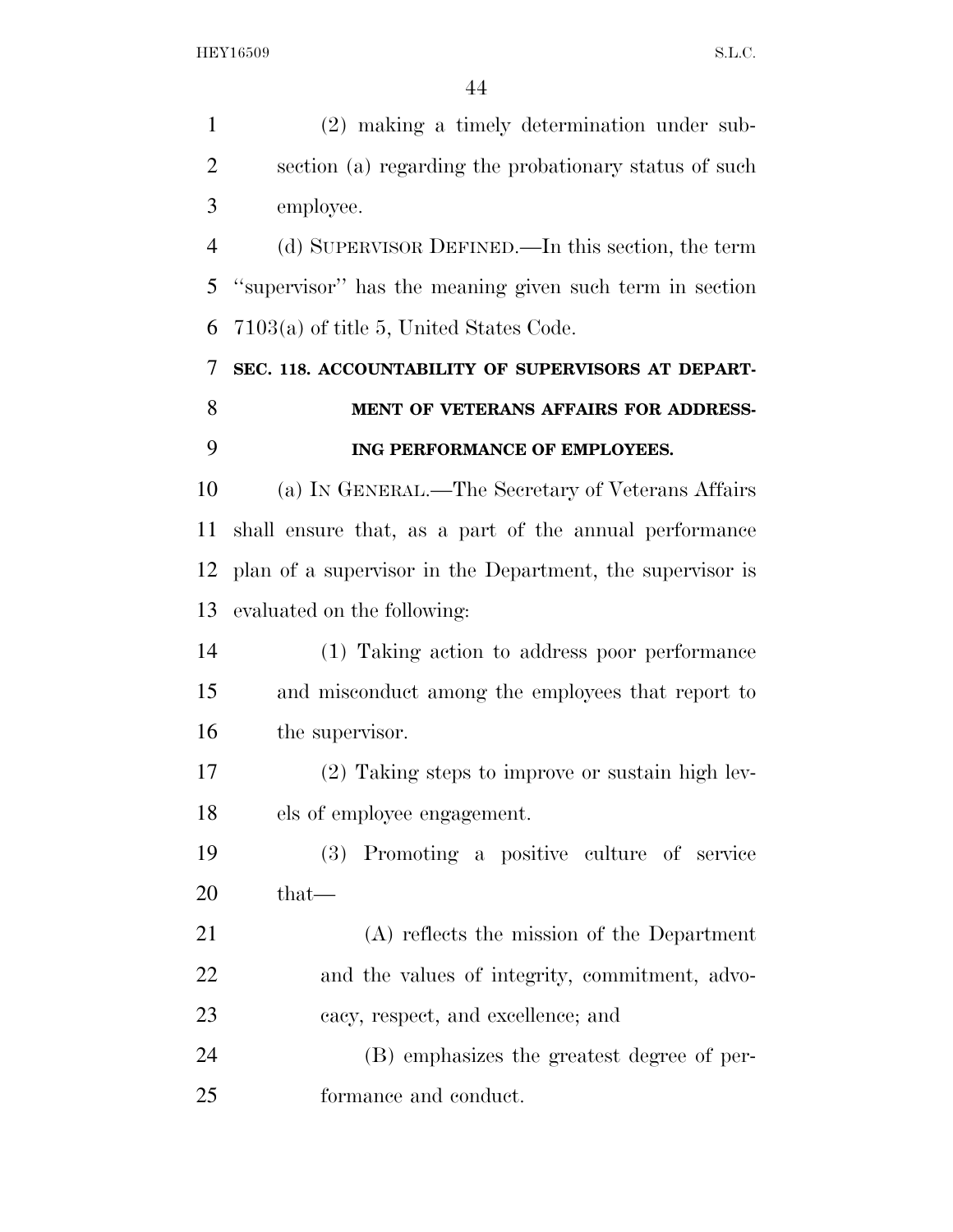(b) SUPERVISOR DEFINED.—In this section, the term ''supervisor'' has the meaning given such term in section 7103(a) of title 5, United States Code.

### **SEC. 119. IMPROVEMENT OF TRAINING FOR SUPERVISORS.**

 (a) IN GENERAL.—The Secretary of Veterans Affairs shall provide to each employee of the Department of Vet- erans Affairs who is employed as a supervisor periodic training on the following:

 (1) The rights of whistleblowers and how to ad- dress a report by an employee of a hostile work envi-ronment, reprisal, or harassment.

 (2) How to effectively motivate, manage, and reward the employees who report to the supervisor.

 (3) How to effectively manage employees who are performing at an unacceptable level and access assistance from the human resources office of the Department and the Office of the General Counsel of the Department with respect to those employees. (b) DEFINITIONS.—In this section:

 (1) SUPERVISOR.—The term ''supervisor'' has the meaning given such term in section 7103(a) of 22 title 5, United States Code.

 (2) WHISTLEBLOWER.—The term ''whistle-blower'' has the meaning given such term in section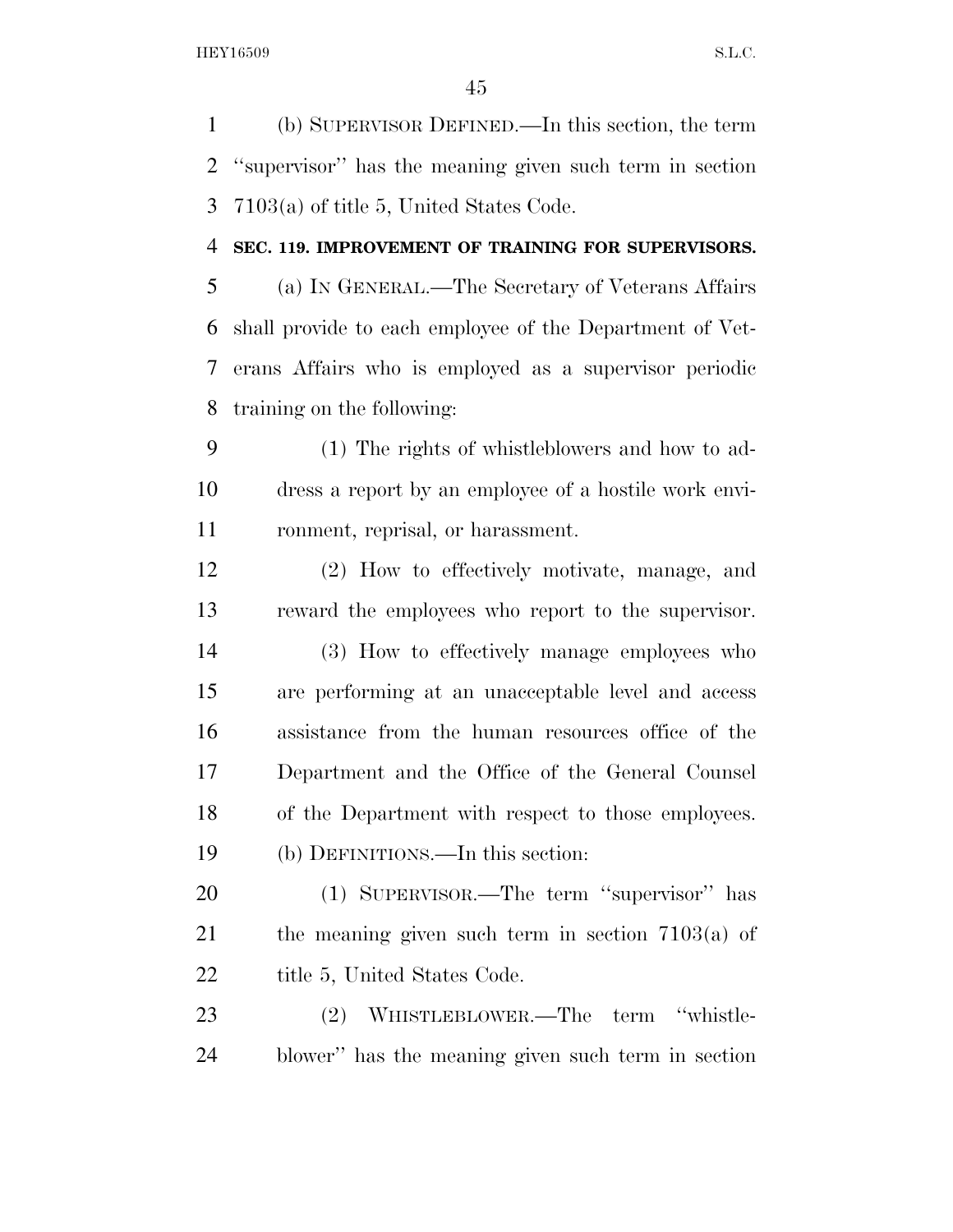| $\mathbf{1}$   | $323(g)$ of title 38, United States Code, as added by    |
|----------------|----------------------------------------------------------|
| $\overline{2}$ | section 101.                                             |
| 3              | SEC. 120. ASSESSMENT AND REPORT ON EFFECT ON SEN-        |
| $\overline{4}$ | IOR EXECUTIVES AT DEPARTMENT OF VET-                     |
| 5              | <b>ERANS AFFAIRS.</b>                                    |
| 6              | (a) IN GENERAL.—Not later than two years after the       |
| 7              | date of the enactment of this Act, the Secretary of Vet- |
| 8              | erans Affairs shall—                                     |
| 9              | (1) measure and assess the effect of the enact-          |
| 10             | ment of this title on the morale, engagement, hiring,    |
| 11             | promotion, retention, discipline, and productivity of    |
| 12             | individuals in senior executive positions at the De-     |
| 13             | partment of Veterans Affairs; and                        |
| 14             | (2) submit to the Committee on Veterans' Af-             |
| 15             | fairs of the Senate and the Committee on Veterans'       |
| 16             | Affairs of the House of Representatives a report on      |
| 17             | the findings of the Secretary with respect to the        |
| 18             | measurement and assessment carried out under             |
| 19             | paragraph $(1)$ .                                        |
| 20             | (b) ELEMENTS.—The assessment required by sub-            |
| 21             | section $(a)(1)$ shall include the following:            |
| 22             | (1) With respect to engagement, trends in mo-            |
| 23             | rale of individuals in senior executive positions and    |
| 24             | individuals aspiring to senior executive positions.      |
|                |                                                          |

(2) With respect to promotions—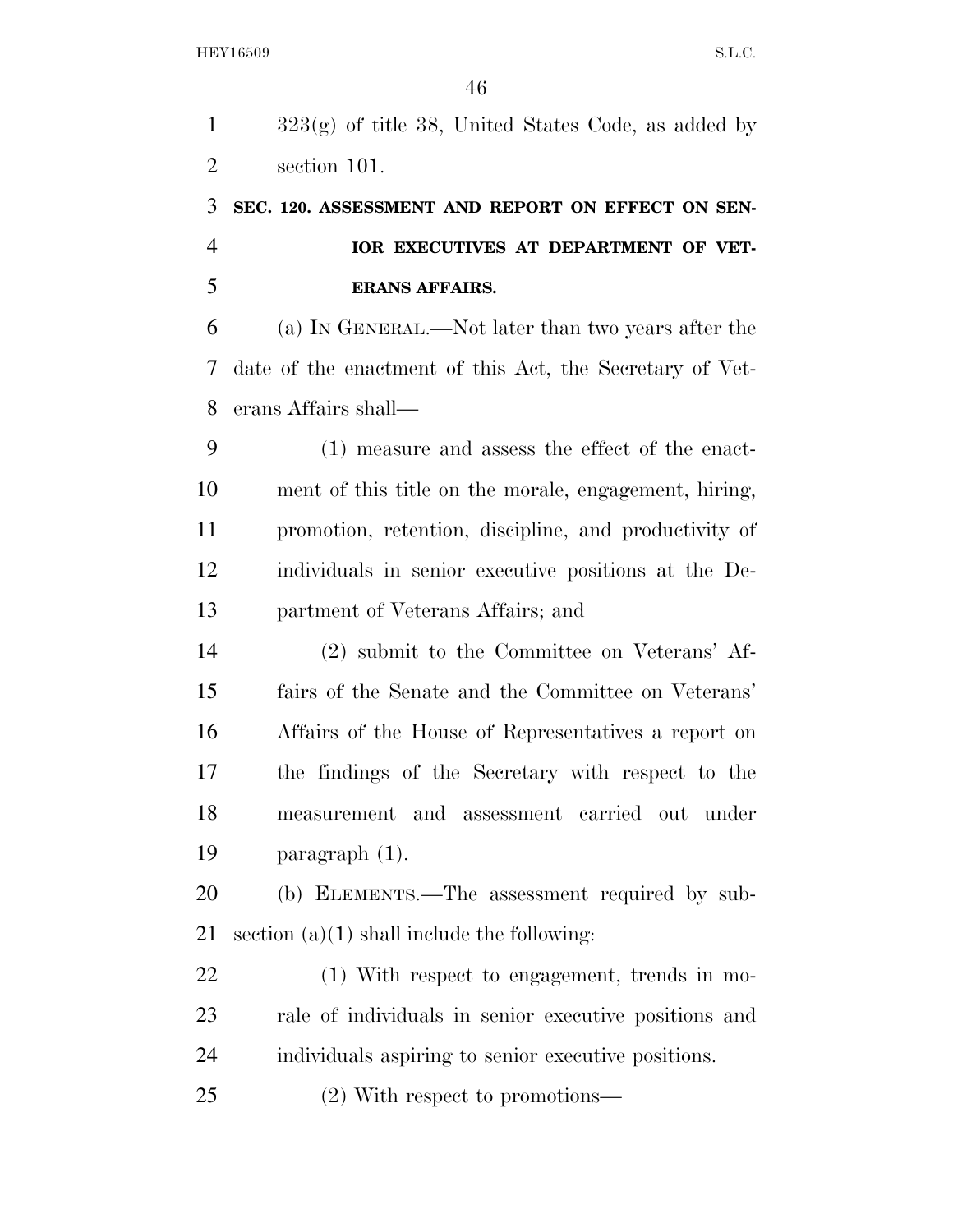| $\mathbf{1}$   | (A) whether the Department is experi-             |
|----------------|---------------------------------------------------|
| $\overline{2}$ | encing an increase or decrease in the number of   |
| 3              | employees participating in leadership develop-    |
| $\overline{4}$ | ment and candidate development programs with      |
| 5              | the intention of becoming candidates for senior   |
| 6              | executive positions; and                          |
| 7              | (B) trends in applications to senior execu-       |
| 8              | tive positions within the Department.             |
| 9              | $(3)$ With respect to retention—                  |
| 10             | (A) trends in retirement rates of individ-        |
| 11             | uals in senior executive positions at the Depart- |
| 12             | ment;                                             |
| 13             | (B) trends in quit rates of individuals in        |
| 14             | senior executive positions at the Department;     |
| 15             | $(C)$ rates of transfer of —                      |
| 16             | individuals from other Federal<br>(i)             |
| 17             | agencies into senior executive positions at       |
| 18             | the Department; and                               |
| 19             | (ii) individuals from senior executive            |
| 20             | positions at the Department to other Fed-         |
| 21             | eral agencies; and                                |
| 22             | (D) trends in total loss rates by job func-       |
| 23             | tion.                                             |
| 24             | (4) With respect to disciplinary processes—       |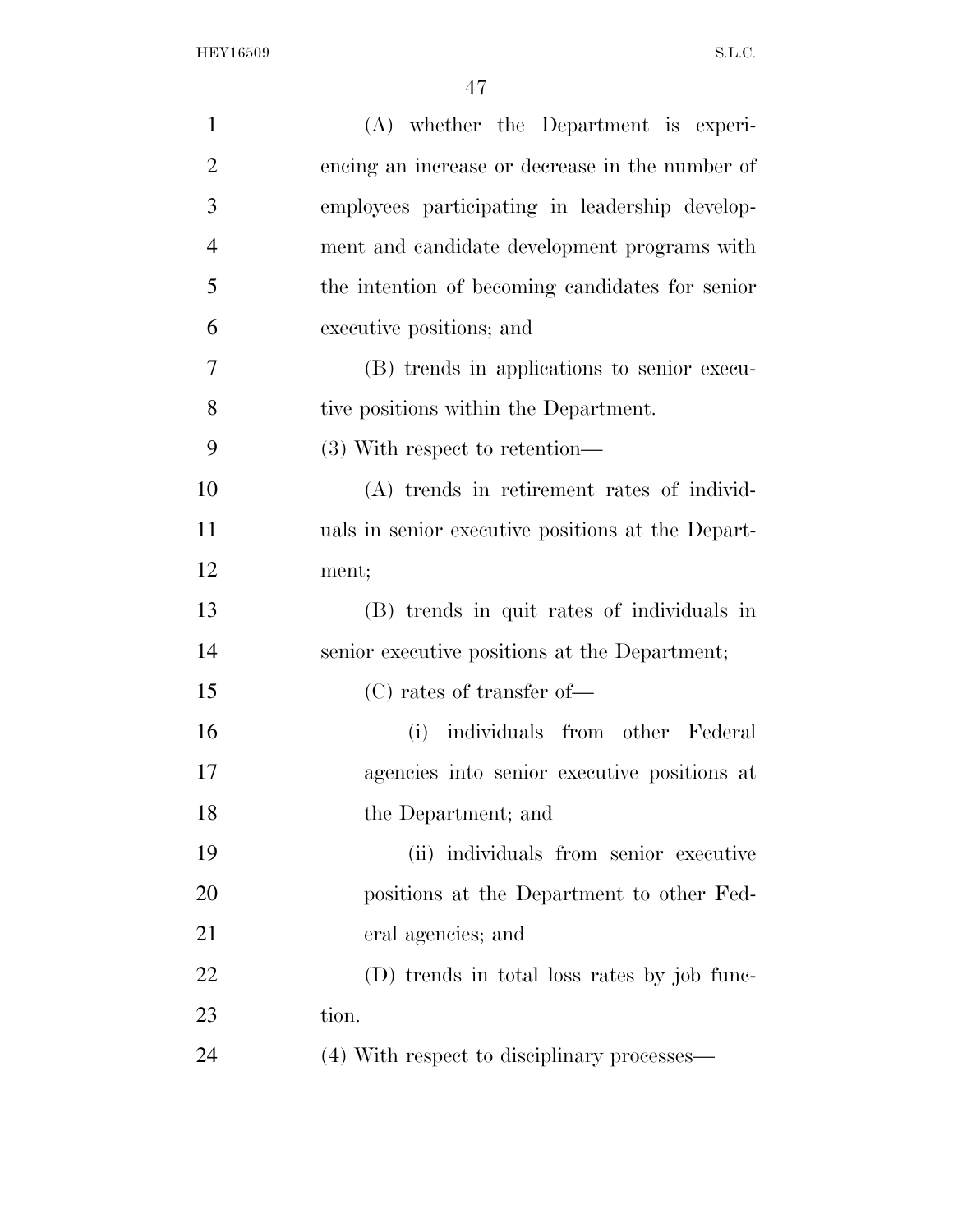| $\mathbf{1}$   | (A) regarding individuals in senior execu-         |
|----------------|----------------------------------------------------|
| $\overline{2}$ | tive positions at the Department who are the       |
| 3              | subject of disciplinary action—                    |
| $\overline{4}$ | (i) the length of the disciplinary proc-           |
| 5              | ess in days for such individuals both before       |
| 6              | the date of the enactment of this Act and          |
| $\tau$         | under the provisions of this Act described         |
| 8              | in subsection $(a)(1)$ ; and                       |
| 9              | (ii) the extent to which appeals by                |
| 10             | such individuals are upheld under such             |
| 11             | provisions as compared to before the date          |
| 12             | of the enactment of this Act;                      |
| 13             | (B) the components or offices of the De-           |
| 14             | partment which experience the greatest number      |
| 15             | of proposed adverse actions against individuals    |
| 16             | in senior executive positions and components       |
| 17             | and offices which experience the least relative to |
| 18             | the size of the components or offices' total       |
| 19             | number of senior executive positions;              |
| 20             | (C) the tenure of individuals in senior ex-        |
| 21             | ecutive positions who are the subject of discipli- |
| 22             | nary action;                                       |
| 23             | (D) whether the individuals in senior exec-        |
| 24             | utive positions who are the subject of discipli-   |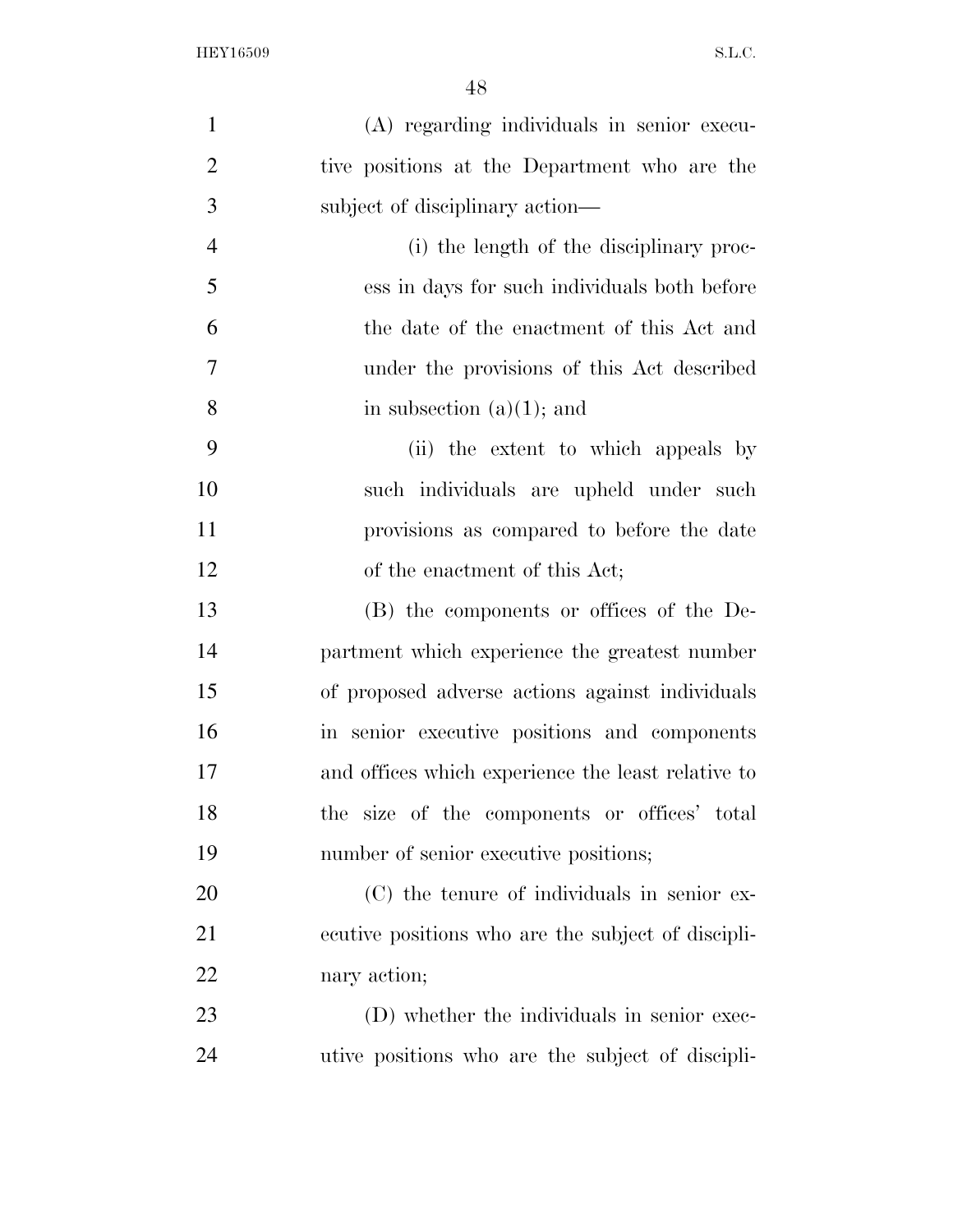nary action have previously been disciplined; and

 (E) the number of instances of disciplinary action taken by the Secretary against individ- uals in senior executive positions at the Depart- ment as compared to governmentwide discipline against individuals in Senior Executive Service positions (as defined in section 3132(a) of title 5, United States Code) as a percentage of the total number of individuals in senior executive positions at the Department and Senior Execu-tive Service positions (as so defined).

(5) With respect to hiring—

 (A) the degree to which the skills of newly hired individuals in senior executive positions at 16 the Department are appropriate with respect to 17 the needs of the Department;

 (B) the types of senior executive positions at the Department most commonly filled under the authorities in the provisions described in 21 subsection  $(a)(1);$ 

 (C) the number of senior executive posi- tions at the Department filled by hires outside of the Department compared to hires from within the Department;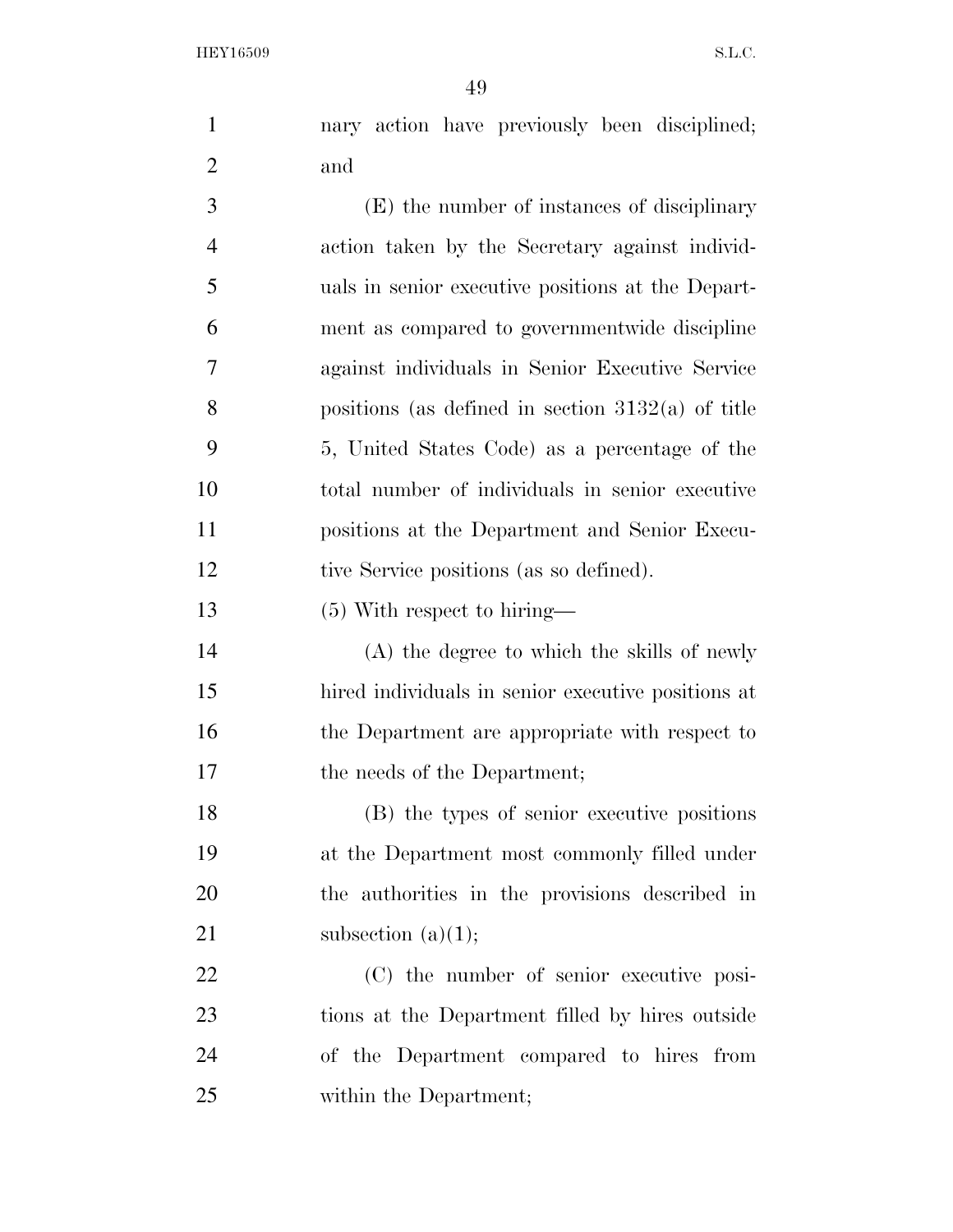(D) the length of time to fill a senior exec- utive position at the Department and for a new hire to begin working in a new senior executive position; (E) the mission-critical deficiencies filled by newly hired individuals in senior executive positions and the connection between mission-critical deficiencies filled under the provisions

 described in subsection (a) and annual perform-ance of the Department;

 (F) the satisfaction of applicants for senior executive positions at the Department with the hiring process, including the clarity of job an- nouncements, reasons for withdrawal of applica- tions, communication regarding status of appli-cations, and timeliness of hiring decision; and

 (G) the satisfaction of newly hired individ- uals in senior executive positions at the Depart- ment with the hiring process and the process of joining and becoming oriented with the Depart-ment.

 (c) SENIOR EXECUTIVE POSITION DEFINED.—In this section, the term ''senior executive position'' has the meaning given such term in section 713 of title 38, United States Code.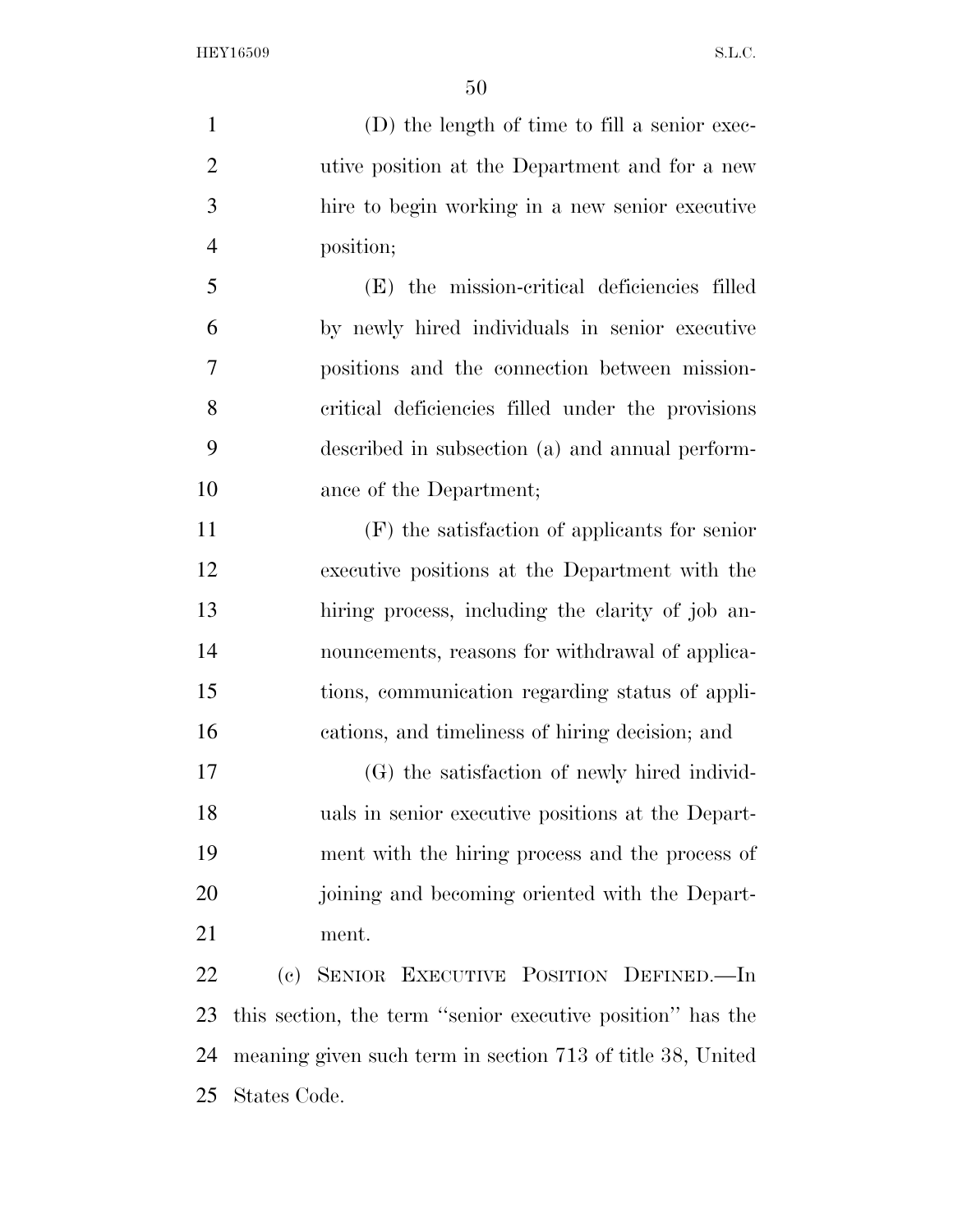| $\mathbf{1}$   | <b>Subtitle C—Employees</b>                                   |
|----------------|---------------------------------------------------------------|
| $\overline{2}$ | SEC. 121. REMOVAL OF EMPLOYEES OF DEPARTMENT OF               |
| 3              | VETERANS AFFAIRS BASED ON PERFORM-                            |
| $\overline{4}$ | ANCE OR MISCONDUCT.                                           |
| 5              | (a) IN GENERAL.—Chapter 7 of title 38, United                 |
| 6              | States Code, as amended by subtitles A and B, is further      |
| 7              | amended by inserting after section 714, as added by sec-      |
| 8              | tion 114, the following new section:                          |
| 9              | "§715. Employees: removal based on performance or             |
| 10             | misconduct                                                    |
| 11             | "(a) IN GENERAL.— $(1)$ The Secretary may remove              |
| 12             | a covered individual who is an employee of the Department     |
| 13             | if the Secretary determines that—                             |
| 14             | "(A) the performance or misconduct of the cov-                |
| 15             | ered individual warrants such removal; and                    |
| 16             | $\lq\lq (B)$ in the case of removal for performance, a        |
| 17             | portion of such performance occurred during the               |
| 18             | two-year period ending on the date of the determina-          |
| 19             | tion.                                                         |
| 20             | $\lq(2)$ If the Secretary removes a covered individual        |
| 21             | under paragraph (1), the Secretary may remove the cov-        |
| 22             | ered individual from the civil service (as defined in section |
| 23             | $2101$ of title 5).                                           |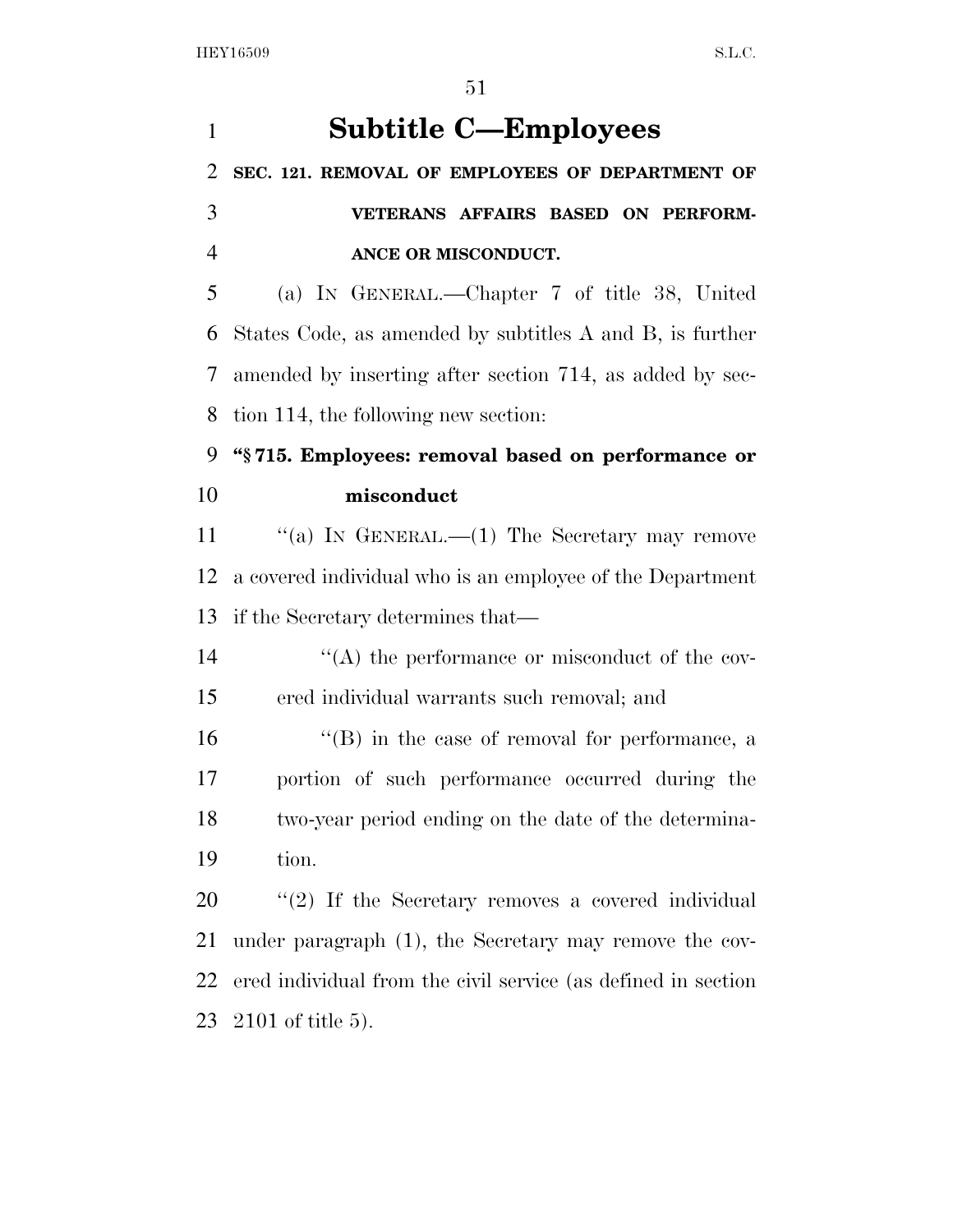''(3) Nothing in this section may be construed to au- thorize a finalized performance appraisal of an employee to be retroactively amended.

 ''(b) NOTICE TO CONGRESS.—Not later than 30 days after removing a covered individual under subsection (a), the Secretary shall submit to the Committees on Veterans' Affairs of the Senate and House of Representatives notice in writing of such removal and the reason for such re-moval.

 ''(c) PROCEDURE.—(1) An employee removed under subsection (a) is entitled, before removal, to—

12 ''(A) at least 10 business days written notice (which, in the case of removal for performance, shall identify specific instances as described in clause (i) 15 of section  $4303(b)(1)(A)$  of title 5 and critical ele- ments as described in clause (ii) of such section), unless there is reasonable cause to believe that the employee committed a crime for which a sentence of imprisonment can be imposed—

20  $\frac{1}{2}$  (i) stating the specific reasons for the proposed action; and

22  $\frac{1}{2}$   $\frac{1}{2}$   $\frac{1}{2}$   $\frac{1}{2}$   $\frac{1}{2}$  including a file containing all evidence 23 in support of the proposed action;

24 "(B) 10 business days to answer the charges orally and in writing and to furnish affidavits and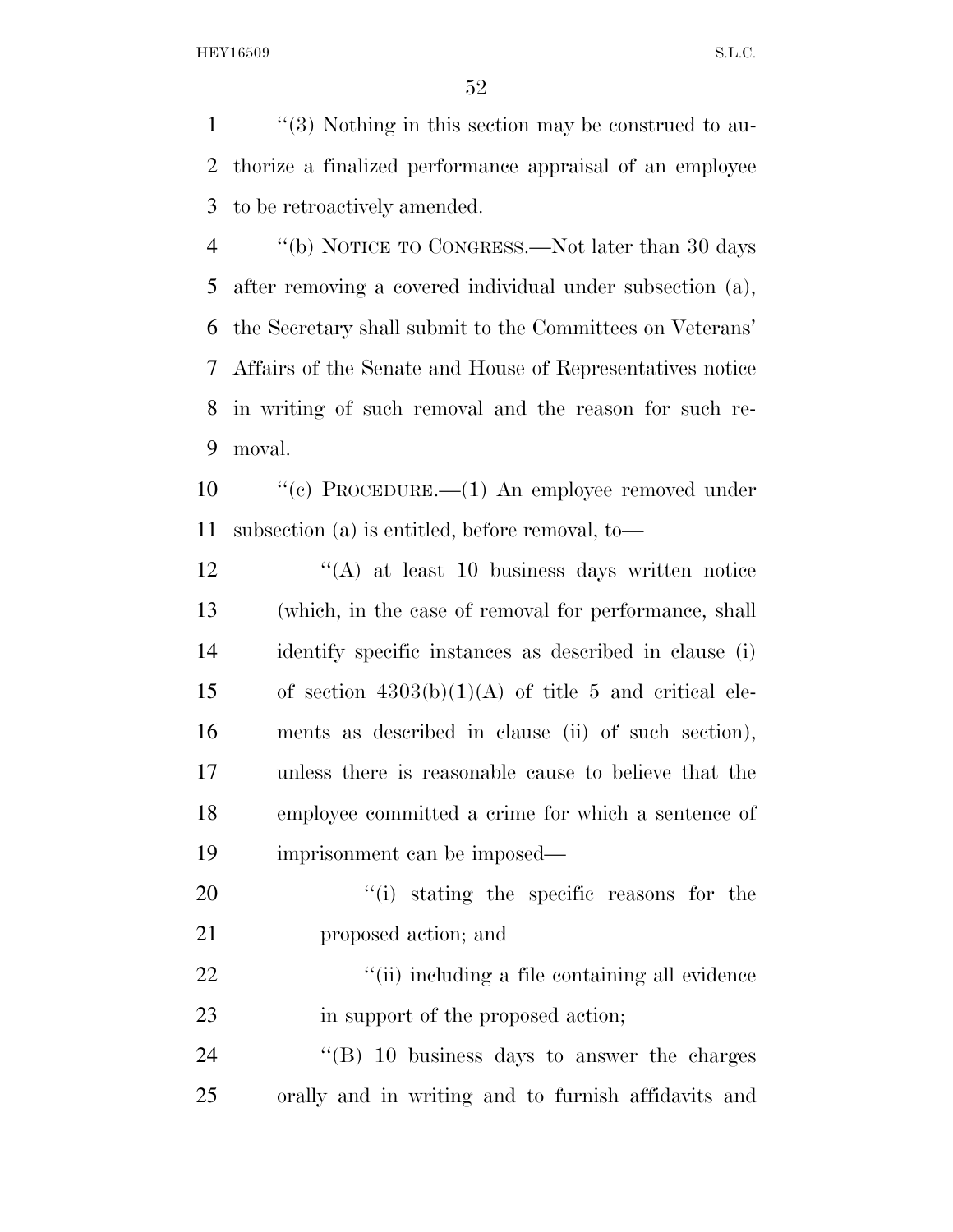| $\mathbf{1}$   | other documentary evidence in support of the an-           |
|----------------|------------------------------------------------------------|
| $\overline{2}$ | swer;                                                      |
| 3              | "(C) be represented by an attorney or other                |
| $\overline{4}$ | representative;                                            |
| 5              | $\lq\lq$ (D) a review of the case by the Secretary be-     |
| 6              | fore a decision adverse to the employee is made            |
| 7              | final;                                                     |
| 8              | " $(E)$ as soon as practicable, a decision of the          |
| 9              | Secretary with respect to the charges of the em-           |
| 10             | ployee; and                                                |
| 11             | $\lq\lq(F)$ a written statement of the decision of the     |
| 12             | Secretary that—                                            |
| 13             | "(i) includes the specific reasons of the de-              |
| 14             | cision; and                                                |
| 15             | "(ii) in the case of a removal based on per-               |
| 16             | formance, complies with section $4303(b)(1)(D)$            |
| 17             | of title 5.                                                |
| 18             | " $(2)(A)$ Subject to subparagraph $(B)$ and subsection    |
| 19             | (e), any final decision of the Secretary regarding removal |
| <b>20</b>      | under subsection (a) may be appealed to the Merit Sys-     |
| 21             | tems Protection Board.                                     |
| 22             | "(B) An appeal under subparagraph $(A)$ of a removal       |
| 23             | may only be made if such appeal is made not later than     |
| 24             | 10 business days after the date of such removal.           |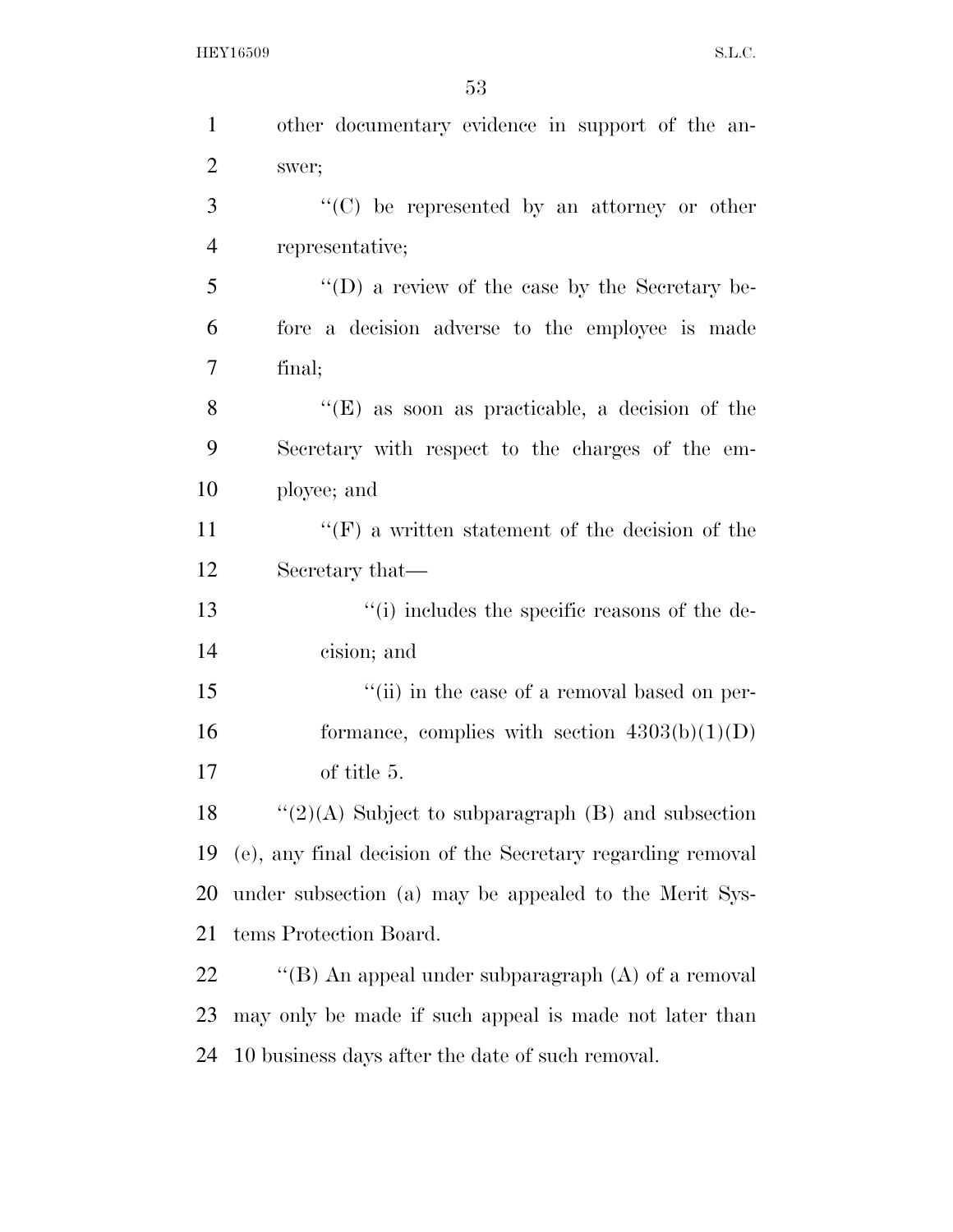$\mathcal{L}$  ''(C)(i) Subject to clause (ii), the decision of the Sec- retary shall be sustained under subparagraph (A) only if the Secretary's decision—  $\langle (I) \rangle$  in the case of an action based on perform- ance, is supported by substantial evidence; or "(II) in any other case, is supported by a pre- ponderance of the evidence. ''(ii) Notwithstanding clause (i), the Secretary's deci- sion may not be sustained under subparagraph (A) if the covered individual— 11 ''(I) shows harmful error in the application of the Secretary's procedures in arriving at such deci- sion; 14 ''(II) shows that the decision was based on any prohibited personnel practice described in section 2302(b) of title 5; or 17 ''(III) shows that the decision was not in ac- cordance with law. ''(3) The procedures under section 7513(b) of title 5 and chapter 43 of such title shall not apply to a removal under this section. ''(d) EXPEDITED REVIEW.—(1) The Merit Systems Protection Board shall promulgate such rules as the Board considers appropriate to expedite appeals under 25 subsection  $(c)(2)$ .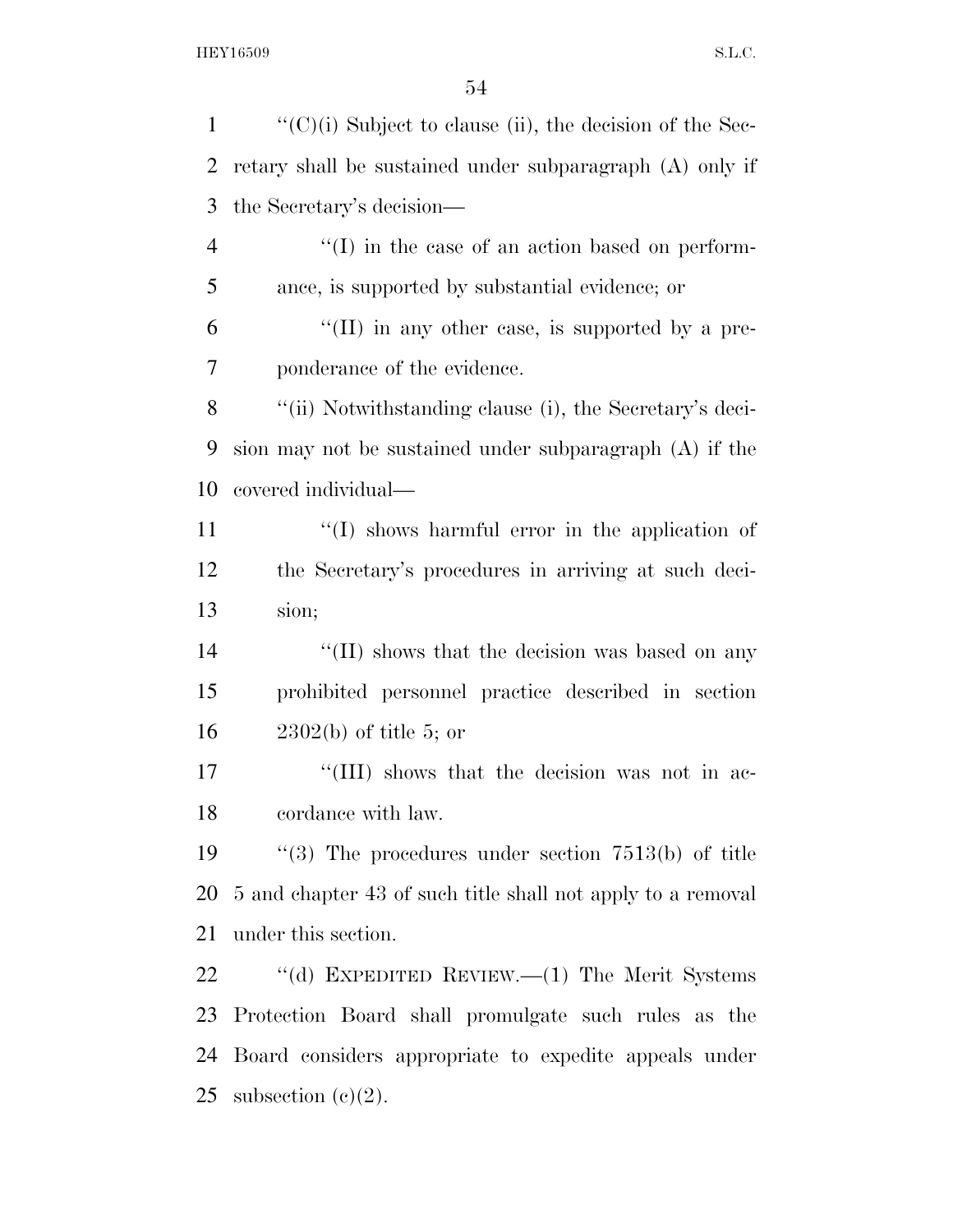''(2) The Board shall ensure that a final decision on an appeal described in paragraph (1) is issued not later than 90 days after the appeal is made.

 ''(3) During the period beginning on the date on which a covered individual appeals a removal from the civil 6 service under subsection  $(e)(2)$  and ending on the date that the Board issues a final decision on such appeal, such covered individual may not receive any pay, awards, bo- nuses, incentives, allowances, differentials, student loan repayments, special payments, or benefits.

 ''(4) To the maximum extent practicable, the Sec- retary shall provide to the Merit Systems Protection Board such information and assistance as may be nec-14 essary to ensure an appeal under subsection  $(c)(2)$  is expe-dited.

 ''(e) RELATION TO TITLE 5.—The authority provided by this section is in addition to the authority provided by subchapter V of chapter 75 of title 5 and chapter 43 of such title.

20 ""(f) DEFINITIONS.—In this section:

21 ''(1) The term 'covered individual' means an in- dividual occupying a position at the Department but does not include—

24 ''(A) an individual, as that term is defined 25 in section 713(d); or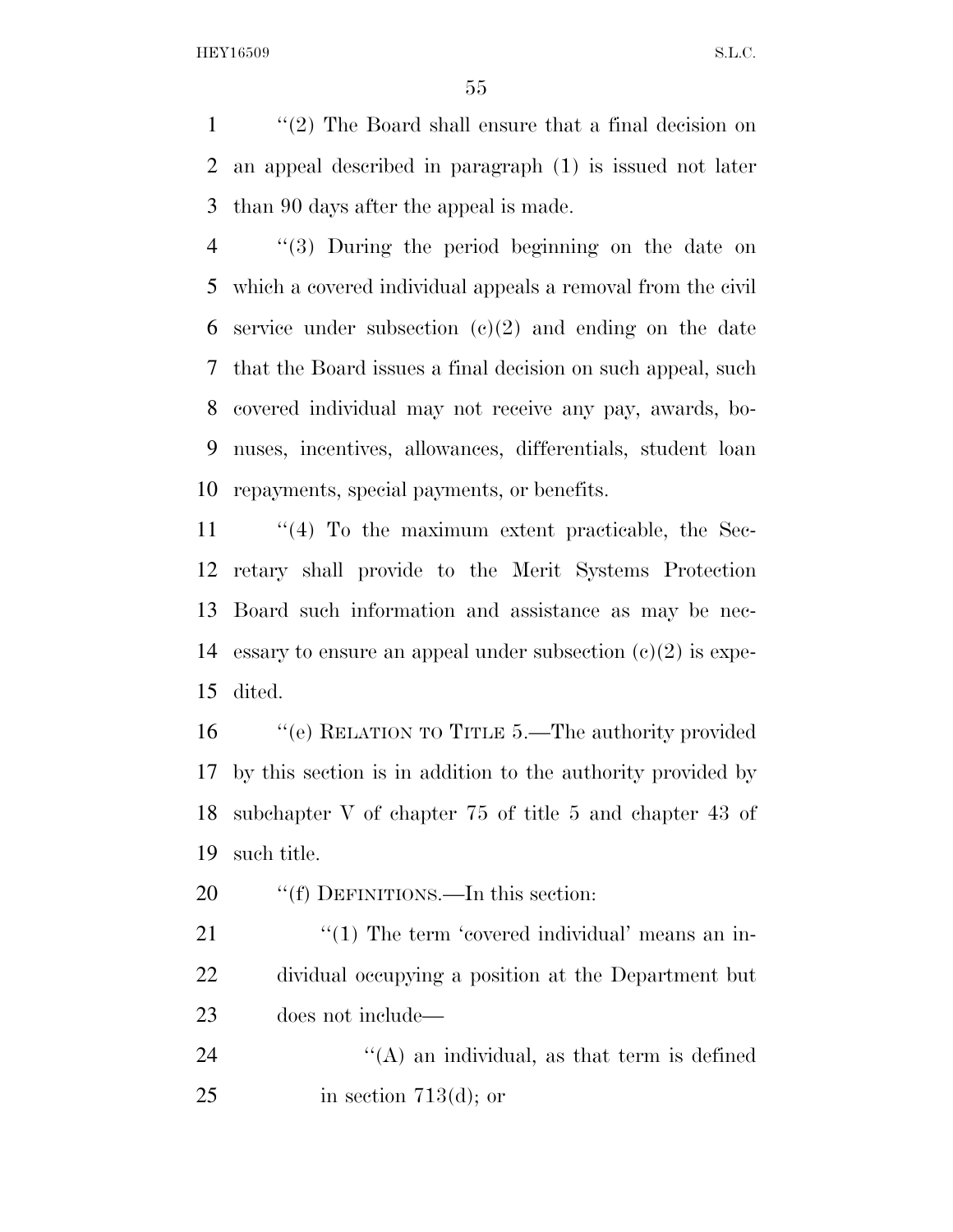| $\mathbf{1}$   | $\lq\lq$ (B) a political appointee.                     |
|----------------|---------------------------------------------------------|
| $\overline{2}$ | $"(2)$ The term 'misconduct' includes a violation       |
| 3              | of paragraph $(8)$ or $(9)$ of section 2302(b) of title |
| $\overline{4}$ | 5, neglect of duty, malfeasance, or failure to accept   |
| 5              | a directed reassignment or to accompany a position      |
| 6              | in a transfer of function.                              |
| $\overline{7}$ | "(3) The term 'political appointee' means an in-        |
| 8              | dividual who is—                                        |
| 9              | $\lq\lq$ employed in a position described               |
| 10             | under sections $5312$ through $5316$ of title 5         |
| 11             | (relating to the Executive Schedule);                   |
| 12             | "(B) a limited term appointee, limited                  |
| 13             | emergency appointee, or noncareer appointee in          |
| 14             | the Senior Executive Service, as defined under          |
| 15             | paragraphs $(5)$ , $(6)$ , and $(7)$ , respectively, of |
| 16             | section $3132(a)$ of title 5; or                        |
| 17             | $\lq\lq$ employed in a position of a confiden-          |
| 18             | tial<br>policy-determining character<br>0r<br>under     |
| 19             | schedule C of subpart C of part 213 of title $5$        |
| 20             | of the Code of Federal Regulations.".                   |
| 21             | (b) CLERICAL AND CONFORMING AMENDMENTS.—                |
| 22             | (1) CLERICAL.—The table of sections at the be-          |
| 23             | ginning of such chapter is amended by inserting         |
| 24             | after the item relating to section 714, as added by     |
| 25             | section 114, the following new item:                    |

''715. Employees: removal based on performance or misconduct.''.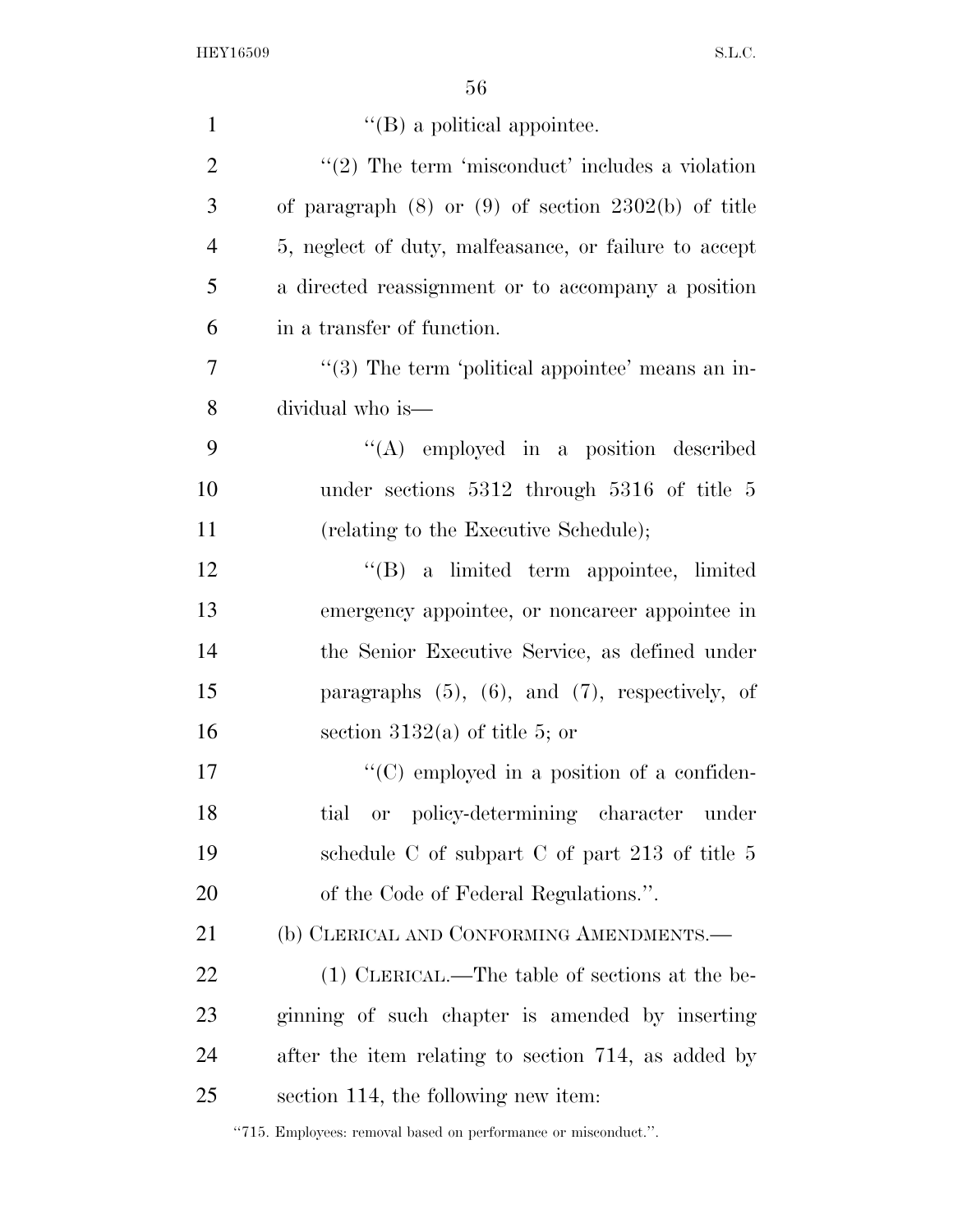| $\mathbf{1}$   | $(2)$ CONFORMING.—                            |
|----------------|-----------------------------------------------|
| $\overline{2}$ | (A) TITLE 5.—Section 4303(f) of title 5,      |
| 3              | United States Code, is amended—               |
| $\overline{4}$ | (i) in paragraph $(2)$ , by striking "or"     |
| 5              | at the end;                                   |
| 6              | $(ii)$ in paragraph $(3)$ , by striking the   |
| 7              | period at the end and inserting ", or"; and   |
| 8              | (iii) by adding at the end the fol-           |
| 9              | lowing:                                       |
| 10             | $(4)$ any removal under section 715 of title  |
| 11             | $38.$ ".                                      |
| 12             | $(B)$ TITLE 38.—Subchapter V of chapter       |
| 13             | 74 of title 38, United States Code, is amend- |
| 14             | $ed$ —                                        |
| 15             | (i) in section $7461(b)(1)$ , by striking     |
| 16             | "If the" and inserting "Except as provided    |
| 17             | in section 715 of this title, if the"; and    |
| 18             | $(iii)$ in section 7462—                      |
| 19             | (I) in subsection (a)(1), by strik-           |
| 20             | ing "Disciplinary" and inserting "Ex-         |
| 21             | cept as provided in section 715 of this       |
| 22             | title, the Disciplinary"; and                 |
| 23             | in subsection (b)(1), by<br>(II)              |
| 24             | striking "In any case" and inserting          |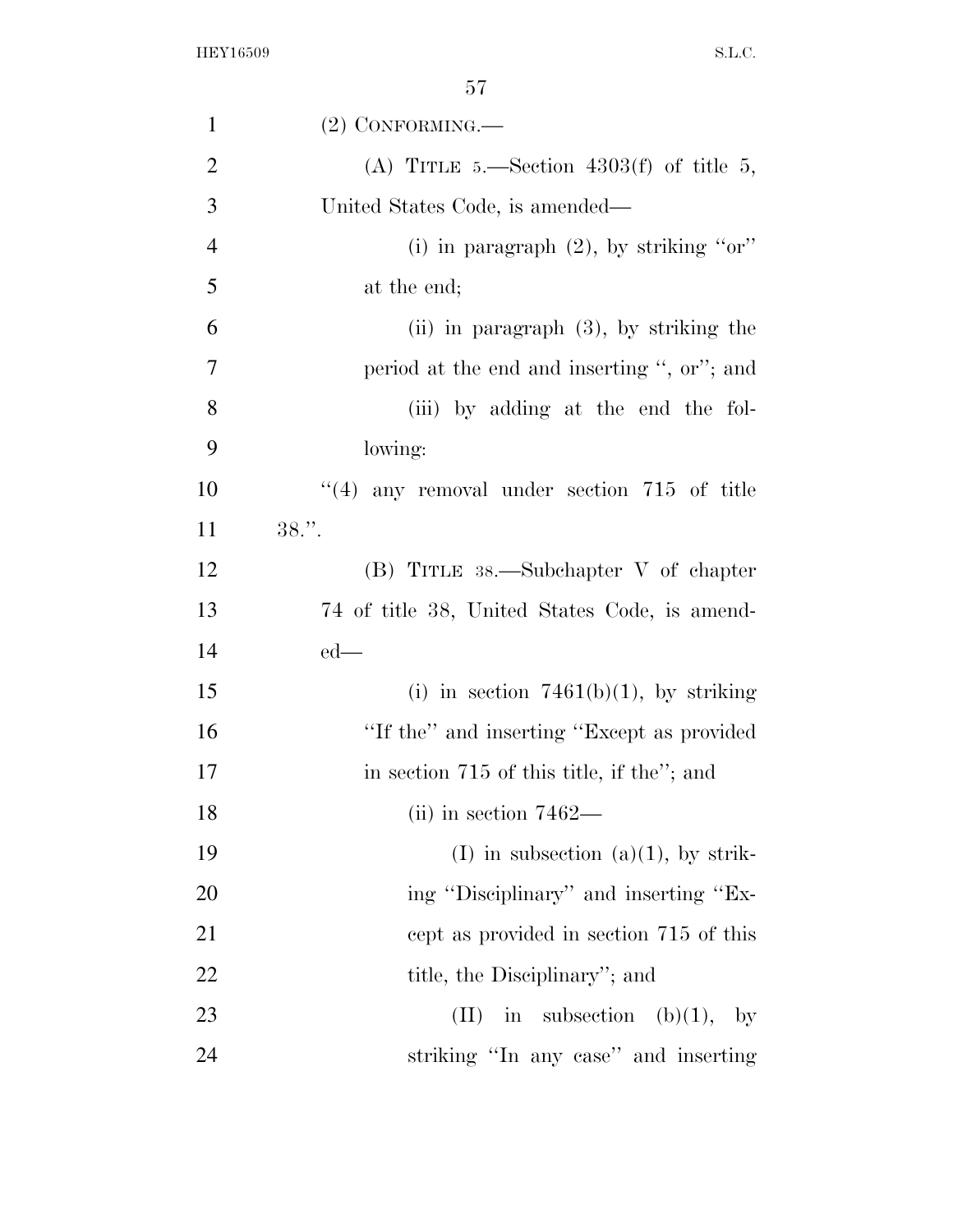''Except as provided in section 715 of 2 this title, in any case". **SEC. 122. PROHIBITION ON AWARD OF BONUSES TO EM- PLOYEES OF DEPARTMENT OF VETERANS AF- FAIRS UNDER CONSIDERATION FOR AD- VERSE ACTIONS OR SUBJECT OF ADVERSE FINDINGS.**  (a) IN GENERAL.—Chapter 7 of title 38, United States Code, is further amended by inserting after section 715, as added by section 121, the following new section: **''§ 716. Prohibition on award of bonuses to employees under consideration for adverse actions or subject of adverse findings**  ''(a) UNDER CONSIDERATION FOR ADVERSE AC- TION.—Notwithstanding any other provision of law, the Secretary may not pay any bonus to any employee of the Department, including an employee in a senior executive position (as defined in section 713(d) of this title), while the Secretary is considering carrying out an adverse per- sonnel action with respect to the employee under this title or title 5. 22 "(b) SUBJECT OF ADVERSE FINDING.—(1) Notwith-

 standing any other provision of law, in a case in which the Secretary makes an adverse finding relating to an em-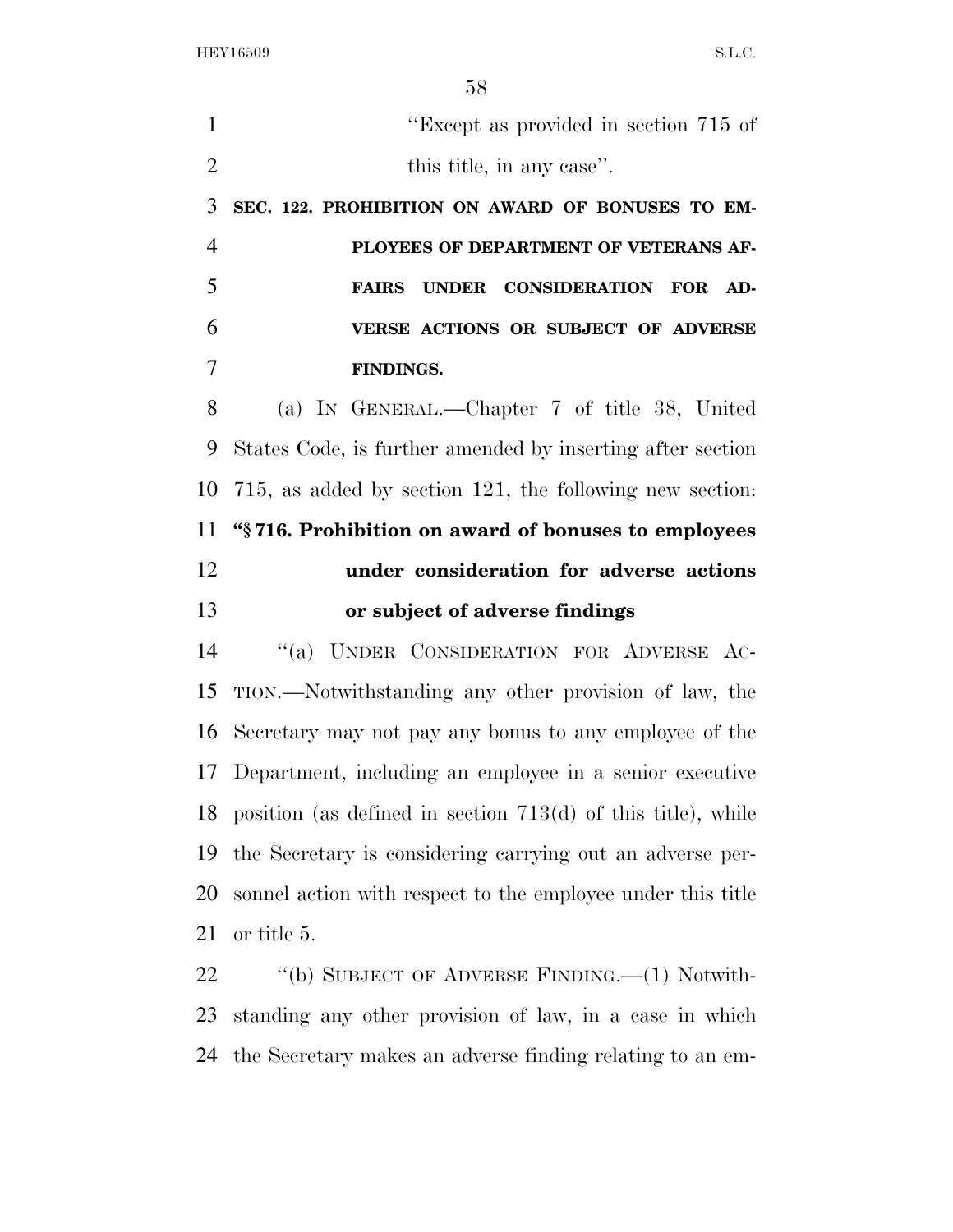ployee of the Department, the Secretary may not award a bonus to such employee until the earlier of—

 ''(A) such date as the Secretary considers ap- propriate, but not sooner than the date that is two years after the end of the fiscal year in which the adverse finding was made and not more than five years after the end of such fiscal year; or

 ''(B) the date that the finding is found to have been made in error.

 ''(2) The Secretary may base an adverse finding under paragraph (1) on an investigation by, determination of, or information provided by the Inspector General of the Department or another senior ethics official of the De- partment or the Comptroller General of the United States in connection with the carrying out by such official of an activity, authority, or function under a provision of law other than this section.

 ''(c) PREVIOUSLY AWARDED BONUSES.—(1) If the Secretary makes an adverse finding relating to an em- ployee under subsection (b), the Secretary, after notice and an opportunity for a hearing, shall issue an order di- recting the employee to repay the amount of any bonus awarded to the employee during the year during which the adverse finding is made, unless such finding is found to have been made in error.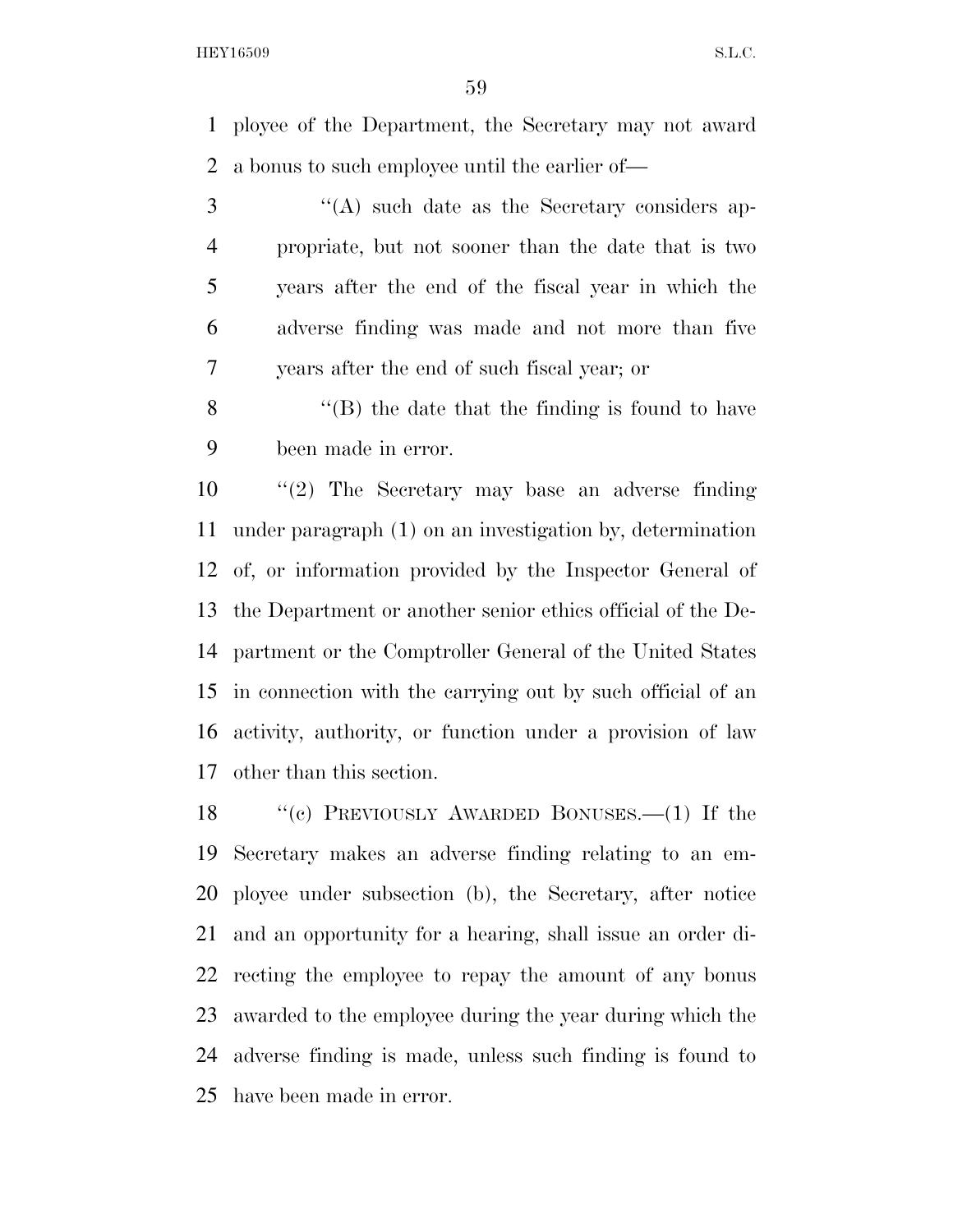''(2) A hearing under paragraph (1) shall be con- ducted in accordance with regulations relating to hearings promulgated by the Secretary under chapter 75 of title 5.

 ''(d) CONDITION OF RECEIPT.—As a condition of re- ceiving a bonus awarded after the date of the enactment of this section, an employee of the Department shall sign a certification stating that the employee shall repay the bonus in accordance with a final order issued in accord-ance with subsection (c).

 ''(e) APPEAL.—An employee determined to be ineli- gible for a bonus under subsection (b) or against whom an order is issued under subsection (c) may appeal to the Merit Systems Protection Board under section 7701 of title 5.

 ''(f) RULEMAKING.—The Secretary may promulgate such rules as the Secretary considers appropriate to carry out this section.

''(g) DEFINITIONS.—In this section:

20  $\frac{1}{20}$  The term 'adverse finding' relating to an employee means a determination that the conduct of the employee—

23 "(A) violated a policy of the Department for which the employee may be removed or sus-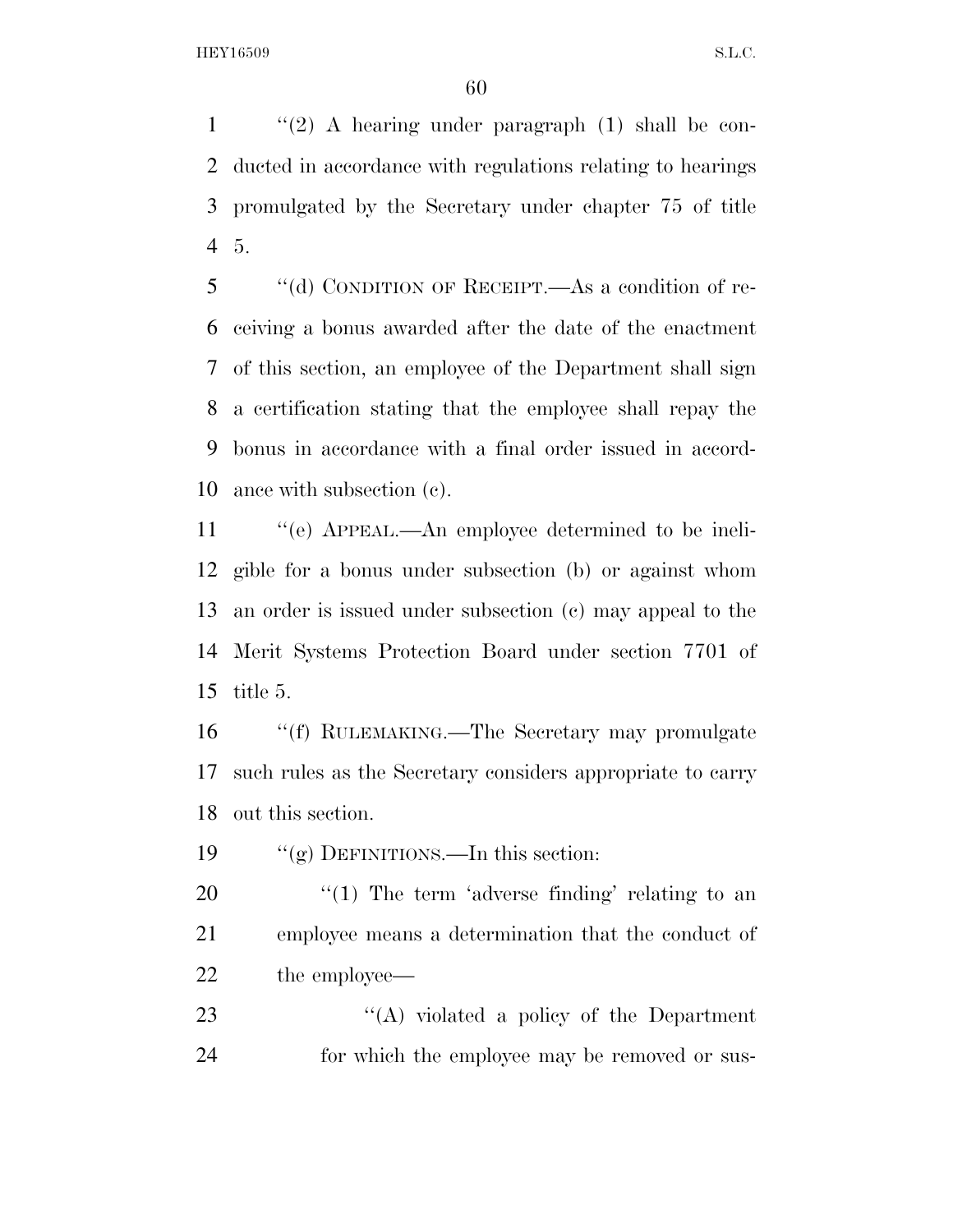61

| $\mathbf{1}$   | pended for a period of not less than 14 days;                                  |
|----------------|--------------------------------------------------------------------------------|
| $\overline{2}$ | <b>or</b>                                                                      |
| 3              | $\lq\lq (B)$ violated a law for which the employee                             |
| $\overline{4}$ | may be imprisoned for more than 1 year.                                        |
| 5              | $\lq(2)$ The term 'adverse personnel action' means                             |
| 6              | any of the adverse actions described in section                                |
| $\overline{7}$ | $7461(e)(2)$ of this title.                                                    |
| 8              | $\cdot\cdot$ (3) The term 'bonus' means any bonus or eash                      |
| 9              | award, including—                                                              |
| 10             | "(A) an award under chapter 45 of title 5;                                     |
| 11             | "(B) an award under section $5384$ of such                                     |
| 12             | title; and                                                                     |
| 13             | "(C) a retention bonus under section $5754$                                    |
| 14             | of such title.".                                                               |
| 15             | (b) CLERICAL AMENDMENT.—The table of sections                                  |
| 16             | at the beginning of such chapter is further amended by                         |
| 17             | inserting after the item relating to section 715, as added                     |
| 18             | by section 121, the following new item:                                        |
|                | "716. Prohibition on award of bonuses to employees under consideration for ad- |

verse actions or subject of adverse findings.''.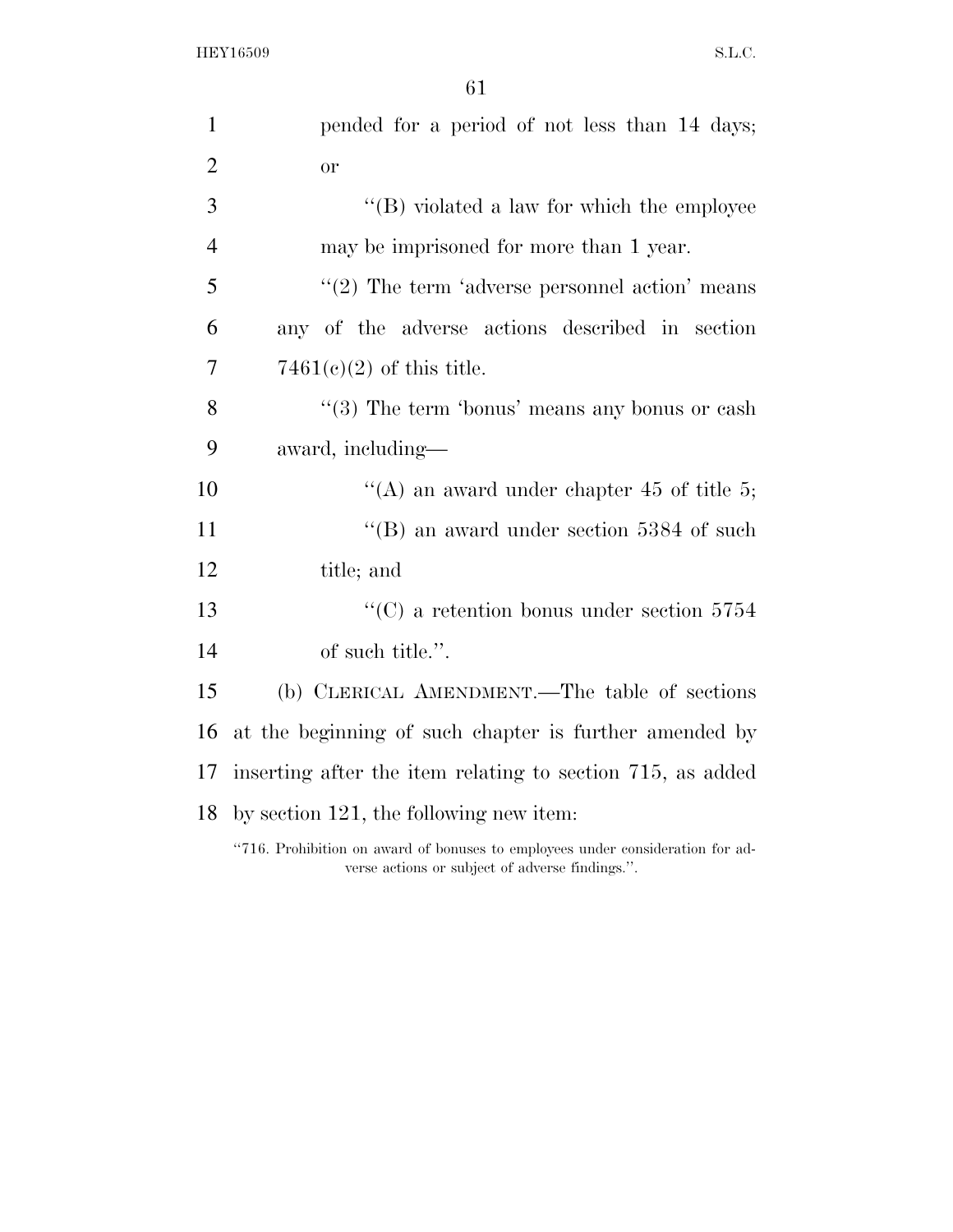**SEC. 123. RETENTION OF RECORDS OF REPRIMANDS AND ADMONISHMENTS RECEIVED BY EMPLOYEES OF THE DEPARTMENT OF VETERANS AF-FAIRS.** 

 (a) IN GENERAL.—Chapter 7 of title 38, United States Code, is further amended by inserting after section 716, as added by section 122, the following new section: **''§ 717. Record of reprimands and admonishments** 

 ''(a) IN GENERAL.—Except as provided in subsection (b), if any employee of the Department receives a rep- rimand or admonishment from the Secretary, the Sec- retary shall retain a copy of such reprimand or admonish- ment in the permanent record of the employee for not less than three years after the date on which the employee re-ceived the reprimand or admonishment.

 ''(b) REMOVAL.—After the end of the three-year pe- riod specified in subsection (a) with respect to a reprimand or admonishment received by an employee, the Secretary shall remove the reprimand or admonishment, as the case may be, from the permanent record of the employee on the earlier of the following:

22 ''(1) The date on which the Secretary deter- mines that the reprimand or admonishment merits removal from the permanent record of the employee.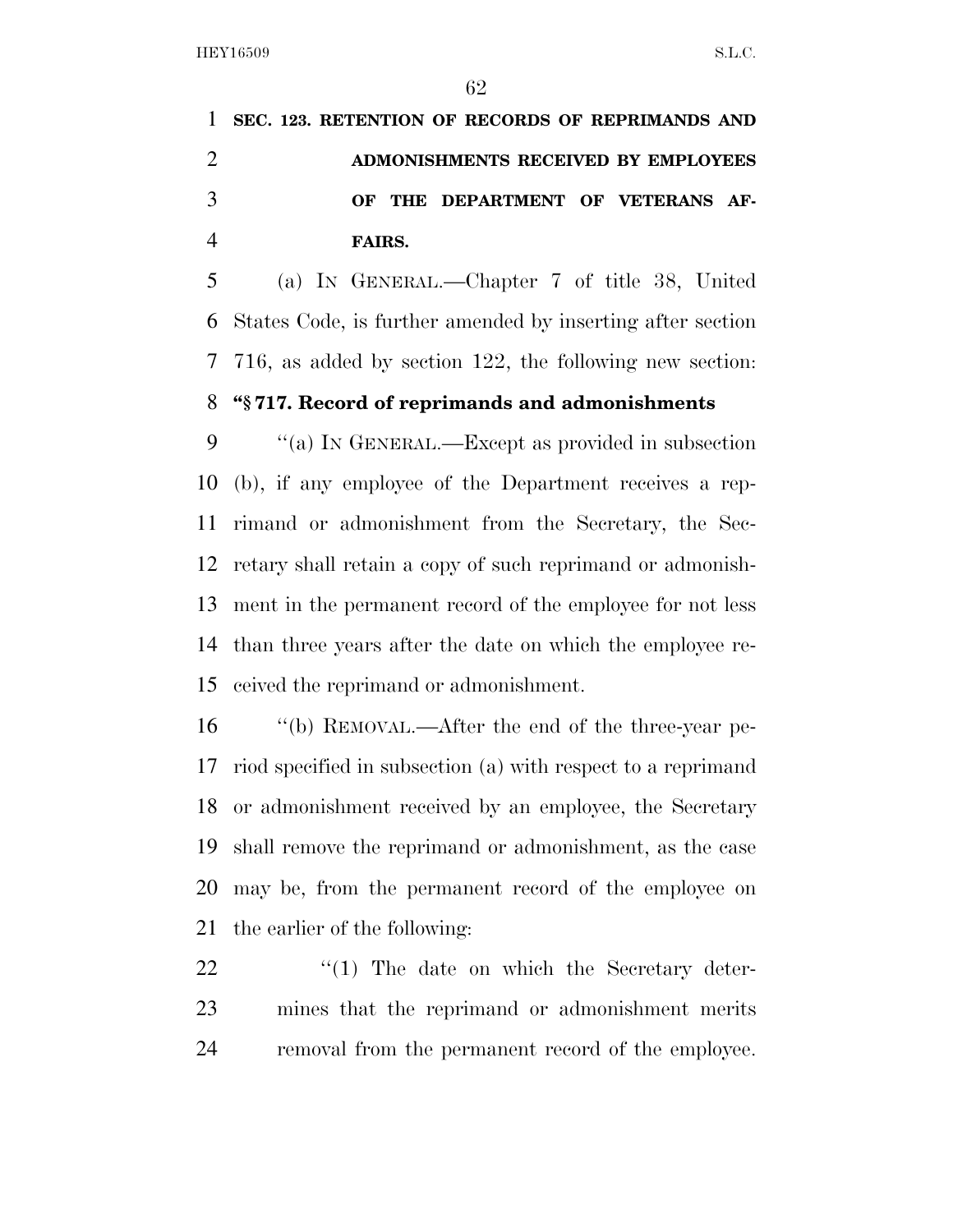1  $\frac{1}{2}$  The date that is five years after the date on which the employee received the reprimand or ad-monishment.

 ''(c) APPEALS.—If an employee receives a reprimand or admonishment that the employee believes he or she re- ceived improperly, the employee may immediately appeal the reprimand or admonishment.''.

 (b) CLERICAL AMENDMENT.—The table of sections at the beginning of such chapter is further amended by inserting after the item relating to section 716, as added by section 122, the following new item:

''717. Record of reprimands and admonishments.''.

#### **SEC. 124. LIMITATION ON ADMINISTRATIVE LEAVE FOR EM-**

 **PLOYEES OF DEPARTMENT OF VETERANS AF-FAIRS.** 

 (a) IN GENERAL.—Chapter 7 of title 38, United States Code, is further amended by inserting after section 717, as added by section 123, the following new section:

## **''§ 718. Administrative leave limitation and report**

 ''(a) LIMITATION APPLICABLE TO EMPLOYEES WITHIN THE DEPARTMENT.—(1) The Secretary may not place any covered individual on administrative leave for more than a total of 14 business days during any 365- day period.

24  $\frac{1}{2}(2)(A)$  The Secretary may waive the limitation under paragraph (1) and extend the period of administra-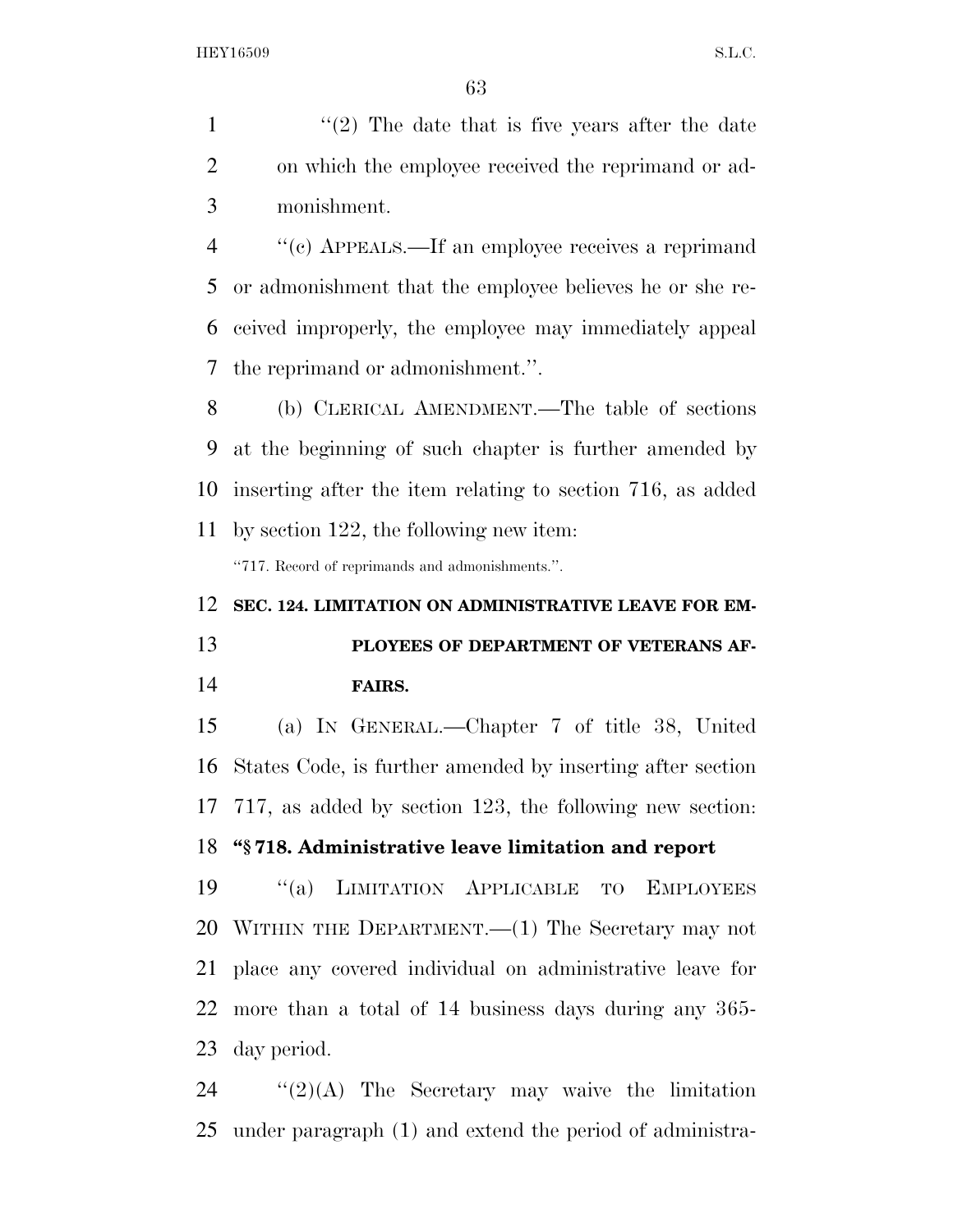tive leave of a covered individual if the Secretary submits to the Committee on Veterans' Affairs of the Senate and the Committee on Veterans' Affairs of the House of Rep- resentatives a detailed explanation of the reasons the cov- ered individual was placed on administrative leave and the reasons for the extension of such leave.

 ''(B) Such explanation shall include the position of the covered individual and the location where the covered individual is employed.

 $\frac{10}{10}$  (3) In this subsection, the term 'covered individual' means an employee of the Department, including an em- ployee in a senior executive position (as defined in section 713(d) of this title)—

 $\langle (A) \rangle$  who is subject to an investigation for pur- poses of determining whether such individual should be subject to any disciplinary action under this title or title 5; or

 ''(B) against whom any disciplinary action is proposed or initiated under this title or title 5.

20 "(b) REPORT ON ADMINISTRATIVE LEAVE.—(1) Not later than 30 days after the end of each fiscal year, the Secretary shall submit to the Committee on Veterans' Af- fairs of the Senate and the Committee on Veterans' Af- fairs of the House of Representatives a report listing the position of each employee of the Department (if any) who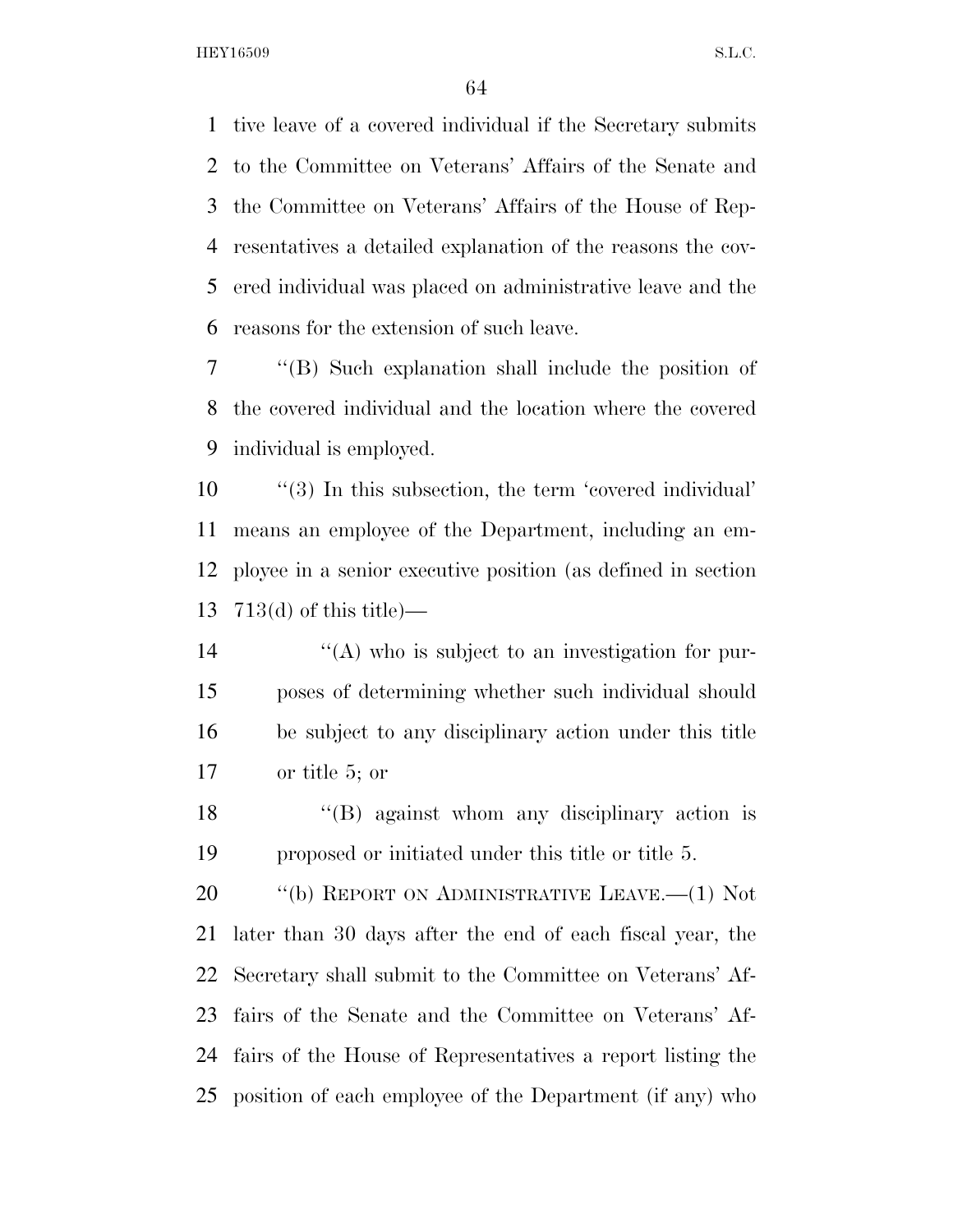has been placed on administrative leave for a period longer than 14 business days during such fiscal year. ''(2) Each report submitted under paragraph (1) shall include, with respect to each employee listed in such report, the following:  $\mathfrak{g}$   $\mathfrak{g}$   $\mathfrak{g}$   $\mathfrak{g}$  The position occupied by the employee. 7 "'(B) The number of business days of such leave. 9 "'(C) The reason that such employee was placed on such leave. 11 ''(3) In submitting each report under paragraph (1), the Secretary shall take such measures to protect the pri- vacy of the employees listed in the report as the Secretary considers appropriate. ''(c) ADMINISTRATIVE LEAVE DEFINED.—In this section, the term 'administrative leave'—  $\frac{1}{2}$  (1) means an administratively authorized ab- sence from duty without loss of pay or charge to leave, for which the employee is placed—  $"({\rm A})$  due to an investigation; or 21 ''(B) while disciplinary action is proposed or initiated; and 23 "(2) includes any type of paid nonduty status without a charge to leave.''. (b) APPLICATION.—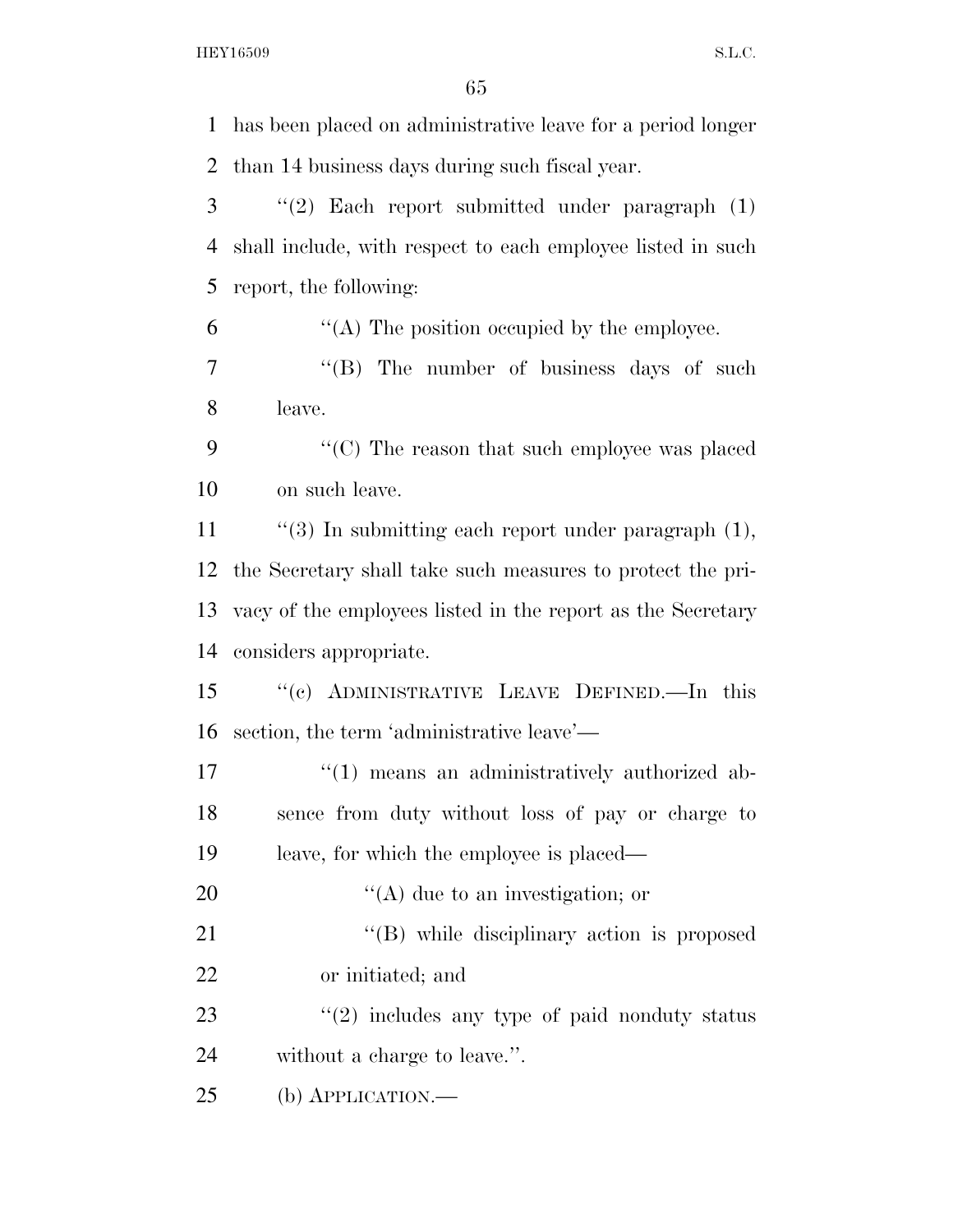| $\mathbf{1}$   | (1) ADMINISTRATIVE LEAVE LIMITATION.-                     |
|----------------|-----------------------------------------------------------|
| $\overline{2}$ | Subsection (a) of section 718 of title 38, United         |
| 3              | States Code, as added by subsection (a) of this sec-      |
| $\overline{4}$ | tion, shall apply to any period of administrative         |
| 5              | leave (as defined in such section) commencing on or       |
| 6              | after the date of the enactment of this title.            |
| 7              | $(2)$ REPORT.—The report under section 718(b)             |
| 8              | of such title (as added by subsection $(a)$ ) shall apply |
| 9              | beginning in the first quarter that ends after the        |
| 10             | date that is 180 days after the date of the enact-        |
| 11             | ment of this Act.                                         |
| 12             | (c) CLERICAL AMENDMENT.—The table of sections             |
| 13             | at the beginning of chapter 7 of such title is further    |
| 14             | amended by inserting after the item relating to section   |
| 15             | 717, as added by section 123, the following new item:     |
|                | "718. Administrative leave limitation and report.".       |
| 16             |                                                           |
|                | SEC. 125. MEASUREMENT OF DEPARTMENT OF VETERANS           |
| 17             | AFFAIRS DISCIPLINARY PROCESS OUTCOMES                     |
| 18             | AND EFFECTIVENESS.                                        |
| 19             | (a) MEASURING AND COLLECTING.—                            |
| <b>20</b>      | (1) IN GENERAL.—The Secretary of Veterans                 |
| 21             | Affairs shall measure and collect information on the      |
| 22             | outcomes of disciplinary actions carried out by the       |
| 23             | Department of Veterans Affairs during the three-          |
| 24             | year period ending on the date of the enactment of        |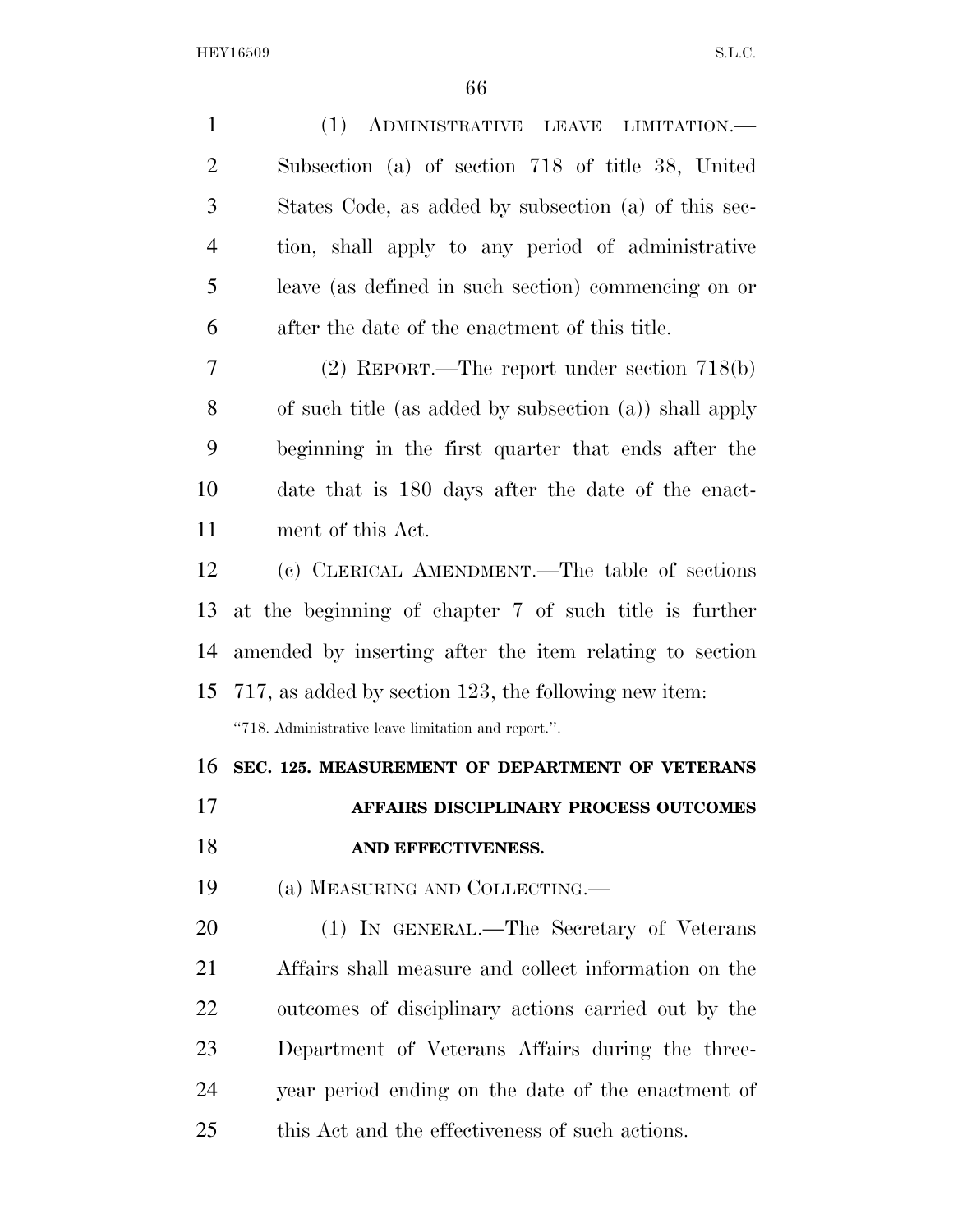| $\mathbf{1}$   | (2) ELEMENTS.—In measuring and collecting            |
|----------------|------------------------------------------------------|
| $\overline{2}$ | pursuant to paragraph (1), the Secretary shall meas- |
| 3              | ure and collect information regarding the following: |
| $\overline{4}$ | (A) The average time from the initiation of          |
| 5              | an adverse action against an employee at the         |
| 6              | Department to the final resolution of that ac-       |
| 7              | tion.                                                |
| 8              | (B) The number of distinct steps and lev-            |
| 9              | els of review within the Department involved in      |
| 10             | the disciplinary process and the average length      |
| 11             | of time required to complete these steps.            |
| 12             | (C) The rate of use of alternate discipli-           |
| 13             | nary procedures compared to traditional dis-         |
| 14             | ciplinary procedures and the frequency with          |
| 15             | which employees who are subject to alternative       |
| 16             | disciplinary procedures commit additional of-        |
| 17             | fenses.                                              |
| 18             | (D) The number of appeals from adverse               |
| 19             | actions filed against employees of the Depart-       |
| 20             | ment, the number of appeals upheld, and the          |
| 21             | reasons for which the appeals were upheld.           |
| 22             | (E) The use of paid administrative leave             |
| 23             | during the disciplinary process and the length       |
| 24             | of such leave.                                       |
| 25             | (b) REPORT.—                                         |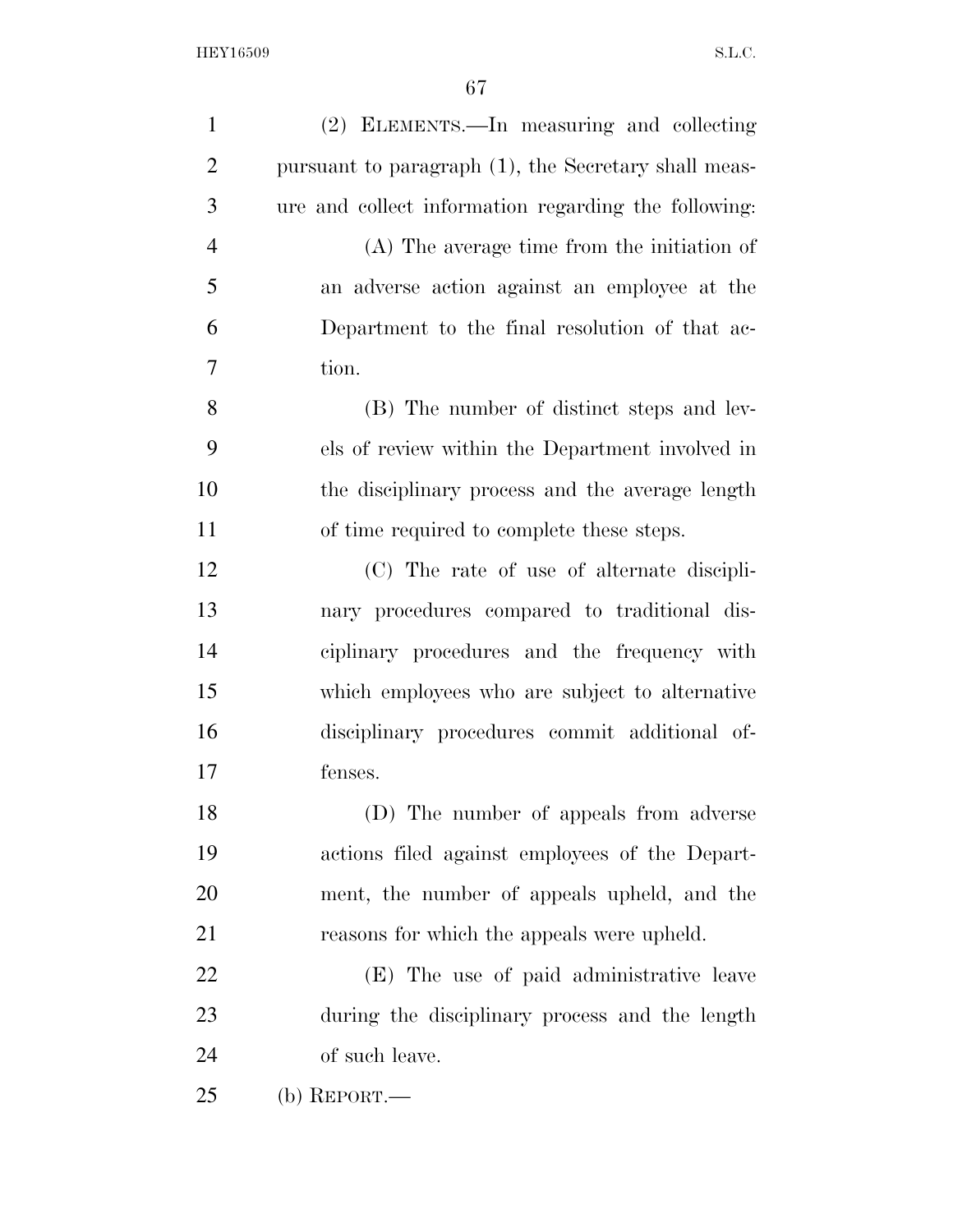| $\mathbf{1}$   | (1) IN GENERAL.—Not later than December 31,         |
|----------------|-----------------------------------------------------|
| $\overline{2}$ | 2016, the Secretary shall submit to the appropriate |
| 3              | committees of Congress a report on the disciplinary |
| $\overline{4}$ | procedures and actions of the Department.           |
| 5              | (2) CONTENTS.—The report submitted under            |
| 6              | paragraph (1) shall include the following:          |
| 7              | (A) The information collected under sub-            |
| 8              | section (a).                                        |
| 9              | (B) The findings of the Secretary with re-          |
| 10             | spect to the measurement and collection carried     |
| 11             | out under subsection (a).                           |
| 12             | (C) An analysis of the disciplinary proce-          |
| 13             | dures and actions of the Department.                |
| 14             | (D) Suggestions for improving the discipli-         |
| 15             | nary procedures and actions of the Department.      |
| 16             | (E) Such other matters as the Secretary             |
| 17             | considers appropriate.                              |
| 18             | APPROPRIATE COMMITTEES<br>$CON-$<br>OF              |
| 19             | GRESS.—In this subsection, the term "appropriate"   |
| 20             | committees of Congress" means—                      |
| 21             | (A) the Committee on Appropriations and             |
| 22             | the Committee on Veterans' Affairs of the Sen-      |
| 23             | ate; and                                            |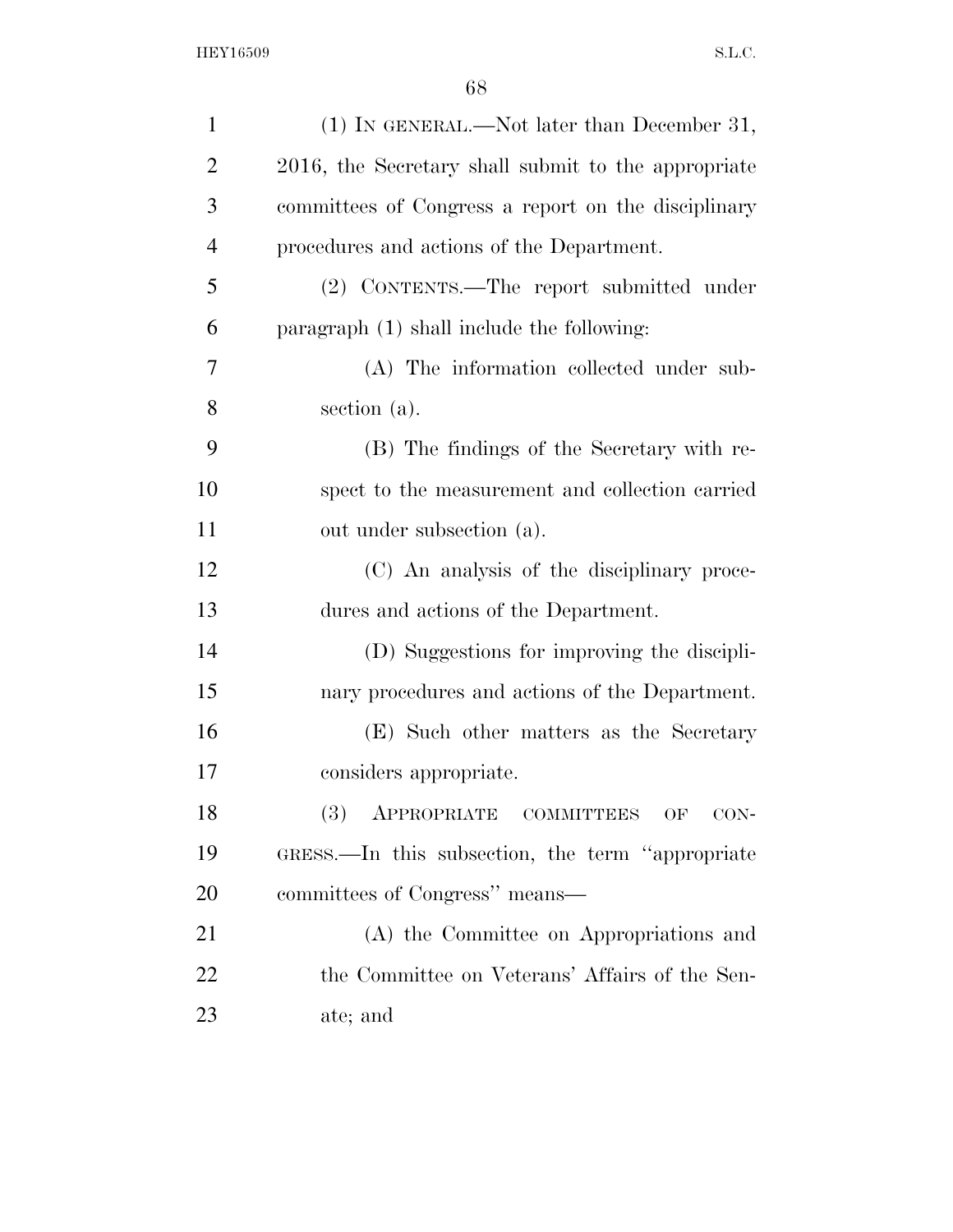(B) the Committee on Appropriations and the Committee on Veterans' Affairs of the House of Representatives. **Subtitle D—Other Personnel and Accountability Matters SEC. 131. WRITTEN OPINION ON CERTAIN EMPLOYMENT RESTRICTIONS AFTER TERMINATING EM- PLOYMENT WITH THE DEPARTMENT OF VET- ERANS AFFAIRS.**  (a) IN GENERAL.—Chapter 7 of title 38, United States Code, as amended by subtitles A, B, and C, is fur- ther amended by inserting after section 718, as added by section 124, the following new section: **''§ 719. Written opinion on certain employment re- strictions after terminating employment with the Department**  ''(a) IN GENERAL.—Before terminating employment with the Department, any official of the Department who has participated personally and substantially during the

 one-year period ending on the date of the termination in an acquisition by the Department that exceeds \$10,000,000 shall obtain a written opinion from an appro- priate ethics counselor at the Department regarding any restrictions on activities that the official may undertake on behalf of a covered contractor during the two-year pe-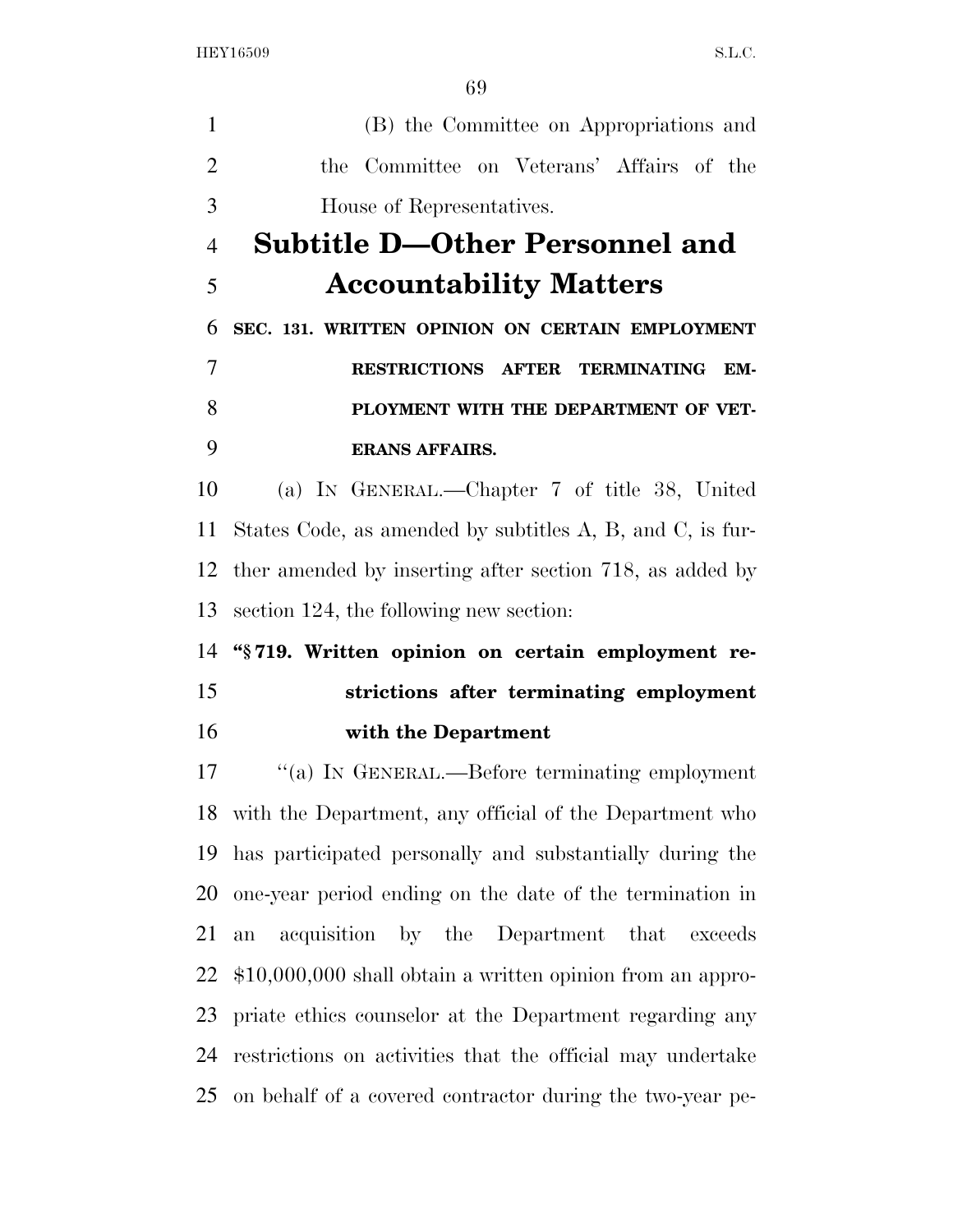riod beginning on the date on which the official terminates such employment.

 ''(b) COVERED CONTRACTOR DEFINED.—In this sec- tion, the term 'covered contractor' means a contractor car- rying out a contract entered into with the Department, including pursuant to a subcontract.''.

 (b) CLERICAL AMENDMENT.—The table of sections at the beginning of chapter 7 of such title is further amended by inserting after the item relating to section 718, as added by section 124, the following new item:

''719. Written opinion on certain employment restrictions after leaving the Department.''.

 **SEC. 132. REQUIREMENT FOR CONTRACTORS OF THE DE- PARTMENT EMPLOYING CERTAIN RECENTLY SEPARATED DEPARTMENT EMPLOYEES.**  (a) IN GENERAL.—Subchapter II of chapter 81 of title 38, United States Code, is amended by adding at the

end the following new section:

**''§ 8129. Requirement for contractors employing cer-**

 **tain recently separated Department em-ployees** 

20 "(a) IN GENERAL.—A covered contractor may not knowingly provide compensation to an individual described in subsection (b) during the two-year period beginning on the date on which the individual terminates employment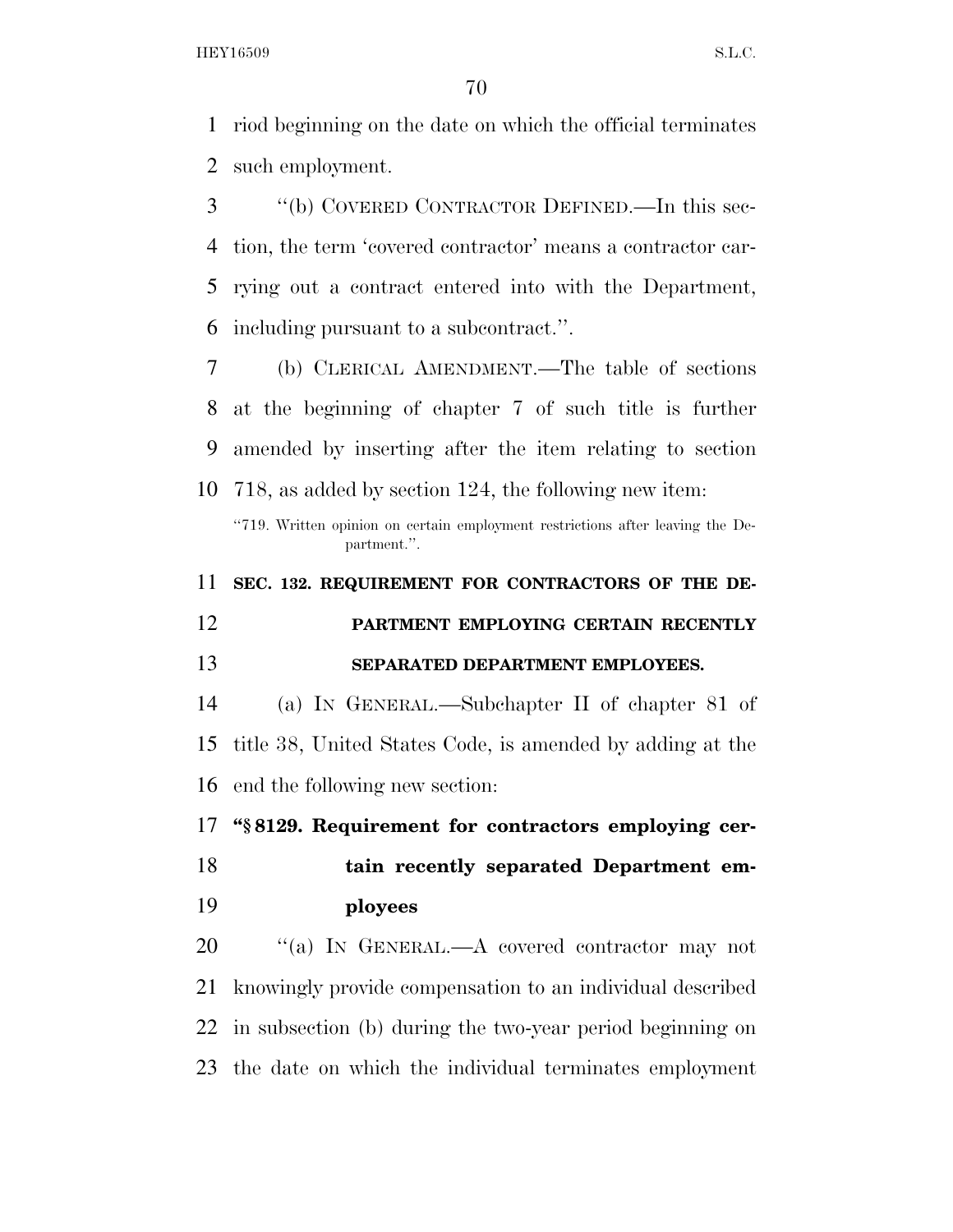with the Department unless the covered contractor deter-mines that the individual—

3 (1) has obtained the written opinion required under section 719(a) of this title; or

 ''(2) has requested such written opinion not later than 30 days before receiving compensation from the covered contractor.

 ''(b) INDIVIDUAL DESCRIBED.—An individual de- scribed in this subsection is any official of the Department who participated personally and substantially during the one-year period ending on the date of the termination of the individual's employment with the Department in an acquisition by the Department that exceeds \$10,000,000.

 ''(c) COVERED CONTRACTOR DEFINED.—In this sec- tion, the term 'covered contractor' means a contractor car- rying out a contract entered into with the Department, including pursuant to a subcontract.''.

 (b) APPLICATION.—The requirement under section 8129(a) of title 38, United States Code, as added by sub- section (a), shall apply with respect to any entity that en- ters into a contract with the Department on or after the date of the enactment of this title.

 (c) CLERICAL AMENDMENT.—The table of sections at the beginning of chapter 81 of such title is amended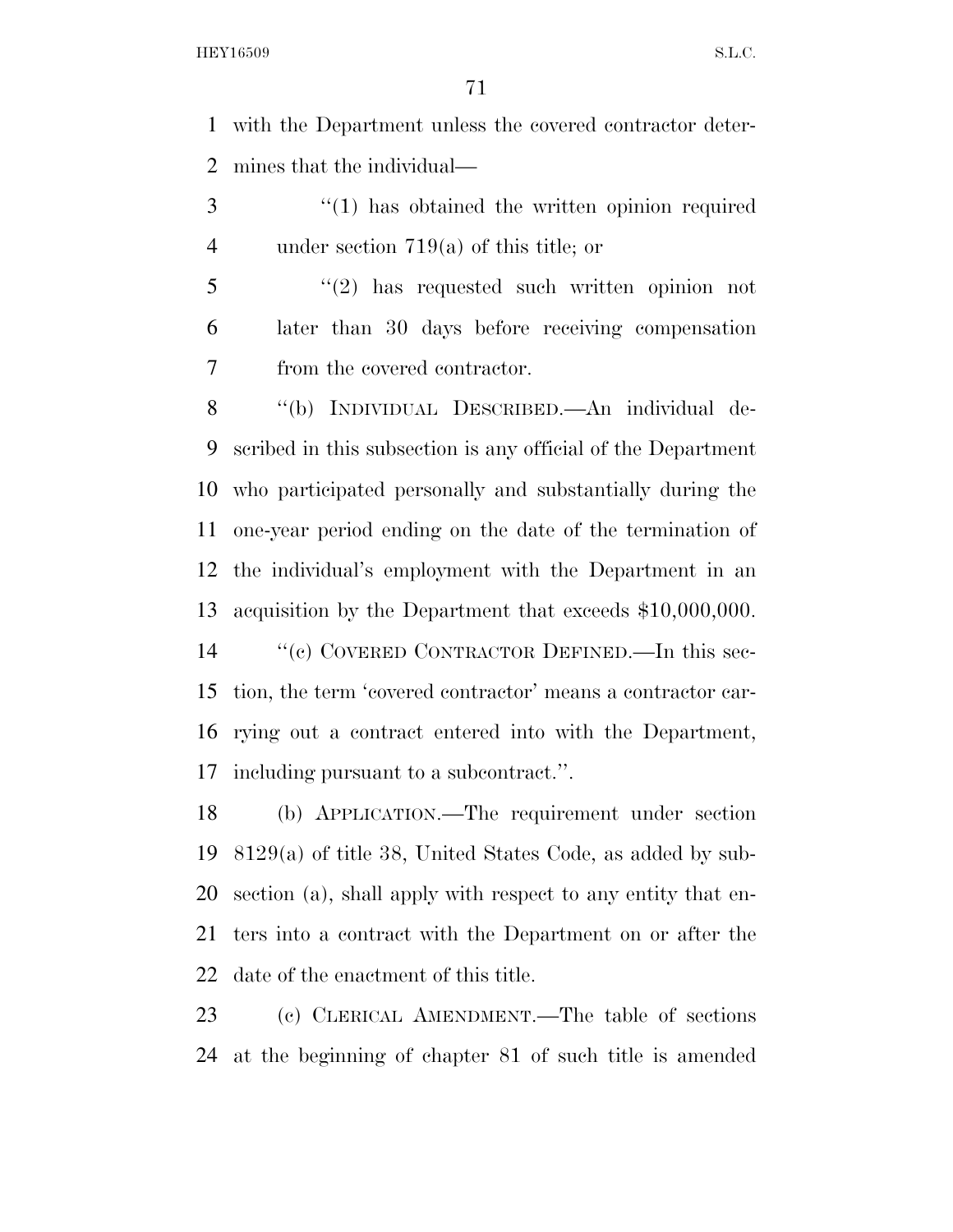## by inserting after the item relating to section 8128 the

following new item:

 **SEC. 133. DEPARTMENT OF VETERANS AFFAIRS PROGRAM OF INTERNAL AUDITS.** 

 (a) IN GENERAL.—Subchapter II of chapter 5 of title 38, United States Code, is amended by inserting after sec-tion 527 the following new section:

## **''§ 527A. Program of internal audits**

9 "(a) PROGRAM REQUIRED.—(1) The Secretary shall carry out a program of internal audits and self-analysis to improve the furnishing of benefits and health care to veterans and their families.

 ''(2) The Secretary shall carry out the program re- quired by paragraph (1) through an office the Secretary shall establish for purposes of the program within the of- fice of the Secretary that is interdisciplinary and inde-pendent of—

 $'$ (A) the other offices within the office of the Secretary; and

20  $\langle$  (B) the covered administrations (or functions of such administrations), staff organizations, and 22 staff offices identified under subsection  $(b)(1)(A)$ .

<sup>&#</sup>x27;'8129. Requirement for contractors employing certain recently separated Department employees.''.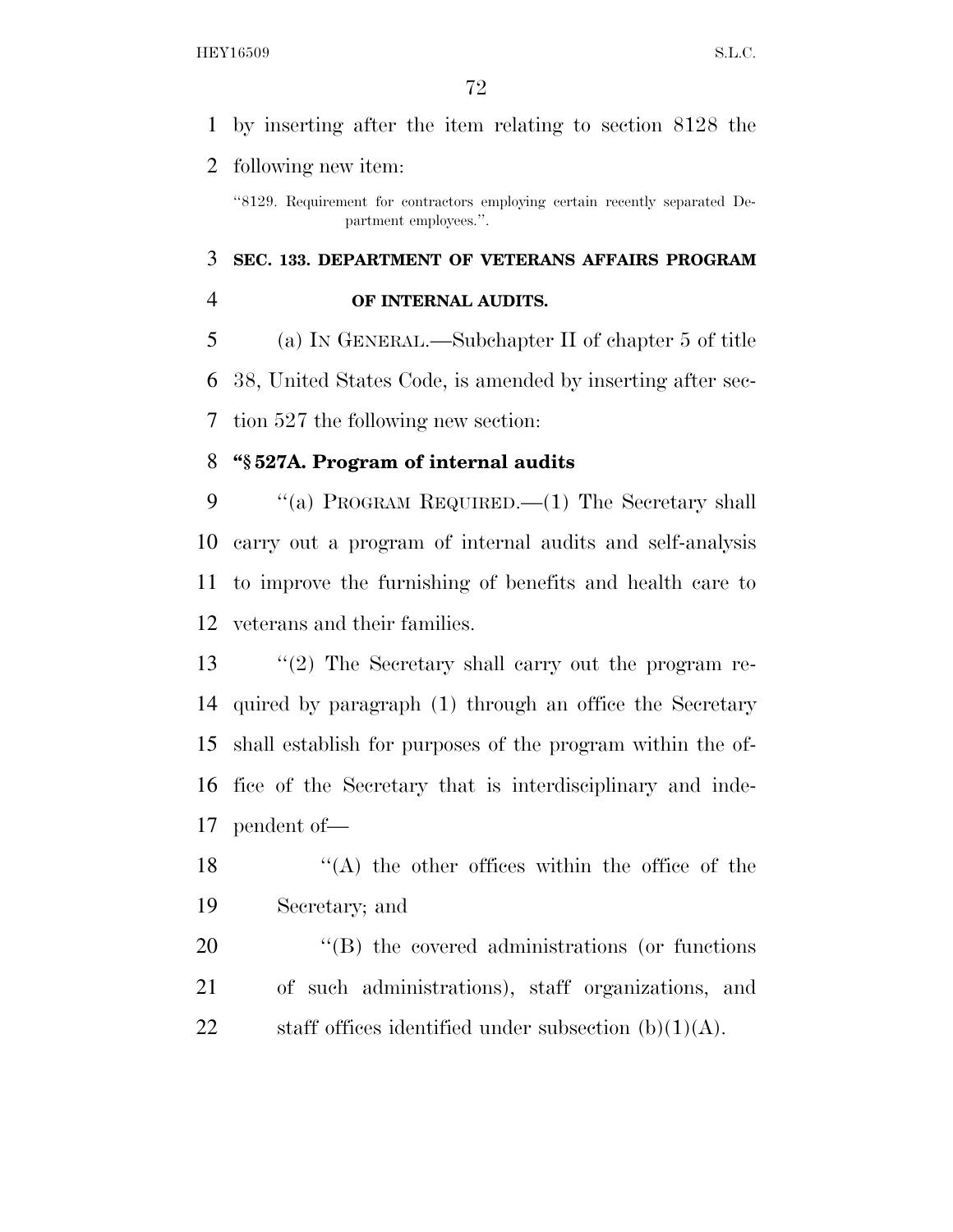''(b) PROGRAM REQUIREMENTS.—(1) In carrying out the program required by subsection (a), the Secretary shall—

 ''(A) conduct periodic risk assessments of the Department to identify those covered administra- tions (or functions of such administrations), staff or- ganizations, and staff offices of the Department the audit of which would lead towards the greatest im- provement in the furnishing of benefits and health care to veterans and their families;

11 ''(B) develop plans that are informed by the risk assessments conducted under paragraph (1) to conduct internal audits of the covered administra- tions (or functions of such administrations), staff or- ganizations, and staff offices identified under sub-16 paragraph  $(A)$ ; and

 $\langle ^{\prime}(C) \rangle$  conduct internal audits in accordance with the plans developed pursuant to subparagraph (B). 19 ''(2) The Secretary shall carry out under the program required by subsection (a) an audit of not fewer than five covered administrations (or functions of such administra- tions), staff organizations, or staff offices of the Depart-ment each year.

24  $\frac{1}{3}$  In identifying covered administrations (or func-tions of such administrations), staff organizations, and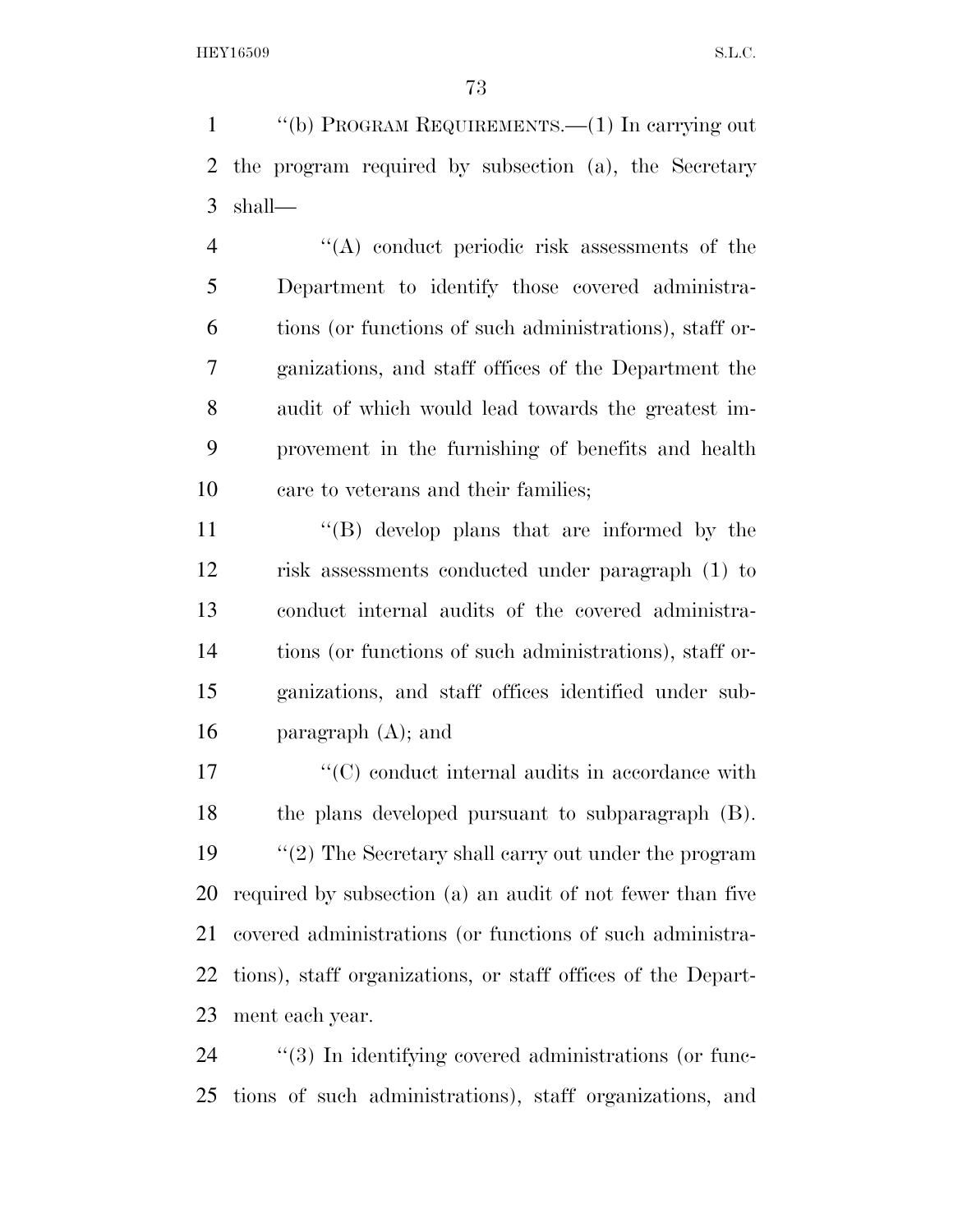| $\mathbf{1}$   | staff offices of the Department under paragraph $(1)(A)$ ,  |
|----------------|-------------------------------------------------------------|
| 2              | the Secretary shall accord priority to the covered adminis- |
| 3              | trations and functions of such administrations.             |
| $\overline{4}$ | $\lq(4)(A)$ For purposes of this subsection, the covered    |
| 5              | administrations of the Department are the following:        |
| 6              | "(i) The National Cemetery Administration.                  |
| 7              | "(ii) The Veterans Benefits Administration.                 |
| 8              | "(iii) The Veterans Health Administration.                  |
| 9              | "(B) For purposes of this subsection, the covered           |
| 10             | staff organizations of the Department are the following:    |
| 11             | "(i) The Office of Acquisition, Logistics, and              |
| 12             | Construction.                                               |
| 13             | "(ii) The Advisory Committee Management Of-                 |
| 14             | fice.                                                       |
| 15             | "(iii) The Board of Veterans' Appeals.                      |
| 16             | "(iv) The Center for Faith-Based and Neigh-                 |
| 17             | borhood Partnerships.                                       |
| 18             | "(v) The Center for Minority Veterans.                      |
| 19             | $``$ (vi) The Center for Women Veterans.                    |
| <b>20</b>      | "(vii) The Office of General Counsel.                       |
| 21             | "(viii) The Office of Regulation Policy and                 |
| 22             | Management.                                                 |
| 23             | "(ix) The Office of Employment Discrimination               |
| 24             | Complaint Adjudication.                                     |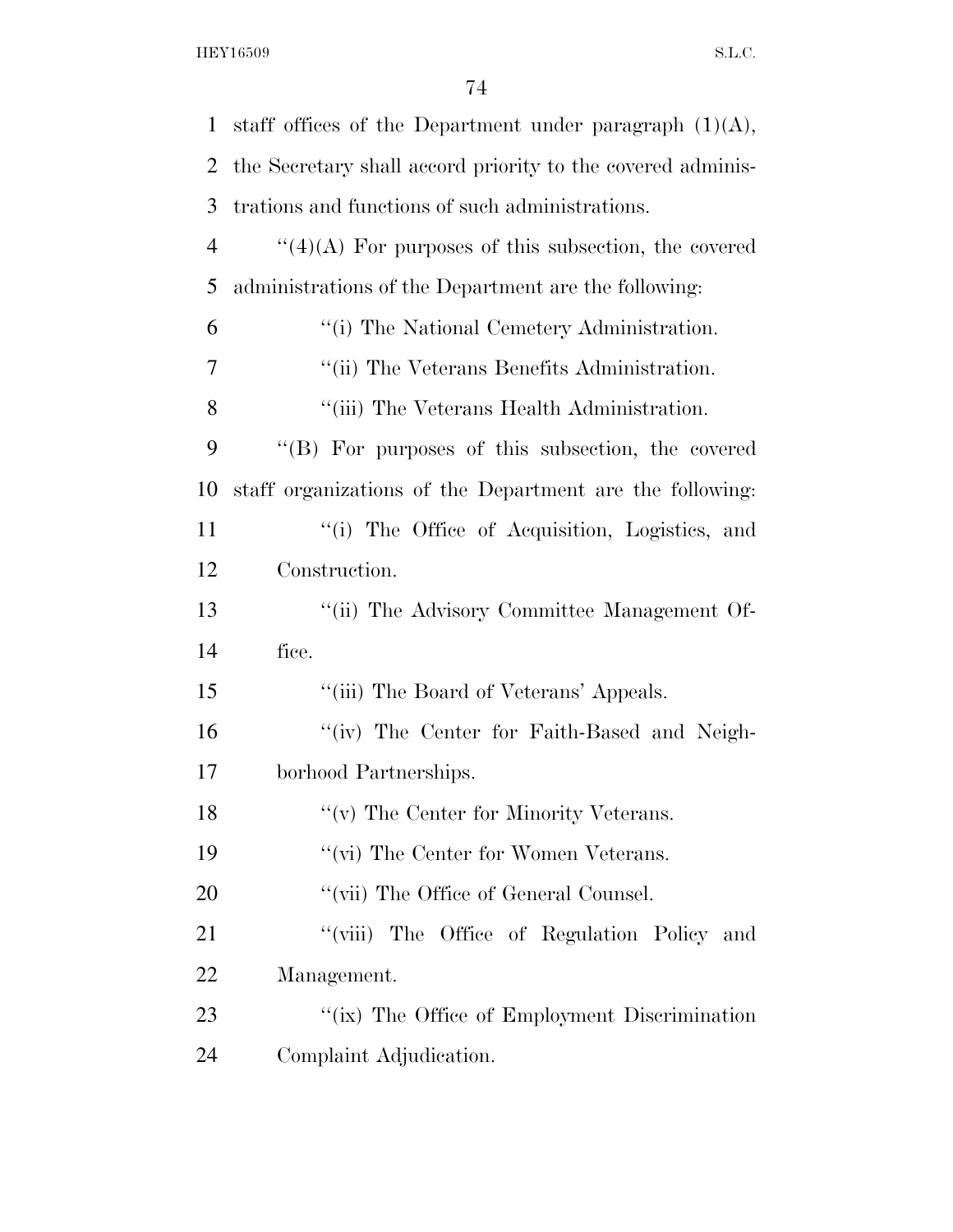| $\mathbf{1}$   | " $(x)$ The Office of Interagency Care and Bene-         |
|----------------|----------------------------------------------------------|
| $\overline{2}$ | fits Coordination.                                       |
| 3              | "(xi) The Office of Small and Disadvantaged              |
| $\overline{4}$ | Business Utilization.                                    |
| 5              | "(xii) The Office of Survivors Assistance.               |
| 6              | "(xiii) The Veterans' Service Organizations Li-          |
| 7              | aison.                                                   |
| 8              | "(xiv) The Office of Patient Advocacy.                   |
| 9              | "(xv) The Office of Accountability and Whistle-          |
| 10             | blower Protection.                                       |
| 11             | $\cdot$ (C) For purposes of this subsection, the covered |
| 12             | staff offices of the Department are the following:       |
| 13             | "(i) The office of the Assistant Secretary for           |
| 14             | Congressional and Legislative Affairs.                   |
| 15             | "(ii) The office of the Assistant Secretary for          |
| 16             | Human Resources and Administration.                      |
| 17             | "(iii) The office of the Assistant Secretary for         |
| 18             | Information and Technology.                              |
| 19             | "(iv) The Office of Management.                          |
| <b>20</b>      | "(v) The office of the Assistant Secretary for           |
| 21             | Operations, Security, and Preparedness.                  |
| 22             | $\lq\lq$ (vi) The office of the Assistant Secretary for  |
| 23             | Policy and Planning.                                     |
| 24             | "(vii) The office of the Assistant Secretary for         |
| 25             | Public and Intergovernmental Affairs.                    |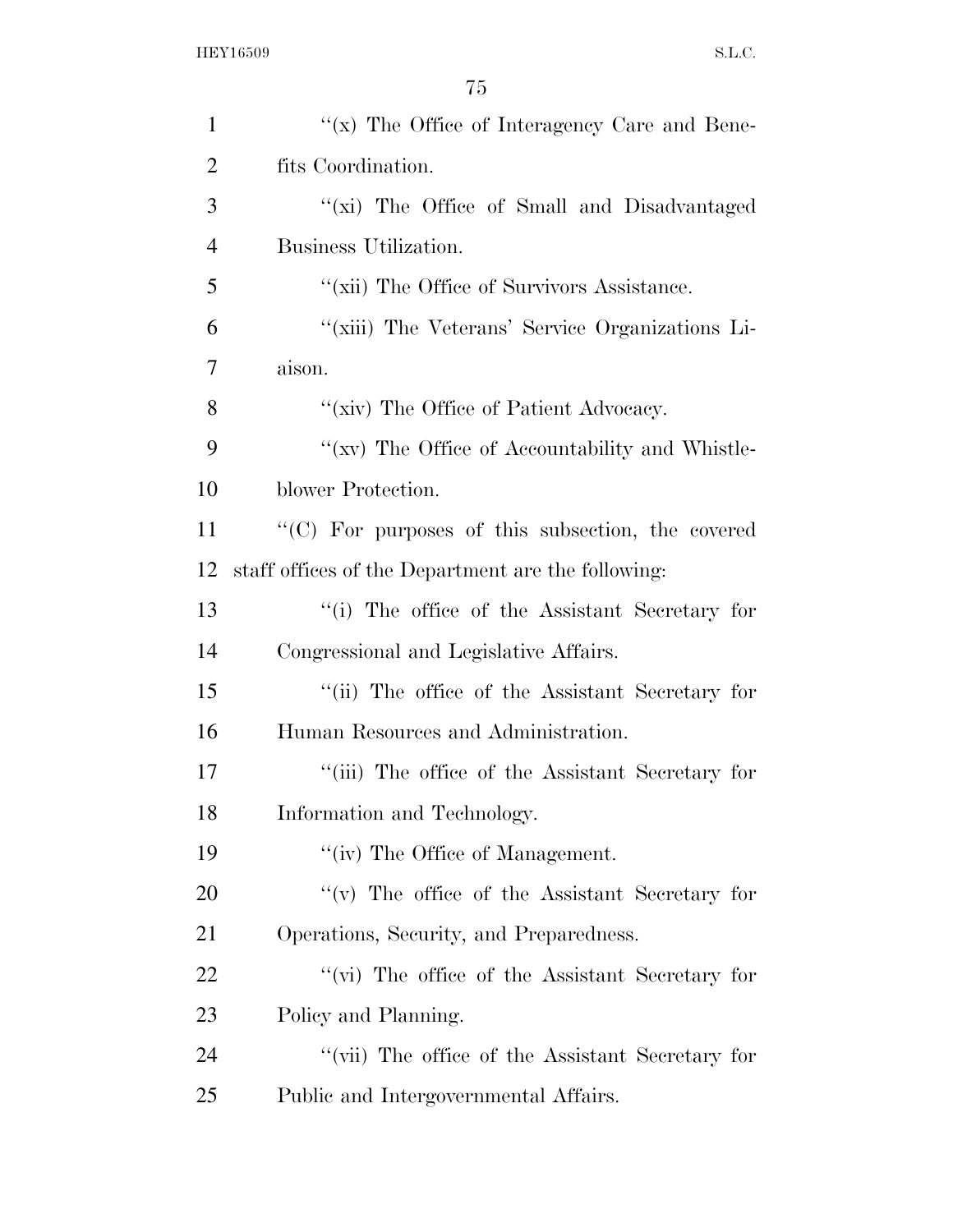| "(c) REPORTS.— $(1)(A)$ Not later than 90 days after       |
|------------------------------------------------------------|
| completing an audit under the program required by sub-     |
| section (a), the Secretary shall submit to the appropriate |
| committees of Congress a report on the audit.              |
| "(B) Each report submitted under subparagraph $(A)$        |
| with respect to an audit shall include the following:      |
| "(i) A summary of the audit.                               |
| "(ii) The findings of the Secretary with respect           |
| to the audit.                                              |
| "(iii) Such recommendations as the Secretary               |
| may have for legislative or administrative action to       |
| improve the furnishing of benefits and health care to      |
| veterans and their families.                               |
| "(iv) Plans to carry out the recommendations"              |
| submitted under clause (iii), including timelines for      |
| completion of such plans.                                  |
| " $(2)(A)$ Not later than September 1 of each year, the    |
| 18 Secretary shall submit to the appropriate committees of |
| Congress a report on the administration of this section.   |
| "(B) Each report submitted under subparagraph $(A)$        |
| shall include the following:                               |
| "(i) A detailed description of each matter for             |
| which a recommendation was submitted under clause          |
| (iii) of paragraph $(1)(B)$ and with respect to which      |
|                                                            |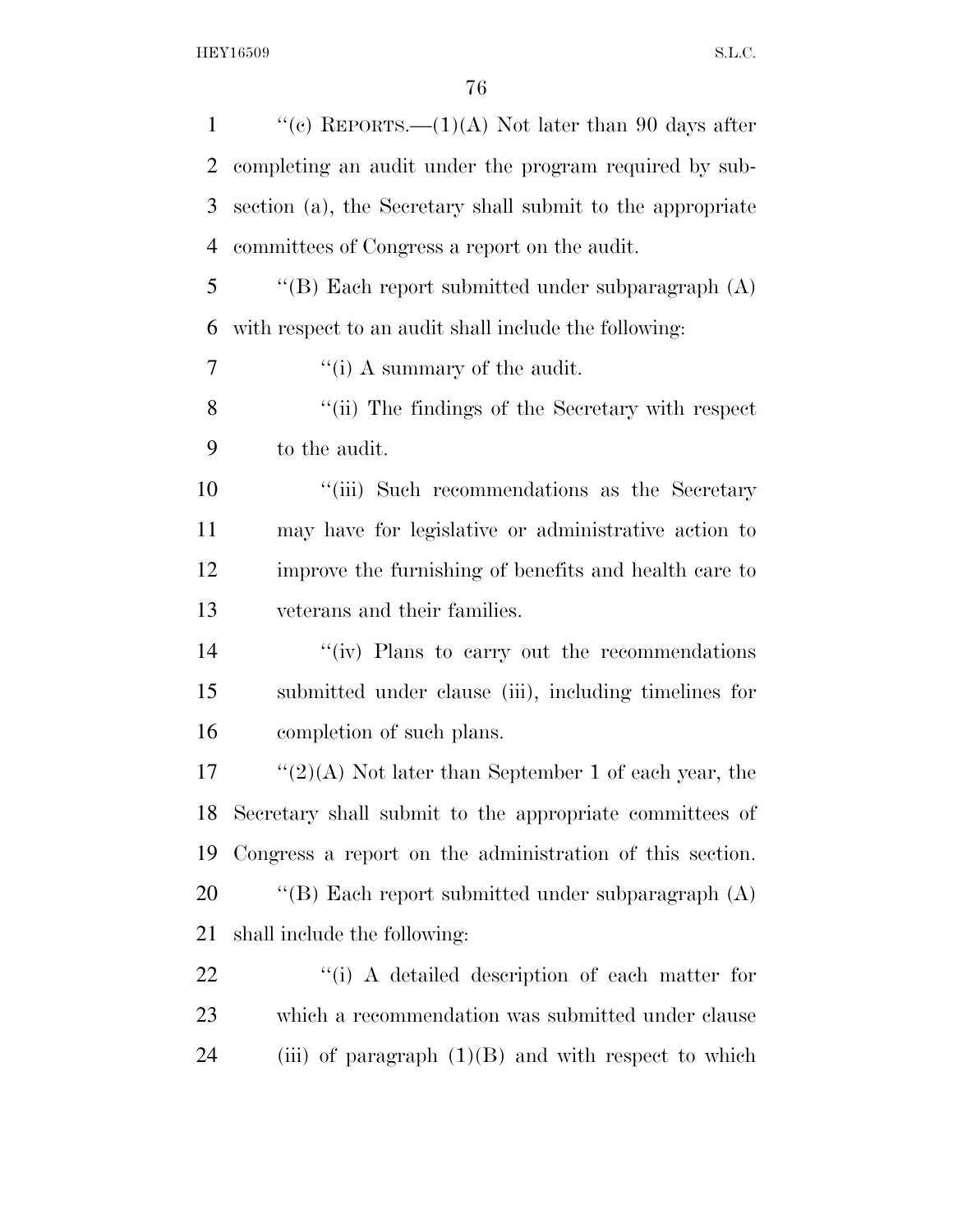| $\mathbf{1}$   | plans that were submitted under clause (iv) of such  |
|----------------|------------------------------------------------------|
| $\overline{2}$ | paragraph have not been completed.                   |
| 3              | "(ii) A plan for the conduct of audits under this    |
| $\overline{4}$ | section during the first fiscal year beginning after |
| 5              | the fiscal year in which the report is submitted,    |
| 6              | which shall include the following:                   |
| $\overline{7}$ | $\lq\lq$ (I) A description of any risk assessments   |
| 8              | the Secretary plans to conduct in such fiscal        |
| 9              | year.                                                |
| 10             | "(II) A summary of each audit the Sec-               |
| 11             | retary plans to conduct in such fiscal year, in-     |
| 12             | cluding a description of the subject matter of       |
| 13             | the audit and identification of the administra-      |
| 14             | tion, office, or function to be audited.             |
| 15             | "(3) In this subsection, the term 'appropriate com-  |
| 16             | mittees of Congress' includes—                       |
| 17             | "(A) the Committee on Veterans' Affairs, the         |
| 18             | Committee on Appropriations, and the Committee on    |
| 19             | Homeland Security and Governmental Affairs of the    |
| 20             | Senate; and                                          |
| 21             | "(B) the Committee on Veterans' Affairs, the         |
| 22             | Committee on Appropriations, and the Committee on    |
| 23             | Oversight and Government Reform of the House of      |
| 24             | Representatives.".                                   |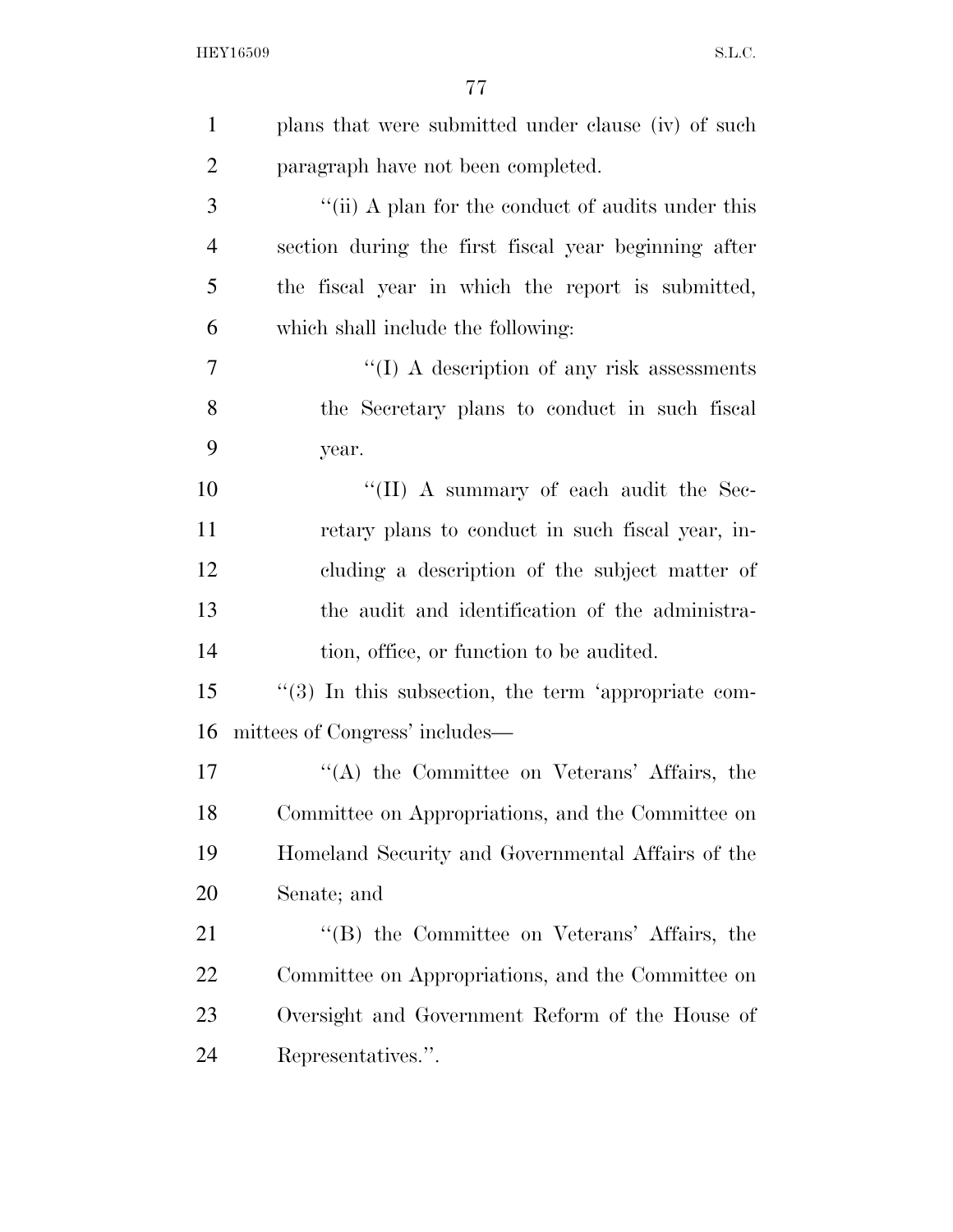(b) FIRST RISK ASSESSMENT.—The Secretary of Veterans Affairs shall complete the first risk assessment 3 required by section  $527A(b)(1)(A)$  of such title, as added by subsection (a), by not later than 180 days after the date of the enactment of this Act.

 (c) CLERICAL AMENDMENT.—The table of sections at the beginning of chapter 5 of such title is amended by inserting after the item relating to section 527 the fol-lowing new item:

''527A. Program of internal audits.''.

# **TITLE II—HEALTH CARE MATTERS**

**SEC. 200. SHORT TITLE.** 

 This title may be cited as the ''Jason Simcakoski Me-morial Act''.

 **Subtitle A—Expansion and Im- provement of Health Care Bene-fits** 

**SEC. 201. IMPROVED ACCESS TO APPROPRIATE IMMUNIZA-**

**TIONS FOR VETERANS.** 

 (a) INCLUSION OF RECOMMENDED ADULT IMMUNI-ZATIONS AS MEDICAL SERVICES.—

 (1) COVERED BENEFIT.—Subparagraph (F) of section 1701(9) of title 38, United States Code, is amended to read as follows: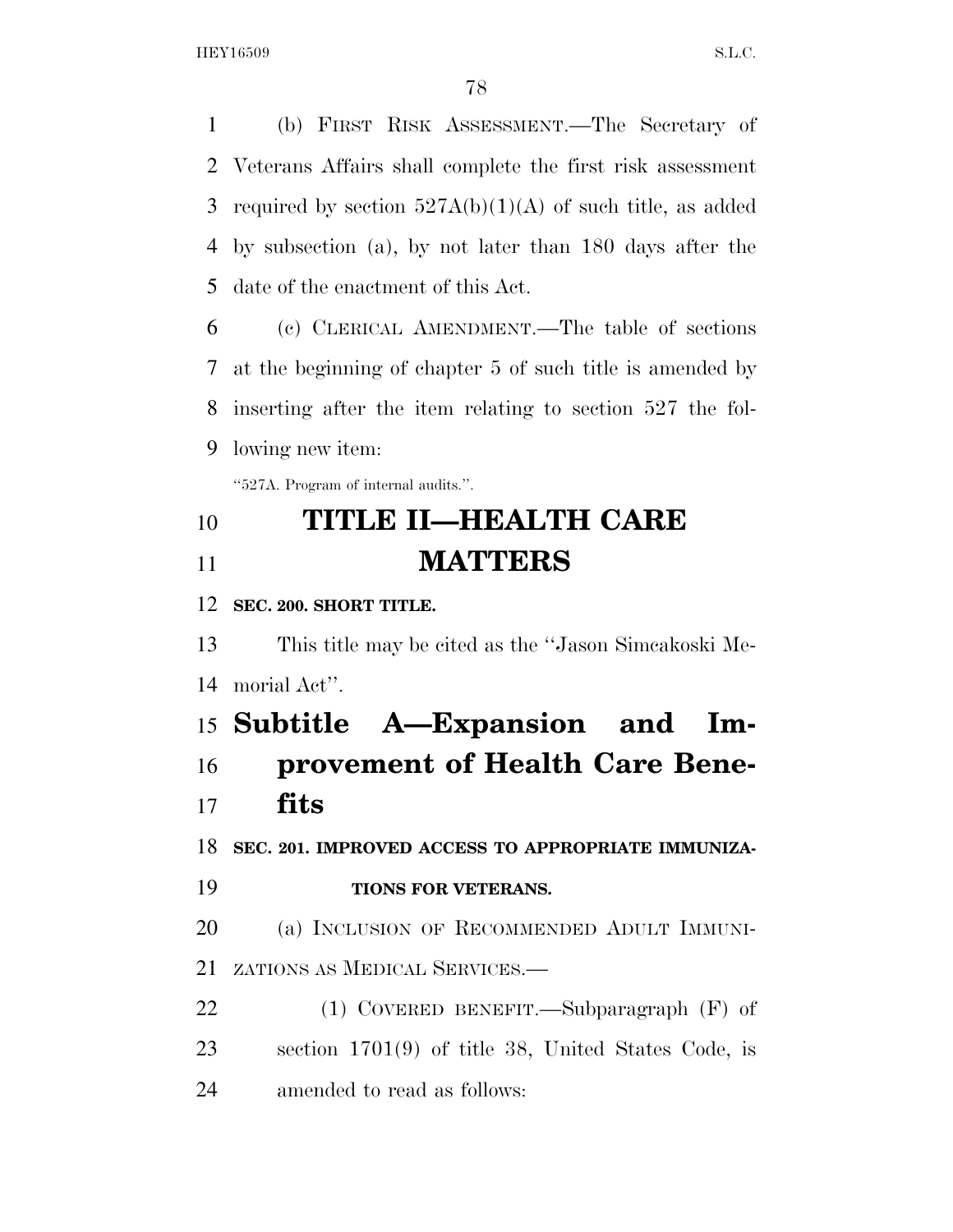| $\mathbf{1}$   | "(F) immunizations against infectious dis-             |
|----------------|--------------------------------------------------------|
| $\overline{2}$ | eases, including each immunization on the rec-         |
| 3              | ommended adult immunization schedule at the            |
| $\overline{4}$ | time such immunization is indicated on that            |
| 5              | schedule;".                                            |
| 6              | (2)<br>RECOMMENDED ADULT<br><b>IMMUNIZATION</b>        |
| 7              | SCHEDULE DEFINED.—Section 1701 of such title is        |
| 8              | amended by adding at the end the following new         |
| 9              | paragraph:                                             |
| 10             | $\lq(10)$ The term 'recommended adult immuniza-        |
| 11             | tion schedule' means the schedule established (and     |
| 12             | periodically reviewed and, as appropriate, revised) by |
| 13             | the Advisory Committee on Immunization Practices       |
| 14             | established by the Secretary of Health and Human       |
| 15             | Services and delegated to the Centers for Disease      |
| 16             | Control and Prevention.".                              |
| 17             | (b) INCLUSION OF RECOMMENDED ADULT IMMUNI-             |
| 18             | ZATIONS IN ANNUAL REPORT. Section $1704(1)(A)$ of      |
| 19             | such title is amended—                                 |
| 20             | $(1)$ in clause (i), by striking "and" at the end;     |
| 21             | $(2)$ in clause (ii), by striking the period at the    |
| 22             | end and inserting "; and"; and                         |
| 23             | (3) by inserting after clause (ii) the following       |
| 24             | new clause:                                            |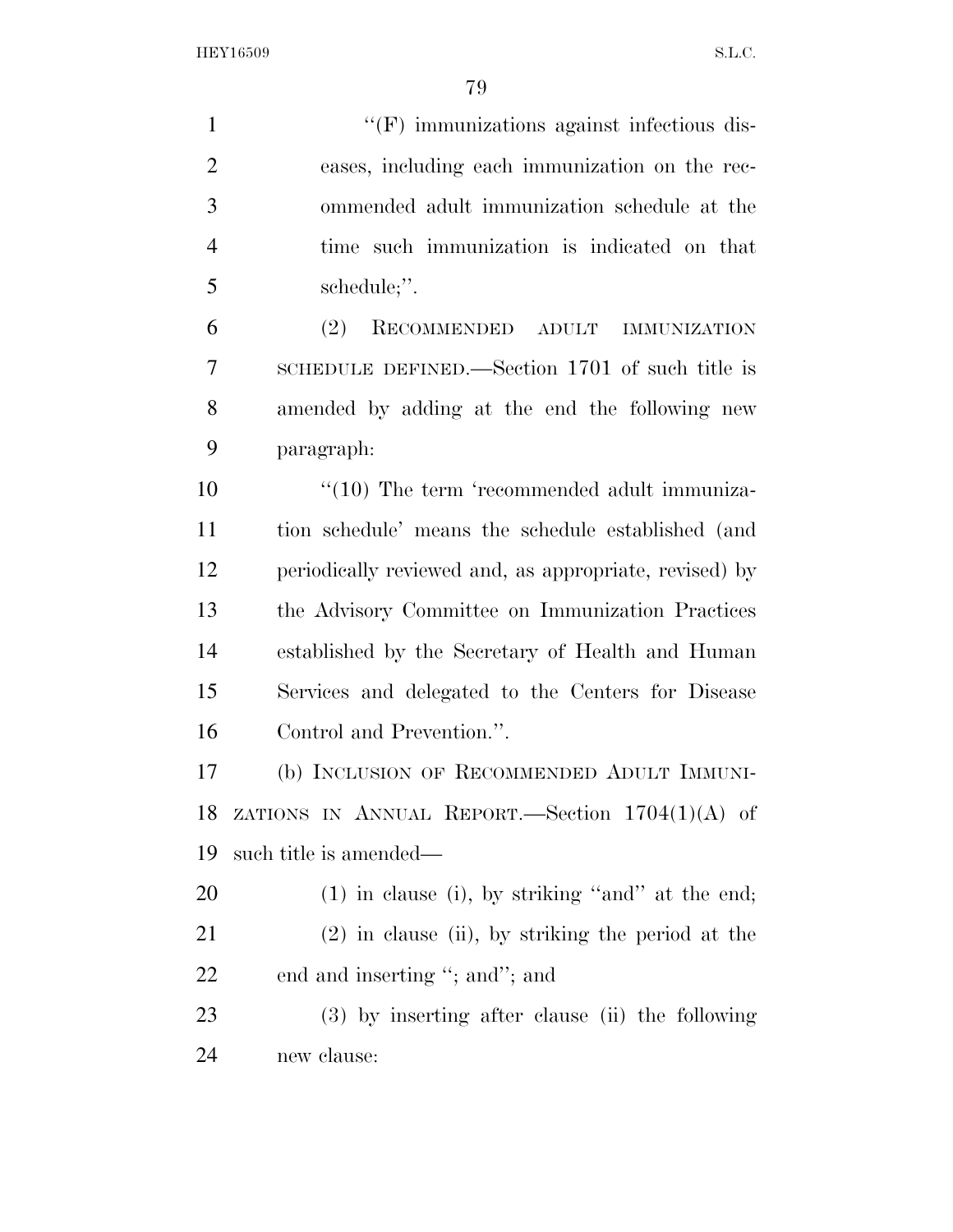| $\mathbf{1}$   | "(iii) to provide veterans each immu-                 |
|----------------|-------------------------------------------------------|
| $\overline{2}$ | nization on the recommended adult immu-               |
| 3              | nization schedule at the time such immuni-            |
| $\overline{4}$ | zation is indicated on that schedule.".               |
| 5              | (c) REPORT TO CONGRESS.                               |
| 6              | (1) IN GENERAL.—Not later than two years              |
| 7              | after the date of the enactment of this Act, the Sec- |
| 8              | retary of Veterans Affairs shall submit to the Com-   |
| 9              | mittee on Veterans' Affairs of the Senate and the     |
| 10             | Committee on Veterans' Affairs of the House of        |
| 11             | Representatives a report on the development and im-   |
| 12             | plementation by the Department of Veterans Affairs    |
| 13             | of quality measures and metrics, including targets    |
| 14             | for compliance, to ensure that veterans receiving     |
| 15             | medical services under chapter 17 of title 38, United |
| 16             | States Code, receive each immunization on the rec-    |
| 17             | ommended adult immunization schedule at the time      |
| 18             | such immunization is indicated on that schedule.      |
| 19             | RECOMMENDED ADULT<br>(2)<br><b>IMMUNIZATION</b>       |
| 20             | SCHEDULE DEFINED.—In this subsection, the term        |
| 21             | "recommended adult immunization schedule" has         |
| 22             | the meaning given that term in section $1701(10)$ of  |
| 23             | title 38, United States Code, as added by subsection  |

24 (a)(2).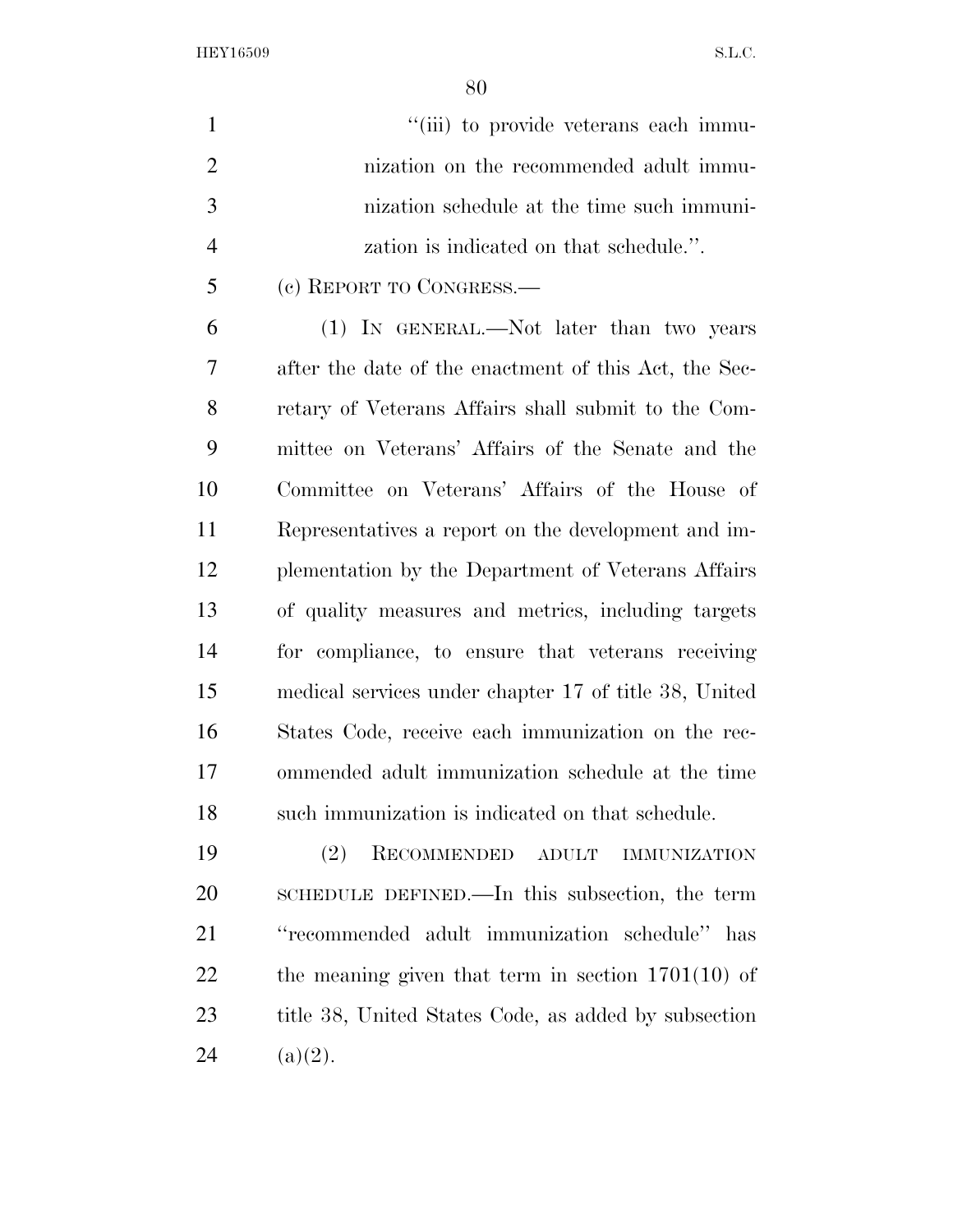(d) RULE OF CONSTRUCTION.—Nothing in this sec- tion or the amendments made by this section may be con- strued to require a veteran to receive an immunization that the veteran does not want to receive.

#### **SEC. 202. EXPANSION OF PROVISION OF CHIROPRACTIC CARE AND SERVICES TO VETERANS.**

 (a) PROGRAM FOR PROVISION OF CHIROPRACTIC CARE AND SERVICES TO VETERANS.—Section 204(c) of the Department of Veterans Affairs Health Care Pro- grams Enhancement Act of 2001 (Public Law 107–135; 115 Stat. 2459; 38 U.S.C. 1710 note) is amended—

12 (1) by inserting  $"(1)"$  before "The program"; and

 (2) by adding at the end the following new paragraph:

 ''(2) The program shall be carried out at not fewer than two medical centers or clinics in each Veterans Inte- grated Service Network by not later than two years after the date of the enactment of the Jason Simcakoski Memo- rial Act, and at not fewer than 50 percent of all medical centers in each Veterans Integrated Service Network by not later than three years after such date of enactment.''. (b) EXPANDED CHIROPRACTOR SERVICES AVAIL-ABLE TO VETERANS.—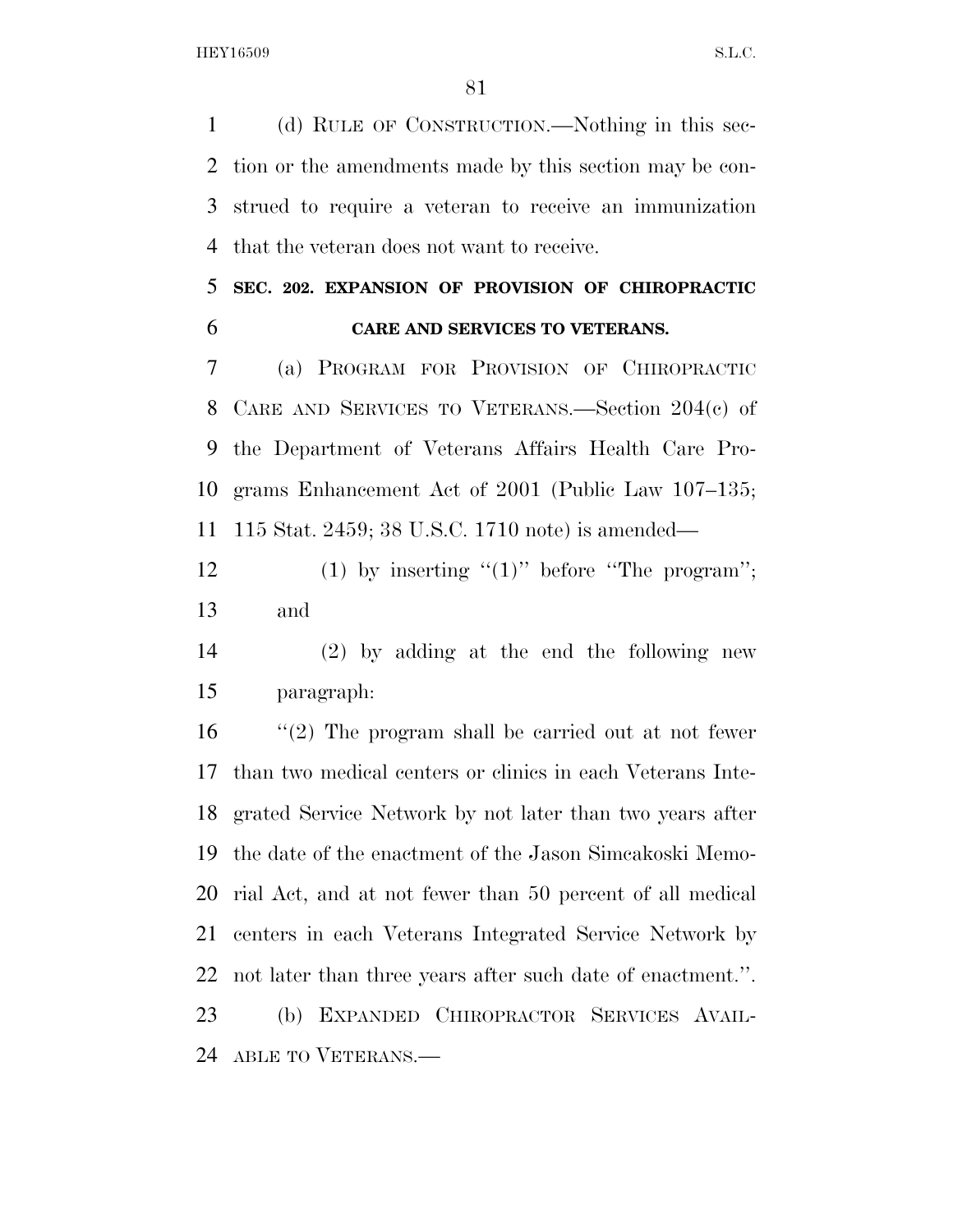| $\mathbf{1}$   | $(1)$ MEDICAL SERVICES.—Paragraph $(6)$ of sec-      |
|----------------|------------------------------------------------------|
| $\overline{2}$ | tion 1701 of title 38, United States Code, is amend- |
| 3              | ed by adding at the end the following new subpara-   |
| $\overline{4}$ | graph:                                               |
| 5              | "(H) Chiropractic services.".                        |
| 6              | REHABILITATIVE SERVICES.-Paragraph<br>(2)            |
| 7              | (8) of such section is amended by inserting "chiro-  |
| 8              | practic," after "counseling,".                       |
| 9              | (3) PREVENTIVE HEALTH SERVICES.-Para-                |
| 10             | $graph(9)$ of such section is amended—               |
| 11             | $(A)$ by redesignating subparagraphs $(F)$           |
| 12             | through $(K)$ as subparagraphs $(G)$ through $(L)$ , |
| 13             | respectively; and                                    |
| 14             | $(B)$ by inserting after subparagraph $(E)$          |
| 15             | the following new subparagraph $(F)$ :               |
| 16             | "(F) periodic and preventive chiropractic            |
| 17             | examinations and services;".                         |
| 18             | SEC. 203. PRIORITY OF MEDAL OF HONOR RECIPIENTS IN   |
| 19             | HEALTH CARE SYSTEM OF DEPARTMENT OF                  |
| 20             | <b>VETERANS AFFAIRS.</b>                             |
| 21             | (a) ENROLLMENT PRIORITY.—                            |
| 22             | (1) IN GENERAL.—Section $1705(a)$ of title 38,       |
| 23             | United States Code, is amended—                      |
| 24             | $(A)$ in paragraph $(1)$ , by striking the pe-       |
| 25             | riod at the end and inserting the following:         |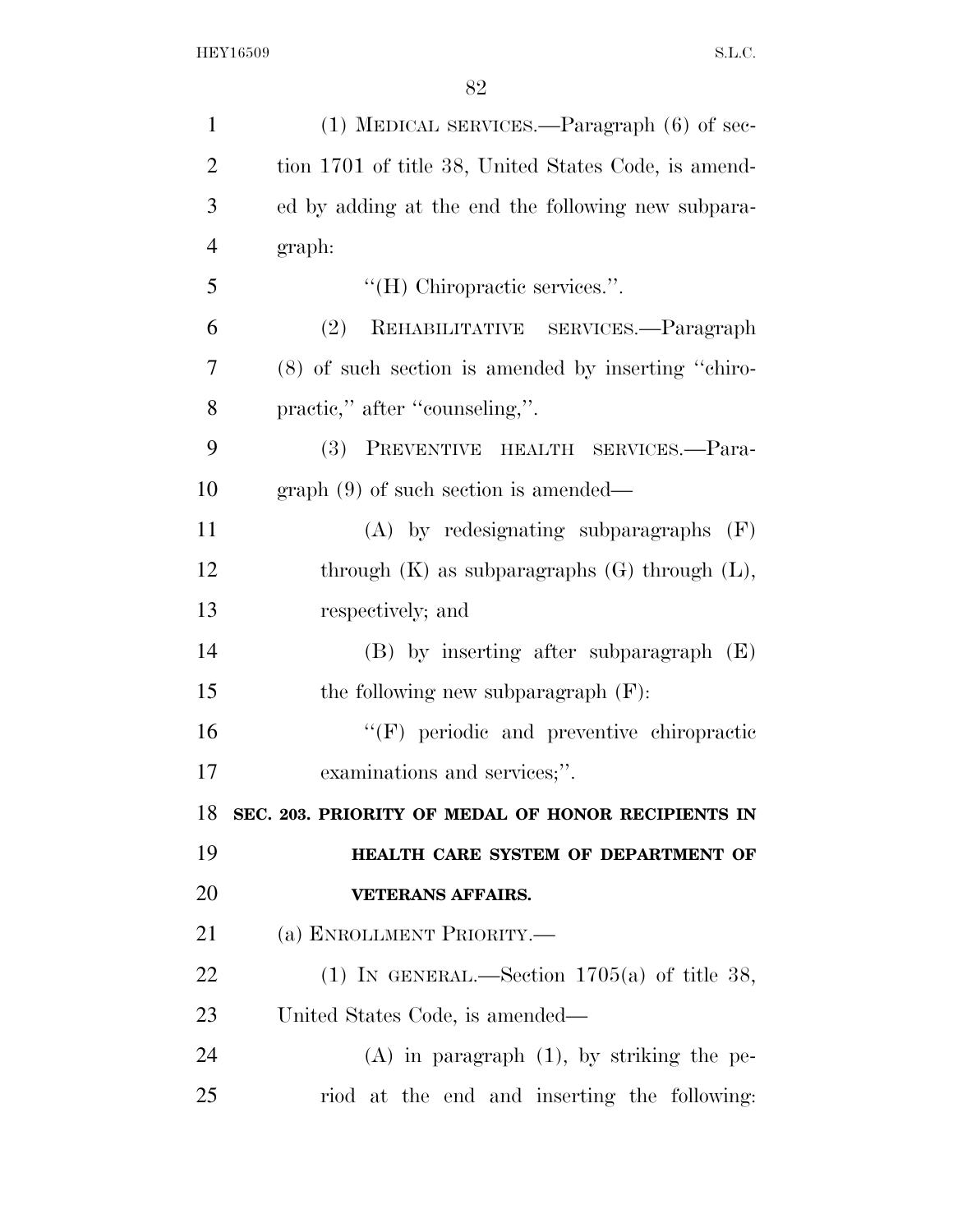| $\mathbf{1}$   | "and veterans who were awarded the medal of              |
|----------------|----------------------------------------------------------|
| $\overline{2}$ | honor under section 3741, $6241$ , or $8741$ of          |
| 3              | title 10 or section 491 of title 14."; and               |
| $\overline{4}$ | $(B)$ in paragraph $(3)$ , by striking "veterans"        |
| 5              | who were awarded the medal of honor under                |
| 6              | section 3741, 6241, or 8741 of title 10 or sec-          |
| 7              | tion 491 of title $14$ ,".                               |
| 8              | (2) APPLICATION.—The priority of enrollment              |
| 9              | of medal of honor recipients in the system of annual     |
| 10             | patient enrollment established and operated under        |
| 11             | section $1705(a)$ of such title, as amended by para-     |
| 12             | graph (1), shall apply to each such recipient, regard-   |
| 13             | less of the date on which the medal is awarded.          |
| 14             | (b) ELIGIBILITY.—Section $1710(a)(2)(D)$ of such         |
| 15             | title is amended by inserting after "war" the following: |
| 16             | ", who was awarded the medal of honor under section      |
| 17             | 3741, 6241, or 8741 of title 10 or section 491 of title  |
|                | $18 \t14$ ,".                                            |
| 19             | <b>EXTENDED</b><br>CARE<br>SERVICES.-Section<br>(e)      |
| <b>20</b>      | $1710B(e)(2)$ of such title is amended—                  |
| 21             | $(1)$ in subparagraph $(B)$ , by striking "or";          |
| <u>22</u>      | $(2)$ in subparagraph $(C)$ , by striking the period     |
| 23             | at the end and inserting "; or"; and                     |
| 24             | (3) by adding at the end the following new sub-          |
| 25             | paragraph:                                               |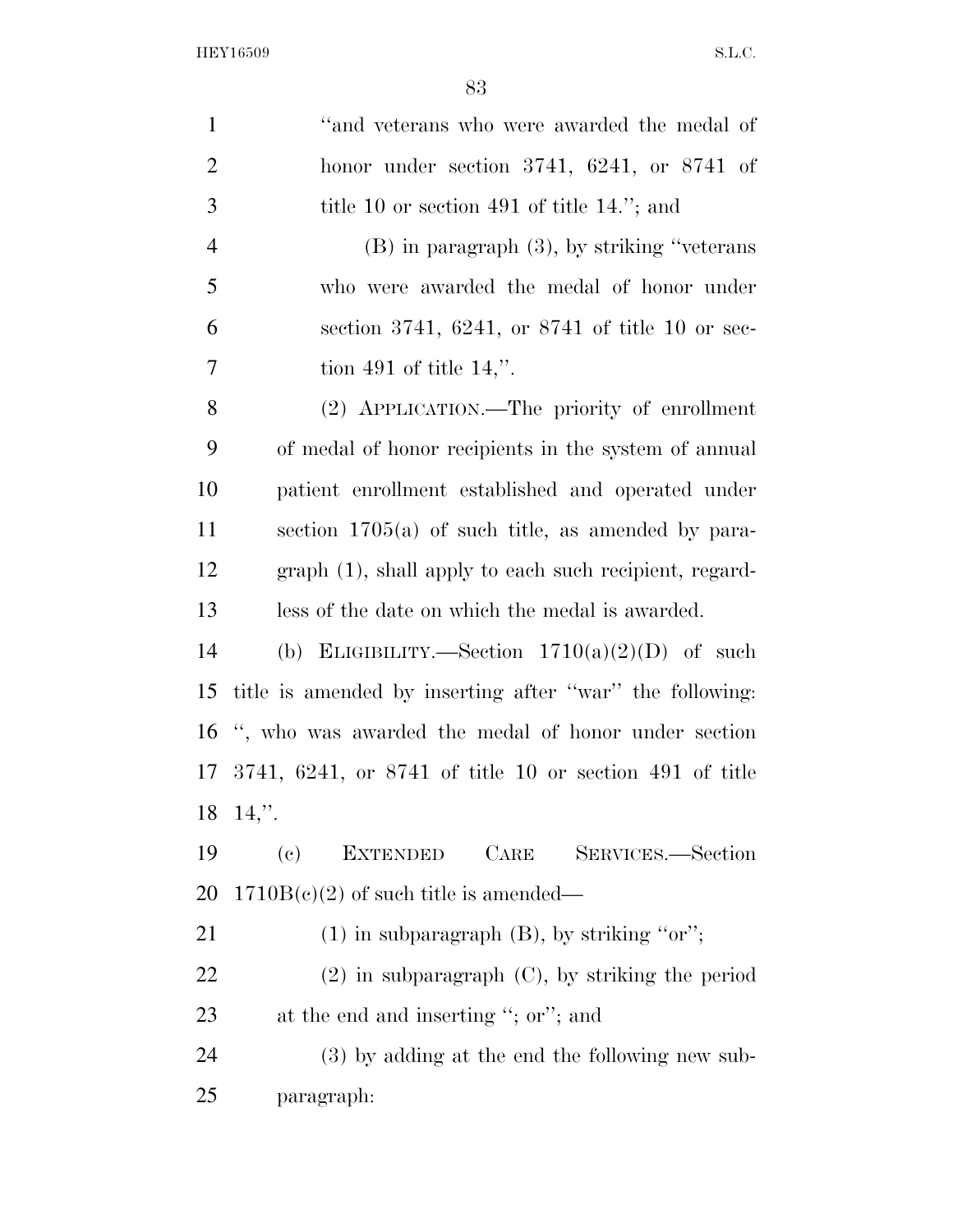| $\mathbf{1}$   | "(D) to a veteran who was awarded the medal              |
|----------------|----------------------------------------------------------|
| $\overline{2}$ | of honor under section 3741, 6241, or 8741 of title      |
| 3              | 10 or section 491 of title $14$ .".                      |
| $\overline{4}$ | COPAYMENT FOR MEDICATIONS.-Section<br>(d)                |
| 5              | $1722A(a)(3)$ of such title is amended—                  |
| 6              | $(1)$ in subparagraph $(B)$ , by striking "or";          |
| 7              | $(2)$ in subparagraph $(C)$ , by striking the period     |
| 8              | at the end and inserting "; or"; and                     |
| 9              | (3) by adding at the end the following new sub-          |
| 10             | paragraph:                                               |
| 11             | $\lq\lq$ to a veteran who was awarded the medal          |
| 12             | of honor under section $3741, 6241$ , or $8741$ of title |
| 13             | 10 or section 491 of title $14$ .".                      |
| 14             | Subtitle B—Mental Health Care                            |
|                |                                                          |
| 15             | SEC. 211. VETERANS EXPEDITED RECOVERY COMMISSION.        |
| 16             | (a) ESTABLISHMENT.—There is established the Vet-         |
| 17             | erans Expedited Recovery Commission (in this section re- |
| 18             | ferred to as the "Commission").                          |
| 19             | (b) DUTIES.—The Commission shall perform the fol-        |
| 20             | lowing duties:                                           |
| 21             | (1) Examine the efficacy of the evidence-based           |
| 22             | therapy model used by the Department of Veterans         |
| 23             | Affairs for treating mental health conditions of vet-    |
| 24             | erans and identify areas to improve wellness-based       |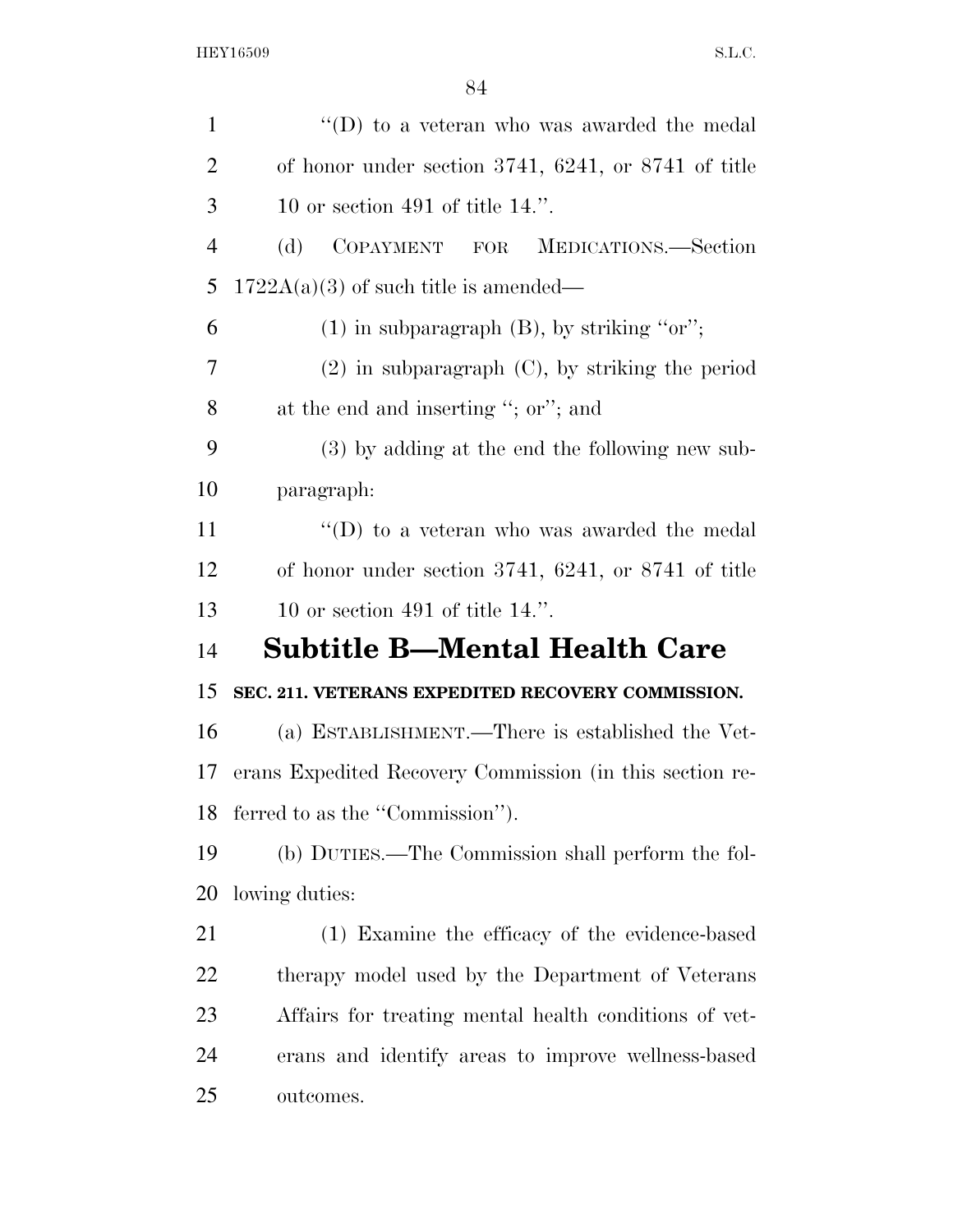| $\mathbf{1}$   | (2) Conduct a patient-centered survey within        |
|----------------|-----------------------------------------------------|
| $\overline{2}$ | each of the Veterans Integrated Service Networks to |
| 3              | examine—                                            |
| $\overline{4}$ | $(A)$ the experience of veterans with the De-       |
| 5              | partment when seeking medical assistance for        |
| 6              | mental health conditions through the health         |
| 7              | care system of the Department;                      |
| 8              | (B) the experience of veterans with non-            |
| 9              | Department medical facilities and health profes-    |
| 10             | sionals for treating mental health conditions;      |
| 11             | (C) the preferences of veterans regarding           |
| 12             | available treatments for mental health condi-       |
| 13             | tions and which methods the veterans believe to     |
| 14             | be most effective;                                  |
| 15             | (D) the experience, if any, of veterans with        |
| 16             | respect to the complementary and integrative        |
| 17             | health services described in subparagraphs (A)      |
| 18             | through $(I)$ of paragraph $(3)$ ;                  |
| 19             | (E) the prevalence of prescribing prescrip-         |
| 20             | tion medication among veterans seeking treat-       |
| 21             | ment through the health care system of the De-      |
| 22             | partment as remedies for addressing mental          |
| 23             | health conditions; and                              |
| 24             | $(F)$ the outreach efforts of the Secretary of      |
| 25             | Veterans Affairs regarding the availability of      |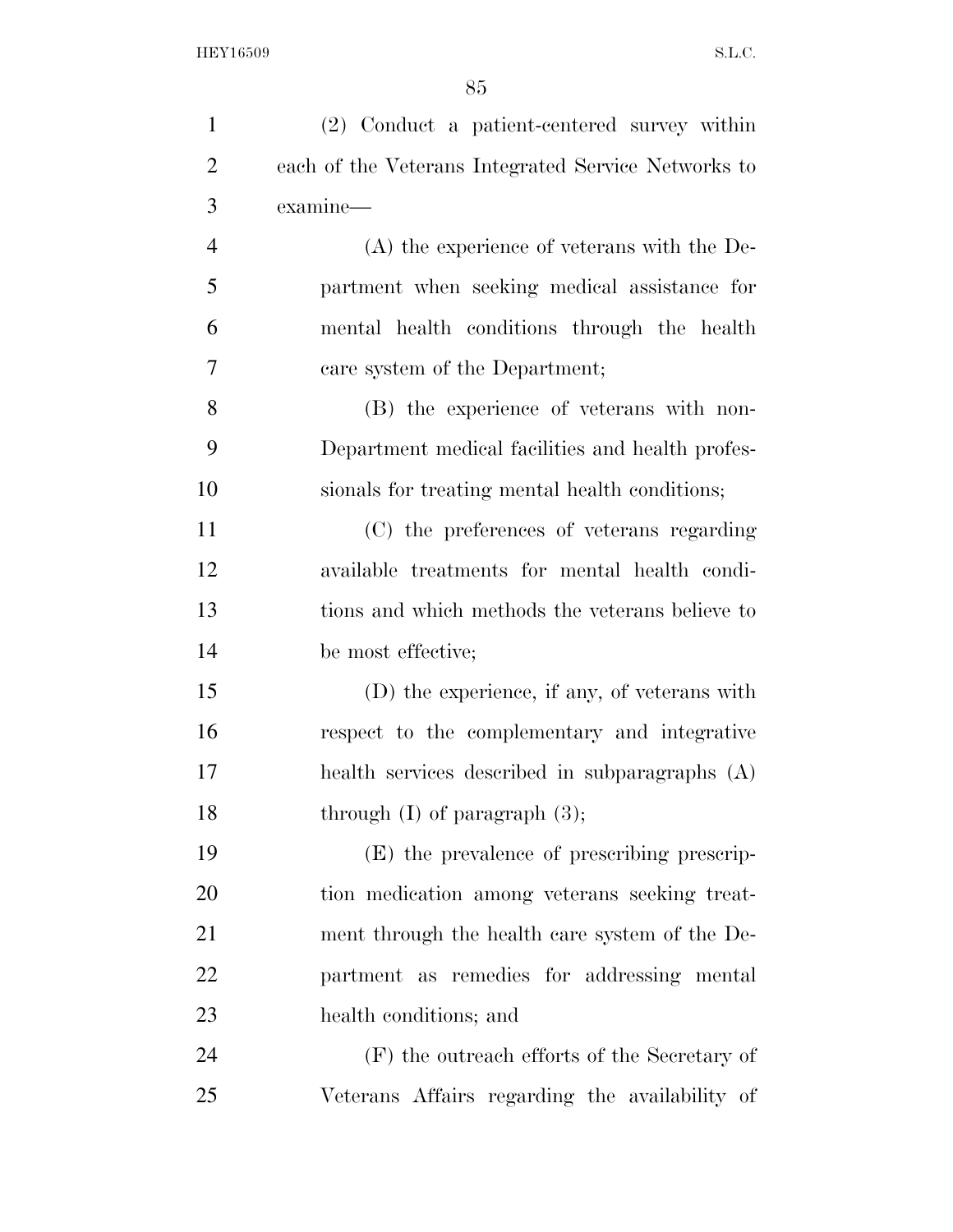| $\mathbf{1}$   | benefits and treatments for veterans for ad-          |
|----------------|-------------------------------------------------------|
| $\overline{2}$ | dressing mental health conditions, including by       |
| 3              | identifying ways to reduce barriers to and gaps       |
| $\overline{4}$ | in such benefits and treatments.                      |
| 5              | (3) Examine available research on complemen-          |
| 6              | tary and integrative health services for mental       |
| 7              | health conditions and identify what benefits could be |
| 8              | made with the inclusion of such treatments for vet-   |
| 9              | erans, including with respect to-                     |
| 10             | $(A)$ music therapy;                                  |
| 11             | (B) equine therapy;                                   |
| 12             | (C) training and caring for service dogs;             |
| 13             | (D) yoga therapy;                                     |
| 14             | (E) acupuncture therapy;                              |
| 15             | (F) meditation therapy;                               |
| 16             | (G) outdoor sports therapy;                           |
| 17             | (H) hyperbaric oxygen therapy; and                    |
| 18             | (I) such other therapies as the Commission            |
| 19             | determines appropriate.                               |
| 20             | (4) Study the potential increase of claims relat-     |
| 21             | ing to mental health conditions submitted to the      |
| 22             | Secretary by veterans who served in Operation En-     |
| 23             | during Freedom, Operation Iraqi Freedom, or Oper-     |
| 24             | ation New Dawn, including an assessment of the re-    |
| 25             | sources available within the Department to ensure     |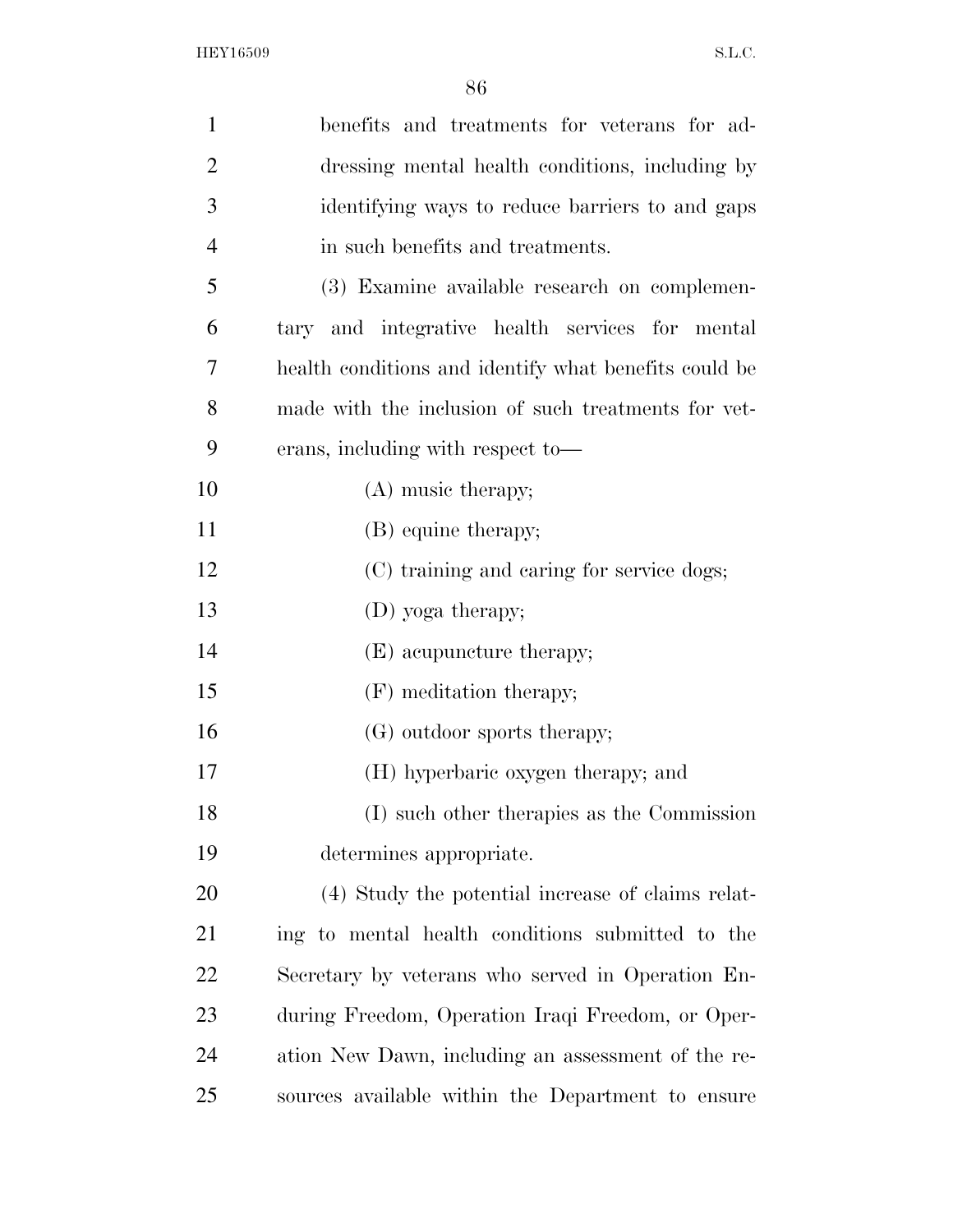| $\mathbf{1}$   | that quality health care demands relating to such |
|----------------|---------------------------------------------------|
| $\overline{2}$ | claims can be delivered in a timely manner.       |
| 3              | $(c)$ MEMBERSHIP.—                                |
| $\overline{4}$ | (1) NUMBER AND APPOINTMENT.—                      |
| 5              | (A) IN GENERAL.—The Commission shall              |
| 6              | be composed of 10 members, appointed as fol-      |
| 7              | lows:                                             |
| 8              | Two members appointed by the<br>(i)               |
| 9              | Speaker of the House of Representatives,          |
| 10             | at least one of whom shall be a veteran.          |
| 11             | (ii) Two members appointed by the                 |
| 12             | Minority Leader of the House of Rep-              |
| 13             | resentatives, at least one of whom shall be       |
| 14             | a veteran.                                        |
| 15             | (iii) Two members appointed by the                |
| 16             | Majority Leader of the Senate, at least one       |
| 17             | of whom shall be a veteran.                       |
| 18             | (iv) Two members appointed by the                 |
| 19             | Minority Leader of the Senate, at least one       |
| 20             | of whom shall be a veteran.                       |
| 21             | (v) Two members appointed by the                  |
| 22             | President, at least one of whom shall be a        |
| 23             | veteran.                                          |
| 24             | (B) QUALIFICATIONS.—Members of the                |
| 25             | Commission shall be individuals who—              |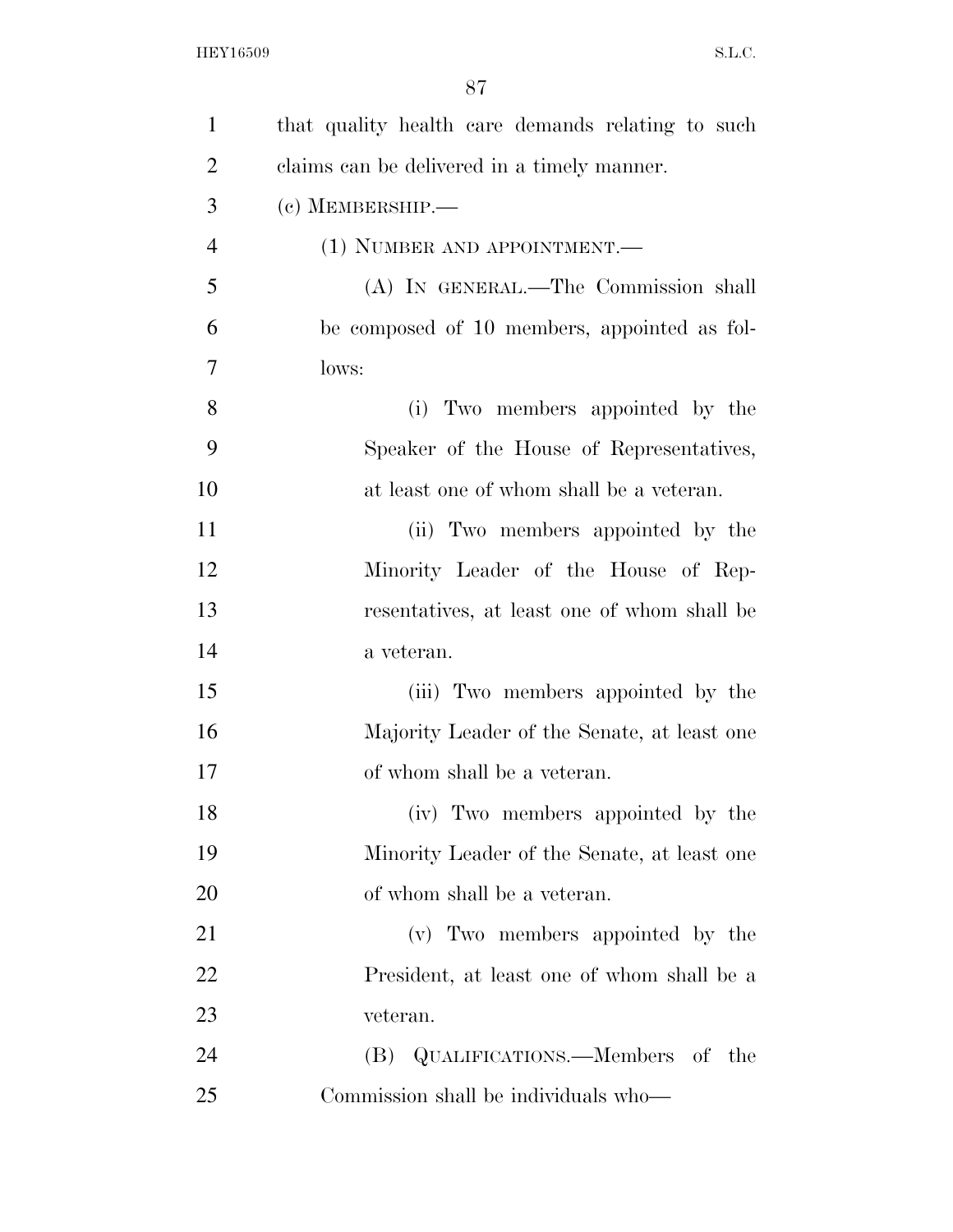| $\mathbf{1}$   | (i) are of recognized standing and dis-               |
|----------------|-------------------------------------------------------|
| $\overline{2}$ | tinction within the medical community with            |
| 3              | a background in treating mental health;               |
| $\overline{4}$ | (ii) have experience working with the                 |
| 5              | military and veteran population; and                  |
| 6              | (iii) do not have a financial interest in             |
| 7              | any of the complementary and integrative              |
| 8              | health services reviewed by the Commis-               |
| 9              | sion.                                                 |
| 10             | CHAIR.—The President shall designate a<br>(2)         |
| 11             | member of the Commission to be the Chair.             |
| 12             | (3) PERIOD OF APPOINTMENT.—Members of                 |
| 13             | the Commission shall be appointed for the life of the |
| 14             | Commission.                                           |
| 15             | (4) VACANCY.—A vacancy in the Commission              |
| 16             | shall be filled in the manner in which the original   |
| 17             | appointment was made.                                 |
| 18             | (5) APPOINTMENT DEADLINE.—The appoint-                |
| 19             | ment of members of the Commission in this section     |
| 20             | shall be made not later than 90 days after the date   |
| 21             | of the enactment of this Act.                         |
| 22             | (d) POWERS OF COMMISSION.—                            |
| 23             | $(1)$ MEETING.—                                       |
| 24             | (A) INITIAL MEETING.—The Commission                   |
| 25             | shall hold its first meeting not later than 30        |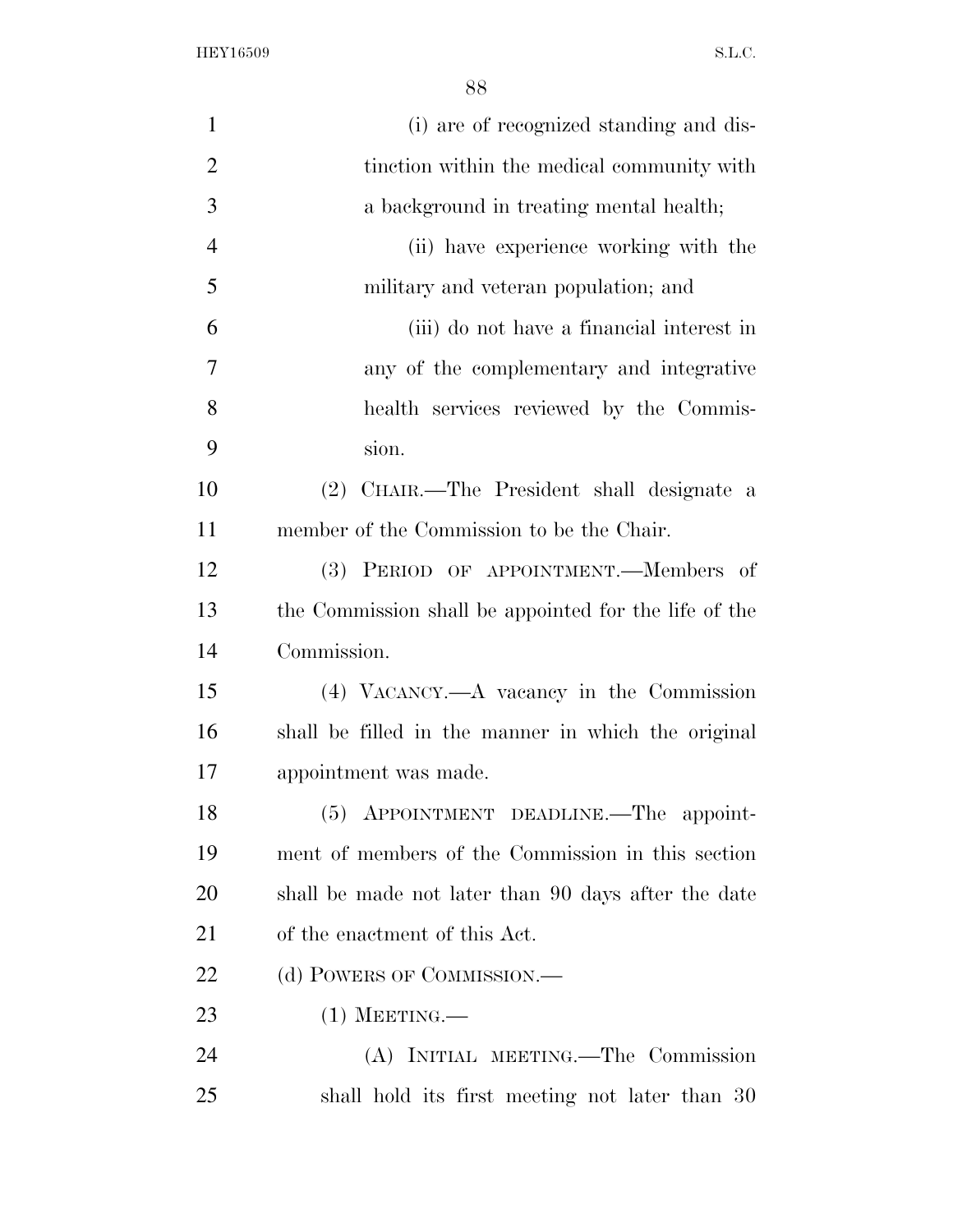$\circ$ 

|                | 89                                                   |
|----------------|------------------------------------------------------|
| $\mathbf{1}$   | days after a majority of members are appointed       |
| $\overline{2}$ | to the Commission.                                   |
| 3              | (B) MEETING.—The Commission shall reg-               |
| $\overline{4}$ | ularly meet at the call of the Chair. Such meet-     |
| 5              | ings may be carried out through the use of tele-     |
| 6              | phonic or other appropriate telecommunication        |
| 7              | technology if the Commission determines that         |
| 8              | such technology will allow the members to com-       |
| 9              | municate simultaneously.                             |
| 10             | (2) HEARINGS.—The Commission may hold                |
| 11             | such hearings, sit and act at such times and places, |
| 12             | take such testimony, and receive such evidence as    |
| 13             | the Commission considers advisable to carry out the  |
| 14             | responsibilities of the Commission.                  |
| 15             | (3) INFORMATION FROM FEDERAL AGENCIES.—              |
| 16             | The Commission may secure directly from any Fed-     |
| 17             | eral agency such information as the Commission       |
| 18             | considers necessary to carry out the duties of the   |
| 19             | Commission under subsection (b).                     |
| 20             | (4) INFORMATION FROM NONGOVERNMENTAL                 |
| 21             | ORGANIZATIONS.—In carrying out the duties of the     |
| 22             | Commission under subsection (b), the Commission      |
| 23             | may seek guidance through consultation with foun-    |
| 24             | dations, veterans service organizations, nonprofit   |

groups, faith-based organizations, private and public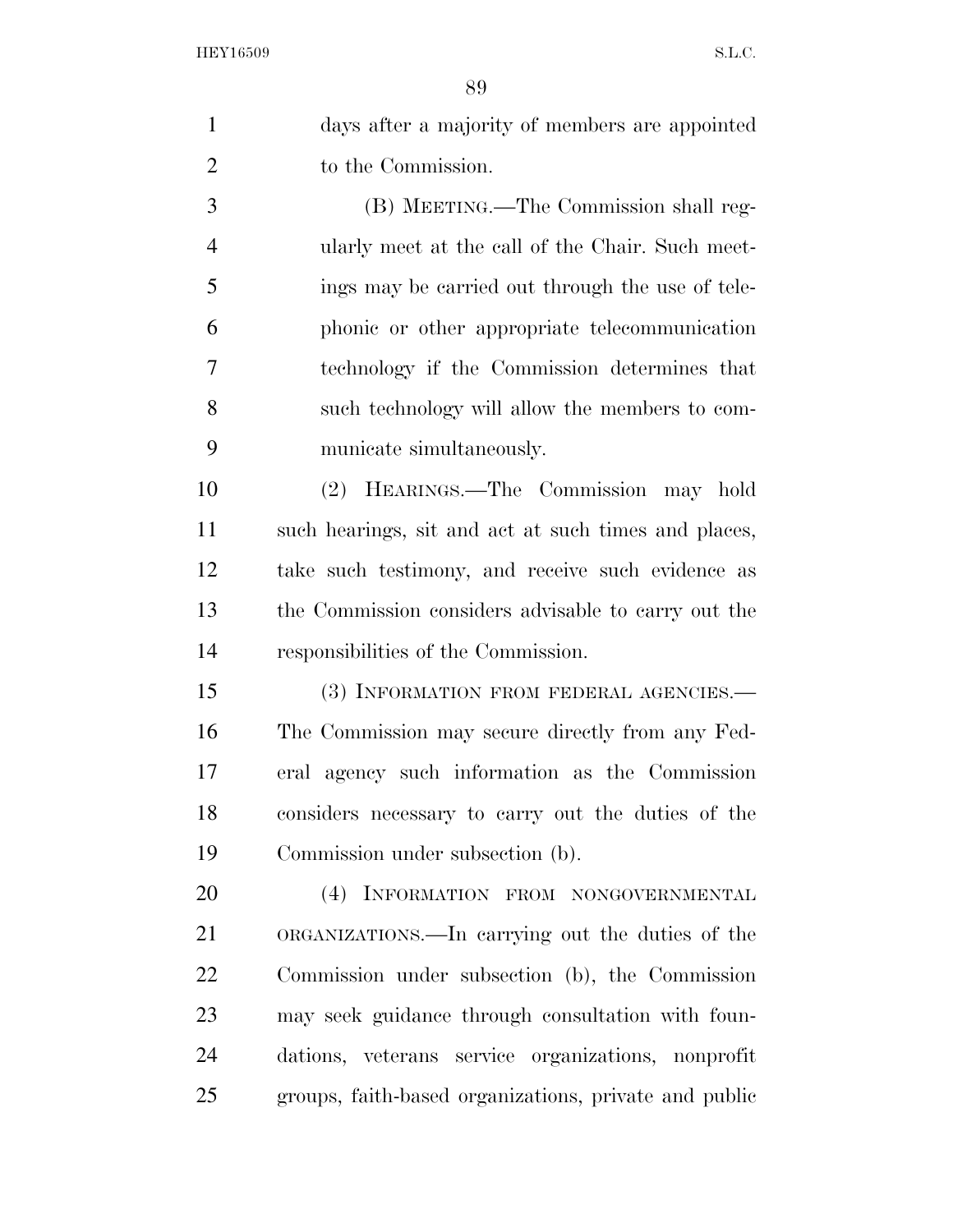institutions of higher education, and such other or- ganizations as the Commission determines appro-priate.

 (5) COMMISSION RECORDS.—The Commission shall keep an accurate and complete record of the actions and meetings of the Commission. Such record shall be made available for public inspection and the Comptroller General of the United States may audit and examine such record.

 (6) PERSONNEL MATTERS.—Upon request of the Chair of the Commission, the head of any Fed- eral agency may detail, on a reimbursable basis, any personnel of that agency to assist the Commission in carrying out the duties of the Commission.

 (7) COMPENSATION OF MEMBERS; TRAVEL EX- PENSES.—Each member shall serve without pay, ex- cept that each member shall receive travel expenses to perform the duties of the Commission under sub- section (b), including per diem in lieu of subsistence, at rates authorized under subchapter I of chapter 57 of title 5, United States Code.

 (8) STAFF.—The Chair, in accordance with rules agreed upon by the Commission, may appoint and fix the compensation of a staff director and such other personnel as may be necessary to enable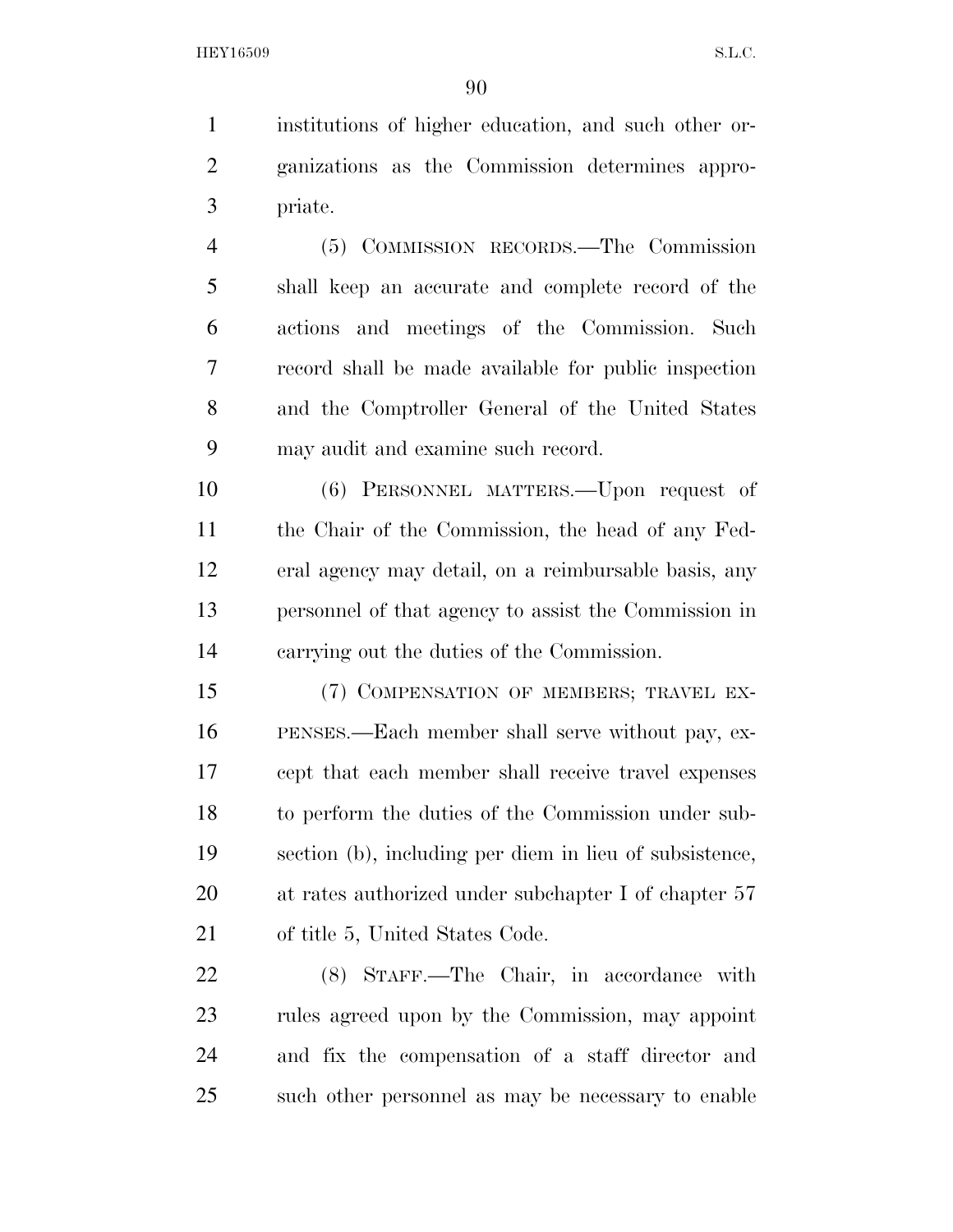| $\mathbf{1}$   | the Commission to carry out its functions, without      |
|----------------|---------------------------------------------------------|
| $\overline{2}$ | regard to the provisions of title 5, United States      |
| 3              | Code, governing appointments in the competitive         |
| $\overline{4}$ | service or chapter 51 and subchapter III of chapter     |
| 5              | 53 of such title relating to classification and General |
| 6              | Schedule pay rates, except that no rate of pay fixed    |
| 7              | under this subsection may exceed the equivalent of      |
| 8              | the rate payable for a position at level IV of the Ex-  |
| 9              | ecutive Schedule under section 5315 of such title.      |
| 10             | (9) PERSONNEL AS FEDERAL EMPLOYEES.-                    |
| 11             | (A) IN GENERAL.—The executive director                  |
| 12             | and any personnel of the Commission are em-             |
| 13             | ployees under section $2105$ of title 5, United         |
| 14             | States Code, for purposes of chapters 63, 81,           |
| 15             | 83, 84, 85, 87, 89, and 90 of such title.               |
| 16             | MEMBERS OF THE COMMISSION.<br>(B)                       |
| 17             | Subparagraph (A) shall not be construed to              |
| 18             | apply to members of the Commission.                     |
| 19             | (10) CONTRACTING.—The Commission may, to                |
| 20             | such extent and in such amounts as are provided in      |
| 21             | appropriations Acts, enter into contracts to enable     |
| 22             | the Commission to discharge the duties of the Com-      |
| 23             | mission under this section.                             |
| 24             | (11) EXPERT AND CONSULTANT SERVICES.-                   |
| 25             | The Commission may procure the services of experts      |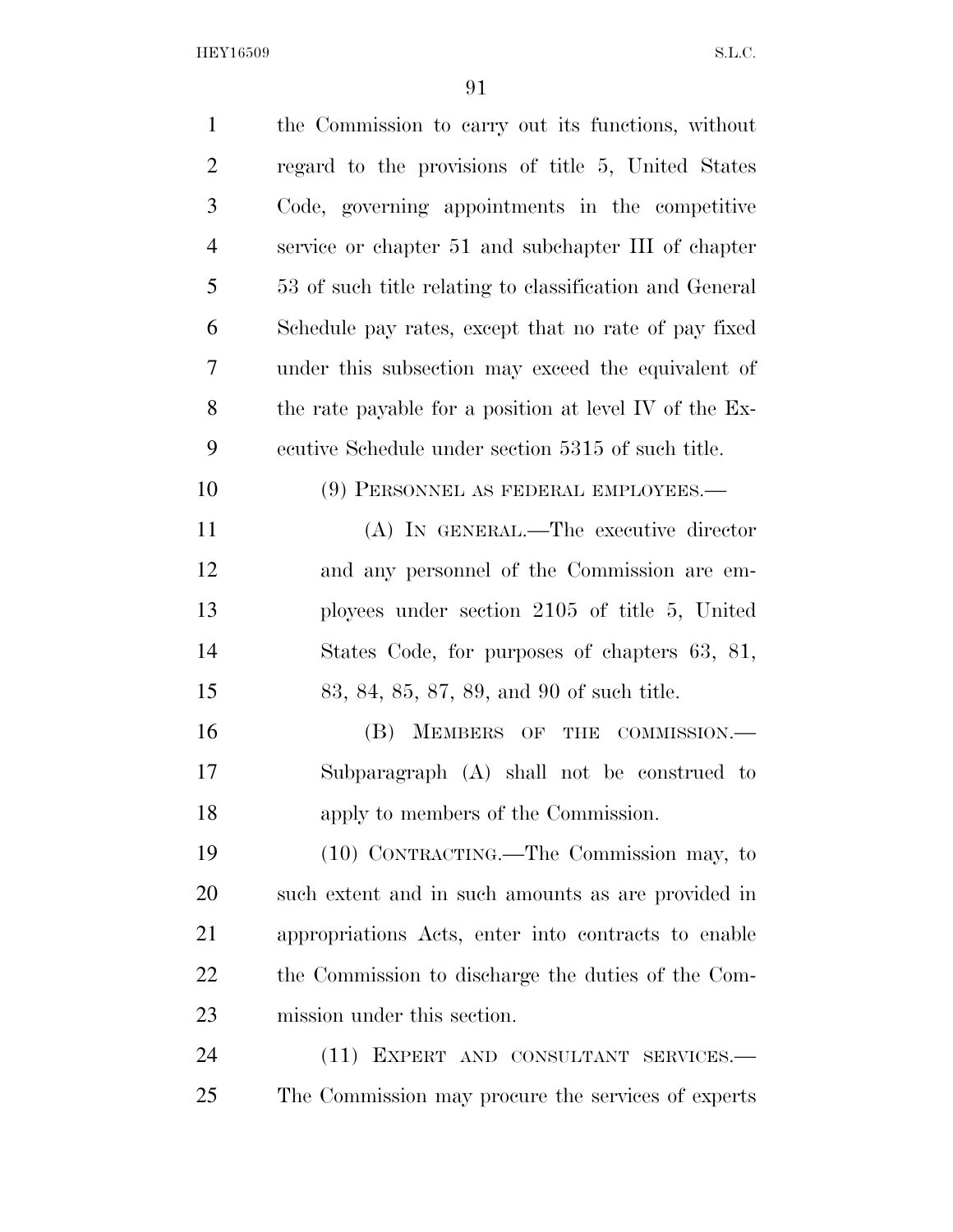| $\mathbf{1}$   | and consultants in accordance with section 3109 of   |
|----------------|------------------------------------------------------|
| $\overline{2}$ | title 5, United States Code, at rates not to exceed  |
| 3              | the daily rate paid to a person occupying a position |
| $\overline{4}$ | at level IV of the Executive Schedule under section  |
| 5              | 5315 of such title.                                  |
| 6              | (12) POSTAL SERVICE.—The Commission may              |
| 7              | use the United States mails in the same manner and   |
| 8              | under the same conditions as a Federal agency.       |
| 9              | (13) PHYSICAL FACILITIES AND EQUIPMENT.—             |
| 10             | Upon the request of the Commission, the Adminis-     |
| 11             | trator of General Services shall provide to the Com- |
| 12             | mission, on a reimbursable basis, the administrative |
| 13             | support services necessary for the Commission to     |
| 14             | carry out its responsibilities under this section.   |
| 15             | These administrative services may include human re-  |
| 16             | source management, budget, leasing, accounting,      |
| 17             | and payroll services.                                |
| 18             | (e) REPORTS.-                                        |
| 19             | $(1)$ INTERIM REPORTS.—                              |
| 20             | (A) COOPERATION BY HEADS OF FEDERAL                  |
| 21             | AGENCIES.—Not later than 60 days after the           |
| 22             | date on which the Commission first meets, and        |
| 23             | not less frequently than once during each 30-        |
| 24             | day period thereafter ending on the date on          |
| 25             | which the Commission submits the final report        |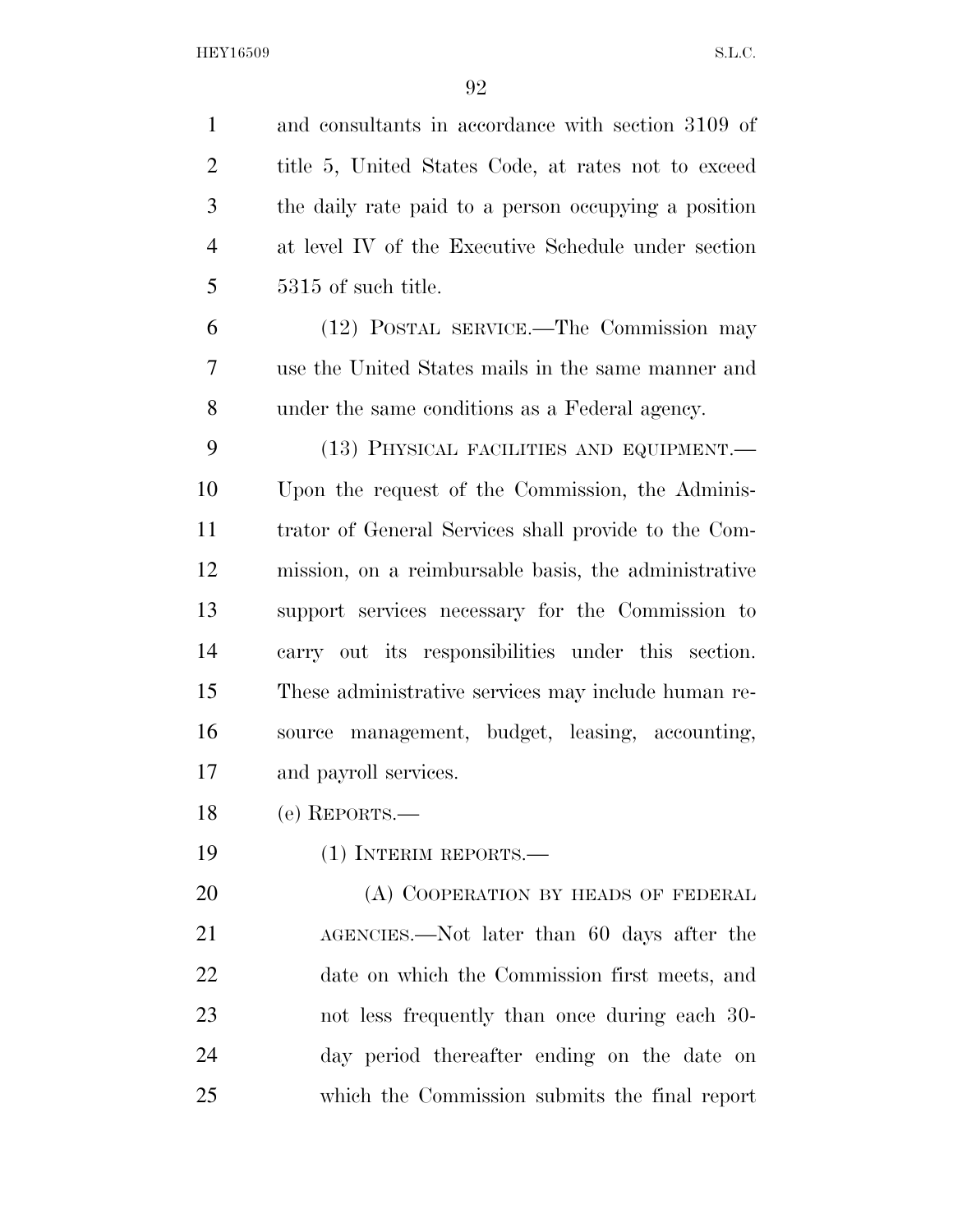under paragraph (2), the Commission shall sub- mit to the Committee on Veterans' Affairs of the Senate, the Committee on Veterans' Affairs of the House of Representatives, and the Presi- dent a report detailing the level of cooperation the Secretary of Veterans Affairs (and the heads of other Federal agencies) has provided to the Commission. (B) OTHER REPORTS.—In carrying out the

 duties of the Commission under subsection (b), at times that the Commission determines ap- propriate, the Commission shall submit to the Committee on Veterans' Affairs of the Senate, the Committee on Veterans' Affairs of the House of Representatives, and such other enti- ties as the Commission determines appropriate an interim report with respect to the findings identified by the Commission.

(2) FINAL REPORT.—

20 (A) In GENERAL.—Not later than 18 months after the date on which the Commission first meets, the Commission shall submit to the Committee on Veterans' Affairs of the Senate, the Committee on Veterans' Affairs of the House of Representatives, the President, and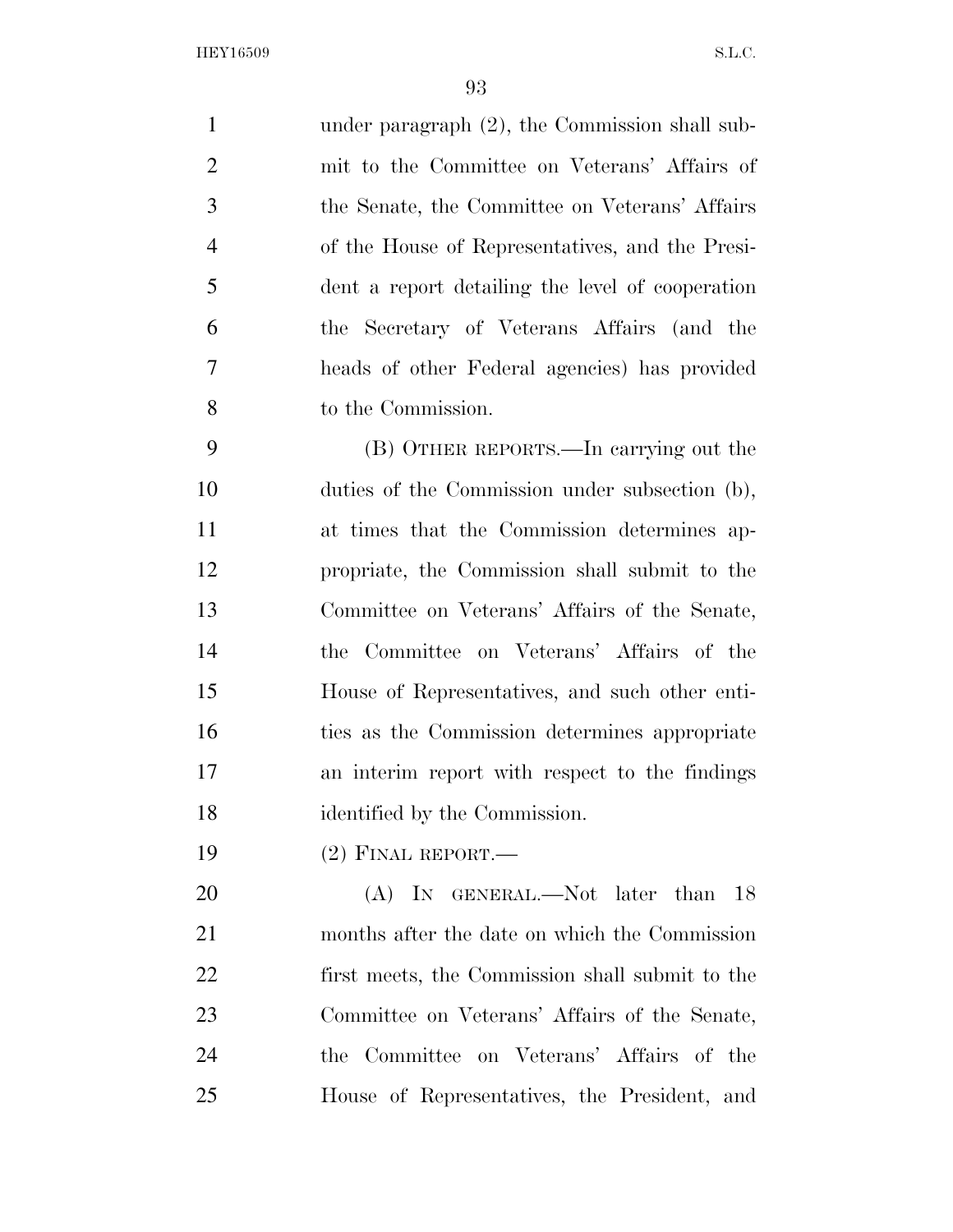| $\mathbf{1}$   | the Secretary of Veterans Affairs a final report |
|----------------|--------------------------------------------------|
| $\overline{2}$ | on the findings of the Commission.               |
| 3              | (B) ELEMENTS.—The report required by             |
| $\overline{4}$ | subparagraph $(A)$ shall include the following:  |
| 5              | (i) Recommendations to implement in              |
| 6              | a feasible, timely, and cost-effective man-      |
| 7              | ner any solutions and remedies identified        |
| 8              | by the Commission in carrying out the du-        |
| 9              | ties of the Commission under subsection          |
| 10             | (b).                                             |
| 11             | (ii) An analysis of the evidence-based           |
| 12             | therapy model used by the Secretary for          |
| 13             | treating veterans with mental health condi-      |
| 14             | tions and an examination of the prevalence       |
| 15             | and efficacy of prescription drugs as a          |
| 16             | means of treatment.                              |
| 17             | (iii) The findings of the patient-cen-           |
| 18             | tered survey conducted within each of the        |
| 19             | Integrated Service Networks<br>Veterans          |
| 20             | under subsection $(b)(2)$ .                      |
| 21             | (iv) An examination of the<br>com-               |
| 22             | plementary and integrative health services       |
| 23             | described in subsection $(b)(3)$ and the po-     |
| 24             | tential benefits of incorporating such serv-     |
| 25             | ices in the therapy model used by the Sec-       |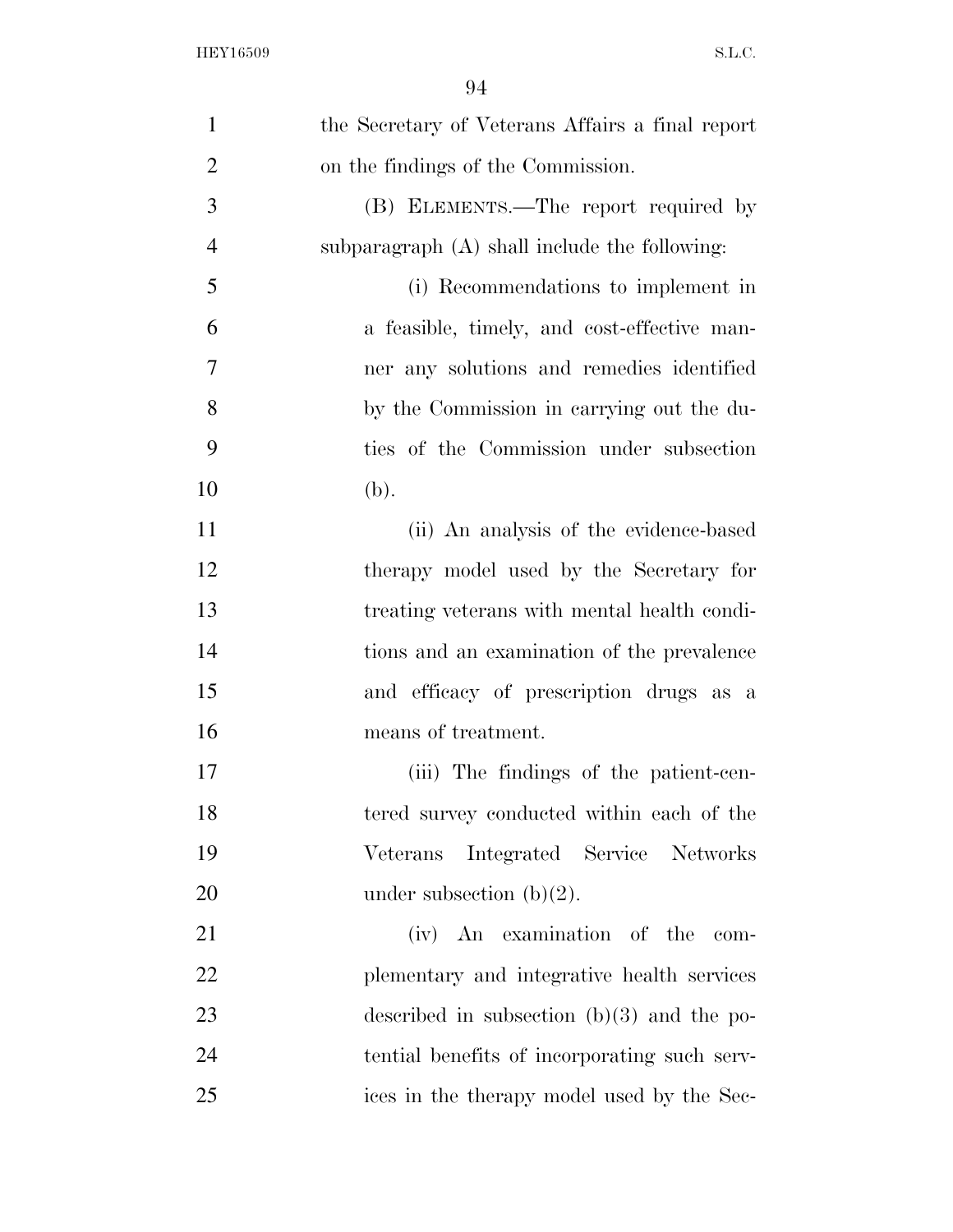| $\mathbf{1}$   | retary for treating veterans with mental             |
|----------------|------------------------------------------------------|
| $\overline{2}$ | health conditions.                                   |
| 3              | (3) PLAN.—Not later than 90 days after the           |
| $\overline{4}$ | date on which the Commission submits the final re-   |
| 5              | port under paragraph (2), the Secretary of Veterans  |
| 6              | Affairs shall submit to the Committee on Veterans'   |
| 7              | Affairs of the Senate and the Committee on Vet-      |
| 8              | erans' Affairs of the House of Representatives a re- |
| 9              | port on the following:                               |
| 10             | (A) An action plan for implementing the              |
| 11             | recommendations set forth by the Commission          |
| 12             | in such report regarding solutions and remedies      |
| 13             | for improving wellness-based outcomes for vet-       |
| 14             | erans with mental health conditions.                 |
| 15             | (B) A feasible time frame on when com-               |
| 16             | plementary and integrative health services de-       |
| 17             | scribed in subsection $(b)(3)$ can be implemented    |
| 18             | throughout the Department.                           |
| 19             | (C) With respect to each recommendation              |
| 20             | set forth by the Commission, including regard-       |
| 21             | ing any complementary and integrative health         |
| 22             | service, that the Secretary determines is not ap-    |
| 23             | propriate or feasible to implement, a justifica-     |
| 24             | tion for each such determination and an alter-       |
| 25             | native solution to improve the efficacy of the       |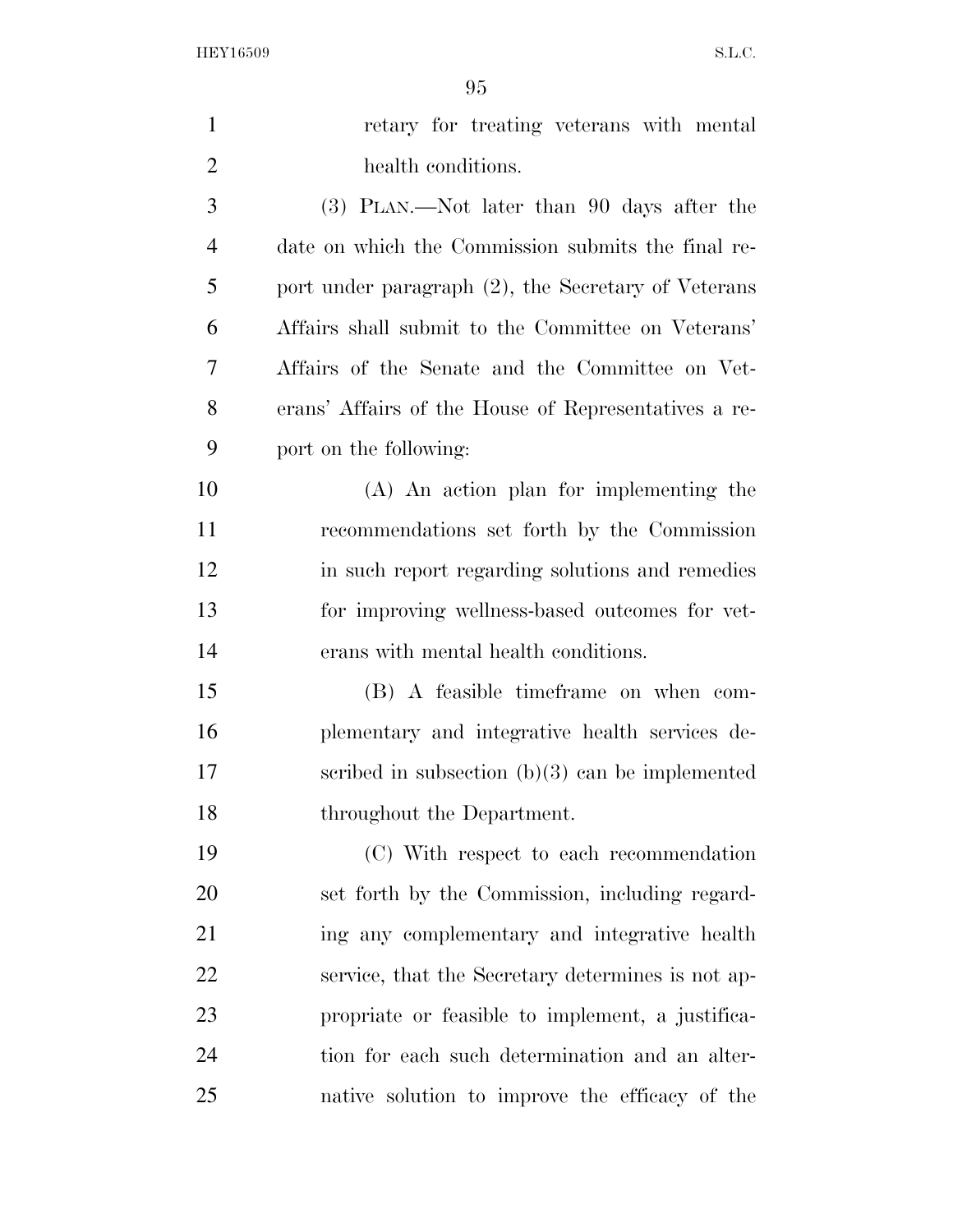therapy model used by the Secretary for treat-ing veterans with mental health conditions.

 (f) TERMINATION OF COMMISSION.—The Commis- sion shall terminate 30 days after the Commission submits 5 the final report under subsection  $(e)(2)$ .

 (g) COMPLEMENTARY AND INTEGRATIVE HEALTH DEFINED.—In this section, the term ''complementary and integrative health'' has the meaning given that term or any subsequent similar term by the National Institutes of Health.

### **SEC. 212. MENTAL HEALTH TREATMENT FOR VETERANS WHO SERVED IN CLASSIFIED MISSIONS.**

 (a) SENSE OF CONGRESS.—It is the sense of Con- gress that veterans who experience combat-related mental health wounds should have immediate, appropriate, and consistent access to comprehensive mental health care.

 (b) IN GENERAL.—Subchapter II of chapter 17 of title 38, United States Code, is amended by adding at the end the following new section:

### **''§ 1720H. Mental health treatment for veterans who served in classified missions**

22 "(a) ESTABLISHMENT OF STANDARDS.—(1) The Secretary shall establish standards and procedures to en- sure that each eligible veteran may access mental health care furnished by the Secretary in a manner that fully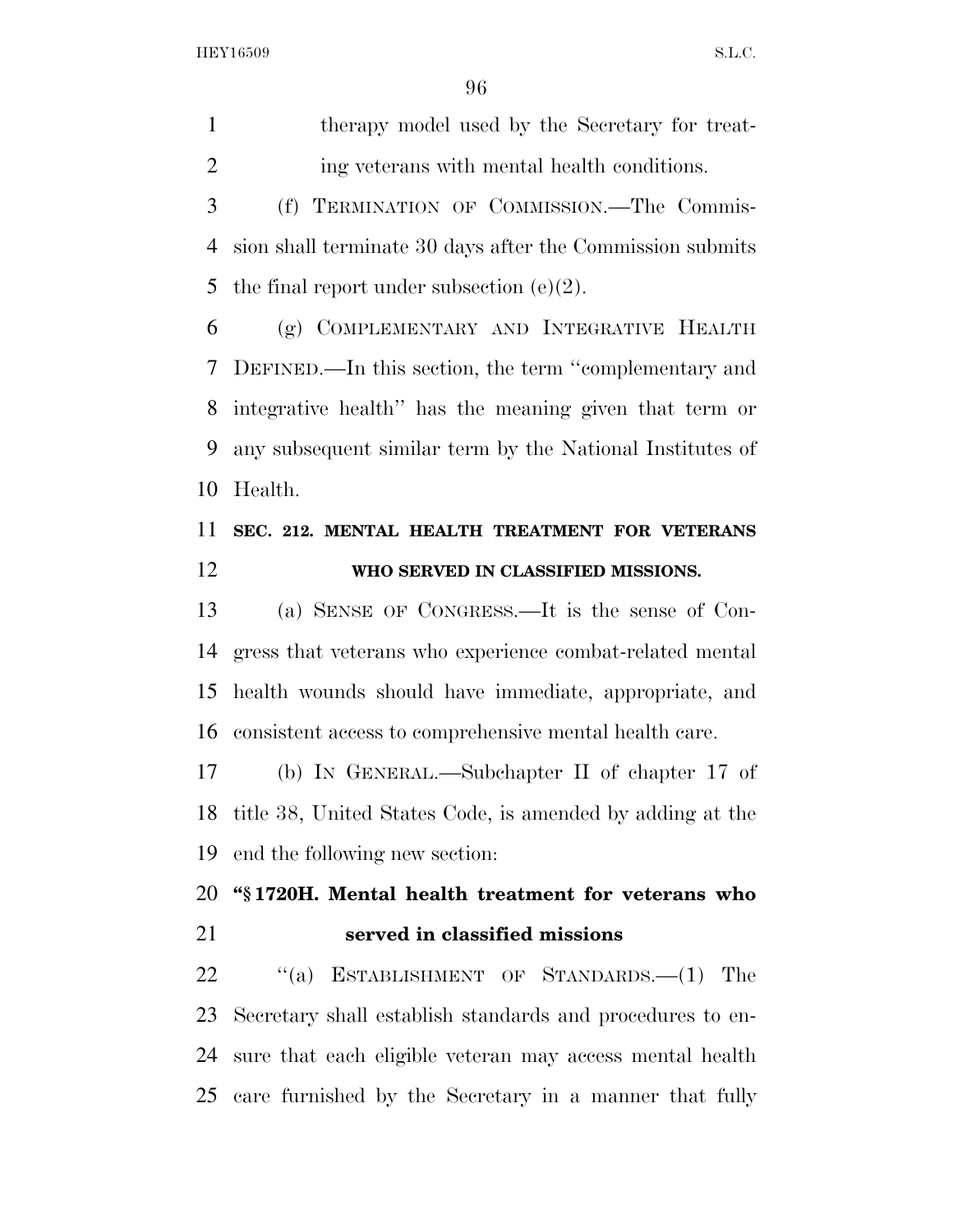accommodates the obligation of the veteran to not improp-erly disclose classified information.

 ''(2) In establishing standards and procedures under paragraph (1), the Secretary shall consult with the Sec- retary of Defense to ensure that such standards and pro- cedures are consistent with the policies on classified infor-mation of the Department of Defense.

 ''(3) The Secretary shall disseminate guidance to em- ployees of the Veterans Health Administration, including mental health professionals, on the standards and proce- dures established under paragraph (1) and how to best engage eligible veterans during the course of mental health treatment with respect to classified information.

 ''(b) IDENTIFICATION.—In carrying out this section, the Secretary shall ensure that a veteran may elect to identify as an eligible veteran on an appropriate form.

17  $\text{``(c)}$  DEFINITIONS.—In this section:

 ''(1) The term 'classified information' means any information or material that has been deter- mined by an official of the United States pursuant to law to require protection against unauthorized disclosure for reasons of national security.

23 ''(2) The term 'eligible veteran' means a vet-eran who—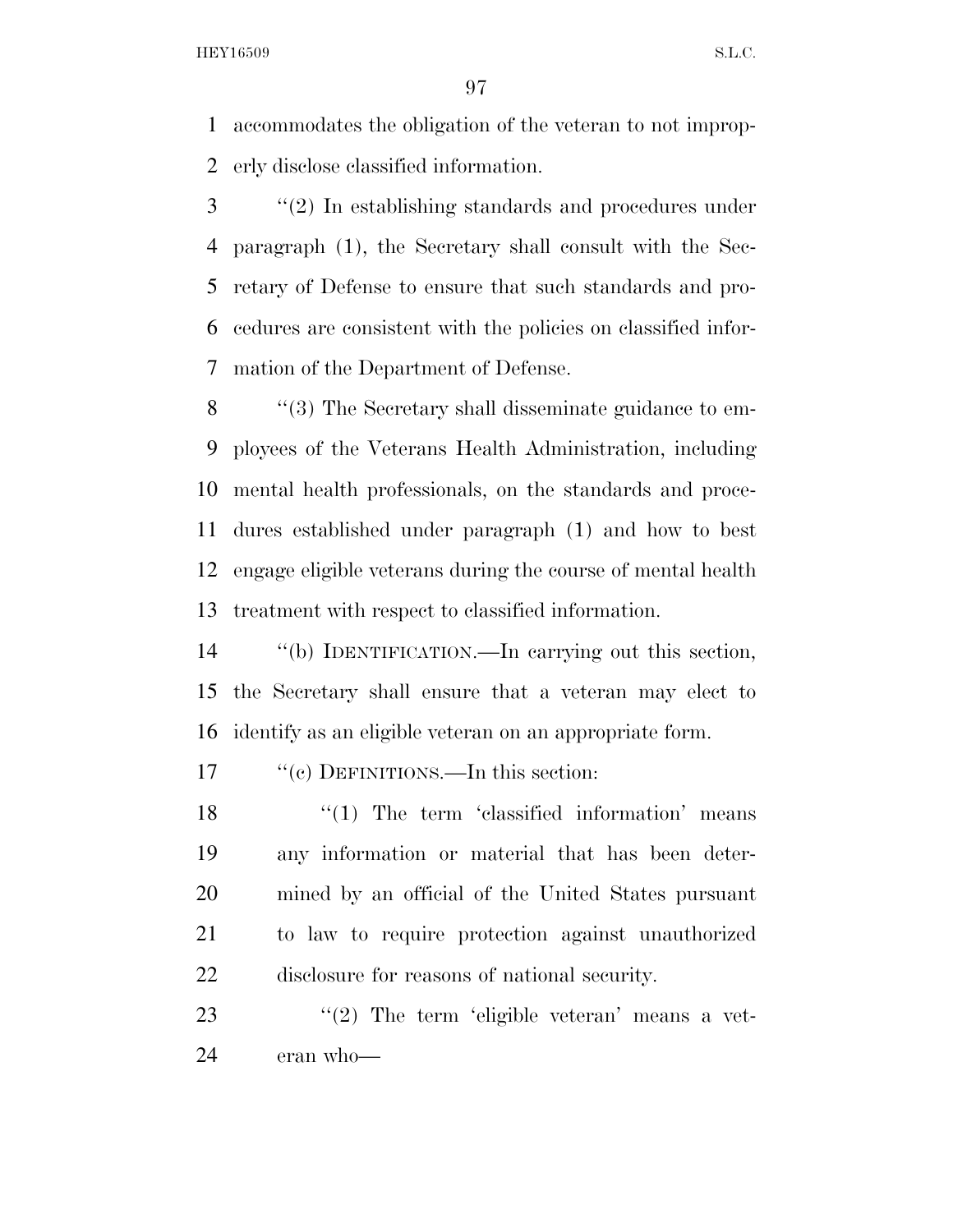| $\mathbf{1}$   | $\lq\lq$ is enrolled in the system of annual                                           |
|----------------|----------------------------------------------------------------------------------------|
| $\overline{2}$ | patient enrollment established and operated                                            |
| 3              | under section $1705(a)$ of this title;                                                 |
| $\overline{4}$ | $\lq\lq (B)$ is seeking mental health treatment;                                       |
| 5              | and                                                                                    |
| 6              | $\lq\lq$ (C) in the course of serving in the Armed                                     |
| $\overline{7}$ | Forces, participated in a sensitive mission or                                         |
| 8              | served in a sensitive unit.                                                            |
| 9              | $\cdot\cdot$ (3) The term 'sensitive mission' means a mis-                             |
| 10             | sion of the Armed Forces that, at the time at which                                    |
| 11             | a eligible veteran seeks treatment, is classified.                                     |
| 12             | $\cdot$ (4) The term 'sensitive unit' has the meaning                                  |
| 13             | given that term in section $130b(c)(4)$ of title 10.".                                 |
| 14             | (c) CLERICAL AMENDMENT.—The table of sections                                          |
| 15             | at the beginning of chapter 17 of such title is amended                                |
| 16             | by inserting after the item relating to section 1720G the                              |
| 17             | following new item:                                                                    |
|                | "1720H. Mental health treatment for veterans who served in classified mis-<br>sions.". |
| 18             | SEC. 213. INCLUSION OF MENTAL HEALTH PROFESSIONALS                                     |
| 19             | IN EDUCATION AND TRAINING PROGRAM FOR                                                  |
| 20             | HEALTH PERSONNEL OF THE DEPARTMENT                                                     |
| 21             | OF VETERANS AFFAIRS.                                                                   |
| 22             | (a) IN GENERAL.—In carrying out the program of                                         |
| 23             | education and training required under section $7302(a)(1)$                             |
| 24             | of title 38, United States Code, the Secretary of Veterans                             |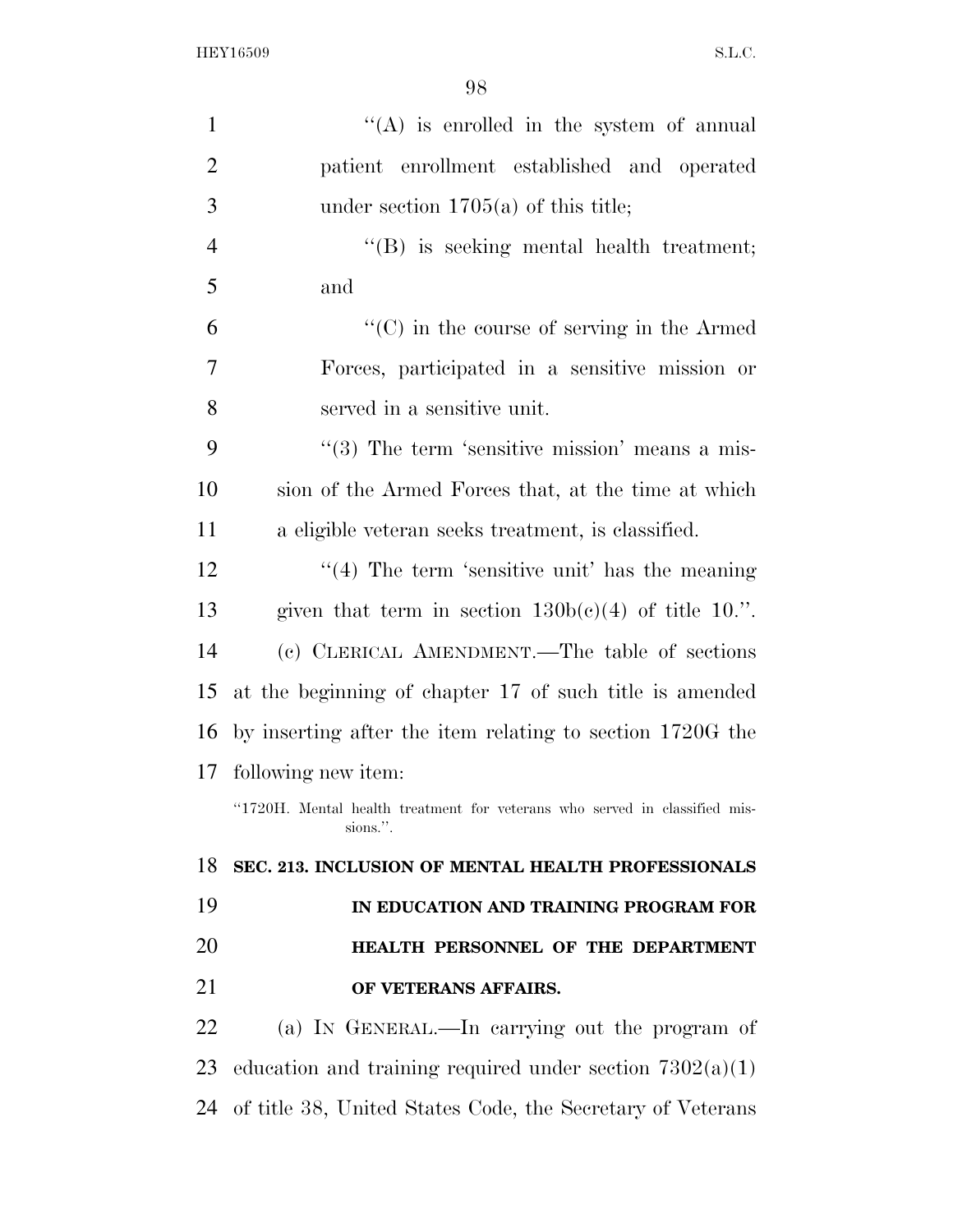Affairs shall include education and training of marriage and family therapists and licensed professional mental health counselors. (b) EFFECTIVE DATE.—Subsection (a) shall take ef-fect on the date that is one year after the date of the en-

actment of this Act.

 **SEC. 214. EXPANSION OF QUALIFICATIONS FOR LICENSED MENTAL HEALTH COUNSELORS OF THE DE- PARTMENT OF VETERANS AFFAIRS TO IN-CLUDE DOCTORAL DEGREES.** 

 Section 7402(b)(11)(A) of title 38, United States Code, is amended by inserting ''or doctoral degree'' after ''master's degree''.

## **Subtitle C—Improvement of Medical Workforce**

**SEC. 221. MODIFICATION OF HOURS OF EMPLOYMENT FOR** 

**PHYSICIANS AND PHYSICIAN ASSISTANTS EM-**

 **PLOYED BY THE DEPARTMENT OF VETERANS AFFAIRS.** 

 Section 7423(a) of title 38, United States Code, is amended—

 (1) by striking ''(a) The hours'' and inserting 23  $\cdot$  "(a)(1) Except as provided in paragraph (2), the hours''; and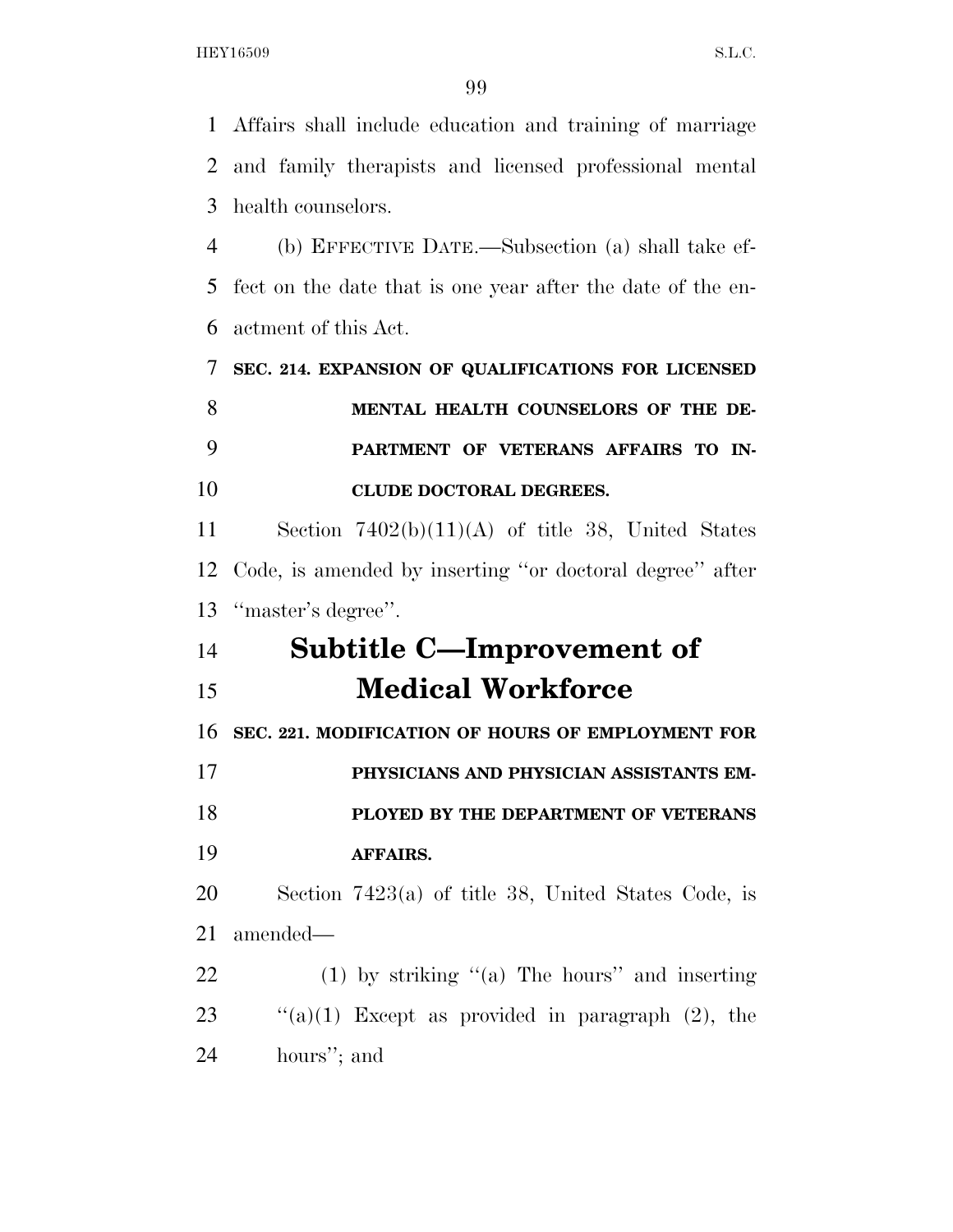(2) by adding at the end the following new paragraph:

 ''(2) The Secretary may modify the hours of employ- ment for a physician or physician assistant appointed in the Administration under any provision of this chapter on a full-time basis to be more than or less than 80 hours in a biweekly pay period if the total hours of employment for such employee in a calendar year does not exceed 2,080 hours.''.

#### **SEC. 222. REQUIREMENT THAT PHYSICIAN ASSISTANTS EM-**

# **PLOYED BY THE DEPARTMENT OF VETERANS AFFAIRS RECEIVE COMPETITIVE PAY.**

13 (a) IN GENERAL.—Section  $7451(a)(2)$  of title 38, United States Code, is amended—

 (1) by redesignating subparagraph (B) as sub-16 paragraph  $(C)$ ;

 (2) by inserting after subparagraph (A) the fol-lowing new subparagraph (B):

19 ''(B) Physician assistant.''; and

 (3) in subparagraph (C), as redesignated by paragraph (1), by striking ''and registered nurse'' and inserting ''registered nurse, and physician as-sistant''.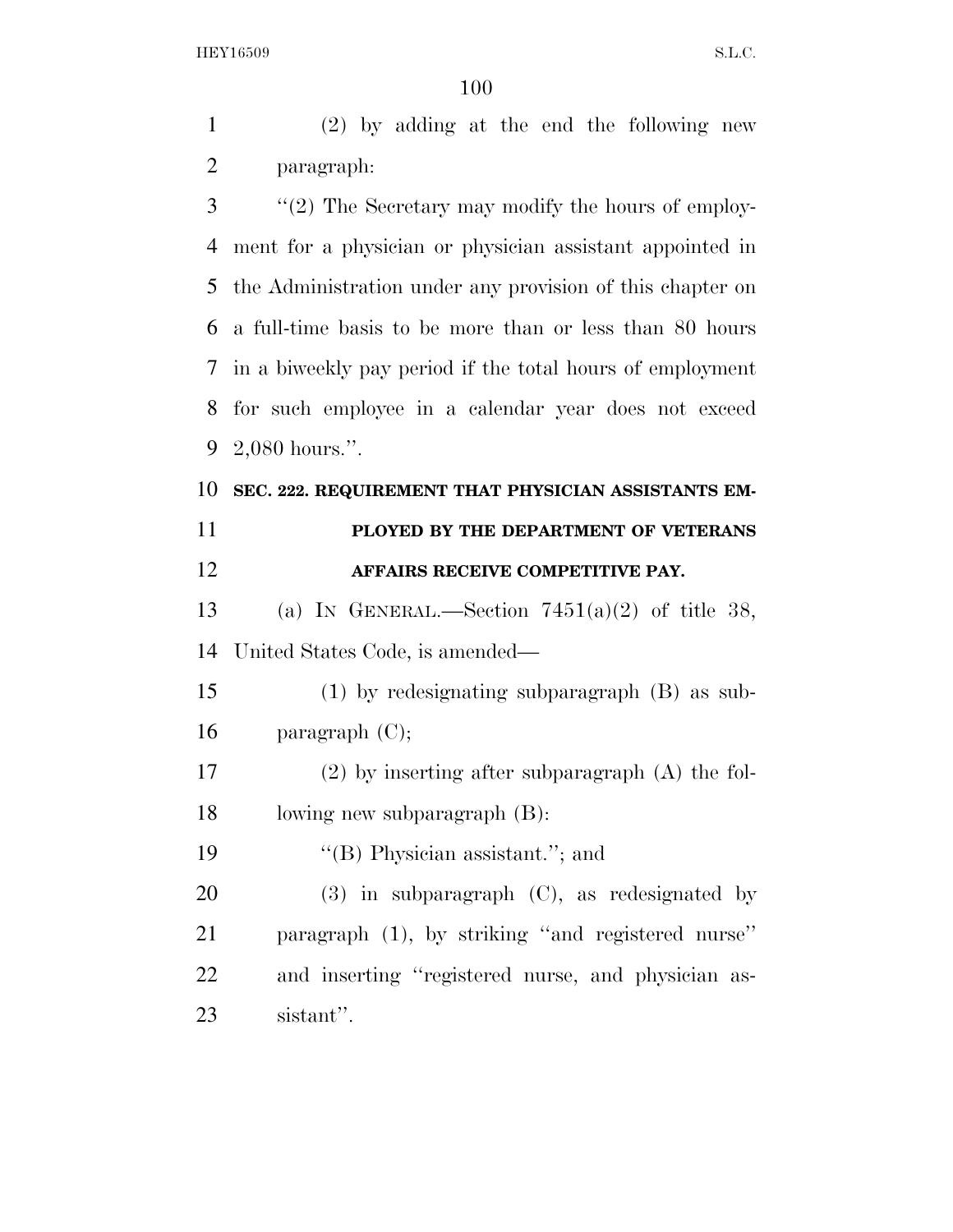(b) EFFECTIVE DATE.—The amendments made by subsection (a) shall take effect on the date that is one year after the date of the enactment of this Act.

 **SEC. 223. EXTENSION OF PERIOD FOR INCREASE IN GRAD- UATE MEDICAL EDUCATION RESIDENCY PO- SITIONS AT MEDICAL FACILITIES OF THE DE-PARTMENT OF VETERANS AFFAIRS.** 

 (a) IN GENERAL.—Paragraph (2) of section 301(b) of the Veterans Access, Choice, and Accountability Act of 2014 (Public Law 113–146; 38 U.S.C. 7302 note) is amended—

 (1) in the paragraph heading, by striking ''FIVE-YEAR'' and inserting ''TEN-YEAR''; and

 (2) in subparagraph (A), by striking ''5-year period'' and inserting ''10-year period''.

16 (b) REPORT.—Paragraph  $(3)(A)$  of such section is amended by striking ''until 2019'' and inserting ''until 2024''.

 **SEC. 224. ADDITIONAL REQUIREMENTS FOR HIRING OF HEALTH CARE PROVIDERS BY DEPARTMENT OF VETERANS AFFAIRS.** 

 (a) IN GENERAL.—The Secretary of Veterans Affairs shall, as part of the hiring process for each health care provider considered for a position at the Department of Veterans Affairs after the date specified in subsection (c),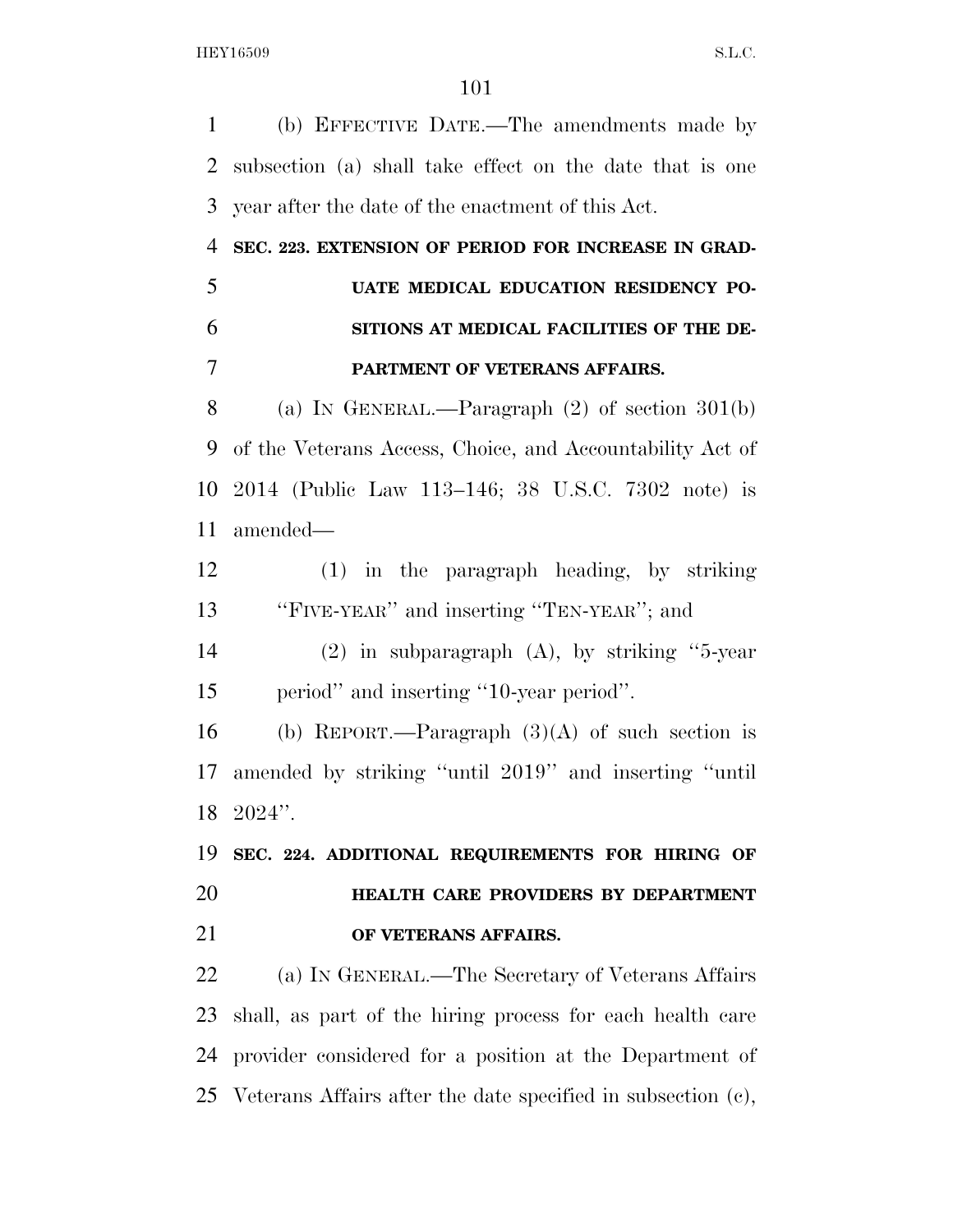require from the medical board of each State in which the health care provider holds or has held a medical license— (1) information on any violation of the require- ments of the medical license of the health care pro- vider; and (2) information on whether the health care pro- vider has entered into any settlement agreement for a disciplinary charge relating to the practice of med- icine by the health care provider. (b) REGULATIONS.—The Secretary shall prescribe regulations to carry out this section. (c) DATE SPECIFIED.— (1) IN GENERAL.—The date specified in this subsection is the date on which the Secretary pre- scribes regulations to carry out this section. (2) PUBLICATION.—The Secretary shall publish in the Federal Register the date specified in this subsection not later than 30 days before such date. **SEC. 225. PROVISION OF INFORMATION ON HEALTH CARE PROVIDERS OF DEPARTMENT OF VETERANS AFFAIRS TO STATE MEDICAL BOARDS.**  (a) IN GENERAL.—Notwithstanding section 552a of title 5, United States Code, the Secretary of Veterans Af- fairs shall, with respect to each health care provider of the Department of Veterans Affairs that violates a re-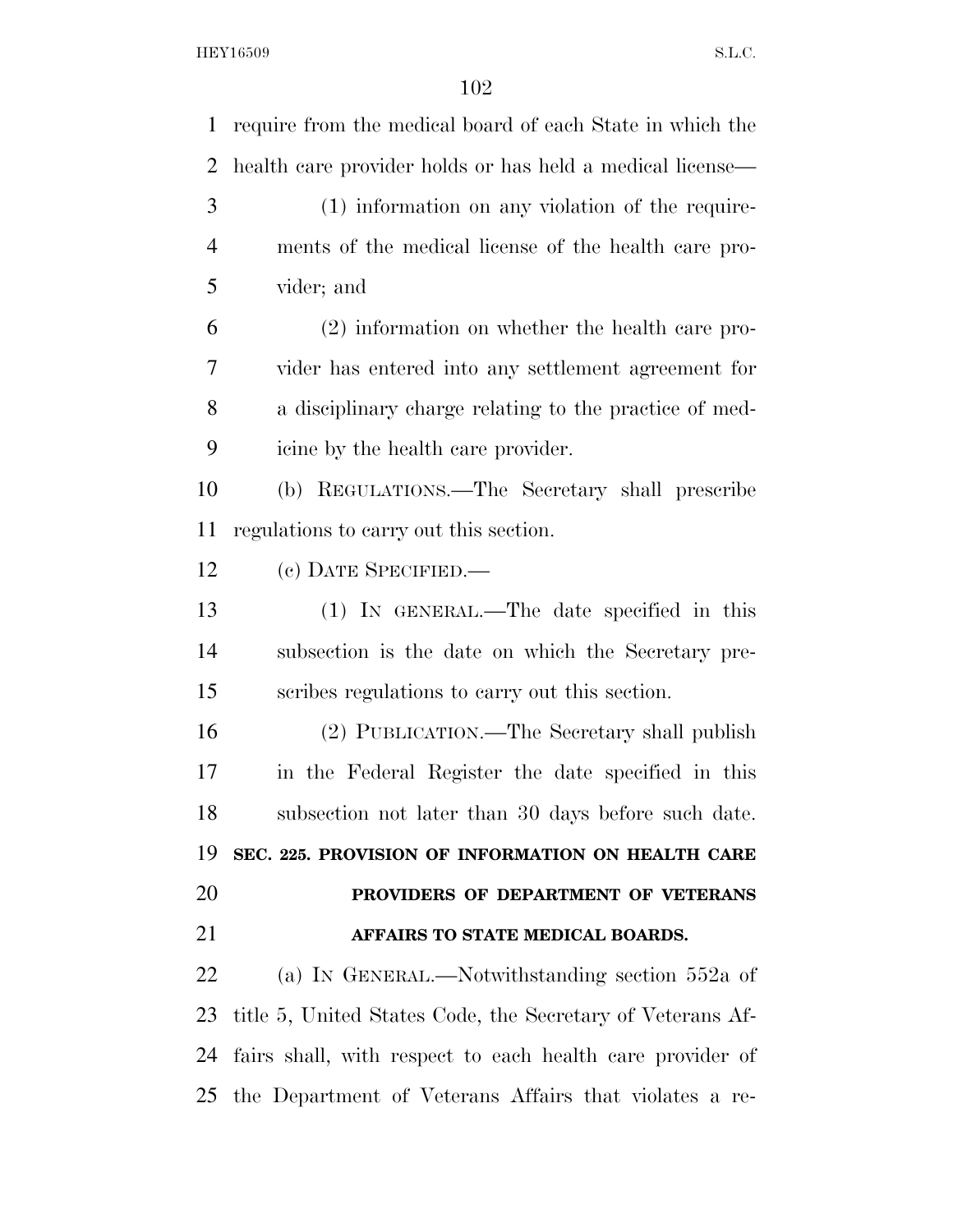quirement of the medical license of the health care pro- vider after the date of the enactment of this Act, provide to the medical board of each State in which the health care provider is licensed or practices all relevant informa- tion contained in the State Licensing Board Reporting File or any successor file of the Department with respect to such violation.

 (b) NO REQUEST REQUIRED.—The Secretary shall provide the information required in subsection (a) to a medical board described in such subsection notwith- standing that such board may not have formally requested such information from the Department.

## **SEC. 226. REPORT ON MEDICAL WORKFORCE OF THE DE-**

#### **PARTMENT OF VETERANS AFFAIRS.**

 (a) IN GENERAL.—Not later than 120 days after the date of the enactment of this Act, the Secretary of Vet- erans Affairs shall submit to the Committee on Veterans' Affairs of the Senate and the Committee on Veterans' Af- fairs of the House of Representatives a report on the med-ical workforce of the Department of Veterans Affairs.

 (b) ELEMENTS.—The report required by subsection (a) shall include the following:

 (1) With respect to licensed professional mental health counselors and marriage and family thera-pists of the Department—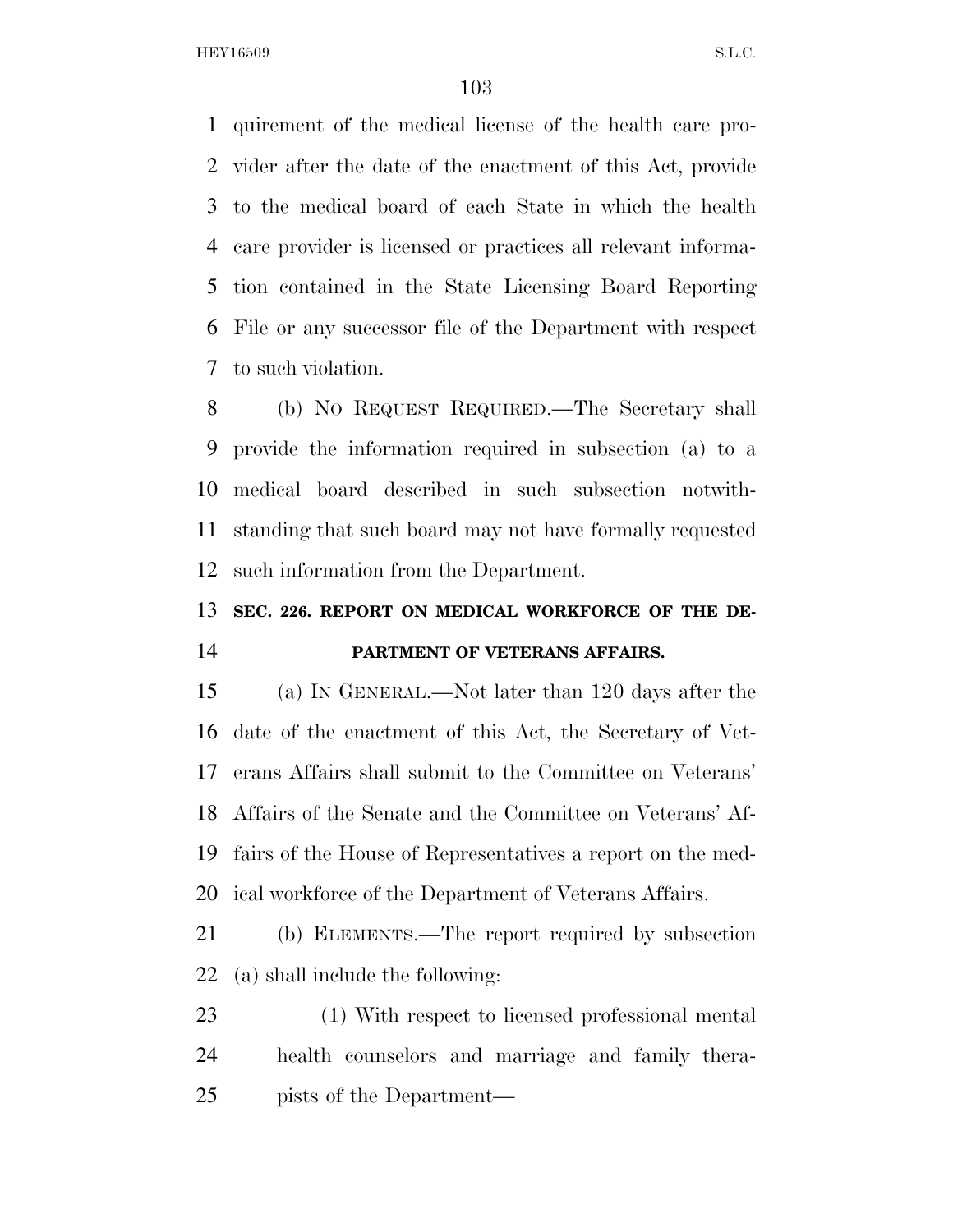(A) how many such counselors and thera- pists are currently enrolled in the mental health professionals trainee program of the Depart- ment; (B) how many such counselors and thera- pists are expected to enroll in the mental health professionals trainee program of the Depart- ment during the 180-day period beginning on the date of the submittal of the report; (C) a description of the eligibility criteria for such counselors and therapists as compared to other behavioral health professions in the Department; (D) a description of the objectives, goals, and timing of the Department with respect to increasing the representation of such counselors and therapists in the behavioral health work- force of the Department; and (E) a description of the actions taken by the Secretary, in consultation with the Director of the Office of Personnel Management, to cre- ate an occupational series for such counselors and therapists and a timeline for the creation

of such an occupational series.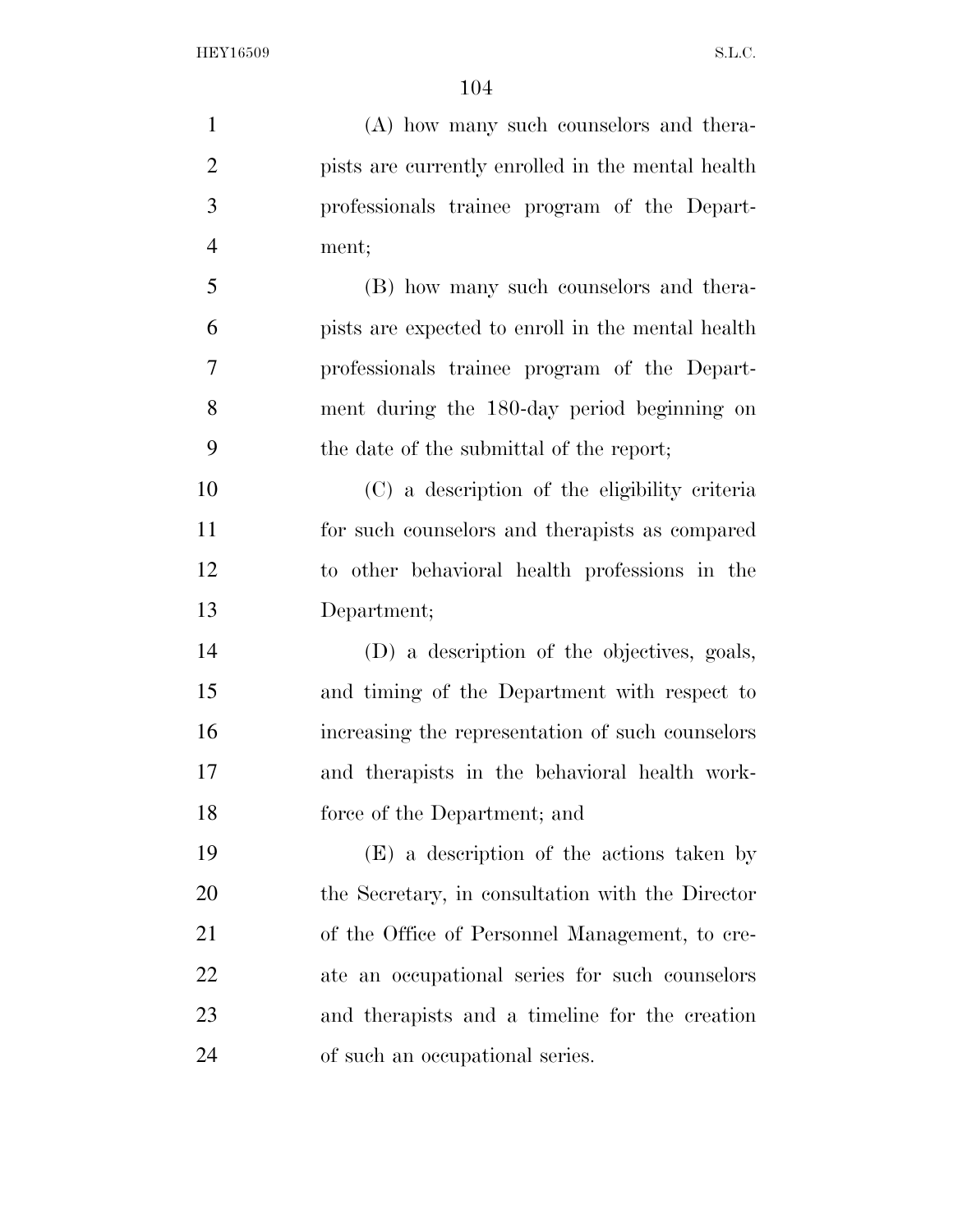(2) A breakdown of spending by the Depart- ment in connection with the education debt reduc- tion program of the Department under subchapter VII of chapter 76 of title 38, United States Code, including— (A) the amount spent by the Department in debt reduction payments during the three- year period preceding the submittal of the re- port disaggregated by the medical profession of 10 the individual receiving the payments; (B) a description of how the Department prioritizes such spending by medical profession, including an assessment of whether such pri- ority reflects the five occupations identified in the most recent determination by the Inspector General of the Department of Veterans Affairs as having the largest staffing shortages in the Veterans Health Administration; and (C) a description of the actions taken by the Secretary to increase the effectiveness of such spending for purposes of recruitment of health care providers to the Department, in- cluding efforts to more consistently include eli-gibility for the education debt reduction pro-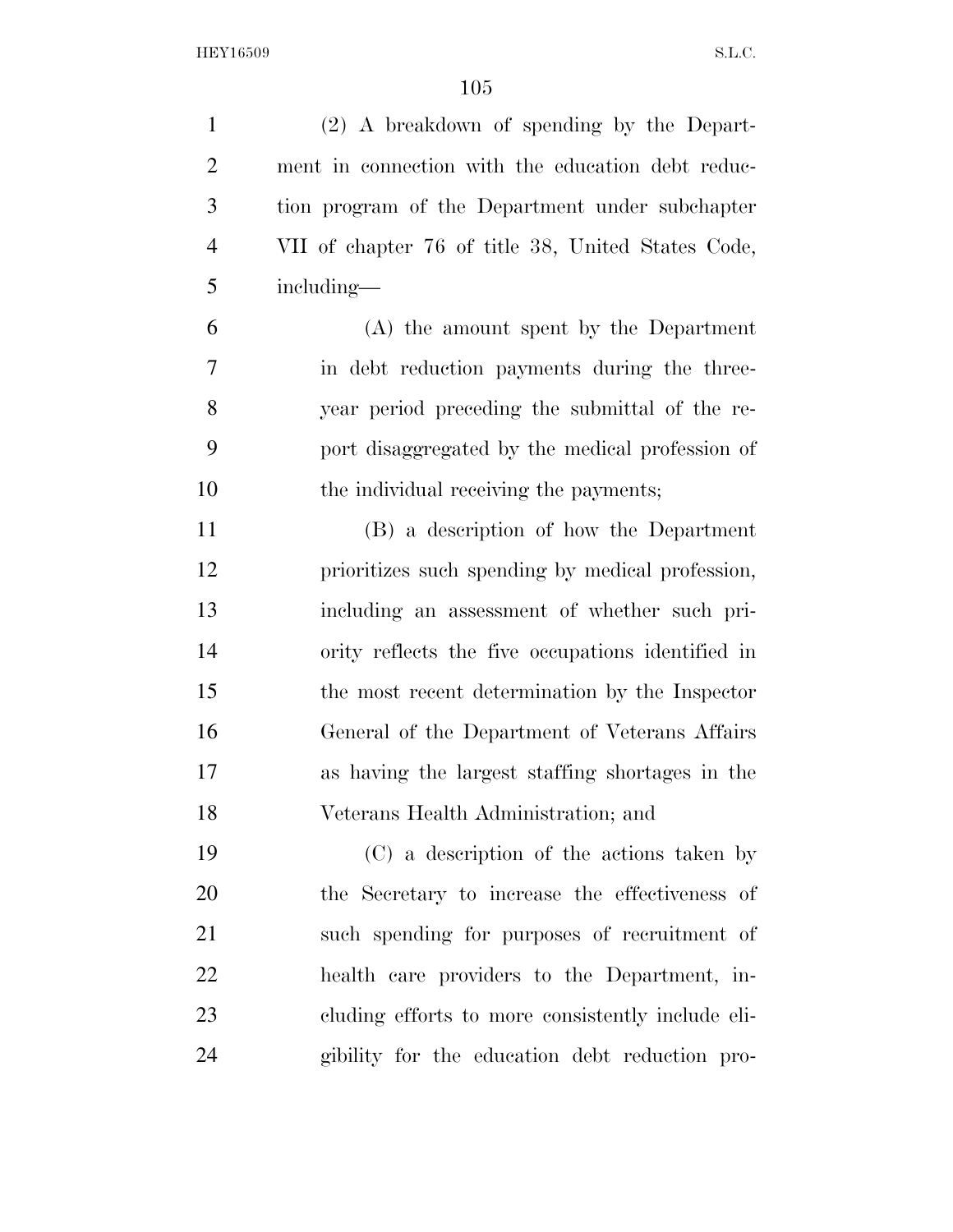| $\mathbf{1}$   | gram in vacancy announcements of positions for       |
|----------------|------------------------------------------------------|
| $\overline{2}$ | health care providers at the Department.             |
| 3              | (3) A description of any impediments to the de-      |
| $\overline{4}$ | livery by the Department of telemedicine services to |
| 5              | veterans and any actions taken by the Department     |
| 6              | to address such impediments, including with respect  |
| 7              | $to-$                                                |
| 8              | (A) restrictions under Federal or State              |
| 9              | law;                                                 |
| 10             | (B) licensing or credentialing issues for            |
| 11             | health care providers, including non-Depart-         |
| 12             | ment health care providers, practicing telemedi-     |
| 13             | cine with a veteran located in a different State;    |
| 14             | (C) the effect of limited broadband access           |
| 15             | or limited information technology capabilities on    |
| 16             | the delivery of health care;                         |
| 17             | (D) the distance a veteran is required to            |
| 18             | travel, if the veteran is required to travel, to ac- |
| 19             | cess a facility or clinic with telemedicine capa-    |
| 20             | bilities;                                            |
| 21             | (E) the effect on the provision of telemedi-         |
| 22             | cine services to veterans of policies of and lim-    |
| 23             | ited liability protection for certain entities; and  |
| 24             | (F) issues relating to reimbursement and             |
| 25             | travel limitations for veterans that affect the      |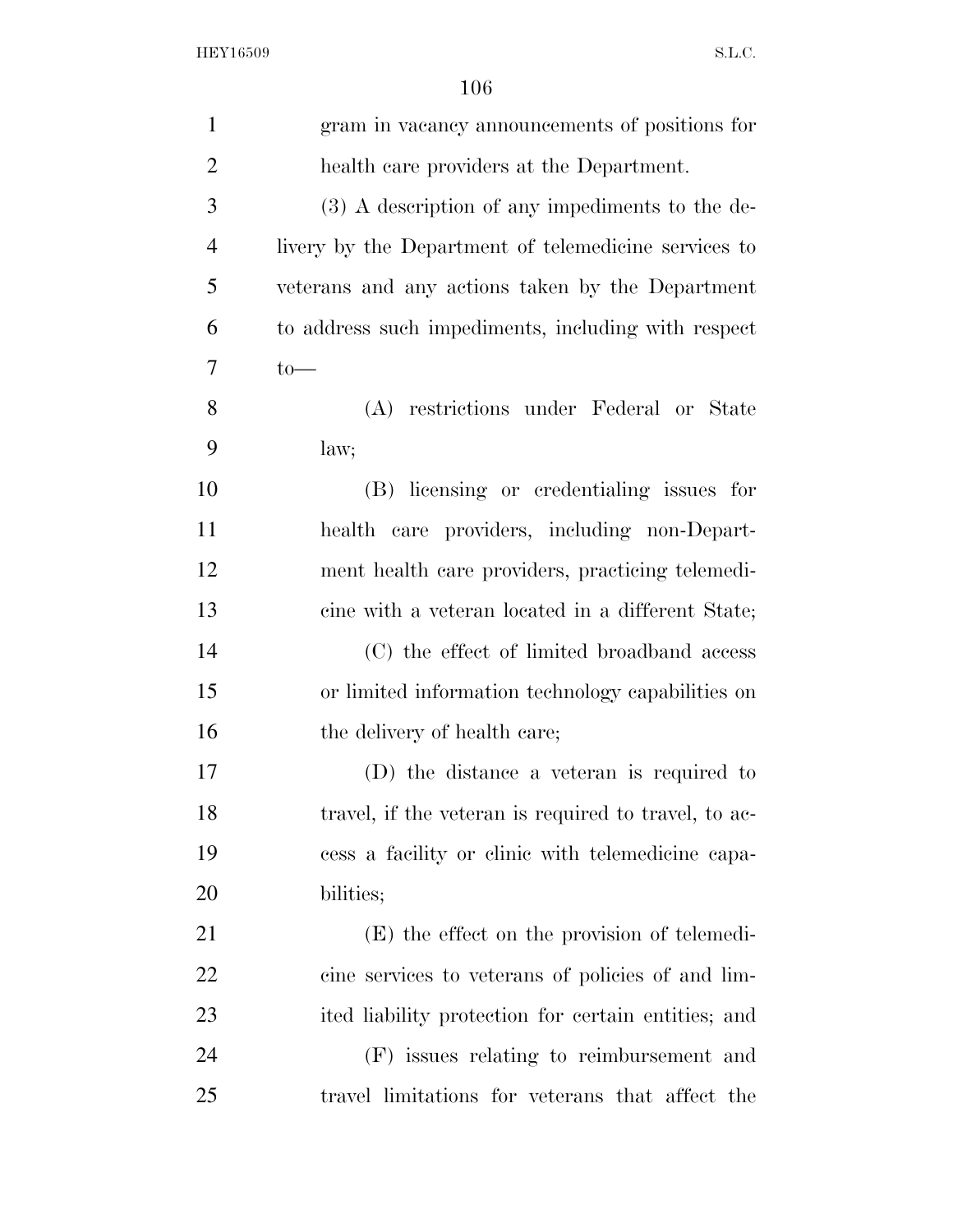participation of non-Department health care providers in the telemedicine program.

 (4) An update on the efforts of the Secretary to offer training opportunities in telemedicine to medical residents in medical facilities of the Depart- ment that use telemedicine, consistent with medical residency program requirements established by the Accreditation Council for Graduate Medical Edu- cation, as required in section 108(b) of the Honoring America's Veterans and Caring for Camp Lejeune Families Act of 2012 (Public Law 112–154; 38 U.S.C. 7406 note).

 (5) An assessment of the development and im- plementation by the Secretary of succession planning policies to address the prevalence of vacancies in po- sitions in the Veterans Health Administration of more than 180 days, including the development of an enterprise position management system to more effectively identify, track, and resolve such vacan-cies.

 (6) A description of the actions taken by the Secretary, in consultation with the Director of the Office of Personnel Management, to address any im- pediments to the timely appointment and determina-tion of qualifications for Directors of Veterans Inte-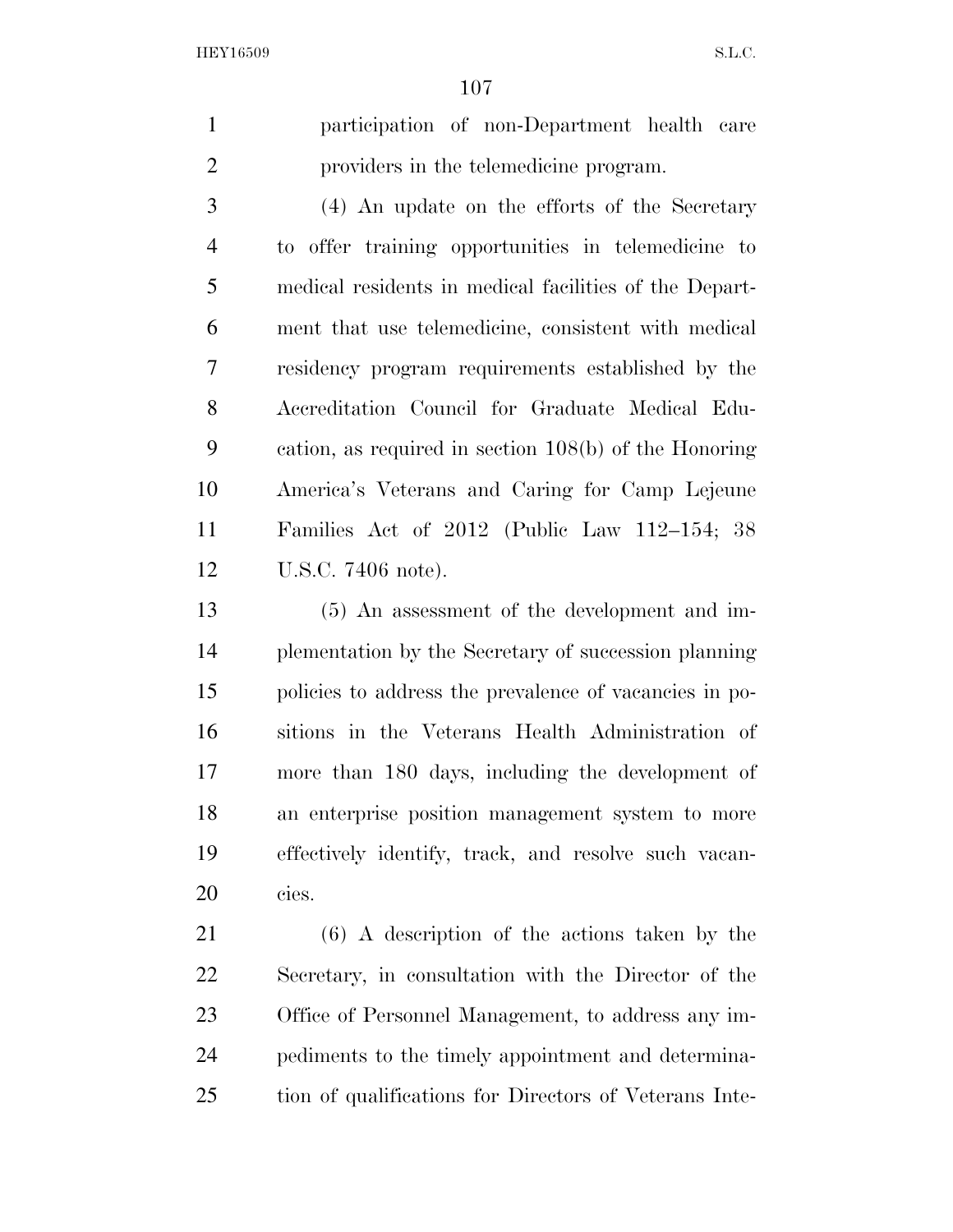grated Service Networks and Medical Center Direc- tors of the Department. **SEC. 227. REPORT ON COMPLIANCE BY DEPARTMENT OF VETERANS AFFAIRS WITH REVIEWS OF HEALTH CARE PROVIDERS LEAVING THE DE- PARTMENT OR TRANSFERRING TO OTHER FACILITIES.**  Not later than 180 days after the date of the enact- ment of this Act, the Secretary of Veterans Affairs shall submit to the Committee on Veterans' Affairs of the Sen- ate and the Committee on Veterans' Affairs of the House of Representatives a report on the compliance by the De- partment of Veterans Affairs with the policy of the De- partment— (1) to conduct a review of each health care pro- vider of the Department who transfers to another medical facility of the Department or leaves the De- partment to determine whether there are any con- cerns, complaints, or allegations of violations relat- ing to the medical practice of the health care pro- vider; and (2) to take appropriate action with respect to any such concern, complaint, or allegation.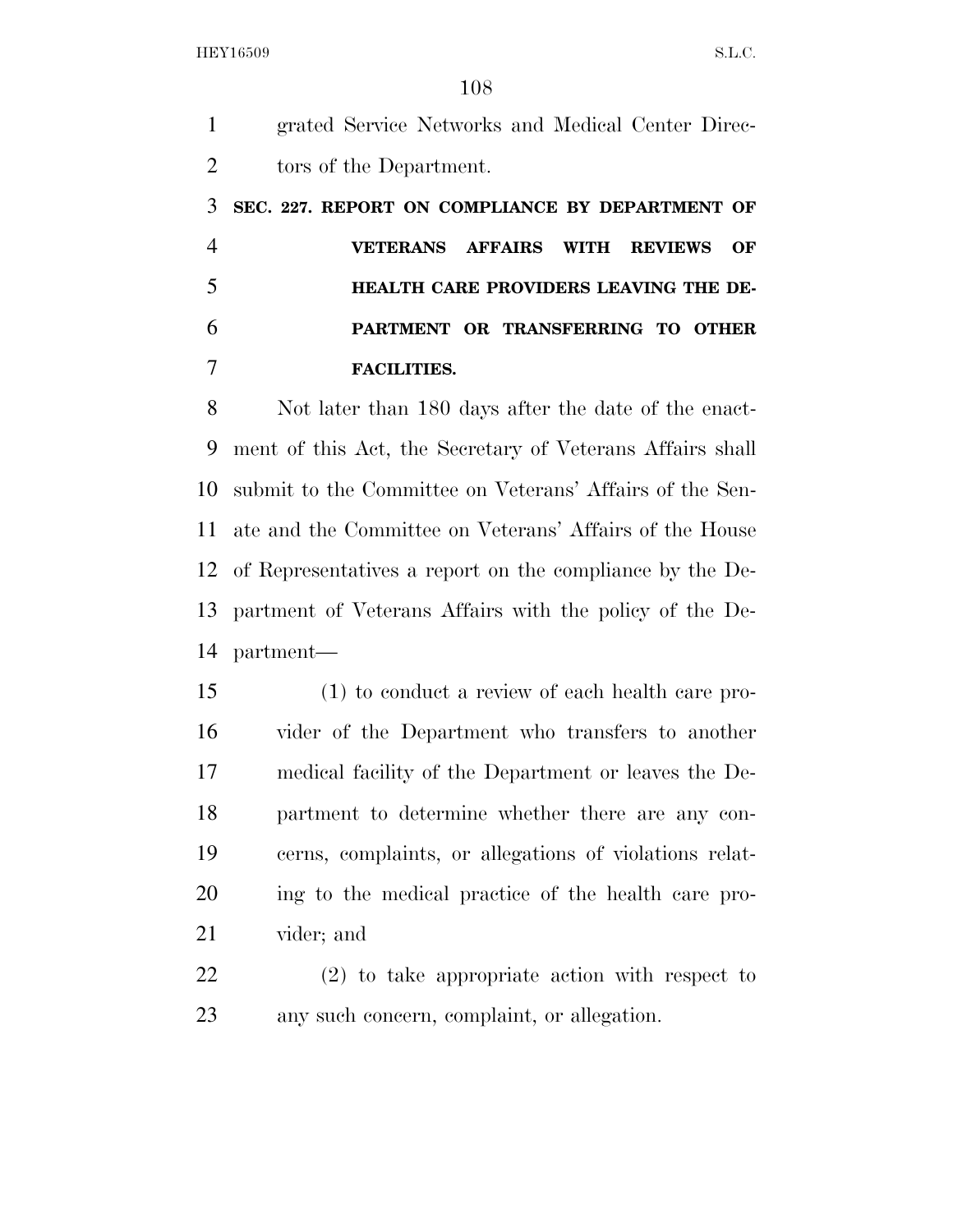| $\mathbf{1}$   | <b>Subtitle D-Family Caregivers</b>                |
|----------------|----------------------------------------------------|
| $\overline{2}$ | SEC. 231. EXPANSION OF FAMILY CAREGIVER PROGRAM OF |
| 3              | DEPARTMENT OF VETERANS AFFAIRS.                    |
| $\overline{4}$ | (a) FAMILY CAREGIVER PROGRAM.—                     |
| 5              | (1) EXPANSION OF ELIGIBILITY.—                     |
| 6              | (A) IN GENERAL.—Subsection $(a)(2)(B)$ of          |
| 7              | section 1720G of title 38, United States Code,     |
| 8              | is amended to read as follows:                     |
| 9              | "(B) for assistance provided under this sub-       |
| 10             | section-                                           |
| 11             | "(i) before the date on which the Secretary        |
| 12             | submits to Congress a certification that the De-   |
| 13             | partment has fully implemented the information     |
| 14             | technology system required by section $232(a)$ of  |
| 15             | the Jason Simcakoski Memorial Act, has a seri-     |
| 16             | ous injury (including traumatic brain injury,      |
| 17             | psychological trauma, or other mental disorder)    |
| 18             | incurred or aggravated in the line of duty in the  |
| 19             | active military, naval, or air service on or after |
| 20             | September 11, 2001;                                |
| 21             | "(ii) during the two-year period beginning         |
| 22             | on the date specified in clause (i), has a serious |
| 23             | injury (including traumatic brain injury, psy-     |
| 24             | chological trauma, or other mental disorder) in-   |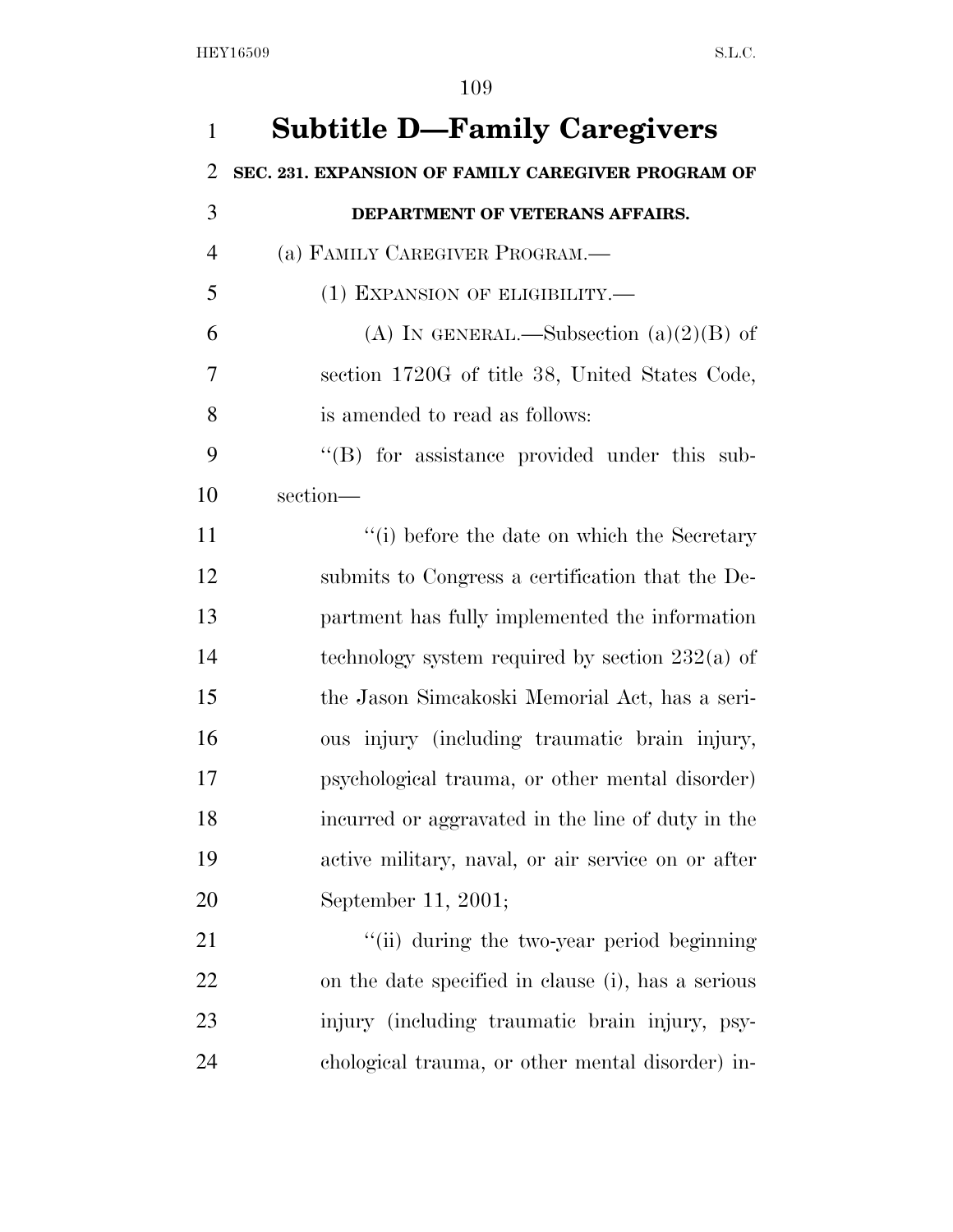| $\mathbf{1}$   | curred or aggravated in the line of duty in the     |
|----------------|-----------------------------------------------------|
| $\overline{2}$ | active military, naval, or air service—             |
| 3              | "(I) on or before May 7, 1975; or                   |
| $\overline{4}$ | "(II) on or after September 11, 2001;               |
| 5              | <b>or</b>                                           |
| 6              | "(iii) after the date that is two years after       |
| 7              | the date specified in clause (i), has a serious in- |
| 8              | jury (including traumatic brain injury, psycho-     |
| 9              | logical trauma, or other mental disorder) in-       |
| 10             | curred or aggravated in the line of duty in the     |
| 11             | active military, naval, or air service; and".       |
| 12             | (B)<br>PUBLICATION IN FEDERAL<br>REG-               |
| 13             | ISTER.—Not later than 30 days after the date        |
| 14             | on which the Secretary of Veterans Affairs sub-     |
| 15             | mits to Congress the certification described in     |
| 16             | subsection $(a)(2)(B)(i)$ of section 1720G of       |
| 17             | such title, as amended by subparagraph $(A)$ of     |
| 18             | this paragraph, the Secretary shall publish the     |
| 19             | date specified in such subsection in the Federal    |
| 20             | Register.                                           |
| 21             | (2) EXPANSION OF NEEDED SERVICES IN ELI-            |
| 22             | GIBILITY CRITERIA.—Subsection $(a)(2)(C)$ of such   |
| 23             | section is amended—                                 |
| 24             | $(A)$ in clause (ii), by striking "; or" and in-    |
| 25             | serting a semicolon;                                |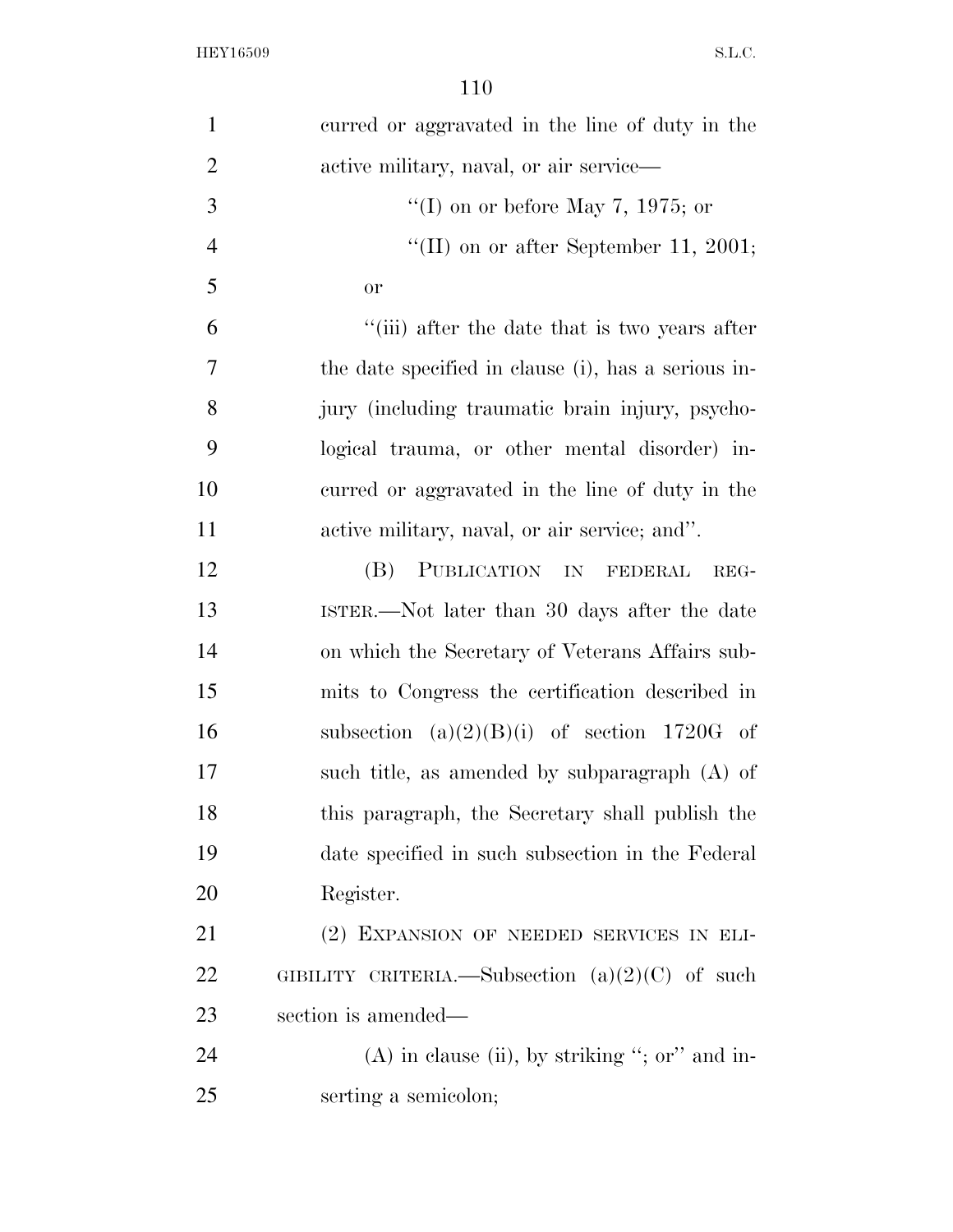| $\mathbf{1}$   | (B) by redesignating clause (iii) as clause         |
|----------------|-----------------------------------------------------|
| $\overline{2}$ | $(iv)$ ; and                                        |
| 3              | (C) by inserting after clause (ii) the fol-         |
| $\overline{4}$ | lowing new clause (iii):                            |
| 5              | "(iii) a need for regular or extensive in-          |
| 6              | struction or supervision without which the abil-    |
| 7              | ity of the veteran to function in daily life would  |
| 8              | be seriously impaired; or".                         |
| 9              | (3) EXPANSION OF SERVICES PROVIDED.—Sub-            |
| 10             | section $(a)(3)(A)(ii)$ of such section is amended— |
| 11             | $(A)$ in subclause $(IV)$ , by striking "; and"     |
| 12             | and inserting a semicolon;                          |
| 13             | $(B)$ in subclause $(V)$ , by striking the period   |
| 14             | at the end and inserting "; and"; and               |
| 15             | (C) by adding at the end the following new          |
| 16             | subclause:                                          |
| 17             | $\lq\lq$ (VI) through the use of contracts with, or |
| 18             | the provision of grants to, public or private en-   |
| 19             | tities-                                             |
| 20             | "(aa) financial planning services relat-            |
| 21             | ing to the needs of injured veterans and            |
| 22             | their caregivers; and                               |
| 23             | "(bb) legal services, including legal               |
| 24             | advice and consultation, relating to the            |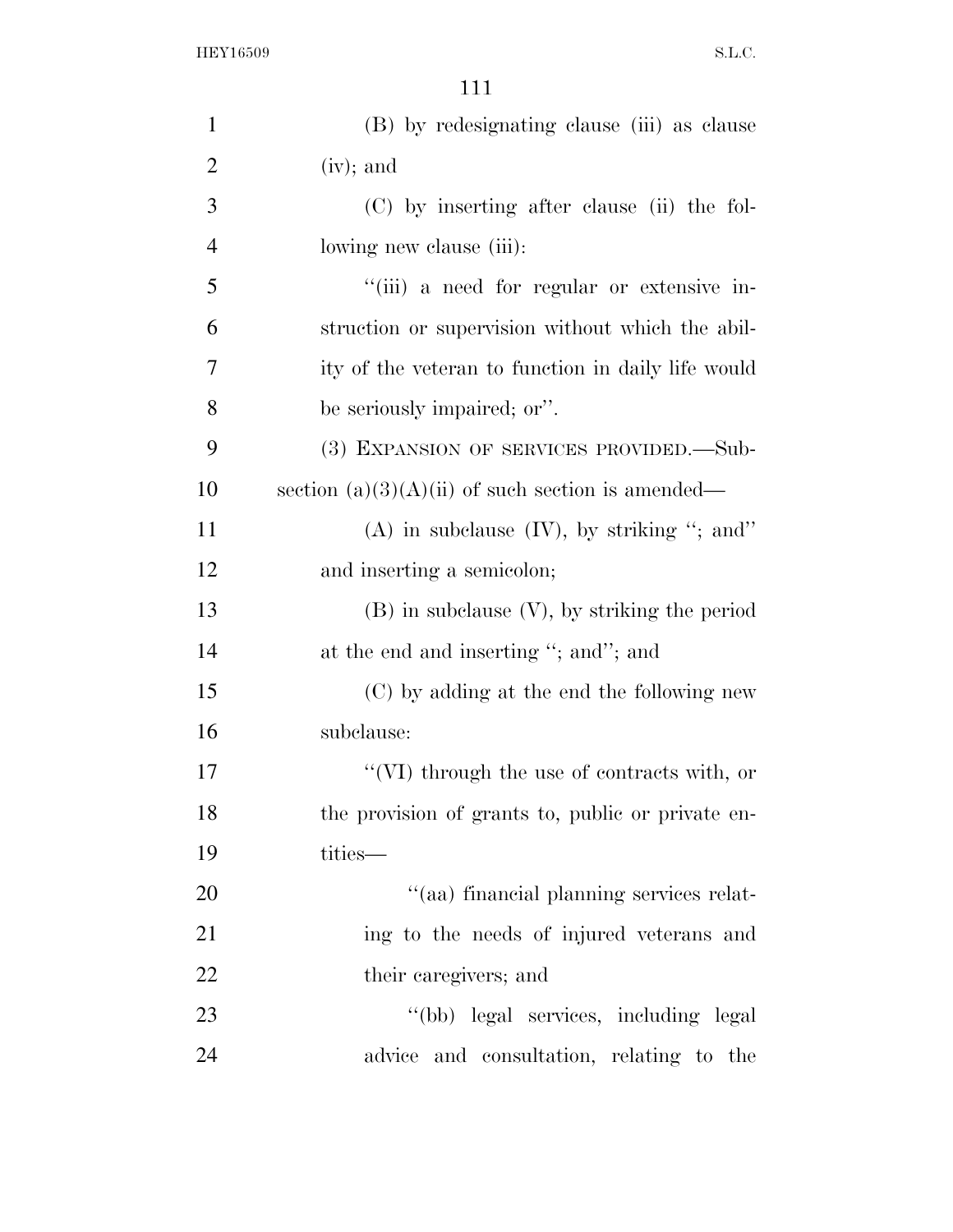| $\mathbf{1}$   | needs of injured veterans and their care-                       |
|----------------|-----------------------------------------------------------------|
| $\overline{2}$ | givers.".                                                       |
| 3              | (4)<br>MODIFICATION OF STIPEND<br>CALCULA-                      |
| $\overline{4}$ | TION.—Subsection $(a)(3)(C)$ of such section is                 |
| 5              | amended—                                                        |
| 6              | (A) by redesignating clause (iii) as clause                     |
| 7              | $(iv)$ ; and                                                    |
| 8              | (B) by inserting after clause (ii) the fol-                     |
| 9              | lowing new clause (iii):                                        |
| 10             | "(iii) In determining the amount and degree of per-             |
| 11             | sonal care services provided under clause (i) with respect      |
| 12             | to an eligible veteran whose need for personal care services    |
| 13             | is based in whole or in part on a need for supervision or       |
| 14             | protection under paragraph $(2)(C)(ii)$ or regular or exten-    |
| 15             | sive instruction or supervision under paragraph $(2)(C)(iii)$ , |
|                | 16 the Secretary shall take into account the following:         |
| 17             | "(I) The assessment by the family caregiver of                  |
| 18             | the needs and limitations of the veteran.                       |
| 19             | "(II) The extent to which the veteran can func-                 |
| 20             | tion safely and independently in the absence of such            |
| 21             | supervision, protection, or instruction.                        |
| 22             | "(III) The amount of time required for the                      |
| 23             | family caregiver to provide such supervision, protec-           |
| 24             | tion, or instruction to the veteran.".                          |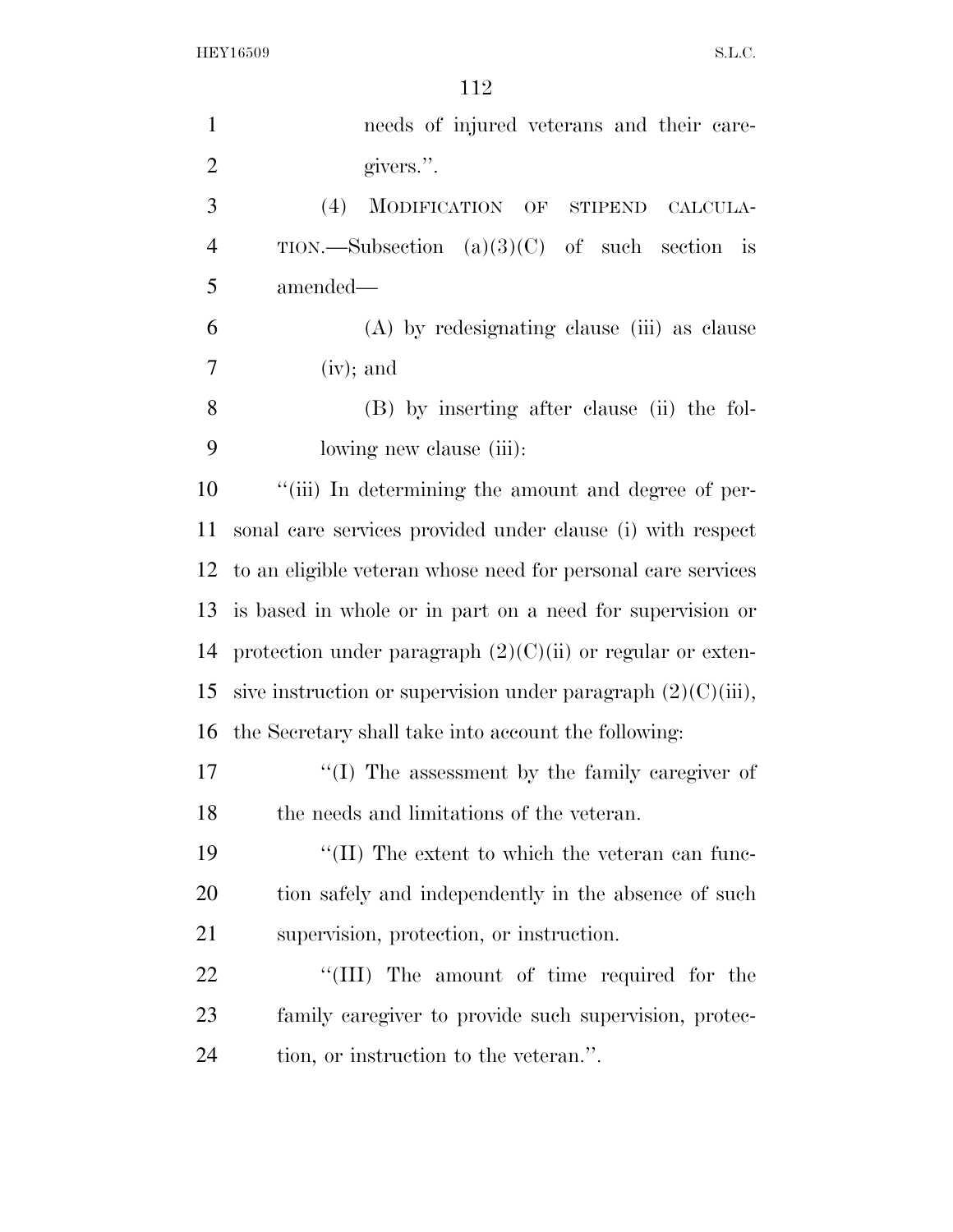(5) PERIODIC EVALUATION OF NEED FOR CER- TAIN SERVICES.—Subsection (a)(3) of such section is amended by adding at the end the following new subparagraph:

 ''(D) In providing instruction, preparation, and train-6 ing under subparagraph  $(A)(i)(I)$  and technical support 7 under subparagraph  $(A)(i)(II)$  to each family caregiver who is approved as a provider of personal care services for an eligible veteran under paragraph (6), the Secretary shall periodically evaluate the needs of the eligible veteran and the skills of the family caregiver of such veteran to determine if additional instruction, preparation, training, or technical support under those subparagraphs is nec-essary.''.

 (6) USE OF PRIMARY CARE TEAMS.—Subsection (a)(5) of such section is amended, in the matter pre- ceding subparagraph (A), by inserting ''(in collabo- ration with the primary care team for the eligible veteran to the maximum extent practicable)'' after 20 "evaluate".

 (7) ASSISTANCE FOR FAMILY CAREGIVERS.— Subsection (a) of such section is amended by adding at the end the following new paragraph:

 "(11)(A) In providing assistance under this sub-section to family caregivers of eligible veterans, the Sec-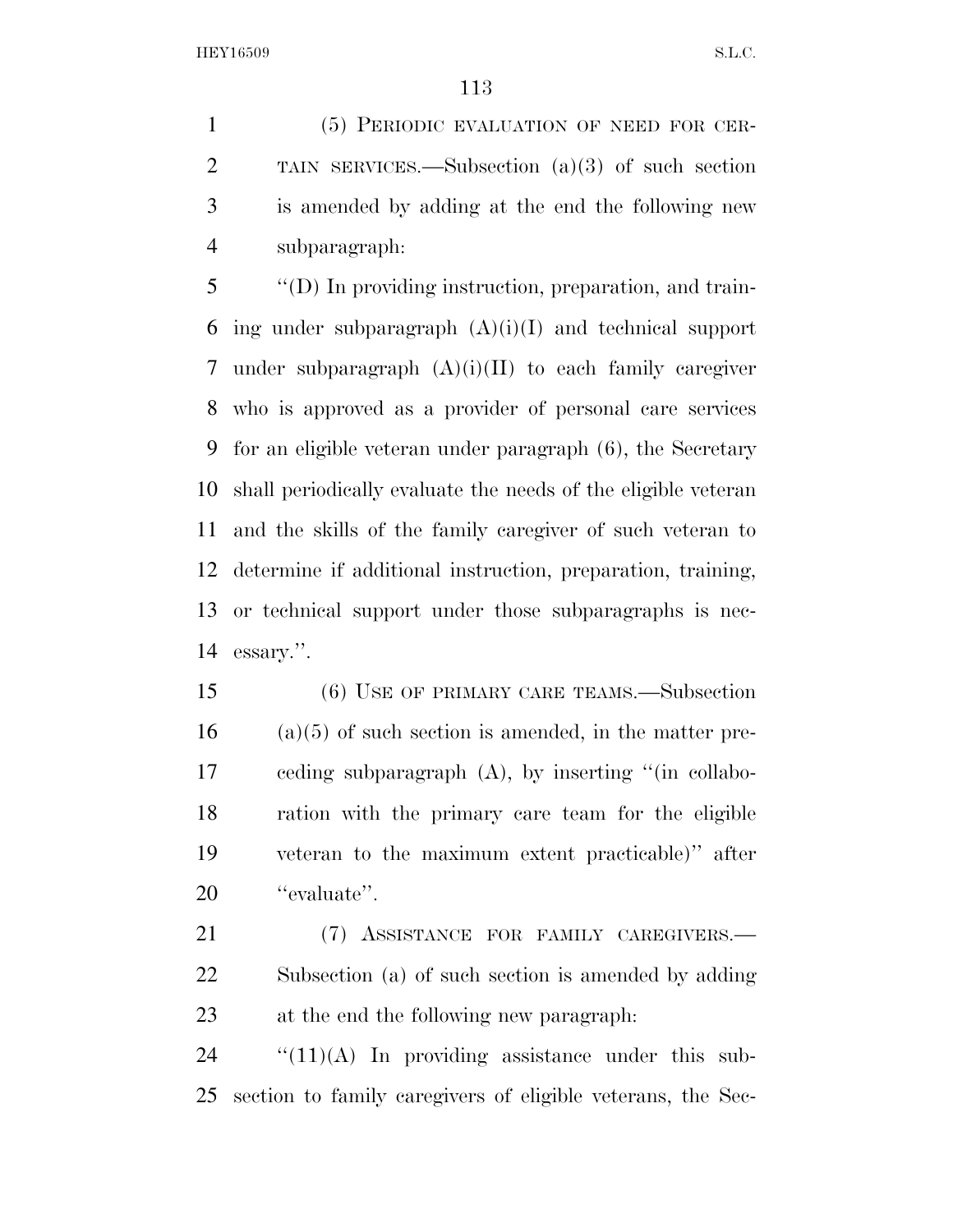retary may enter into contracts, provider agreements, and memoranda of understanding with Federal agencies, States, and private, nonprofit, and other entities to pro-vide such assistance to such family caregivers.

 ''(B) The Secretary may provide assistance under this paragraph only if such assistance is reasonably acces- sible to the family caregiver and is substantially equivalent or better in quality to similar services provided by the De-partment.

 ''(C) The Secretary may provide fair compensation to Federal agencies, States, and other entities that provide assistance under this paragraph.''.

 (b) MODIFICATION OF DEFINITION OF PERSONAL CARE SERVICES.—Subsection (d)(4) of such section is amended—

 (1) in subparagraph (A), by striking ''inde-pendent'';

 (2) by redesignating subparagraph (B) as sub-paragraph (D); and

 (3) by inserting after subparagraph (A) the fol-lowing new subparagraphs:

22 "'(B) Supervision or protection based on symptoms or residuals of neurological or other impairment or injury.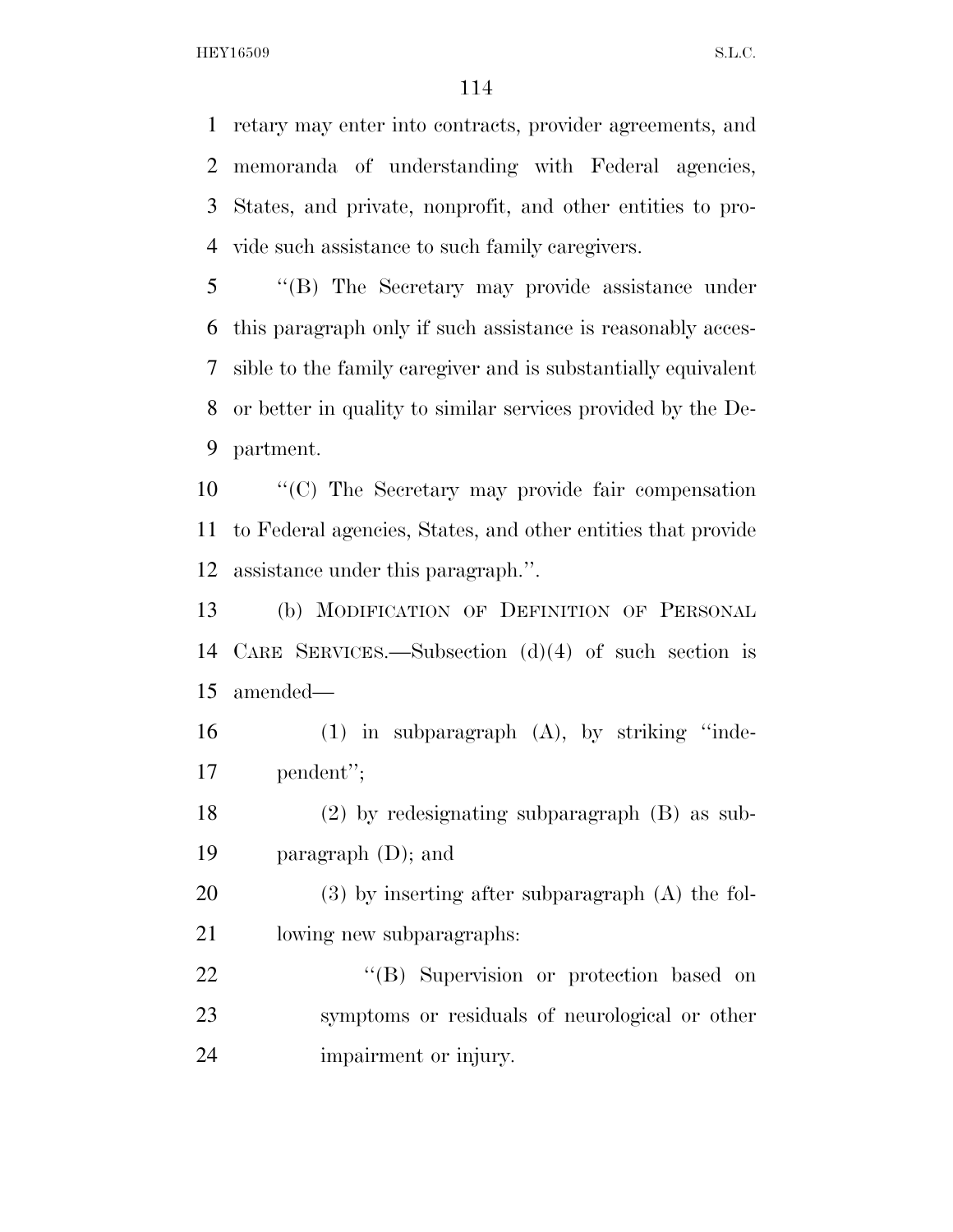$\langle ^{\prime}(C)$  Regular or extensive instruction or supervision without which the ability of the vet- eran to function in daily life would be seriously impaired.''. **SEC. 232. IMPLEMENTATION OF INFORMATION TECH- NOLOGY SYSTEM OF DEPARTMENT OF VET- ERANS AFFAIRS TO ASSESS AND IMPROVE THE FAMILY CAREGIVER PROGRAM.**  (a) IMPLEMENTATION OF NEW SYSTEM.— 10 (1) IN GENERAL.—Not later than December 31, 2016, the Secretary of Veterans Affairs shall imple- ment an information technology system that fully supports the Program and allows for data assess- ment and comprehensive monitoring of the Program. (2) ELEMENTS OF SYSTEM.—The information technology system required to be implemented under paragraph (1) shall include the following: (A) The ability to easily retrieve data that will allow all aspects of the Program (at the medical center and aggregate levels) and the workload trends for the Program to be assessed and comprehensively monitored. (B) The ability to manage data with re-spect to a number of caregivers that is more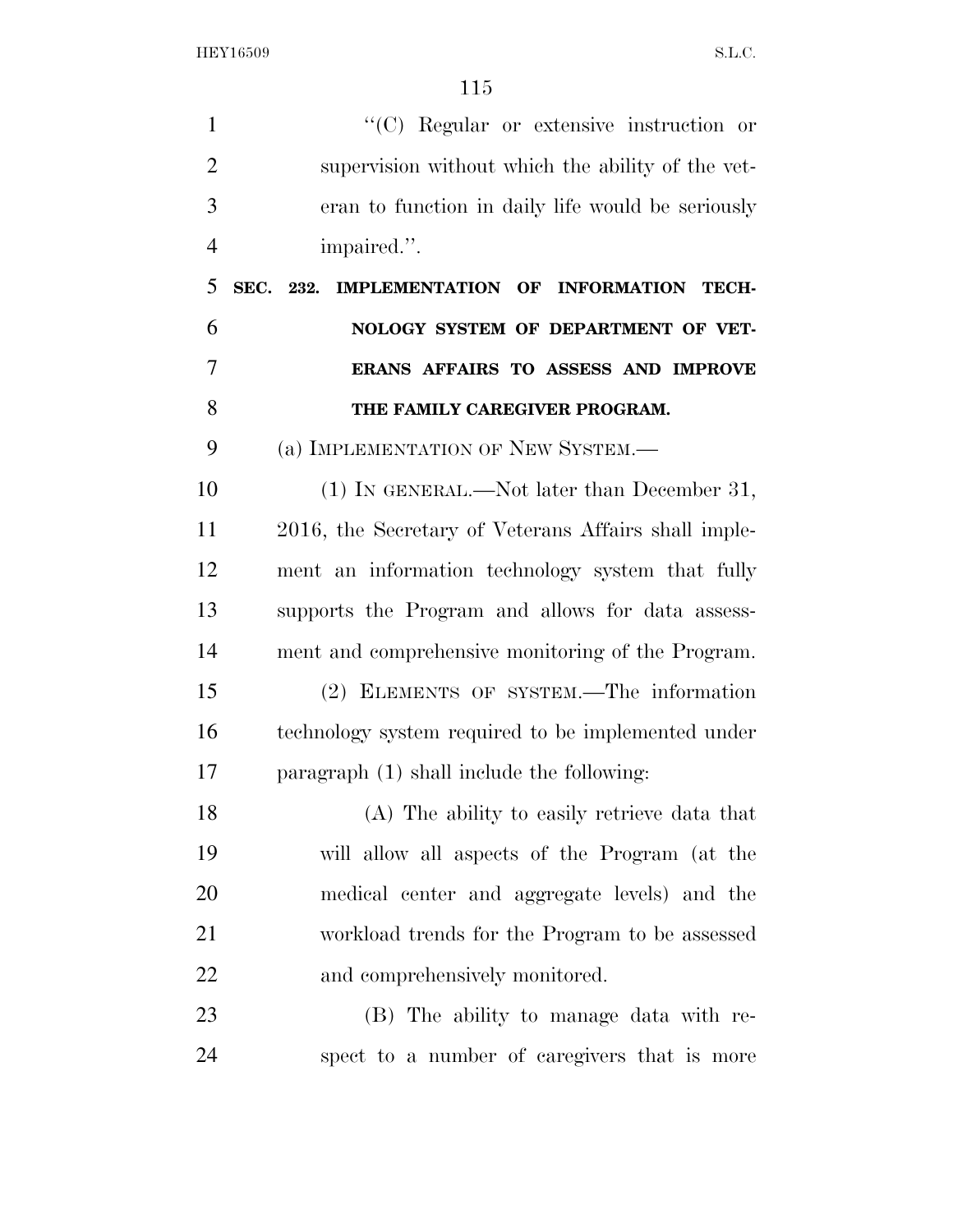| $\mathbf{1}$   | than the number of caregivers that the Sec-                |
|----------------|------------------------------------------------------------|
| $\overline{2}$ | retary expects to apply for the Program.                   |
| 3              | (C) The ability to integrate the system                    |
| $\overline{4}$ | with other relevant information technology sys-            |
| 5              | tems of the Veterans Health Administration.                |
| 6              | (b) ASSESSMENT OF PROGRAM.—Not later than 180              |
| 7              | days after implementing the system described in sub-       |
| 8              | section (a), the Secretary shall, through the Under Sec-   |
| 9              | retary for Health, use data from the system and other rel- |
| 10             | evant data to conduct an assessment of how key aspects     |
| 11             | of the Program are structured and carried out.             |
| 12             | (c) ONGOING MONITORING OF AND MODIFICATIONS                |
| 13             | TO PROGRAM.                                                |
| 14             | (1) MONITORING.—The Secretary shall use the                |
| 15             | system implemented under subsection (a) to monitor         |
| 16             | and assess the workload of the Program, including          |
| 17             | monitoring and assessment of data on—                      |
| 18             | (A) the status of applications, appeals, and               |
| 19             | home visits in connection with the Program;                |
| 20             | and                                                        |
| 21             | (B) the use by caregivers participating in                 |
| 22             | the Program of other support services under                |
| 23             | the Program such as respite care.                          |
| 24             | (2) MODIFICATIONS.—Based on the monitoring                 |
| 25             | and assessment conducted under paragraph (1), the          |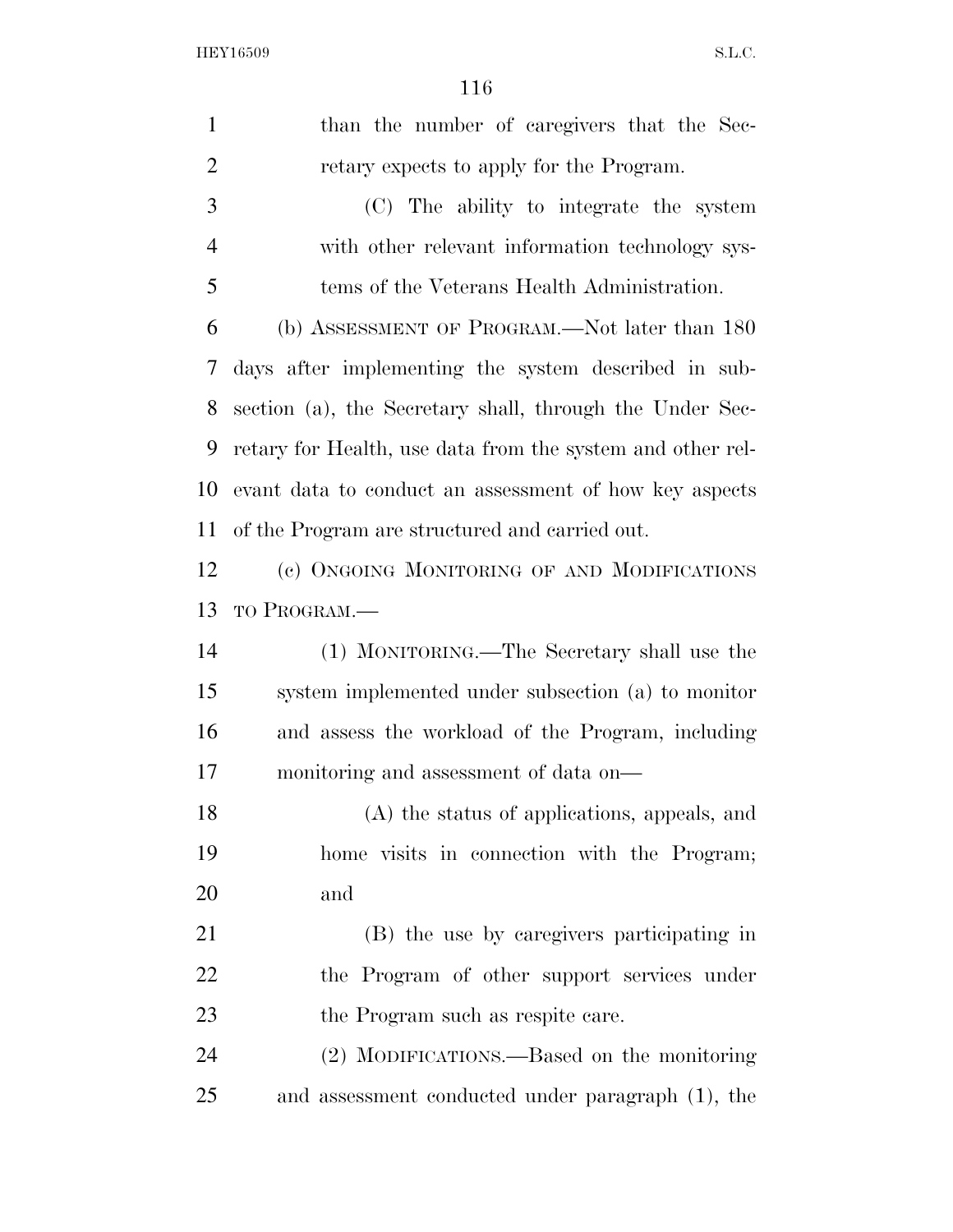Secretary shall identify and implement such modi- fications to the Program as the Secretary considers necessary to ensure the Program is functioning as intended and providing veterans and caregivers par- ticipating in the Program with services in a timely manner.

(d) REPORTS.—

(1) INITIAL REPORT.—

 (A) IN GENERAL.—Not later than 90 days after the date of the enactment of this Act, the Secretary shall submit to the Committee on Veterans' Affairs of the Senate, the Committee on Veterans' Affairs of the House of Represent- atives, and the Comptroller General of the United States a report that includes—

16 (i) the status of the planning, develop- ment, and deployment of the system re- quired to be implemented under subsection (a), including any changes in the timeline for the implementation of the system; and 21 (ii) an assessment of the needs of family caregivers of veterans described in subparagraph (B), the resources needed for the inclusion of such family caregivers

in the Program, and such changes to the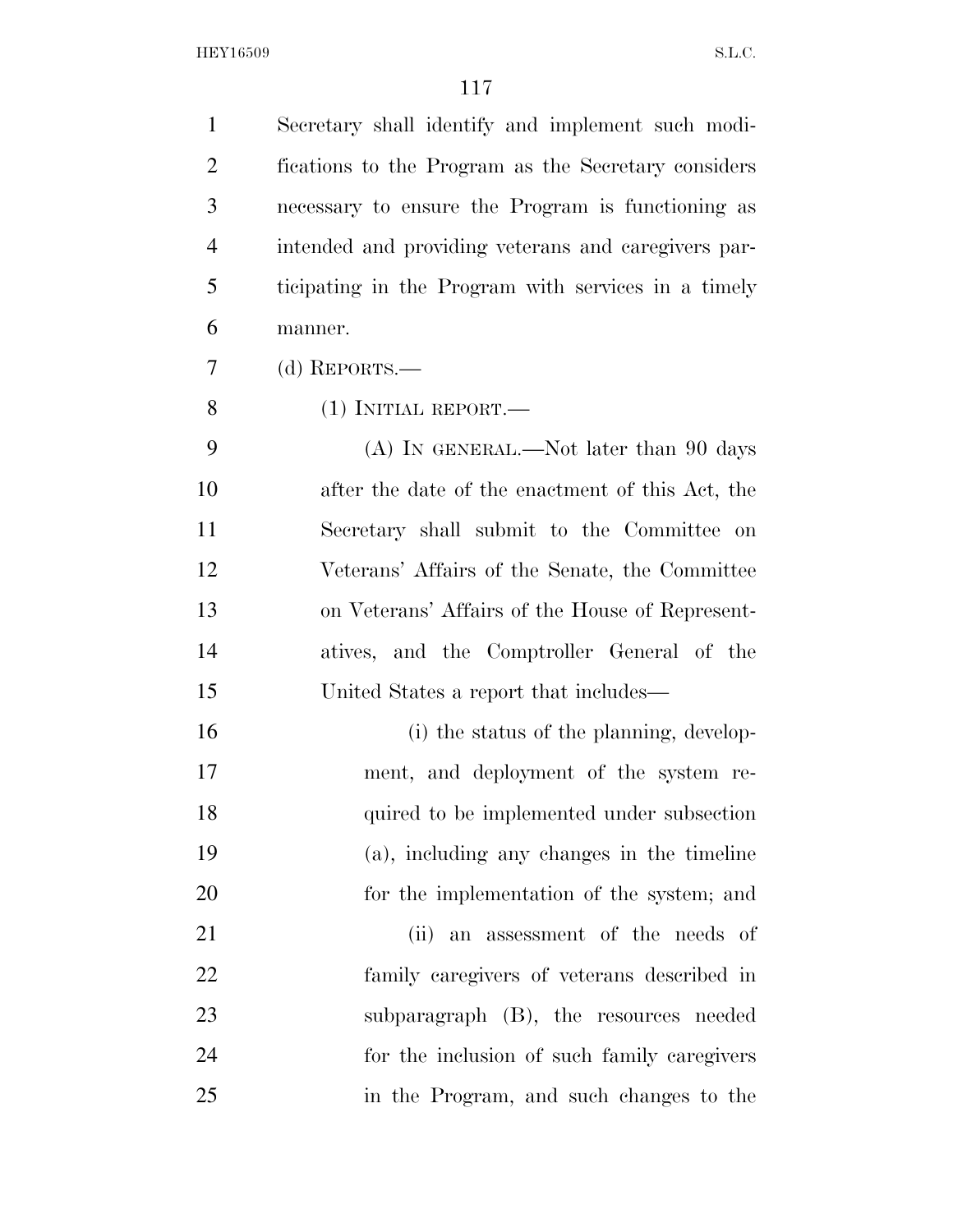Program as the Secretary considers nec- essary to ensure the successful expansion of the Program to include such family caregivers. (B) VETERANS DESCRIBED.—Veterans de- scribed in this subparagraph are veterans who are eligible for the Program under clause (ii) or 8 (iii) of section  $1720G(a)(2)(B)$  of title 38, United States Code, as amended by section 10 231(a)(1) of this Act, solely due to a serious in- jury (including traumatic brain injury, psycho- logical trauma, or other mental disorder) in- curred or aggravated in the line of duty in the active military, naval, or air service before Sep-

tember 11, 2001.

 (2) NOTIFICATION BY COMPTROLLER GEN- ERAL.—The Comptroller General shall review the re- port submitted under paragraph (1) and notify the Committee on Veterans' Affairs of the Senate and the Committee on Veterans' Affairs of the House of Representatives with respect to the progress of the Secretary in—

 (A) fully implementing the system required under subsection (a); and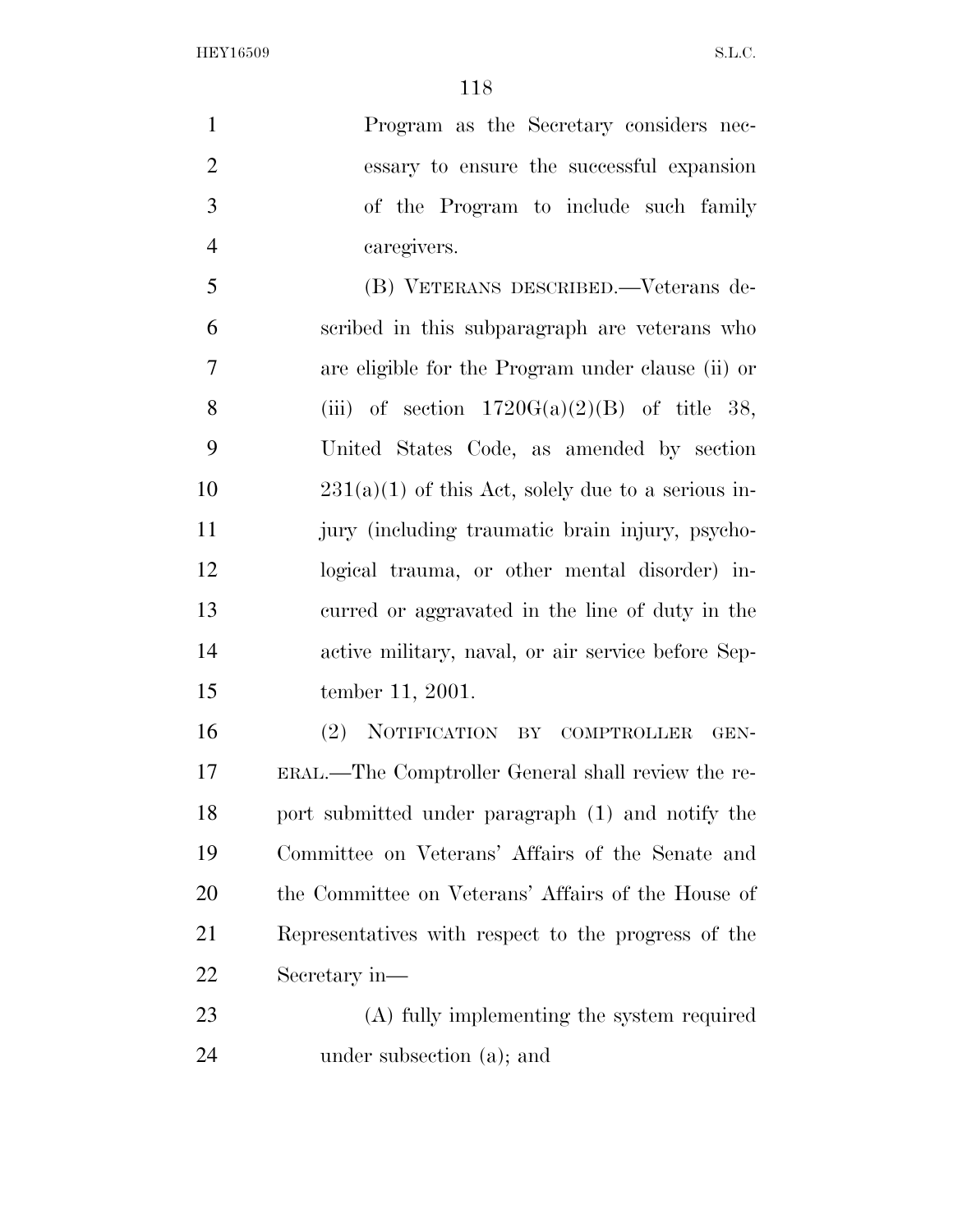| $\mathbf{1}$   | (B) implementing a process for using such       |
|----------------|-------------------------------------------------|
| $\overline{2}$ | system to monitor and assess the Program        |
| 3              | under subsection $(c)(1)$ and modify the Pro-   |
| $\overline{4}$ | gram as considered necessary under subsection   |
| 5              | (c)(2).                                         |
| 6              | $(3)$ FINAL REPORT.—                            |
| 7              | (A) IN GENERAL.—Not later than Decem-           |
| 8              | ber 31, 2017, the Secretary shall submit to the |
| 9              | Committee on Veterans' Affairs of the Senate,   |
| 10             | the Committee on Veterans' Affairs of the       |
| 11             | House of Representatives, and the Comptroller   |
| 12             | General a report on the implementation of sub-  |
| 13             | sections (a) through $(e)$ .                    |
| 14             | (B) ELEMENTS.—The report required by            |
| 15             | subparagraph (A) shall include the following:   |
| 16             | (i) A certification by the Secretary            |
| 17             | with respect to whether the information         |
| 18             | technology system described in subsection       |
| 19             | (a) has been implemented.                       |
| 20             | (ii) A description of how the Secretary         |
| 21             | has implemented such system.                    |
| 22             | (iii) A description of the modifications        |
| 23             | to the Program, if any, that were identified    |
| 24             | and implemented under subsection $(c)(2)$ .     |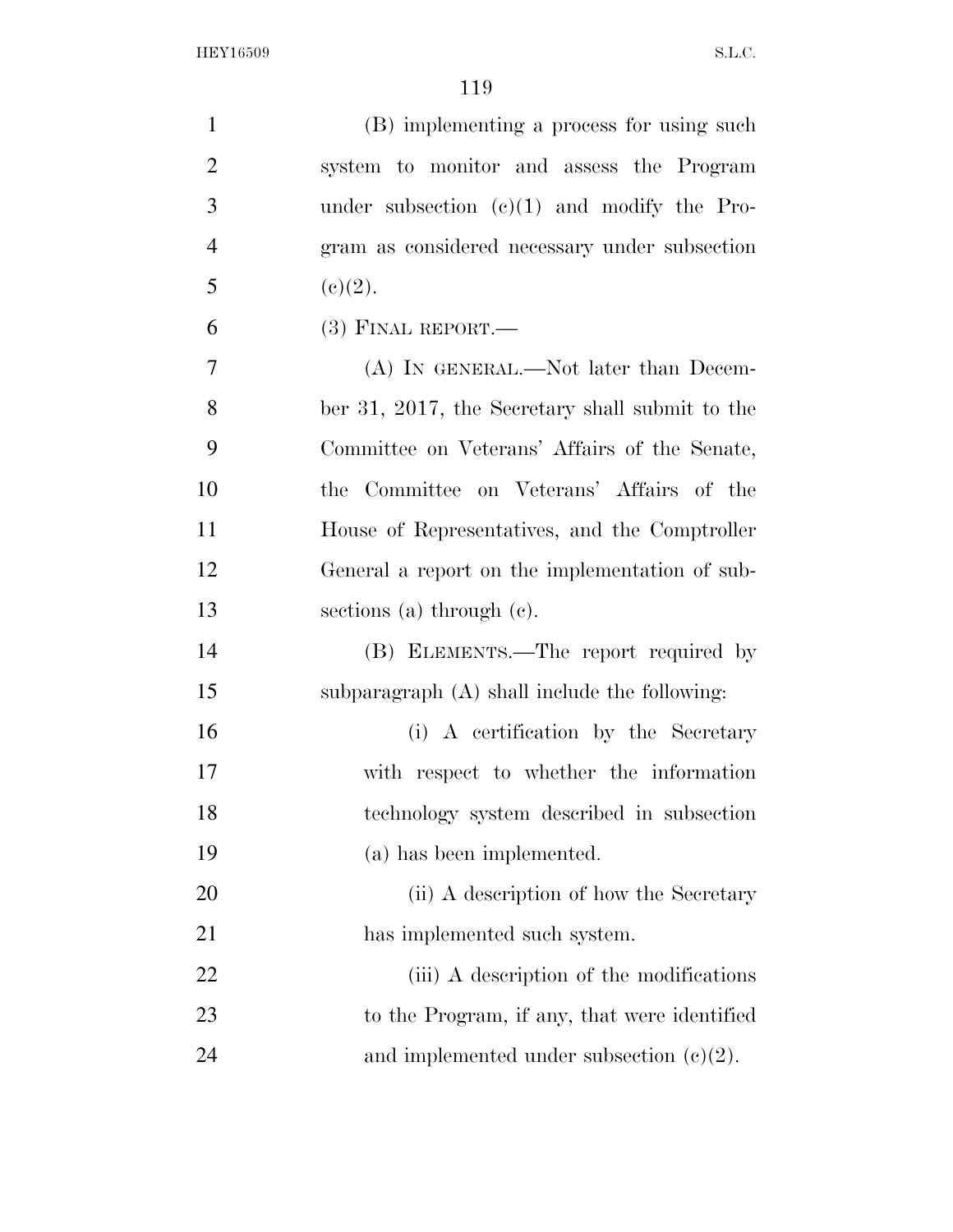| $\mathbf{1}$   | (iv) A description of how the Sec-                              |
|----------------|-----------------------------------------------------------------|
| $\overline{2}$ | retary is using such system to monitor the                      |
| 3              | workload of the Program.                                        |
| $\overline{4}$ | (e) DEFINITIONS.—In this section:                               |
| 5              | (1) ACTIVE MILITARY, NAVAL, OR AIR SERV-                        |
| 6              | ICE.—The term "active military, naval, or air serv-             |
| $\overline{7}$ | ice" has the meaning given that term in section 101             |
| 8              | of title 38, United States Code.                                |
| 9              | (2) PROGRAM.—The term "Program" means                           |
| 10             | the program of comprehensive assistance for family              |
| 11             | caregivers under section $1720G(a)$ of title 38,                |
| 12             | United States Code, as amended by section 231 of                |
| 13             | this Act.                                                       |
| 14             | SEC. 233. MODIFICATIONS TO ANNUAL EVALUATION RE-                |
| 15             | PORT ON CAREGIVER PROGRAM OF DEPART-                            |
| 16             | MENT OF VETERANS AFFAIRS.                                       |
| 17             | (a) BARRIERS TO CARE AND SERVICES.—Subpara-                     |
|                | 18 graph $(A)(iv)$ of section $101(c)(2)$ of the Caregivers and |
| 19             | Veterans Omnibus Health Services Act of 2010 (Public            |
| 20             | Law 111–163; 38 U.S.C. 1720G note) is amended by in-            |
| 21             | serting", including a description of any barriers to access-    |
| 22             | ing and receiving care and services under such programs"        |
| 23             | before the semicolon.                                           |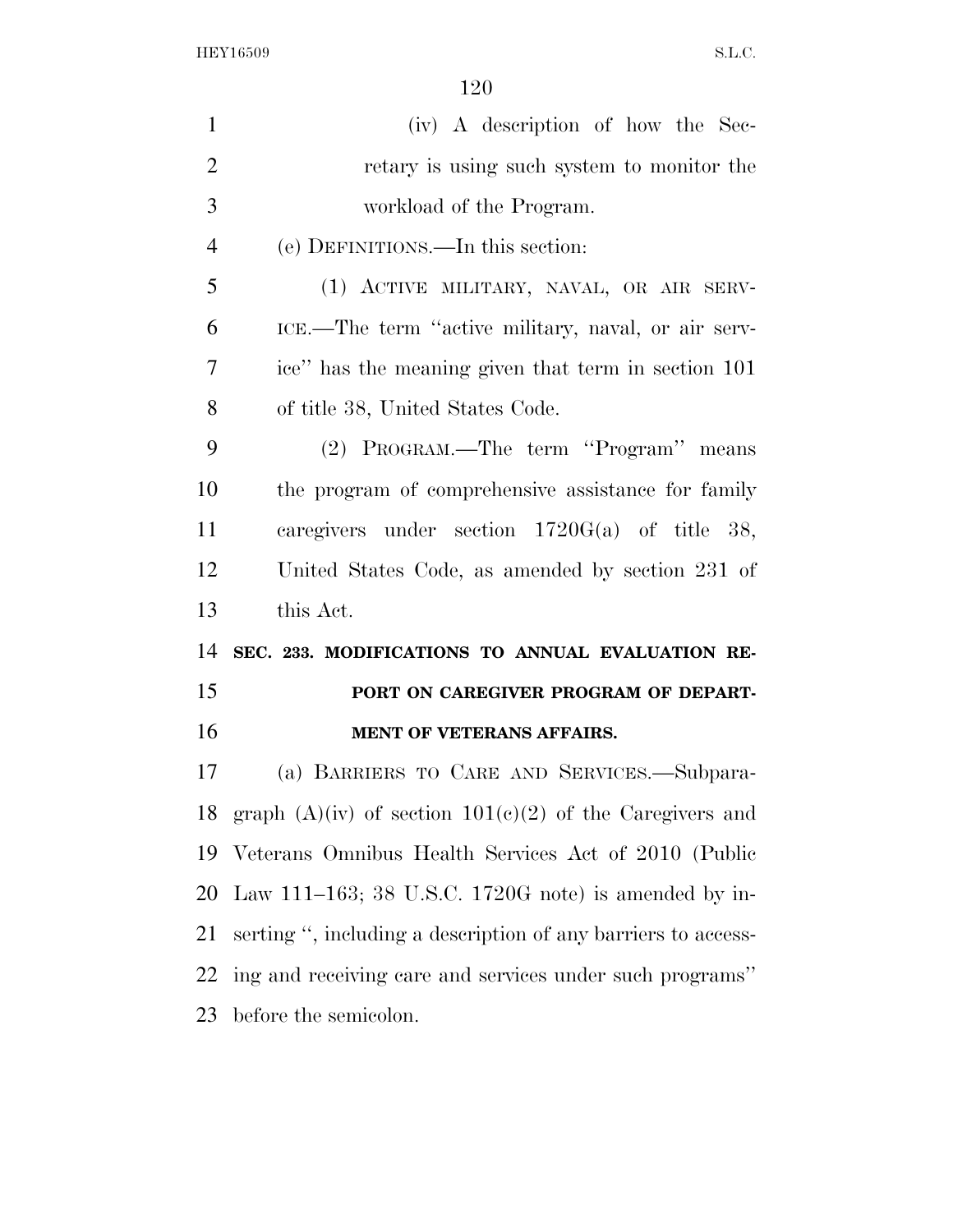| (b) SUFFICIENCY OF TRAINING FOR FAMILY CARE-                    |
|-----------------------------------------------------------------|
| GIVER PROGRAM.—Subparagraph (B) of such section is              |
| amended—                                                        |
| $(1)$ in clause (i), by striking "; and" and insert-            |
| ing a semicolon;                                                |
| $(2)$ in clause (ii), by striking the period at the             |
| end and inserting "; and"; and                                  |
| $(3)$ by adding at the end the following new                    |
| clause:                                                         |
| "(iii) an evaluation of the sufficiency                         |
| and consistency of the training provided to                     |
| family caregivers under such program in                         |
| preparing family caregivers to provide care                     |
| to veterans under such program.".                               |
| SEC. 234. ADVISORY COMMITTEE ON CAREGIVER POLICY.               |
| (a) ESTABLISHMENT.—There is established in the                  |
| Department of Veterans Affairs an advisory committee on         |
| 18 policies relating to caregivers of veterans (in this section |
| referred to as the "Committee".                                 |
| (b) COMPOSITION.—The Committee shall be com-                    |
| posed of the following:                                         |
| (1) A Chair selected by the Secretary of Vet-                   |
| erans Affairs.                                                  |
|                                                                 |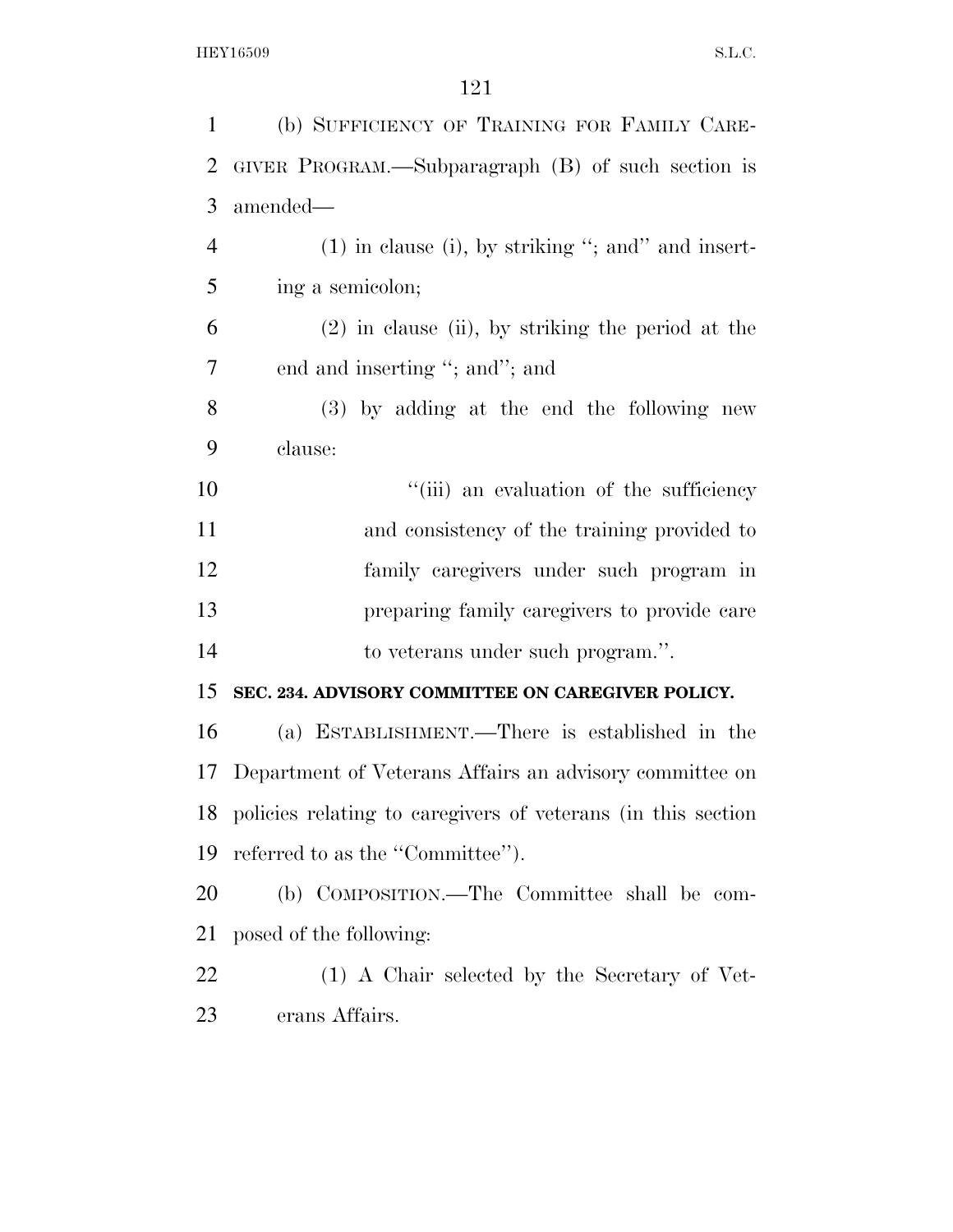| $\mathbf{1}$   | (2) A representative from each of the following     |
|----------------|-----------------------------------------------------|
| $\overline{2}$ | agencies or organizations selected by the head of   |
| 3              | such agency or organization:                        |
| $\overline{4}$ | (A) The Department of Veterans Affairs.             |
| 5              | (B) The Department of Defense.                      |
| 6              | (C) The Department of Health<br>and                 |
| $\overline{7}$ | Human Services.                                     |
| 8              | (D) The Department of Labor.                        |
| 9              | (E) The Centers for Medicare and Med-               |
| 10             | icaid Services.                                     |
| 11             | (3) Not fewer than seven individuals who are        |
| 12             | not employees of the Federal Government selected    |
| 13             | by the Secretary from among the following individ-  |
| 14             | uals:                                               |
| 15             | (A) Academic experts in fields relating to          |
| 16             | caregivers.                                         |
| 17             | (B) Clinicians.                                     |
| 18             | (C) Caregivers.                                     |
| 19             | (D) Individuals in receipt of caregiver serv-       |
| 20             | ices.                                               |
| 21             | (E) Such other individuals with expertise           |
| 22             | that is relevant to the duties of the Committee     |
| 23             | as the Secretary considers appropriate.             |
| 24             | (c) DUTIES.—The duties of the Committee are as fol- |
| 25             | lows:                                               |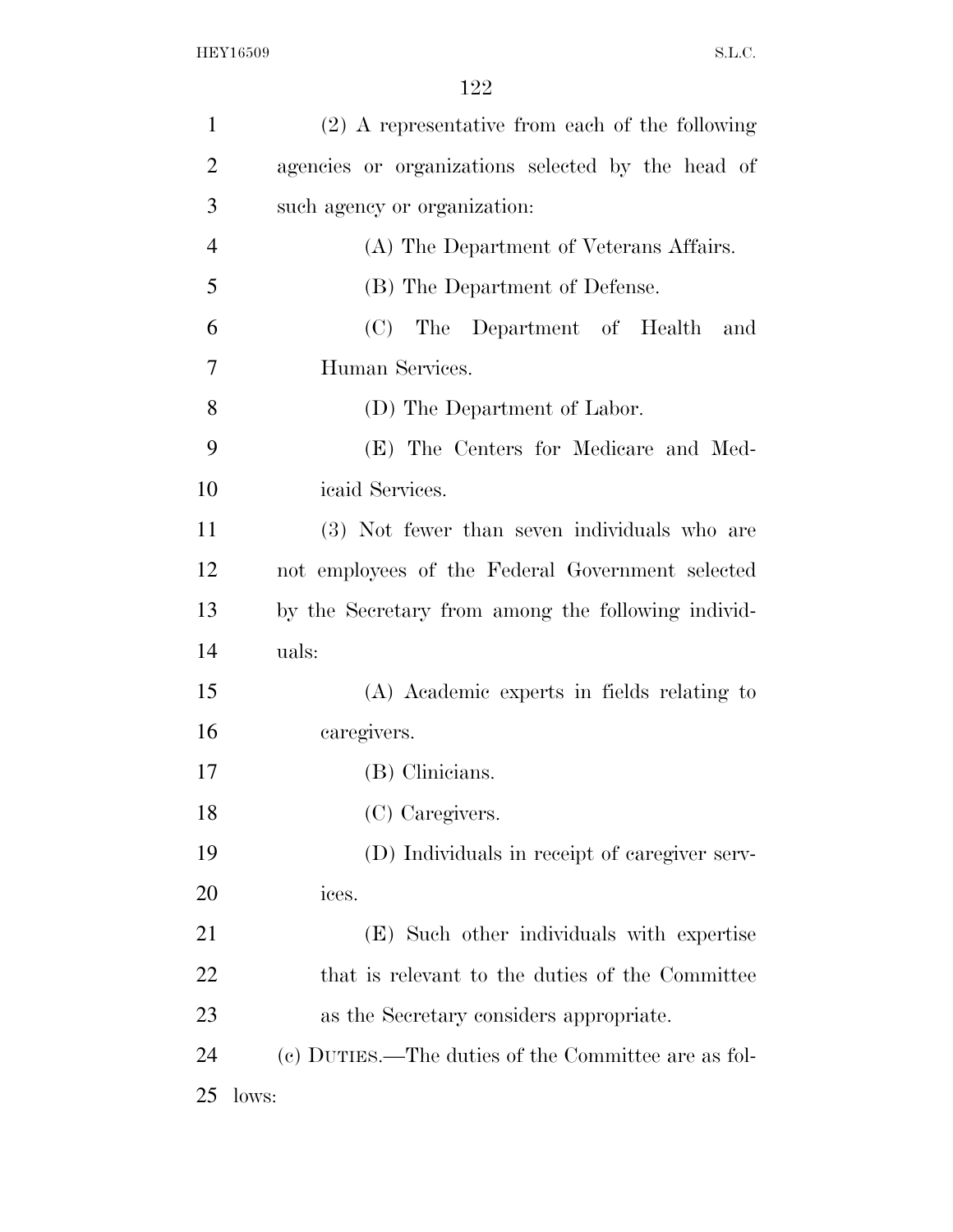| $\mathbf{1}$   | (1) To regularly review and recommend policies         |
|----------------|--------------------------------------------------------|
| $\overline{2}$ | of the Department of Veterans Affairs relating to      |
| 3              | caregivers of veterans.                                |
| $\overline{4}$ | $(2)$ To examine and advise the implementation         |
| 5              | of such policies.                                      |
| 6              | (3) To evaluate the effectiveness of such poli-        |
| 7              | cies.                                                  |
| 8              | (4) To recommend standards of care for care-           |
| 9              | giver services and respite care services provided to a |
| 10             | caregiver or veteran by a nonprofit or private sector  |
| 11             | entity.                                                |
| 12             | (5) To develop recommendations for legislative         |
| 13             | or administrative action to enhance the provision of   |
| 14             | services to caregivers and veterans, including elimi-  |
| 15             | nating gaps in such services and eliminating dispari-  |
| 16             | ties in eligibility for such services.                 |
| 17             | (6) To make recommendations on coordination            |
| 18             | with State and local agencies and relevant nonprofit   |
| 19             | organizations on maximizing the use and effective-     |
| 20             | ness of resources for caregivers of veterans.          |
| 21             | (d) REPORTS.—                                          |
| 22             | (1) ANNUAL REPORT TO SECRETARY.—                       |
| 23             | (A) IN GENERAL.—Not later than Sep-                    |
| 24             | tember 1, 2017, and not less frequently than           |
| 25             | annually thereafter until the termination date         |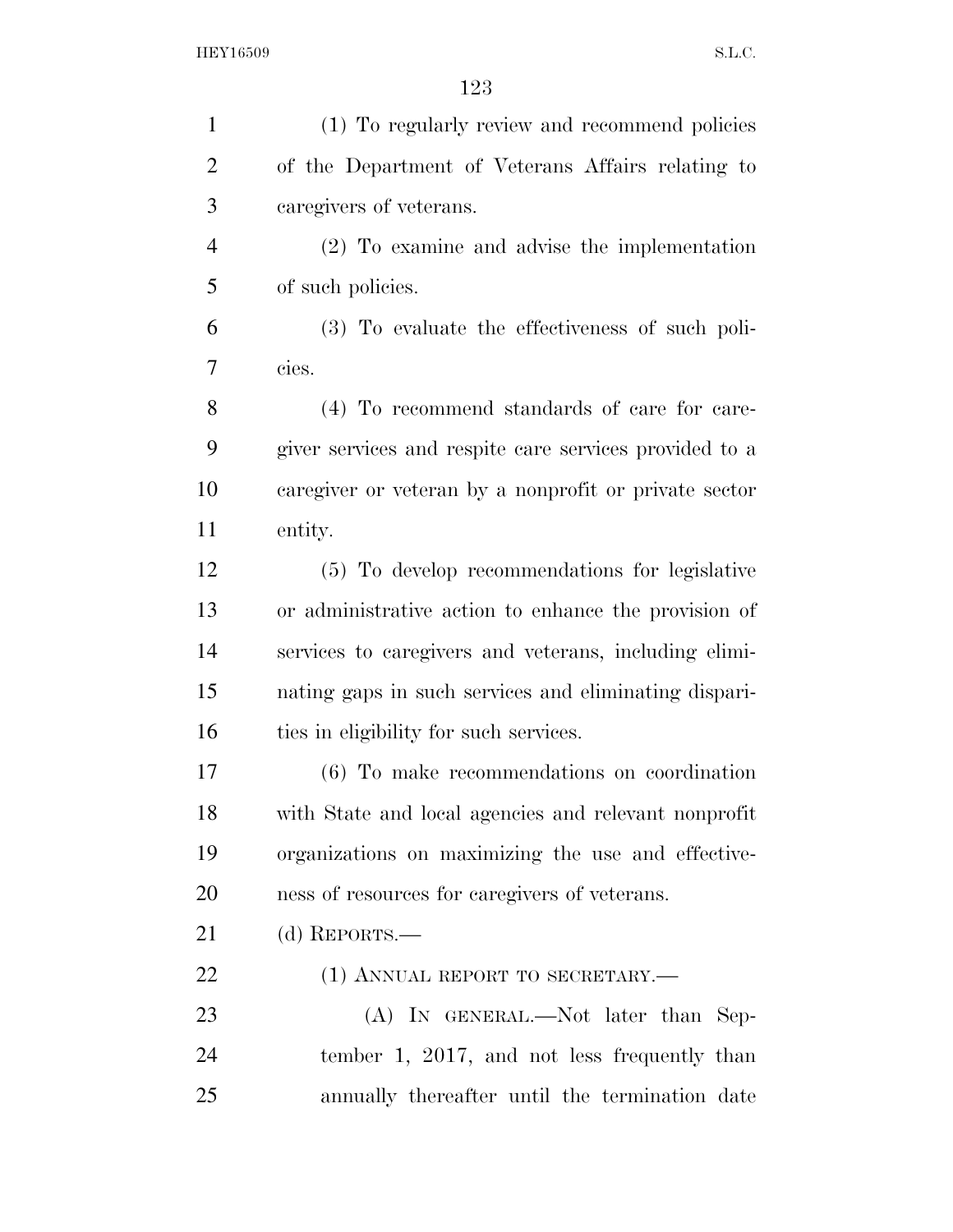| $\mathbf{1}$   | specified in subsection (e), the Chair of the      |
|----------------|----------------------------------------------------|
| $\overline{2}$ | Committee shall submit to the Secretary a re-      |
| 3              | port on policies and services of the Department    |
| $\overline{4}$ | of Veterans Affairs relating to caregivers of vet- |
| 5              | erans.                                             |
| 6              | (B) ELEMENTS.—Each report required by              |
| 7              | subparagraph $(A)$ shall include the following:    |
| 8              | (i) An assessment of the policies of               |
| 9              | the Department relating to caregivers of           |
| 10             | veterans and services provided pursuant to         |
| 11             | such policies as of the date of the sub-           |
| 12             | mittal of the report.                              |
| 13             | (ii) A description of any recommenda-              |
| 14             | tions made by the Committee to improve             |
| 15             | the coordination of services for caregivers        |
| 16             | of veterans between the Department and             |
| 17             | the entities specified in subparagraphs (B)        |
| 18             | through $(E)$ of subsection $(b)(2)$ and to        |
| 19             | eliminate barriers to the effective use of         |
| 20             | such services, including with respect to eli-      |
| 21             | gibility criteria.                                 |
| 22             | (iii) An evaluation of the effectiveness           |
| 23             | of the Department in providing services for        |
| 24             | caregivers of veterans.                            |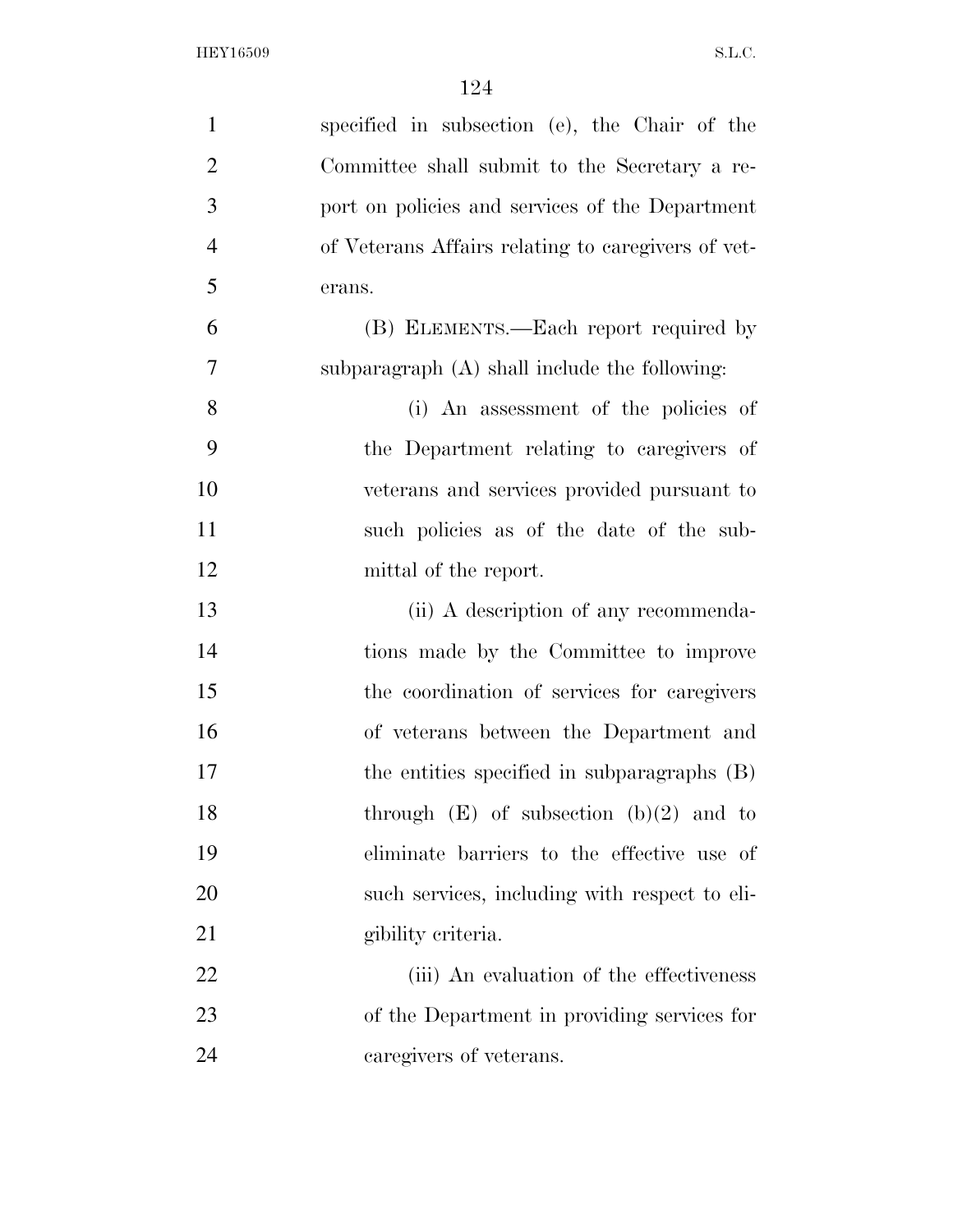| $\mathbf{1}$   | (iv) An evaluation of the quality and                |
|----------------|------------------------------------------------------|
| $\overline{2}$ | sufficiency of services for caregivers of vet-       |
| 3              | erans available from nongovernmental or-             |
| $\overline{4}$ | ganizations.                                         |
| 5              | $(v)$ A description of any gaps identi-              |
| 6              | fied by the Committee in care or services            |
| 7              | provided by caregivers to veterans and rec-          |
| 8              | ommendations for legislative or administra-          |
| 9              | tive action to address such gaps.                    |
| 10             | (vi) Such other matters<br>or<br>rec-                |
| 11             | ommendations as the Chair considers ap-              |
| 12             | propriate.                                           |
| 13             | (2)<br>TRANSMITTAL TO CONGRESS.-Not later            |
| 14             | than 90 days after the receipt of a report under     |
| 15             | paragraph (1), the Secretary shall transmit to the   |
| 16             | Committee on Veterans' Affairs of the Senate and     |
| 17             | the Committee on Veterans' Affairs of the House of   |
| 18             | Representatives a copy of such report, together with |
| 19             | such comments and recommendations concerning         |
| 20             | such report as the Secretary considers appropriate.  |
| 21             | (e) TERMINATION.—The Committee shall terminate       |
| 22             | on December 31, 2022.                                |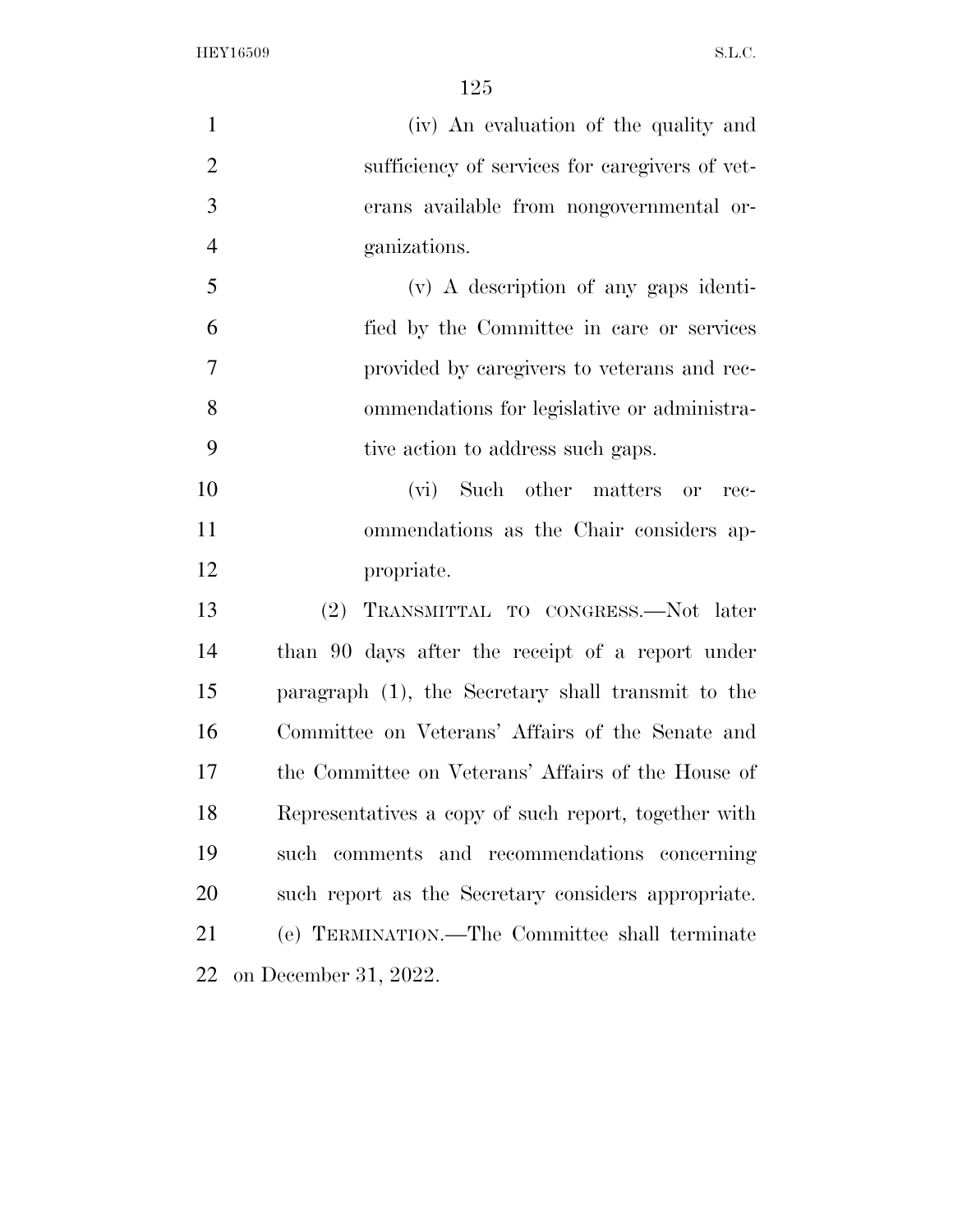| 1              | SEC. 235. COMPREHENSIVE STUDY ON SERIOUSLY INJURED         |
|----------------|------------------------------------------------------------|
| $\overline{2}$ | VETERANS AND THEIR CAREGIVERS.                             |
| 3              | (a) STUDY REQUIRED.—During the period specified            |
| 4              | in subsection (d), the Secretary of Veterans Affairs shall |
| 5              | provide for the conduct by an independent entity of a com- |
| 6              | prehensive study on the following:                         |
| 7              | (1) Veterans who have incurred a serious injury            |
| 8              | or illness, including a mental health injury or illness.   |
| 9              | (2) Individuals who are acting as caregivers for           |
| 10             | veterans.                                                  |
| 11             | (b) ELEMENTS.—The comprehensive study required             |
| 12             | by subsection (a) shall include the following with respect |
| 13             | to each veteran included in such study:                    |
| 14             | (1) The health of the veteran and, if applicable,          |
| 15             | the impact of the caregiver of such veteran on the         |
| 16             | health of such veteran.                                    |
| 17             | (2) The employment status of the veteran and,              |
| 18             | if applicable, the impact of the caregiver of such vet-    |
| 19             | eran on the employment status of such veteran.             |
| 20             | (3) The financial status and needs of the vet-             |
| 21             | eran.                                                      |
| 22             | (4) The use by the veteran of benefits available           |
| 23             | to such veteran from the Department of Veterans            |
| 24             | Affairs.                                                   |
| 25             | (5) Such other information as the Secretary                |
| 26             | considers appropriate.                                     |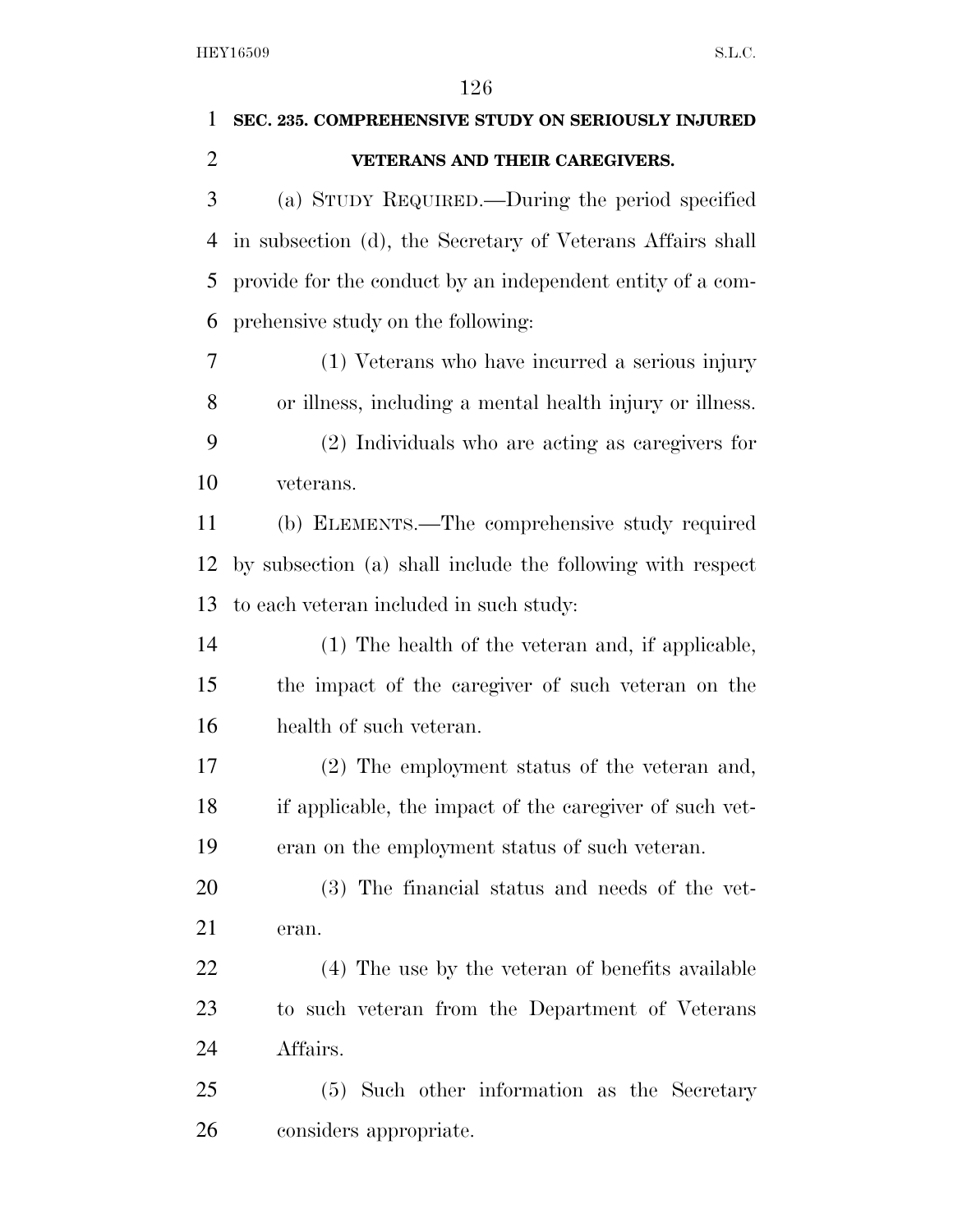(c) CONTRACT.—The Secretary shall enter into a contract with an appropriate independent entity to con-duct the study required by subsection (a).

 (d) PERIOD SPECIFIED.—The period specified in this subsection is the one-year period beginning on the date that is four years after the date specified in section 7 1720 $G(a)(2)(B)(i)$  of title 38, United States Code, as 8 amended by section  $231(a)(1)$  of this Act.

 (e) REPORT.—Not later than 30 days after the end of the period specified in subsection (d), the Secretary shall submit to the Committee on Veterans' Affairs of the Senate and the Committee on Veterans' Affairs of the House of Representatives a report on the results of the study required by subsection (a).

 **Subtitle E—Health Care Administration** 

 **SEC. 241. REQUIREMENT THAT DEPARTMENT OF VET- ERANS AFFAIRS COLLECT HEALTH-PLAN CONTRACT INFORMATION FROM VETERANS.**  (a) IN GENERAL.—Subchapter I of chapter 17 is amended by inserting after section 1705 the following new section: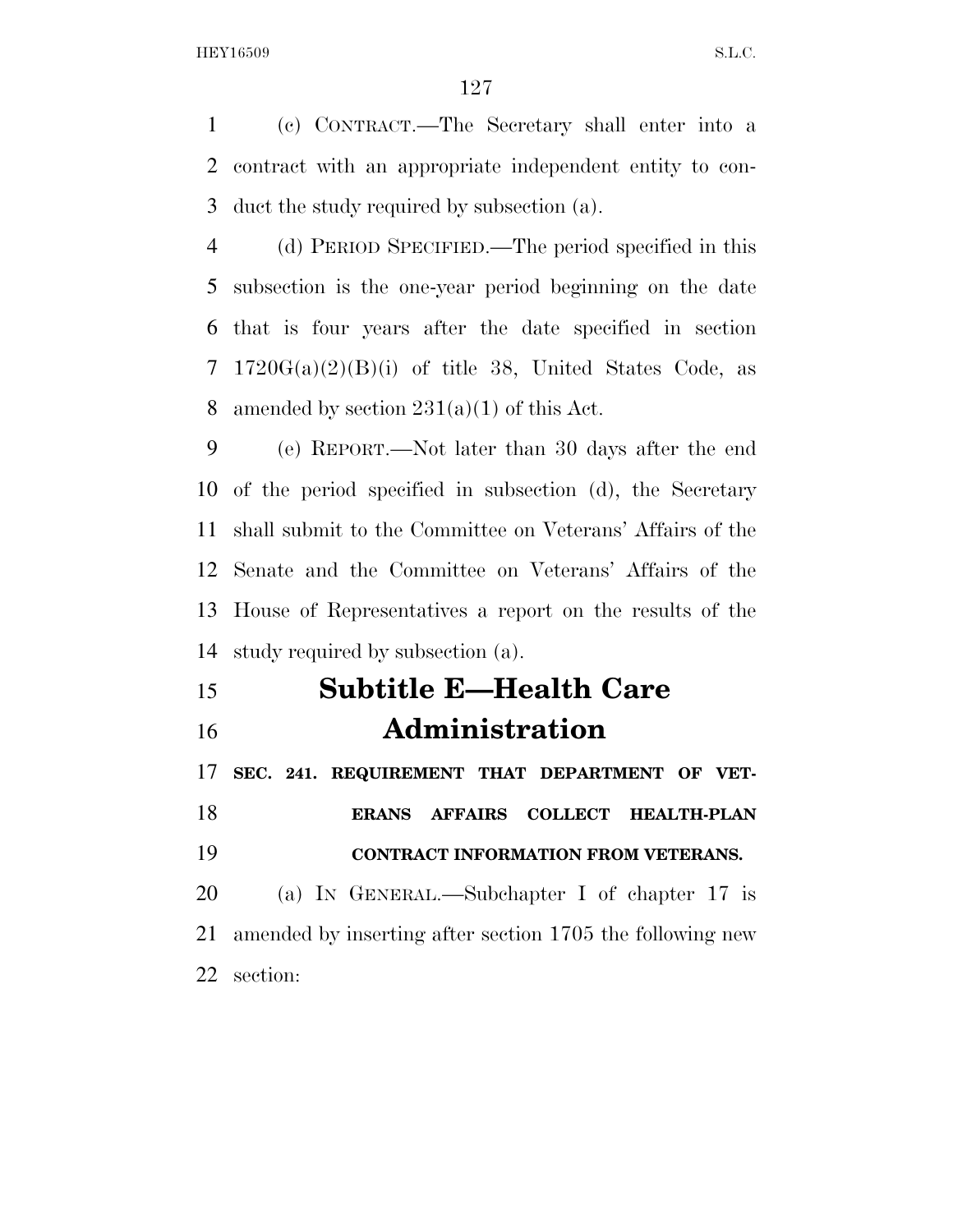### **''§ 1705A. Management of health care: information re-garding health-plan contracts**

 "(a) In GENERAL.—(1) Any individual who seeks hospital care or medical services under this chapter shall provide to the Secretary such current information as the Secretary may require to identify any health-plan contract under which such individual is covered.

 $\langle$  (2) The information required to be provided to the Secretary under paragraph (1) with respect to a health- plan contract shall include, as applicable, the following:  $\langle (A)$  The name of the entity providing coverage under the health-plan contract.

 ''(B) If coverage under the health-plan contract is in the name of an individual other than the indi- vidual required to provide information under this section, the name of the policy holder of the health-plan contract.

18 ''(C) The identification number for the health-plan contract.

20  $\langle\text{`(D)}\rangle$  The group code for the health-plan con-21 tract.

22 "(b) ACTION TO COLLECT INFORMATION.—The Sec- retary may take such action as the Secretary considers appropriate to collect the information required under sub-section (a).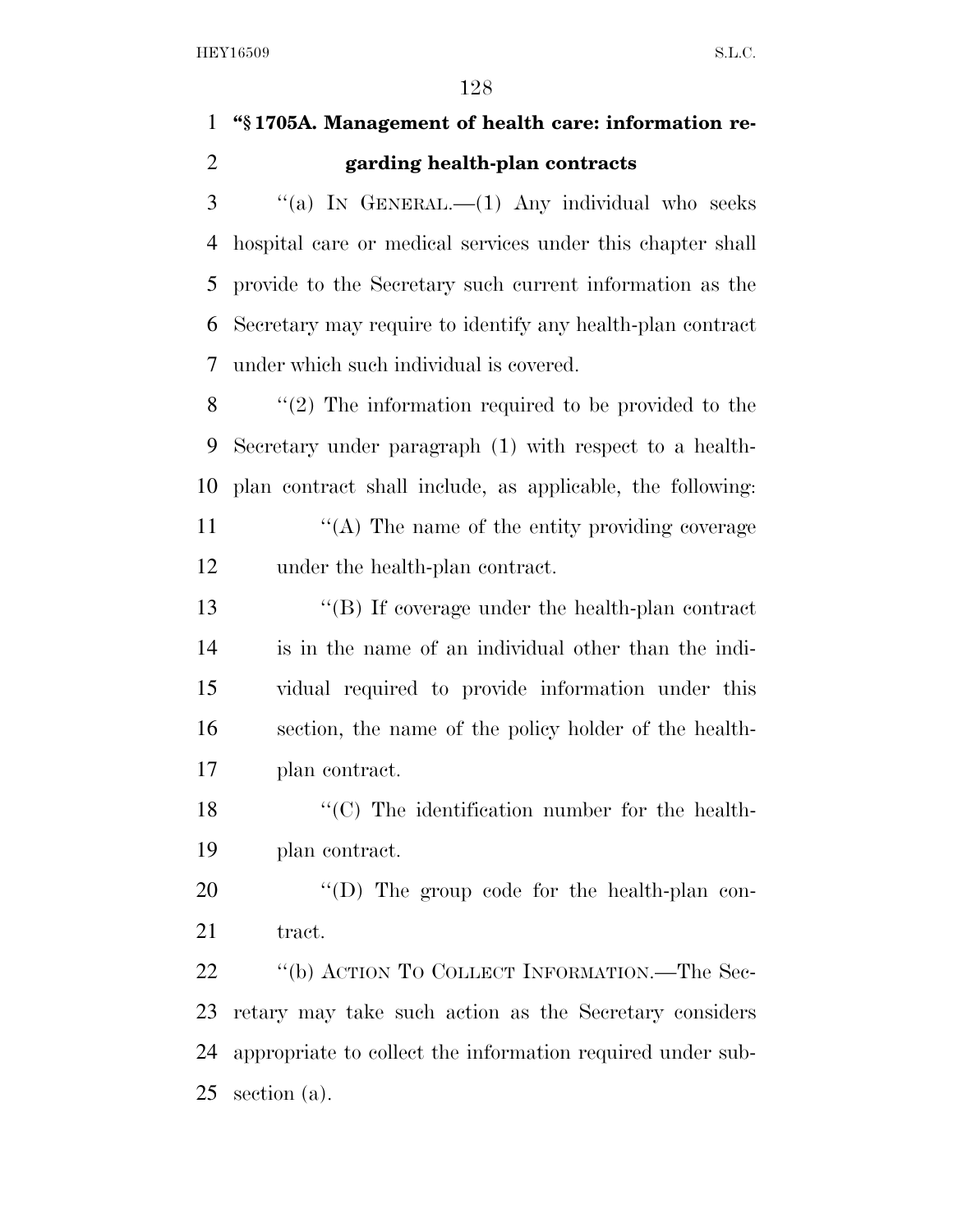1 "(c) EFFECT ON SERVICES FROM DEPARTMENT. The Secretary may not deny any services under this chap- ter to an individual solely due to the fact that the indi- vidual fails to provide information required under sub-section (a).

 ''(d) HEALTH-PLAN CONTRACT DEFINED.—In this section, the term 'health-plan contract' has the meaning given that term in section 1725(f) of this title.''.

 (b) CLERICAL AMENDMENT.—The table of sections at the beginning of chapter 17 of such title is amended by inserting after the item relating to section 1705 the following new item:

"1705A. Management of health care: information regarding health-plan contracts.''.

#### **SEC. 242. EXPANSION OF AVAILABILITY OF PROSTHETIC**

#### **AND ORTHOTIC CARE FOR VETERANS.**

 (a) ESTABLISHMENT OR EXPANSION OF ADVANCED DEGREE PROGRAMS TO EXPAND AVAILABILITY OF CARE.—The Secretary of Veterans Affairs shall work with institutions of higher education to develop partnerships for the establishment or expansion of programs of advanced degrees in prosthetics and orthotics in order to improve and enhance the availability of high quality prosthetic and orthotic care for veterans.

(b) REPORT.—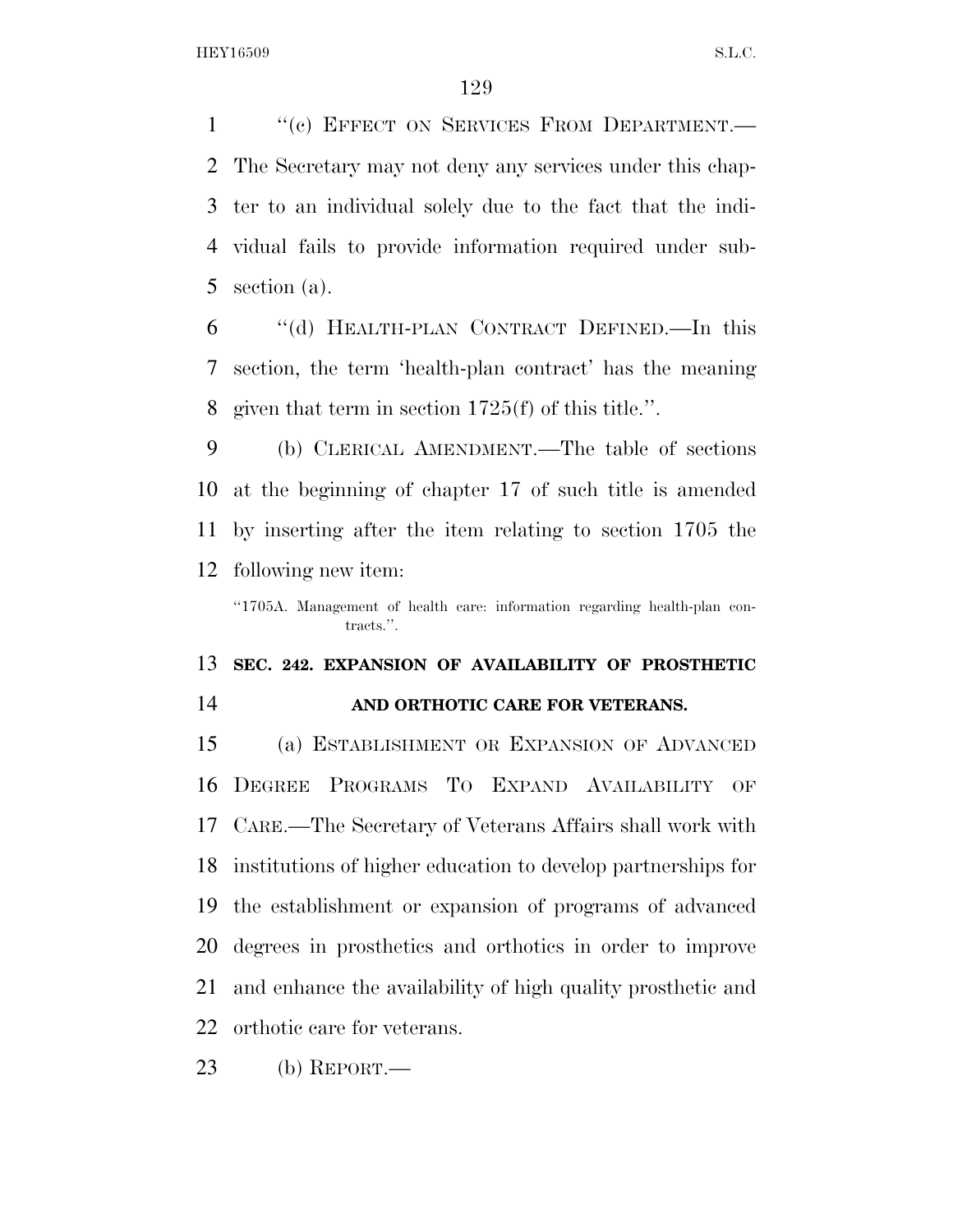(1) IN GENERAL.—Not later than one year after the effective date specified in subsection (d), the Secretary shall submit to the Committee on Vet- erans' Affairs of the Senate and the Committee on Veterans' Affairs of the House of Representatives a report setting forth a plan for carrying out sub- section (a). 8 (2) DEVELOPMENT OF PLAN.—The Secretary

 shall develop the plan required under paragraph (1) in consultation with veterans service organizations, institutions of higher education with accredited de- gree programs in prosthetics and orthotics, and rep-resentatives of the prosthetics and orthotics field.

 $14 \quad (e)$  FUNDING.—

 (1) AUTHORIZATION OF APPROPRIATIONS.— There is authorized to be appropriated for fiscal year 2017 for the Department of Veterans Affairs, \$5,000,000 to carry out this section.

 (2) AVAILABILITY.—The amount authorized to be appropriated by paragraph (1) shall remain avail-able for expenditure until September 30, 2019.

 (d) EFFECTIVE DATE.—This section shall take effect on the date that is one year after the date of the enact-ment of this Act.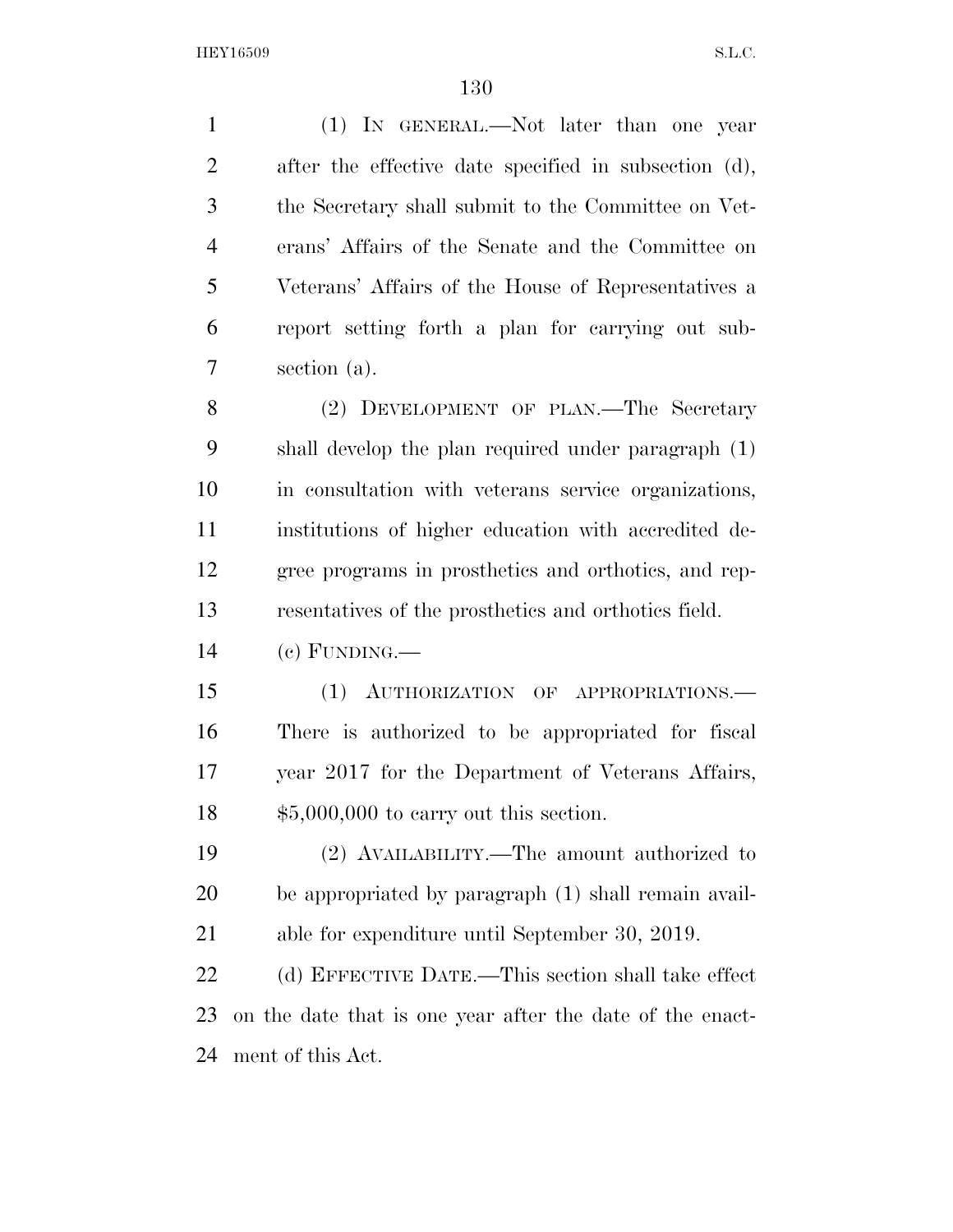| 1              | SEC. 243. REVIVAL OF INTERMEDIATE CARE TECHNICIAN        |
|----------------|----------------------------------------------------------|
| $\overline{2}$ | PILOT PROGRAM OF DEPARTMENT OF VET-                      |
| 3              | <b>ERANS AFFAIRS.</b>                                    |
| 4              | (a) REVIVAL.—The Secretary of Veterans Affairs           |
| 5              | shall revive the Intermediate Care Technician Pilot Pro- |
| 6              | gram of the Department of Veterans Affairs that was car- |
| 7              | ried out by the Secretary between January 2013 and Feb-  |
| 8              | ruary $2014$ .                                           |
| 9              | (b) TECHNICIANS.—                                        |
| 10             | (1) SELECTION.—The Secretary shall select not            |
| 11             | fewer than 72 intermediate care technicians to par-      |
| 12             | ticipate in the pilot program.                           |
| 13             | $(2)$ FACILITIES.—                                       |
| 14             | (A) IN GENERAL.—Any intermediate care                    |
| 15             | technician hired pursuant to paragraph (1) may           |
| 16             | be assigned to a medical facility of the Depart-         |
| 17             | ment as determined by the Secretary for pur-             |
| 18             | poses of this section.                                   |
| 19             | (B) PRIORITY.—In assigning intermediate                  |
| 20             | care technicians under subparagraph (A), the             |
| 21             | Secretary shall give priority to facilities at           |
| 22             | which veterans have the longest wait times for           |
| 23             | appointments for the receipt of hospital care or         |
| 24             | medical services from the Department, as deter-          |
| 25             | mined by the Secretary for purposes of this sec-         |
| 26             | tion.                                                    |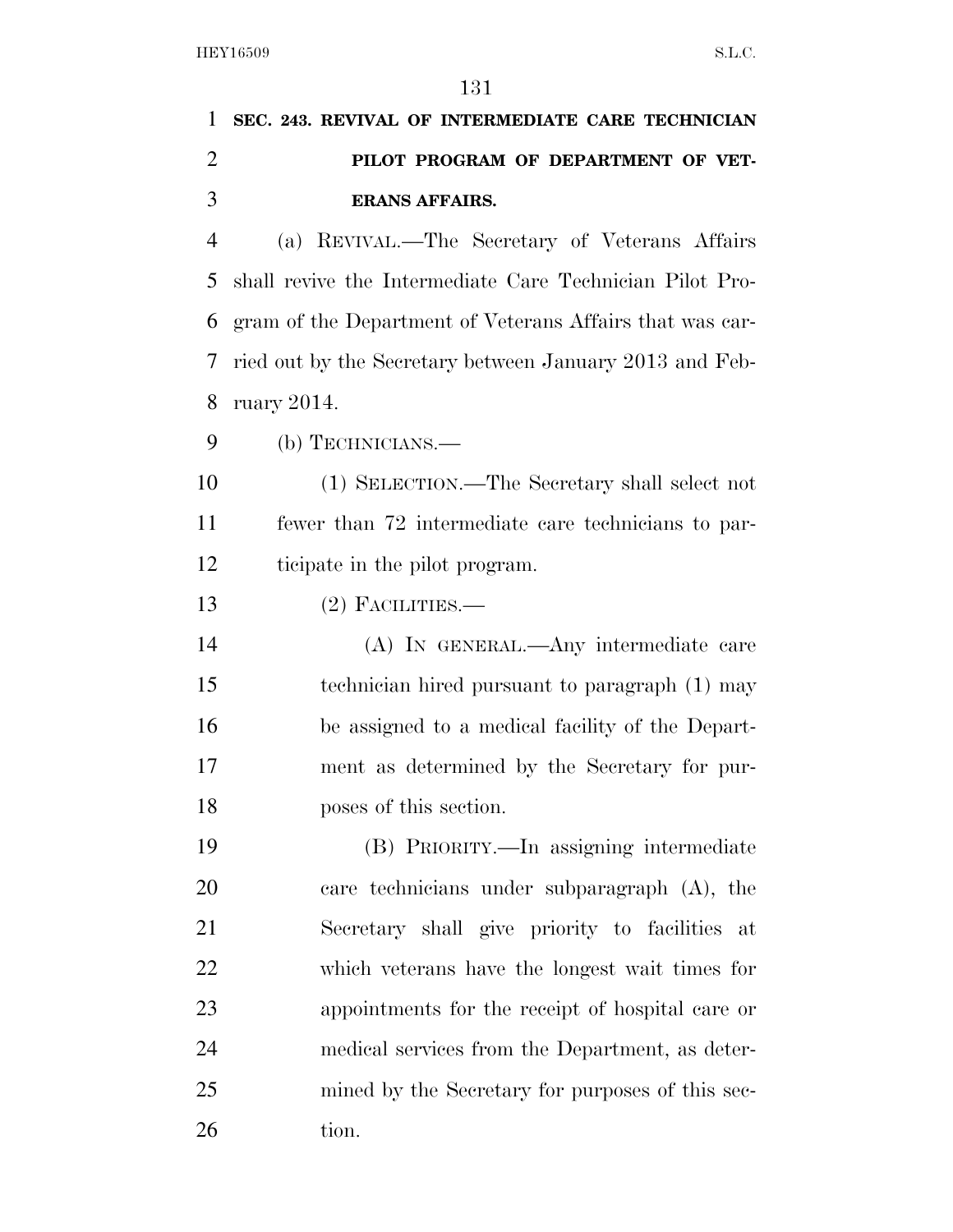(c) TERMINATION.—The Secretary shall carry out the pilot program under subsection (a) during the three- year period beginning on the effective date specified in subsection (e).

 (d) DEFINITIONS.—In this section, the terms ''hos- pital care'' and ''medical services'' have the meanings given those terms in section 1701 of title 38, United States Code.

 (e) EFFECTIVE DATE.—This section shall take effect on the date that is one year after the date of the enact-ment of this Act.

## **SEC. 244. TRANSFER OF HEALTH CARE PROVIDER CREDENTIALING DATA FROM SECRETARY OF DEFENSE TO SECRETARY OF VETERANS AF-FAIRS.**

 (a) IN GENERAL.—In a case in which the Secretary of Veterans Affairs hires a covered health care provider, the Secretary of Defense shall, after receiving a request from the Secretary of Veterans Affairs for the credentialing data of the Secretary of Defense relating to such health care provider, transfer to the Secretary of Vet-erans Affairs such credentialing data.

 (b) COVERED HEALTH CARE PROVIDERS.—For pur- poses of this section, a covered provider is a health care provider who—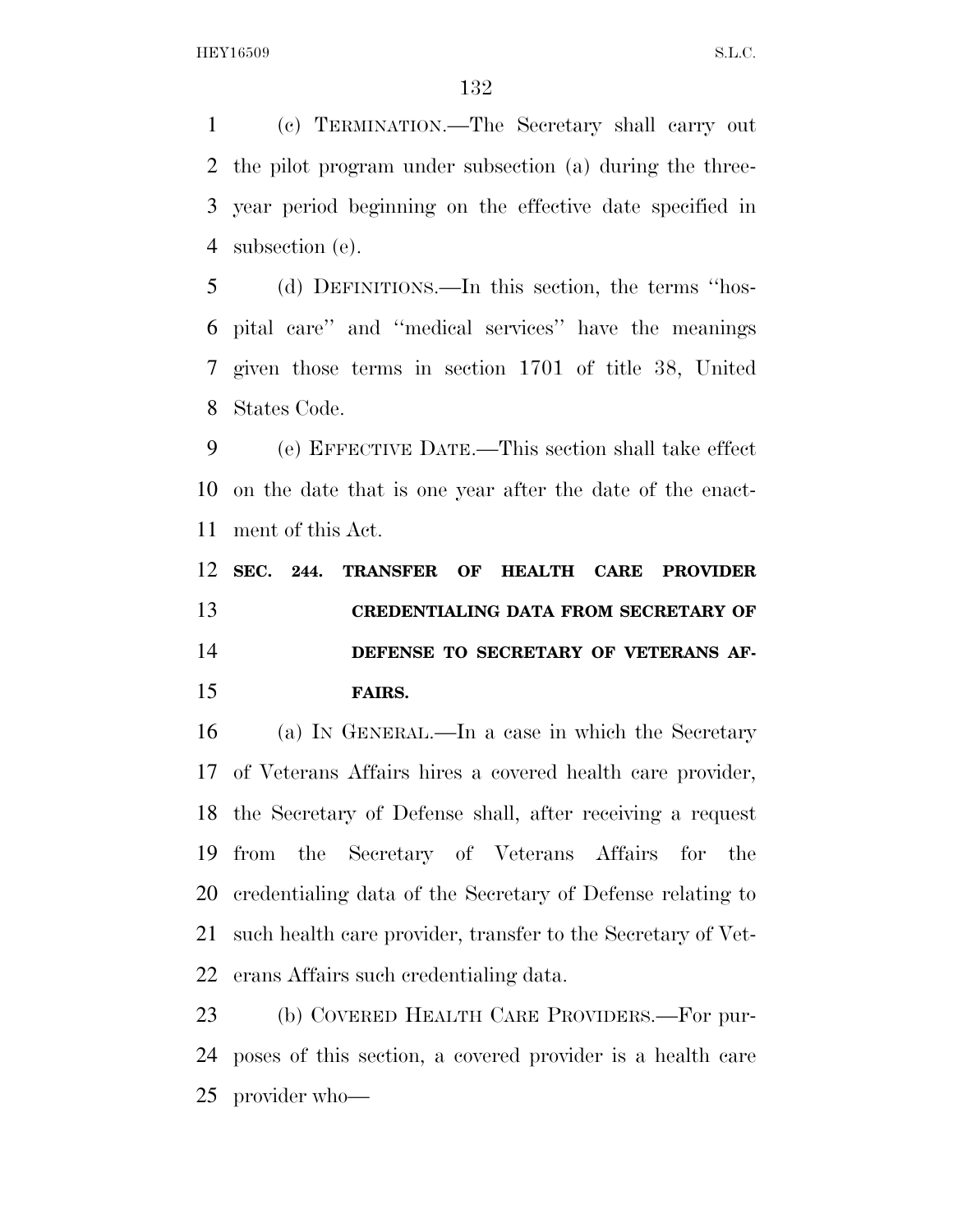(1) is or was employed by the Secretary of De-fense;

 (2) provides or provided health care related services as part of such employment; and

 (3) was credentialed by the Secretary of De-fense.

 (c) POLICIES AND REGULATIONS.—The Secretary of Veterans Affairs and the Secretary of Defense shall estab- lish such policies and prescribe such regulations as may be necessary to carry out this section.

 (d) CREDENTIALING DEFINED.—In this section, the term ''credentialing'' means the systematic process of screening and evaluating qualifications and other creden- tials, including licensure, required education, relevant training and experience, and current competence and health status.

 (e) EFFECTIVE DATE.—This section shall take effect on the date that is one year after the date of the enact-ment of this Act.

 **SEC. 245. AUTHORITY TO PLACE CERTAIN VETERANS IN NON-DEPARTMENT OF VETERANS AFFAIRS MEDICAL FOSTER HOMES UPON REQUEST.** 

 (a) IN GENERAL.—Section 1720 of title 38, United States Code, is amended by adding at the end the fol-lowing new subsection: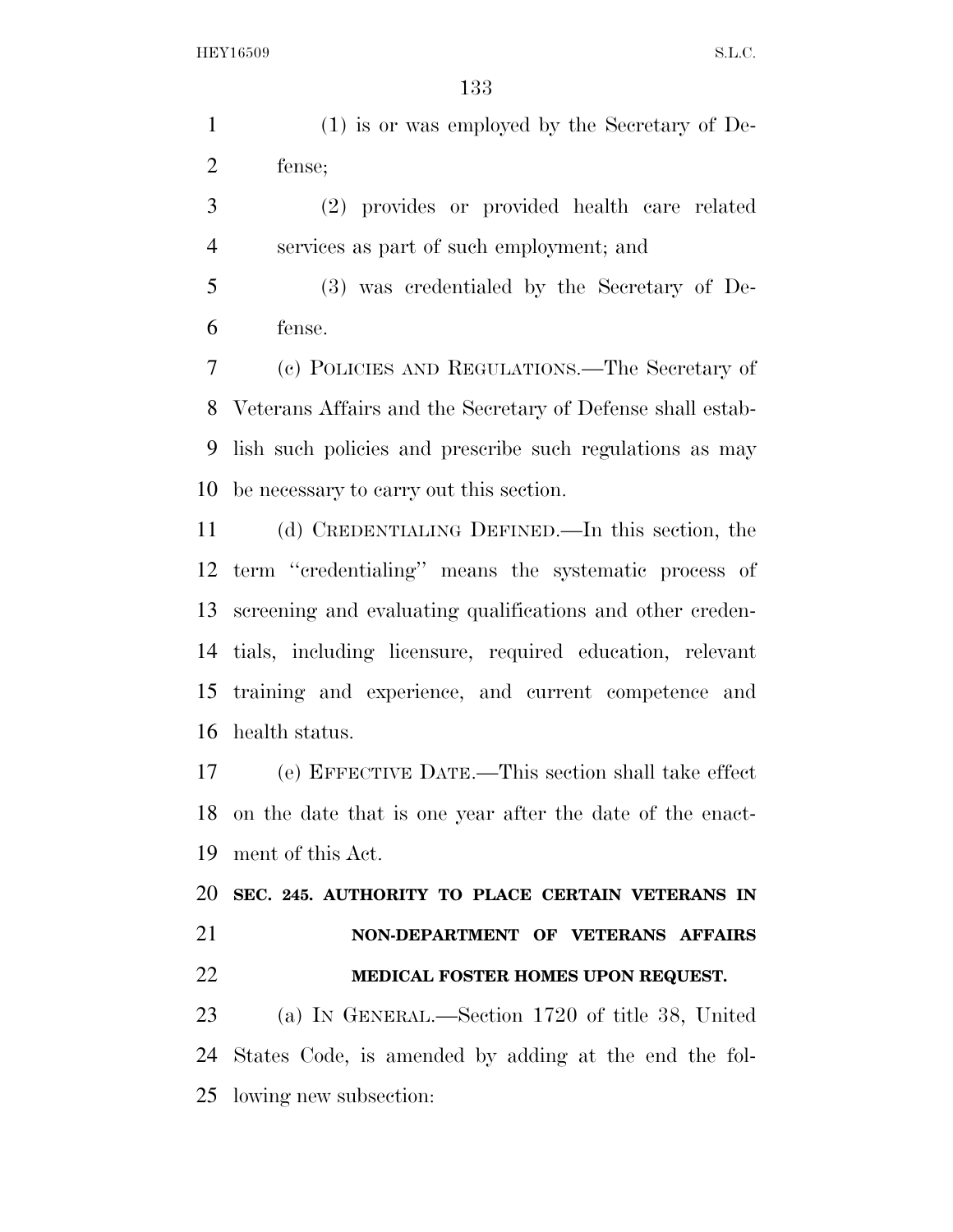$\frac{1}{\ln(1)}$  Subject to paragraph (2), at the request of a veteran for whom the Secretary is required to provide nursing home care under section 1710A of this title, the Secretary may place the veteran in a medical foster home that meets Department standards, at the expense of the United States, pursuant to a contract or agreement en- tered into between the Secretary and the medical foster home for such purpose. A veteran who is placed in a med- ical foster home under this subsection shall agree, as a condition of such placement, to accept home health serv- ices furnished by the Secretary under section 1717 of this title.

 ''(2) Not more than 900 veterans placed in a medical foster home, whether placed before, on, or after the enact- ment of the Jason Simcakoski Memorial Act, may have their care covered at the expense of the United States under paragraph (1).

18 "(3) In this subsection, the term 'medical foster home' means a home designed to provide noninstitutional, long-term, supportive care for veterans who are unable to live independently and prefer a family setting.

22 ''(4) The authority of the Secretary under this sub-section terminates on September 30, 2019.''.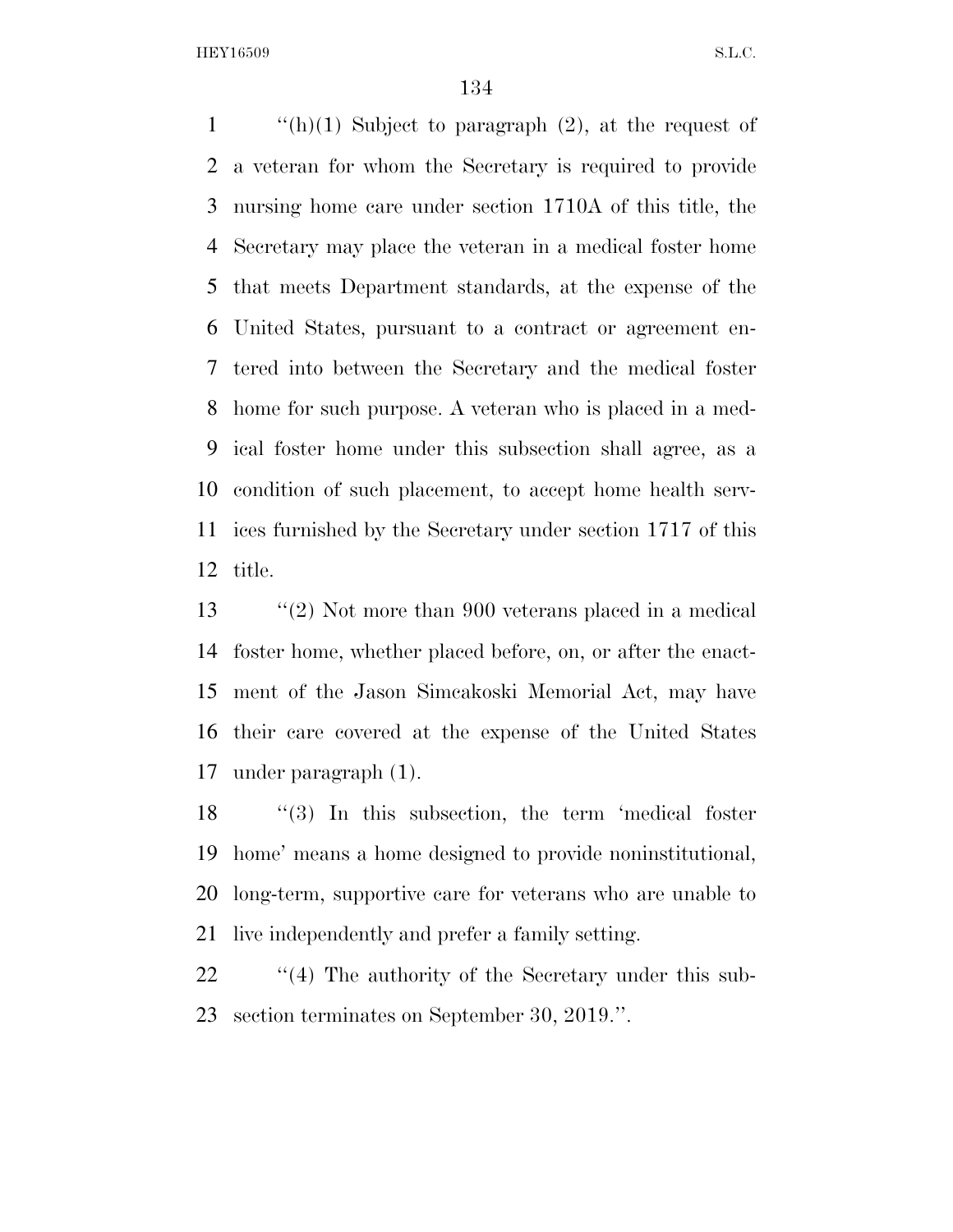(b) EFFECTIVE DATE.—Subsection (h) of such sec- tion, as added by subsection (a), shall take effect on Octo-ber 1, 2016.

# **SEC. 246. EXAMINATION AND TREATMENT BY DEPARTMENT OF VETERANS AFFAIRS FOR EMERGENCY MEDICAL CONDITIONS AND WOMEN IN LABOR.**

 (a) IN GENERAL.—Subchapter VIII of chapter 17 of title 38, United States Code, is amended by inserting after section 1784 the following new section:

### **''§ 1784A. Examination and treatment for emergency medical conditions and women in labor**

 ''(a) IN GENERAL.—In the case of a hospital of the Department that has an emergency department, if any in- dividual comes to the hospital or the campus of the hos- pital and a request is made on behalf of the individual for examination or treatment for a medical condition, the hospital must provide for an appropriate medical screen- ing examination within the capability of the emergency de- partment, including ancillary services routinely available to the emergency department, to determine whether or not an emergency medical condition exists.

 ''(b) NECESSARY STABILIZING TREATMENT FOR EMERGENCY MEDICAL CONDITIONS AND LABOR.—(1) If any individual comes to a hospital of the Department that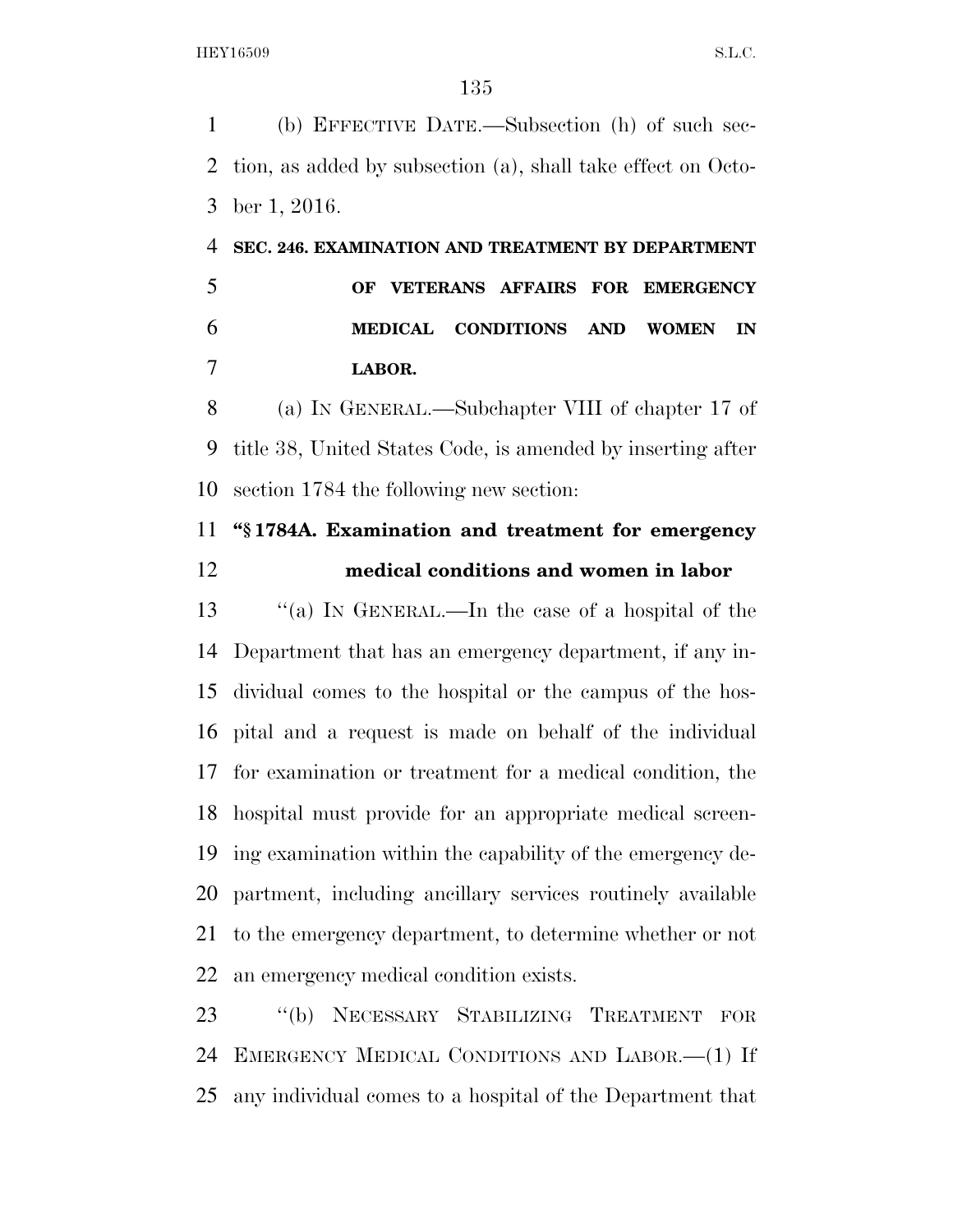has an emergency department or the campus of such a hospital and the hospital determines that the individual has an emergency medical condition, the hospital must provide either—

 ''(A) within the staff and facilities available at the hospital, for such further medical examination and such treatment as may be required to stabilize the medical condition; or

 ''(B) for transfer of the individual to another medical facility in accordance with subsection (c).

 ''(2) A hospital is deemed to meet the requirement 12 of paragraph  $(1)(A)$  with respect to an individual if the hospital offers the individual the further medical examina- tion and treatment described in that paragraph and in- forms the individual (or a person acting on behalf of the individual) of the risks and benefits to the individual of such examination and treatment, but the individual (or a person acting on behalf of the individual) refuses to con- sent to the examination and treatment. The hospital shall take all reasonable steps to secure the written informed consent of the individual (or person) to refuse such exam-ination and treatment.

 ''(3) A hospital is deemed to meet the requirement 24 of paragraph  $(1)(B)$  with respect to an individual if the hospital offers to transfer the individual to another med-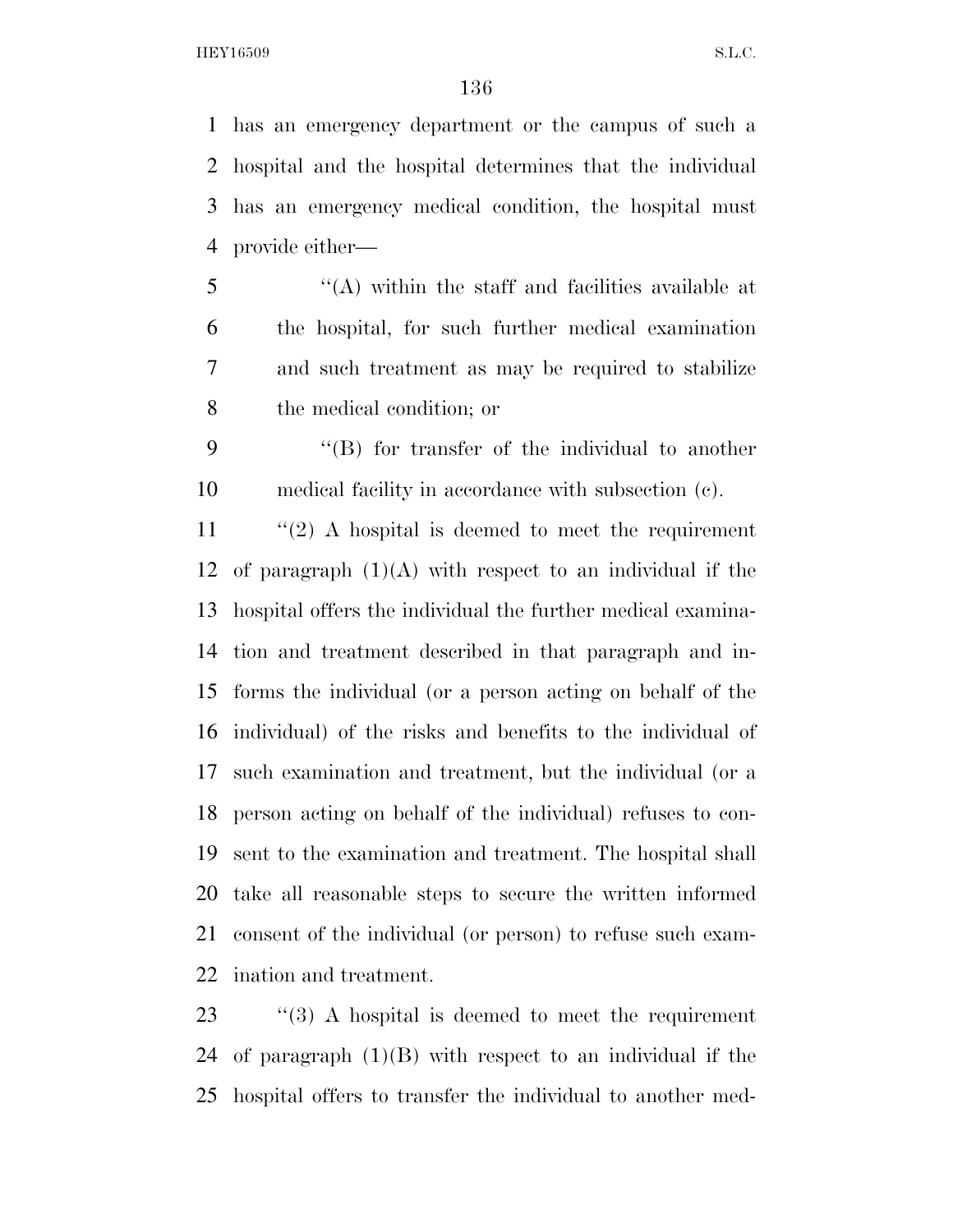ical facility in accordance with subsection (c) and informs the individual (or a person acting on behalf of the indi- vidual) of the risks and benefits to the individual of such transfer, but the individual (or a person acting on behalf of the individual) refuses to consent to the transfer. The hospital shall take all reasonable steps to secure the writ- ten informed consent of the individual (or person) to refuse such transfer.

 ''(c) RESTRICTING TRANSFERS UNTIL INDIVIDUAL STABILIZED.—(1) If an individual at a hospital of the De- partment has an emergency medical condition that has not been stabilized, the hospital may not transfer the indi-vidual unless—

 $((A)(i)$  the individual (or a legally responsible person acting on behalf of the individual), after being informed of the obligations of the hospital under this section and of the risk of transfer, re- quests, in writing, transfer to another medical facil-ity;

20 "(ii) a physician of the Department has signed a certification that, based upon the information available at the time of transfer, the medical benefits reasonably expected from the provision of appro- priate medical treatment at another medical facility outweigh the increased risks to the individual and,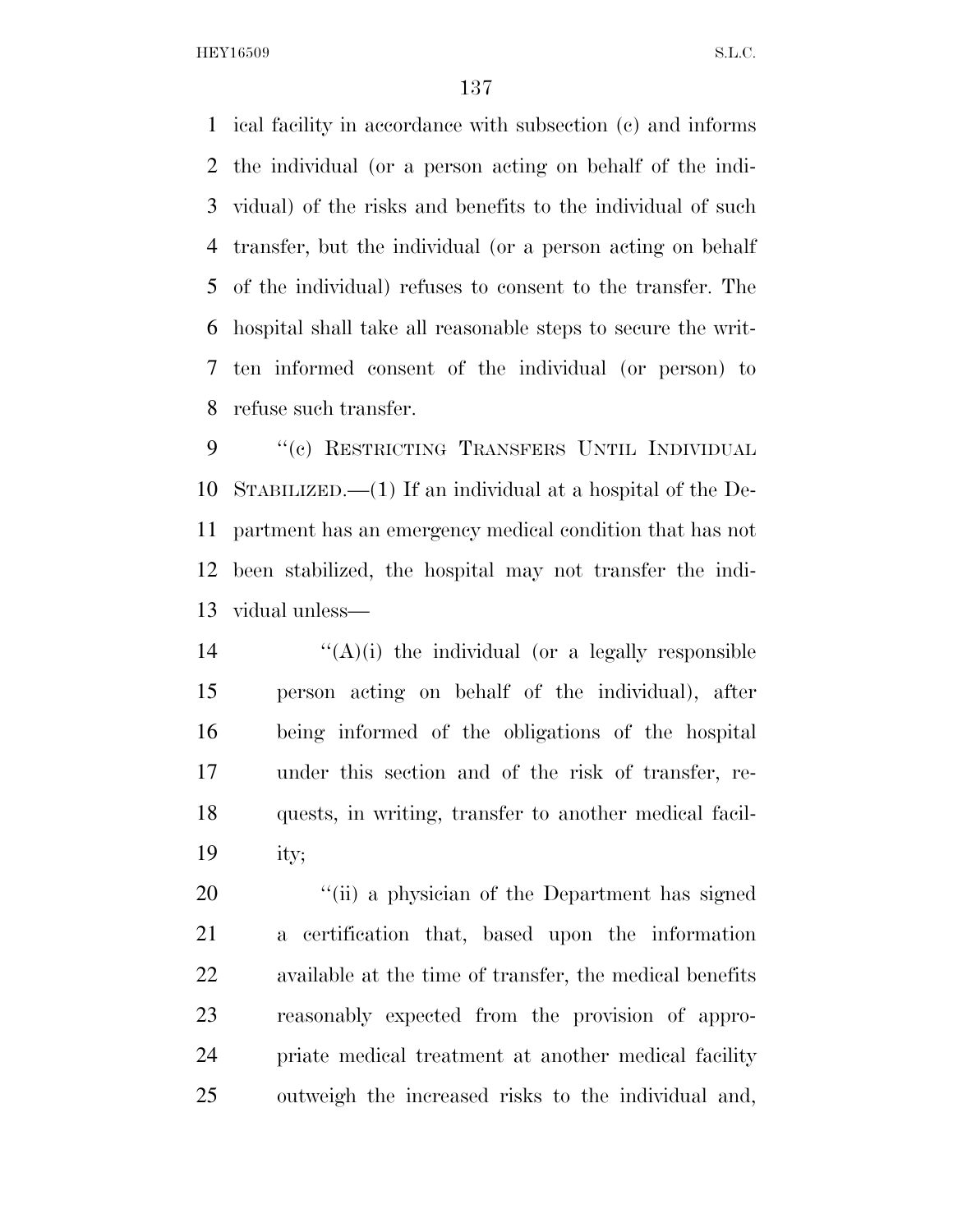| $\mathbf{1}$   | in the case of labor, to the unborn child from effect-      |
|----------------|-------------------------------------------------------------|
| $\overline{2}$ | ing the transfer; or                                        |
| 3              | "(iii) if a physician of the Department is not              |
| $\overline{4}$ | physically present in the emergency department at           |
| 5              | the time an individual is transferred, a qualified          |
| 6              | medical person (as defined by the Secretary for pur-        |
| 7              | poses of this section) has signed a certification de-       |
| 8              | scribed in clause (ii) after a physician of the Depart-     |
| 9              | ment, in consultation with the person, has made the         |
| 10             | determination described in such clause, and subse-          |
| 11             | quently countersigns the certification; and                 |
| 12             | "(B) the transfer is an appropriate transfer to             |
| 13             | that facility.                                              |
| 14             | "(2) A certification described in clause (ii) or (iii) of   |
| 15             | paragraph $(1)(A)$ shall include a summary of the risks and |
| 16             | benefits upon which the certification is based.             |
| 17             | "(3) For purposes of paragraph $(1)(B)$ , an appro-         |
| 18             | priate transfer to a medical facility is a transfer—        |
| 19             | $\lq\lq$ (A) in which the transferring hospital provides    |

 $\mathbf{19}$   $\mathbf{(A)}$  in which the transferring hospital provides the medical treatment within its capacity that mini- mizes the risks to the health of the individual and, in the case of a woman in labor, the health of the unborn child;

24 ''(B) in which the receiving facility-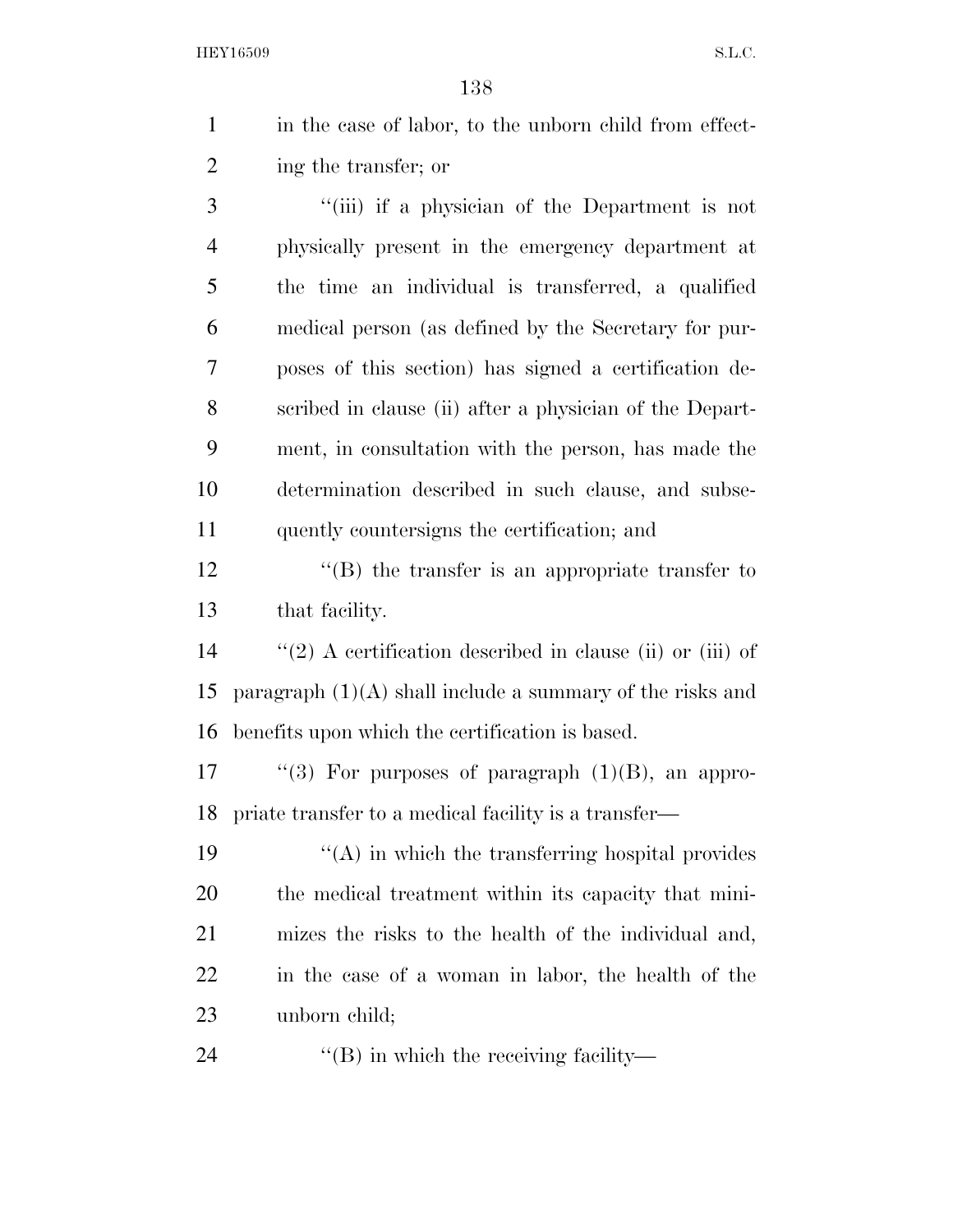| $\mathbf{1}$   | "(i) has available space and qualified per-                           |
|----------------|-----------------------------------------------------------------------|
| $\overline{2}$ | sonnel for the treatment of the individual; and                       |
| 3              | "(ii) has agreed to accept transfer of the                            |
| 4              | individual and to provide appropriate medical                         |
| 5              | treatment;                                                            |
| 6              | $\lq\lq$ <sup>*</sup> (C) in which the transferring hospital sends to |
| 7              | the receiving facility all medical records (or copies                 |
| 8              | thereof) available at the time of the transfer relating               |
| 9              | to the emergency medical condition for which the in-                  |
| 10             | dividual has presented, including—                                    |
| 11             | "(i) observations of signs or symptoms;                               |
| 12             | "(ii) preliminary diagnosis;                                          |
| 13             | "(iii) treatment provided;                                            |
| 14             | "(iv) the results of any tests; and                                   |
| 15             | $f'(v)$ the informed written request or cer-                          |
| 16             | tification (or copy thereof) provided under para-                     |
| 17             | graph $(1)(A);$                                                       |
| 18             | $``(D)$ in which the transfer is effected through                     |
| 19             | qualified personnel and transportation equipment,                     |
| 20             | including the use of necessary and medically appro-                   |
| 21             | priate life support measures during the transfer; and                 |
| 22             | $\lq\lq(E)$ that meets such other requirements as the                 |
| 23             | Secretary considers necessary in the interest of the                  |
| 24             | health and safety of the individual or individuals                    |
| 25             | transferred.                                                          |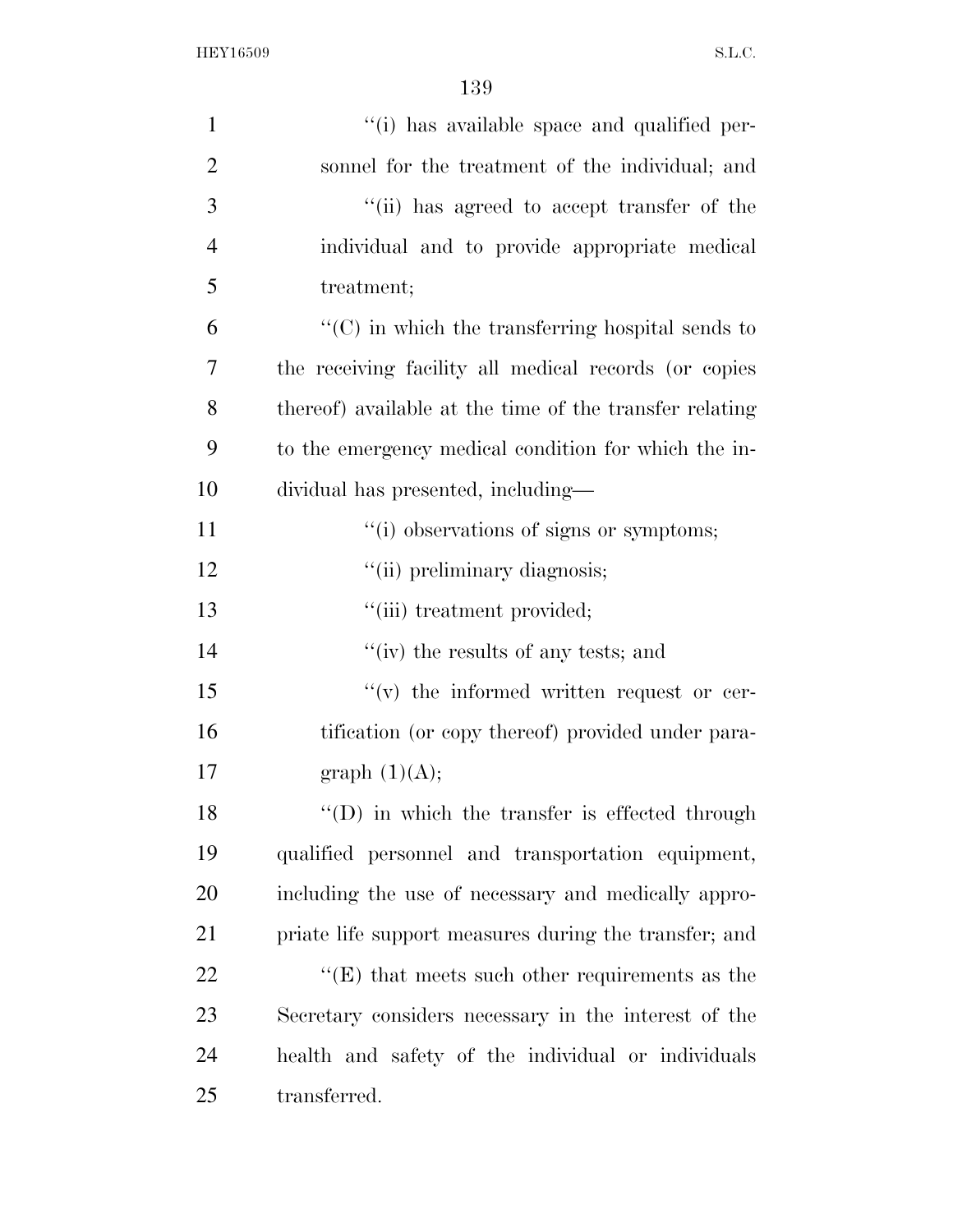| $\mathbf{1}$   | "(d) PAYMENT TO THE DEPARTMENT.—The Sec-                    |
|----------------|-------------------------------------------------------------|
| 2              | retary shall charge for any care or services provided under |
| 3              | this section in accordance with billing and reimbursement   |
| 4              | authorities available to the Secretary under other provi-   |
| 5              | sions of law.                                               |
| 6              | "(e) DEFINITIONS.—In this section:                          |
| $\overline{7}$ | $\lq(1)$ The term 'campus' means, with respect to           |
| 8              | a hospital of the Department—                               |
| 9              | $\lq\lq$ the physical area immediately adja-                |
| 10             | cent to the main buildings of the hospital;                 |
| 11             | $\lq\lq$ other areas and structures that are                |
| 12             | not strictly contiguous to the main buildings               |
| 13             | but are located not more than 250 yards from                |
| 14             | the main buildings; and                                     |
| 15             | $\lq\lq$ (C) any other areas determined by the              |
| 16             | Secretary to be part of the campus of the hos-              |
| 17             | pital.                                                      |
| 18             | $"(2)$ The term 'emergency medical condition'               |
| 19             | means-                                                      |
| 20             | $\lq\lq$ a medical condition manifesting itself             |
| 21             | by acute symptoms of sufficient severity (in-               |
| 22             | cluding severe pain) such that the absence of               |
| 23             | immediate medical attention could reasonably                |
| 24             | be expected to result in—                                   |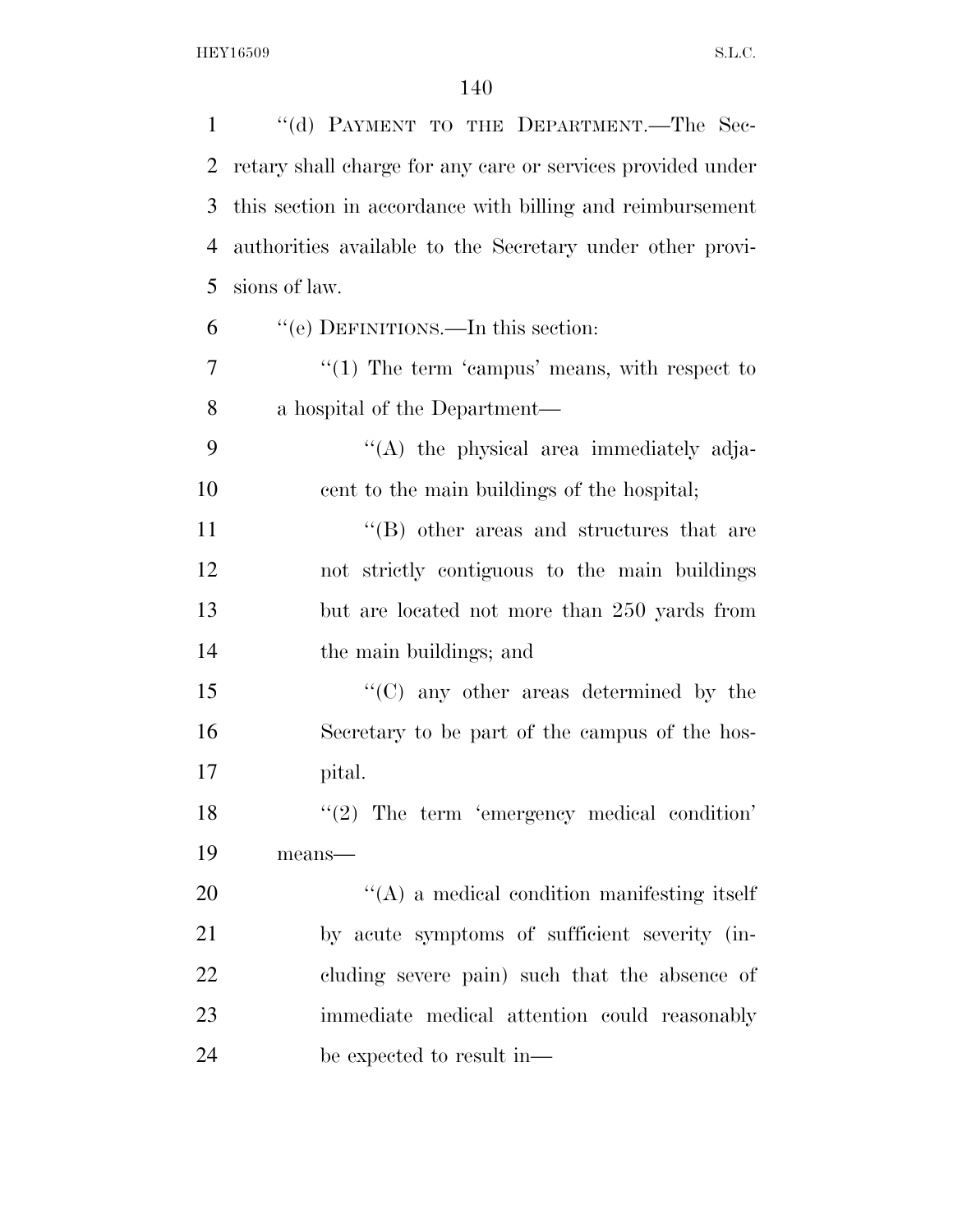| $\mathbf{1}$   | "(i) placing the health of the indi-                |
|----------------|-----------------------------------------------------|
| $\overline{2}$ | vidual (or, with respect to a pregnant              |
| 3              | woman, the health of the woman or her               |
| $\overline{4}$ | unborn child) in serious jeopardy;                  |
| 5              | "(ii) serious impairment to bodily                  |
| 6              | functions; or                                       |
| 7              | "(iii) serious dysfunction of any bodily            |
| 8              | organ or part; or                                   |
| 9              | "(B) with respect to a pregnant woman               |
| 10             | who is having contractions—                         |
| 11             | "(i) that there is inadequate time to               |
| 12             | effect a safe transfer to another hospital          |
| 13             | before delivery; or                                 |
| 14             | "(ii) that transfer may pose a threat               |
| 15             | to the health or safety of the woman or the         |
| 16             | unborn child.                                       |
| 17             | " $(3)(A)$ The term 'to stabilize' means—           |
| 18             | "(i) with respect to an emergency medical           |
| 19             | condition described in paragraph $(2)(A)$ , to pro- |
| 20             | vide such medical treatment of the condition as     |
| 21             | may be necessary to assure, within reasonable       |
| 22             | medical probability, that no material deteriora-    |
| 23             | tion of the condition is likely to result from or   |
| 24             | occur during the transfer of the individual from    |
| 25             | a facility; or                                      |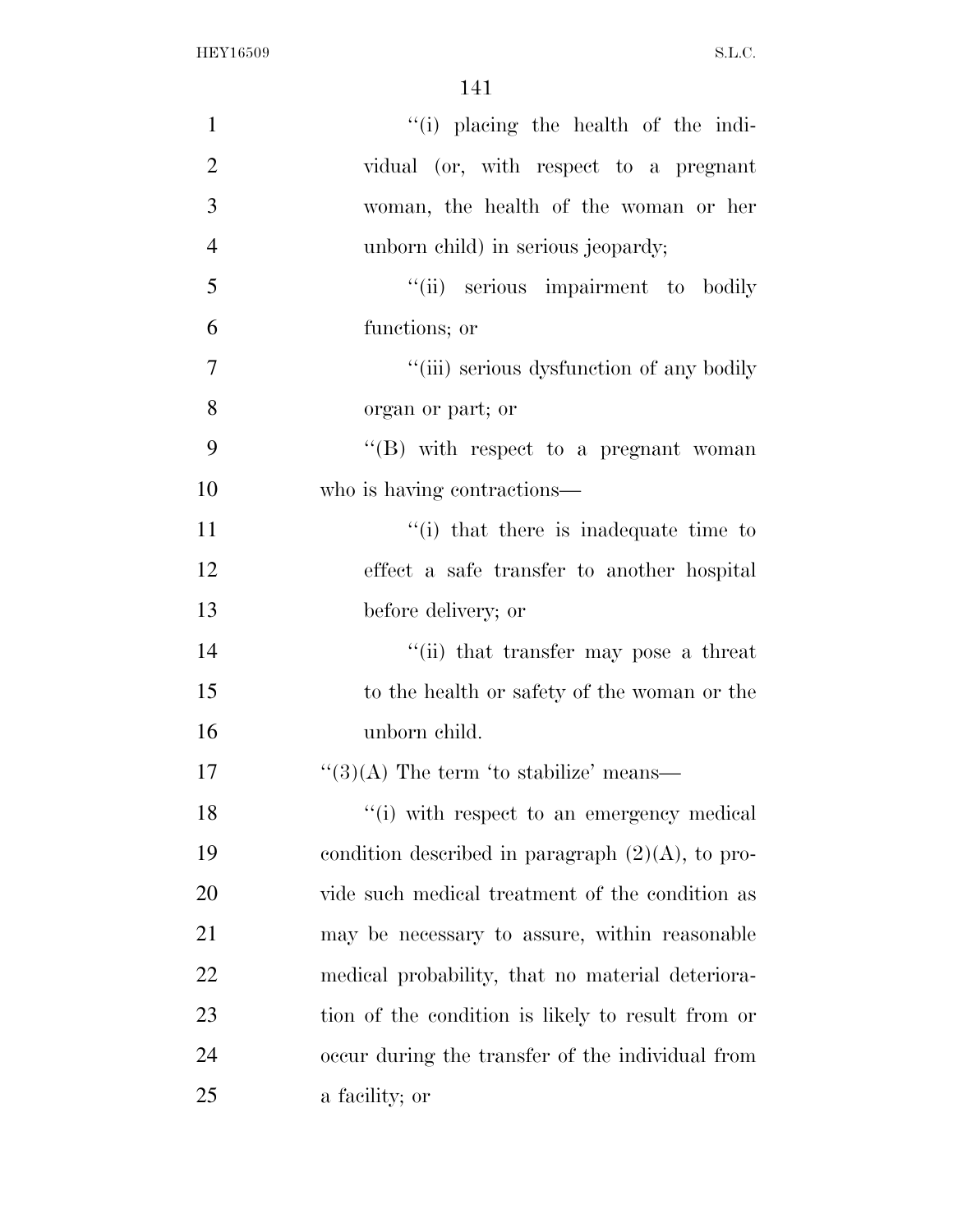| $\mathbf{1}$   | "(ii) with respect to an emergency medical             |
|----------------|--------------------------------------------------------|
| $\overline{2}$ | condition described in paragraph $(2)(B)$ , to de-     |
| 3              | liver (including the placenta).                        |
| $\overline{4}$ | "(B) The term 'stabilized' means—                      |
| 5              | "(i) with respect to an emergency medical              |
| 6              | condition described in paragraph $(2)(A)$ , that       |
| 7              | no material deterioration of the condition is          |
| 8              | likely, within reasonable medical probability, to      |
| 9              | result from or occur during the transfer of the        |
| 10             | individual from a facility; or                         |
| 11             | "(ii) with respect to an emergency medical             |
| 12             | condition described in paragraph $(2)(B)$ , that       |
| 13             | the woman has delivered (including the pla-            |
| 14             | centa).                                                |
| 15             | $\lq(4)$ The term 'transfer' means the movement        |
| 16             | (including the discharge) of an individual outside the |
| 17             | facilities of a hospital of the Department at the di-  |
| 18             | rection of any person employed by (or affiliated or    |
| 19             | associated, directly or indirectly, with the hospital, |
| 20             | but does not include such a movement of an indi-       |
| 21             | vidual who-                                            |
| 22             | $\lq\lq$ has been declared dead; or                    |
| 23             | "(B) leaves the facility without the permis-           |
| 24             | sion of any such person.".                             |
|                |                                                        |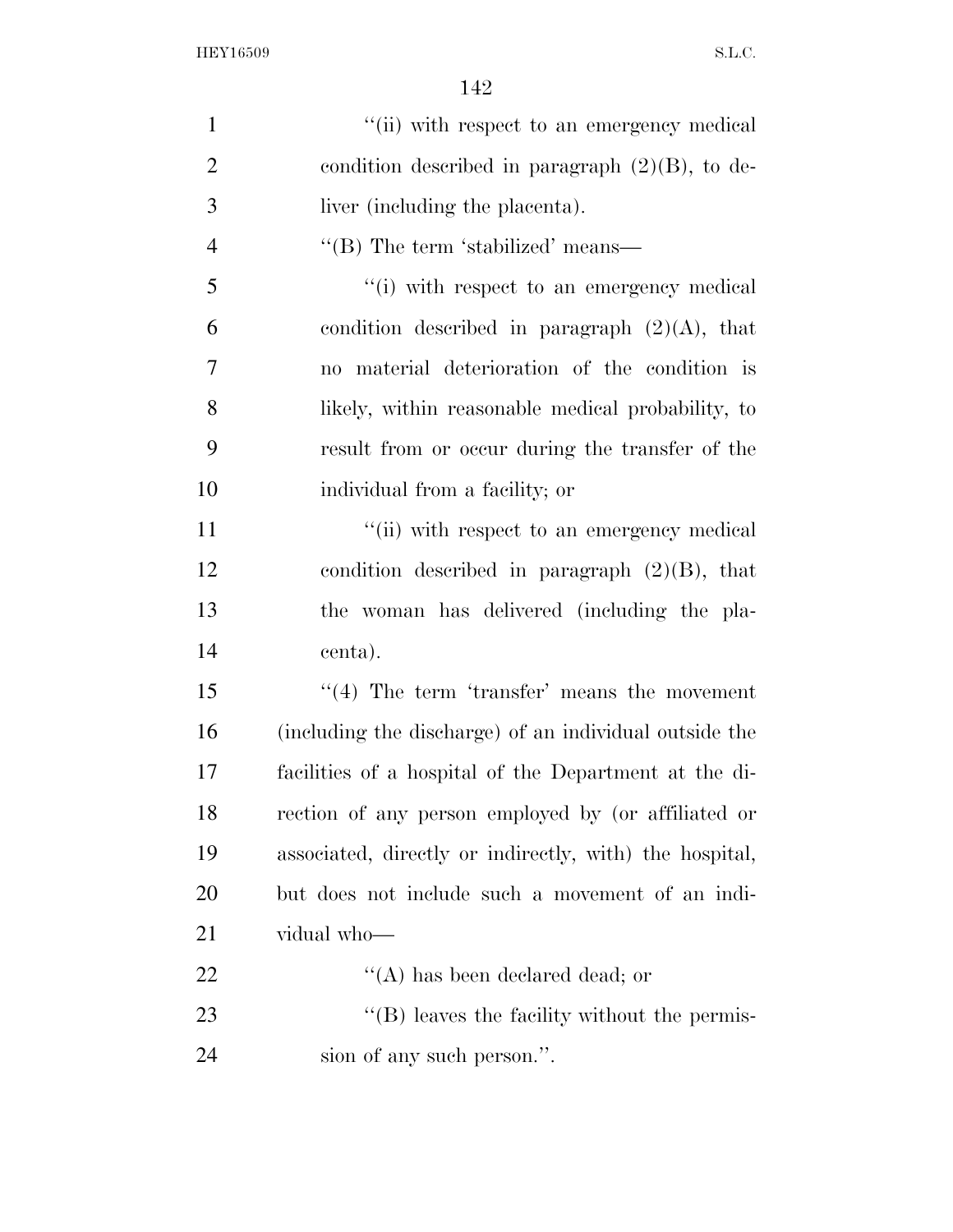| 1  | (b) CLERICAL AMENDMENT.—The table of sections                                                    |
|----|--------------------------------------------------------------------------------------------------|
| 2  | at the beginning of chapter 17 of such title is amended                                          |
| 3  | by inserting after the item relating to section 1784 the                                         |
| 4  | following new item:                                                                              |
|    | "Sec. 1784A. Examination and treatment for emergency medical conditions and<br>women in labor.". |
| 5  | SEC. 247. COMPTROLLER GENERAL AUDIT OF BUDGET OF                                                 |
| 6  | VETERANS HEALTH ADMINISTRATION.                                                                  |
| 7  | (a) IN GENERAL.—Subchapter II of chapter 73 of                                                   |
| 8  | title 38, United States Code, is amended by adding at the                                        |
| 9  | end the following new section:                                                                   |
| 10 | "\\$7330B. Comptroller General audit of budget of Vet-                                           |
| 11 | erans Health Administration                                                                      |
| 12 | "(a) IN GENERAL.—The Comptroller General of the                                                  |
| 13 | United States shall periodically conduct an audit of ele-                                        |
| 14 | ments of the budget of the Veterans Health Administra-                                           |
| 15 | tion, including the budget formulation, execution, alloca-                                       |
| 16 | tion, and use of funds.                                                                          |
|    |                                                                                                  |

 ''(b) SELECTION OF ELEMENTS.—(1) In selecting elements of the budget of the Veterans Health Administra- tion for purposes of an audit under subsection (a), the Comptroller General shall take into consideration—

- 21 ''(A) knowledge of the programs of the Vet-erans Health Administration;
- 23  $\text{``(B) current issues;}$
- 24  $\text{``(C)}$  national priorities; and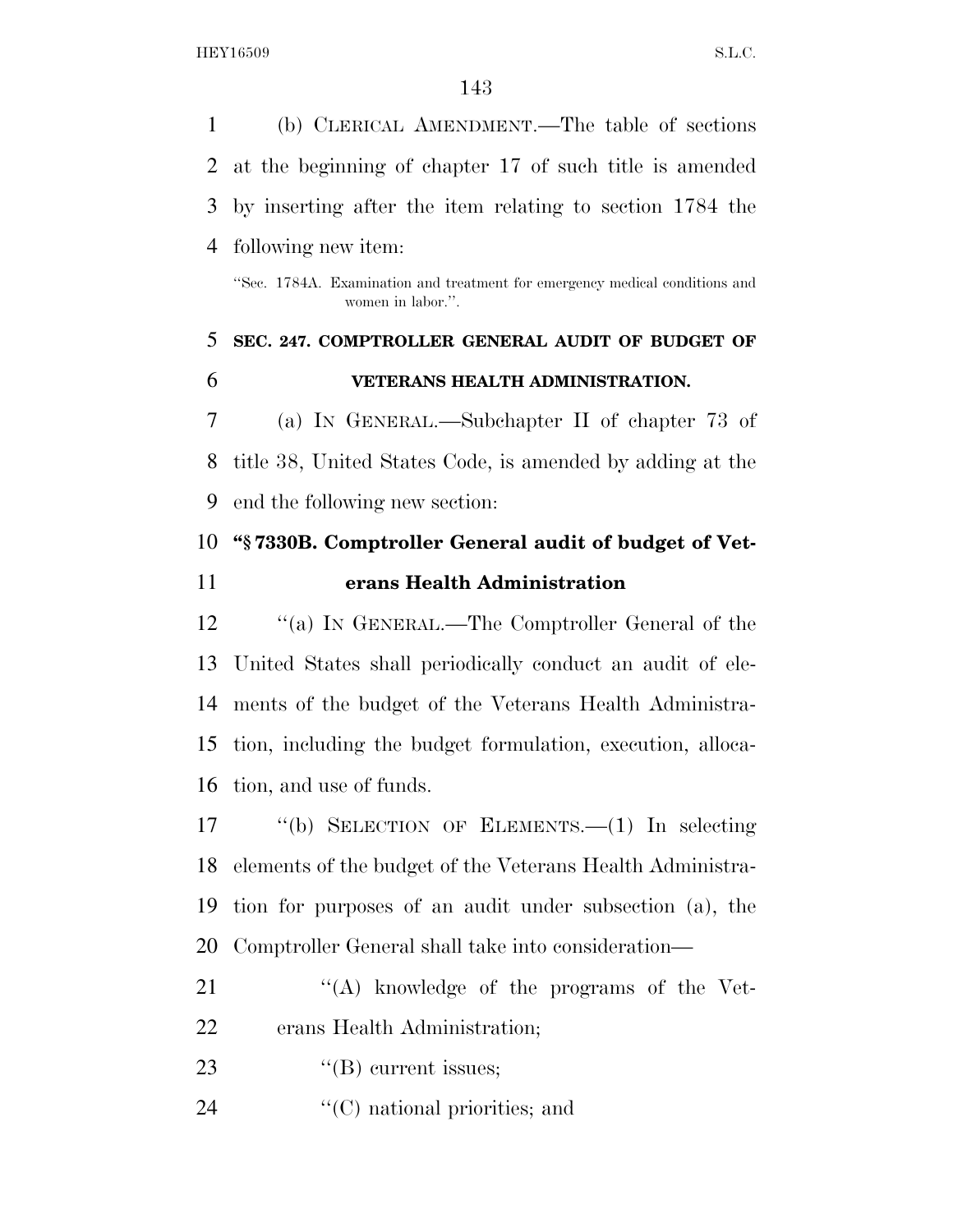''(D) priorities expressed by the appropriate congressional committees.

 ''(2) Not later than 30 days before conducting an audit under subsection (a), the Comptroller General shall submit to the appropriate congressional committees notice of the elements selected by the Comptroller General for purposes of the audit.

8 "(c) APPROPRIATE CONGRESSIONAL COMMITTEES.— In this section, the term 'appropriate congressional com-mittees' means—

11 ''(1) the Committee on Veterans' Affairs, the Committee on Appropriations, and the Committee on the Budget of the Senate; and

 ''(2) the Committee on Veterans' Affairs, the Committee on Appropriations, and the Committee on 16 the Budget of the House of Representatives.".

 (b) CLERICAL AMENDMENT.—The table of sections at the beginning of chapter 73 of such title is amended by inserting after the item relating to section 7330A the following new item:

''7330B. Comptroller General audit of budget of Veterans Health Administration.''.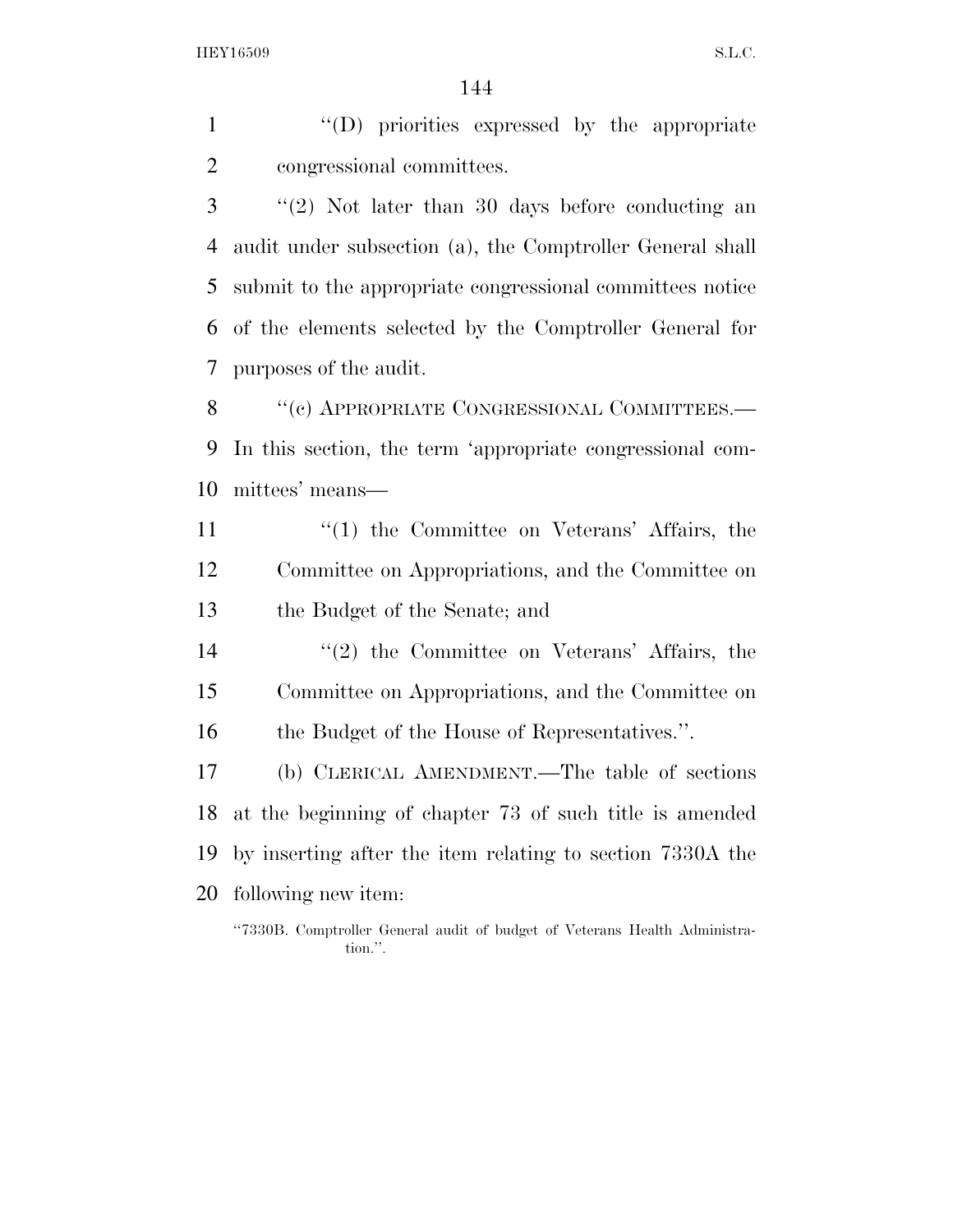**SEC. 248. ANNUAL REPORT ON VETERANS HEALTH ADMIN- ISTRATION AND FURNISHING OF HOSPITAL CARE, MEDICAL SERVICES, AND NURSING HOME CARE.** 

 (a) IN GENERAL.—Subchapter II of chapter 73 of title 38, United States Code, as amended by section 247(a), is further amended by adding at the end the fol-lowing new section:

#### **''§ 7330C. Annual report on Veterans Health Adminis-**

**tration and furnishing of hospital care,** 

# **medical services, and nursing home care**

 ''(a) REPORT REQUIRED.—Not later than March 1 of each of years 2018 through 2022, the Secretary shall submit to the Committee on Veterans' Affairs of the Sen- ate and the Committee on Veterans' Affairs of the House of Representatives a report on, for the calendar year pre- ceding the calendar year during which the report is sub-mitted—

19  $\frac{1}{2}$  (1) the furnishing of hospital care, medical services, and nursing home care under the laws ad-ministered by the Secretary; and

  $\qquad$   $\qquad$   $(2)$  the administration of the furnishing of such care and services by the Veterans Health Ad-ministration.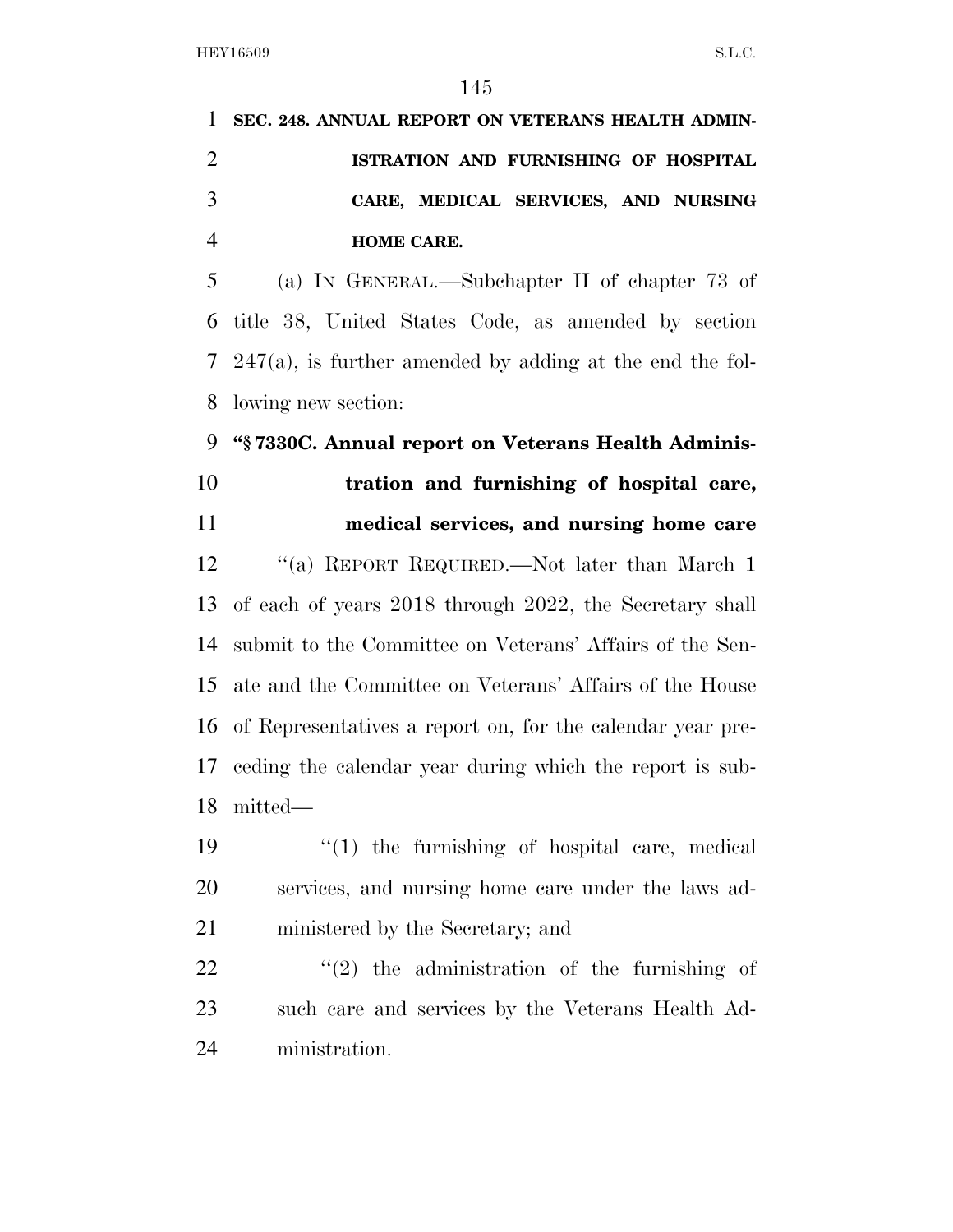''(b) ELEMENTS.—Each report required by sub- section (a) shall include each of the following for the year covered by the report:

 ''(1) An evaluation of the effectiveness of the Veterans Health Administration in increasing the access of veterans to hospital care, medical services, and nursing home care furnished by the Secretary for which such veterans are eligible.

 ''(2) An evaluation of the effectiveness of the Veterans Health Administration in improving the quality of health care provided to veterans, without increasing the costs incurred for such health care by the Federal Government or veterans, including rel- evant information for each medical center and Vet- erans Integrated Service Network of the Department set forth separately.

17  $\text{``(3)}$  An assessment of—

18 ''(A) the workload of physicians and other employees of the Veterans Health Administra-20 tion;

21 ''(B) patient demographics and utilization rates;

23  $\cdot$  (C) physician compensation;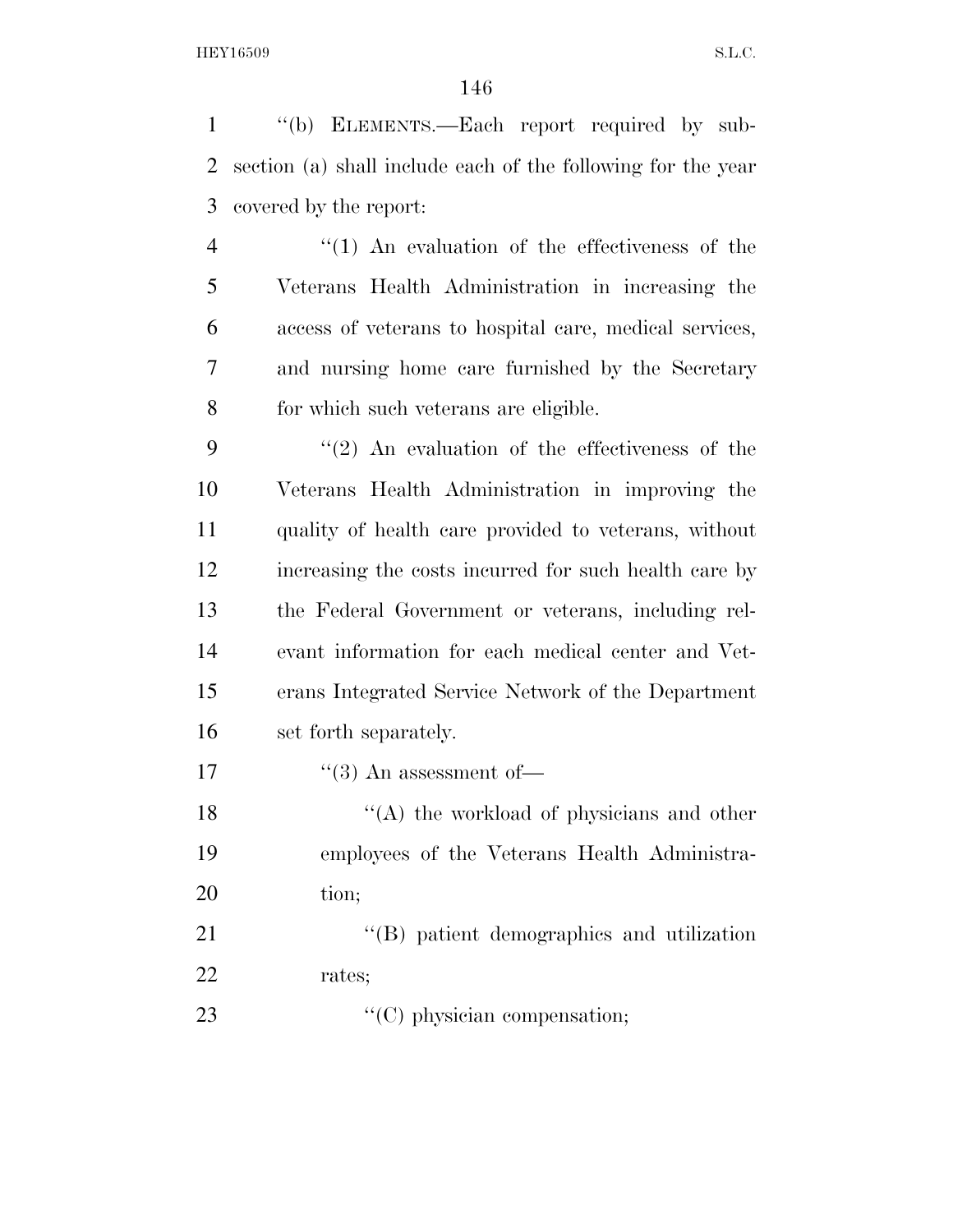| $\mathbf{1}$   | "(D) the productivity of physicians and                           |
|----------------|-------------------------------------------------------------------|
| $\overline{2}$ | other employees of the Veterans Health Admin-                     |
| 3              | istration;                                                        |
| $\overline{4}$ | $\lq\lq(E)$ the percentage of hospital care, med-                 |
| 5              | ical services, and nursing home care provided to                  |
| 6              | veterans in facilities of the Department and in                   |
| $\tau$         | non-Department facilities and any changes in                      |
| 8              | such percentages compared to the year pre-                        |
| 9              | ceding the year covered by the report;                            |
| 10             | $\lq\lq(F)$ pharmaceutical prices; and                            |
| 11             | " $(G)$ third-party health billings owed to the                   |
| 12             | Department, including the total amount of such                    |
| 13             | billings and the total amount collected by the                    |
| 14             | Department, set forth separately for claims                       |
| 15             | greater than $$1,000$ and for claims equal to or                  |
| 16             | less than $$1,000$ .                                              |
| 17             | "(c) DEFINITIONS.—In this section, the terms 'hos-                |
|                | 18 pital care', 'medical services', 'nursing home care', 'facili- |
| 19             | ties of the Department', and 'non-Department facilities'          |
| 20             | have the meanings given those terms in section 1701 of            |
| 21             | this title.".                                                     |
| 22             | (b) CLERICAL AMENDMENT.—The table of sections                     |
| 23             | at the beginning of chapter 73 of such title, as amended          |
| 24             | by section $247(b)$ , is further amended by inserting after       |

the item relating to section 7330B the following new item: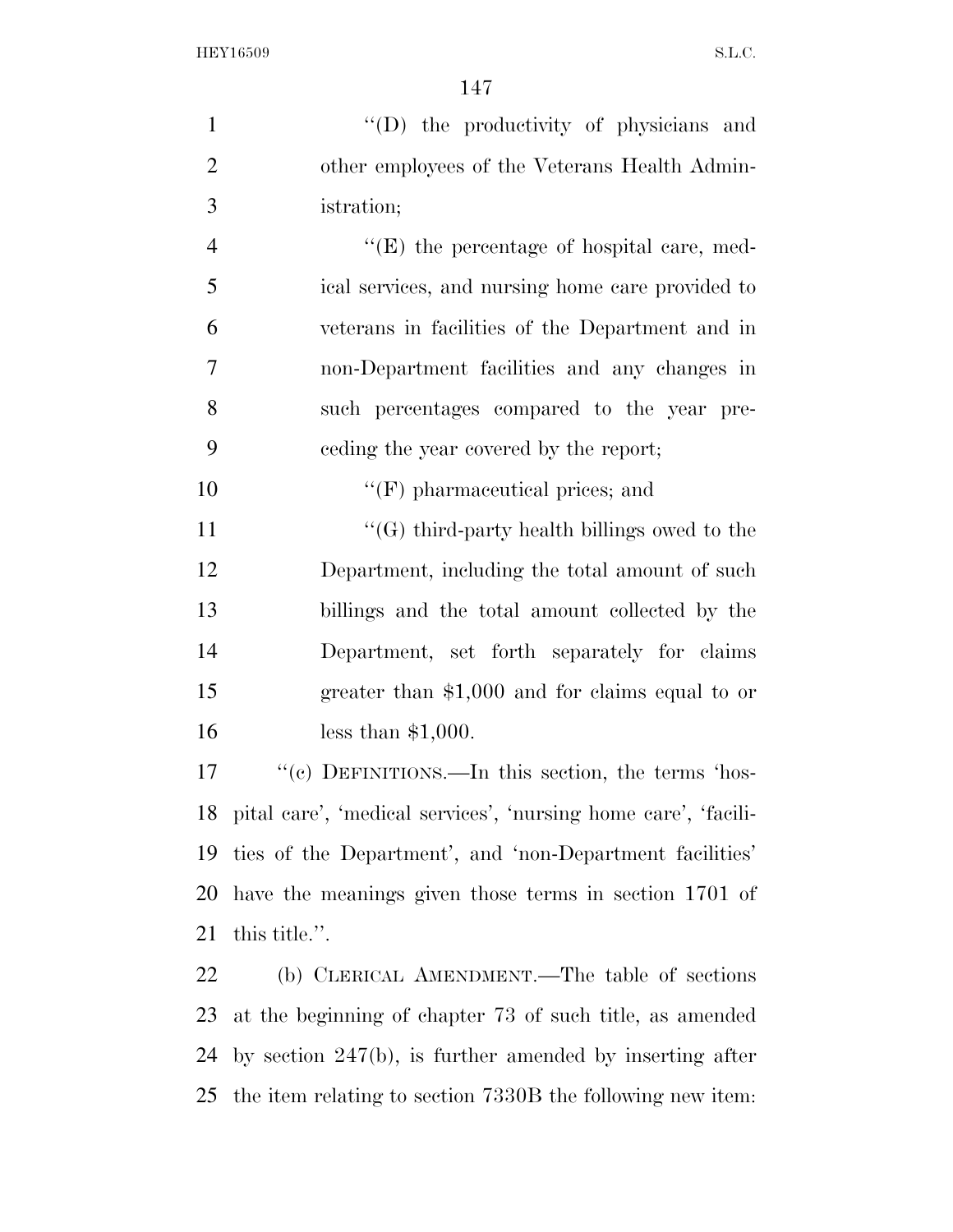''7330C. Annual report on Veterans Health Administration and furnishing of hospital care, medical services, and nursing home care.".

## **Subtitle F—Opioid Therapy and Pain Management SEC. 251. GUIDELINES ON MANAGEMENT OF OPIOID THER- APY BY DEPARTMENT OF VETERANS AFFAIRS AND DEPARTMENT OF DEFENSE AND IMPLE- MENTATION OF SUCH GUIDELINES BY DE-PARTMENT OF VETERANS AFFAIRS.**

### (a) GUIDELINES.—

 (1) IN GENERAL.—Not later than one year after the date of the enactment of this Act, the Sec- retary of Veterans Affairs and the Secretary of De- fense shall jointly update the VA/DOD Clinical Practice Guideline for Management of Opioid Ther-apy for Chronic Pain to include the following:

 (A) Guidelines developed by the Centers 16 for Disease Control and Prevention for safely prescribing opioids for the treatment of chronic, noncancer related pain in outpatient settings.

 (B) Enhanced guidance with respect to ab- solute contraindications for opioid therapy, in-cluding guidance with respect to the following:

22 (i) The coadministration of drugs, in-cluding benzodiazepines, that are capable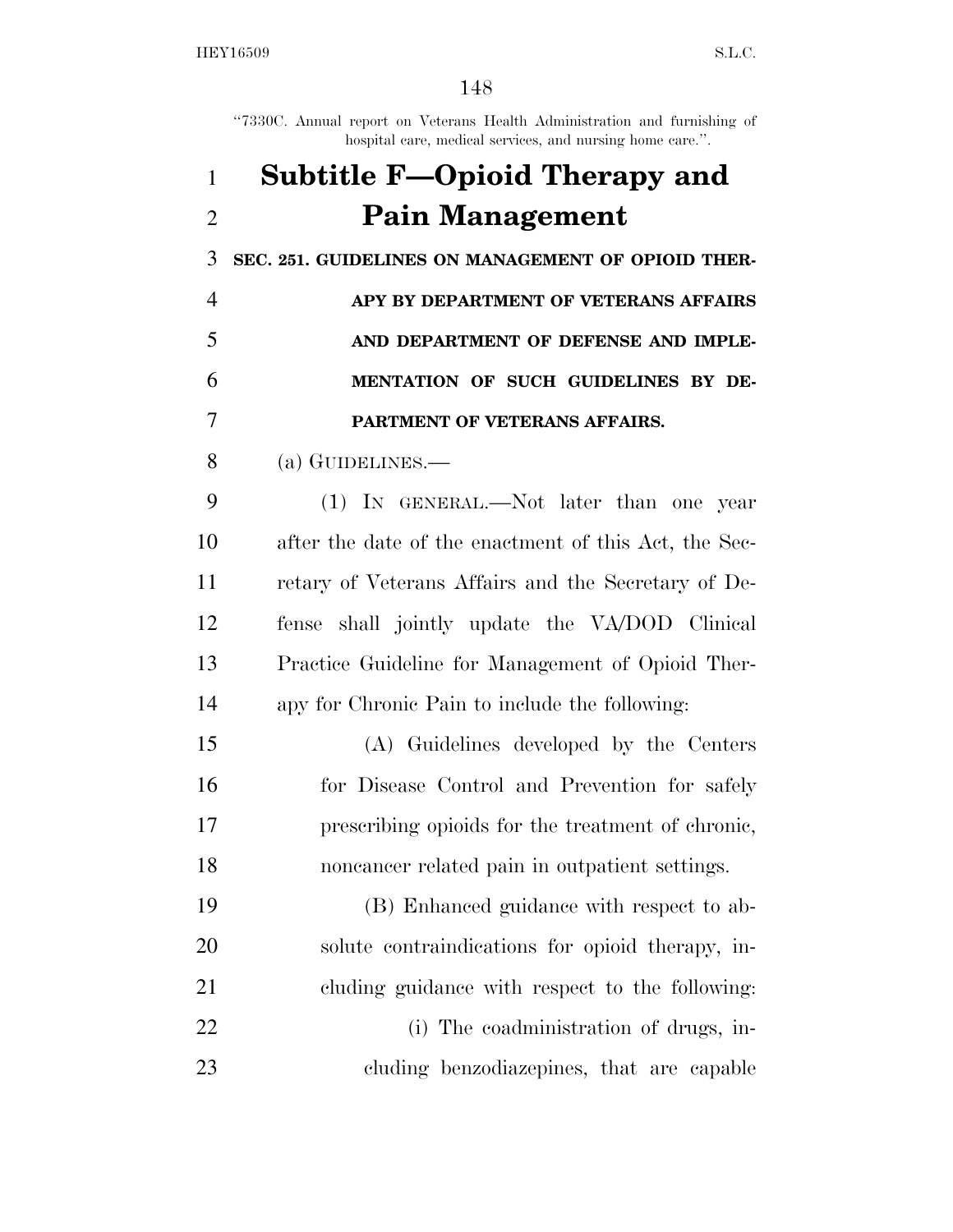| $\mathbf{1}$   | of inducing a life-limiting drug-drug inter-       |
|----------------|----------------------------------------------------|
| $\overline{2}$ | action.                                            |
| 3              | (ii) The treatment of patients with                |
| $\overline{4}$ | current acute psychiatric instability or sub-      |
| 5              | stance use disorder or patients at risk of         |
| 6              | suicide.                                           |
| $\overline{7}$ | (iii) The use of opioid therapy to treat           |
| 8              | patients without any pain, including to            |
| 9              | treat mental health disorders other than           |
| 10             | opioid use disorder.                               |
| 11             | (C) Enhanced guidance with respect to the          |
| 12             | treatment of patients with behaviors<br>or         |
| 13             | comorbidities, such as post-traumatic stress dis-  |
| 14             | order, psychiatric disorders, or a history of sub- |
| 15             | stance abuse or addiction, that require con-       |
| 16             | sultation or comanagement of opioid therapy        |
| 17             | with one or more specialists in pain manage-       |
| 18             | ment, mental health, or addictions.                |
| 19             | (D) Enhanced guidance with respect to the          |
| 20             | conduct by health care providers of an effective-  |
| 21             | ness assessment for patients receiving opioid      |
| 22             | therapy, including patients on long-term opioid    |
| 23             | therapy, to determine—                             |
| 24             | (i) whether opioid therapy is meeting              |
| 25             | the expected goals of the patient and              |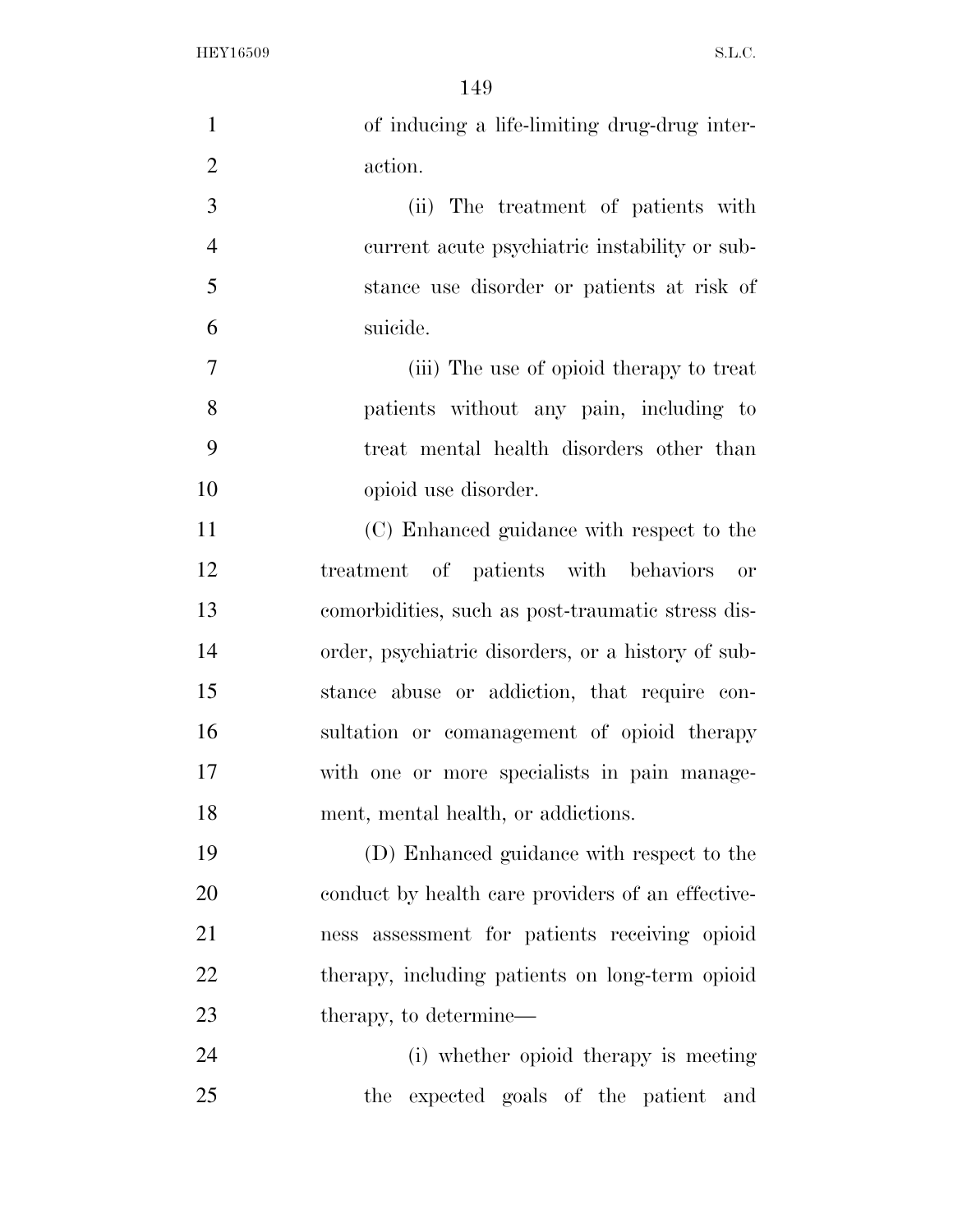| health care provider of relieving pain and         |
|----------------------------------------------------|
| improving function; and                            |
| (ii) whether opioid therapy should be              |
| continued.                                         |
| (E) Requirements that each health care             |
| provider of the Department of Veterans Affairs,    |
| before initiating opioid therapy to treat a pa-    |
| tient, use the Opioid Therapy Risk Report tool     |
| of the Department, including by accessing the      |
| most recent patient information from the pre-      |
| scription drug monitoring program of each          |
| State, as required to be included in such tool     |
| under section $252(d)(1)$ , to assess the risk for |
| adverse outcomes of opioid therapy for the pa-     |
| tient, including the concurrent use of controlled  |
| substances such as benzodiazepines, as part of     |
| the comprehensive assessment conducted by the      |
| health care provider.                              |
| (F) Guidelines to inform the methodologies         |
| used by health care providers of the Depart-       |
| ment of Veterans Affairs and the Department        |
| of Defense to safely titrate and taper opioid      |
| therapy when adjusting or discontinuing the use    |
| of opioid therapy, including—                      |
|                                                    |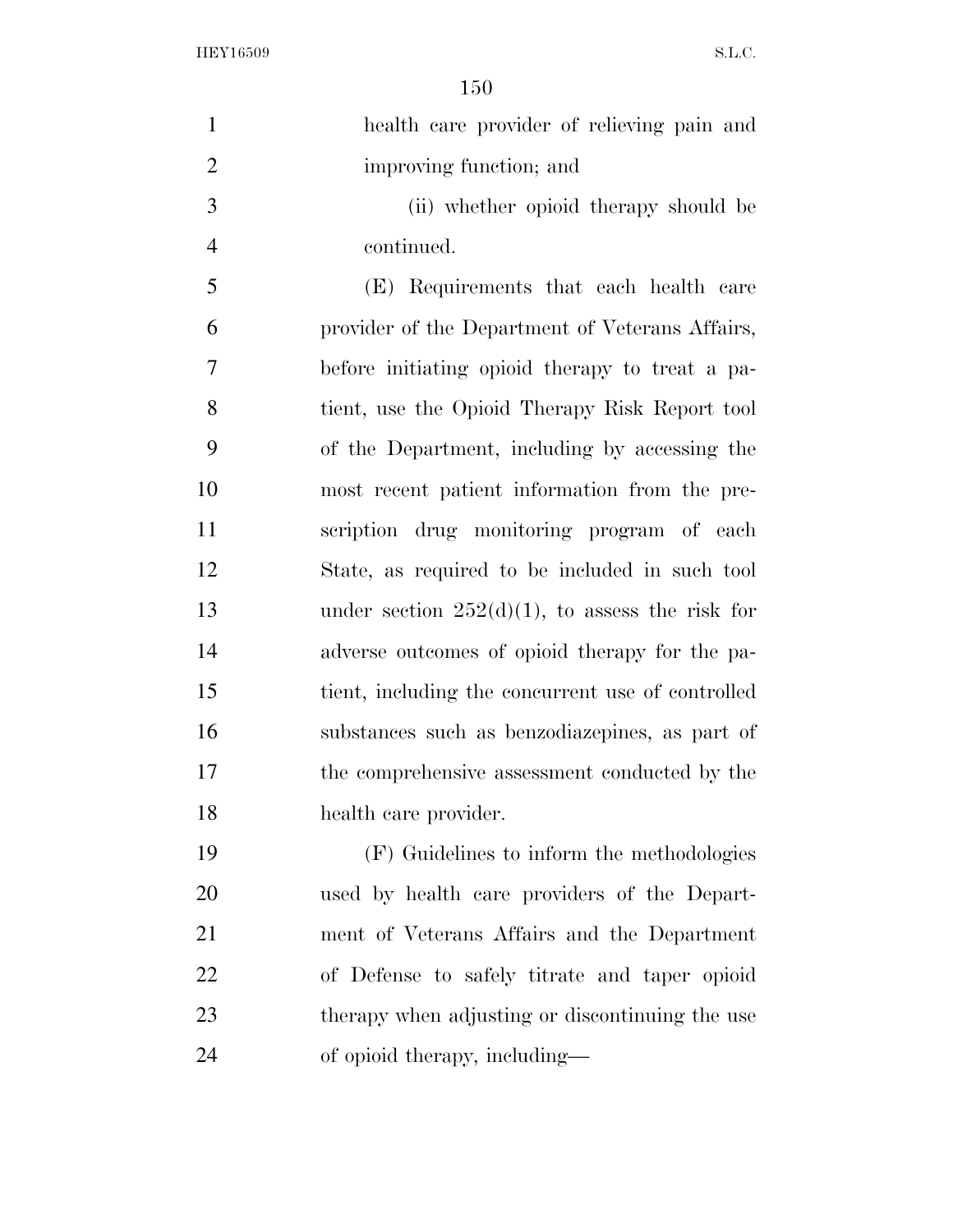| $\mathbf{1}$   | (i) prescription of the lowest effective        |
|----------------|-------------------------------------------------|
| $\overline{2}$ | dose based on patient need;                     |
| 3              | (ii) use of opioids only for a limited          |
| $\overline{4}$ | period of time; and                             |
| 5              | (iii) augmentation of opioid therapy            |
| 6              | with other pain management therapies and        |
| $\overline{7}$ | modalities.                                     |
| 8              | (G) Enhanced recommendations with re-           |
| 9              | spect to the use of routine and random urine    |
| 10             | drug tests for all patients before and during   |
| 11             | opioid therapy to help prevent substance abuse, |
| 12             | dependence, and diversion, including—           |
| 13             | (i) that such tests should occur not            |
| 14             | less frequently than annually or as other-      |
| 15             | wise determined according to patient treat-     |
| 16             | ment protocols; and                             |
| 17             | (ii) that health care providers should          |
| 18             | appropriately interpret and respond to the      |
| 19             | results from such tests to tailor pain ther-    |
| 20             | apy, safeguards, and risk management            |
| 21             | strategies to each patient.                     |
| 22             | (H) Guidance that health care providers         |
| 23             | discuss with patients, before initiating opioid |
| 24             | therapy, options for pain management therapies  |
| 25             | without the use of opioids and options to aug-  |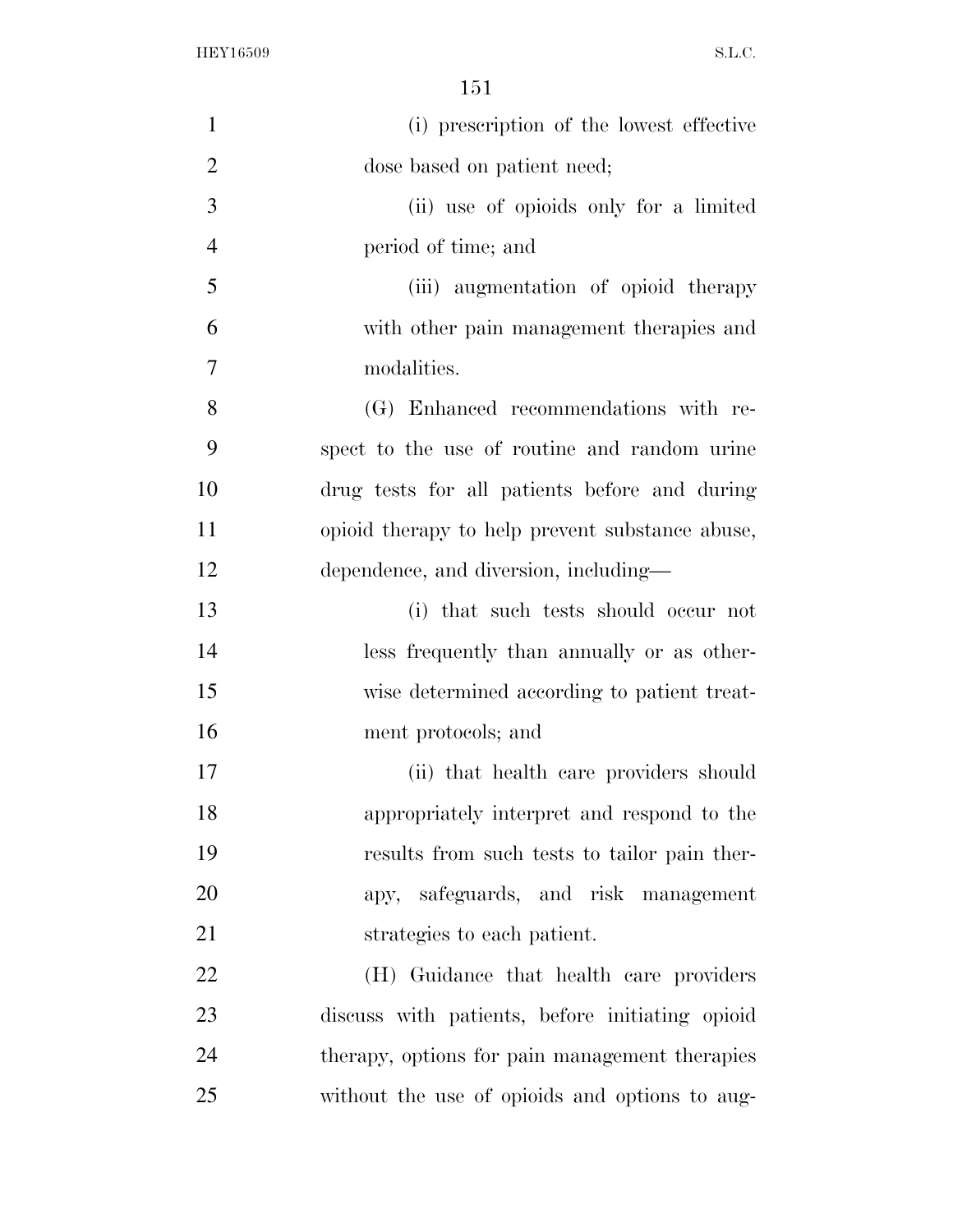ment opioid therapy with other clinical and complementary and integrative health services to minimize opioid dependence.

 (2) RULE OF CONSTRUCTION.—Nothing in this subsection shall be construed to prevent the Sec- retary of Veterans Affairs and the Secretary of De- fense from considering all relevant evidence, as ap- propriate, in updating the VA/DOD Clinical Practice Guideline for Management of Opioid Therapy for Chronic Pain, as required under paragraph (1), or from ensuring that the final clinical practice guide-12 line updated under such paragraph remains applica- ble to the patient populations of the Department of Veterans Affairs and the Department of Defense.

 (b) CONSULTATION BEFORE UPDATE.—Before up- dating the clinical practice guideline under subsection (a), the Secretary of Veterans Affairs and the Secretary of De- fense shall jointly consult with the Pain Management Working Group of the Health Executive Committee of the Department of Veterans Affairs-Department of Defense Joint Executive Committee established under section 320 of title 38, United States Code.

 (c) CONTROLLED SUBSTANCE DEFINED.—In this section, the term ''controlled substance'' has the meaning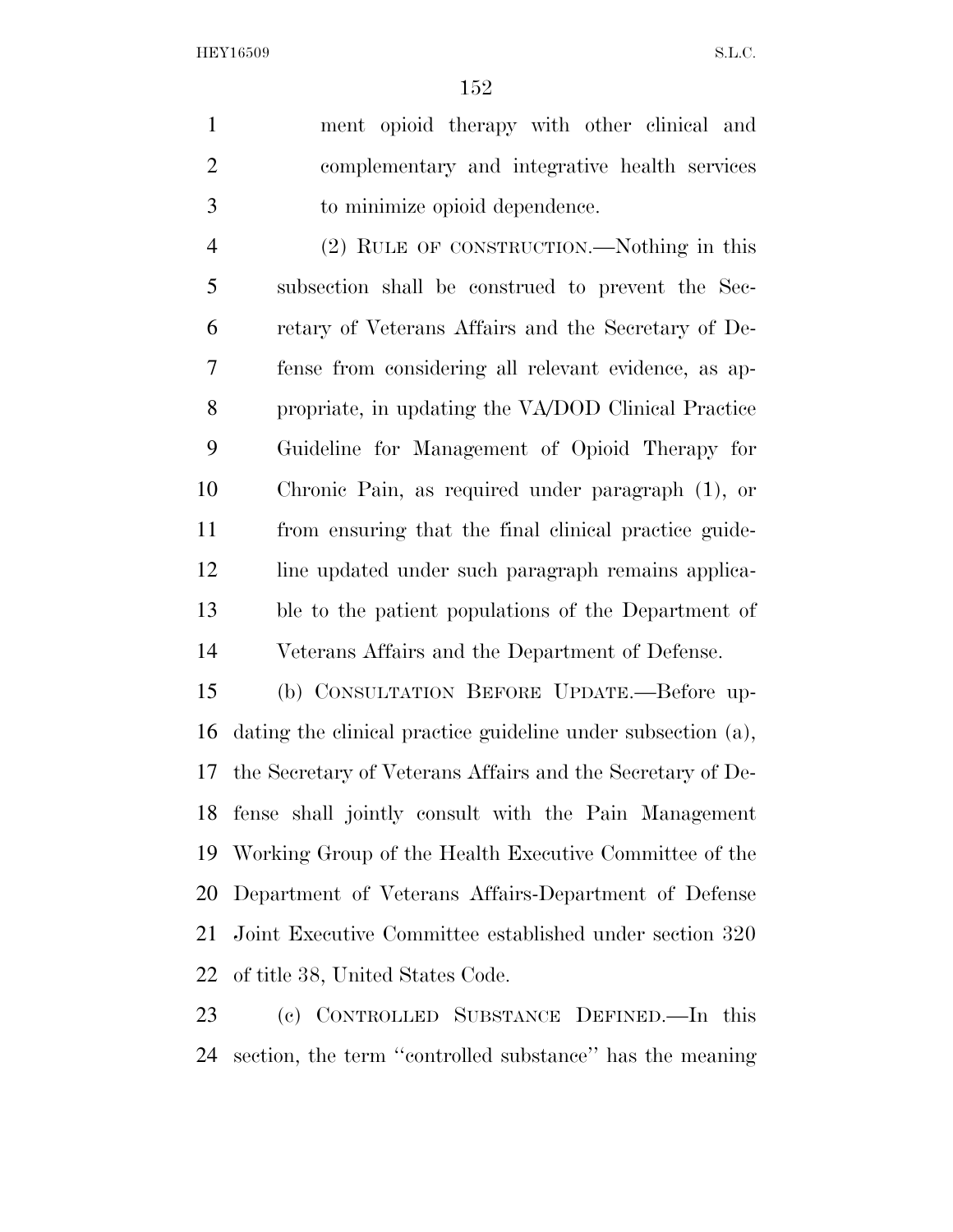given that term in section 102 of the Controlled Sub-stances Act (21 U.S.C. 802).

#### **SEC. 252. IMPROVEMENT OF OPIOID SAFETY MEASURES BY DEPARTMENT OF VETERANS AFFAIRS.**

 (a) EXPANSION OF OPIOID SAFETY INITIATIVE.— Not later than 180 days after the date of the enactment of this Act, the Secretary of Veterans Affairs shall expand the Opioid Safety Initiative of the Department of Veterans Affairs to include all medical facilities of the Department. (b) PAIN MANAGEMENT EDUCATION AND TRAIN-ING.—

 (1) IN GENERAL.—In carrying out the Opioid Safety Initiative of the Department, the Secretary shall require all employees of the Department re- sponsible for prescribing opioids to receive education and training described in paragraph (2).

 (2) EDUCATION AND TRAINING.—Education and training described in this paragraph is edu- cation and training on pain management and safe opioid prescribing practices for purposes of safely and effectively managing patients with chronic pain, including education and training on the following:

 (A) The implementation of and full compli-24 ance with the VA/DOD Clinical Practice Guide-line for Management of Opioid Therapy for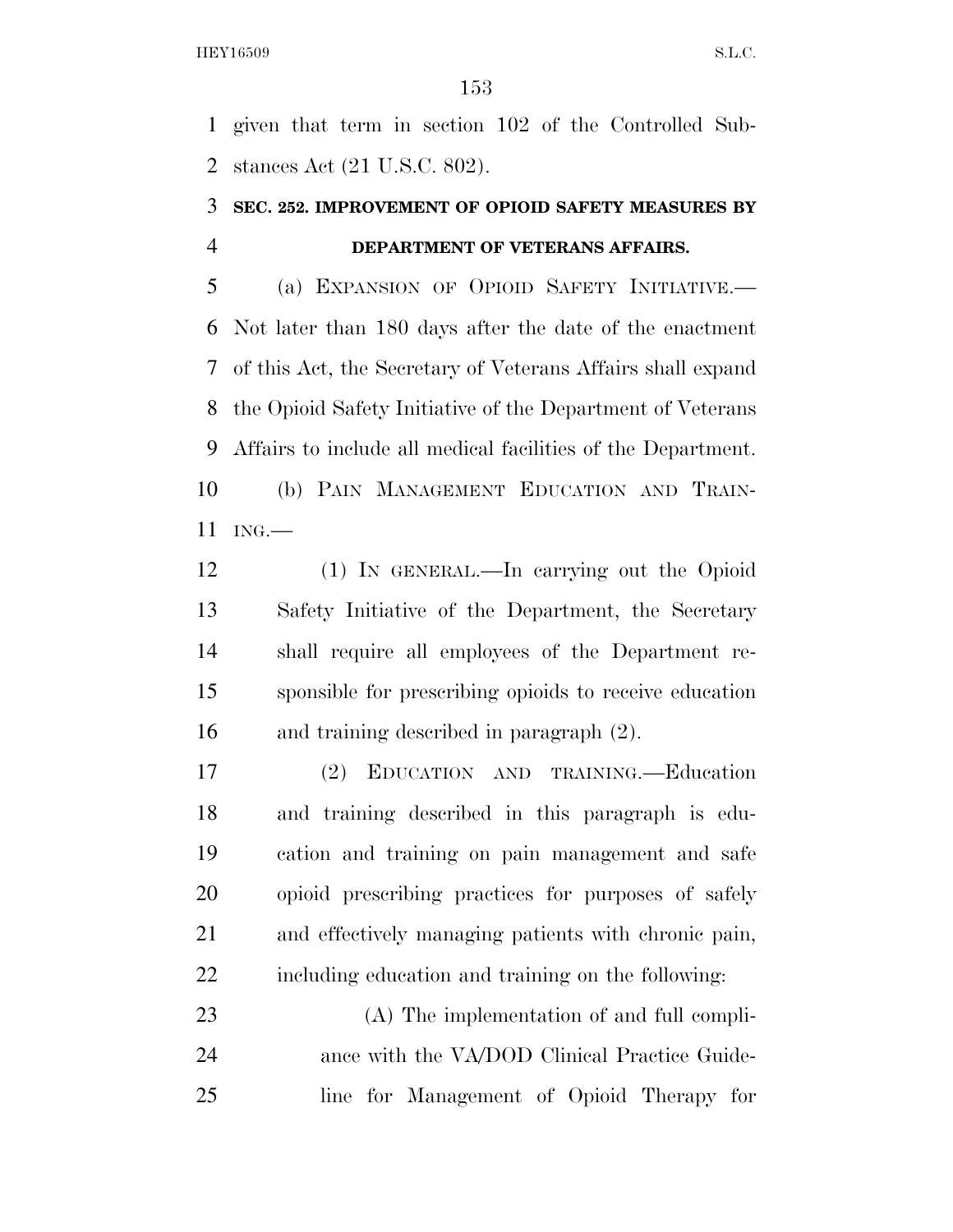Chronic Pain, including any update to such guideline.

 (B) The use of evidence-based pain man- agement therapies, including cognitive-behav- ioral therapy, nonopioid alternatives, and non- drug methods and procedures for managing pain and related health conditions including complementary and integrative health services.

 (C) Screening and identification of patients with substance use disorder, including drug- seeking behavior, before prescribing opioids, as- sessment of the risk potential for patients devel- oping an addiction, and referral of patients to appropriate addiction treatment professionals if addiction is identified or strongly suspected.

 (D) Communication with patients on the potential harm associated with the use of opioids and other controlled substances, includ- ing the need to safely store and dispose of sup- plies relating to the use of opioids and other 21 controlled substances.

 (E) Such other education and training as the Secretary considers appropriate to ensure that veterans receive safe and high-quality pain management care from the Department.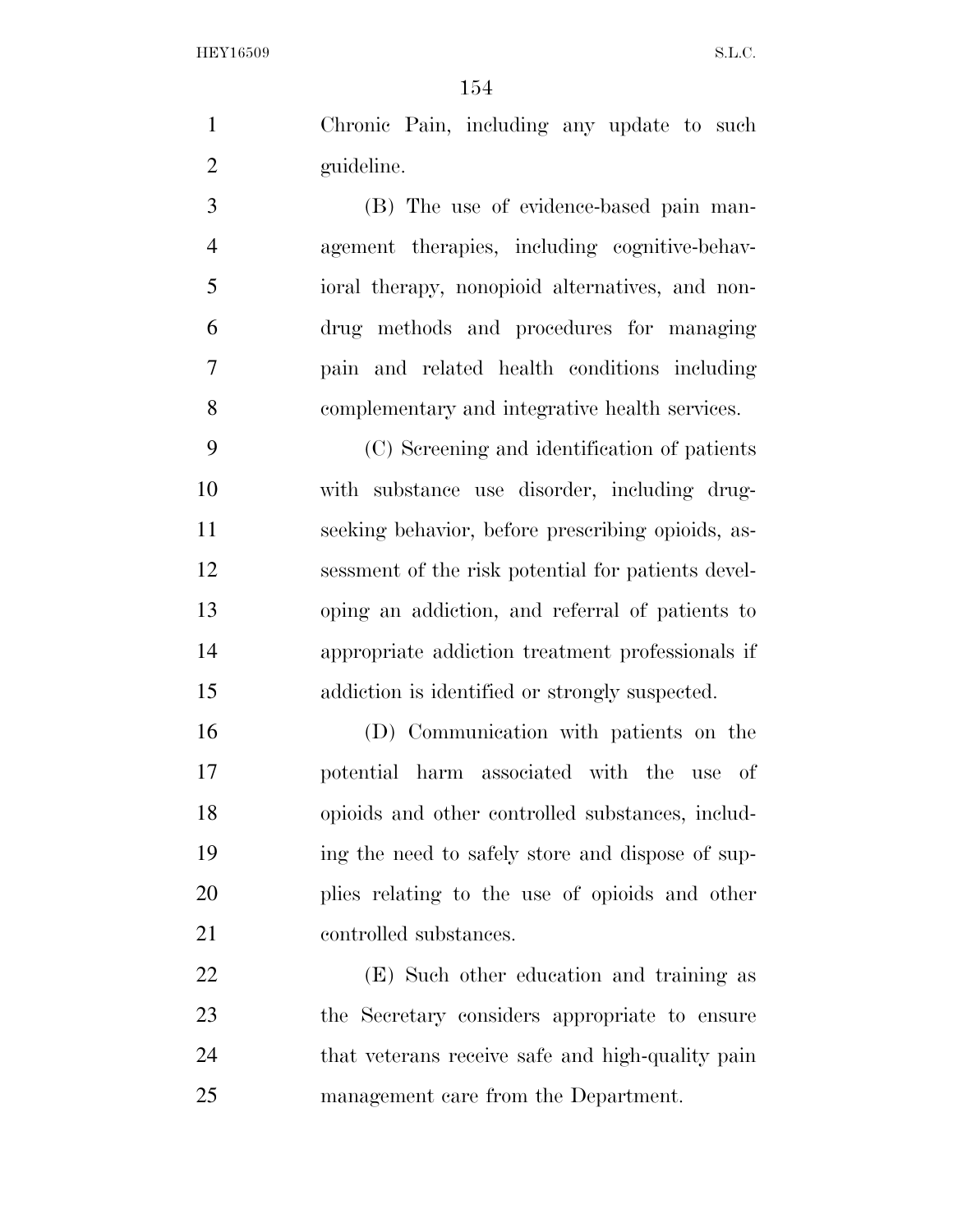(3) USE OF EXISTING PROGRAM.—In providing education and training described in paragraph (2), the Secretary shall use the Interdisciplinary Chronic Pain Management Training Team Program of the Department (or any successor program).

(c) PAIN MANAGEMENT TEAMS.—

 (1) IN GENERAL.—In carrying out the Opioid Safety Initiative of the Department, the director of each medical facility of the Department shall iden- tify and designate a pain management team of health care professionals, which may include board certified pain medicine specialists, responsible for co- ordinating and overseeing pain management therapy at such facility for patients experiencing acute and chronic pain that is noncancer related.

16 (2) ESTABLISHMENT OF PROTOCOLS.—

 (A) IN GENERAL.—In consultation with the Directors of the Veterans Integrated Service Networks, the Secretary shall establish stand- ard protocols for the designation of pain man- agement teams at each medical facility of the Department.

23 (B) CONSULTATION ON PRESCRIPTION OF OPIOIDS.—Each protocol established for a med-ical facility under subparagraph (A) shall en-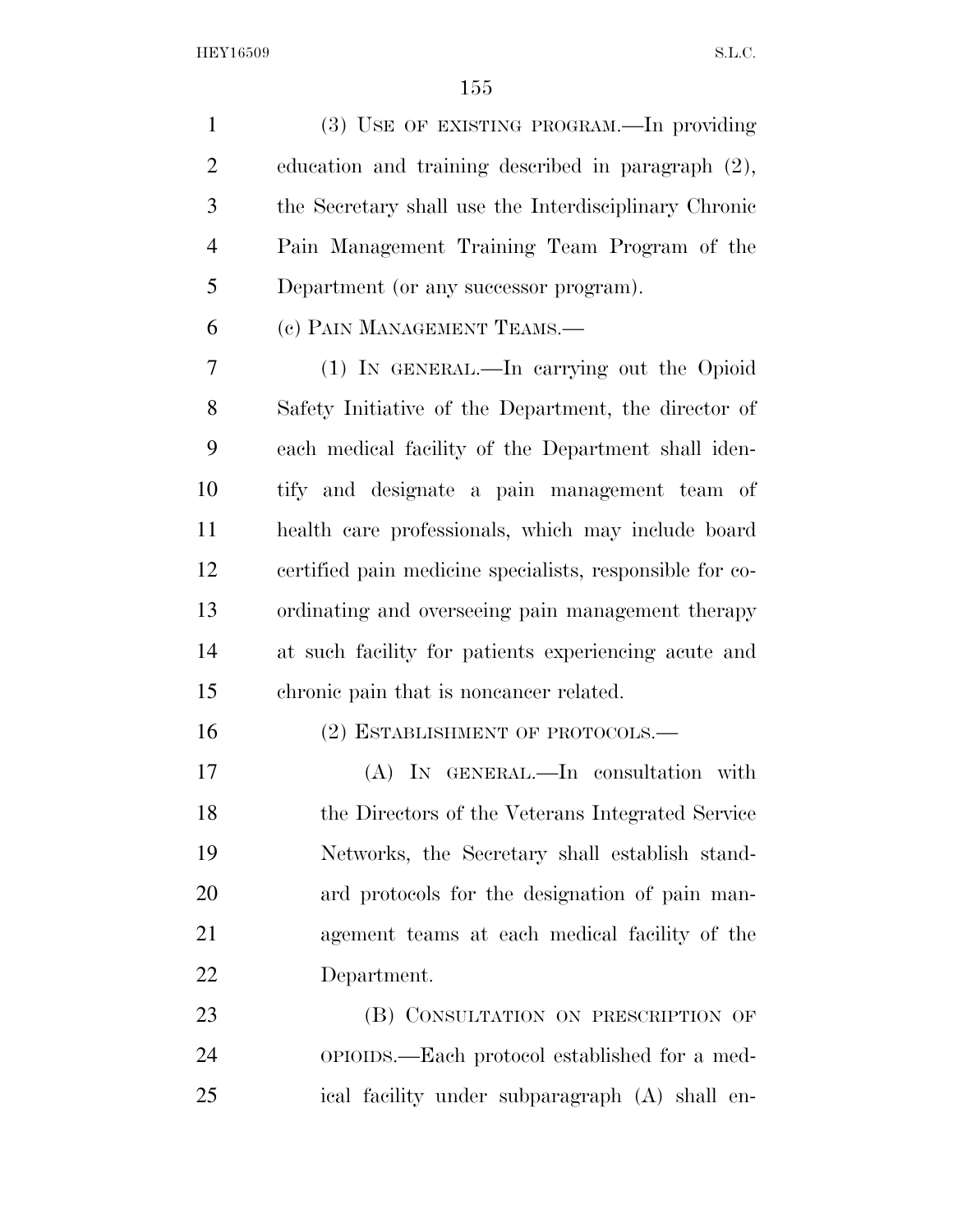| $\mathbf{1}$   | sure that any health care provider without ex-    |
|----------------|---------------------------------------------------|
| $\overline{2}$ | pertise in prescribing analgesies or who has not  |
| 3              | completed the education and training under        |
| $\overline{4}$ | subsection (b), such as a mental health care      |
| 5              | provider, does not prescribe opioids to a patient |
| 6              | unless that health care provider—                 |
| 7              | (i) consults with a health care pro-              |
| 8              | vider with pain management expertise or           |
| 9              | who is on the pain management team of             |
| 10             | the medical facility; and                         |
| 11             | (ii) refers the patient to that pain              |
| 12             | management team for any subsequent pre-           |
| 13             | scriptions and related therapy.                   |
| 14             | $(3)$ REPORT.—                                    |
| 15             | (A) IN GENERAL.—Not later than one year           |
| 16             | after the date of the enactment of this Act, the  |
| 17             | director of each medical facility of the Depart-  |
| 18             | ment shall submit to the Under Secretary for      |
| 19             | Health of the Department and the Director of      |
| 20             | the Veterans Integrated Service Network in        |
| 21             | which the medical facility is located a report    |
| <u>22</u>      | identifying the health care professionals that    |
| 23             | have been designated as members of the pain       |
| 24             | management team at the medical facility under     |
| 25             | paragraph (1).                                    |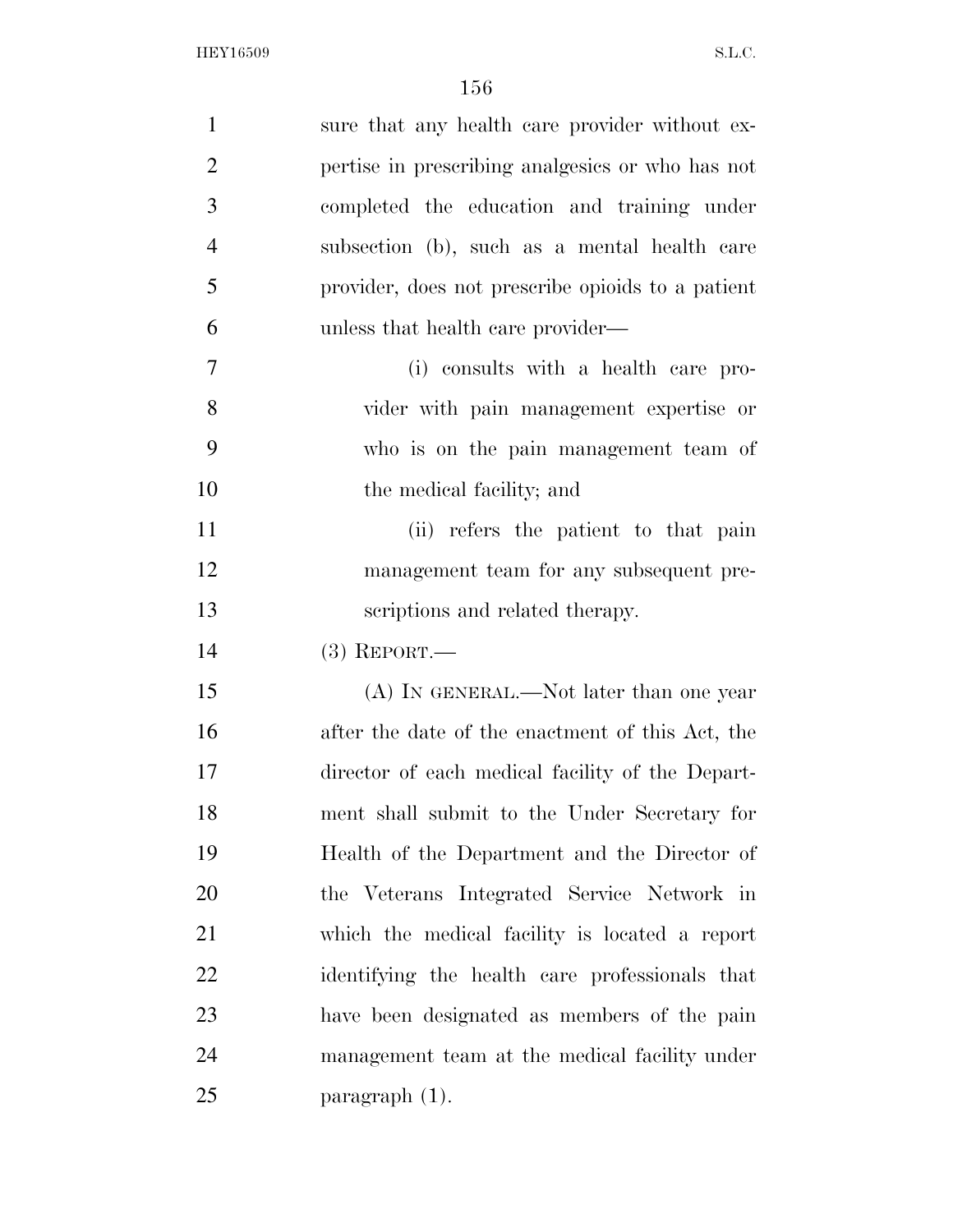| $\mathbf{1}$   | (B) ELEMENTS.—Each report submitted             |
|----------------|-------------------------------------------------|
| $\overline{2}$ | under subparagraph $(A)$ with respect to a med- |
| 3              | ical facility of the Department shall include—  |
| $\overline{4}$ | (i) a certification as to whether all           |
| 5              | members of the pain management team at          |
| 6              | the medical facility have completed the         |
| $\tau$         | education and training required under sub-      |
| 8              | section $(b)$ ;                                 |
| 9              | (ii) a plan for the management and              |
| 10             | referral of patients to such pain manage-       |
| 11             | ment team if health care providers without      |
| 12             | expertise in prescribing analgesics pre-        |
| 13             | scribe opioid medications to treat acute        |
| 14             | and chronic pain that is noncancer related;     |
| 15             | and                                             |
| 16             | (iii) a certification as to whether the         |
| 17             | medical facility—                               |
| 18             | fully complies with the<br>(I)                  |
| 19             | stepped-care model of pain manage-              |
| 20             | ment and other pain management                  |
| 21             | policies of the Department; or                  |
| 22             | (II) does not fully comply with                 |
| 23             | the stepped-care model of pain man-             |
| 24             | agement and other pain management               |
| 25             | policies of the Department but is car-          |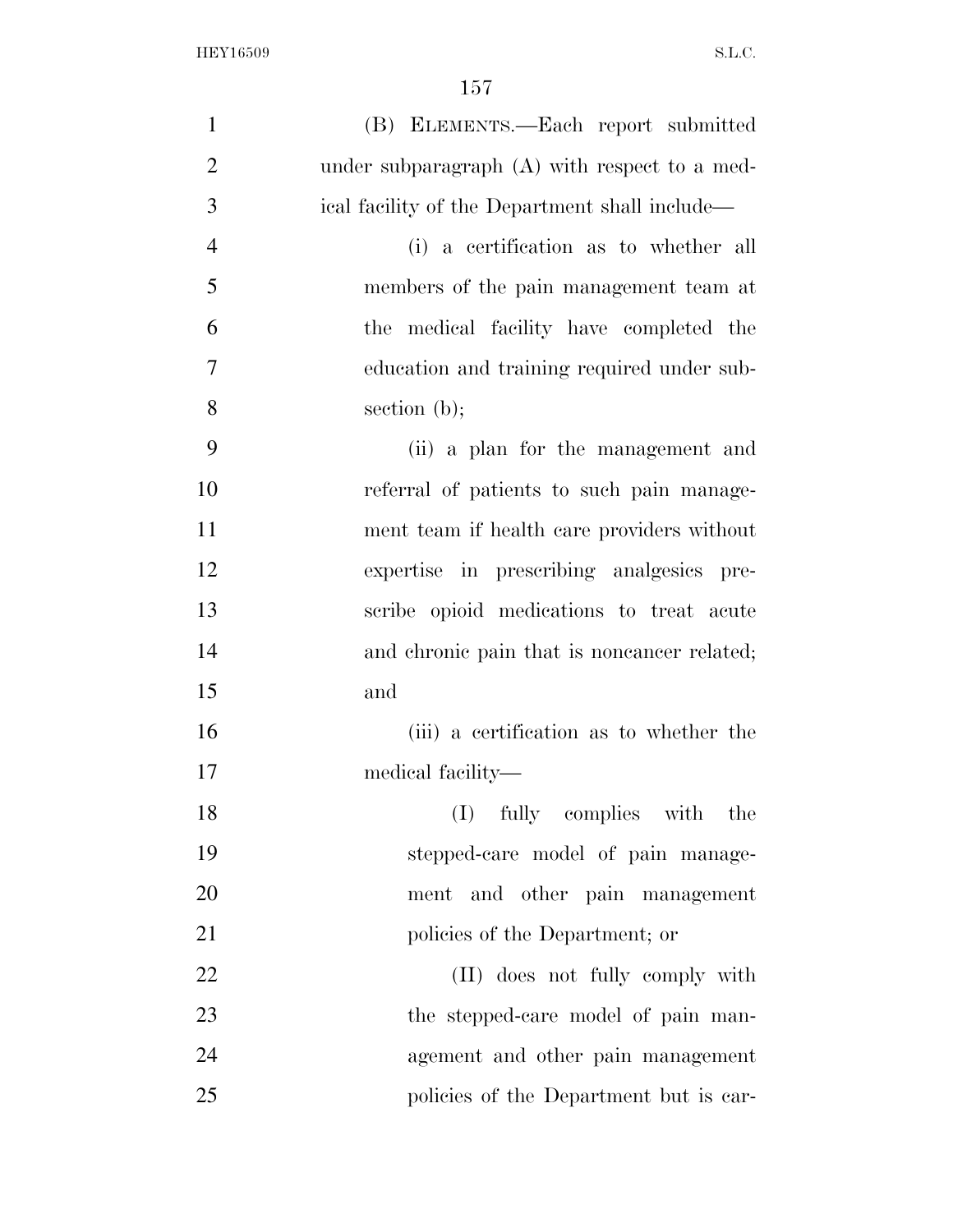| $\mathbf{1}$   | rying out a corrective plan of action to          |
|----------------|---------------------------------------------------|
| $\overline{2}$ | ensure such full compliance.                      |
| 3              | (d) TRACKING AND MONITORING OF OPIOID USE.—       |
| 4              | (1) PRESCRIPTION DRUG MONITORING<br>PRO-          |
| 5              | GRAMS OF STATES.—In carrying out the Opioid       |
| 6              | Safety Initiative and the Opioid Therapy Risk Re- |
| 7              | port tool of the Department, the Secretary shall— |
| 8              | (A) ensure access by health care providers        |
| 9              | of the Department to information on controlled    |
| 10             | substances, including opioids<br>and              |
| 11             | benzodiazepines, prescribed to veterans who re-   |
| 12             | ceive care outside the Department through the     |
| 13             | prescription drug monitoring program of each      |
| 14             | State with such a program, including by seek-     |
| 15             | ing to enter into memoranda of understanding      |
| 16             | with States to allow shared access of such infor- |
| 17             | mation between States and the Department;         |
| 18             | (B) include such information in the Opioid        |
| 19             | Therapy Risk Report tool of the Department;       |
| 20             | and                                               |
| 21             | (C) require health care providers of the          |
| 22             | Department to submit to the prescription drug     |
| 23             | monitoring program of each State with such a      |
| 24             | program information on prescriptions of con-      |
| 25             | trolled substances received by veterans in that   |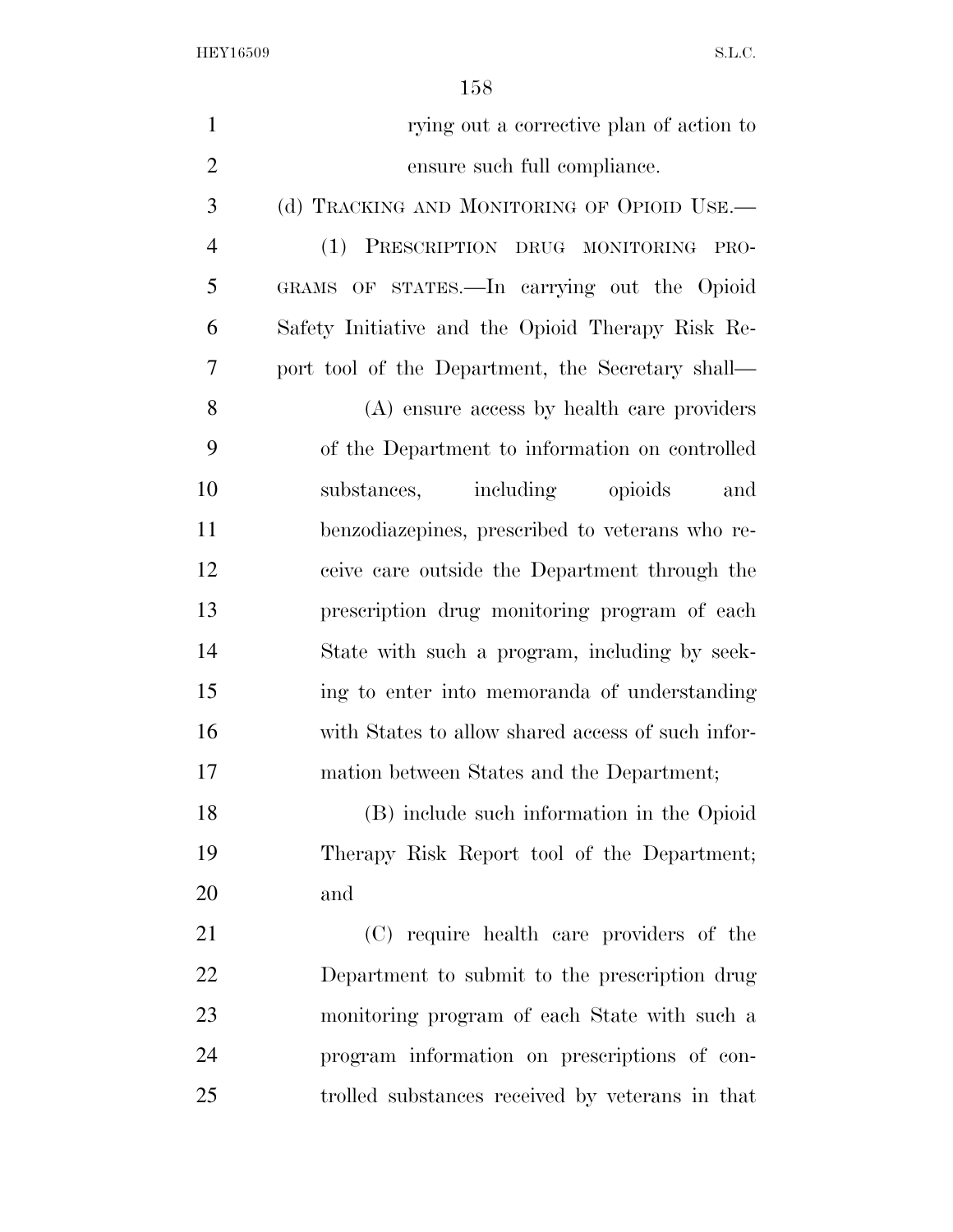|   | State under the laws administered by the Sec-         |
|---|-------------------------------------------------------|
| 2 | retary.                                               |
| 3 | (2) REPORT ON TRACKING OF DATA ON OPIOID              |
| 4 | USE.—Not later than 18 months after the date of       |
| 5 | the enactment of this Act, the Secretary shall submit |
| 6 | to the Committee on Veterans' Affairs of the Senate   |
| 7 | and the Committee on Veterans' Affairs of the         |
| 8 | House of Representatives a report on the feasibility  |

 and advisability of improving the Opioid Therapy Risk Report tool of the Department to allow for more advanced real-time tracking of and access to data on—

 (A) the key clinical indicators with respect to the totality of opioid use by veterans;

 (B) concurrent prescribing by health care providers of the Department of opioids in dif- ferent health care settings, including data on concurrent prescribing of opioids to treat men- tal health disorders other than opioid use dis-order; and

 (C) mail-order prescriptions of opioids pre- scribed to veterans under the laws administered 23 by the Secretary.

 (e) AVAILABILITY OF OPIOID RECEPTOR ANTAGO-NISTS.—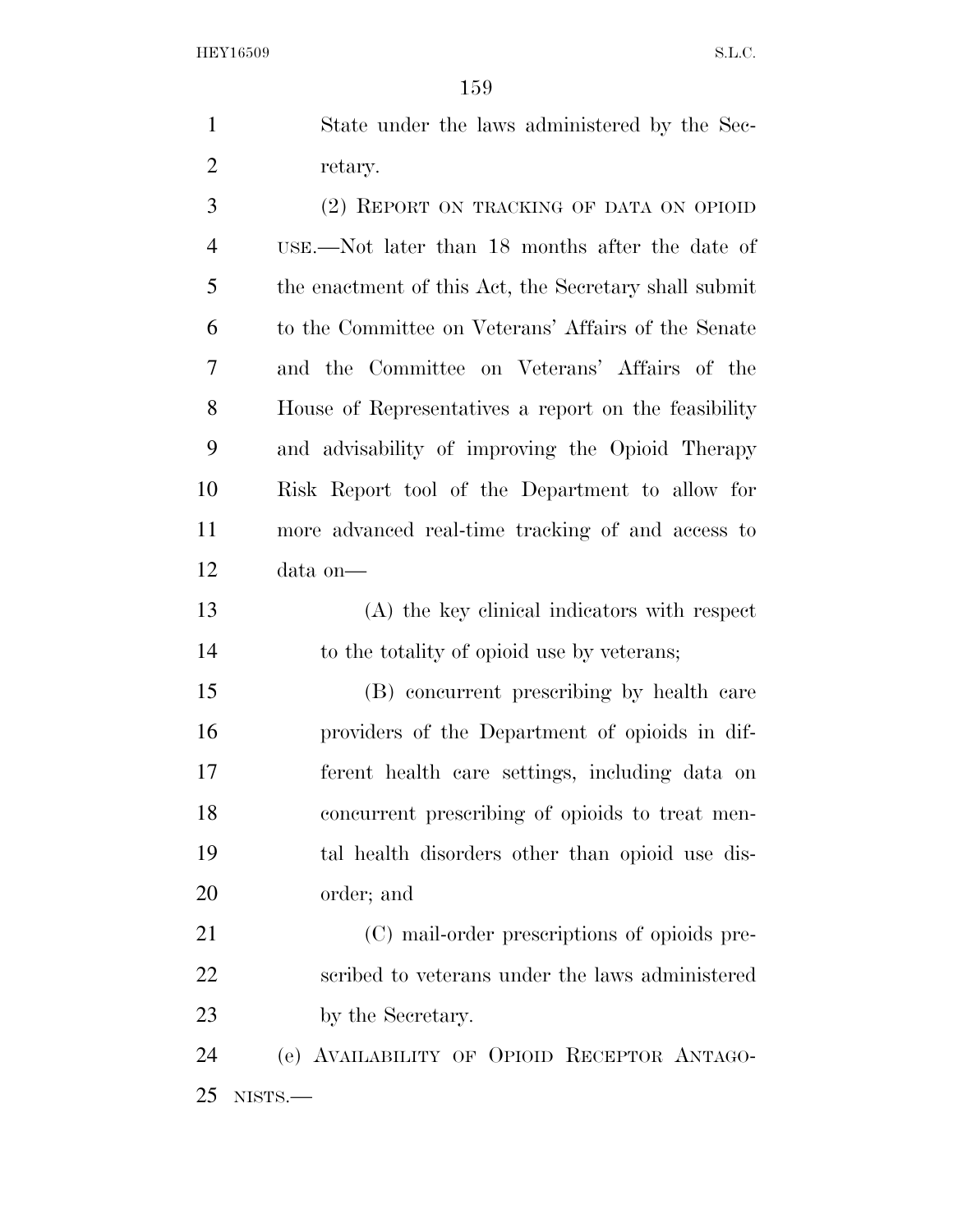| $\mathbf{1}$   | (1) INCREASED AVAILABILITY AND USE.—                |
|----------------|-----------------------------------------------------|
| $\overline{2}$ | (A) IN GENERAL.—The Secretary shall in-             |
| 3              | crease the availability of opioid receptor antago-  |
| $\overline{4}$ | nists approved by the Food and Drug Adminis-        |
| 5              | tration, such as naloxone, to veterans.             |
| 6              | (B) AVAILABILITY, TRAINING, AND DIS-                |
| $\overline{7}$ | TRIBUTION.—In carrying out subparagraph             |
| 8              | $(A)$ , the Secretary shall, not later than 90 days |
| 9              | after the date of the enactment of this Act—        |
| 10             | (i) equip each pharmacy of the De-                  |
| 11             | partment with opioid receptor antagonists           |
| 12             | approved by the Food and Drug Adminis-              |
| 13             | tration to be dispensed to outpatients as           |
| 14             | needed; and                                         |
| 15             | (ii) expand the Overdose Education                  |
| 16             | and Naloxone Distribution program of the            |
| 17             | Department to ensure that all veterans in           |
| 18             | receipt of health care under the laws ad-           |
| 19             | ministered by the Secretary who are at              |
| 20             | risk of opioid overdose may access such             |
| 21             | opioid receptor antagonists and training on         |
| 22             | the proper administration of such opioid            |
| 23             | receptor antagonists.                               |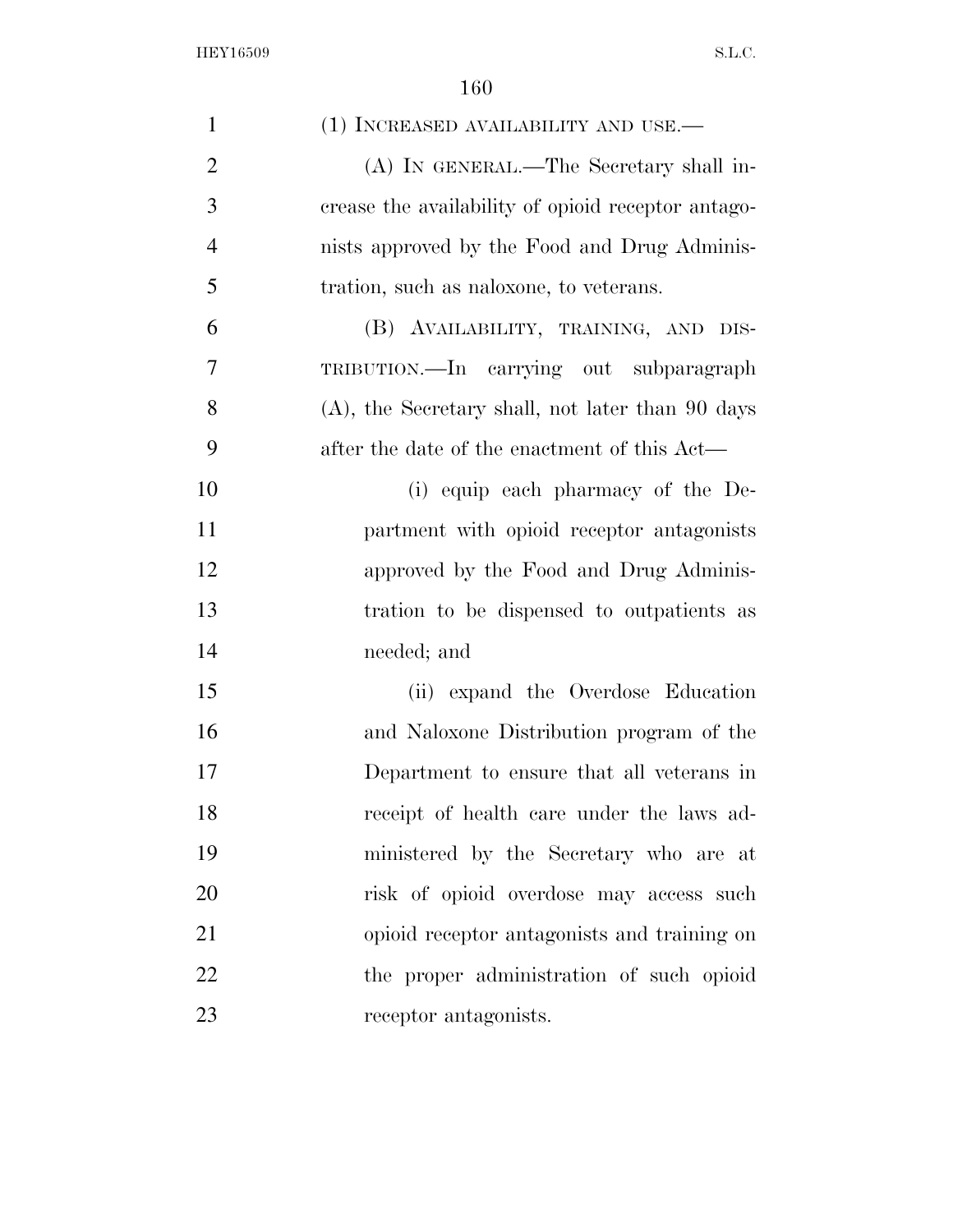| $\mathbf{1}$   | (C) VETERANS WHO ARE AT RISK.-For                    |
|----------------|------------------------------------------------------|
| $\overline{2}$ | purposes of subparagraph (B), veterans who are       |
| 3              | at risk of opioid overdose include—                  |
| $\overline{4}$ | (i) veterans receiving long-term opioid              |
| 5              | therapy;                                             |
| 6              | (ii) veterans receiving opioid therapy               |
| 7              | who have a history of substance use dis-             |
| 8              | order or prior instances of overdose; and            |
| 9              | (iii) veterans who are at risk as deter-             |
| 10             | mined by a health care provider who is               |
| 11             | treating the veteran.                                |
| 12             | $(2)$ REPORT.—Not later than 120 days after          |
| 13             | the date of the enactment of this Act, the Secretary |
| 14             | shall submit to the Committee on Veterans' Affairs   |
| 15             | of the Senate and the Committee on Veterans' Af-     |
| 16             | fairs of the House of Representatives a report on    |
| 17             | compliance with paragraph (1) that includes an as-   |
| 18             | sessment of any remaining steps to be implemented    |
| 19             | by the Secretary to comply with such paragraph.      |
| 20             | (f) INCLUSION OF CERTAIN INFORMATION AND CA-         |
| 21             | PABILITIES IN OPIOID THERAPY RISK REPORT TOOL.-      |
| 22             | (1) INFORMATION.—The Secretary shall include         |
| 23             | in the Opioid Therapy Risk Report tool of the De-    |
| 24             | partment-                                            |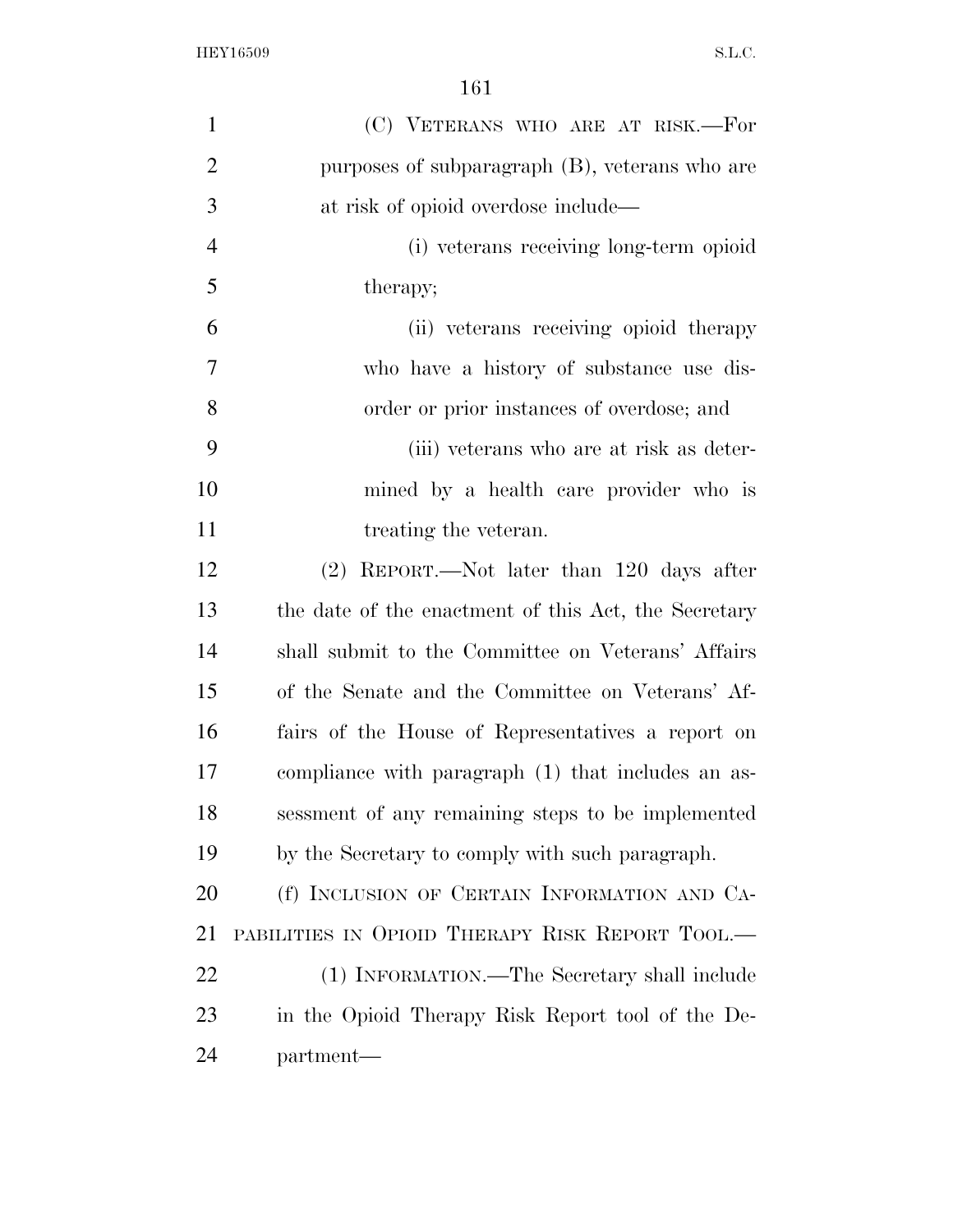(A) information on the most recent time the tool was accessed by a health care provider of the Department with respect to each veteran; and (B) information on the results of the most recent urine drug test for each veteran. (2) CAPABILITIES.—The Secretary shall include in the Opioid Therapy Risk Report tool the ability of health care providers of the Department to deter- mine whether a health care provider of the Depart- ment prescribed opioids to a veteran without check- ing the information in the tool with respect to the veteran. (g) NOTIFICATION OF RISK IN COMPUTERIZED HEALTH RECORD.—The Secretary shall modify the Com- puterized Patient Record System of the Department to en- sure that any health care provider that accesses the record of a veteran, regardless of the reason the veteran seeks care from the health care provider, will be immediately no- tified whether the veteran— (1) is receiving opioid therapy and has a history of substance use disorder or prior instances of over-dose;

(2) has a history of opioid abuse; or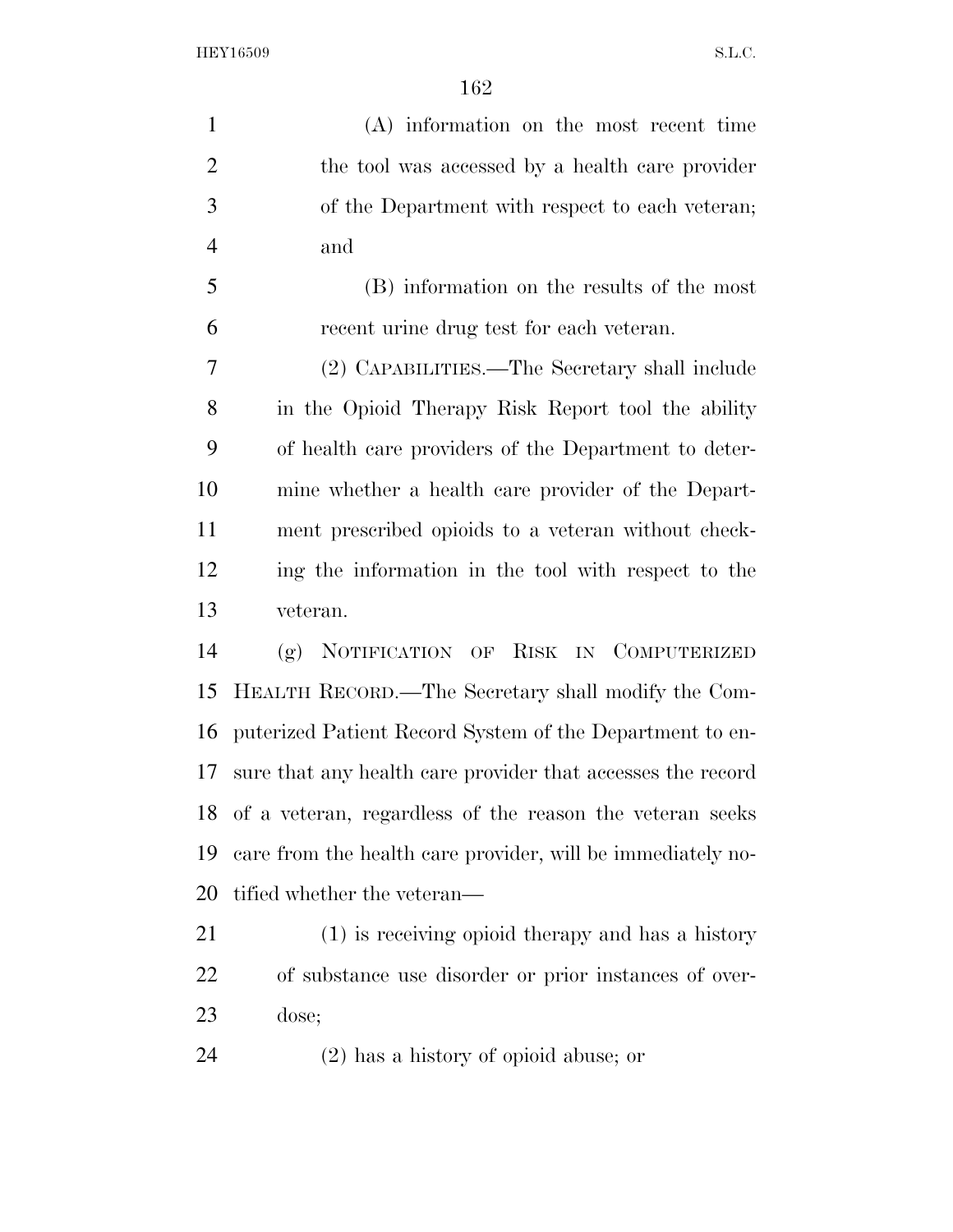(3) is at risk of becoming an opioid abuser as determined by a health care provider who is treating the veteran. (h) DEFINITIONS.—In this section: (1) CONTROLLED SUBSTANCE.—The term ''controlled substance'' has the meaning given that term in section 102 of the Controlled Substances Act (21 U.S.C. 802). (2) STATE.—The term ''State'' means each of the several States, territories, and possessions of the United States, the District of Columbia, and the Commonwealth of Puerto Rico. **SEC. 253. ENHANCEMENT OF JOINT WORKING GROUP ON PAIN MANAGEMENT OF THE DEPARTMENT OF VETERANS AFFAIRS AND THE DEPART- MENT OF DEFENSE.**  (a) IN GENERAL.—Not later than 90 days after the date of the enactment of this Act, the Secretary of Vet- erans Affairs and the Secretary of Defense shall ensure that the Pain Management Working Group of the Health Executive Committee of the Department of Veterans Af- fairs-Department of Defense Joint Executive Committee established under section 320 of title 38, United States Code, includes a focus on the following: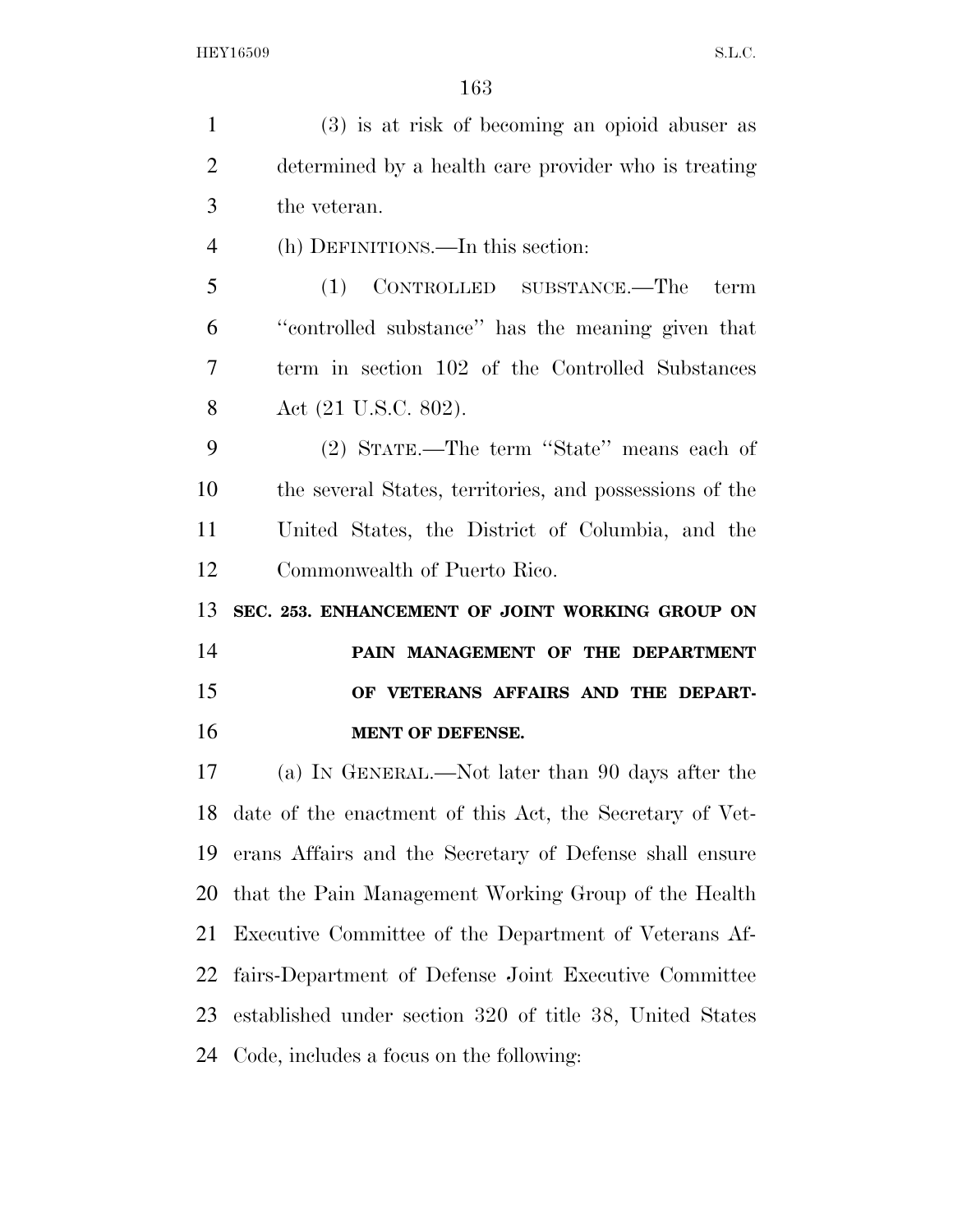| $\mathbf{1}$   | (1) The opioid prescribing practices of health        |
|----------------|-------------------------------------------------------|
| $\overline{2}$ | care providers of each Department.                    |
| 3              | (2) The ability of each Department to manage          |
| $\overline{4}$ | acute and chronic pain among individuals receiving    |
| 5              | health care from that Department, including train-    |
| 6              | ing health care providers with respect to pain man-   |
| $\overline{7}$ | agement.                                              |
| 8              | (3) The use by each Department of complemen-          |
| 9              | tary and integrative health in treating such individ- |
| 10             | uals.                                                 |
| 11             | (4) The concurrent use by health care providers       |
| 12             | of each Department of opioids for patients who take   |
| 13             | prescription drugs, including benzodiazepines, to     |
| 14             | treat mental health disorders.                        |
| 15             | (5) The use of care transition plans by health        |
| 16             | care providers of each Department to address case     |
| 17             | management issues for patients receiving opioid       |
| 18             | therapy who transition between inpatient and out-     |
| 19             | patient settings.                                     |
| 20             | (6) The coordination in coverage of and con-          |
| 21             | sistent access to medications prescribed for patients |
| 22             | transitioning from receiving health care from the     |
| 23             | Department of Defense to receiving health care from   |
| 24             | the Department of Veterans Affairs.                   |
|                |                                                       |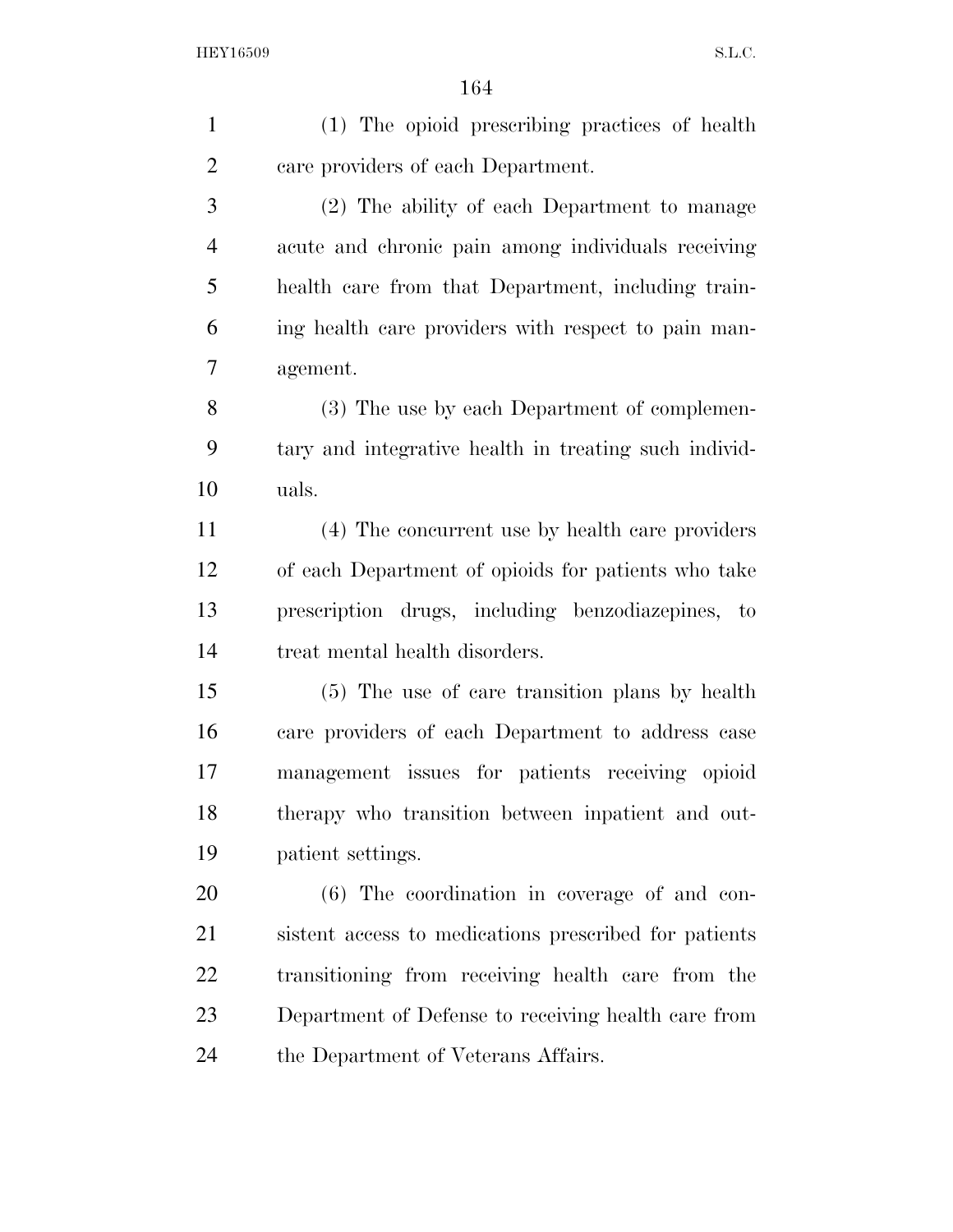(7) The ability of each Department to properly screen, identify, and refer for treatment patients with substance abuse disorders who are seeking treatment for acute and chronic pain management conditions.

 (b) COORDINATION AND CONSULTATION.—The Sec- retary of Veterans Affairs and the Secretary of Defense shall ensure that the working group described in sub-section (a)—

 (1) coordinates the activities of the working group with other relevant working groups estab- lished under section 320 of title 38, United States Code, including the working groups on evidence based practice, patient safety, pharmacy, and psy-chological health;

 (2) consults with other relevant Federal agen- cies, including the Centers for Disease Control and Prevention, with respect to the activities of the working group;

 (3) consults with the Department of Veterans Affairs and the Department of Defense with respect 22 to the VA/DOD Clinical Practice Guideline for Man- agement of Opioid Therapy for Chronic Pain, or any successor guideline, before any update to the guide-line is released; and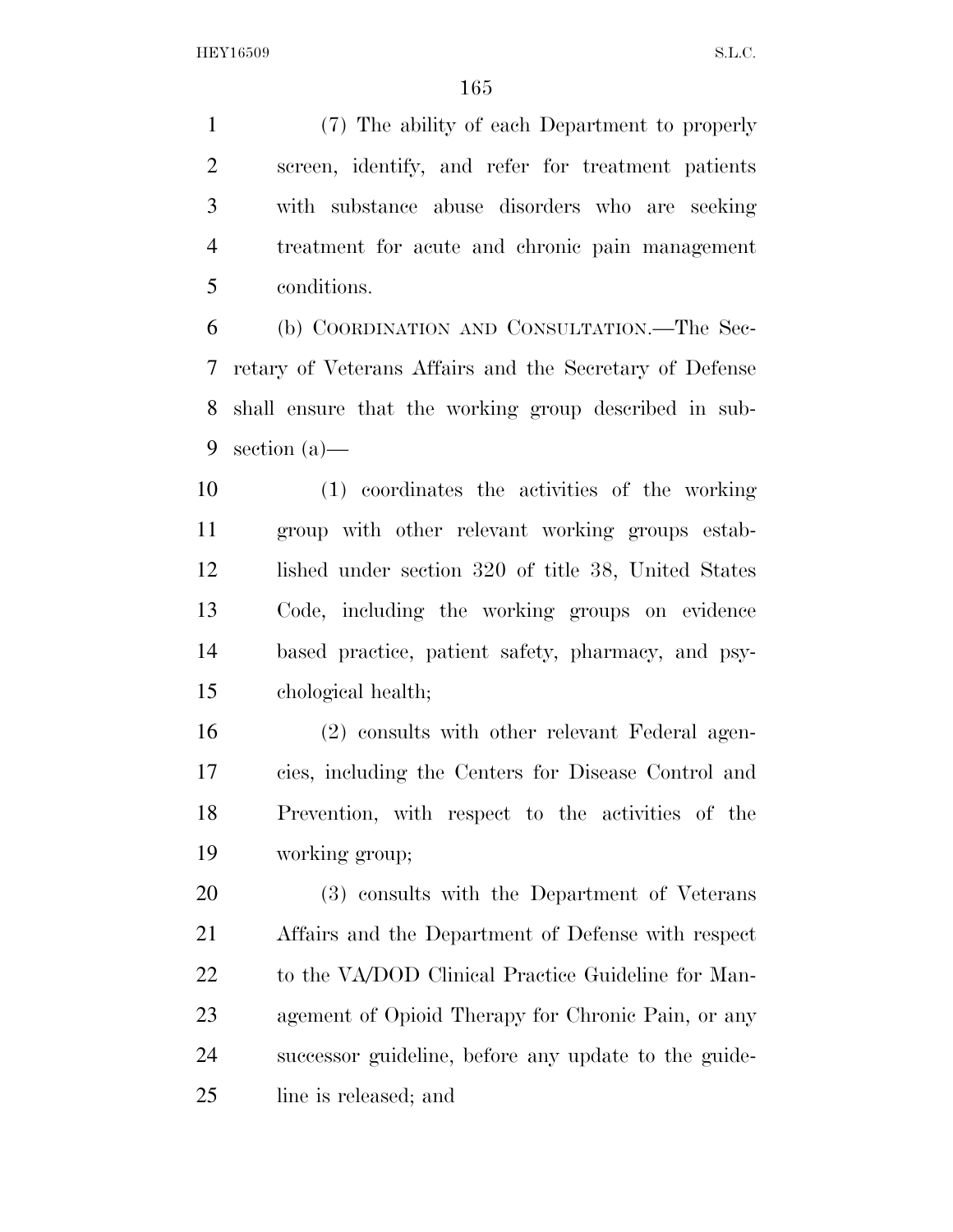(4) reviews and comments on the guideline de- scribed in paragraph (3) before any update to such guideline is released.

 (c) CONSULTATION.—The Secretary of Veterans Af- fairs and the Secretary of Defense shall ensure that the working group described in subsection (a) is able to mean- ingfully consult with respect to the updated guideline re- quired under subsection (a) of section 251, as required by subsection (b) of such section, not later than one year after the date of the enactment of this Act.

#### **SEC. 254. REVIEW, INVESTIGATION, AND REPORT ON USE OF OPIOIDS IN TREATMENT BY DEPARTMENT OF VETERANS AFFAIRS.**

(a) COMPTROLLER GENERAL REPORT.—

 (1) IN GENERAL.—Not later than two years after the date of the enactment of this Act, the Comptroller General of the United States shall sub- mit to the Committee on Veterans' Affairs of the Senate and the Committee on Veterans' Affairs of the House of Representatives a report on the Opioid Safety Initiative of the Department of Veterans Af- fairs and the opioid prescribing practices of health care providers of the Department.

 (2) ELEMENTS.—The report submitted under paragraph (1) shall include the following: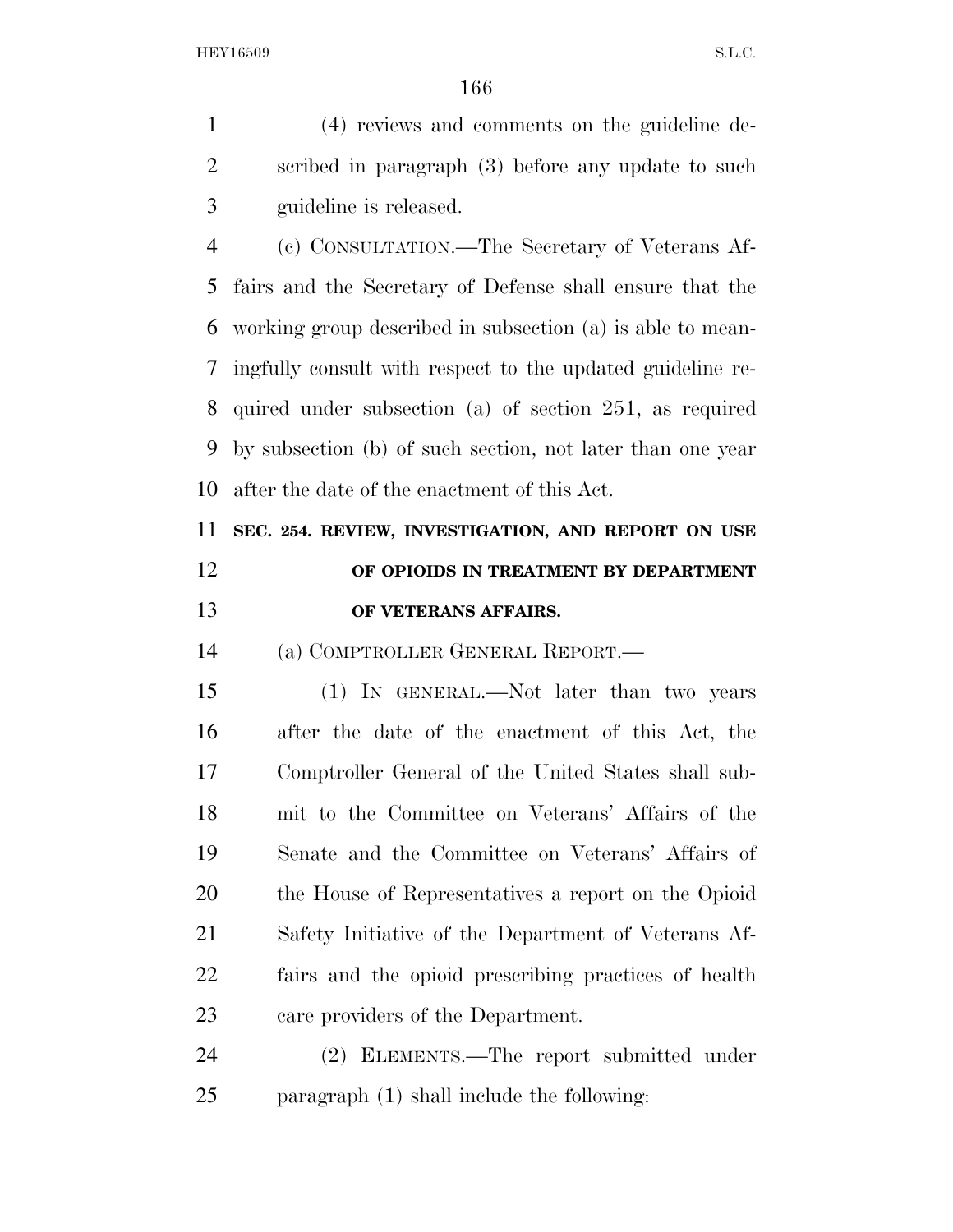| $\mathbf{1}$   | $(A)$ An assessment of the implementation        |
|----------------|--------------------------------------------------|
| $\overline{2}$ | and monitoring by the Veterans Health Admin-     |
| 3              | istration of the Opioid Safety Initiative of the |
| $\overline{4}$ | Department, including examining, as appro-       |
| 5              | priate, the following:                           |
| 6              | (i) How the Department monitors the              |
| 7              | key clinical outcomes of such safety initia-     |
| 8              | tive (for example, the percentage of unique      |
| 9              | veterans visiting each medical center of the     |
| 10             | Department that are prescribed an opioid         |
| 11             | or an opioid and benzodiazepine concur-          |
| 12             | rently) and how the Department uses that         |
| 13             | information—                                     |
| 14             | (I) to improve prescribing prac-                 |
| 15             | tices; and                                       |
| 16             | (II) to identify high prescribing                |
| 17             | or otherwise inappropriate prescribing           |
| 18             | practices by health care providers.              |
| 19             | (ii) How the Department monitors the             |
| 20             | use of the Opioid Therapy Risk Report tool       |
| 21             | of the Department (as developed through          |
| <u>22</u>      | such safety initiative) and compliance with      |
| 23             | such tool by medical facilities and health       |
| 24             | care providers of the Department, includ-        |
| 25             | ing any findings by the Department of pre-       |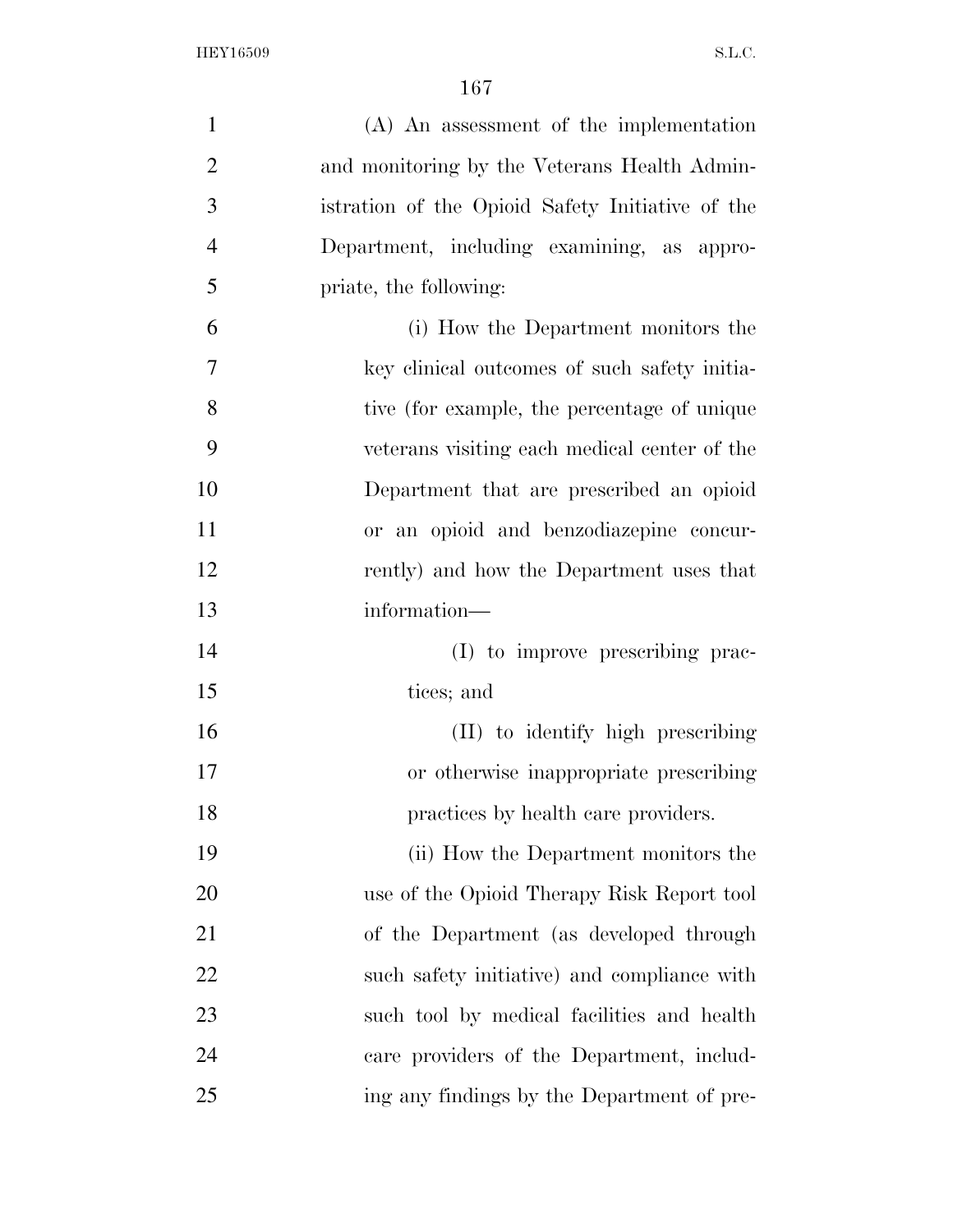| $\mathbf{1}$   | scription rates or prescription practices by    |
|----------------|-------------------------------------------------|
| $\overline{2}$ | medical facilities or health care providers     |
| 3              | that are inappropriate.                         |
| $\overline{4}$ | (iii) The implementation of academic            |
| 5              | detailing programs within the Veterans In-      |
| 6              | tegrated Service Networks of the Depart-        |
| 7              | ment and how such programs are being            |
| 8              | used to improve opioid prescribing prac-        |
| 9              | tices.                                          |
| 10             | (B) Information with respect to known           |
| 11             | deaths resulting from sentinel events involving |
| 12             | veterans prescribed opioids by a health care    |
| 13             | provider of the Department.                     |
| 14             | (C) Information made available under the        |
| 15             | Opioid Therapy Risk Report tool of the Depart-  |
| 16             | ment with respect to the following:             |
| 17             | (i) Overall prescription rates and, if          |
| 18             | available, indications used by health care      |
| 19             | providers for prescribing chronic opioid        |
| 20             | therapy to treat noncancer, non-palliative      |
| 21             | care, and non-hospice care patients.            |
| 22             | (ii) The prescription rates and indica-         |
| 23             | tions used by health care providers of the      |
| 24             | for<br>Department<br>prescribing                |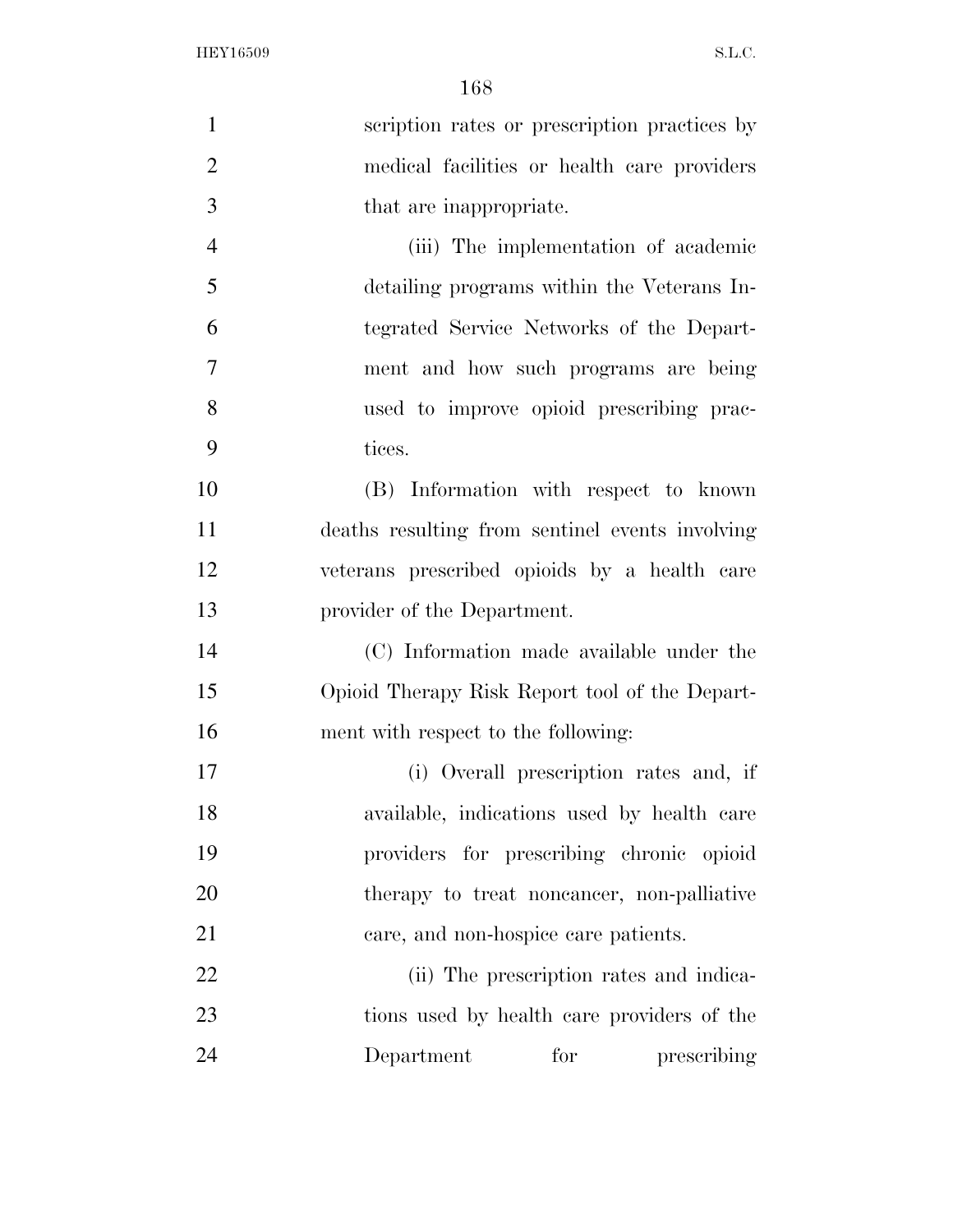| $\mathbf{1}$   | benzodiazepines and chronic opioid therapy        |
|----------------|---------------------------------------------------|
| $\mathfrak{2}$ | concurrently.                                     |
| 3              | (iii) The practice by health care pro-            |
| $\overline{4}$ | viders of the Department of prescribing           |
| 5              | opioids to treat patients without any             |
| 6              | known pain, including to treat patients           |
| 7              | with mental health disorders other than an        |
| 8              | opioid use disorder.                              |
| 9              | (D) An evaluation of processes of the De-         |
| 10             | partment to oversee opioid use among veterans,    |
| 11             | including processes to identify and remedy po-    |
| 12             | tential overprescribing of opioids by health care |
| 13             | providers of the Department, and an evaluation    |
| 14             | of the use and effectiveness of such processes.   |
| 15             | (E) An evaluation of processes of the De-         |
| 16             | partment to oversee and ensure the implemen-      |
| 17             | tation by medical centers of the Department of    |
| 18             | the VA/DOD Clinical Practice Guideline for        |
| 19             | Management of Opioid Therapy, as updated          |
| 20             | under section $251(a)$ , including any figures or |
| 21             | approaches used by the Department to assess       |
| 22             | implementation and compliance with<br>such        |
| 23             | guideline by medical centers and whether any      |
| 24             | medical centers are operating action plans to     |
| 25             | improve compliance with such guideline.           |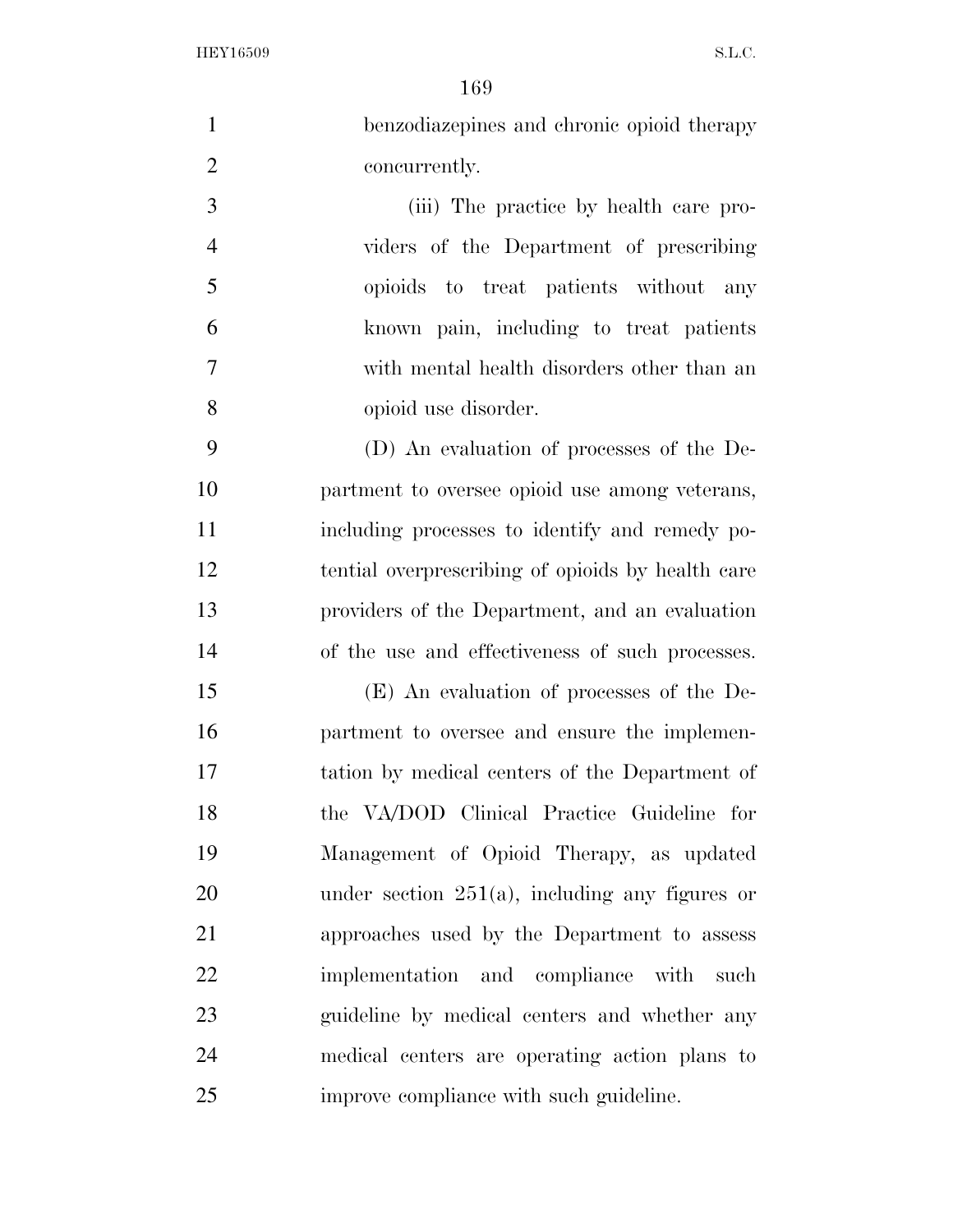| $\mathbf{1}$   | (F) An assessment of the data that the                        |
|----------------|---------------------------------------------------------------|
| $\overline{2}$ | Department has developed to review the opioid                 |
| 3              | prescribing practices of health care providers of             |
| $\overline{4}$ | the Department, as required by this subtitle, in-             |
| 5              | cluding a review of how the Department identi-                |
| 6              | fies the practices of individual health care pro-             |
| 7              | viders that warrant further review based on—                  |
| 8              | (i) prescribing levels;                                       |
| 9              | (ii) health conditions for which the                          |
| 10             | health care provider is prescribing opioids                   |
| 11             | opioids and benzodiazepines concur-<br>or                     |
| 12             | rently; or                                                    |
| 13             | (iii) other practices of the health care                      |
| 14             | provider.                                                     |
| 15             | (b) REVIEW OF PRESCRIPTION RATES.—Not later                   |
| 16             | than one year after the date of the enactment of this Act,    |
| 17             | and not less frequently than annually thereafter, the Sec-    |
| 18             | retary of Veterans Affairs shall, with respect to each med-   |
| 19             | ical facility of the Department of Veterans Affairs, collect  |
| 20             | and review information on opioids prescribed by health        |
| 21             | care providers at the facility to treat noncancer, non-pal-   |
| 22             | liative care, and non-hospice care patients, including infor- |
|                |                                                               |

mation on—

 (1) the prescription rate at which each health care provider at the facility prescribed opioids, and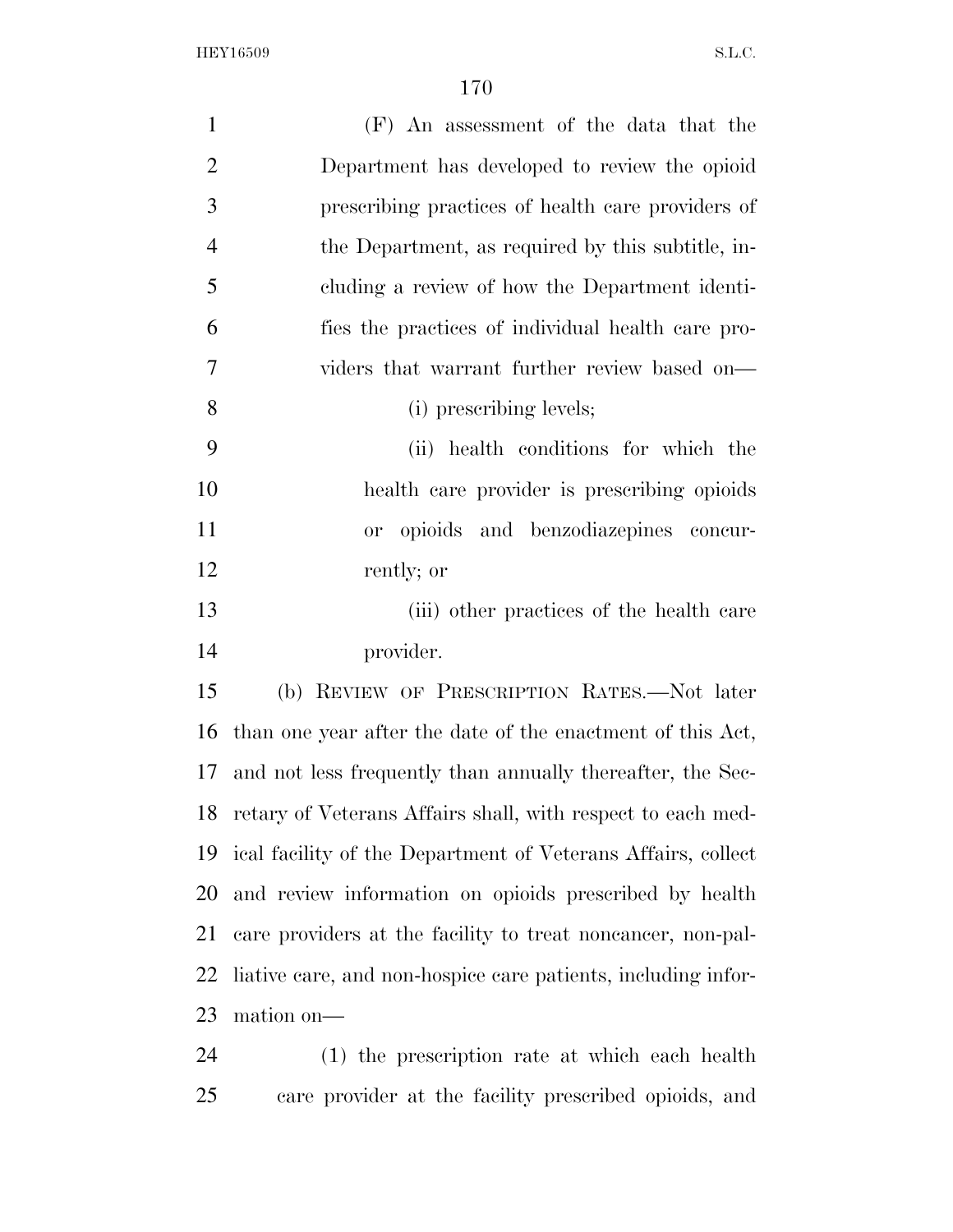benzodiazepines and opioids concurrently, to such patients and the aggregate of such prescription rates for all health care providers at the facility;

 (2) the prescription rate at which each health care provider at the facility prescribed benzodiazepines or opioids to such patients to treat conditions for which benzodiazepines or opioids are not a recommended treatment and the aggregate of such prescription rates for all health care providers at the facility;

 (3) the prescription rate at which each health care provider at the facility prescribed or dispensed mail-order prescriptions of opioids to such patients while such patients were being treated with opioids on an inpatient-basis and the aggregate of such pre- scription rates for all health care providers at the fa-cility; and

 (4) the prescription rate at which each health care provider at the facility prescribed opioids to such patients who were also concurrently prescribed opioids by a health care provider who is not a health care provider of the Department and the aggregate of such prescription rates for all health care pro-viders at the facility.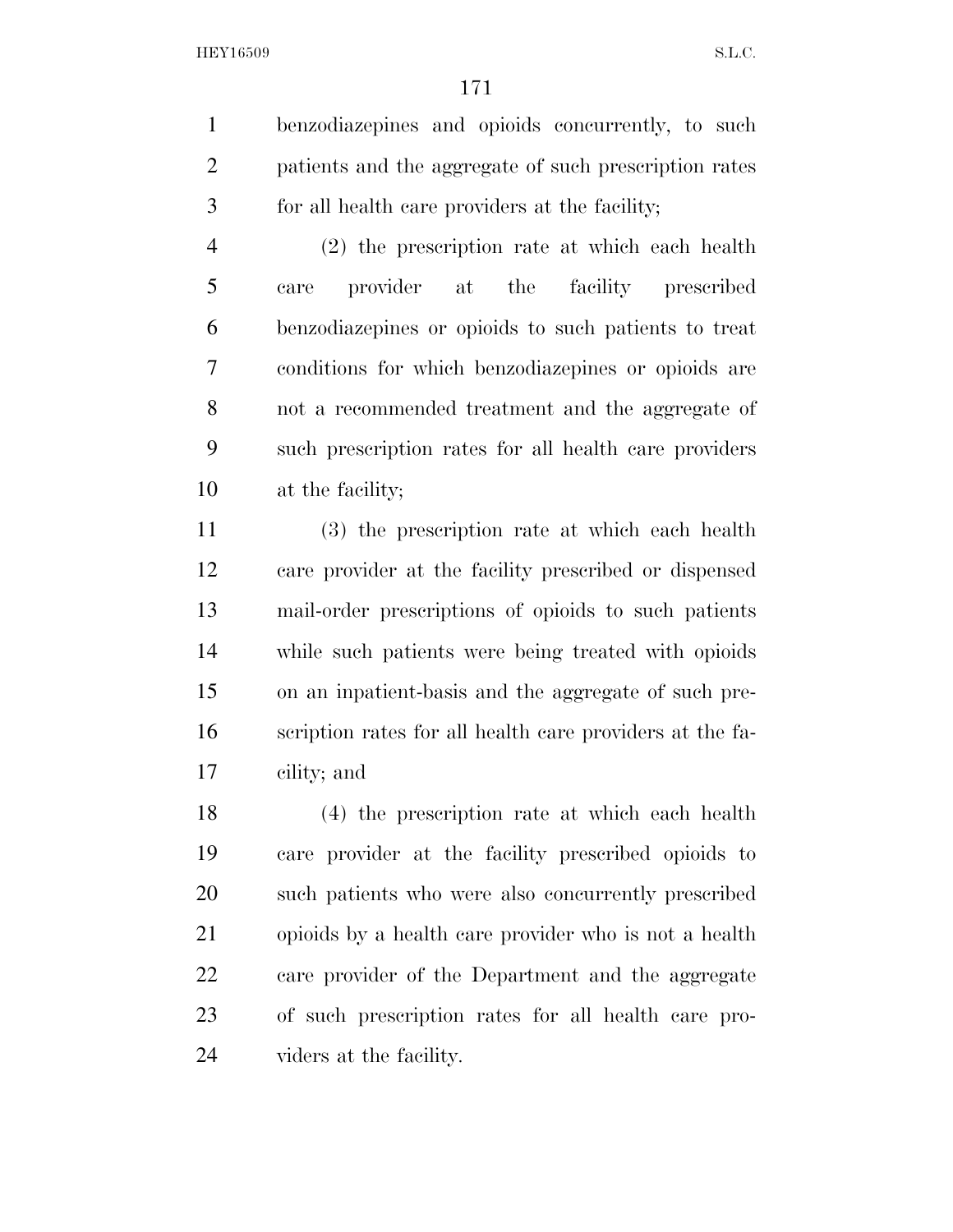(c) INVESTIGATION OF PRESCRIPTION RATES.—If the Secretary determines that a prescription rate de- scribed in subsection (b) with respect to a health care pro- vider or medical facility of the Department conflicts with or is otherwise inconsistent with the standards of appro-priate and safe care, the Secretary shall—

 (1) through the Office of the Medical Inspector of the Veterans Health Administration, conduct a full investigation of the health care provider or med-ical facility, as the case may be;

 (2) immediately notify the Committee on Vet- erans' Affairs of the Senate, the Committee on Vet- erans' Affairs of the House of Representatives, and each Member of the Senate and the House of Rep- resentatives who represents the area in which the health care provider or medical facility, as the case may be, is located; and

 (3) include information relating to such deter- mination, prescription rate, and health care provider or medical facility, as the case may be, in the report required under subsection (d).

22 (d) REPORT ON OPIOID THERAPY.—

23 (1) IN GENERAL.—Not later than one year after the date of the enactment of this Act, and not less frequently than annually thereafter through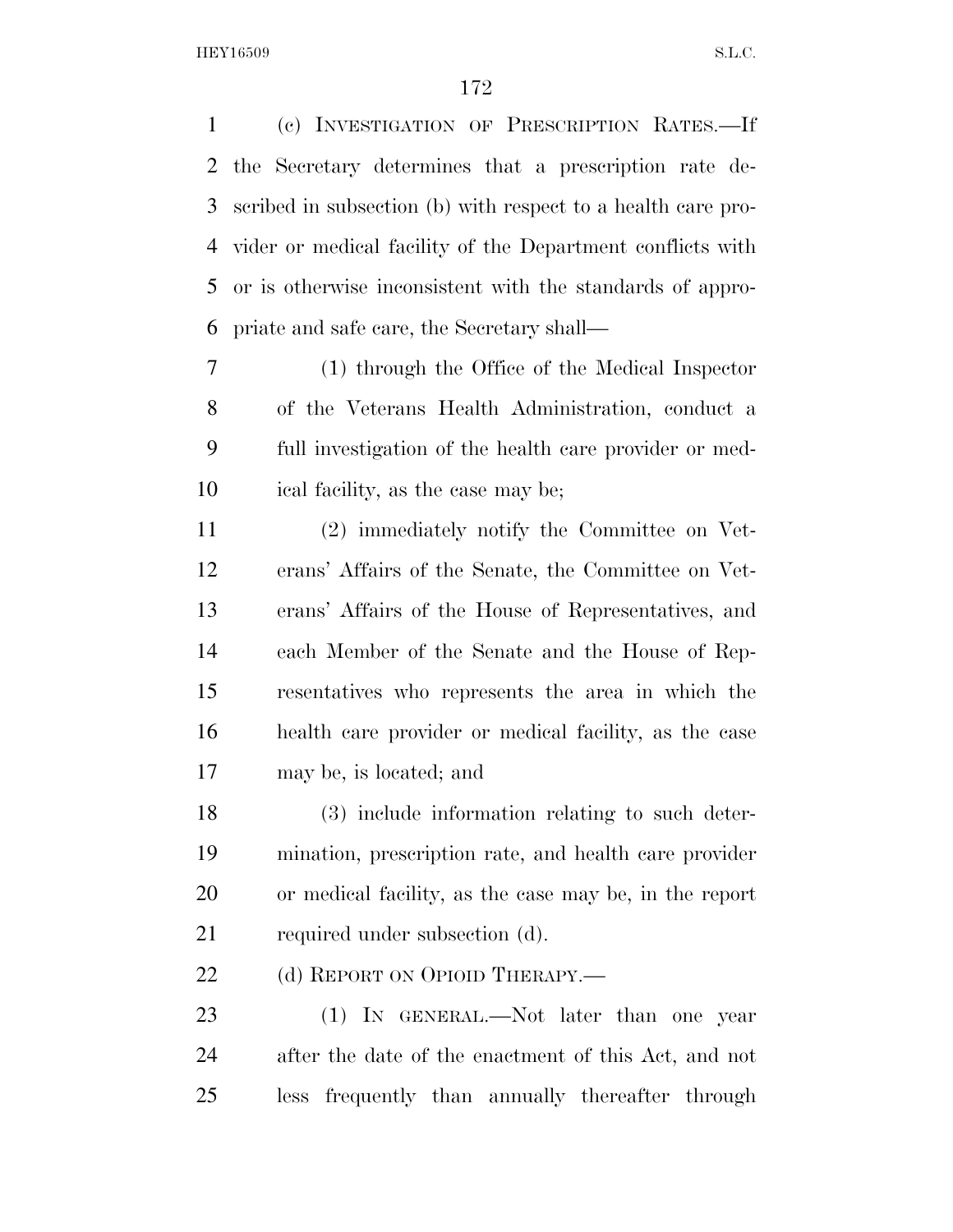2026, the Secretary shall submit to the Committee on Veterans' Affairs of the Senate and the Com- mittee on Veterans' Affairs of the House of Rep- resentatives a report that contains, for the one-year period preceding the submittal of the report, the fol-lowing:

 (A) The number of patients and the per- centage of the patient population of the Depart- ment of Veterans Affairs who were prescribed opioids, and benzodiazepines and opioids con- currently, by a health care provider of the De-partment.

 (B) The number of patients and the per- centage of the patient population of the Depart- ment without any documented pain who were prescribed opioids by a health care provider of the Department, including those who were pre- scribed benzodiazepines and opioids concur-rently.

20 (C) The number of noncancer, non-pallia- tive care, and non-hospice care patients and the percentage of such patients who were treated with opioids by a health care provider of the Department on an inpatient-basis and who were also sent prescription opioids by mail by the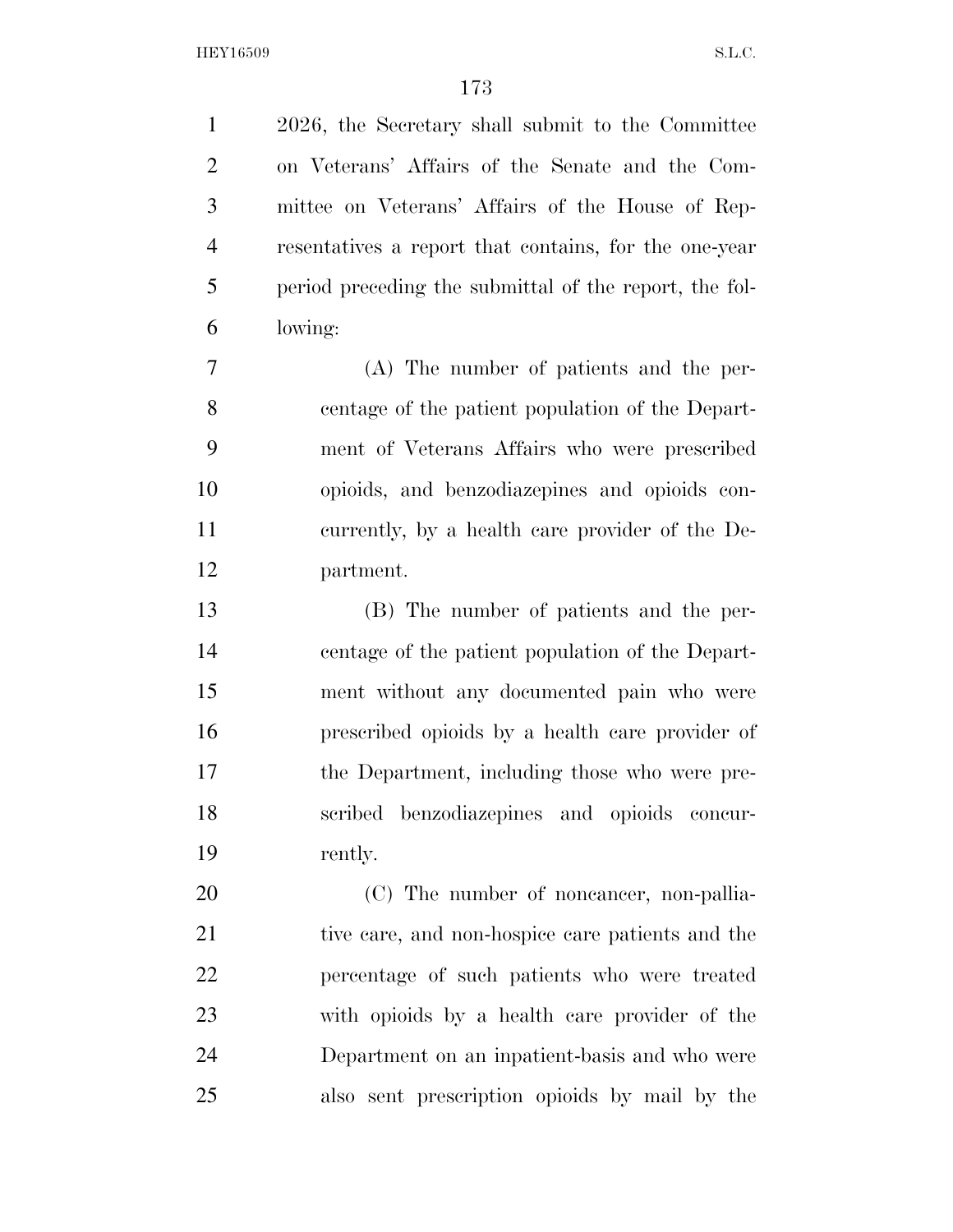Department while being treated on an inpa-2 tient-basis.

 (D) The number of noncancer, non-pallia- tive care, and non-hospice care patients and the percentage of such patients who were prescribed opioids concurrently by a health care provider of the Department and a health care provider who is not a health care provider of the Depart-ment.

 (E) With respect to each medical facility of the Department, the number of times a phar- macist at the facility overrode a critical drug interaction warning with respect to an inter- action between opioids and another medication before dispensing such other medication to a veteran.

 (F) The results of the review conducted under subsection (b) (including a summary of such review at the Veterans Integrated Service Network level) and the investigation conducted under subsection (c) (including information de-22 scribed in subsection  $(c)(3)$ , compiled in such a manner as the Secretary determines appro- priate to ensure that the information is easily accessible.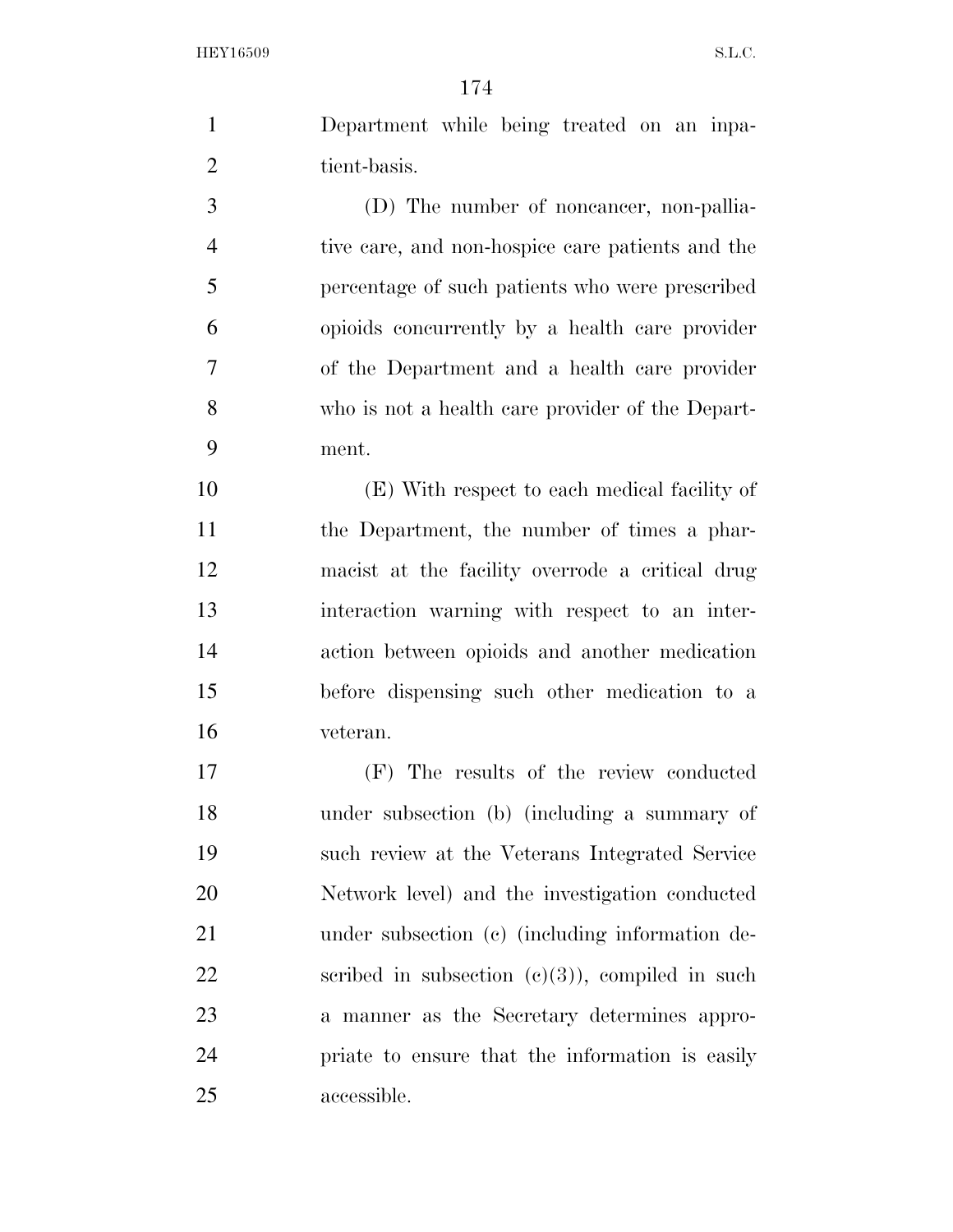(2) SUBSEQUENT REPORTS.—Each report sub- mitted under paragraph (1) after the date that is two years after the date of the enactment of this Act shall include an assessment of the compliance of the Department with the VA/DOD Clinical Practice Guideline for Management of Opioid Therapy for Chronic Pain, including any update to such guide-line.

 (e) PRESCRIPTION RATE DEFINED.—In this section, the term ''prescription rate'' means, with respect to a health care provider or medical facility of the Department, each of the following:

 (1) The number of patients treated with opioids by the health care provider or at the medical facility, as the case may be, divided by the total number of pharmacy users of that health care provider or med-ical facility.

 (2) The average number of morphine equiva- lents per day prescribed by the health care provider or at the medical facility, as the case may be, to pa-21 tients being treated with opioids.

 (3) Of the patients being treated with opioids by the health care provider or at the medical facility, as the case may be, the average number of prescrip-tions of opioids per patient.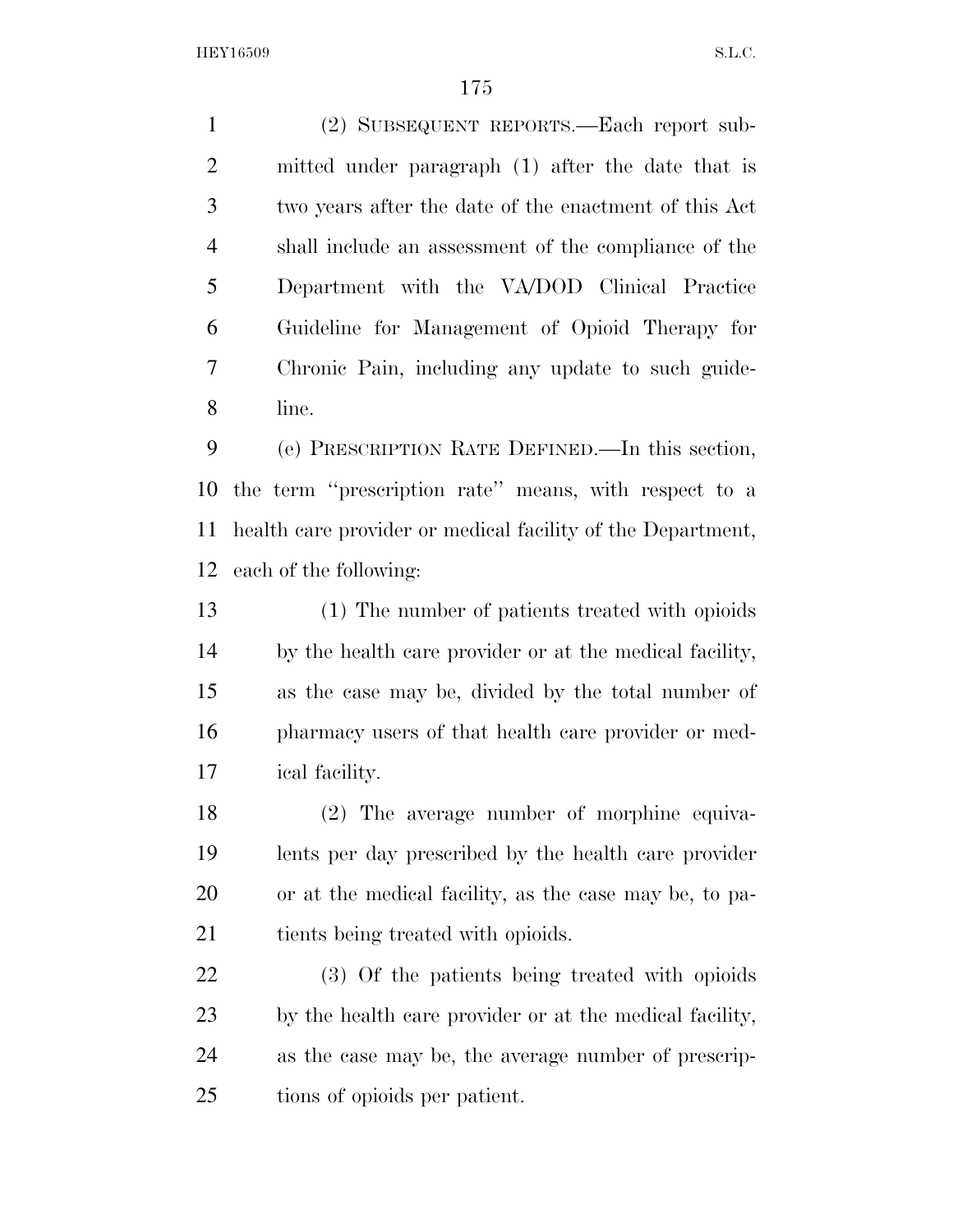|    | 1 SEC. 255. ELIMINATION OF COPAYMENT REQUIREMENT |
|----|--------------------------------------------------|
|    | FOR VETERANS RECEIVING OPIOID ANTAGO-            |
| -3 | NISTS OR EDUCATION ON USE OF OPIOID AN-          |
|    | <b>TAGONISTS.</b>                                |
| 5  | (a) COPAYMENT FOR OPIOID ANTAGONISTS.—Sec-       |

 tion 1722A(a) of title 38, United States Code, is amended by adding at the end the following new paragraph:

 ''(4) Paragraph (1) does not apply to opioid antago- nists furnished under this chapter to a veteran who is at high risk for overdose of a specific medication or substance in order to reverse the effect of such an overdose.''.

 (b) COPAYMENT FOR EDUCATION ON USE OF OPIOID 13 ANTAGONISTS.—Section  $1710(g)(3)$  of such title is amended—

 (1) by striking ''with respect to home health services'' and inserting ''with respect to the fol-lowing:

18 ''(A) Home health services''; and

 (2) by adding at the end the following new sub-paragraph:

21 ''(B) Education on the use of opioid antagonists 22 to reverse the effects of overdoses of specific medica-tions or substances.''.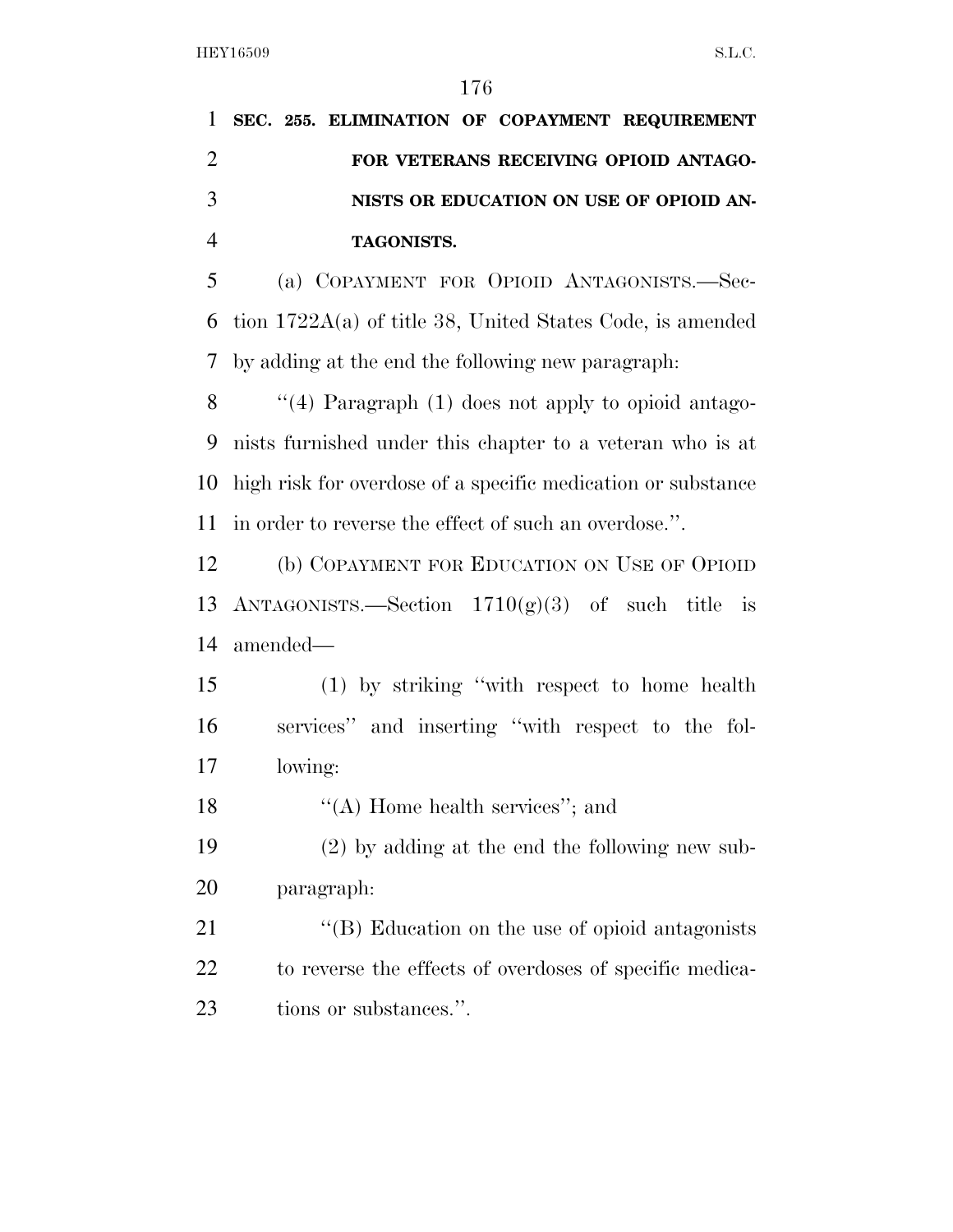## **Subtitle G—Patient Advocacy and Outreach**

 **SEC. 261. ESTABLISHMENT OF OFFICE OF PATIENT ADVO-CACY OF THE DEPARTMENT OF VETERANS** 

**AFFAIRS.** 

 (a) IN GENERAL.—Subchapter I of chapter 73 of title 38, United States Code, is amended by adding at the end the following new section:

#### **''§ 7309A. Office of Patient Advocacy**

 ''(a) ESTABLISHMENT.—There is established in the Department within the Office of the Under Secretary for Health an office to be known as the 'Office of Patient Ad-vocacy' (in this section referred to as the 'Office').

 ''(b) HEAD.—(1) The Director of the Office of Pa-tient Advocacy shall be the head of the Office.

 ''(2) The Director of the Office of Patient Advocacy shall be appointed by the Under Secretary for Health from among individuals qualified to perform the duties of the position and shall report directly to the Under Secretary for Health.

21 "(c) FUNCTION.—(1) The function of the Office is to carry out the Patient Advocacy Program of the Depart-ment.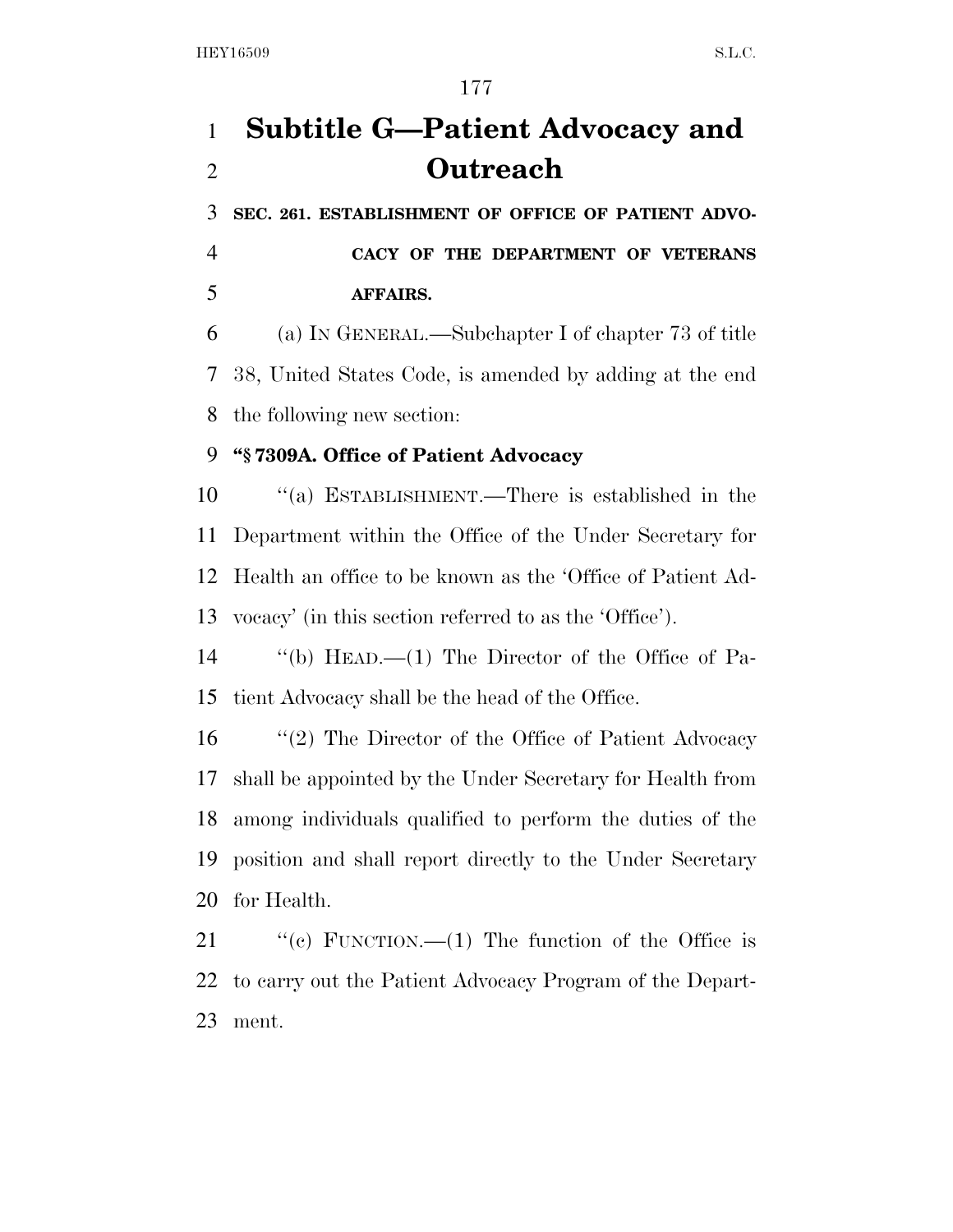| $\mathbf{1}$   | $\lq(2)$ In carrying out the Patient Advocacy Program         |
|----------------|---------------------------------------------------------------|
| 2              | of the Department, the Director shall ensure that patient     |
| 3              | advocates of the Department—                                  |
| $\overline{4}$ | $\lq\lq$ advocate on behalf of veterans with re-              |
| 5              | spect to health care received and sought by veterans          |
| 6              | under the laws administered by the Secretary;                 |
| 7              | $\lq\lq$ carry out the responsibilities specified in          |
| 8              | subsection (d); and                                           |
| 9              | "(C) receive training in patient advocacy.                    |
| 10             | "(d) PATIENT ADVOCACY RESPONSIBILITIES.—The                   |
| 11             | responsibilities of each patient advocate at a medical facil- |
| 12             | ity of the Department are the following:                      |
| 13             | $\lq(1)$ To resolve complaints by veterans with re-           |
| 14             | spect to health care furnished under the laws admin-          |
| 15             | istered by the Secretary that cannot be resolved at           |
| 16             | the point of service or at a higher level easily acces-       |
| 17             | sible to the veteran.                                         |
| 18             | $\lq(2)$ To present at various meetings and to var-           |
| 19             | ious committees the issues experienced by veterans            |
| 20             | in receiving such health care at such medical facility.       |
| 21             | $\lq(3)$ To express to veterans their rights and re-          |
| 22             | sponsibilities as patients in receiving such health           |
| 23             | care.                                                         |
| 24             | $\cdot$ (4) To manage the Patient Advocate Tracking           |
| 25             | System of the Department at such medical facility.            |
|                |                                                               |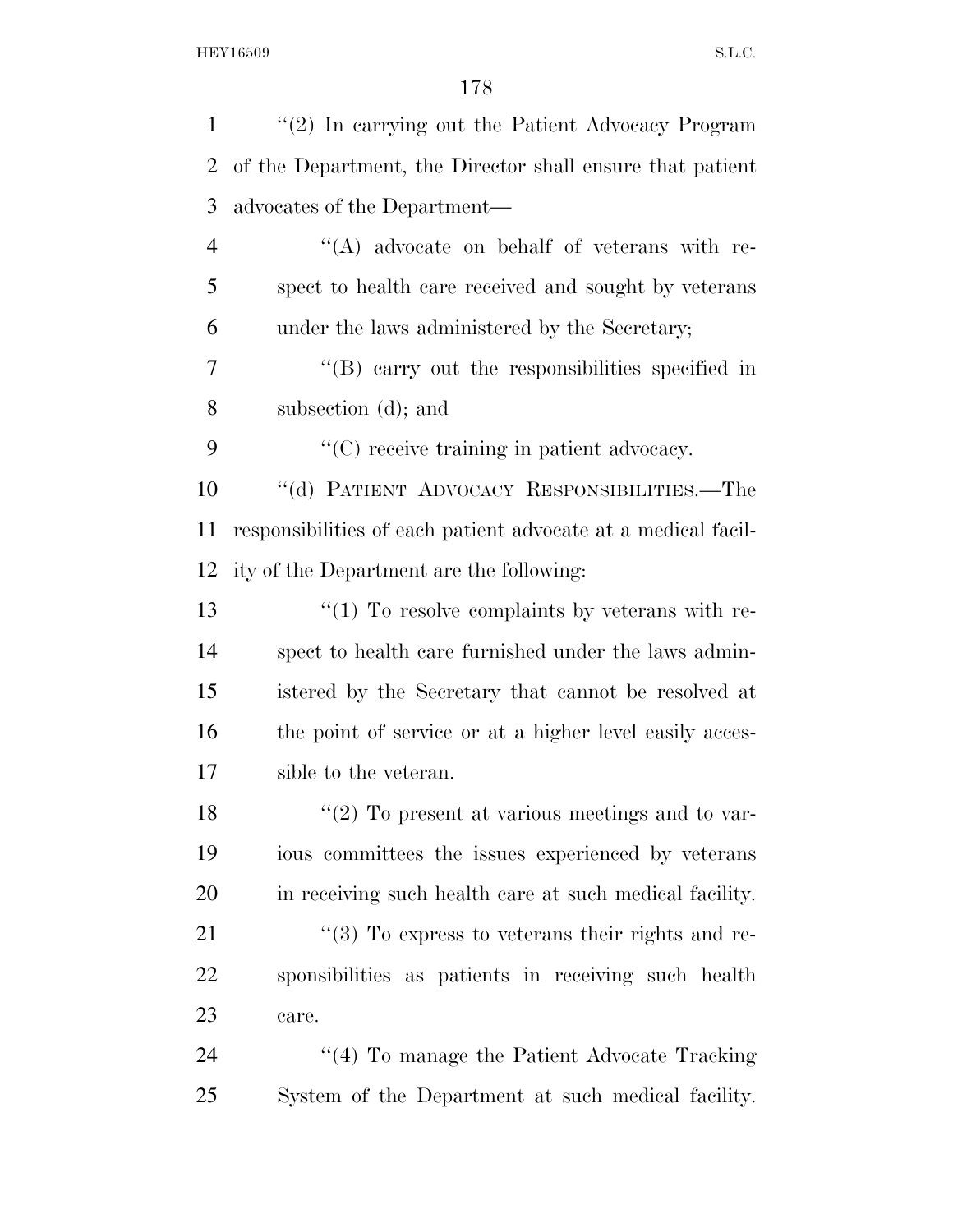| $\mathbf{1}$   | " $(5)$ To compile data at such medical facility of           |
|----------------|---------------------------------------------------------------|
| $\overline{2}$ | complaints made by veterans with respect to the re-           |
| 3              | ceipt of such health care at such medical facility and        |
| $\overline{4}$ | the satisfaction of veterans with such health care at         |
| 5              | such medical facility to determine whether there are          |
| 6              | trends in such data.                                          |
| 7              | $\cdot\cdot$ (6) To ensure that a process is in place for the |
| 8              | distribution of the data compiled under paragraph             |
| 9              | (5) to appropriate leaders, committees, services, and         |
| 10             | staff of the Department.                                      |
| 11             | $\lq(7)$ To identify, not less frequently than quar-          |
| 12             | terly, opportunities for improvements in the fur-             |
| 13             | nishing of such health care to veterans at such med-          |
| 14             | ical facility based on complaints by veterans.                |
| 15             | $\cdot$ (8) To ensure that any significant complaint          |
| 16             | by a veteran with respect to such health care is              |
| 17             | brought to the attention of appropriate staff of the          |
| 18             | Department to trigger an assessment of whether                |
| 19             | there needs to be a further analysis of the problem           |
| 20             | at the facility-wide level.                                   |
| 21             | $\lq(9)$ To support any patient advocacy programs             |
| 22             | carried out by the Department.                                |
| 23             | $\lq(10)$ To ensure that all appeals and final deci-          |
| 24             | sions with respect to the receipt of such health care         |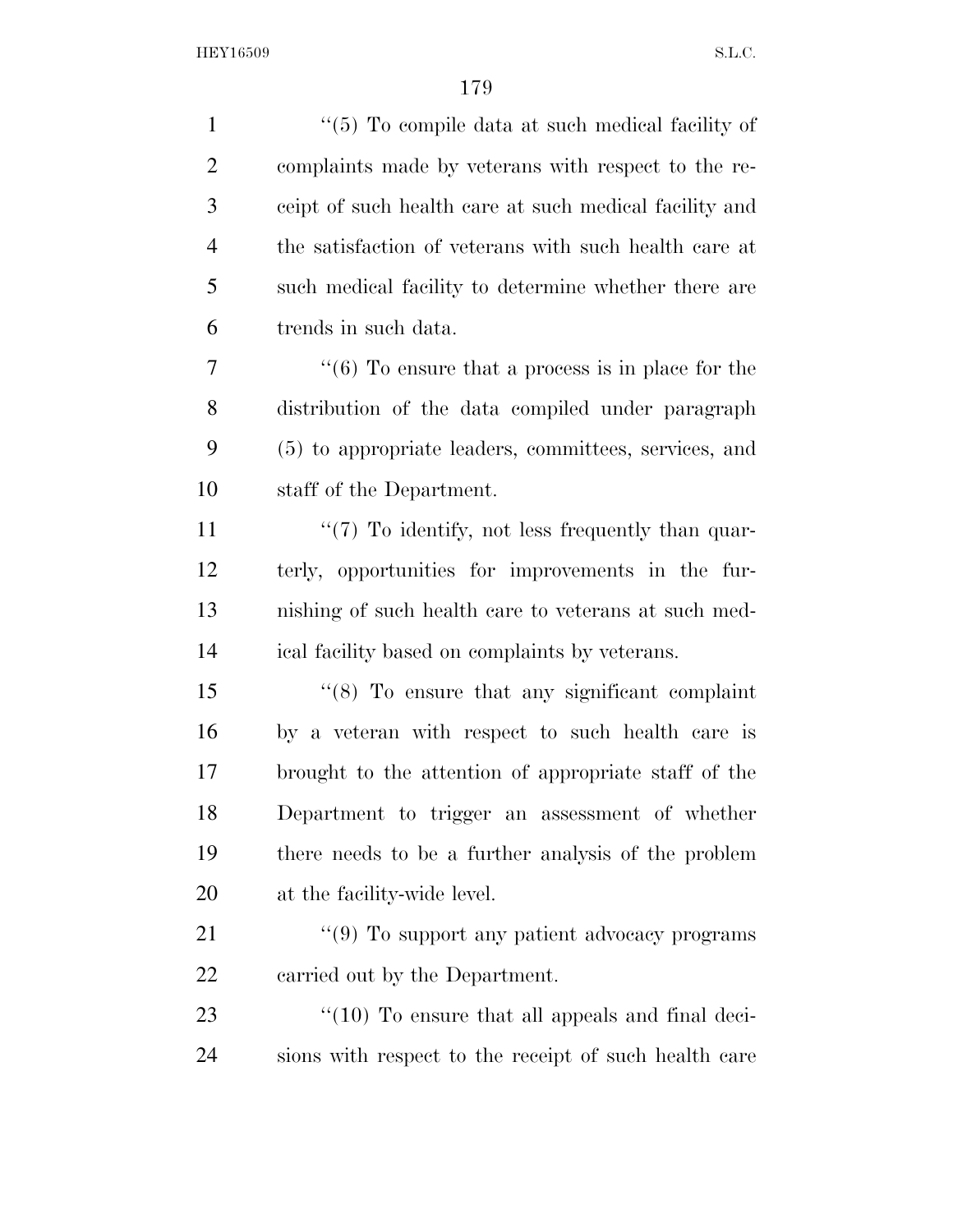are entered into the Patient Advocate Tracking Sys-tem of the Department.

 ''(11) To understand all laws, directives, and other rules with respect to the rights and respon- sibilities of veterans in receiving such health care, including the appeals processes available to veterans.

7 ''(12) To ensure that veterans receiving mental health care, or the surrogate decision-makers for such veterans, are aware of the rights of veterans to seek representation from systems established under section 103 of the Protection and Advocacy for Men- tally Ill Individuals Act of 1986 (42 U.S.C. 10803) to protect and advocate the rights of individuals with mental illness and to investigate incidents of abuse and neglect of such individuals.

16 ''(13) To fulfill requirements established by the Secretary with respect to the inspection of controlled substances.

19 "(14) To document potentially threatening be- havior and report such behavior to appropriate au-21 thorities.

 $\degree$  (e) TRAINING.—In providing training to patient ad-23 vocates under subsection  $(e)(2)(C)$ , the Director shall en- sure that such training is consistent throughout the De-partment.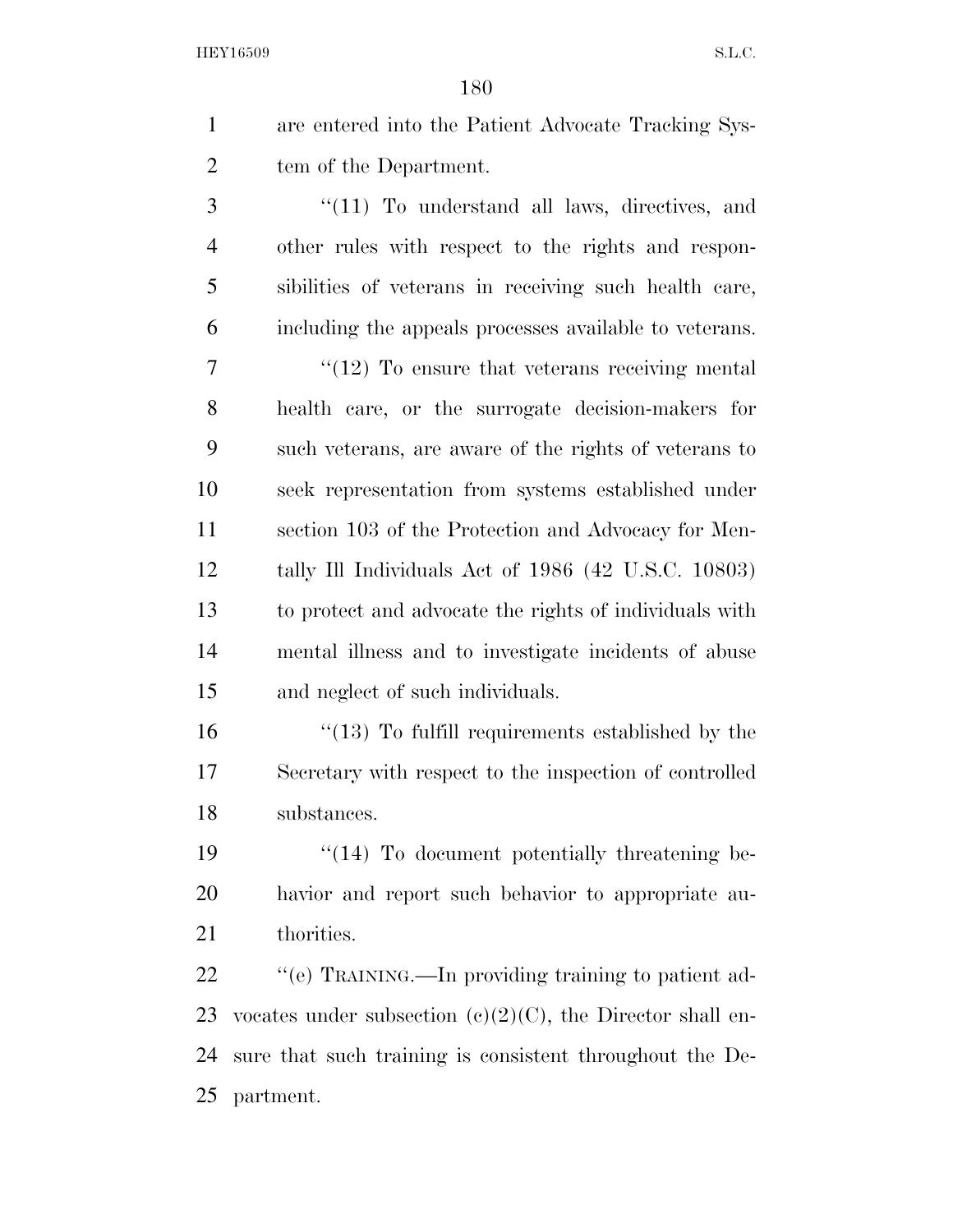''(f) CONTROLLED SUBSTANCE DEFINED.—In this section, the term 'controlled substance' has the meaning given that term in section 102 of the Controlled Sub-stances Act (21 U.S.C. 802).''.

 (b) CLERICAL AMENDMENT.—The table of sections at the beginning of chapter 73 of such title is amended by inserting after the item relating to section 7309 the following new item:

''7309A. Office of Patient Advocacy.''.

 (c) DATE FULLY OPERATIONAL.—The Secretary of Veterans Affairs shall ensure that the Office of Patient Advocacy established under section 7309A of title 38, United States Code, as added by subsection (a), is fully operational not later than the date that is one year after the date of the enactment of this Act.

 **SEC. 262. COMMUNITY MEETINGS ON IMPROVING CARE FROM DEPARTMENT OF VETERANS AFFAIRS.** 

(a) COMMUNITY MEETINGS.—

18 (1) MEDICAL CENTERS.—Not later than 90 days after the date of the enactment of this Act, and not less frequently than once every 90 days there- after, each medical center of the Department of Vet- erans Affairs shall host a community meeting open to the public on improving health care from the De-partment.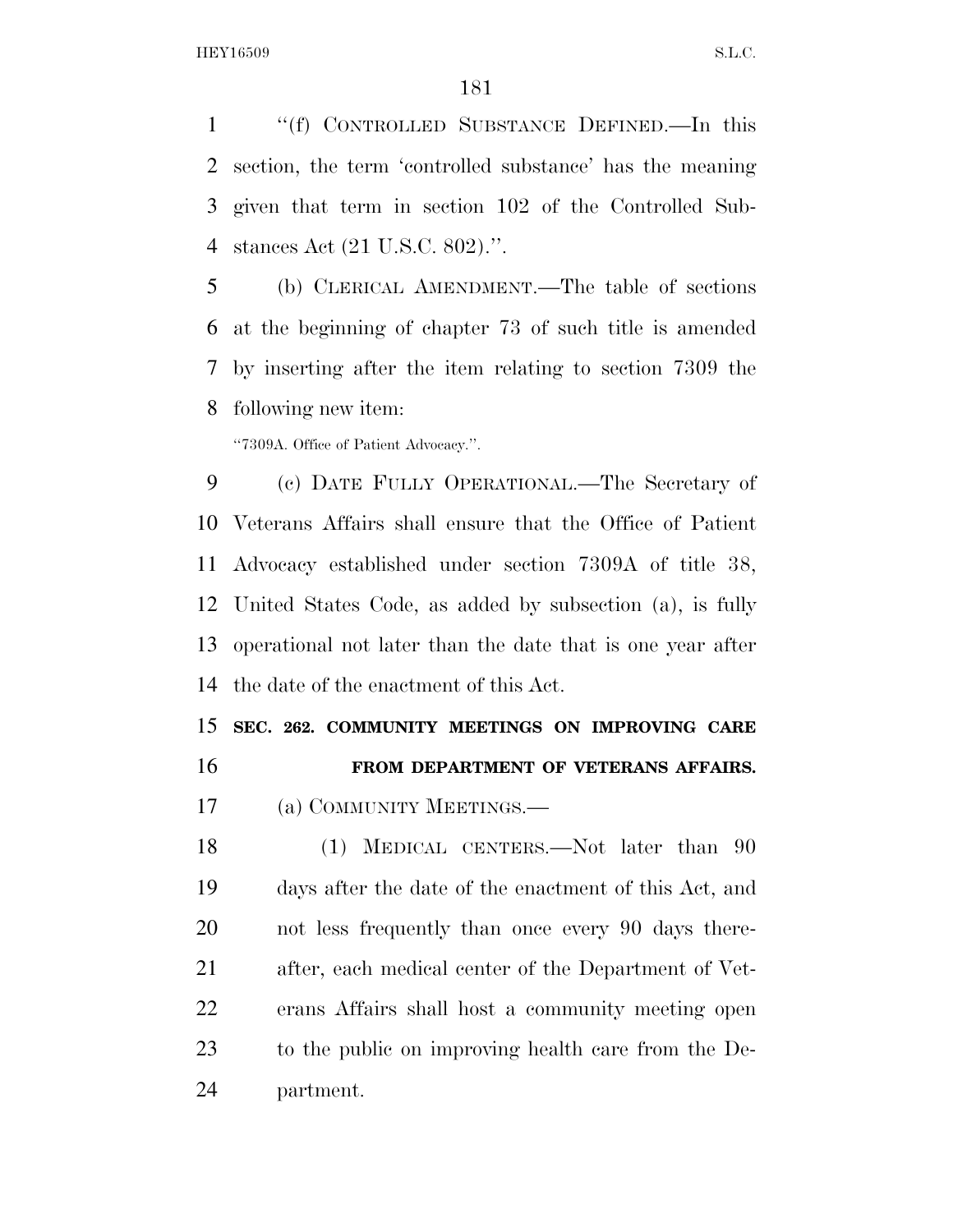(2) COMMUNITY-BASED OUTPATIENT CLIN- ICS.—Not later than one year after the date of the enactment of this Act, and not less frequently than annually thereafter, each community-based out- patient clinic of the Department shall host a commu- nity meeting open to the public on improving health care from the Department. (b) ATTENDANCE BY DIRECTOR OF VETERANS INTE- GRATED SERVICE NETWORK OR DESIGNEE.— (1) IN GENERAL.—Subject to paragraph (2), each community meeting hosted by a medical center or community-based outpatient clinic under sub- section (a) shall be attended by the Director of the Veterans Integrated Service Network in which the medical center or community-based outpatient clinic, as the case may be, is located, or an employee des- ignated by the Director who works in the office of the Director. (2) ATTENDANCE BY DIRECTOR.—Each Direc- tor of a Veterans Integrated Service Network shall attend not fewer than one community meeting under subsection (a) hosted by each medical center located

in the Veterans Integrated Service Network each

year.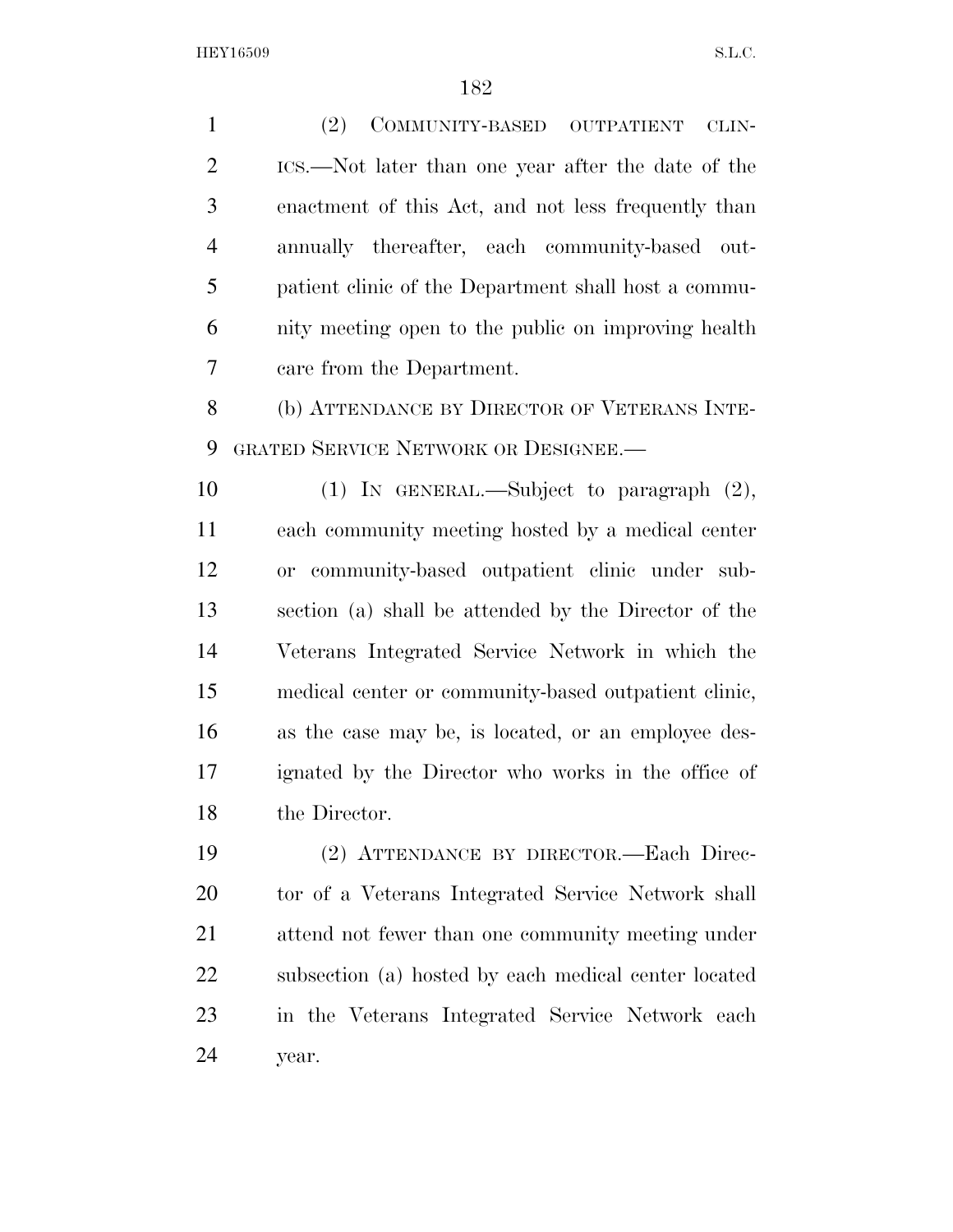(c) NOTICE.—With respect to any community meet- ing at a medical facility of the Department under sub- section (a), the Secretary of Veterans Affairs shall notify the Committee on Veterans' Affairs of the Senate, the Committee on Veterans' Affairs of the House of Rep- resentatives, and each Member of Congress who represents the area in which the medical facility is located of such meeting not later than 10 days before such meeting oc-curs.

## **SEC. 263. OUTREACH TO VETERANS REGARDING EFFECT OF CERTAIN DELAYED PAYMENTS BY CHIEF BUSINESS OFFICE OF DEPARTMENT OF VET-ERANS AFFAIRS.**

(a) OUTREACH.—

 (1) IN GENERAL.—The Secretary of Veterans Affairs shall conduct outreach, including through na- tional and local veterans service organizations, to in- form veterans of how to resolve credit issues caused by delayed payment of a claim for emergency hos- pital care, medical services, or other emergency health care furnished through a non-Department of Veterans Affairs provider.

 (2) TELEPHONE NUMBER.—The Secretary shall establish a toll-free telephone number for veterans to report credit issues described in paragraph (1) to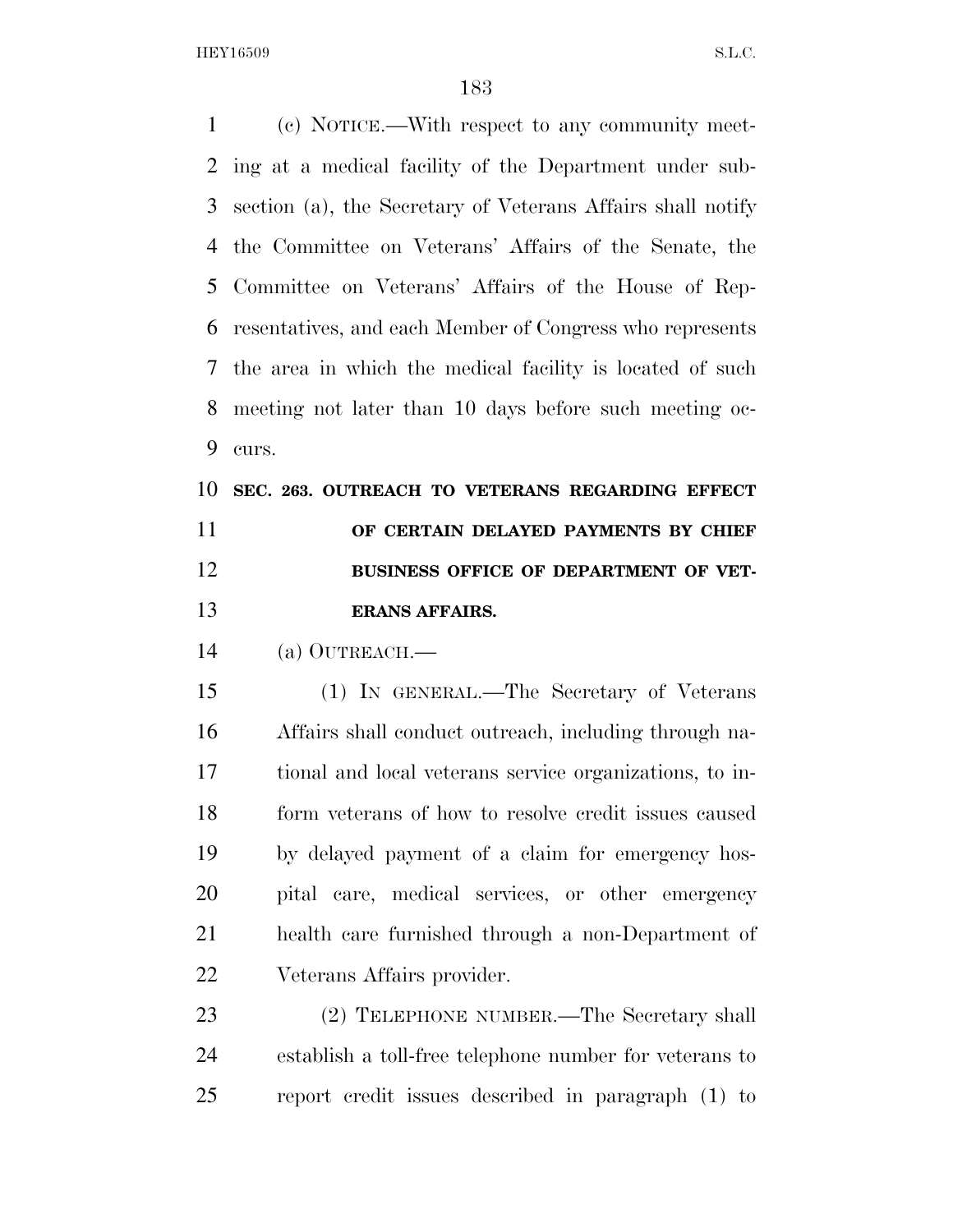| $\mathbf{1}$   | the Chief Business Office of the Department of Vet- |
|----------------|-----------------------------------------------------|
| $\overline{2}$ | erans Affairs.                                      |
| 3              | (b) ANNUAL REPORT.—                                 |
| 4              | $(1)$ REPORT REQUIRED.—                             |
| 5              | (A) In GENERAL.—During the five-year                |
| 6              | period beginning on the date of the enactment       |
| 7              | of this Act, the Secretary shall annually submit    |
| 8              | to Congress a report on the effectiveness of the    |
| 9              | Chief Business Office of the Department in          |
| 10             | providing timely payment of proper invoices for     |
| 11             | emergency hospital care, medical services, or       |
| 12             | other emergency health care furnished through       |
| 13             | non-Department providers by the required pay-       |
| 14             | ment date during both the five-year period pre-     |
| 15             | eeding the date of the report and the one-year      |
| 16             | period preceding such date.                         |
| 17             | (B) PAYMENTS BY VISNS.—For any part                 |
| 18             | of the period covered by a report under this        |
| 19             | subsection that occurred before October 1,          |
| 20             | 2014, the report shall evaluate the provision of    |
| 21             | payments described in subparagraph (A) by the       |
| 22             | Veterans Integrated Service Networks.               |
| 23             | MATTERS INCLUDED.—Each report sub-<br>(2)           |
| 24             | mitted under paragraph (1) shall include, for each  |
| 25             | period covered by the report, the following:        |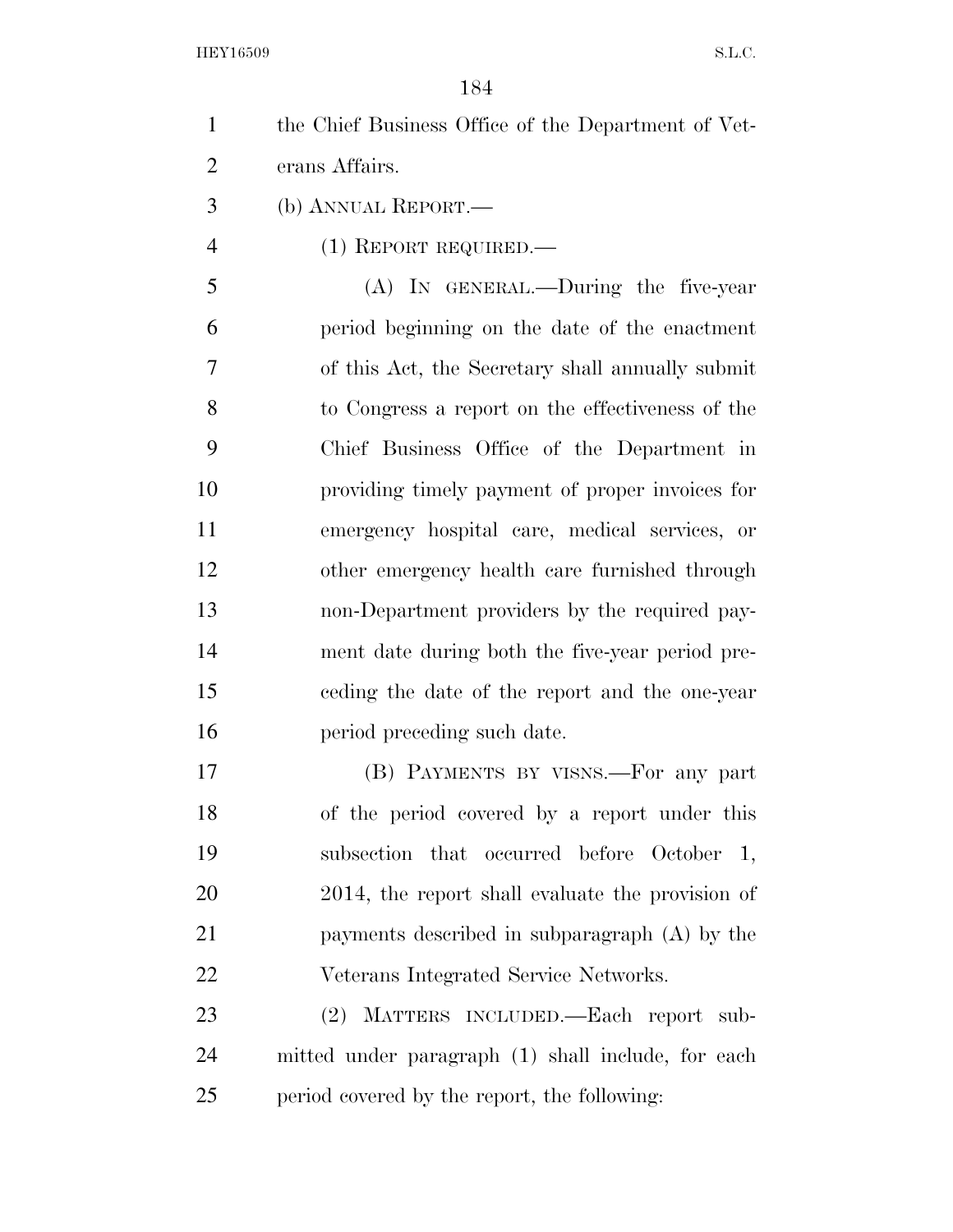| $\mathbf{1}$   | (A) The number of veterans who contacted            |
|----------------|-----------------------------------------------------|
| $\overline{2}$ | the Secretary regarding a delayed payment that      |
| 3              | negatively affected, or will potentially negatively |
| $\overline{4}$ | affect, the credit of the veteran.                  |
| 5              | (B) The total amount of interest penalties          |
| 6              | paid by the Secretary under section 3902 of         |
| 7              | title 31, United States Code, by reason of a de-    |
| 8              | layed payment.                                      |
| 9              | (C) The number of proper invoices sub-              |
| 10             | mitted, listed in a table for each quarter and      |
| 11             | fiscal year of each such period that includes—      |
| 12             | (i) the total amount owed by the Sec-               |
| 13             | retary under the proper invoices;                   |
| 14             | (ii) the payment status of each proper              |
| 15             | invoice, as of the date of the report; and          |
| 16             | (iii) the period that elapsed until each            |
| 17             | proper invoice was paid, including an ex-           |
| 18             | planation of any delayed payment.                   |
| 19             | (D) Any comments by the Secretary re-               |
| 20             | garding delayed payments made by health care        |
| 21             | providers.                                          |
| 22             | (E) A description of the best practices that        |
| 23             | the Chief Business Office of the Department         |
| 24             | uses to provide timely payment of proper in-        |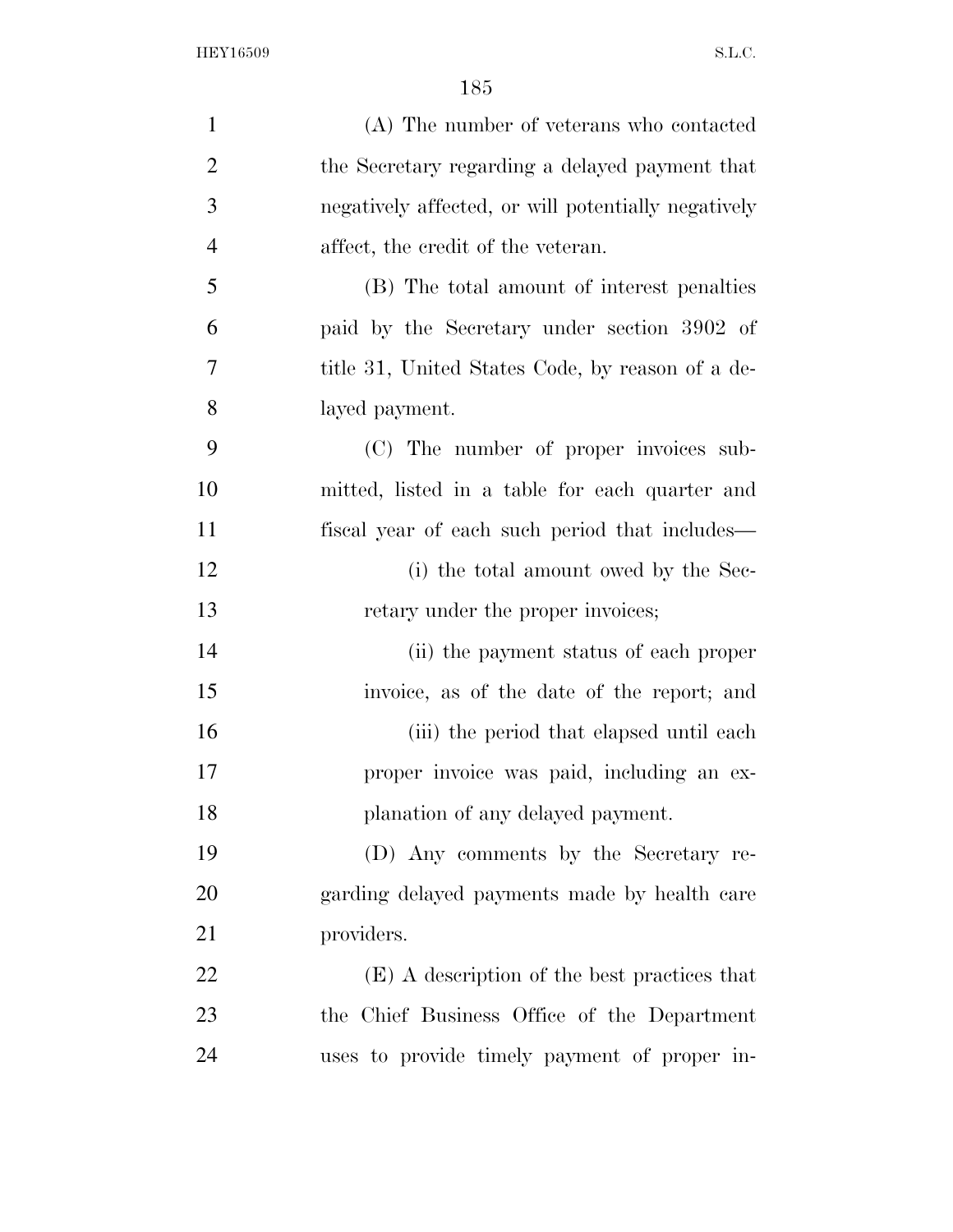| $\mathbf{1}$   | voices, including a plan to improve such timely      |
|----------------|------------------------------------------------------|
| $\overline{2}$ | payments.                                            |
| 3              | (c) QUARTERLY REPORTS ON PENDING CLAIMS.             |
| $\overline{4}$ | (1) IN GENERAL.—During the five-year period          |
| 5              | beginning on the date of the enactment of this Act,  |
| 6              | the Chief Business Office of the Department shall    |
| 7              | submit to Congress quarterly reports on the number   |
| 8              | of pending claims for reimbursement for emergency    |
| 9              | hospital care, medical services, and other emergency |
| 10             | health care furnished through non-Department pro-    |
| 11             | viders.                                              |
| 12             | (2) ELEMENTS.—Each report submitted under            |
| 13             | paragraph (1) shall include, with respect to pending |
| 14             | claims described in such paragraph, the following:   |
| 15             | (A) The total number of such pending                 |
| 16             | claims for each hospital system of the Depart-       |
| 17             | ment, as of the last day of the quarter covered      |
| 18             | by the report.                                       |
| 19             | (B) The total number of veterans who sub-            |
| 20             | mitted such a pending claim in each State, as        |
| 21             | of such day.                                         |
| 22             | (C) The aggregate amount of all such                 |
| 23             | pending claims in each State, as of such day.        |
| 24             | (D) As of such day—                                  |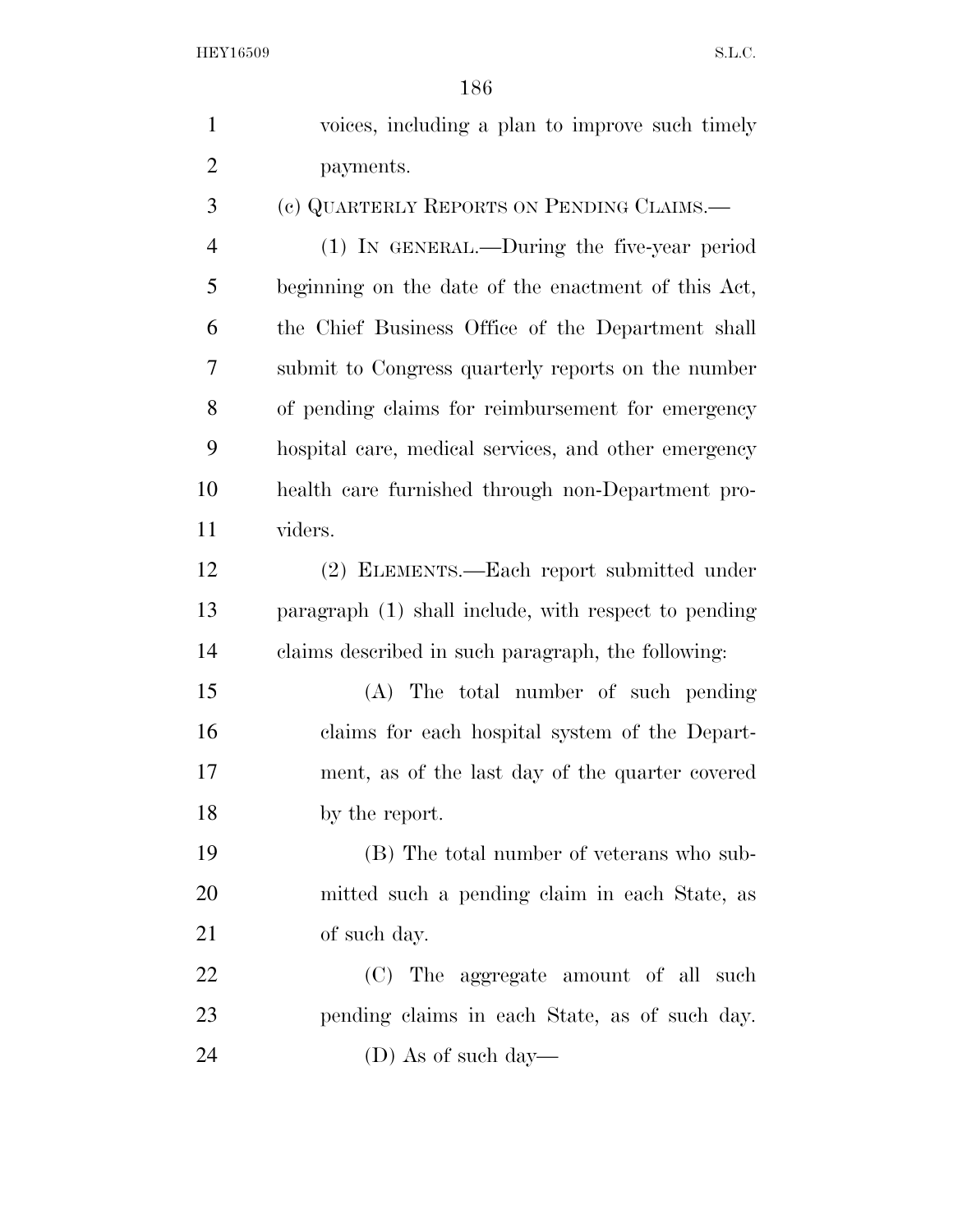| $\mathbf{1}$   | (i) the number of such pending claims                  |
|----------------|--------------------------------------------------------|
| $\overline{2}$ | that have been pending for 30 days or                  |
| 3              | longer;                                                |
| $\overline{4}$ | the number of such pending<br>(ii)                     |
| 5              | claims that have been pending for 90 days              |
| 6              | or longer; and                                         |
| 7              | (iii) the number of such pending                       |
| 8              | claims that have been pending for one year             |
| 9              | or longer.                                             |
| 10             | (E) For each hospital system, for the quar-            |
| 11             | ter covered by the report—                             |
| 12             | (i) the number of claims for reim-                     |
| 13             | bursement for emergency hospital care,                 |
| 14             | medical services, and other emergency                  |
| 15             | health care furnished through non-Depart-              |
| 16             | ment providers approved during such quar-              |
| 17             | ter;                                                   |
| 18             | (ii) the number of such claims denied                  |
| 19             | during such quarter; and                               |
| 20             | (iii) the number of such claims denied                 |
| 21             | listed by each denial reason group.                    |
| 22             | (d) COMPTROLLER GENERAL STUDY.—                        |
| 23             | (1) IN GENERAL.—The Comptroller General of             |
| 24             | the United States shall conduct a study that evalu-    |
| 25             | ates the effectiveness of the Chief Business Office of |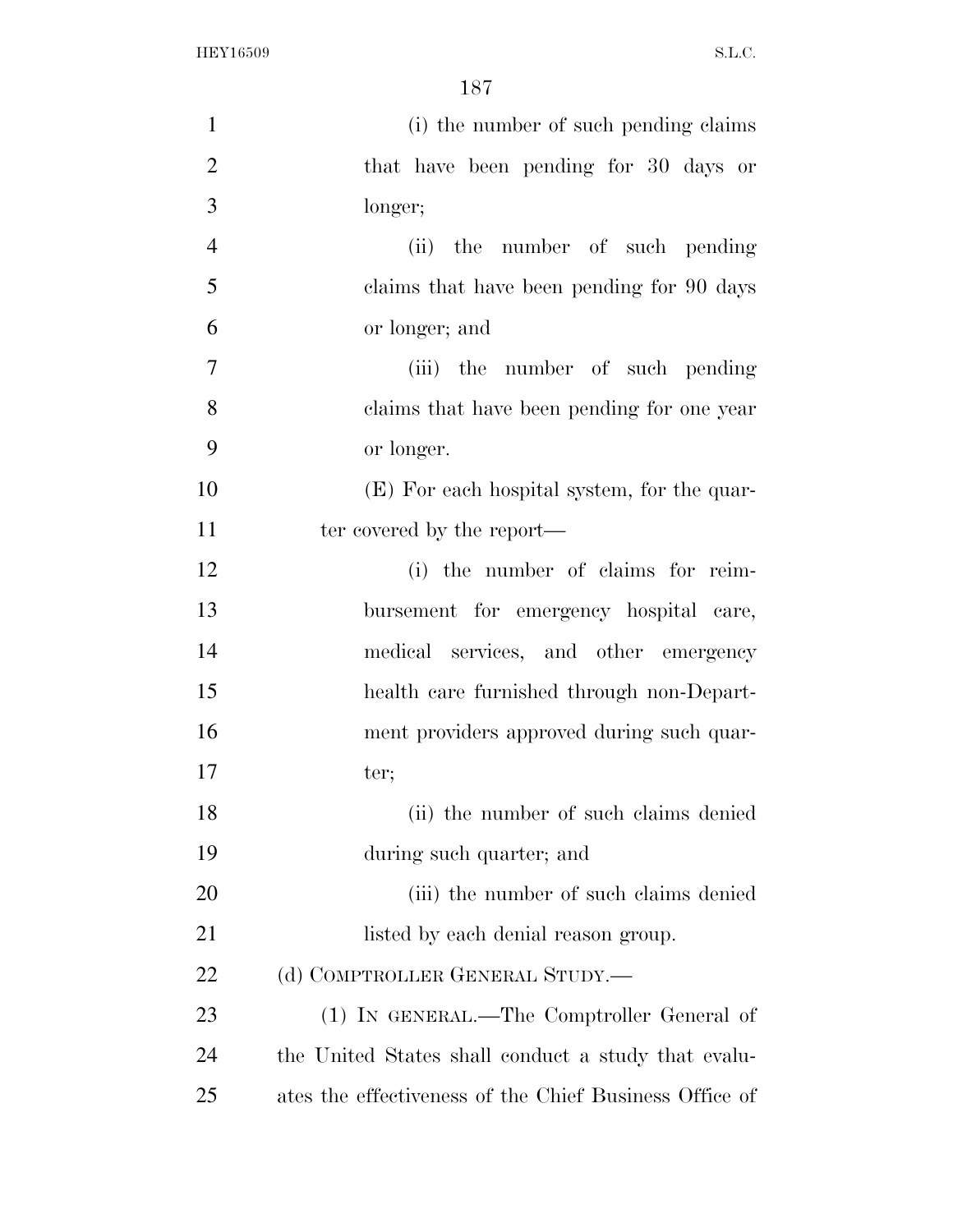the Department in providing timely payment of proper invoices for emergency hospital care, medical services, or other emergency health care furnished through non-Department providers by the required payment date. (2) SUBMITTAL.—The Comptroller General shall submit to Congress a report on the study con- ducted under paragraph (1), including the total amount of interest penalties paid by the Secretary under section 3902 of title 31, United States Code, by reason of a delayed payment. (e) DEFINITIONS.—In this section: (1) The term ''delayed payment'' means a prop- er invoice that is not paid by the Secretary of Vet- erans Affairs until after the required payment date. (2) The term ''proper invoice'' has the meaning given that term in section 3901(a) of title 31, United States Code. (3) The term ''required payment date'' means the date that payment is due under a contract pur- suant to section 3903(a) of title 31, United States Code.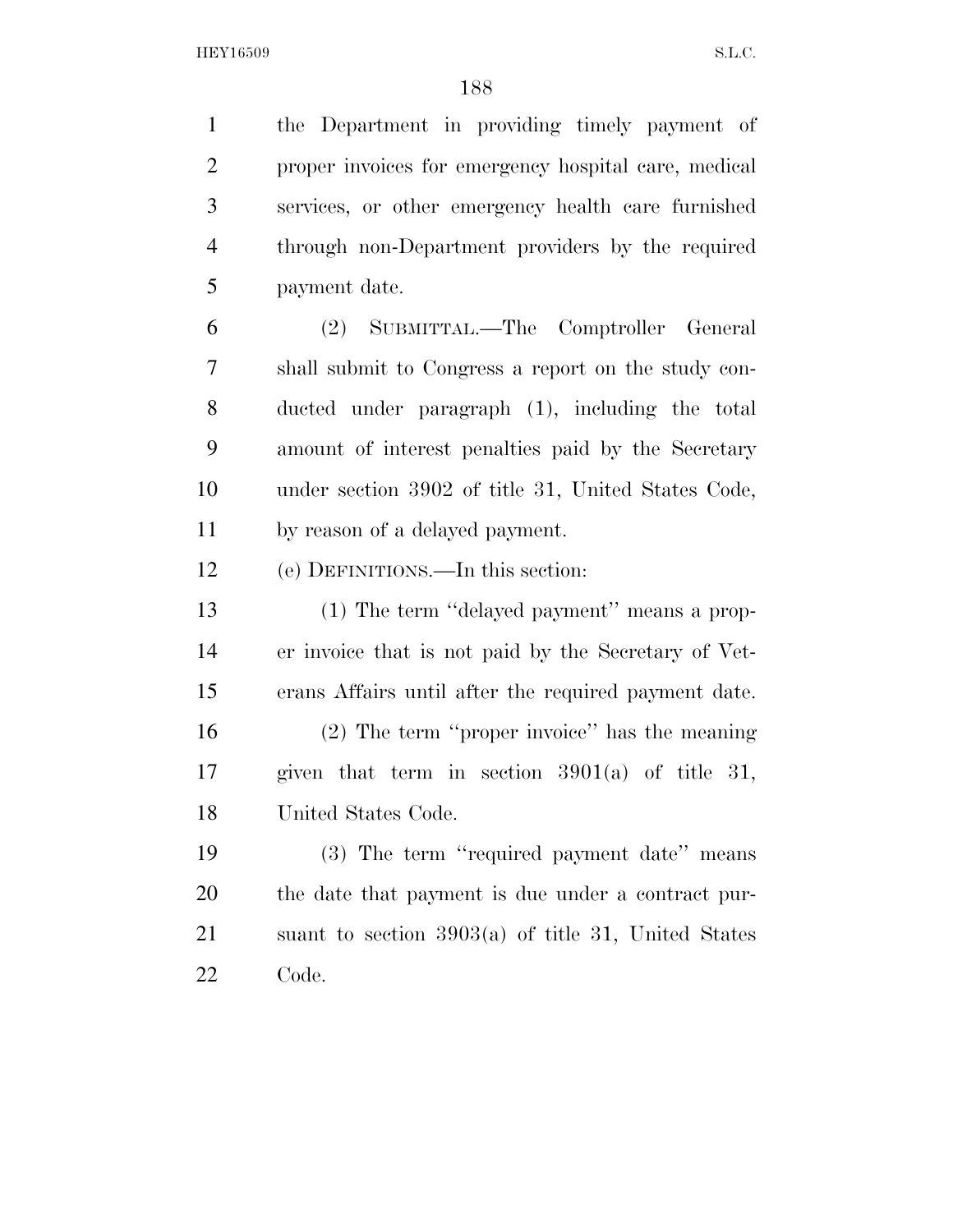| 1 SEC. 264. IMPROVEMENT OF AWARENESS OF PATIENT AD- |
|-----------------------------------------------------|
| VOCACY PROGRAM AND PATIENT BILL OF                  |
| RIGHTS OF DEPARTMENT OF VETERANS AF-                |
| <b>FAIRS.</b>                                       |

 Not later than 90 days after the date of the enact- ment of this Act, the Secretary of Veterans Affairs shall, in as many prominent locations as appropriate to be seen by the largest percentage of patients and family members of patients at each medical facility of the Department of Veterans Affairs—

 (1) display the purposes of the Patient Advo- cacy Program of the Department and the contact in- formation for the patient advocate at such medical facility; and

 (2) display the rights and responsibilities of— (A) patients and family members of pa-tients at such medical facility; and

 (B) with respect to community living cen- ters and other residential facilities of the De- partment, residents and family members of resi-dents at such medical facility.

**SEC. 265. COMPTROLLER GENERAL REPORT ON PATIENT** 

 **ADVOCACY PROGRAM OF DEPARTMENT OF VETERANS AFFAIRS.** 

 (a) IN GENERAL.—Not later than three years after the date of the enactment of this Act, the Comptroller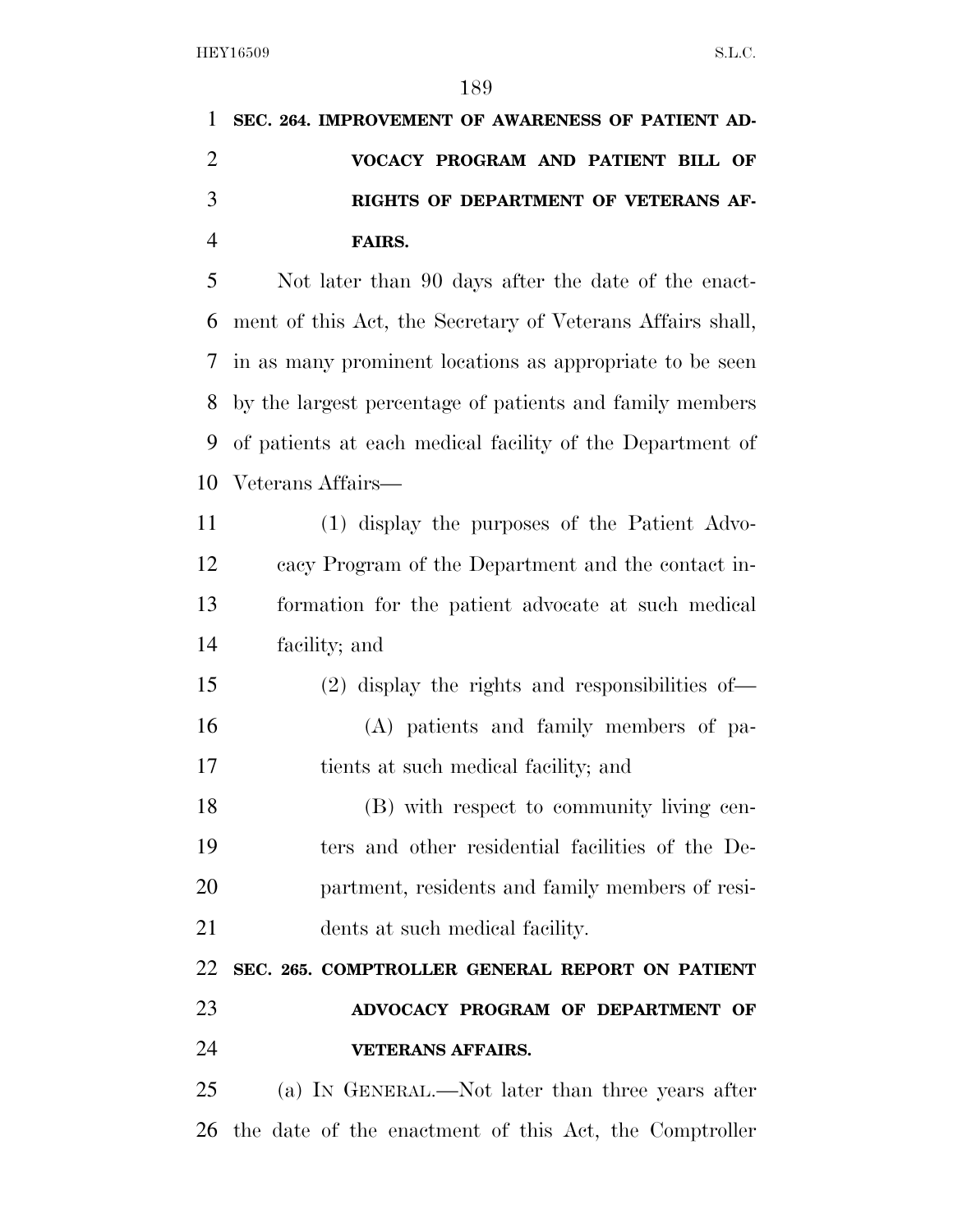General of the United States shall submit to the Com- mittee on Veterans' Affairs of the Senate and the Com- mittee on Veterans' Affairs of the House of Representa- tives a report on the Patient Advocacy Program of the Department of Veterans Affairs (in this section referred to as the ''Program'').

- (b) ELEMENTS.—The report required by subsection  $8(a)$ —
- (1) shall include—

 (A) such recommendations and proposals for improving or modifying the Program as the Comptroller General considers appropriate; and (B) such other information with respect to the Program as the Comptroller General con- siders appropriate; and (2) may include— (A) a description of the Program, includ-ing—

 (i) the purposes of the Program; 20 (ii) the activities carried out under the Program; and (iii) an assessment by the Secretary of Veterans Affairs of the sufficiency of the Program in achieving the purposes of the Program;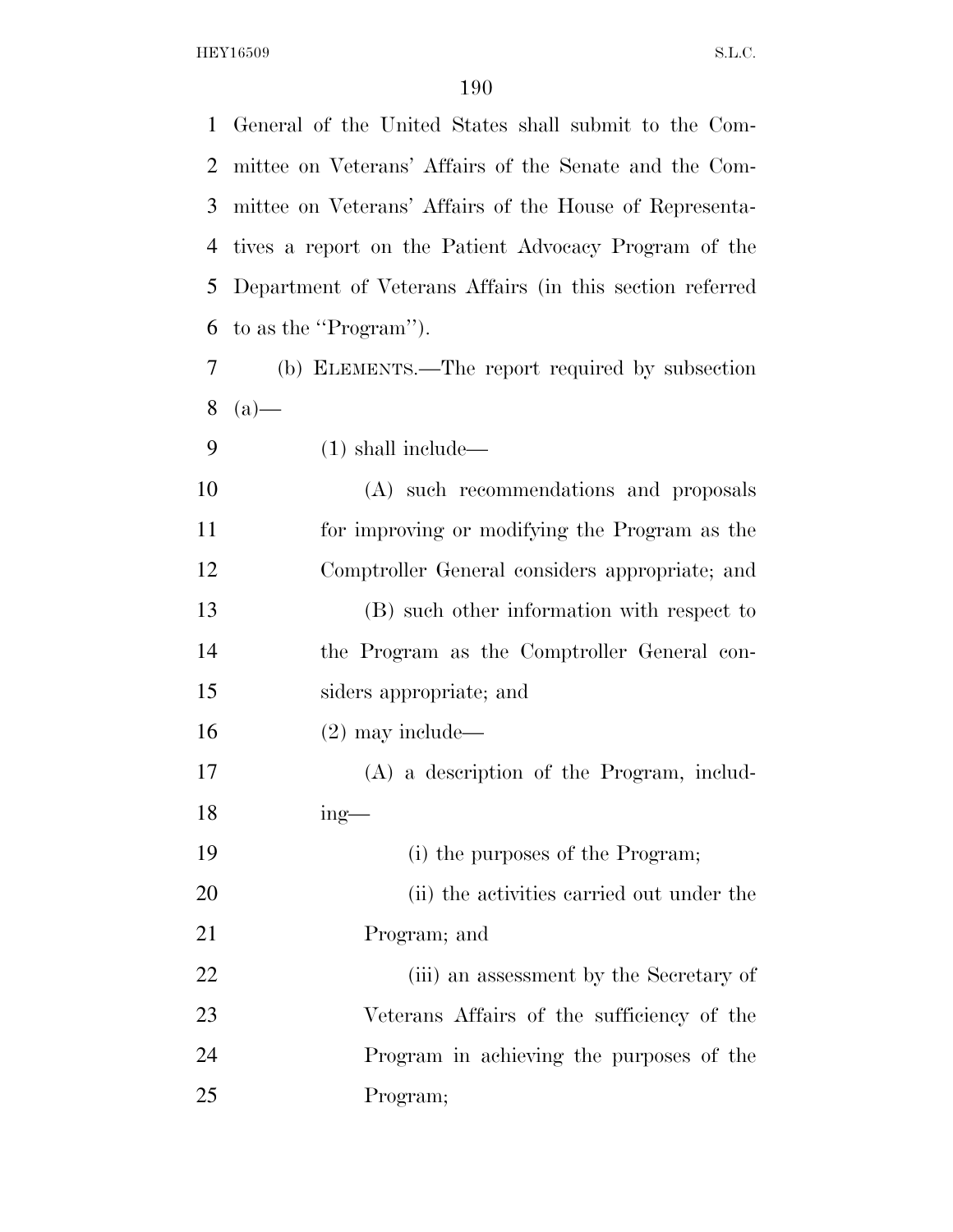| $\mathbf{1}$   | (B) an assessment of the sufficiency of                   |
|----------------|-----------------------------------------------------------|
| $\overline{2}$ | staffing of employees of the Department re-               |
| 3              | sponsible for carrying out the Program;                   |
| $\overline{4}$ | (C) an assessment of the sufficiency of the               |
| 5              | training of such employees; and                           |
| 6              | (D) an assessment of $-$                                  |
| 7              | (i) awareness of the Program among                        |
| 8              | veterans and their family members; and                    |
| 9              | (ii) the use of the Program by vet-                       |
| 10             | erans and their family members.                           |
| 11             | <b>Subtitle H—Administration of Non-</b>                  |
| 12             | <b>Department Health Care</b>                             |
| 13             | SEC. 271. PAYMENT OF NON-DEPARTMENT OF VETERANS           |
| 14             | AFFAIRS HEALTH CARE PROVIDERS.                            |
| 15             | (a) PAYMENT OF PROVIDERS.—                                |
| 16             | $(1)$ IN GENERAL.—Subchapter I of chapter 17              |
| 17             | of title 38, United States Code, is amended by in-        |
| 18             | serting after section 1703 the following new section:     |
| 19             | "§1703A. Payment of non-Department health care            |
| 20             | providers                                                 |
| 21             | "(a) PROMPT PAYMENT COMPLIANCE.—The Sec-                  |
| 22             | retary shall ensure that payments made to non-Depart-     |
| 23             | ment health care providers pursuant to an agreement       |
| 24             | under this chapter comply with chapter 39 of title 31     |
|                | 25 (commonly referred to as the 'Prompt Payment Act') and |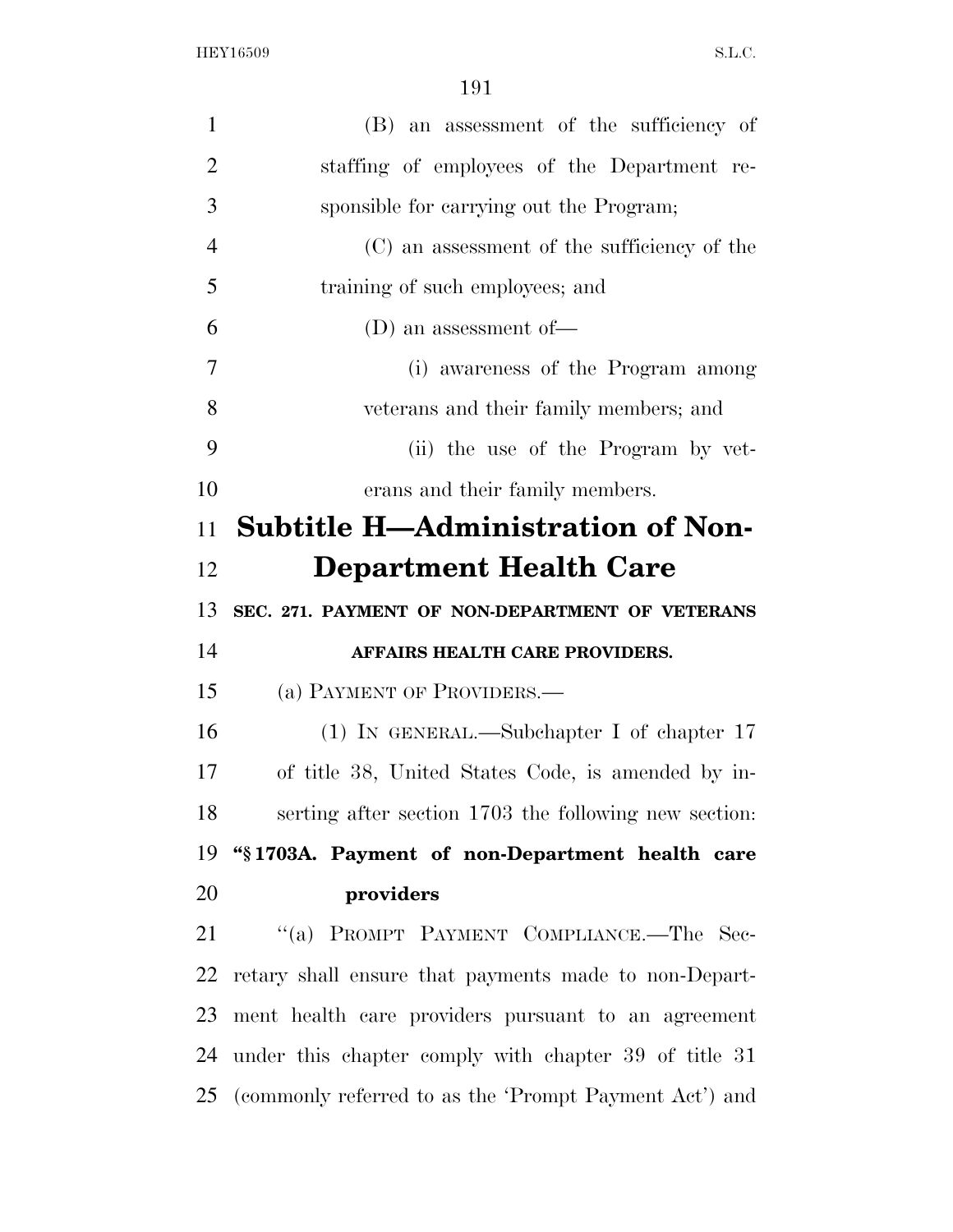the requirements of this section. If there is a conflict be- tween the requirements of the Prompt Payment Act and the requirements of this section, the Secretary shall com-ply with the requirements of this section.

 ''(b) SUBMITTAL OF CLAIM.—(1) A non-Department health care provider that seeks reimbursement under this section for care or services furnished under the laws ad- ministered by the Secretary shall submit to the Secretary a claim for reimbursement not later than 180 days after furnishing such care or services.

 ''(2) On and after January 1, 2019, the Secretary shall not accept any claim under this section that is sub- mitted to the Secretary in a manner other than electroni-cally.

 ''(c) PAYMENT SCHEDULE.—(1) The Secretary shall reimburse a non-Department health care provider for care or services furnished under the laws administered by the Secretary—

19  $\langle (A)$  in the case of a clean claim submitted to the Secretary electronically, not later than 30 days after receiving the claim; or

22 ''(B) in the case of a clean claim submitted to the Secretary in a manner other than electronically, not later than 45 days after receiving the claim.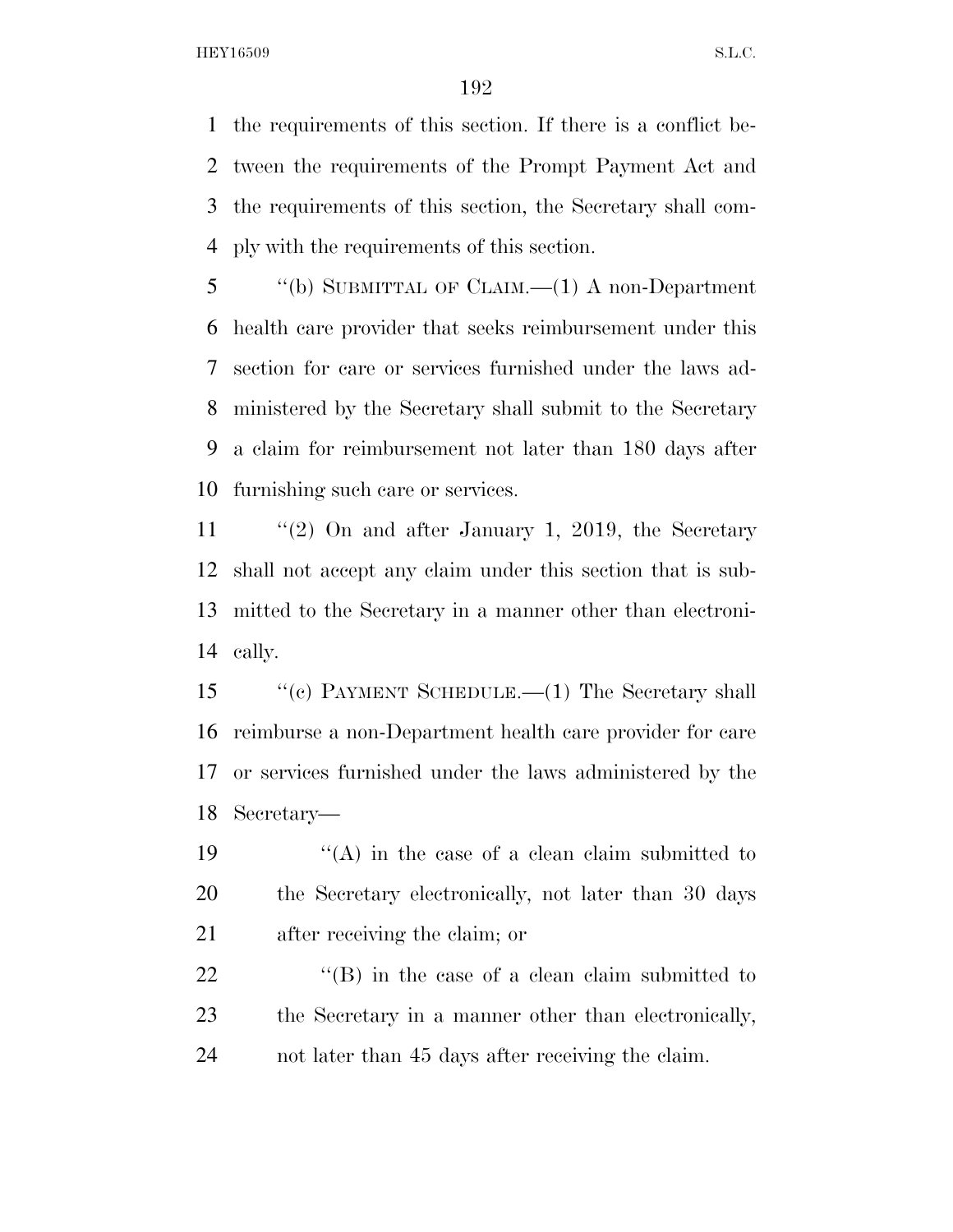$\frac{1}{2}(2)(A)$  If the Secretary determines that a claim re- ceived from a non-Department health care provider for care or services furnished under the laws administered by the Secretary is a non-clean claim, the Secretary shall sub- mit to the provider, not later than 30 days after receiving the claim— ''(i) a notification that the claim is a non-clean claim; ''(ii) an explanation of why the claim has been determined to be a non-clean claim; and  $\frac{1}{10}$  an identification of the information or documentation that is required to make the claim a clean claim. ''(B) If the Secretary does not comply with the re- quirements of subparagraph (A) with respect to a claim, the claim shall be deemed a clean claim for purposes of paragraph (1). ''(3) Upon receipt by the Secretary of information or documentation described in subparagraph (A)(iii) with re- spect to a claim, the Secretary shall reimburse a non-De- partment health care provider for care or services fur-nished under the laws administered by the Secretary—

23 ''(A) in the case of a claim submitted to the Secretary electronically, not later than 30 days after receiving such information or documentation; or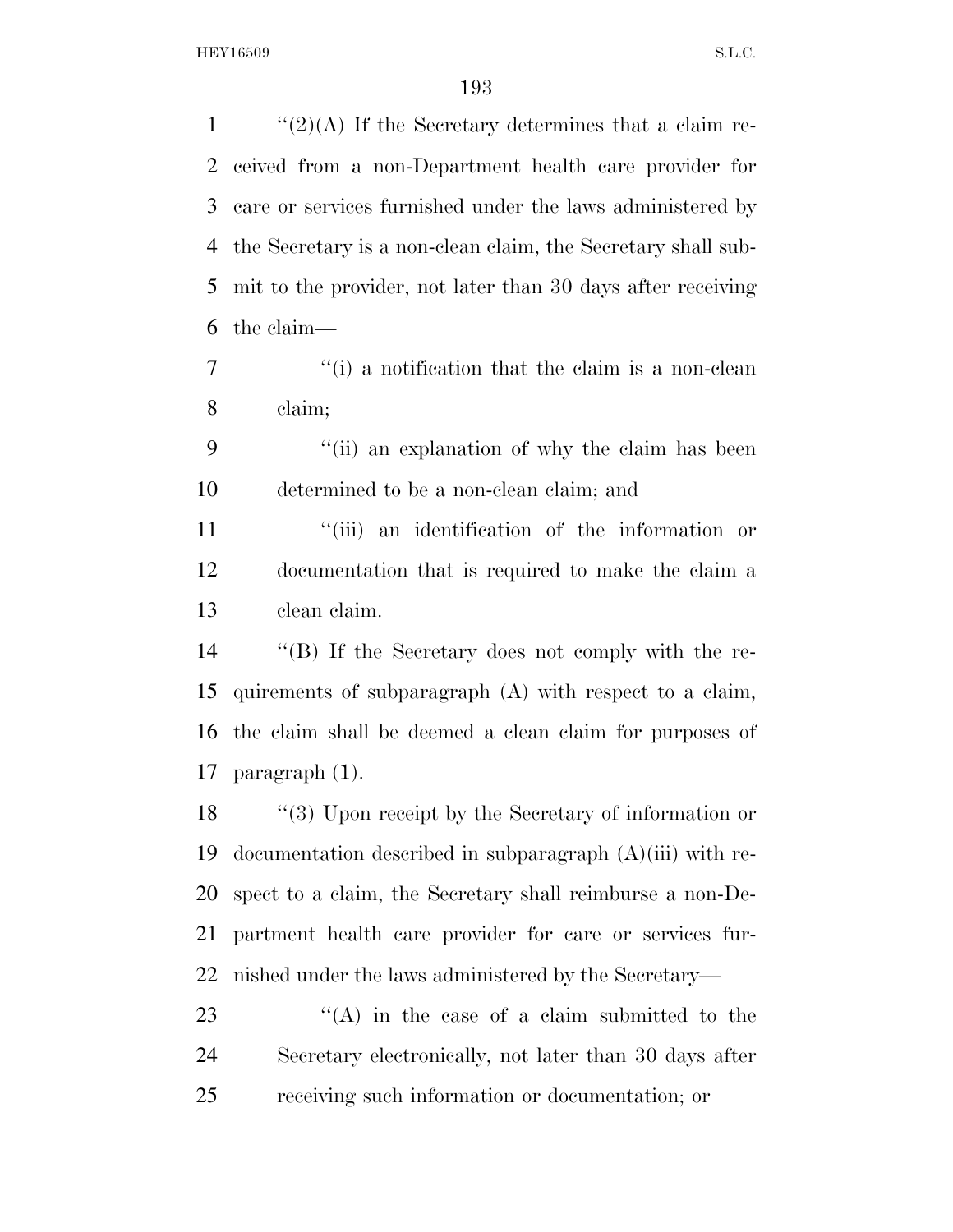1 ''(B) in the case of a claim submitted to the Secretary in a manner other than electronically, not later than 45 days after receiving such information or documentation.

 ''(4) If the Secretary fails to comply with the dead- lines for payment set forth in this subsection with respect to a claim, interest shall accrue on the amount owed under such claim in accordance with section 3902 of title 31, United States Code.

 ''(d) INFORMATION AND DOCUMENTATION RE- QUIRED.—(1) The Secretary shall provide to all non-De- partment health care providers that furnish care or serv- ices under the laws administered by the Secretary a list of information and documentation that is required to es-tablish a clean claim under this section.

 ''(2) The Secretary shall consult with entities in the health care industry, in the public and private sector, to determine the information and documentation to include in the list under paragraph (1).

 $\frac{1}{20}$  (3) If the Secretary modifies the information and documentation included in the list under paragraph (1), the Secretary shall notify all non-Department health care providers that furnish care or services under the laws ad- ministered by the Secretary not later than 30 days before such modifications take effect.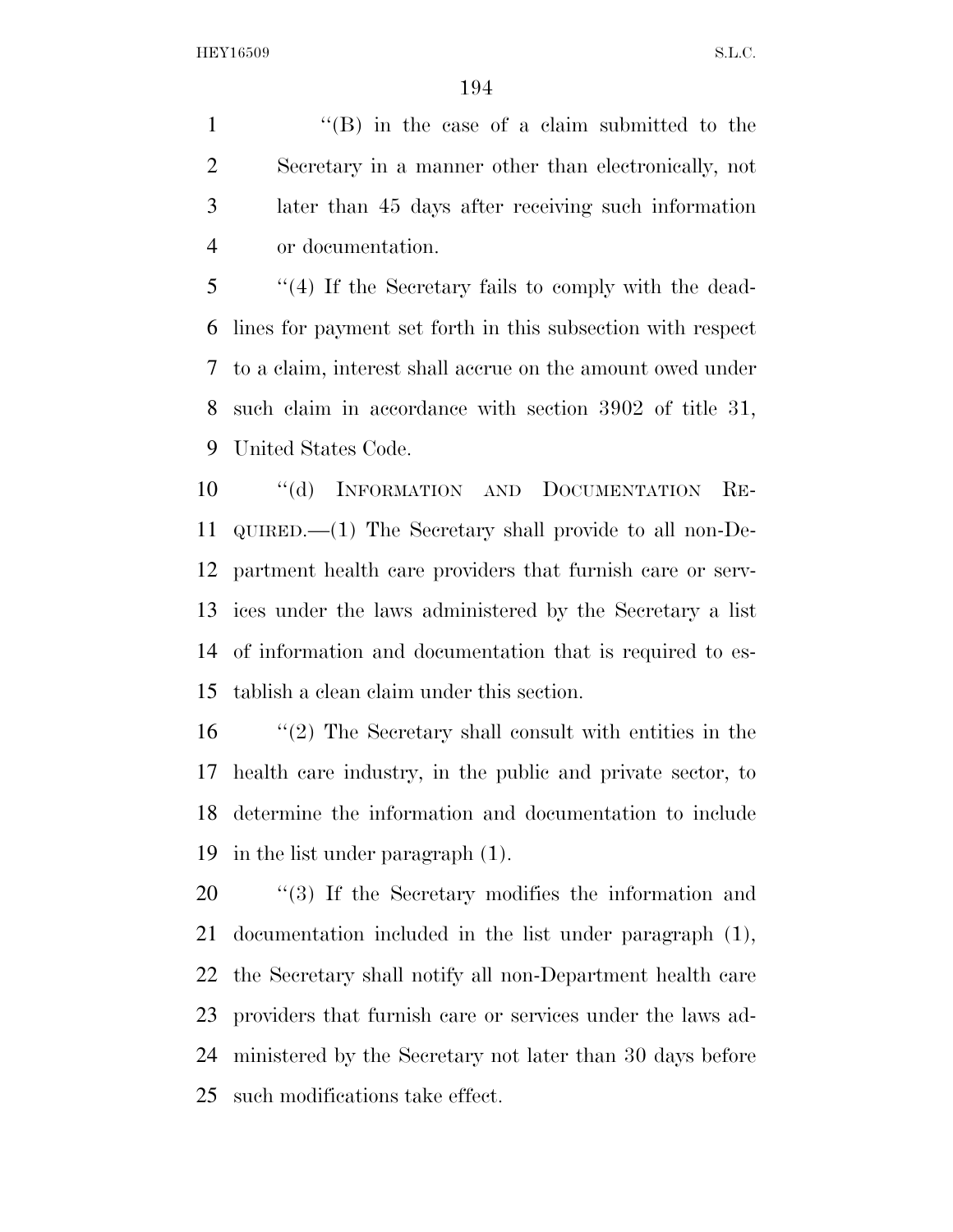1 ''(e) DEFINITIONS.—In this section: 2  $\frac{1}{2}$  (1) The term 'clean claim' means a claim for

 reimbursement for care or services furnished by a non-Department health care provider under the laws administered by the Secretary, on a nationally recog- nized standard format, that includes the information and documentation necessary to adjudicate the claim.

 $\frac{1}{2}$  The term 'non-clean claim' means a claim for reimbursement for care or services furnished by a non-Department health care provider under the laws administered by the Secretary, on a nationally recognized standard format, that does not include the information and documentation necessary to ad-judicate the claim.

16 ''(3) The term 'non-Department health care provider' means a health care provider that is not a health care provider of the Department.''.

 (2) CLERICAL AMENDMENT.—The table of sec- tions at the beginning of chapter 17 of such title is amended by inserting after the item related to sec-22 tion 1703 the following new item:

''1703A. Payment of non-Department health care providers.''.

23 (b) ELECTRONIC SUBMITTAL OF CLAIMS FOR REIM-BURSEMENT.—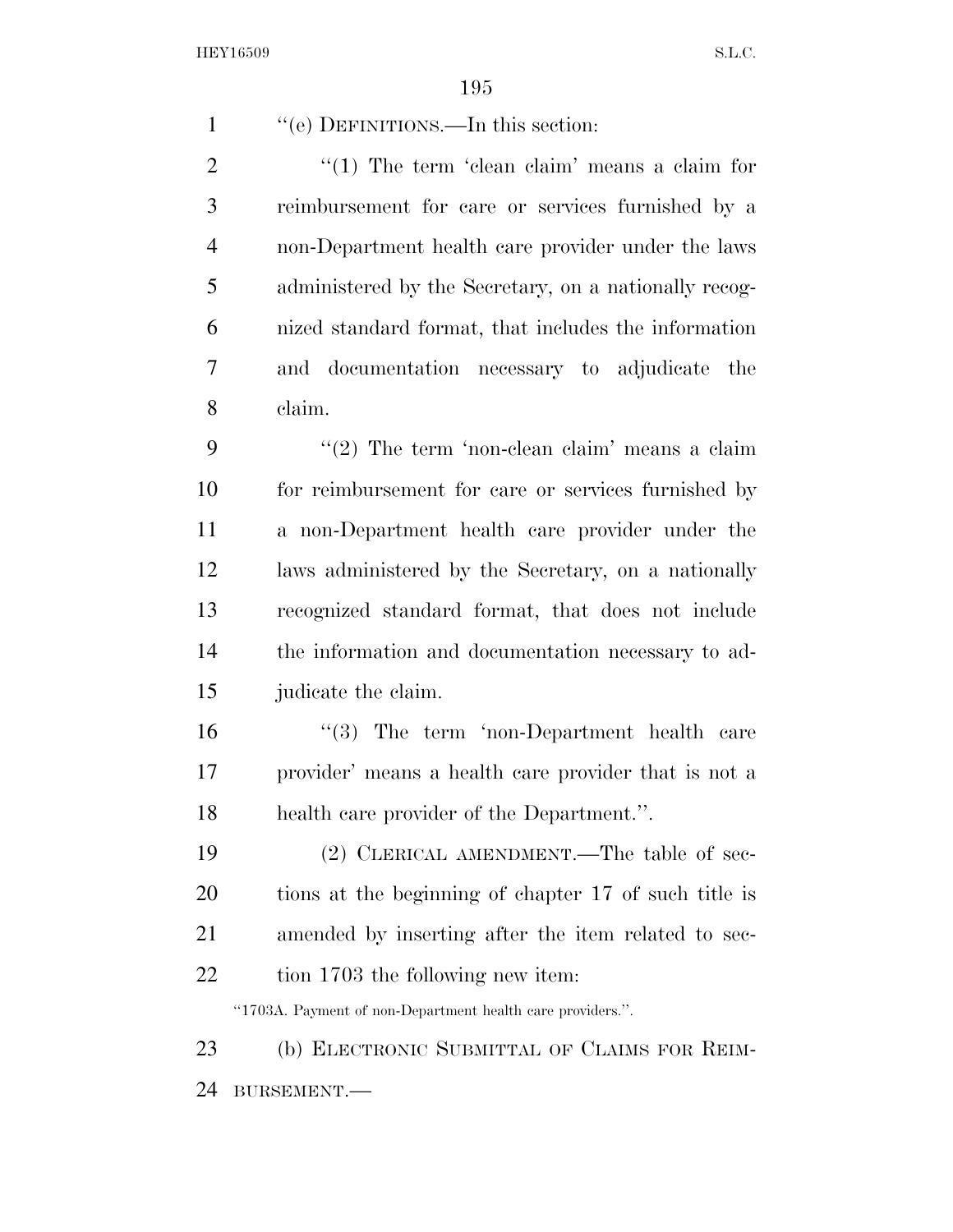|                | エシロ                                               |
|----------------|---------------------------------------------------|
| $\mathbf{1}$   | (1) PROHIBITION ON ACCEPTANCE OF NON-             |
| $\overline{c}$ | ELECTRONIC CLAIMS.-                               |
| 3              | (A) IN GENERAL.—Except as provided in             |
| $\overline{4}$ | subparagraph $(B)$ , on and after January 1,      |
| 5              | 2019, the Secretary of Veterans Affairs shall     |
| 6              | not accept any claim for reimbursement under      |
| 7              | section 1703A of title 38, United States Code,    |
| 8              | as added by subsection (a), that is submitted to  |
| 9              | the Secretary in a manner other than electroni-   |
| 10             | cally, including medical records in connection    |
| 11             | with such a claim.                                |
| 12             | (B) EXCEPTION.—If the Secretary deter-            |
| 13             | mines that accepting claims and medical           |
| 14             | records in a manner other than electronically is  |
| 15             | necessary for the timely processing of claims for |
| 16             | reimbursement under such section 1703A due        |
| 17             | to a failure or malfunction of the electronic     |
| 18             | interface established under paragraph (2), the    |
| 19             | Secretary—                                        |
| 20             | may accept claims and medical<br>(i)              |
| 21             | records in a manner other than electroni-         |
| 22             | cally for a period not to exceed 90 days;         |
| 23             | and                                               |
| 24             | (ii) shall submit to the Committee on             |
| 25             | Veterans' Affairs of the Senate and the           |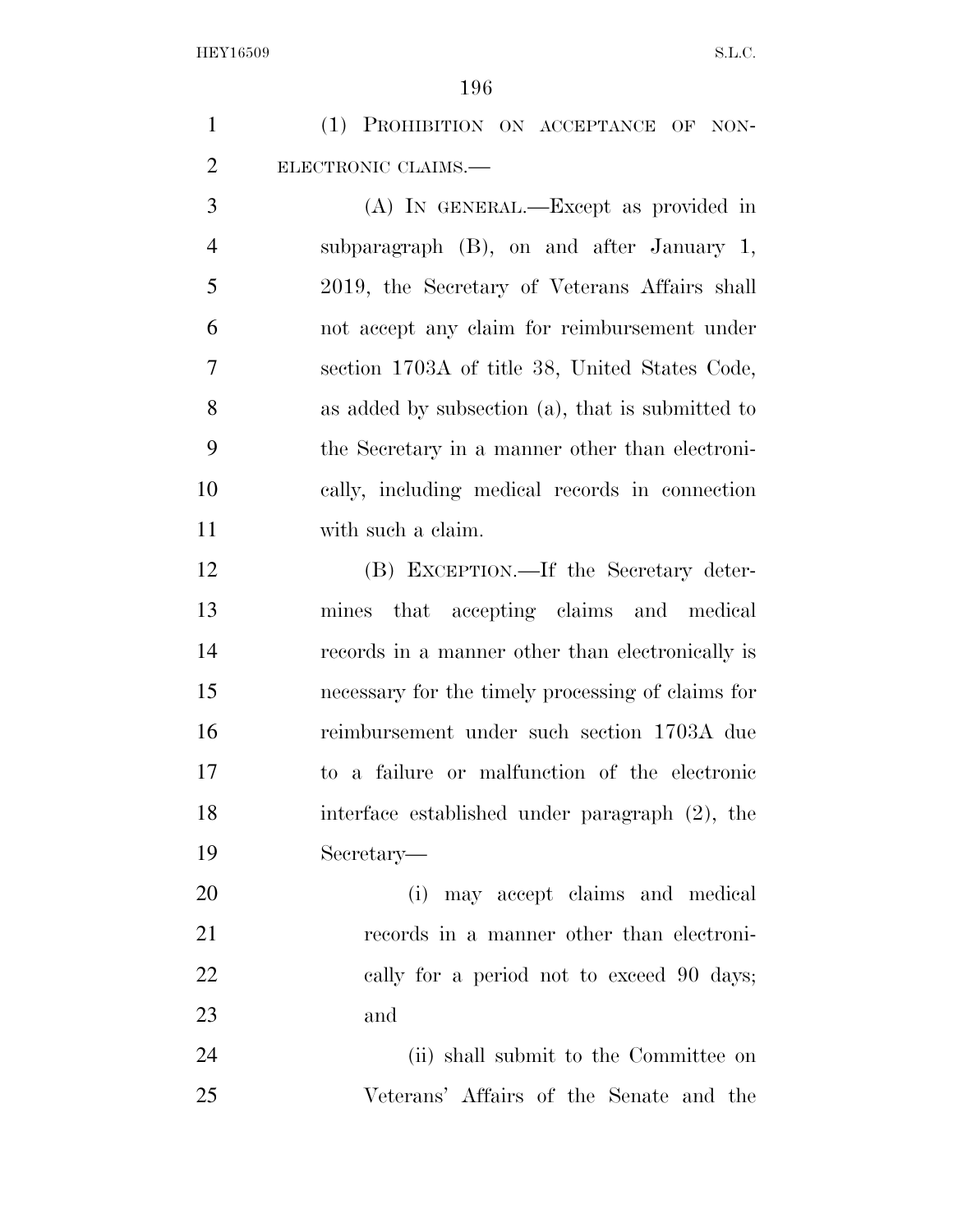| $\mathbf{1}$   | Committee on Veterans' Affairs of the             |
|----------------|---------------------------------------------------|
| $\overline{2}$ | House of Representatives a report setting         |
| 3              | forth-                                            |
| $\overline{4}$ | (I)<br>the reason for accepting                   |
| 5              | claims and medical records in a man-              |
| 6              | ner other than electronically;                    |
| $\overline{7}$ | (II) the duration of time that the                |
| 8              | Department of Veterans Affairs will               |
| 9              | accept claims and medical records in a            |
| 10             | manner other than electronically; and             |
| 11             | (III) the steps that the Depart-                  |
| 12             | ment is taking to resolve such failure            |
| 13             | or malfunction.                                   |
| 14             | (2) ELECTRONIC INTERFACE.-                        |
| 15             | (A) IN GENERAL.—Not later than January            |
| 16             | 1, 2019, the Chief Information Officer of the     |
| 17             | Department of Veterans Affairs shall establish    |
| 18             | an electronic interface for health care providers |
| 19             | to submit claims for reimbursement under such     |
| 20             | section 1703A.                                    |
| 21             | (B) FUNCTIONS.—The electronic interface           |
| 22             | established under subparagraph (A) shall in-      |
| 23             | clude the following functions:                    |
| 24             | (i) A function through which a health             |
| 25             | care provider may input all relevant data         |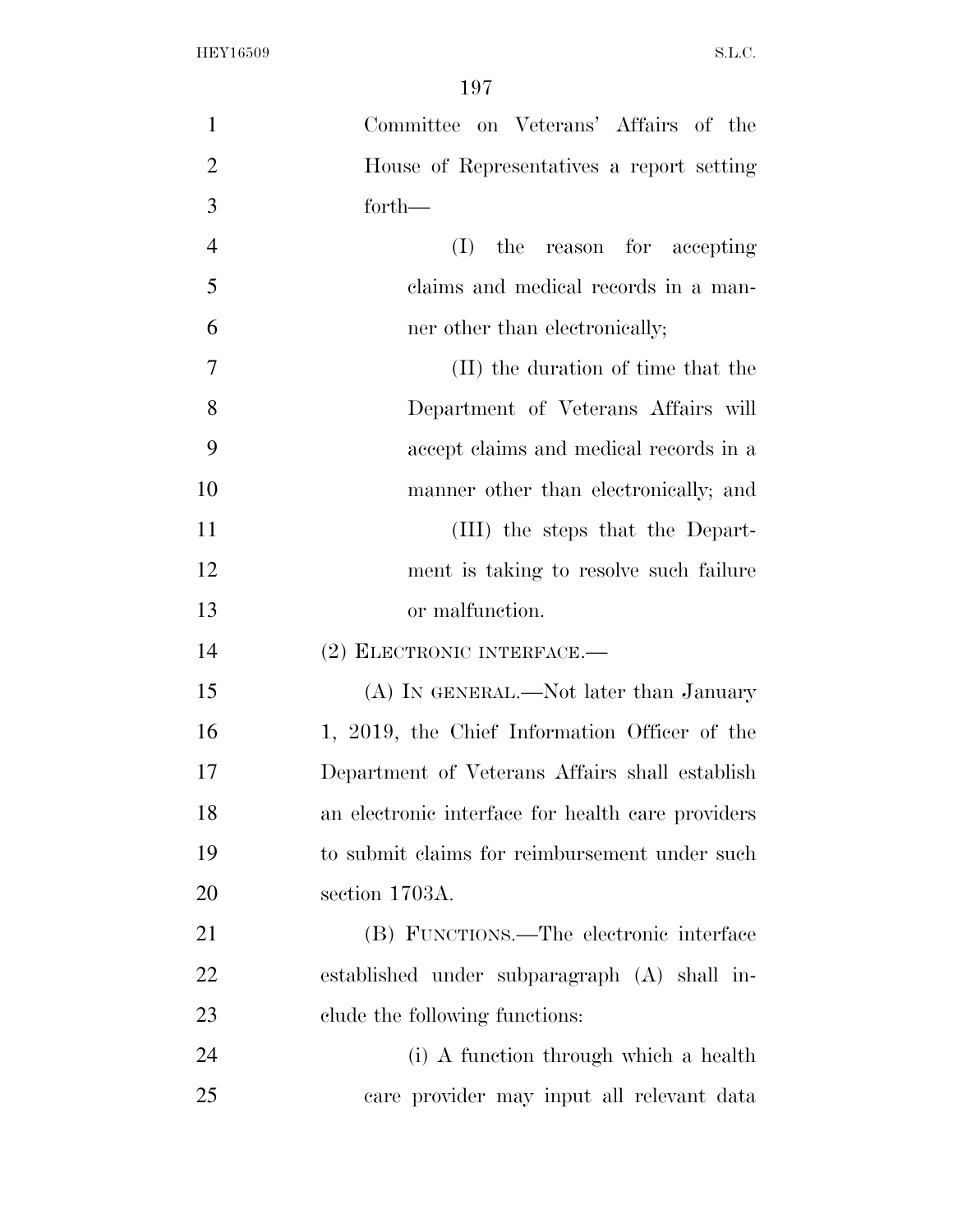| $\mathbf{1}$   | required for claims submittal and reim-     |
|----------------|---------------------------------------------|
| $\overline{2}$ | bursement.                                  |
| 3              | (ii) A function through which a health      |
| $\overline{4}$ | care provider may upload medical records    |
| 5              | to accompany a claim for reimbursement.     |
| 6              | (iii) A function through which a            |
| $\overline{7}$ | health care provider may ascertain the sta- |
| 8              | tus of a pending claim for reimbursement    |
| 9              | $that-$                                     |
| 10             | (I) indicates whether the claim is          |
| 11             | a clean claim or a non-clean claim;         |
| 12             | and                                         |
| 13             | (II) in the event that a submitted          |
| 14             | claim is indicated as a non-clean           |
| 15             | claim, provides-                            |
| 16             | (aa) an explanation of why                  |
| 17             | the claim has been determined to            |
| 18             | be a non-clean claim; and                   |
| 19             | (bb) an identification of the               |
| 20             | information or documentation                |
| 21             | that is required to make the                |
| 22             | claim a clean claim.                        |
| 23             | (iv) A function through which a             |
| 24             | health care provider is notified when a     |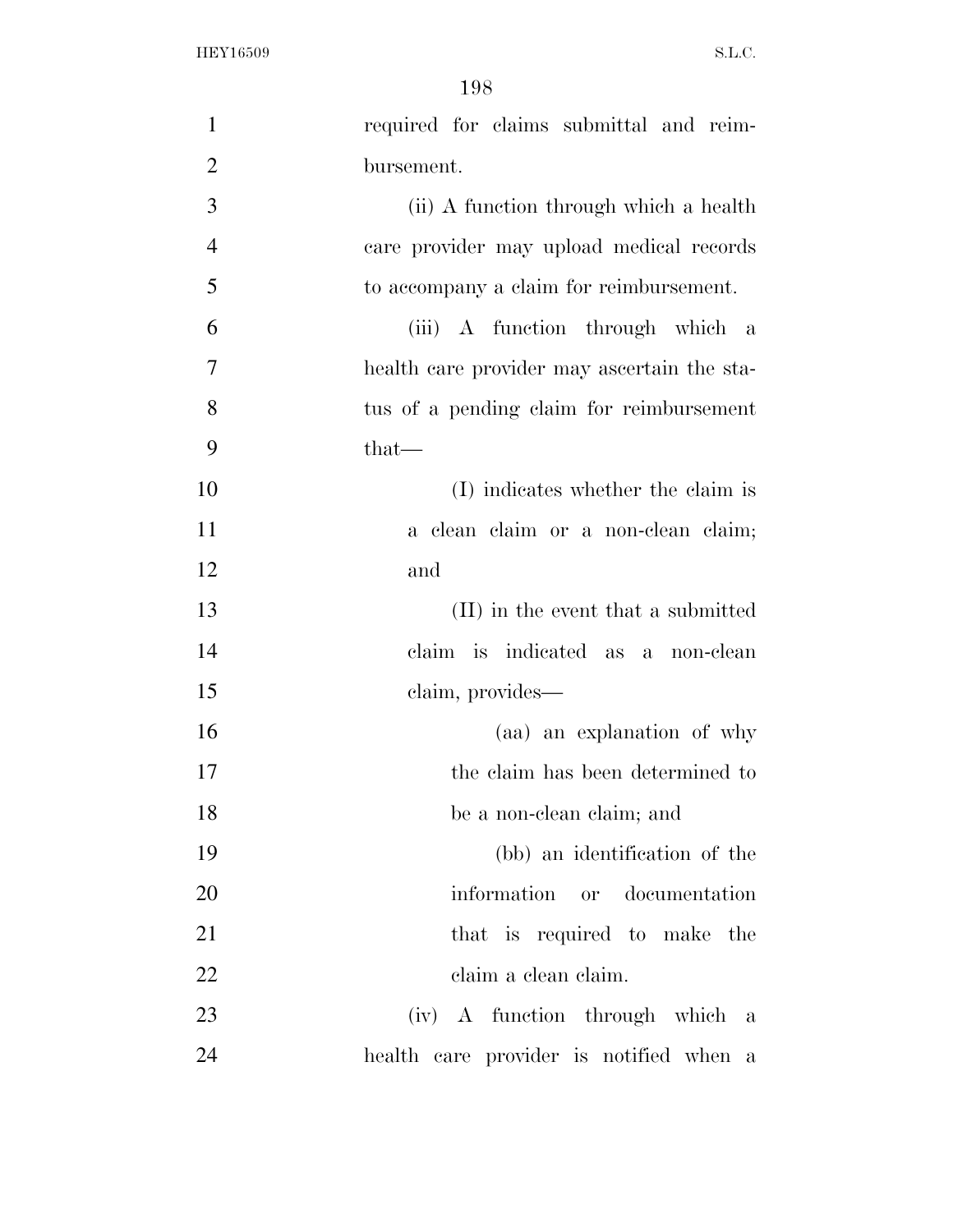| $\mathbf{1}$   | claim for reimbursement is accepted or re-   |
|----------------|----------------------------------------------|
| $\overline{2}$ | jected.                                      |
| 3              | (v) Such other features as the Sec-          |
| $\overline{4}$ | retary considers necessary.                  |
| 5              | (C) PROTECTION OF INFORMATION.—              |
| 6              | (i)<br>IN GENERAL.—The electronic            |
| $\overline{7}$ | interface established under subparagraph     |
| 8              | (A) shall be developed and implemented       |
| 9              | based on industry-accepted information se-   |
| 10             | curity and privacy engineering principles    |
| 11             | and best practices and shall provide for the |
| 12             | following:                                   |
| 13             | (I) The elicitation, analysis, and           |
| 14             | prioritization of functional and non-        |
| 15             | functional information security and          |
| 16             | privacy requirements for such inter-         |
| 17             | face, including specific security and        |
| 18             | privacy services and architectural re-       |
| 19             | quirements relating to security and          |
| 20             | privacy based on a thorough analysis         |
| 21             | of all reasonably anticipated cyber and      |
| 22             | noncyber threats to the security and         |
| 23             | privacy of electronic protected health       |
| 24             | information made available through           |
| 25             | such interface.                              |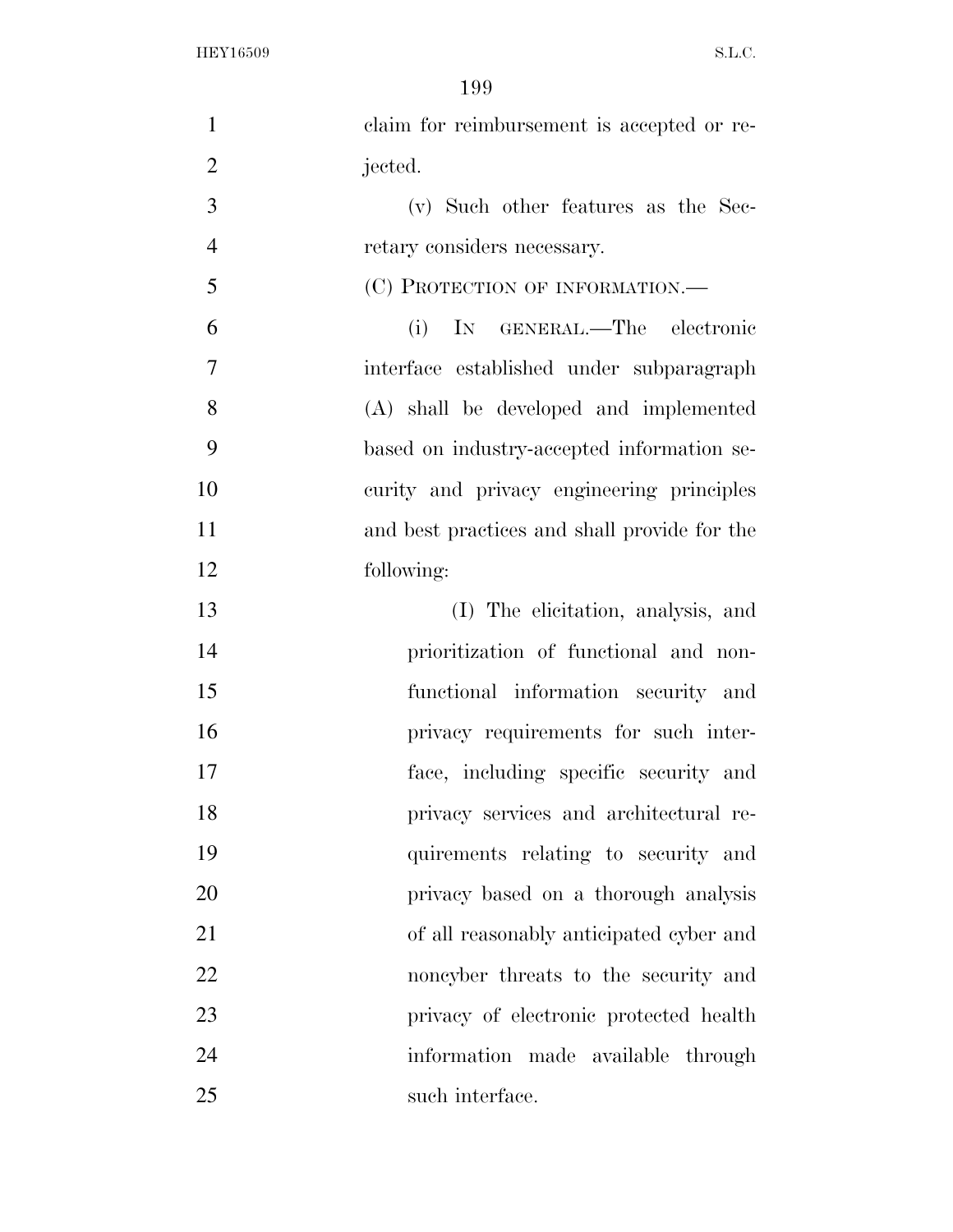| $\mathbf{1}$   | (II) The elicitation, analysis, and       |
|----------------|-------------------------------------------|
| $\overline{2}$ | prioritization of secure development      |
| 3              | requirements relating to such inter-      |
| $\overline{4}$ | face.                                     |
| 5              | The assurance that the<br>(III)           |
| 6              | prioritized information security and      |
| $\tau$         | privacy requirements of such inter-       |
| 8              | face—                                     |
| 9              | (aa) are correctly imple-                 |
| 10             | mented in the design and imple-           |
| 11             | mentation of such interface               |
| 12             | throughout the system develop-            |
| 13             | ment lifecycle; and                       |
| 14             | (bb) satisfy the information              |
| 15             | objectives of such interface relat-       |
| 16             | ing to security and privacy               |
| 17             | throughout the system develop-            |
| 18             | ment lifecycle.                           |
| 19             | (ii) DEFINITIONS.—In this subpara-        |
| 20             | graph:                                    |
| 21             | (I)<br>ELECTRONIC PROTECTED               |
| 22             | INFORMATION.—The<br>term<br><b>HEALTH</b> |
| 23             | "electronic protected health informa-     |
| 24             | tion" has the meaning given that term     |
| 25             | in section $160.103$ of title 45, Code of |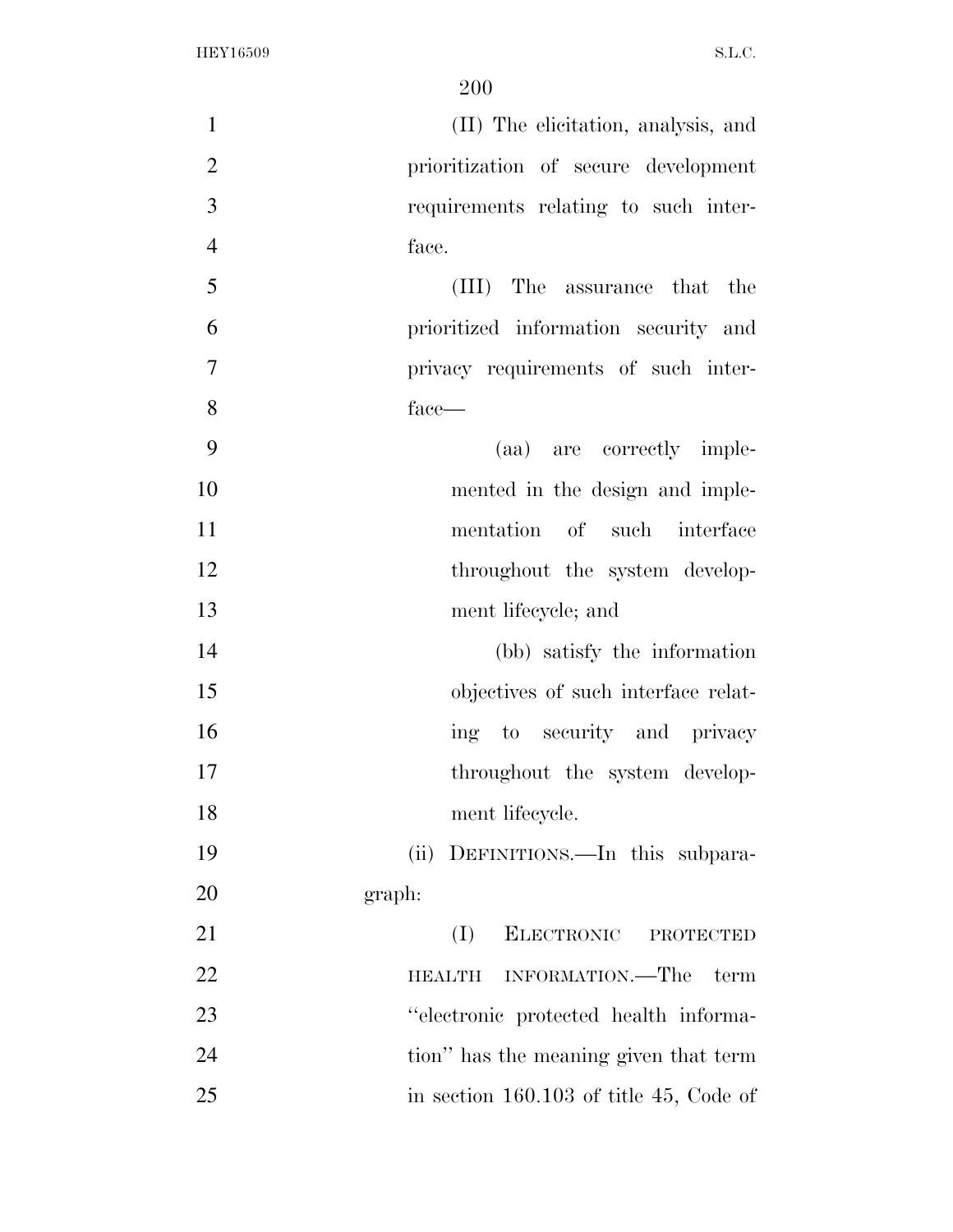| $\mathbf{1}$   | Federal Regulations, as in effect on               |
|----------------|----------------------------------------------------|
| $\overline{2}$ | the date of the enactment of this Act.             |
| 3              | (II) SECURE DEVELOPMENT RE-                        |
| $\overline{4}$ | QUIREMENTS.—The term "secure de-                   |
| 5              | velopment requirements" means, with                |
| 6              | respect to the electronic interface es-            |
| 7              | tablished under subparagraph (A), ac-              |
| 8              | tivities that are required to be com-              |
| 9              | pleted during the system development               |
| 10             | lifecycle of such interface, such as se-           |
| 11             | cure coding principles and test meth-              |
| 12             | odologies.                                         |
| 13             | (3) ANALYSIS OF AVAILABLE TECHNOLOGY FOR           |
| 14             | ELECTRONIC INTERFACE.-                             |
| 15             | (A) IN GENERAL.—Not later than January             |
| 16             | 1, 2017, or before entering into a contract to     |
| 17             | procure or design and build the electronic inter-  |
| 18             | face described in paragraph (2) or making a de-    |
| 19             | cision to internally design and build such elec-   |
| 20             | tronic interface, whichever occurs first, the Sec- |
| 21             | retary shall—                                      |
| 22             | conduct an analysis of commer-<br>(i)              |
| 23             | cially available technology that may satisfy       |
| 24             | the requirements of such electronic inter-         |
| 25             | face set forth in such paragraph; and              |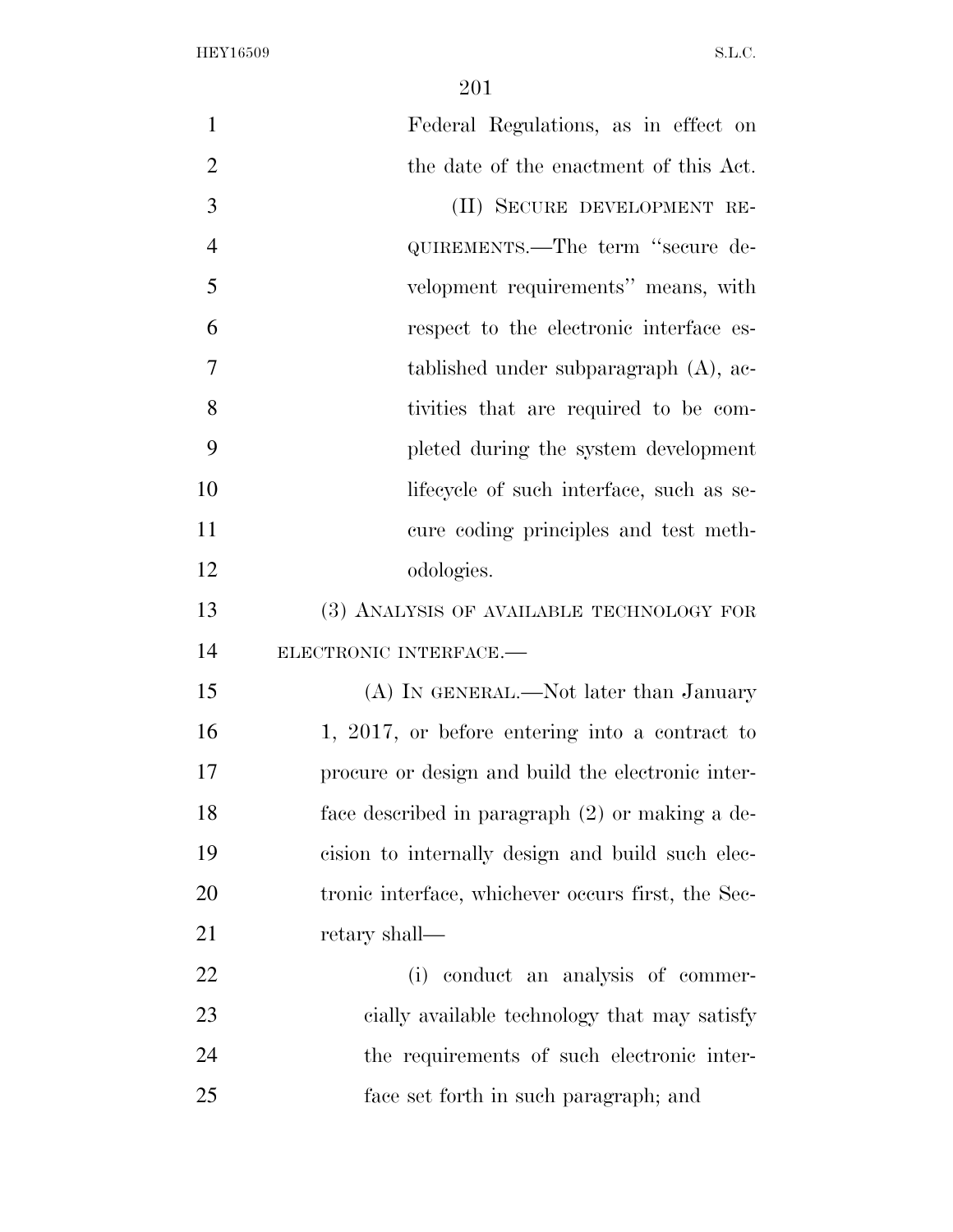| $\mathbf{1}$   | (ii) submit to the Committee on Vet-           |
|----------------|------------------------------------------------|
| $\overline{2}$ | erans' Affairs of the Senate and the Com-      |
| 3              | mittee on Veterans' Affairs of the House       |
| $\overline{4}$ | of Representatives a report setting forth      |
| 5              | such analysis.                                 |
| 6              | (B) ELEMENTS.—The report required              |
| $\overline{7}$ | under subparagraph $(A)(ii)$ shall include the |
| 8              | following:                                     |
| 9              | An evaluation of commercially<br>(i)           |
| 10             | available systems that may satisfy the re-     |
| 11             | quirements of paragraph (2).                   |
| 12             | (ii) The estimated cost of procuring a         |
| 13             | commercially available system if a suitable    |
| 14             | commercially available system exists.          |
| 15             | (iii) If no suitable commercially avail-       |
| 16             | able system exists, an assessment of the       |
| 17             | feasibility of modifying a commercially        |
| 18             | available system to meet the requirements      |
| 19             | of paragraph $(2)$ , including the estimated   |
| 20             | cost associated with such modifications.       |
| 21             | (iv) If no suitable commercially avail-        |
| 22             | able system exists and modifying a com-        |
| 23             | mercially available system is not feasible,    |
| 24             | an assessment of the estimated cost and        |
| 25             | time that would be required to contract        |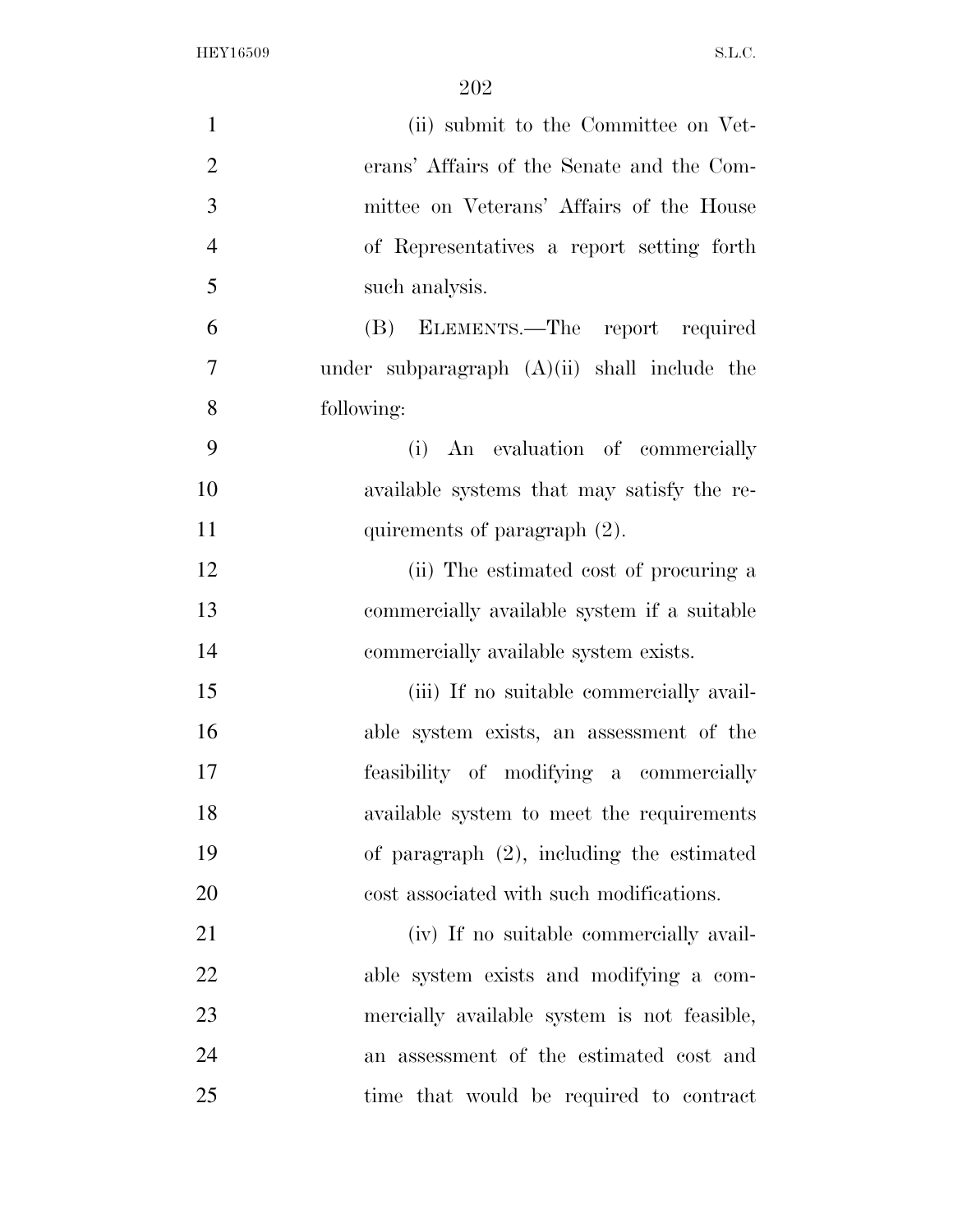| $\mathbf{1}$   | with a commercial entity to design and                 |
|----------------|--------------------------------------------------------|
| $\overline{2}$ | build an electronic interface that meets the           |
| 3              | requirements of paragraph (2).                         |
| $\overline{4}$ | (v) If the Secretary determines that                   |
| 5              | the Department has the capabilities re-                |
| 6              | quired to design and build an electronic               |
| 7              | interface that meets the requirements of               |
| 8              | paragraph $(2)$ , an assessment of the esti-           |
| 9              | mated cost and time that would be re-                  |
| 10             | quired to design and build such electronic             |
| 11             | interface.                                             |
| 12             | (vi) A description of the decision of                  |
| 13             | the Secretary regarding how the Depart-                |
| 14             | ment plans to establish the electronic inter-          |
| 15             | face required under paragraph (2) and the              |
| 16             | justification of the Secretary for such deci-          |
| 17             | sion.                                                  |
| 18             | (4) LIMITATION ON USE OF AMOUNTS.—The                  |
| 19             | Secretary may not spend any amounts to procure or      |
| 20             | design and build the electronic interface described in |
| 21             | paragraph $(2)$ until the date that is 60 days after   |
| 22             | the date on which the Secretary submits the report     |
| 23             | required under paragraph $(3)(A)(ii)$ .                |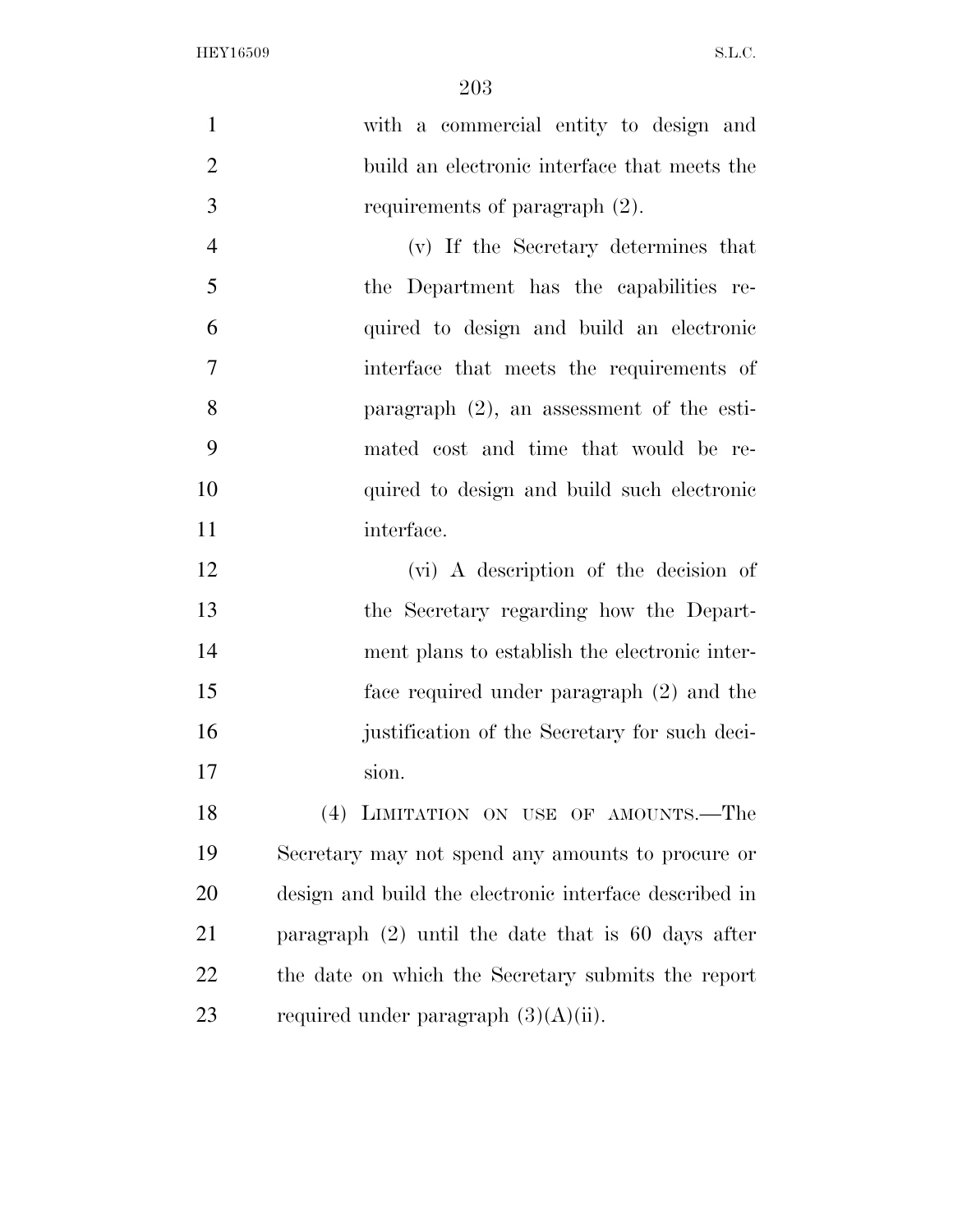## **SEC. 272. AUTHORIZATION OF AGREEMENTS BETWEEN THE DEPARTMENT OF VETERANS AFFAIRS AND NON-DEPARTMENT PROVIDERS.**

 (a) IN GENERAL.—Subchapter I of chapter 17 of title 5 38, United States Code, as amended by section  $271(a)(1)$ , is further amended by inserting after section 1703A the following new section:

## **''§ 1703B. Veterans Care Agreements**

9 "(a) AGREEMENTS TO FURNISH CARE.—(1) In addi- tion to the authority of the Secretary under this chapter to furnish hospital care, medical services, and extended care at facilities of the Department and under contracts or sharing agreements entered into under authorities other than this section, the Secretary may furnish hospital care, medical services, and extended care through the use of agreements entered into under this section. An agreement entered into under this section may be referred to as a 'Veterans Care Agreement'.

 $\frac{1}{2}(A)$  The Secretary may enter into agreements under this section with eligible providers that are certified under subsection (d) if the Secretary is not feasibly able to furnish care or services described in paragraph (1) at facilities of the Department.

 ''(B) The Secretary is not feasibly able to furnish care or services described in paragraph (1) at facilities of the Department if the Secretary determines that the med-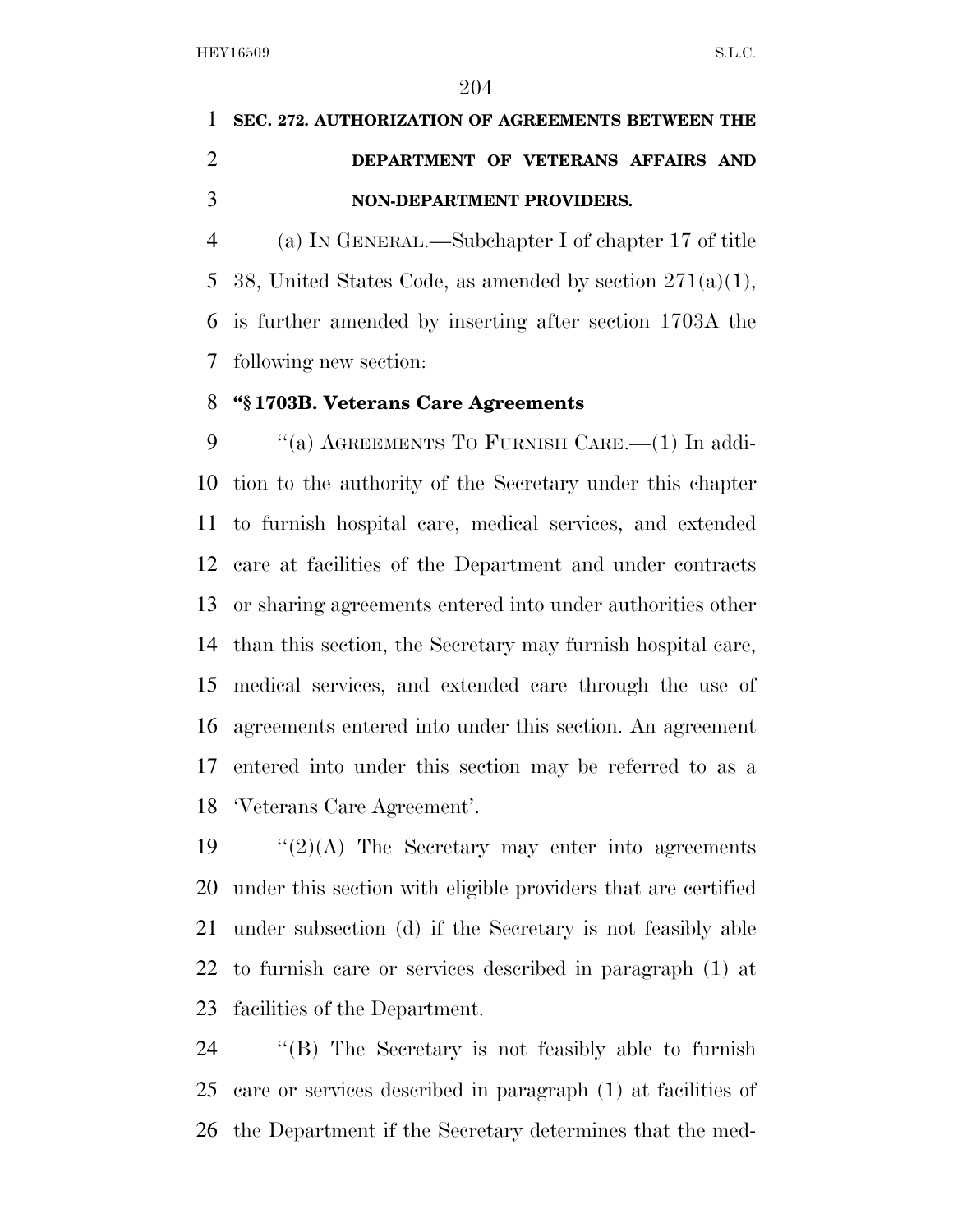ical condition of the veteran, the travel involved, the na- ture of the care or services required, or a combination of those factors make the use of facilities of the Department impracticable or inadvisable.

 ''(3) An eligible provider, at its discretion, may opt to enter into an agreement under this section instead of a contract or sharing agreement under authorities other than this section.

 ''(b) RECEIPT OF CARE.—(1) Eligibility of a veteran under this section for care or services described in sub- section (a)(1) shall be determined as if such care or serv- ices were furnished in a facility of the Department and provisions of this title applicable to veterans receiving such care or services in a facility of the Department shall apply to veterans receiving such care or services under this sec-tion.

17 ''(2) In carrying out this section, the Secretary-

18 ''(A) may not direct veterans seeking care or services described in subsection (a)(1) to health care providers that have entered into contracts or sharing agreements under authorities other than this section, except for agreements under section 101 of the Vet- erans Access, Choice, and Accountability Act of 2014 (Public Law 113–146; 38 U.S.C. 1701 note); and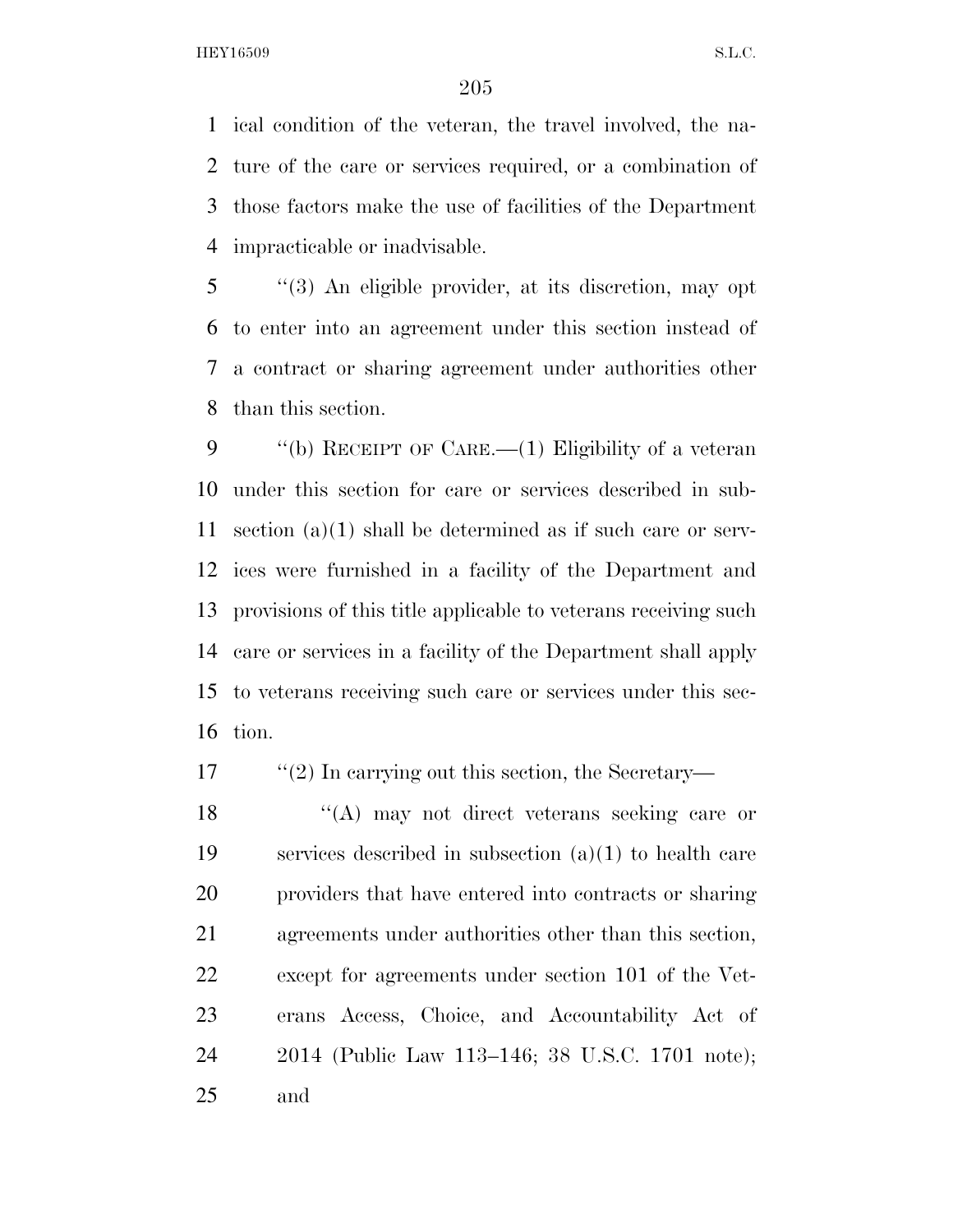| $\mathbf{1}$   | $\lq\lq$ shall ensure that veterans have the option             |
|----------------|-----------------------------------------------------------------|
| $\overline{2}$ | to determine whether to receive such care or services           |
| 3              | from a health care provider described in subpara-               |
| $\overline{4}$ | $graph(A)$ or an eligible provider that has entered             |
| 5              | into an agreement under this section.                           |
| 6              | "(c) ELIGIBLE PROVIDERS.—For purposes of this                   |
| 7              | section, an eligible provider is one of the following:          |
| 8              | $\lq(1)$ A provider of services that has enrolled               |
| 9              | and entered into a provider agreement under section             |
| 10             | $1866(a)$ of the Social Security Act $(42 \text{ U.S.C.})$      |
| 11             | $1395cc(a)$ ).                                                  |
| 12             | $\lq(2)$ A physician or supplier that has enrolled              |
| 13             | and entered into a participation agreement under                |
| 14             | section $1842(h)$ of such Act $(42 \text{ U.S.C. } 1395u(h))$ . |
| 15             | $\cdot$ (3) A provider of items and services receiving          |
| 16             | payment under a State plan under title XIX of such              |
| 17             | Act (42 U.S.C. 1396 et seq.) or a waiver of such a              |
| 18             | plan.                                                           |
| 19             | $\cdot$ (4) A health care provider that is —                    |
| 20             | "(A) an Aging and Disability Resource                           |
| 21             | Center, an area agency on aging, or a State                     |
| 22             | agency (as defined in section 102 of the Older                  |
| 23             | Americans Act of 1965 (42 U.S.C. 3002)); or                     |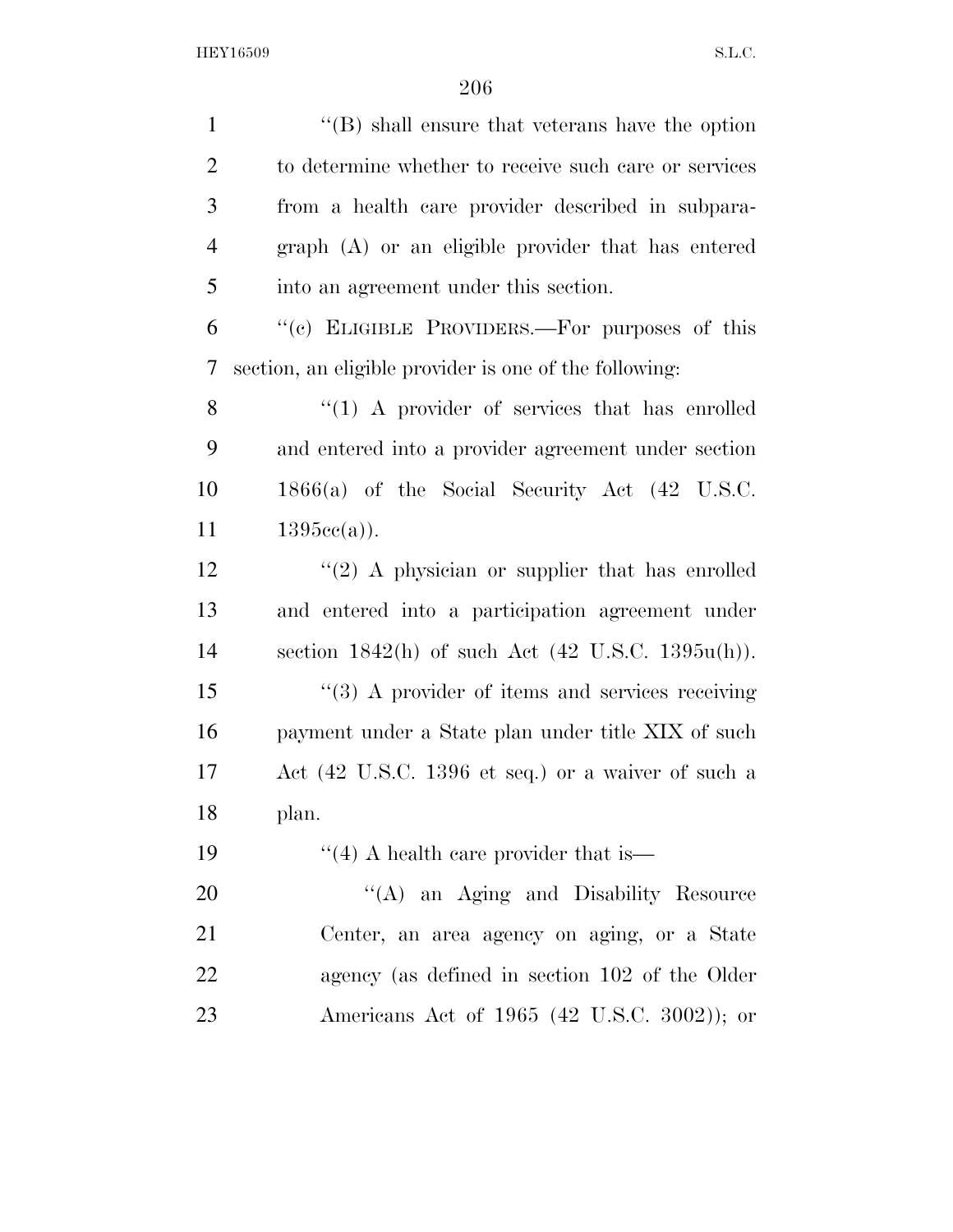| $\mathbf{1}$   | $\lq\lq (B)$ a center for independent living (as               |
|----------------|----------------------------------------------------------------|
| $\overline{2}$ | defined in section 702 of the Rehabilitation Act               |
| 3              | of 1973 (29 U.S.C. 796a)).                                     |
| $\overline{4}$ | $\cdot$ (5) A provider that is located in-                     |
| 5              | "(A) an area that is designated as a health                    |
| 6              | professional shortage area (as defined in section              |
| 7              | 332 of the Public Health Service Act (42)                      |
| 8              | U.S.C. $254e$ ); or                                            |
| 9              | $\lq\lq (B)$ a county that is not in a metropolitan            |
| 10             | statistical area.                                              |
| 11             | $\cdot$ (6) Such other health care providers as the            |
| 12             | Secretary considers appropriate for purposes of this           |
| 13             | section.                                                       |
| 14             | "(d) CERTIFICATION OF ELIGIBLE PROVIDERS.— $(1)$               |
| 15             | The Secretary shall establish a process for the certification  |
| 16             | of eligible providers under this section that shall, at a min- |
| 17             | imum, set forth the following.                                 |
| 18             | "(A) Procedures for the submittal of applica-                  |
| 19             | tions for certification and deadlines for actions taken        |
| 20             | by the Secretary with respect to such applications.            |
| 21             | "(B) Standards and procedures for approval                     |
| 22             | and denial of certification, duration of certification,        |
| 23             | revocation of certification, and recertification.              |
| 24             | "(C) Procedures for assessing eligible providers               |
| 25             | based on the risk of fraud, waste, and abuse of such           |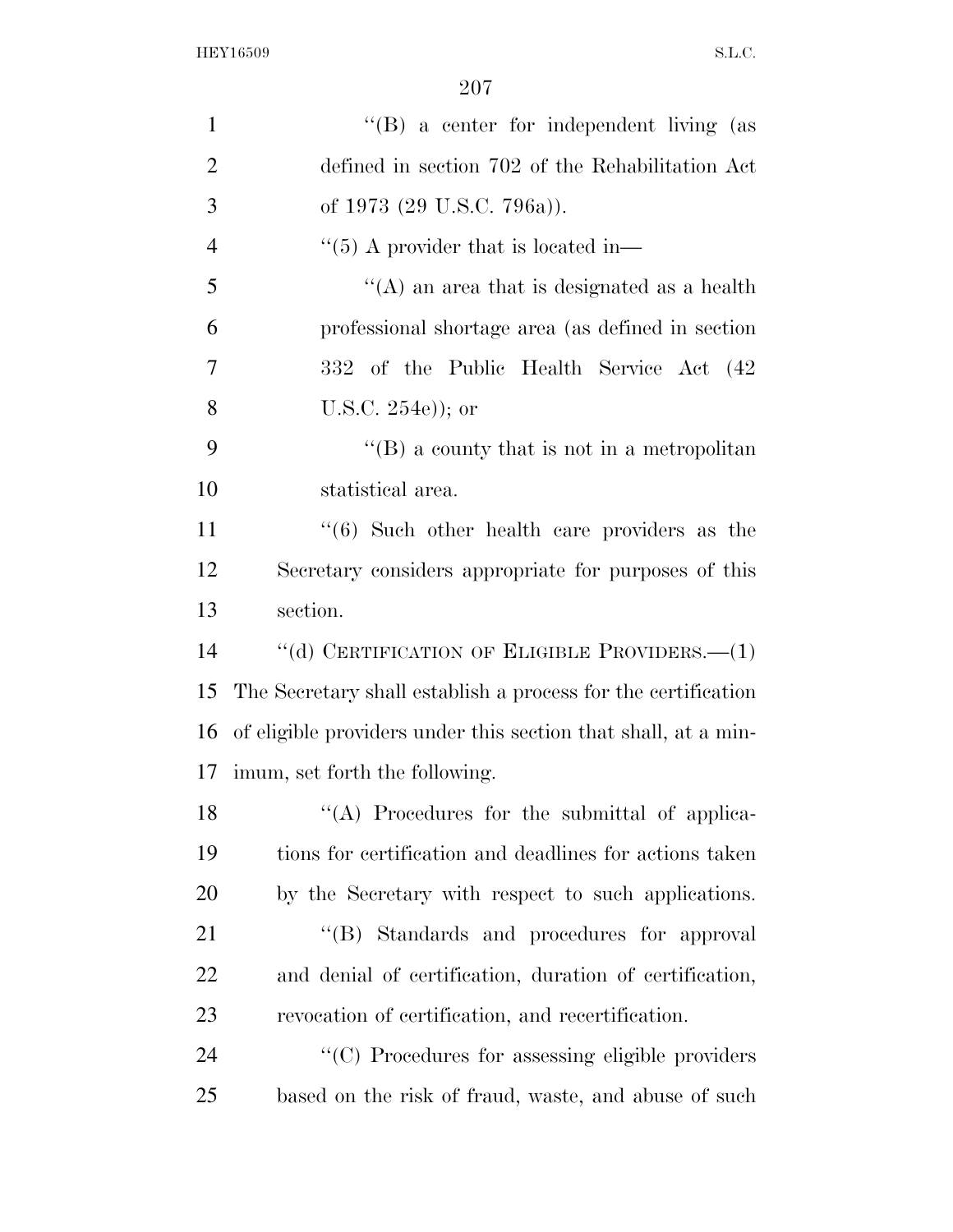| $\mathbf{1}$   | providers similar to the level of screening under sec-         |  |  |  |  |  |
|----------------|----------------------------------------------------------------|--|--|--|--|--|
| $\overline{2}$ | tion $1866(j)(2)(B)$ of the Social Security Act (42)           |  |  |  |  |  |
| 3              | U.S.C. $1395cc(j)(2)(B)$ and the standards set forth           |  |  |  |  |  |
| $\overline{4}$ | under section 9.104 of title 48, Code of Federal               |  |  |  |  |  |
| 5              | Regulations, or any successor regulation.                      |  |  |  |  |  |
| 6              | $\lq(2)$ The Secretary shall deny or revoke certification      |  |  |  |  |  |
| 7              | to an eligible provider under this subsection if the Sec-      |  |  |  |  |  |
| 8              | retary determines that the eligible provider is currently—     |  |  |  |  |  |
| 9              | "(A) excluded from participation in a Federal                  |  |  |  |  |  |
| 10             | health care program (as defined in section $1128B(f)$ )        |  |  |  |  |  |
| 11             | of the Social Security Act $(42 \text{ U.S.C. } 1320a-7b(f)))$ |  |  |  |  |  |
| 12             | under section 1128 or 1128A of the Social Security             |  |  |  |  |  |
| 13             | Act (42 U.S.C. 1320a–7 and 1320a–7a); or                       |  |  |  |  |  |
| 14             | $\lq\lq$ identified as an excluded source on the list          |  |  |  |  |  |
| 15             | maintained in the System for Award Management,                 |  |  |  |  |  |
| 16             | or any successor system.                                       |  |  |  |  |  |
| 17             | "(e) TERMS OF AGREEMENTS.—Each agreement en-                   |  |  |  |  |  |
| 18             | tered into with an eligible provider under this section shall  |  |  |  |  |  |
| 19             | include provisions requiring the eligible provider to do the   |  |  |  |  |  |
| 20             | following:                                                     |  |  |  |  |  |
| 21             | $\lq(1)$ To accept payment for care or services fur-           |  |  |  |  |  |
| 22             | nished under this section at rates established by the          |  |  |  |  |  |
| 23             | Secretary for purposes of this section, which shall            |  |  |  |  |  |
| 24             | be, to the extent practicable, the rates paid by the           |  |  |  |  |  |
| 25             | United States for such care or services to providers           |  |  |  |  |  |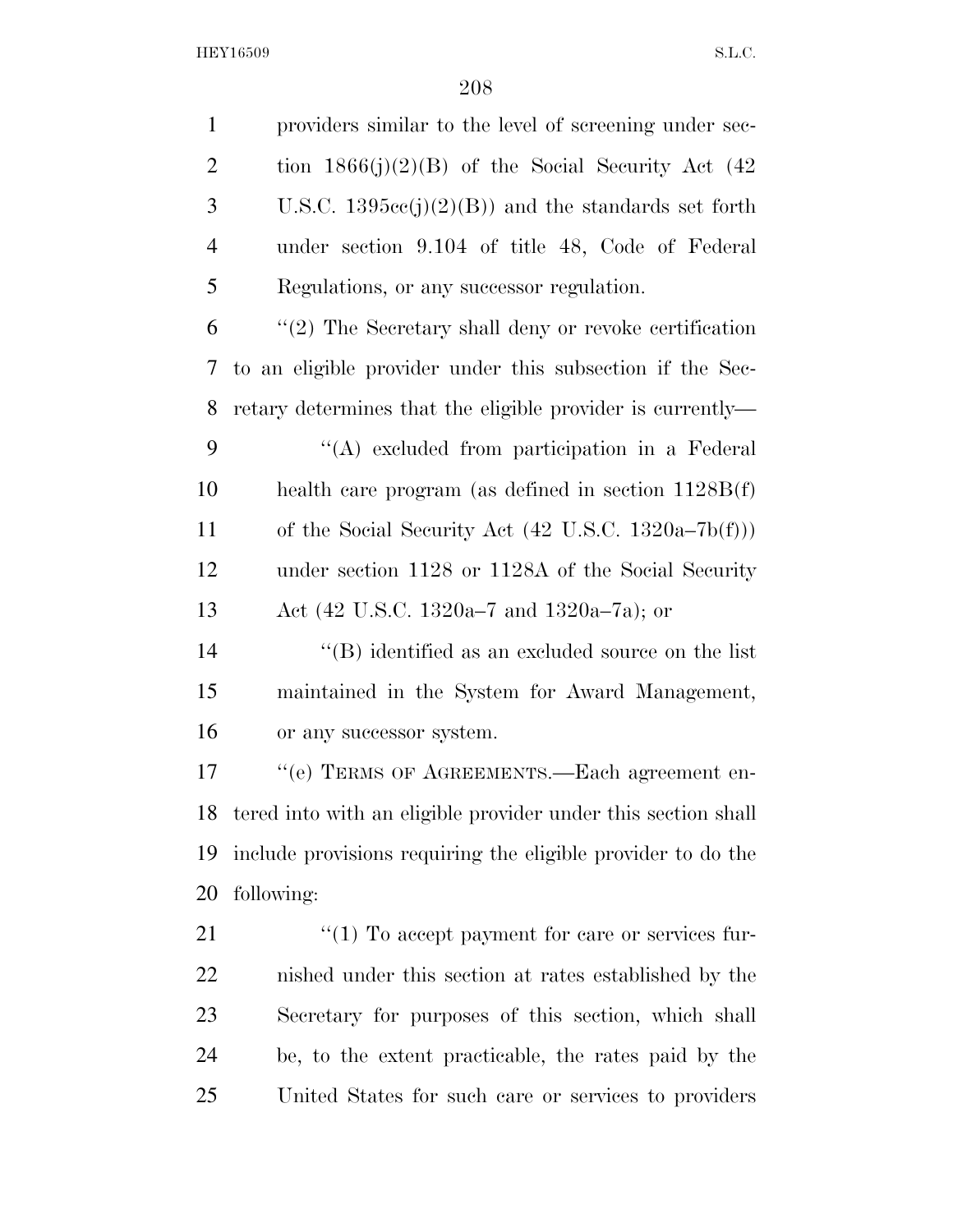of services and suppliers under the Medicare pro- gram under title XVIII of the Social Security Act (42 U.S.C. 1395 et seq.).  $\frac{4}{2}$  ''(2) To accept payment under paragraph (1) as payment in full for care or services furnished under this section and to not seek any payment for such care or services from the recipient of such care or services. 9 ''(3) To furnish under this section only the care or services authorized by the Department under this section unless the eligible provider receives prior written consent from the Department to furnish care or services outside the scope of such authorization. 14 ''(4) To bill the Department for care or services furnished under this section in accordance with a methodology established by the Secretary for pur- poses of this section.  $\frac{18}{18}$  ''(5) Not to seek to recover or collect from a health-plan contract or third party, as those terms are defined in section 1729 of this title, for any care or services for which payment is made by the De- partment under this section.  $\cdot$  (6) To provide medical records for veterans furnished care or services under this section to the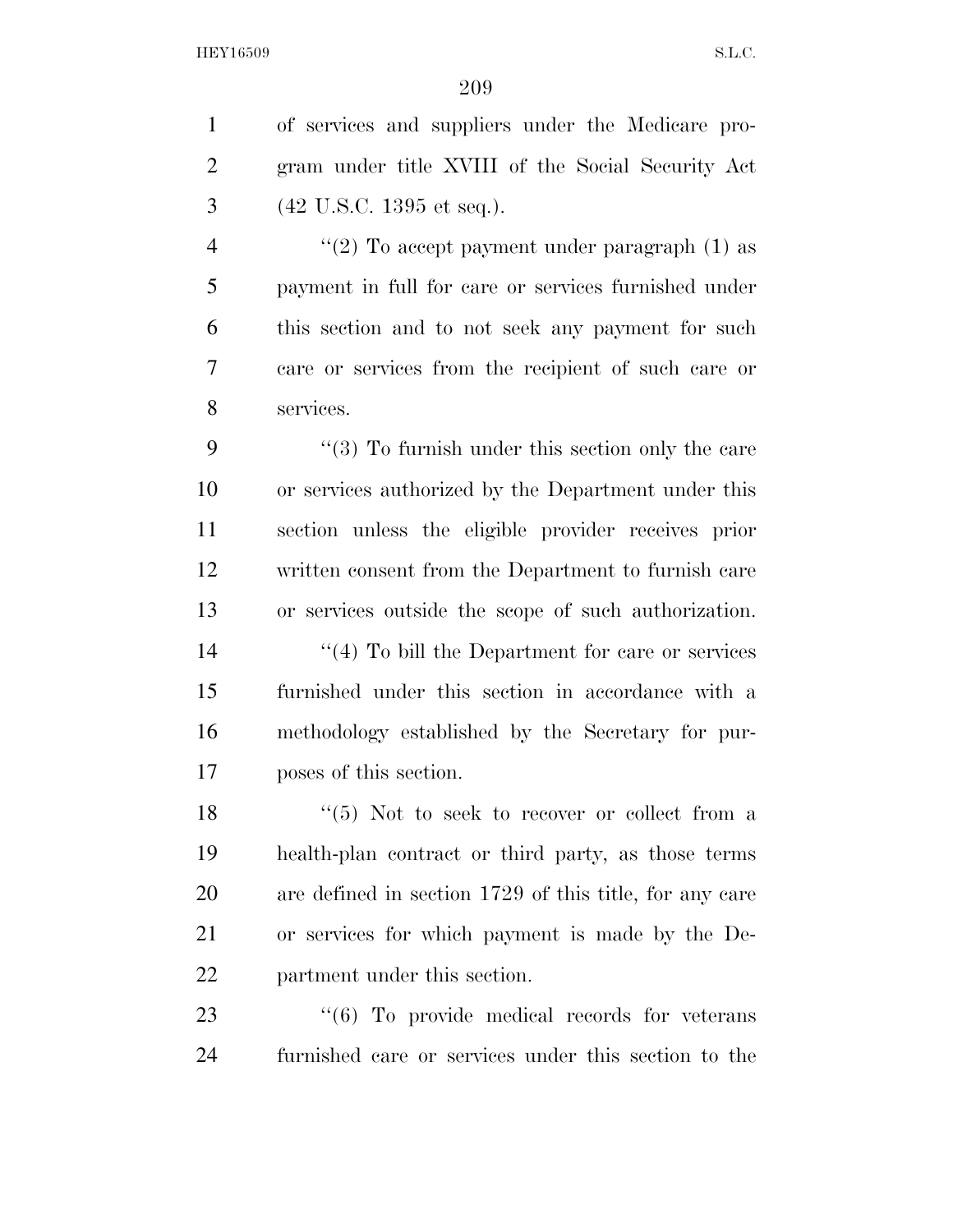Department in a time frame and format specified by the Secretary for purposes of this section.

3  $\frac{4}{7}$  To meet such other terms and conditions, including quality of care assurance standards, as the Secretary may specify for purposes of this section.

 ''(f) TERMINATION OF AGREEMENTS.—(1) An eligi- ble provider may terminate an agreement with the Sec- retary under this section at such time and upon such no- tice to the Secretary as the Secretary may specify for pur-poses of this section.

11 ''(2) The Secretary may terminate an agreement with an eligible provider under this section at such time and upon such notice to the eligible provider as the Secretary may specify for purposes of this section, if the Secretary—

 ''(A) determines that the eligible provider failed to comply substantially with the provisions of the agreement or with the provisions of this section and 18 the regulations prescribed thereunder;

19 ''(B) determines that the eligible provider is  $\frac{1}{1}$  excluded from participation in a Fed- eral health care program (as defined in section 22 1128B(f) of the Social Security Act (42 U.S.C. 1320a–7b(f))) under section 1128 or 1128A of the Social Security Act (42 U.S.C. 1320a–7 and 1320a–7a); or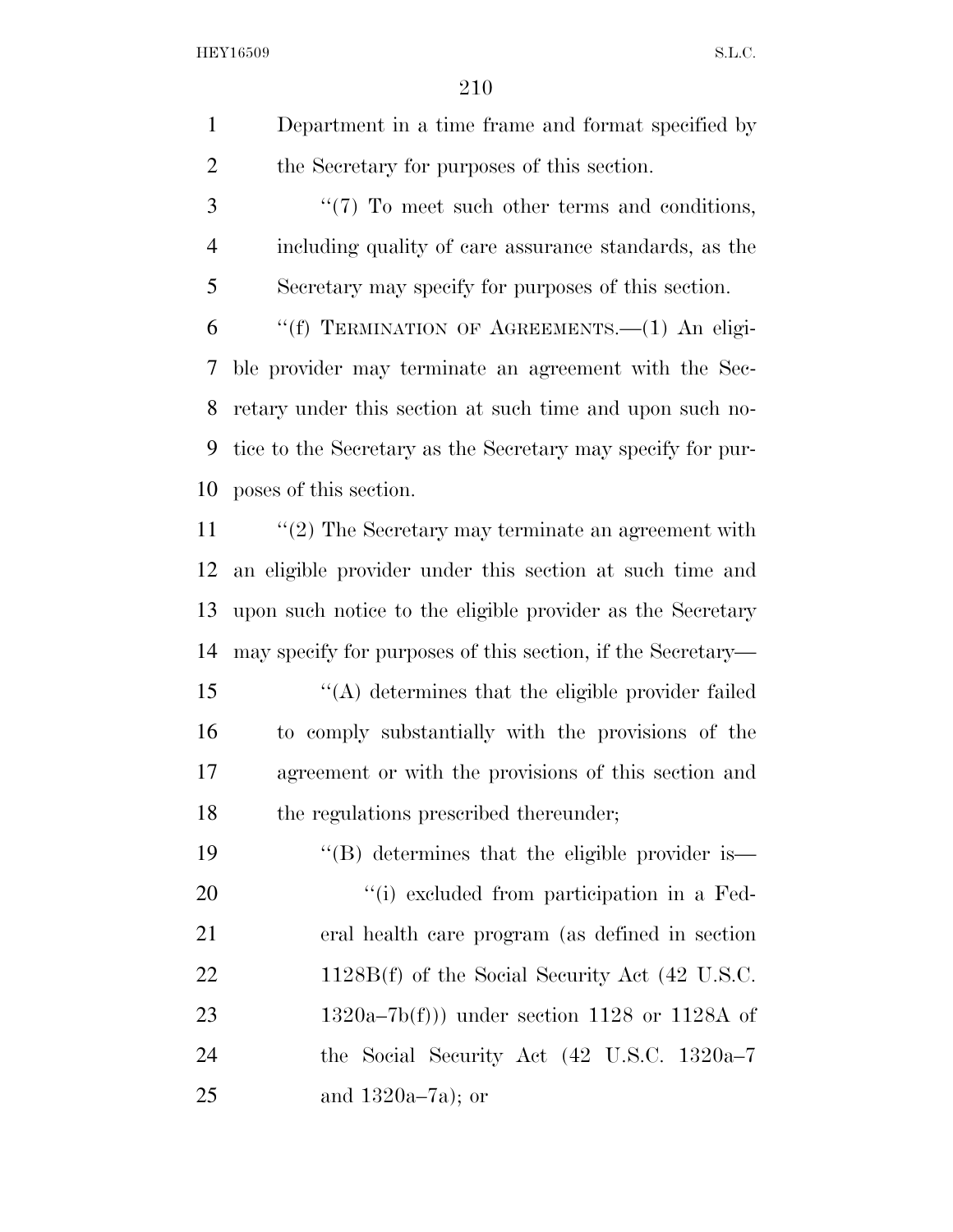| $\mathbf{1}$   | "(ii) identified as an excluded source on                       |  |  |  |  |  |  |
|----------------|-----------------------------------------------------------------|--|--|--|--|--|--|
| $\overline{2}$ | the list maintained in the System for Award                     |  |  |  |  |  |  |
| 3              | Management, or any successor system;                            |  |  |  |  |  |  |
| $\overline{4}$ | "(C) ascertains that the eligible provider has                  |  |  |  |  |  |  |
| 5              | been convicted of a felony or other serious offense             |  |  |  |  |  |  |
| 6              | under Federal or State law and determines that the              |  |  |  |  |  |  |
| 7              | continued participation of the eligible provider would          |  |  |  |  |  |  |
| 8              | be detrimental to the best interests of veterans or             |  |  |  |  |  |  |
| 9              | the Department; or                                              |  |  |  |  |  |  |
| 10             | $\lq\lq$ determines that it is reasonable to termi-             |  |  |  |  |  |  |
| 11             | nate the agreement based on the health care needs               |  |  |  |  |  |  |
| 12             | of a veteran or veterans.                                       |  |  |  |  |  |  |
| 13             | "(g) PERIODIC REVIEW OF CERTAIN AGREE-                          |  |  |  |  |  |  |
| 14             | $MENTS. (1)$ Not less frequently than once every two            |  |  |  |  |  |  |
| 15             | years, the Secretary shall review each Veterans Care            |  |  |  |  |  |  |
| 16             | Agreement of material size entered into during the two-         |  |  |  |  |  |  |
|                | 17 year period preceding the review to determine whether it     |  |  |  |  |  |  |
|                | 18 is feasible and advisable to furnish the hospital care, med- |  |  |  |  |  |  |
| 19             | ical services, or extended care furnished under such agree-     |  |  |  |  |  |  |
| 20             | ment at facilities of the Department or through contracts       |  |  |  |  |  |  |
| 21             | or sharing agreements entered into under authorities other      |  |  |  |  |  |  |
| 22             | than this section.                                              |  |  |  |  |  |  |
| 23             | " $(2)(A)$ Subject to subparagraph $(B)$ , a Veterans           |  |  |  |  |  |  |

 Care Agreement is of material size as determined by the Secretary for purposes of this section.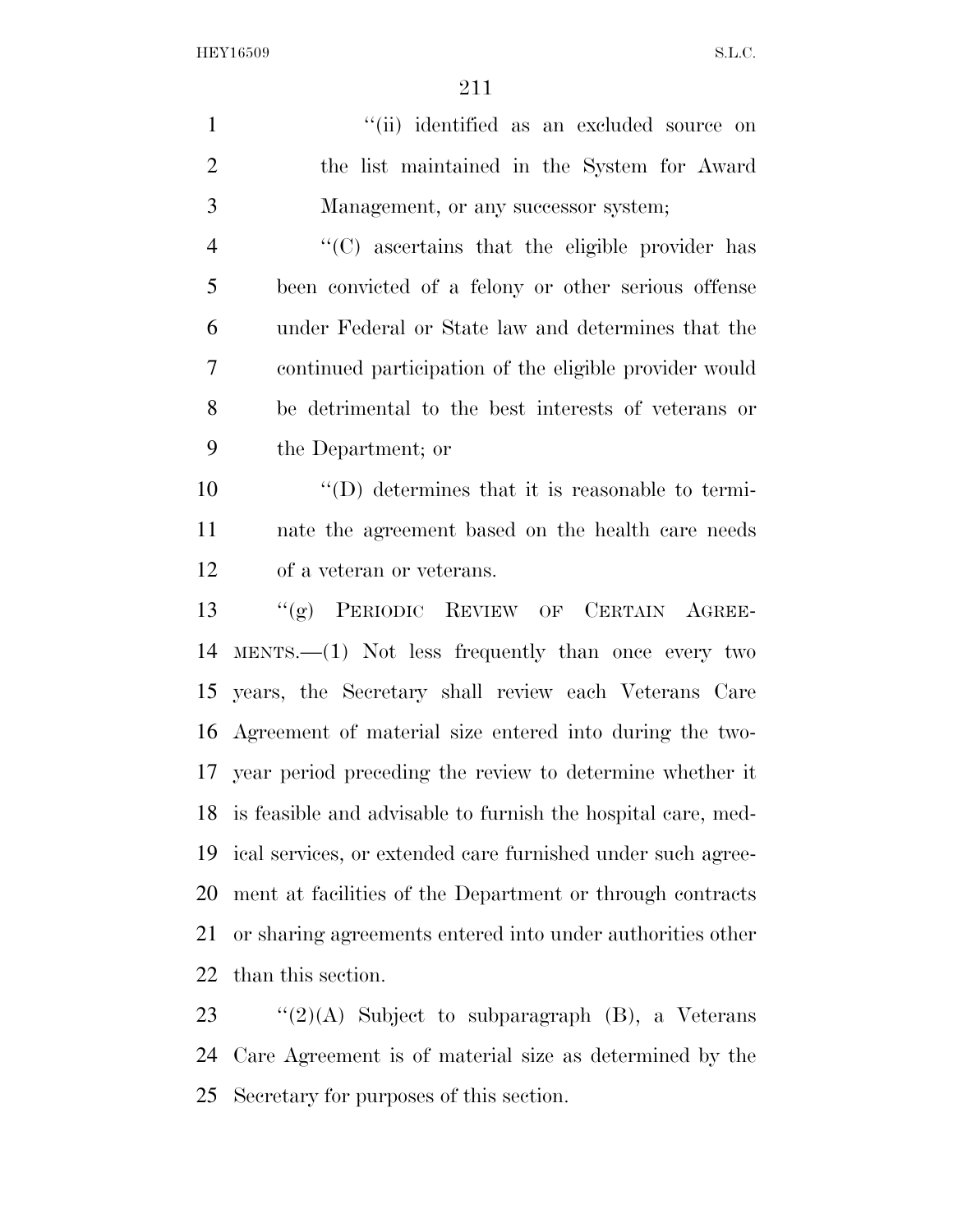''(B) A Veterans Care Agreement entered into after September 30, 2016, for the purchase of extended care services is of material size if the purchase of such services under the agreement exceeds \$1,000,000 annually. The Secretary may adjust such amount to account for changes in the cost of health care based upon recognized health care market surveys and other available data and shall publish any such adjustments in the Federal Register.

9 "(h) TREATMENT OF CERTAIN LAWS.—(1) An agree- ment under this section may be entered into without re- gard to any law that would require the Secretary to use competitive procedures in selecting the party with which to enter into the agreement.

 $\frac{1}{2}(A)$  Except as provided in subparagraph (B), and unless otherwise provided in this section or section 277 of the Jason Simcakoski Memorial Act or regulations pre- scribed pursuant to this section or such section 277, an eligible provider that enters into an agreement under this section is not subject to, in the carrying out of the agree- ment, any law to which an eligible provider described in 21 subsection (b)(1), (b)(2), or (b)(3) is not subject under the original Medicare fee-for-service program under parts A and B of title XVIII of the Social Security Act (42 U.S.C. 1395 et seq.) or the Medicaid program under title XIX of such Act (42 U.S.C. 1396 et seq.).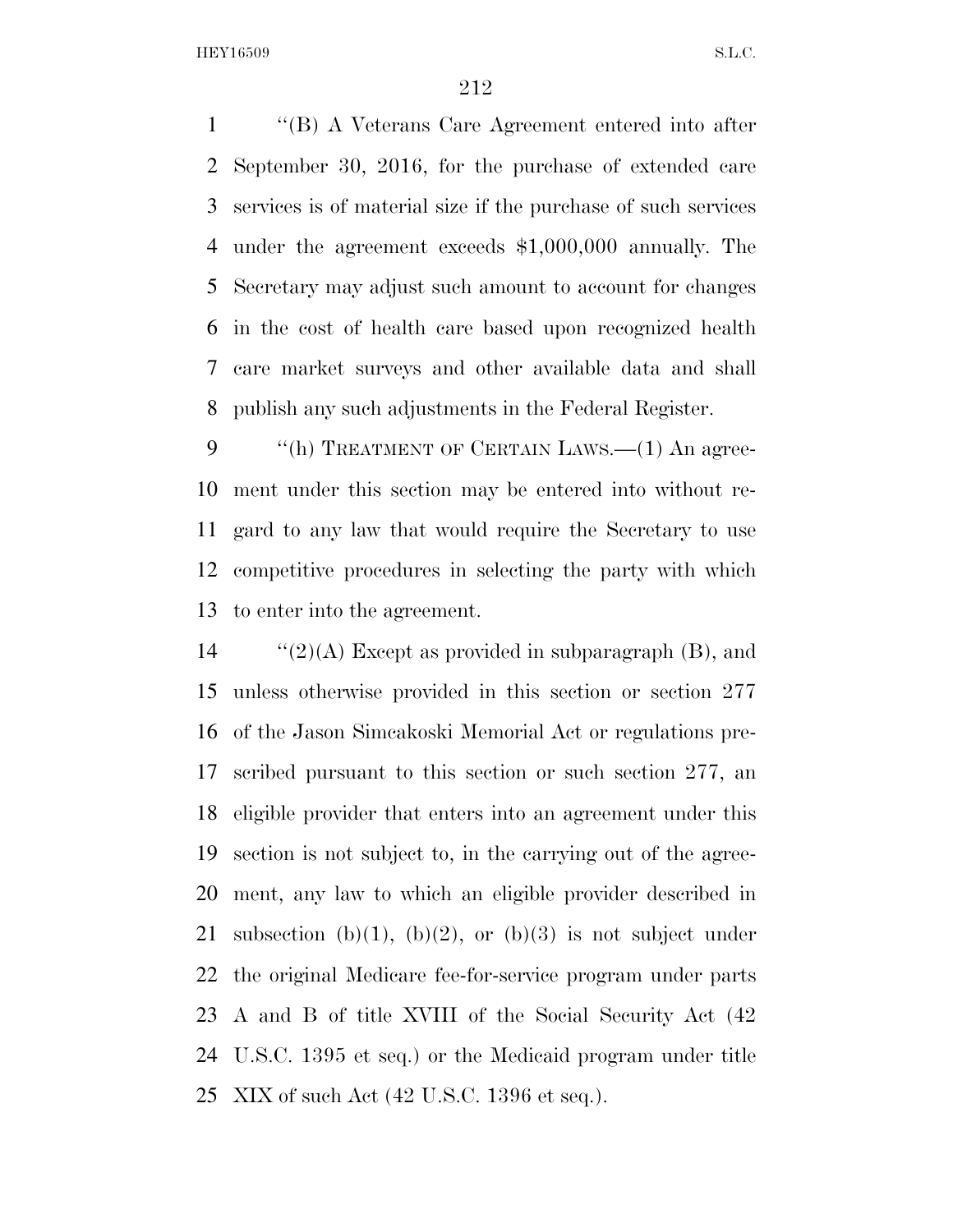1  $\langle$  "(B) The exclusion under subparagraph (A) does not apply to laws regarding integrity, ethics, fraud, or that subject a person to civil or criminal penalties.

 ''(3) Title VII of the Civil Rights Act of 1964 (42 U.S.C. 2000e et seq.) shall apply with respect to an eligi- ble provider that enters into an agreement under this sec- tion to the same extent as such title applies with respect to the eligible provider in providing care or services through an agreement or arrangement other than under this section.

11 ""(i) MONITORING OF QUALITY OF CARE.—The Sec- retary shall establish a system or systems, consistent with survey and certification procedures used by the Centers for Medicare & Medicaid Services and State survey agen-cies to the extent practicable—

 $\frac{16}{10}$  <sup>''</sup>(1) to monitor the quality of care and services furnished to veterans under this section; and

 $\frac{18}{20}$  to assess the quality of care and services furnished by an eligible provider under this section for purposes of determining whether to renew an agreement under this section with the eligible pro-vider.

23 "(j) DISPUTE RESOLUTION.—The Secretary shall es- tablish administrative procedures for eligible providers with which the Secretary has entered into an agreement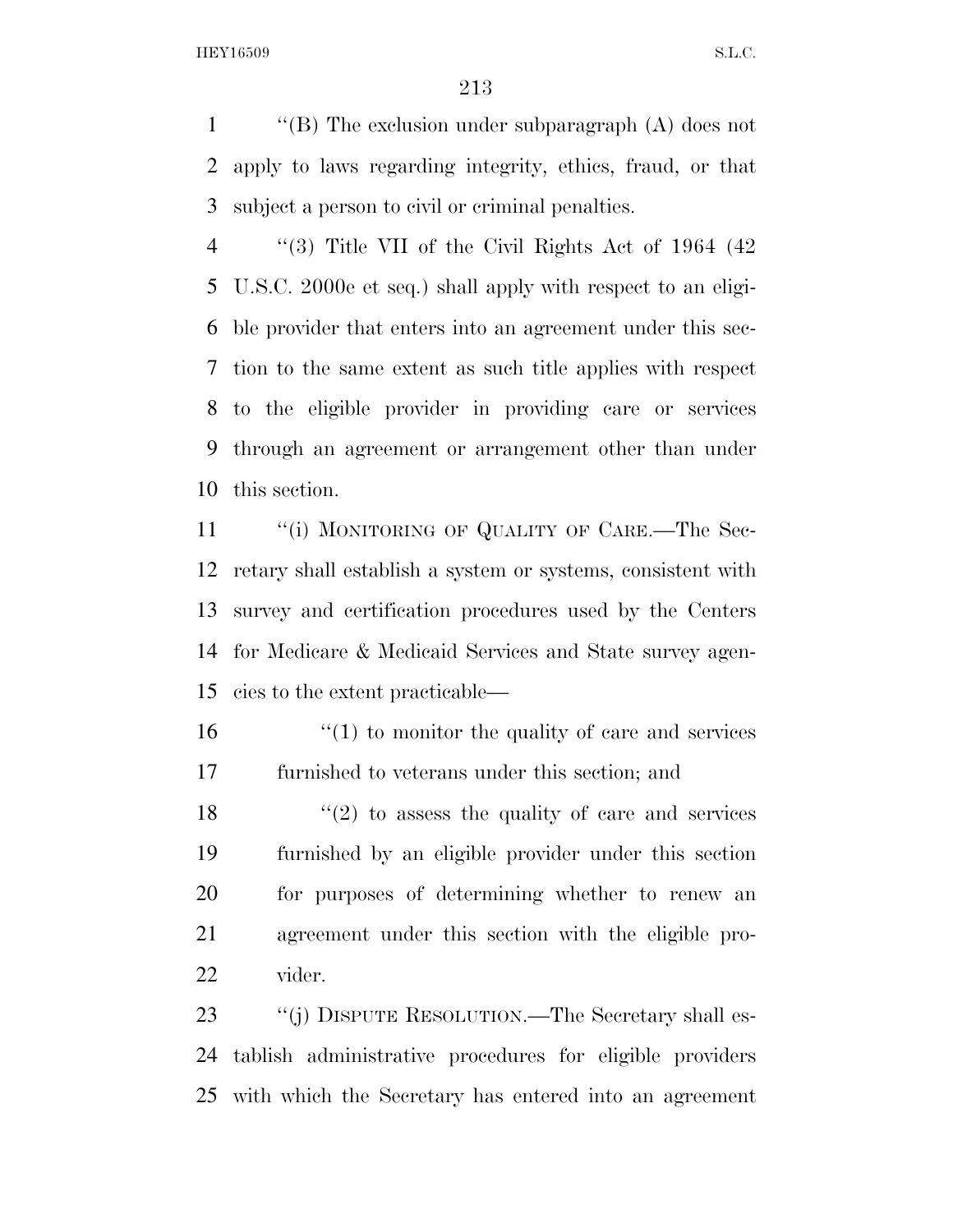under this section to present any dispute arising under or related to the agreement.

 ''(k) TERMINATION OF AUTHORITY.—The Secretary may not enter into an agreement under this section, other than for the provision of extended care or hospice care, after September 30, 2017.

 ''(l) RULE OF CONSTRUCTION.—Nothing in this sec- tion shall be construed to alter any contract or agreement entered into between the Department and a State home (as that term is used in subchapter V of this chapter) be- fore the date of the enactment of the Jason Simcakoski Memorial Act.

 ''(m) ANNUAL REPORT.—Not later than one year after the date of the enactment of the Jason Simcakoski Memorial Act, and not less frequently than annually there- after, the Secretary shall submit to the Committee on Vet- erans' Affairs of the Senate and the Committee on Vet- erans' Affairs of the House of Representatives a report that contains the following:

  $\frac{1}{2}$  The total number of agreements entered 21 into with eligible providers under this section.

22  $\langle \langle 2 \rangle$  A list of the medical centers of the Depart- ment that have entered into agreements with eligible providers under this section.''.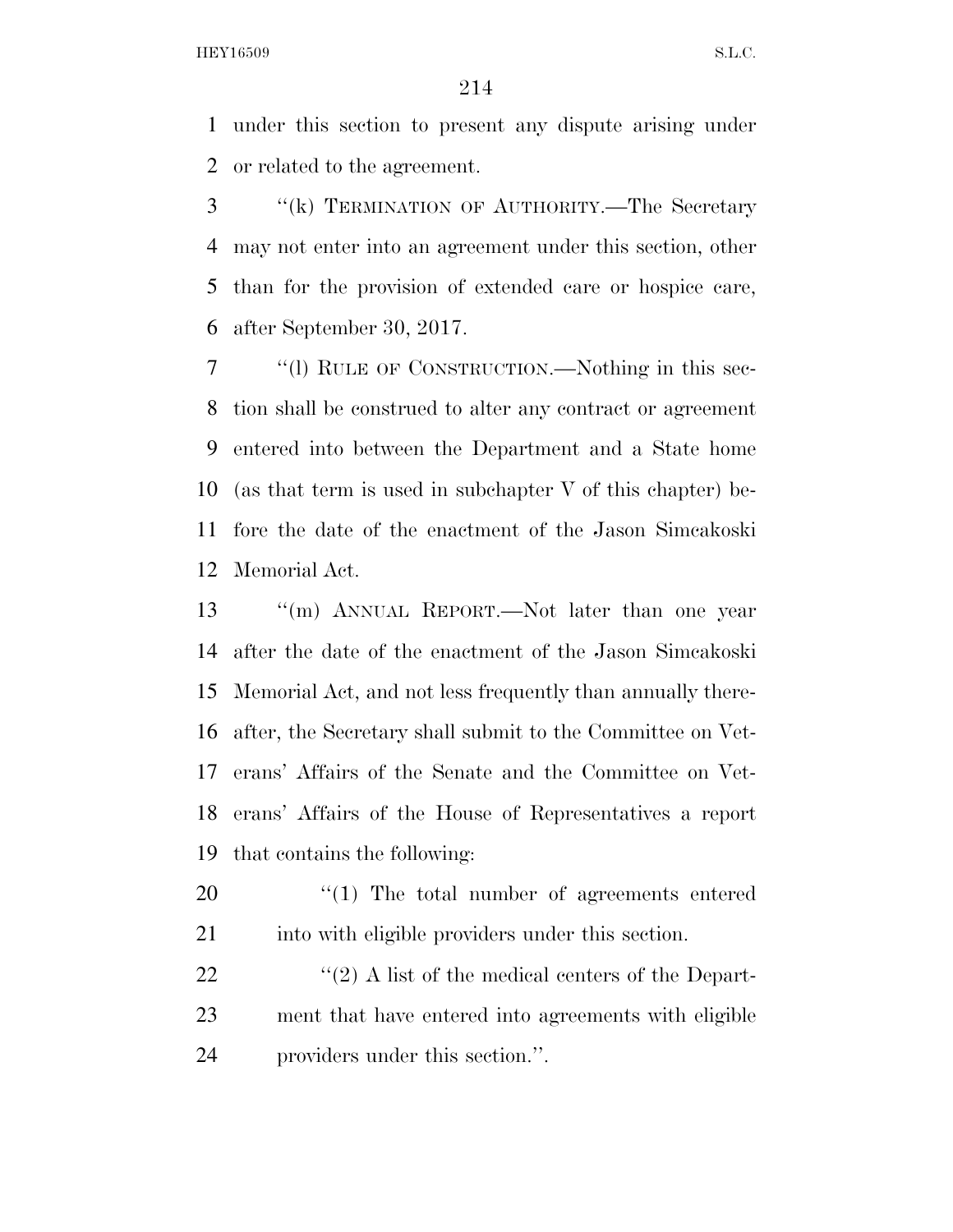(b) REGULATIONS.—The Secretary of Veterans Af- fairs shall prescribe an interim final rule to carry out sec- tion 1703B of such title, as added by subsection (a), not later than one year after the date of the enactment of this Act.

 (c) CLERICAL AMENDMENT.—The table of sections at the beginning of chapter 17 of such title, as amended 8 by section  $271(a)(2)$ , is further amended by inserting after the item related to section 1703A the following new item: ''1703B. Veterans Care Agreements.''.

**SEC. 273. ELIMINATION OF REQUIREMENT TO ACT AS SEC-**

| 11 |                       |  | ONDARY PAYER FOR CARE RELATING TO |  |
|----|-----------------------|--|-----------------------------------|--|
| 12 | NON-SERVICE-CONNECTED |  | <b>DISABILITIES</b>               |  |
| 13 | UNDER CHOICE PROGRAM. |  |                                   |  |

 (a) IN GENERAL.—Section 101(e) of the Veterans Access, Choice, and Accountability Act of 2014 (Public Law 113–146; 38 U.S.C. 1701 note) is amended—

17 (1) by striking paragraphs  $(2)$  and  $(3)$ ;

 (2) by redesignating paragraph (4) as para-19 graph  $(3)$ ; and

 (3) by inserting after paragraph (1) the fol-lowing new paragraph (2):

22 "(2) RESPONSIBILITY FOR COSTS OF CERTAIN CARE.—In any case in which an eligible veteran is furnished hospital care or medical services under this section for a non-service-connected disability de-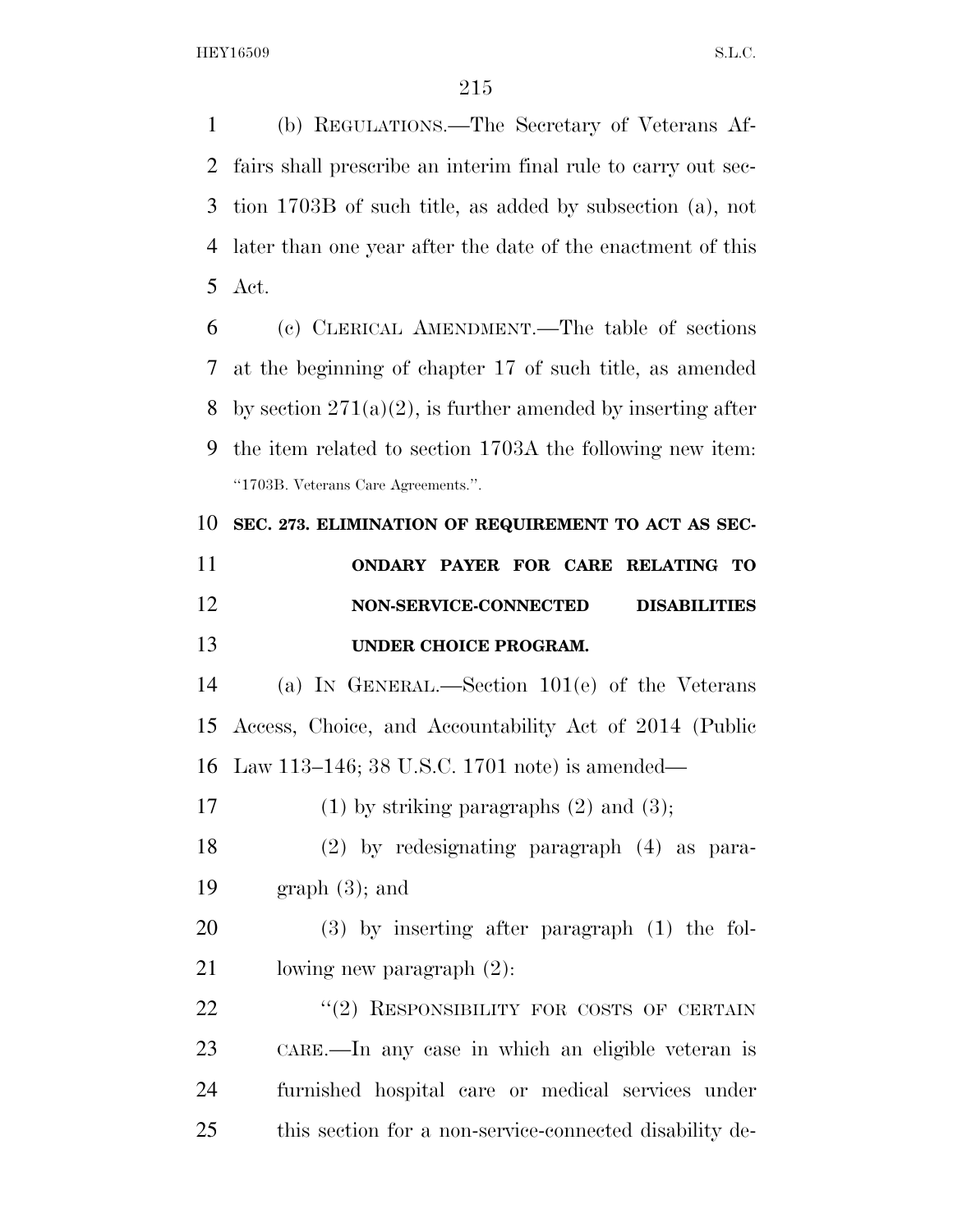scribed in subsection (a)(2) of section 1729 of title 38, United States Code, the Secretary shall recover or collect reasonable charges for such care or serv- ices from a health-care plan described in paragraph (3) in accordance with such section.''. (b) CONFORMING AMENDMENT.—Paragraph (1) of such section is amended by striking ''paragraph (4)'' and inserting ''paragraph (3)''. 9 (c) EMERGENCY DESIGNATIONS. (1) IN GENERAL.—This section is designated as 11 an emergency requirement pursuant to section  $4(g)$  of the Statutory Pay-As-You-Go Act of 2010 (2 U.S.C. 933(g)). (2) DESIGNATION IN SENATE.—In the Senate, this section is designated as an emergency require- ment pursuant to section 403(a) of S. Con. Res. 13 (111th Congress), the concurrent resolution on the budget for fiscal year 2010. **SEC. 274. REQUIREMENT FOR ADVANCE APPROPRIATIONS FOR THE MEDICAL COMMUNITY CARE AC- COUNT OF THE DEPARTMENT OF VETERANS AFFAIRS.**  (a) IN GENERAL.—Section 117(c) of title 38, United States Code, is amended by adding at the end the fol-lowing new paragraph: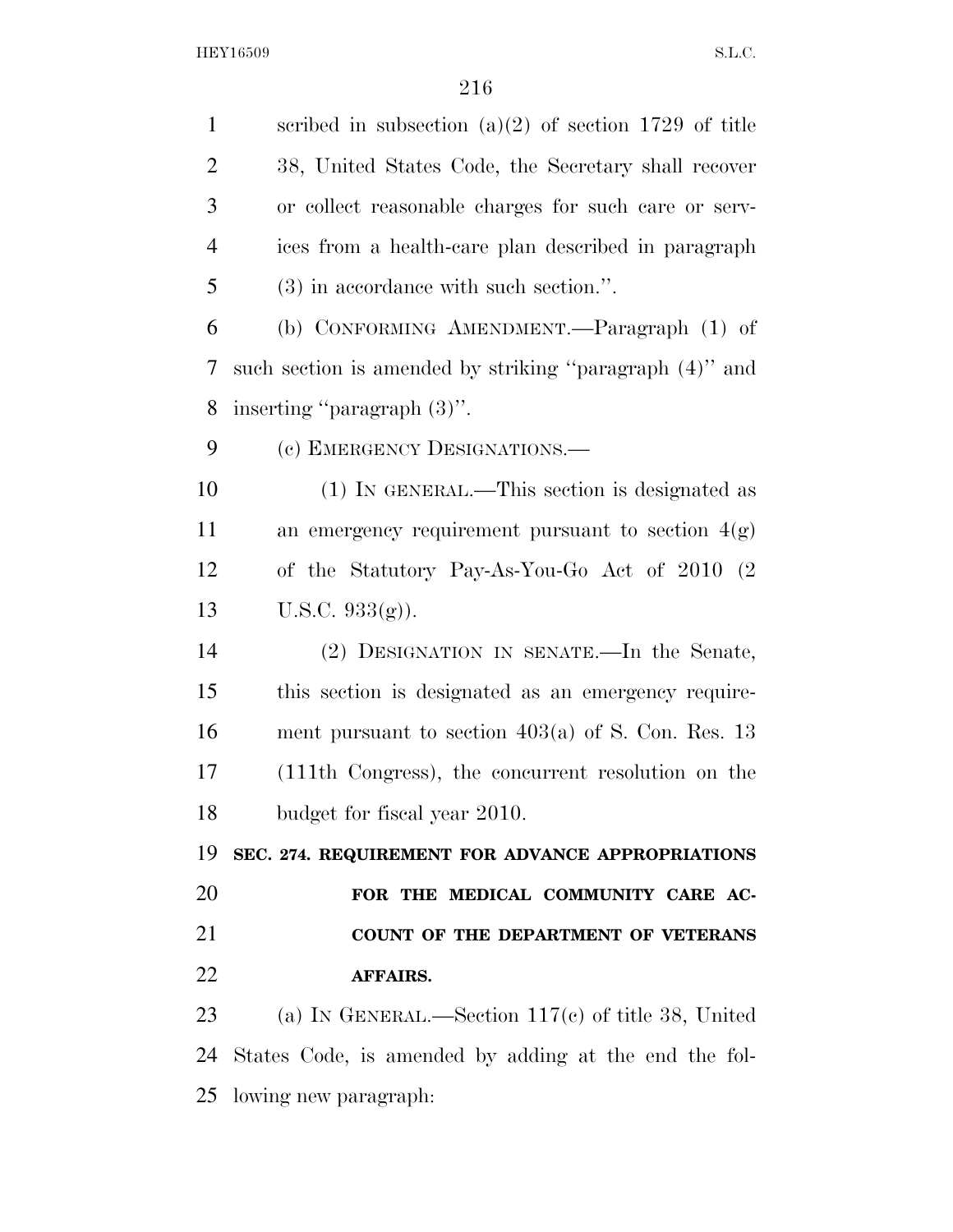| $\mathbf{1}$   | "(7) Veterans Health Administration, Medical               |
|----------------|------------------------------------------------------------|
| $\overline{2}$ | Community Care.".                                          |
| 3              | (b)<br>CONFORMING<br>AMENDMENT.—Section                    |
| $\overline{4}$ | $1105(a)(37)$ of title 31, United States Code, is amended  |
| 5              | by adding at the end the following new subparagraph.       |
| 6              | "(G) Veterans Health Administration,                       |
| 7              | Medical Community Care.".                                  |
| 8              | (c) APPLICABILITY.—The amendments made by this             |
| 9              | section shall apply to fiscal years beginning on and after |
| 10             | October 1, 2016.                                           |
| 11             | SEC. 275. ANNUAL TRANSFER OF AMOUNTS WITHIN DE-            |
| 12             | PARTMENT OF VETERANS AFFAIRS TO PAY                        |
|                |                                                            |
| 13             | FOR HEALTH CARE FROM NON-DEPARTMENT                        |
| 14             | <b>HEALTH CARE PROVIDERS.</b>                              |
| 15             | Section 106 of the Veterans Access, Choice, and Ac-        |
| 16             | countability Act of 2014 (Public Law 113–146; 38 U.S.C.    |
| 17             | 1701 note) is amended by adding at the end the following   |
| 18             | new subsection:                                            |
| 19             | "(c) TRANSFER OF AMOUNTS.—During a fiscal year,            |
| 20             | to accommodate any variances in demand for hospital        |
| 21             | care, medical services, or other health care through non-  |
| 22             | Department of Veterans Affairs health care providers, the  |
| 23             | Secretary of Veterans Affairs may transfer amounts be-     |
| 24             | tween the Medical Services appropriations account of the   |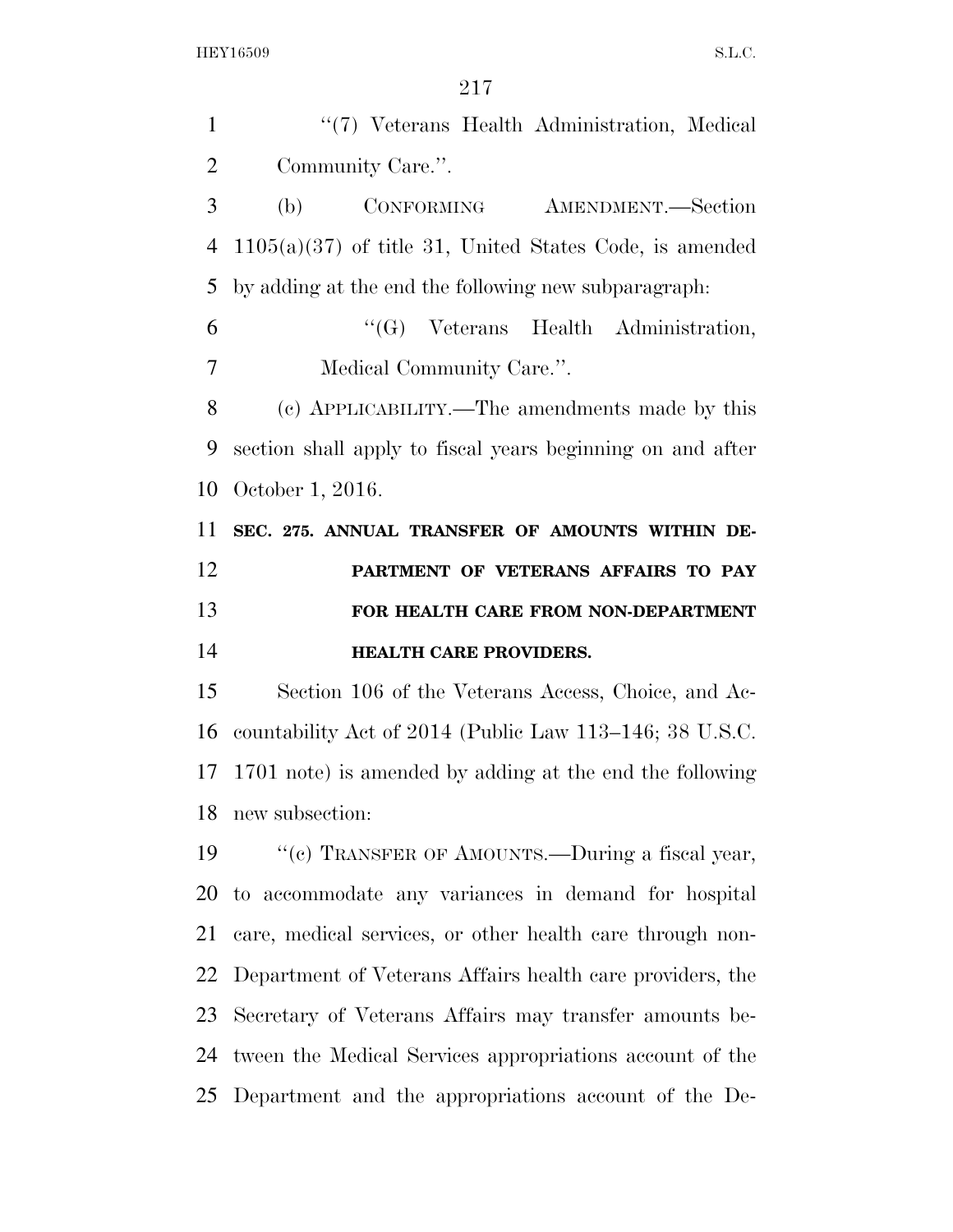partment for non-Department provider programs de- scribed in section 4003 of the Surface Transportation and Veterans Health Care Choice Improvement Act of 2015 (Public Law 114–41; 38 U.S.C. 1701 note).''. **SEC. 276. AUTHORIZATION OF USE OF CERTAIN AMOUNTS APPROPRIATED TO THE VETERANS CHOICE FUND FOR OTHER NON-DEPARTMENT OF VETERANS AFFAIRS CARE.**  (a) IN GENERAL.—Section 802 of the Veterans Ac- cess, Choice, and Accountability Act of 2014 (Public Law 113–146; 38 U.S.C. 1701 note) is amended— 12 (1) in subsection (c)— 13 (A) in paragraph  $(1)$ — 14 (i) by striking "Except as provided by 15 paragraph (3), any'' and inserting "Any''; and (ii) by striking ''by the Secretary of Veterans Affairs'' and all that follows through the period at the end and insert- ing ''by the Secretary of Veterans Af- fairs—  $\langle (A)$  to carry out section 101, including, subject to paragraph (2), any administrative re-quirements of such section; and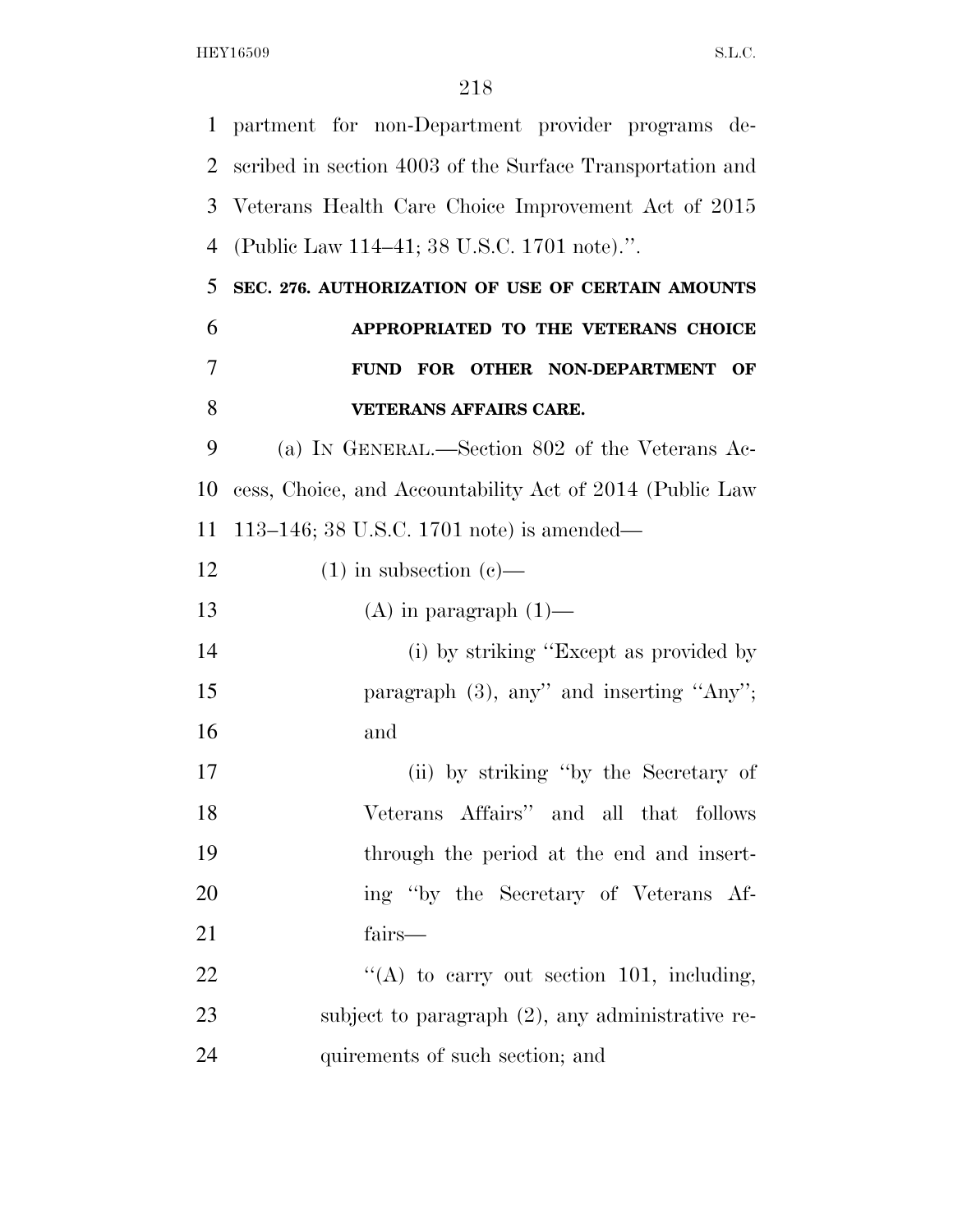| $\mathbf{1}$   | $\cdot$ (B) to furnish health care to individuals     |
|----------------|-------------------------------------------------------|
| $\overline{2}$ | under chapter 17 of title 38, United States           |
| 3              | Code, at non-Department facilities, including         |
| $\overline{4}$ | pursuant to authority other than the authority        |
| 5              | under section 101.".                                  |
| 6              | $(B)$ by striking paragraph $(3)$ and insert-         |
| $\overline{7}$ | ing the following new paragraphs:                     |
| 8              | "(3) TREATMENT OF AMOUNTS.—Amounts                    |
| 9              | made available to the Secretary under this sub-       |
| 10             | section shall be used to supplement, not supplant,    |
| 11             | amounts made available to the Secretary in appro-     |
| 12             | priations Acts for the purpose of furnishing health   |
| 13             | care at non-Department facilities.                    |
| 14             | "(4) NON-DEPARTMENT FACILITIES<br>DE-                 |
| 15             | FINED.—In this subsection, the term 'non-Depart-      |
| 16             | ment facilities' has the meaning given that term in   |
| 17             | section 1701 of title 38, United States Code."; and   |
| 18             | $(2)$ in subsection $(d)(1)$ , by striking "only for  |
| 19             | the program" and all that follows through the period  |
| 20             | at the end and inserting "only for the purposes spec- |
| 21             | ified in subsection $(c)(1)$ .".                      |
| 22             | (b) EMERGENCY DESIGNATIONS.—                          |
| 23             | (1) IN GENERAL.—This section is designated as         |
|                |                                                       |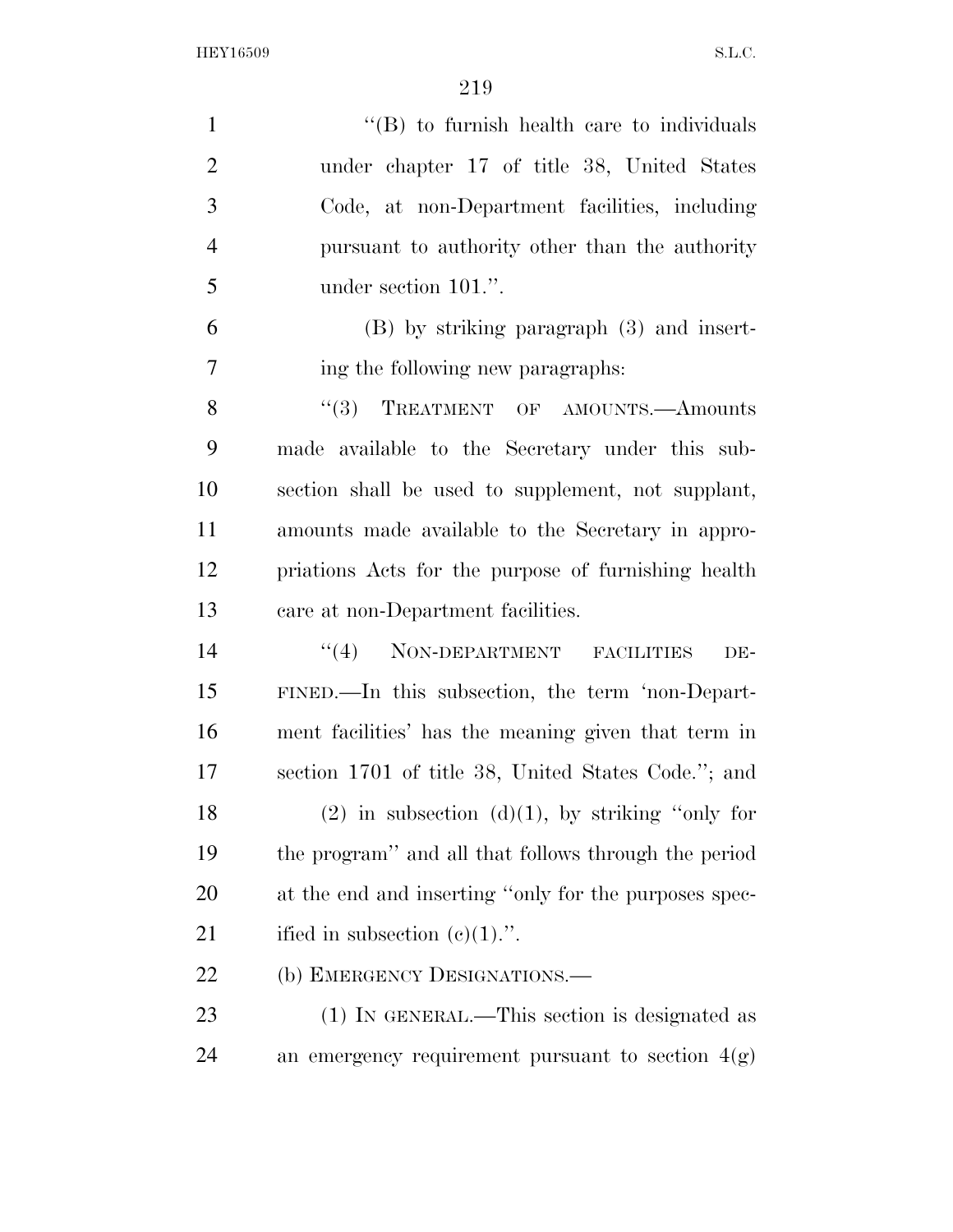of the Statutory Pay-As-You-Go Act of 2010 (2 U.S.C. 933(g)).

 (2) DESIGNATION IN SENATE.—In the Senate, this section is designated as an emergency require- ment pursuant to section 403(a) of S. Con. Res. 13 (111th Congress), the concurrent resolution on the budget for fiscal year 2010.

 **SEC. 277. APPLICABILITY OF DIRECTIVE OF OFFICE OF FEDERAL CONTRACT COMPLIANCE PRO-GRAMS.** 

 (a) IN GENERAL.—Notwithstanding the treatment of certain laws under subsection (h) of section 1703B of title 38, United States Code, as added by section 272(a) of this Act, Directive 2014–01 of the Office of Federal Contract Compliance Programs of the Department of Labor (effec- tive as of May 7, 2014) shall apply to any entity entering into an agreement under such section 1703B in the same manner as such directive applies to subcontractors under the TRICARE program for the duration of the morato-rium provided under such directive.

 (b) APPLICABILITY PERIOD.—The directive described in subsection (a), and the moratorium provided under such directive, shall not be altered or rescinded before May 7, 2019.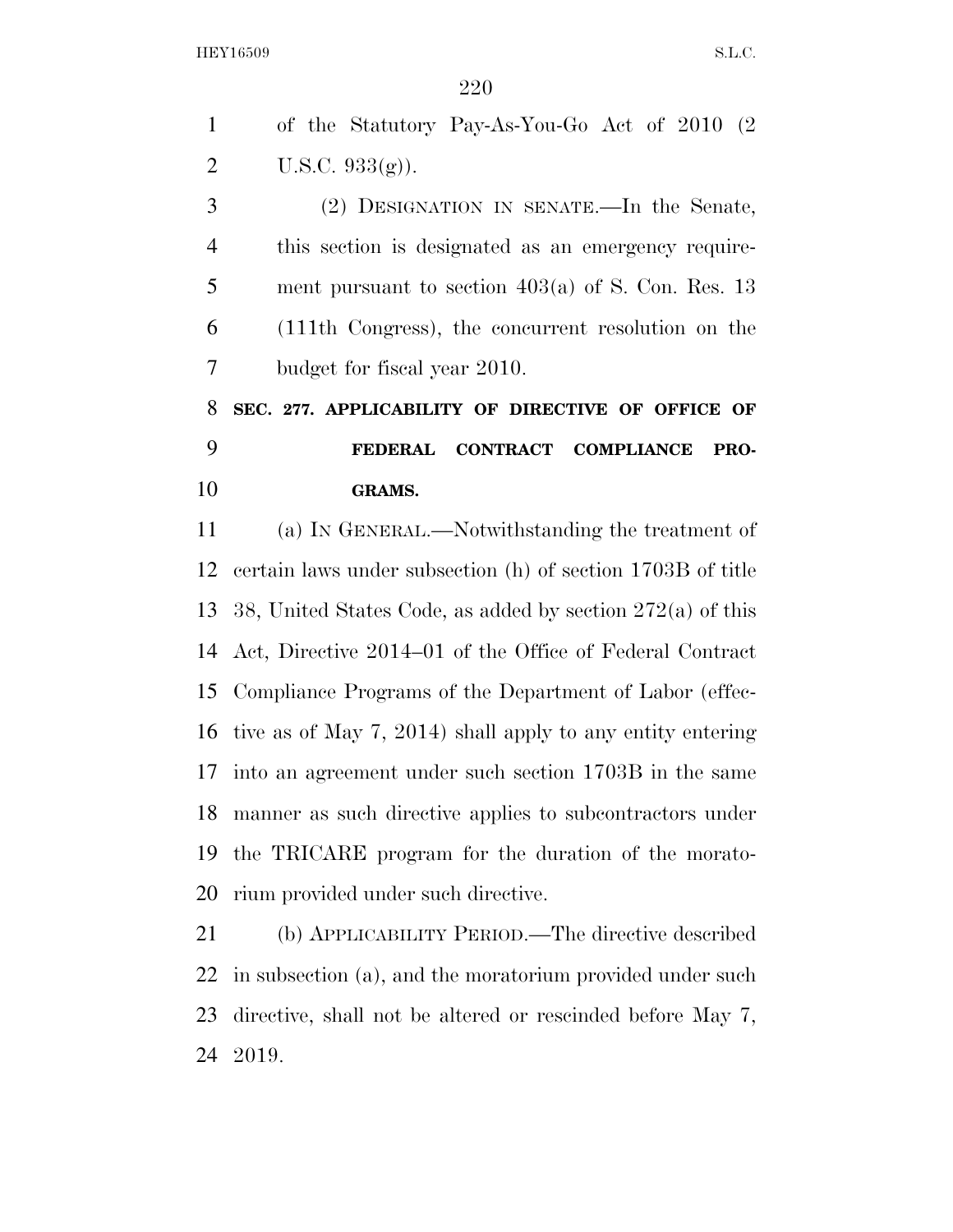(c) TRICARE PROGRAM DEFINED.—In this section, the term ''TRICARE program'' has the meaning given that term in section 1072 of title 10, United States Code.

### **Subtitle I—Research on Toxic Exposure**

#### **SEC. 281. DEFINITIONS.**

In this subtitle:

 (1) ARMED FORCES.—The term ''Armed Forces'' means the United States Army, Navy, Ma-rine Corps, Air Force, and Coast Guard.

 (2) DESCENDANT.—The term ''descendant'' means, with respect to an individual, the biological child or grandchild of that individual.

 (3) TOXIC EXPOSURE.—The term ''toxic expo- sure'' means a condition in which an individual in- haled or ingested an agent determined to be haz- ardous to the health of the individual or the agent came in contact with the skin or eyes of the indi- vidual in a manner that could be hazardous to the health of the individual.

21 (4) VETERAN.—The term "veteran" has the meaning given that term in section 101 of title 38, United States Code.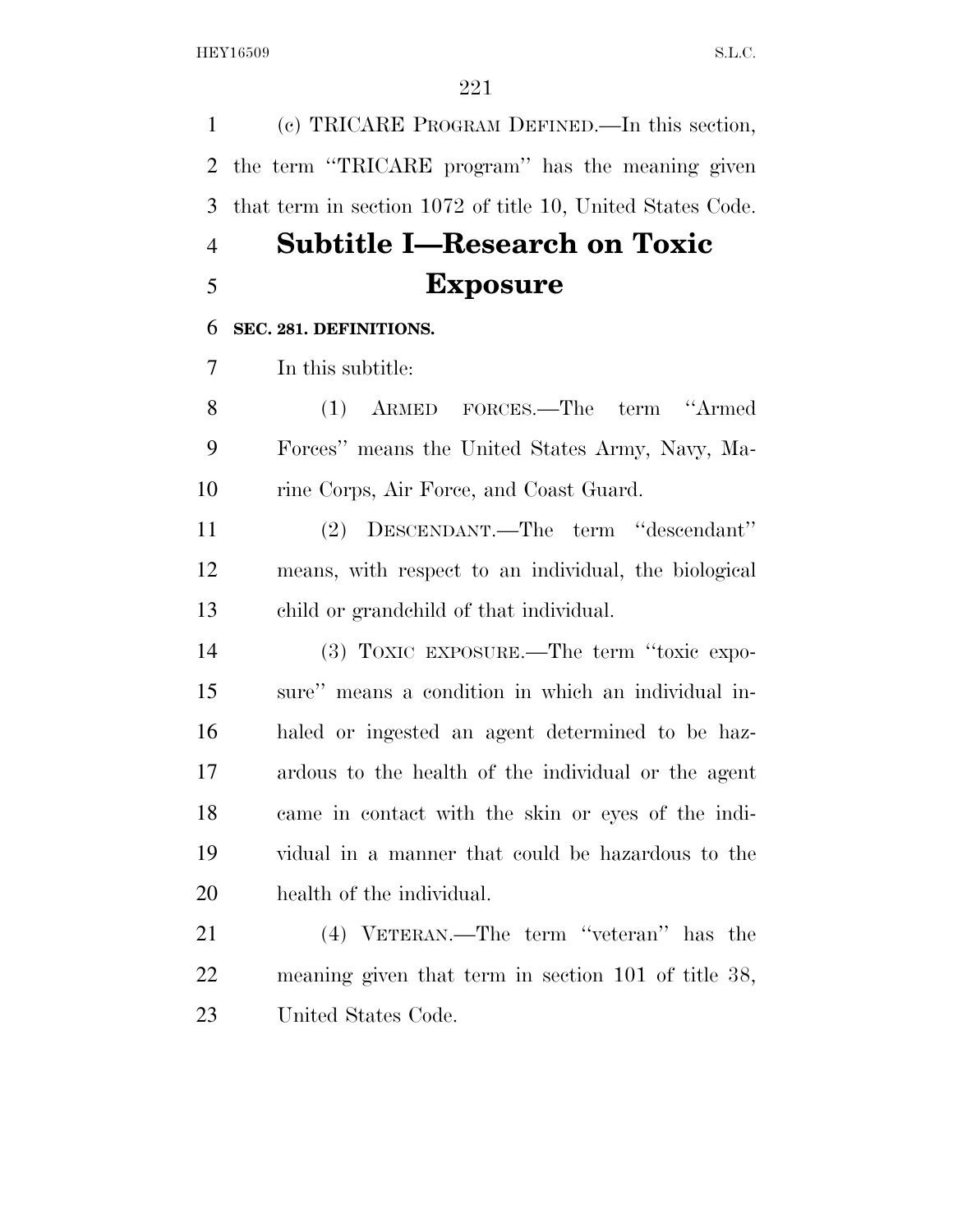| 1              | SEC. 282. NATIONAL ACADEMY OF MEDICINE ASSESSMENT      |
|----------------|--------------------------------------------------------|
| $\overline{2}$ | ON RESEARCH RELATING TO THE DESCEND-                   |
| 3              | ANTS OF INDIVIDUALS WITH TOXIC EXPO-                   |
| $\overline{4}$ | SURE.                                                  |
| 5              | (a) IN GENERAL.—                                       |
| 6              | $(1)$ AGREEMENT.—Not later than 180 days               |
| 7              | after the date of the enactment of this Act, the Sec-  |
| 8              | retary of Veterans Affairs shall seek to enter into an |
| 9              | agreement with the National Academy of Medicine        |
| 10             | under which the National Academy of Medicine con-      |
| 11             | ducts an assessment on scientific research relating    |
| 12             | to the descendants of individuals with toxic expo-     |
| 13             | sure.                                                  |
| 14             | (2) ALTERNATE ORGANIZATION.-                           |
| 15             | $(A)$ In GENERAL.—If the Secretary is un-              |
| 16             | able within the period prescribed in paragraph         |
| 17             | $(1)$ to enter into an agreement described in          |
| 18             | such paragraph with the National Academy of            |
| 19             | Medicine on terms acceptable to the Secretary,         |
| 20             | the Secretary shall seek to enter into such an         |
| 21             | agreement with another appropriate organiza-           |
| 22             | tion that—                                             |
| 23             | (i) is not part of the Federal Govern-                 |
| 24             | ment;                                                  |
| 25             | (ii) operates as a not-for-profit entity;              |
| 26             | and                                                    |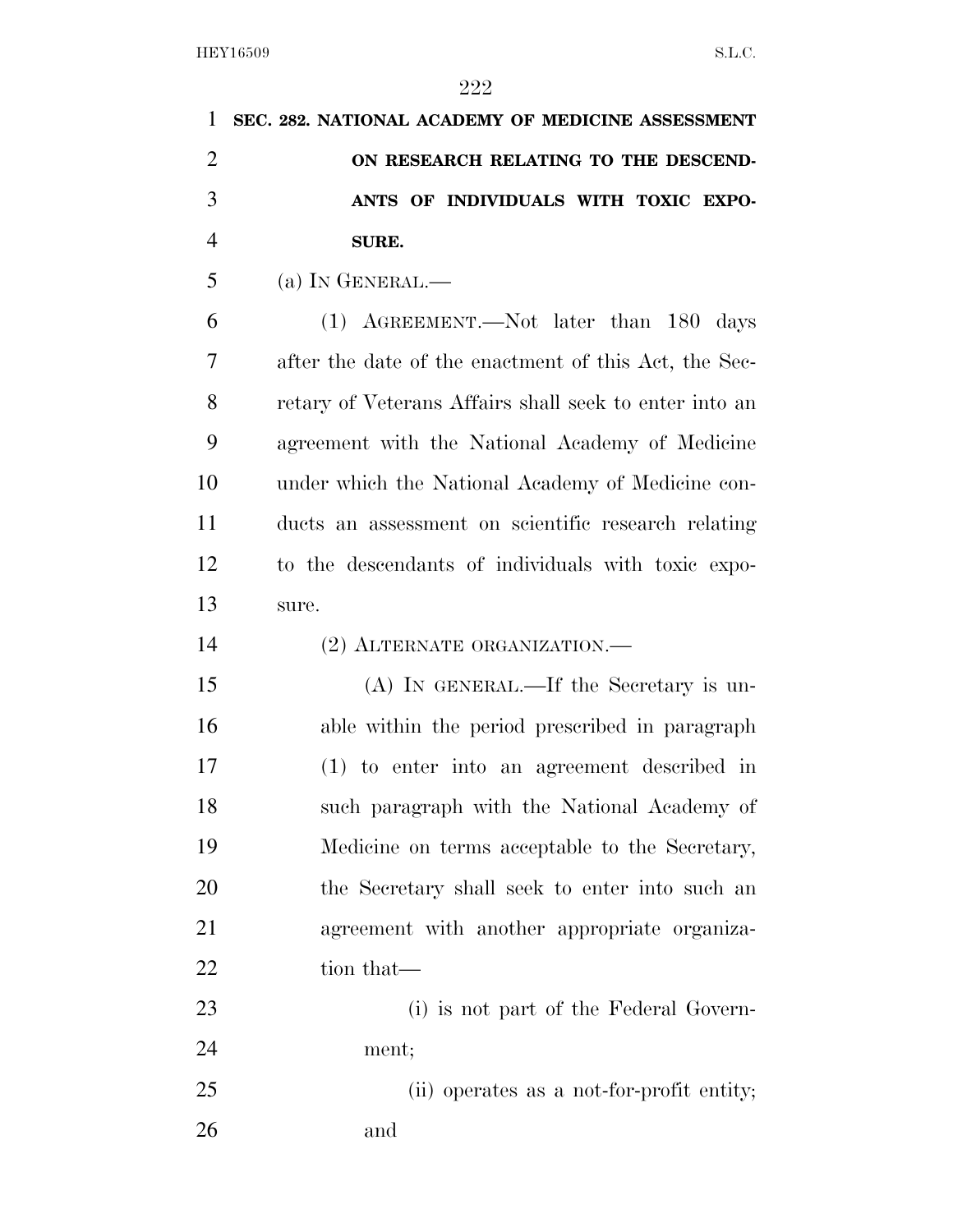| $\mathbf{1}$   | (iii) has expertise and objectivity com-               |
|----------------|--------------------------------------------------------|
| $\overline{2}$ | parable to that of the National Academy of             |
| 3              | Medicine.                                              |
| $\overline{4}$ | (B) TREATMENT.—If the Secretary enters                 |
| 5              | into an agreement with another organization as         |
| 6              | described in subparagraph $(A)$ , any reference in     |
| 7              | this section to the National Academy of Medi-          |
| 8              | cine shall be treated as a reference to the other      |
| 9              | organization.                                          |
| 10             | (b) ELEMENTS.—The assessment conducted pursu-          |
| 11             | ant to the agreement entered into under subsection (a) |
| 12             | shall include the following:                           |
| 13             | (1) A scientific review of the scientific literature   |
| 14             | regarding toxicological and epidemiological research   |
| 15             | on descendants of individuals with toxic exposure.     |
| 16             | $(2)$ An assessment of areas requiring further         |
| 17             | scientific study relating to the descendants of vet-   |
| 18             | erans with toxic exposure.                             |
| 19             | (3) An assessment of the scope and method-             |
| 20             | ology required to conduct adequate scientific re-      |
| 21             | search relating to the descendants of individuals      |
| 22             | with toxic exposure, including—                        |
| 23             | (A) the types of individuals to be studied,            |
| 24             | including veterans with toxic exposure and the         |
| 25             | descendants of those veterans;                         |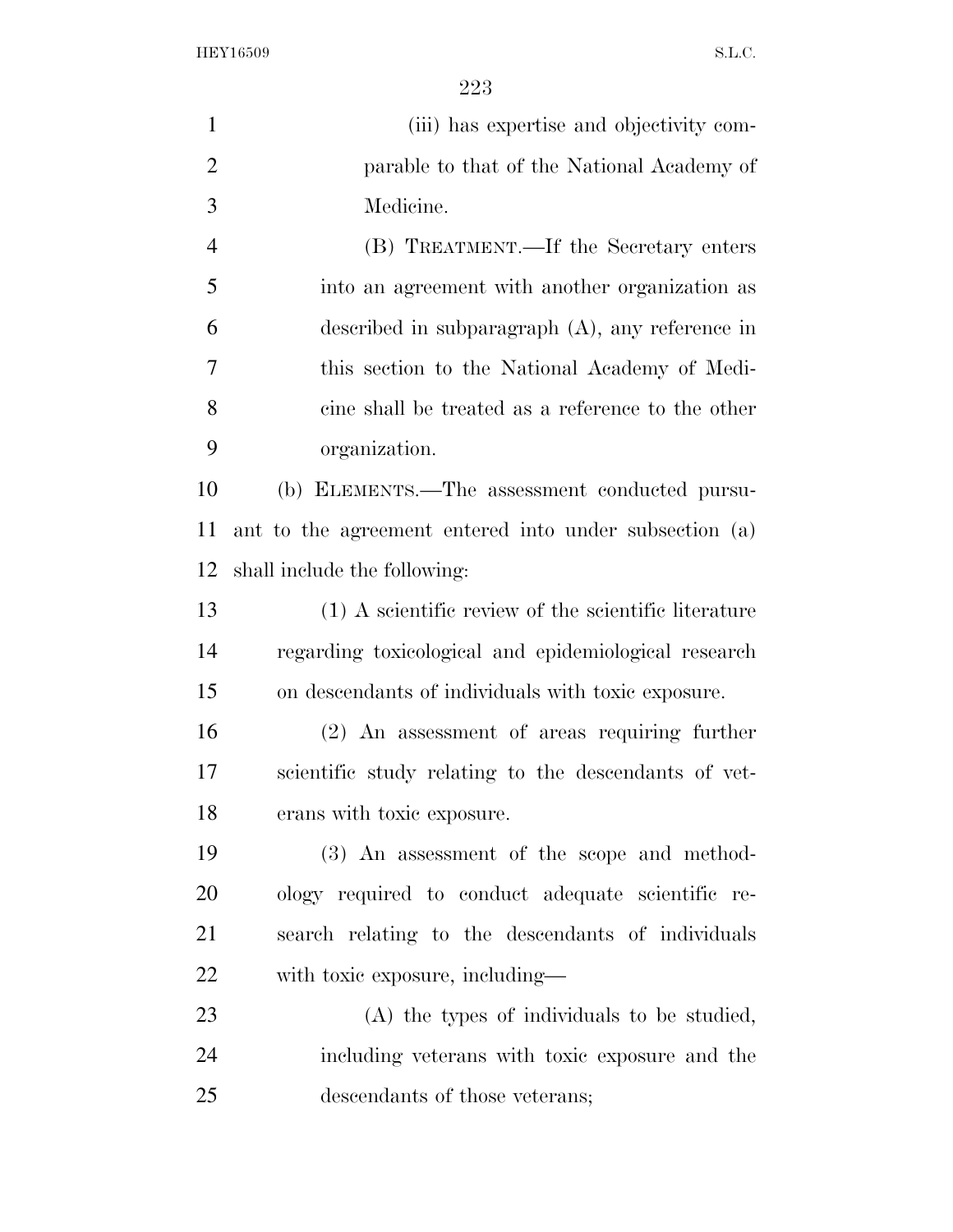| $\mathbf{1}$   | (B) the number of veterans and descend-               |
|----------------|-------------------------------------------------------|
| $\overline{2}$ | ants described in subparagraph (A) to be stud-        |
| 3              | ied;                                                  |
| $\overline{4}$ | (C) the potential alternatives for participa-         |
| 5              | tion in such a study, including whether it would      |
| 6              | be necessary for participants to travel in order      |
| 7              | to participate;                                       |
| 8              | (D) the approximate amount of time and                |
| 9              | resources needed to prepare and conduct the re-       |
| 10             | search; and                                           |
| 11             | (E) the appropriate Federal agencies to               |
| 12             | participate in the research, including the De-        |
| 13             | partment of Defense and the Department of             |
| 14             | Veterans Affairs.                                     |
| 15             | (4) The establishment of categories, including        |
| 16             | definitions for each such category, to be used in as- |
| 17             | sessing the evidence that a particular health condi-  |
| 18             | tion is related to toxic exposure, such as—           |
| 19             | (A) sufficient evidence of a causal relation-         |
| 20             | ship;                                                 |
| 21             | (B) sufficient evidence of an association;            |
| 22             | (C) limited or suggestive evidence of an as-          |
| 23             | sociation;                                            |
| 24             | (D) inadequate or insufficient evidence to            |
| 25             | determine whether an association exists; and          |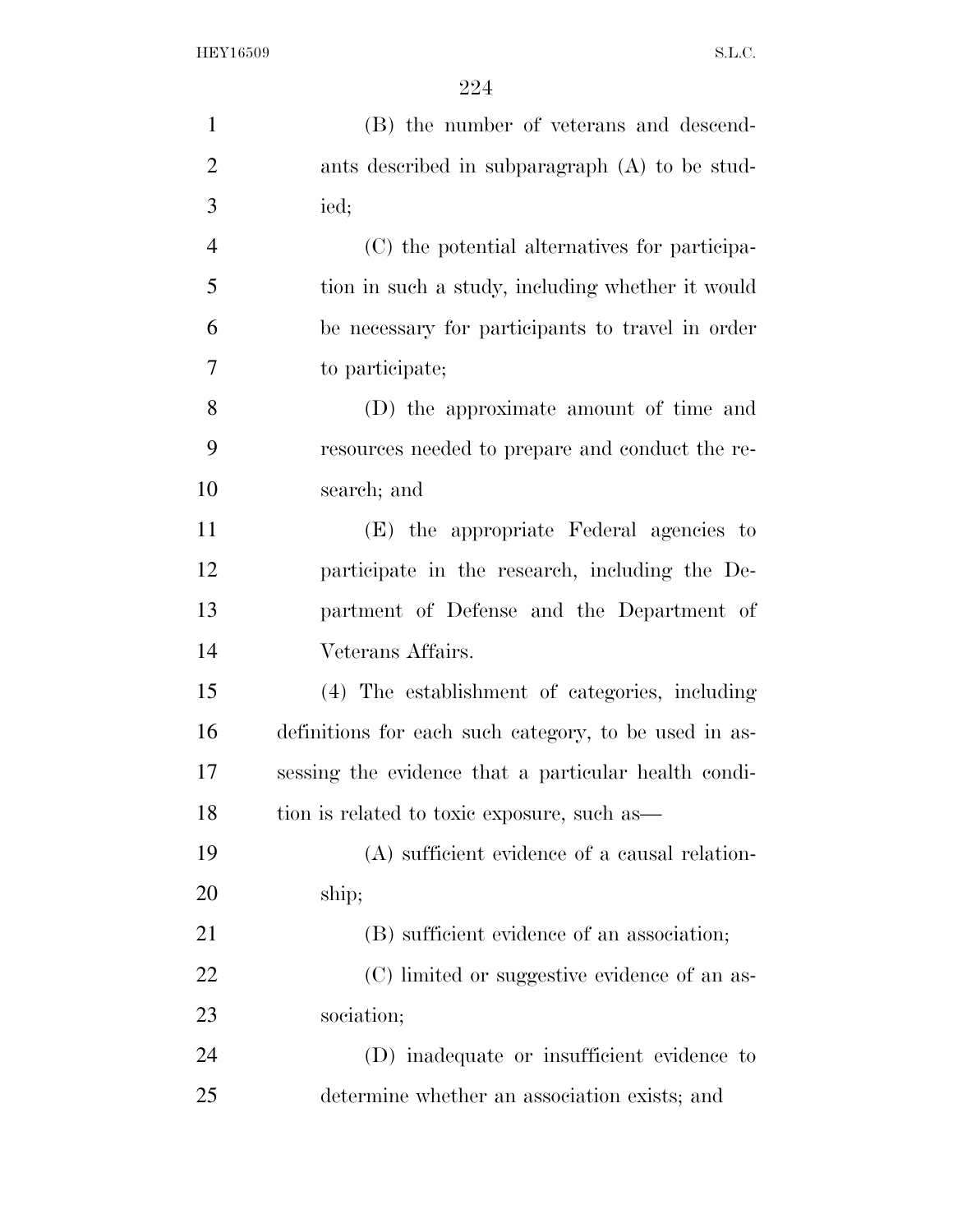| $\mathbf{1}$   | (E) limited or suggestive evidence of no as-               |
|----------------|------------------------------------------------------------|
| $\overline{2}$ | sociation.                                                 |
| 3              | $(5)$ An analysis of —                                     |
| $\overline{4}$ | (A) the feasibility of conducting scientific               |
| 5              | research to address the areas that require fur-            |
| 6              | ther study as described under paragraph $(2)$ ;            |
| 7              | (B) the value and relevance of the informa-                |
| 8              | tion that could result from such scientific re-            |
| 9              | search; and                                                |
| 10             | (C) for purposes of conducting further re-                 |
| 11             | search, the feasibility and advisability of access-        |
| 12             | ing additional information held by a Federal               |
| 13             | agency that may be sensitive.                              |
| 14             | $(6)$ An identification of a research entity or en-        |
| 15             | tities with—                                               |
| 16             | (A) expertise in conducting research on                    |
| 17             | health conditions of descendants of individuals            |
| 18             | with toxic exposure; and                                   |
| 19             | (B) an ability to conduct research on those                |
| 20             | health conditions to address areas requiring               |
| 21             | further scientific study as described under para-          |
| 22             | $graph(2)$ .                                               |
| 23             | (c) REPORT.—The agreement entered into under sub-          |
| 24             | section (a) shall require the National Academy of Medicine |
| 25             | to submit, not later than two years after entering into    |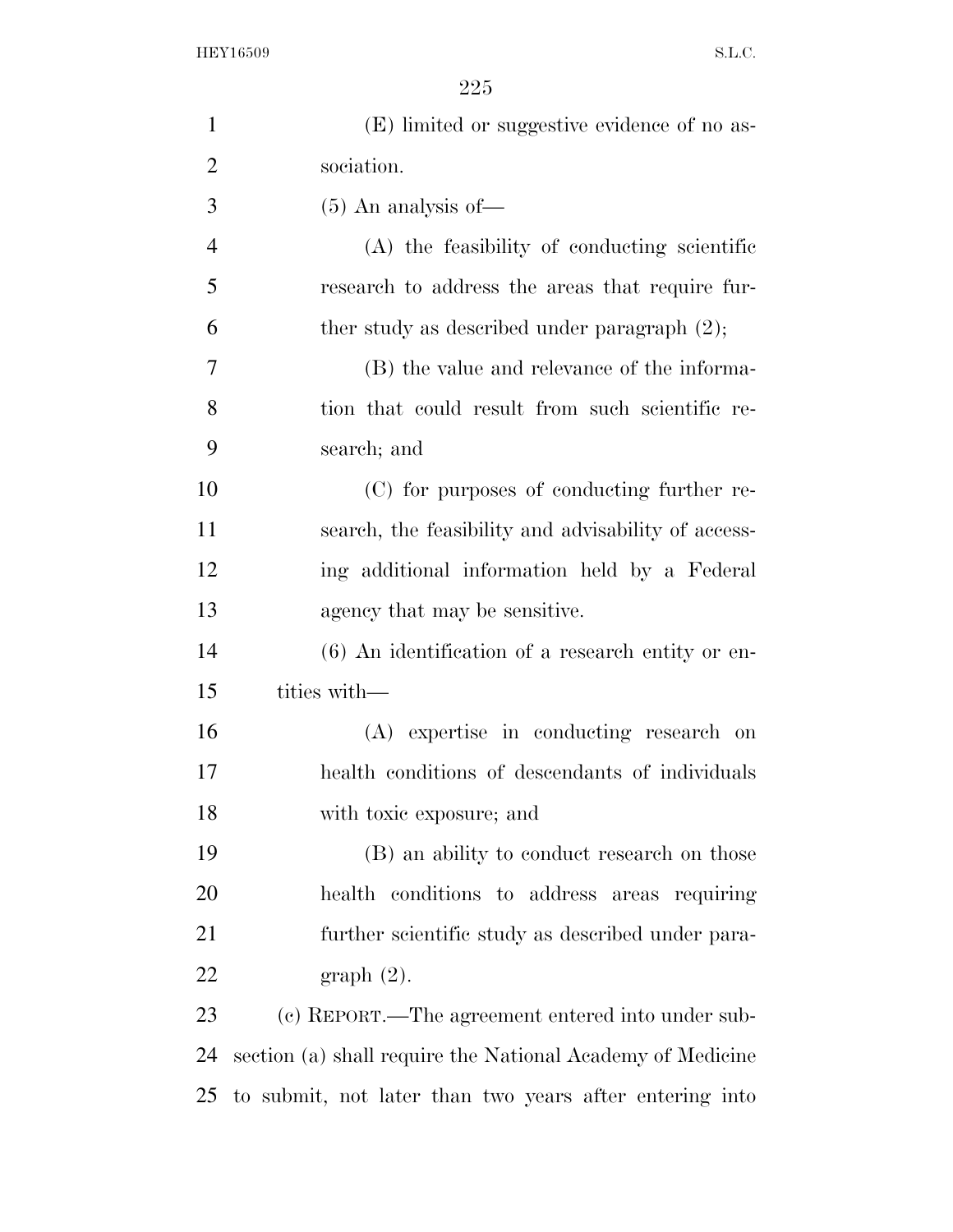such agreement, to the Secretary of Veterans Affairs, the Committee on Veterans' Affairs of the Senate, and the Committee on Veterans' Affairs of the House of Rep-resentatives—

 (1) the results of the assessment conducted pursuant to such agreement, including such rec- ommendations as the National Academy of Medicine considers appropriate regarding the scope and meth- odology required to conduct adequate scientific re- search relating to the descendants of veterans with toxic exposure; and

 (2) a determination regarding whether the re- sults of such assessment indicate that it is feasible to conduct further research regarding health condi- tions of descendants of veterans with toxic exposure, including an explanation of the basis for the deter-mination.

(d) CERTIFICATION.—

 (1) IN GENERAL.—Not later than 90 days after receiving the results of the assessment and deter- mination under subsection (c), the Secretary shall submit to the Committee on Veterans' Affairs of the Senate and the Committee on Veterans' Affairs of the House of Representatives a certification of the understanding of the Secretary, based on such re-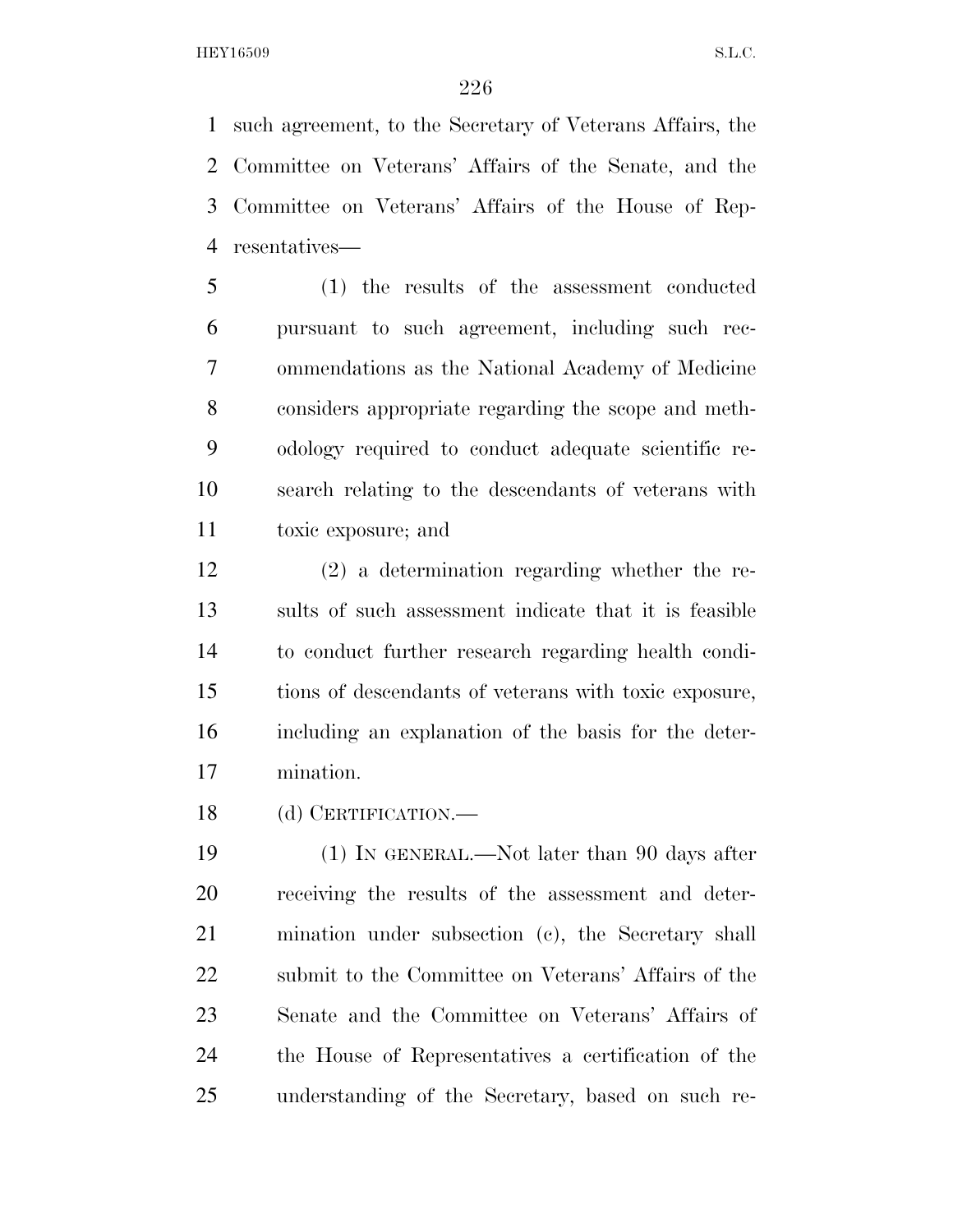sults and determination, regarding the feasibility of conducting further research regarding health condi- tions of descendants of veterans with toxic exposure that is expressed by such results and determination. (2) BASIS FOR CERTIFICATION.—The certifi- cation submitted under paragraph (1) shall include an explanation of the basis for the certification. **SEC. 283. ADVISORY BOARD ON RESEARCH RELATING TO HEALTH CONDITIONS OF DESCENDANTS OF VETERANS WITH TOXIC EXPOSURE WHILE SERVING IN THE ARMED FORCES.**  (a) ESTABLISHMENT.—Unless the Secretary of Vet- erans Affairs certifies under section 282(d) that the re- sults of the assessment and determination under section 282(c) indicate that it is not feasible to conduct further research regarding health conditions of descendants of vet- erans with toxic exposure, not later than 180 days after receiving such results and determination, the Secretary shall establish an advisory board (in this section referred to as the ''Advisory Board'') to advise the Secretary in the selection of a research entity or entities under section 284, advise such entity or entities in conducting research under such section, and advise the Secretary with respect to the activities of such entity or entities under such sec-tion.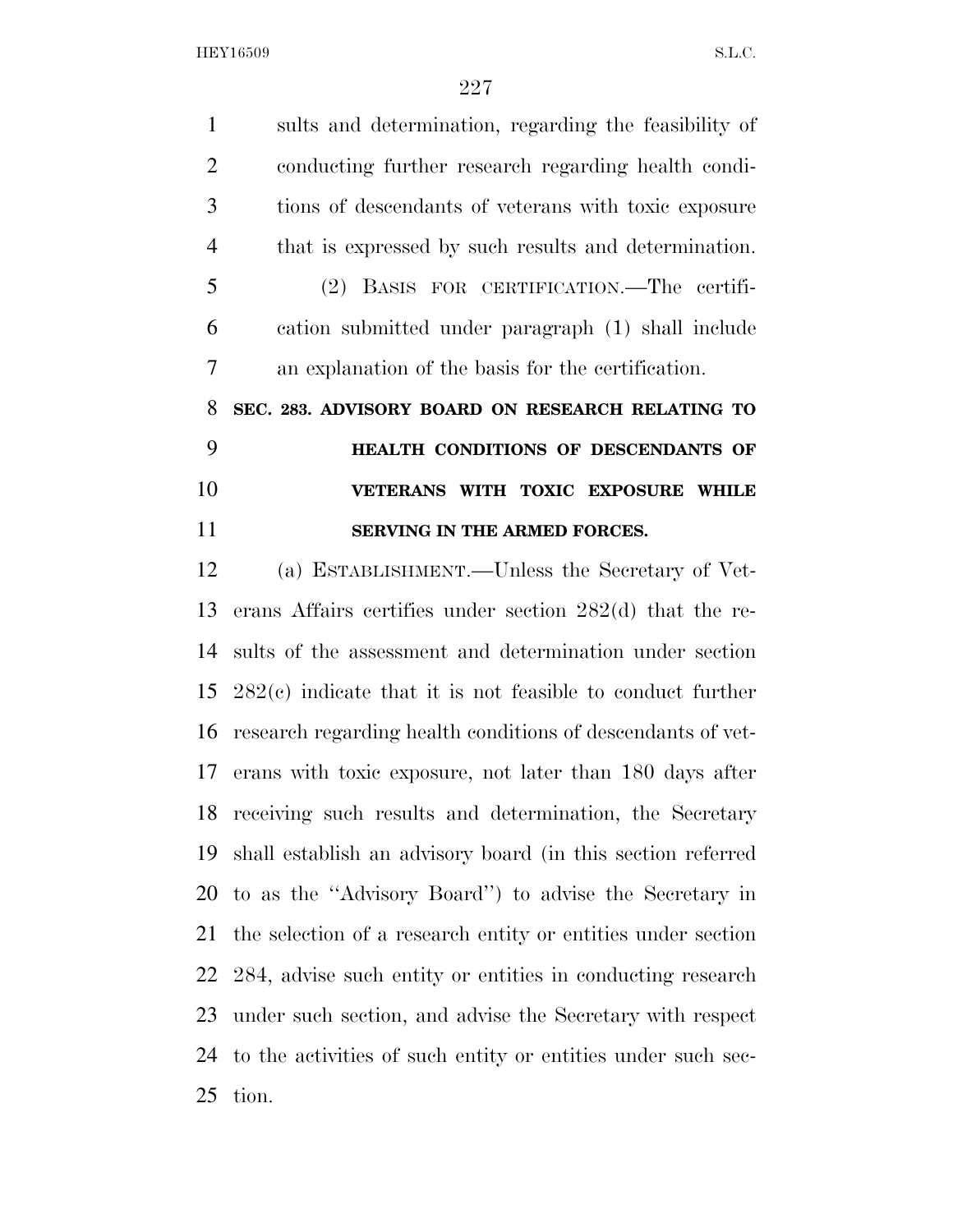| $\mathbf{1}$   | (b) MEMBERSHIP.—                                    |
|----------------|-----------------------------------------------------|
| $\overline{2}$ | (1) COMPOSITION.—The Secretary, in consulta-        |
| 3              | tion with the National Academy of Medicine, the Di- |
| 4              | rector of the National Institute of Environmental   |
| 5              | Health Sciences, and such other heads of Federal    |
| 6              | agencies as the Secretary determines appropriate—   |
| 7              | $(A)$ shall select not more than 13 voting          |
| 8              | members of the Advisory Board, of whom—             |
| 9              | (i) not less than two shall be members              |
| 10             | organizations exempt from taxation<br>οf            |
| 11             | under section $501(c)(19)$ of the Internal          |
| 12             | Revenue Code of 1986;                               |
| 13             | (ii) not less than two shall be descend-            |
| 14             | ants of veterans with toxic exposure while          |
| 15             | serving as members of the Armed Forces;             |
| 16             | and                                                 |
| 17             | not less than seven shall be<br>(iii)               |
| 18             | health professionals, scientists, or<br>$aca-$      |
| 19             | demics who are not employees of the Fed-            |
| 20             | eral Government and have expertise in—              |
| 21             | $(I)$ birth defects;                                |
| 22             | (II) developmental disabilities;                    |
| 23             | (III) epigenetics;                                  |
| 24             | $(IV)$ public health;                               |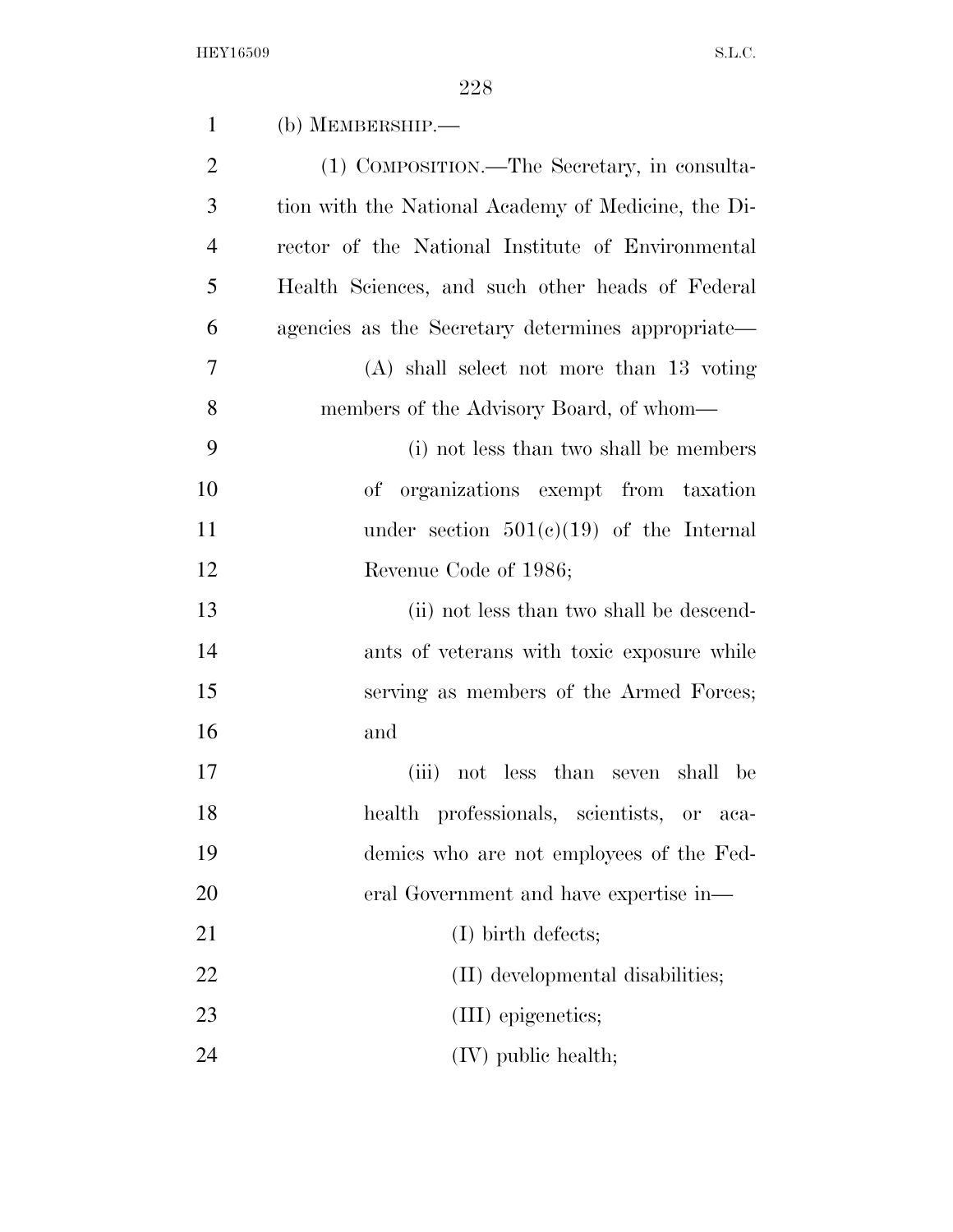| $\mathbf{1}$   | (V) the science of environmental                 |
|----------------|--------------------------------------------------|
| $\overline{2}$ | exposure or environmental exposure               |
| 3              | assessment;                                      |
| $\overline{4}$ | (VI) the science of toxic sub-                   |
| 5              | stances; or                                      |
| 6              | (VII) medical and research eth-                  |
| $\overline{7}$ | ics; and                                         |
| 8              | (B) may select not more than two non-            |
| 9              | voting members who are employees of the Fed-     |
| 10             | eral Government and who are otherwise de-        |
| 11             | scribed in subparagraph $(A)(iii)$ .             |
| 12             | (2) CHAIR.—The Secretary shall select a Chair    |
| 13             | from among the members of the Advisory Board se- |
| 14             | lected under paragraph $(1)(A)$ .                |
| 15             | $(3)$ TERMS.—                                    |
| 16             | (A) IN GENERAL.—Each member of the               |
| 17             | Advisory Board shall serve a term of two or      |
| 18             | three years as determined by the Secretary.      |
| 19             | (B) REAPPOINTMENT.—At the end of the             |
| 20             | term of a member of the Advisory Board, the      |
| 21             | Secretary may reselect the member for another    |
| 22             | term, except that no member may serve more       |
| 23             | than four consecutive terms.                     |
| 24             |                                                  |
|                | (c) DUTIES.—The Advisory Board shall—            |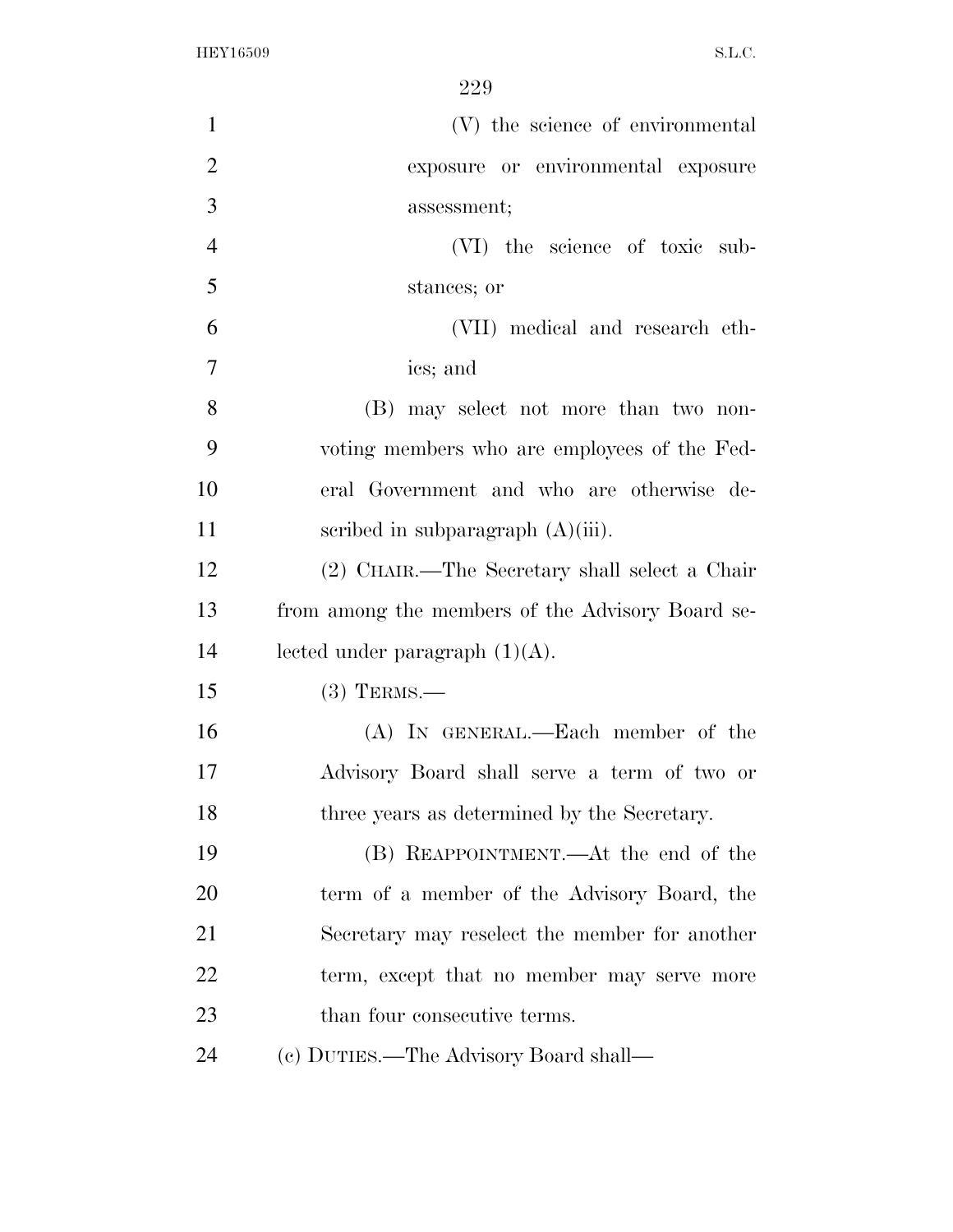(1) advise the Secretary in the selection of a re- search entity or entities to conduct research under section 284 from among those identified under sec-4 tion  $282(b)(6)$ ; (2) advise such entity or entities and assess the activities of such entity or entities in conducting such research; (3) develop a research strategy for such entity or entities based on, but not limited to, the results 10 of the assessment conducted under section 282; (4) advise the Secretary with respect to the ac- tivities of such entity or entities under section 284; (5) submit recommendations to be included by such entity or entities in the report under section  $284(d)(2)(C)$ ; and (6) not less frequently than semiannually, meet with the Secretary and representatives of such entity or entities on the research conducted by such entity or entities under section 284. (d) MEETINGS.—The Advisory Board shall meet at the call of the Chair, but not less frequently than semi- annually. (e) COMPENSATION.—The members of the Advisory Board shall serve without compensation.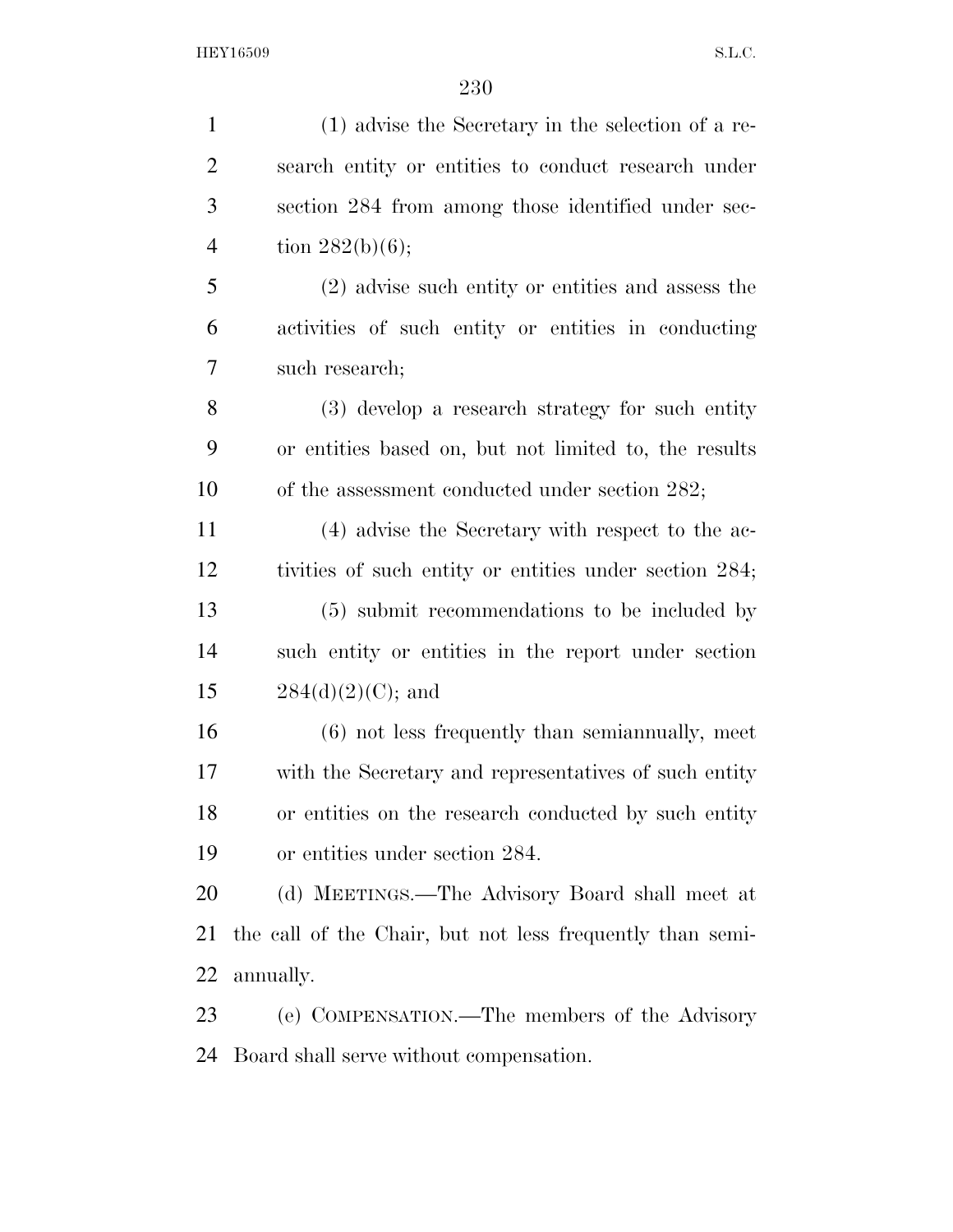(f) EXPENSES.—The Secretary of Veterans Affairs shall determine the appropriate expenses of the Advisory Board.

 $\frac{4}{9}$  (g) PERSONNEL.

 (1) IN GENERAL.—The Chair may, without re- gard to the civil service laws and regulations, ap- point an executive director of the Advisory Board, who shall be a civilian employee of the Department of Veterans Affairs, and such other personnel as may be necessary to enable the Advisory Board to perform its duties.

 (2) APPROVAL.—The appointment of an execu- tive director under paragraph (1) shall be subject to approval by the Advisory Board.

 (3) COMPENSATION.—The Chair may fix the compensation of the executive director and other personnel without regard to the provisions of chapter 51 and subchapter III of chapter 53 of title 5, United States Code, except that the rate of pay for the executive director and other personnel may not exceed the rate payable for level V of the Executive Schedule under section 5316 of such title.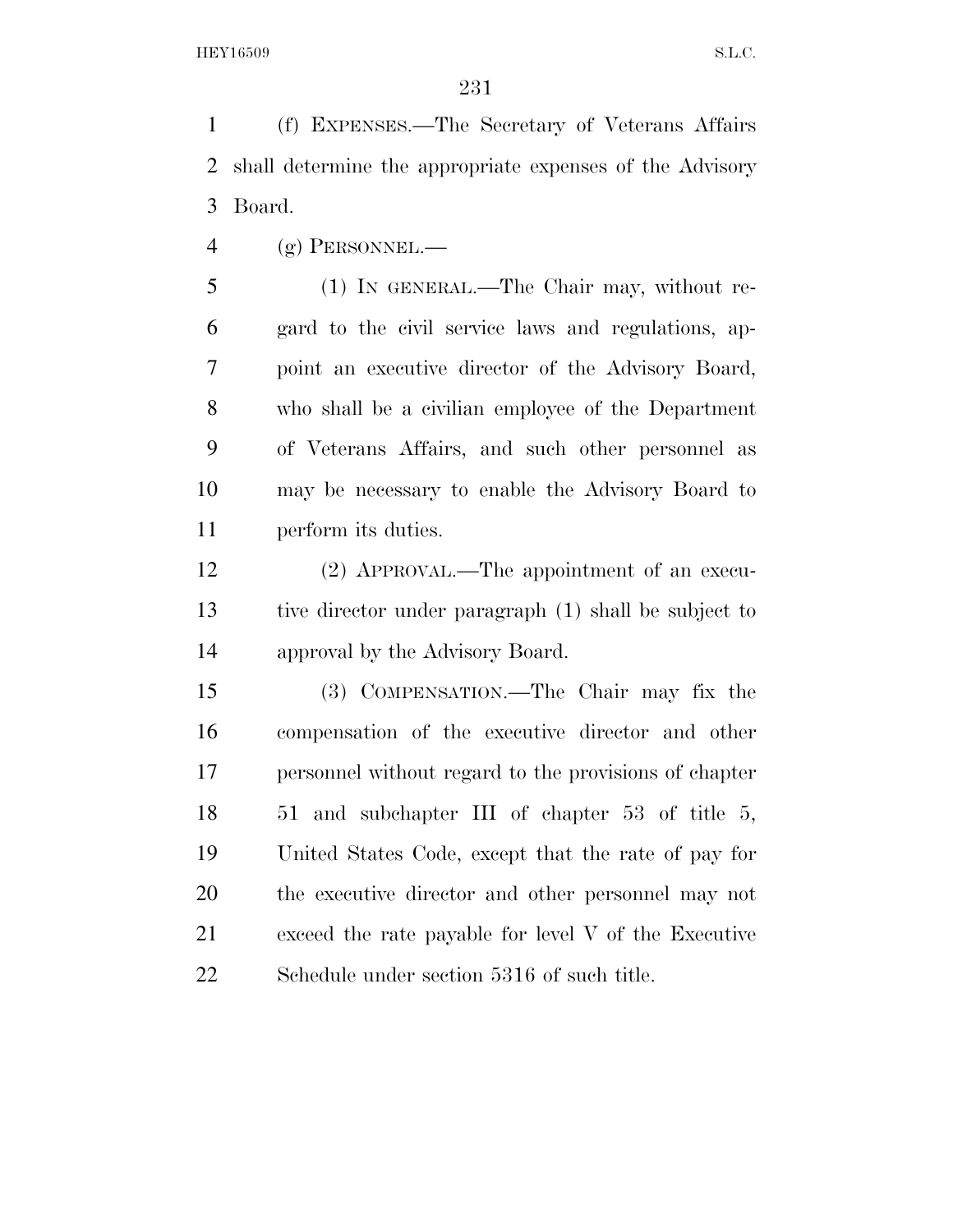## **SEC. 284. RESEARCH RELATING TO HEALTH CONDITIONS OF DESCENDANTS OF VETERANS WITH TOXIC EXPOSURE WHILE SERVING IN THE ARMED FORCES.**

 (a) IN GENERAL.—Unless the Secretary of Veterans Affairs certifies under section 282(d) that the results of the assessment and determination under section 282(c) in- dicate that it is not feasible to conduct further research regarding health conditions of descendants of veterans with toxic exposure, not later than one year after receiving such results and determination, the Secretary shall (in consultation with the advisory board established under section 283 (in this section referred to as the ''Advisory Board'')) enter into an agreement with one or more re- search entities identified under section 282(b)(6) (exclud- ing an entity of the Department of Veterans Affairs) to conduct research on health conditions of descendants of veterans with toxic exposure while serving as members of the Armed Forces (in this section referred to as the ''re-search entity or entities'').

(b) RESEARCH.—

 (1) IN GENERAL.—To the extent included in the research strategy developed by the Advisory 24 Board under section  $283(e)(3)$ , the research entity or entities shall conduct research on health condi-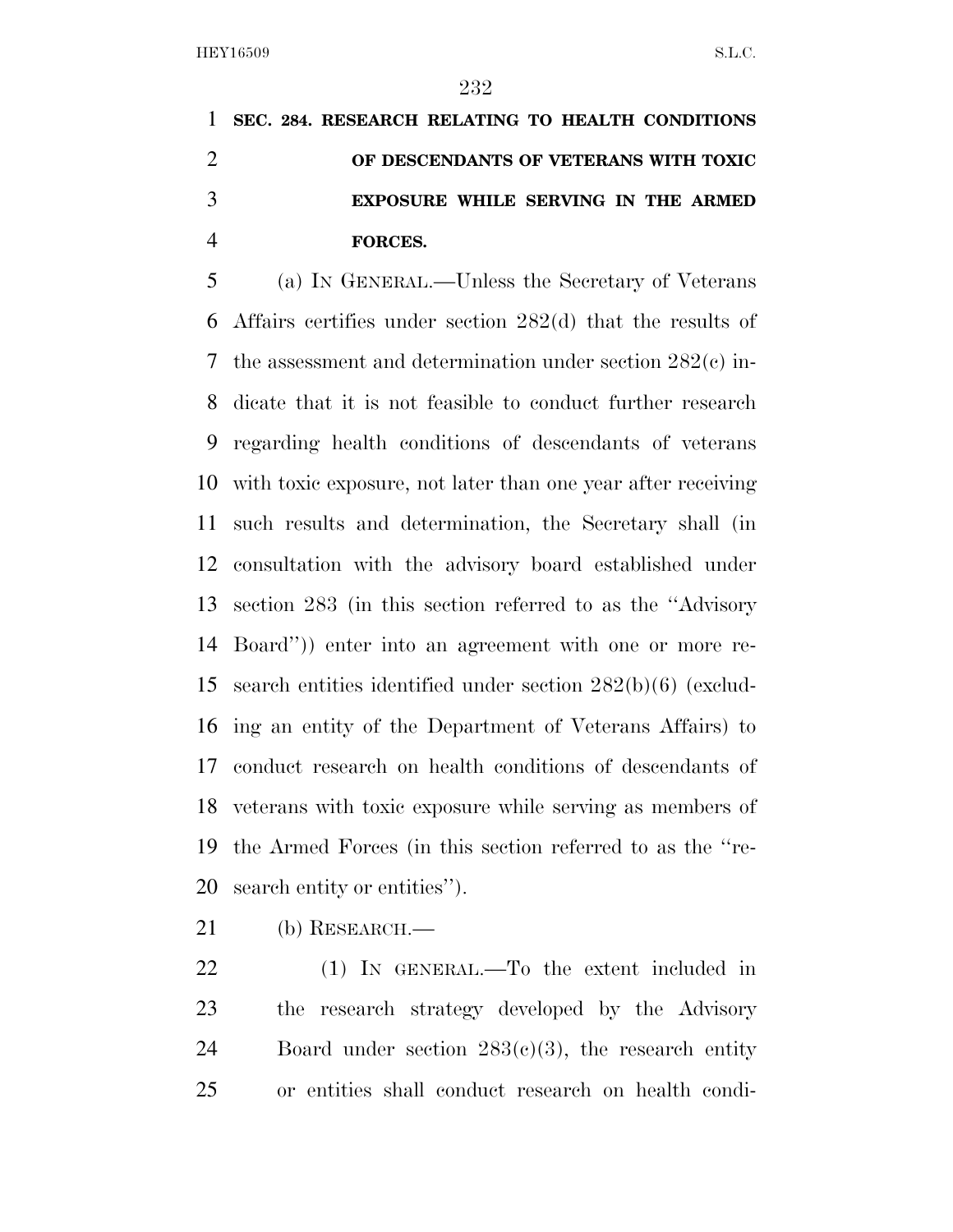tions of descendants of veterans with toxic exposure while serving as members of the Armed Forces.

 (2) STUDIES.—In conducting research under paragraph (1), the research entity or entities may study any veteran, at the election of the veteran, 6 identified under section  $282(b)(3)(A)$  as a type of in- dividual to be studied in order to conduct adequate scientific research relating to the descendants of vet-erans with toxic exposure.

 (3) CATEGORIZATION.—In conducting research under paragraph (1), the research entity or entities shall assess, using the categories established under section 282(b)(4), the extent to which a health con- dition of a descendant of a veteran is related to the toxic exposure of the veteran while serving as a member of the Armed Forces.

(c) AVAILABILITY OF RECORDS.—

 (1) IN GENERAL.—The Secretary of Defense, the Secretary of Veterans Affairs, and the head of each Federal agency identified under section 282(b)(3)(E) shall make available to the research entity or entities records held by the Department of Veterans Affairs, the Department of Defense, the Armed Forces, that Federal agency, or any other source under the jurisdiction of any such Federal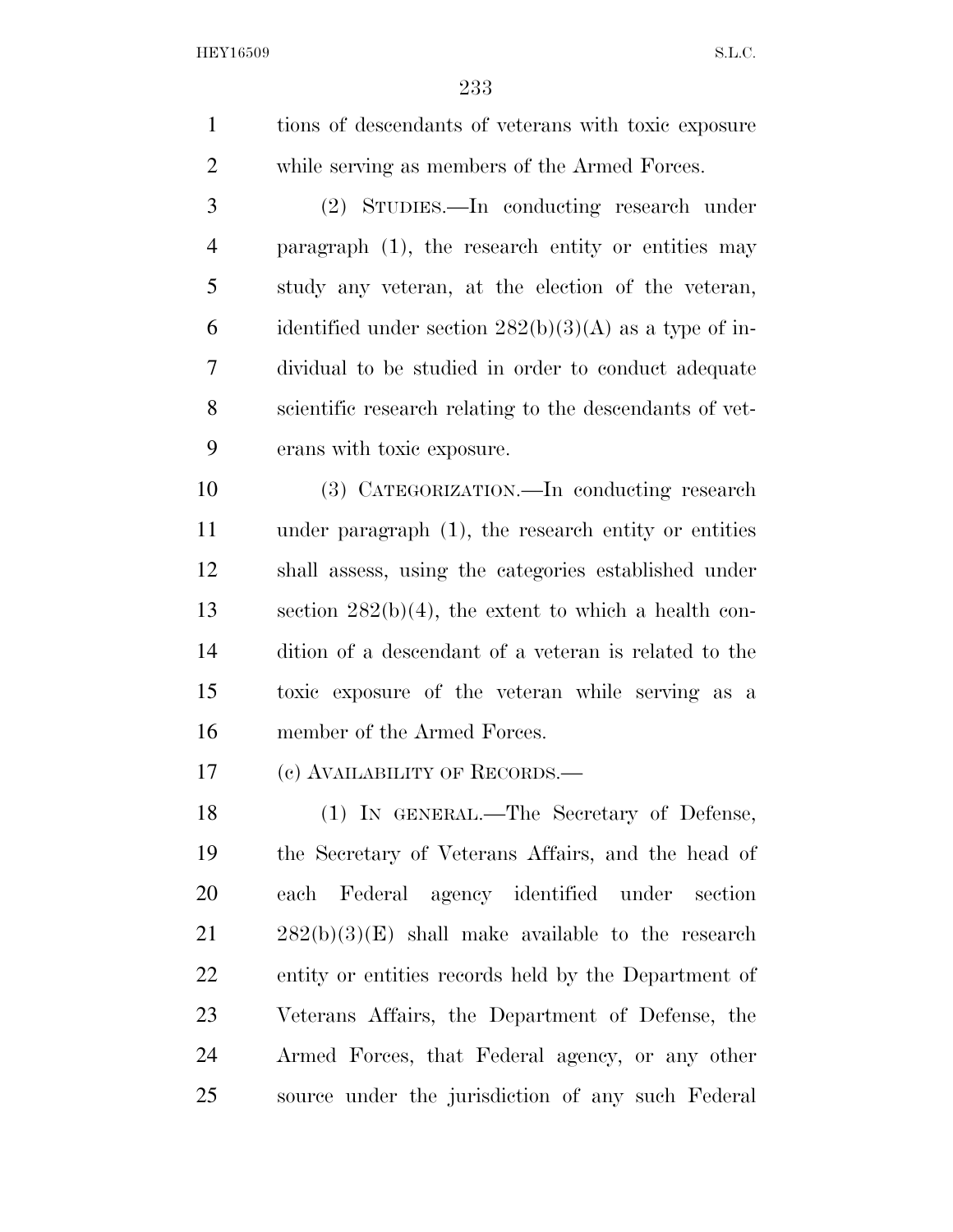agency or the Armed Forces, as appropriate, that the research entity or entities determine are nec-essary to carry out this section.

 (2) MECHANISM FOR ACCESS.—The Secretary of Veterans Affairs, the Secretary of Defense, and the head of each Federal agency identified under section 282(b)(3)(E) shall jointly establish a mecha- nism for access by the research entity or entities to records made available under paragraph (1).

10 (d) ANNUAL REPORT.—

 (1) IN GENERAL.—Not later than one year after commencing the conduct of research under this section, and not later than September 30 each year thereafter, each research entity with which the Sec- retary has entered into an agreement under sub- section (a) shall, in consultation with the Advisory Board, submit to the Secretary of Veterans Affairs, the Committee on Veterans' Affairs of the Senate, and the Committee on Veterans' Affairs of the House of Representatives a report on the functions of such entity under this section during the year preceding the submittal of the report.

 (2) ELEMENTS.—Each report submitted under paragraph (1) shall include the following: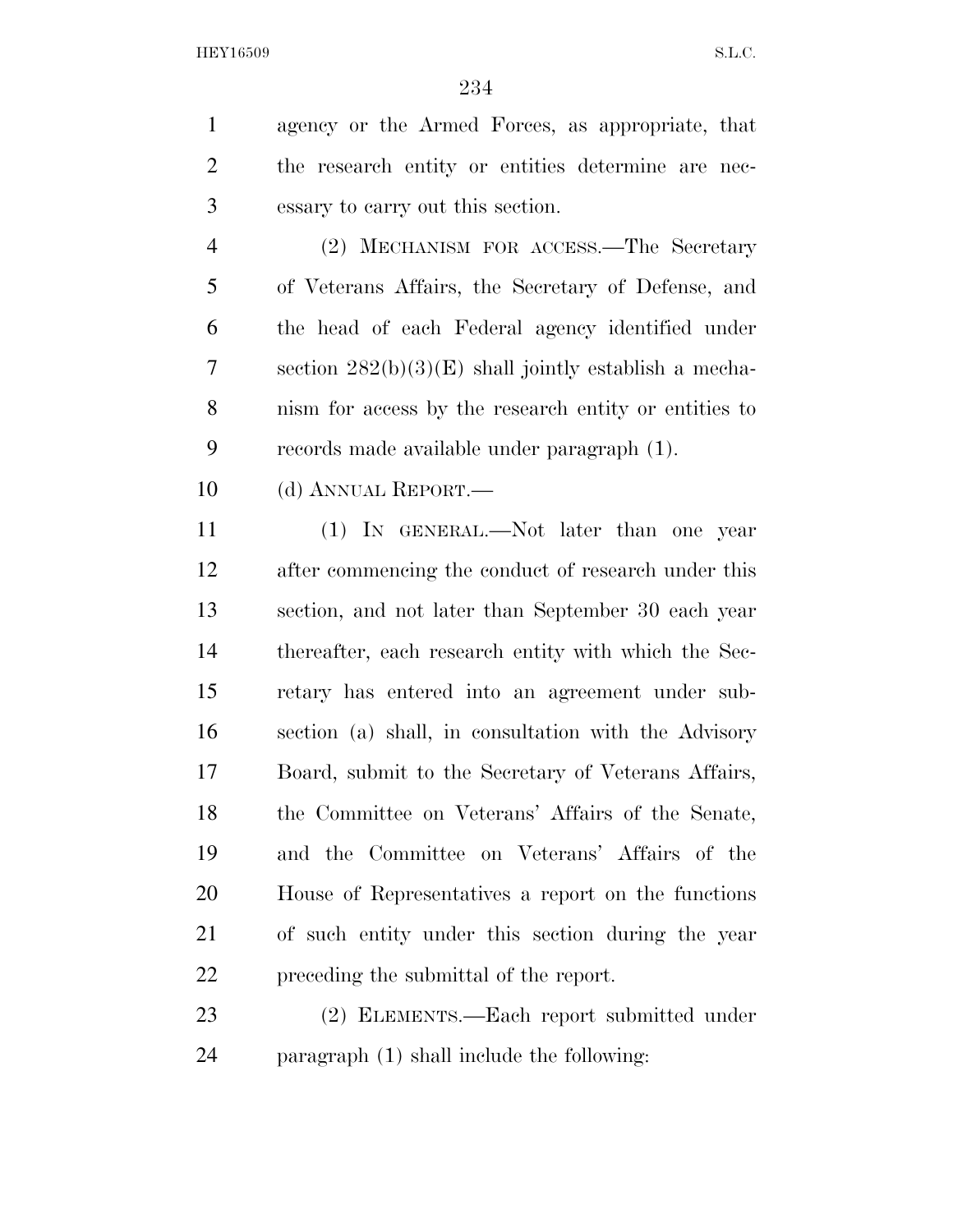| $\mathbf{1}$   | $(A)$ A summary of the research efforts that         |
|----------------|------------------------------------------------------|
| $\overline{2}$ | have been completed during the year preceding        |
| 3              | the submittal of the report and that are ongo-       |
| $\overline{4}$ | ing as of the date of the submittal of the re-       |
| 5              | port.                                                |
| 6              | (B) A description of any findings made               |
| 7              | during such year in carrying out such research       |
| 8              | efforts.                                             |
| 9              | (C) Recommendations for administrative               |
| 10             | or legislative action made by the Advisory           |
| 11             | Board based on such findings, which may in-          |
| 12             | recommendations for further research<br>clude        |
| 13             | under this section.                                  |
| 14             | (3) UPON REQUEST.—Upon the request of any            |
| 15             | organization exempt from taxation under section      |
| 16             | $501(c)(19)$ of the Internal Revenue Code of 1986,   |
| 17             | the Secretary of Veterans Affairs may transmit to    |
| 18             | such organization a copy of a report received by the |
| 19             | Secretary under paragraph (1).                       |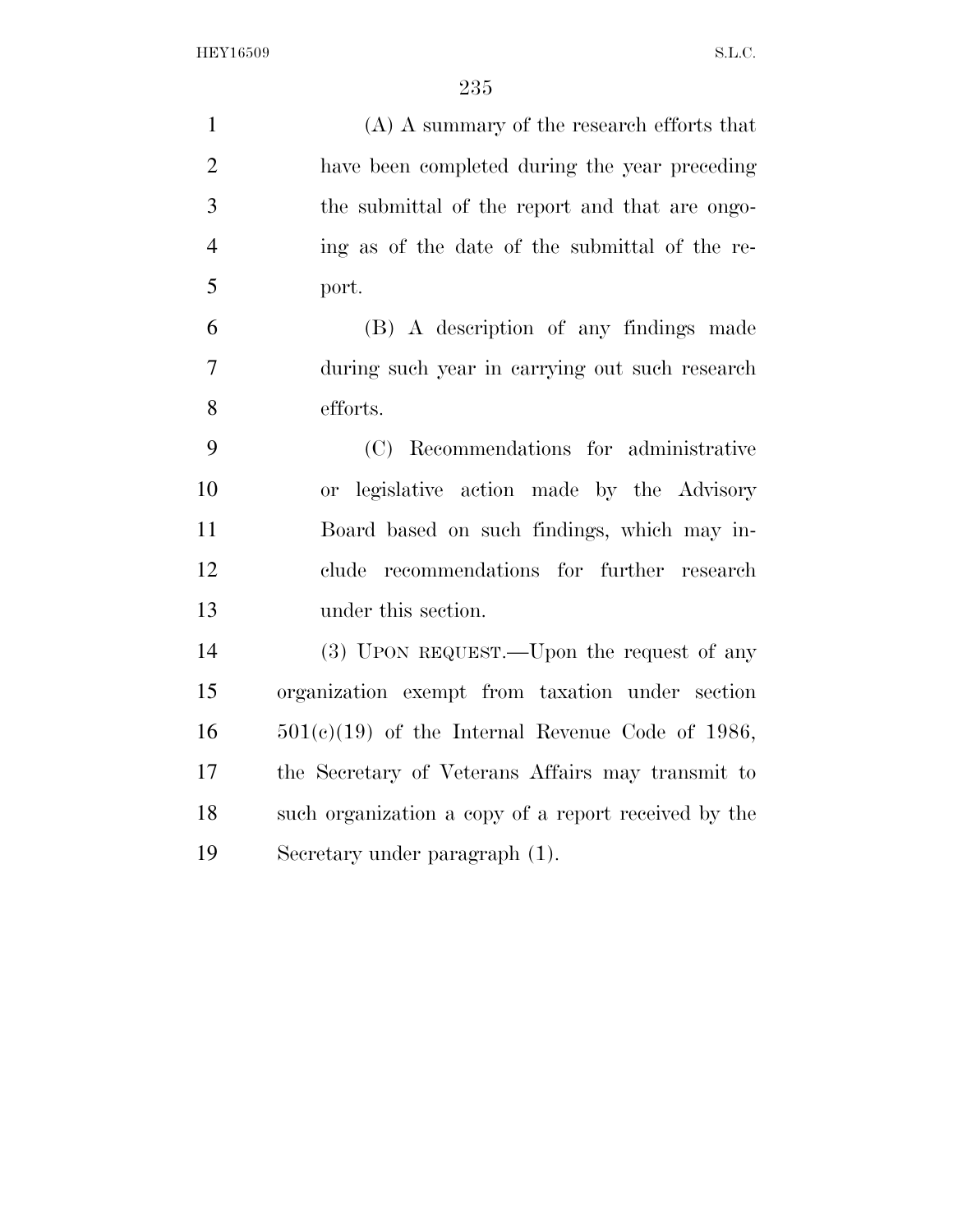# **Subtitle J—Other Health Care Matters**

 **SEC. 291. AUTHORIZATION OF CERTAIN MAJOR MEDICAL FACILITY PROJECTS OF THE DEPARTMENT OF VETERANS AFFAIRS.** 

 (a) AUTHORIZATION.—The Secretary of Veterans Af- fairs may carry out the following major medical facility projects, with each project to be carried out in an amount not to exceed the amount specified for that project:

 (1) Seismic corrections to buildings, including retrofitting and replacement of high-risk buildings, in San Francisco, California, in an amount not to exceed \$180,480,000.

 (2) Seismic corrections to facilities, including facilities to support homeless veterans, at the med- ical center in West Los Angeles, California, in an amount not to exceed \$105,500,000.

 (3) Seismic corrections to the mental health and community living center in Long Beach, Cali-fornia, in an amount not to exceed \$287,100,000.

 (4) Construction of an outpatient clinic, admin- istrative space, cemetery, and columbarium in Ala- meda, California, in an amount not to exceed \$87,332,000.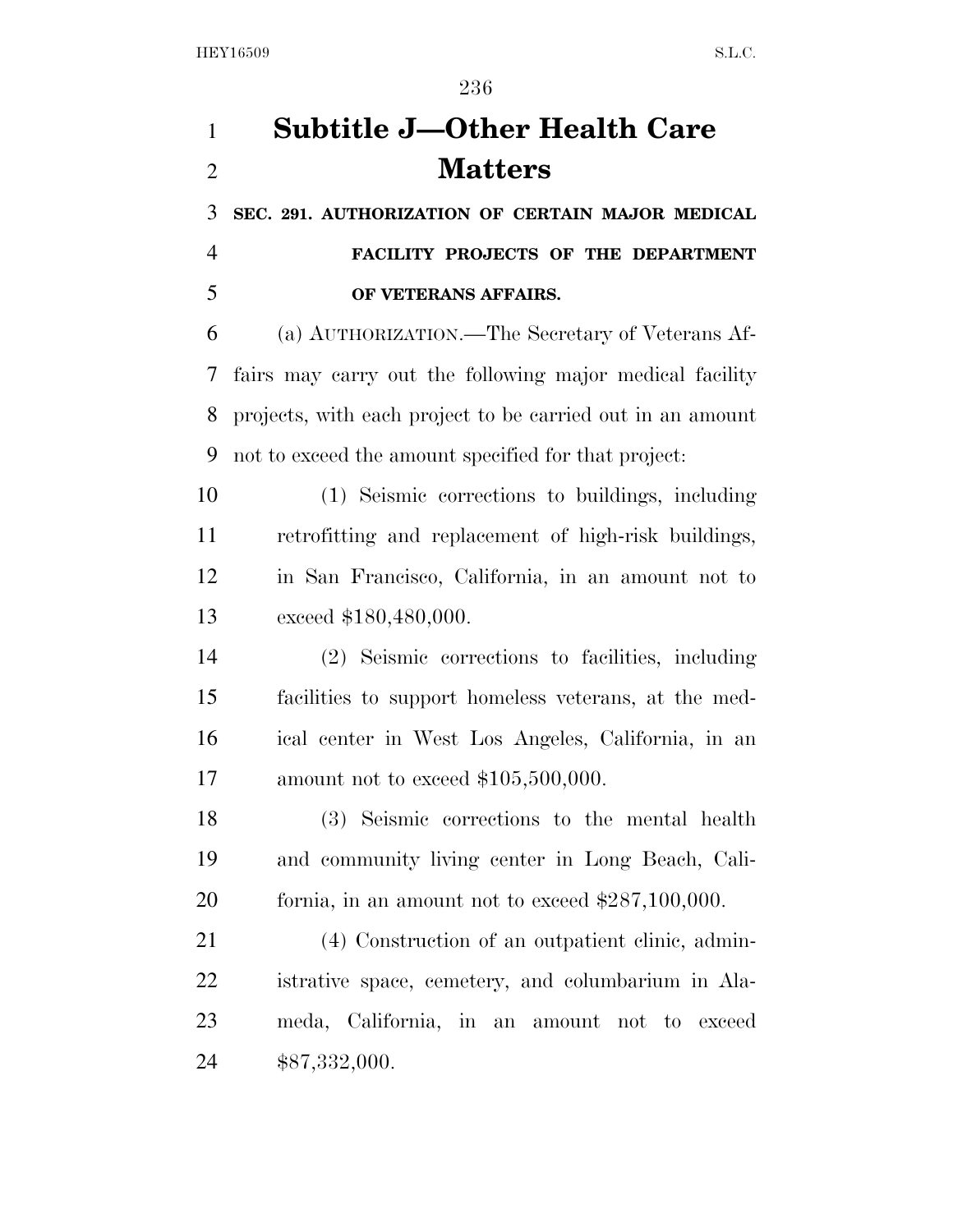(5) Realignment of medical facilities in Liver- more, California, in an amount not to exceed \$194,430,000. (6) Construction of a medical center in Louis- ville, Kentucky, in an amount not to exceed \$150,000,000. (7) Construction of a replacement community living center in Perry Point, Maryland, in an amount not to exceed \$92,700,000. (8) Seismic corrections and other renovations to several buildings and construction of a specialty care building in American Lake, Washington, in an amount not to exceed \$16,260,000. (b) AUTHORIZATION OF APPROPRIATIONS FOR CON- STRUCTION.—There is authorized to be appropriated to the Secretary of Veterans Affairs for fiscal year 2016 or the year in which funds are appropriated for the Construc- tion, Major Projects, account, \$1,113,802,000 for the projects authorized in subsection (a). (c) LIMITATION.—The projects authorized in sub- section (a) may only be carried out using— (1) funds appropriated for fiscal year 2016 pur- suant to the authorization of appropriations in sub-section (b);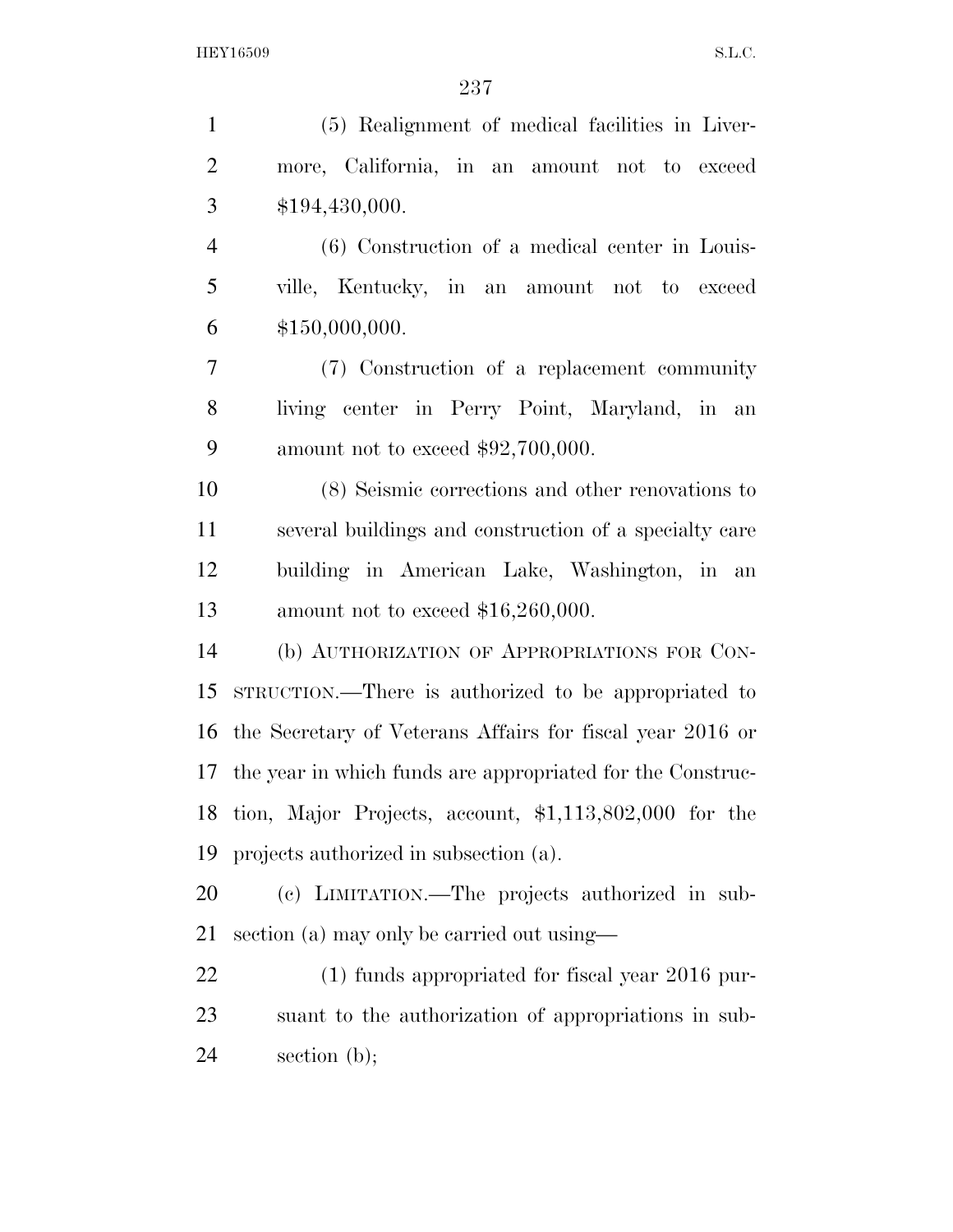| $\mathbf{1}$   | (2) funds available for Construction, Major                 |
|----------------|-------------------------------------------------------------|
| $\overline{2}$ | Projects, for a fiscal year before fiscal year 2016         |
| 3              | that remain available for obligation;                       |
| 4              | funds available for Construction, Major<br>(3)              |
| 5              | Projects, for a fiscal year after fiscal year 2016 that     |
| 6              | remain available for obligation;                            |
| 7              | (4) funds appropriated for Construction, Major              |
| 8              | Projects, for fiscal year 2016 for a category of activ-     |
| 9              | ity not specific to a project;                              |
| 10             | (5) funds appropriated for Construction, Major              |
| 11             | Projects, for a fiscal year before fiscal year 2016 for     |
| 12             | a category of activity not specific to a project; and       |
| 13             | (6) funds appropriated for Construction, Major              |
| 14             | Projects, for a fiscal year after fiscal year 2016 for      |
| 15             | a category of activity not specific to a project.           |
| 16             | SEC. 292. IDENTIFICATION AND TRACKING OF BIOLOGICAL         |
| 17             | IMPLANTS USED IN DEPARTMENT OF VET-                         |
| 18             | ERANS AFFAIRS MEDICAL FACILITIES.                           |
| 19             | (a) IN GENERAL.—Subchapter II of chapter $73$ of            |
| 20             | title 38, United States Code, as amended by section         |
| 21             | $248(a)$ , is further amended by adding at the end the fol- |
| 22             | lowing new section:                                         |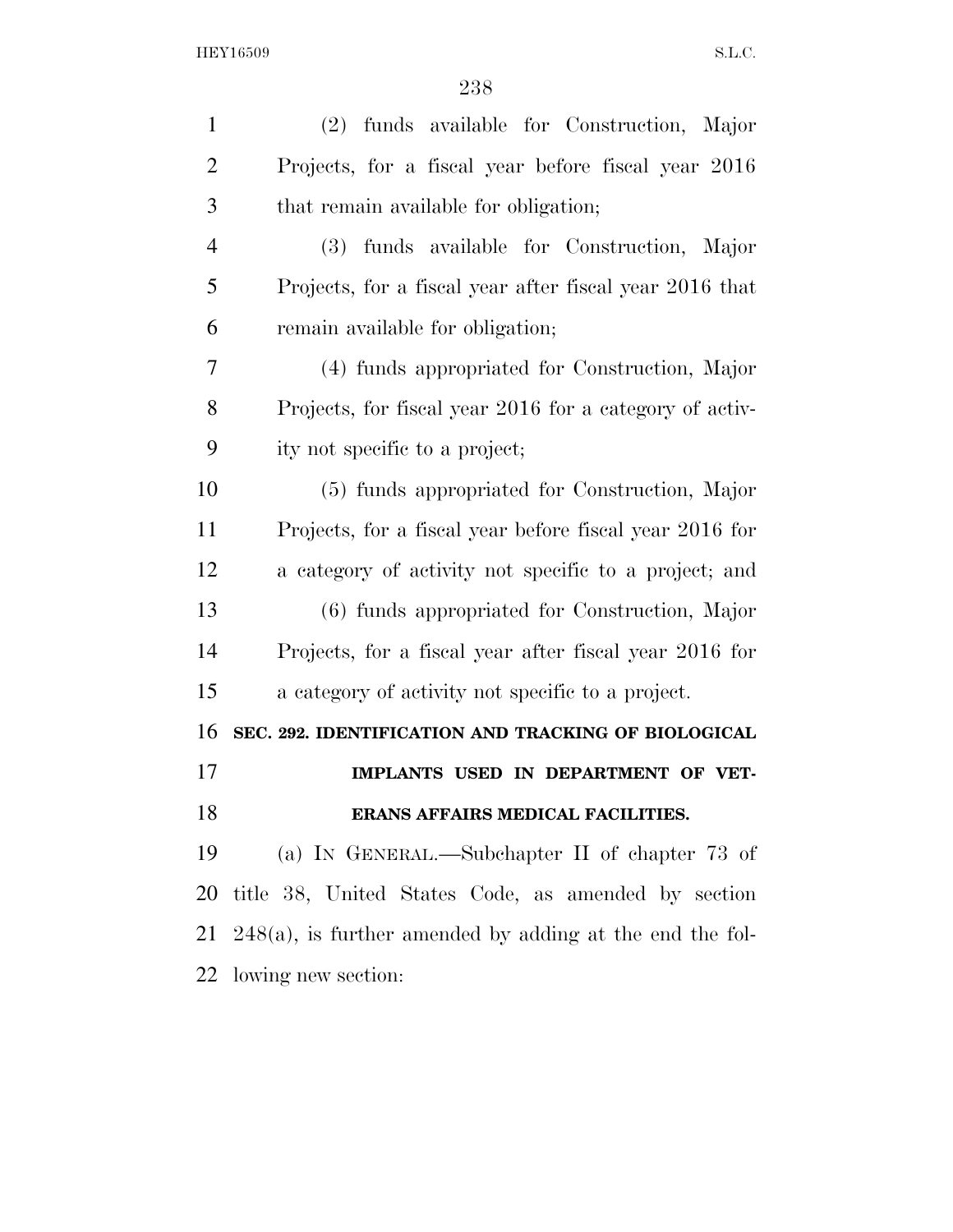#### **''§ 7330D. Identification and tracking of biological im-plants**

 ''(a) STANDARD IDENTIFICATION SYSTEM FOR BIO- LOGICAL IMPLANTS.—(1) The Secretary shall adopt the unique device identification system developed for medical devices by the Food and Drug Administration under sec- tion 519(f) of the Federal Food, Drug, and Cosmetic Act (21 U.S.C. 360i(f)), or implement a comparable standard identification system, for use in identifying biological im- plants intended for use in medical procedures conducted in medical facilities of the Department.

 ''(2) In adopting or implementing a standard identi- fication system for biological implants under paragraph (1), the Secretary shall permit a vendor to use any of the accredited entities identified by the Food and Drug Ad- ministration as an issuing agency pursuant to section 830.100 of title 21, Code of Federal Regulations, or any successor regulation.

 ''(b) BIOLOGICAL IMPLANT TRACKING SYSTEM.—(1) The Secretary shall implement a system for tracking the biological implants described in subsection (a) from human donor or animal source to implantation.

23  $\frac{1}{2}$  The tracking system implemented under para- graph (1) shall be compatible with the identification sys-tem adopted or implemented under subsection (a).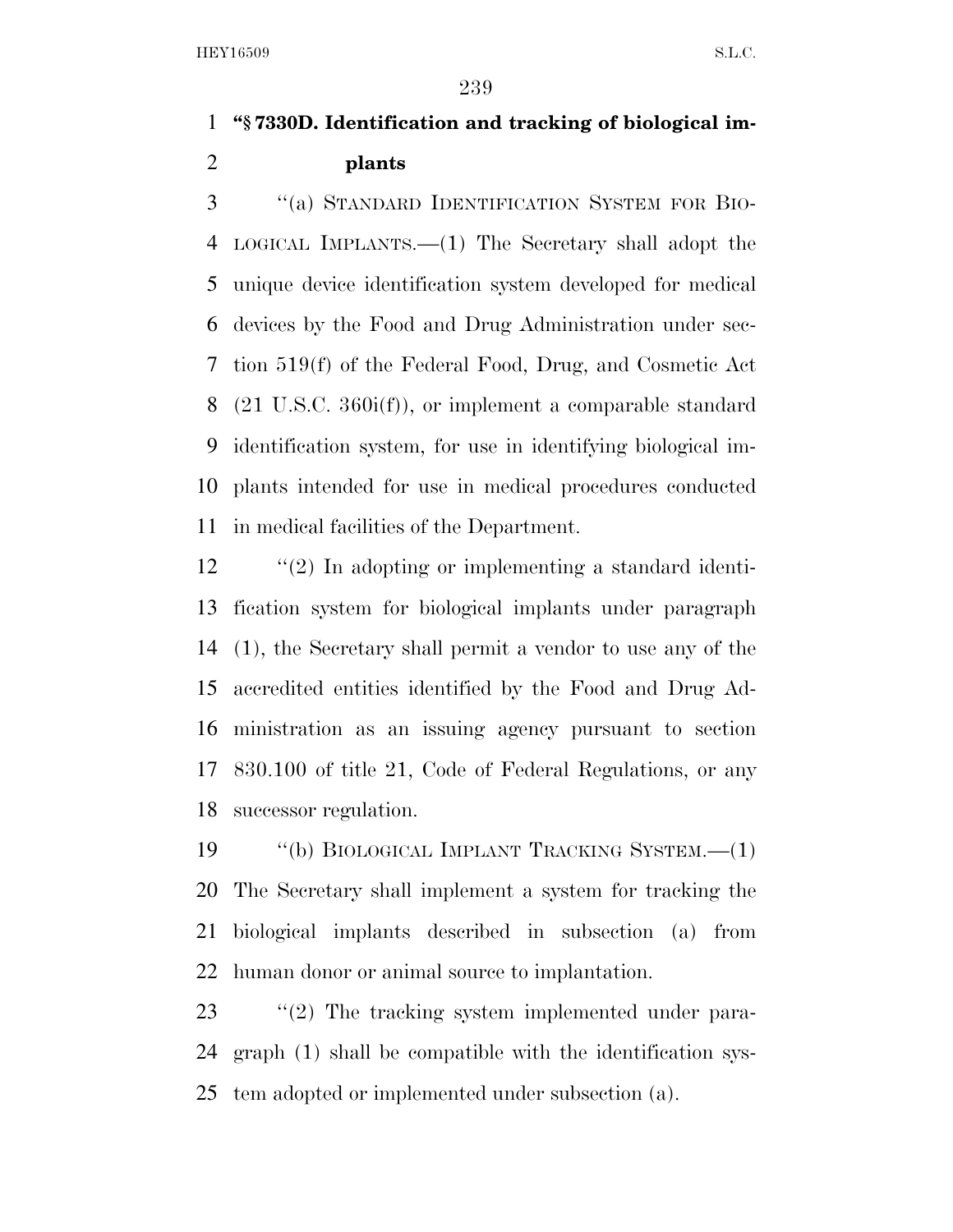''(3) The Secretary shall implement inventory con- trols compatible with the tracking system implemented under paragraph (1) so that all patients who have re- ceived, in a medical facility of the Department, a biological implant subject to a recall can be notified of the recall if, based on the evaluation by appropriate medical per- sonnel of the Department of the risks and benefits, the Secretary determines such notification is appropriate.

9 "(e) CONSISTENCY WITH FOOD AND DRUG ADMINIS- TRATION REGULATIONS.—To the extent that a conflict arises between this section and a provision of the Federal Food, Drug, and Cosmetic Act (21 U.S.C. 301 et seq.) or section 351 or 361 of the Public Health Service Act (42 U.S.C. 262 and 264) (including any regulations issued under such provisions), the provision of the Federal Food, Drug, and Cosmetic Act or Public Health Service Act (in- cluding any regulations issued under such provisions) shall apply.

 ''(d) BIOLOGICAL IMPLANT DEFINED.—In this sec- tion, the term 'biological implant' means any human cell, tissue, or cellular or tissue-based product or animal prod-uct—

23 ''(1) under the meaning given the term 'human cells, tissues, or cellular or tissue-based products' in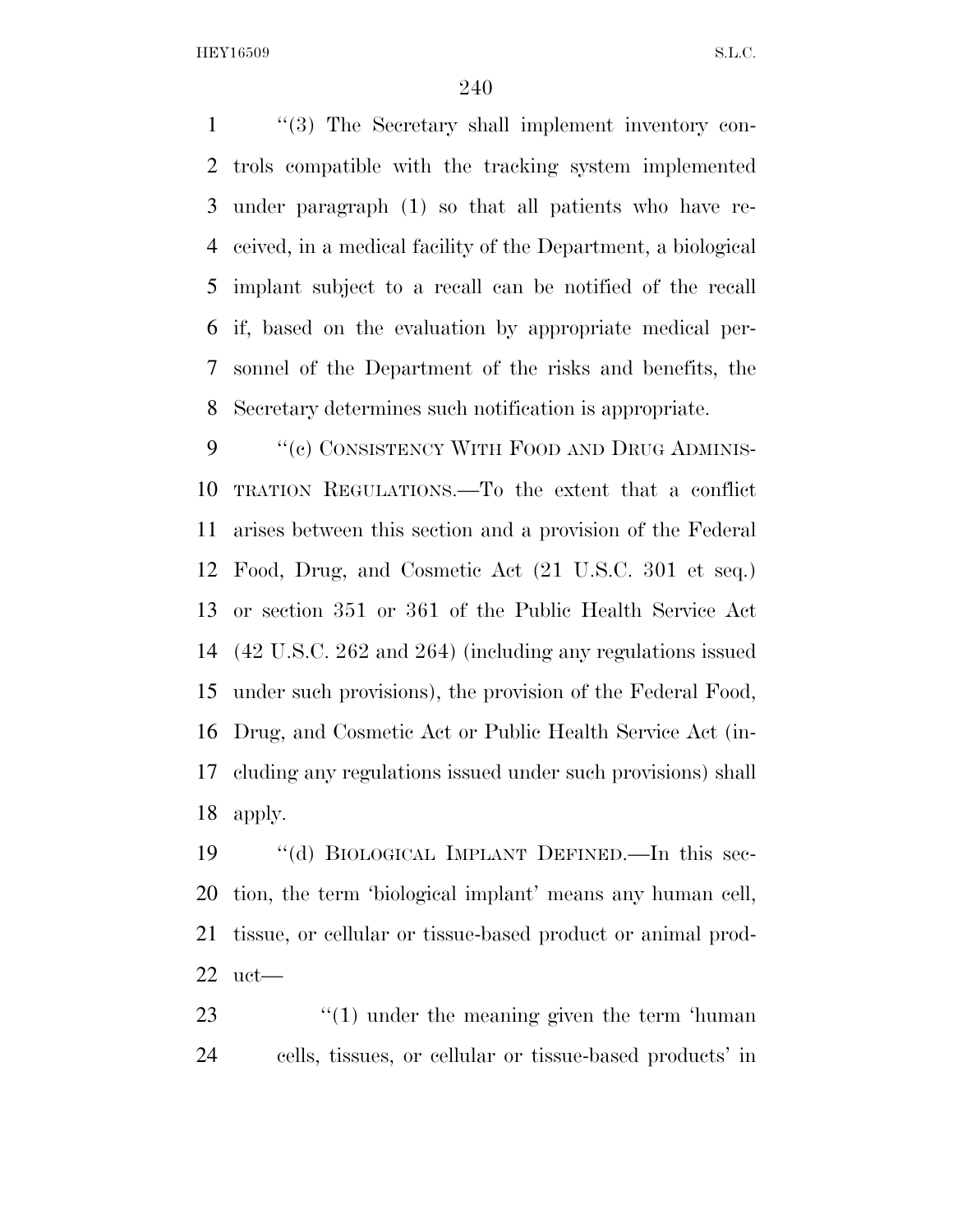| $\mathbf{1}$   | section 1271.3 of title 21, Code of Federal Regula-           |
|----------------|---------------------------------------------------------------|
| $\overline{2}$ | tions, or any successor regulation; or                        |
| 3              | $\lq(2)$ that is regulated as a device under section          |
| $\overline{4}$ | 201(h) of the Federal Food, Drug, and Cosmetic                |
| 5              | Act $(21 \text{ U.S.C. } 321(h))$ .".                         |
| 6              | (b) CLERICAL AMENDMENT.—The table of sections                 |
| 7              | at the beginning of chapter 73 of such title, as amended      |
| 8              | by section $248(b)$ , is further amended by inserting after   |
| 9              | the item relating to section 7330C the following new item.    |
|                | "7330D. Identification and tracking of biological implants.". |
| 10             | (c) IMPLEMENTATION DEADLINES.—                                |
| 11             | (1) STANDARD IDENTIFICATION SYSTEM.—The                       |
| 12             | Secretary of Veterans Affairs shall adopt or imple-           |
| 13             | ment the standard identification system for biologi-          |
| 14             | cal implants required by subsection (a) of section            |
| 15             | 7330D of title 38, United States Code, as added by            |
| 16             | subsection (a), with respect to biological implants           |
| 17             | described in-                                                 |
| 18             | $(A)$ subsection $(d)(1)$ of such section, by                 |
| 19             | not later than the date that is 180 days after                |
| 20             | the date of the enactment of this Act; and                    |
| 21             | (B) subsection $(d)(2)$ of such section, in                   |
| 22             | compliance with the compliance dates estab-                   |
| 23             | lished by the Food and Drug Administration                    |
| 24             | under section $519(f)$ of the Federal Food,                   |
| 25             | Drug, and Cosmetic Act $(21 \text{ U.S.C. } 360i(f)).$        |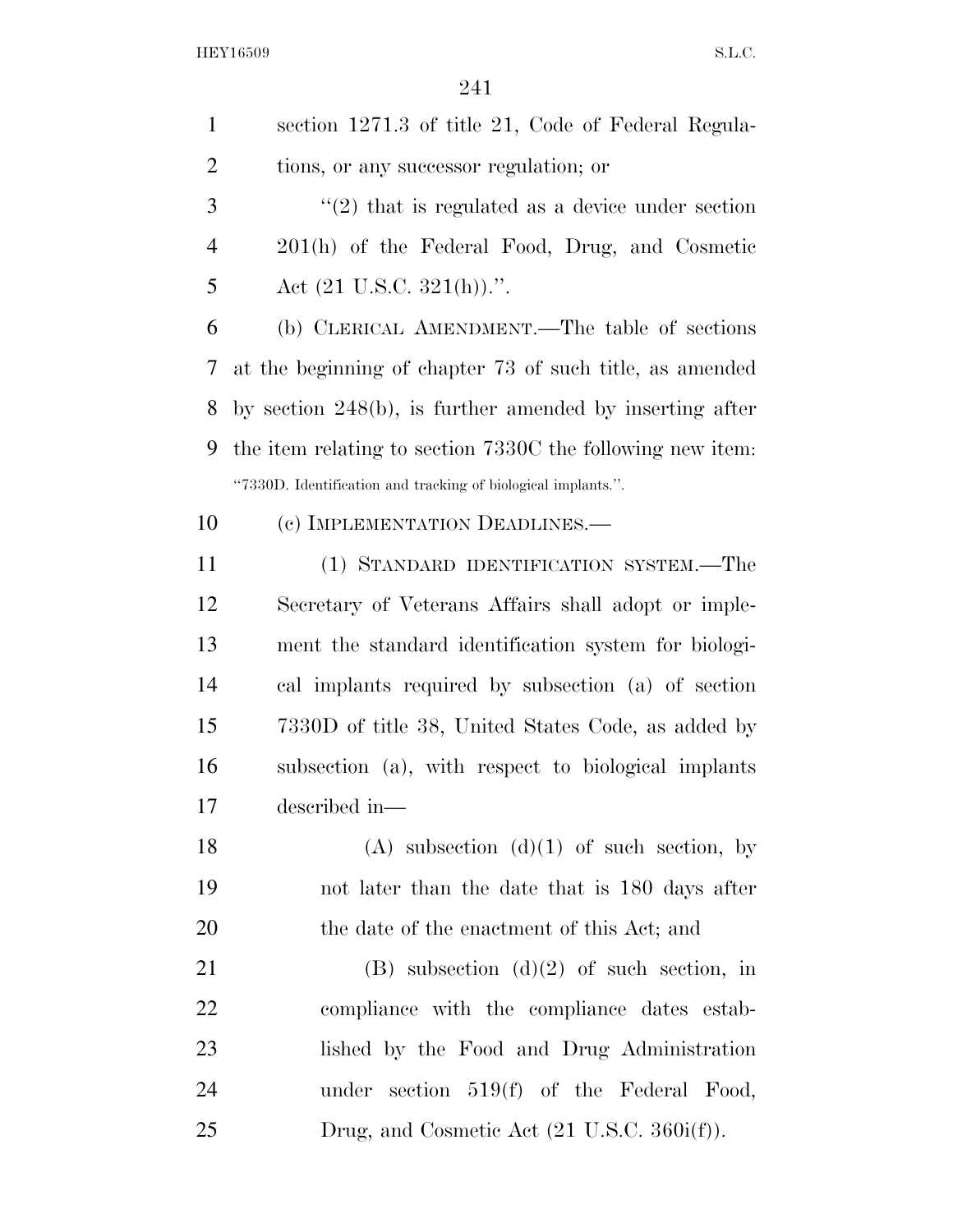(2) TRACKING SYSTEM.—The Secretary of Vet- erans Affairs shall implement the biological implant tracking system required by section 7330D(b) of title 38, United States Code, as added by subsection (a), by not later than the date that is 180 days after the date of the enactment of this Act. (d) REPORTING REQUIREMENT.—

 (1) IN GENERAL.—If the biological implant tracking system required by section 7330D(b) of title 38, United States Code, as added by subsection (a), is not operational by the date that is 180 days after the date of the enactment of this Act, the Sec- retary of Veterans Affairs shall submit to the Com- mittee on Veterans' Affairs of the Senate and the Committee on Veterans' Affairs of the House of Representatives a report explaining why the system is not operational for each month until such time as the system is operational.

 (2) ELEMENTS.—Each report submitted under paragraph (1) shall include a description of the fol-lowing:

 (A) Each impediment to the implementa- tion of the system described in such paragraph. (B) Steps being taken to remediate each such impediment.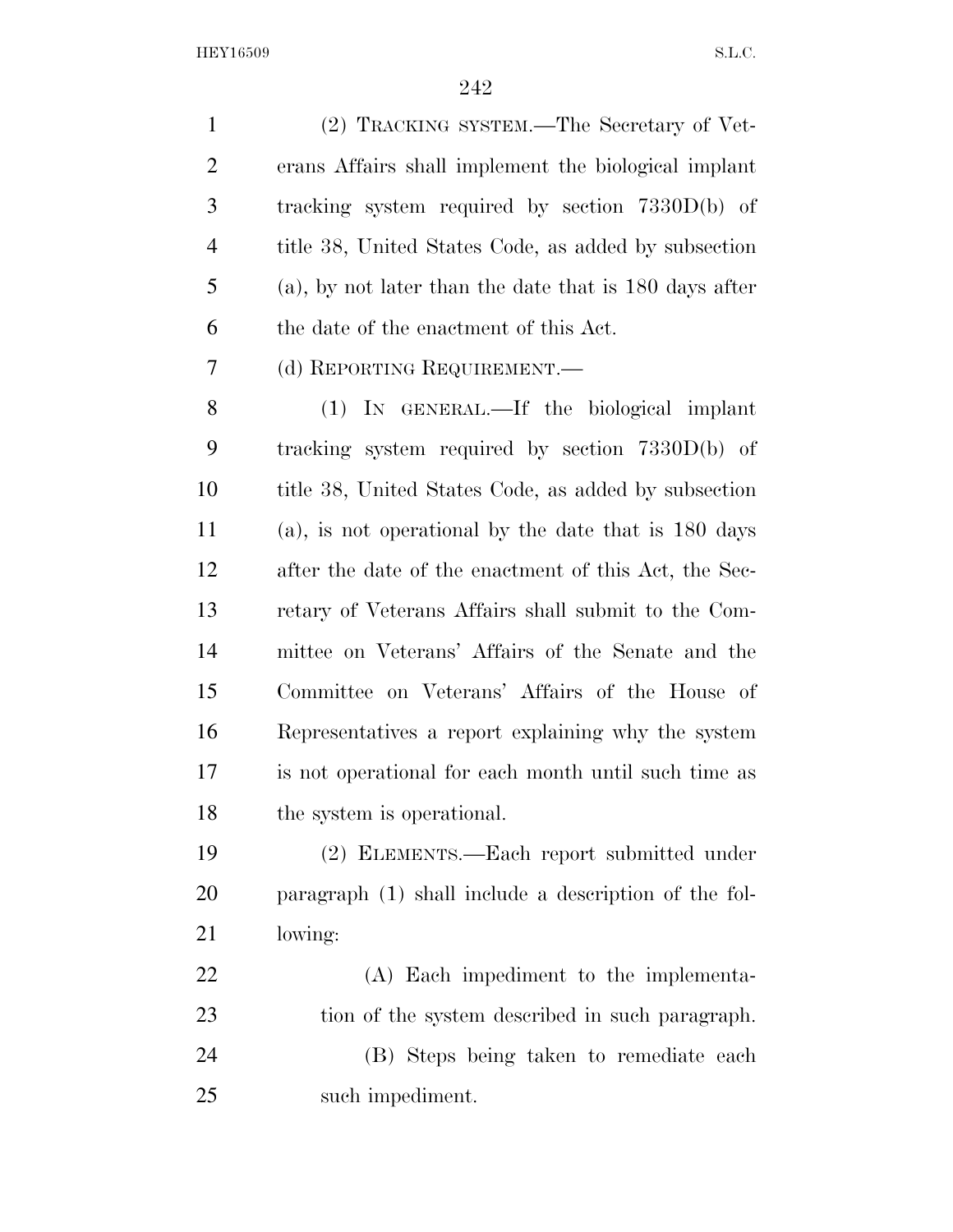(C) Target dates for a solution to each such impediment. **SEC. 293. PROCUREMENT OF BIOLOGICAL IMPLANTS USED IN DEPARTMENT OF VETERANS AFFAIRS MEDICAL FACILITIES.**  (a) PROCUREMENT.— (1) IN GENERAL.—Subchapter II of chapter 81 of title 38, United States Code, as amended by sec-9 tion  $132(a)$ , is further amended by adding at the end the following new section: **''§ 8130. Procurement of biological implants**  12 "(a) IN GENERAL.—(1) The Secretary may procure biological implants of human origin only from vendors that meet the following conditions: ''(A) The vendor uses the standard identifica- tion system adopted or implemented by the Sec- retary under section 7330D(a) of this title and has safeguards to ensure that a distinct identifier has been in place at each step of distribution of each bio- logical implant from its donor. 21 "(B) The vendor is registered as required by the Food and Drug Administration under subpart B of part 1271 of title 21, Code of Federal Regula- tions, or any successor regulation, and in the case of a vendor that uses a tissue distribution intermediary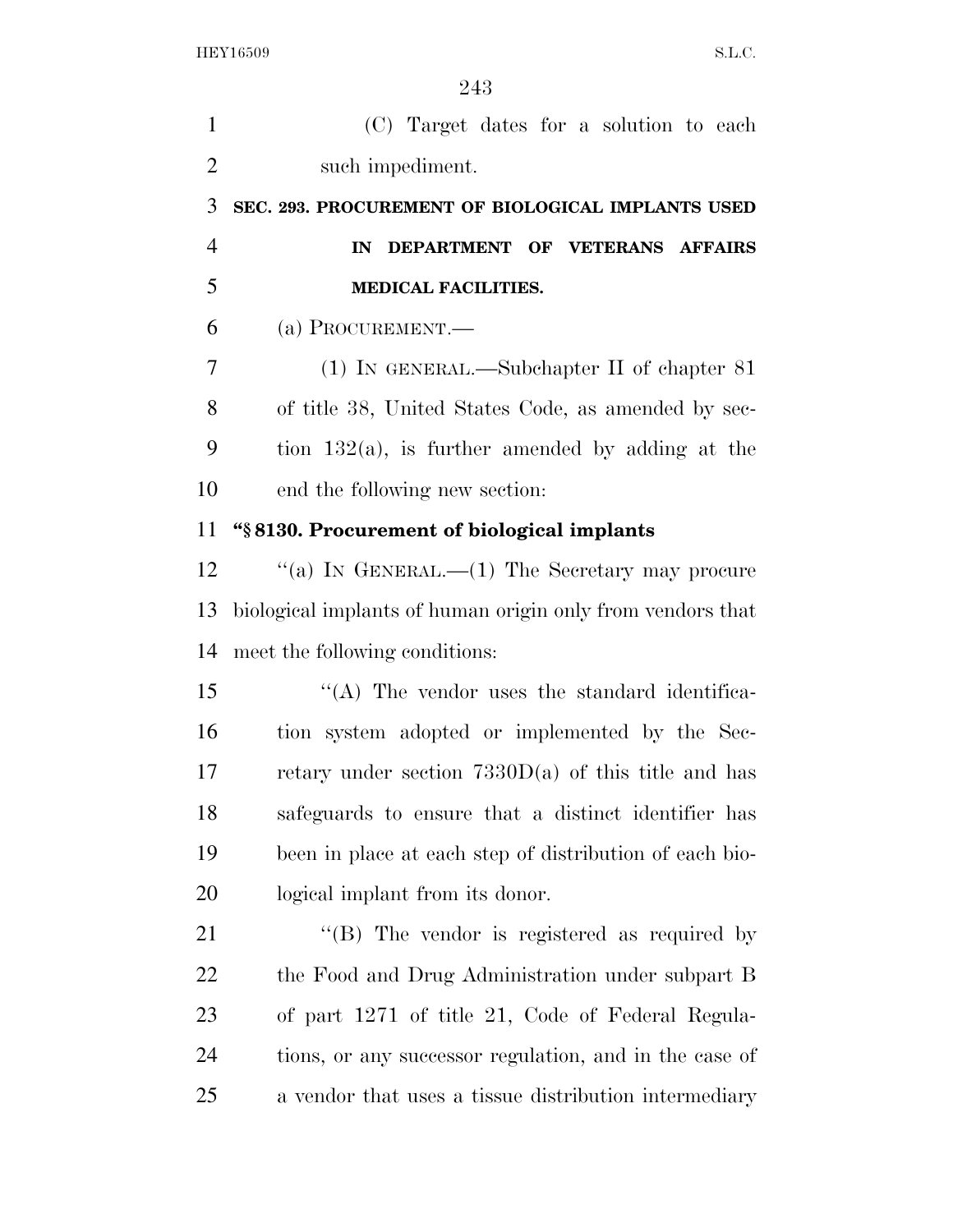or a tissue processor, the vendor provides assurances that the tissue distribution intermediary or tissue processor is registered as required by the Food and Drug Administration. ''(C) The vendor ensures that donor eligibility determinations and such other records as the Sec- retary may require accompany each biological im-plant at all times, regardless of the country of origin

of the donor of the biological material.

 $\langle \text{``(D)} \rangle$  The vendor agrees to cooperate with all biological implant recalls conducted on the initiative of the vendor, on the initiative of the original prod- uct manufacturer used by the vendor, by the request of the Food and Drug Administration, or by a statu-tory order of the Food and Drug Administration.

16 "(E) The vendor agrees to notify the Secretary of any adverse event or reaction report it provides to the Food and Drug Administration, as required by sections 1271.3 and 1271.350 of title 21, Code of Federal Regulations, or any successor regulation, or any warning letter from the Food and Drug Ad- ministration issued to the vendor or a tissue proc- essor or tissue distribution intermediary used by the vendor by not later than 60 days after the vendor receives such report or warning letter.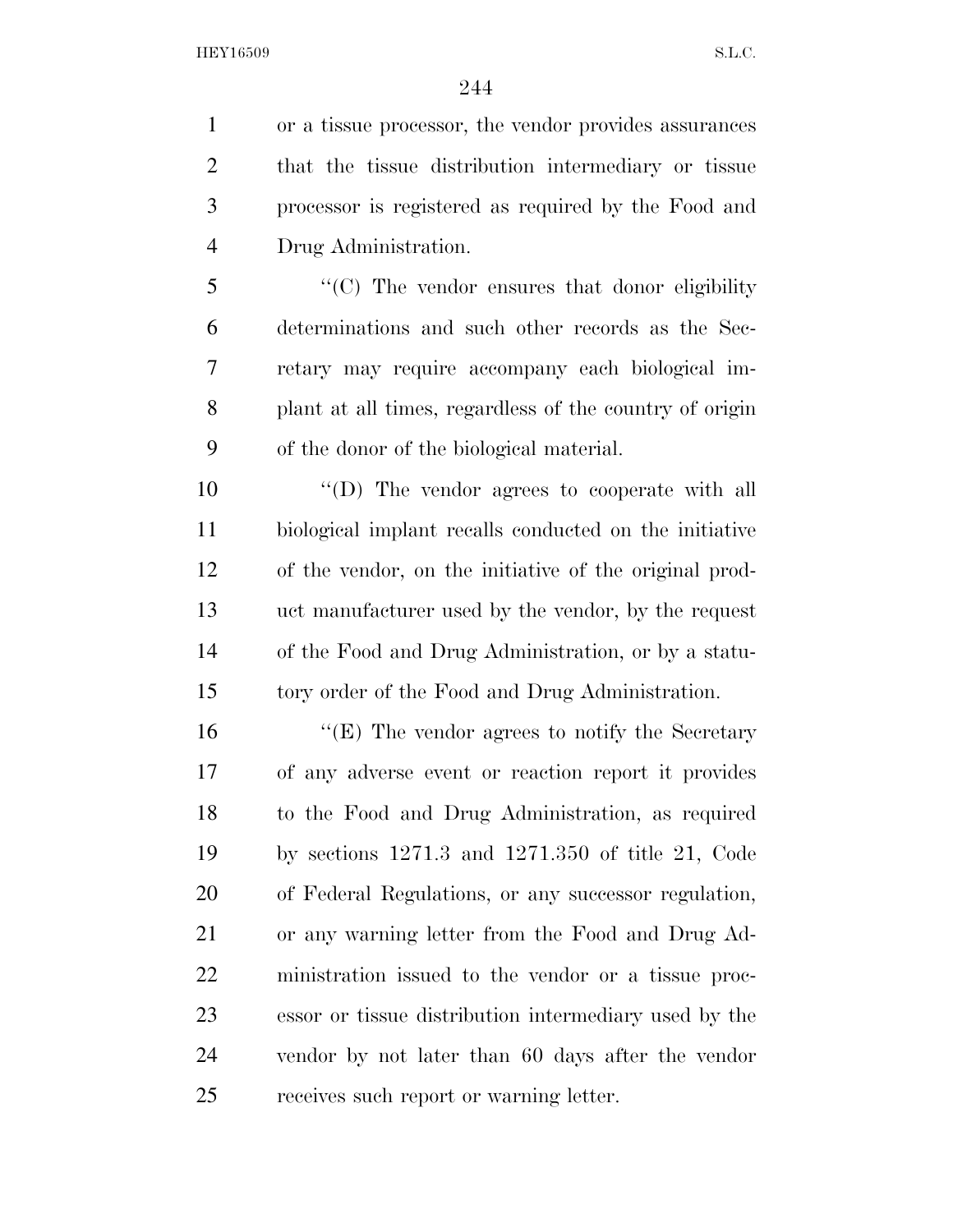$\langle$  (F) The vendor agrees to retain all records as- sociated with the procurement of a biological implant by the Department for at least 10 years after the date of the procurement of the biological implant. ''(G) The vendor provides assurances that the biological implants provided by the vendor are ac- quired only from tissue processors that maintain ac- tive accreditation with the American Association of Tissue Banks or a similar national accreditation spe- cific to biological implants. ''(2) The Secretary may procure biological implants of nonhuman origin only from vendors that meet the fol- lowing conditions: 14 ''(A) The vendor uses the standard identifica- tion system adopted or implemented by the Sec-16 retary under section  $7330D(a)$  of this title. 17 ''(B) The vendor is registered as an establish- ment as required by the Food and Drug Administra- tion under sections 807.20 and 807.40 of title 21, Code of Federal Regulations, or any successor regu- lation (or is not required to register pursuant to sec-22 tion 807.65(a) of such title, or any successor regula- tion), and in the case of a vendor that is not the original product manufacturer of such implants, the vendor provides assurances that the original product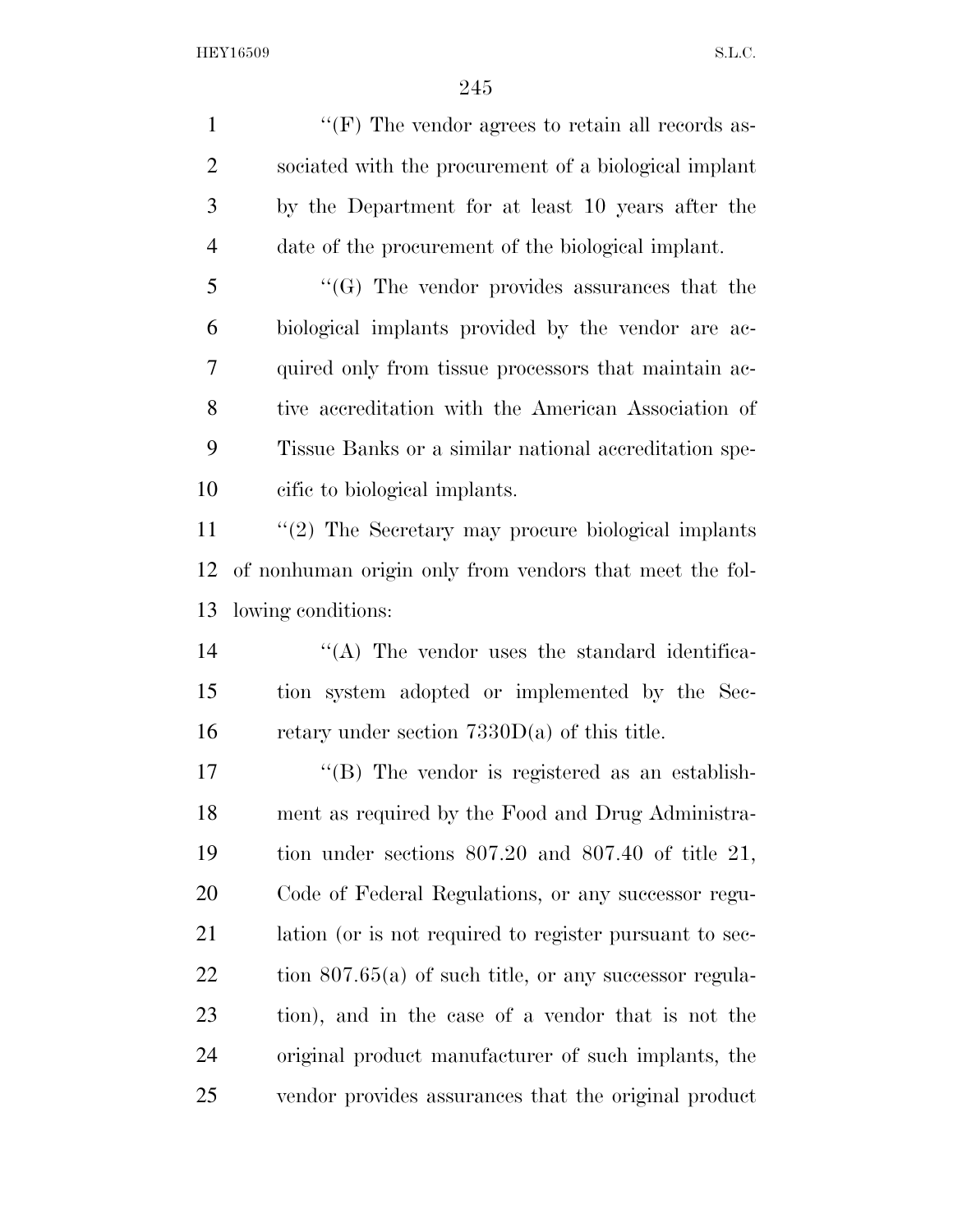manufacturer is registered as required by the Food and Drug Administration (or is not required to reg-ister).

 ''(C) The vendor agrees to cooperate with all bi- ological implant recalls conducted on the initiative of the vendor, on the initiative of the original product manufacturer used by the vendor, by the request of the Food and Drug Administration, or by a statu-tory order of the Food and Drug Administration.

 $\langle \text{``(D)} \rangle$  The vendor agrees to notify the Secretary of any adverse event report it provides to the Food and Drug Administration as required under part 803 of title 21, Code of Federal Regulations, or any successor regulation, or any warning letter from the Food and Drug Administration issued to the vendor or the original product manufacturer used by the vendor by not later than 60 days after the vendor receives such report or warning letter.

 $\langle$  (E) The vendor agrees to retain all records as- sociated with the procurement of a biological implant by the Department for at least 10 years after the date of the procurement of the biological implant.

 "(3)(A) The Secretary shall procure biological im-plants under the Federal Supply Schedules of the General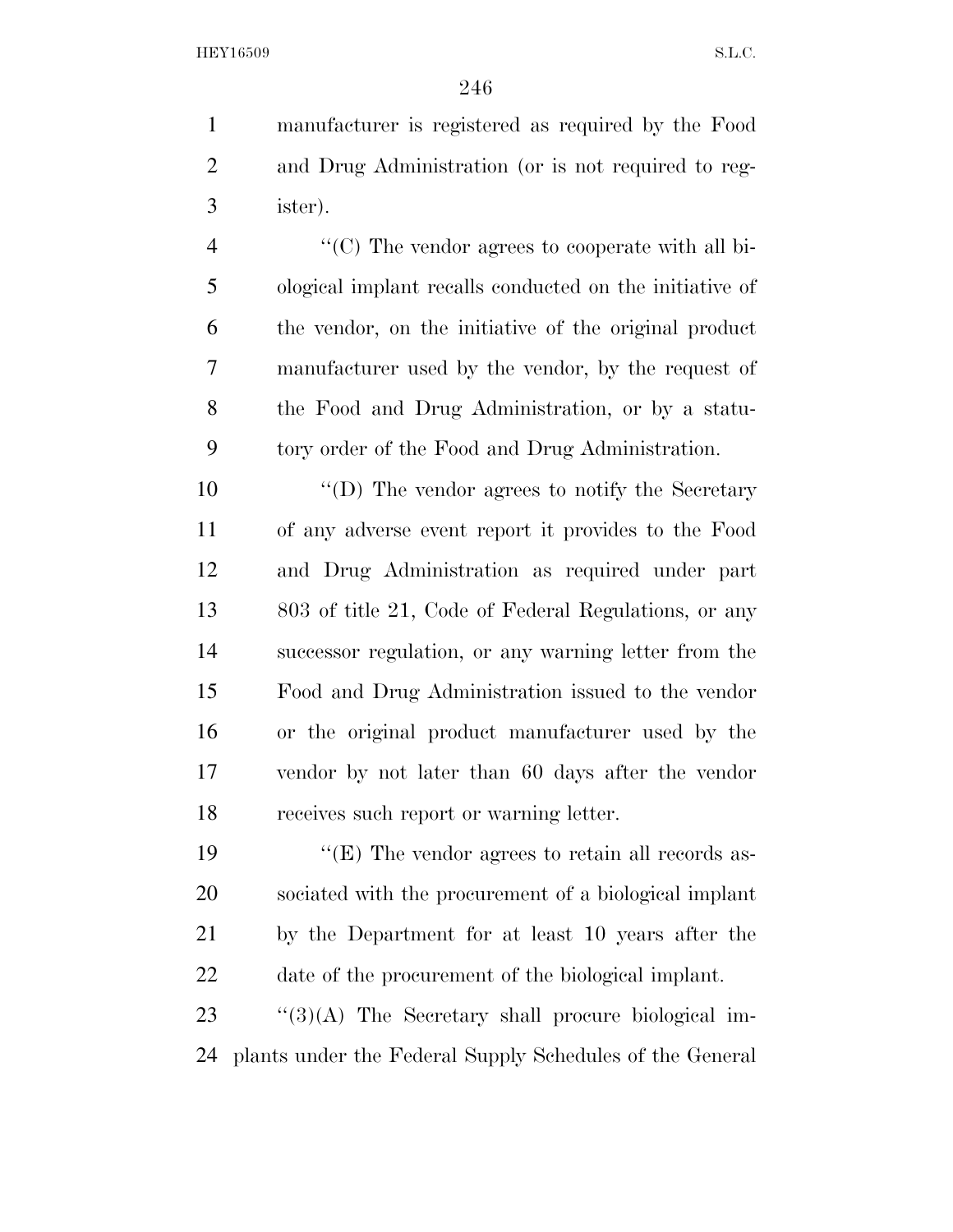Services Administration unless such implants are not available under such Schedules.

 ''(B) With respect to biological implants listed on the Federal Supply Schedules, the Secretary shall accommo- date reasonable vendor requests to undertake outreach ef- forts to educate medical professionals of the Department about the use and efficacy of such biological implants.

 ''(C) In the case of biological implants that are un- available for procurement under the Federal Supply Schedules, the Secretary shall procure such implants using competitive procedures in accordance with applicable law and the Federal Acquisition Regulation, including through the use of a national contract.

 ''(4) In procuring biological implants under this sec- tion, the Secretary shall permit a vendor to use any of the accredited entities identified by the Food and Drug Administration as an issuing agency pursuant to section 830.100 of title 21, Code of Federal Regulations, or any successor regulation.

20  $\frac{1}{20}$  (5) Section 8123 of this title shall not apply to the procurement of biological implants.

 $\qquad$  "(b) PENALTIES.—In addition to any applicable pen- alty under any other provision of law, any procurement employee of the Department who is found responsible for a biological implant procurement transaction with intent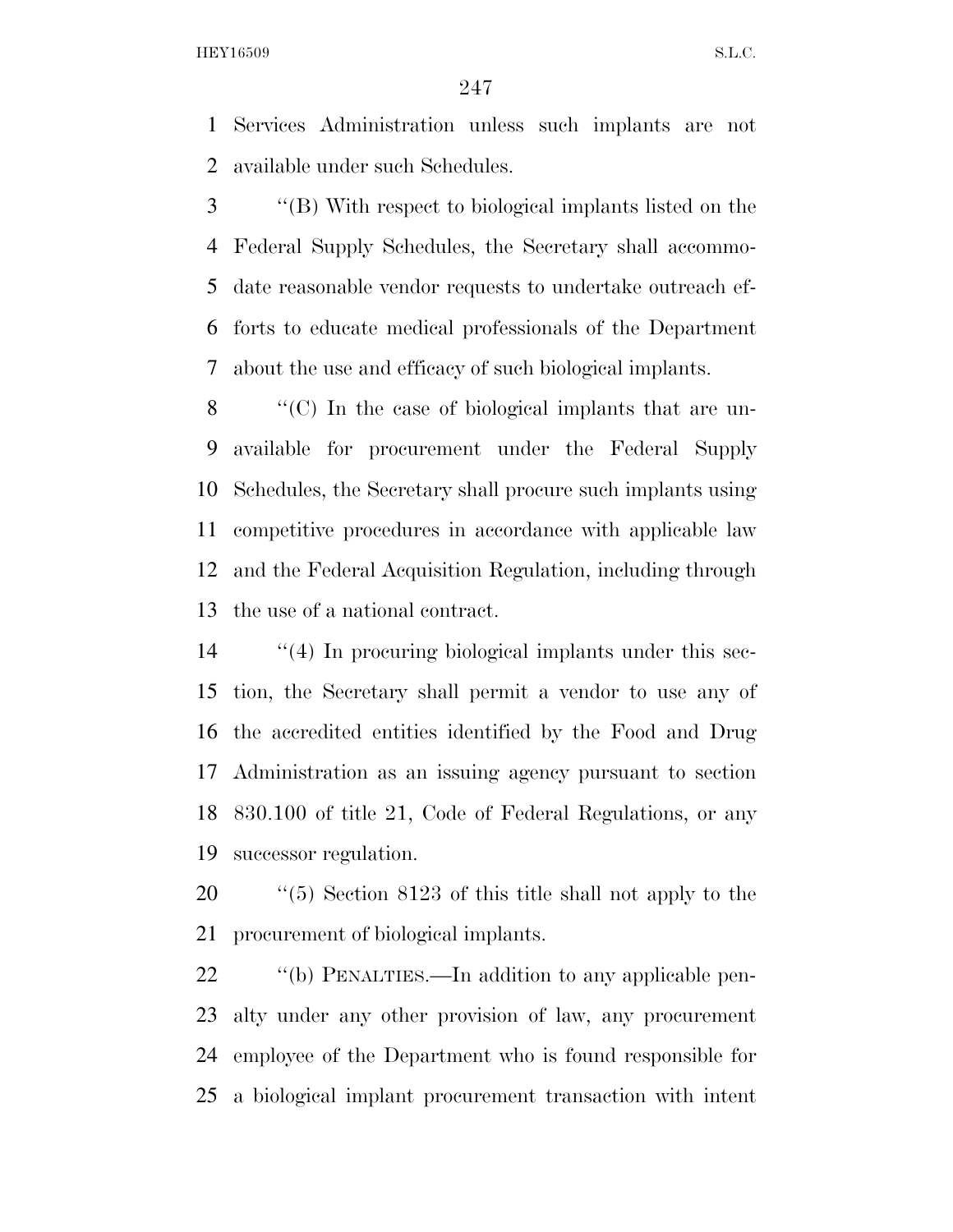| $\mathbf{1}$ | to avoid or with reckless disregard of the requirements of    |
|--------------|---------------------------------------------------------------|
| 2            | this section shall be ineligible to hold a certificate of ap- |
| 3            | pointment as a contracting officer or to serve as the rep-    |
| 4            | resentative of an ordering officer, contracting officer, or   |
| 5            | purchase card holder.                                         |
| 6            | "(c) DEFINITIONS.—In this section:                            |
| 7            | $\lq(1)$ The term 'biological implant' has the                |
| 8            | meaning given that term in section $7330D(d)$ of this         |
| 9            | title.                                                        |
| 10           | $\lq(2)$ The term 'distinct identifier' means a dis-          |
| 11           | tinct identification code that—                               |
| 12           | "(A) relates a biological implant to the                      |
| 13           | human donor of the implant and to all records                 |
| 14           | pertaining to the implant;                                    |
| 15           | $\lq\lq$ includes information designed to fa-                 |
| 16           | cilitate effective tracking, using the distinct               |
| 17           | identification code, from the donor to the recipi-            |
| 18           | ent and from the recipient to the donor; and                  |
| 19           | $\lq\lq$ satisfies the requirements of section                |
| 20           | $1271.290(c)$ of title 21, Code of Federal Regu-              |
| 21           | lations, or any successor regulation.                         |
| <u>22</u>    | $"$ (3) The term 'tissue distribution intermediary'           |
| 23           | means an agency that acquires and stores human                |
| 24           | tissue for further distribution and performs no other         |
| 25           | tissue banking functions.                                     |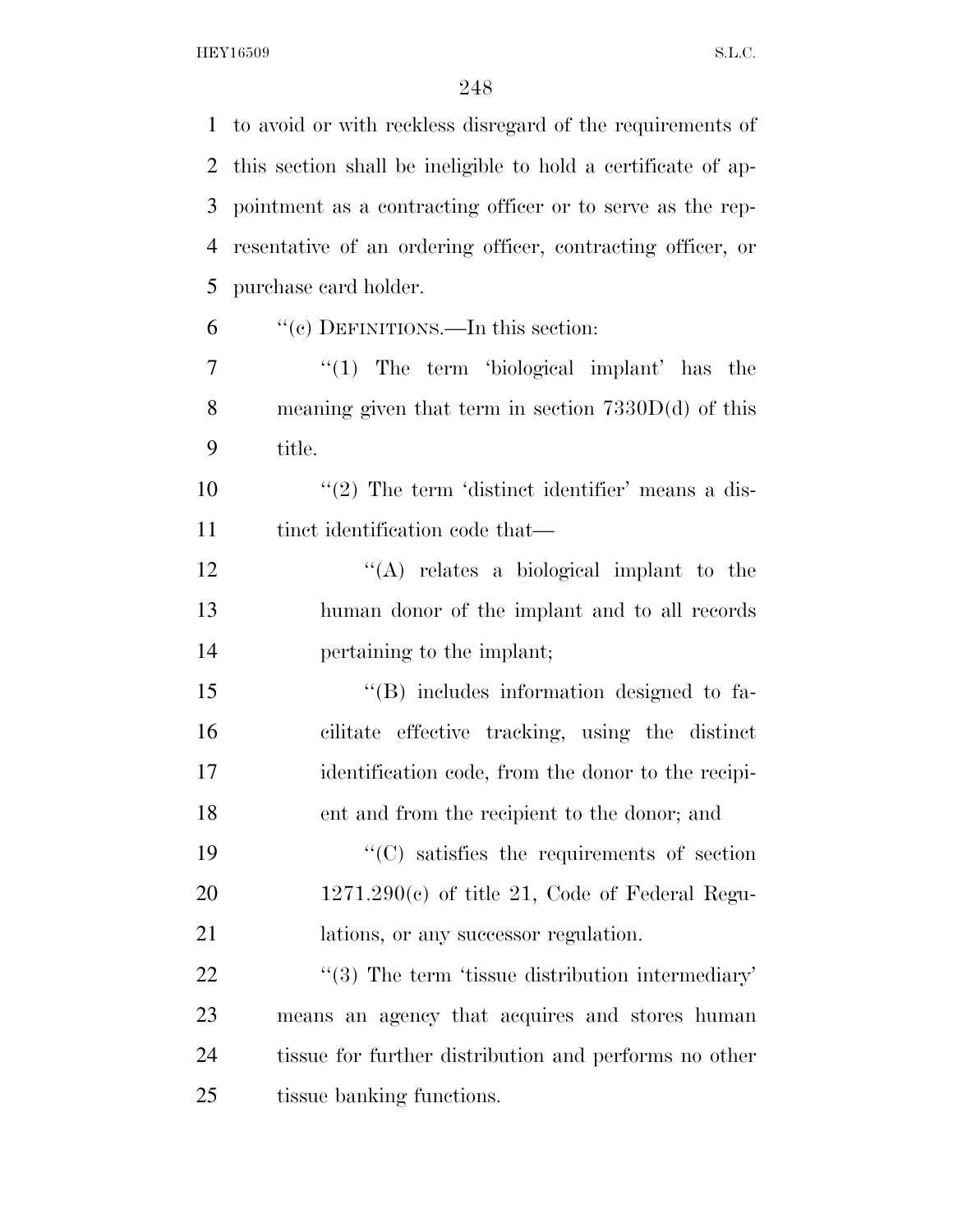1 ''(4) The term 'tissue processor' means an enti- ty processing human tissue for use in biological im- plants, including activities performed on tissue other than donor screening, donor testing, tissue recovery and collection functions, storage, or distribution.''.

 (2) CLERICAL AMENDMENT.—The table of sec- tions at the beginning of chapter 81 of such title, as 8 amended by section  $132(c)$ , is further amended by inserting after the item relating to section 8129 the following new item:

''8130. Procurement of biological implants.''.

 (b) EFFECTIVE DATE.—Section 8130 of title 38, United States Code, as added by subsection (a), shall take effect on the date that is 180 days after the date on which the tracking system required under section 7330D(b) of 15 such title, as added by section  $292(a)$ , is implemented.

 (c) SPECIAL RULE FOR CRYOPRESERVED PROD- UCTS.—During the three-year period beginning on the ef- fective date of section 8130 of title 38, United States Code, as added by subsection (a), biological implants pro- duced and labeled before that effective date may be pro- cured by the Department of Veterans Affairs without re- labeling under the standard identification system adopted or implemented under section 7330D of such title, as 24 added by section  $292(a)$ .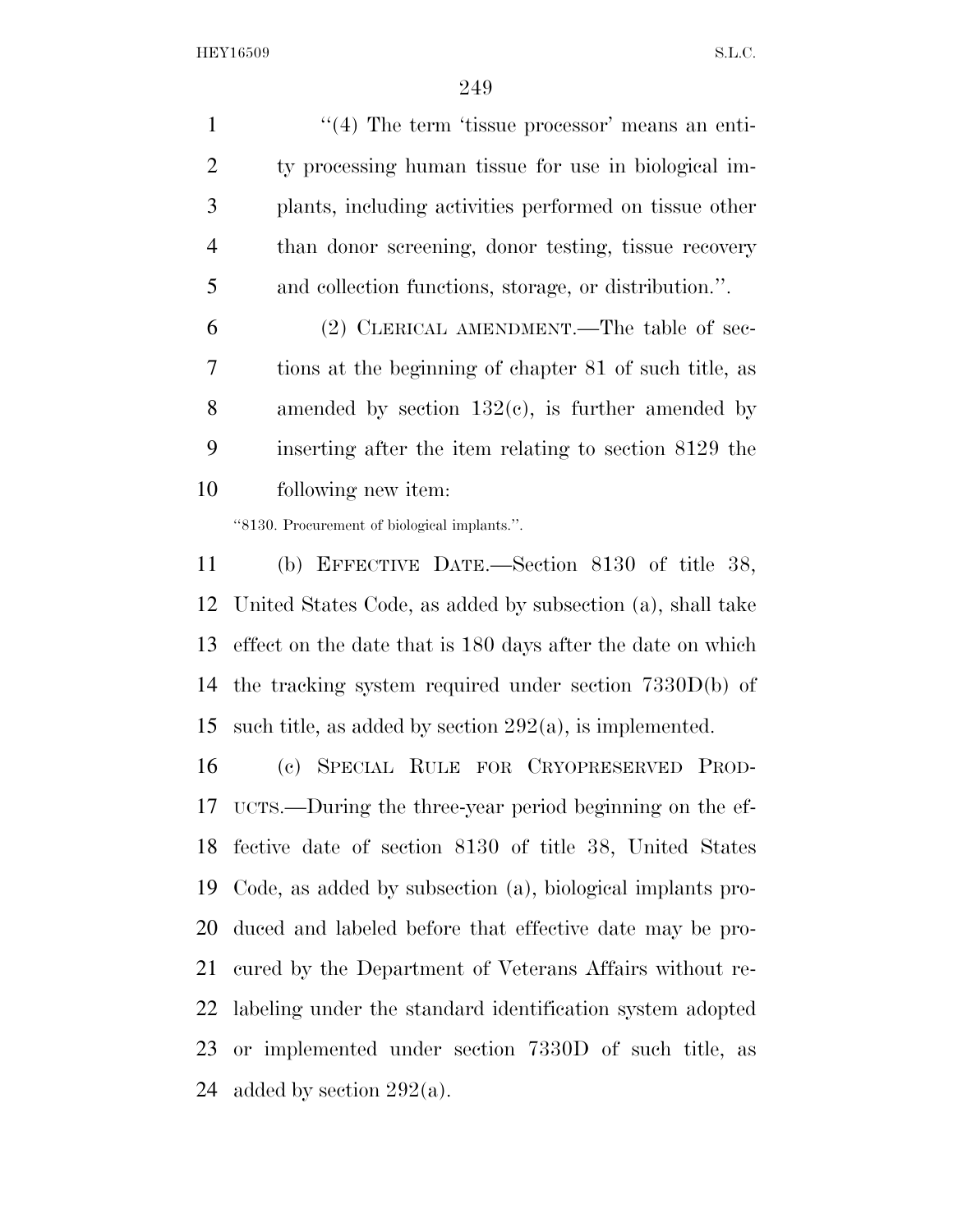**SEC. 294. EXPANSION OF RESEARCH AND EDUCATION ON AND DELIVERY OF COMPLEMENTARY AND IN-TEGRATIVE HEALTH TO VETERANS.** 

 (a) DEVELOPMENT OF PLAN TO EXPAND RE- SEARCH, EDUCATION, AND DELIVERY.—Not later than 180 days after the date of the enactment of this Act, the Secretary of Veterans Affairs shall develop a plan to ex- pand materially and substantially the scope of the effec- tiveness of research and education on, and delivery and integration of, complementary and integrative health serv-ices into the health care services provided to veterans.

 (b) ELEMENTS.—The plan required by subsection (a) shall provide for the following:

(1) Research on the following:

 (A) The effectiveness of various com- plementary and integrative health services, in- cluding the effectiveness of such services inte-grated with clinical services.

 (B) Approaches to integrating complemen- tary and integrative health services into other health care services provided by the Depart-ment of Veterans Affairs.

 (2) Education and training for health care pro-fessionals of the Department on the following: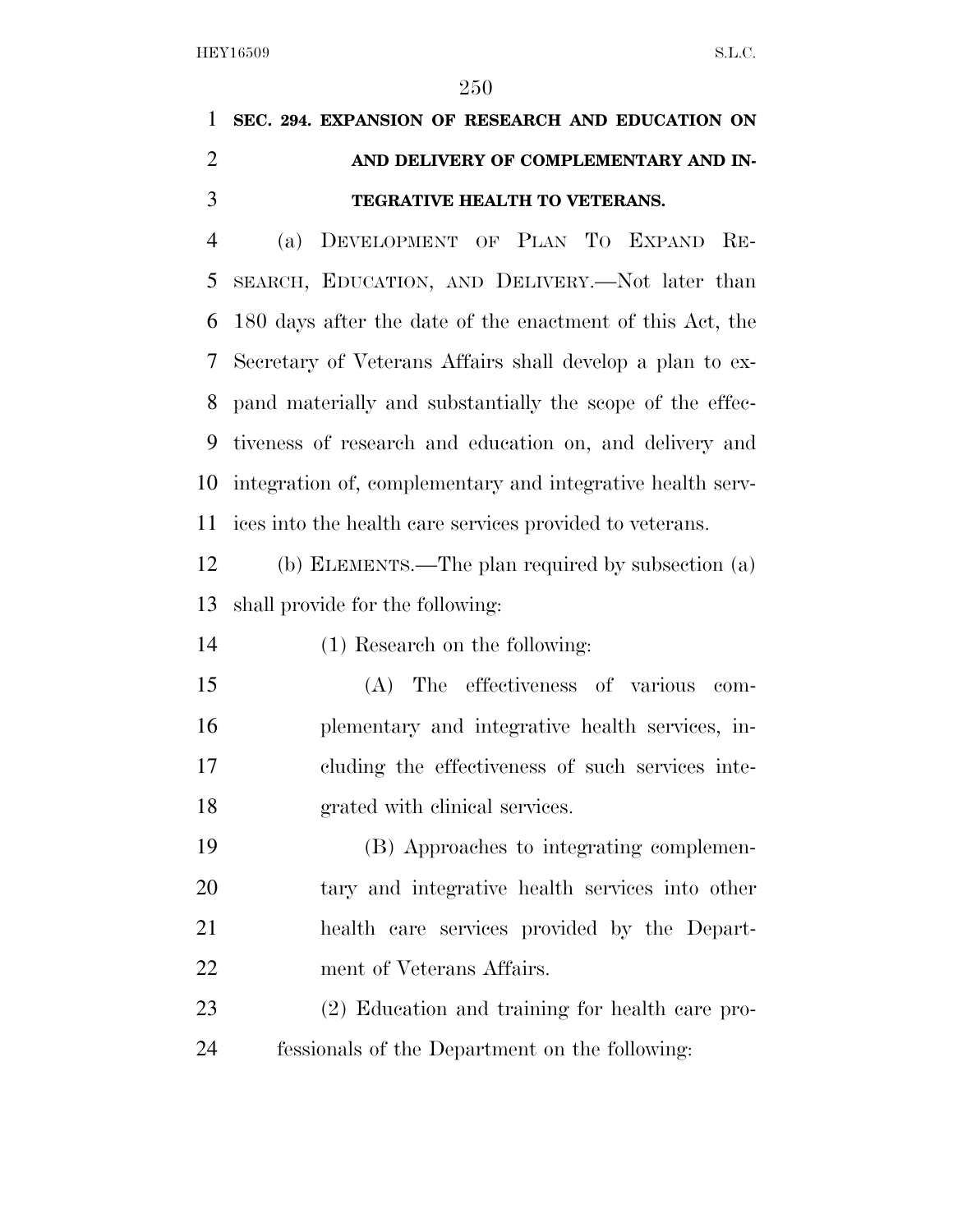| $\mathbf{1}$   | (A) complementary and integrative health                |
|----------------|---------------------------------------------------------|
| $\overline{2}$ | services selected by the Secretary for purposes         |
| 3              | of the plan.                                            |
| $\overline{4}$ | (B) Appropriate uses of such services.                  |
| 5              | (C) Integration of such services into the               |
| 6              | delivery of health care to veterans.                    |
| 7              | (3) Research, education, and clinical activities        |
| 8              | on complementary and integrative health at centers      |
| 9              | of innovation at medical centers of the Department.     |
| 10             | (4) Identification or development of metrics and        |
| 11             | outcome measures to evaluate the effectiveness of       |
| 12             | the provision and integration of complementary and      |
| 13             | integrative health services into the delivery of health |
| 14             | care to veterans.                                       |
| 15             | (5) Integration and delivery of complementary           |
| 16             | and integrative health services with other health care  |
| 17             | services provided by the Department.                    |
| 18             | (c) CONSULTATION.—                                      |
| 19             | (1) IN GENERAL.—In carrying out subsection              |
| <b>20</b>      | (a), the Secretary shall consult with the following:    |
| 21             | (A) The Director of the National Center                 |
| 22             | for Complementary and Integrative Health of             |
| 23             | the National Institutes of Health.                      |
| 24             | (B) The Commissioner of Food and Drugs.                 |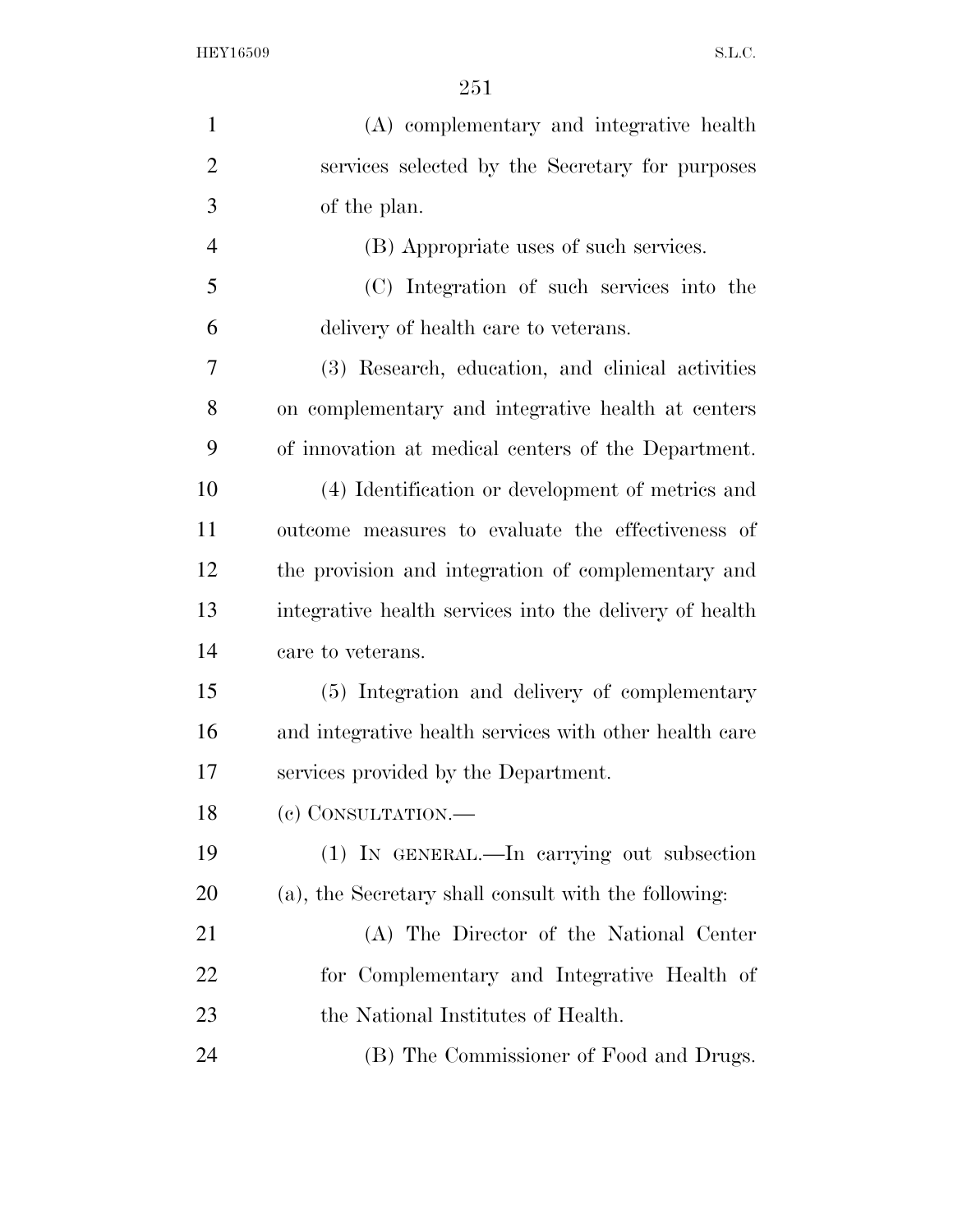| $\mathbf{1}$   | (C) Institutions of higher education, pri-           |
|----------------|------------------------------------------------------|
| $\overline{2}$ | vate research institutes, and individual re-         |
| 3              | searchers with extensive experience in com-          |
| $\overline{4}$ | plementary and integrative health and the inte-      |
| 5              | gration of complementary and integrative health      |
| 6              | practices into the delivery of health care.          |
| 7              | Nationally recognized providers<br>- of<br>(D)       |
| 8              | complementary and integrative health.                |
| 9              | (E) Such other officials, entities, and indi-        |
| 10             | viduals with expertise on complementary and          |
| 11             | integrative health as the Secretary considers ap-    |
| 12             | propriate.                                           |
| 13             | (2) SCOPE OF CONSULTATION.—The Secretary             |
| 14             | shall undertake consultation under paragraph (1) in  |
| 15             | carrying out subsection (a) with respect to the fol- |
| 16             | lowing:                                              |
| 17             | $(A)$ To develop the plan.                           |
| 18             | (B) To identify specific complementary and           |
| 19             | integrative health practices that, on the basis of   |
| 20             | research findings or promising clinical interven-    |
| 21             | tions, are appropriate to include as services to     |
| 22             | veterans.                                            |
| 23             | (C) To identify barriers to the effective            |
| 24             | provision and integration of complementary and       |
| 25             | integrative health services into the delivery of     |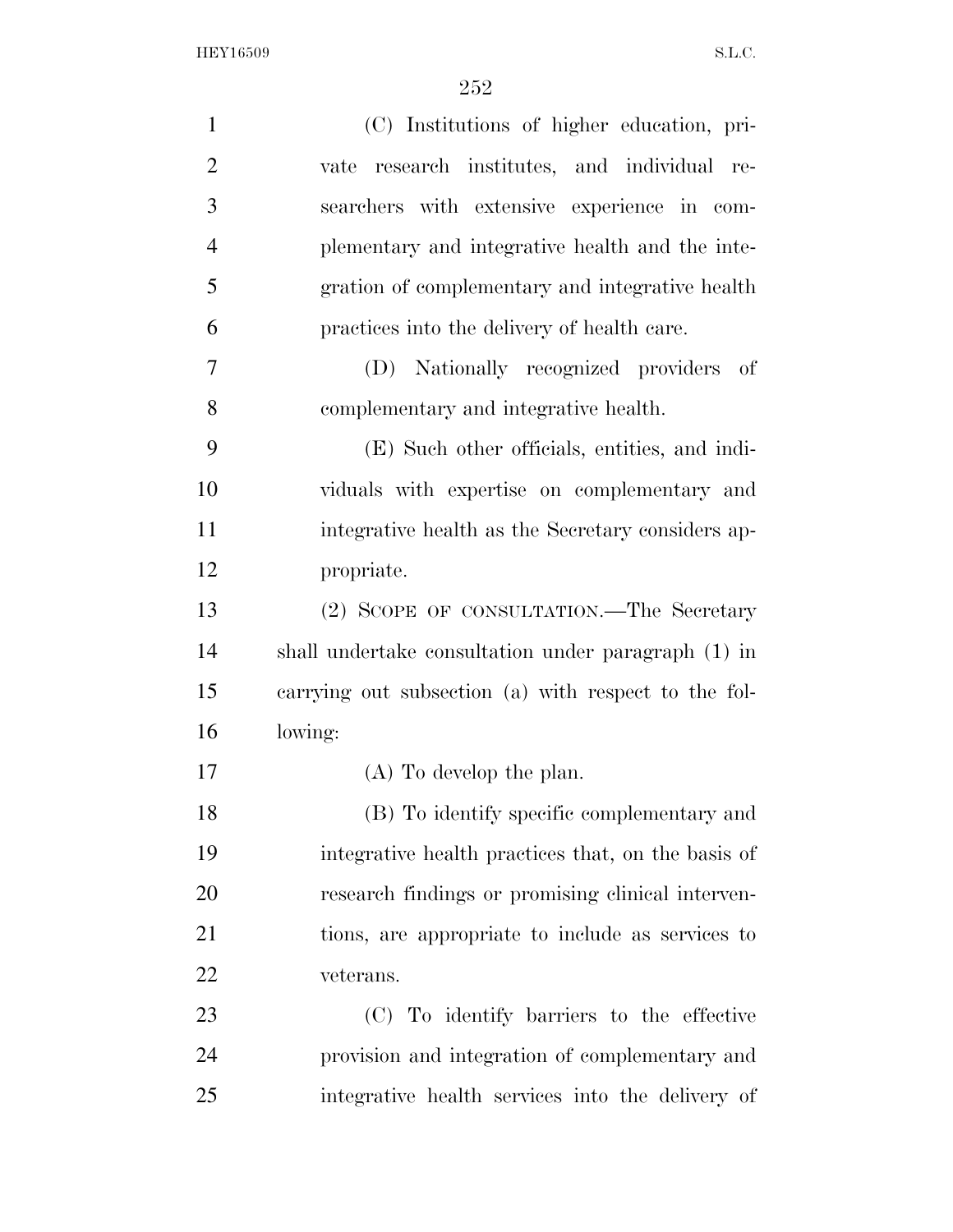health care to veterans, and to identify mecha-

 nisms for overcoming such barriers. (d) COMPLEMENTARY AND INTEGRATIVE HEALTH DEFINED.—In this section, the term ''complementary and integrative health'' shall have the meaning given that term 6 in section  $211(g)$ . **SEC. 295. PILOT PROGRAM ON INTEGRATION OF COM- PLEMENTARY AND INTEGRATIVE HEALTH WITHIN DEPARTMENT OF VETERANS AF- FAIRS MEDICAL CENTERS.**  (a) PILOT PROGRAM REQUIRED.—Not later than 180 days after the completion of the development of the plan under section 294, the Secretary of Veterans Affairs shall— (1) carry out, through the Office of Patient Centered Care and Cultural Transformation of the Department of Veterans Affairs, a pilot program to assess the feasibility and advisability of integrating the delivery of complementary and integrative health services selected by the Secretary with other health care services provided by the Department for vet- erans with mental health conditions, chronic pain conditions, other chronic conditions, and such other conditions as the Secretary determines appropriate; and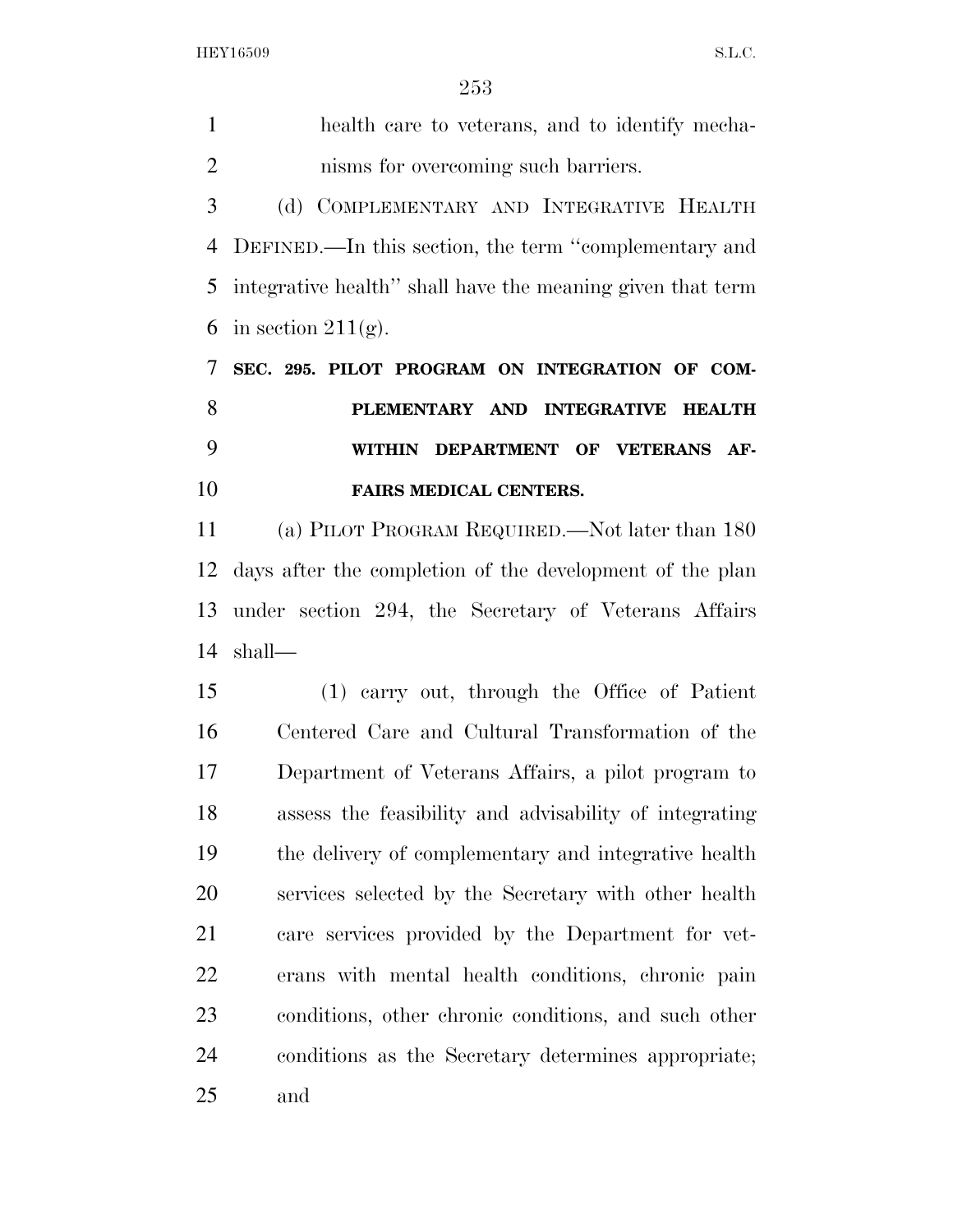| $\mathbf{1}$   | $(2)$ in developing the pilot program—            |
|----------------|---------------------------------------------------|
| $\overline{2}$ | (A) use the plan developed under section          |
| 3              | 294;                                              |
| $\overline{4}$ | (B) identify and, to the extent practicable,      |
| 5              | resolve barriers to the provision of complemen-   |
| 6              | tary and integrative health services selected by  |
| 7              | the Secretary and the integration of those serv-  |
| 8              | ices with other health care services provided by  |
| 9              | the Department;                                   |
| 10             | (C) identify means of improving coordina-         |
| 11             | tion between Federal, State, local, and commu-    |
| 12             | nity providers of health care in the provision of |
| 13             | pain management and related health care serv-     |
| 14             | ices to veterans;                                 |
| 15             | (D) identify means of enhancing outreach,         |
| 16             | and coordination of outreach, by and among        |
| 17             | providers of health care described in subpara-    |
| 18             | graph (C) regarding the pain management and       |
| 19             | related health care services available to vet-    |
| 20             | erans;                                            |
| 21             | (E) identify means of using wellness-based        |
| 22             | programs offered by providers of health care de-  |
| 23             | scribed in subparagraph $(C)$ to complement the   |
| 24             | provision by the Department of pain manage-       |
|                |                                                   |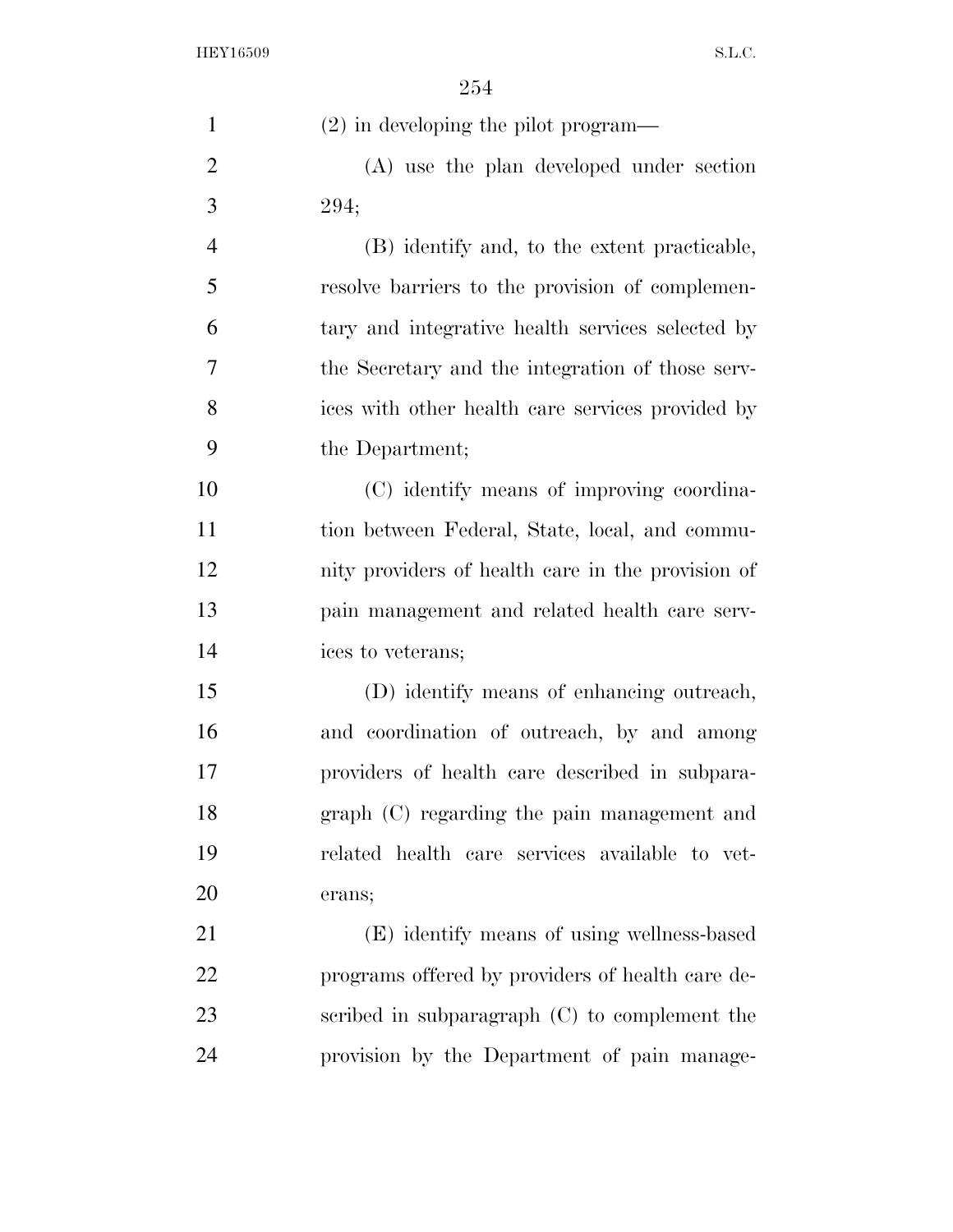| $\mathbf{1}$   | ment and related health care services to vet-           |
|----------------|---------------------------------------------------------|
| $\overline{2}$ | erans; and                                              |
| 3              | assess whether wellness-based pro-<br>(F)               |
| $\overline{4}$ | grams described in subparagraph $(E)$ —                 |
| 5              | (i) are effective in enhancing the qual-                |
| 6              | ity of life and well-being of veterans;                 |
| 7              | (ii) are effective in increasing the ad-                |
| 8              | herence of veterans to the primary pain                 |
| 9              | management and related health care serv-                |
| 10             | ices provided such veterans by the Depart-              |
| 11             | ment;                                                   |
| 12             | (iii) have an effect on the sense of                    |
| 13             | well-being of veterans who receive primary              |
| 14             | pain management and related health care                 |
| 15             | services from the Department; and                       |
| 16             | (iv) are effective in encouraging vet-                  |
| 17             | erans receiving health care from the De-                |
| 18             | partment to adopt a more healthy lifestyle.             |
| 19             | (b) DURATION OF PILOT PROGRAM.—The Secretary            |
| 20             | shall carry out the pilot program during the three-year |
| 21             | period beginning on the date that is 180 days after the |
| 22             | completion of the development of the plan under section |
| 23             | 294.                                                    |
| 24             | $(e)$ LOCATIONS.—                                       |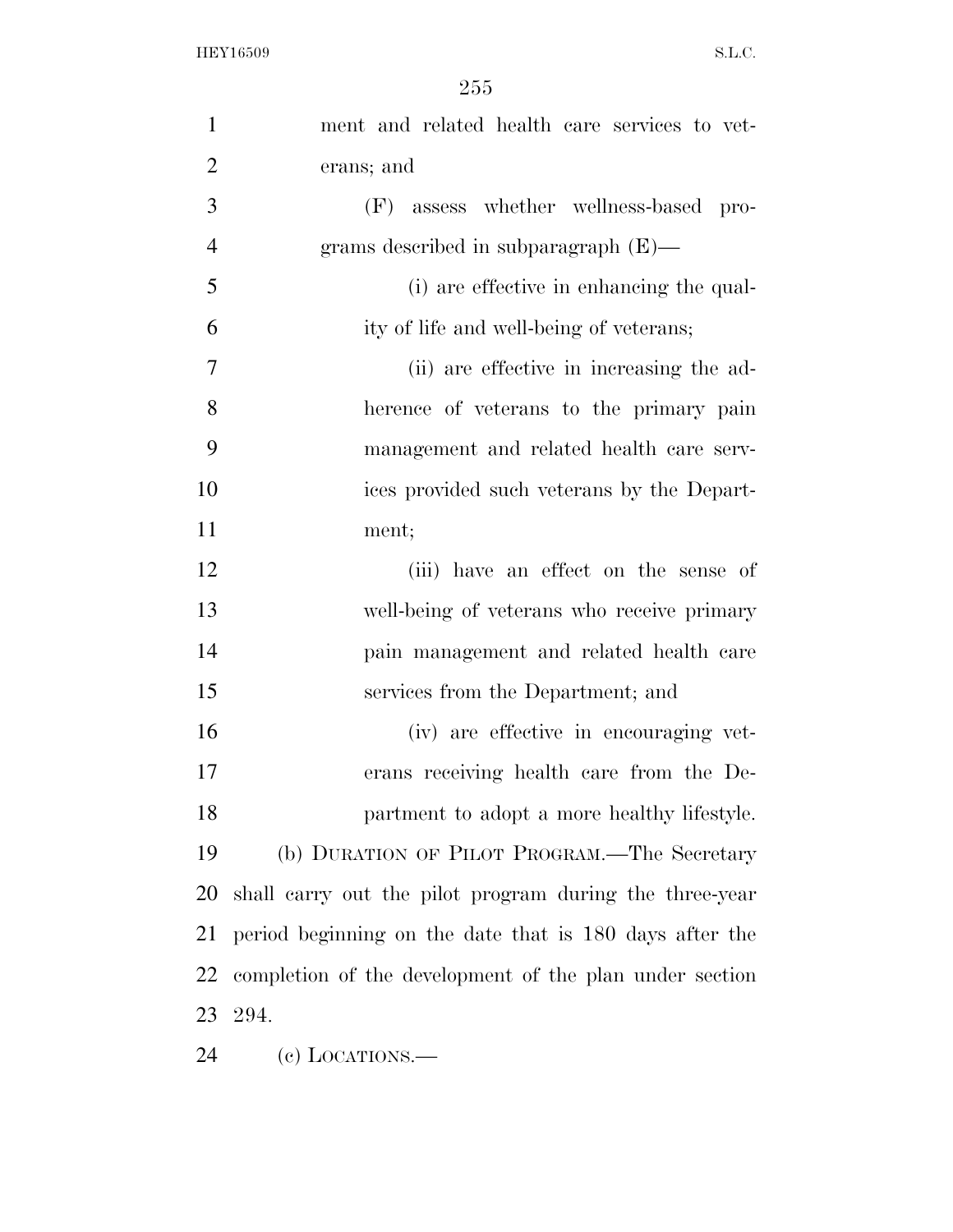(1) IN GENERAL.—The Secretary shall carry out the pilot program at not fewer than 15 medical centers of the Department. (2) POLYTRAUMA CENTERS.—Not fewer than two of the medical centers designated under para- graph (1) shall be located at polytrauma rehabilita- tion centers of the Department. (3) MEDICAL CENTERS WITH PRESCRIPTION RATE OF OPIOIDS THAT CONFLICTS WITH CARE STANDARDS.— (A) IN GENERAL.—In selecting medical centers under paragraph (1), the Secretary shall give priority to medical centers of the De- partment at which there is a prescription rate of opioids that conflicts with or is otherwise in- consistent with the standards of appropriate and safe care. (B) PRESCRIPTION RATE DEFINED.—In this paragraph, the term ''prescription rate'' means, with respect to a medical center of the Department, each of the following: (i) The number of patients treated with opioids at the medical center divided by the total number of pharmacy users at the medical center.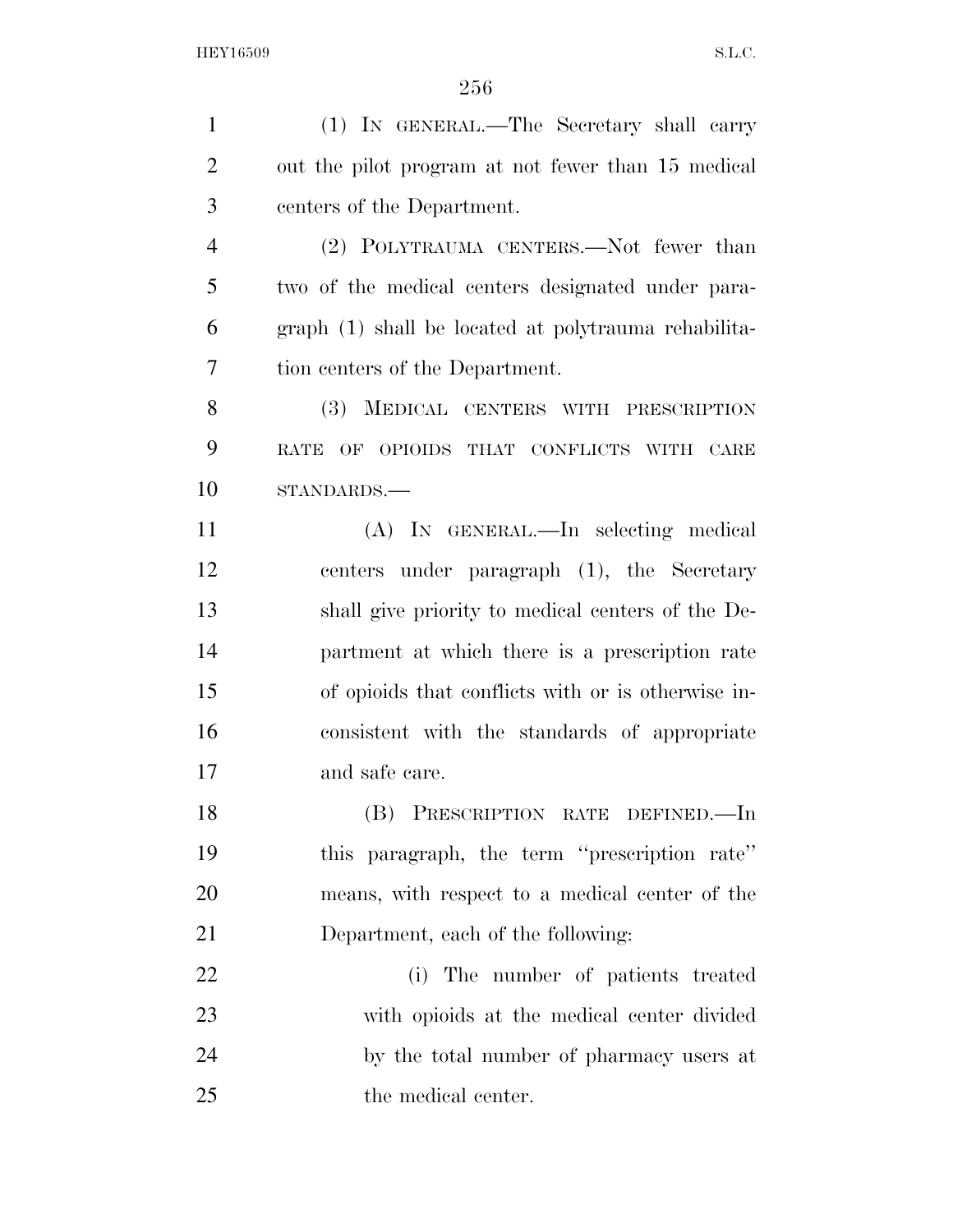| $\mathbf{1}$   | (ii) The average number of morphine                          |
|----------------|--------------------------------------------------------------|
| $\overline{2}$ | equivalents per day prescribed at the med-                   |
| 3              | ical center to patients being treated with                   |
| $\overline{4}$ | opioids.                                                     |
| 5              | (iii) Of the patients being treated with                     |
| 6              | opioids at the medical center, the average                   |
| $\tau$         | number of prescriptions of opioids per pa-                   |
| 8              | tient.                                                       |
| 9              | SELECTION OF LOCATIONS. In carrying<br>(4)                   |
| 10             | out the pilot program, the Secretary shall select lo-        |
| 11             | cations that include the following areas:                    |
| 12             | (A) Rural areas.                                             |
| 13             | (B) Areas that are not in close proximity                    |
| 14             | to an active duty military installation.                     |
| 15             | (C) Areas representing different<br>$geo-$                   |
| 16             | graphic locations, such as census tracts estab-              |
| 17             | lished by the Bureau of the Census.                          |
| 18             | (d) PROVISION OF SERVICES.—Under the pilot pro-              |
| 19             | gram, the Secretary shall provide covered services to cov-   |
| 20             | ered veterans by integrating complementary and integra-      |
| 21             | tive health services with other services provided by the De- |
| 22             | partment at the medical centers designated under sub-        |
| 23             | section $(c)(1)$ .                                           |
| 24             | (e) COVERED VETERANS.—For purposes of the pilot              |
| 25             | program, a covered veteran is any veteran who—               |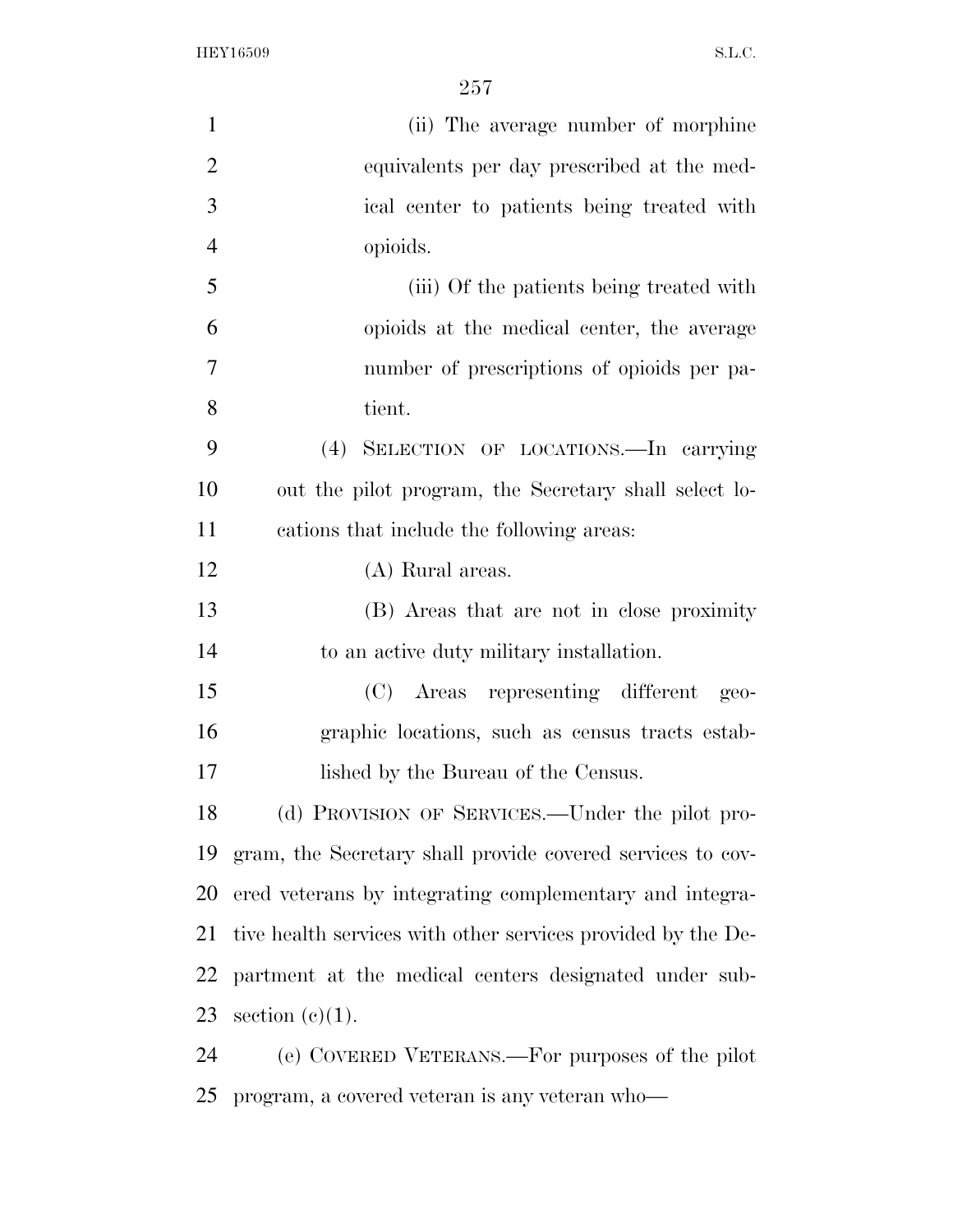| $\mathbf{1}$   | (1) has a mental health condition diagnosed by         |
|----------------|--------------------------------------------------------|
| 2              | a clinician of the Department;                         |
| 3              | $(2)$ experiences chronic pain;                        |
| $\overline{4}$ | (3) has a chronic condition being treated by a         |
| 5              | clinician of the Department; or                        |
| 6              | $(4)$ is not described in paragraph $(1)$ , $(2)$ , or |
| 7              | (3) and requests to participate in the pilot program   |
| 8              | or is referred by a clinician of the Department who    |
| 9              | is treating the veteran.                               |
| 10             | (f) COVERED SERVICES.-                                 |
| 11             | (1) IN GENERAL.—For purposes of the pilot              |
| 12             | program, covered services are services consisting of   |
| 13             | complementary and integrative health services as se-   |
| 14             | lected by the Secretary.                               |
| 15             | (2) ADMINISTRATION OF SERVICES.—Covered                |
| 16             | services shall be administered under the pilot pro-    |
| 17             | gram as follows:                                       |
| 18             | (A) Covered services shall be administered             |
| 19             | by professionals or other instructors with ap-         |
| 20             | propriate training and expertise in complemen-         |
| 21             | tary and integrative health services who are em-       |
| 22             | ployees of the Department or with whom the             |
| 23             | Department enters into an agreement to pro-            |
| 24             | vide such services.                                    |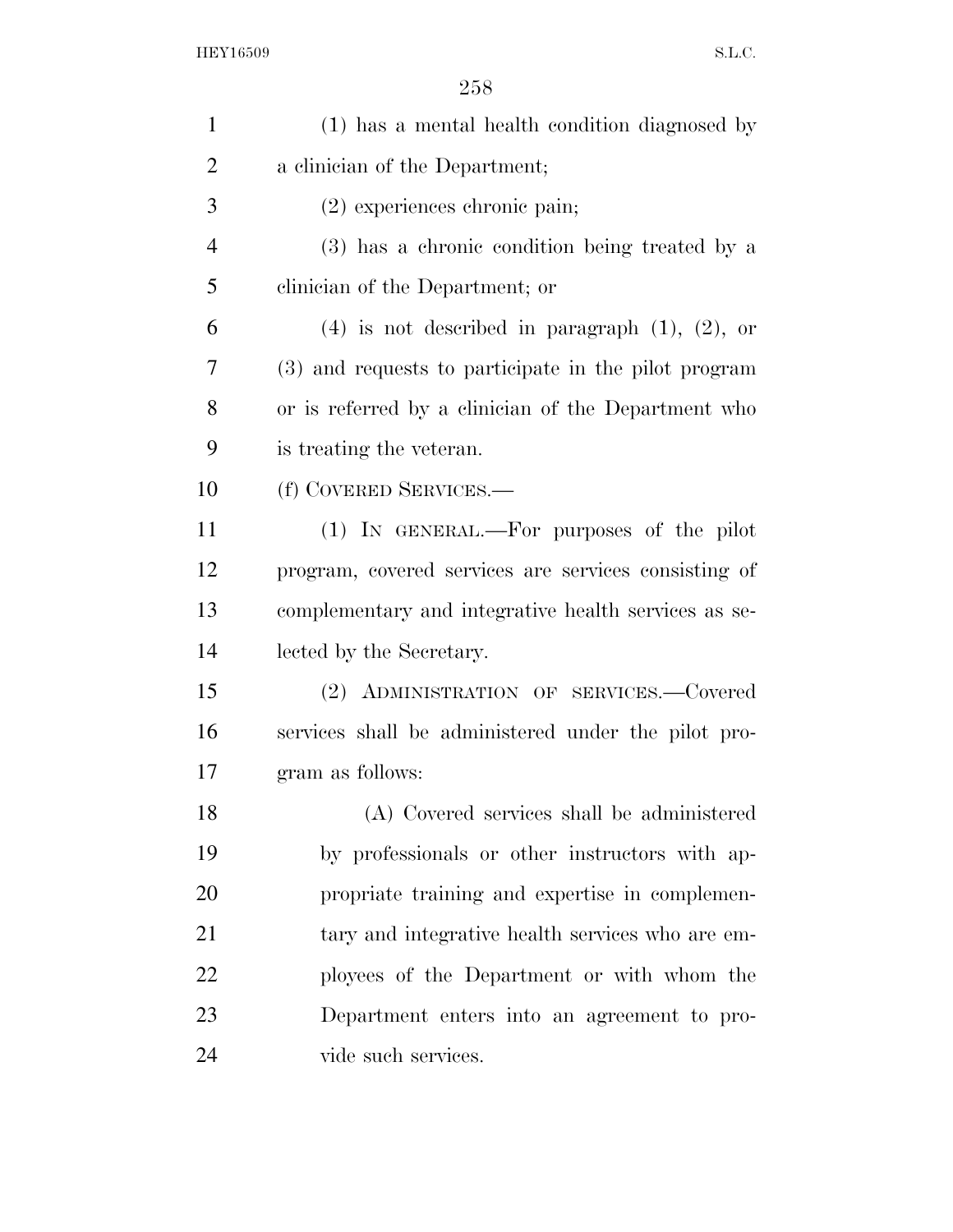| $\mathbf{1}$   | (B) Covered services shall be included as                  |
|----------------|------------------------------------------------------------|
| $\overline{2}$ | part of the Patient Aligned Care Teams initia-             |
| 3              | tive of the Office of Patient Care Services, Pri-          |
| $\overline{4}$ | mary Care Program Office, in coordination with             |
| 5              | the Office of Patient Centered Care and Cul-               |
| 6              | tural Transformation.                                      |
| 7              | (C) Covered services shall be made avail-                  |
| 8              | able to-                                                   |
| 9              | (i) covered veterans who have received                     |
| 10             | conventional treatments from the Depart-                   |
| 11             | ment for the conditions for which the cov-                 |
| 12             | ered veteran seeks complementary and in-                   |
| 13             | tegrative health services under the pilot                  |
| 14             | program; and                                               |
| 15             | (ii) covered veterans who have not re-                     |
| 16             | ceived conventional treatments from the                    |
| 17             | Department for such conditions.                            |
| 18             | (g) VOLUNTARY PARTICIPATION.—The participation             |
| 19             | of a veteran in the pilot program shall be at the election |
| 20             | of the veteran and in consultation with a clinician of the |
| 21             | Department.                                                |
| 22             | $(h)$ REPORT.—                                             |
| 23             | $(1)$ IN GENERAL.—Not later than 30 months                 |
| 24             | after the date of the commencement of the pilot pro-       |
| 25             | gram, the Secretary shall submit to the Committee          |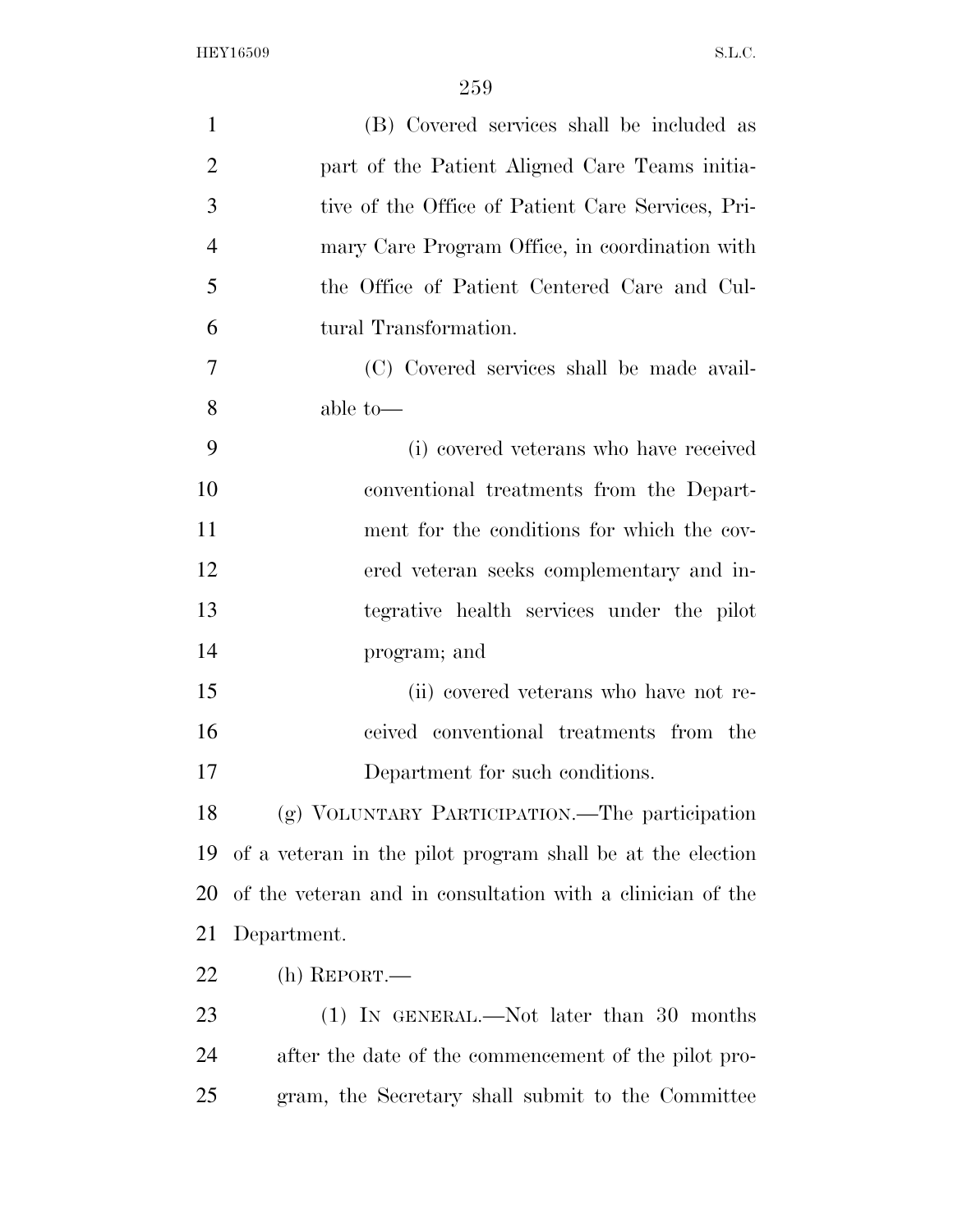| $\mathbf{1}$   | on Veterans' Affairs of the Senate and the Com-  |
|----------------|--------------------------------------------------|
| $\overline{2}$ | mittee on Veterans' Affairs of the House of Rep- |
| 3              | resentatives a report on the pilot program.      |
| $\overline{4}$ | (2) ELEMENTS.—The report submitted under         |
| 5              | paragraph (1) shall include the following:       |
| 6              | (A) The findings and conclusions of the          |
| $\overline{7}$ | Secretary with respect to the pilot program, in- |
| 8              | cluding with respect to-                         |
| 9              | (i) the use and efficacy of the com-             |
| 10             | plementary and integrative health services       |
| 11             | established under the pilot program;             |
| 12             | (ii) the outreach conducted by the               |
| 13             | Secretary to inform veterans and commu-          |
| 14             | nity organizations about the pilot program;      |
| 15             | and                                              |
| 16             | (iii) an assessment of the benefit of            |
| 17             | the pilot program to covered veterans in         |
| 18             | mental health diagnoses, pain manage-            |
| 19             | ment, and treatment of chronic illness.          |
| 20             | (B) A description of barriers identified         |
| 21             | under subsection $(a)(2)(B)$ that were not re-   |
| 22             | solved.                                          |
| 23             | (C) Such recommendations for the continu-        |
| 24             | ation or expansion of the pilot program as the   |
| 25             | Secretary considers appropriate.                 |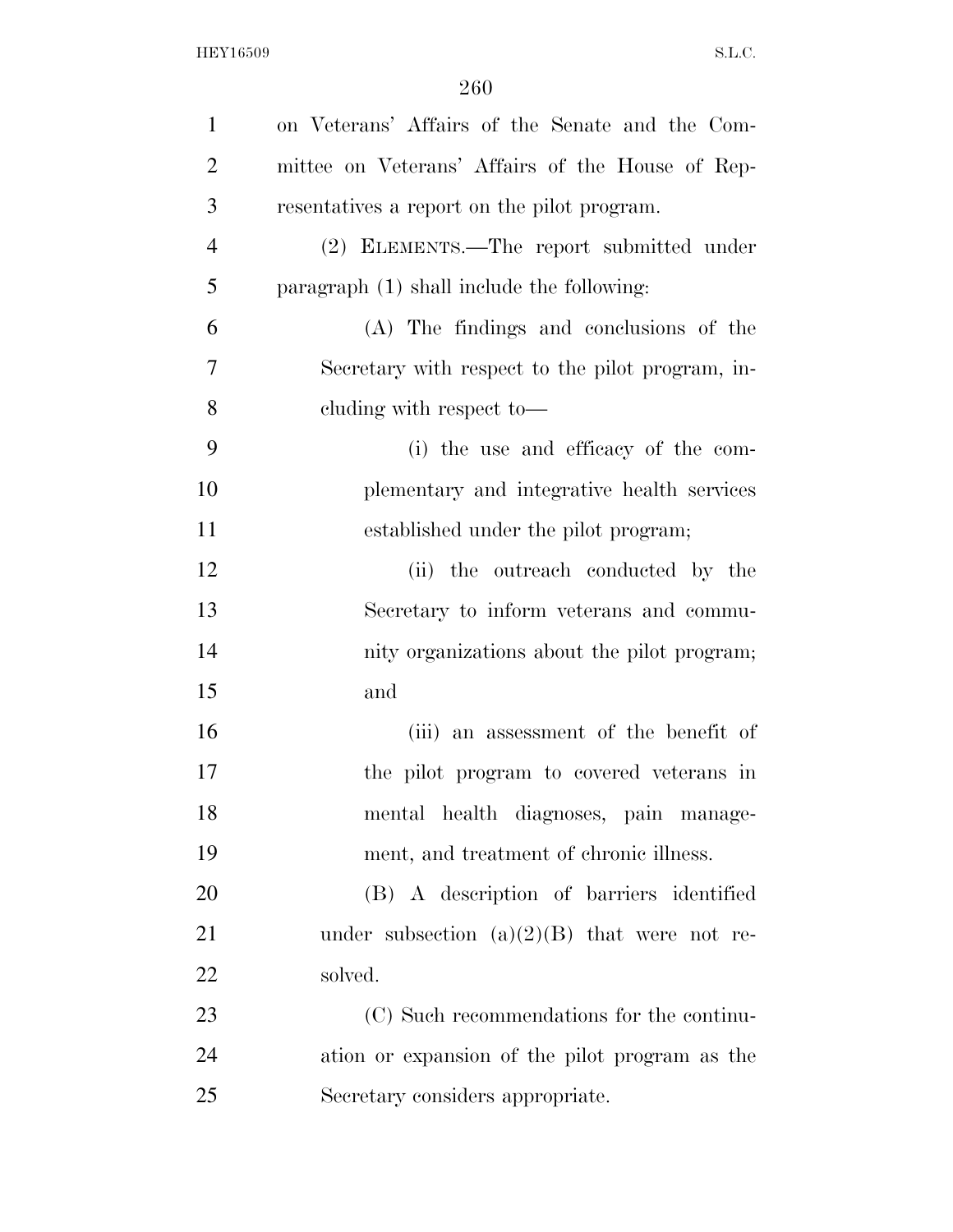(i) COMPLEMENTARY AND INTEGRATIVE HEALTH DEFINED.—In this section, the term ''complementary and integrative health'' shall have the meaning given that term 4 in section  $211(g)$ .

## **SEC. 296. REPORT ON PUBLIC ACCESS TO RESEARCH BY DEPARTMENT OF VETERANS AFFAIRS.**

 (a) IN GENERAL.—Not later than each of 180 days and one year after the date of the enactment of this Act, the Secretary of Veterans Affairs shall submit to the Com- mittee on Veterans' Affairs of the Senate and the Com- mittee on Veterans' Affairs of the House of Representa- tives a report on increasing public access to scientific pub- lications and digital data from research funded by the De-partment of Veterans Affairs.

 (b) ELEMENTS.—Each report submitted under sub-section (a) shall include the following:

 (1) An identification of the location or locations in which the public will be able to access the results of research funded by the Department, whether on an Internet website of the Department or through 21 another source.

 (2) A description of the progress made by the Department in meeting public access requirements set forth in the notice entitled ''Policy and Imple-mentation Plan for Public Access to Scientific Publi-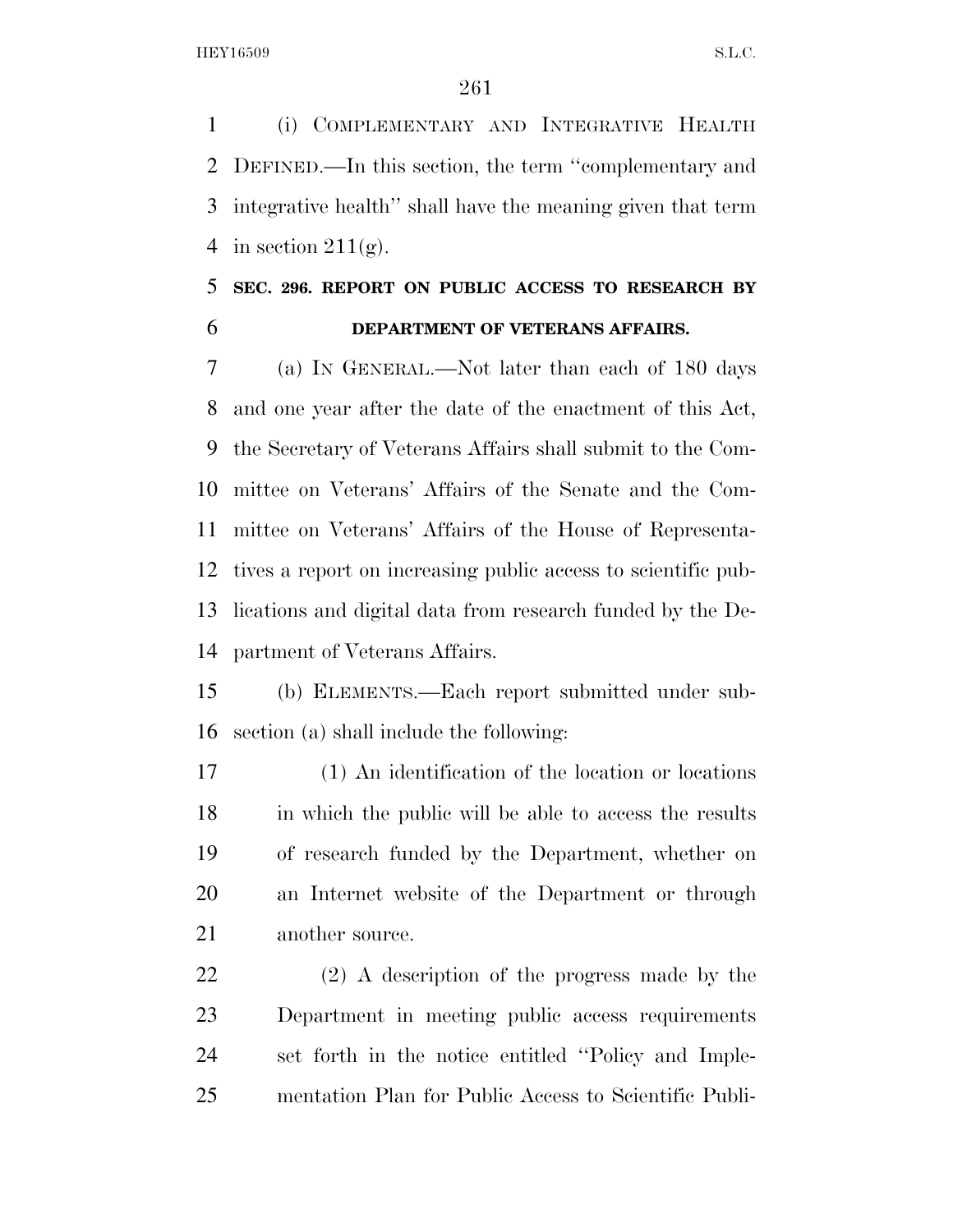| $\mathbf{1}$   | cations and Digital Data from Research Funded by      |
|----------------|-------------------------------------------------------|
| $\overline{2}$ | the Department of Veterans Affairs" (80 Fed. Reg.     |
| 3              | $60751$ , including the following:                    |
| $\overline{4}$ | (A) Compliance of Department investiga-               |
| 5              | tors with requirements relating to ensuring that      |
| 6              | research funded by the Department is accessible       |
| 7              | by the public.                                        |
| 8              | (B) Ensuring data management plans of                 |
| 9              | the Department include provisions for long-term       |
| 10             | preservation of the scientific data resulting         |
| 11             | from research funded by the Department.               |
| 12             | (3) An explanation of the factors used to evalu-      |
| 13             | ate the merit of data management plans of research    |
| 14             | funded by the Veterans Health Administration.         |
| 15             | $(4)$ An explanation of the process of the De-        |
| 16             | partment in effect that enables stakeholders to peti- |
| 17             | tion a change to the embargo period for a specific    |
| 18             | field and the factors considered during such process. |
| 19             | <b>TITLE III-DISABILITY</b>                           |
| 20             | <b>COMPENSATION AND PENSION</b>                       |
| 21             | SEC. 301. EXPEDITED PAYMENT OF SURVIVOR'S BENEFITS.   |
| 22             | (a) IN GENERAL.—Section $5101(a)(1)$ of title 38,     |
| 23             | United States Code, is amended—                       |
|                |                                                       |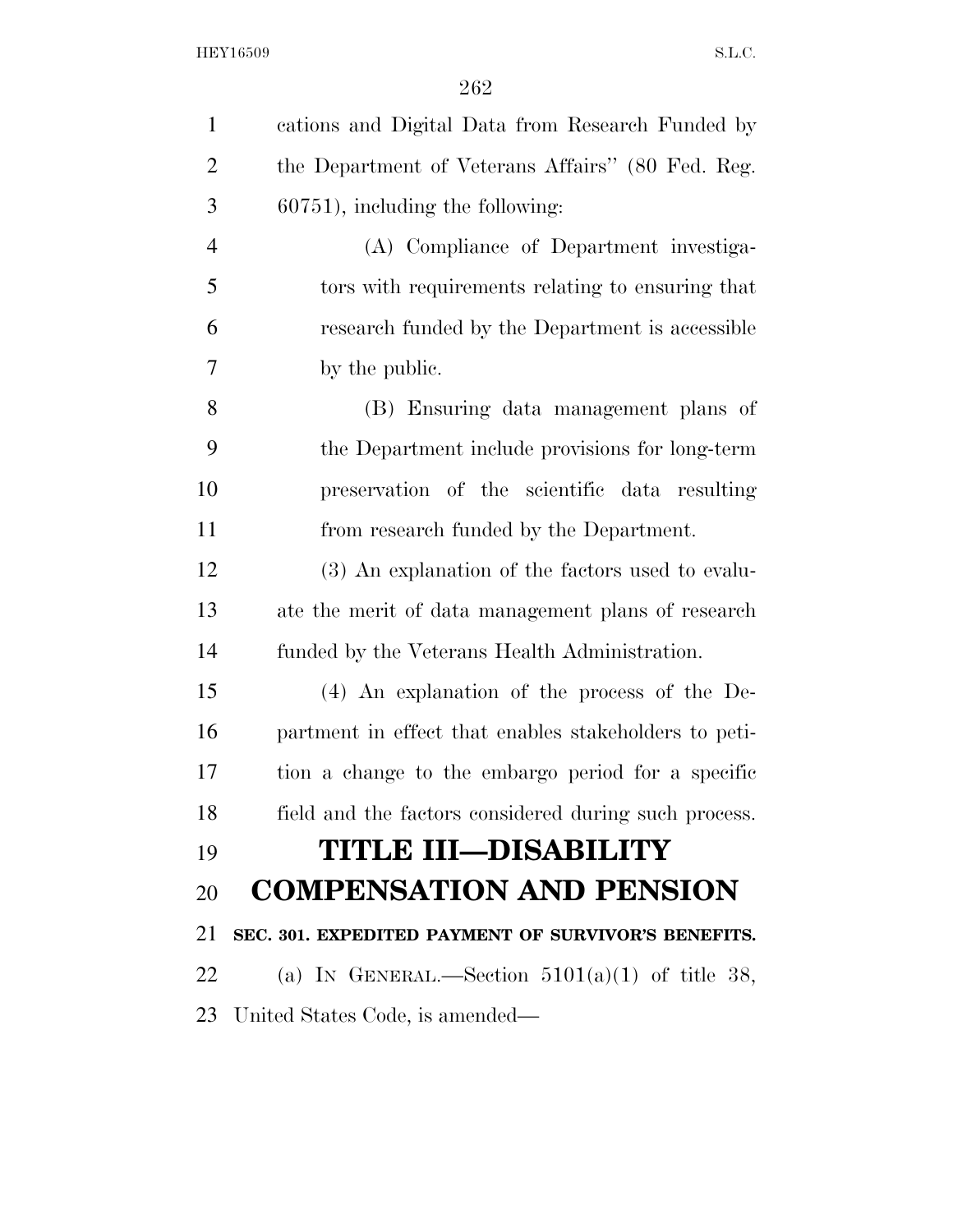1 (1) by striking "A specific" and inserting " $(A)$  Except as provided in subparagraph (B), a specific''; and

 (2) by adding at the end the following new sub-paragraph:

 "(B)(i) The Secretary may pay benefits under chap- ters 13 and 15 and sections 2302, 2307, and 5121 of this title to a survivor of a veteran who has not filed a formal claim if the Secretary determines that the record contains sufficient evidence to establish the entitlement of the sur-vivor to such benefits.

12 "(ii) For purposes of this subparagraph and section 5110 of this title, the earlier of the following dates shall be treated as the date of the receipt of the survivor's appli-cation for benefits described in clause (i):

16 ''(I) The date on which the survivor of a vet- eran (or the representative of such a survivor) noti- fies the Secretary of the death of the veteran through a death certificate or other relevant evidence that establishes entitlement to survivors benefits identified in clause (i).

22 "(II) The head of any other department or agency of the Federal Government notifies the Sec-24 retary of the death of the veteran.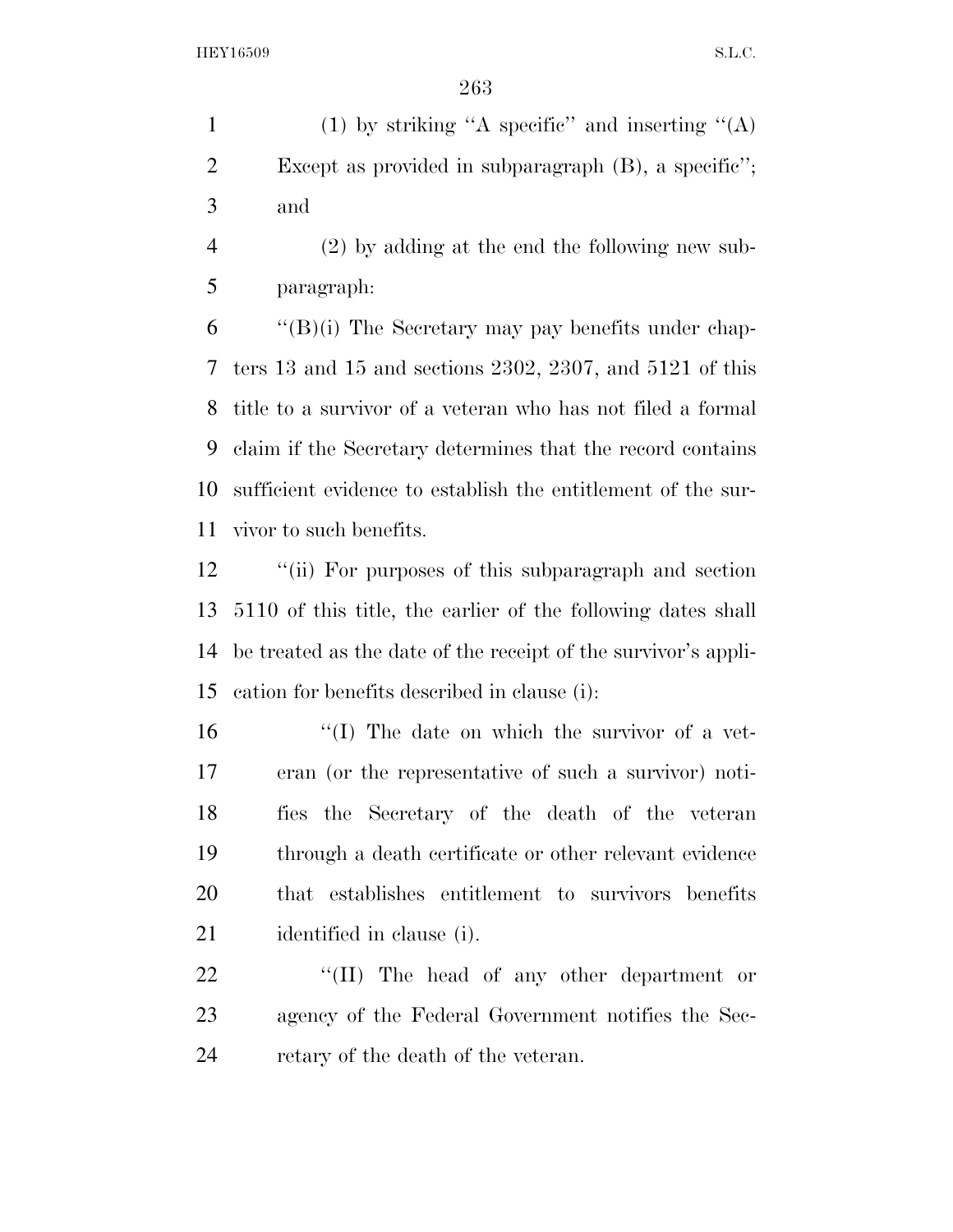''(iii) In notifying the Secretary of the death of a vet-2 eran as described in clause  $(ii)(I)$ , the survivor (or the rep- resentative of such a survivor) may submit to the Sec- retary additional documents relating to such death without being required to file a formal claim.''.

(b) REPORT.

 (1) IN GENERAL.—Not later than one year after the date of the enactment of this Act, the Sec- retary of Veterans Affairs shall submit to the Com- mittee on Veterans' Affairs of the Senate and the Committee on Veterans' Affairs of the House of Representatives a report on benefits paid pursuant to covered claims.

- (2) CONTENTS.—The report under paragraph (1) shall include the following:
- (A) The number of covered claims adju- dicated during the one-year period preceding the date of the report, disaggregated by the fol-lowing:

 (i) Claims in which the claimant 21 claimed entitlement to benefits under chap- ters 13 or 15 or sections 2302, 2307, or 5121 of title 38, United States Code, on the basis of the claimant's status as the spouse of a deceased veteran.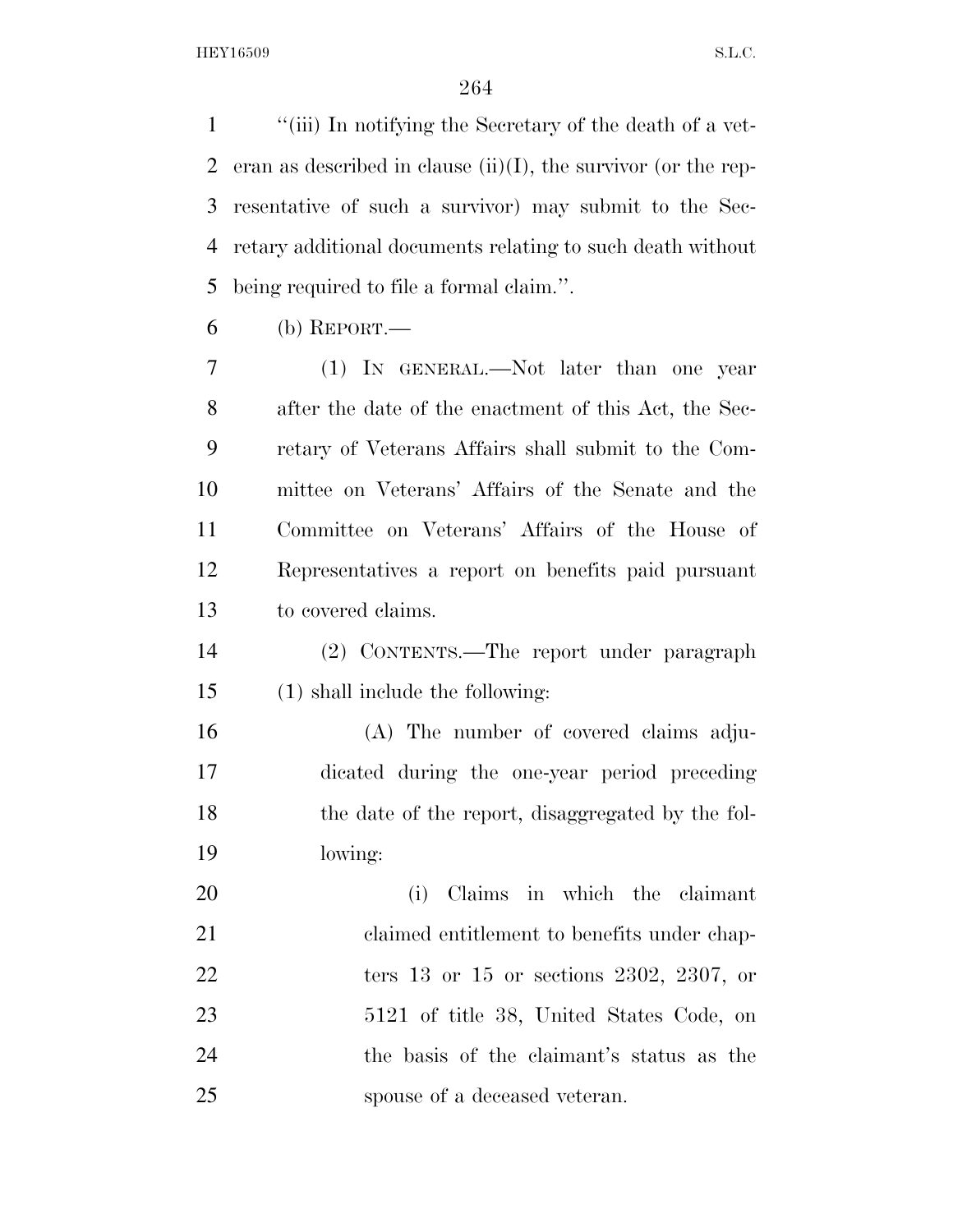| $\mathbf{1}$   | (ii) Claims in which the claimant                 |
|----------------|---------------------------------------------------|
| $\overline{2}$ | claimed entitlement to such benefits on the       |
| 3              | basis of the claimant's status as the child       |
| $\overline{4}$ | of a deceased veteran.                            |
| 5              | (iii) Claims in which the claimant                |
| 6              | claimed entitlement to such benefits on the       |
| $\overline{7}$ | basis of the claimant's status as the parent      |
| 8              | of a deceased veteran.                            |
| 9              | (B) The number of covered claims that             |
| 10             | were adjudicated during such period and for       |
| 11             | which such benefits were not awarded,             |
| 12             | disaggregated by clauses (i) through (iii) of     |
| 13             | subparagraph (A).                                 |
| 14             | (C) A comparison of the accuracy and              |
| 15             | timeliness of covered claims adjudicated during   |
| 16             | such period with noncovered claims filed by sur-  |
| 17             | vivors of a veteran.                              |
| 18             | (D) The findings of the Secretary with re-        |
| 19             | spect to adjudicating covered claims.             |
| 20             | (E) Such recommendations as the Sec-              |
| 21             | retary may have for legislative or administrative |
| 22             | action to improve the adjudication of claims      |
| 23             | submitted to the Secretary for benefits under     |
| 24             | chapters $13$ and $15$ and sections $2302, 2307,$ |
| 25             | and 5121 of title 38, United States Code.         |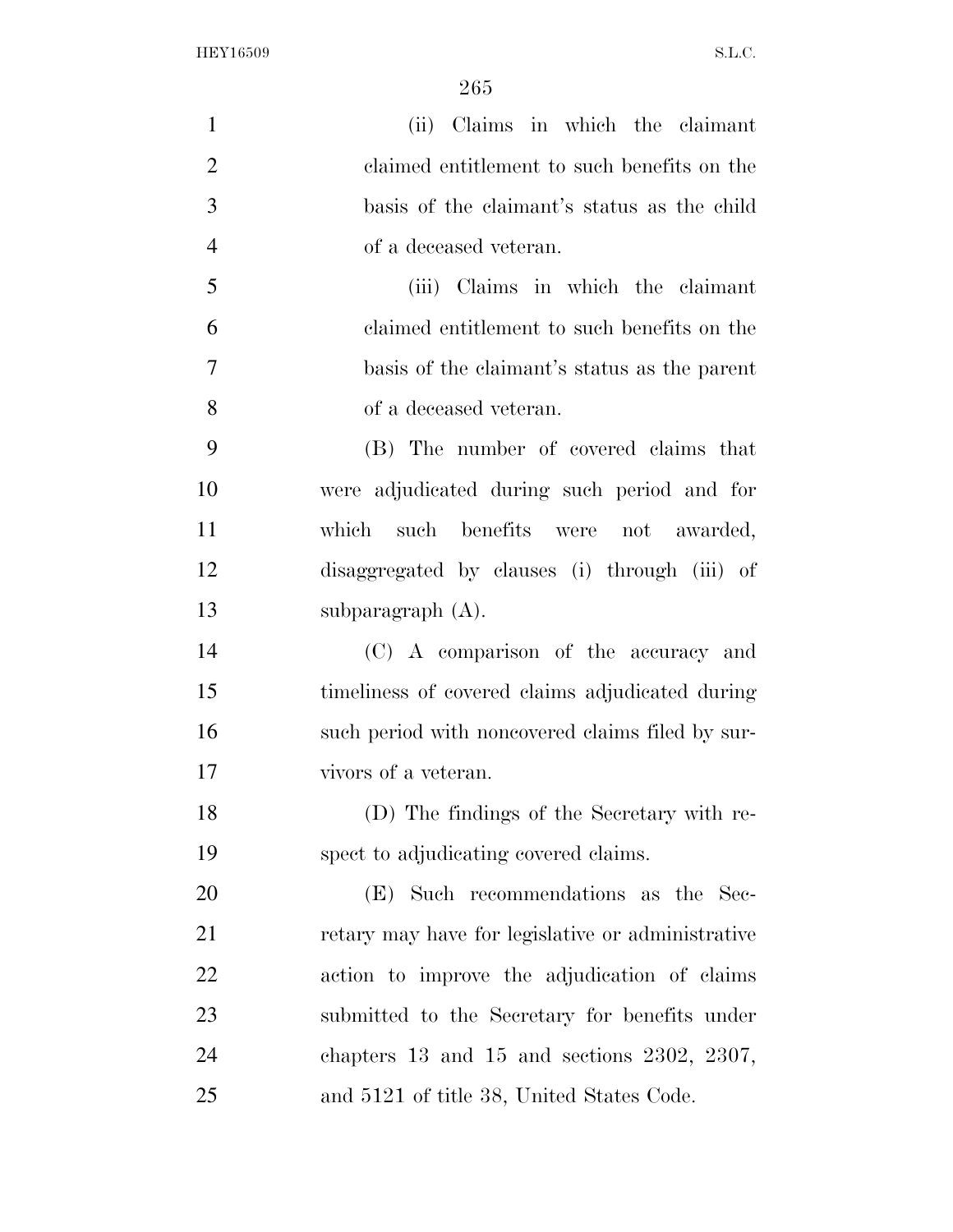(3) COVERED CLAIM DEFINED.—In this sub- section, the term ''covered claim'' means a claim 3 covered by section  $5101(a)(1)(B)$  of title 38, United States Code, as added by subsection (a).

 (c) EFFECTIVE DATE.—The amendments made by subsection (a) shall apply with respect to claims for bene- fits based on a death occurring on or after the date of the enactment of this Act.

## **SEC. 302. INCREASE IN SPECIAL PENSION FOR MEDAL OF HONOR RECIPIENTS.**

 (a) IN GENERAL.—Section 1562(a) of title 38, United States Code, is amended by striking ''\$1,000'' and inserting ''\$3,000''.

(b) EFFECTIVE DATE.—

 (1) IN GENERAL.—The amendment made by subsection (a) shall take effect on the date that is— (A) except as provided in subparagraph (B), one year after the date of the enactment of this Act; and

 (B) in the case that the date that is one year after the date of the enactment of this Act is not the first day of a month, the first day of the first month beginning after the date that is one year after the date of the enactment of this Act.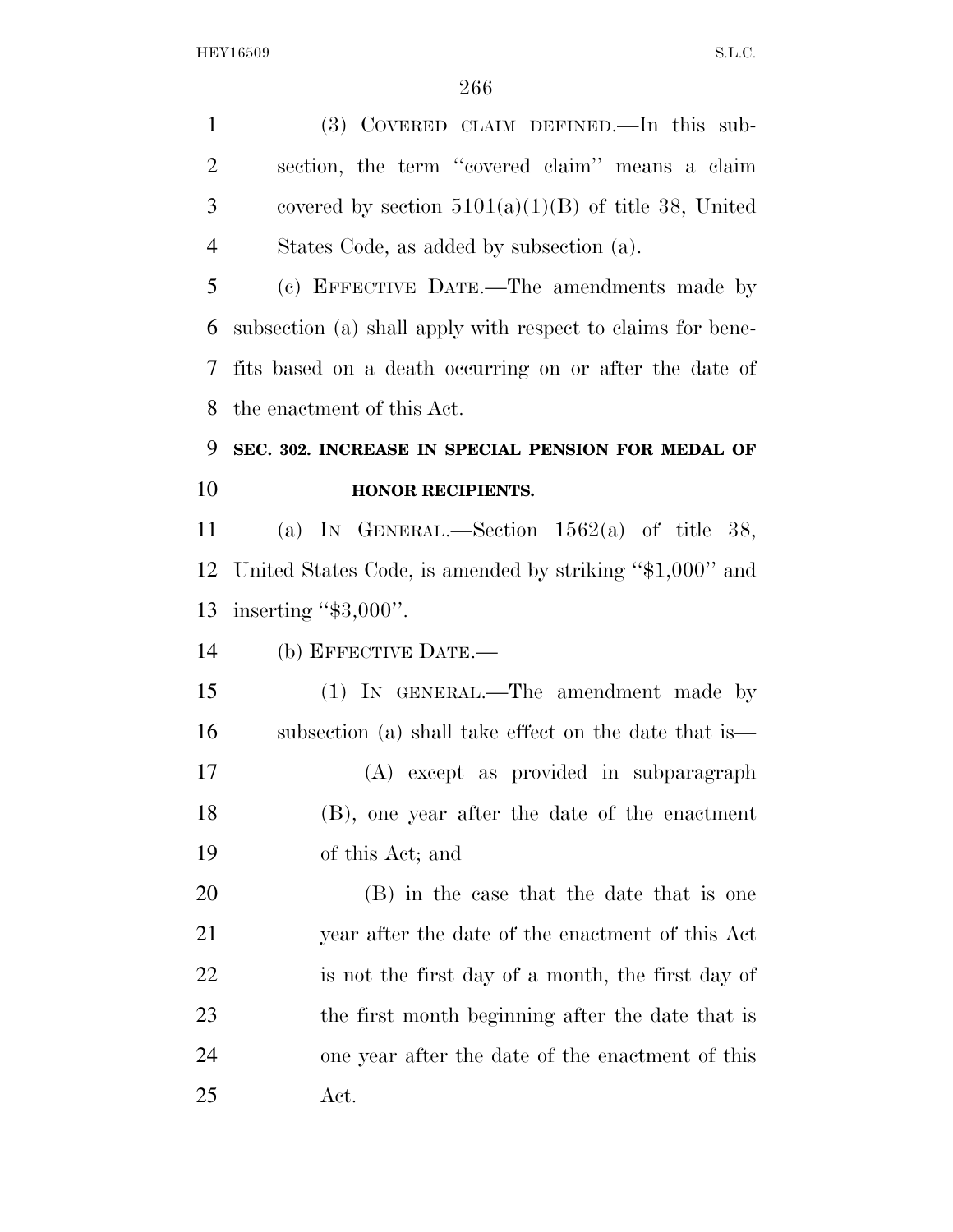| $\mathbf{1}$          | (2) DELAY OF ANNUAL COST OF LIVING AD-                        |
|-----------------------|---------------------------------------------------------------|
| $\overline{2}$        | JUSTMENT.-                                                    |
| 3                     | (A) IN GENERAL.—The Secretary shall not                       |
| $\overline{4}$        | make an increase pursuant to section $1562(e)$                |
| 5                     | of such title effective December 1, 2016, if the              |
| 6                     | amendment made by subsection (a) takes effect                 |
| $\overline{7}$        | before such date.                                             |
| 8                     | (B) RESUMPTION.—In the case that the                          |
| 9                     | Secretary, pursuant to subparagraph $(A)$ , does              |
| 10                    | not make an increase pursuant to section                      |
| 11                    | $1562(e)$ of such title effective December 1,                 |
| 12                    | 2016, the Secretary shall resume making in-                   |
| 13                    | creases pursuant to such section with the first               |
| 14                    | such increase effective December 1, 2017.                     |
|                       |                                                               |
| 15                    | SEC. 303. BOARD OF VETERANS' APPEALS VIDEO HEAR-              |
| 16                    | INGS.                                                         |
| 17                    | Section 7107 of title 38, United States Code, is              |
| 18                    | amended—                                                      |
|                       | $(1)$ in subsection $(d)$ , by amending paragraph             |
|                       | $(1)$ to read as follows:                                     |
| 19<br><b>20</b><br>21 | " $(1)(A)(i)$ Upon request for a hearing, the Board           |
| 22                    | shall determine, for purposes of scheduling the hearing for   |
| 23                    | the earliest possible date, whether a hearing before the      |
| 24                    | Board will be held at its principal location or at a facility |
| 25                    | of the Department or other appropriate Federal facility       |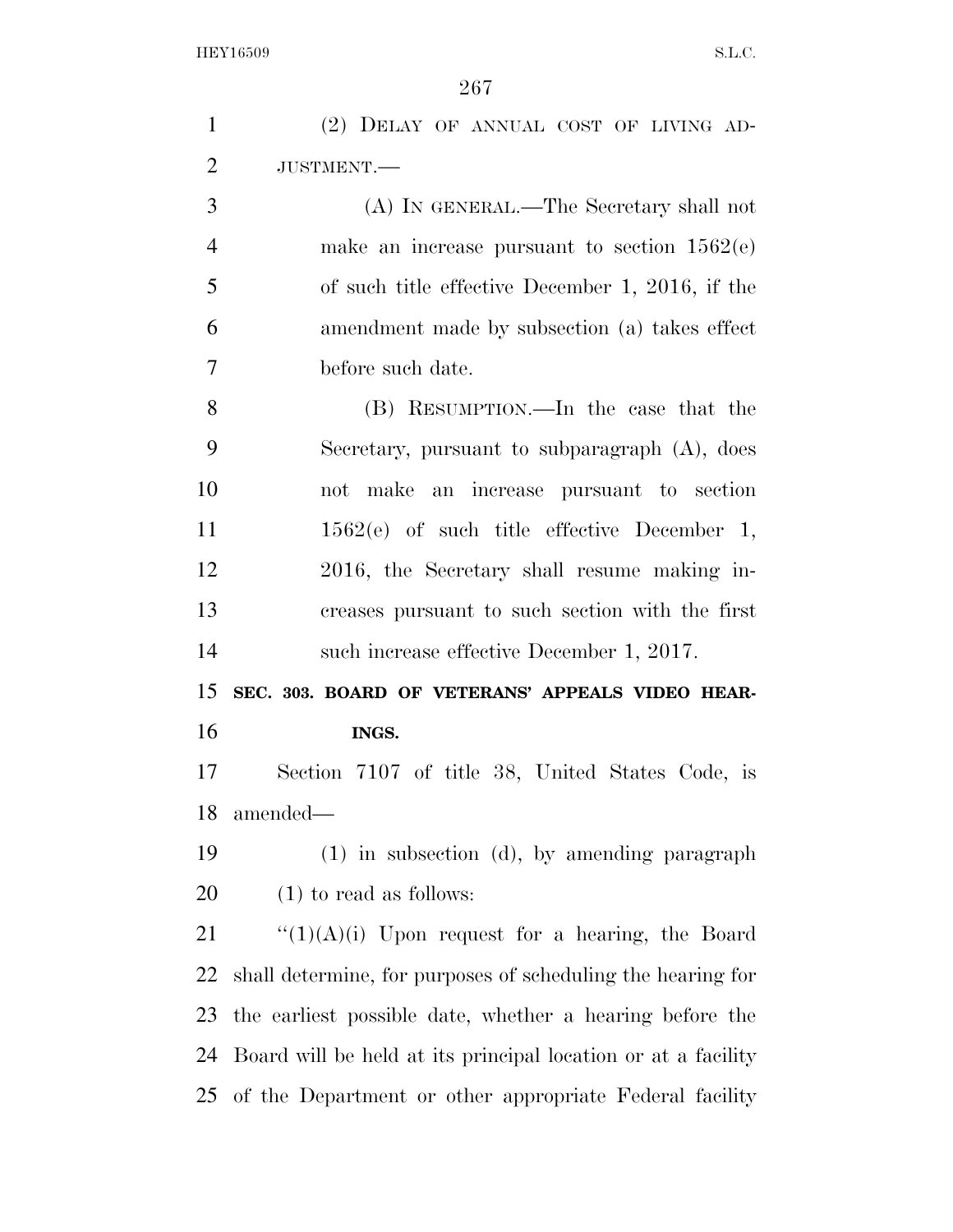located within the area served by a regional office of the Department.

 ''(ii) The Board shall also determine whether to pro- vide a hearing through the use of the facilities and equip- ment described in subsection (e)(1) or by the appellant personally appearing before a Board member or panel.

 ''(B)(i) The Board shall notify the appellant of the determinations of the location and type of hearing made under subparagraph (A).

 ''(ii) Upon notification, the appellant may request a different location or type of hearing as described in such subparagraph.

 ''(iii) If so requested, the Board shall grant such re- quest and ensure that the hearing is scheduled at the ear- liest possible date without any undue delay or other preju-dice to the appellant.''; and

 (2) in subsection (e), by amending paragraph (2) to read as follows:

 ''(2) Any hearing provided through the use of the fa- cilities and equipment described in paragraph (1) shall be conducted in the same manner as, and shall be considered the equivalent of, a personal hearing.''.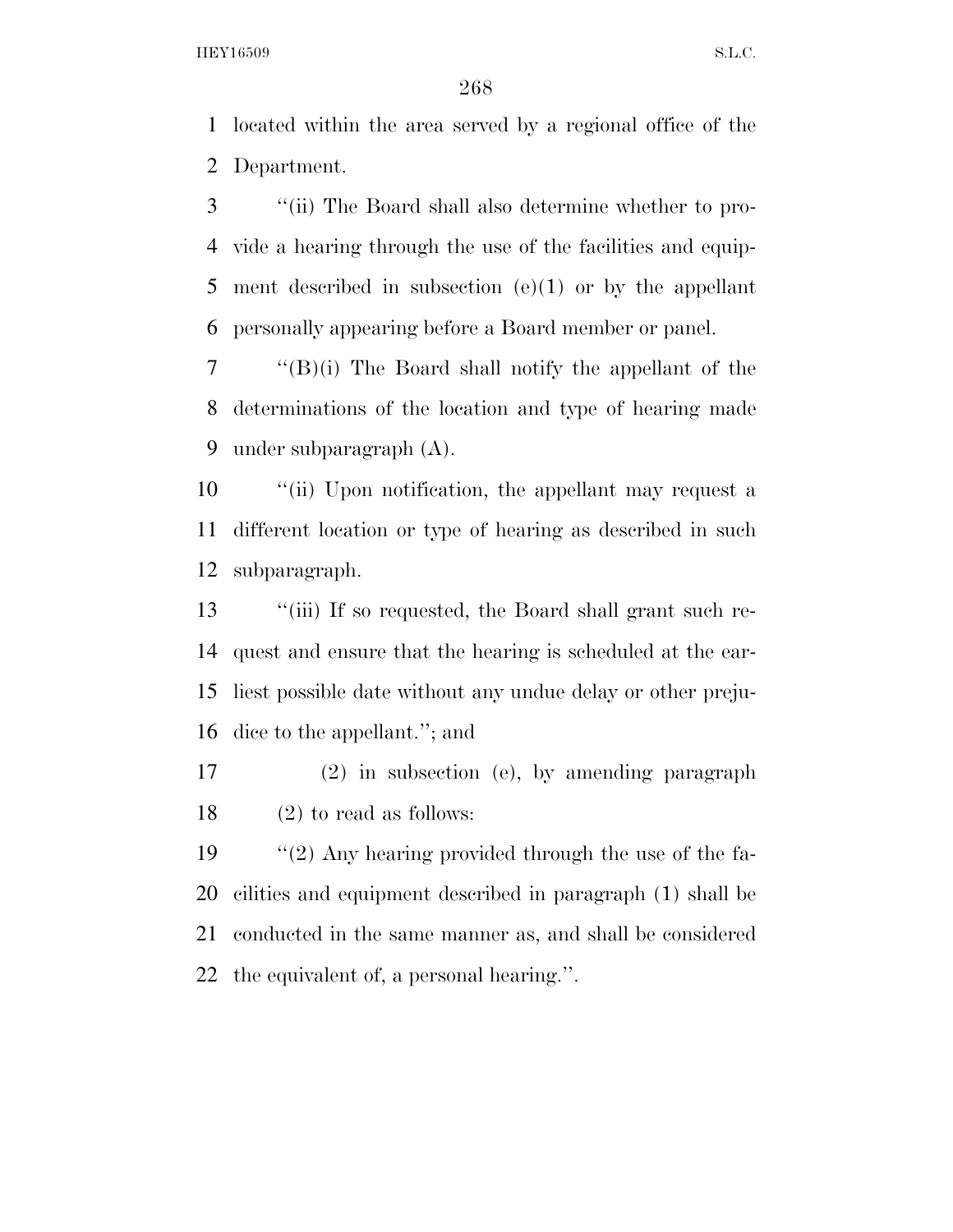| 1              | SEC. 304. IMPROVEMENTS TO AUTHORITY FOR PERFORM-        |
|----------------|---------------------------------------------------------|
| $\overline{2}$ | ANCE OF MEDICAL DISABILITIES EXAMINA-                   |
| 3              | TIONS BY CONTRACT PHYSICIANS.                           |
| $\overline{4}$ | (a) EXTENSION OF TEMPORARY AUTHORITY.-Sub-              |
| 5              | section (c) of section 704 of the Veterans Benefits Act |
| 6              | of 2003 (38 U.S.C. 5101 note) is amended by striking    |
| 7              | "December 31, 2016" and inserting "December 31,         |
| 8              | $2017$ ".                                               |
| 9              | (b) LICENSURE OF CONTRACT PHYSICIANS.                   |
| 10             | TEMPORARY AUTHORITY.—Such section<br>(1)                |
| 11             | 704 is further amended—                                 |
| 12             | $(A)$ by redesignating subsection $(d)$ as sub-         |
| 13             | section (e); and                                        |
| 14             | (B) by inserting after subsection (c) the               |
| 15             | following new subsection (d):                           |
| 16             | "(d) LICENSURE OF CONTRACT PHYSICIANS.—                 |
| 17             | "(1) IN GENERAL.—Notwithstanding any law                |
| 18             | regarding the licensure of physicians, a physician de-  |
| 19             | scribed in paragraph (2) may conduct an examina-        |
| 20             | tion pursuant to a contract entered into under sub-     |
| 21             | section (b) at any location in any State, the District  |
| 22             | of Columbia, or a Commonwealth, territory, or pos-      |
| 23             | session of the United States, so long as the examina-   |
| 24             | tion is within the scope of the authorized duties       |
| 25             | under such contract.                                    |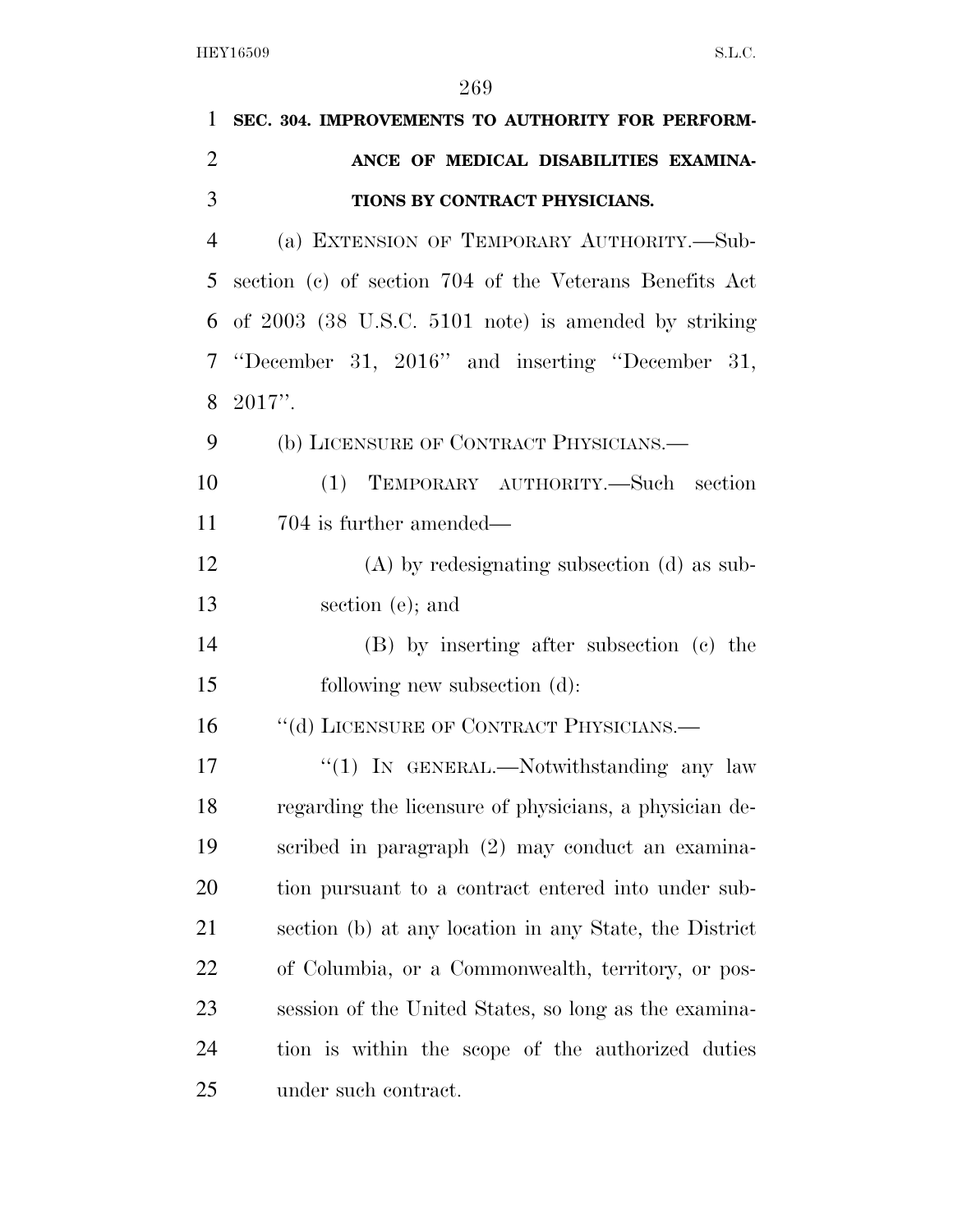| $\mathbf{1}$   | "(2) PHYSICIAN DESCRIBED.—A physician de-              |
|----------------|--------------------------------------------------------|
| $\overline{2}$ | scribed in this paragraph is a physician who-          |
| 3              | $\lq\lq$ has a current unrestricted license to         |
| $\overline{4}$ | practice the health care profession of the physi-      |
| 5              | cian;                                                  |
| 6              | "(B) is not barred from practicing such                |
| 7              | health care profession in any State, the District      |
| 8              | of Columbia, or a Commonwealth, territory, or          |
| 9              | possession of the United States; and                   |
| 10             | "(C) is performing authorized duties for               |
| 11             | the Department of Veterans Affairs pursuant to         |
| 12             | a contract entered into under subsection (b).".        |
| 13             | (2) PILOT PROGRAM.—Section 504 of the Vet-             |
| 14             | erans' Benefits Improvement Act of 1996<br>(38         |
| 15             | U.S.C. 5101 note) is amended—                          |
| 16             | (A) by redesignating subsections (c) and               |
| 17             | (d) as subsections (d) and (e), respectively; and      |
| 18             | (B) by inserting after subsection (b) the              |
| 19             | following new subsection $(c)$ :                       |
| 20             | "(c) LICENSURE OF CONTRACT PHYSICIANS.—                |
| 21             | "(1) IN GENERAL.—Notwithstanding any law               |
| 22             | regarding the licensure of physicians, a physician de- |
| 23             | scribed in paragraph (2) may conduct an examina-       |
| 24             | tion pursuant to a contract entered into under sub-    |
| 25             | section (a) at any location in any State, the District |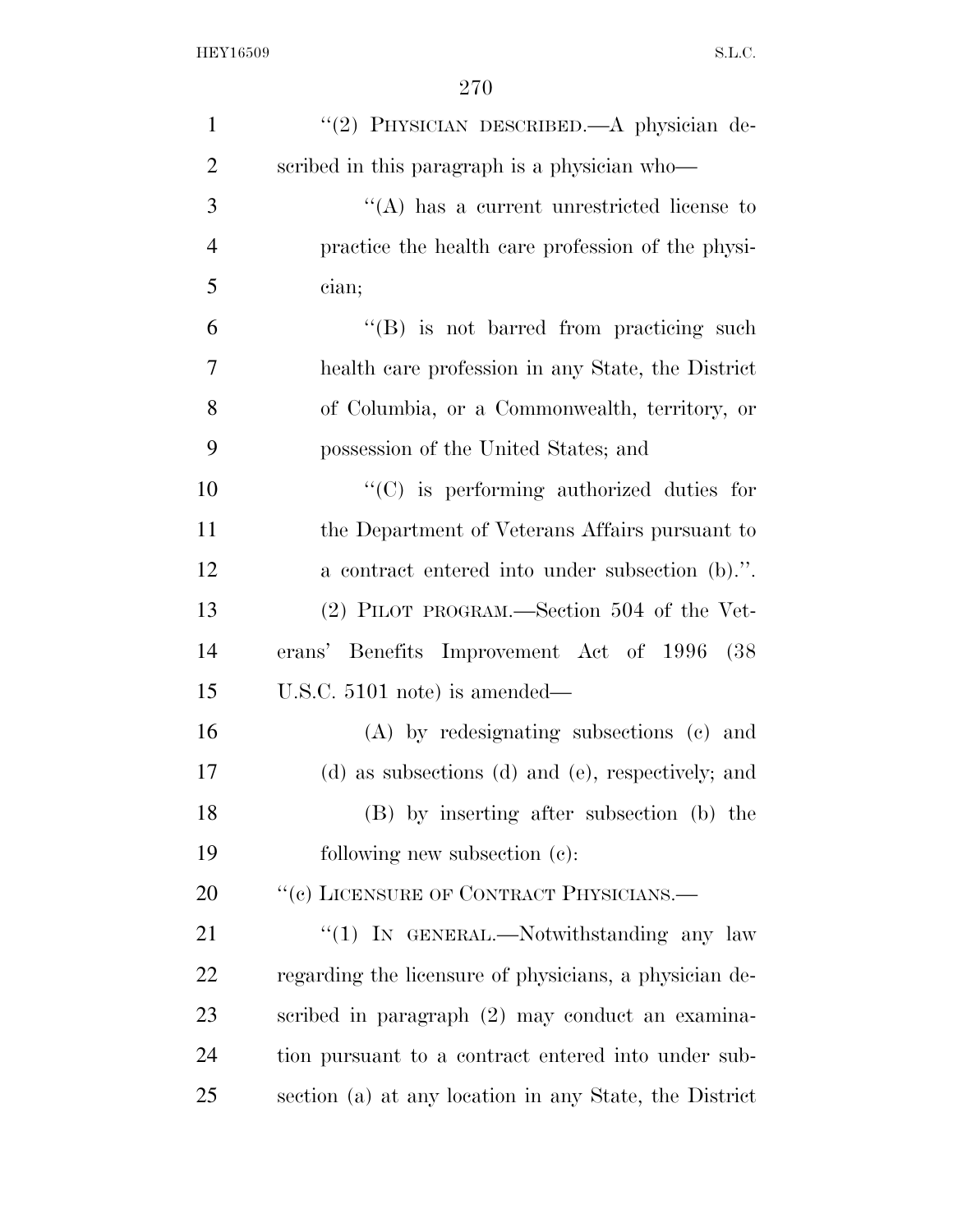| $\mathbf{1}$   | of Columbia, or a Commonwealth, territory, or pos-         |
|----------------|------------------------------------------------------------|
| $\overline{2}$ | session of the United States, so long as the examina-      |
| 3              | tion is within the scope of the authorized duties          |
| $\overline{4}$ | under such contract.                                       |
| 5              | "(2) PHYSICIAN DESCRIBED.—A physician de-                  |
| 6              | scribed in this paragraph is a physician who-              |
| 7              | "(A) has a current unrestricted license to                 |
| 8              | practice the health care profession of the physi-          |
| 9              | cian;                                                      |
| 10             | "(B) is not barred from practicing such                    |
| 11             | health care profession in any State, the District          |
| 12             | of Columbia, or a Commonwealth, territory, or              |
| 13             | possession of the United States; and                       |
| 14             | $\lq\lq$ (C) is performing authorized duties for           |
| 15             | the Department of Veterans Affairs pursuant to             |
| 16             | a contract entered into under subsection (a).".            |
| 17             | SEC. 305. DEPARTMENT OF VETERANS AFFAIRS PILOT PRO-        |
| 18             | GRAM ON FULLY DEVELOPED APPEALS.                           |
| 19             | (a) IN GENERAL.—The Secretary of Veterans Affairs          |
| 20             | shall carry out a pilot program to provide the option of   |
| 21             | an alternative appeals process that shall more quickly de- |
| 22             | termine such appeals in accordance with this section.      |
| 23             | (b) ELECTION.—                                             |
| 24             | (1) FILING.—In accordance with paragraph                   |
| 25             | $(2)$ , a claimant may elect to file a fully developed ap- |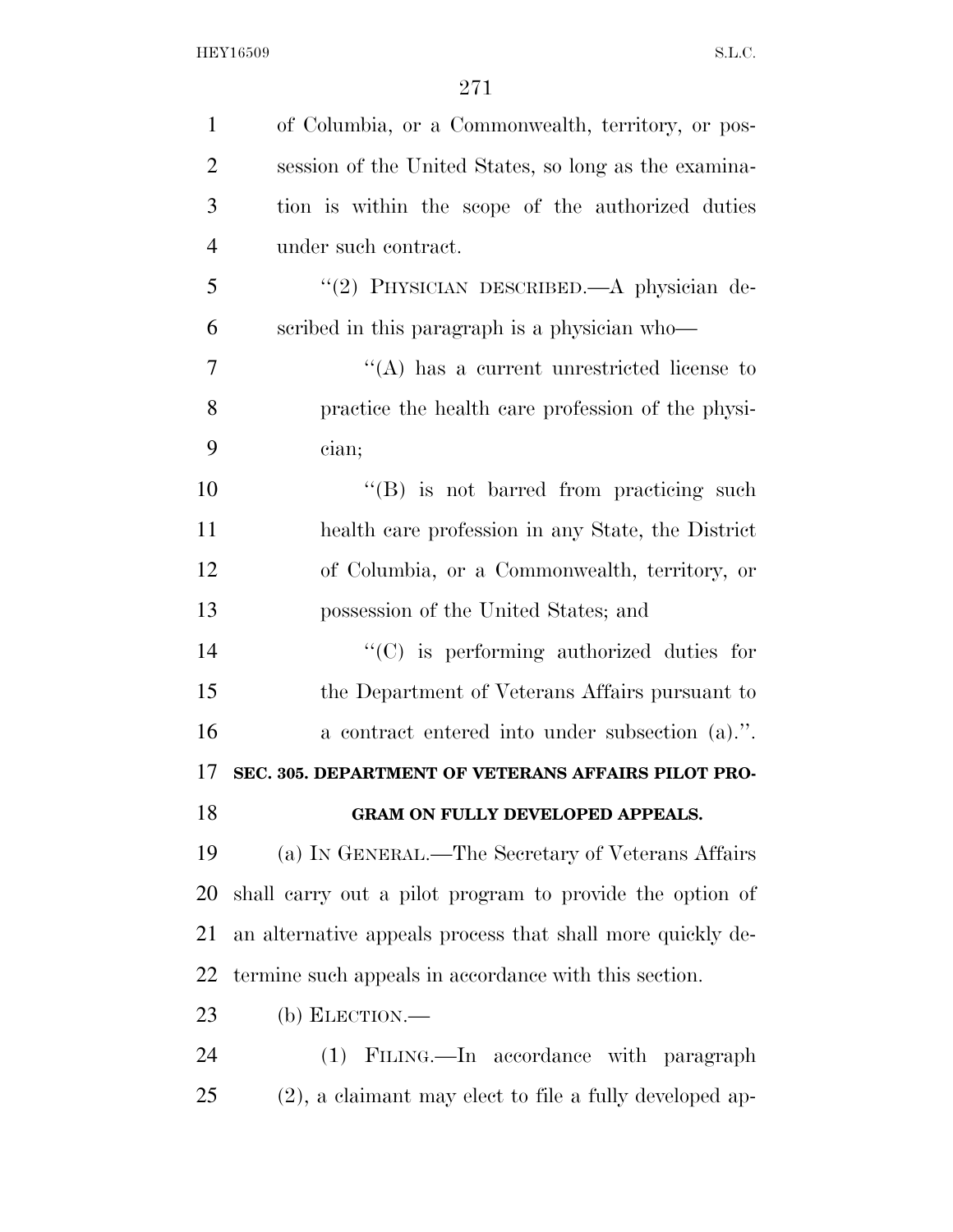| $\mathbf{1}$   | peal under the pilot program by filing with the Sec-     |
|----------------|----------------------------------------------------------|
| $\overline{2}$ | retary all of the following:                             |
| 3              | (A) The notice of disagreement under                     |
| $\overline{4}$ | chapter 71 of title 38, United States Code,              |
| 5              | along with the written election of the claimant          |
| 6              | to have the appeal determined under the pilot            |
| 7              | program.                                                 |
| 8              | (B) All evidence that the claimant believes              |
| 9              | is needed for the appeal as of the date of the           |
| 10             | filing.                                                  |
| 11             | (C) A statement of the argument in sup-                  |
| 12             | port of the claim, if any.                               |
| 13             | $(2)$ TIMING.—A claimant shall make an election          |
| 14             | under paragraph (1) as part of the notice of dis-        |
| 15             | agreement filed by the claimant in accordance with       |
| 16             | paragraph $(1)(A)$ .                                     |
| 17             | (3) TRIAGE.—The Secretary shall, upon expira-            |
| 18             | tion of the period specified in subsection $(c)(3)(C)$ , |
| 19             | ensure that an assessment is undertaken of whether       |
| 20             | an appeal filed under paragraph (1) of this sub-         |
| 21             | section satisfies the requirements for appeal under      |
| 22             | the pilot program and provide appropriate notifica-      |
| 23             | tion to the claimant of the results of that assess-      |
| 24             | ment.                                                    |
| 25             | $(4)$ REVERSION.—                                        |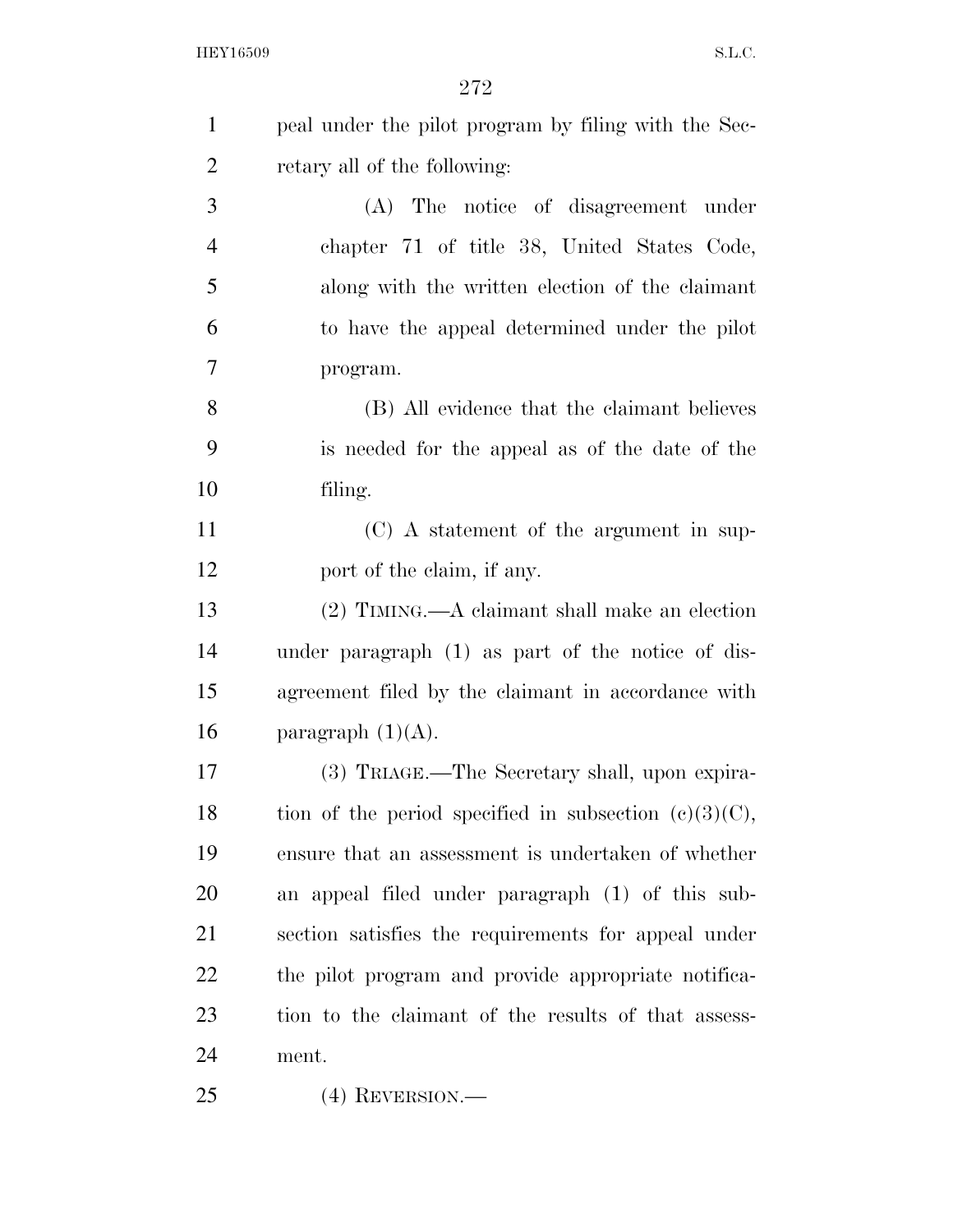(A) ELECTED REVERSION.—At any time, a claimant who makes an election under para- graph (1) may elect to revert to the standard appeals process. Such a reversion shall be final. (B) AUTOMATIC REVERSION.—A claimant described in subparagraph (A), or a claimant who makes an election under paragraph (1) but is later determined to be ineligible for the pilot program under subsection (a), shall revert to the standard appeals process without any pen- alty to the claimant other than the loss of the docket number associated with the fully devel- oped appeal. (5) OUTREACH.—In providing claimants with notices of the determination of a claim during the period in which the pilot program under subsection (a) is carried out, the Secretary shall conduct out- reach as follows: (A) The Secretary shall provide to the claimant (and to the representative of record of 21 the claimant, if any) information regarding— 22 (i) the pilot program, including the advantages and disadvantages of the pro-gram;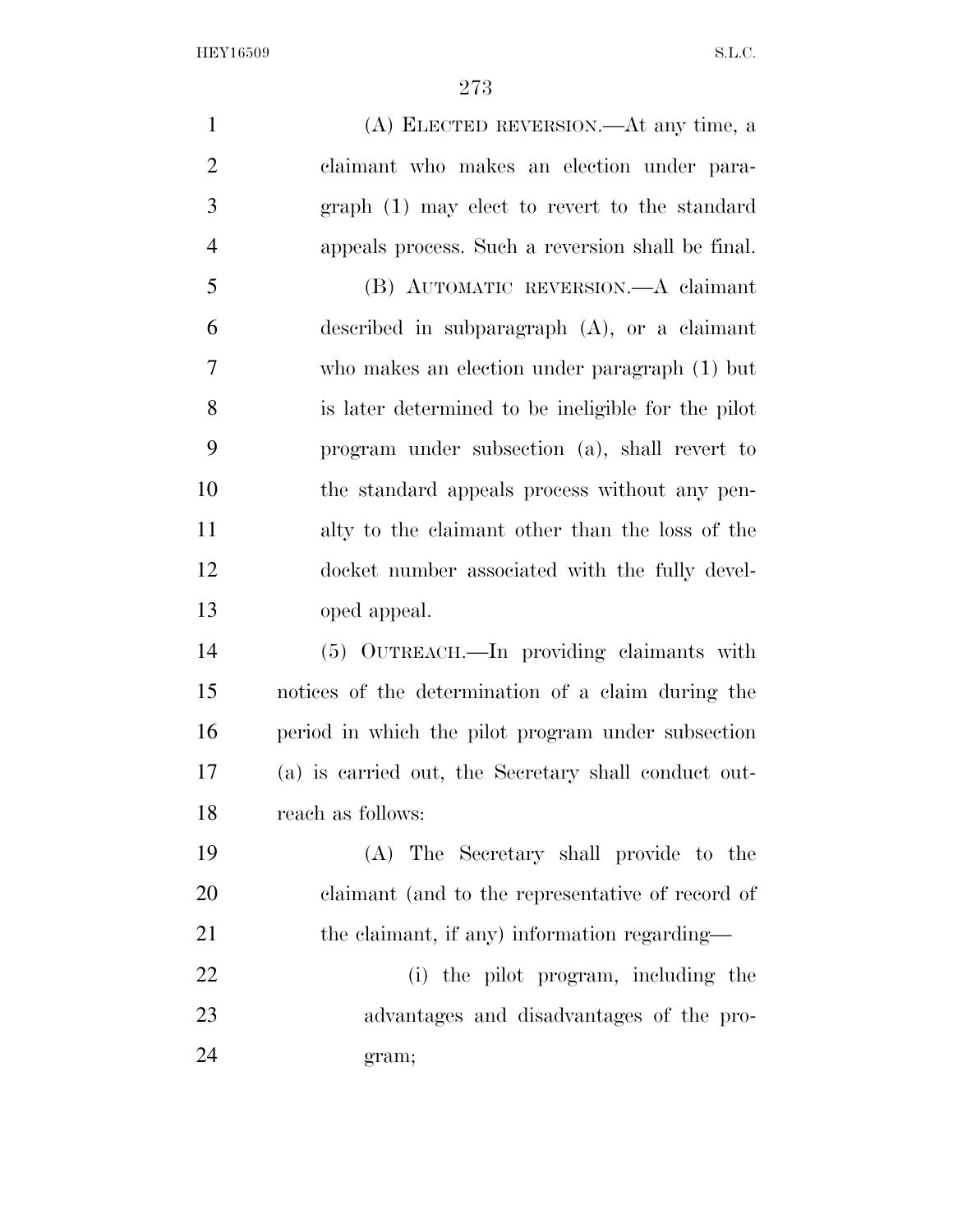| $\mathbf{1}$   | (ii) how to make an election under             |
|----------------|------------------------------------------------|
| $\overline{2}$ | paragraph $(1)$ ;                              |
| 3              | (iii) the limitation on the use of new         |
| $\overline{4}$ | evidence described in paragraph (3) of sub-    |
| 5              | section (c) and the development of infor-      |
| 6              | mation under paragraph (4) of such sub-        |
| 7              | section;                                       |
| 8              | (iv) the ability of the claimant to seek       |
| 9              | advice and education regarding such proc-      |
| 10             | ess from veterans service organizations, at-   |
| 11             | torneys, and claims agents recognized          |
| 12             | under chapter 59 of title 38, United States    |
| 13             | Code; and                                      |
| 14             | (v) the circumstances under which the          |
| 15             | appeal will automatically revert to the        |
| 16             | standard appeals process, including by         |
| 17             | making a request for a hearing.                |
| 18             | (B) The Secretary shall collaborate, part-     |
| 19             | ner with, and give weight to the advice of the |
| 20             | three veterans service organizations with the  |
| 21             | most members and such other stakeholders as    |
| 22             | the Secretary considers appropriate to publish |
| 23             | on the Internet website of the Department of   |
| 24             | Veterans Affairs an online tutorial explaining |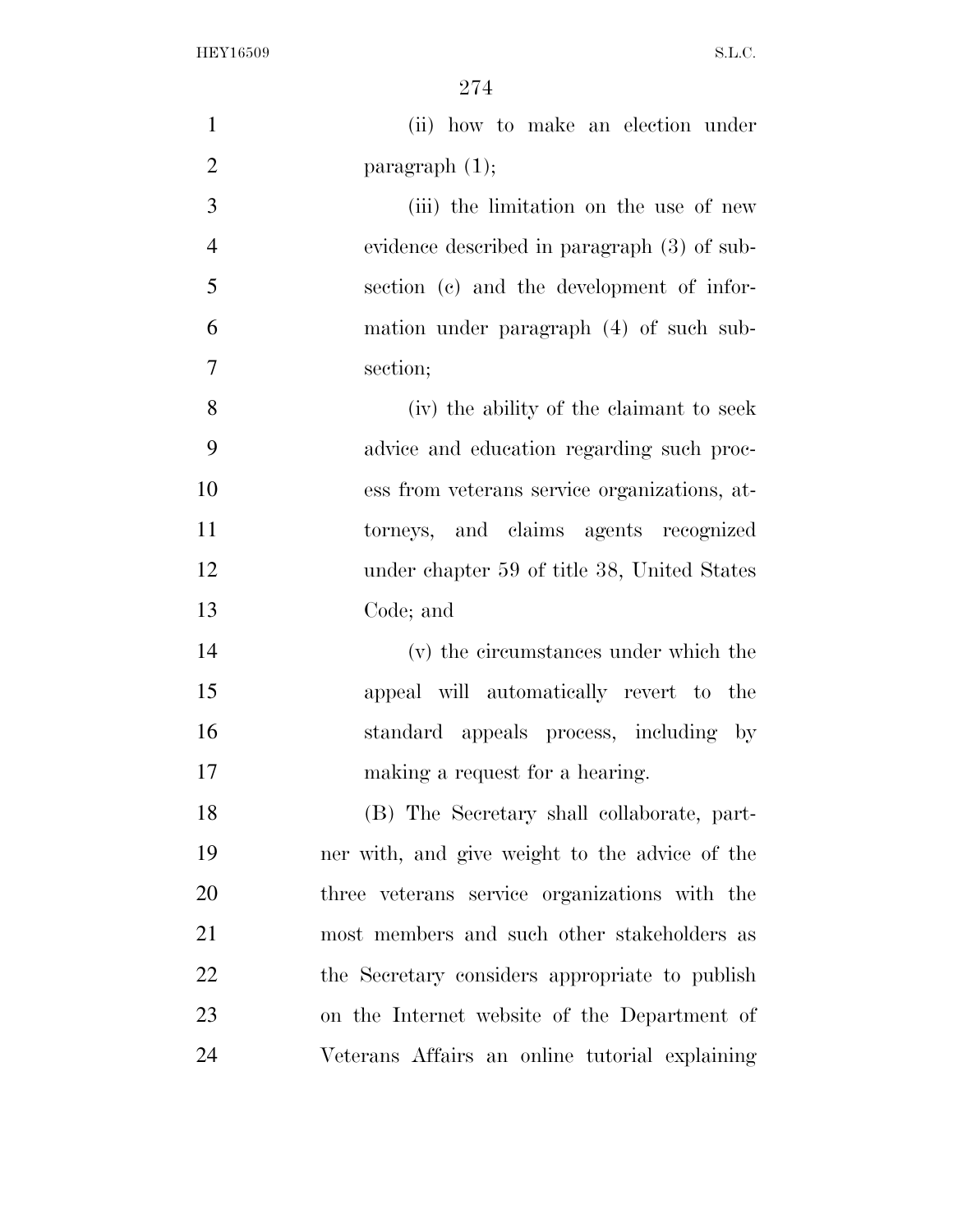| $\mathbf{1}$   | the advantages and disadvantages of the pilot     |
|----------------|---------------------------------------------------|
| $\overline{2}$ | program.                                          |
| 3              | (c) TREATMENT BY DEPARTMENT AND BOARD.—           |
| $\overline{4}$ | (1) PROCESS.—Upon the election of a claimant      |
| 5              | to file a fully developed appeal pursuant to sub- |
| 6              | section (b) $(1)$ , the Secretary shall—          |
| 7              | (A) not provide the claimant with a state-        |
| 8              | ment of the case nor require the claimant to file |
| 9              | a substantive appeal; and                         |
| 10             | (B) transfer jurisdiction over the fully de-      |
| 11             | veloped appeal directly to the Board of Vet-      |
| 12             | erans' Appeals.                                   |
| 13             | $(2)$ DOCKET.—                                    |
| 14             | (A) IN GENERAL.—The Board of Veterans'            |
| 15             | Appeals shall—                                    |
| 16             | (i) maintain fully developed appeals              |
| 17             | on a separate docket than standard ap-            |
| 18             | peals;                                            |
| 19             | (ii) decide fully developed appeals in            |
| 20             | the order that the fully developed appeals        |
| 21             | are received on the fully developed appeal        |
| 22             | docket;                                           |
| 23             | (iii) except as provided by subpara-              |
| 24             | graph (B), decide not more than one fully         |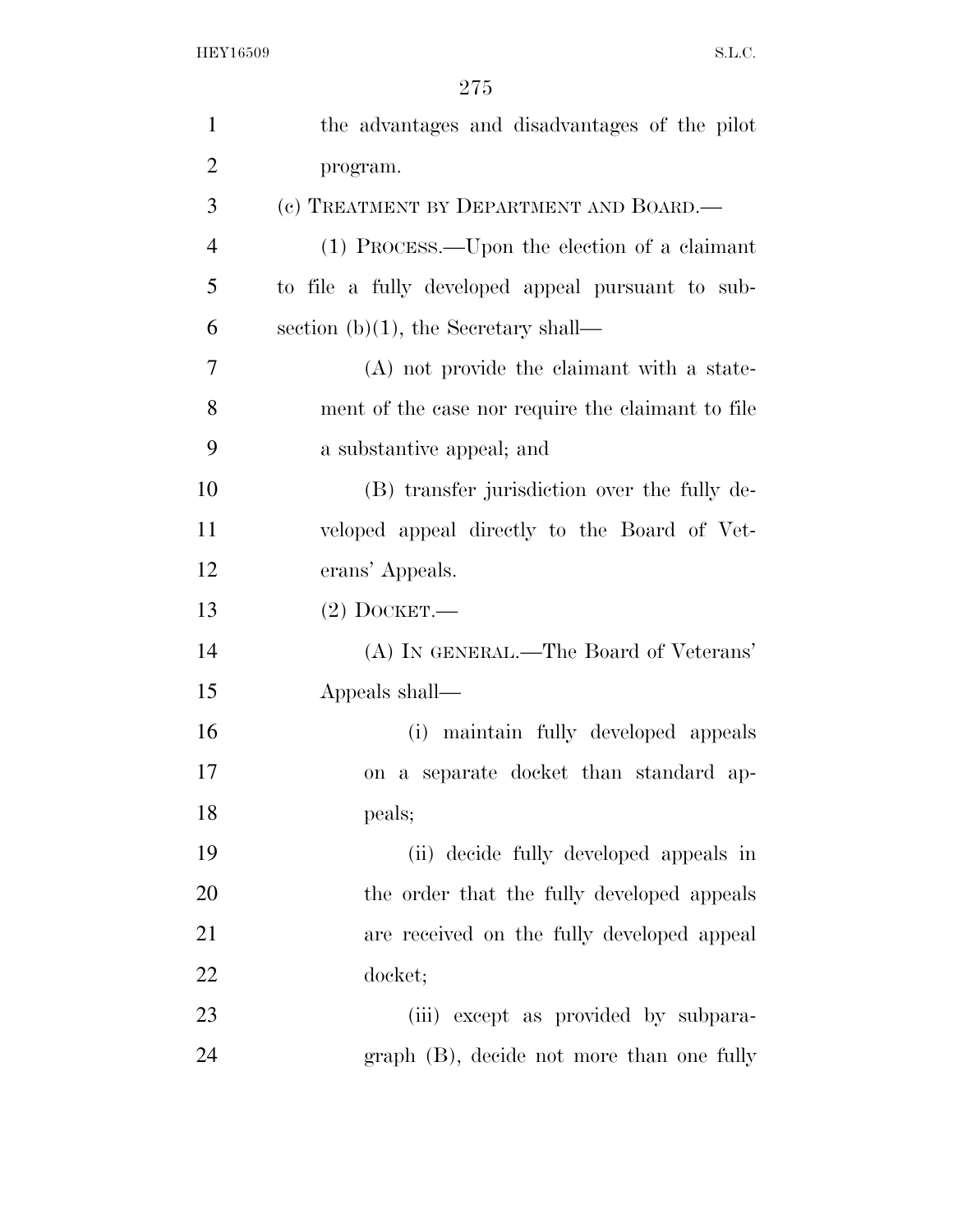| $\mathbf{1}$   | developed appeal for each four standard          |
|----------------|--------------------------------------------------|
| $\overline{2}$ | appeals decided; and                             |
| 3              | (iv) to the extent practicable, decide           |
| $\overline{4}$ | each fully developed appeal by the date          |
| 5              | that is one year following the date on           |
| 6              | which the claimant files the notice of dis-      |
| $\overline{7}$ | agreement.                                       |
| 8              | (B) ADJUSTMENT.—Beginning one year               |
| 9              | after the date on which the pilot program com-   |
| 10             | mences, the Board may adjust the number of       |
| 11             | standard appeals decided for each fully devel-   |
| 12             | oped appeal under subparagraph $(A)(iii)$ if the |
| 13             | Board determines that such adjustment is fair    |
| 14             | for both standard appeals and fully developed    |
| 15             | appeals.                                         |
| 16             | (3) LIMITATION ON USE OF NEW EVIDENCE.—          |
| 17             | (A) IN GENERAL.—Except as provided by            |
| 18             | subparagraphs $(B)$ and $(C)$ —                  |
| 19             | (i) a claimant may not submit or iden-           |
| 20             | tify to the Board of Veterans' Appeals any       |
| 21             | new evidence relating to a fully developed       |
| 22             | appeal after filing such appeal unless the       |
| 23             | claimant reverts to the standard appeals         |
| 24             | process pursuant to subsection $(b)(4)$ ; and    |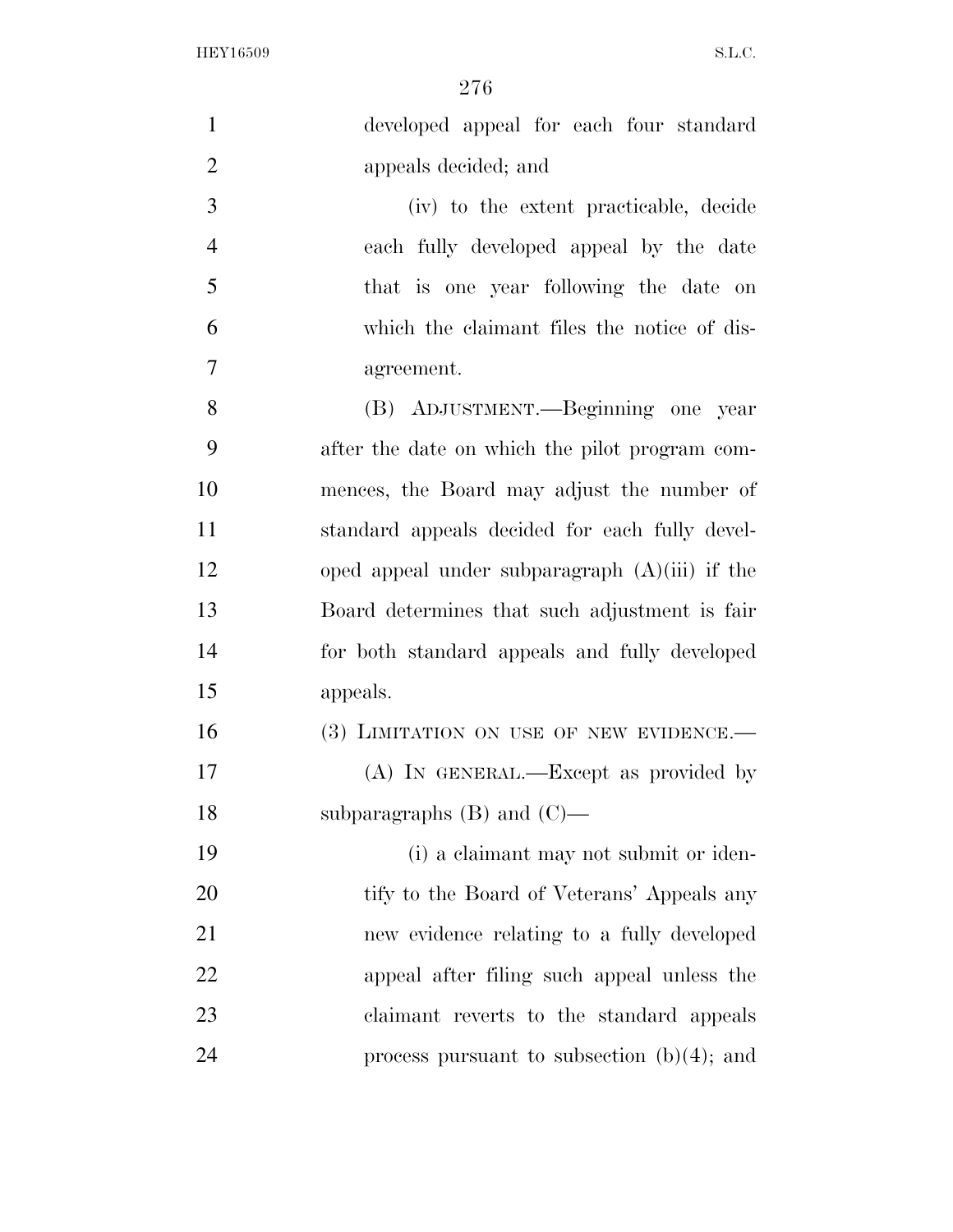| $\mathbf{1}$   | (ii) if a claimant submits or identifies           |
|----------------|----------------------------------------------------|
|                |                                                    |
| $\overline{2}$ | any such new evidence, such submission or          |
| 3              | identification shall be deemed to be an            |
| $\overline{4}$ | election to make such a reversion pursuant         |
| 5              | to subsection $(b)(4)$ .                           |
| 6              | (B) EVIDENCE GATHERED BY BOARD.-                   |
| 7              | Subparagraph (A) shall not apply to evidence       |
| 8              | developed pursuant to paragraphs $(4)$ and $(5)$ . |
| 9              | The Board shall consider such evidence in the      |
| 10             | first instance without consideration by the Vet-   |
| 11             | erans Benefits Administration.                     |
| 12             | (C) REPRESENTATIVE OF RECORD.—The                  |
| 13             | representative of record of a claimant for ap-     |
| 14             | peals purposes, if any, shall be provided an op-   |
| 15             | portunity to review the fully developed appeal of  |
| 16             | the claimant and submit any additional argu-       |
| 17             | ments or evidence that the representative deter-   |
| 18             | mines necessary during a period specified by       |
| 19             | the Board for purposes of this subparagraph.       |
| 20             | (4) PROHIBITION ON REMAND FOR ADDITIONAL           |
| 21             | DEVELOPMENT.—If the Board of Veterans' Appeals     |
| 22             | determines that a fully developed appeal requires  |
| 23             | Federal records, independent medical opinions, or  |
| 24             | new medical examinations, the Board shall—         |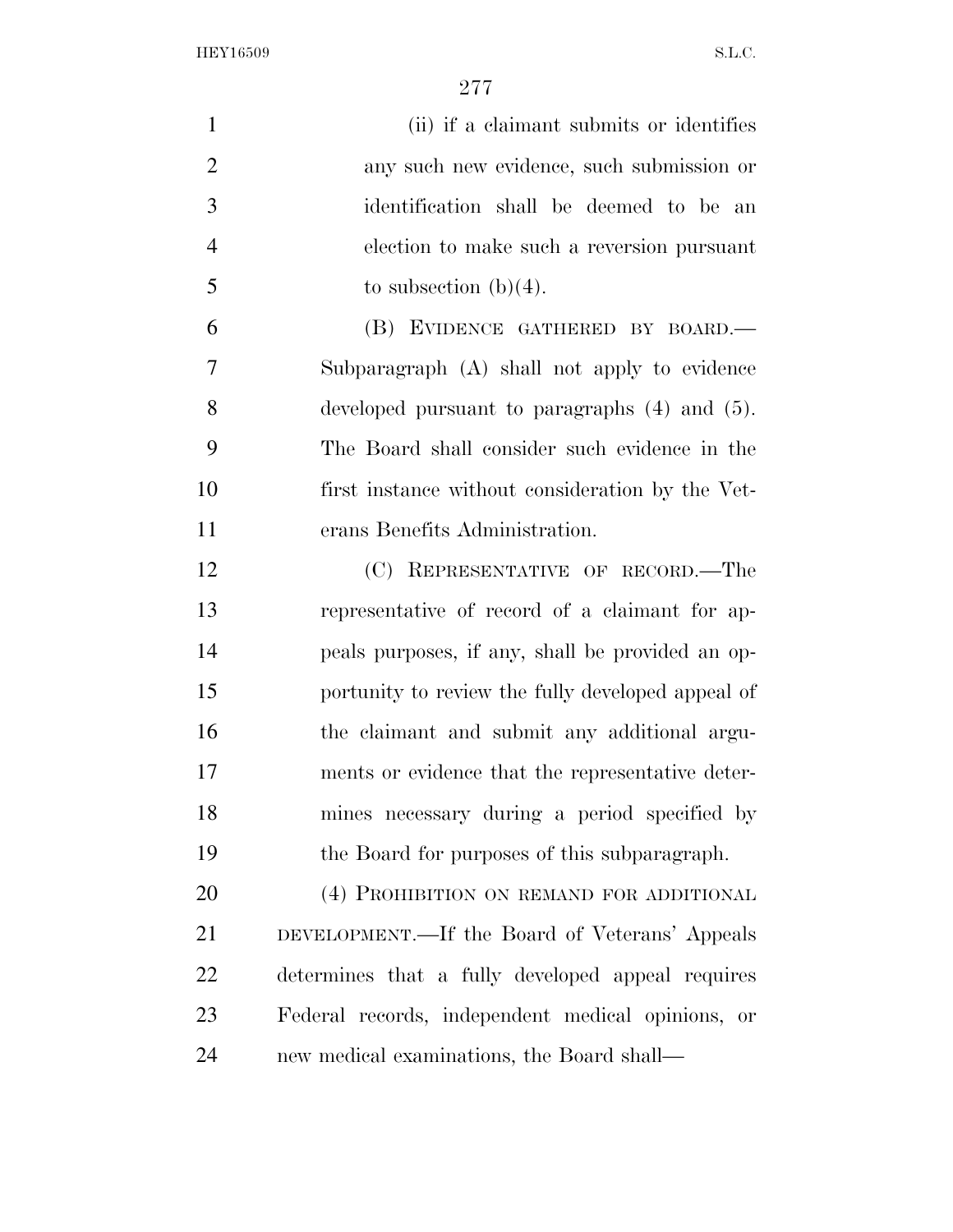| $\mathbf{1}$   | $(A)$ in accordance with paragraph $(5)$ , take   |
|----------------|---------------------------------------------------|
| $\overline{2}$ | such actions as may be necessary to develop       |
| 3              | such records, opinions, or examinations in ac-    |
| $\overline{4}$ | cordance with section 5103A of title 38, United   |
| 5              | States Code;                                      |
| 6              | (B) retain jurisdiction of the fully devel-       |
| $\overline{7}$ | oped appeal without requiring a determination     |
| 8              | by the Veterans Benefits Administration based     |
| 9              | on such records, opinions, or examinations;       |
| 10             | (C) ensure the claimant, and the represent-       |
| 11             | ative of record of a claimant, if any, receives a |
| 12             | copy of such records, opinions, or examinations;  |
| 13             | and                                               |
| 14             | (D) provide the claimant a period of 90           |
| 15             | days after the date of mailing such records,      |
| 16             | opinions, or examinations during which the        |
| 17             | claimant may provide the Board any additional     |
| 18             | evidence without requiring the claimant to make   |
| 19             | a reversion pursuant to subsection $(b)(4)$ .     |
| 20             | $(5)$ DEVELOPMENT UNIT.—                          |
| 21             | (A) ESTABLISHMENT.—The Board of Vet-              |
| 22             | erans' Appeals shall establish an office to de-   |
| 23             | velop Federal records, independent medical        |
| 24             | opinions, and new medical examinations pursu-     |
| 25             | ant to paragraph $(4)(A)$ that the Board deter-   |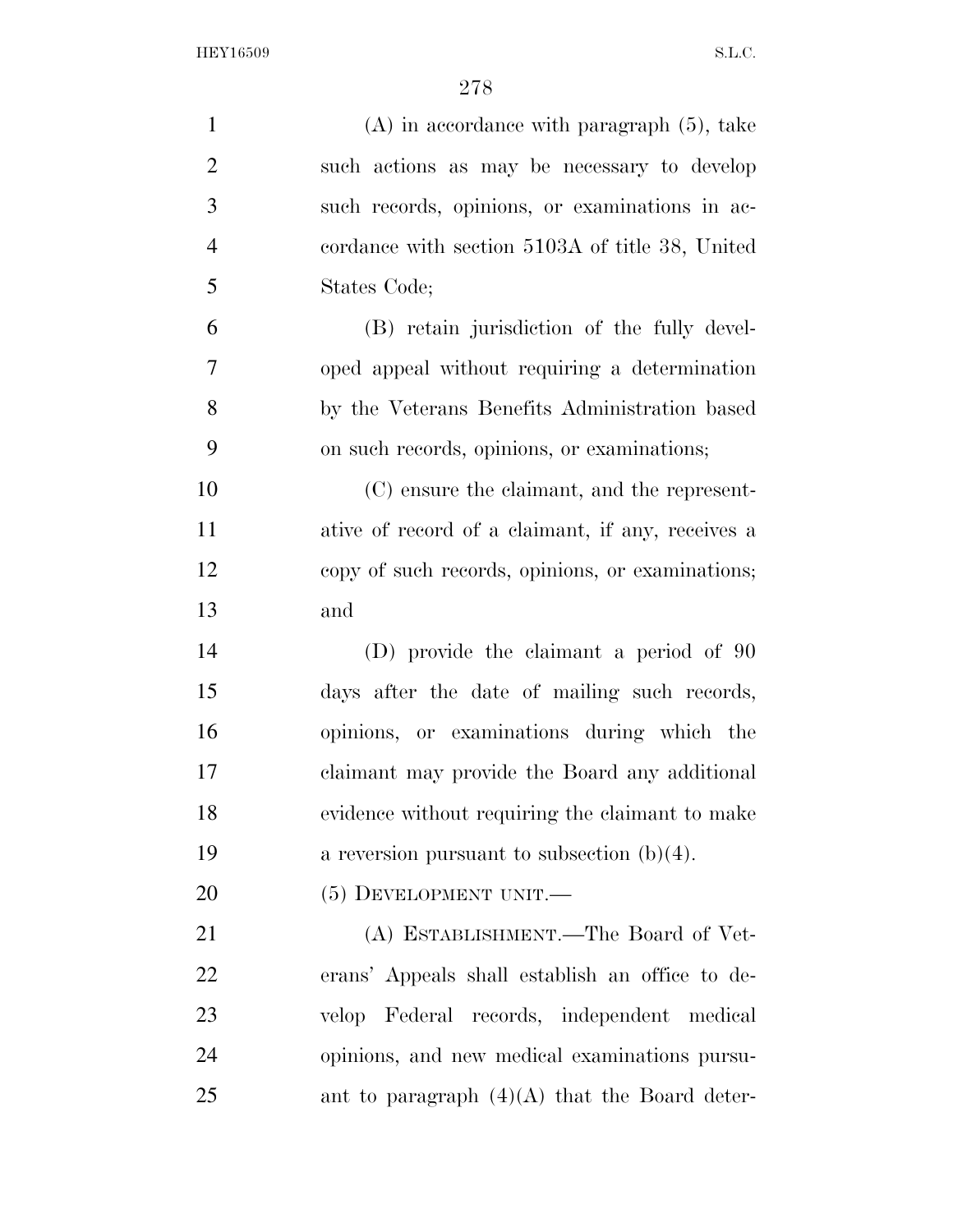| $\mathbf{1}$   | mines necessary to decide a fully developed ap-      |
|----------------|------------------------------------------------------|
| $\overline{2}$ | peal.                                                |
| 3              | REQUIREMENTS.—The<br>(B)<br>Secretary                |
| $\overline{4}$ | shall—                                               |
| 5              | (i) ensure that the Veterans Benefits                |
| 6              | Administration cooperates with the Board             |
| 7              | of Veterans' Appeals in carrying out sub-            |
| 8              | paragraph $(A)$ ; and                                |
| 9              | (ii) transfer employees of the Veterans              |
| 10             | Benefits Administration who, prior to the            |
| 11             | enactment of this Act, were responsible for          |
| 12             | processing claims remanded by the Board              |
| 13             | of Veterans' Appeals to positions within             |
| 14             | the office of the Board established under            |
| 15             | subparagraph $(A)$ in a number the Sec-              |
| 16             | retary determines sufficient to carry out            |
| 17             | such subparagraph.                                   |
| 18             | (6) HEARINGS.—Notwithstanding section 7107           |
| 19             | of title 38, United States Code, the Secretary may   |
| 20             | not provide hearings with respect to fully developed |
| 21             | appeals under the pilot program. If a claimant re-   |
| 22             | quests to hold a hearing pursuant to such section    |
| 23             | 7107, such request shall be deemed to be an election |
| 24             | to revert to the standard appeals process pursuant   |
| 25             | to subsection $(b)(4)$ .                             |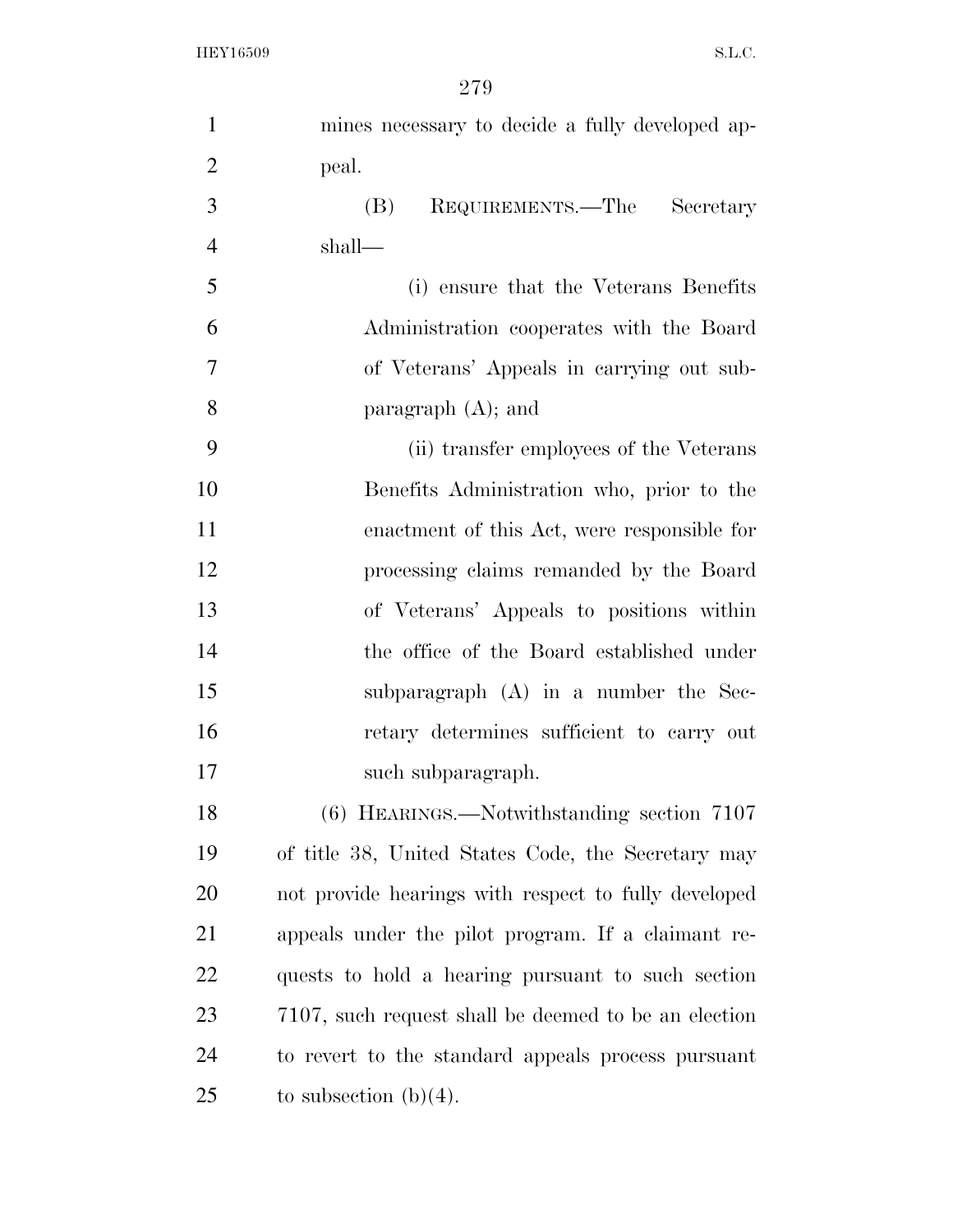| $\mathbf{1}$   | (d) DURATION; APPLICABILITY.                          |
|----------------|-------------------------------------------------------|
| $\overline{2}$ | (1) DURATION.—The Secretary shall carry out           |
| 3              | the pilot program during a five-year period begin-    |
| $\overline{4}$ | ning not later than one year after the date of the    |
| 5              | enactment of this Act.                                |
| 6              | (2) APPLICABILITY.—This section shall apply           |
| 7              | only to fully developed appeals that are filed during |
| 8              | the period in which the pilot program is carried out  |
| 9              | pursuant to paragraph $(1)$ .                         |
| 10             | (e) ANNUAL REPORTS.-                                  |
| 11             | (1) IN GENERAL.—During each year in which             |
| 12             | the pilot program is carried out, the Secretary shall |
| 13             | submit to the Committee on Veterans' Affairs of the   |
| 14             | Senate and the Committee on Veterans' Affairs of      |
| 15             | the House of Representatives a report on the pilot    |
| 16             | program. The first such report shall be submitted by  |
| 17             | not later than 180 days after the date on which the   |
| 18             | pilot program commences.                              |
| 19             | (2) CONTENTS.—Each report submitted under             |
| 20             | paragraph (1) shall include the following:            |
| 21             | (A) For the period covered by the report—             |
| 22             | (i) the number of fully developed ap-                 |
| 23             | peals filed under the pilot program;                  |
| 24             | (ii) the average processing time for                  |
| 25             | each such appeal adjudicated by the Board             |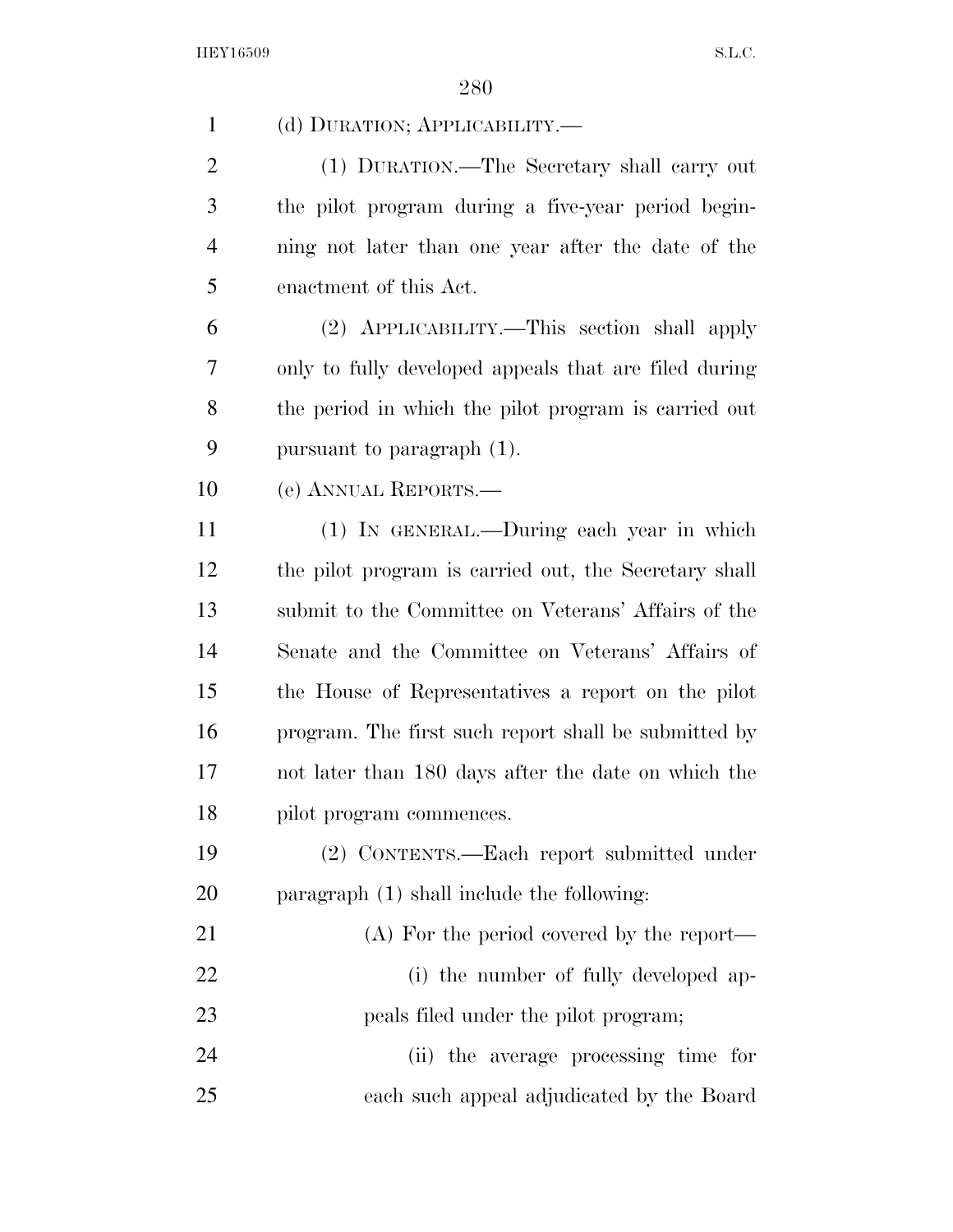| $\mathbf{1}$   | of Veterans' Appeals, disaggregated by      |
|----------------|---------------------------------------------|
| $\overline{2}$ | each phase of the appeal, and, if the proc- |
| 3              | essing time for appeals exceed one year,    |
| $\overline{4}$ | the reasons for such processing time;       |
| 5              | (iii) a summary of reasons for which        |
| 6              | the development of evidence was required    |
| $\overline{7}$ | under subsection $(c)(5)$ ;                 |
| 8              | (iv) the number of issues decided,          |
| 9              | disaggregated by the disposition of the     |
| 10             | issue;                                      |
| 11             | (v) of the number identified in clause      |
| 12             | (iv), the number of issues for which evi-   |
| 13             | dence was not so developed, disaggregated   |
| 14             | by the disposition of the issue;            |
| 15             | (vi) of the number of fully developed       |
| 16             | appeals decided by the Board of Veterans'   |
| 17             | Appeals, the number of cases from each      |
| 18             | agency of original jurisdiction, the total  |
| 19             | number of issues allowed, and the total     |
| 20             | number of issues denied from those cases;   |
| 21             | (vii) the number of fully developed ap-     |
| <u>22</u>      | peals appealed to the Court of Appeals for  |
| 23             | Veterans Claims, disaggregated by the dis-  |
| 24             | position of the case;                       |
|                |                                             |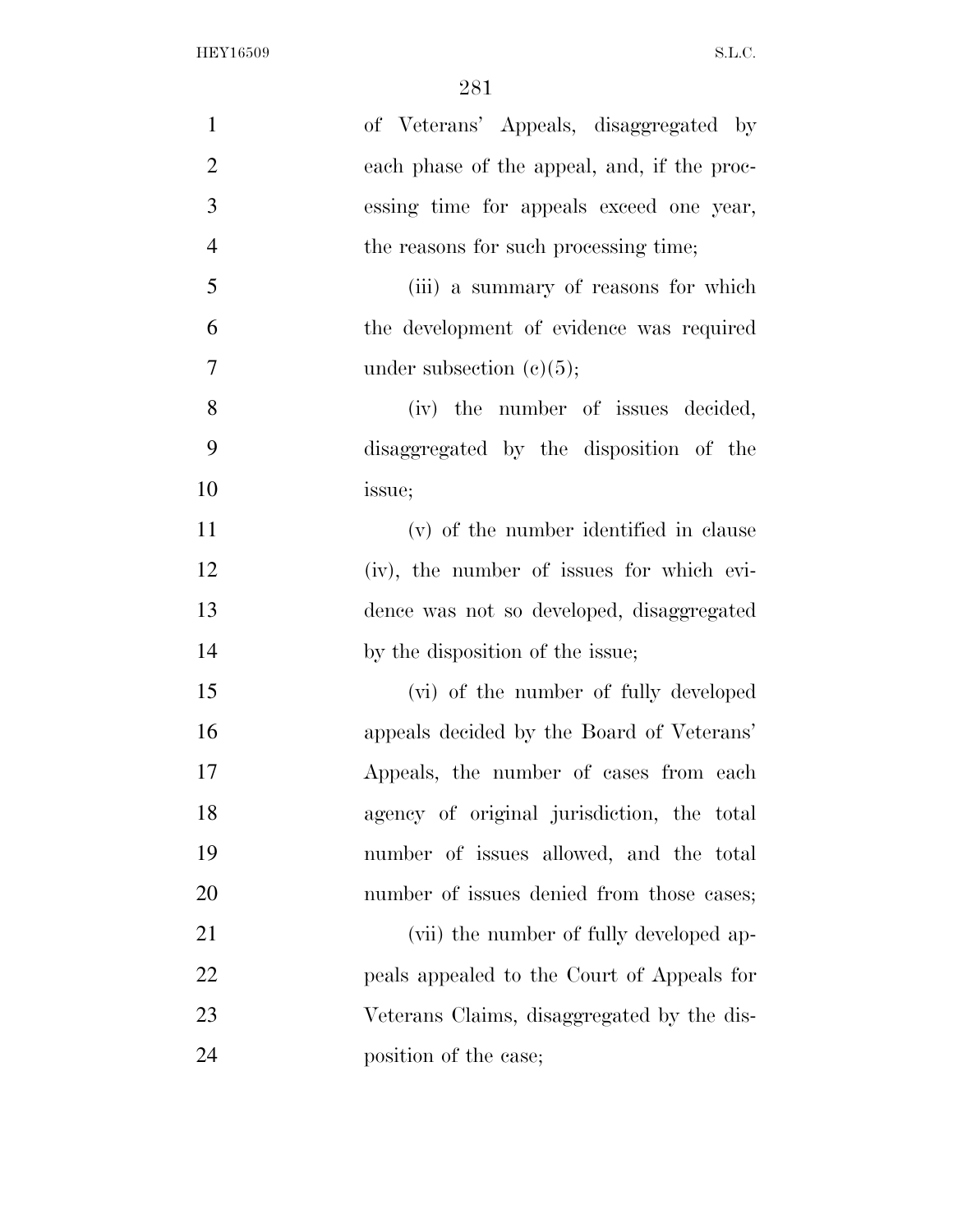| $\mathbf{1}$   | (viii) the number of reversions made               |
|----------------|----------------------------------------------------|
| $\overline{2}$ | under subsection $(b)(4)$ ;                        |
| 3              | (ix) any reasons for why a claimant                |
| $\overline{4}$ | was determined to be ineligible to partici-        |
| 5              | pate in the pilot program; and                     |
| 6              | $(x)$ to the extent practicable, a quali-          |
| $\overline{7}$ | tative assessment of the results achieved          |
| 8              | by claimants through the pilot program             |
| 9              | compared to results achieved by claimants          |
| 10             | through the standard appeal process.               |
| 11             | (B) A review, made in conjunction with             |
| 12             | veterans service organizations and such other      |
| 13             | stakeholders as the Secretary considers appro-     |
| 14             | priate, of the efforts of the Secretary to provide |
| 15             | clear rating decisions and improve disability      |
| 16             | rating notification letters, including with re-    |
| 17             | spect to-                                          |
| 18             | (i) the opinions of veterans service or-           |
| 19             | ganizations and such other stakeholders as         |
| 20             | the Secretary considers appropriate regard-        |
| 21             | ing such efforts; and                              |
| 22             | (ii) how the pilot program improves                |
| 23             | such efforts.                                      |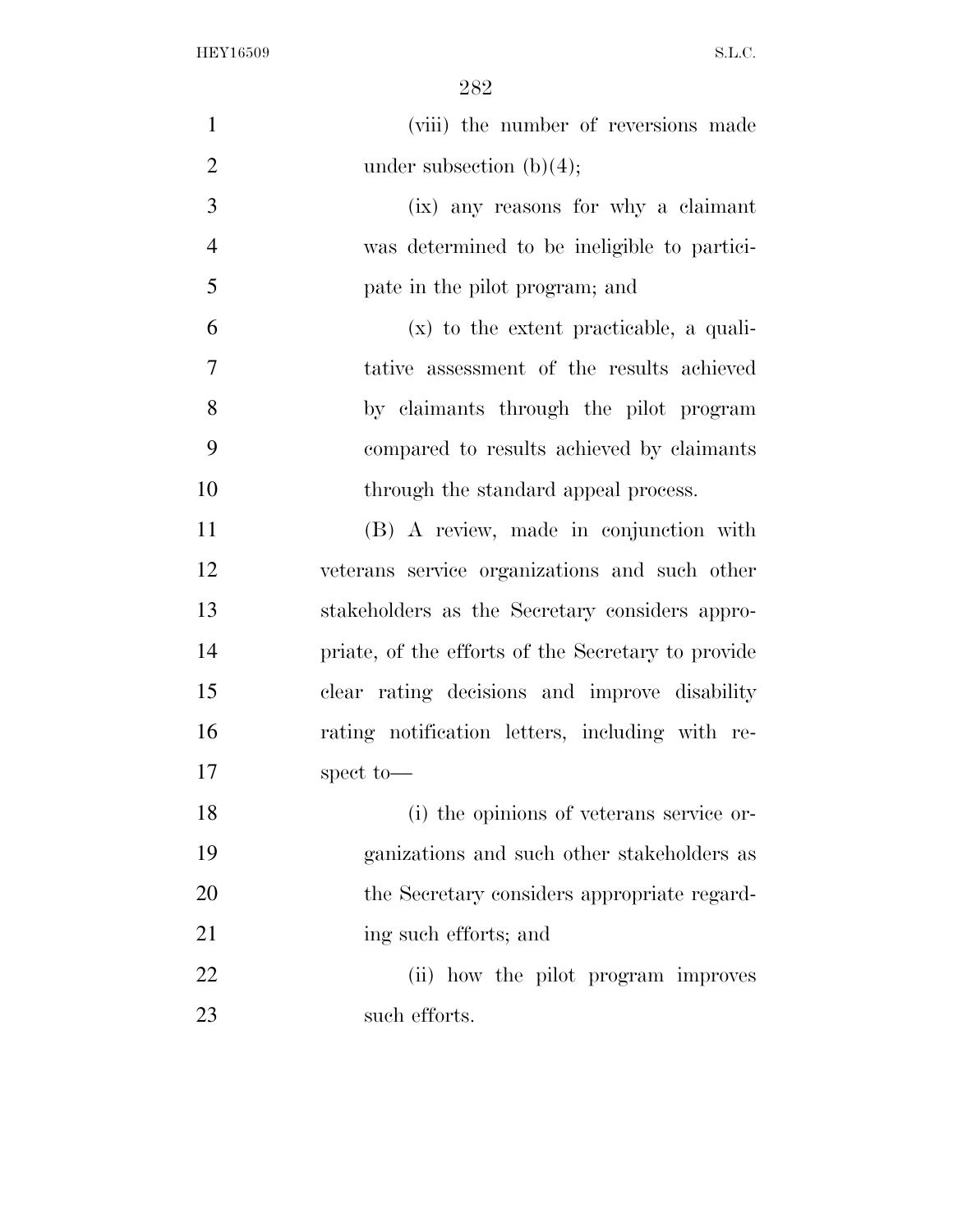| $\mathbf{1}$   | (C) A recommendation for such legislative                   |
|----------------|-------------------------------------------------------------|
| $\overline{2}$ | or administrative action as the Secretary con-              |
| 3              | siders may improve the pilot program.                       |
| $\overline{4}$ | (D) An assessment of the feasibility and                    |
| 5              | advisability of expanding the pilot program.                |
| 6              | REGULATIONS.—The Secretary shall prescribe<br>(f)           |
| 7              | such regulations as may be necessary to carry out the pilot |
| 8              | program.                                                    |
| 9              | $(g)$ DEFINITIONS.—In this section:                         |
| 10             | (1) CLAIMANT.—The term "claimant" has the                   |
| 11             | meaning given that term in section 5100 of title 38,        |
| 12             | United States Code.                                         |
| 13             | (2) COMPENSATION.—The term "compensa-                       |
| 14             | tion" has the meaning given that term in section            |
| 15             | 101 of title 38, United States Code.                        |
| 16             | (3) FULLY DEVELOPED APPEAL.—The term                        |
| 17             | "fully developed appeal" means an appeal of a claim         |
| 18             | for disability compensation that is—                        |
| 19             | (A) filed by a claimant in accordance with                  |
| 20             | subsection $(b)(1)$ ; and                                   |
| 21             | (B) considered in accordance with this sec-                 |
| 22             | tion.                                                       |
| 23             | (4) STANDARD APPEAL.—The term "standard                     |
| 24             | appeal" means an appeal of a claim for disability           |
| 25             | compensation that is not a fully developed appeal.          |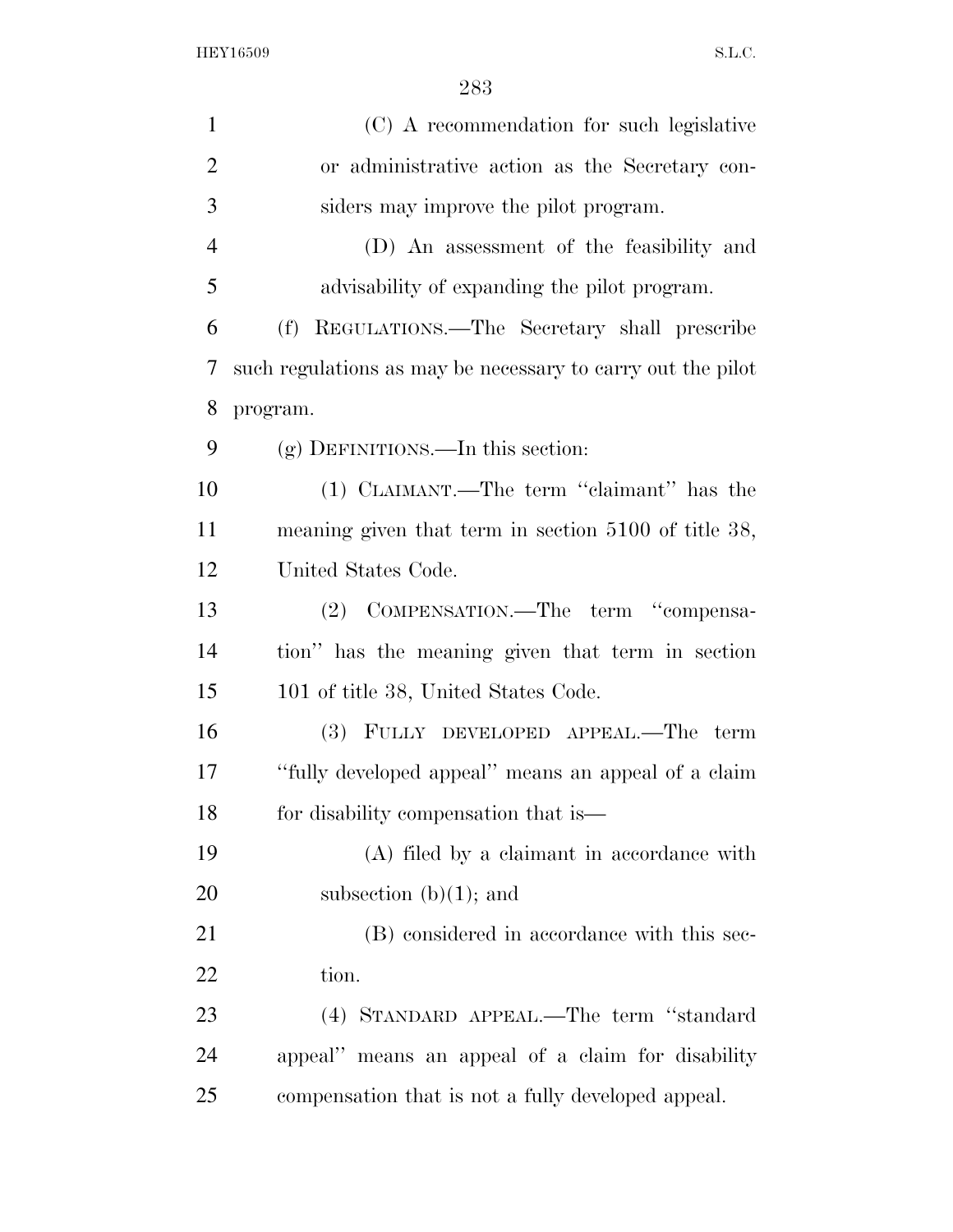| 1              | SEC. 306. REQUIREMENT THAT SECRETARY OF VETERANS       |
|----------------|--------------------------------------------------------|
| $\overline{2}$ | AFFAIRS PUBLISH THE AVERAGE TIME RE-                   |
| 3              | QUIRED TO ADJUDICATE TIMELY AND UN-                    |
| $\overline{4}$ | <b>TIMELY APPEALS.</b>                                 |
| 5              | (a) PUBLICATION REQUIREMENT.—                          |
| 6              | $(1)$ IN GENERAL.—On an ongoing basis, the             |
| 7              | Secretary of Veterans Affairs shall make available to  |
| 8              | the public the following:                              |
| 9              | $(A)$ The average length of time to adju-              |
| 10             | dicate a timely appeal.                                |
| 11             | (B) The average length of time to adju-                |
| 12             | dicate an untimely appeal.                             |
| 13             | (2) EFFECTIVE DATE.—Paragraph (1) shall                |
| 14             | take effect on the date that is one year after the     |
| 15             | date of the enactment of this Act and shall apply      |
| 16             | until the date that is three years after the date of   |
| 17             | the enactment of this Act.                             |
| 18             | $(b)$ REPORT.—                                         |
| 19             | $(1)$ In GENERAL.—Not later than 39 months             |
| 20             | after the date of the enactment of this Act, the Sec-  |
| 21             | retary shall submit to the Committee on Veterans'      |
| 22             | Affairs of the Senate and the Committee on Vet-        |
| 23             | erans' Affairs of the House of Representatives a re-   |
| 24             | port on whether publication pursuant to subsection     |
| 25             | $(a)(1)$ has had an effect on the number of timely ap- |
| 26             | peals filed.                                           |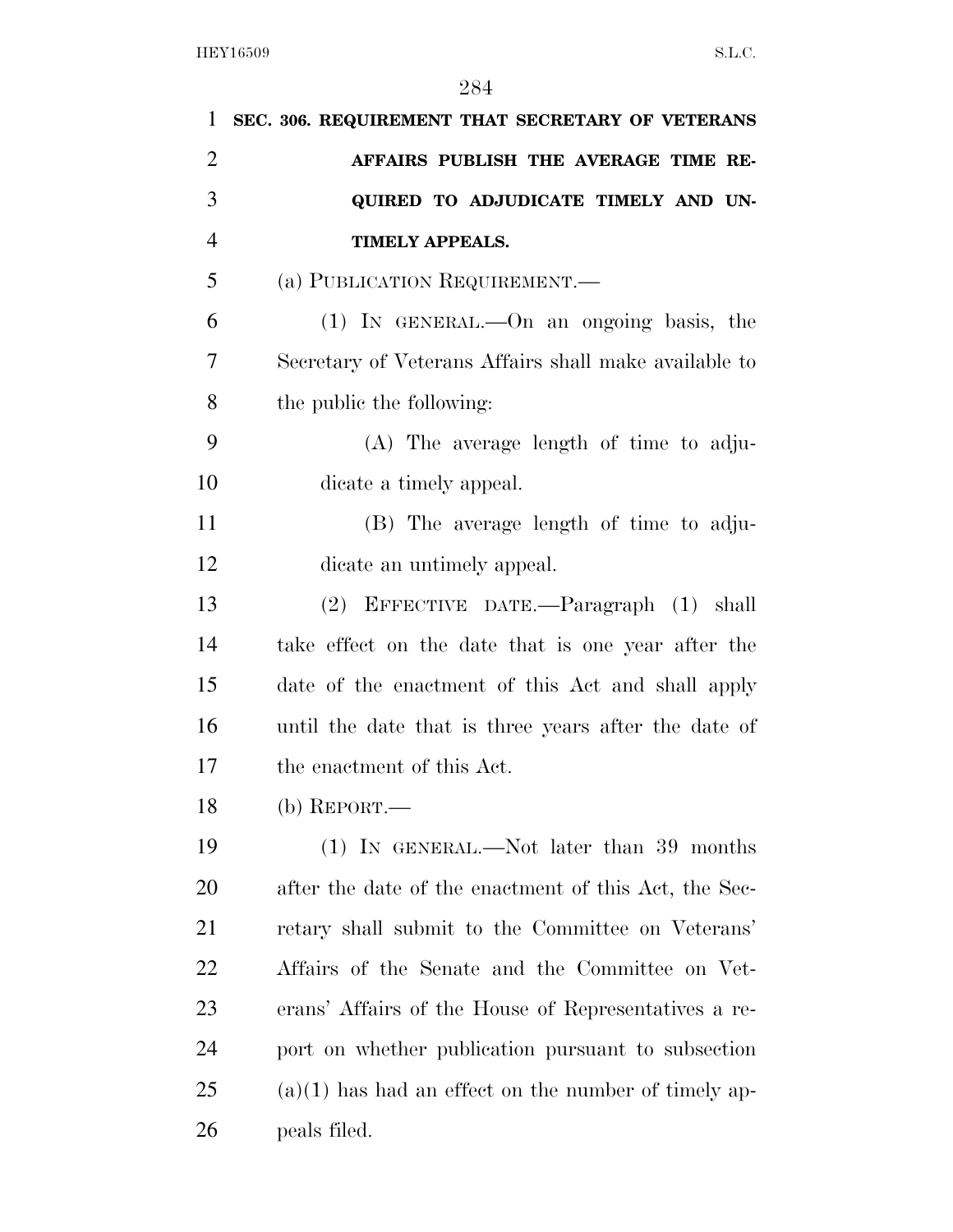| $\mathbf{1}$   | (2) CONTENTS.—The report required by para-             |
|----------------|--------------------------------------------------------|
| $\overline{2}$ | graph (1) shall include the following:                 |
| 3              | (A) The number of appeals and timely ap-               |
| $\overline{4}$ | peals that were filed during the one-year period       |
| 5              | ending on the effective date specified in sub-         |
| 6              | section $(a)(2)$ .                                     |
| 7              | (B) The number of appeals and timely ap-               |
| 8              | peals that were filed during the one-year period       |
| 9              | ending on the date that is two years after the         |
| 10             | effective date specified in subsection $(a)(2)$ .      |
| 11             | (c) DEFINITIONS.—In this section:                      |
| 12             | (1) APPEAL.—The term "appeal" means a no-              |
| 13             | tice of disagreement filed pursuant to section         |
| 14             | $7105(a)$ of title 38, United States Code, in response |
| 15             | to notice of the result of an initial review or deter- |
| 16             | mination regarding a claim for a benefit under a law   |
| 17             | administered by the Secretary of Veterans Affairs.     |
| 18             | (2) TIMELY.—The term "timely" with respect             |
| 19             | to an appeal means that the notice of disagreement     |
| 20             | was filed not more than 180 days after the date of     |
| 21             | mailing of the notice of the result of the initial re- |
| 22             | view or determination described in paragraph (1).      |
| 23             | (3) UNTIMELY.—The term "untimely" with re-             |
| 24             | spect to an appeal means the notice of disagreement    |
| 25             | was filed more than 180 days after the date of mail-   |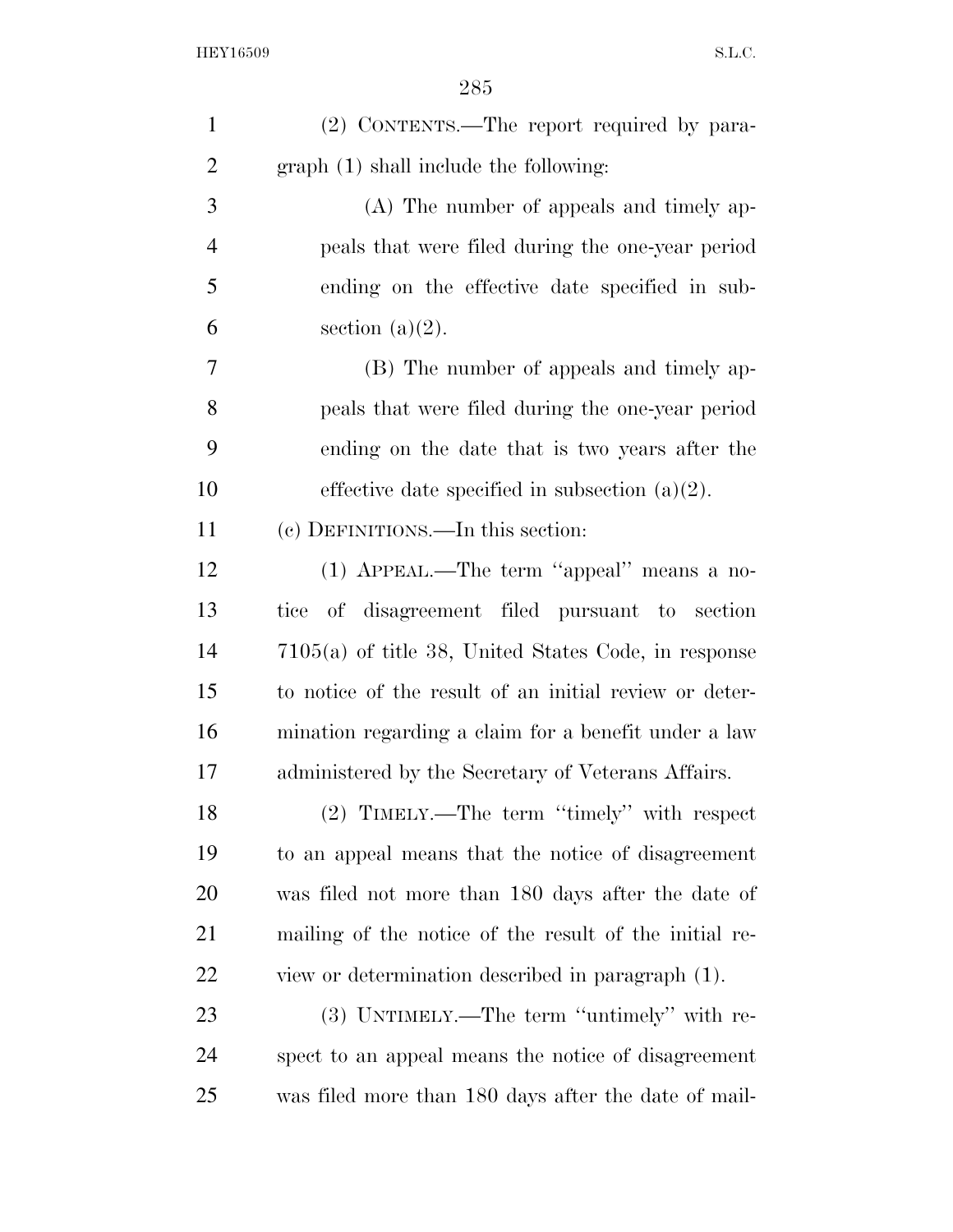ing of the notice of the result of the initial review or determination described in paragraph (1). **SEC. 307. COMPTROLLER GENERAL REVIEW OF CLAIMS PROCESSING PERFORMANCE OF REGIONAL OFFICES OF VETERANS BENEFITS ADMINIS- TRATION.**  (a) REVIEW REQUIRED.—Not later than 15 months after the effective date specified in subsection (e), the Comptroller General of the United States shall complete a review of the regional offices of the Veterans Benefits Administration to help the Veterans Benefits Administra- tion achieve more consistent performance in the processing of claims for disability compensation. (b) ELEMENTS.—The review required by subsection (a) shall include the following: (1) An identification of the following: (A) The factors, including management practices, that distinguish higher performing re- gional offices from other regional offices with respect to claims for disability compensation. (B) The best practices employed by higher performing regional offices that distinguish the performance of such offices from other regional offices.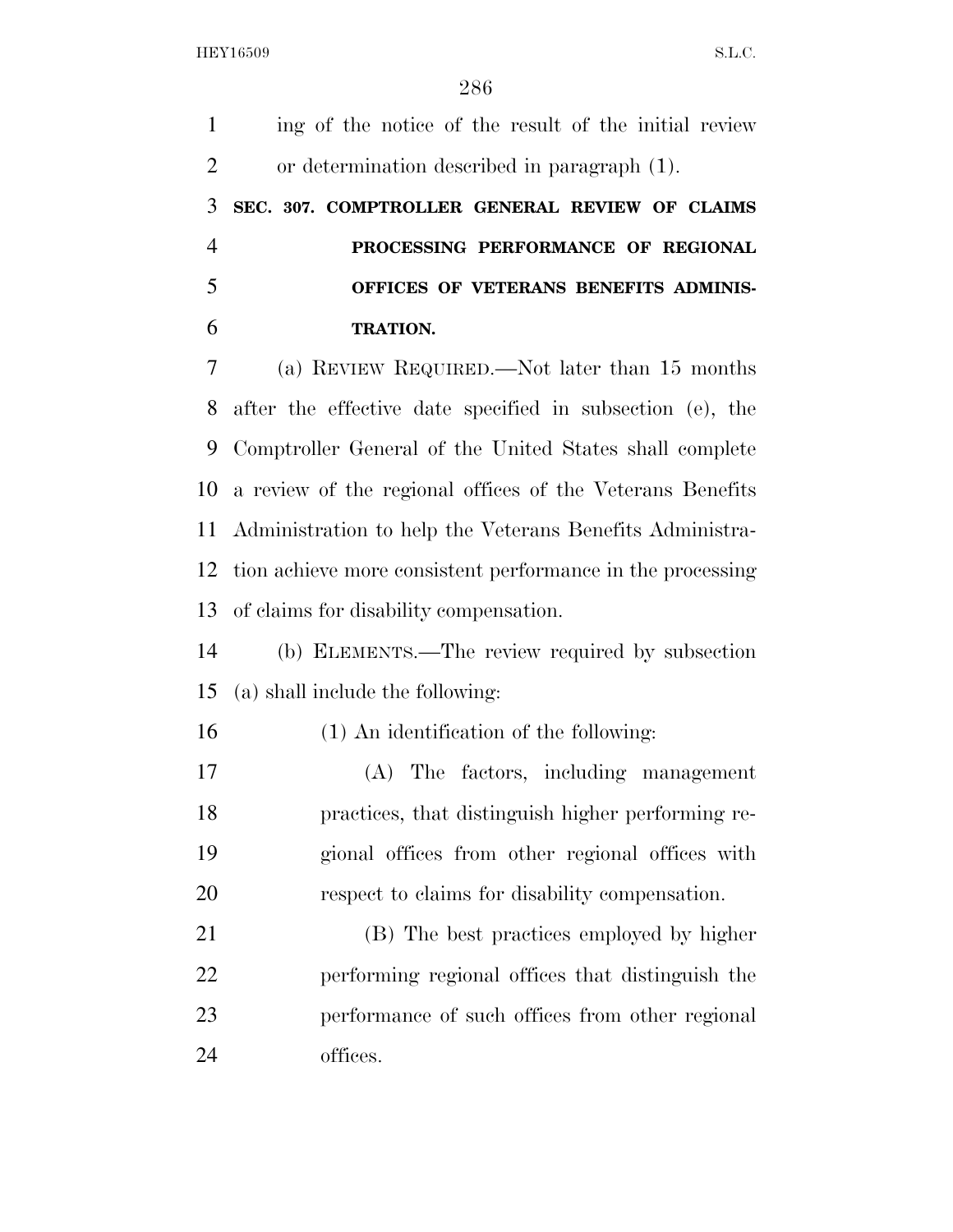(C) Such other management practices or tools as the Comptroller General determines could be used to improve the performance of re-gional offices.

 (2) An assessment of the effectiveness of com- munication with respect to the processing of claims for disability compensation between the regional of- fices and veterans service organizations and case-workers employed by Members of Congress.

 (c) REPORT.—Not later than 15 months after the ef- fective date specified in subsection (e), the Comptroller General shall submit to the Committee on Veterans' Af- fairs of the Senate and the Committee on Veterans' Af- fairs of the House of Representatives a report on the re-sults of the review completed under subsection (a).

16 (d) VETERANS SERVICE ORGANIZATION DEFINED. In this section, the term ''veterans service organization'' means any organization recognized by the Secretary for the representation of veterans under section 5902 of title 38, United States Code.

 (e) EFFECTIVE DATE.—This section shall take effect on the date that is 270 days after the date of the enact-ment of this Act.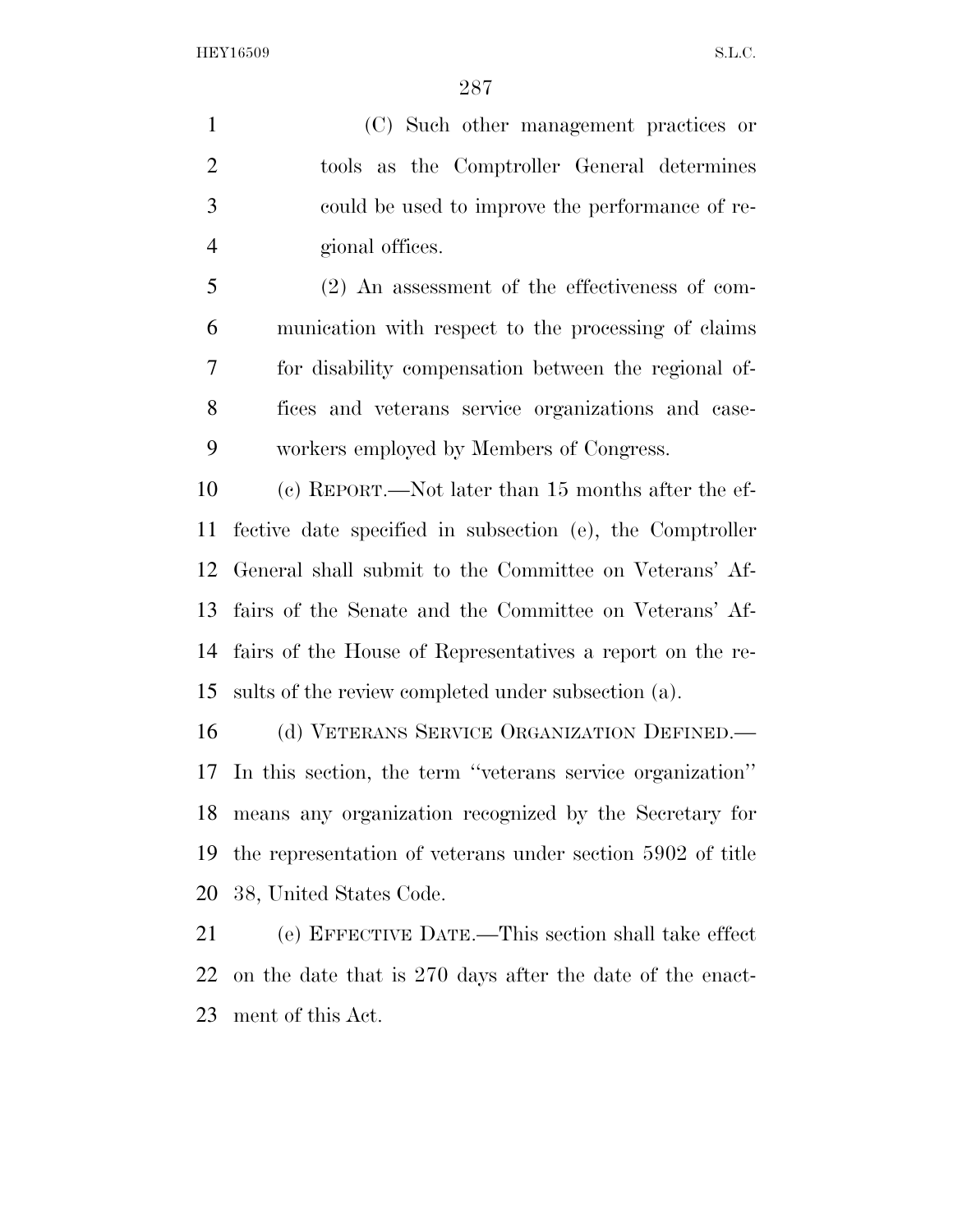## **SEC. 308. REPORT ON PARTICIPATION OF VETERANS SERV- ICE ORGANIZATIONS IN TRANSITION ASSIST- ANCE PROGRAM.**  (a) REPORT REQUIRED.—Not later than 540 days

 after the date of the enactment of this Act, the Secretary of Defense shall submit to Congress a report on participa- tion of veterans service organizations in the program car- ried out under section 1144 of title 10, United States Code.

 (b) CONTENTS.—The report required by subsection (a) shall include the following:

 (1) An assessment of the compliance of facili- ties of the Department of Defense with the direc- tives included in the memorandum of the Secretary of Defense entitled ''Installation Access and Support Services for Nonprofit Non-Federal Entities'' and dated December 23, 2014.

 (2) The number of military bases that have complied with such directives.

 (3) How many veterans service organizations have been present at a portion of a program as de-scribed in subsection (a).

 (c) VETERANS SERVICE ORGANIZATION DEFINED.— In this section, the term ''veterans service organization'' means any organization recognized by the Secretary for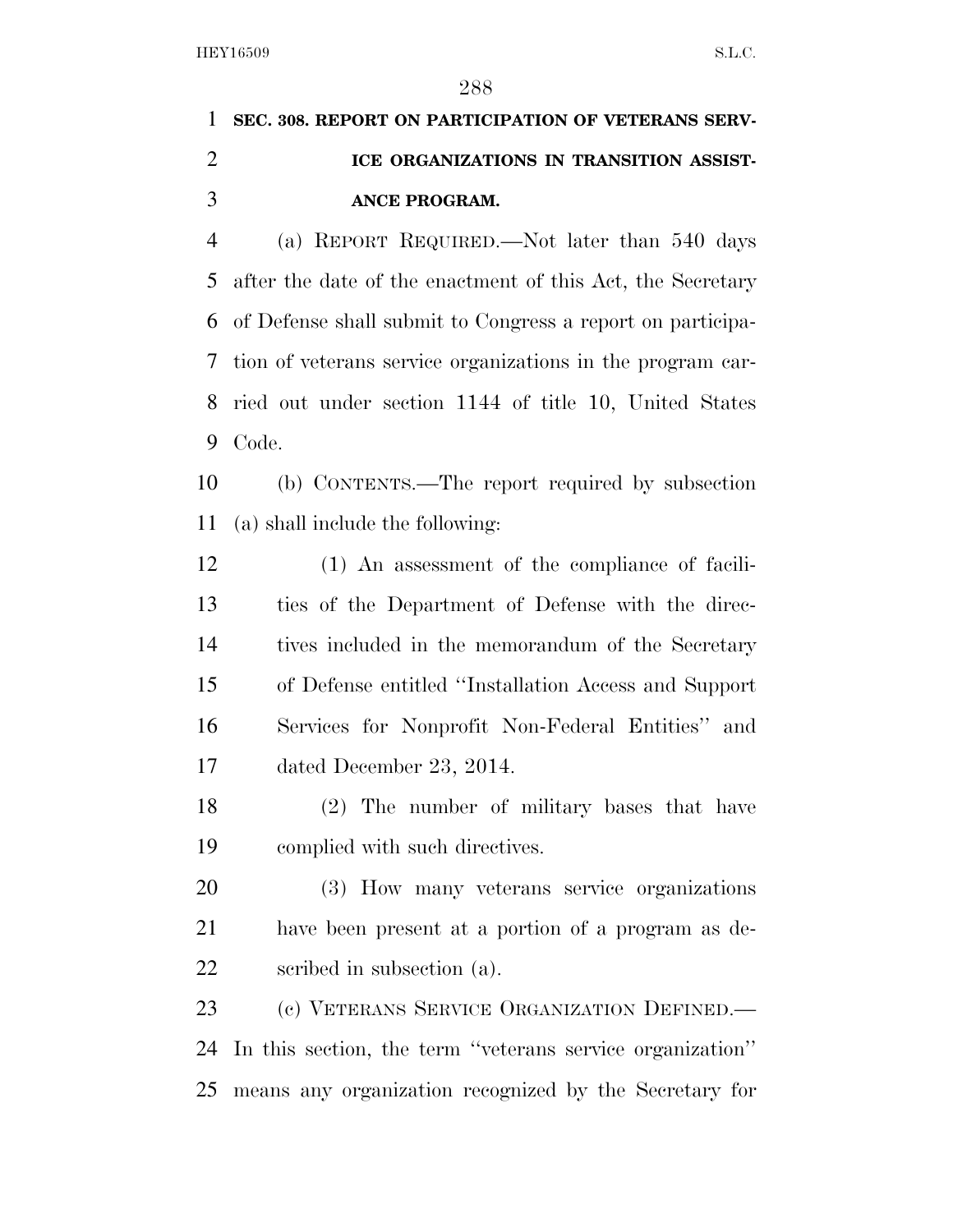the representation of veterans under section 5902 of title 38, United States Code.

# **SEC. 309. INCLUSION IN ANNUAL BUDGET SUBMISSION OF INFORMATION ON CAPACITY OF VETERANS BENEFITS ADMINISTRATION TO PROCESS BENEFITS CLAIMS.**

 (a) IN GENERAL.—Along with the supporting infor- mation included in the budget submitted to Congress by the President pursuant to section 1105(a) of title 31, United States Code, the President shall include informa- tion on the capacity of the Veterans Benefits Administra- tion to process claims for benefits under the laws adminis- tered by the Secretary of Veterans Affairs, including infor- mation described in subsection (b), during the fiscal year covered by the budget with which the information is sub-mitted.

 (b) INFORMATION DESCRIBED.—The information de-scribed in this subsection is the following:

 (1) An estimate of the average number of claims for benefits under the laws administered by the Secretary, excluding such claims completed dur- ing mandatory overtime, that a single full-time equivalent employee of the Administration should be able to process in a year, based on the following: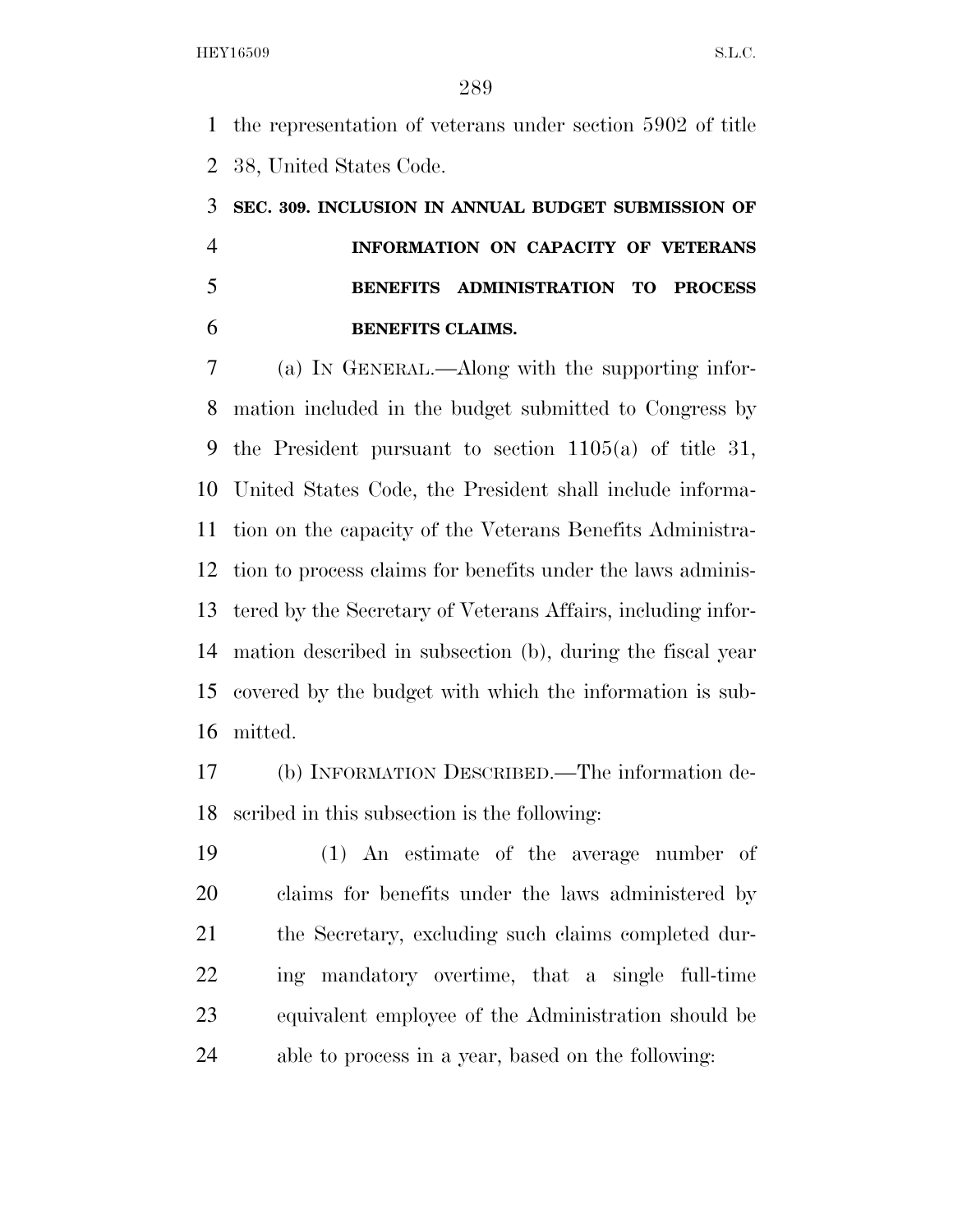(A) A time and motion study that the Sec-2 retary shall conduct on the processing of such claims. (B) Such other information relating to such claims as the Secretary considers appro- priate. (2) A description of the actions the Secretary will take to improve the processing of such claims. (3) An assessment of the actions identified by the Secretary under paragraph (2) in the previous year and an identification of the effects of those ac- tions. (c) EFFECTIVE DATE.—This section shall apply with respect to any budget submitted as described in subsection (a) with respect to any fiscal year after fiscal year 2017. **SEC. 310. REPORT ON STAFFING LEVELS AT REGIONAL OF- FICES OF DEPARTMENT OF VETERANS AF- FAIRS AFTER TRANSITION TO NATIONAL WORK QUEUE.**  Not later than 15 months after the date of the enact- ment of this Act, the Secretary of Veterans Affairs shall submit to the Committee on Veterans' Affairs of the Sen-ate and the Committee on Veterans' Affairs of the House

that the Secretary will use to determine appropriate staff-

of Representatives a report on the criteria and procedures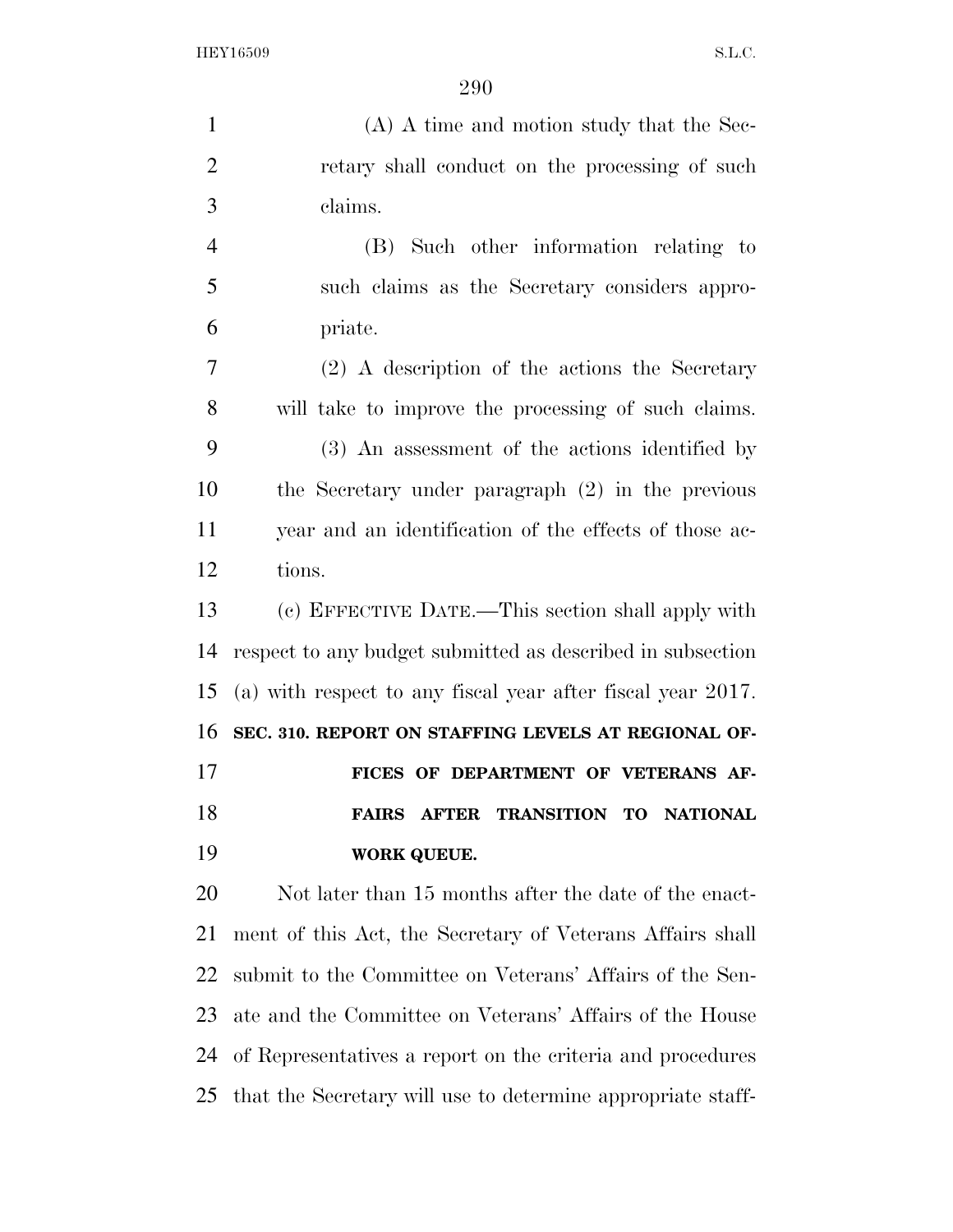ing levels at the regional offices of the Department once the Department has transitioned to using the National Work Queue for the distribution of the claims processing workload.

## **SEC. 311. ANNUAL REPORT ON PROGRESS IN IMPLE- MENTING VETERANS BENEFITS MANAGE-MENT SYSTEM.**

 (a) IN GENERAL.—Not later than each of one year, two years, and three years after the date of the enactment of this Act, the Secretary of Veterans Affairs shall submit to Congress a report on the progress of the Secretary in implementing the Veterans Benefits Management System.

 (b) CONTENTS.—Each report required by subsection (a) shall include the following:

 (1) An assessment of the current functionality of the Veterans Benefits Management System.

 (2) Recommendations submitted to the Sec- retary by employees of the Department of Veterans Affairs who are involved in processing claims for benefits under the laws administered by the Sec- retary, including veterans service representatives, rating veterans service representatives, and decision review officers, for such legislative or administrative action as the employees consider appropriate to im-prove the processing of such claims.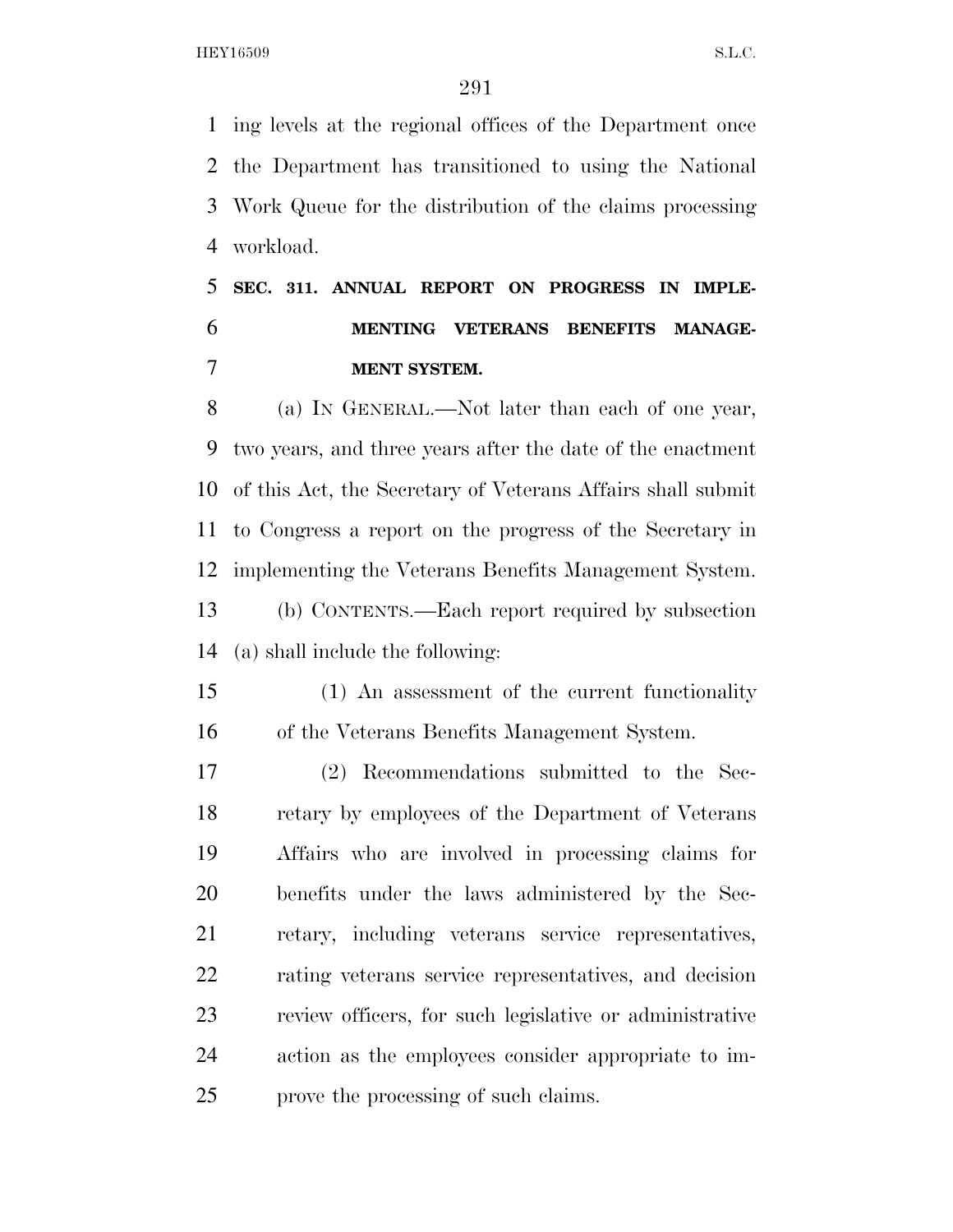(3) Recommendations submitted to the Sec- retary by veterans service organizations who use the Veterans Benefits Management System for such leg- islative or administrative action as the veterans serv- ice organizations consider appropriate to improve such system.

 (c) VETERANS SERVICE ORGANIZATION DEFINED.— In this section, the term ''veterans service organization'' means any organization recognized by the Secretary for the representation of veterans under section 5902 of title 38, United States Code.

### **SEC. 312. REPORT ON PLANS OF SECRETARY OF VETERANS AFFAIRS TO REDUCE INVENTORY OF NON-RATING WORKLOAD.**

 Not later than 120 days after the date of the enact- ment of this Act, the Secretary of Veterans Affairs shall submit to the Committee on Veterans' Affairs of the Sen- ate and the Committee on Veterans' Affairs of the House of Representatives a report that details the plans of the Secretary to reduce the inventory of work items listed in the Monday Morning Workload Report under End Prod- ucts 130, 137, 173, 290, 400, 600, 607, 690, 930, and 960.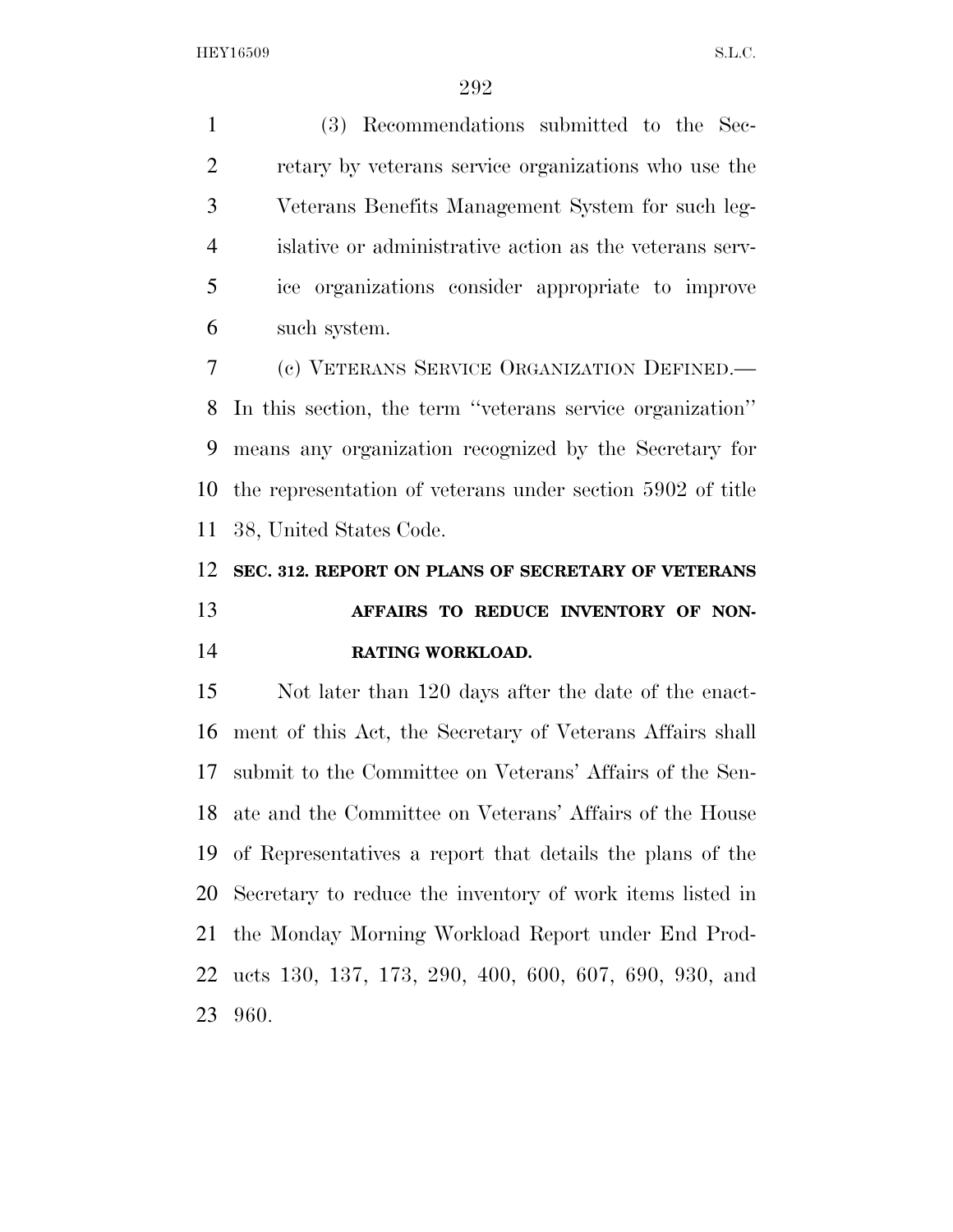| 1              | SEC. 313. SENSE OF CONGRESS ON INCREASED TRANS-           |
|----------------|-----------------------------------------------------------|
| $\overline{2}$ | PARENCY RELATING TO CLAIMS FOR BENE-                      |
| 3              | FITS AND APPEALS OF DECISIONS RELATING                    |
| $\overline{4}$ | TO BENEFITS IN MONDAY MORNING WORK-                       |
| 5              | <b>LOAD REPORT.</b>                                       |
| 6              | It is the sense of Congress that the Secretary of Vet-    |
| 7              | erans Affairs should include in each Monday Morning       |
| 8              | Workload Report published by the Secretary the following: |
| 9              | (1) With respect to each regional office of the           |
| 10             | Department of Veterans Affairs, the following:            |
| 11             | (A) The number of fully developed claims                  |
| 12             | for benefits under the laws administered by the           |
| 13             | Secretary that have been received.                        |
| 14             | (B) The number of claims described in                     |
| 15             | subparagraph (A) that are pending a decision.             |
| 16             | (C) The number of claims described in                     |
| 17             | subparagraph (A) that have been pending a de-             |
| 18             | cision for more than 125 days.                            |
| 19             | (2) Enhanced information on appeals of deci-              |
| 20             | sions relating to claims for benefits under the laws      |
| 21             | administered by the Secretary that are pending, in-       |
| 22             | cluding information contained in the reports of the       |
| 23             | Department entitled "Appeals Pending" and "Ap-            |
| 24             | peals Workload By Station".                               |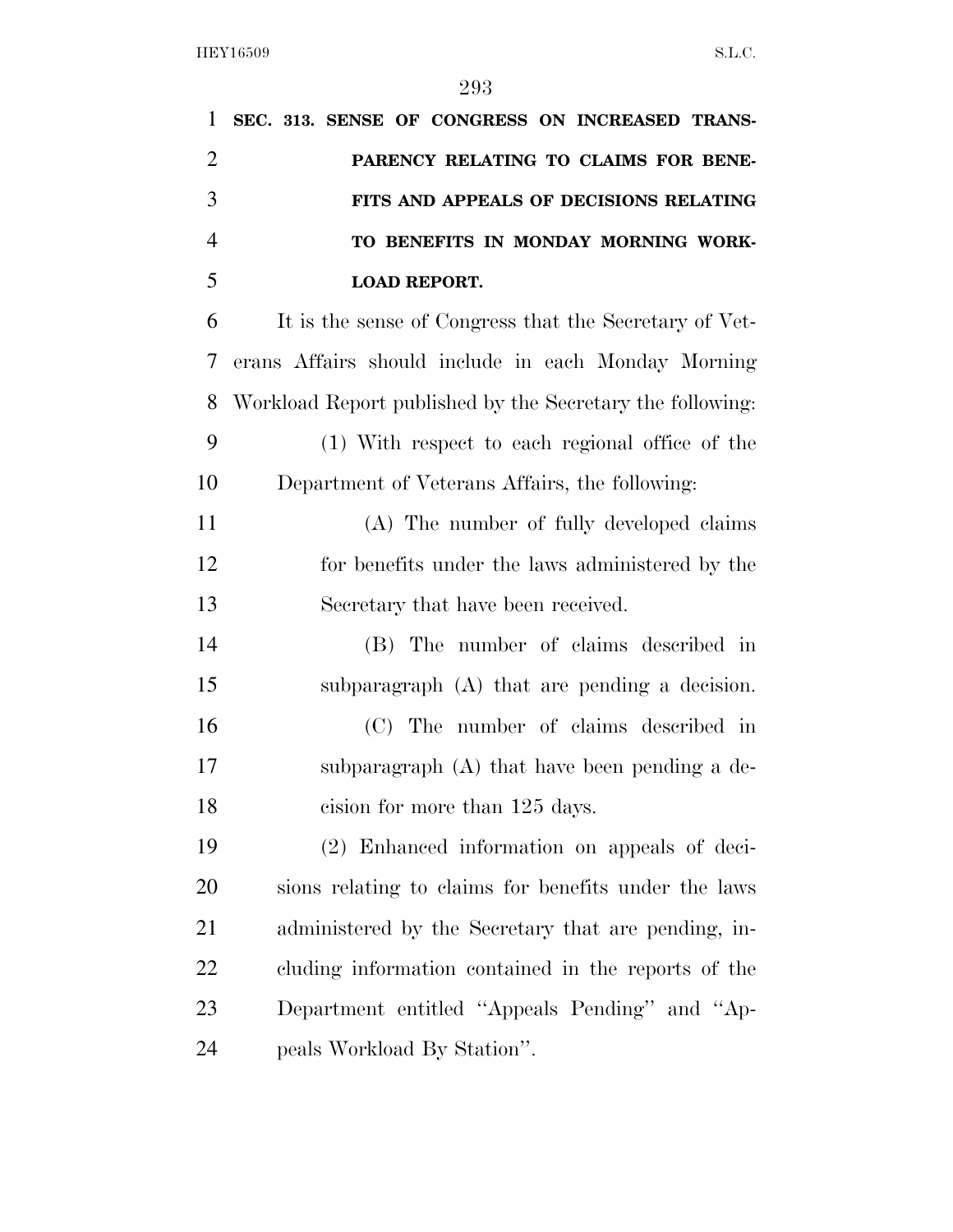| 1              | SEC. 314. SENSE OF CONGRESS REGARDING AMERICAN          |
|----------------|---------------------------------------------------------|
| $\overline{2}$ | VETERANS DISABLED FOR LIFE.                             |
| 3              | (a) FINDINGS.—Congress makes the following find-        |
| $\overline{4}$ | ings:                                                   |
| 5              | $(1)$ There are at least 4,200,000 veterans cur-        |
| 6              | rently living with service-connected disabilities.      |
| 7              | $(2)$ As a result of their service, many veterans       |
| 8              | are permanently disabled throughout their lives and     |
| 9              | in many cases must rely on the support of their fam-    |
| 10             | ilies and friends when these visible and invisible bur- |
| 11             | dens become too much to bear alone.                     |
| 12             | $(3)$ October 5, which is the anniversary of the        |
| 13             | dedication of the American Veterans Disabled for        |
| 14             | Life Memorial, has been recognized as an appro-         |
| 15             | priate day on which to honor American veterans dis-     |
| 16             | abled for life each year.                               |
| 17             | (b) SENSE OF CONGRESS.—Congress—                        |
| 18             | (1) expresses its appreciation to the men and           |
| 19             | women left permanently wounded, ill, or injured as      |
| 20             | a result of their service in the Armed Forces;          |
| 21             | (2) supports the annual recognition of Amer-            |
| 22             | ican veterans disabled for life each year; and          |
| 23             | (3) encourages the American people to honor             |
| 24             | American veterans disabled for life each year with      |
| 25             | appropriate programs and activities.                    |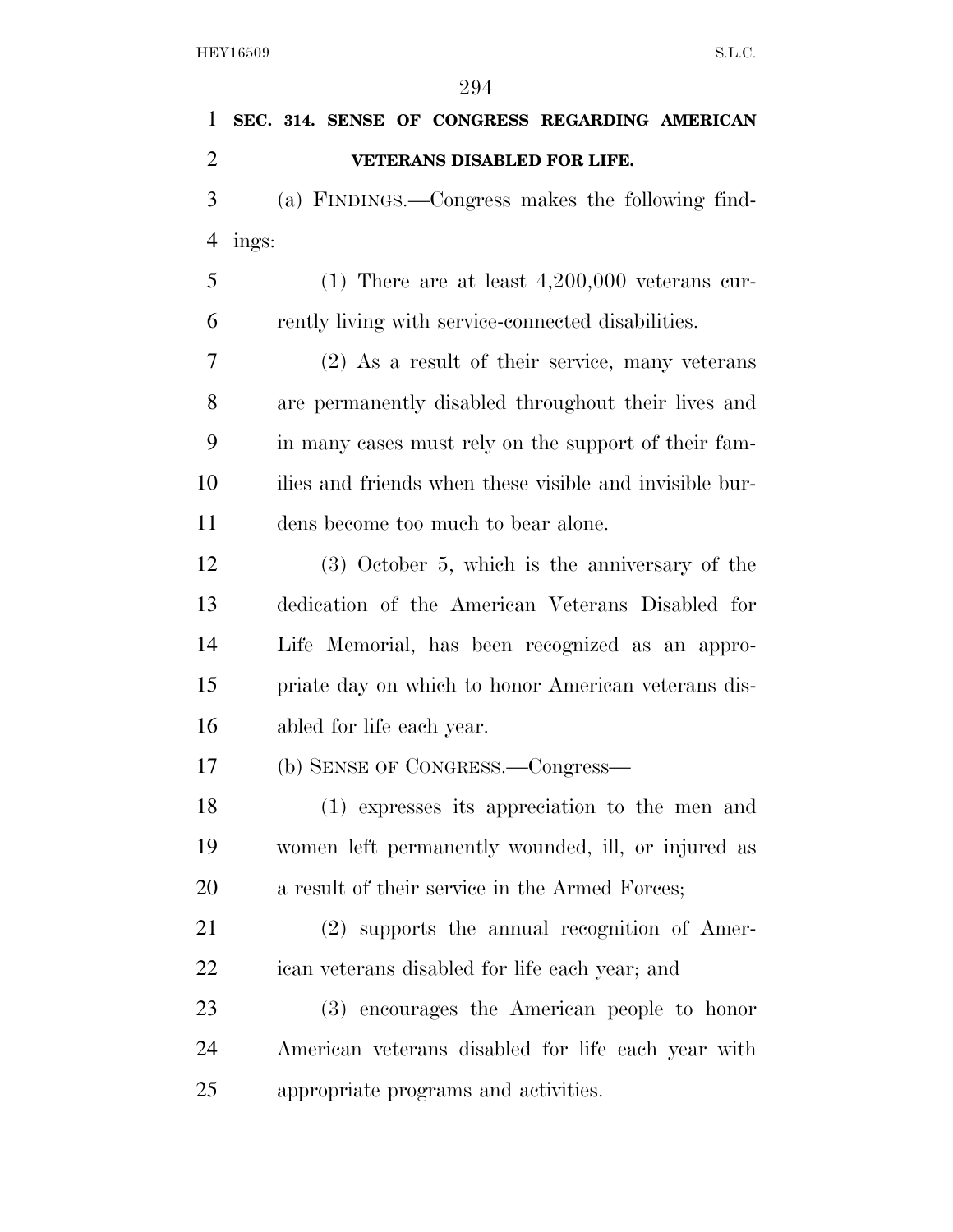| 1              | SEC. 315. SENSE OF CONGRESS ON SUBMITTAL OF INFOR-            |
|----------------|---------------------------------------------------------------|
| $\overline{2}$ | MATION RELATING TO CLAIMS FOR DISABIL-                        |
| 3              | ITIES INCURRED OR AGGRAVATED BY MILI-                         |
| $\overline{4}$ | TARY SEXUAL TRAUMA.                                           |
| 5              | (a) IN GENERAL.—It is the sense of Congress that              |
| 6              | the Secretary of Veterans Affairs should submit to Con-       |
| 7              | gress information on the covered claims submitted to the      |
| 8              | Secretary during each fiscal year, including the informa-     |
| 9              | tion specified in subsection (b).                             |
| 10             | (b) ELEMENTS.—The information specified in this               |
| 11             | subsection with respect to each fiscal year is the following: |
| 12             | (1) The number of covered claims submitted to                 |
| 13             | or considered by the Secretary during such fiscal             |
| 14             | year.                                                         |
| 15             | $(2)$ Of the covered claims under paragraph $(1)$ ,           |
| 16             | the number and percentage of such claims—                     |
| 17             | $(A)$ submitted by each sex;                                  |
| 18             | (B) that were approved, including the                         |
| 19             | number and percentage of such approved claims                 |
| 20             | submitted by each sex; and                                    |
| 21             | (C) that were denied, including the number                    |
| 22             | and percentage of such denied claims submitted                |
| 23             | by each sex.                                                  |
| 24             | $(3)$ Of the covered claims under paragraph $(1)$             |
| 25             | that were approved, the number and percentage, list-          |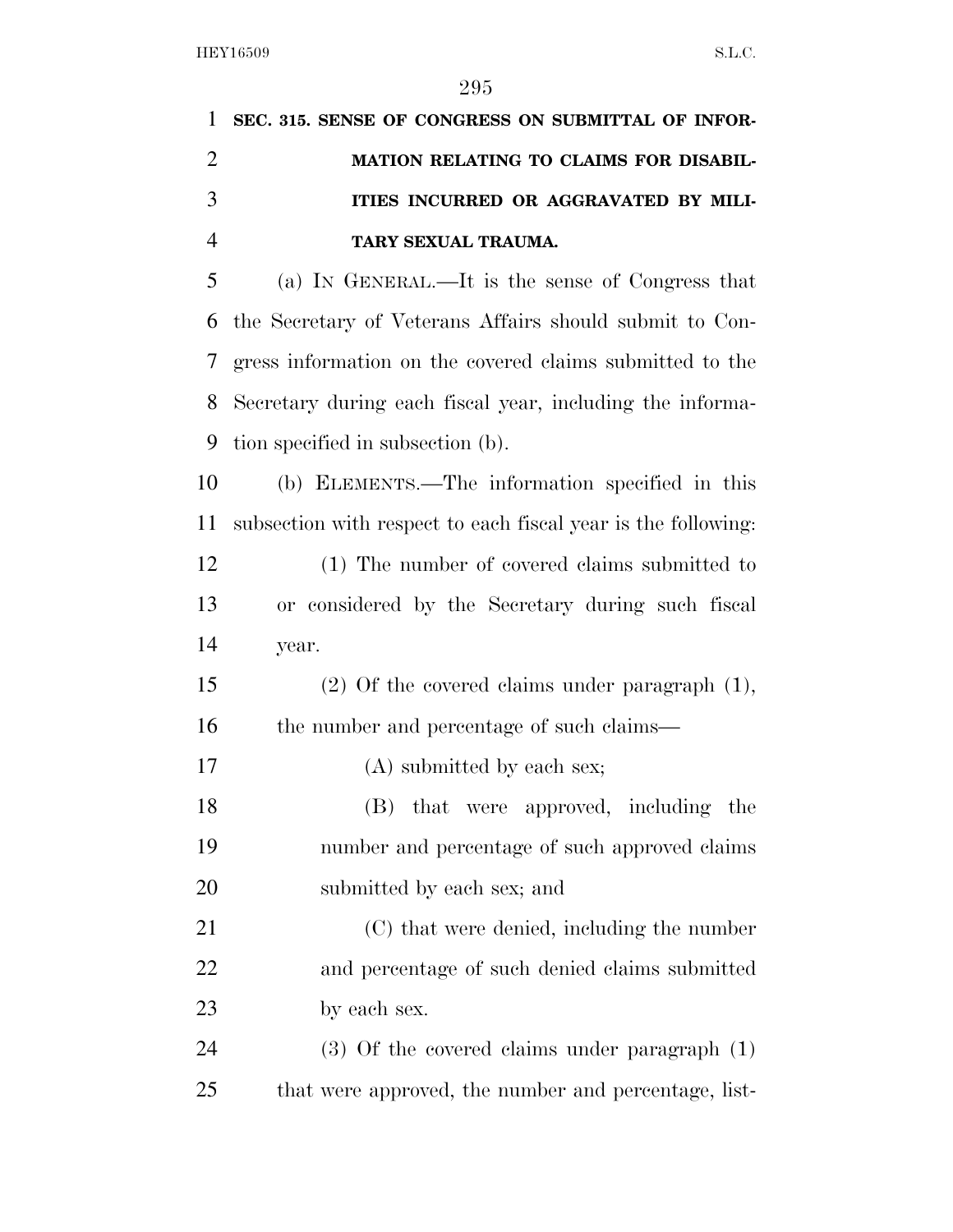| $\mathbf{1}$   | ed by each sex, of claims assigned to each rating     |  |  |  |  |  |  |
|----------------|-------------------------------------------------------|--|--|--|--|--|--|
| $\overline{2}$ | percentage of disability.                             |  |  |  |  |  |  |
| 3              | $(4)$ Of the covered claims under paragraph $(1)$     |  |  |  |  |  |  |
| $\overline{4}$ | that were denied—                                     |  |  |  |  |  |  |
| 5              | (A) the three most common reasons given               |  |  |  |  |  |  |
| 6              | by the Secretary under section $5104(b)(1)$ of        |  |  |  |  |  |  |
| 7              | title 38, United States Code, for such denials;       |  |  |  |  |  |  |
| 8              | and                                                   |  |  |  |  |  |  |
| 9              | (B) the number of denials that were based             |  |  |  |  |  |  |
| 10             | on the failure of a veteran to report for a med-      |  |  |  |  |  |  |
| 11             | ical examination.                                     |  |  |  |  |  |  |
| 12             | (5) The number of covered claims that, as of          |  |  |  |  |  |  |
| 13             | the end of such fiscal year, are pending and, sepa-   |  |  |  |  |  |  |
| 14             | rately, the number of such claims on appeal.          |  |  |  |  |  |  |
| 15             | (6) The average number of days that covered           |  |  |  |  |  |  |
| 16             | claims take to complete beginning on the date on      |  |  |  |  |  |  |
| 17             | which the claim is submitted.                         |  |  |  |  |  |  |
| 18             | (7) A description of the training that the Sec-       |  |  |  |  |  |  |
| 19             | retary provides to employees of the Veterans Bene-    |  |  |  |  |  |  |
| 20             | fits Administration specifically with respect to cov- |  |  |  |  |  |  |
| 21             | ered claims, including the frequency, length, and     |  |  |  |  |  |  |
| 22             | content of such training.                             |  |  |  |  |  |  |
| 23             | (c) DEFINITIONS.—In this section:                     |  |  |  |  |  |  |
| 24             | (1) COVERED CLAIMS.—The term "covered                 |  |  |  |  |  |  |
| 25             | claims" means claims for disability compensation      |  |  |  |  |  |  |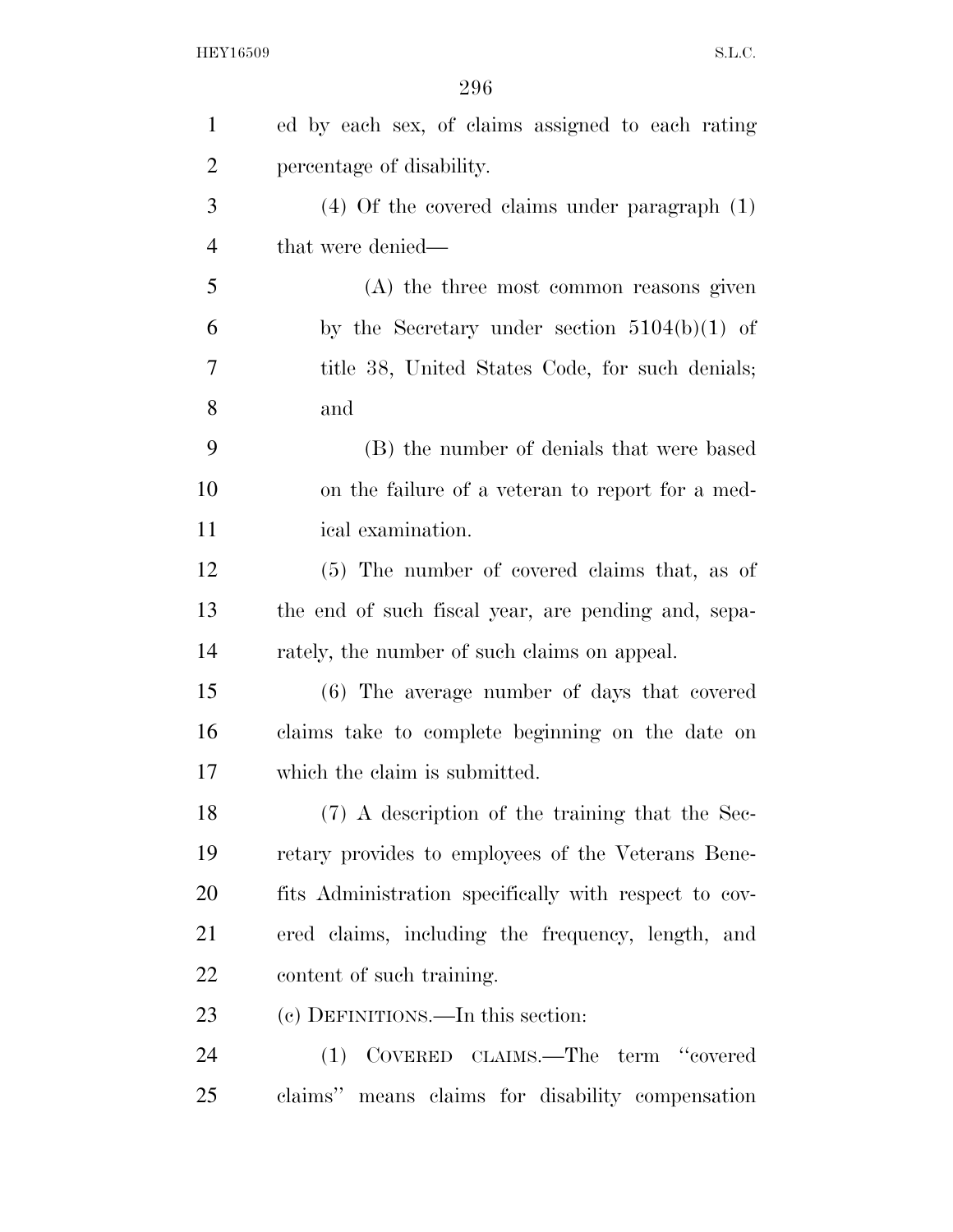submitted to the Secretary based on post-traumatic stress disorder alleged to have been incurred or ag- gravated by military sexual trauma. (2) MILITARY SEXUAL TRAUMA.—The term ''military sexual trauma'' shall have the meaning specified by the Secretary for purposes of this sec- tion and shall include ''sexual harassment'' (as so specified). **TITLE IV—EDUCATION Subtitle A—Educational Assistance and Vocational Rehabilitation SEC. 401. CLARIFICATION OF ELIGIBILITY FOR MARINE GUNNERY SERGEANT JOHN DAVID FRY SCHOLARSHIP.**  (a) IN GENERAL.—Section 701(d) of the Veterans Access, Choice, and Accountability Act of 2014 (Public Law 113–146; 128 Stat. 1796; 38 U.S.C. 3311 note) is amended to read as follows: 19 "(d) APPLICABILITY.— 20 "(1) IN GENERAL.—The amendments made by 21 this section shall apply with respect to a quarter, se- mester, or term, as applicable, commencing on or after January 1, 2015. 24 "(2) DEATHS THAT OCCURRED BETWEEN SEP-TEMBER 11, 2001, AND DECEMBER 31, 2005.—For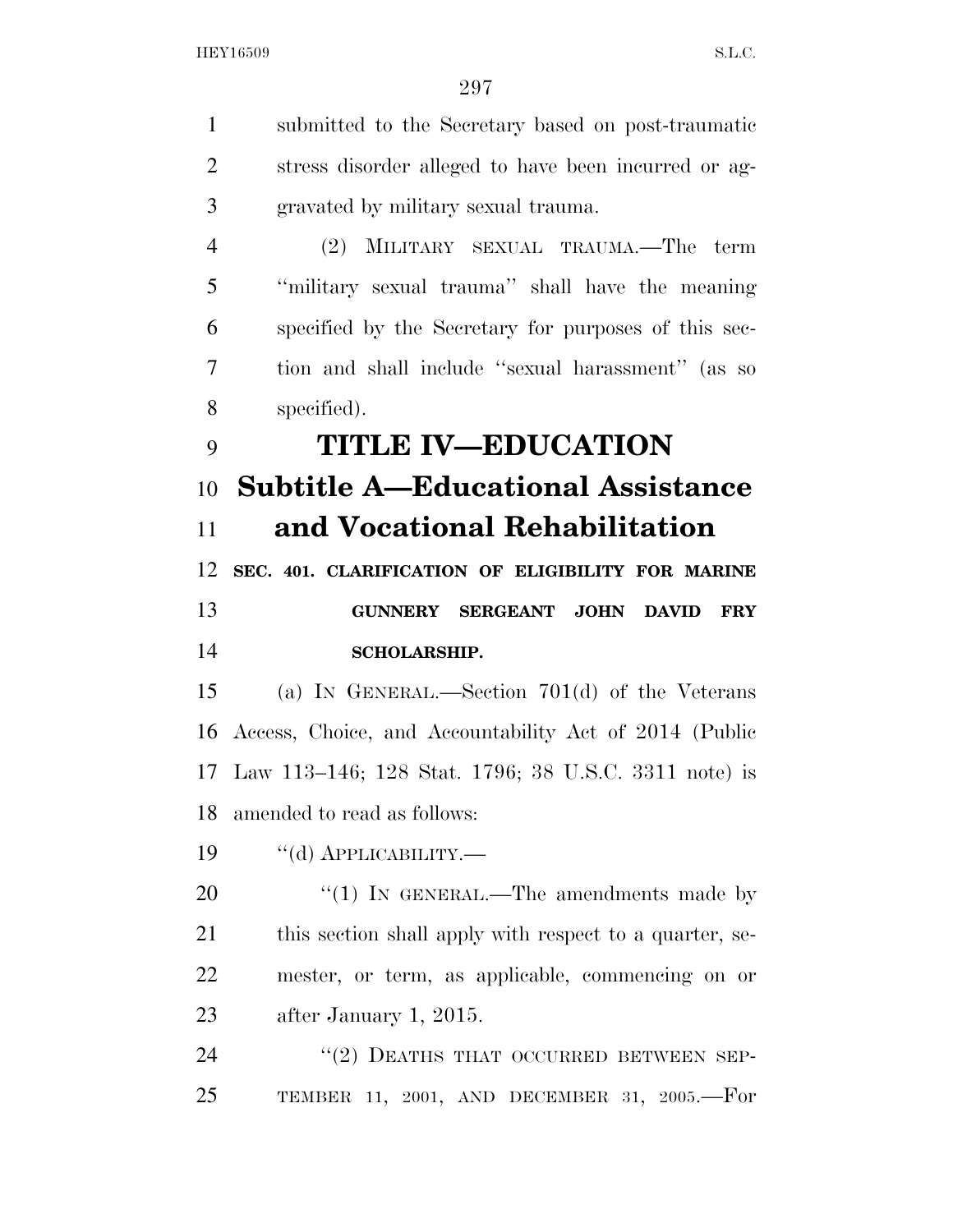| $\mathbf{1}$ | purposes of section $3311(f)(2)$ of title 38, United   |  |  |  |  |  |  |
|--------------|--------------------------------------------------------|--|--|--|--|--|--|
| 2            | States Code, any member of the Armed Forces who        |  |  |  |  |  |  |
| 3            | died during the period beginning on September 11,      |  |  |  |  |  |  |
| 4            | $2001$ , and ending on December 31, 2005, is deemed    |  |  |  |  |  |  |
| 5            | to have died on January 1, 2006.".                     |  |  |  |  |  |  |
| 6            | (b) ELECTION ON RECEIPT OF CERTAIN BENE-               |  |  |  |  |  |  |
| 7            | FITS.—Section 3311(f) of title 38, United States Code, |  |  |  |  |  |  |
| 8            | is amended—                                            |  |  |  |  |  |  |
| 9            | $(1)$ in paragraph $(3)$ , by striking "A surviving    |  |  |  |  |  |  |
| 10           | spouse" and inserting "Except as provided in para-     |  |  |  |  |  |  |
| 11           | $graph (4)$ , a surviving spouse";                     |  |  |  |  |  |  |
| 12           | $(2)$ by redesignating paragraph $(4)$ as para-        |  |  |  |  |  |  |
| 13           | $graph(5)$ ; and                                       |  |  |  |  |  |  |
| 14           | $(3)$ by inserting after paragraph $(3)$ the fol-      |  |  |  |  |  |  |
| 15           | lowing new paragraph (4):                              |  |  |  |  |  |  |
| 16           | "(4) EXCEPTION FOR CERTAIN ELECTIONS.-                 |  |  |  |  |  |  |
| 17           | ``(A)<br>IN GENERAL.—An election made                  |  |  |  |  |  |  |
| 18           | under paragraph $(3)$ by a spouse described in         |  |  |  |  |  |  |
| 19           | subparagraph (B) may not be treated as irrev-          |  |  |  |  |  |  |
| 20           | ocable if such election occurred before the date       |  |  |  |  |  |  |
| 21           | of the enactment of this paragraph.                    |  |  |  |  |  |  |
| 22           | $\lq\lq (B)$<br>ELIGIBLE SURVIVING SPOUSE.—A           |  |  |  |  |  |  |
| 23           | spouse described in this subparagraph is an in-        |  |  |  |  |  |  |
| 24           | dividual—                                              |  |  |  |  |  |  |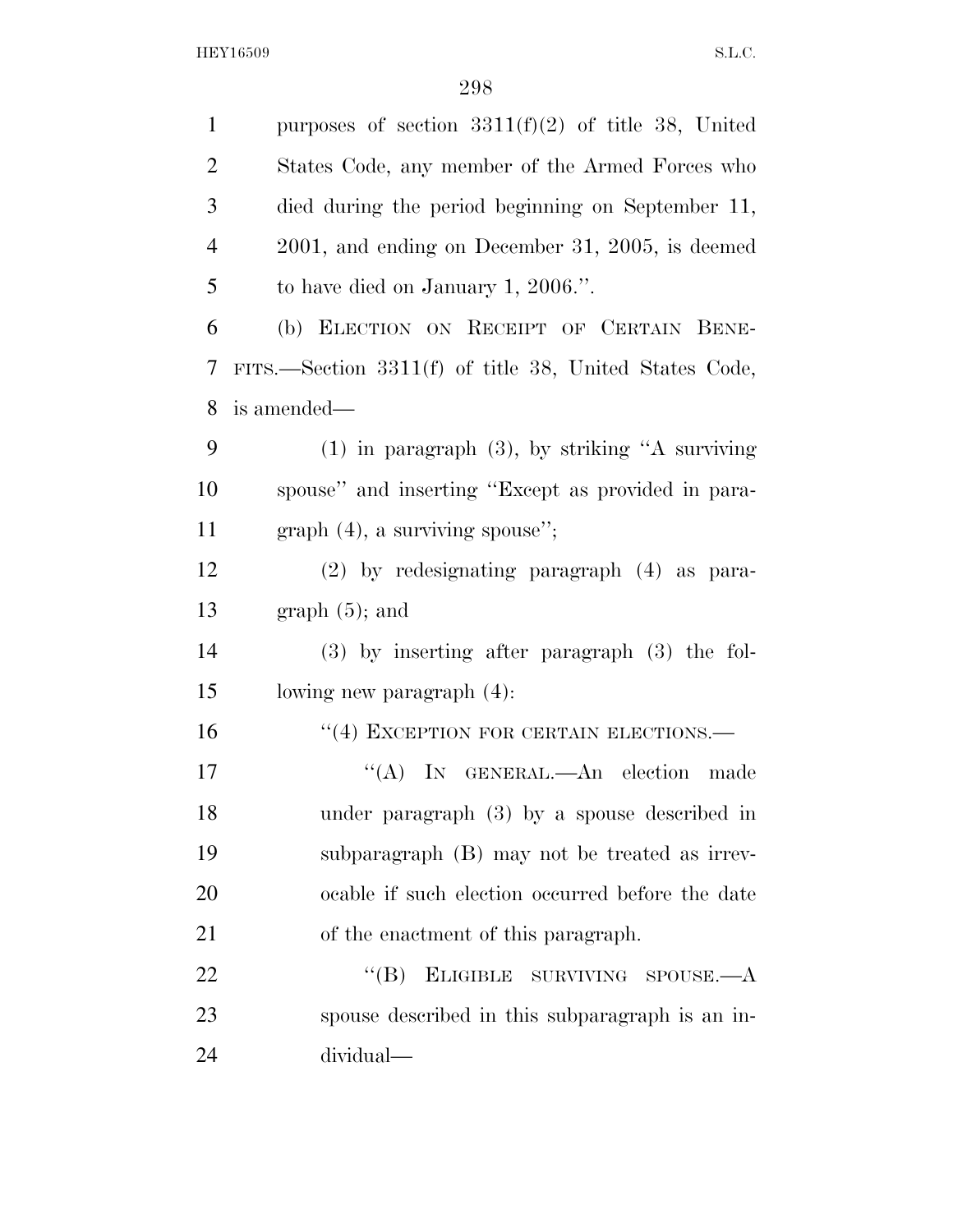| $\mathbf{1}$   | "(i) who is entitled to assistance                                    |
|----------------|-----------------------------------------------------------------------|
| $\overline{2}$ | under subsection (a) pursuant to para-                                |
| 3              | $graph(9)$ of subsection (b); and                                     |
| $\overline{4}$ | "(ii) who was the spouse of a member                                  |
| 5              | of the Armed Forces who died during the                               |
| 6              | period beginning on September 11, 2001,                               |
| 7              | and ending on December 31, 2005.".                                    |
| 8              | (c) TECHNICAL AMENDMENT.—Paragraph (5) of                             |
| 9              | subsection (f) of section 3311 of title 38, United States             |
| 10             | Code, as redesignated by subsection $(b)(2)$ , is amended by          |
| 11             | striking "that paragraph" and inserting "paragraph (9)                |
| 12             | of subsection $(b)$ ".                                                |
| 13             | (d) YELLOW RIBBON G.I. EDUCATION ENHANCE-                             |
| 14             | MENT PROGRAM.—Section $3317(a)$ of such title is amend-               |
| 15             | ed by striking "paragraphs (1) and (2) of section                     |
|                | 16 $3311(b)$ " and inserting "paragraphs $(1)$ , $(2)$ , and $(9)$ of |
| 17             | section $3311(b)$ of this title".                                     |
|                | 18 SEC. 402. RESTORATION OF ENTITLEMENT TO POST-9/11                  |
| 19             | EDUCATIONAL ASSISTANCE FOR VETERANS                                   |
| 20             | AFFECTED BY CLOSURES OF EDUCATIONAL                                   |
| 21             | <b>INSTITUTIONS.</b>                                                  |
| 22             | (a) EDUCATIONAL ASSISTANCE.—                                          |
| 23             | (1) IN GENERAL.—Section $3312$ of title 38,                           |
| 24             | United States Code, is amended by adding at the                       |
| 25             | end the following new subsection:                                     |
|                |                                                                       |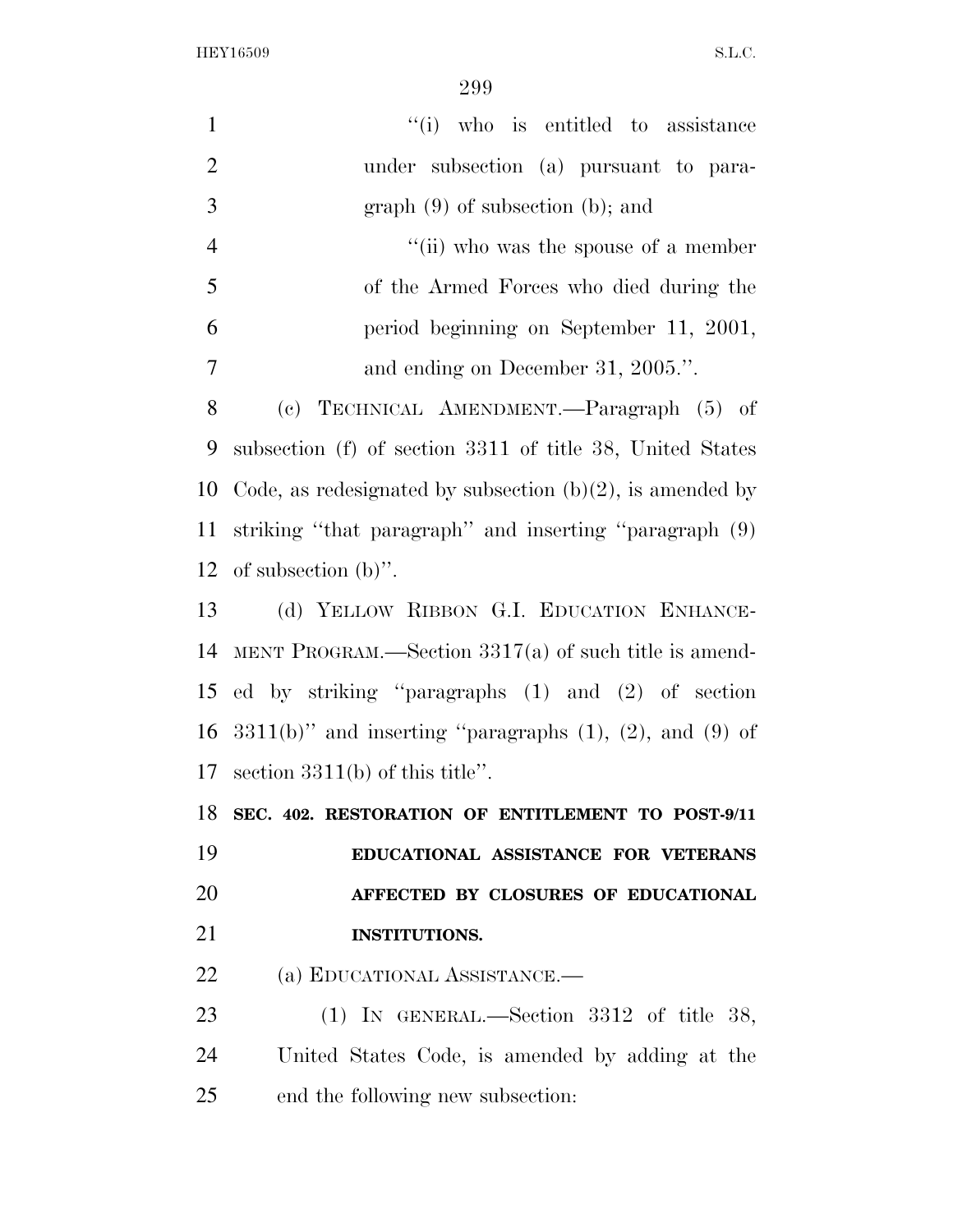| $\mathbf{1}$   | "(d) DISCONTINUATION OF EDUCATION DUE<br>TO                     |  |  |  |  |  |  |  |  |
|----------------|-----------------------------------------------------------------|--|--|--|--|--|--|--|--|
| 2              | CLOSURE OF EDUCATIONAL INSTITUTION.-                            |  |  |  |  |  |  |  |  |
| 3              | " $(1)$ In GENERAL.—Any payment of edu-                         |  |  |  |  |  |  |  |  |
| $\overline{4}$ | cational assistance described in paragraph (2) shall            |  |  |  |  |  |  |  |  |
| 5              | $not$ —                                                         |  |  |  |  |  |  |  |  |
| 6              | $\lq\lq$ be charged against any entitlement to                  |  |  |  |  |  |  |  |  |
| 7              | educational assistance of the individual con-                   |  |  |  |  |  |  |  |  |
| 8              | cerned under this chapter; or                                   |  |  |  |  |  |  |  |  |
| 9              | "(B) be counted against the aggregate pe-                       |  |  |  |  |  |  |  |  |
| 10             | riod for which section 3695 of this title limits                |  |  |  |  |  |  |  |  |
| 11             | the individual's receipt of educational assistance              |  |  |  |  |  |  |  |  |
| 12             | under this chapter.                                             |  |  |  |  |  |  |  |  |
| 13             | DESCRIPTION OF PAYMENT<br>(2)<br>$\overline{\text{OF}}$<br>EDU- |  |  |  |  |  |  |  |  |
| 14             | CATIONAL ASSISTANCE.—Subject to paragraph (3),                  |  |  |  |  |  |  |  |  |
| 15             | the payment of educational assistance described in              |  |  |  |  |  |  |  |  |
| 16             | this paragraph is the payment of such assistance to             |  |  |  |  |  |  |  |  |
| 17             | an individual for pursuit of a course or courses                |  |  |  |  |  |  |  |  |
| 18             | under this chapter if the Secretary finds that the in-          |  |  |  |  |  |  |  |  |
| 19             | dividual-                                                       |  |  |  |  |  |  |  |  |
| 20             | $\cdot$ (A) was forced to discontinue such course               |  |  |  |  |  |  |  |  |
| 21             | pursuit as a result of a permanent closure of an                |  |  |  |  |  |  |  |  |
| 22             | educational institution; and                                    |  |  |  |  |  |  |  |  |
| 23             | "(B) did not receive credit, or lost training                   |  |  |  |  |  |  |  |  |
| 24             | time, toward completion of the program of edu-                  |  |  |  |  |  |  |  |  |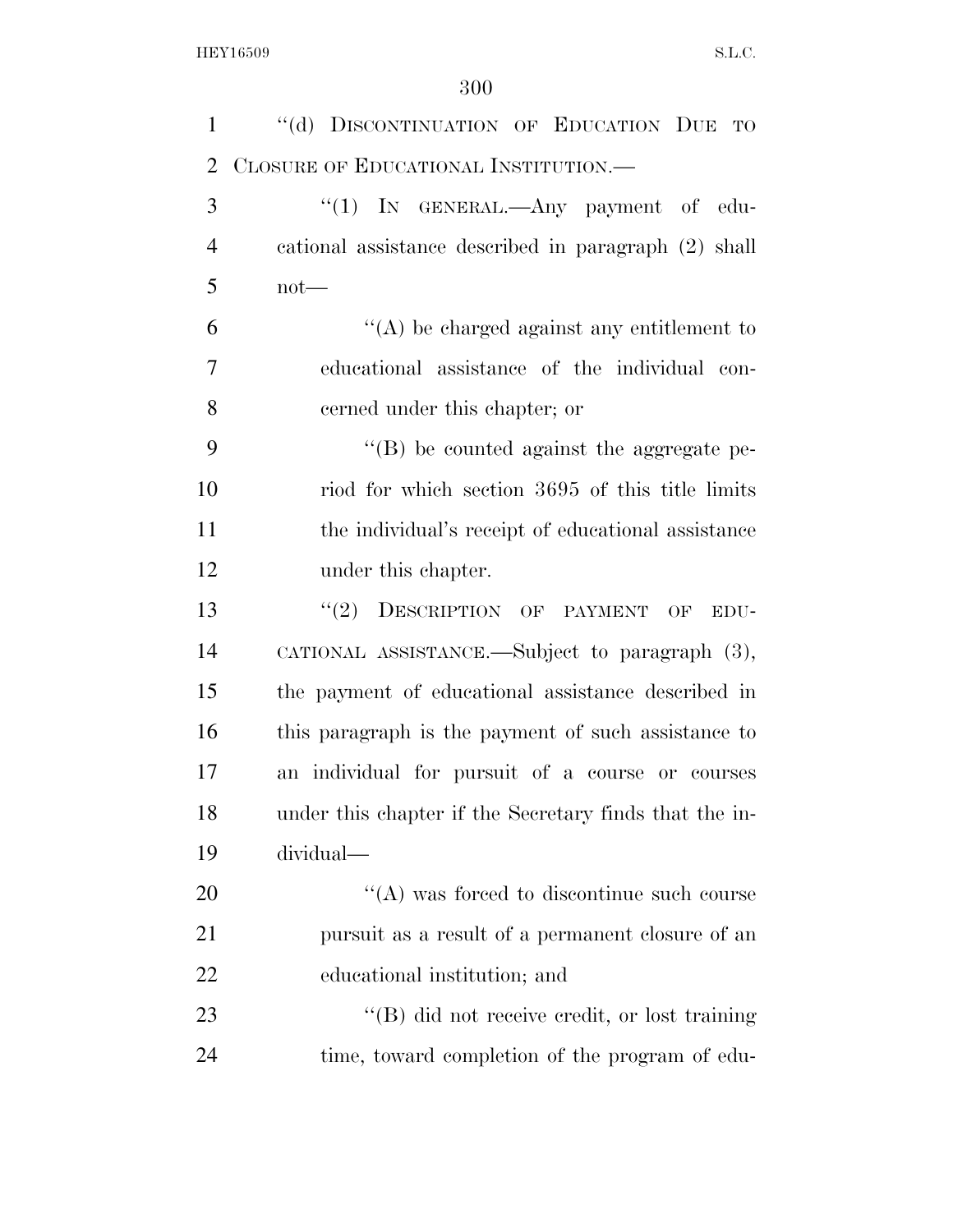|                | 501                                                   |
|----------------|-------------------------------------------------------|
| $\mathbf{1}$   | cation being pursued at the time of such clo-         |
| $\overline{2}$ | sure.                                                 |
| 3              | PERIOD FOR WHICH PAYMENT<br>(3)<br><b>NOT</b>         |
| $\overline{4}$ | CHARGED.—The period for which, by reason of this      |
| 5              | subsection, educational assistance is not charged     |
| 6              | against entitlement or counted toward the applicable  |
| $\overline{7}$ | aggregate period under section 3695 of this title     |
| 8              | shall not exceed the aggregate of—                    |
| 9              | $\lq\lq$ the portion of the period of enroll-         |
| 10             | ment in the course or courses from which the          |
| 11             | individual failed to receive credit or with respect   |
| 12             | to which the individual lost training time, as de-    |
| 13             | termined under paragraph $(2)(B)$ , and               |
| 14             | $\lq\lq$ (B) the period by which a monthly sti-       |
| 15             | pend is extended under section $3680(a)(2)(B)$        |
| 16             | of this title.".                                      |
| 17             | APPLICABILITY.—Subsection (d) of such<br>(2)          |
| 18             | section, as added by paragraph (1), shall apply with  |
| 19             | respect to courses and programs of education discon-  |
| 20             | tinued as described in paragraph (2) of such sub-     |
| 21             | section in fiscal year 2015 or any fiscal year there- |
| 22             | after.                                                |
| 23             | (b) MONTHLY HOUSING STIPEND.—                         |
| 24             | (1) IN GENERAL.—Section $3680(a)$ of such title       |

is amended—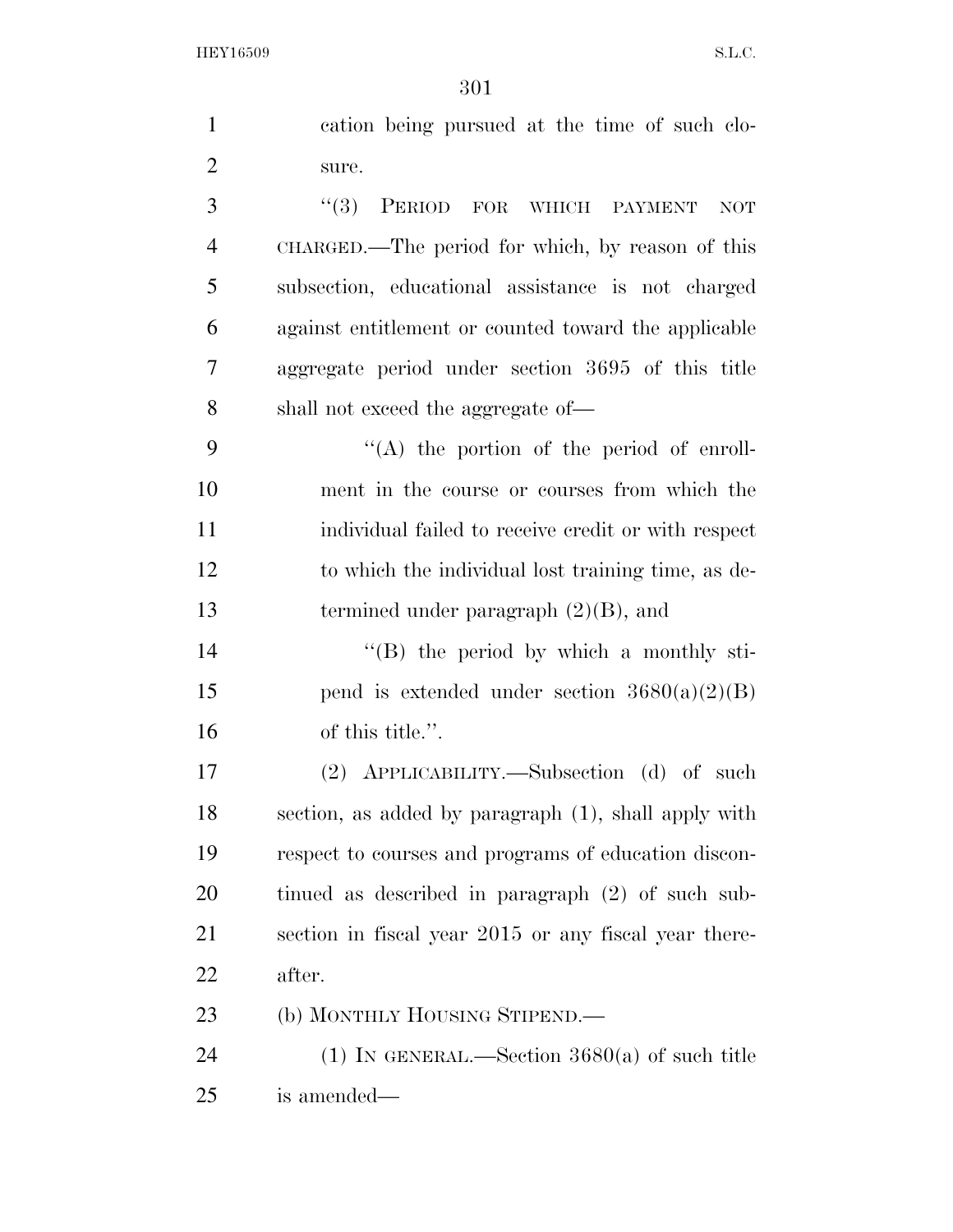| $\mathbf{1}$   | (A) by striking the matter after paragraph                  |  |  |  |  |  |  |  |
|----------------|-------------------------------------------------------------|--|--|--|--|--|--|--|
| $\overline{2}$ | (3)(B);                                                     |  |  |  |  |  |  |  |
| 3              | $(B)$ in paragraph $(3)$ , by redesignating                 |  |  |  |  |  |  |  |
| $\overline{4}$ | subparagraphs $(A)$ and $(B)$ as clauses $(i)$ and          |  |  |  |  |  |  |  |
| 5              | (ii), respectively;                                         |  |  |  |  |  |  |  |
| 6              | (C) by redesignating paragraphs<br>(1)                      |  |  |  |  |  |  |  |
| 7              | through $(3)$ as subparagraphs $(A)$ through $(C)$ ,        |  |  |  |  |  |  |  |
| 8              | respectively;                                               |  |  |  |  |  |  |  |
| 9              | (D) in the matter before subparagraph                       |  |  |  |  |  |  |  |
| 10             | $(A)$ , as redesignated, in the first sentence, by          |  |  |  |  |  |  |  |
| 11             | striking "Payment of" and inserting " $(1)$ Ex-             |  |  |  |  |  |  |  |
| 12             | cept as provided in paragraph $(2)$ , payment of";          |  |  |  |  |  |  |  |
| 13             | and                                                         |  |  |  |  |  |  |  |
| 14             | (E) by adding at the end the following new                  |  |  |  |  |  |  |  |
| 15             | paragraph $(2)$ :                                           |  |  |  |  |  |  |  |
| 16             | "(2) Notwithstanding paragraph $(1)$ , the Secretary        |  |  |  |  |  |  |  |
| 17             | may, pursuant to such regulations as the Secretary shall    |  |  |  |  |  |  |  |
| 18             | prescribe, continue to pay allowances to eligible veterans  |  |  |  |  |  |  |  |
| 19             | and eligible persons enrolled in courses set forth in para- |  |  |  |  |  |  |  |
| 20             | graph $(1)(A)$ —                                            |  |  |  |  |  |  |  |
| 21             | $\lq\lq$ during periods when schools are tempo-             |  |  |  |  |  |  |  |
| 22             | rarily closed under an established policy based on an       |  |  |  |  |  |  |  |
| 23             | Executive order of the President or due to an emer-         |  |  |  |  |  |  |  |
| 24             | gency situation, except that the total number of            |  |  |  |  |  |  |  |
| 25             | weeks for which allowances may continue to be so            |  |  |  |  |  |  |  |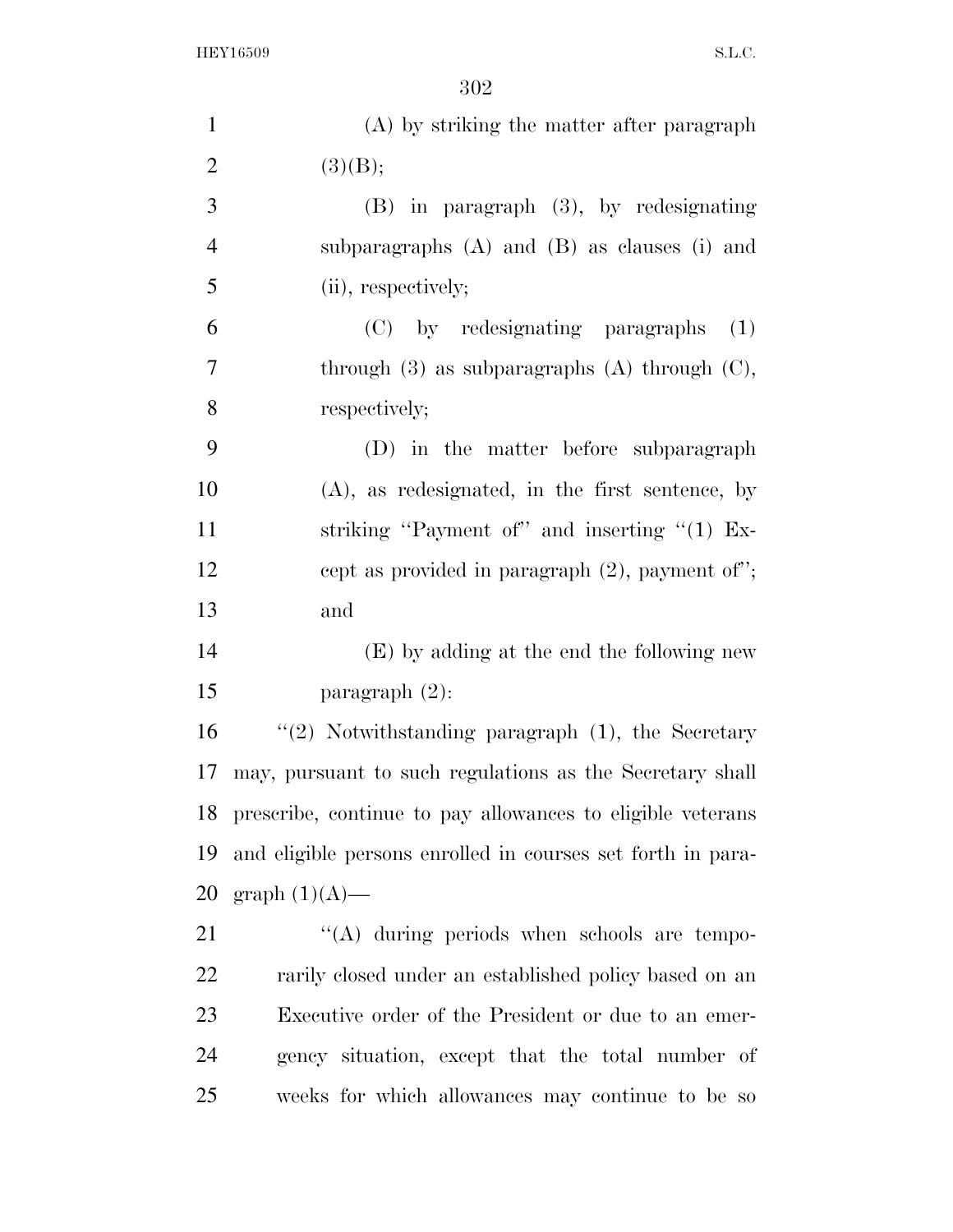| $\mathbf{1}$   | payable in any 12-month period may not exceed four       |
|----------------|----------------------------------------------------------|
| $\overline{2}$ | weeks; or                                                |
| 3              | "(B) solely for the purpose of awarding a                |
| $\overline{4}$ | monthly housing stipend described in section 3313        |
| 5              | of this title, during periods following a permanent      |
| 6              | school closure, except that payment of such a sti-       |
| $\overline{7}$ | pend may only be continued until the earlier of—         |
| 8              | "(i) the date of the end of the term, quar-              |
| 9              | ter, or semester during which the school closure         |
| 10             | occurred; and                                            |
| 11             | "(ii) the date that is 4 months after the                |
| 12             | date of the school closure.".                            |
| 13             | CONFORMING AMENDMENT. - Paragraph<br>(2)                 |
| 14             | $(1)(C)(ii)$ of such section, as redesignated, is amend- |
| 15             | ed by striking "described in subclause (A) of this       |
| 16             | clause" and inserting "described in clause (i)".         |
| 17             | SEC. 403. CONSIDERATION OF ELIGIBILITY FOR POST-9/11     |
| 18             | EDUCATIONAL ASSISTANCE FOR CERTAIN                       |
| 19             | TIME ON ACTIVE DUTY IN RESERVE COMPO-                    |
| 20             | NENTS OF ARMED FORCES.                                   |
| 21             | (a) IN GENERAL.—Section $3301(1)(B)$ of title 38,        |
| 22             | United States Code, is amended by striking "12302, or    |
| 23             | 12304" and inserting "12301(h), 12302, 12304, 12304a,    |
| 24             | or 12304b".                                              |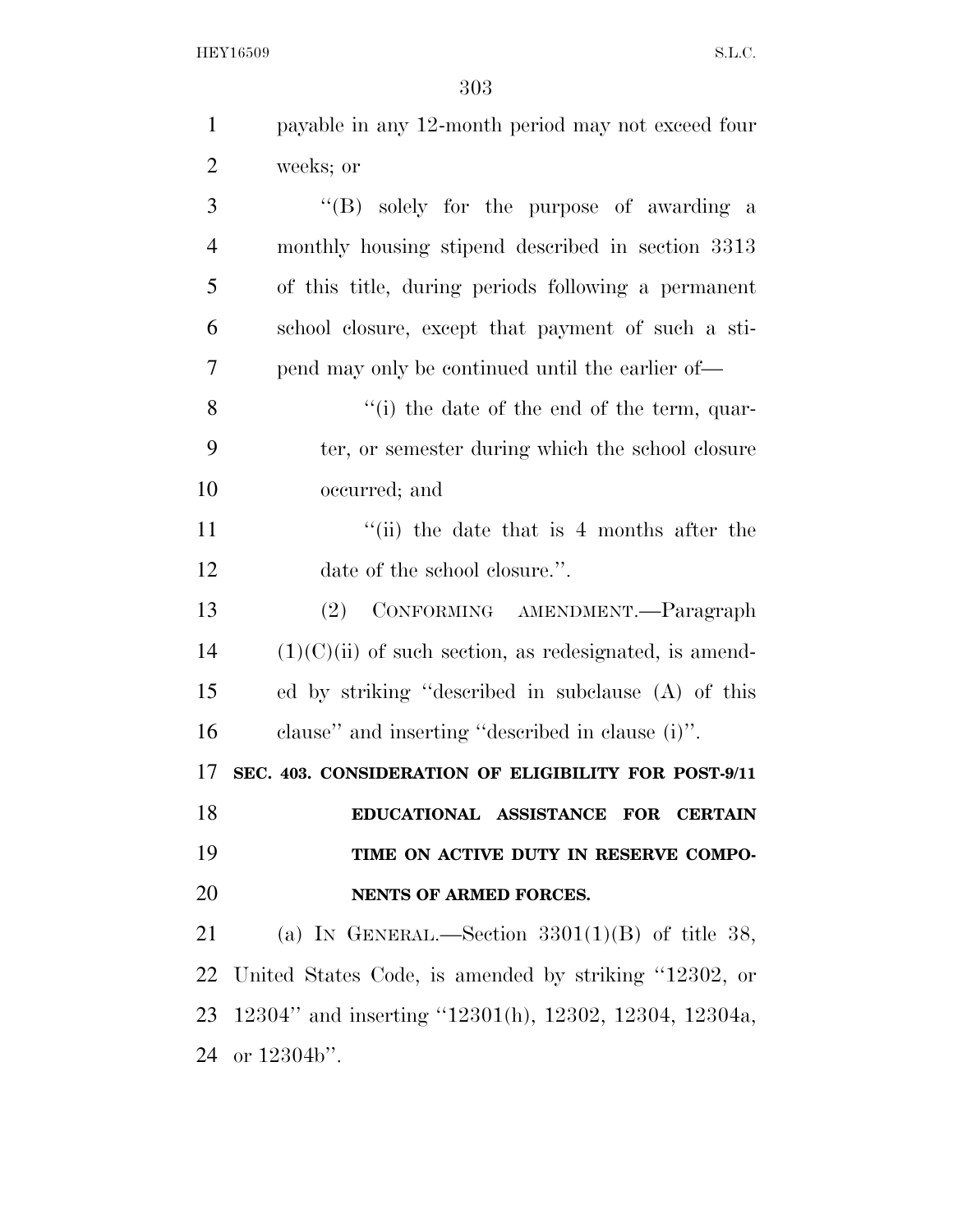(b) EFFECTIVE DATE AND APPLICABILITY.—The amendment made by subsection (a) shall— (1) take effect on the date that is one year after the date of the enactment of this Act; (2) apply with respect to assistance provided under chapter 33 of such title on and after the date that is one year after the date of the enactment of this Act; and (3) apply with respect to any member of a re- serve component of the Armed Forces who serves or has served on active duty under section 12301(h), 12304a, or 12304b of title 10, United States Code, before, on, or after the date of the enactment of this Act. **SEC. 404. APPROVAL OF COURSES OF EDUCATION AND TRAINING FOR PURPOSES OF THE VOCA- TIONAL REHABILITATION PROGRAM OF THE DEPARTMENT OF VETERANS AFFAIRS.**  (a) IN GENERAL.—Section 3104(b) of title 38, United States Code, is amended— 21 (1) by inserting " $(1)$ " before "A rehabilitation"; and (2) by adding at the end the following new paragraph: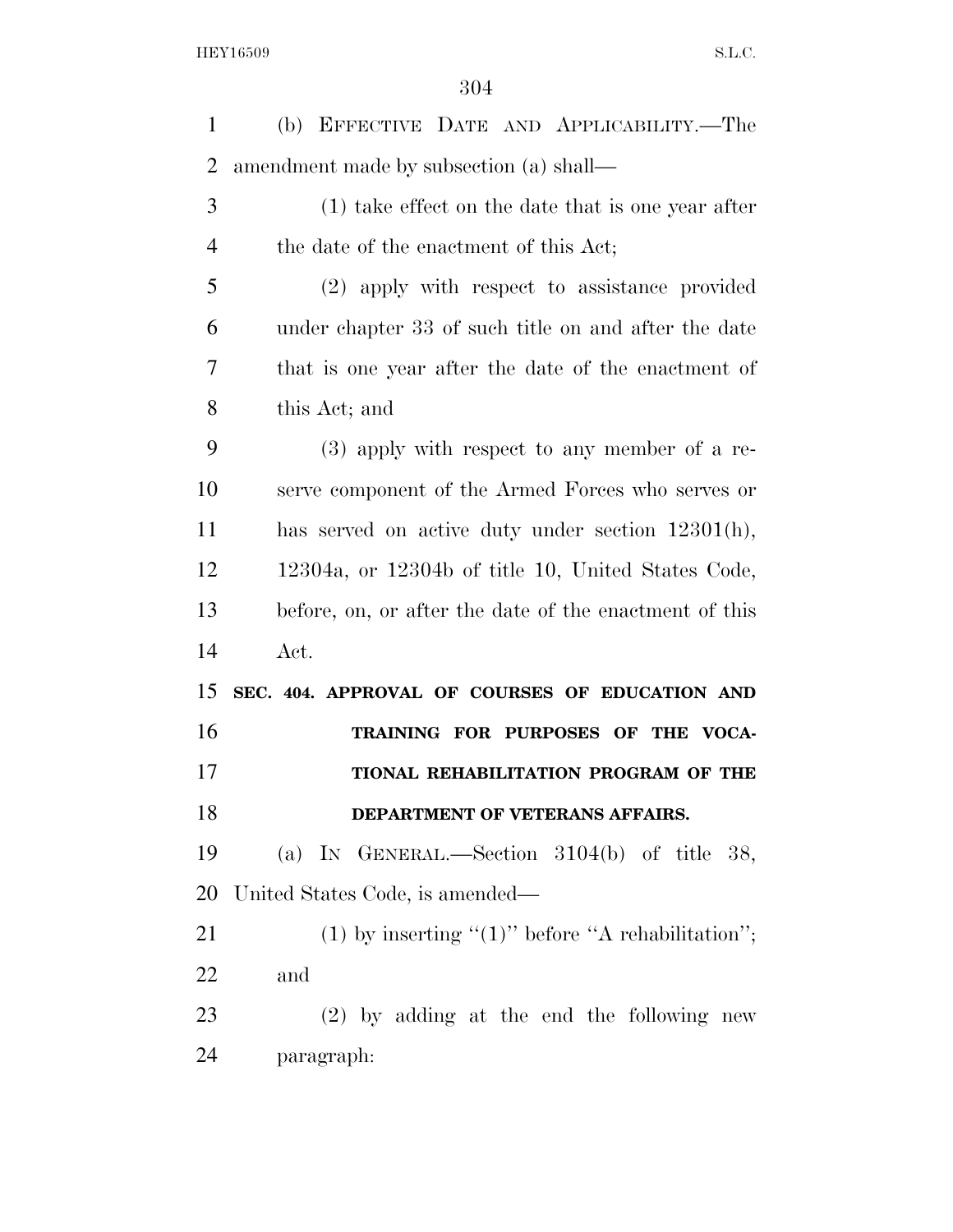$\frac{1}{2}(2)(A)$  Except as provided in subparagraph (B), to the maximum extent practicable, a course of education or training may be pursued by a veteran as part of a rehabili- tation program under this chapter only if the course is approved for purposes of chapter 30 or 33 of this title. ''(B) The Secretary may waive the requirement under subparagraph (A) to the extent the Secretary determines appropriate.''.

 (b) EFFECTIVE DATE.—The amendments made by subsection (a) shall apply with respect to a course of edu- cation or training pursued by a veteran who first begins a program of rehabilitation under chapter 31 of title 38, United States Code, on or after the date that is one year after the date of the enactment of this Act.

### **SEC. 405. AUTHORITY TO PRIORITIZE VOCATIONAL REHA-BILITATION SERVICES BASED ON NEED.**

 Section 3104 of title 38, United States Code, as amended by section 404, is further amended by adding at the end the following new subsection:

 $\frac{1}{20}$  (c)(1) The Secretary shall have the authority to ad- minister this chapter by prioritizing the provision of serv- ices under this chapter based on need, as determined by the Secretary.

 ''(2) In evaluating need for purposes of this sub-section, the Secretary shall consider disability ratings, the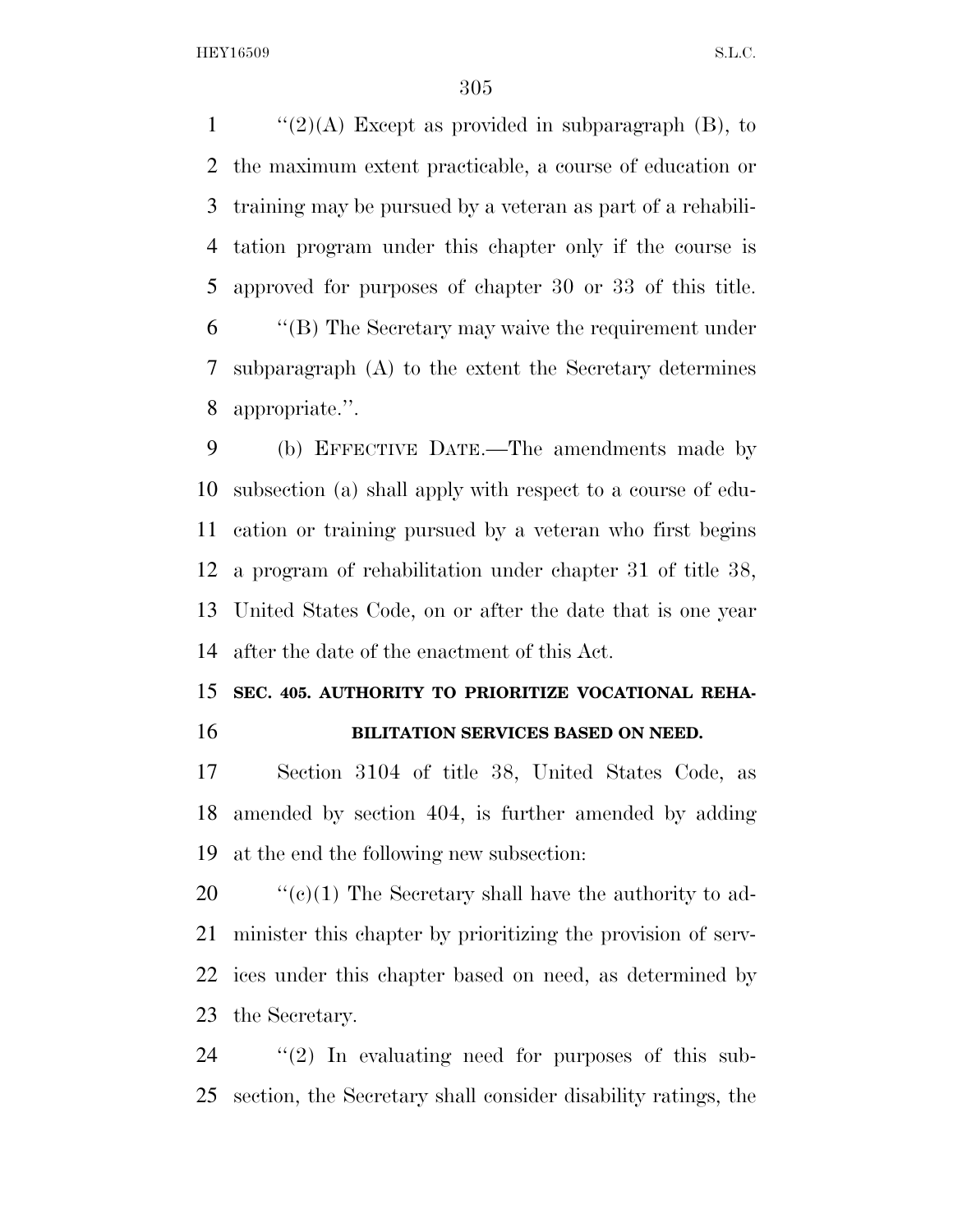severity of employment handicaps, qualification for a pro- gram of independent living services and assistance, in- come, and such other factors as the Secretary considers appropriate.

 ''(3) Not later than 90 days before making any changes to the prioritization of the provision of services under this chapter as authorized under paragraph (1), the Secretary shall submit to Congress a plan describing such changes.''.

## **SEC. 406. CODIFICATION AND IMPROVEMENT OF ELECTION PROCESS FOR POST-9/11 EDUCATIONAL AS-SISTANCE PROGRAM.**

 (a) IN GENERAL.—Subchapter III of chapter 33 of title 38, United States Code, is amended—

 (1) by redesignating section 3325 as section 3326; and

 (2) by inserting after section 3324 the following new section 3325:

**''§ 3325. Election to receive educational assistance** 

20 "(a) INDIVIDUALS ELIGIBLE TO ELECT PARTICIPA- TION IN POST-9/11 EDUCATIONAL ASSISTANCE.—An indi- vidual may elect to receive educational assistance under this chapter if such individual—

24  $\frac{1}{2}$  (1) as of August 1, 2009—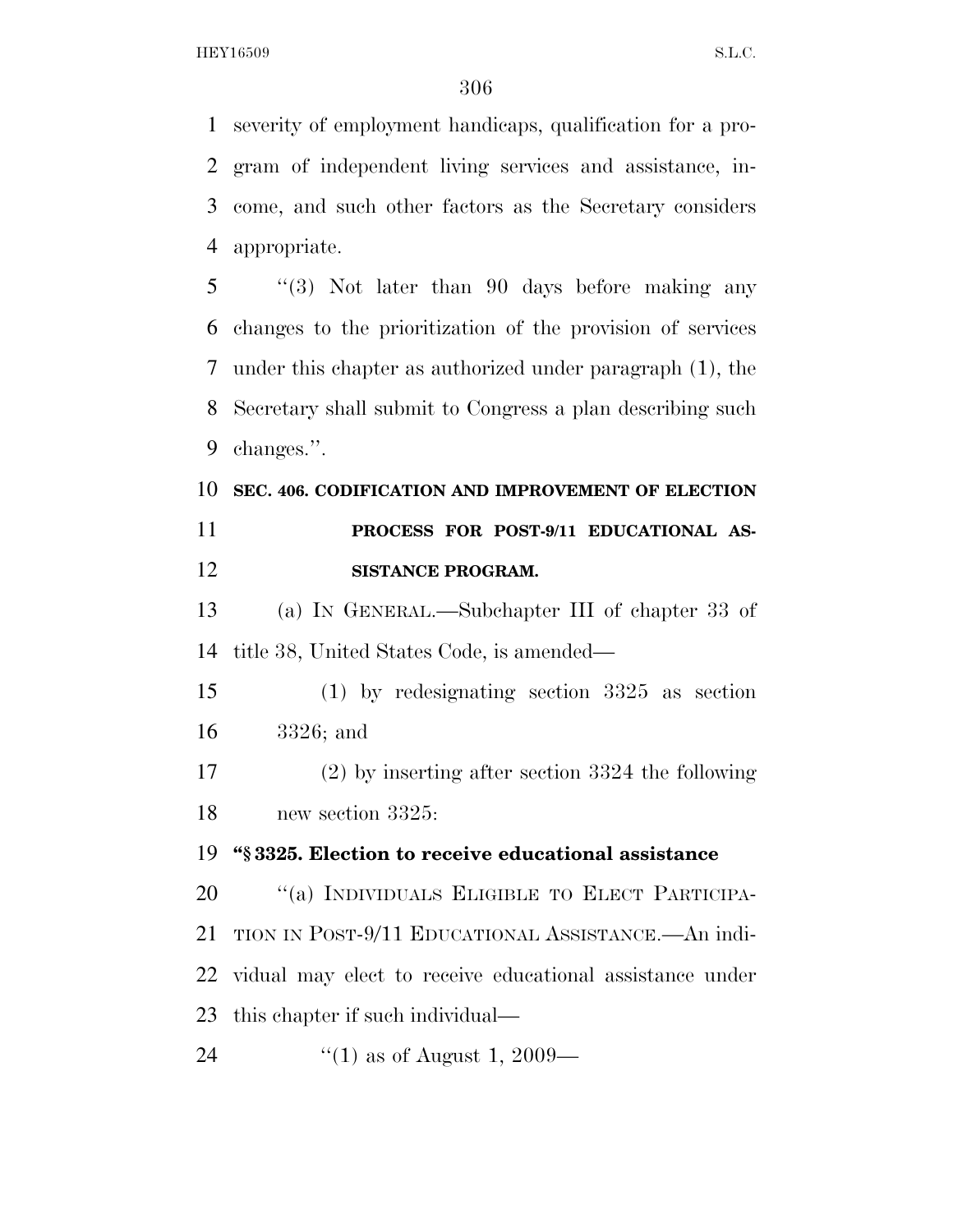| $\mathbf{1}$   | $\lq\lq$ is entitled to basic educational assist-         |
|----------------|-----------------------------------------------------------|
| $\overline{2}$ | ance under chapter 30 of this title and has               |
| 3              | used, but retains unused, entitlement under               |
| $\overline{4}$ | that chapter;                                             |
| 5              | $\lq\lq$ is entitled to educational assistance            |
| 6              | under chapter 107, 1606, or 1607 of title 10              |
| 7              | and has used, but retains unused, entitlement             |
| 8              | under the applicable chapter;                             |
| 9              | $\cdot\cdot$ (C) is entitled to basic educational assist- |
| 10             | ance under chapter 30 of this title but has not           |
| 11             | used any entitlement under that chapter;                  |
| 12             | $\lq\lq$ (D) is entitled to educational assistance        |
| 13             | under chapter 107, 1606, or 1607 of title $10$            |
| 14             | but has not used any entitlement under such               |
| 15             | chapter;                                                  |
| 16             | $\lq\lq(E)$ is a member of the Armed Forces               |
| 17             | who is eligible for receipt of basic educational          |
| 18             | assistance under chapter 30 of this title and is          |
| 19             | making contributions toward such assistance               |
| 20             | under section 3011(b) or $3012(e)$ of this title;         |
| 21             | <b>or</b>                                                 |
| 22             | $\lq\lq(F)$ is a member of the Armed Forces               |
| 23             | who is not entitled to basic educational assist-          |
| 24             | ance under chapter 30 of this title by reason of          |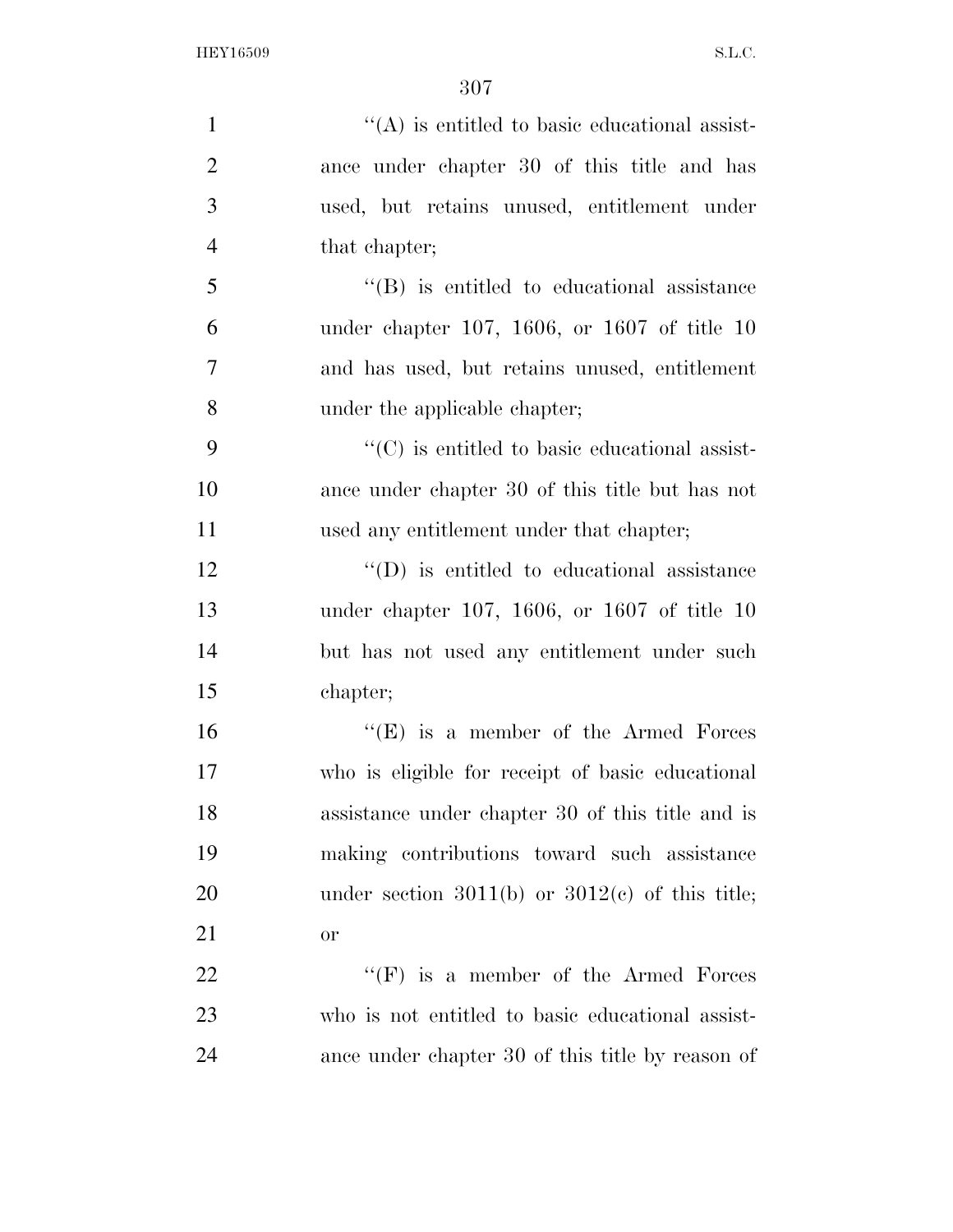|  |                                 |  | an election under section $3011(e)(1)$ or |  |
|--|---------------------------------|--|-------------------------------------------|--|
|  | $3012(d)(1)$ of this title; and |  |                                           |  |

 ''(2) as of the date of the individual's election under this paragraph, meets the requirements for entitlement to educational assistance under this chapter.

 ''(b) CESSATION OF CONTRIBUTIONS TOWARD GI BILL.—Effective as of the first month beginning on or after the date of an election under subsection (a) of an 10 individual described by paragraph  $(1)(E)$  of that sub- section, the obligation of the individual to make contribu-12 tions under section  $3011(b)$  or  $3012(c)$  of this title, as applicable, shall cease, and the requirements of such sec- tion shall be deemed to be no longer applicable to the indi-vidual.

 ''(c) REVOCATION OF REMAINING TRANSFERRED ENTITLEMENT.—

18 "(1) ELECTION TO REVOKE.—If, on the date an 19 individual described in paragraph  $(1)(A)$  or  $(1)(C)$  of subsection (a) makes an election under that sub- section, a transfer of the entitlement of the indi- vidual to basic educational assistance under section 3020 of this title is in effect and a number of months of the entitlement so transferred remain un-utilized, the individual may elect to revoke all or a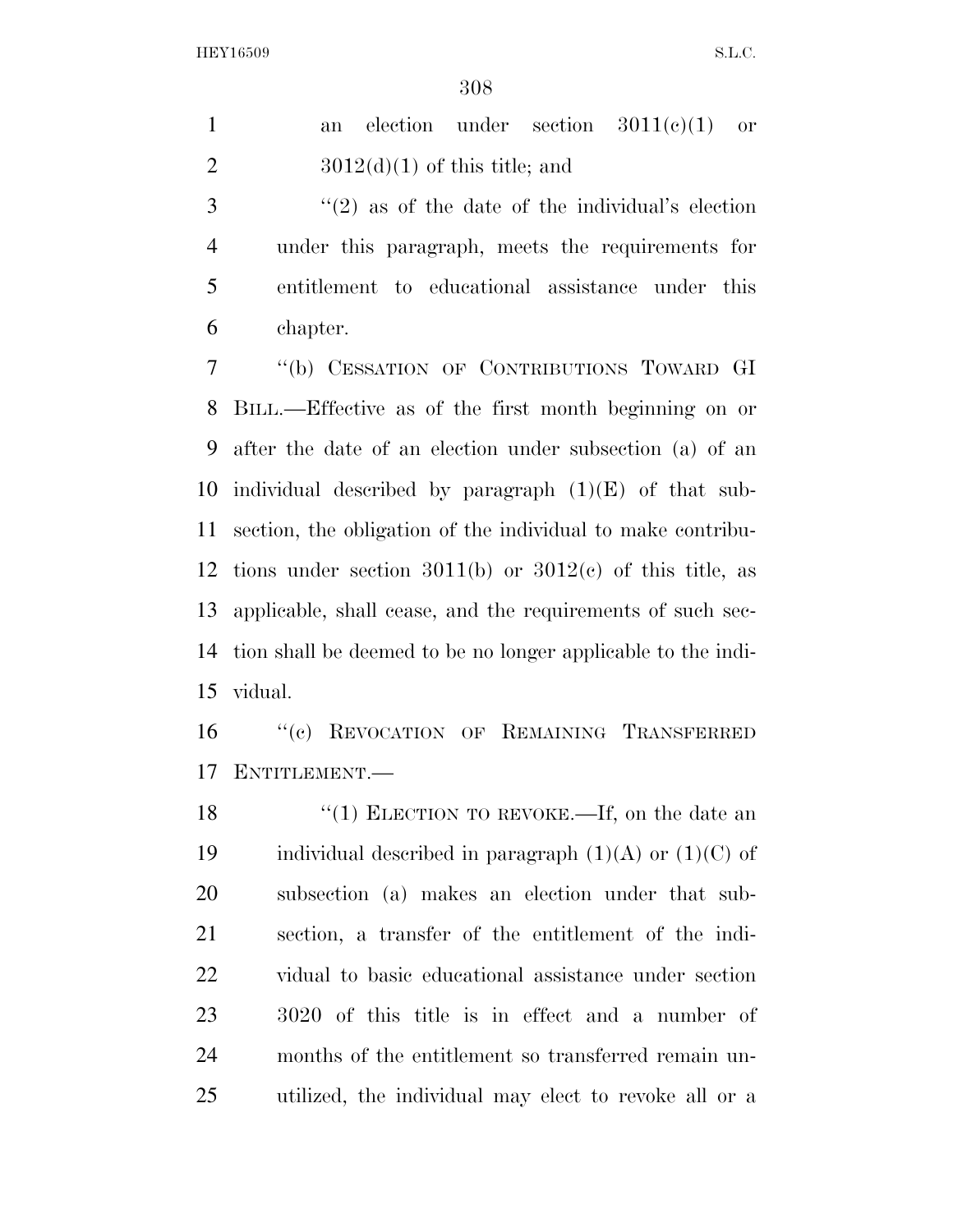portion of the entitlement so transferred that re-mains unutilized.

3 "(2) AVAILABILITY OF REVOKED ENTITLE- MENT.—Any entitlement revoked by an individual under this paragraph shall no longer be available to the dependent to whom transferred, but shall be available to the individual instead for educational as- sistance under chapter 33 of this title in accordance with the provisions of this section.

10 "(3) AVAILABILITY OF UNREVOKED ENTITLE- MENT.—Any entitlement described in paragraph (1) that is not revoked by an individual in accordance with that paragraph shall remain available to the de- pendent or dependents concerned in accordance with the current transfer of such entitlement under sec-16 tion 3020 of this title.

17 "(d) POST-9/11 EDUCATIONAL ASSISTANCE.—

 $\qquad$  ''(1) In GENERAL.—Subject to paragraph (2) and except as provided in subsection (e), an indi- vidual making an election under subsection (a) shall be entitled to educational assistance under this chap-22 ter in accordance with the provisions of this chapter, instead of basic educational assistance under chapter 30 of this title, or educational assistance under chapter 107, 1606, or 1607 of title 10, as applicable.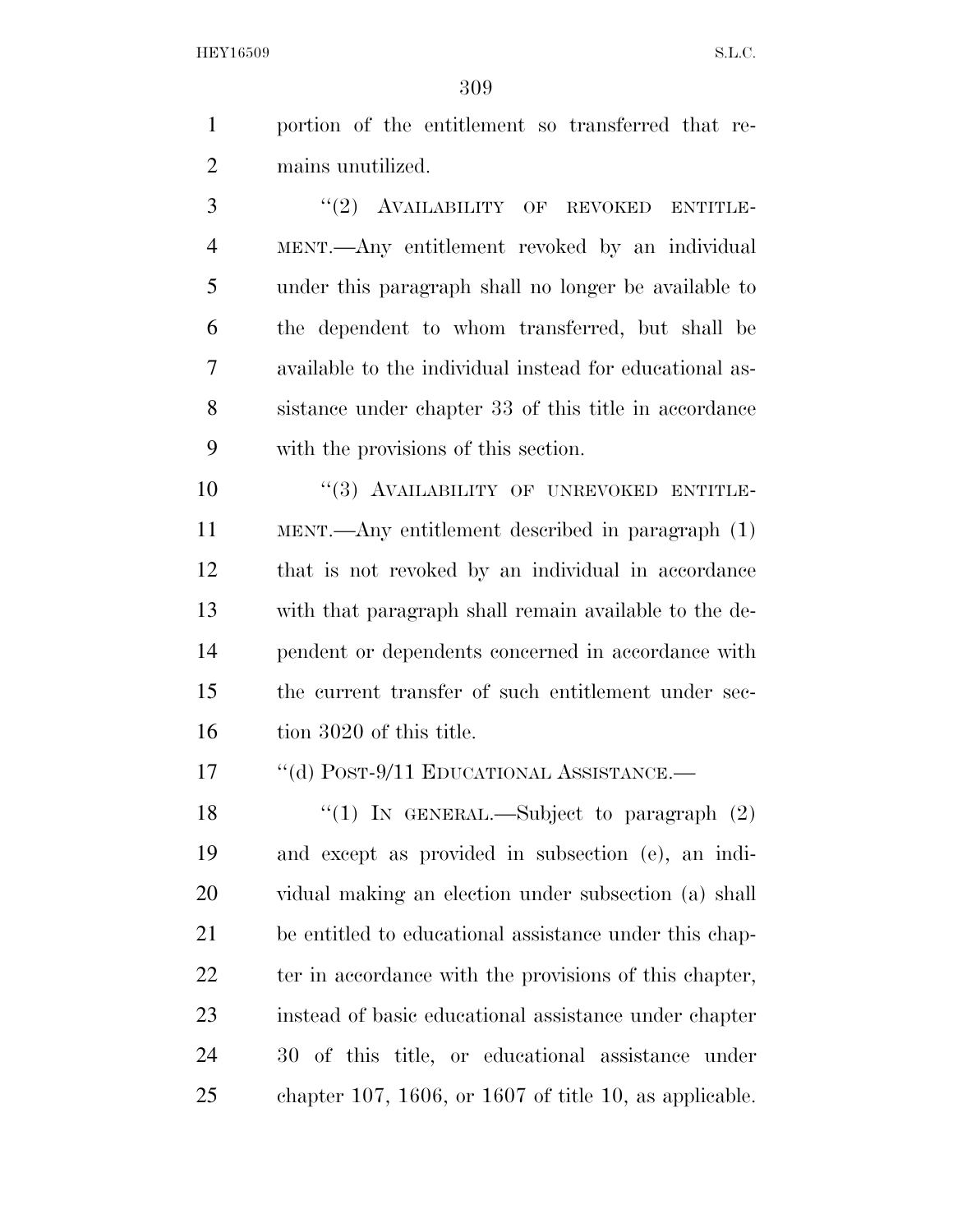| $\mathbf{1}$   | "(2) LIMITATION ON ENTITLEMENT FOR CER-                 |
|----------------|---------------------------------------------------------|
| $\overline{2}$ | TAIN INDIVIDUALS.—In the case of an individual          |
| 3              | making an election under subsection (a) who is de-      |
| $\overline{4}$ | scribed by paragraph $(1)(A)$ of that subsection, the   |
| 5              | number of months of entitlement of the individual to    |
| 6              | educational assistance under this chapter shall be      |
| 7              | the number of months equal to—                          |
| 8              | $\lq\lq$ the number of months of unused enti-           |
| 9              | tlement of the individual under chapter 30 of           |
| 10             | this title, as of the date of the election, plus        |
| 11             | $\lq\lq (B)$ the number of months, if any, of enti-     |
| 12             | tlement revoked by the individual under sub-            |
| 13             | section $(c)(1)$ .                                      |
| 14             | "(e) CONTINUING ENTITLEMENT TO EDUCATIONAL              |
| 15             | ASSISTANCE NOT AVAILABLE UNDER 9/11 ASSISTANCE          |
| 16             | PROGRAM.                                                |
| 17             | "(1) IN GENERAL.—In the event educational               |
| 18             | assistance to which an individual making an election    |
| 19             | under subsection (a) would be entitled under chapter    |
| 20             | $30$ of this title, or chapter 107, 1606, or 1607 of    |
| 21             | title 10, as applicable, is not authorized to be avail- |
| <u>22</u>      | able to the individual under the provisions of this     |
| 23             | chapter the individual shall remain entitled to such    |
| 24             | educational assistance in accordance with the provi-    |
| 25             | sions of the applicable chapter.                        |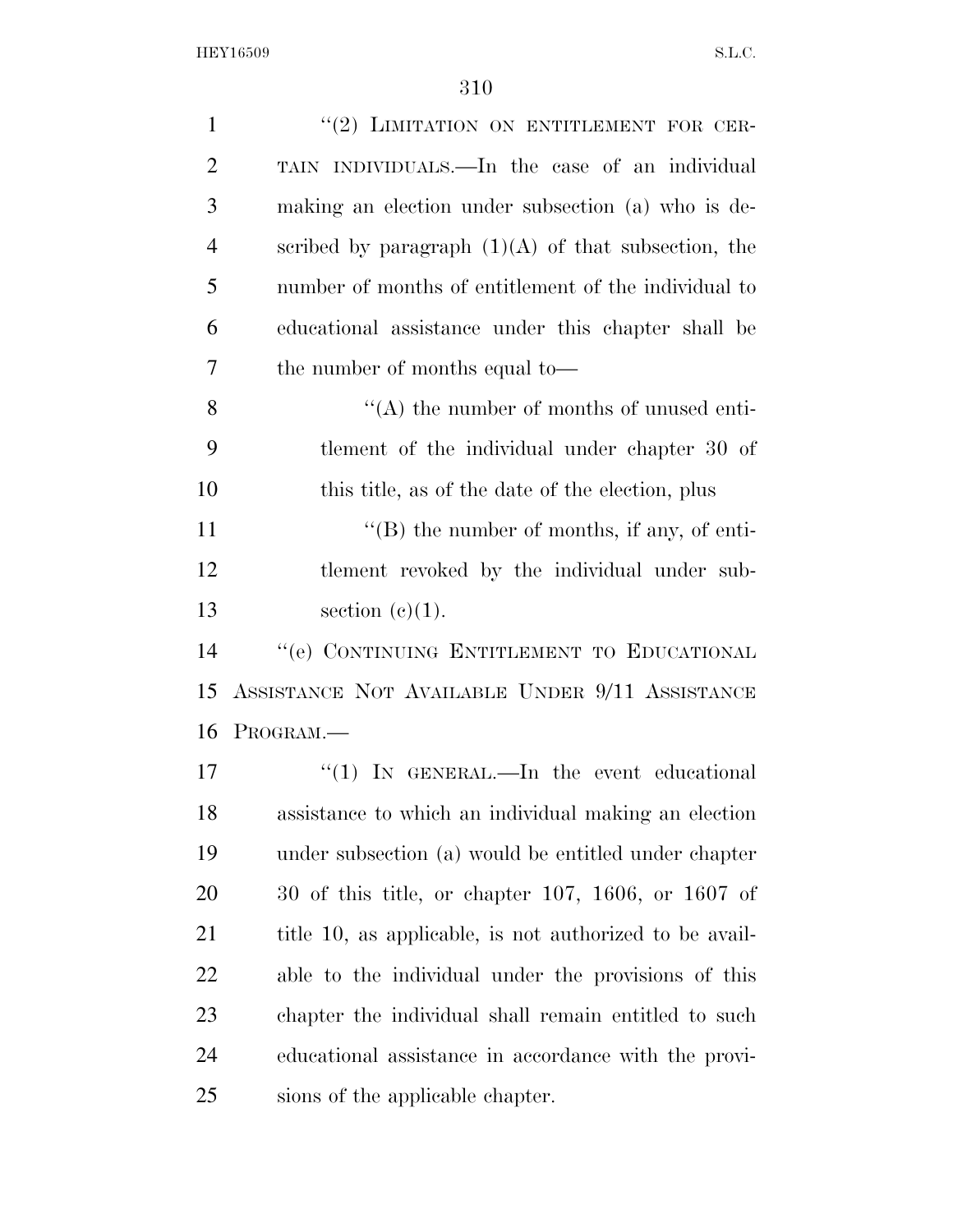1 "(2) CHARGE FOR USE OF ENTITLEMENT. The utilization by an individual of entitlement under paragraph (1) shall be chargeable against the enti- tlement of the individual to educational assistance under this chapter at the rate of one month of enti- tlement under this chapter for each month of entitle- ment utilized by the individual under paragraph (1) (as determined as if such entitlement were utilized under the provisions of chapter 30 of this title, or chapter 107, 1606, or 1607 of title 10, as applica-ble).

12 "(f) ADDITIONAL POST-9/11 ASSISTANCE FOR MEM- BERS HAVING MADE CONTRIBUTIONS TOWARD GI BILL.—

 ''(1) ADDITIONAL ASSISTANCE.—In the case of an individual making an election under subsection (a) who is described by subparagraph (A), (C), or (E) of paragraph (1) of that subsection, the amount of educational assistance payable to the individual under this chapter as a monthly stipend payable 21 under paragraph  $(1)(B)$  of section  $3313(e)$  of this title, or under paragraphs (2) through (7) of that section (as applicable), shall be the amount other- wise payable as a monthly stipend under the applica-ble paragraph increased by the amount equal to—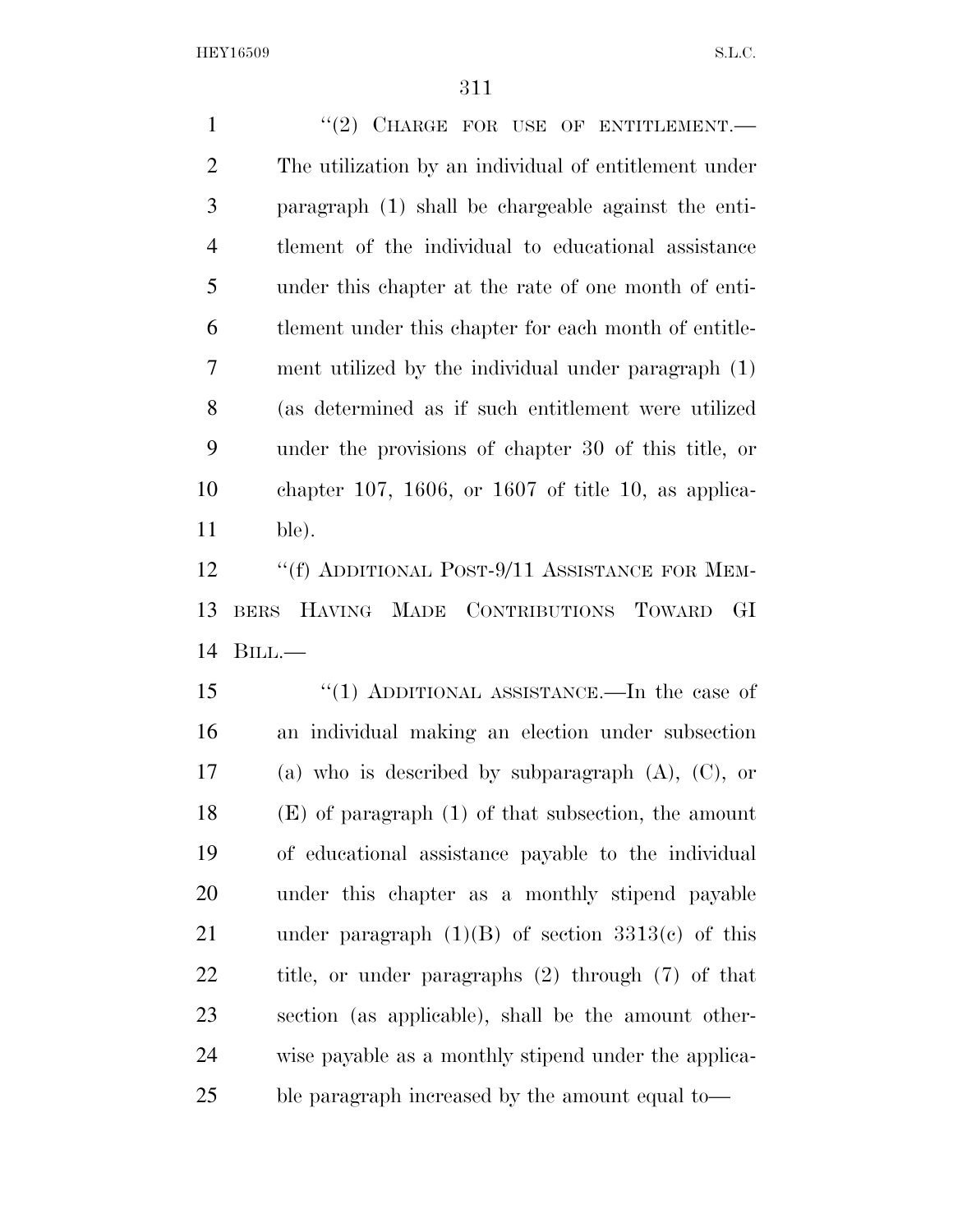| $\mathbf{1}$   | $\cdot$ (A) the total amount of contributions to-      |
|----------------|--------------------------------------------------------|
| $\overline{2}$ | ward basic educational assistance made by the          |
| 3              | individual under section $3011(b)$ or $3012(c)$ of     |
| $\overline{4}$ | this title, as of the date of the election, multi-     |
| 5              | plied by                                               |
| 6              | $\lq\lq (B)$ the fraction—                             |
| 7              | "(i) the numerator of which is—                        |
| 8              | $\lq\lq$ (I) the number of months of en-               |
| 9              | titlement to basic educational assist-                 |
| 10             | ance under chapter 30 of this title re-                |
| 11             | maining to the individual at the time                  |
| 12             | of the election; plus                                  |
| 13             | $\lq\lq$ (II) the number of months, if                 |
| 14             | any, of entitlement under chapter 30                   |
| 15             | revoked by the individual under sub-                   |
| 16             | section $(c)(1)$ ; and                                 |
| 17             | "(ii) the denominator of which is 36                   |
| 18             | months.                                                |
| 19             | "(2) MONTHS OF REMAINING ENTITLEMENT                   |
| 20             | FOR CERTAIN INDIVIDUALS.—In the case of an indi-       |
| 21             | vidual covered by paragraph (1) who is described by    |
| 22             | subsection $(a)(1)(E)$ , the number of months of enti- |
| 23             | tlement to basic educational assistance remaining to   |
| 24             | individual<br>for purposes of<br>the<br>paragraph      |
| 25             | $(1)(B)(i)(II)$ shall be 36 months.                    |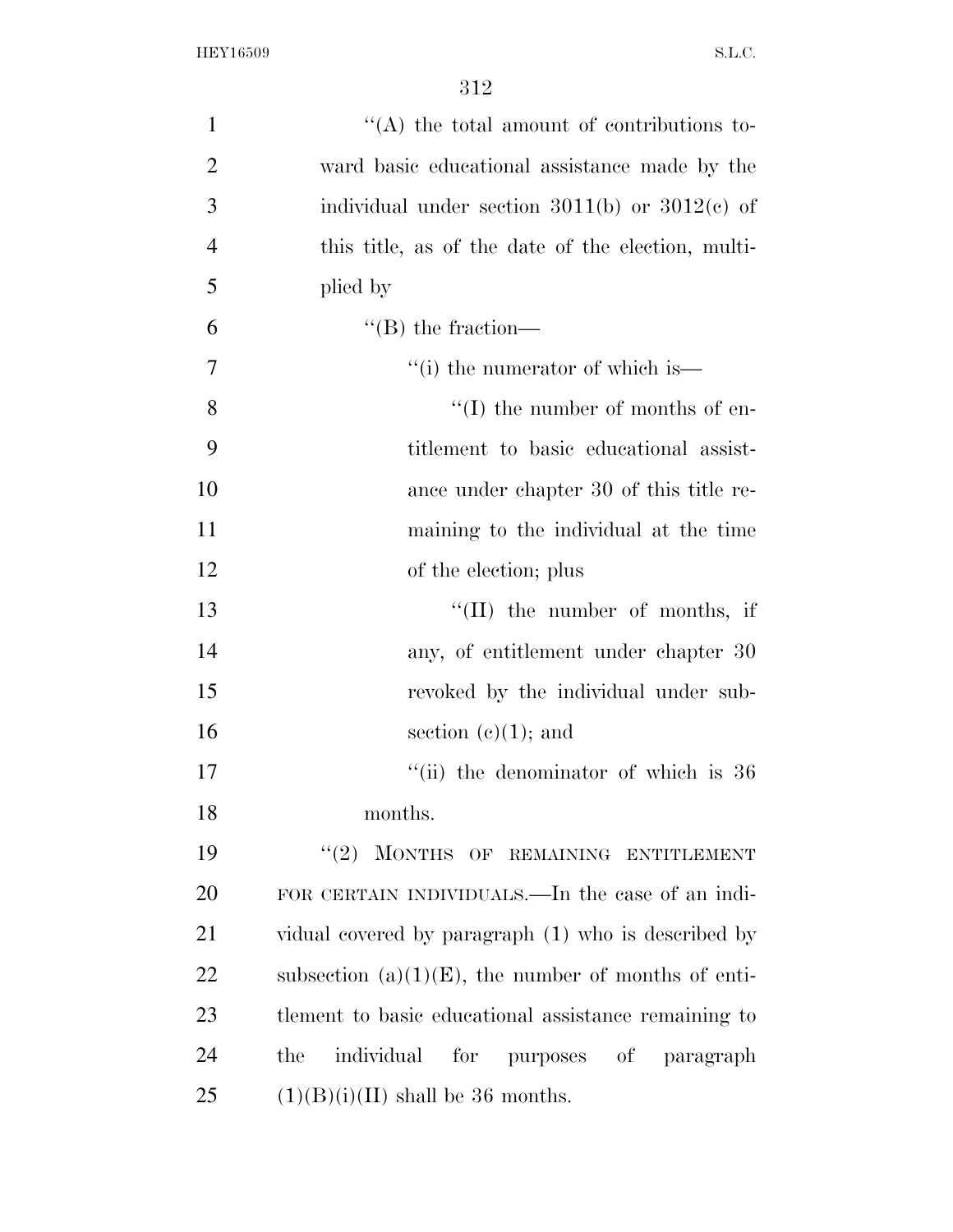1 "(3) TIMING OF PAYMENT.—The amount pay- able with respect to an individual under paragraph (1) shall be paid to the individual together with the last payment of the monthly stipend payable to the individual under paragraph (1)(B) of section 3313(c) of this title, or under paragraphs (2) through (7) of that section (as applicable), before the exhaustion of the individual's entitlement to edu-cational assistance under this chapter.

 ''(g) CONTINUING ENTITLEMENT TO ADDITIONAL ASSISTANCE FOR CRITICAL SKILLS OR SPECIALITY AND ADDITIONAL SERVICE.—An individual making an election under subsection (a)(1) who, at the time of the election, is entitled to increased educational assistance under sec-15 tion  $3015(d)$  of this title, or section  $16131(i)$  of title 10, or supplemental educational assistance under subchapter III of chapter 30 of this title, shall remain entitled to such increased educational assistance or supplemental edu- cational assistance in the utilization of entitlement to edu- cational assistance under this chapter, in an amount equal to the quarter, semester, or term, as applicable, equivalent of the monthly amount of such increased educational as- sistance or supplemental educational assistance payable with respect to the individual at the time of the election. ''(h) ALTERNATIVE ELECTION BY SECRETARY.—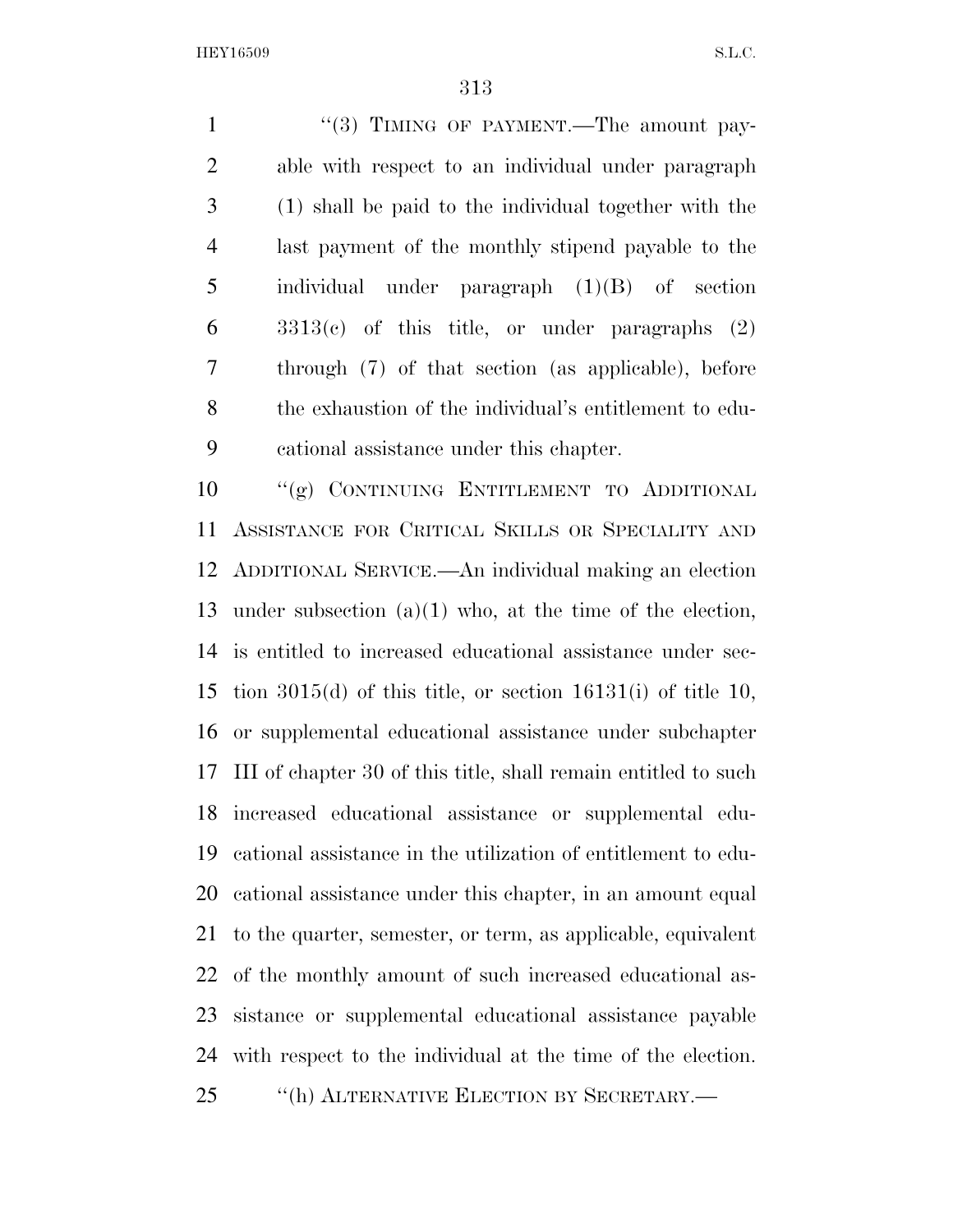1 ''(1) In GENERAL.—In the case of an individual who, on or after January 1, 2016, submits to the Secretary an election under this section that the Secretary determines is clearly against the interests of the individual, or who fails to make an election under this section, the Secretary may make an alter- native election on behalf of the individual that the Secretary determines is in the best interests of the individual.

 $\frac{10}{2}$  NOTICE.—If the Secretary makes an elec- tion on behalf of an individual under this subsection, the Secretary shall notify the individual by not later than seven days after making such election and shall provide the individual with a 30-day period, begin- ning on the date of the individual's receipt of such notice, during which the individual may modify or revoke the election made by the Secretary on the in- dividual's behalf. The Secretary shall include, as part of such notice, a clear statement of why the al- ternative election made by the Secretary is in the best interests of the individual as compared to the election submitted by the individual. The Secretary shall provide the notice required under this para-graph by electronic means whenever possible.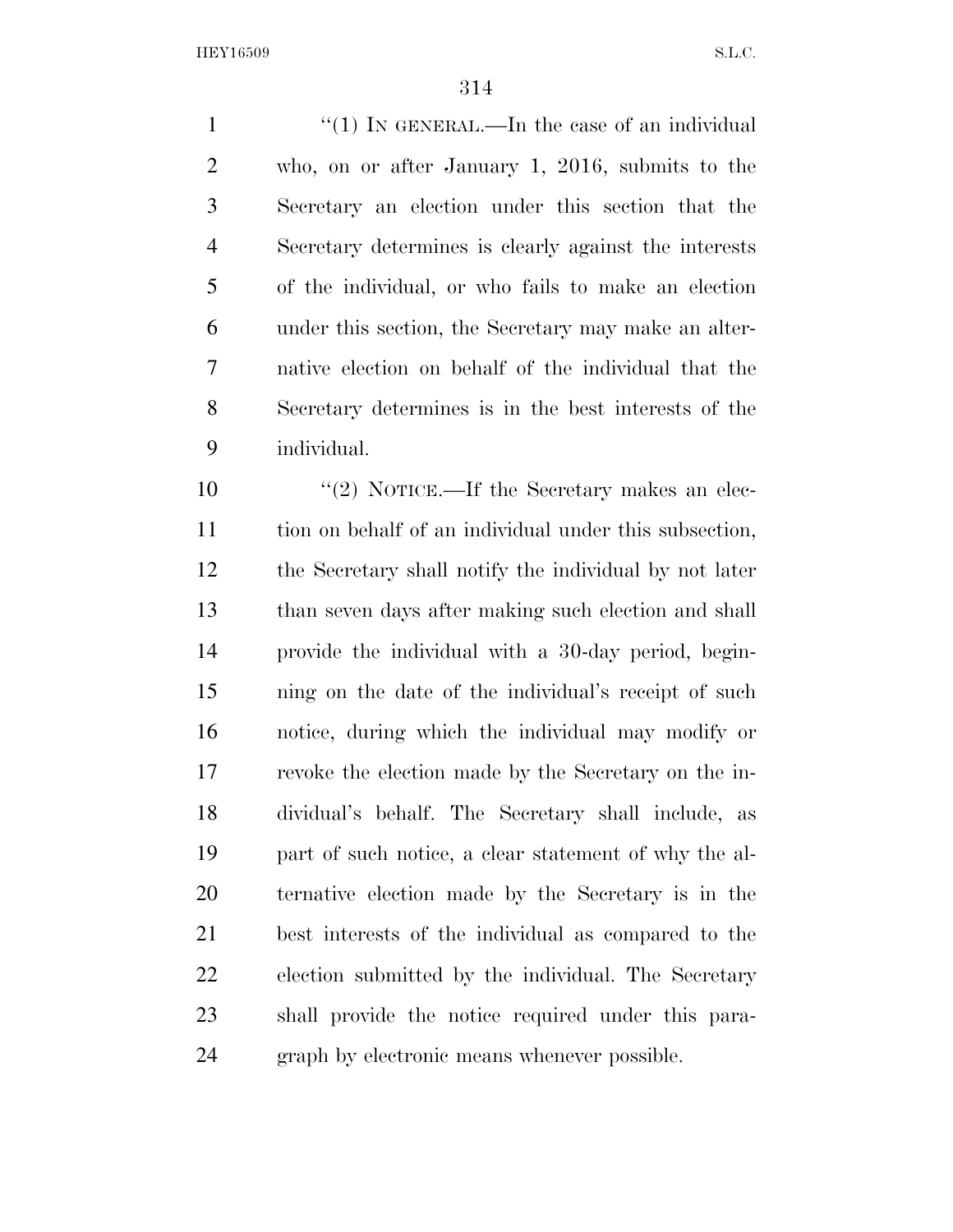''(i) IRREVOCABILITY OF ELECTIONS.—An election 2 under subsection (a) or  $(e)(1)$  is irrevocable.".

 (b) CLERICAL AMENDMENT.—The table of sections at the beginning of such chapter is amended by striking the item relating to section 3325 and inserting the fol-lowing new items:

''3325. Election to receive educational assistance. ''3326. Reporting requirement.''.

 (c) CONFORMING REPEAL.—Subsection (c) of section 5003 of the Post-9/11 Veterans Educational Assistance Act of 2008 (Public Law 110–252; 38 U.S.C. 3301 note) is hereby repealed.

#### **SEC. 407. WORK-STUDY ALLOWANCE.**

 Section 3485(a)(4) of title 38, United States Code, is amended by striking ''June 30, 2013'' each place it ap- pears and inserting ''June 30, 2013, or the period begin- ning on June 30, 2016, and ending on June 30, 2021''. **SEC. 408. RETENTION OF ENTITLEMENT TO EDUCATIONAL ASSISTANCE DURING CERTAIN ADDITIONAL PERIODS OF ACTIVE DUTY.** 

 (a) EDUCATIONAL ASSISTANCE ALLOWANCE.—Sec-20 tion  $16131(e)(3)(B)(i)$  of title 10, United States Code, is amended by striking ''or 12304'' and inserting ''12304, 12304a, or 12304b''.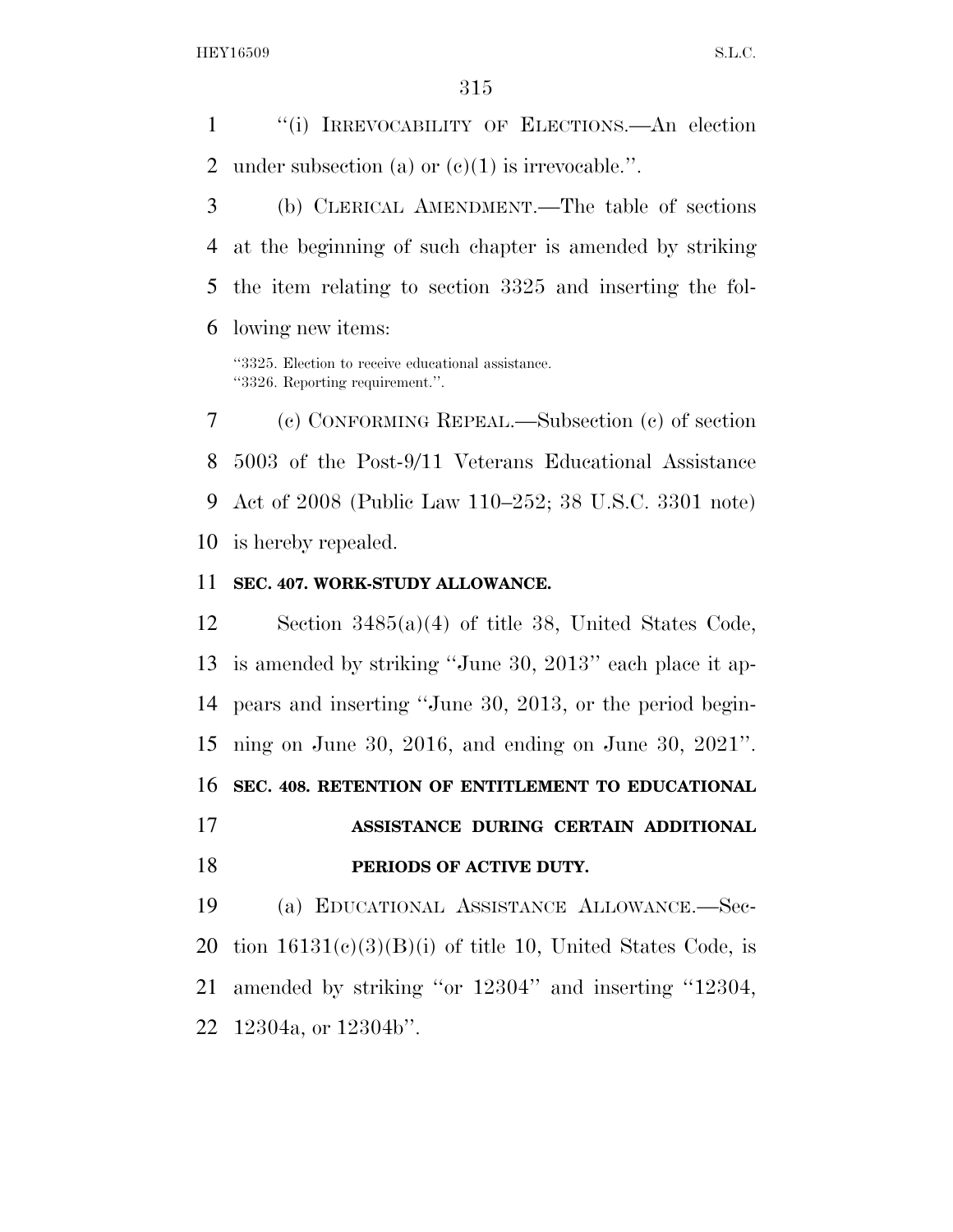(b) EXPIRATION DATE.—Section 16133(b)(4) of such title is amended by striking ''or 12304'' and inserting ''12304, 12304a, or 12304b''.

 **SEC. 409. ELIGIBILITY FOR POST-9/11 EDUCATIONAL AS- SISTANCE FOR CERTAIN MEMBERS OF RE- SERVE COMPONENTS OF ARMED FORCES WHO LOST ENTITLEMENT TO EDUCATIONAL ASSISTANCE UNDER RESERVE EDUCATIONAL ASSISTANCE PROGRAM.** 

 (a) ELECTION.—Section 16167 of title 10, United States Code, is amended by adding at the end the fol-lowing new subsection:

13 "(c) ELIGIBILITY FOR POST-9/11 EDUCATIONAL AS- SISTANCE.—A member who loses eligibility for benefits under this chapter pursuant to subsection (b) shall be al- lowed to elect (in such form and manner as the Secretary of Veterans Affairs may prescribe) to have such service previously credited toward this chapter credited towards establishing eligibility for educational assistance under chapter 33 of title 38, United States Code, notwith- standing the provisions of section 16163(e) of this title 22 or section  $3322(h)(1)$  of title 38.".

 (b) QUALIFICATION OF SERVICE.—Section 3301(1) of title 38, United States Code, shall be construed to in-clude, in the case of a member of a reserve component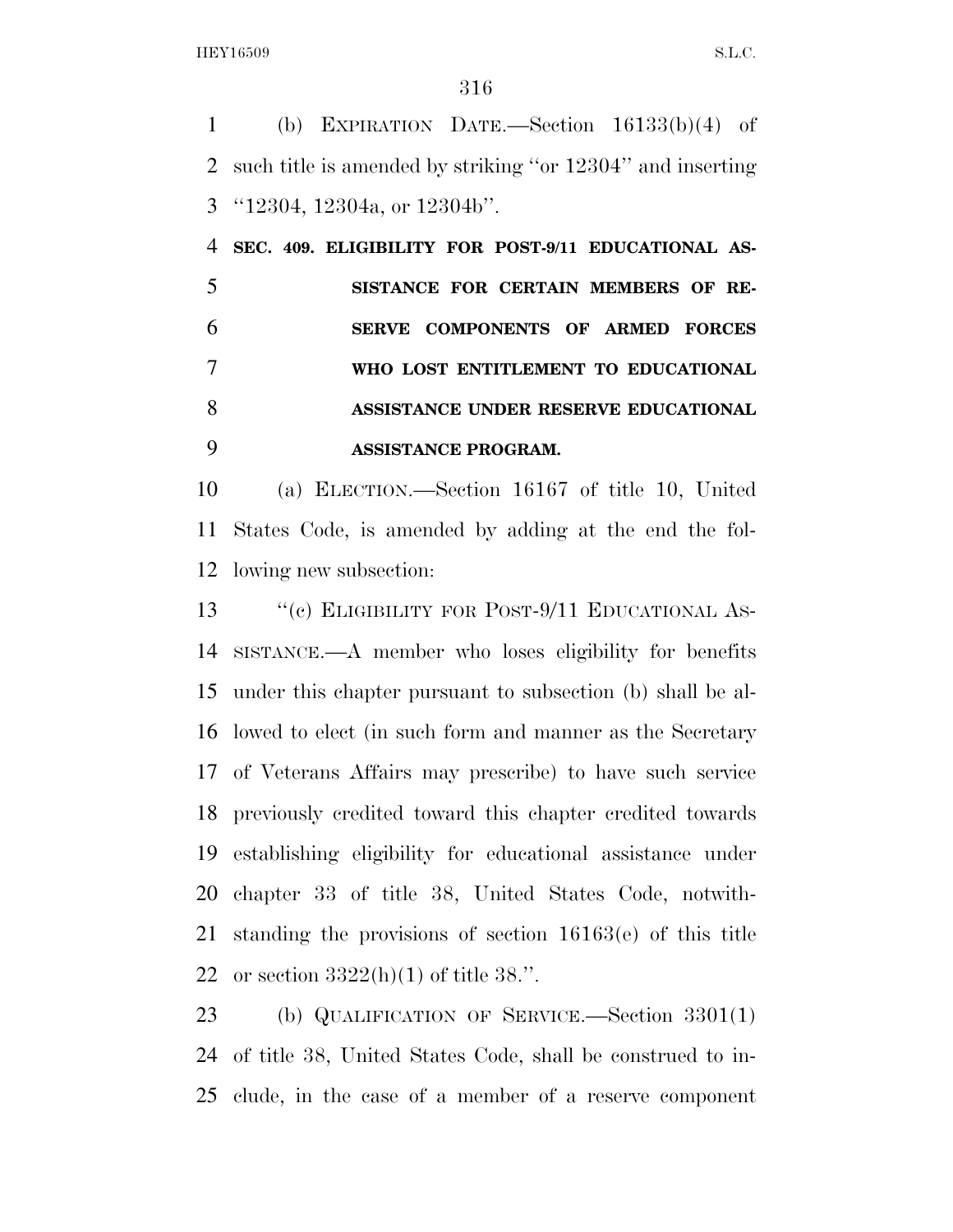of the Armed Forces who, before November 25, 2015, es- tablished eligibility for educational assistance under chap- ter 1607 of title 10, United States Code, pursuant to sec-4 tion  $16163(a)(1)$  of such title, but lost eligibility for such educational assistance pursuant to section 16167(b) of such title, service on active duty (as defined in section 101 of such title) that satisfies the requirements of section 8 16163(a)(1) of such title.

 (c) ENTITLEMENT.—Section 3311(b)(8) of title 38, United States Code, shall be construed to include an indi- vidual who, before November 25, 2015, established eligi- bility for educational assistance under chapter 1607 of title 10, United States Code, pursuant to section 16163(b) of such title, but lost such eligibility pursuant to section 16167(b) of such title.

 (d) DURATION.—Notwithstanding section 3312 of title 38, United States Code, an individual who establishes eligibility for educational assistance under chapter 33 of such title by crediting towards such chapter service pre- viously credited towards chapter 1607 of title 10, United States Code, is only entitled to a number of months of educational assistance under section 3313 of title 38, United States Code, equal to the number of months of entitlement remaining under chapter 1607 of title 10,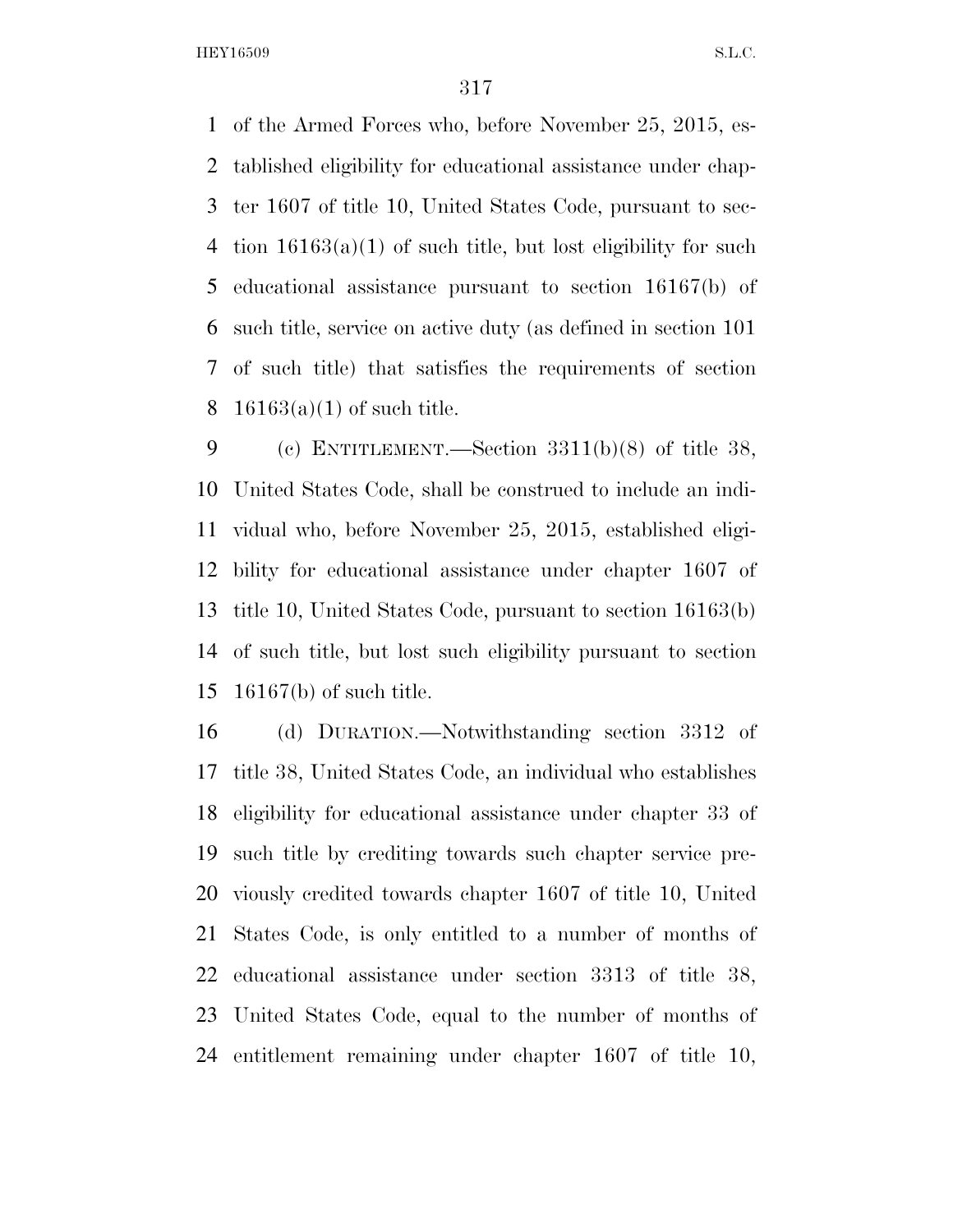United States Code, at the time of conversion to chapter 33 of title 38, United States Code.

# **SEC. 410. REPORTS ON PROGRESS OF STUDENTS RECEIV- ING POST-9/11 EDUCATIONAL ASSISTANCE.**  (a) IN GENERAL.—Chapter 33 of title 38, United

 States Code, as amended by section 406, is further amend-ed—

- 8 (1) in subsection  $3326(c)$ , as redesignated—
- (A) in paragraph (2), by striking ''and'' 10 after the semicolon;

 (B) by redesignating paragraph (3) as paragraph (4); and

 (C) by inserting after paragraph (2) the following new paragraph (3):

 ''(3) the information received by the Secretary under section 3327 of this title; and''; and

 (2) by adding at the end the following new sec-tion:

#### **''§ 3327. Report on student progress**

20 "As a condition on approval under chapter 36 of this title of a course offered by an educational institution (as defined in section 3452 of this title), each year, each edu- cational institution (as so defined) that received a payment in that year on behalf of an individual entitled to edu-cational assistance under this chapter shall submit to the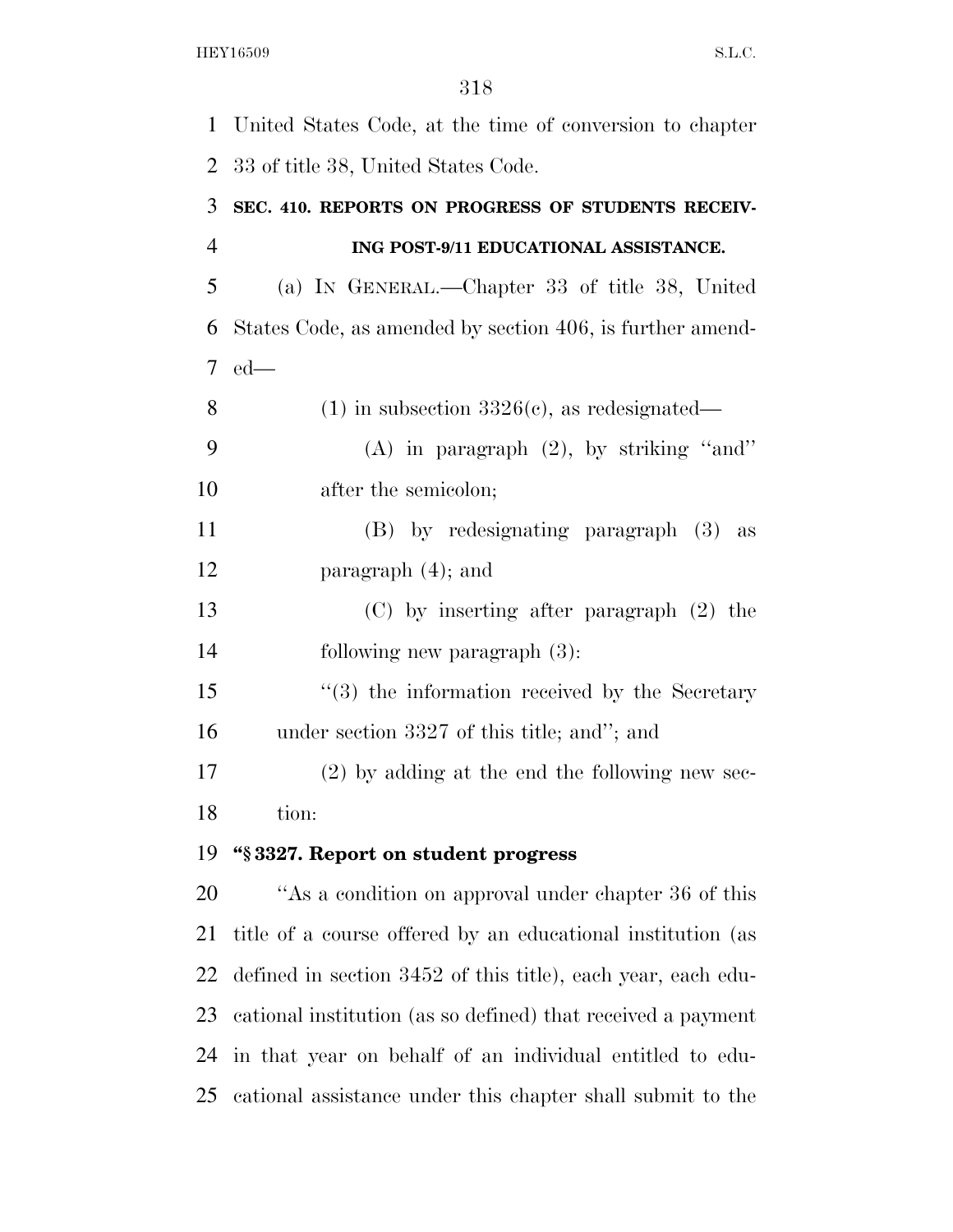Secretary such information regarding the academic

 progress of the individual as the Secretary may require.''. (b) CLERICAL AMENDMENT.—The table of sections at the beginning of such chapter, as amended by section 406, is further amended by adding at the end the following new item: ''3327. Report on student progress.''. (c) EFFECTIVE DATE.—The amendments made by this section shall take effect on the date that is one year after the date of the enactment of this Act. **Subtitle B—Administration of Educational Assistance SEC. 421. CENTRALIZED REPORTING OF VETERAN ENROLL- MENT BY CERTAIN GROUPS, DISTRICTS, AND CONSORTIUMS OF EDUCATIONAL INSTITU- TIONS.**  (a) IN GENERAL.—Section 3684(a) of title 38, United States Code, is amended— 18 (1) in paragraph  $(1)$ , by inserting "32, 33," 19 after "31,"; and (2) by adding at the end the following new paragraph:  $\frac{1}{4}$  For purposes of this subsection, the term 'edu- cational institution' may include a group, district, or con- sortium of separately accredited educational institutions located in the same State that are organized in a manner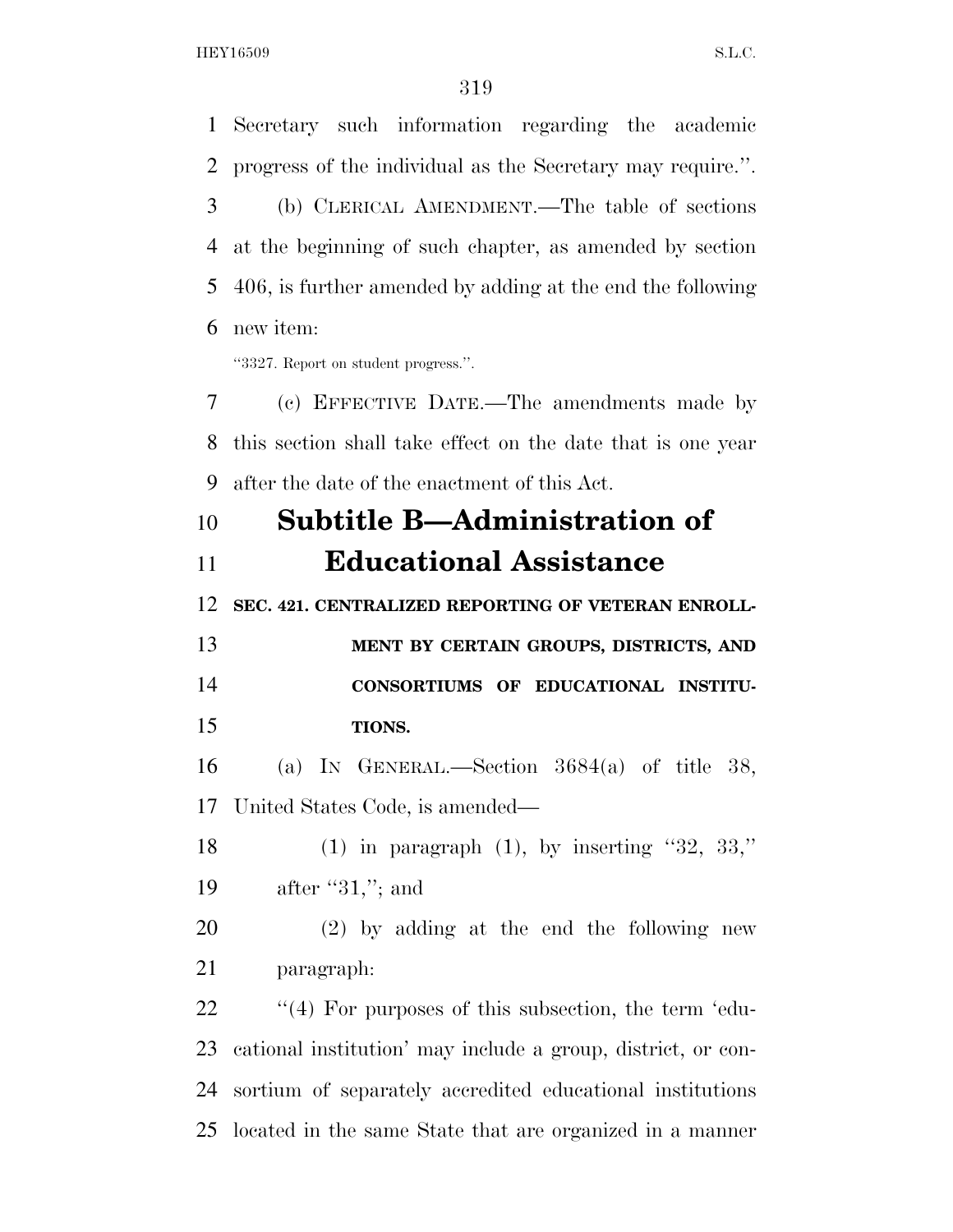that facilitates the centralized reporting of the enrollments in such group, district, or consortium of institutions.''.

 (b) EFFECTIVE DATE.—The amendments made by subsection (a) shall apply with respect to reports sub- mitted on or after the date of the enactment of this Act. **SEC. 422. PROVISION OF INFORMATION REGARDING VET- ERAN ENTITLEMENT TO EDUCATIONAL AS-SISTANCE.** 

 (a) IN GENERAL.—Subchapter II of chapter 36 of title 38, United States Code, is amended by adding at the end the following new section:

### **''§ 3699. Provision of certain information to edu-cational institutions**

 ''(a) IN GENERAL.—For each veteran or other indi- vidual pursuing a course of education that has been ap- proved under this chapter using educational assistance to which the veteran or other individual is entitled under chapter 30, 32, 33, or 35 of this title, the Secretary shall make available to the educational institution offering the course information about the amount of such educational assistance to which the veteran or other individual is enti-tled.

 ''(b) MANNER INFORMATION IS PROVIDED.—The Secretary shall ensure that information made available to an educational institution under subsection (a) is provided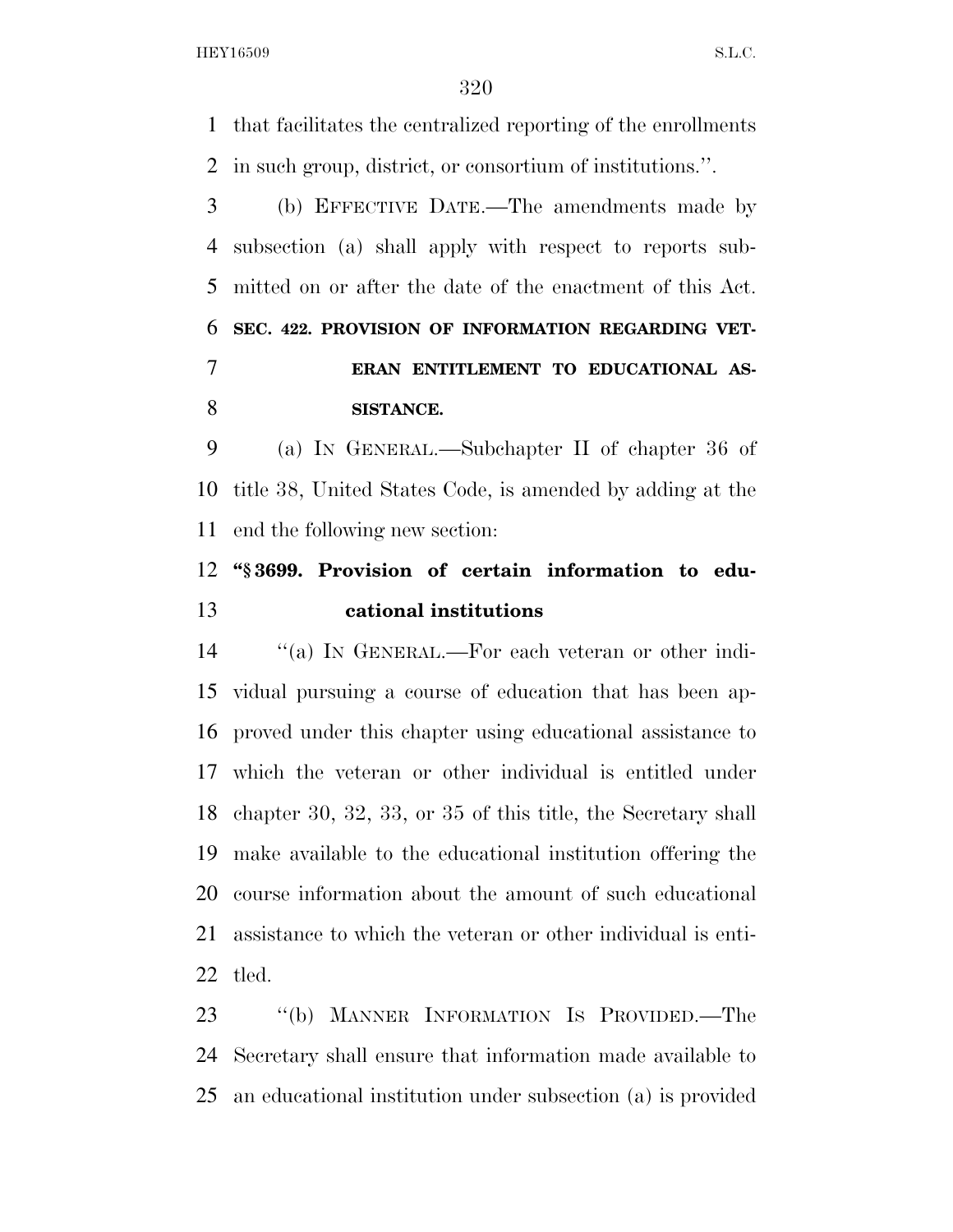to such educational institution pursuant to such sub- section through a secure information technology system accessible by the educational institution.

 ''(c) REGULAR UPDATES.—The Secretary shall regu- larly update information provided under this section to re- flect any amounts used by veterans and other individ-uals.''.

 (b) CLERICAL AMENDMENT.—The table of sections at the beginning of such chapter is amended by inserting after the item relating to section 3698 the following new item:

''3699. Provision of certain information to educational institutions.''.

#### **SEC. 423. ROLE OF STATE APPROVING AGENCIES.**

 (a) APPROVAL OF CERTAIN COURSES.—Section 3672(b)(2)(A) of title 38, United States Code, is amended by striking ''the following'' and all that follows through the colon and inserting the following: ''a program of edu- cation is deemed to be approved for purposes of this chap- ter if a State approving agency, or the Secretary when acting in the role of a State approving agency, determines that the program is one of the following programs:''.

 (b) APPROVAL OF OTHER COURSES.—Section 3675 of such title is amended—

23 (1) in subsection  $(a)(1)$ —

 (A) by striking ''The Secretary or a State approving agency'' and inserting ''A State ap-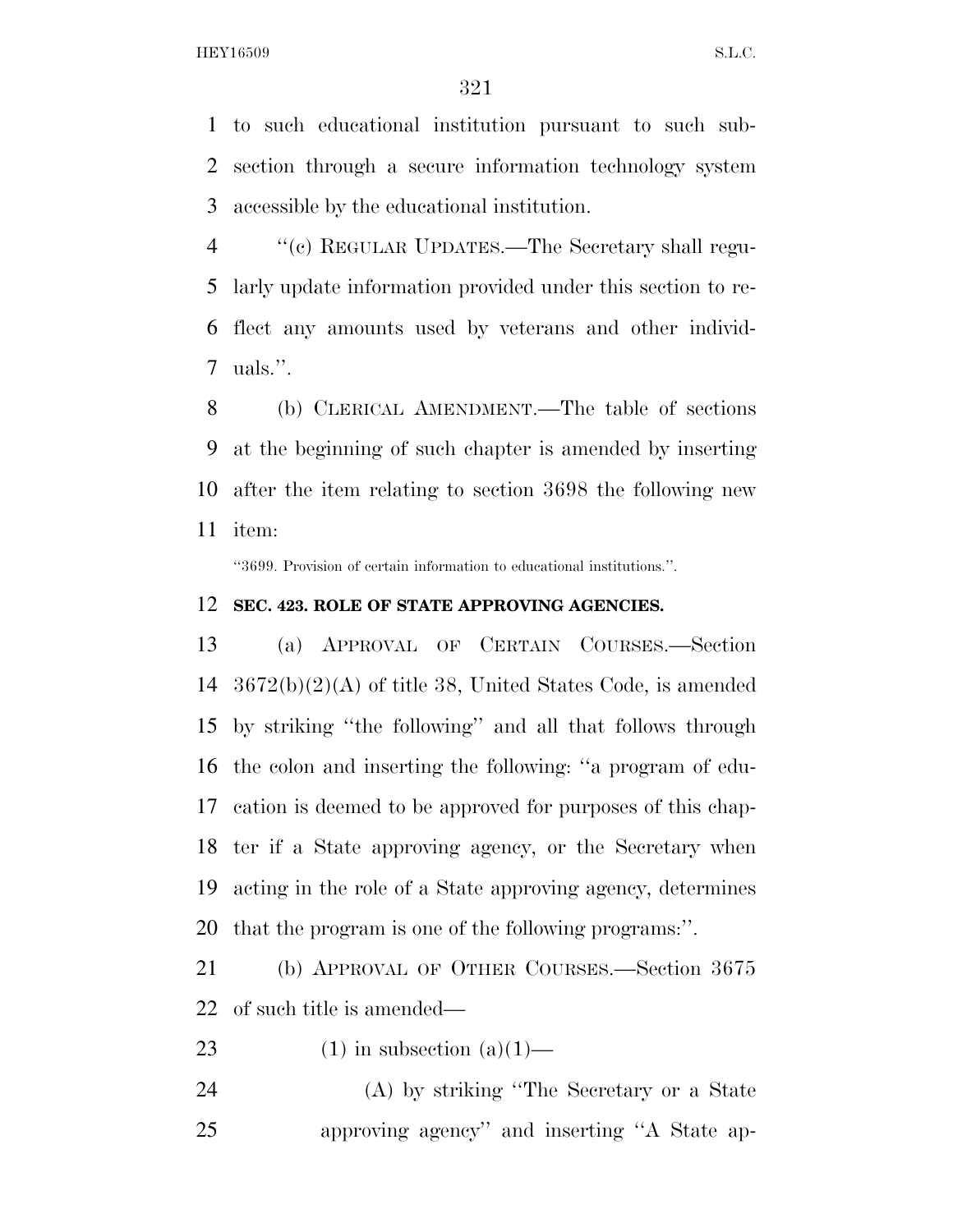| $\mathbf{1}$   | proving agency, or the Secretary when acting in               |
|----------------|---------------------------------------------------------------|
| $\overline{2}$ | the role of a State approving agency,"; and                   |
| 3              | (B) by striking "offered by proprietary for-                  |
| $\overline{4}$ | profit educational institutions" and inserting                |
| 5              | "not covered by section 3672 of this title"; and              |
| 6              | $(2)$ in subsection $(b)$ —                                   |
| 7              | $(A)$ in the matter before paragraph $(1)$ , by               |
| 8              | striking "the Secretary or the State approving"               |
| 9              | agency" and inserting "the State approving                    |
| 10             | agency, or the Secretary when acting in the role              |
| 11             | of a State approving agency,"; and                            |
| 12             | $(B)$ in paragraph $(1)$ , by striking "the Sec-              |
| 13             | retary or the State approving agency" and in-                 |
| 14             | serting "the State approving agency, or the                   |
| 15             | Secretary when acting in the role of a State ap-              |
| 16             | proving agency".                                              |
| 17             | SEC. 424. CRITERIA USED TO APPROVE COURSES.                   |
| 18             | (a)<br><b>NONACCREDITED</b><br>COURSES.—Section               |
| 19             | $3676(c)(14)$ of title 38, United States Code, is amended     |
| 20             | by inserting before the period the following: "if the Sec-    |
| 21             | retary, in consultation with the State approving agency       |
| 22             | and pursuant to regulations prescribed to carry out this      |
| 23             | paragraph, determines such criteria are necessary and         |
| 24             | treat public, private, and proprietary for-profit educational |

institutions equitably''.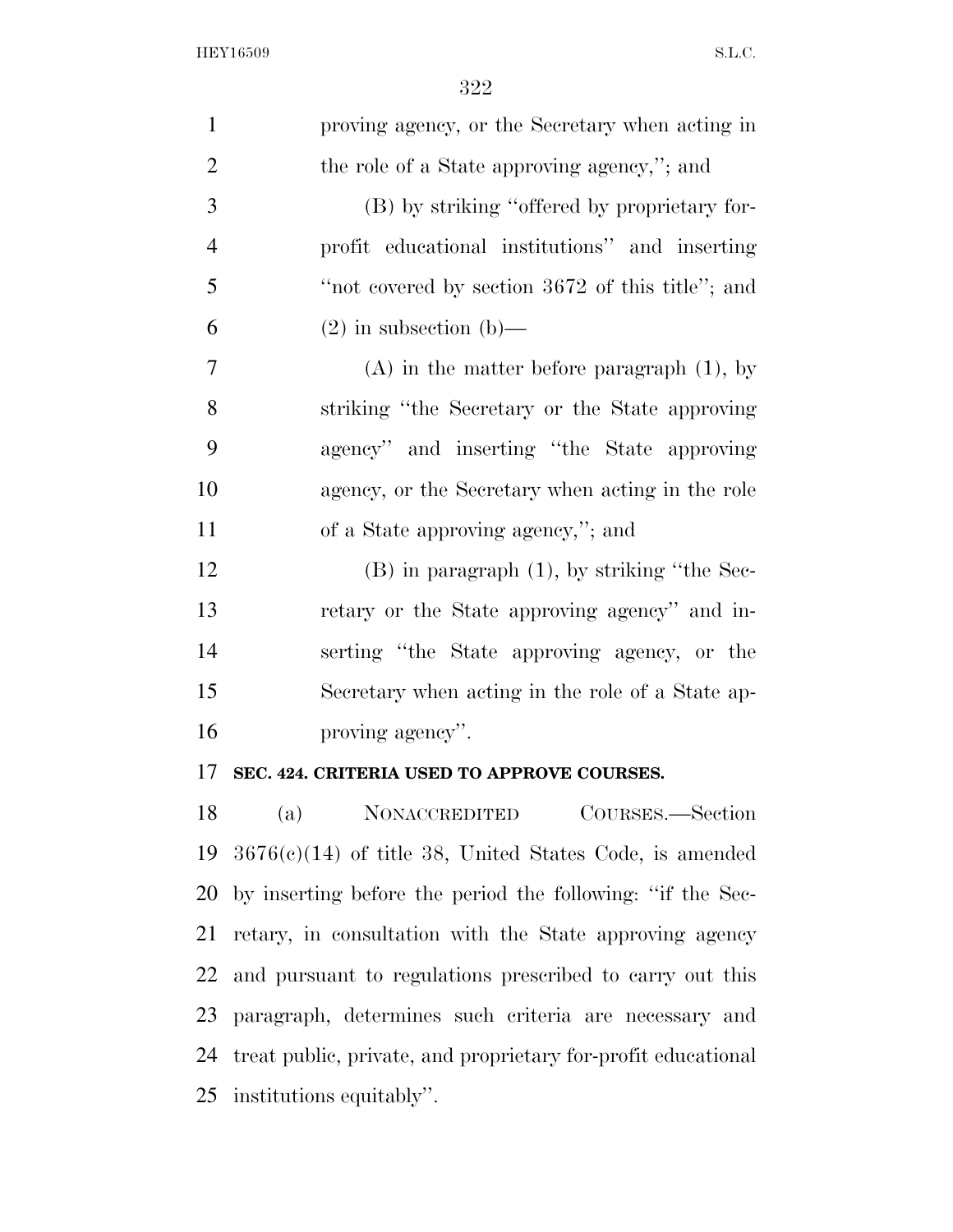(b) ACCREDITED COURSES.—Section 3675(b)(3) of such title is amended by striking ''and (3)'' and inserting  $\lq(3)$ , and  $(14)$ ". (c) APPLICATION.—The amendment made by sub- section (a) shall apply with respect to— (1) criteria developed pursuant to paragraph (14) of subsection (c) of section 3676 of title 38, United States Code, on or after January 1, 2013; and (2) an investigation conducted under such sub- section that is covered by a reimbursement of ex- penses paid by the Secretary of Veterans Affairs to a State pursuant to section 3674 of such title on or after October 1, 2015. **SEC. 425. MODIFICATION OF REQUIREMENTS FOR AP- PROVAL FOR PURPOSES OF EDUCATIONAL ASSISTANCE PROVIDED BY DEPARTMENT OF VETERANS AFFAIRS OF PROGRAMS DE- SIGNED TO PREPARE INDIVIDUALS FOR LI- CENSURE OR CERTIFICATION.**  (a) APPROVAL OF NONACCREDITED COURSES.—Sub- section (c) of section 3676 of title 38, United States Code, as amended by this subtitle, is further amended— (1) by redesignating paragraph (14) as para-graph  $(16)$ ; and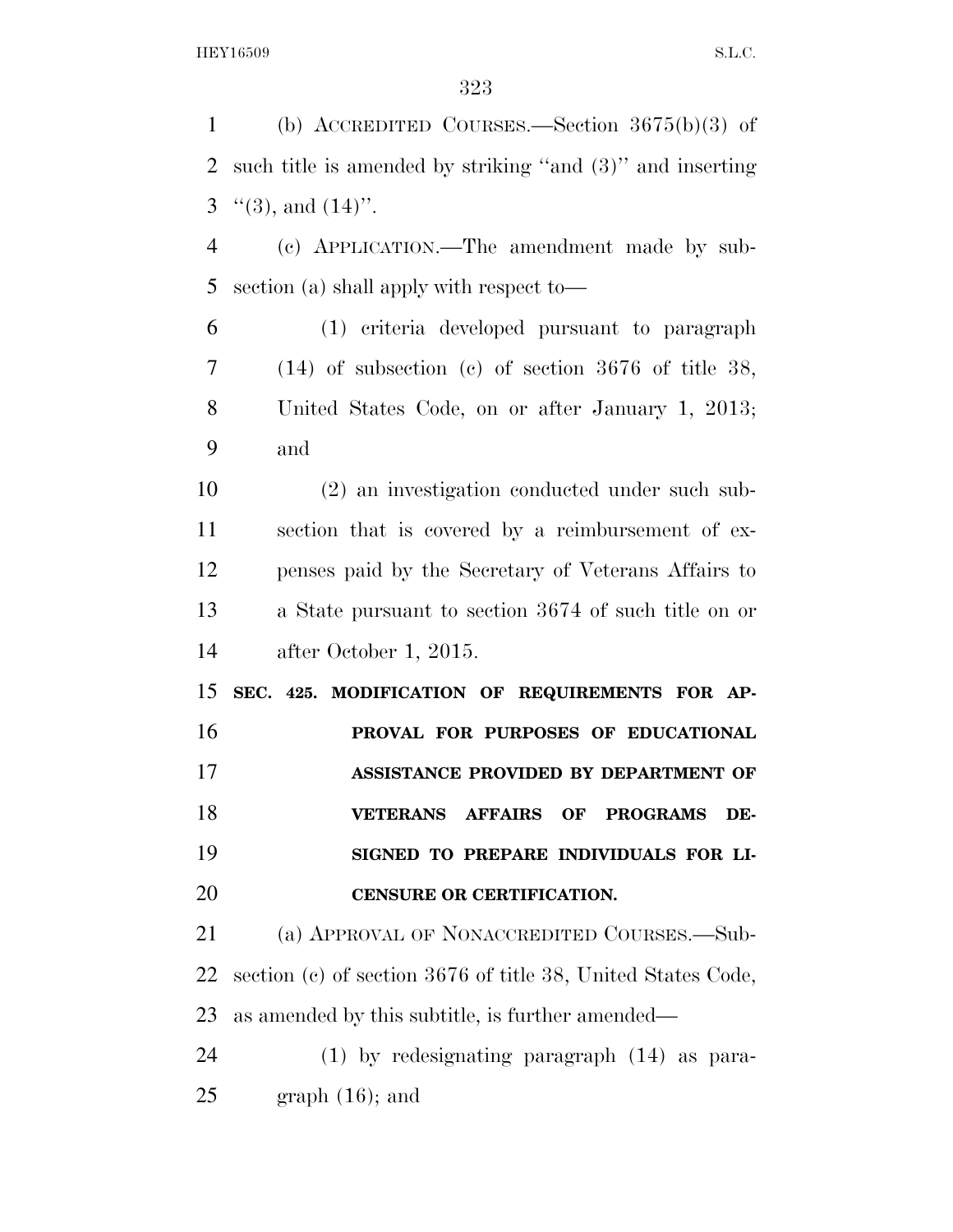| $\mathbf{1}$   | $(2)$ by inserting after paragraph $(13)$ the fol-      |
|----------------|---------------------------------------------------------|
| $\overline{2}$ | lowing new paragraphs:                                  |
| 3              | $\cdot$ (14) In the case of a course designed to pre-   |
| $\overline{4}$ | pare an individual for licensure or certification in a  |
| 5              | State, the course—                                      |
| 6              | $\lq\lq$ meets all instructional curriculum li-         |
| $\overline{7}$ | censure or certification requirements of such           |
| 8              | State; and                                              |
| 9              | $\lq\lq (B)$ in the case of a course designed to        |
| 10             | prepare an individual for licensure to practice         |
| 11             | law in a State, is accredited by an accrediting         |
| 12             | agency or association recognized by the Sec-            |
| 13             | retary of Education under subpart 2 of part H           |
| 14             | of title IV of the Higher Education Act of 1965         |
| 15             | $(20 \text{ U.S.C. } 1099b).$                           |
| 16             | $\degree$ (15) In the case of a course designed to pre- |
| 17             | an individual for employment pursuant to<br>pare        |
| 18             | standards developed by a board or agency of a State     |
| 19             | in an occupation that requires approval, licensure, or  |
| 20             | certification, the course—                              |
| 21             | $\lq\lq$ meets such standards; and                      |
| 22             | $\lq\lq (B)$ in the case of a course designed to        |
| 23             | prepare an individual for licensure to practice         |
| 24             | law in a State, is accredited by an accrediting         |
| 25             | agency or association recognized by the Sec-            |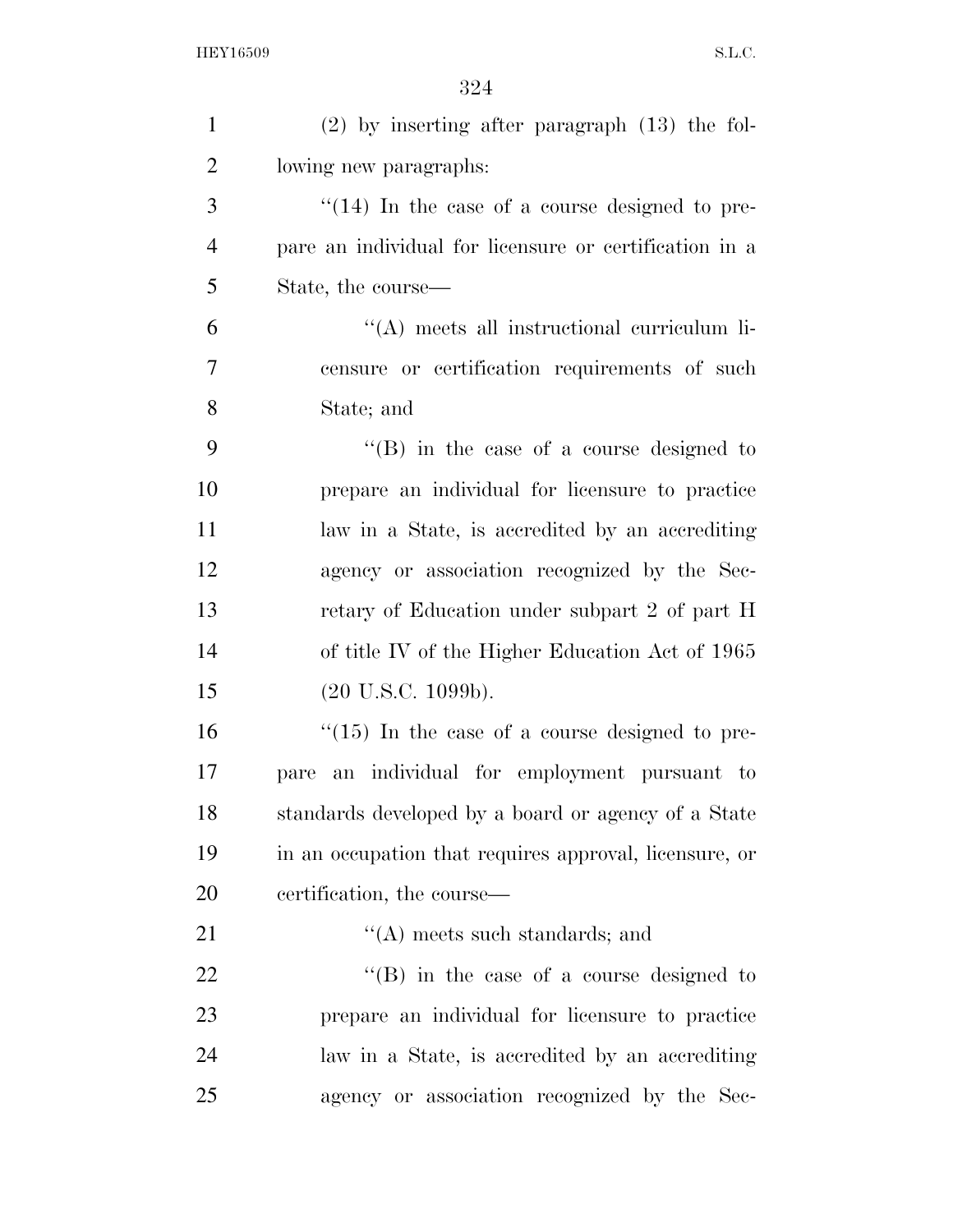| $\mathbf{1}$   | retary of Education under subpart 2 of part H                 |
|----------------|---------------------------------------------------------------|
| $\overline{2}$ | of title IV of the Higher Education Act of 1965               |
| 3              | $(20 \text{ U.S.C. } 1099b)$ .".                              |
| $\overline{4}$ | (b) EXCEPTIONS.—Such section is further amended               |
| 5              | by adding at the end the following new subsection:            |
| 6              | " $(f)(1)$ The Secretary may waive the requirements of        |
| 7              | paragraph $(14)$ or $(15)$ of subsection $(e)$ in the case of |
| 8              | a course of education offered by an educational institution   |
| 9              | (either accredited or not accredited) if the Secretary deter- |
| 10             | mines all of the following:                                   |
| 11             | $\cdot$ (A) The educational institution is not accred-        |
| 12             | ited by an agency or association recognized by the            |
| 13             | Secretary of Education.                                       |
| 14             | "(B) The course did not meet the requirements                 |
| 15             | of such paragraph at any time during the two-year             |
| 16             | period preceding the date of the waiver.                      |
| 17             | $\cdot$ (C) The waiver furthers the purposes of the           |
| 18             | educational assistance programs administered by the           |
| 19             | Secretary or would further the education interests of         |
| 20             | individuals eligible for assistance under such pro-           |
| 21             | grams.                                                        |
| 22             | $\lq\lq$ . The educational institution does not pro-          |
| 23             | vide any commission, bonus, or other incentive pay-           |
| 24             | ment based directly or indirectly on success in secur-        |
| 25             | ing enrollments or financial aid to any persons or            |
|                |                                                               |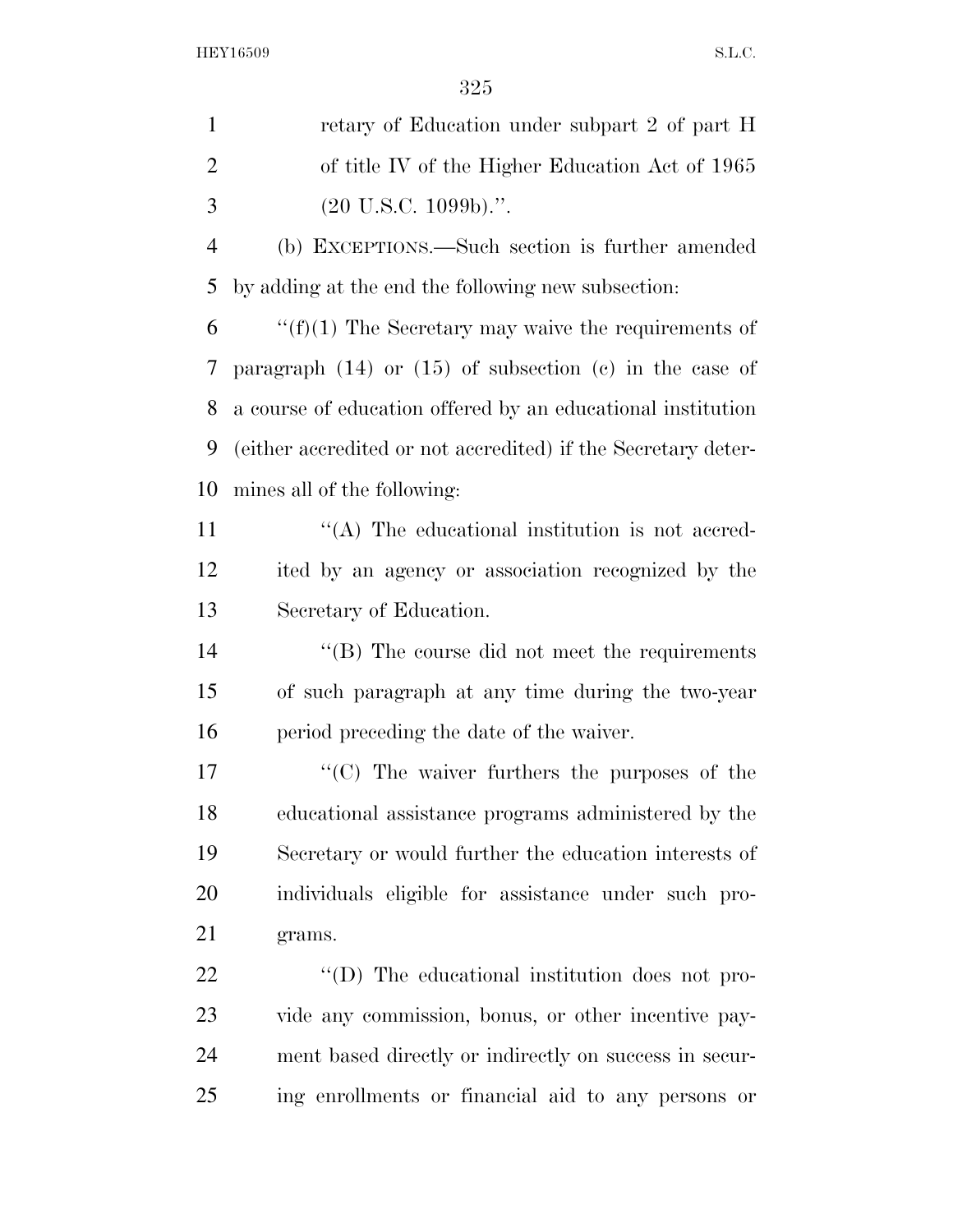entities engaged in any student recruiting or admis- sion activities or in making decisions regarding the award of student financial assistance, except for the recruitment of foreign students residing in foreign countries who are not eligible to receive Federal stu-dent assistance.

 ''(2) Not later than 30 days after the date on which the Secretary issues a waiver under paragraph (1), the Secretary shall submit to Congress notice of such waiver and a justification for issuing such waiver.''.

 (c) APPROVAL OF ACCREDITED COURSES.—Section 3675(b)(3) of such title, as amended by this subtitle, is further amended—

14 (1) by striking "and  $(14)$ " and inserting " $(14)$ , 15  $(15)$ , and  $(16)$ "; and

 (2) by inserting before the period at the end the following: ''(or, with respect to such paragraphs (14) and (15), the requirements under such paragraphs are waived pursuant to subsection (f)(1) of section 3676 of this title)''.

21 (d) APPROVAL OF ACCREDITED STANDARD COLLEGE DEGREE PROGRAMS OFFERED AT PUBLIC OR NOT-FOR- PROFIT EDUCATIONAL INSTITUTIONS.—Section  $3672(b)(2)$  of such title is amended—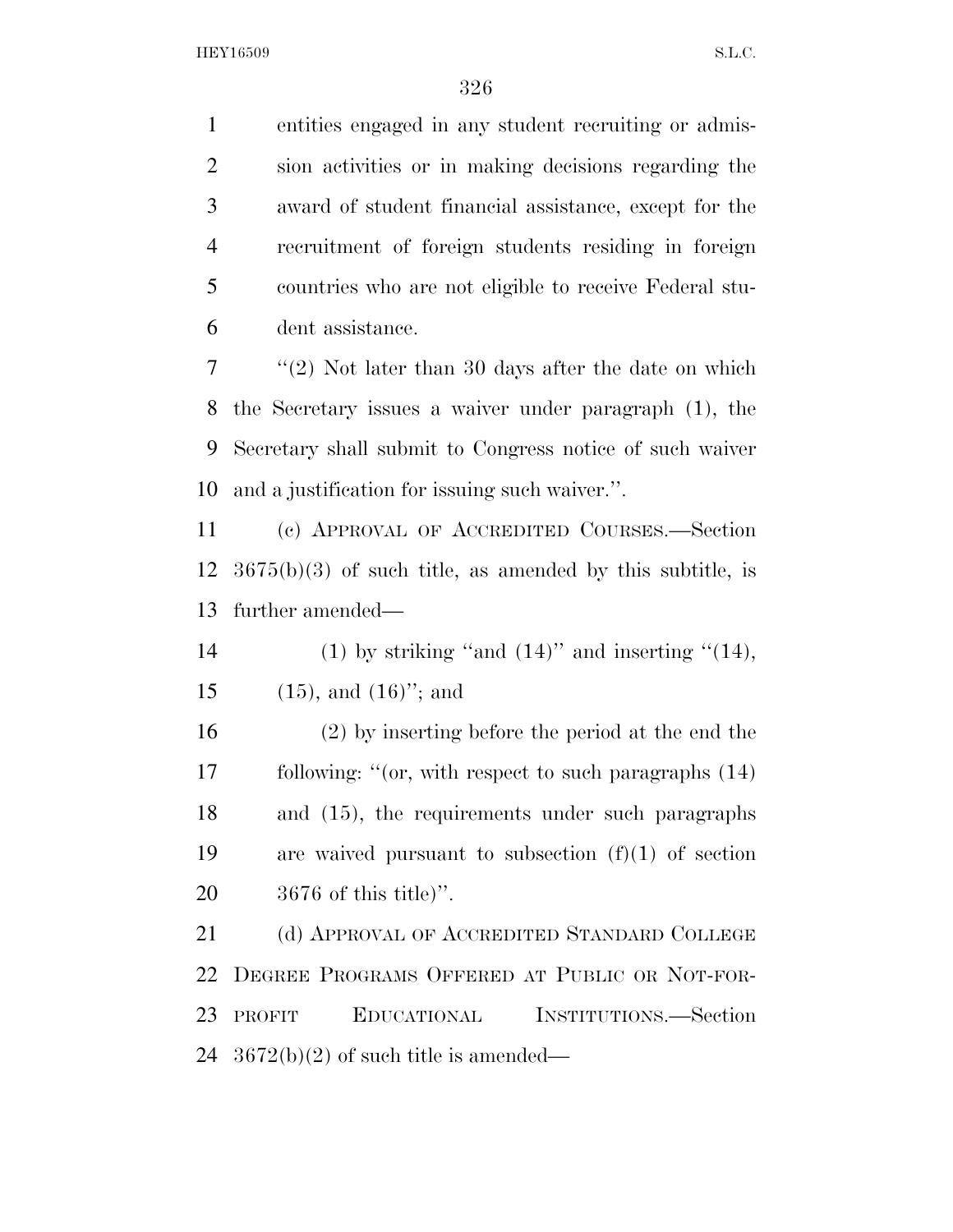| $\mathbf{1}$   | $(1)$ in subparagraph $(A)(i)$ , by striking "An ac-             |
|----------------|------------------------------------------------------------------|
| $\overline{2}$ | credited" and inserting "Except as provided in sub-              |
| 3              | paragraph (C), an accredited"; and                               |
| $\overline{4}$ | $(2)$ by adding at the end the following new sub-                |
| 5              | paragraph:                                                       |
| 6              | $\lq\lq$ C) A course that is described in both subparagraph      |
| 7              | $(A)(i)$ of this paragraph and in paragraph $(14)$ or $(15)$     |
| 8              | of section $3676(c)$ of this title shall not be deemed to be     |
| 9              | approved for purposes of this chapter unless—                    |
| 10             | "(i) a State approving agency, or the Secretary                  |
| 11             | when acting in the role of a State approving agency,             |
| 12             | determines that the course meets the applicable cri-             |
| 13             | teria in such paragraphs; or                                     |
| 14             | "(ii) the Secretary issues a waiver for such                     |
| 15             | course under section $3676(f)(1)$ of this title.".               |
| 16             | (e) DISAPPROVAL OF COURSES.—Section 3679 of                      |
| 17             | such title is amended by adding at the end the following         |
| 18             | new subsection:                                                  |
| 19             | "(d) Notwithstanding any other provision of this                 |
| 20             | chapter, the Secretary or the applicable State approving         |
| 21             | agency shall disapprove a course of education described          |
| 22             | in paragraph $(14)$ or $(15)$ of section $3676(c)$ of this title |
| 23             | unless the educational institution providing the course of       |
| 24             | education—                                                       |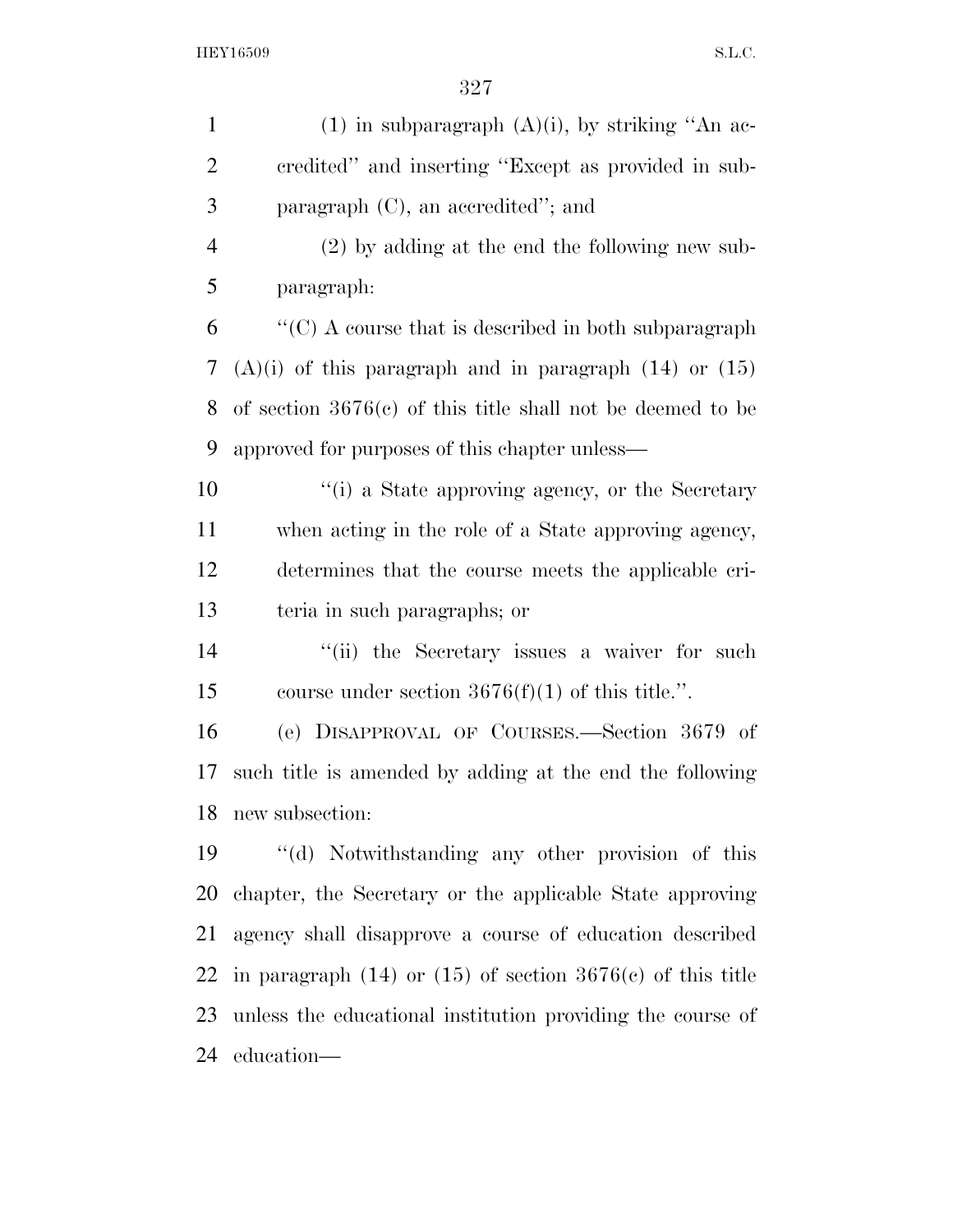$\frac{1}{1}$  (1) publicly discloses any conditions or addi- tional requirements, including training, experience, or examinations, required to obtain the license, cer- tification, or approval for which the course of edu-cation is designed to provide preparation; and

 $(2)$  makes each disclosure required by para- graph (1) in a manner that the Secretary considers prominent (as specified by the Secretary in regula-tions prescribed for purposes of this subsection).''.

 (f) APPLICABILITY.—If after enrollment in a course of education that is subject to disapproval by reason of an amendment made by this Act, an individual pursues one or more courses of education at the same educational institution while remaining continuously enrolled (other than during regularly scheduled breaks between courses, semesters, or terms) at that institution, any course so pur- sued by the individual at that institution while so continu- ously enrolled shall not be subject to disapproval by reason of such amendment.

#### **SEC. 426. COMPLIANCE SURVEYS.**

 (a) IN GENERAL.—Section 3693 of title 38, United States Code, is amended—

 (1) by striking subsection (a) and inserting the following new subsection (a):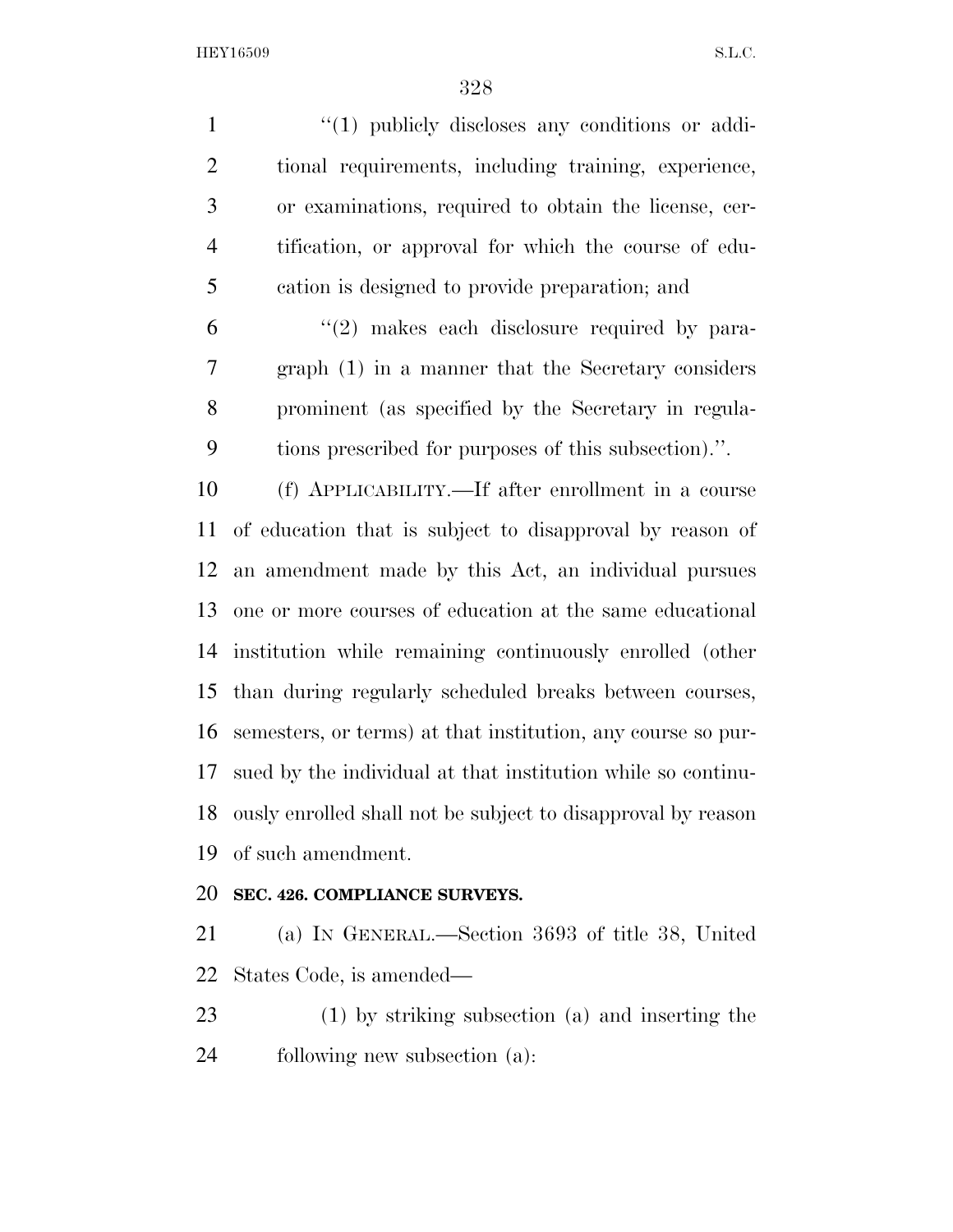$\langle (a)(1) \rangle$  Except as provided in subsection (b), the Sec- retary shall conduct an annual compliance survey of edu- cational institutions and training establishments offering one or more courses approved for the enrollment of eligible veterans or persons if at least 20 such veterans or persons are enrolled in any such course.

 $7 \qquad \text{``(2) The Secretary shall—}$ 

8 "(A) design the compliance surveys required by paragraph (1) to ensure that such institutions or es- tablishments described in such paragraph, as the case may be, and approved courses are in compliance with all applicable provisions of chapters 30 through 36 of this title;

 ''(B) survey each such educational institution and training establishment not less than once during every two-year period; and

 $\langle ^{\prime}(C) \rangle$  assign not fewer than one education com- pliance specialist to work on compliance surveys in any year for each 40 compliance surveys required to be made under this section for such year.

21 ''(3) The Secretary, in consultation with the State ap-proving agencies, shall—

23 ''(A) annually determine the parameters of the surveys required under paragraph (1); and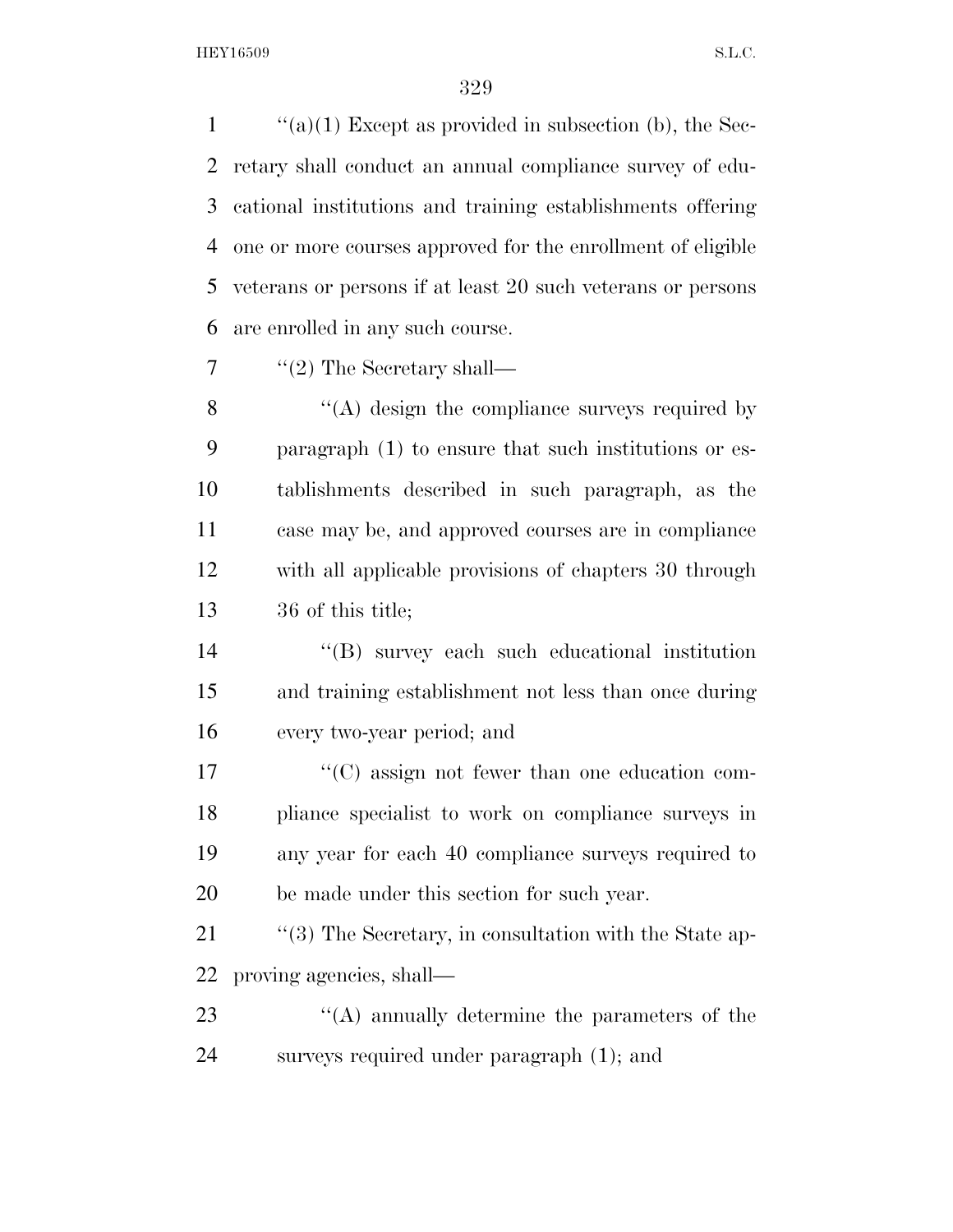''(B) not later than September 1 of each year, make available to the State approving agencies a list of the educational institutions and training estab- lishments that will be surveyed during the fiscal year following the date of making such list available.''; and (2) by adding at the end the following new sub- section: ''(c) In this section, the terms 'educational institu- tion' and 'training establishment' have the meanings given such terms in section 3452 of this title.''. (b) CONFORMING AMENDMENTS.—Subsection (b) of such section is amended— (1) by striking ''subsection (a) of this section for an annual compliance survey'' and inserting ''subsection (a)(1) for a compliance survey''; (2) by striking ''institution'' and inserting ''educational institution or training establishment''; and (3) by striking ''institution's demonstrated record of compliance'' and inserting ''record of com-pliance of such institution or establishment''.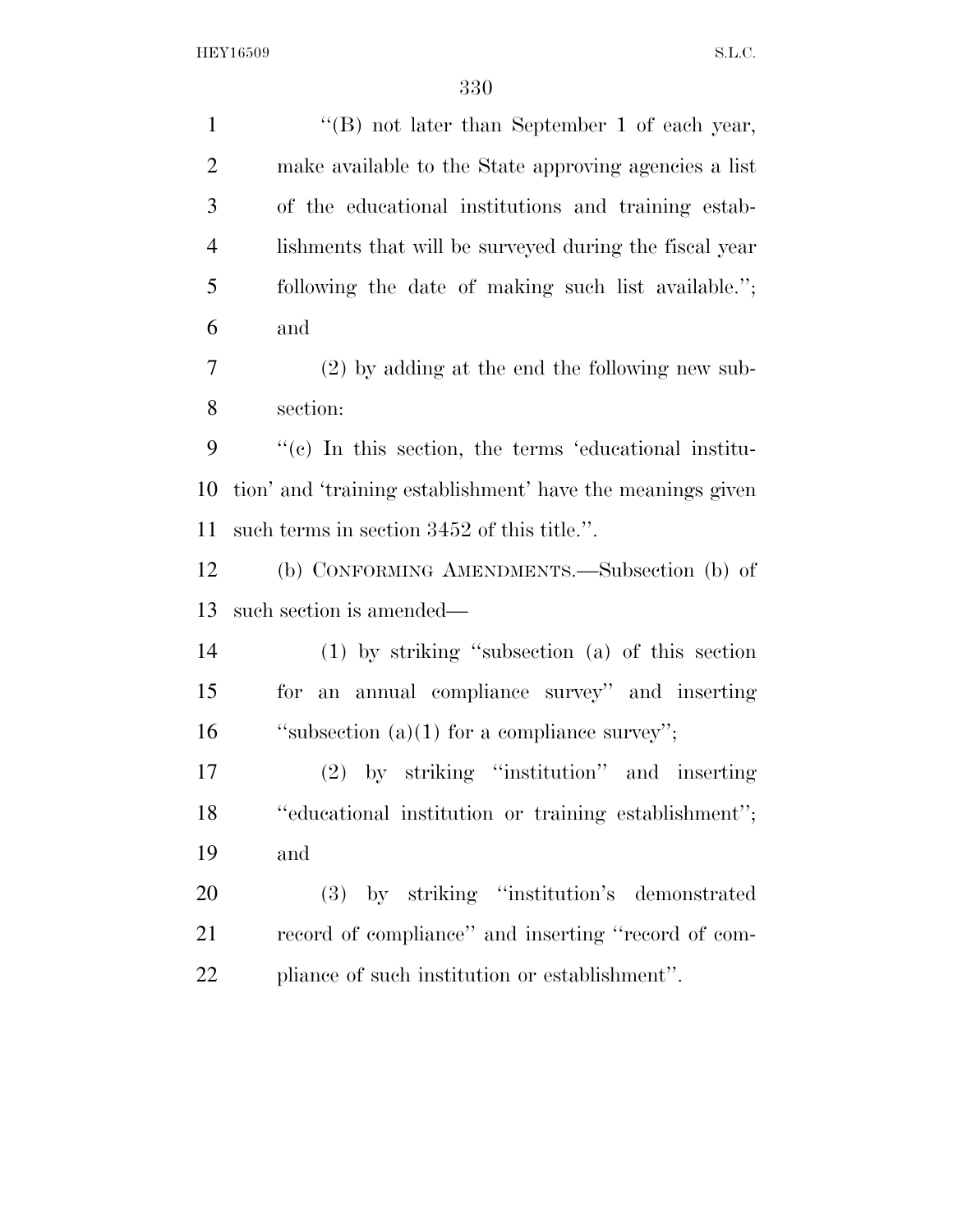| 1              | SEC. 427. SURVEY OF INDIVIDUALS USING THEIR ENTITLE-   |
|----------------|--------------------------------------------------------|
| $\overline{2}$ | MENT TO EDUCATIONAL ASSISTANCE UNDER                   |
| 3              | THE EDUCATIONAL ASSISTANCE PROGRAMS                    |
| $\overline{4}$ | ADMINISTERED BY THE SECRETARY OF VET-                  |
| 5              | <b>ERANS AFFAIRS.</b>                                  |
| 6              | (a) SURVEY REQUIRED.—                                  |
| 7              | $(1)$ IN GENERAL.—By not later than 270 days           |
| 8              | after the date of the enactment of this Act, the Sec-  |
| 9              | retary of Veterans Affairs shall enter into a contract |
| 10             | with a nongovernmental entity for the conduct of a     |
| 11             | survey of a statistically valid sample of individuals  |
| 12             | who have used or are using their entitlement to edu-   |
| 13             | cational assistance under chapters 30, 32, 33, and     |
| 14             | 35 of title 38, United States Code, to pursue a pro-   |
| 15             | gram of education or training.                         |
| 16             | (2) CONTRACT REQUIREMENTS.—The contract                |
| 17             | shall provide that—                                    |
| 18             | (A) not later than one month before the                |
| 19             | collection of data under the survey begins, the        |
| 20             | survey shall be submitted to the Committee on          |
| 21             | Veterans' Affairs of the Senate and the Com-           |
| 22             | mittee on Veterans' Affairs of the House of            |
| 23             | Representatives;                                       |
| 24             | (B) the nongovernmental entity shall com-              |
| 25             | plete the survey and submit to the Secretary           |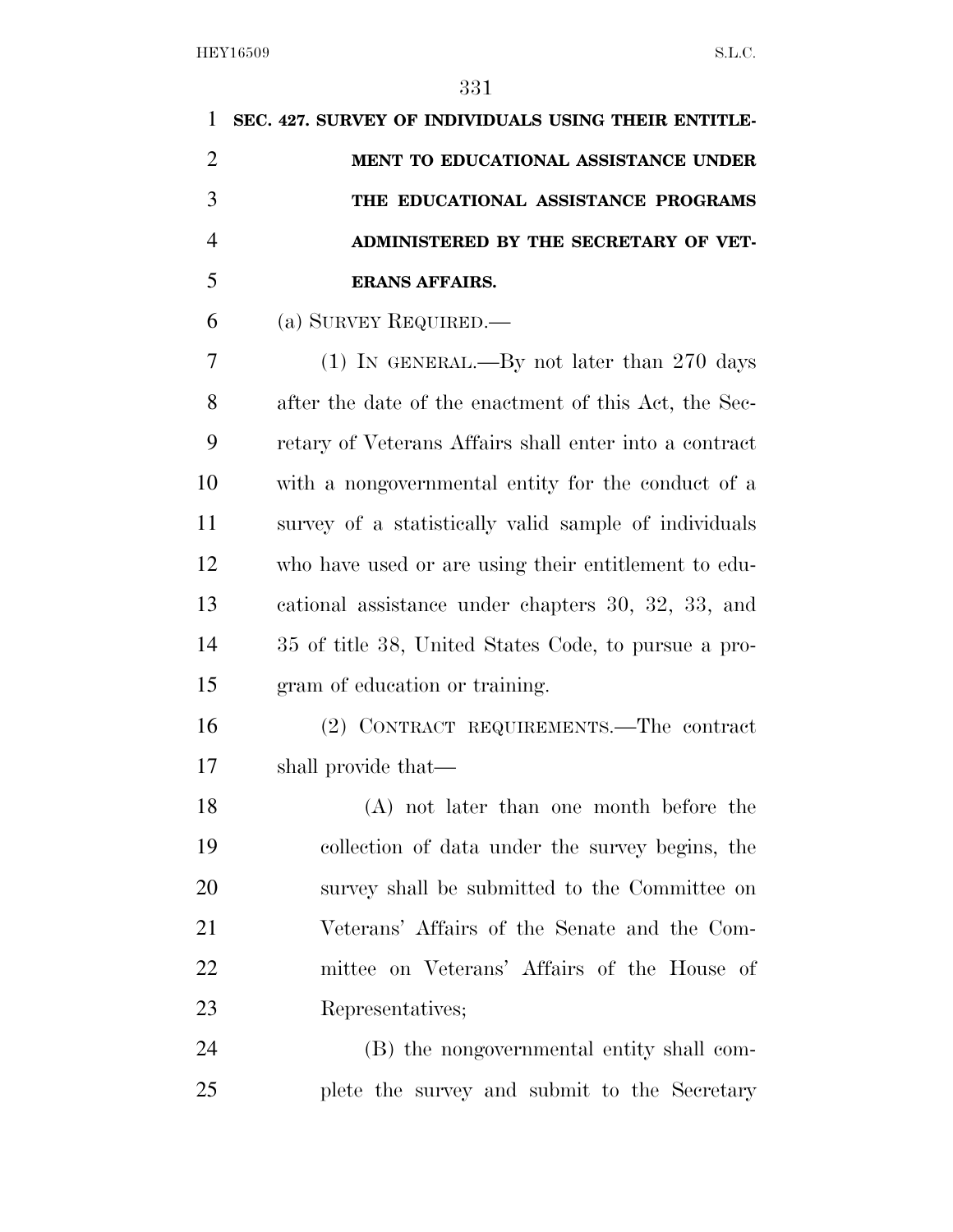| $\mathbf{1}$   | the results of the survey by not later than 180              |
|----------------|--------------------------------------------------------------|
| $\overline{2}$ | days after entering into the contract; and                   |
| 3              | (C) the survey shall be conducted by elec-                   |
| $\overline{4}$ | tronic means and by any other means the non-                 |
| 5              | governmental entity determines appropriate.                  |
| 6              | INFORMATION TO BE COLLECTED.-The con-<br>(b)                 |
| 7              | tract under subsection (a) shall provide that the survey     |
| 8              | shall be designed to collect the following types of informa- |
| 9              | tion about each individual surveyed, where applicable:       |
| 10             | (1) Demographic information, including the                   |
| 11             | highest level of education completed by the indi-            |
| 12             | vidual, the military occupational specialty or special-      |
| 13             | ties of the individual while serving on active duty as       |
| 14             | a member of the Armed Forces or as a member of               |
| 15             | the National Guard or of a Reserve Component of              |
| 16             | the Armed Forces, and whether the individual has a           |
| 17             | service-connected disability.                                |
| 18             | (2) The opinion of the individual regarding par-             |
| 19             | ticipation in the transition assistance program under        |
| 20             | section 1144 of title 10, United States Code, and            |
| 21             | the effectiveness of the program, including instruc-         |
| 22             | tion on the use of the benefits under laws adminis-          |
| 23             | tered by the Secretary of Veterans Affairs.                  |
| 24             | (3) The resources the individual used to help                |
| 25             | the individual—                                              |
|                |                                                              |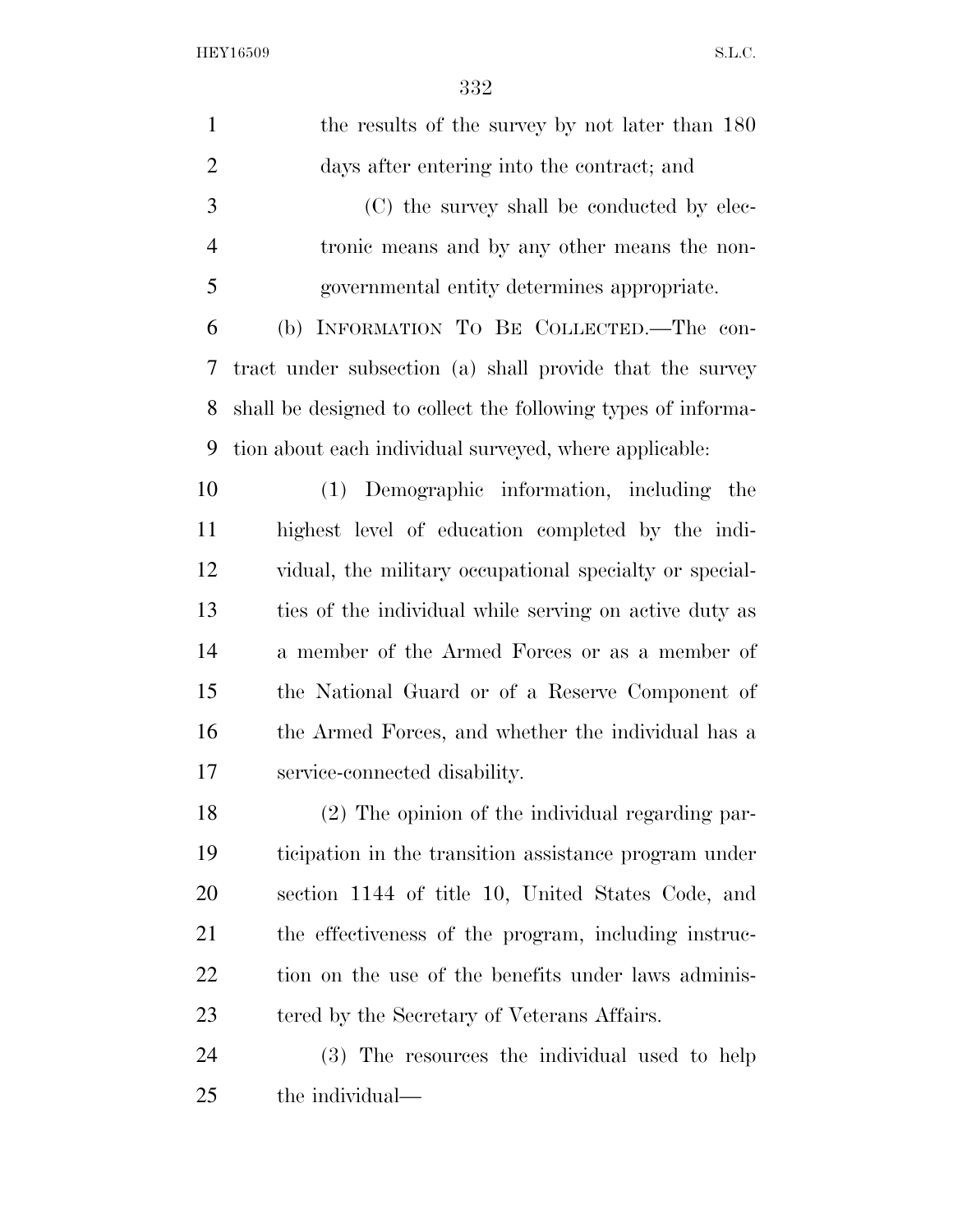| $\mathbf{1}$   | (A) decide to use the individual's entitle-            |
|----------------|--------------------------------------------------------|
| $\overline{2}$ | ment to educational assistance to enroll in a          |
| 3              | program of education or training; and                  |
| $\overline{4}$ | (B) choose the program of education or                 |
| 5              | training the individual pursued.                       |
| 6              | (4) The individual's goal when the individual          |
| 7              | enrolled in the program of education or training.      |
| 8              | (5) The nature of the individual's experience          |
| 9              | with the education benefits processing system of the   |
| 10             | Department of Veterans Affairs.                        |
| 11             | (6) The nature of the individual's experience          |
| 12             | with the school certifying official of the educational |
| 13             | institution where the individual pursued the program   |
| 14             | of education or training who processed the individ-    |
| 15             | ual's claim.                                           |
| 16             | (7) Any services or benefits the educational in-       |
| 17             | stitution or program of education or training pro-     |
| 18             | vided to veterans while the individual pursued the     |
| 19             | program of education or training.                      |
| 20             | (8) The type of educational institution at which       |
| 21             | the individual pursued the program of education or     |
| 22             | training.                                              |
| 23             | (9) Whether the individual completed the pro-          |
| 24             | gram of education or training or the number of cred-   |
| 25             | it hours completed by the individual as of the time    |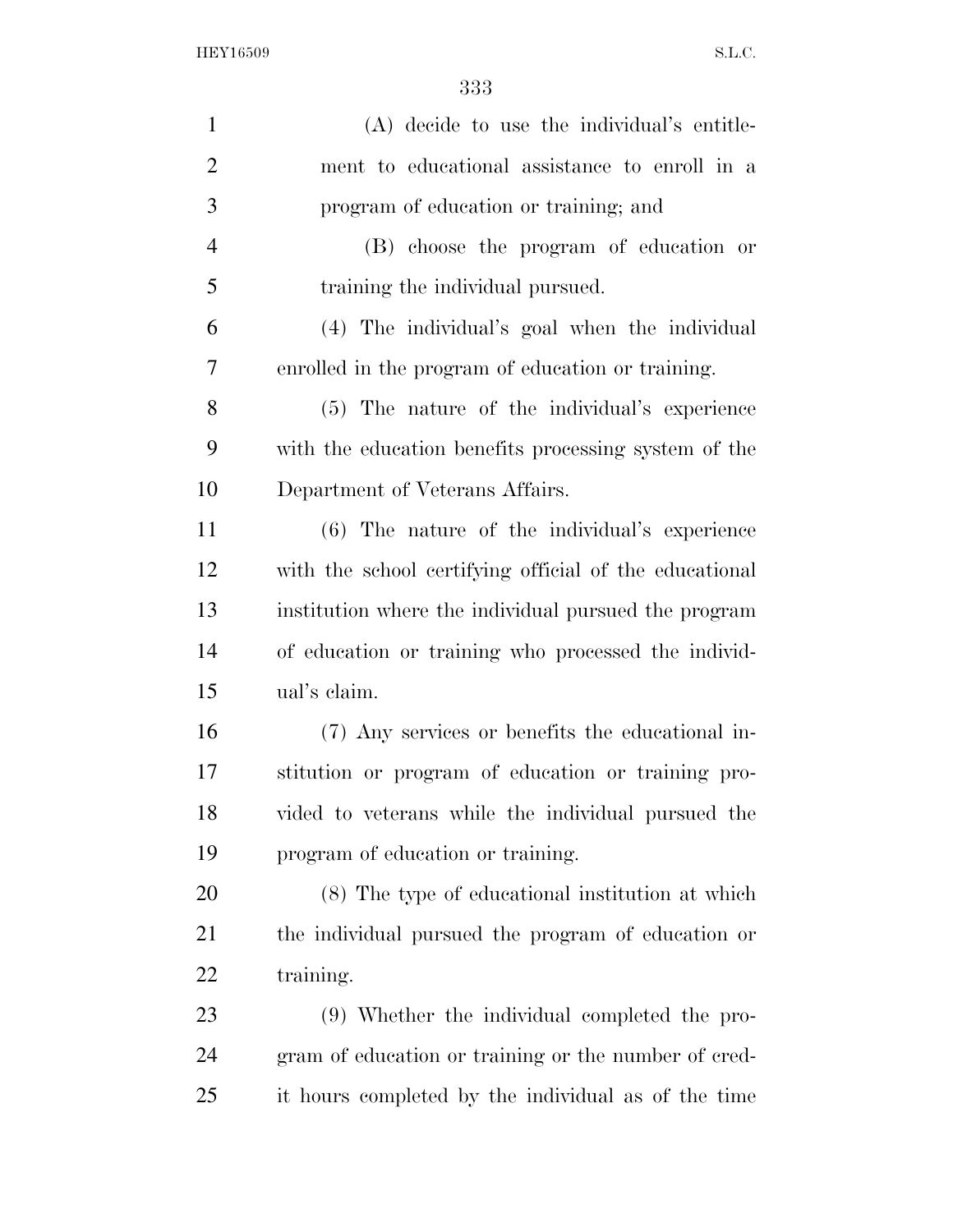| 1              | of the survey, and, if applicable, any degree or cer-  |
|----------------|--------------------------------------------------------|
| $\overline{2}$ | tificate obtained by the individual for completing the |
| 3              | program.                                               |
| $\overline{4}$ | (10) The employment status of the individual           |
| 5              | and whether such employment status differs from        |
| 6              | the employment status of the individual prior to en-   |
| 7              | rolling in the program of education or training.       |
| 8              | (11) Whether the individual is or was enrolled         |
| 9              | in a program of education on a full-time or part-      |
| 10             | time basis.                                            |
| 11             | $(12)$ The opinion of the individual on the effec-     |
| 12             | tiveness of the educational assistance program of the  |
| 13             | Department of Veterans Affairs under which the in-     |
| 14             | dividual was entitled to educational assistance.       |
| 15             | (13) Whether the individual was ever entitled to       |
| 16             | a rehabilitation under chapter 31 of title 38, United  |
| 17             | States Code, and whether the individual participated   |
| 18             | in such a program.                                     |
| 19             | (14) A description of any circumstances that           |
| 20             | prevented the individual from using the individual's   |
| 21             | entitlement to educational assistance to pursue a de-  |
| <u>22</u>      | sired career path or degree.                           |
| 23             | $(15)$ Whether the individual is using the indi-       |
| 24             | vidual's entitlement to educational assistance to pur- |
|                |                                                        |
|                |                                                        |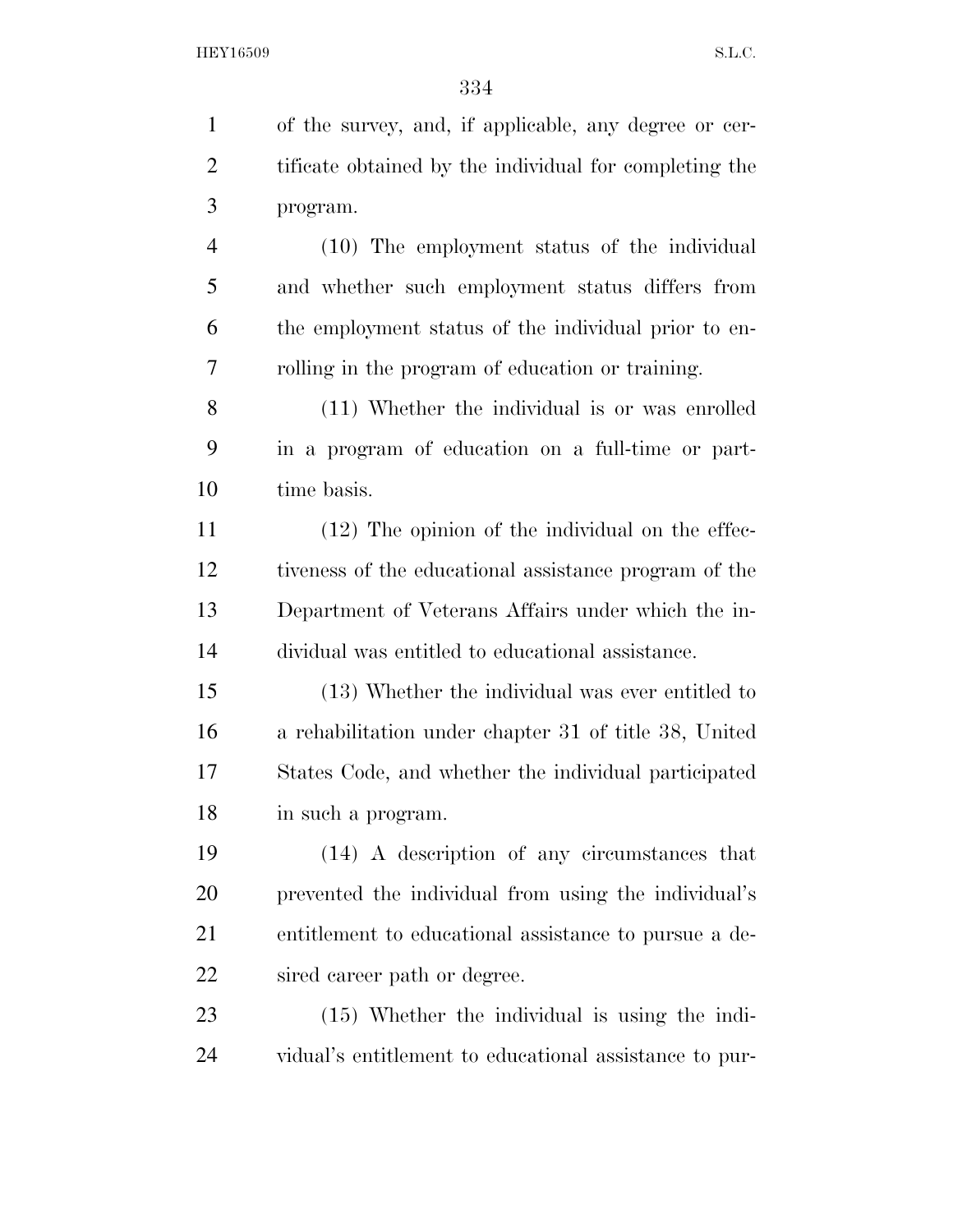sue a program of education or training or has trans-ferred such an entitlement to a dependent.

 (16) Such other matters as the Secretary deter-mines appropriate.

 (c) REPORT.—Not later than 90 days after receiving the results of the survey required under this section, the Secretary shall submit to the Committee on Veterans' Af- fairs of the Senate and the Committee on Veterans' Af- fairs of the House of Representatives a report on the re- sults of the survey and any recommendations of the Sec- retary relating to such results. Such report shall also in- clude an unedited version of the results of the survey sub- mitted by the nongovernmental entity that conducted the survey.

# **SEC. 428. TECHNICAL AMENDMENT RELATING TO IN-STATE TUITION RATE FOR INDIVIDUALS TO WHOM ENTITLEMENT IS TRANSFERRED UNDER ALL- VOLUNTEER FORCE EDUCATIONAL ASSIST- ANCE PROGRAM AND POST-9/11 EDU-CATIONAL ASSISTANCE.**

 (a) TECHNICAL AMENDMENT.—Subparagraph (B) of section 3679(c)(2) of title 38, United States Code, is amended to read as follows:

24  $\langle$  (B) An individual who is entitled to assistance under—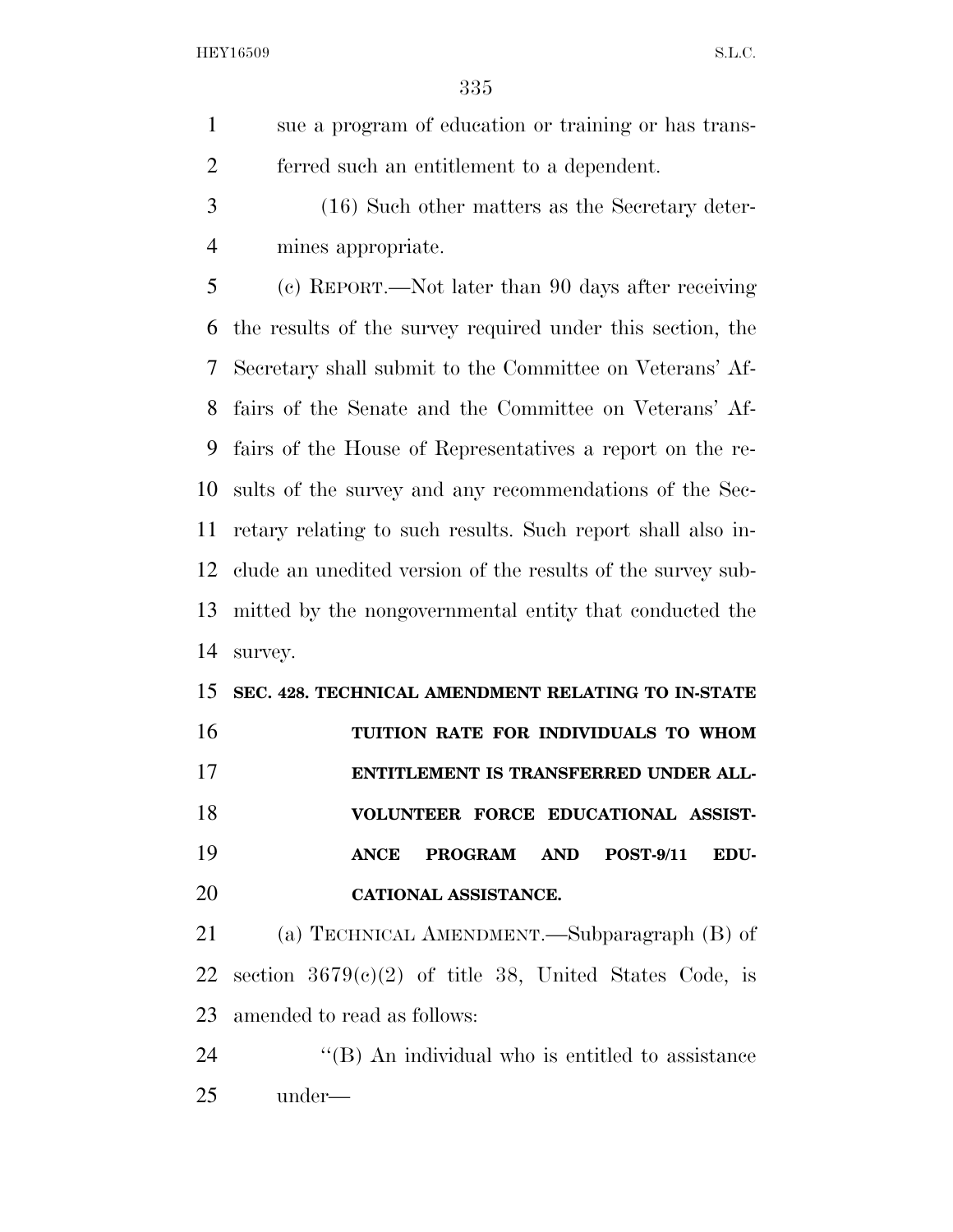| $\mathbf{1}$   | "(i) section $3311(b)(9)$ of this title; or                 |
|----------------|-------------------------------------------------------------|
| $\overline{2}$ | "(ii) section 3319 of this title by virtue of               |
| 3              | the individual's relationship to—                           |
| 4              | $\lq\lq$ a veteran described in subpara-                    |
| 5              | graph $(A)$ ; or                                            |
| 6              | $\lq\lq$ (II) a member of the uniformed serv-               |
| 7              | ices described in section 3319(b) of this                   |
| 8              | title who is serving on active duty.".                      |
| 9              | (b) APPLICABILITY.—The amendment made by sub-               |
| 10             | section (a) shall apply with respect to a course, semester, |
| 11             | or term that begins after July 1, 2017.                     |
| 12             | <b>TITLE V-EMPLOYMENT AND</b>                               |
| 13             | <b>TRANSITION</b>                                           |
| 14             | SEC. 501. REQUIRED COORDINATION BETWEEN DIRECTORS           |
| 15             | FOR VETERANS' EMPLOYMENT AND TRAIN-                         |
| 16             | ING WITH STATE DEPARTMENTS OF LABOR                         |
| 17             | AND VETERANS AFFAIRS.                                       |
| 18             | (a) IN GENERAL.—Section 4103 of title 38, United            |
| 19             | States Code, is amended by adding at the end the fol-       |
| 20             |                                                             |
|                | lowing new subsection:                                      |
| 21             | "(c) COORDINATION WITH STATE DEPARTMENTS OF                 |
| 22             | LABOR AND VETERANS AFFAIRS.—Each Director for Vet-          |
| 23             | erans' Employment and Training for a State shall coordi-    |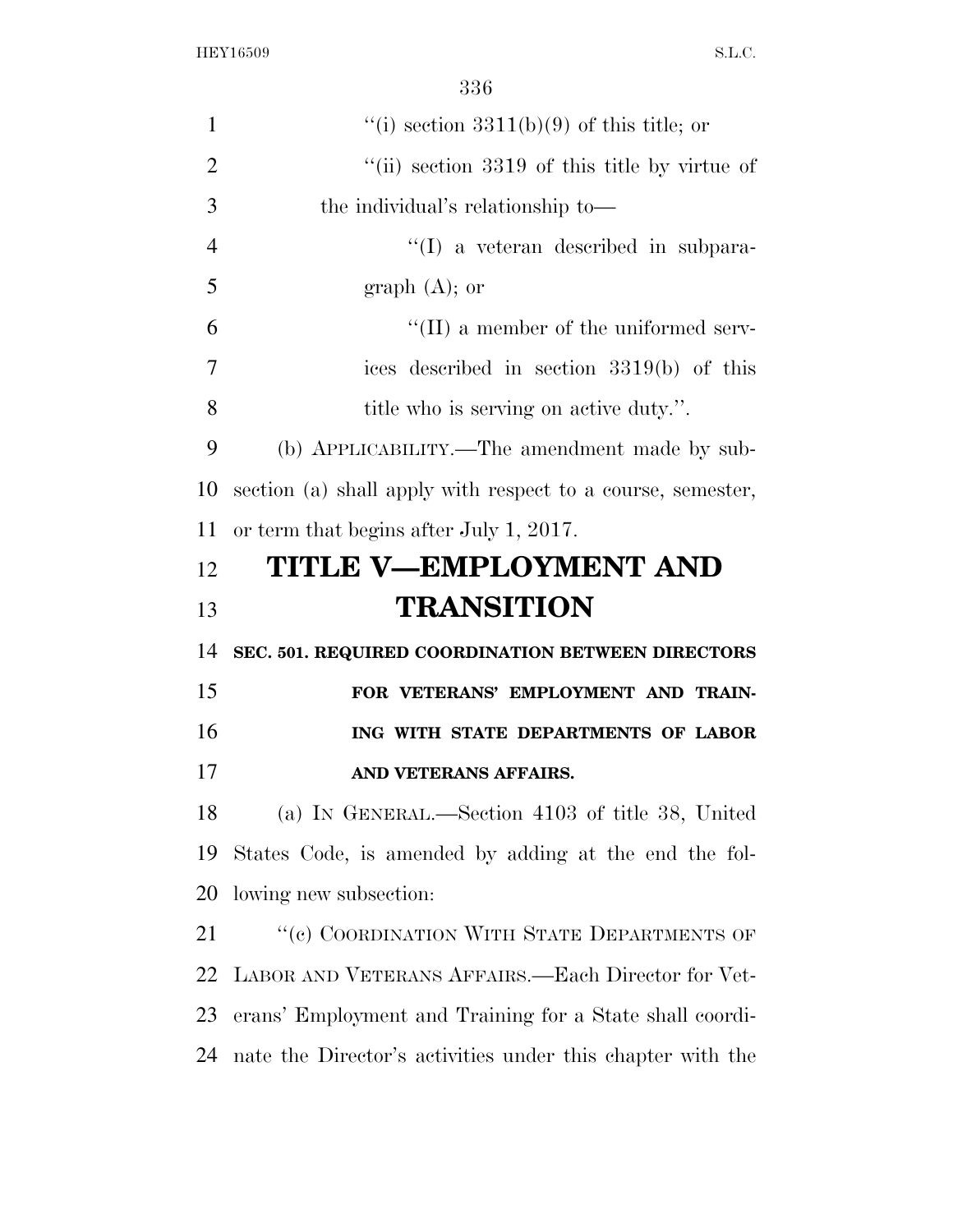State department of labor and the State department of veterans affairs.''.

 (b) EFFECTIVE DATE.—Subsection (c) of such sec- tion, as added by subsection (a), shall take effect on the date that is one year after the date of the enactment of this Act.

 **SEC. 502. LONGITUDINAL STUDY OF JOB COUNSELING, TRAINING, AND PLACEMENT SERVICE FOR VETERANS.** 

 (a) IN GENERAL.—Chapter 41 of title 38, United States Code, is amended by adding at the end the fol-lowing new section:

 **''§ 4115. Longitudinal study of job counseling, train-ing, and placement service for veterans** 

 ''(a) STUDY REQUIRED.—(1) The Secretary shall enter into a contract with a nongovernmental entity to conduct a longitudinal study of a statistically valid sample of each of the groups of individuals described in paragraph (2). The contract shall provide for the study of each such group over a period of at least five years.

21 ''(2) The groups of individuals described in this para-graph are the following:

23 "(A) Veterans who have received intensive serv-ices.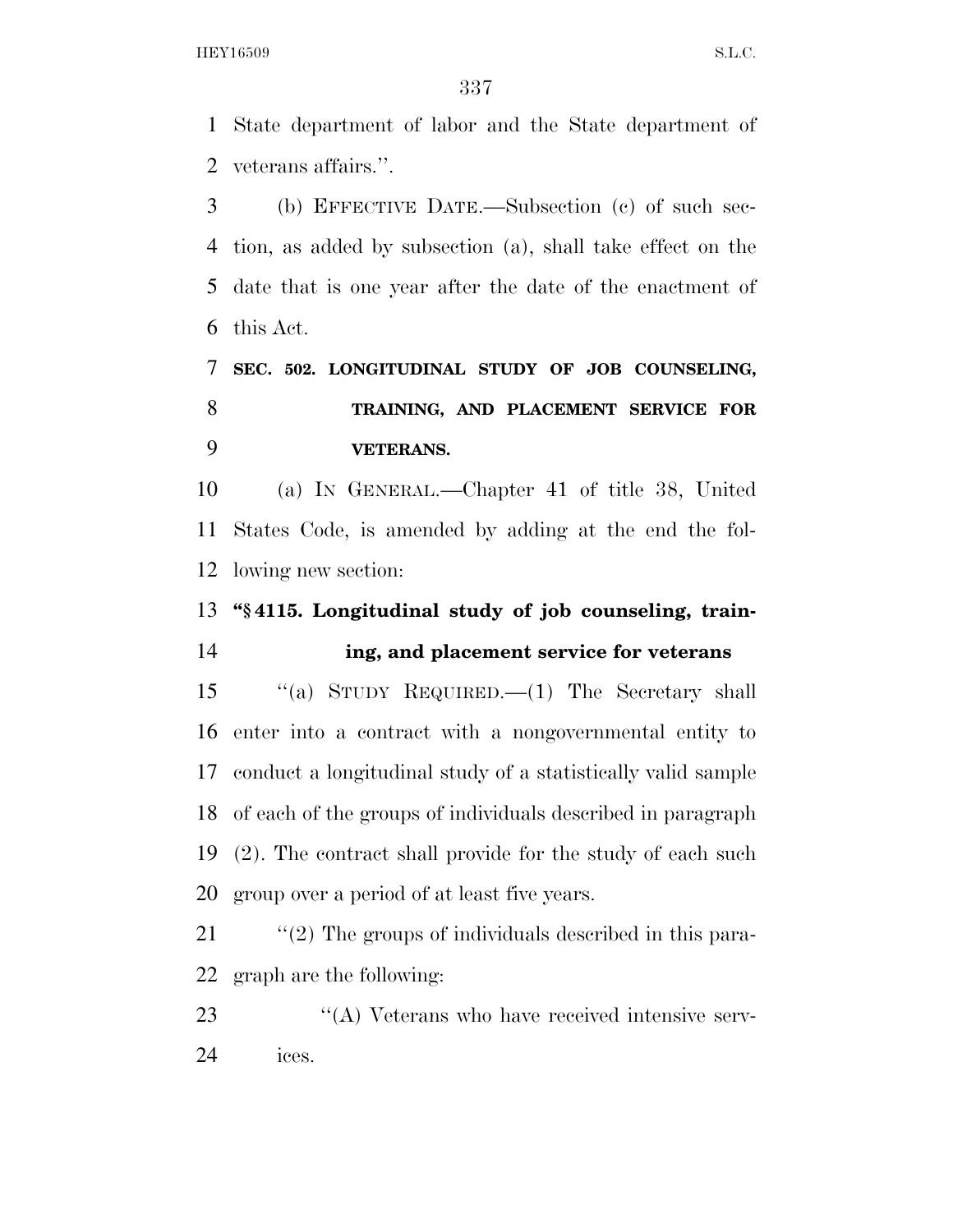| $\mathbf{1}$   | "(B) Veterans who did not receive intensive                |
|----------------|------------------------------------------------------------|
| $\overline{2}$ | services but who otherwise received services under         |
| 3              | this chapter.                                              |
| $\overline{4}$ | "(C) Veterans who did not seek or receive serv-            |
| 5              | ices under this chapter.                                   |
| 6              | $(3)$ The study required by this subsection shall in-      |
| 7              | clude the collection, for each individual who participates |
| 8              | in the study, of the following information:                |
| 9              | "(A) The average number of months such indi-               |
| 10             | vidual served on active duty.                              |
| 11             | "(B) The disability ratings of such individual.            |
| 12             | "(C) Any unemployment benefits received by                 |
| 13             | such individual.                                           |
| 14             | "(D) The average number of months such indi-               |
| 15             | vidual was employed during the year covered by the         |
| 16             | report.                                                    |
| 17             | $\lq\lq$ (E) The average annual starting and ending        |
| 18             | salaries of any such individual who was employed           |
| 19             | during the year covered by the report.                     |
| 20             | $\lq\lq(F)$ The average annual income of such indi-        |
| 21             | vidual.                                                    |
| 22             | " $(G)$ The average total household income of              |
| 23             | such individual for the year covered by the report.        |
| 24             | "(H) The percentage of such individuals who                |
| 25             | own their principal residences.                            |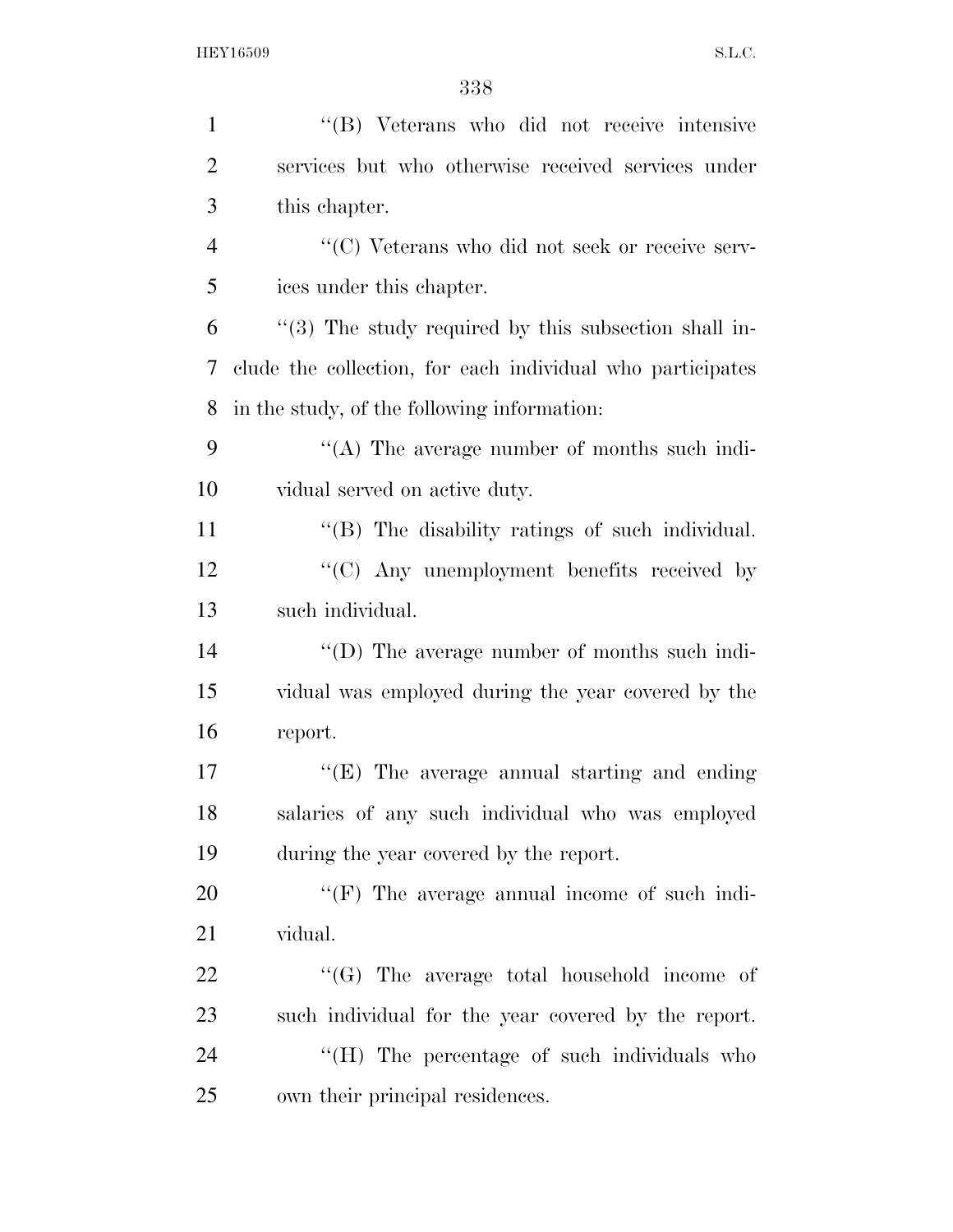| $\mathbf{1}$   | "(I) The employment status of such individual.        |
|----------------|-------------------------------------------------------|
| $\overline{2}$ | " $(J)$ In the case of such an individual who re-     |
| 3              | ceived services under this chapter, whether the indi- |
| $\overline{4}$ | vidual believes that any service provided by a dis-   |
| 5              | abled veterans' outreach program specialist or local  |
| 6              | veterans' employment representative helped the indi-  |
| 7              | vidual to become employed.                            |
| 8              | "(K) In the case of such an individual who be-        |
| 9              | lieves such a service helped the individual to become |
| 10             | employed, whether—                                    |
| 11             | "(i) the individual retained the position of          |
| 12             | employment for a period of one year or longer;        |
| 13             | and                                                   |
| 14             | "(ii) the individual believes such a service          |
| 15             | helped the individual to secure a higher wage or      |
| 16             | salary.                                               |
| 17             | $\lq\lq$ . The conditions under which such indi-      |
| 18             | vidual was discharged or released from the Armed      |
| 19             | Forces.                                               |
| 20             | "(M) Whether such individual has used any             |
| 21             | educational assistance to which the individual is en- |
| 22             | titled under this title.                              |
| 23             | "(N) Whether such individual has participated         |
| 24             | in a rehabilitation program under chapter 31 of this  |
| 25             | title.                                                |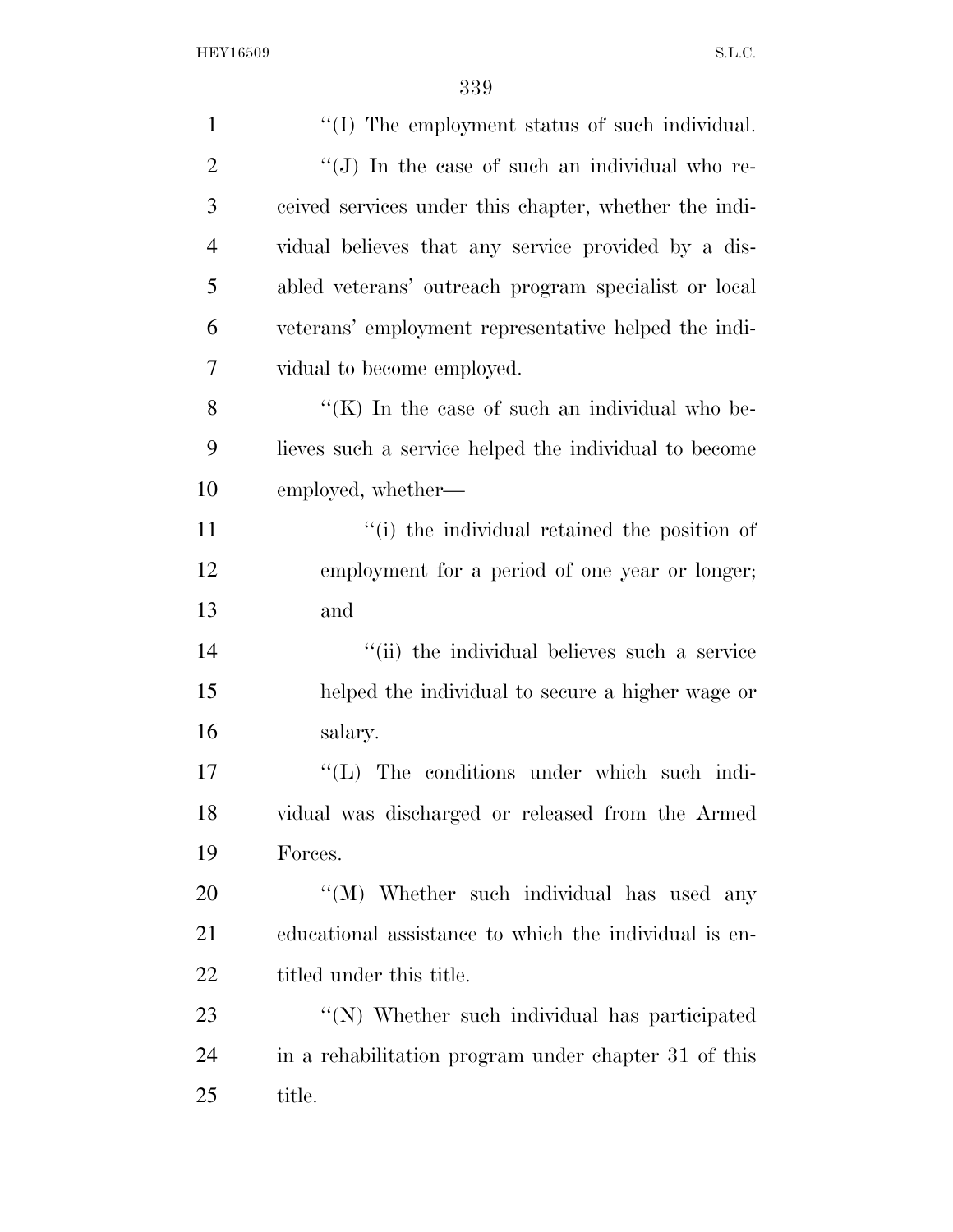1 ''(0) Whether such individual had contact with a One-Stop Career Center employee while attending a workshop or job fair under the Transition GPS Program of the Department of Defense. ''(P) Demographic information about such indi-vidual.

 ''(Q) Such other information as the Secretary determines appropriate.

 ''(b) ANNUAL REPORT.—(1) By not later than July 1 of each year covered by the study required under sub- section (a), the Secretary shall submit to the Committee on Veterans' Affairs of the Senate and the Committee on Veterans' Affairs of the House of Representatives a report on the outcomes of the study during the preceding year. ''(2) The Secretary shall include in each report sub-mitted under paragraph (1) the following:

17 "(A) Information with respect to job fairs at- tended by One-Stop Career Center employees at which the employees had contact with a veteran, in- cluding, for the year preceding the year in which the report is submitted, the following:

22 ''(i) The number of job fairs attended by One-Stop Career Center employees at which the employees had contact with a veteran.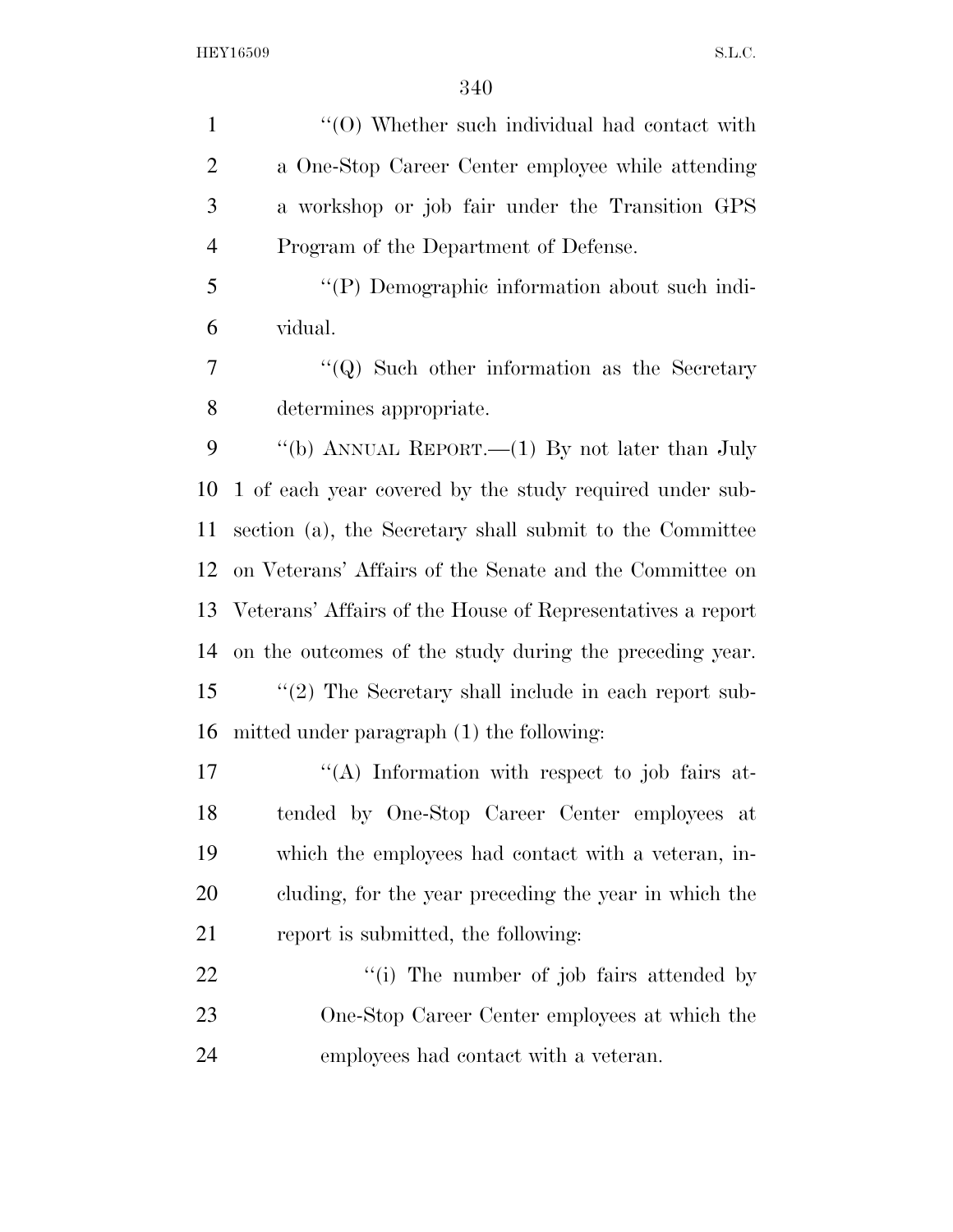$0.41$ 

|                | 341                                                                                             |
|----------------|-------------------------------------------------------------------------------------------------|
| $\mathbf{1}$   | "(ii) The number of veterans contacted at                                                       |
| $\overline{2}$ | each such job fair.                                                                             |
| 3              | "(B) Such information as the Secretary deter-                                                   |
| 4              | mines is necessary to determine the long-term out-                                              |
| 5              | comes of the individuals in the groups described in                                             |
| 6              | subsection $(a)(2)$ .".                                                                         |
| 7              | (b) CLERICAL AMENDMENT.—The table of sections                                                   |
| 8              | at the beginning of such chapter is amended by adding                                           |
| 9              | at the end the following new item:                                                              |
|                | "4115. Longitudinal study of job counseling, training, and placement service for<br>veterans.". |
|                |                                                                                                 |
| 10             | <b>TITLE VI-HOMELESS VETERANS</b>                                                               |
| 11             | <b>Subtitle A—Homeless Matters</b>                                                              |
| 12             | <b>Generally</b>                                                                                |
| 13             | SEC. 601. EXPANSION OF DEFINITION OF HOMELESS VET-                                              |
| 14             | ERAN FOR PURPOSES OF BENEFITS UNDER                                                             |
| 15             | <b>LAWS ADMINISTERED</b><br>THE<br>THE<br>SEC-<br>BY                                            |
| 16             | <b>RETARY OF VETERANS AFFAIRS.</b>                                                              |
| 17             | Section $2002(1)$ of title 38, United States Code, is                                           |
| 18             | amended by striking "in section $103(a)$ of the McKinney-                                       |
| 19             | Vento Homeless Assistance Act $(42 \text{ U.S.C. } 11302(a))$ "                                 |

 the McKinney-Vento Homeless Assistance Act (42 U.S.C. 11302)''.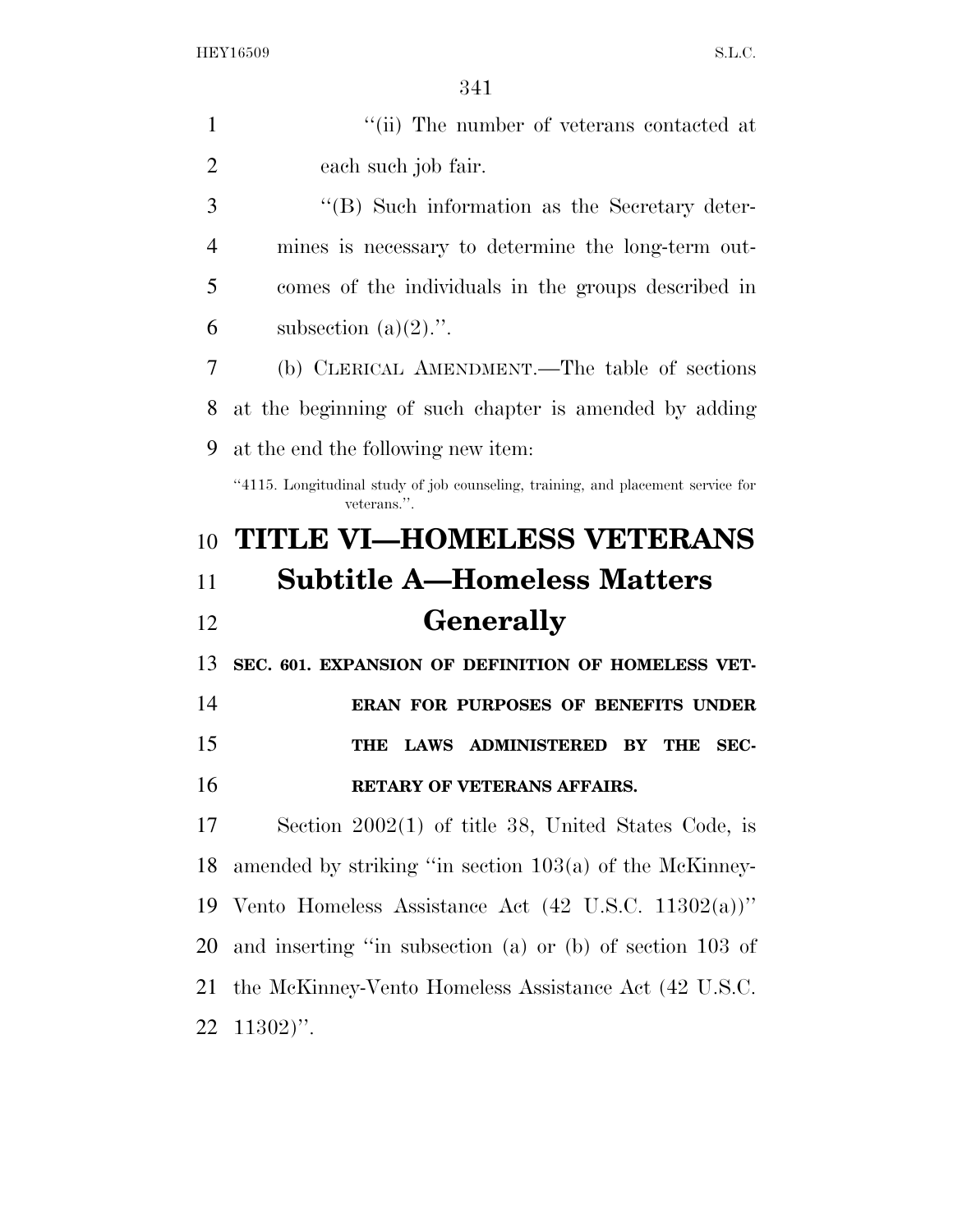| 1              | SEC. 602. INCREASED PER DIEM PAYMENTS FOR TRANSI-        |
|----------------|----------------------------------------------------------|
| $\overline{2}$ | TIONAL HOUSING ASSISTANCE THAT<br>BE-                    |
| 3              | COMES PERMANENT HOUSING FOR HOME-                        |
| $\overline{4}$ | <b>LESS VETERANS.</b>                                    |
| 5              | Section $2012(a)(2)$ of title 38, United States Code,    |
| 6              | is amended—                                              |
| 7              | (1) by redesignating subparagraphs<br>(B)                |
| 8              | through $(D)$ as subparagraphs $(C)$ through $(E)$ , re- |
| 9              | spectively;                                              |
| 10             | $(2)$ in subparagraph $(C)$ , as redesignated, by        |
| 11             | striking "in subparagraph $(D)$ " and inserting "in      |
| 12             | subparagraph $(E)$ ";                                    |
| 13             | $(3)$ in subparagraph $(D)$ , as redesignated, by        |
| 14             | striking "under subparagraph (B)" and inserting          |
| 15             | "under subparagraph $(C)$ ";                             |
| 16             | $(4)$ in subparagraph $(E)$ , as redesignated, by        |
| 17             | striking "in subparagraphs $(B)$ and $(C)$ " and insert- |
| 18             | ing "in subparagraphs $(C)$ and $(D)$ "; and             |
| 19             | $(5)$ in subparagraph $(A)$ —                            |
| 20             | $(A)$ by striking "The rate" and inserting               |
| 21             | "Except as otherwise provided in subparagraph"           |
| 22             | $(B)$ , the rate"; and                                   |
| 23             | $(B)$ by striking "under subparagraph $(B)$ "            |
| 24             | and all that follows through the end and insert-         |
| 25             | ing the following: "under subparagraph (C).              |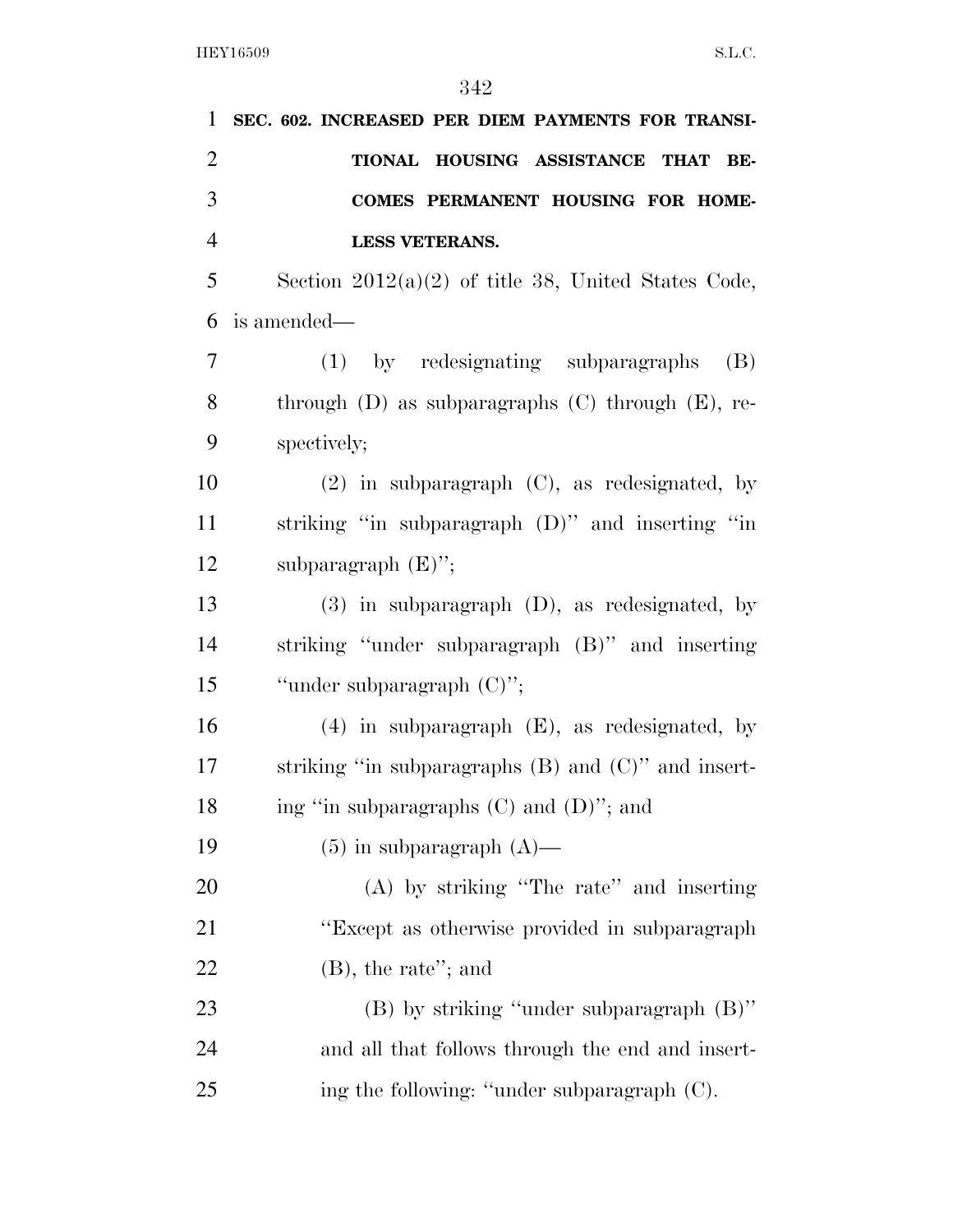$\langle$  (B)(i) Except as provided in clause (ii), in no case may the rate determined under this paragraph exceed the rate authorized for State homes for domiciliary care under 4 subsection  $(a)(1)(A)$  of section 1741 of this title, as the Secretary may increase from time to time under sub-section (c) of that section.

 ''(ii) In the case of services furnished to a homeless veteran who is placed in housing that will become perma- nent housing for the veteran upon termination of the fur- nishing of such services to such veteran, the maximum rate of per diem authorized under this section is 150 per- cent of the rate authorized for State homes for domiciliary 13 care under subsection  $(a)(1)(A)$  of section 1741 of this title, as the Secretary may increase from time to time under subsection (c) of that section.''.

**SEC. 603. CLARIFICATION OF ELIGIBILITY FOR SERVICES** 

 **UNDER HOMELESS VETERANS REINTEGRA-TION PROGRAMS.** 

 Section 2021(a) of title 38, United States Code, is amended by striking ''reintegration of homeless veterans into the labor force.'' and inserting the following: ''re-integration into the labor force of—''

23  $\frac{1}{2}$   $\frac{1}{2}$  homeless veterans;

  $(2)$  veterans participating in the Department of Veterans Affairs supported housing program for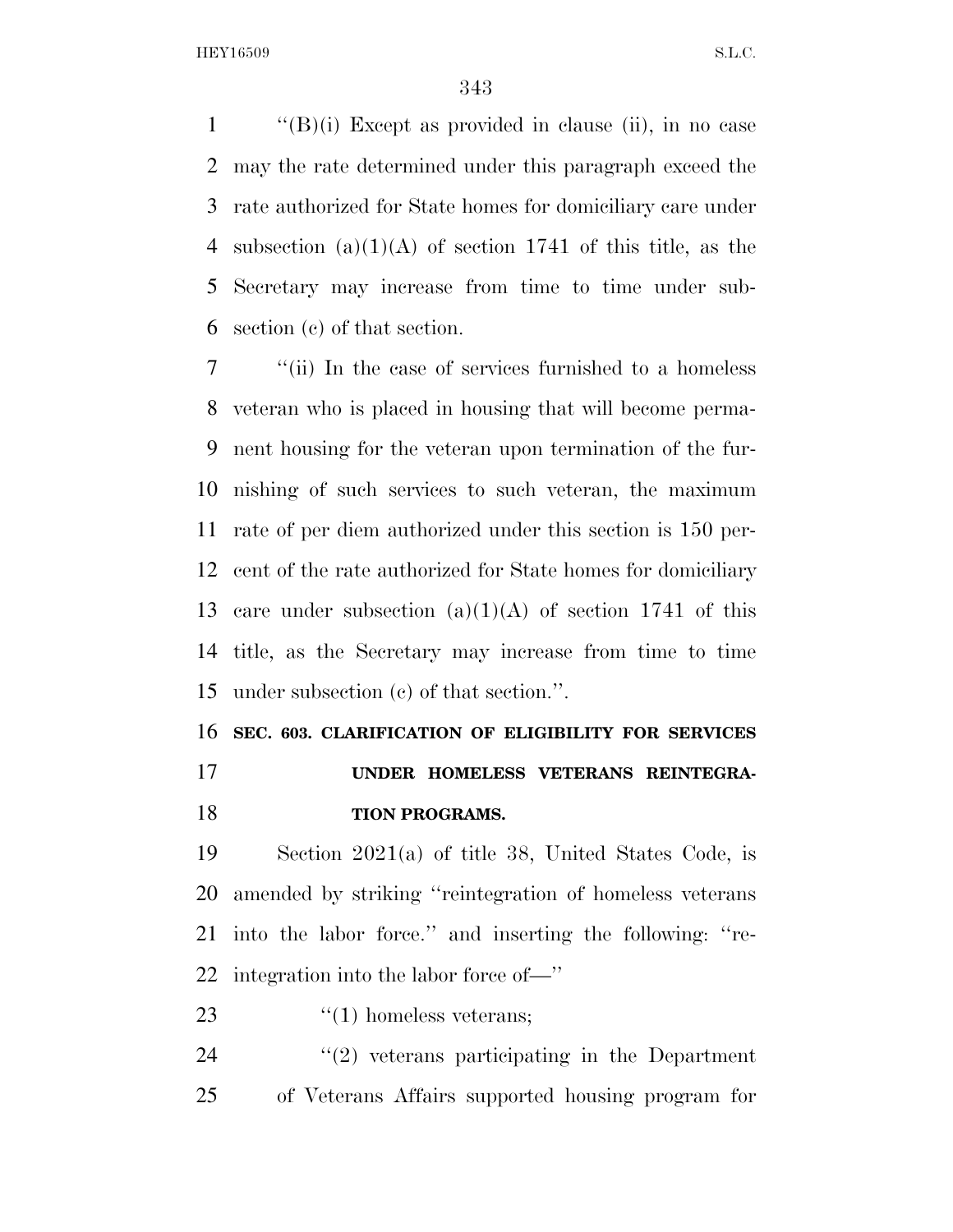| $\mathbf{1}$   | which rental assistance is provided pursuant to sec-   |
|----------------|--------------------------------------------------------|
| $\overline{2}$ | tion $8(0)(19)$ of the United States Housing Act of    |
| 3              | 1937 (42 U.S.C. 1437f(o)(19));                         |
| $\overline{4}$ | $(3)$ Native Americans (as defined in section)         |
| 5              | 3765 of this title) who are veterans and receiving as- |
| 6              | sistance under the Native American Housing Assist-     |
| 7              | ance and Self Determination Act of 1996 (25 U.S.C.     |
| 8              | $4101$ et seq.); and                                   |
| 9              | $\cdot$ (4) veterans who are transitioning from being  |
| 10             | incarcerated.".                                        |
|                |                                                        |
| 11             | SEC. 604. PROGRAM TO IMPROVE RETENTION OF HOUSING      |
| 12             | BY FORMERLY HOMELESS VETERANS AND                      |
| 13             | VETERANS AT RISK OF BECOMING HOME-                     |
| 14             | LESS.                                                  |
| 15             | (a) PROGRAM REQUIRED.—                                 |
| 16             | (1) IN GENERAL.—Subchapter II of chapter $20$          |
| 17             | of title 38, United States Code, is amended—           |
| 18             | $(A)$ by redesignating section 2013 as sec-            |
| 19             | tion $2014$ ; and                                      |
| 20             | $(B)$ by inserting after section 2012 the fol-         |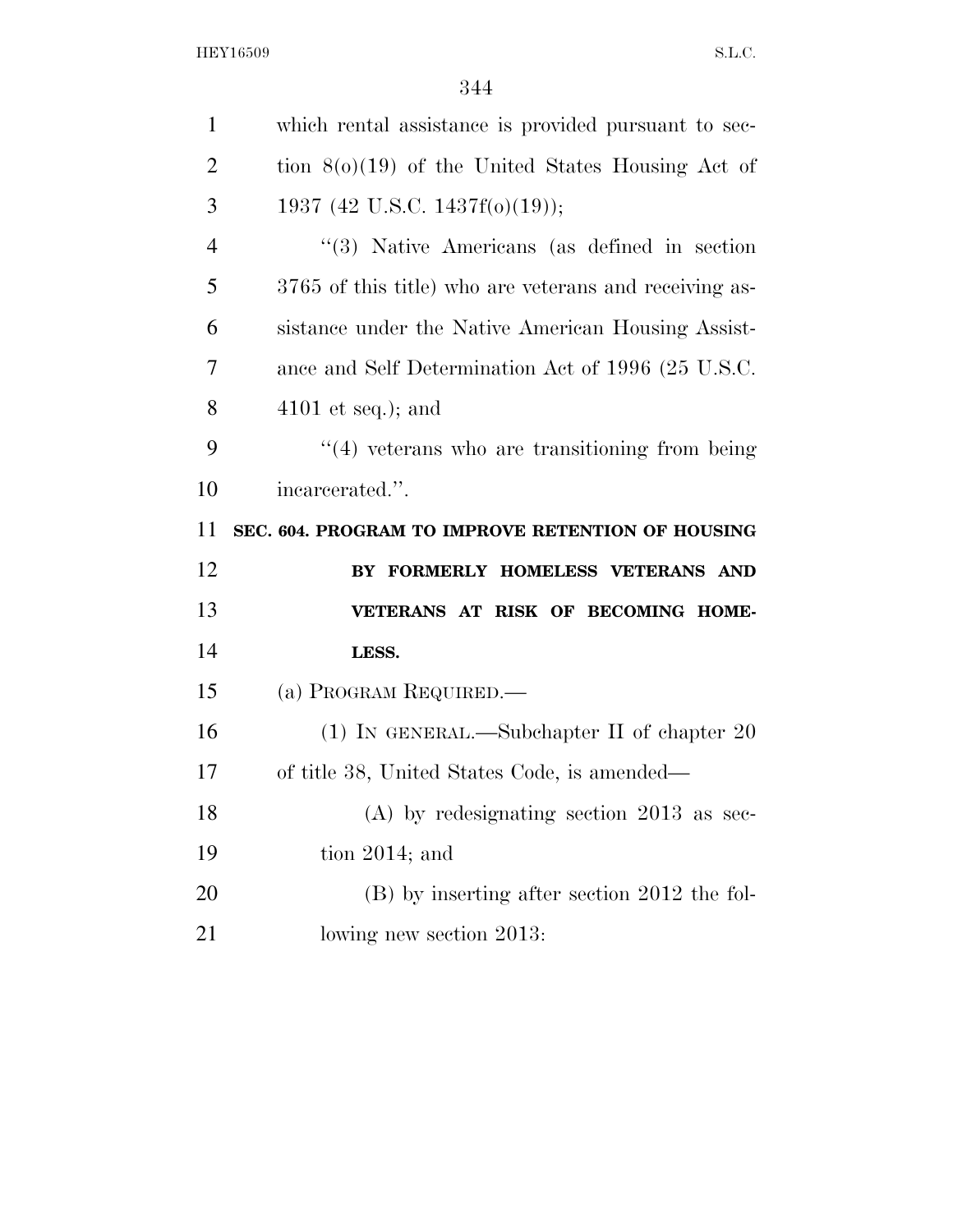## **''§ 2013. Program to improve retention of housing by formerly homeless veterans and veterans at risk of becoming homeless**

 ''(a) PROGRAM REQUIRED.—The Secretary shall carry out a program under which the Secretary shall pro- vide case management services to improve the retention of housing by veterans who were previously homeless and are transitioning to permanent housing and veterans who are at risk of becoming homeless.

 ''(b) GRANTS.—(1) The Secretary shall carry out the program through the award of grants.

 $\frac{1}{2}$  (2)(A) In awarding grants under paragraph (1), the Secretary shall give priority to organizations that dem- onstrate a capability to provide case management services as described in subsection (a), particularly organizations that are successfully providing or have successfully pro- vided transitional housing services using amounts provided by the Secretary under sections 2012 and 2061 of this title.

 ''(B) In giving priority under subparagraph (A), the Secretary shall give extra priority to an organization de-scribed in such subparagraph that—

23  $\frac{1}{2}$   $\frac{1}{2}$  voluntarily stops receiving amounts pro- vided by the Secretary under sections 2012 and 2061 of this title; and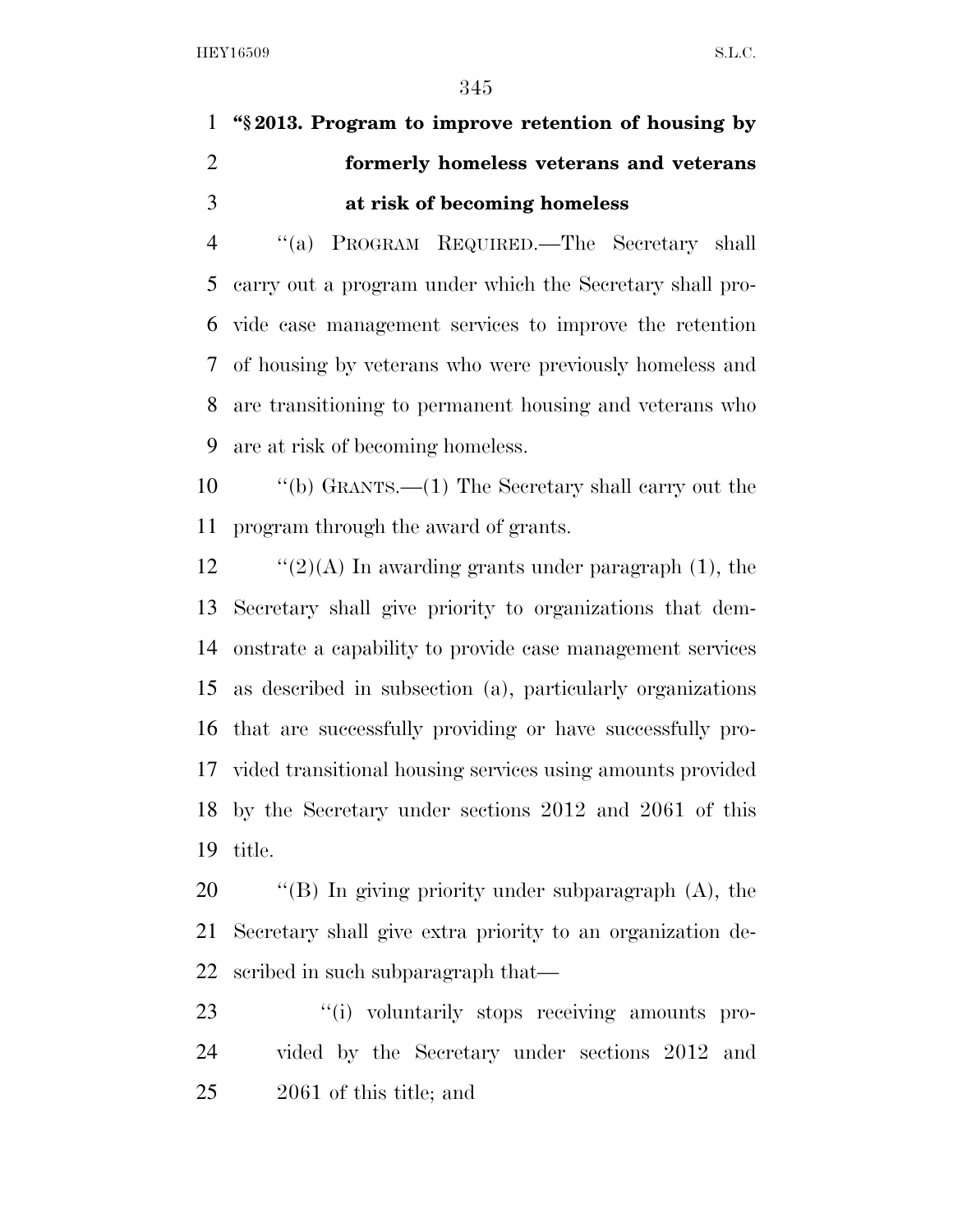1 ''(ii) converts a facility that the organization used to provide transitional housing services into a facility that the organization uses to provide perma- nent housing that meets housing quality standards established under section 8(o)(8)(B) of the United States Housing Act of 1937 (42 U.S.C.  $1437f(0)(8)(B)$ .

 ''(C) In any case in which a facility, with respect to which a person received a grant for construction, rehabili- tation, or acquisition under section 2011 of this title, is converted as described in subparagraph (B)(ii), such con- version shall be considered to have been carried out pursu- ant to the needs of the Department and such person shall not be considered in noncompliance with the terms of such grant by reason of such conversion.''.

 (2) CLERICAL AMENDMENT.—The table of sec- tions at the beginning of chapter 20 of such title is amended by striking the item relating to section 2013 and inserting the following new items:

''2013. Program to improve retention of housing by formerly homeless veterans and veterans at risk of becoming homeless. ''2014. Authorization of appropriations.''.

 (b) REGULATIONS.—Not later than one year after the date of the enactment of this Act, the Secretary of Vet- erans Affairs shall prescribe regulations to carry out sec-23 tion 2013 of such title, as added by subsection  $(a)(1)(B)$ .

(c) REPORT.—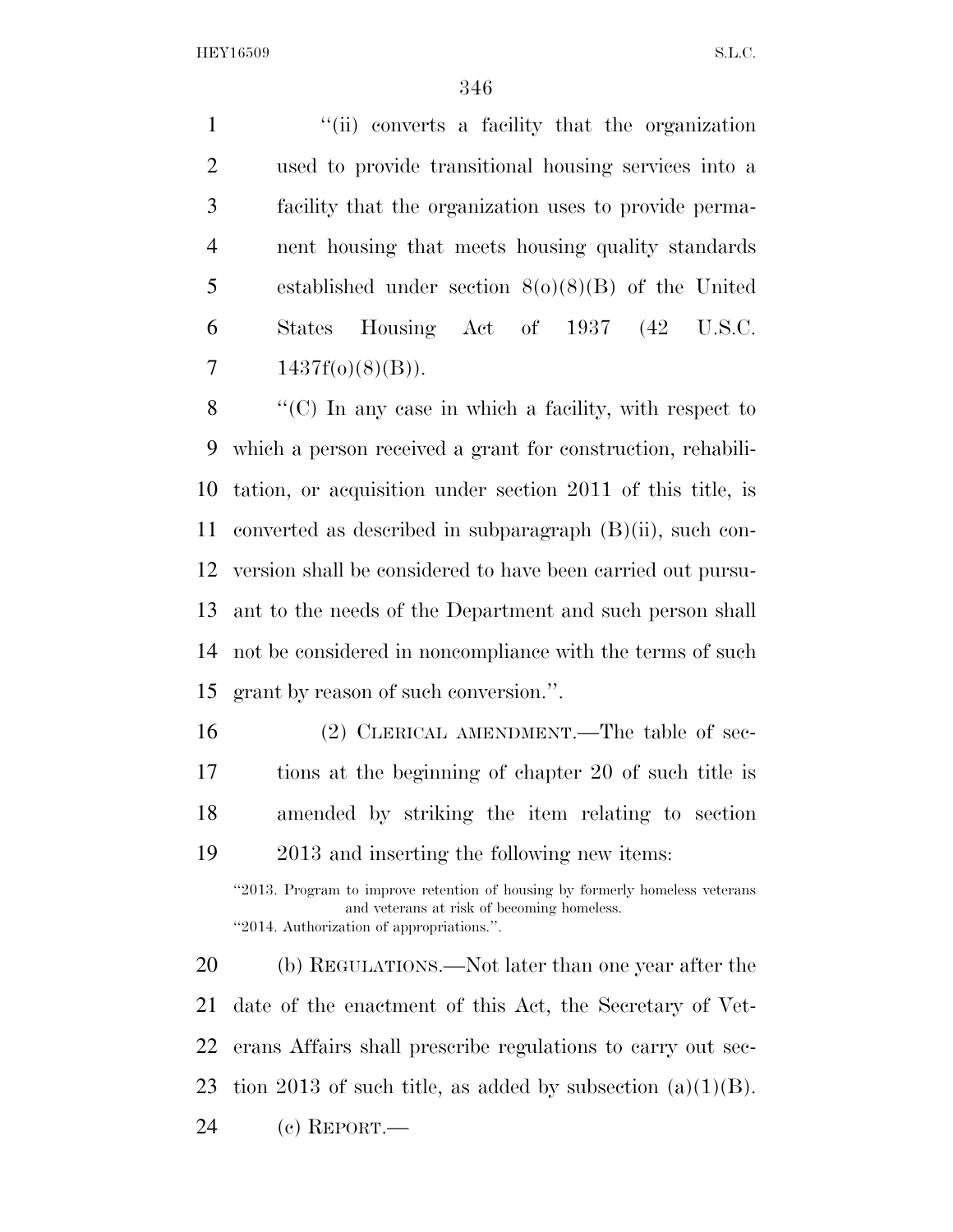| $\mathbf{1}$   | (1) IN GENERAL.—Not later than June 1,              |
|----------------|-----------------------------------------------------|
| $\overline{2}$ | 2020, the Secretary shall submit to the Committee   |
| 3              | on Veterans' Affairs of the Senate and the Com-     |
| $\overline{4}$ | mittee on Veterans' Affairs of the House of Rep-    |
| 5              | resentatives a report on the program required by    |
| 6              | section 2013 of such title, as added by subsection  |
| $\overline{7}$ | (a)(1)(B).                                          |
| 8              | (2) CONTENTS.—The report submitted under            |
| 9              | paragraph (1) shall include assessments of the fol- |
| 10             | lowing:                                             |
| 11             | (A) The percentage of veterans who re-              |
| 12             | ceived case management services under the pro-      |
| 13             | gram who were able to retain permanent hous-        |
| 14             | ing by the end of the program, disaggregated        |
| 15             | by each recipient of a grant under such section.    |
| 16             | (B) The percentage of veterans who re-              |
| 17             | ceived case management services under the pro-      |
| 18             | gram who were not in permanent housing at           |
| 19             | the end of the program, disaggregated by hous-      |
| 20             | ing status and reason for failing to retain per-    |
| 21             | manent housing under the program.                   |
| 22             | (C) The use by veterans, who received case          |
| 23             | management services under the program, of           |
| 24             | housing assistance furnished by the Department      |
| 25             | of Veterans Affairs, including a comparison of      |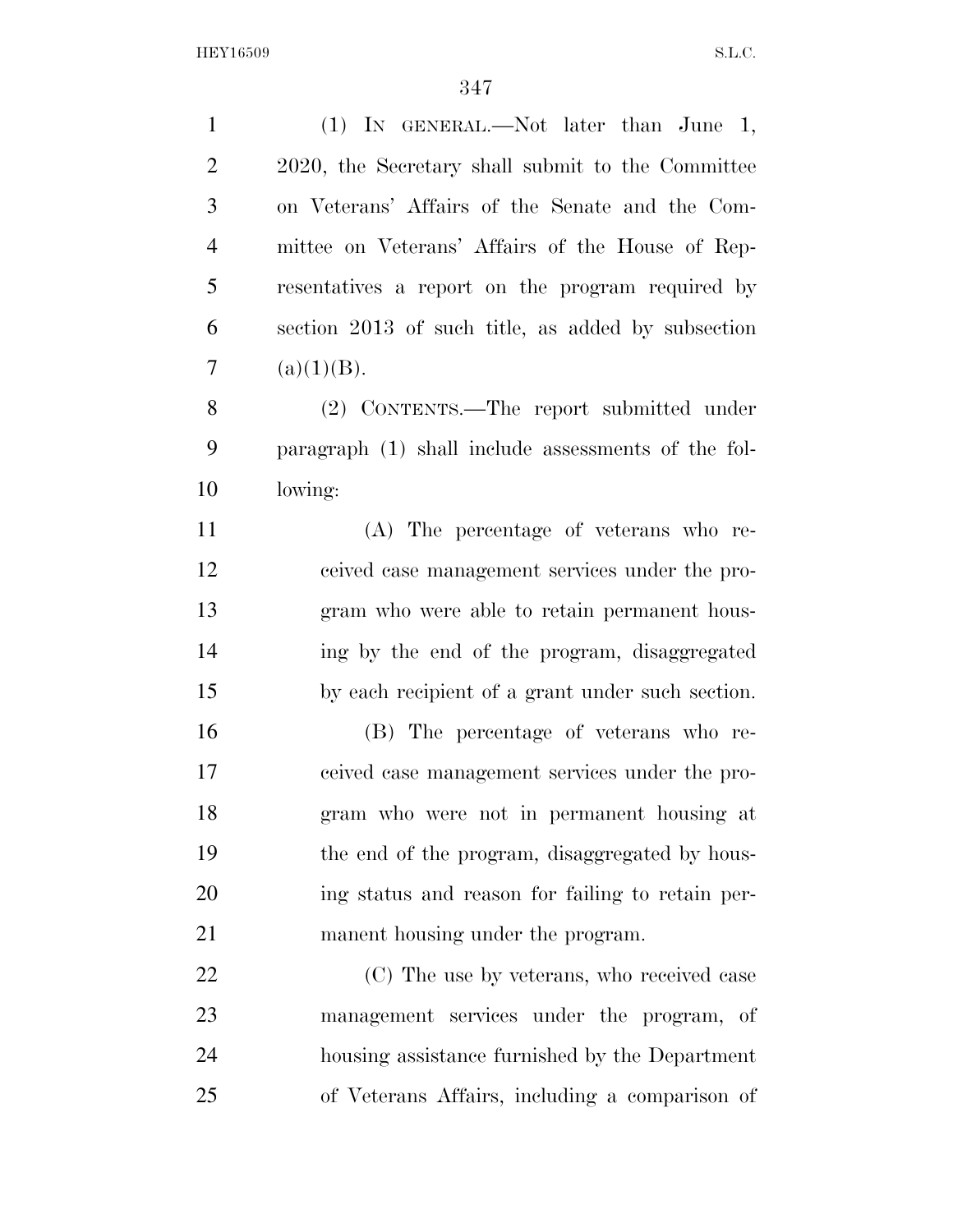| $\mathbf{1}$   | the use of such assistance by such veterans be-             |
|----------------|-------------------------------------------------------------|
| $\mathfrak{2}$ | fore and after receiving such services.                     |
| 3              | (D) An assessment of the employment sta-                    |
| 4              | tus of veterans who received case management                |
| 5              | services under the program, including a com-                |
| 6              | parison of the employment status of such vet-               |
| 7              | erans before and after receiving such services.             |
| 8              | SEC. 605. PILOT PROGRAM ON PROVISION OF INTENSIVE           |
| 9              | <b>MANAGEMENT INTERVENTIONS</b><br><b>TO</b><br><b>CASE</b> |
| 10             | HOMELESS VETERANS WHO RECEIVE THE                           |
| 11             | MOST HEALTH CARE FROM THE DEPART-                           |
| 12             | MENT OF VETERANS AFFAIRS.                                   |
| 13             | (a) PILOT PROGRAM REQUIRED.—Not later than                  |
| 14             | September 1, 2017, the Secretary of Veterans Affairs shall  |
| 15             | commence a pilot program to assess the feasibility and ad-  |
|                | 16 visability of providing intensive case management inter- |
|                | 17 ventions to covered veterans.                            |
| 18             | (b) COVERED VETERANS.—For purposes of the pilot             |
| 19             |                                                             |
|                | program, a covered veteran is a veteran who is enrolled     |
| 20             | $in-$                                                       |
| 21             | (1) the homeless registry of the Department;                |
| 22             | and                                                         |
| 23             | (2) the system of annual patient enrollment es-             |
| 24             | tablished and operated by the Secretary under sec-          |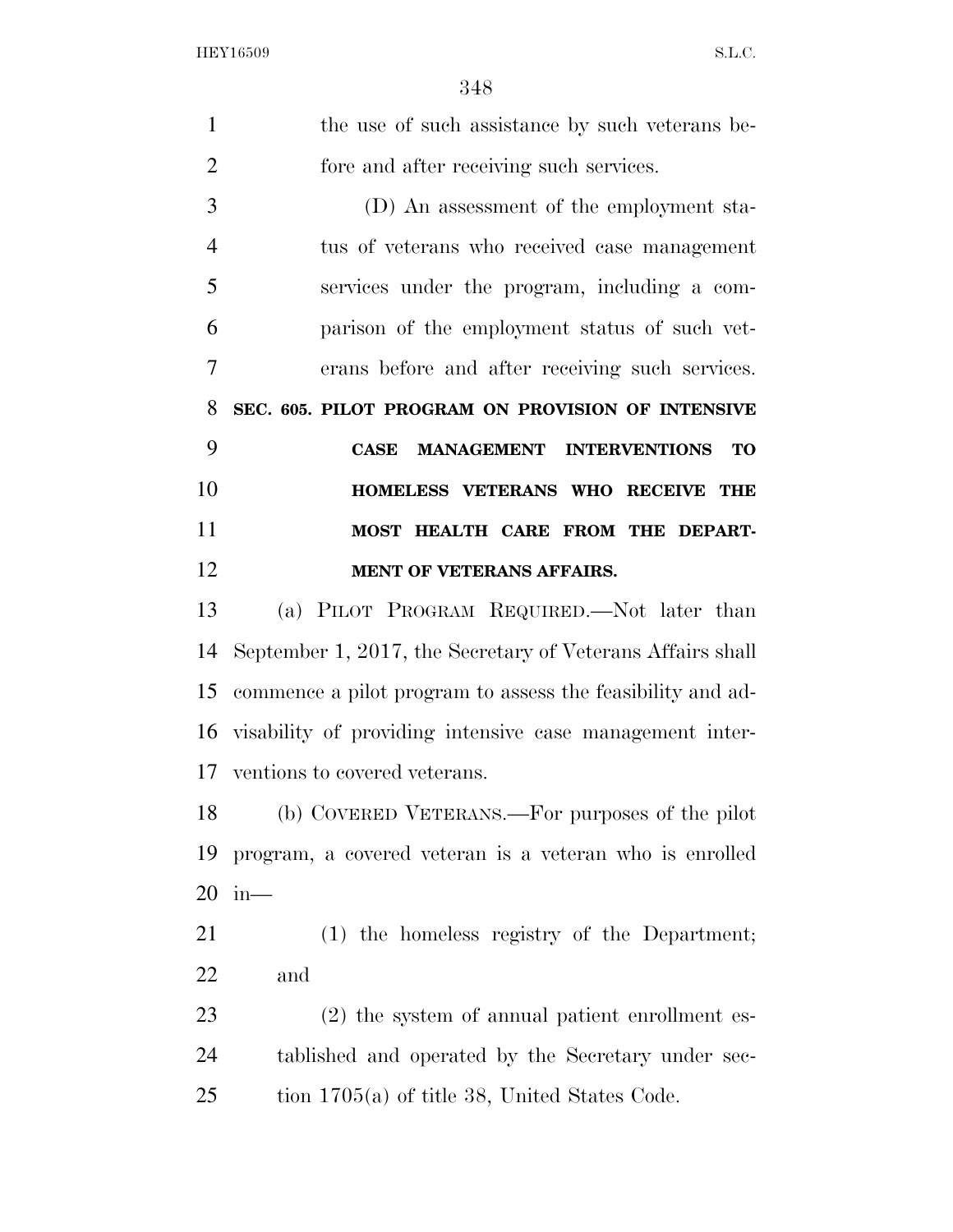| 1              | $(e)$ LOCATION.—                                       |
|----------------|--------------------------------------------------------|
| $\overline{2}$ | (1) IN GENERAL.—The Secretary shall carry              |
| 3              | out the pilot program at not fewer than six locations  |
| $\overline{4}$ | selected by the Secretary for purposes of the pilot    |
| 5              | program as follows:                                    |
| 6              | (A) Not fewer than three locations in cities           |
| 7              | that have the largest populations of homeless          |
| 8              | veterans in the United States.                         |
| 9              | (B) Not fewer than three locations in sub-             |
| 10             | urban or rural settings.                               |
| 11             | (2) INTERACTION AND COORDINATION WITH                  |
| 12             | COMMUNITY ORGANIZATIONS.—In selecting locations        |
| 13             | under paragraph (1), the Secretary shall only select   |
| 14             | locations in areas in which the Secretary determines   |
| 15             | that there is a high degree of interaction and coordi- |
| 16             | nation between the Department and community or-        |
| 17             | ganizations that provide housing and social services   |
| 18             | for veterans, such as outreach, employment, and fi-    |
| 19             | nancial assistance for homeless veterans, veterans at  |
| 20             | risk of becoming homeless, and low-income veterans.    |
| 21             | (d) PROVISION OF INTENSIVE CASE MANAGEMENT             |
| 22             | INTERVENTIONS.—                                        |
| 23             | (1) MINIMUM NUMBER OF VETERANS TO RE-                  |
| 24             | CEIVE INTERVENTIONS.—In carrying out the pro-          |
| 25             | gram at each location selected under subsection (c),   |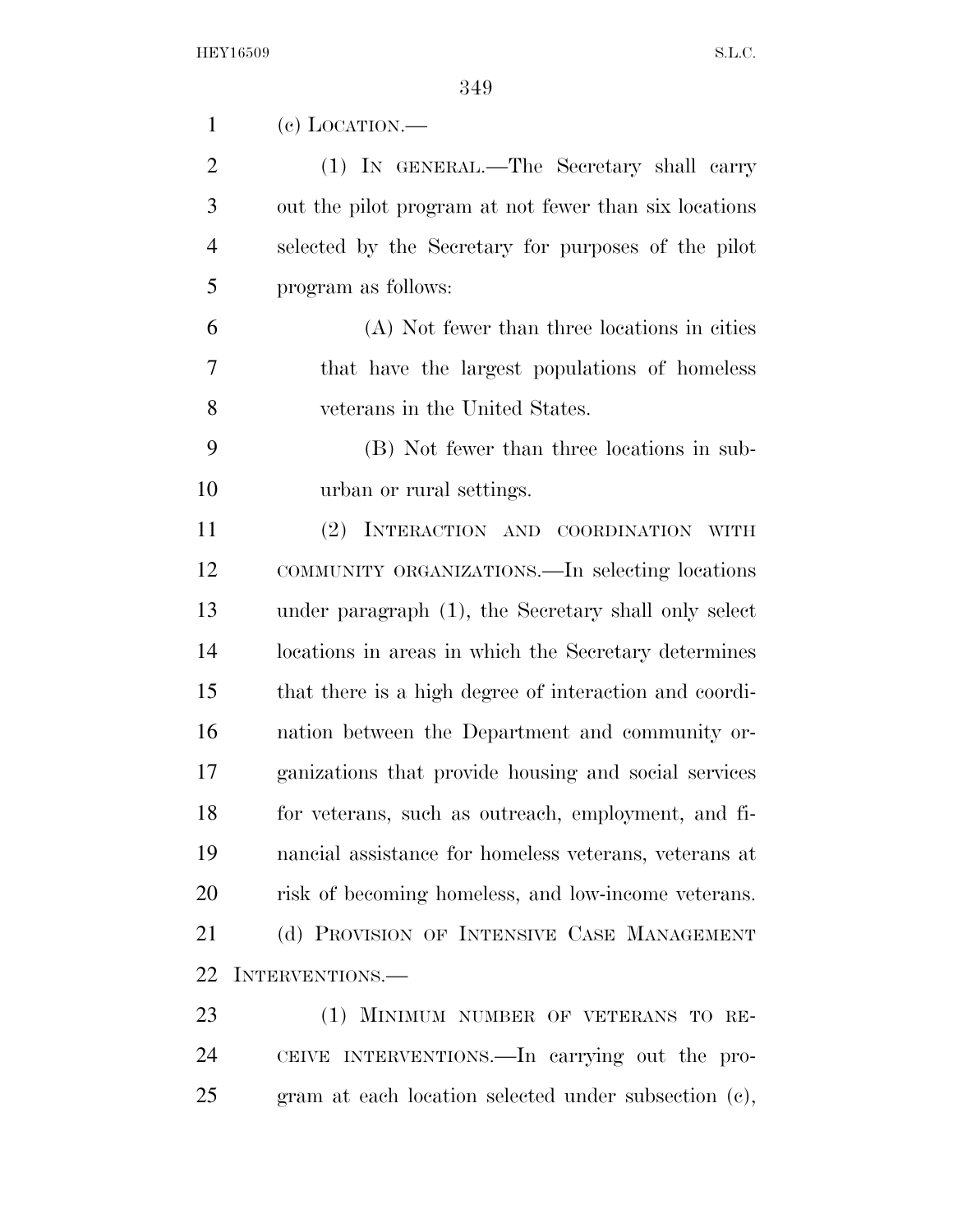the Secretary shall provide intensive case manage- ment interventions to not fewer than 20 covered vet- erans at each such location who the Secretary deter- mines are the covered veterans at such location who receive the most health care and related services fur-nished by the Department of Veterans Affairs.

 (2) NATURE OF INTERVENTIONS.—The inten- sive case management interventions provided to cov- ered veterans under paragraph (1) shall include as- sistance with gaining and maintaining access to such housing and services, including benefits and services to which covered veterans may be entitled or eligible under the laws administered by the Secretary, as may be necessary to improve the stability of their housing and the appropriateness of the health care that they receive.

(e) REPORT.—

18 (1) IN GENERAL.—Not later than December 1, 2019, the Secretary shall submit to the Committee on Veterans' Affairs of the Senate and the Com- mittee on Veterans' Affairs of the House of Rep- resentatives a report on the pilot program carried out under this section.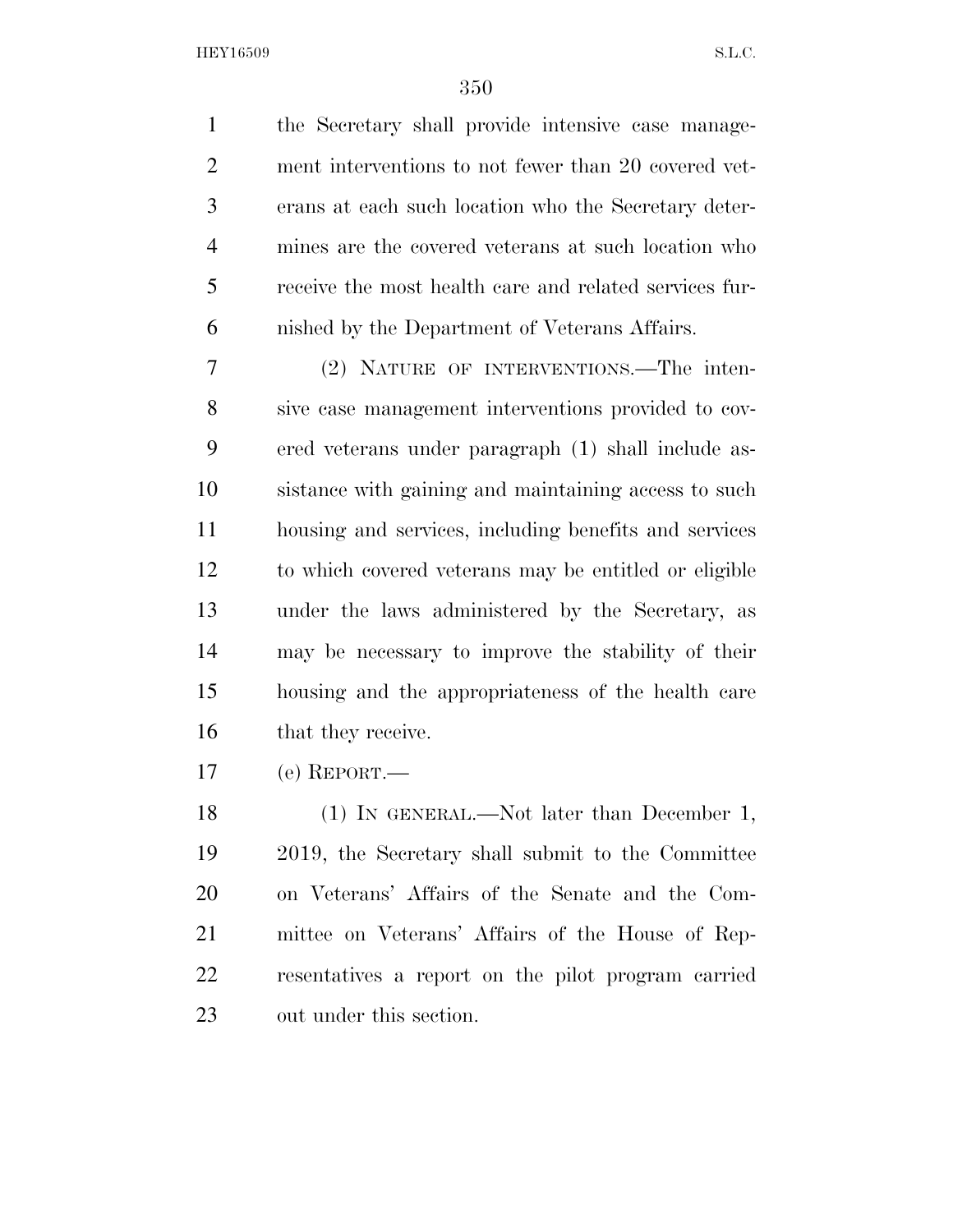| $\mathbf{1}$   | (2) CONTENTS.—The report submitted under            |
|----------------|-----------------------------------------------------|
| $\overline{2}$ | paragraph (1) shall include assessments of the fol- |
| 3              | lowing:                                             |
| $\overline{4}$ | (A) The types and frequencies of intensive          |
| 5              | case management interventions provided under        |
| 6              | the pilot program.                                  |
| 7              | (B) The housing status of each veteran              |
| 8              | who received an intensive case management           |
| 9              | intervention under the pilot program.               |
| 10             | (C) The employment status of each veteran           |
| 11             | who received an intensive case management           |
| 12             | intervention under the pilot program, including     |
| 13             | a comparison of the employment status of such       |
| 14             | veteran before and after receiving such inter-      |
| 15             | vention.                                            |
| 16             | (D) The use by veterans who received in-            |
| 17             | tensive case management interventions under         |
| 18             | the pilot program of health care and related        |
| 19             | services furnished by the Department of Vet-        |
| 20             | erans Affairs and the costs incurred by the De-     |
| 21             | partment in furnishing such care and services,      |
| 22             | including a comparison of the use by such vet-      |
| 23             | erans of such care and services and the costs       |
| 24             | incurred from furnishing such care and services     |
| 25             | before and after receiving such interventions.      |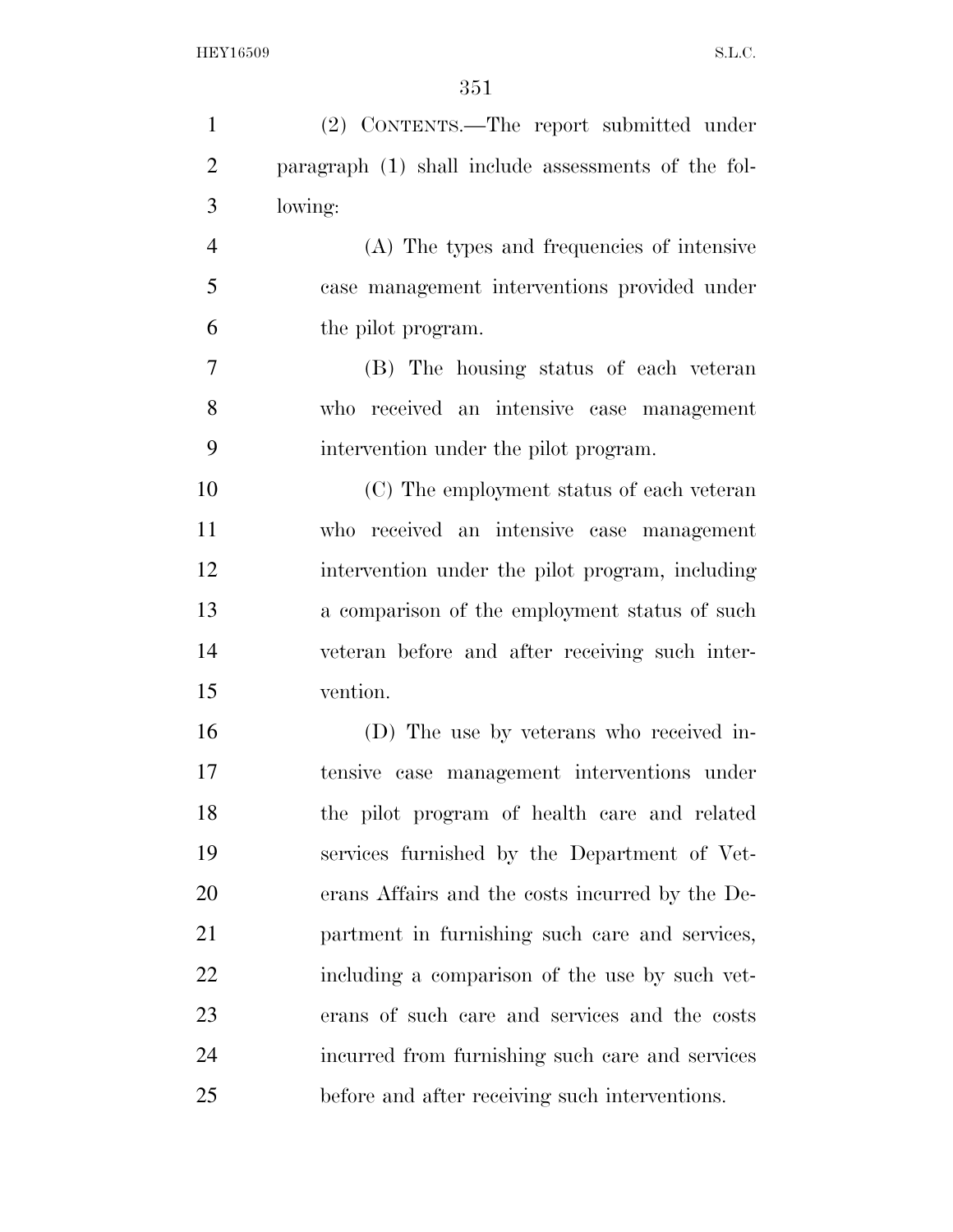| $\mathbf{1}$   | (E) The number of veterans who received          |
|----------------|--------------------------------------------------|
| $\overline{2}$ | intensive case management interventions under    |
| 3              | the pilot program, disaggregated by whether the  |
| $\overline{4}$ | intensive case management intervention was       |
| 5              | provided in a location described in subpara-     |
| 6              | graph $(A)$ or $(B)$ of subsection $(c)(1)$ .    |
| 7              | (F) The costs incurred by the Department         |
| 8              | carrying out the pilot program,<br>in            |
| 9              | disaggregated by provision of intensive case     |
| 10             | management interventions in locations de-        |
| 11             | scribed in subparagraphs $(A)$ and $(B)$ of such |
| 12             | subsection.                                      |
| 13             | (G) An estimate of the costs the Depart-         |
| 14             | ment would have incurred for the provision of    |
| 15             | health care and associated services to covered   |
| 16             | veterans but for the provision of intensive case |
| 17             | management interventions under the pilot pro-    |
| 18             | gram, disaggregated by provision of intensive    |
| 19             | case management interventions in locations de-   |
| 20             | scribed in subparagraphs $(A)$ and $(B)$ of sub- |
| 21             | section $(c)(1)$ .                               |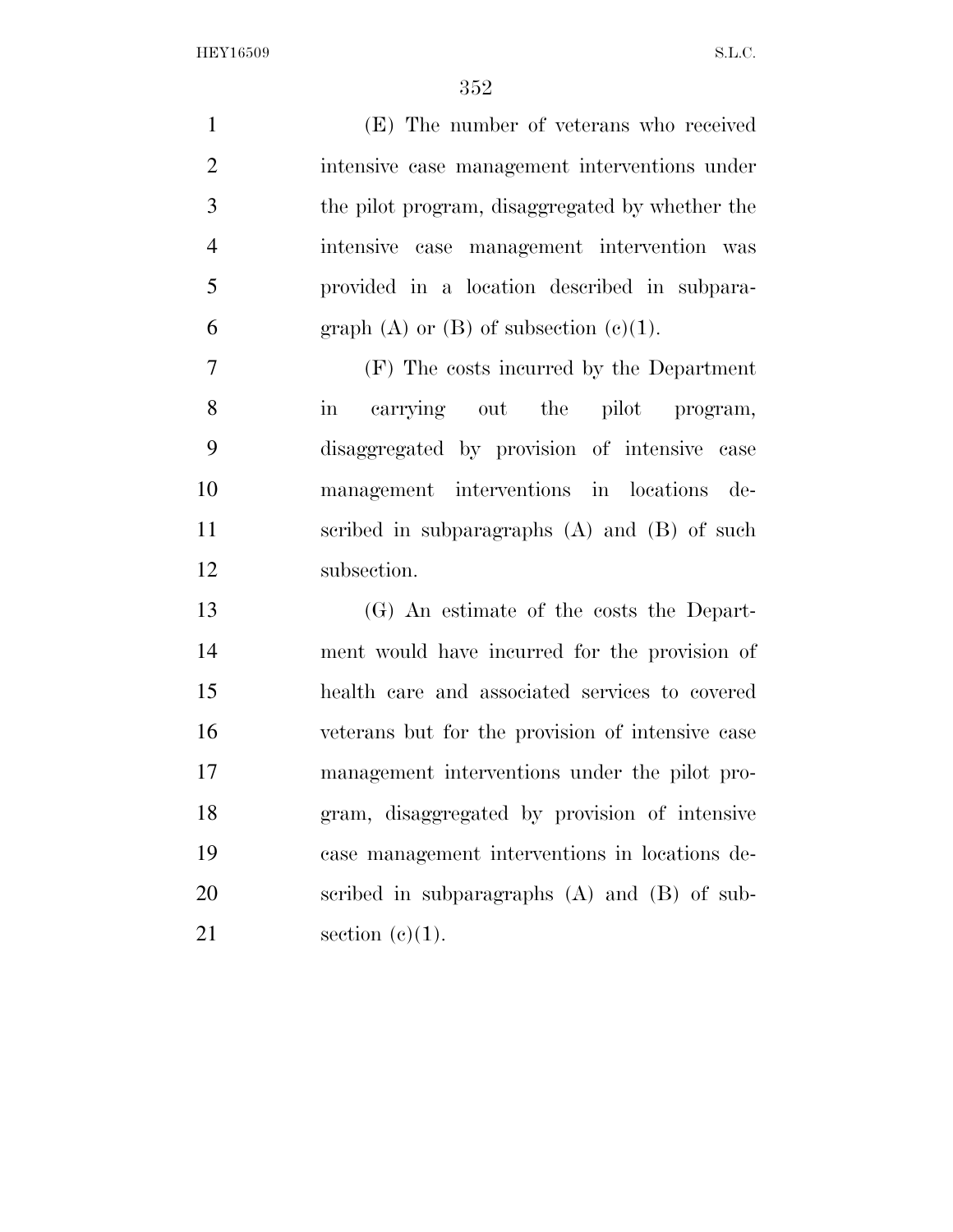## **SEC. 606. ESTABLISHMENT OF NATIONAL CENTER ON HOMELESSNESS AMONG VETERANS.**  (a) IN GENERAL.—Subchapter VII of chapter 20 of

 title 38, United States Code, is amended by adding at the end the following new section:

### **''§ 2067. National Center on Homelessness Among Vet-erans**

8  $\langle$  (a) IN GENERAL.—(1) The Secretary shall establish and operate a center to carry out the functions described in subsection (b).

 ''(2) The center established under paragraph (1) shall be known as the 'National Center on Homelessness Among Veterans'.

 ''(3) To the degree practicable, the Secretary shall operate the center established under paragraph (1) inde- pendently of the other programs of the Department that address homelessness among veterans.

 ''(b) FUNCTIONS.—The functions described in this subsection are as follows:

20 "(1) To carry out and promote research into 21 the causes and contributing factors to veteran home-lessness.

23  $\frac{1}{2}$  To assess the effectiveness of programs of the Department to meet the needs of homeless vet-erans.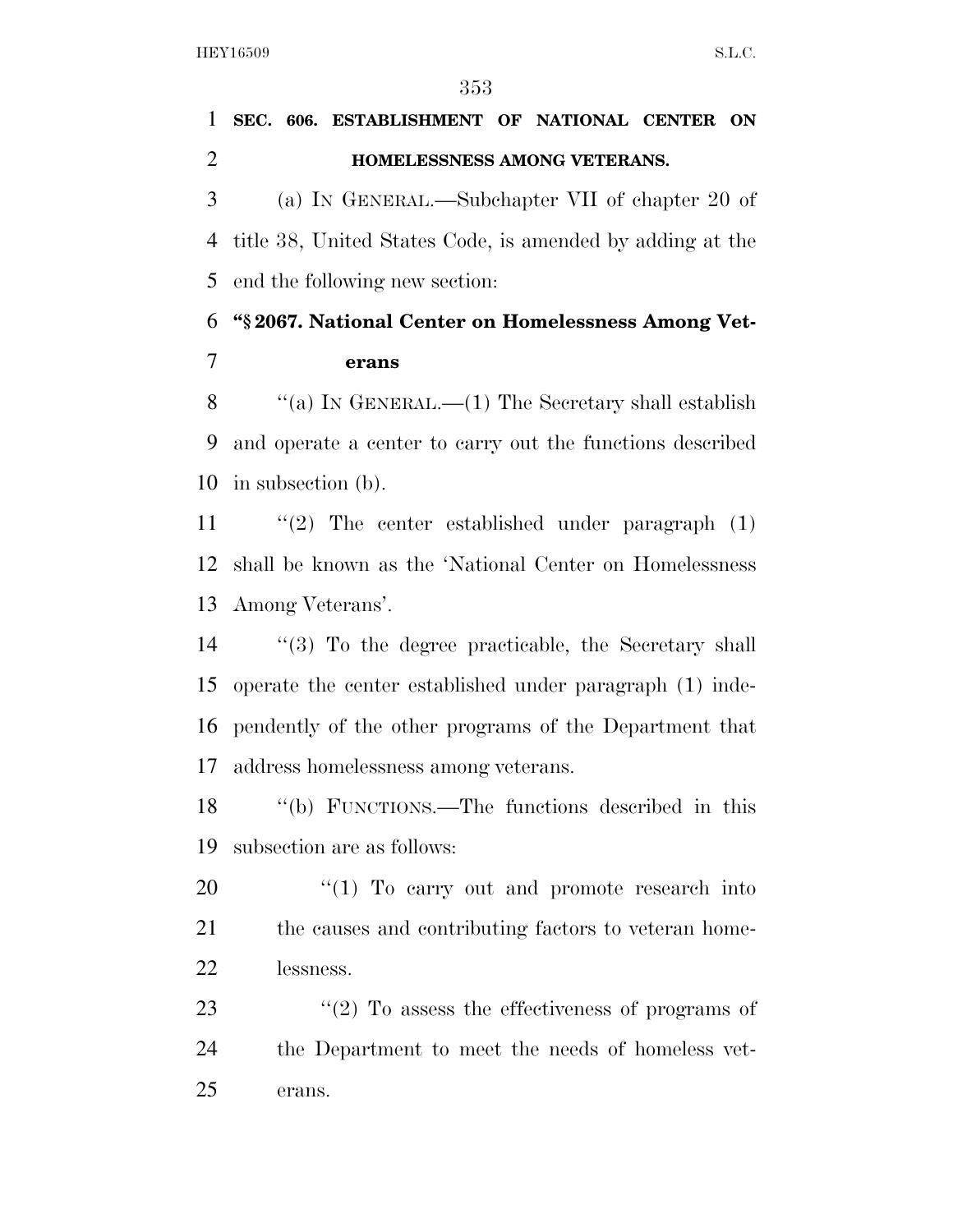1 ''(3) To identify and disseminate best practices with regard to housing stabilization, income support, employment assistance, community partnerships, and such other matters as the Secretary considers appropriate with respect to addressing veteran homelessness.

 $\frac{1}{4}$  To integrate evidence-based and best prac- tices, policies, and programs into programs of the Department for homeless veterans and veterans at risk of homelessness and to ensure that the staff of the Department and community partners can imple-ment such practices, policies, and programs.

 $\frac{13}{10}$  To serve as a resource center for, and pro- mote and seek to coordinate the exchange of infor- mation regarding, all research and training activities carried out by the Department and by other Federal and non-Federal entities with respect to veteran homelessness.''.

 (b) CLERICAL AMENDMENT.—The table of sections at the beginning of chapter 20 of such title is amended by inserting after the item relating to section 2066 the following new item:

''2067. National Center on Homelessness Among Veterans.''.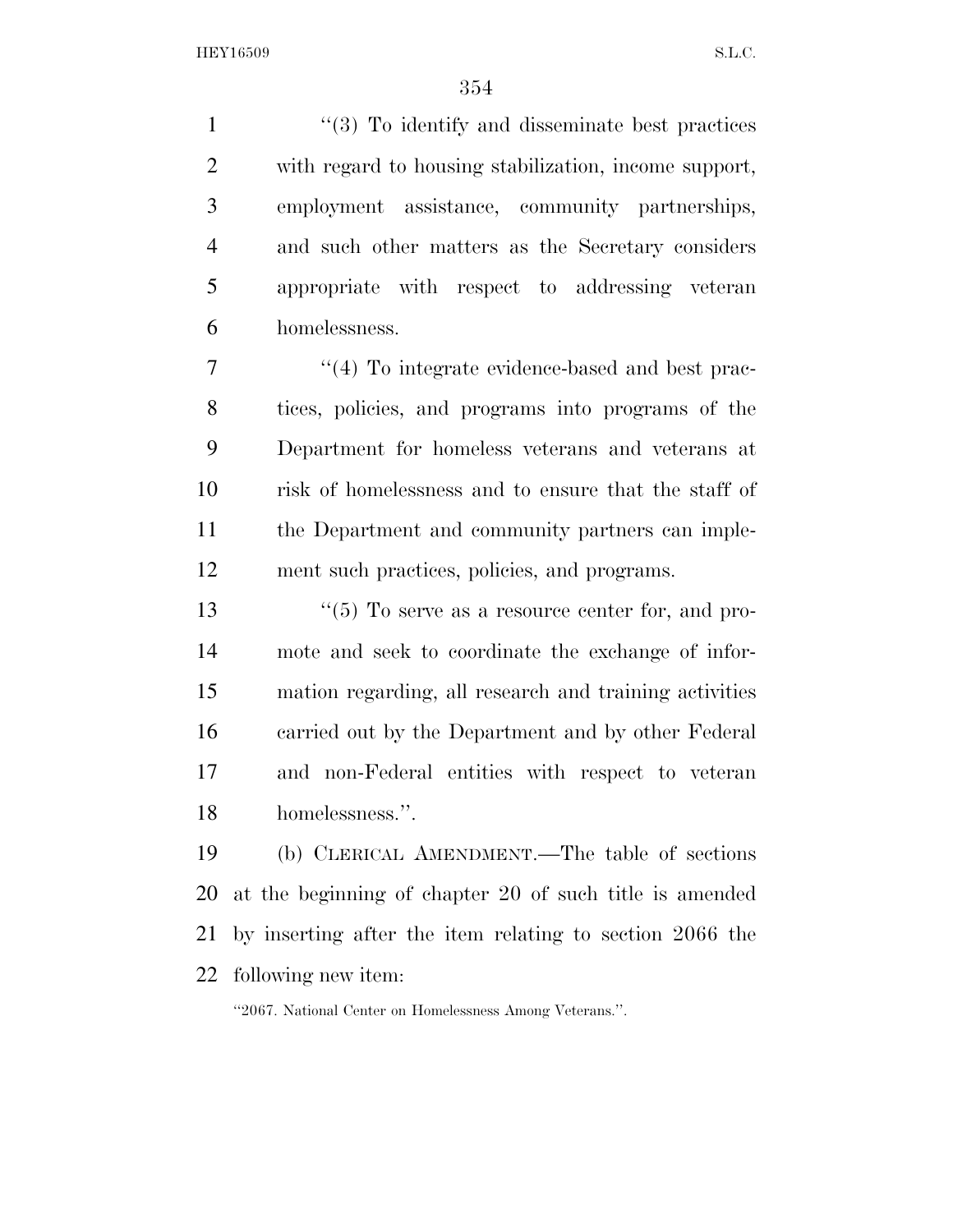| 1              | SEC. 607. ADMINISTRATIVE IMPROVEMENTS TO GRANT                  |
|----------------|-----------------------------------------------------------------|
| $\overline{2}$ | AND PER DIEM PROGRAMS OF DEPARTMENT                             |
| 3              | OF VETERANS AFFAIRS.                                            |
| $\overline{4}$ | (a) IN GENERAL.—Section 2012 of title 38, United                |
| 5              | States Code, is amended—                                        |
| 6              | $(1)$ in subsection $(a)(1)$ , in the matter before             |
| 7              | subparagraph (A), by inserting "and except as oth-              |
| 8              | erwise provided in this section" after "such pur-               |
| 9              | pose"; and                                                      |
| 10             | $(2)$ by adding at the end the following new sub-               |
| 11             | section:                                                        |
| 12             | "(e) REVIEW AND CONDITIONAL RENEWAL.— $(1)$                     |
| 13             | Each year, the Secretary shall review each grant recipient      |
| 14             | and eligible entity that received a per diem payment under      |
| 15             | this section for a service furnished to a veteran during        |
| 16             | the one-year period preceding the review to evaluate the        |
|                | 17 performance of the grant recipient or eligible entity during |
|                | 18 that period with respect to-                                 |
| 19             | $\cdot$ (A) the success of the grant recipient or eligi-        |
| 20             | ble entity in assisting veterans to obtain, transition          |
| 21             | into, and retain permanent housing; and                         |
| 22             | $\lq\lq (B)$ increasing the income of veterans, whether         |
| 23             | by helping veterans obtain employment or by helping             |
| 24             | obtain income-related benefits to which<br>veterans             |
| 25             | such veterans may be eligible or entitled.                      |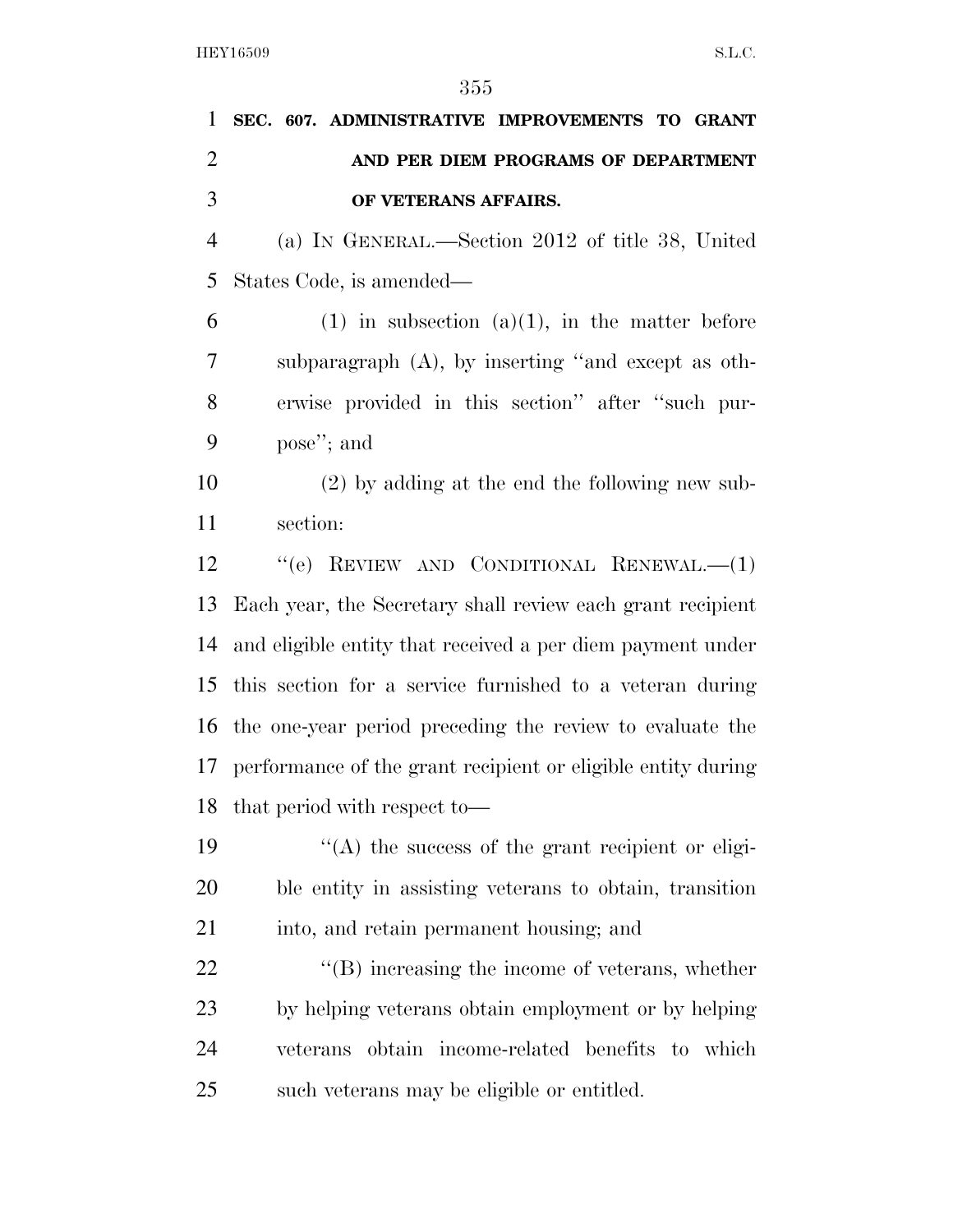''(2) For any grant recipient or eligible entity whose performance was evaluated for a year under paragraph (1), the Secretary may only provide per diem under this section to that grant recipient or eligible entity in the fol- lowing year if the Secretary determines that such perform- ance merits continued receipt of per diem under this sec-tion.

 ''(3) The Secretary shall establish uniform perform- ance targets throughout the United States for all grant recipients and eligible entities that receive per diem pay- ments under this section for purposes of evaluating the performance of each such grant recipient and eligible enti-ty under this subsection.''.

(b) EFFECTIVE DATE.—

 (1) UNIFORM PERFORMANCE TARGETS.—Not later than one year after the date of the enactment of this Act, the Secretary shall establish uniform performance targets pursuant to paragraph (3) of section 2012(e) of title 38, United States Code, as 20 added by subsection  $(a)(2)$ .

21 (2) REVIEW OF GRANT RECIPIENTS AND ELIGI- BLE ENTITIES.—The Secretary shall complete the first review of each grant recipient and eligible enti-ty pursuant to paragraph (1) of such section, as so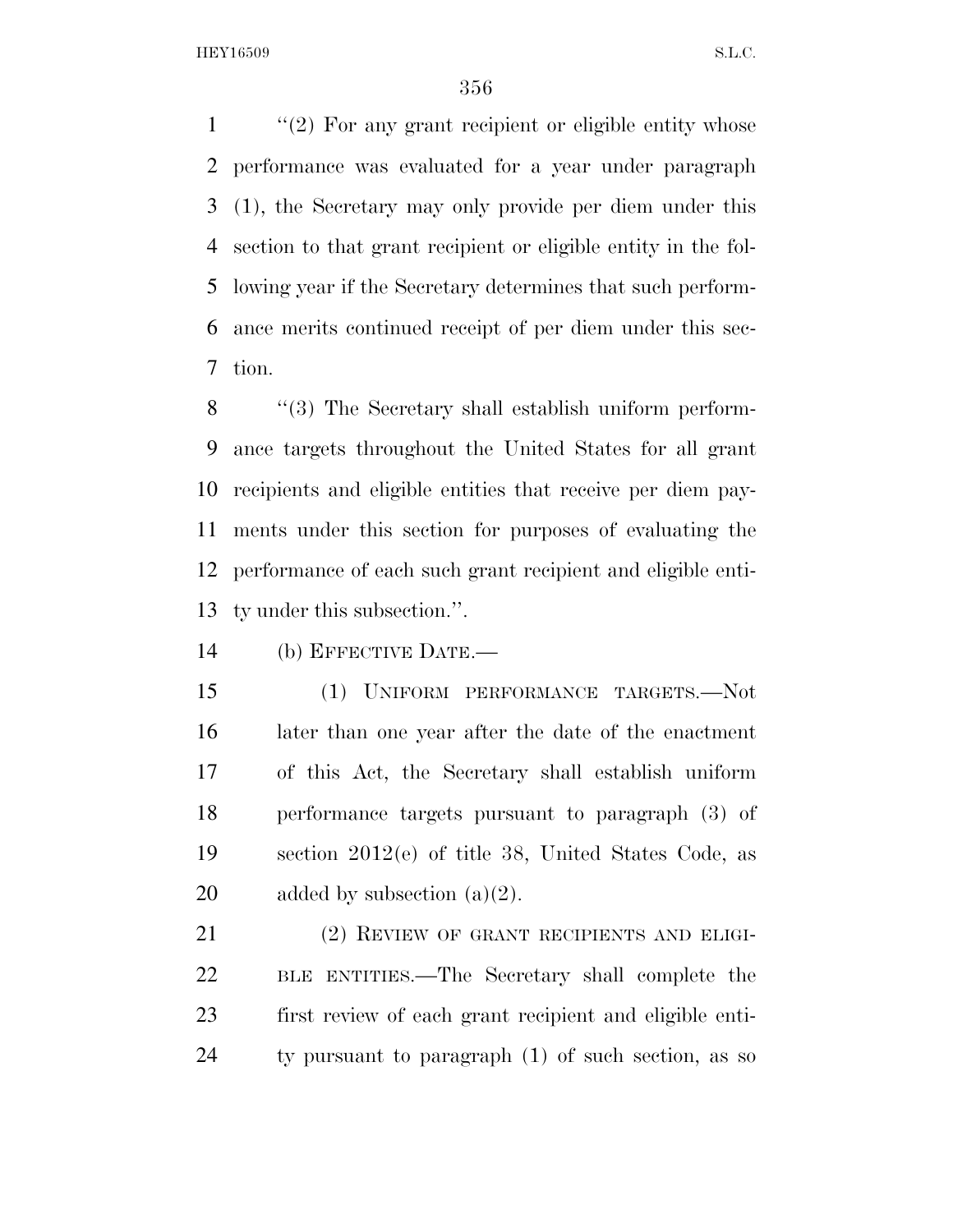| $\mathbf{1}$   | added, not later than two years after the date of the         |
|----------------|---------------------------------------------------------------|
| $\overline{2}$ | enactment of this Act.                                        |
| 3              | SEC. 608. PARTNERSHIPS WITH PUBLIC AND PRIVATE ENTI-          |
| $\overline{4}$ | TO PROVIDE LEGAL SERVICES<br><b>TO</b><br><b>TIES</b>         |
| 5              | HOMELESS VETERANS AND VETERANS AT                             |
| 6              | RISK OF HOMELESSNESS.                                         |
| 7              | (a) IN GENERAL.—Chapter 20 of title 38, United                |
| 8              | States Code, is amended by inserting after section 2022       |
| 9              | the following new section:                                    |
| 10             | "\\$2022A. Partnerships with public and private enti-         |
| 11             | ties to provide legal services to homeless                    |
|                |                                                               |
| 12             | veterans and veterans at risk of home-                        |
| 13             | lessness                                                      |
|                | "(a) PARTNERSHIPS AUTHORIZED.—Subject to the                  |
|                | availability of funds for that purpose, the Secretary may     |
| 14<br>15<br>16 | enter into partnerships with public or private entities,      |
|                | 17 through the award of grants or the use of cooperative      |
| 18             | agreements, to fund a portion of the general legal services   |
| 19             | specified in subsection (c) that are provided by such enti-   |
| 20             | ties to homeless veterans and veterans at risk of homeless-   |
| 21             | ness.                                                         |
| 22             | "(b) LOCATIONS.— $(1)$ The Secretary shall ensure             |
| 23             | that, to the extent practicable, partnerships under this sec- |

geographic regions of the United States, including rural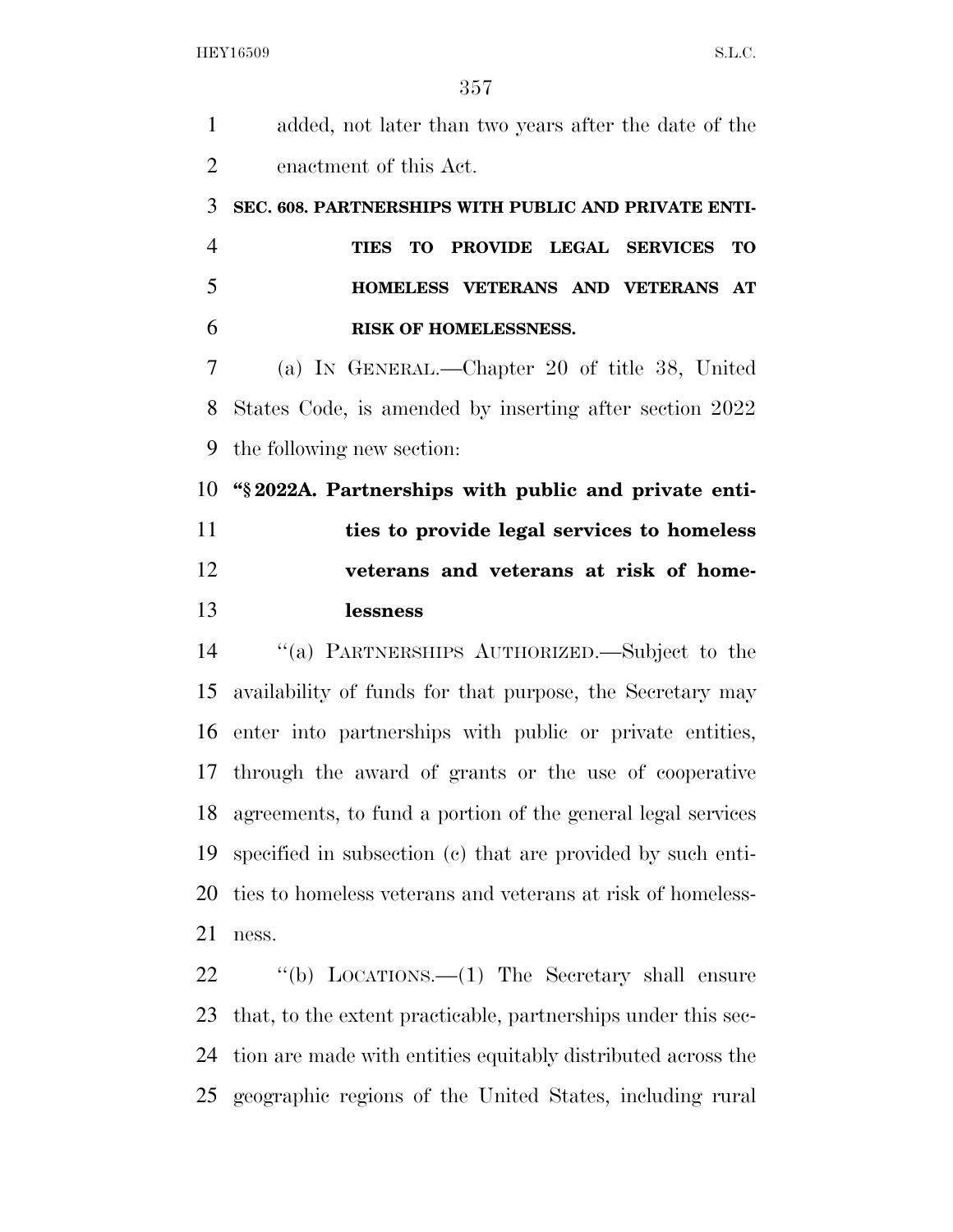communities, tribal lands of the United States, Native Americans, and tribal organizations.

- ''(2) In this subsection, the terms 'Native American' and 'tribal organization' have the meanings given such terms in section 3765 of this title.
- ''(c) LEGAL SERVICES.—Legal services specified in this subsection include legal services provided by public or private entities that address the needs of homeless vet- erans and veterans at risk of homelessness, such as the following:
- 11 ''(1) Legal services related to housing, including eviction defense and representation in landlord-ten-ant cases.
- ''(2) Legal services related to family law, in- cluding assistance in court proceedings for child sup-16 port, divorce, and estate planning.
- 17  $\frac{1}{3}$  Legal services related to income support, including assistance in obtaining public benefits.

 $\frac{1}{2}$  (4) Legal services related to criminal defense, including defense in matters symptomatic of home- lessness, such as outstanding warrants, fines, and driver's license revocation, to reduce recidivism and facilitate the overcoming of reentry obstacles in em-ployment or housing.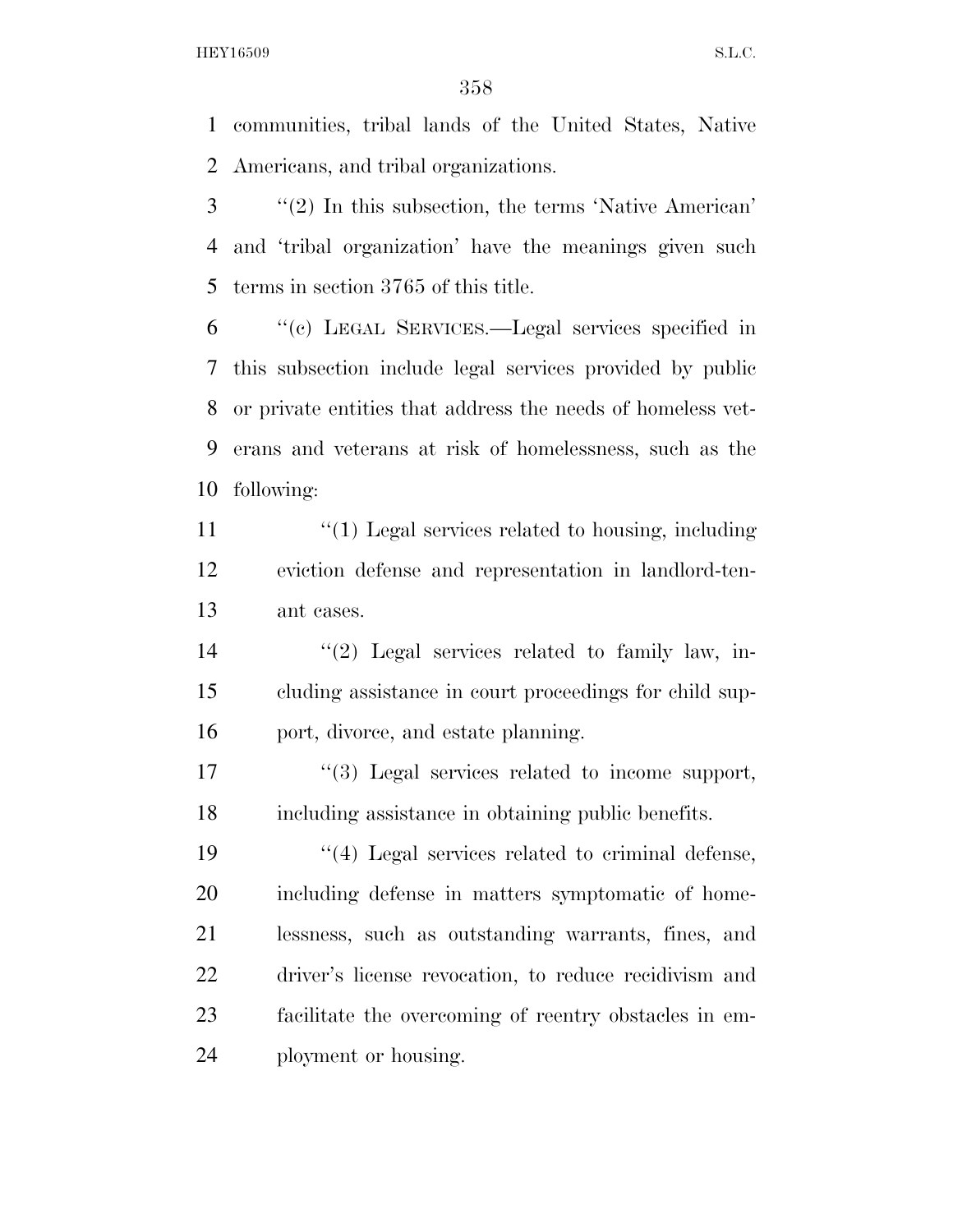''(d) CONSULTATION.—In developing and carrying out partnerships under this section, the Secretary shall, to the extent practicable, consult with public and private entities—

 ''(1) for assistance in identifying and contacting organizations described in subsection (c); and

7  $(2)$  to coordinate appropriate outreach rela-tionships with such organizations.

 ''(e) REPORTS.—The Secretary may require entities that have entered into partnerships under this section to submit to the Secretary periodic reports on legal services provided to homeless veterans and veterans at risk of homelessness pursuant to such partnerships.''.

 (b) CLERICAL AMENDMENT.—The table of sections at the beginning of chapter 20 of such title is amended by adding after the item relating to section 2022 the fol-lowing new item:

''2022A. Partnerships with public and private entities to provide legal services to homeless veterans and veterans at risk of homelessness.''.

 **SEC. 609. COMPTROLLER GENERAL OF THE UNITED STATES STUDY ON HOMELESS VETERANS PROGRAMS OF DEPARTMENT OF VETERANS AFFAIRS.** 

 (a) IN GENERAL.—Not later than one year after the date of the enactment of this Act, the Comptroller General of the United States shall—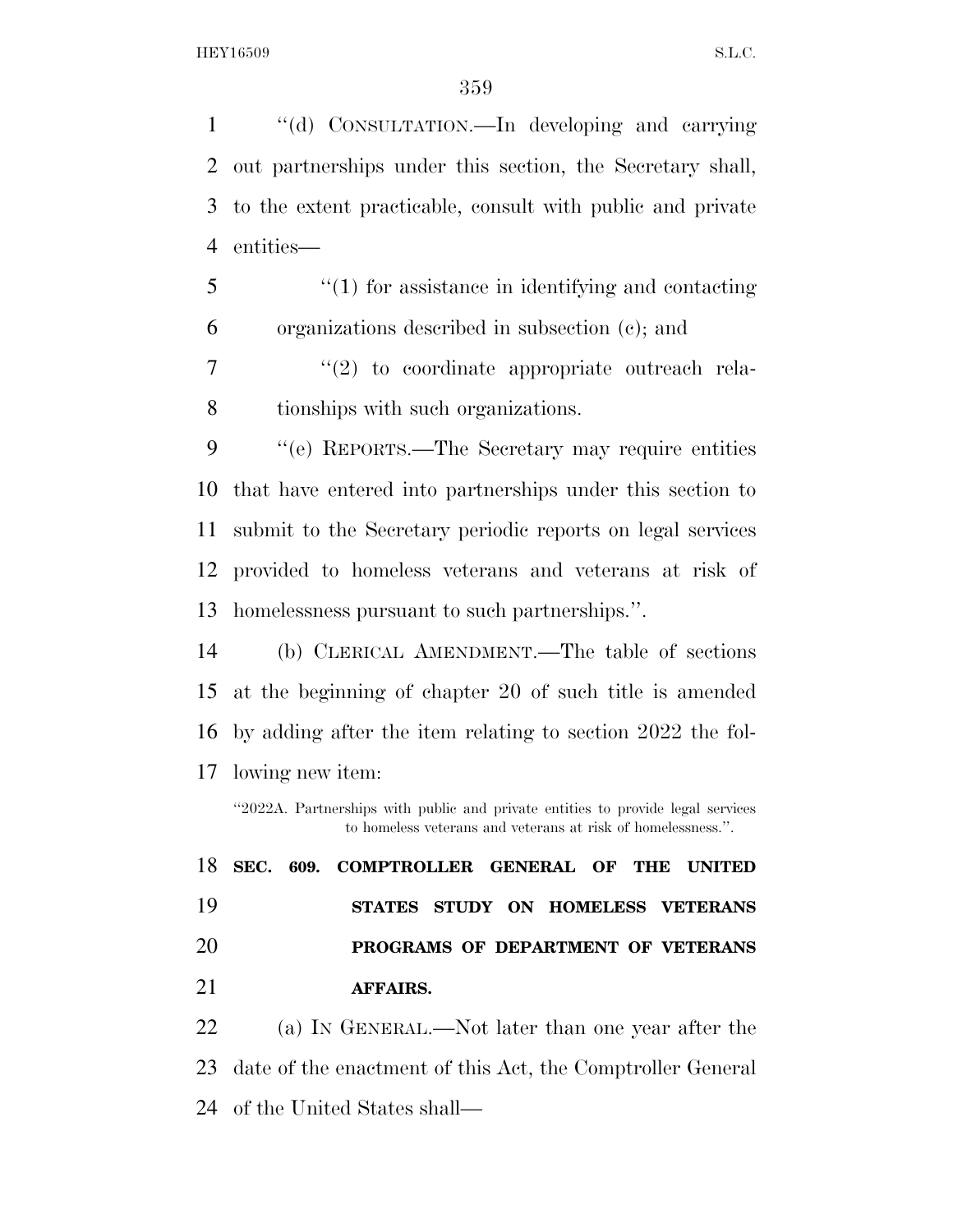| $\mathbf{1}$   | $(1)$ complete a study of programs of the De-            |
|----------------|----------------------------------------------------------|
| $\overline{2}$ | partment of Veterans Affairs that provide assistance     |
| 3              | to homeless veterans; and                                |
| $\overline{4}$ | (2) submit to the Committee on Veterans' Af-             |
| 5              | fairs of the Senate and the Committee on Veterans'       |
| 6              | Affairs of the House of Representatives a report on      |
| 7              | the findings of the Comptroller General with respect     |
| 8              | to the study required by paragraph (1).                  |
| 9              | (b) ELEMENTS.—The study required by subsection           |
| 10             | $(a)(1)$ shall include the following:                    |
| 11             | (1) An assessment of whether programs de-                |
| 12             | scribed in subsection (a) are meeting the needs of       |
| 13             | veterans who are eligible for assistance provided by     |
| 14             | such programs, including any gaps or duplication in      |
| 15             | the provision of services.                               |
| 16             | (2) A review of recent efforts of the Secretary          |
| 17             | of Veterans Affairs to improve the privacy, safety,      |
| 18             | and security of female veterans receiving assistance     |
| 19             | from such programs.                                      |
| 20             | SEC. 610. REQUIREMENT FOR DEPARTMENT OF VETERANS         |
| 21             | AFFAIRS TO ASSESS COMPREHENSIVE SERV-                    |
| 22             | ICE PROGRAMS FOR HOMELESS VETERANS.                      |
| 23             | (a) IN GENERAL.—Not later than one year after the        |
| 24             | date of the enactment of this Act, the Secretary of Vet- |
| 25             | erans Affairs shall—                                     |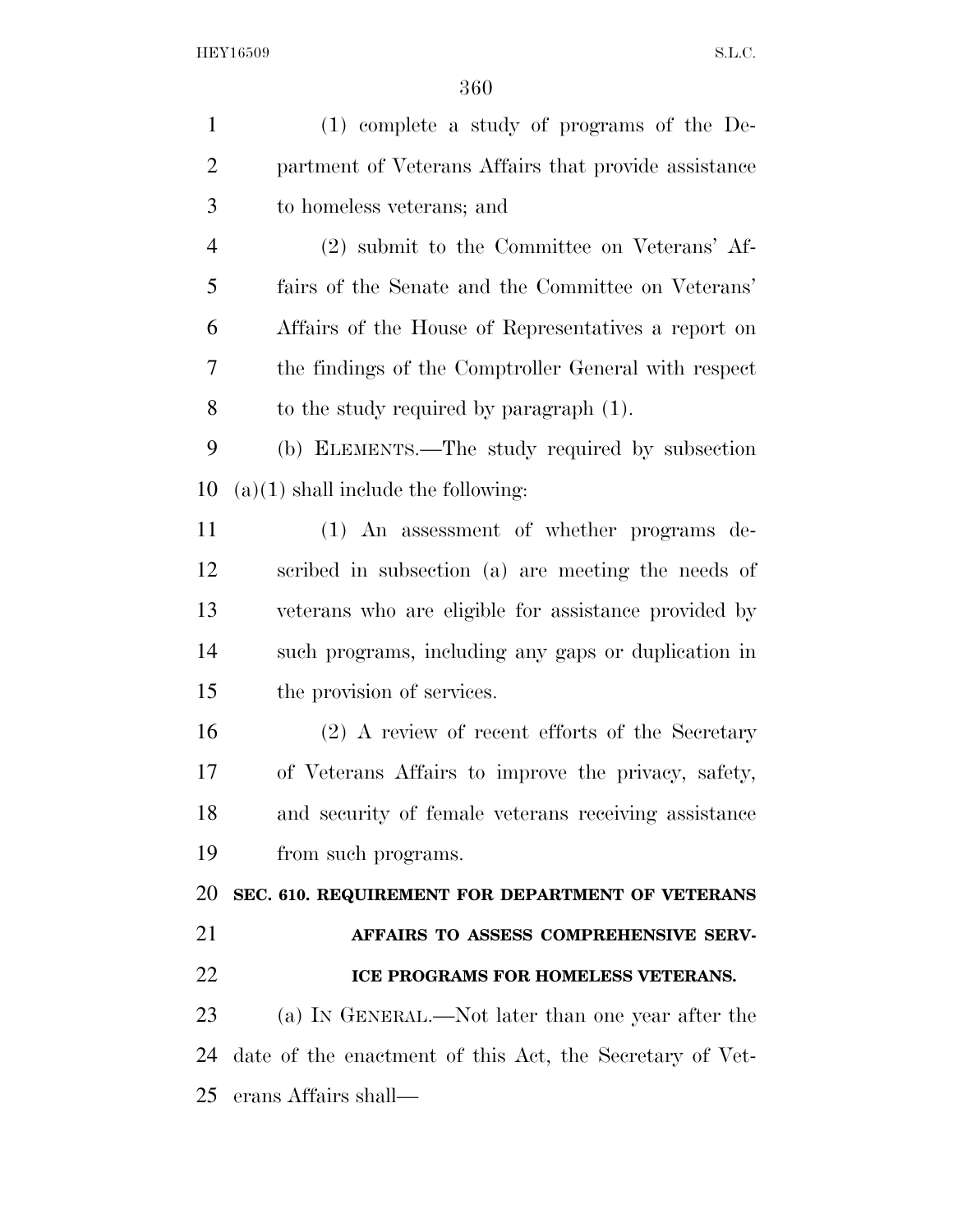| $\mathbf{1}$   | (1) assess and measure the capacity of pro-                   |
|----------------|---------------------------------------------------------------|
| $\overline{2}$ | grams for which entities receive grants under section         |
| 3              | 2011 of title 38, United States Code, or per diem             |
| $\overline{4}$ | payments under section 2012 or 2061 of such title;            |
| 5              | and                                                           |
| 6              | $(2)$ assess such programs with respect to-                   |
| 7              | (A) how well they achieve their stated                        |
| 8              | goals at a national level;                                    |
| 9              | (B) placements in permanent housing;                          |
| 10             | (C) placements in employment; and                             |
| 11             | (D) increases in the regular income of par-                   |
| 12             | ticipants in the programs.                                    |
| 13             | (b) ASSESSMENT AT NATIONAL AND LOCAL LEV-                     |
| 14             | ELS.—In assessing and measuring under subsection              |
| 15             | $(a)(1)$ , the Secretary shall develop and use tools to exam- |
| 16             | ine the capacity of programs described in such subsection     |
| 17             | at both the national and local level in order to assess the   |
| 18             | following:                                                    |
| 19             | (1) Whether sufficient capacity exists to meet                |
| 20             | the needs of homeless veterans in each geographic             |
| 21             | area.                                                         |
| 22             | (2) Whether existing capacity meets the needs                 |
| 23             | of the subpopulations of homeless veterans located in         |
| 24             | each geographic area.                                         |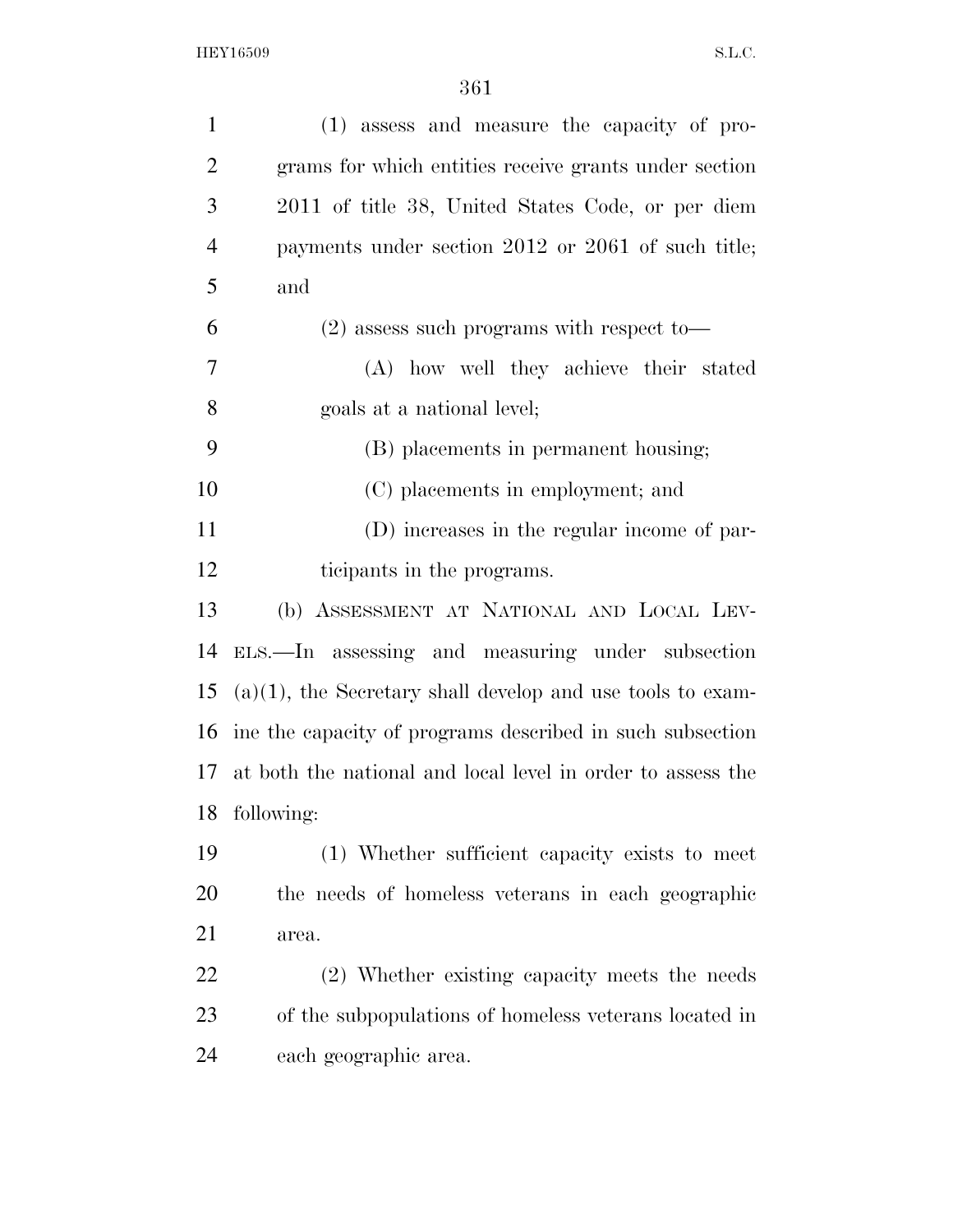(3) The amount of capacity that recipients of grants under sections 2011 and 2061 and per diem payments under section 2012 of such title have to provide services for which the recipients are eligible 5 to receive per diem under section  $2012(a)(2)(B)(ii)$  of title 38, United States Code, as added by section  $7 \quad 602(5)(B).$ 

 (c) CONSIDERATION OF OTHER RESOURCES.—In as- sessing and measuring programs under subsection (a)(1), the Secretary shall consider the availability to such pro- grams of resources made available to such programs and to homeless veterans, including resources provided by the Department of Veterans Affairs and by entities other than the Department.

 (d) USE OF INFORMATION.—The Secretary shall use the information collected under this section as follows:

 (1) To set specific goals to ensure that pro- grams described in subsection (a) are effectively serving the needs of homeless veterans.

 (2) To assess whether programs described in subsection (a) are meeting goals set under para-graph (1).

 (3) To inform funding allocations for programs described in subsection (a).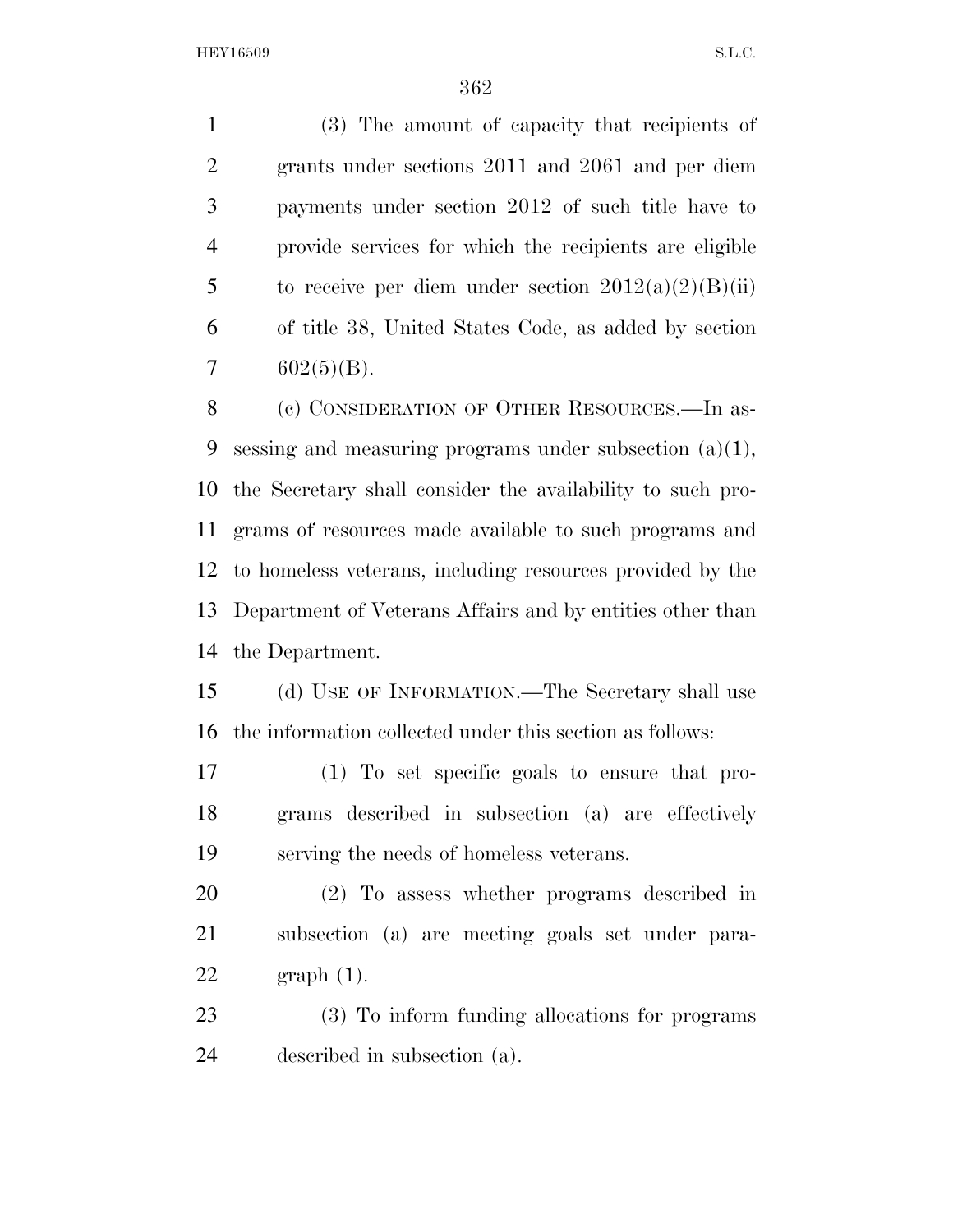(4) To improve the referral of homeless vet-erans to programs described in subsection (a).

 (e) REPORT.—Not later than 180 days after the date on which the assessment required by subsection (a) is completed, the Secretary shall submit to the Committee on Veterans' Affairs of the Senate and the Committee on Veterans' Affairs of the House of Representatives a report on such assessment and such recommendations for legisla- tive and administrative action as the Secretary may have to improve the programs and per diem payments described in subsection (a).

## **SEC. 611. REPORT ON OUTREACH RELATING TO INCREAS- ING THE AMOUNT OF HOUSING AVAILABLE TO VETERANS.**

 Not later than one year after the date of the enact- ment of this Act, the Secretary of Veterans Affairs shall submit to the Committee on Veterans' Affairs of the Sen- ate and the Committee on Veterans' Affairs of the House of Representatives a report describing and assessing the outreach conducted by the Secretary to realtors, landlords, property management companies, and developers to edu- cate them about the housing needs of veterans and the benefits of having veterans as tenants.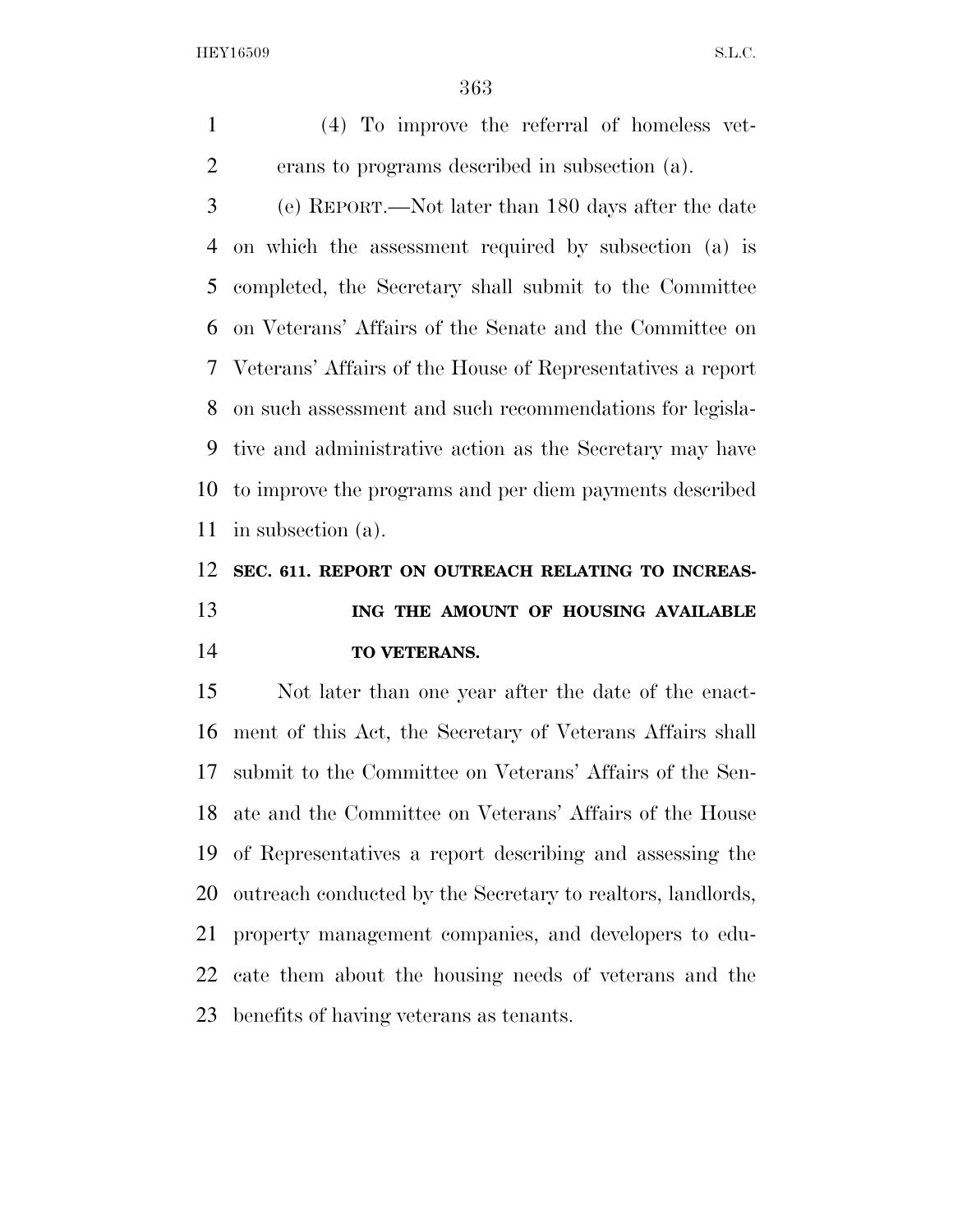| $\mathbf{1}$   | <b>Subtitle B—Eligibility of Homeless</b>                  |
|----------------|------------------------------------------------------------|
| $\overline{2}$ | <b>Veterans for Benefits</b>                               |
| 3              | SEC. 621. WAIVER OF MINIMUM PERIOD OF CONTINUOUS           |
| 4              | <b>ACTIVE DUTY IN ARMED FORCES FOR CER-</b>                |
| 5              | TAIN BENEFITS FOR HOMELESS VETERANS.                       |
| 6              | Section $5303A(b)(3)$ of title 38, United States Code,     |
| 7              | is amended—                                                |
| 8              | $(1)$ by redesignating subparagraphs $(F)$ and             |
| 9              | $(G)$ as subparagraphs $(G)$ and $(H)$ , respectively; and |
| 10             | $(2)$ by inserting after subparagraph $(E)$ the fol-       |
| 11             | lowing new subparagraph $(F)$ :                            |
| 12             | "(F) to benefits under section 2011, 2012,                 |
| 13             | 2013, 2044, or 2061 of this title;".                       |
| 14             | SEC. 622. AUTHORIZATION TO FURNISH CERTAIN BENEFITS        |
| 15             | TO HOMELESS VETERANS WITH DISCHARGES                       |
| 16             | OR RELEASES UNDER OTHER THAN HONOR-                        |
| 17             | <b>ABLE CONDITIONS.</b>                                    |
| 18             | Section 5303(d) of title 38, United States Code, is        |
| 19             | amended—                                                   |
| 20             | (1) by striking "not apply to any war-risk in-             |
| 21             | surance" and inserting the following: "not apply to        |
| 22             | the following:                                             |
| 23             | " $(1)$ Any war-risk insurance"; and                       |
| 24             | $(2)$ by adding at the end the following new               |
| 25             | paragraph:                                                 |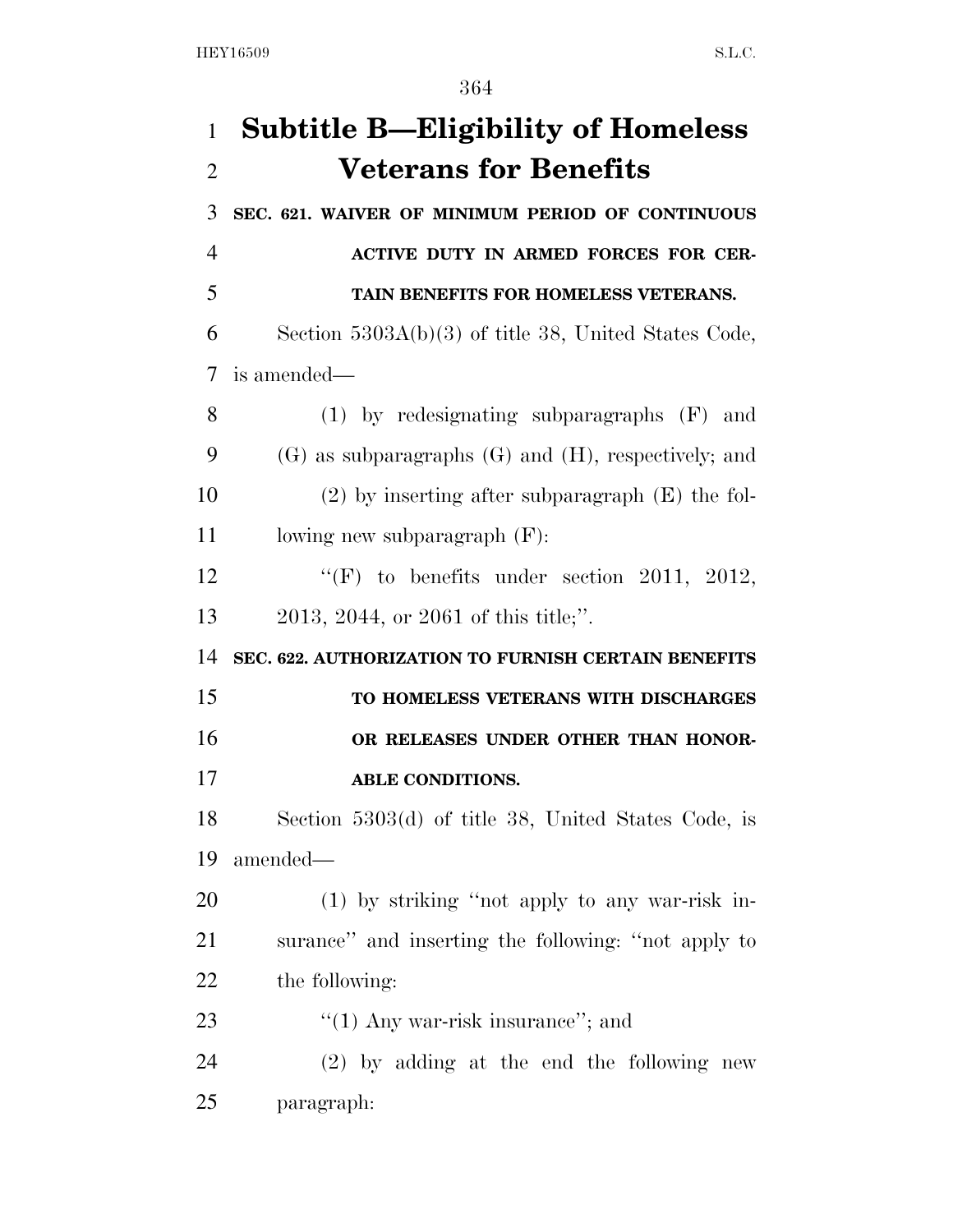1 (2) Benefits under section 2011, 2012, 2013, 2044, or 2061 of this title (except for benefits for individuals discharged or dismissed from the Armed Forces by reason of the sentence of a general court- martial).''. **SEC. 623. MODIFICATION OF DEFINITION OF VETERAN FOR PURPOSES OF PROVIDING CERTAIN BENE- FITS TO HOMELESS VETERANS.**  Section 2002 of title 38, United States Code, is amended— (1) by striking ''In this chapter'' and inserting ''(a) IN GENERAL.—In this chapter''; and (2) by adding at the end the following: ''(b) VETERAN DEFINED.—(1) Notwithstanding sec- tion 101(2) of this title and except as provided in para- graph (2), for purposes of sections 2011, 2012, 2013, 2044, and 2061 of this title, the term 'veteran' means a person who served in the active military, naval, or air serv- ice, regardless of length of service, and who was dis- charged or released therefrom.  $\frac{1}{2}$  (2) For purposes of paragraph (1), the term 'vet- eran' excludes a person who— 23 ''(A) received a dishonorable discharge from the Armed Forces; or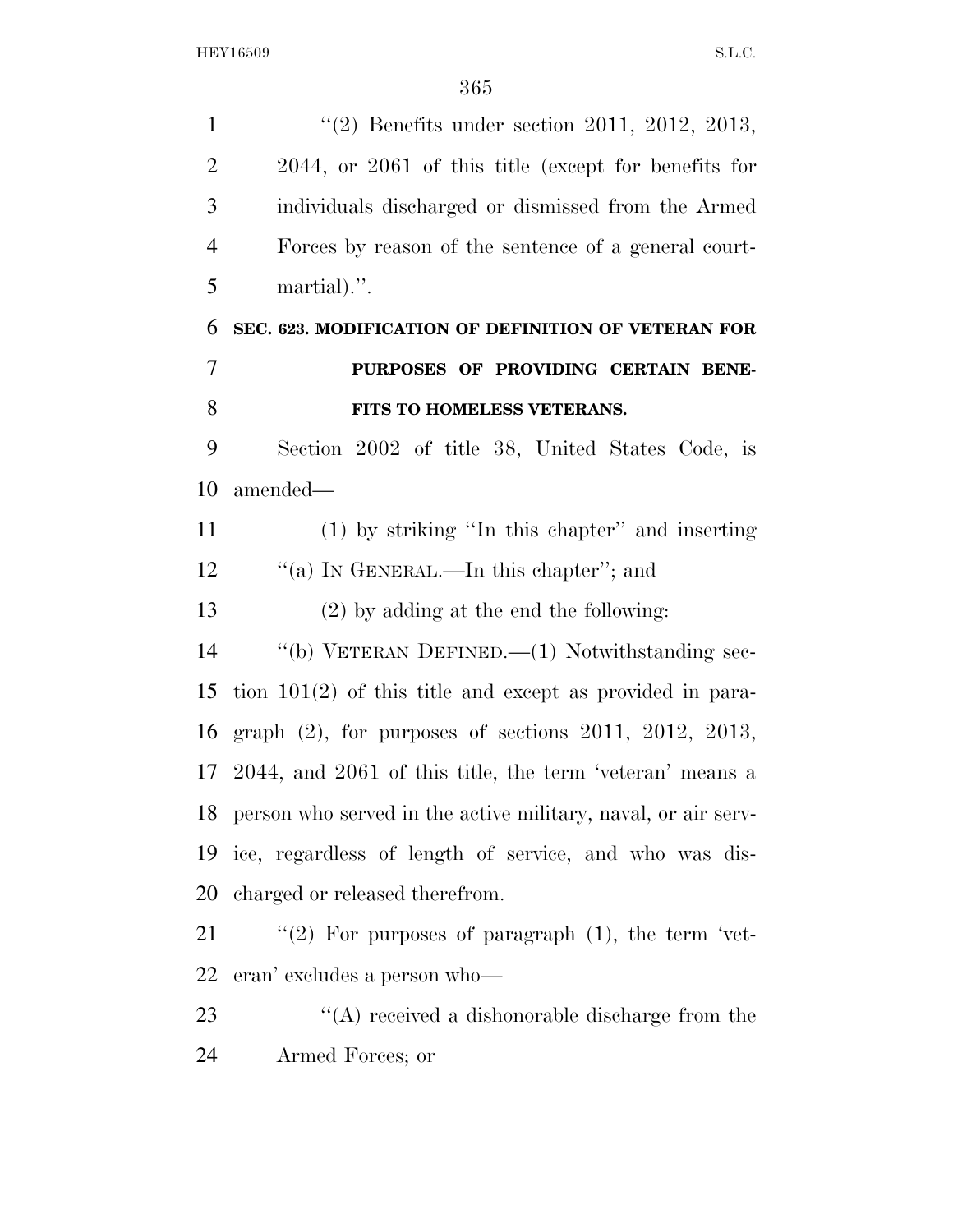1 ''(B) was discharged or dismissed from the Armed Forces by reason of the sentence of a general court-martial.''. **SEC. 624. TRAINING OF PERSONNEL OF THE DEPARTMENT OF VETERANS AFFAIRS AND GRANT RECIPI- ENTS.**  The Secretary of Veterans Affairs shall conduct a program of training and education to ensure that the fol- lowing persons are aware of and implement this subtitle and the amendments made by this subtitle: (1) Personnel of the Department of Veterans Affairs who are supporting or administering a pro- gram under chapter 20 of title 38, United States Code. (2) Recipients of grants or other amounts for purposes of carrying out such a program. **SEC. 625. AUTHORIZATION OF PER DIEM PAYMENTS FOR FURNISHING CARE TO DEPENDENTS OF CER- TAIN HOMELESS VETERANS.**  Section 2012(a) of title 38, United States Code, is amended by adding at the end the following new para-

graph:

23 "(4) Services for which a recipient of a grant under section 2011 of this title (or an entity described in para-graph (1)) may receive per diem payments under this sub-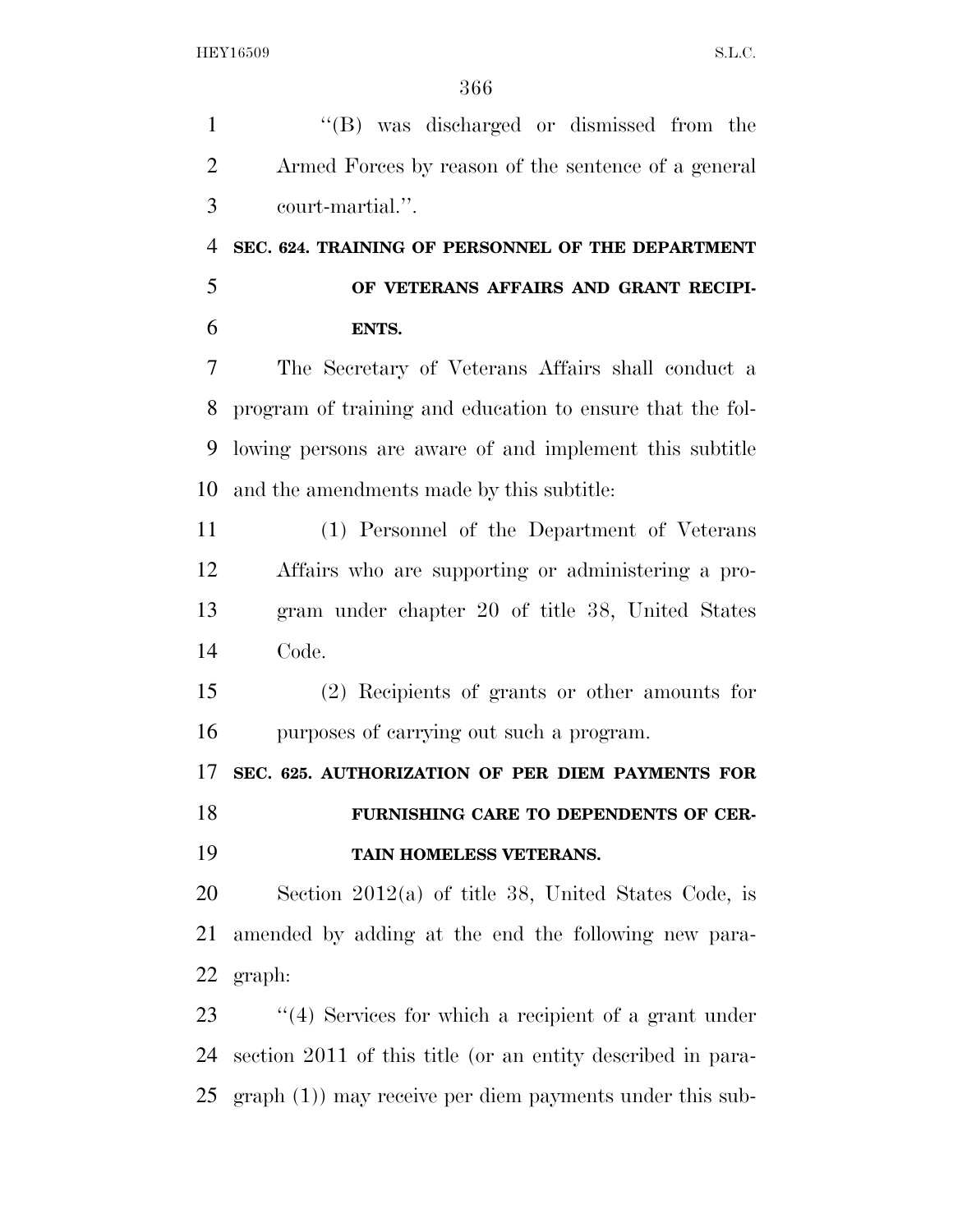section may include furnishing care for a dependent of a homeless veteran who is under the care of such homeless veteran while such homeless veteran receives services from the grant recipient (or entity).''.

#### **SEC. 626. REGULATIONS.**

 Not later than 270 days after the date of the enact- ment of this Act, the Secretary of Veterans Affairs shall prescribe regulations, including such modifications to sec- tion 3.12 of title 38, Code of Federal Regulations (or any successor regulation), as the Secretary considers appro- priate, to ensure that the Department of Veterans Affairs is in full compliance with this subtitle and the amend-ments made by this subtitle.

### **SEC. 627. EFFECTIVE DATE.**

 This subtitle and the amendments made by this sub- title shall apply to individuals seeking benefits under chap- ter 20 of title 38, United States Code, before, on, and after the date of the enactment of this Act.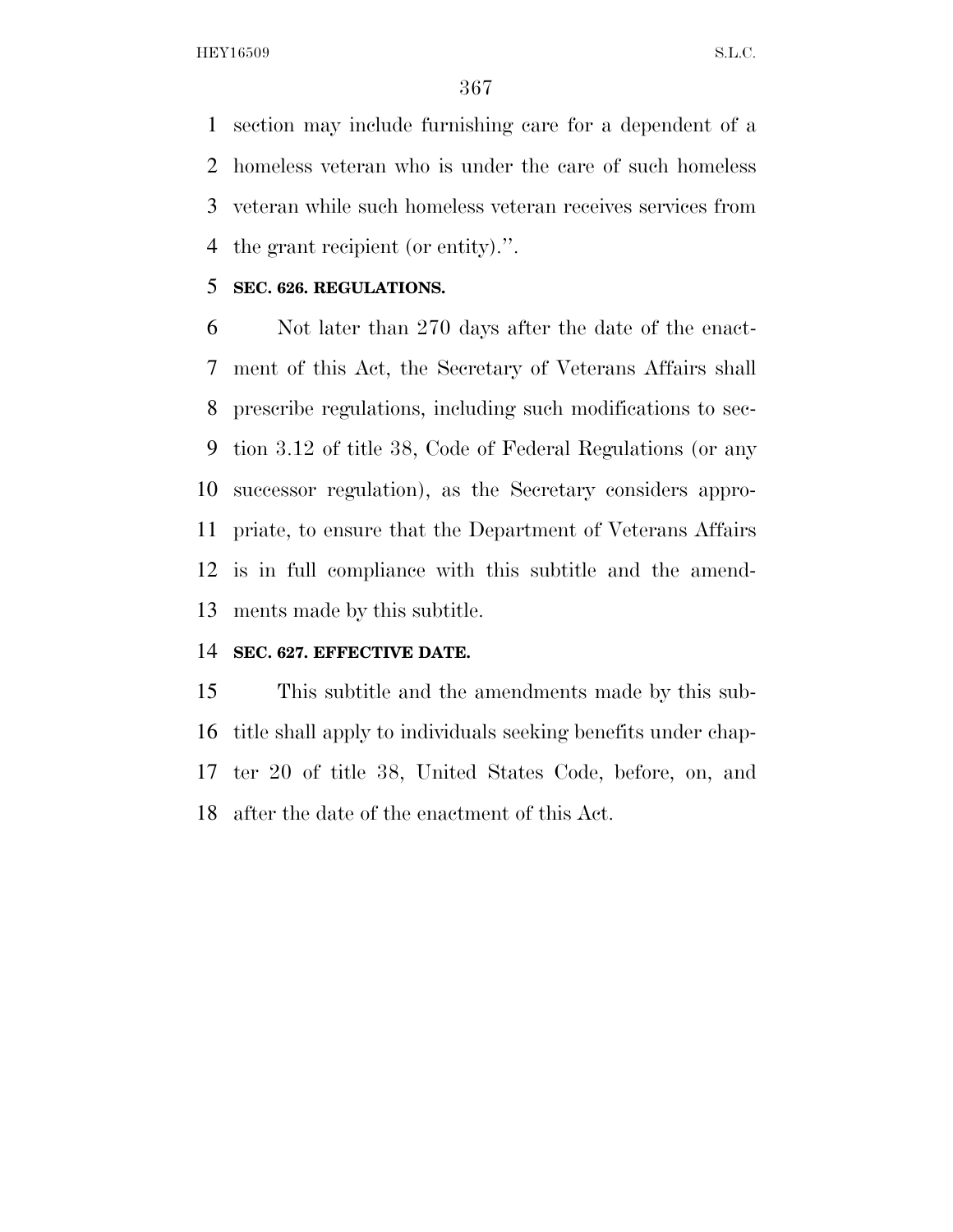## **TITLE VII—UNITED STATES COURT OF APPEALS FOR VET-ERANS CLAIMS**

 **SEC. 701. EXTENSION OF TEMPORARY INCREASE IN NUM-BER OF JUDGES ON UNITED STATES COURT** 

# **OF APPEALS FOR VETERANS CLAIMS.**

 (a) IN GENERAL.—Subsection (i)(2) of section 7253 of title 38, United States Code, is amended by striking ''January 1, 2013'' and inserting ''January 1, 2021''.

- (b) REPORT.—
- (1) IN GENERAL.—Not later than June 30, 2020, the chief judge of the United States Court of Appeals for Veterans Claims shall submit to the Committee on Veterans' Affairs of the Senate and the Committee on Veterans' Affairs of the House of Representatives a report on the temporary expan- sions of the Court under section 7253 of title 38, United States Code.
- (2) CONTENTS.—The report required by para-graph (1) shall include the following:
- (A) An assessment of the effect of the ex- pansions on ensuring appeals are handled in a 23 timely manner.
- (B) A description of the ways in which the complexity levels of the appeals acted on by the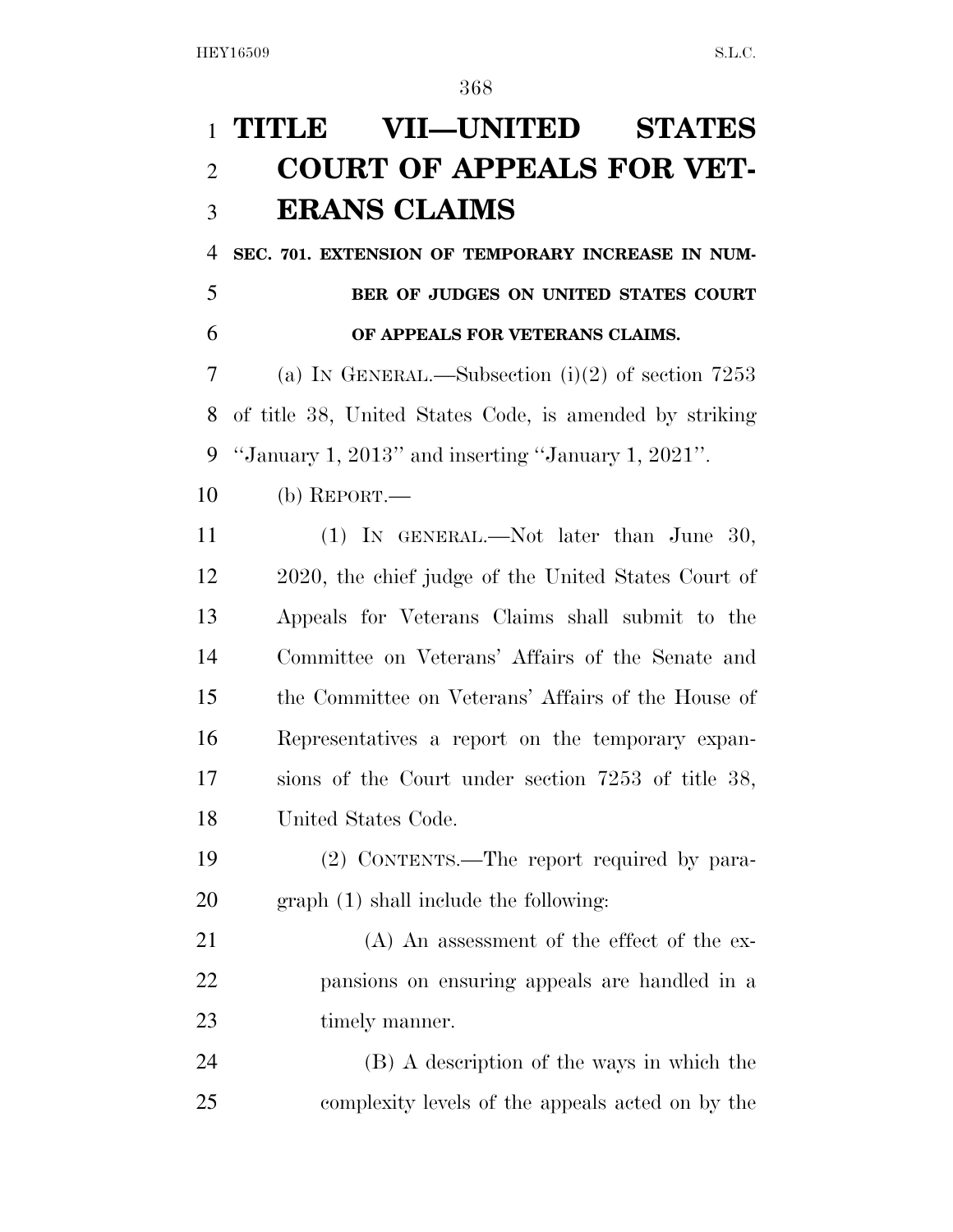Court may have changed based on service dur- ing recent conflicts compared to those based on service from previous eras. (C) A recommendation on whether the number of judges should be adjusted at the end of the temporary expansion period, including statistics, projections, trend analyses, and other information to support the recommendation. **SEC. 702. LIFE INSURANCE PROGRAM RELATING TO JUDGES OF UNITED STATES COURT OF AP- PEALS FOR VETERANS CLAIMS.**  (a) IN GENERAL.—Section 7281 of title 38, United States Code, is amended by adding at the end the fol- lowing: ''(j) For purposes of chapter 87 of title 5, a judge who is in regular active service and a judge who is retired under section 7296 of this title or under chapter 83 or 84 of title 5 shall be treated as an employee described in section 8701(a)(5) of title 5.

 $\frac{1}{k}$  Notwithstanding any other provision of law, the Court may pay on behalf of its judges, who are age 65 or older, any increase in the cost of Federal Employees' Group Life Insurance imposed after April 24, 1999, in- cluding any expenses generated by such payments, as au-thorized by the chief judge of the Court in a manner con-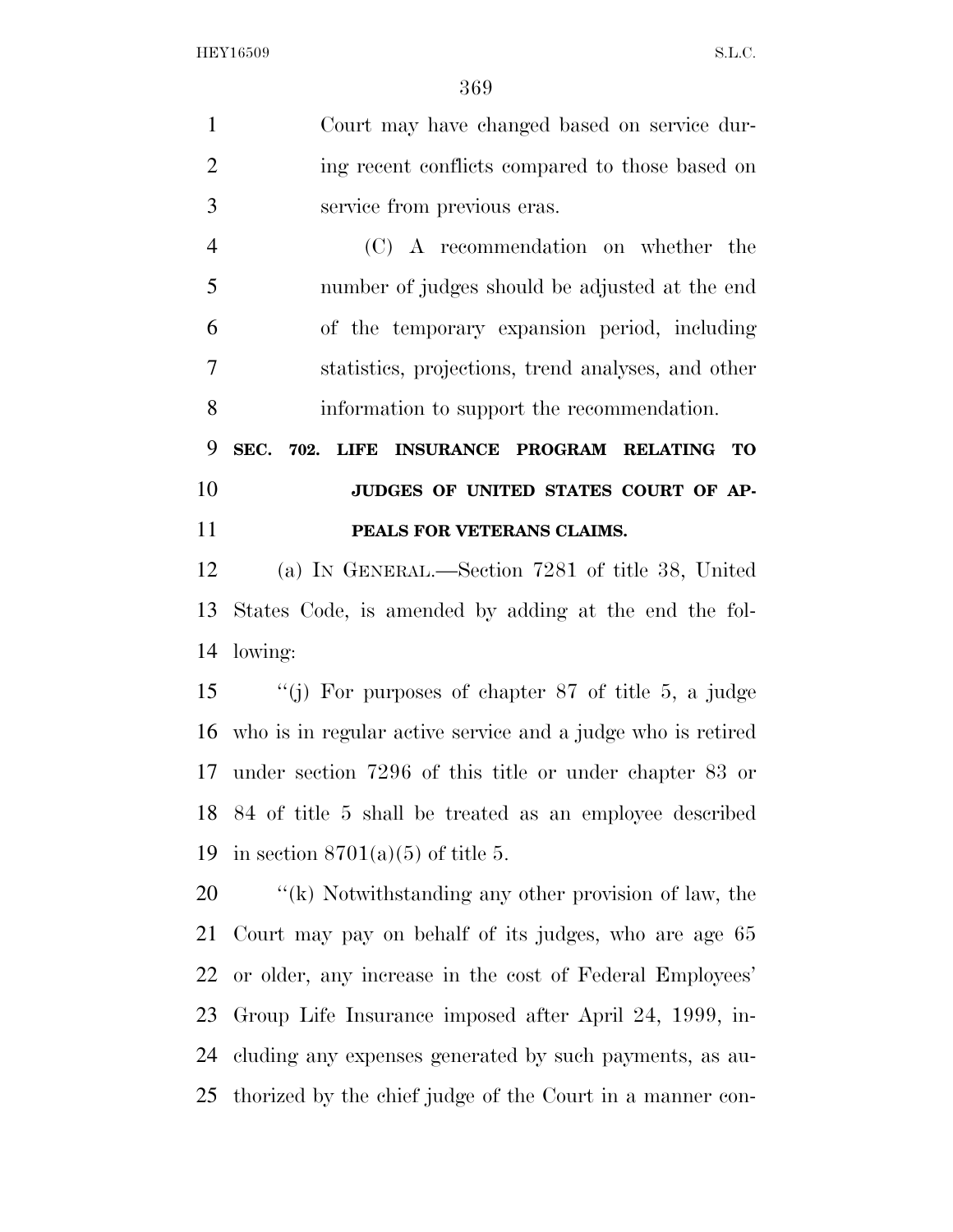sistent with such payment authorized by the Judicial Con-2 ference of the United States pursuant to section  $604(a)(5)$ of title 28.''.

 (b) EFFECTIVE DATE.—The amendment made by subsection (a) shall apply with respect to any payment made on or after the first day of the first applicable pay period beginning on or after the date of the enactment of this Act.

## **SEC. 703. VOLUNTARY CONTRIBUTIONS TO ENLARGE SUR-VIVORS' ANNUITY.**

 Section 7297 of title 38, United States Code, is amended by adding at the end the following new sub-section:

 ''(p)(1) A covered judge who makes an election under subsection (b) may purchase, in 3-month increments, up to an additional year of service credit for each year of Fed- eral judicial service completed, under the terms set forth in this section.

 ''(2) In this subsection, the term 'covered judge' means any of the following:

21 ''(A) A judge in regular active service.

22 "(B) A retired judge who is a recall-eligible re- tired judge pursuant to subsection (a) of section 7257 of this title.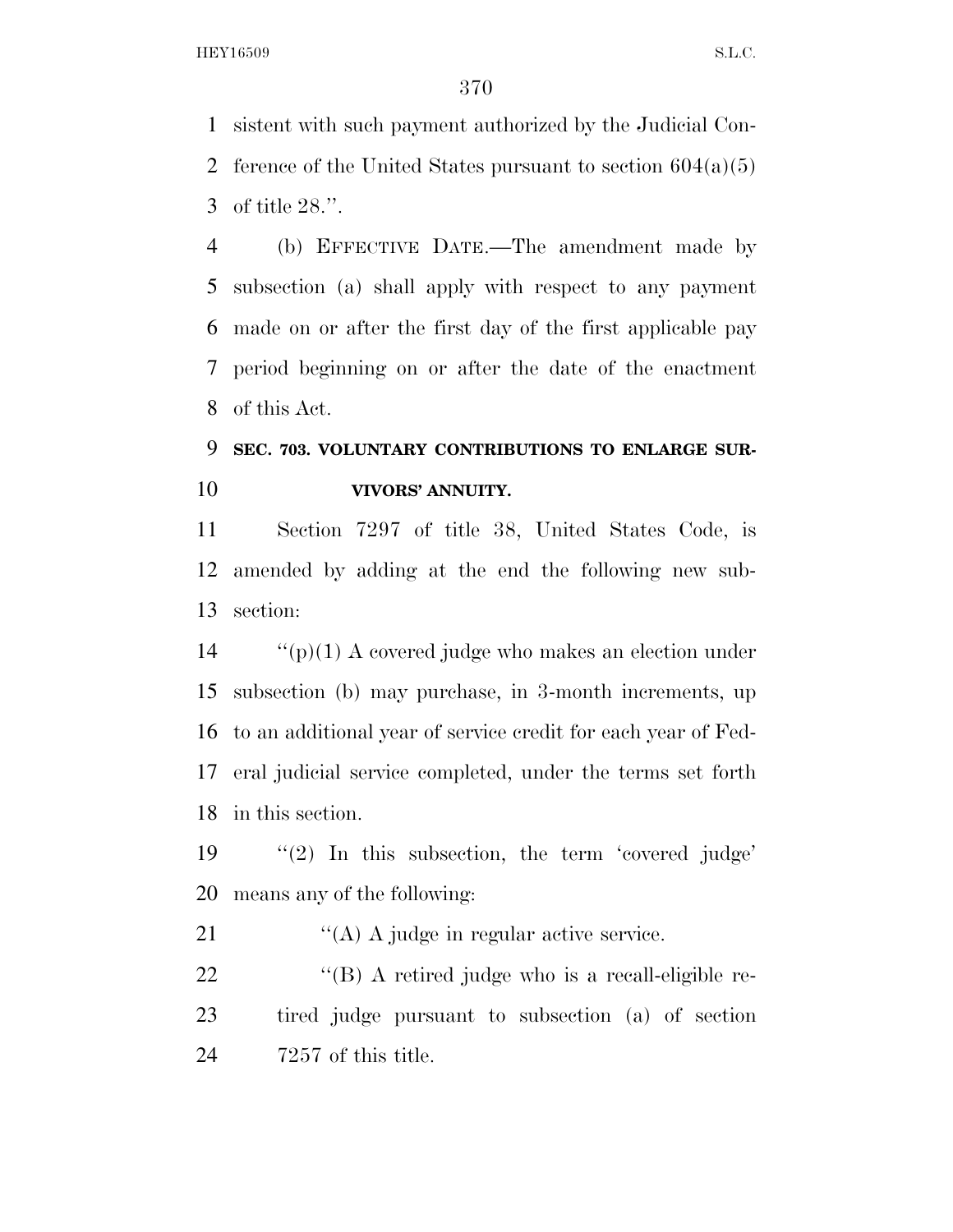| $\mathbf{1}$   | "(C) A retired judge who would be a recall-eli-            |
|----------------|------------------------------------------------------------|
| $\overline{2}$ | gible retired judge pursuant to subsection (a) of sec-     |
| 3              | tion $7257$ but for-                                       |
| $\overline{4}$ | "(i) meeting the aggregate recall service                  |
| 5              | requirements under subsection $(b)(3)$ of such             |
| 6              | section; or                                                |
| 7              | "(ii) being permanently disabled as de-                    |
| 8              | scribed by subsection $(b)(4)$ of such section.".          |
| 9              | SEC. 704. SELECTION OF CHIEF JUDGE OF UNITED STATES        |
| 10             | COURT OF APPEALS FOR VETERANS CLAIMS.                      |
| 11             | (a) IN GENERAL.—Section $7253(d)$ of title 38,             |
| 12             | United States Code, is amended—                            |
| 13             | $(1)$ in paragraph $(1)$ —                                 |
| 14             | $(A)$ in subparagraph $(A)$ , by striking                  |
| 15             | "and";                                                     |
| 16             | (B) by redesignating subparagraph (B) as                   |
| 17             | subparagraph $(C)$ ; and                                   |
| 18             | (C) by inserting after subparagraph (A)                    |
| 19             | the following new subparagraph $(B)$ :                     |
| 20             | $\lq\lq (B)$ have at least three years remaining in        |
| 21             | term of office; and"; and                                  |
| 22             | $(2)$ by amending paragraph $(2)$ to read as fol-          |
| 23             | lows:                                                      |
| 24             | " $(2)(A)$ In any case in which there is no judge of       |
| 25             | the Court in regular active service who meets the require- |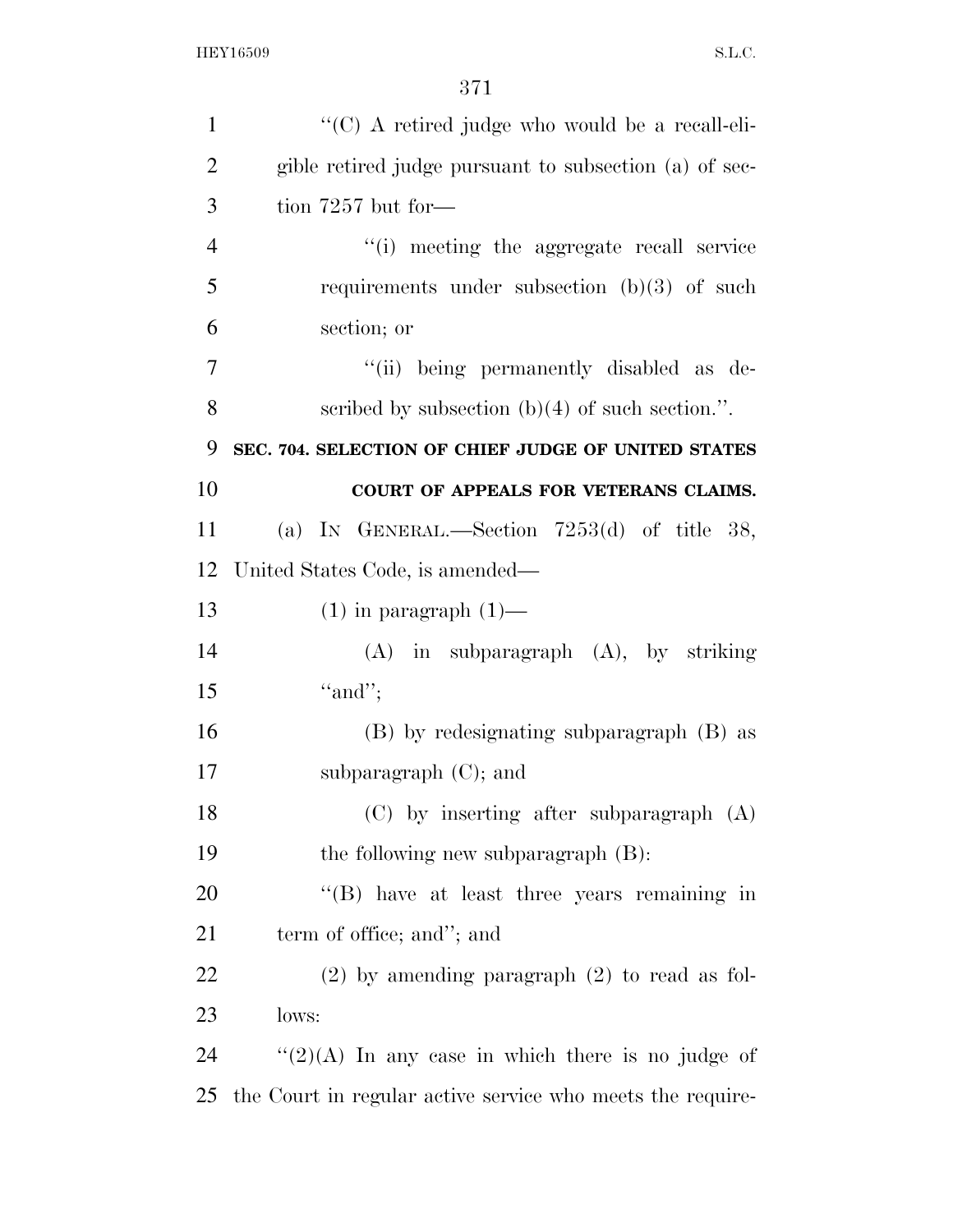ments under paragraph (1), the judge of the Court in reg- ular active service who is senior in commission and meets subparagraph (A) or (B) and subparagraph (C) of para-graph (1) shall act as the chief judge.

 ''(B) In any case under subparagraph (A) of this paragraph in which there is no judge of the Court in reg- ular active service who meets subparagraph (A) or (B) and subparagraph (C) of paragraph (1), the judge of the Court in regular active service who is senior in commission and meets subparagraph (C) shall act as the chief judge.''.

 (b) APPLICABILITY.—The amendments made by sub- section (a) shall apply with respect to the selection of a chief judge occurring on or after January 1, 2020.

### **TITLE VIII—BURIAL BENEFITS**

### **SEC. 801. EXPANSION OF ELIGIBILITY FOR MEDALLIONS.**

 Section 2306(d)(4) of title 38, United States Code, is amended to read as follows:

 $\frac{1}{2}(4)(A)$  In lieu of furnishing a headstone or marker under this subsection to a deceased individual described in subparagraph (B), the Secretary may furnish, upon re- quest, a medallion or other device of a design determined by the Secretary to signify the deceased individual's status as a veteran, to be attached to a headstone or marker fur-nished at private expense.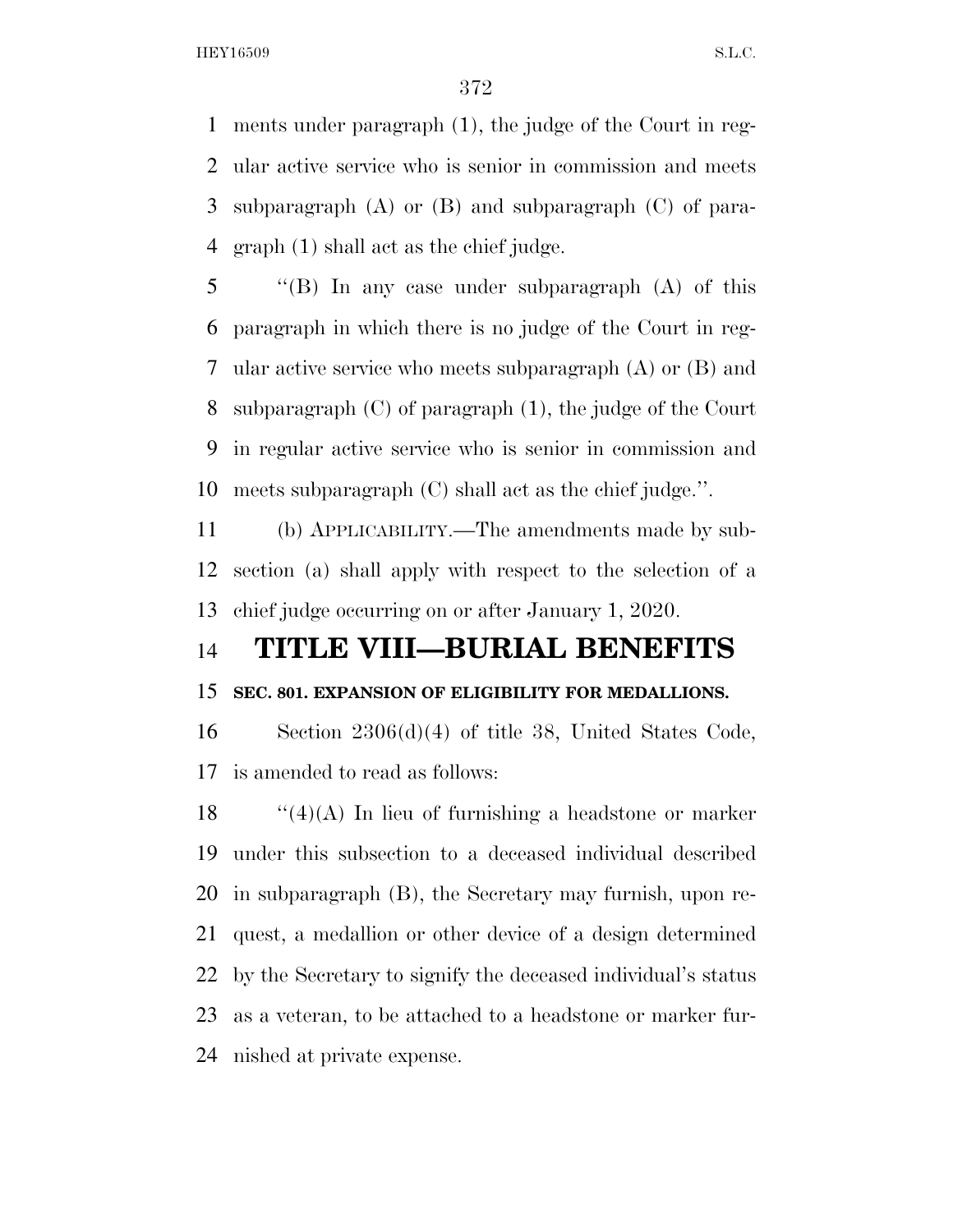| $\mathbf{1}$   | "(B) A deceased individual described in this sub-          |
|----------------|------------------------------------------------------------|
| $\overline{2}$ | section is an individual who-                              |
| 3              | "(i) served in the Armed Forces on or after                |
| $\overline{4}$ | April 6, 1917; and                                         |
| 5              | "(ii) is eligible for a headstone or marker fur-           |
| 6              | nished under paragraph (1) (or would be so eligible        |
| 7              | but for the date of the death of the individual).".        |
| 8              | SEC. 802. INURNMENT OF CREMATED REMAINS IN ARLING-         |
| 9              | TON NATIONAL CEMETERY OF CERTAIN PER-                      |
| 10             | SONS WHOSE SERVICE IS DEEMED TO BE AC-                     |
| 11             | TIVE SERVICE.                                              |
| 12             | (a) IN GENERAL.—Section 2410 of title 38, United           |
| 13             | States Code, is amended by adding at the end the fol-      |
| 14             | lowing new subsection:                                     |
| 15             | " $(e)(1)$ The Secretary of the Army shall ensure that,    |
| 16             | under such regulations as the Secretary may prescribe, the |
| 17             | cremated remains of any person described in paragraph      |
| 18             | (2) are eligible for above ground inurnment in Arlington   |
| 19             | National Cemetery with military honors in accordance       |
| 20             | with section 1491 of title 10.                             |
| 21             | " $(2)$ A person described in this paragraph is a person   |
| 22             | whose service has been determined to be active duty serv-  |
| 23             | ice pursuant to section 401 of the GI Bill Improvement     |
| 24             | Act of 1977 (Public Law 95–202; 38 U.S.C. 106 note)        |
| 25             | as of the date of the enactment of this Act.".             |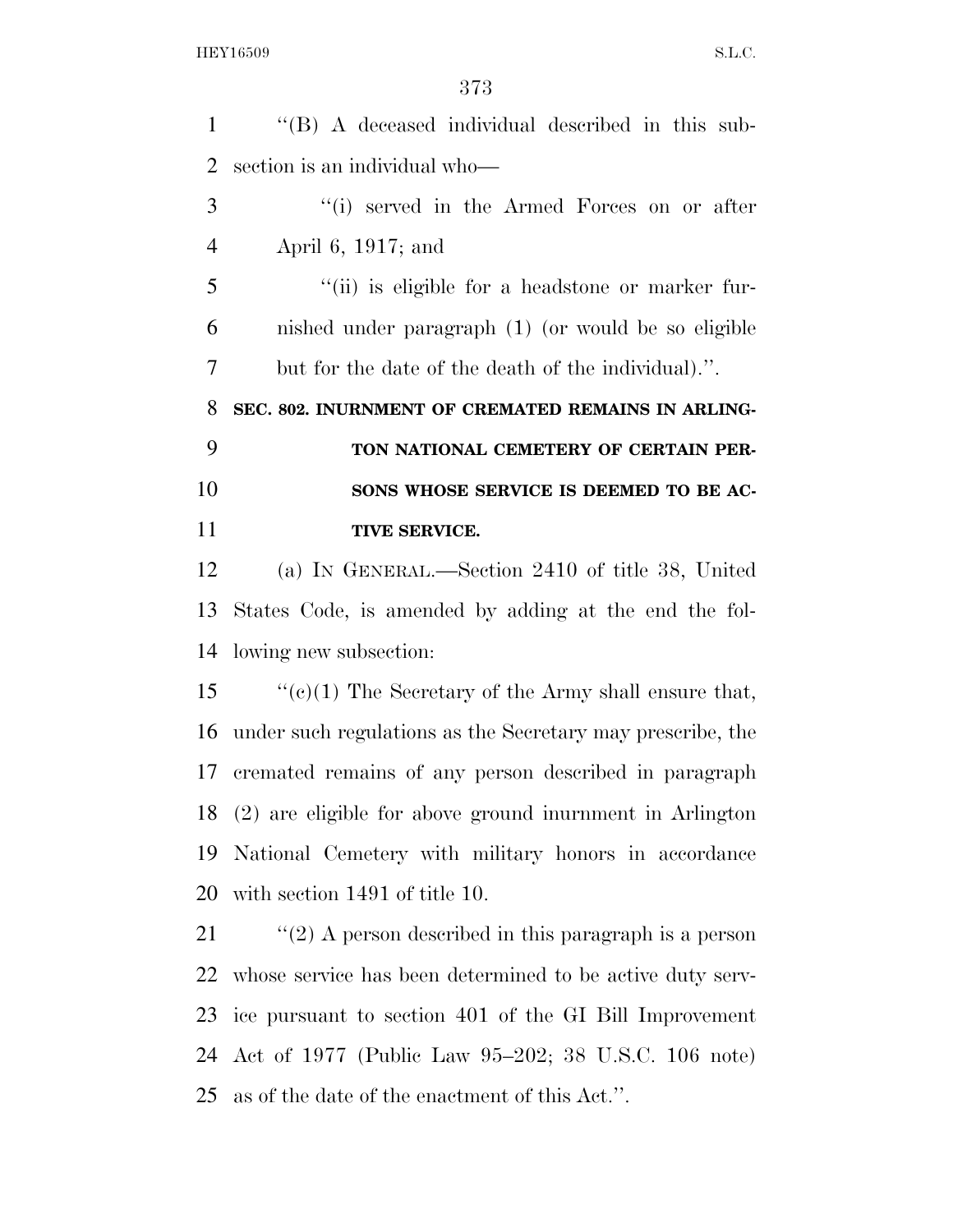| $\mathbf{1}$         | (b) <b>АРР</b> ЫСАВШІТҮ.—                                 |
|----------------------|-----------------------------------------------------------|
| $\overline{2}$       | (1) IN GENERAL.—The amendment made by                     |
| 3                    | subsection (a) shall apply with respect to—               |
| $\overline{4}$       | $(A)$ the remains of a person that are not                |
| 5                    | formally interred or inurned as of the date of            |
| 6                    | the enactment of this Act; and                            |
| 7                    | (B) a person who dies on or after the date                |
| 8                    | of the enactment of this Act.                             |
| 9                    | (2) FORMALLY INTERRED OR INURNED DE-                      |
| 10                   | FINED.—In this subsection, the term "formally in-         |
| 11                   | terred or inurned" means interred or inurned in a         |
| 12                   | cemetery, crypt, mausoleum, columbarium, niche, or        |
|                      |                                                           |
|                      | other similar formal location.                            |
|                      | SEC. 803. REPORT ON CAPACITY OF ARLINGTON NATIONAL        |
|                      | <b>CEMETERY.</b>                                          |
| 13<br>14<br>15<br>16 | Not later than 180 days after the date of the enact-      |
| 17                   | ment of this Act, the Secretary of the Army shall submit  |
|                      | 18 to the Committees on Veterans' Affairs and the Commit- |
| 19                   | tees on Armed Services of the House of Representatives    |
| 20                   | and the Senate a report on the interment and informent    |
| 21                   | capacity of Arlington National Cemetery, including—       |
| 22                   | (1) the estimated date that the Secretary deter-          |
| 23                   | mines the cemetery will reach maximum interment           |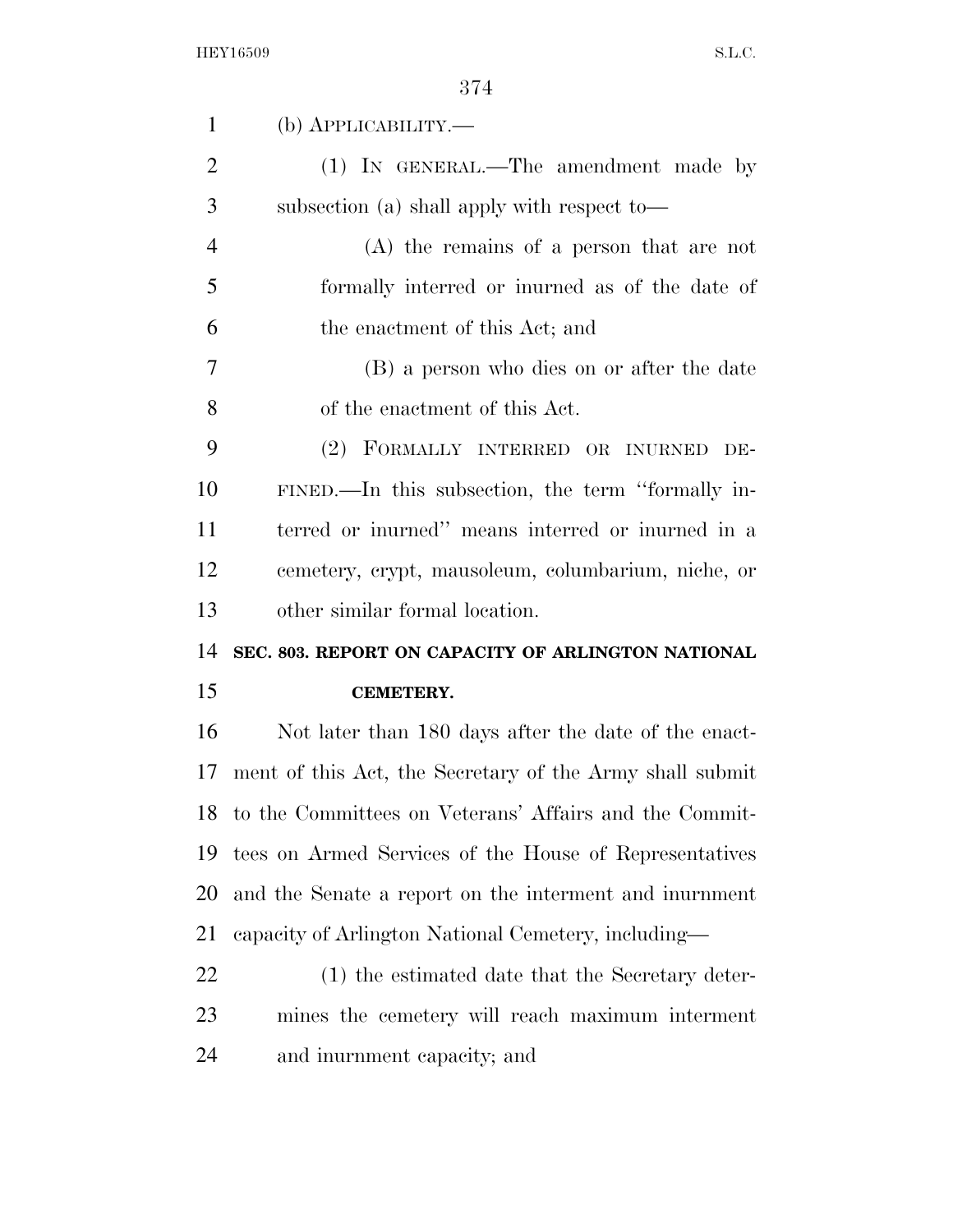| $\mathbf{1}$   | $(2)$ in light of the unique and iconic meaning of             |
|----------------|----------------------------------------------------------------|
| $\overline{2}$ | the cemetery to the United States, recommendations             |
| 3              | for legislative actions and nonlegislative options that        |
| $\overline{4}$ | the Secretary determines necessary to ensure that              |
| 5              | the maximum interment and informate capacity of                |
| 6              | the cemetery is not reached until well into the fu-            |
| 7              | ture, including such actions and options with respect          |
| 8              | $to-$                                                          |
| 9              | (A) redefining eligibility criteria for inter-                 |
| 10             | ment and inurnment in the cemetery; and                        |
| 11             | (B) considerations for additional expansion                    |
| 12             | opportunities beyond the current boundaries of                 |
| 13             | the cemetery.                                                  |
| 14             | SEC. 804. DEPARTMENT OF VETERANS AFFAIRS STUDY ON              |
| 15             | MATTERS RELATING TO BURIAL OF<br>UN-                           |
| 16             | CLAIMED REMAINS OF VETERANS IN NA-                             |
| 17             | <b>TIONAL CEMETERIES.</b>                                      |
| 18             | (a) STUDY AND REPORT REQUIRED.—Not later than                  |
| 19             | one year after the effective date specified in subsection (d), |
| 20             | the Secretary of Veterans Affairs shall—                       |
| 21             | (1) complete a study on matters relating to the                |
| 22             | interring of unclaimed remains of veterans in na-              |
| 23             | tional cemeteries under the control of the National            |
| 24             | Cemetery Administration; and                                   |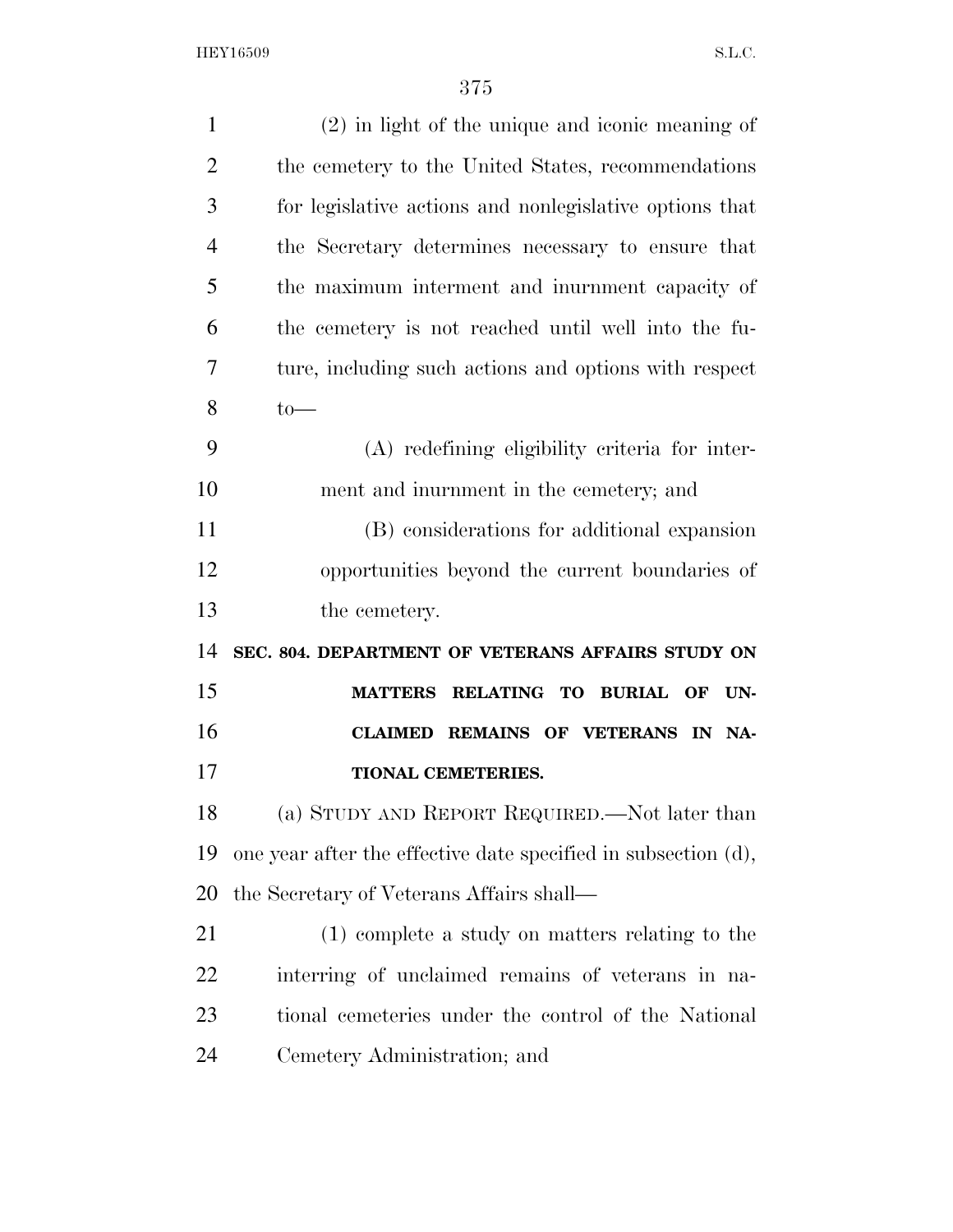(2) submit to Congress a report on the findings of the Secretary with respect to the study required under paragraph (1). (b) MATTERS STUDIED.—The matters studied under 5 subsection  $(a)(1)$  shall include the following: (1) Determining the scope of issues relating to unclaimed remains of veterans, including an esti- mate of the number of unclaimed remains of vet- erans. (2) Assessing the effectiveness of the proce- dures of the Department of Veterans Affairs for working with persons or entities having custody of unclaimed remains to facilitate interment of un- claimed remains of veterans in national cemeteries under the control of the National Cemetery Adminis- tration. (3) Assessing State and local laws that affect the ability of the Secretary to inter unclaimed re- mains of veterans in national cemeteries under the control of the National Cemetery Administration. (4) Developing recommendations for such legis- lative or administrative action as the Secretary con- siders appropriate. (c) METHODOLOGY.—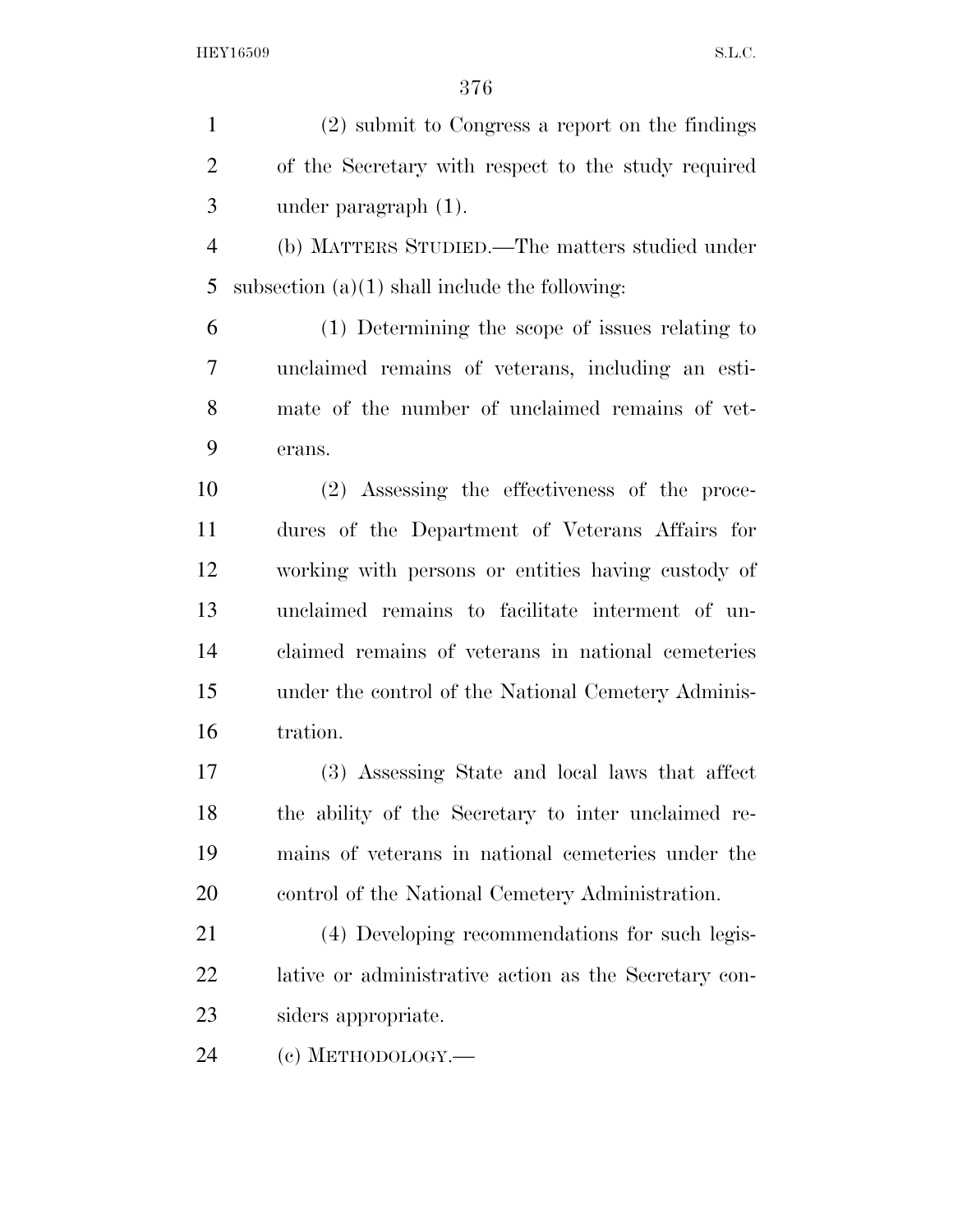(1) NUMBER OF UNCLAIMED REMAINS.—In es- timating the number of unclaimed remains of vet- erans under subsection (b)(1), the Secretary may re- view such subset of applicable entities as the Sec- retary considers appropriate, including a subset of funeral homes and coroner offices that possess un- claimed veterans remains. 8 (2) ASSESSMENT OF STATE AND LOCAL LAWS.—In assessing State and local laws under sub-10 section  $(b)(3)$ , the Secretary may assess such sample of applicable State and local laws as the Secretary considers appropriate in lieu of reviewing all applica- ble State and local laws. (d) EFFECTIVE DATE.—This section shall take effect on the date that is one year after the date of the enact- ment of this Act. **TITLE IX—OTHER MATTERS SEC. 901. AUTHORITY TO ENTER INTO CERTAIN LEASES AT THE DEPARTMENT OF VETERANS AFFAIRS WEST LOS ANGELES CAMPUS.**  (a) IN GENERAL.—The Secretary of Veterans Affairs may carry out leases described in subsection (b) at the Department of Veterans Affairs West Los Angeles Cam- pus in Los Angeles, California (hereinafter in this section referred to as the ''Campus'').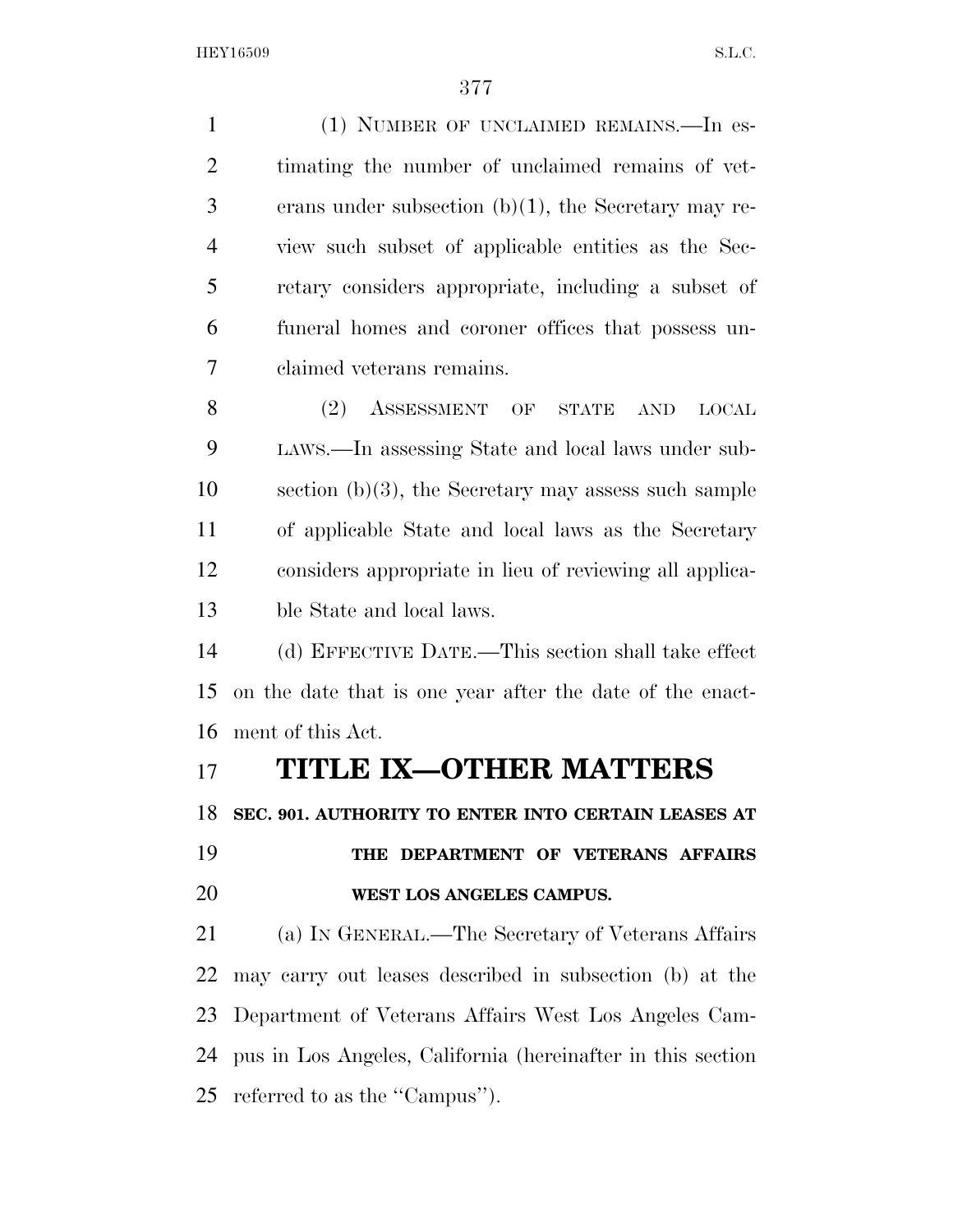| $\mathbf{1}$   | (b) LEASES DESCRIBED.—Leases described in this         |
|----------------|--------------------------------------------------------|
| $\overline{2}$ | subsection are the following:                          |
| 3              | (1) Any enhanced-use lease of real property            |
| $\overline{4}$ | under subchapter $V$ of chapter 81 of title 38, United |
| 5              | States Code, for purposes of providing supportive      |
| 6              | housing, as that term is defined in section $8161(3)$  |
| 7              | of such title, that principally benefit veterans and   |
| 8              | their families.                                        |
| 9              | $(2)$ Any lease of real property for a term not to     |
| 10             | exceed 50 years to a third party to provide services   |
| 11             | that principally benefit veterans and their families   |
| 12             | and that are limited to one or more of the following   |
| 13             | purposes:                                              |
| 14             | (A) The promotion of health and wellness,              |
| 15             | including nutrition and spiritual wellness.            |
| 16             | (B) Education.                                         |
| 17             | (C) Vocational training, skills building, or           |
| 18             | other training related to employment.                  |
| 19             | (D) Peer activities, socialization, or phys-           |
| 20             | ical recreation.                                       |
| 21             | (E) Assistance with legal issues and Fed-              |
| 22             | eral benefits.                                         |
| 23             | (F) Volunteerism.                                      |
| 24             | (G) Family support services, including                 |
| 25             | child care.                                            |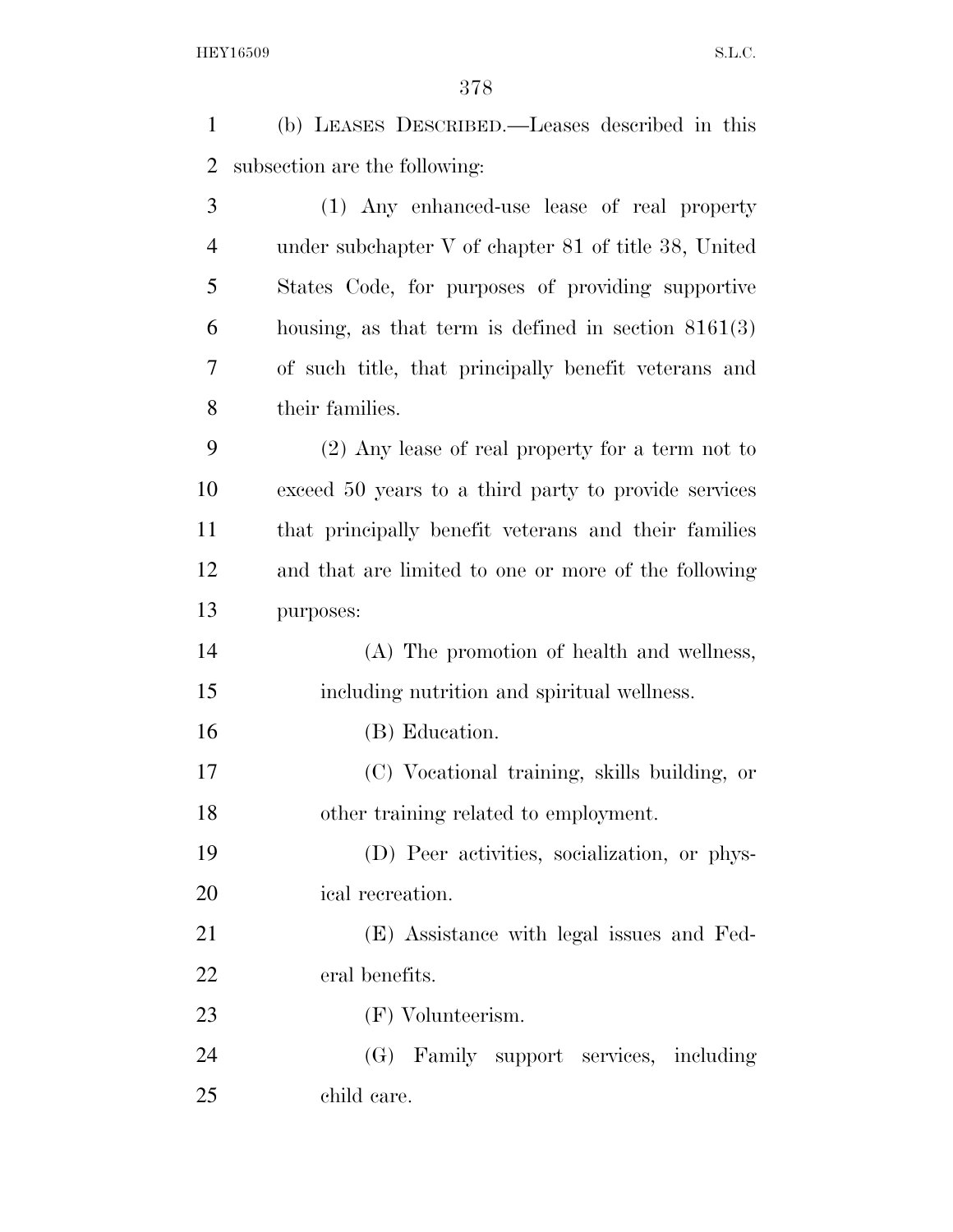| $\mathbf{1}$   | (H) Transportation.                                     |
|----------------|---------------------------------------------------------|
| $\overline{2}$ | (I) Services in support of one or more of               |
| 3              | the purposes specified in subparagraphs (A)             |
| $\overline{4}$ | through $(H)$ .                                         |
| 5              | $(3)$ A lease of real property for a term not to        |
| 6              | exceed 10 years to The Regents of the University of     |
| 7              | California, a corporation organized under the laws of   |
| 8              | the State of California, on behalf of its University of |
| 9              | California, Los Angeles (UCLA) campus (herein-          |
| 10             | after in this section referred to as "The Regents"),    |
| 11             | $if$ —                                                  |
| 12             | $(A)$ the lease is consistent with the master           |
| 13             | plan described in subsection (g);                       |
| 14             | (B) the provision of services to veterans is            |
| 15             | the predominant focus of the activities of The          |
| 16             | Regents at the Campus during the term of the            |
| 17             | lease;                                                  |
| 18             | (C) The Regents expressly agrees to pro-                |
| 19             | vide, during the term of the lease and to an ex-        |
| 20             | tent and in a manner that the Secretary con-            |
| 21             | siders appropriate, additional services and sup-        |
| 22             | port (for which The Regents is not compensated          |
| 23             | by the Secretary or through an existing medical         |
| 24             | affiliation agreement) that—                            |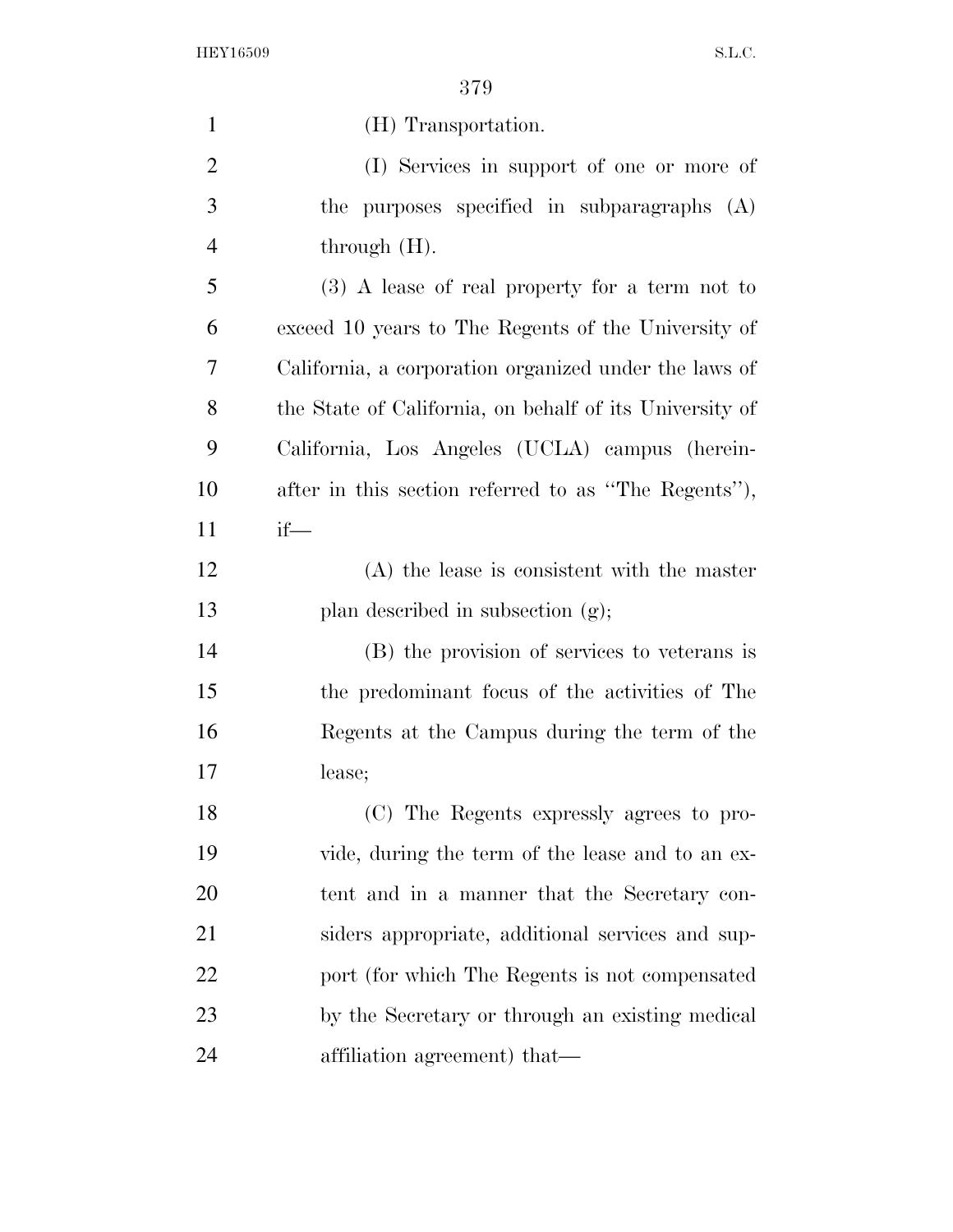| $\mathbf{1}$   | (i) principally benefit veterans and                     |
|----------------|----------------------------------------------------------|
| $\overline{2}$ | their families, including veterans who are               |
| 3              | severely disabled, women, aging, or home-                |
| $\overline{4}$ | less; and                                                |
| 5              | (ii) may consist of activities relating                  |
| 6              | to the medical, clinical, therapeutic, die-              |
| 7              | tary, rehabilitative, legal, mental, spiritual,          |
| 8              | physical, recreational, research, and coun-              |
| 9              | seling needs of veterans and their families              |
| 10             | or any of the purposes specified in any of               |
| 11             | subparagraphs $(A)$ through $(I)$ of para-               |
| 12             | graph(2); and                                            |
| 13             | (D) The Regents maintains records docu-                  |
| 14             | menting the value of the additional services and         |
| 15             | support that The Regents provides pursuant to            |
| 16             | subparagraph (C) for the duration of the lease           |
| 17             | and makes such records available to the Sec-             |
| 18             | retary.                                                  |
| 19             | (c) LIMITATION ON LAND-SHARING AGREEMENTS.—              |
| 20             | The Secretary may not carry out any land-sharing agree-  |
| 21             | ment pursuant to section 8153 of title 38, United States |
| 22             | Code, at the Campus unless such agreement—               |
| 23             | (1) provides additional health-care resources to         |
| 24             | the Campus; and                                          |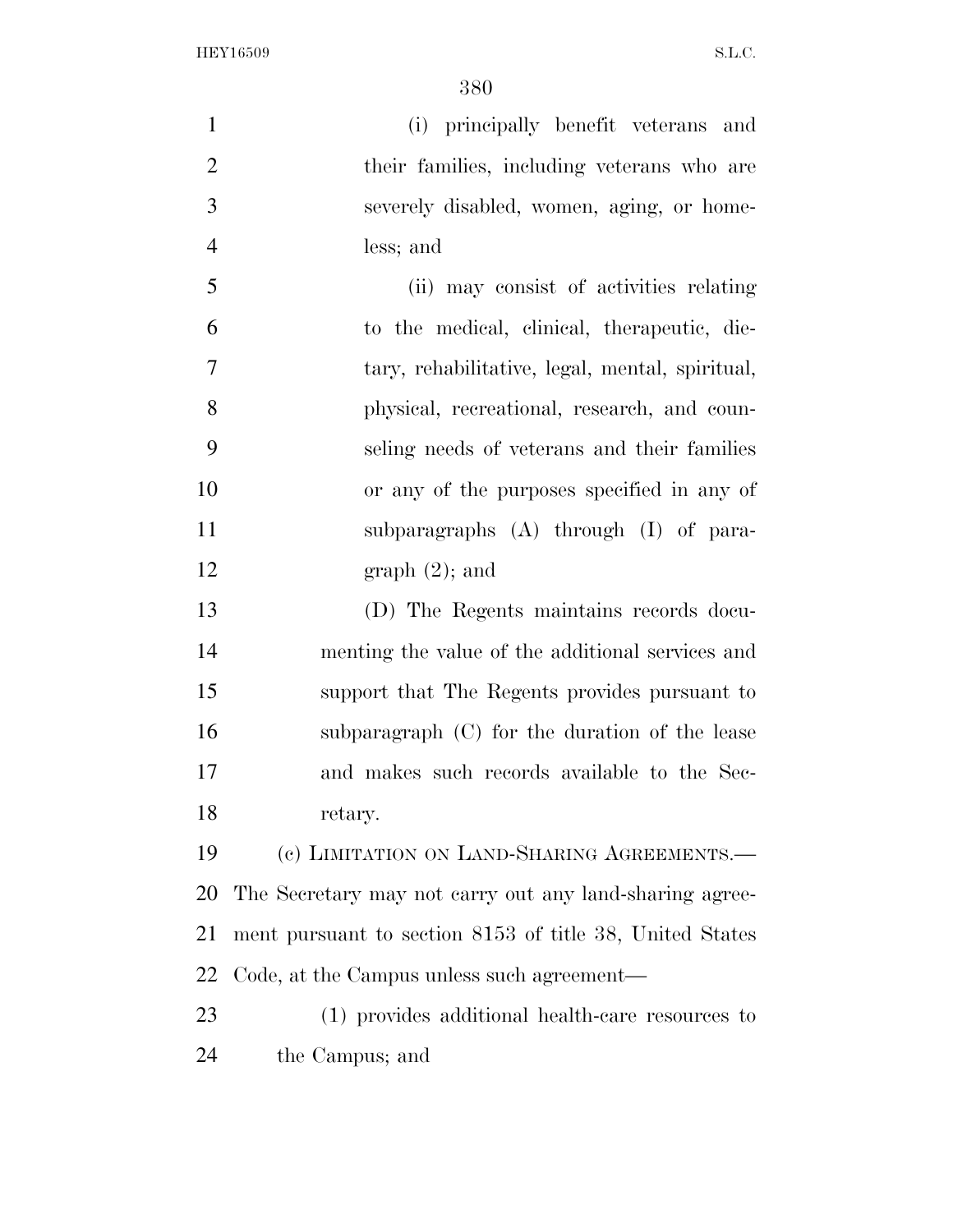(2) benefits veterans and their families other than from the generation of revenue for the Depart-ment of Veterans Affairs.

 (d) REVENUES FROM LEASES AT THE CAMPUS.— Any funds received by the Secretary under a lease de- scribed in subsection (b) shall be credited to the applicable Department medical facilities account and shall be avail- able, without fiscal year limitation and without further ap- propriation, exclusively for the renovation and mainte-nance of the land and facilities at the Campus.

(e) EASEMENTS.—

 (1) IN GENERAL.—Notwithstanding any other provision of law (other than Federal laws relating to environmental and historic preservation), pursuant to section 8124 of title 38, United States Code, the Secretary may grant easements or rights-of-way on, above, or under lands at the Campus to—

 (A) any local or regional public transpor- tation authority to access, construct, use, oper- ate, maintain, repair, or reconstruct public mass transit facilities, including, fixed guideway facilities and transportation centers; and

 (B) the State of California, County of Los Angeles, City of Los Angeles, or any agency or political subdivision thereof, or any public util-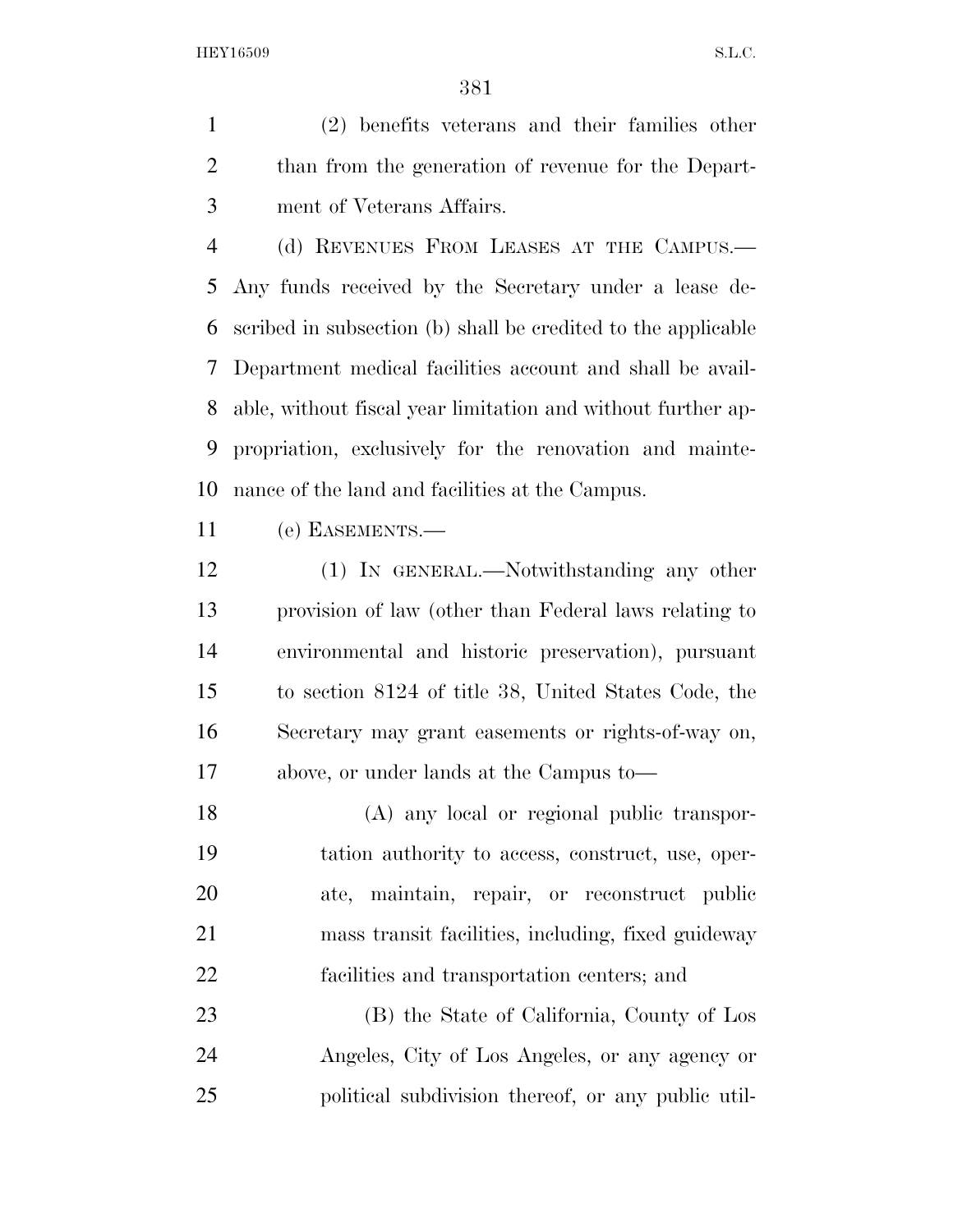ity company (including any company providing electricity, gas, water, sewage, or telecommuni- cation services to the public) for the purpose of providing such public utilities.

 (2) IMPROVEMENTS.—Any improvements pro- posed pursuant to an easement or right-of-way au- thorized under paragraph (1) shall be subject to such terms and conditions as the Secretary considers appropriate.

 (3) TERMINATION.—Any easement or right-of- way authorized under paragraph (1) shall be termi- nated upon the abandonment or nonuse of the ease- ment or right-of-way and all right, title, and interest in the land covered by the easement or right-of-way shall revert to the United States.

 (f) PROHIBITION ON SALE OF PROPERTY.—Notwith- standing section 8164 of title 38, United States Code, the Secretary may not sell or otherwise convey to a third party fee simple title to any real property or improvements to real property made at the Campus.

 (g) CONSISTENCY WITH MASTER PLAN.—The Sec- retary shall ensure that each lease carried out under this section is consistent with the draft master plan approved by the Secretary on January 28, 2016, or successor mas-ter plans.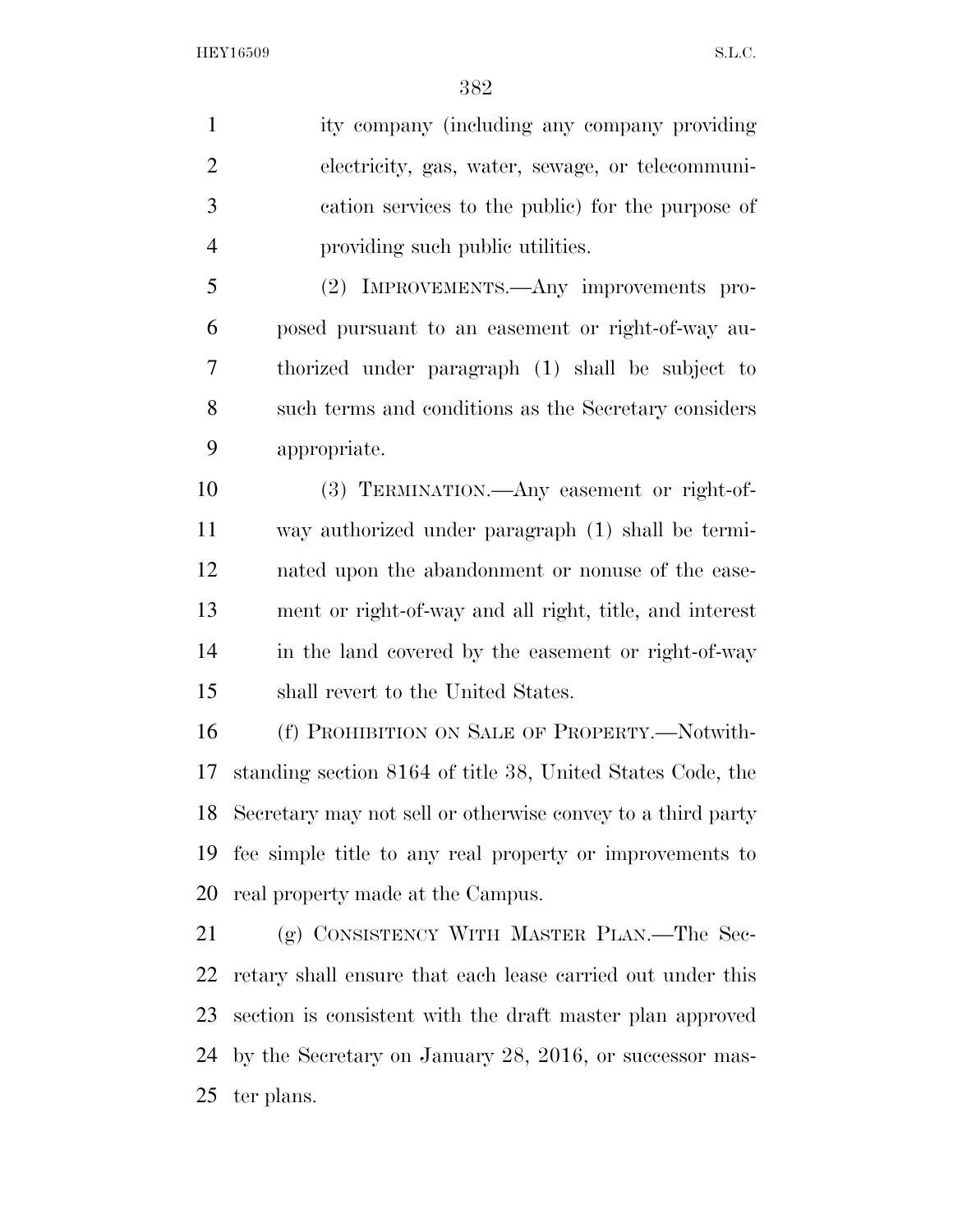(h) COMPLIANCE WITH CERTAIN LAWS.—

 (1) LAWS RELATING TO LEASES AND LAND USE.—If the Inspector General of the Department of Veterans Affairs determines, as part of an audit re- port or evaluation conducted by the Inspector Gen- eral, that the Department is not in compliance with all Federal laws relating to leases and land use at the Campus, or that significant mismanagement has occurred with respect to leases or land use at the Campus, the Secretary may not enter into any lease or land-sharing agreement at the Campus, or renew any such lease or land-sharing agreement that is not in compliance with such laws, until the Secretary certifies to the Committee on Veterans' Affairs of the Senate, the Committee on Veterans' Affairs of the House of Representatives, and each Member of the Senate and the House of Representatives who represents the area in which the Campus is located that all recommendations included in the audit re-20 port or evaluation have been implemented.

 (2) COMPLIANCE OF PARTICULAR LEASES.— Except as otherwise expressly provided by this sec- tion, no lease may be entered into or renewed under this section unless the lease complies with chapter 33 of title 41, United States Code, and all Federal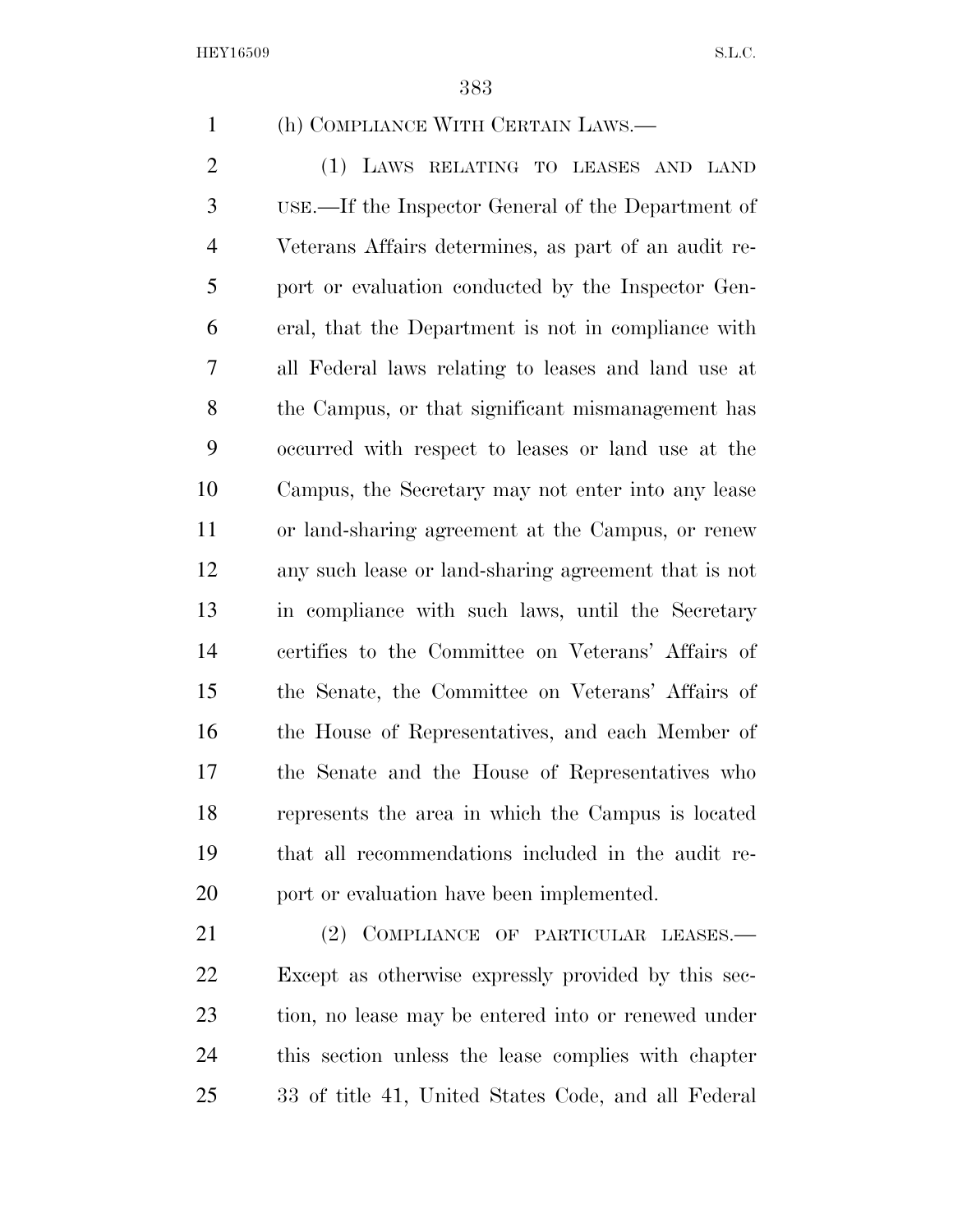| $\mathbf{1}$   | laws relating to environmental and historic preserva-     |
|----------------|-----------------------------------------------------------|
| $\overline{2}$ | tion.                                                     |
| 3              | (i) COMMUNITY VETERANS ENGAGEMENT BOARD.—                 |
| $\overline{4}$ | (1) IN GENERAL.—Not later than 180 days                   |
| 5              | after the date of the enactment of this Act, the Sec-     |
| 6              | retary shall establish a Community Veterans En-           |
| $\tau$         | gagement Board (in this subsection referred to as         |
| 8              | the "Board") for the Campus to coordinate locally         |
| 9              | with the Department of Veterans Affairs to—               |
| 10             | $(A)$ identify the goals of the community;                |
| 11             | and                                                       |
| 12             | (B) provide advice and recommendations                    |
| 13             | to the Secretary to improve services and out-             |
| 14             | comes for veterans, members of the Armed                  |
| 15             | Forces, and the families of such veterans and             |
| 16             | members.                                                  |
| 17             | (2) MEMBERS.—The Board shall be comprised                 |
| 18             | of a number of members that the Secretary deter-          |
| 19             | mines appropriate, of which not less than 50 percent      |
| 20             | shall be veterans. The nonveteran members shall be        |
| 21             | family members of veterans, veteran advocates, serv-      |
| 22             | ice providers, or stakeholders.                           |
| 23             | (3) COMMUNITY INPUT.—In carrying out sub-                 |
| 24             | paragraphs $(A)$ and $(B)$ of paragraph $(1)$ , the Board |
| 25             | shall—                                                    |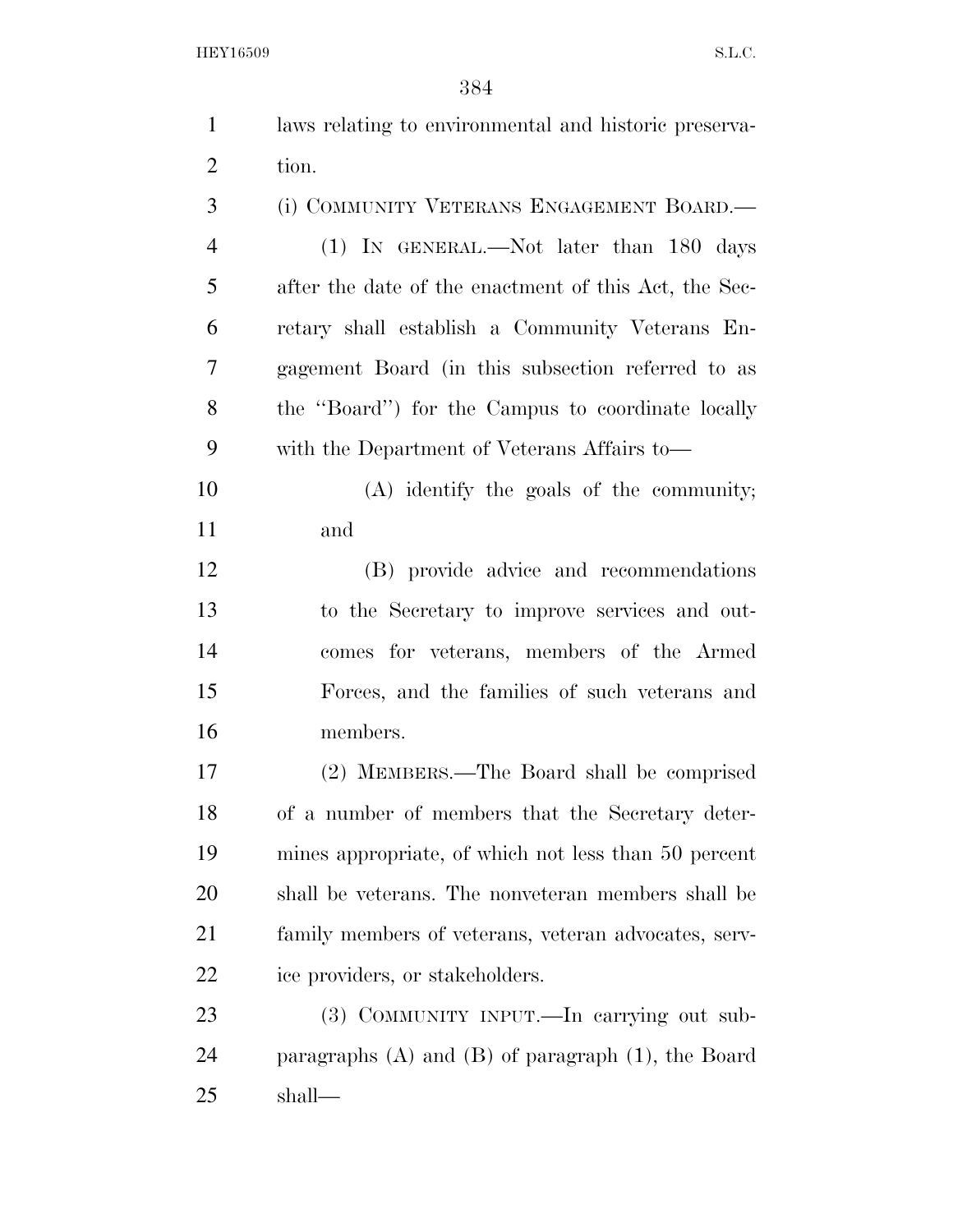(A) provide the community opportunities to collaborate and communicate with the Board, including by conducting public forums on the Campus; and (B) focus on local issues regarding the De- partment that are identified by the community, including with respect to health care, benefits,

and memorial services at the Campus.

(j) NOTIFICATION AND REPORTS.—

 (1) CONGRESSIONAL NOTIFICATION.—With re- spect to each lease or land-sharing agreement in- tended to be entered into or renewed at the Campus, the Secretary shall notify the Committee on Vet- erans' Affairs of the Senate, the Committee on Vet- erans' Affairs of the House of Representatives, and each Member of the Senate and the House of Rep- resentatives who represents the area in which the Campus is located of the intent of the Secretary to enter into or renew the lease or land-sharing agree- ment not later than 45 days before entering into or renewing the lease or land-sharing agreement.

22 (2) ANNUAL REPORT.—Not later than one year after the date of the enactment of this Act, and not less frequently than annually thereafter, the Sec-retary shall submit to the Committee on Veterans'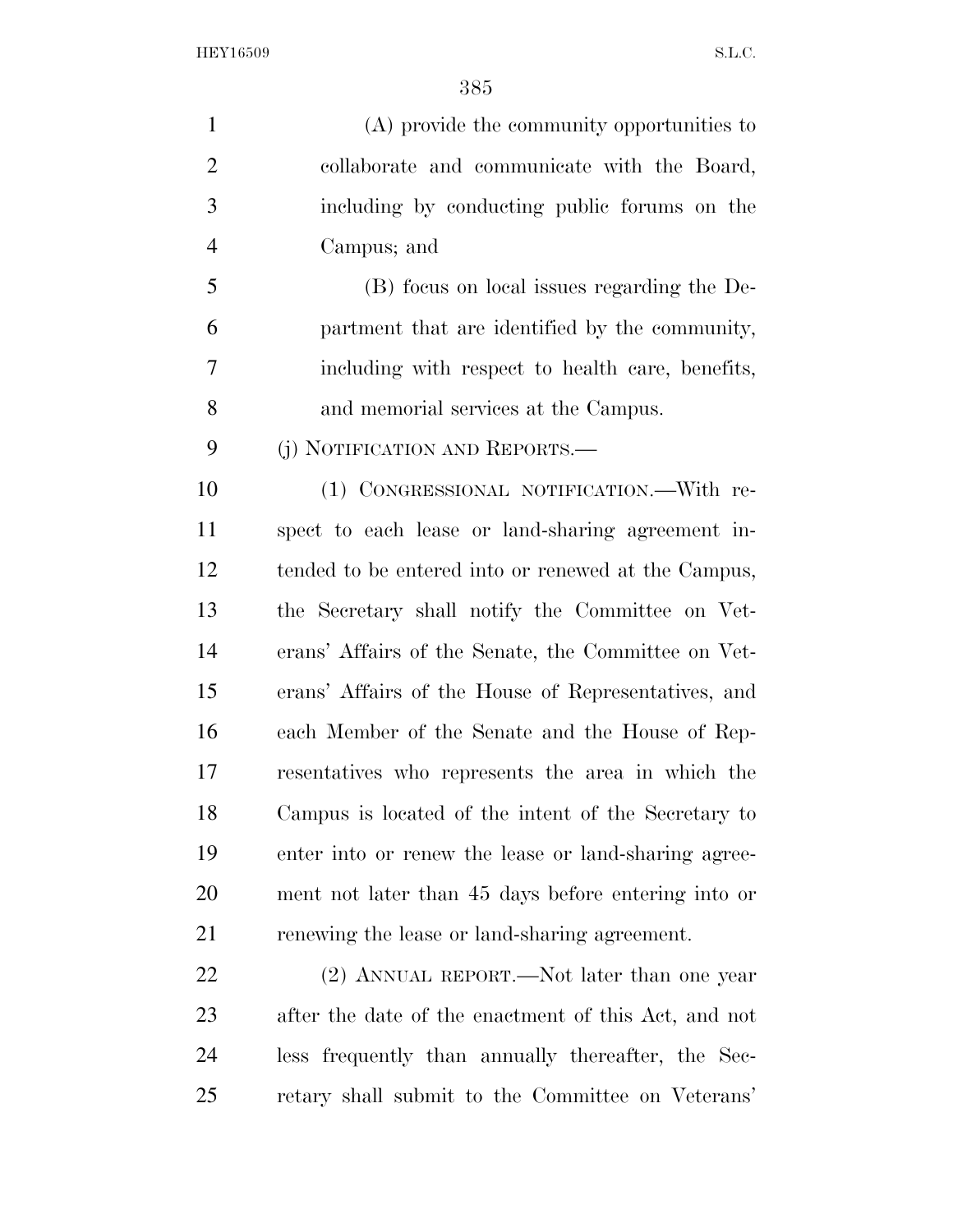| $\mathbf{1}$   | Affairs of the Senate, the Committee on Veterans'     |
|----------------|-------------------------------------------------------|
| $\overline{2}$ | Affairs of the House of Representatives, and each     |
| 3              | Member of the Senate and the House of Representa-     |
| $\overline{4}$ | tives who represents the area in which the Campus     |
| 5              | is located an annual report evaluating all leases and |
| 6              | land-sharing agreements carried out at the Campus,    |
| 7              | including—                                            |
| 8              | $(A)$ an evaluation of the management of              |
| 9              | the revenue generated by the leases; and              |
| 10             | (B) the records described in subsection               |
| 11             | (b)(3)(D).                                            |
| 12             | (3) INSPECTOR GENERAL REPORT.—                        |
| 13             | (A) IN GENERAL.—Not later than each of                |
| 14             | two years and five years after the date of the        |
| 15             | enactment of this Act, and as determined nec-         |
| 16             | essary by the Inspector General of the Depart-        |
| 17             | ment of Veterans Affairs thereafter, the Inspec-      |
| 18             | tor General shall submit to the Committee on          |
| 19             | Veterans' Affairs of the Senate, the Committee        |
| 20             | on Veterans' Affairs of the House of Represent-       |
| 21             | atives, and each Member of the Senate and the         |
| 22             | House of Representatives who represents the           |
| 23             | area in which the Campus is located a report on       |
| 24             | all leases carried out at the Campus and the          |
| 25             | management by the Department of the use of            |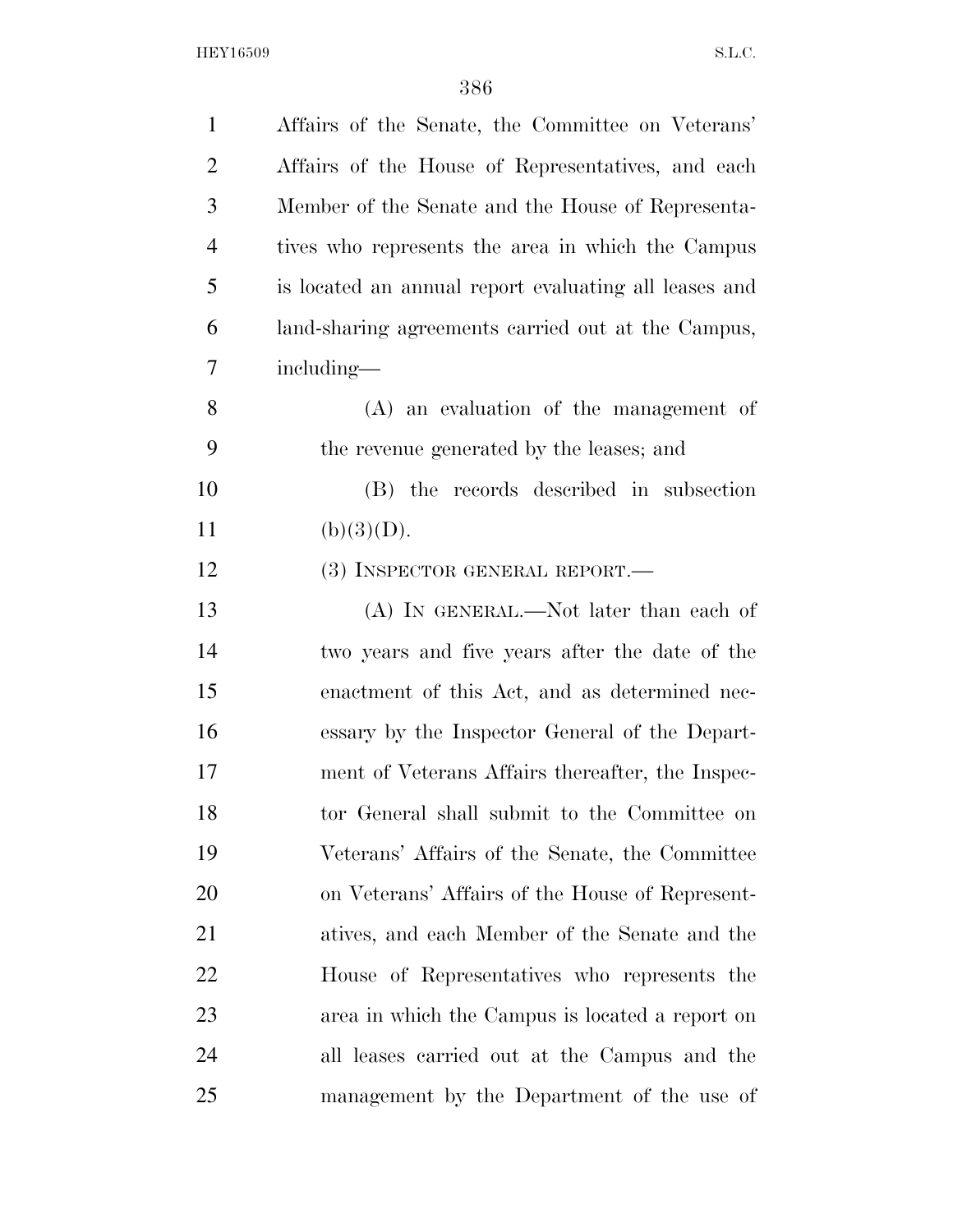land at the Campus, including an assessment of the efforts of the Department to implement the master plan described in subsection (g) with re-spect to the Campus.

 (B) CONSIDERATION OF ANNUAL RE- PORT.—In preparing each report required by subparagraph (A), the Inspector General shall take into account the most recent report sub- mitted to Congress by the Secretary under paragraph (2).

 (k) RULE OF CONSTRUCTION.—Nothing in this sec- tion shall be construed as a limitation on the authority of the Secretary to enter into other agreements regarding the Campus that are authorized by law and not incon-sistent with this section.

 (l) PRINCIPALLY BENEFIT VETERANS AND THEIR FAMILIES DEFINED.—In this section the term ''prin- cipally benefit veterans and their families'', with respect to services provided by a person or entity under a lease of property or land-sharing agreement—

- (1) means services—
- (A) provided exclusively to veterans and their families; or
- (B) that are designed for the particular needs of veterans and their families, as opposed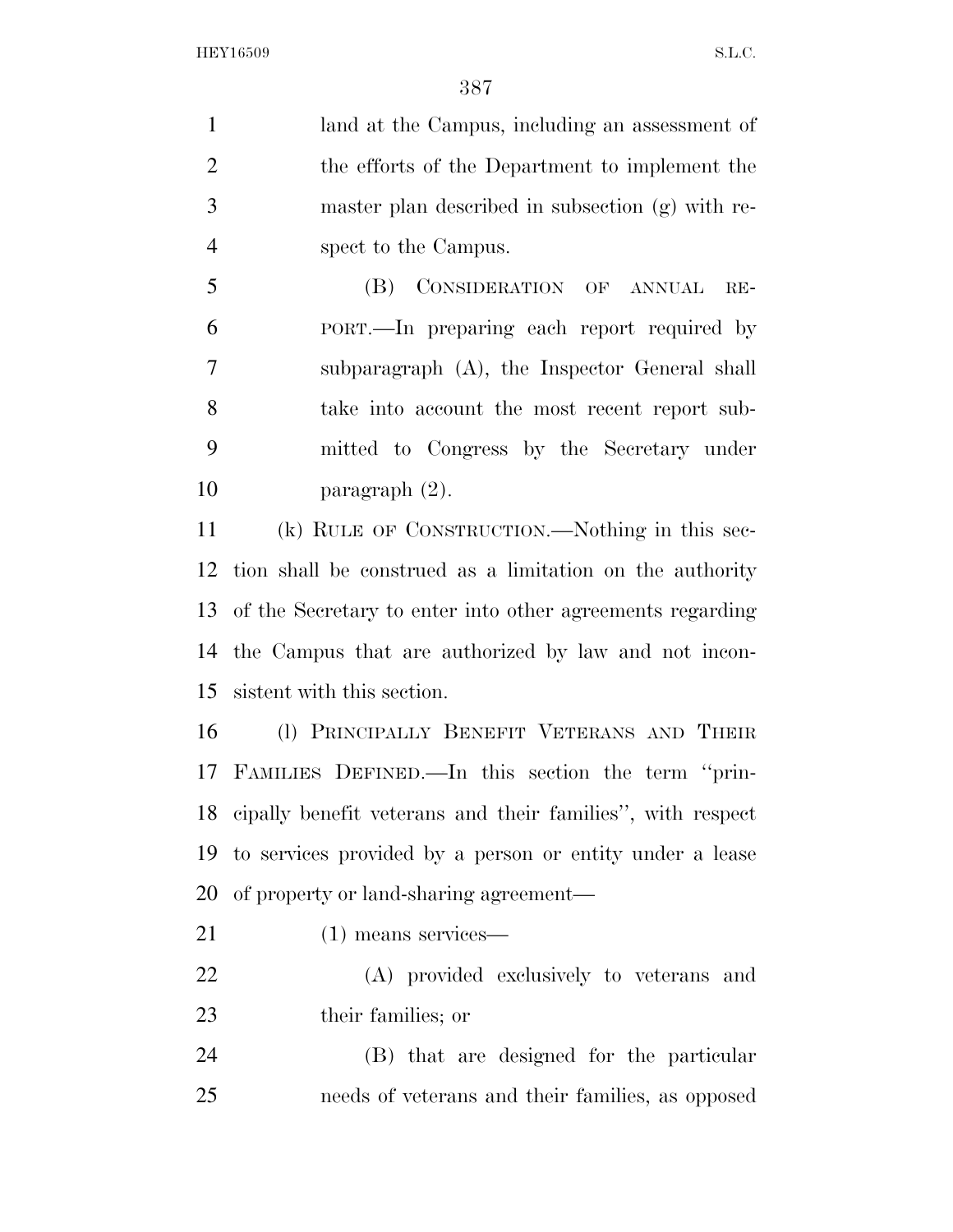to the general public, and any benefit of those services to the general public is distinct from the intended benefit to veterans and their fami- lies; and (2) excludes services in which the only benefit to veterans and their families is the generation of revenue for the Department of Veterans Affairs. 8 (m) CONFORMING AMENDMENTS. (1) PROHIBITION ON DISPOSAL OF PROP- ERTY.—Section 224(a) of the Military Construction and Veterans Affairs and Related Agencies Appro-priations Act, 2008 (Public Law 110–161; 121 Stat.

 2272) is amended by striking ''The Secretary of Veterans Affairs'' and inserting ''Except as author- ized under the Veterans First Act, the Secretary of Veterans Affairs''.

 (2) ENHANCED-USE LEASES.—Section 8162(c) of title 38, United States Code, is amended by in- serting '', other than an enhanced-use lease under the Veterans First Act,'' before ''shall be consid-ered''.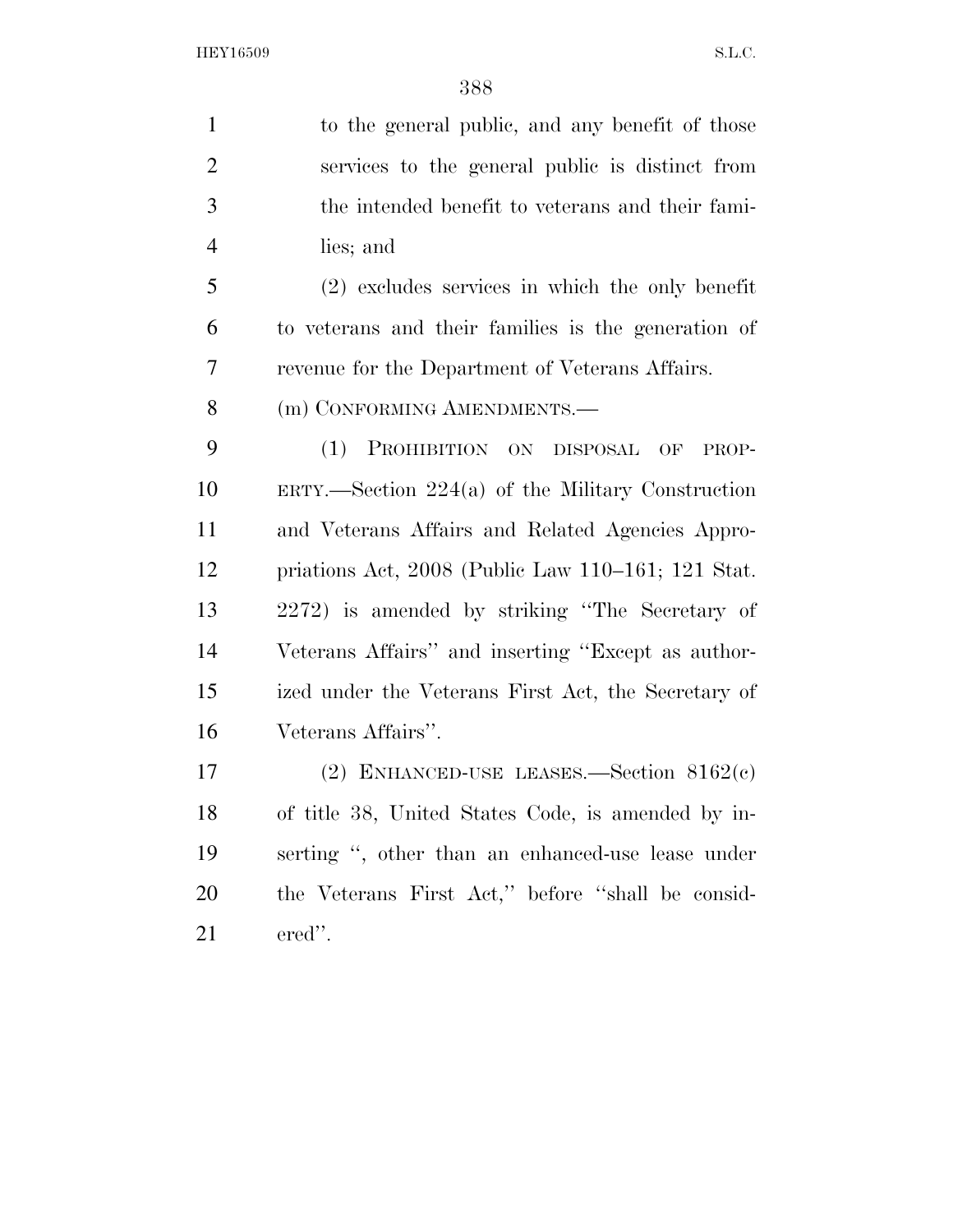| 1              | SEC. 902. RESTORATION OF PRIOR REPORTING FEE MULTI-           |
|----------------|---------------------------------------------------------------|
| $\overline{2}$ | PLIERS.                                                       |
| 3              | During the nine-year period beginning on September            |
| 4              | $26, 2016$ , the second sentence of subsection (c) of section |
| 5              | 3684 of title 38, United States Code, shall be applied—       |
| 6              | $(1)$ by substituting "\$8" for "\$12"; and                   |
| 7              | (2) by substituting " $$12"$ for " $$15"$ .                   |
| 8              | SEC. 903. REPEAL INAPPLICABILITY OF MODIFICATION OF           |
| 9              | BASIC ALLOWANCE FOR HOUSING TO BENE-                          |
| 10             | FITS UNDER LAWS ADMINISTERED BY SEC-                          |
| 11             | <b>RETARY OF VETERANS AFFAIRS.</b>                            |
| 12             | (a) REPEAL.—Subsection (b) of section $604$ of the            |
| 13             | Carl Levin and Howard P. "Buck" McKeon National De-           |
| 14             | fense Authorization Act for Fiscal Year 2015 (Public Law      |
| 15             | 113–291; 37 U.S.C. 403 note) is repealed.                     |
| 16             | (b) EFFECTIVE DATE.—The amendment made by                     |
| 17             | subsection (a) shall take effect on January 1, 2016.          |
| 18             | SEC. 904. OBSERVANCE OF VETERANS DAY.                         |
| 19             | (a) Two MINUTES OF SILENCE.—Chapter 1 of title                |
| 20             | 36, United States Code, is amended by adding at the end       |
| 21             | the following new section:                                    |
| 22             | "\\$145. Veterans Day                                         |
| 23             | "The President shall issue each year a proclamation"          |
| 24             | calling on the people of the United States to observe two     |
| 25             | minutes of silence on Veterans Day in honor of the service    |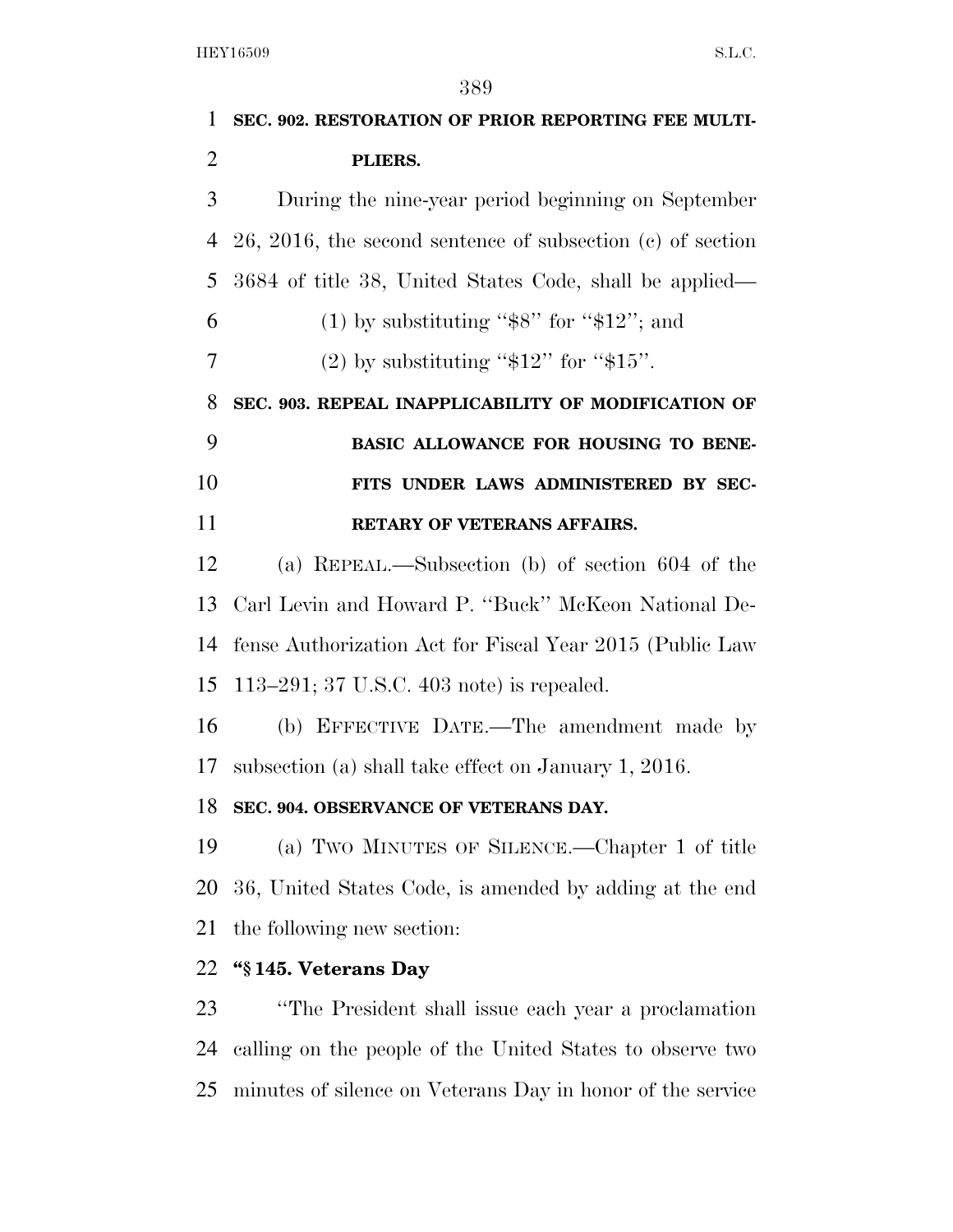and sacrifice of veterans throughout the history of the

 United States, beginning at— ''(1) 3:11 p.m. Atlantic standard time;  $\frac{4}{2}$  (2) 2:11 p.m. eastern standard time;  $\frac{4}{3}$  1:11 p.m. central standard time;  $\frac{4}{12:11}$  p.m. mountain standard time;  $\frac{7}{7}$  (5) 11:11 a.m. Pacific standard time;  $\frac{((6)}{10:11}$  a.m. Alaska standard time; and ''(7) 9:11 a.m. Hawaii-Aleutian standard time.''. (b) CLERICAL AMENDMENT.—The table of sections for chapter 1 of title 36, United States Code, is amended by adding at the end the following new item: ''145. Veterans Day.''. **SEC. 905. HONORING AS VETERANS CERTAIN PERSONS WHO PERFORMED SERVICE IN THE RESERVE COMPONENTS OF THE ARMED FORCES.**  Any person who is entitled under chapter 1223 of title 10, United States Code, to retired pay for nonregular

 service or, but for age, would be entitled under such chap- ter to retired pay for nonregular service shall be honored as a veteran but shall not be entitled to any benefit by reason of this honor.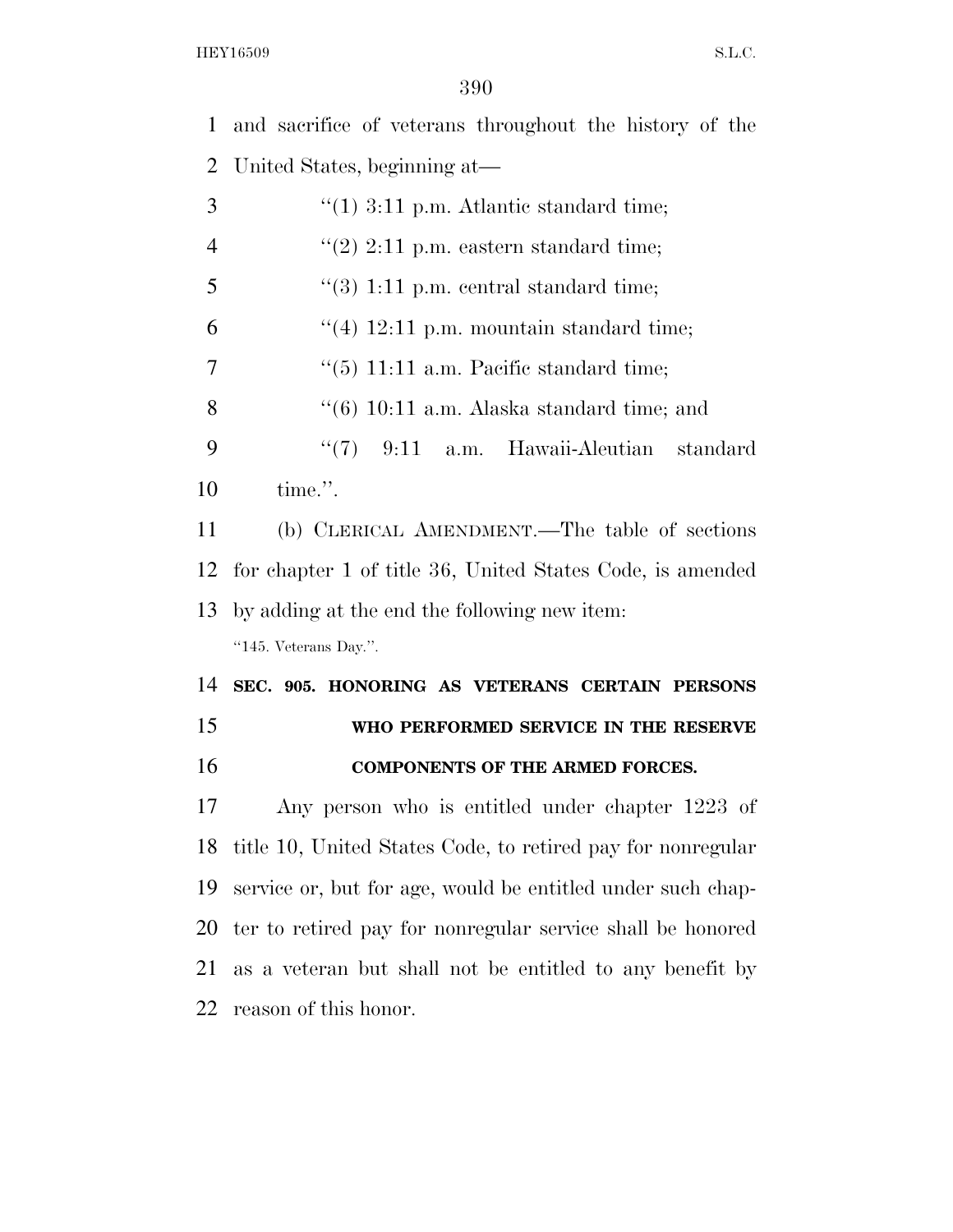| 1              | SEC. 906. EXTENSION OF REQUIREMENT FOR COLLECTION     |
|----------------|-------------------------------------------------------|
| $\overline{2}$ | OF FEES FOR HOUSING LOANS GUARANTEED                  |
| 3              | BY SECRETARY OF VETERANS AFFAIRS.                     |
| $\overline{4}$ | Section $3729(b)(2)$ of title 38, United States Code, |
| 5              | is amended—                                           |
| 6              | $(1)$ in subparagraph $(A)$ —                         |
| 7              | $(A)$ in clause (iii), by striking "September"        |
| 8              | 30, 2024" and inserting "October 1, 2026";            |
| 9              | and                                                   |
| 10             | (B) in clause (iv), by striking "September            |
| 11             | 30, 2024" and inserting "October 1, 2026";            |
| 12             | $(2)$ in subparagraph $(B)$ —                         |
| 13             | $(A)$ in clause (i), by striking "September"          |
| 14             | 30, $2024"$ and inserting "October 1, $2026"$ ;       |
| 15             | and                                                   |
| 16             | (B) in clause (ii), by striking "September            |
| 17             | 30, 2024" and inserting "October 1, 2026";            |
| 18             | $(3)$ in subparagraph $(C)$ —                         |
| 19             | $(A)$ in clause (i), by striking "September"          |
| 20             | 30, $2024"$ and inserting "October 1, $2026"$ ;       |
| 21             | and                                                   |
| 22             | (B) in clause (ii), by striking "September            |
| 23             | 30, $2024"$ and inserting "October 1, $2026"$ ;       |
| 24             | and                                                   |
| 25             | $(4)$ in subparagraph $(D)$ —                         |